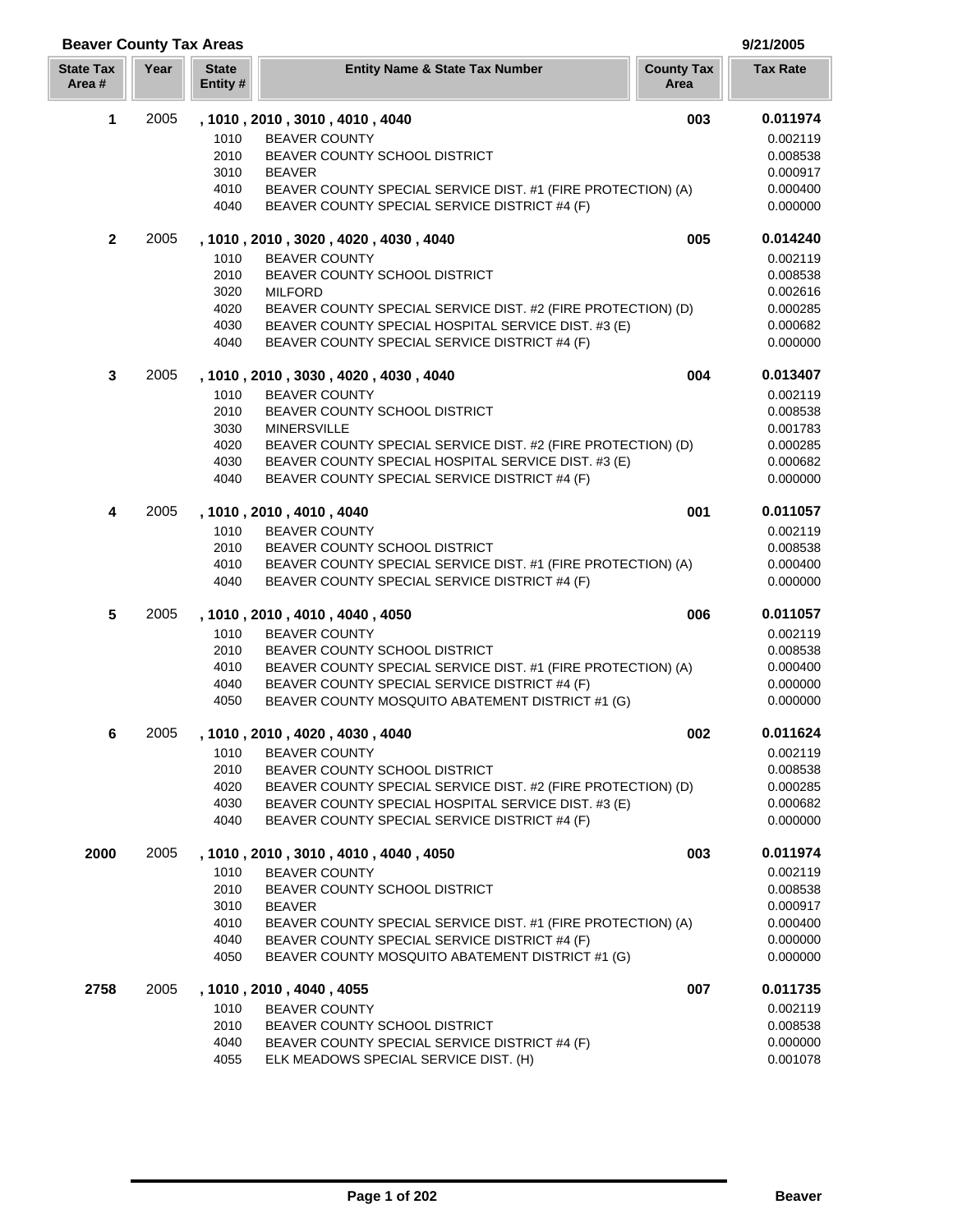## **Box Elder County Tax Areas 10/11/2005**

| <b>State Tax</b><br>Area# | Year | <b>State</b><br>Entity # | <b>Entity Name &amp; State Tax Number</b>                                                     | <b>County Tax</b><br>Area | <b>Tax Rate</b>      |
|---------------------------|------|--------------------------|-----------------------------------------------------------------------------------------------|---------------------------|----------------------|
| $\overline{7}$            | 2005 |                          | , 1010, 2010, 3010, 4010, 4190, 6010                                                          | 102                       | 0.009821             |
|                           |      | 1010                     | <b>BOX ELDER COUNTY</b>                                                                       |                           | 0.002295             |
|                           |      | 2010                     | BOX ELDER COUNTY SCHOOL DISTRICT                                                              |                           | 0.006359             |
|                           |      | 3010                     | <b>BEAR RIVER CITY</b>                                                                        |                           | 0.000525             |
|                           |      | 4010                     | BOX ELDER COUNTY MOSQUITO ABATEMENT DISTRICT (A)                                              |                           | 0.000321             |
|                           |      | 4190                     | BEAR RIVER WATER CONSERVANCY DISTRICT (Y)                                                     |                           | 0.000163             |
|                           |      | 6010                     | BOX ELDER COUNTY LIBRARY EXCLUDING BRIGHAM CITY, GARLAND<br>AND TREMONTON)                    |                           | 0.000158             |
| 9                         | 2005 |                          | , 1010 , 2010 , 3020 , 4010 , 4190                                                            | 103                       | 0.011774             |
|                           |      | 1010                     | <b>BOX ELDER COUNTY</b>                                                                       |                           | 0.002295             |
|                           |      | 2010                     | BOX ELDER COUNTY SCHOOL DISTRICT                                                              |                           | 0.006359             |
|                           |      | 3020                     | <b>BRIGHAM CITY</b>                                                                           |                           | 0.002636             |
|                           |      | 4010                     | BOX ELDER COUNTY MOSQUITO ABATEMENT DISTRICT (A)                                              |                           | 0.000321             |
|                           |      | 4190                     | BEAR RIVER WATER CONSERVANCY DISTRICT (Y)                                                     |                           | 0.000163             |
| 10                        | 2005 |                          | , 1010, 2010, 3020, 4010, 4190, 8010                                                          | 193                       | 0.011774             |
|                           |      | 1010                     | <b>BOX ELDER COUNTY</b>                                                                       |                           | 0.002295             |
|                           |      | 2010                     | BOX ELDER COUNTY SCHOOL DISTRICT                                                              |                           | 0.006359             |
|                           |      | 3020                     | <b>BRIGHAM CITY</b>                                                                           |                           | 0.002636             |
|                           |      | 4010                     | BOX ELDER COUNTY MOSQUITO ABATEMENT DISTRICT (A)<br>BEAR RIVER WATER CONSERVANCY DISTRICT (Y) |                           | 0.000321             |
|                           |      | 4190<br>8010             | OFFICIAL REDEVELOPMENT PROJECT AREA PLAN - BRIGHAM CITY - (A-1)                               |                           | 0.000163<br>0.000000 |
| 11                        | 2005 |                          | , 1010, 2010, 3020, 4010, 4190, 8020                                                          | 193                       | 0.011774             |
|                           |      | 1010                     | <b>BOX ELDER COUNTY</b>                                                                       |                           | 0.002295             |
|                           |      | 2010                     | BOX ELDER COUNTY SCHOOL DISTRICT                                                              |                           | 0.006359             |
|                           |      | 3020                     | <b>BRIGHAM CITY</b>                                                                           |                           | 0.002636             |
|                           |      | 4010                     | BOX ELDER COUNTY MOSQUITO ABATEMENT DISTRICT (A)                                              |                           | 0.000321             |
|                           |      | 4190                     | BEAR RIVER WATER CONSERVANCY DISTRICT (Y)                                                     |                           | 0.000163             |
|                           |      | 8020                     | OFFICIAL REDEVELOPMENT PROJECT AREA PLAN AMENDED - BRIGHAM<br>$CITY - (A-2)$                  |                           | 0.000000             |
| 12                        | 2005 |                          | , 1010, 2010, 3020, 4010, 4190, 8021                                                          | 195                       | 0.011774             |
|                           |      | 1010                     | <b>BOX ELDER COUNTY</b>                                                                       |                           | 0.002295             |
|                           |      | 2010                     | BOX ELDER COUNTY SCHOOL DISTRICT                                                              |                           | 0.006359             |
|                           |      | 3020                     | <b>BRIGHAM CITY</b>                                                                           |                           | 0.002636             |
|                           |      | 4010                     | BOX ELDER COUNTY MOSQUITO ABATEMENT DISTRICT (A)                                              |                           | 0.000321             |
|                           |      | 4190                     | BEAR RIVER WATER CONSERVANCY DISTRICT (Y)                                                     |                           | 0.000163             |
|                           |      | 8021                     | REDEVELOPMENT PROJECT AREA PLAN # 2 - BRIGHAM CITY - (A-3)                                    |                           | 0.000000             |
| 13                        | 2005 | 1010                     | , 1010, 2010, 3030, 4010, 4100, 4190, 6010<br><b>BOX ELDER COUNTY</b>                         | 104                       | 0.011503<br>0.002295 |
|                           |      | 2010                     | BOX ELDER COUNTY SCHOOL DISTRICT                                                              |                           | 0.006359             |
|                           |      | 3030                     | <b>CORINNE</b>                                                                                |                           | 0.002015             |
|                           |      | 4010                     | BOX ELDER COUNTY MOSQUITO ABATEMENT DISTRICT (A)                                              |                           | 0.000321             |
|                           |      | 4100                     | CORINNE CEMETERY MAINTENANCE DISTRICT (N)                                                     |                           | 0.000192             |
|                           |      | 4190                     | BEAR RIVER WATER CONSERVANCY DISTRICT (Y)                                                     |                           | 0.000163             |
|                           |      | 6010                     | BOX ELDER COUNTY LIBRARY EXCLUDING BRIGHAM CITY, GARLAND<br>AND TREMONTON)                    |                           | 0.000158             |
| 14                        | 2005 |                          | , 1010, 2010, 3040, 4010, 4190, 6010                                                          | 106                       | 0.009544             |
|                           |      | 1010                     | <b>BOX ELDER COUNTY</b>                                                                       |                           | 0.002295             |
|                           |      | 2010                     | <b>BOX ELDER COUNTY SCHOOL DISTRICT</b>                                                       |                           | 0.006359             |
|                           |      | 3040                     | <b>DEWEYVILLE</b>                                                                             |                           | 0.000248             |
|                           |      | 4010                     | BOX ELDER COUNTY MOSQUITO ABATEMENT DISTRICT (A)                                              |                           | 0.000321             |
|                           |      | 4190                     | BEAR RIVER WATER CONSERVANCY DISTRICT (Y)                                                     |                           | 0.000163             |
|                           |      | 6010                     | BOX ELDER COUNTY LIBRARY EXCLUDING BRIGHAM CITY, GARLAND<br>AND TREMONTON)                    |                           | 0.000158             |
| 15                        | 2005 |                          | , 1010, 2010, 3050, 4010, 4190, 6010                                                          | 108                       | 0.009650             |
|                           |      | 1010                     | <b>BOX ELDER COUNTY</b>                                                                       |                           | 0.002295             |
|                           |      |                          |                                                                                               |                           |                      |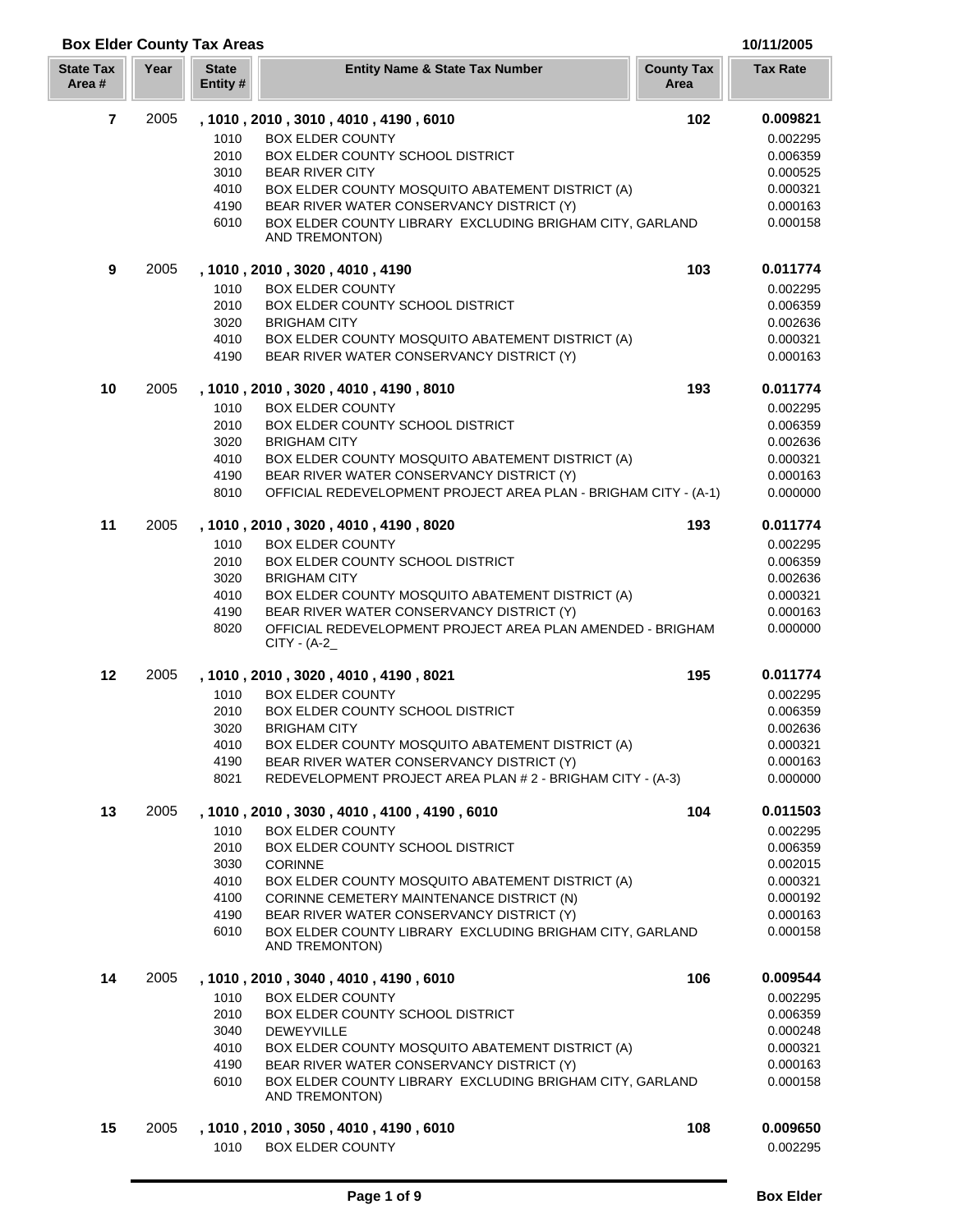|    |      | 2010 | <b>BOX ELDER COUNTY SCHOOL DISTRICT</b>                                    |     | 0.006359 |
|----|------|------|----------------------------------------------------------------------------|-----|----------|
|    |      | 3050 | <b>ELWOOD</b>                                                              |     | 0.000354 |
|    |      | 4010 | BOX ELDER COUNTY MOSQUITO ABATEMENT DISTRICT (A)                           |     | 0.000321 |
|    |      | 4190 | BEAR RIVER WATER CONSERVANCY DISTRICT (Y)                                  |     | 0.000163 |
|    |      | 6010 | BOX ELDER COUNTY LIBRARY EXCLUDING BRIGHAM CITY, GARLAND                   |     | 0.000158 |
|    |      |      | AND TREMONTON)                                                             |     |          |
| 16 | 2005 |      | , 1010, 2010, 3060, 4010, 4030, 4190, 6010                                 | 111 | 0.010381 |
|    |      | 1010 | <b>BOX ELDER COUNTY</b>                                                    |     | 0.002295 |
|    |      | 2010 | BOX ELDER COUNTY SCHOOL DISTRICT                                           |     | 0.006359 |
|    |      | 3060 | <b>FIELDING</b>                                                            |     | 0.000926 |
|    |      | 4010 | BOX ELDER COUNTY MOSQUITO ABATEMENT DISTRICT (A)                           |     | 0.000321 |
|    |      | 4030 | FIELDING CEMETERY MAINTENANCE DISTRICT (C)                                 |     | 0.000159 |
|    |      | 4190 | BEAR RIVER WATER CONSERVANCY DISTRICT (Y)                                  |     | 0.000163 |
|    |      | 6010 | BOX ELDER COUNTY LIBRARY EXCLUDING BRIGHAM CITY, GARLAND<br>AND TREMONTON) |     | 0.000158 |
| 17 | 2005 |      | , 1010, 2010, 3070, 4010, 4190                                             | 156 | 0.012247 |
|    |      | 1010 | <b>BOX ELDER COUNTY</b>                                                    |     | 0.002295 |
|    |      | 2010 | BOX ELDER COUNTY SCHOOL DISTRICT                                           |     | 0.006359 |
|    |      | 3070 | <b>GARLAND</b>                                                             |     | 0.003109 |
|    |      | 4010 | BOX ELDER COUNTY MOSQUITO ABATEMENT DISTRICT (A)                           |     | 0.000321 |
|    |      | 4190 | BEAR RIVER WATER CONSERVANCY DISTRICT (Y)                                  |     | 0.000163 |
| 18 | 2005 |      | , 1010, 2010, 3070, 4010, 4040, 4190                                       | 113 | 0.012429 |
|    |      | 1010 | <b>BOX ELDER COUNTY</b>                                                    |     | 0.002295 |
|    |      | 2010 | BOX ELDER COUNTY SCHOOL DISTRICT                                           |     | 0.006359 |
|    |      | 3070 | <b>GARLAND</b>                                                             |     | 0.003109 |
|    |      | 4010 | BOX ELDER COUNTY MOSQUITO ABATEMENT DISTRICT (A)                           |     | 0.000321 |
|    |      | 4040 | GARLAND CEMETERY MAINTENANCE DISTRICT (D)                                  |     | 0.000182 |
|    |      | 4190 | BEAR RIVER WATER CONSERVANCY DISTRICT (Y)                                  |     | 0.000163 |
| 19 | 2005 |      | , 1010, 2010, 3070, 4010, 4040, 4190, 8040                                 | 166 | 0.012429 |
|    |      | 1010 | <b>BOX ELDER COUNTY</b>                                                    |     | 0.002295 |
|    |      | 2010 | BOX ELDER COUNTY SCHOOL DISTRICT                                           |     | 0.006359 |
|    |      | 3070 | GARLAND                                                                    |     | 0.003109 |
|    |      | 4010 | BOX ELDER COUNTY MOSQUITO ABATEMENT DISTRICT (A)                           |     | 0.000321 |
|    |      | 4040 | GARLAND CEMETERY MAINTENANCE DISTRICT (D)                                  |     | 0.000182 |
|    |      | 4190 | BEAR RIVER WATER CONSERVANCY DISTRICT (Y)                                  |     | 0.000163 |
|    |      | 8040 | INDUSTRIAL AREA REDEVELOPMENT PLAN - GARLAND CITY - (C-1)                  |     | 0.000000 |
| 20 | 2005 |      | , 1010 , 2010 , 3070 , 4010 , 4040 , 4190 , 8041                           | 167 | 0.012429 |
|    |      | 1010 | <b>BOX ELDER COUNTY</b>                                                    |     | 0.002295 |
|    |      | 2010 | BOX ELDER COUNTY SCHOOL DISTRICT                                           |     | 0.006359 |
|    |      | 3070 | GARLAND                                                                    |     | 0.003109 |
|    |      | 4010 | BOX ELDER COUNTY MOSQUITO ABATEMENT DISTRICT (A)                           |     | 0.000321 |
|    |      | 4040 | GARLAND CEMETERY MAINTENANCE DISTRICT (D)                                  |     | 0.000182 |
|    |      | 4190 | BEAR RIVER WATER CONSERVANCY DISTRICT (Y)                                  |     | 0.000163 |
|    |      | 8041 | DOWNTOWN GARLAND BUSINESS DEVELOPMENT PLAN - GARLAND CITY<br>- (C-2)       |     | 0.000000 |
| 21 | 2005 |      | , 1010, 2010, 3080, 4010, 4190, 6010                                       | 117 | 0.010367 |
|    |      | 1010 | <b>BOX ELDER COUNTY</b>                                                    |     | 0.002295 |
|    |      | 2010 | BOX ELDER COUNTY SCHOOL DISTRICT                                           |     | 0.006359 |
|    |      | 3080 | <b>HONEYVILLE</b>                                                          |     | 0.001071 |
|    |      | 4010 | BOX ELDER COUNTY MOSQUITO ABATEMENT DISTRICT (A)                           |     | 0.000321 |
|    |      | 4190 | BEAR RIVER WATER CONSERVANCY DISTRICT (Y)                                  |     | 0.000163 |
|    |      | 6010 | BOX ELDER COUNTY LIBRARY EXCLUDING BRIGHAM CITY, GARLAND                   |     | 0.000158 |
|    |      |      | AND TREMONTON)                                                             |     |          |
| 22 | 2005 |      | , 1010, 2010, 3090, 4010, 4020, 4190, 6010                                 | 118 | 0.009598 |
|    |      | 1010 | <b>BOX ELDER COUNTY</b>                                                    |     | 0.002295 |

**Year Entity Name & State Tax Number County Tax Tax Rate**

**Box Elder County Tax Areas 10/11/2005**

**State Tax Area #**

**State Entity #**

**Area**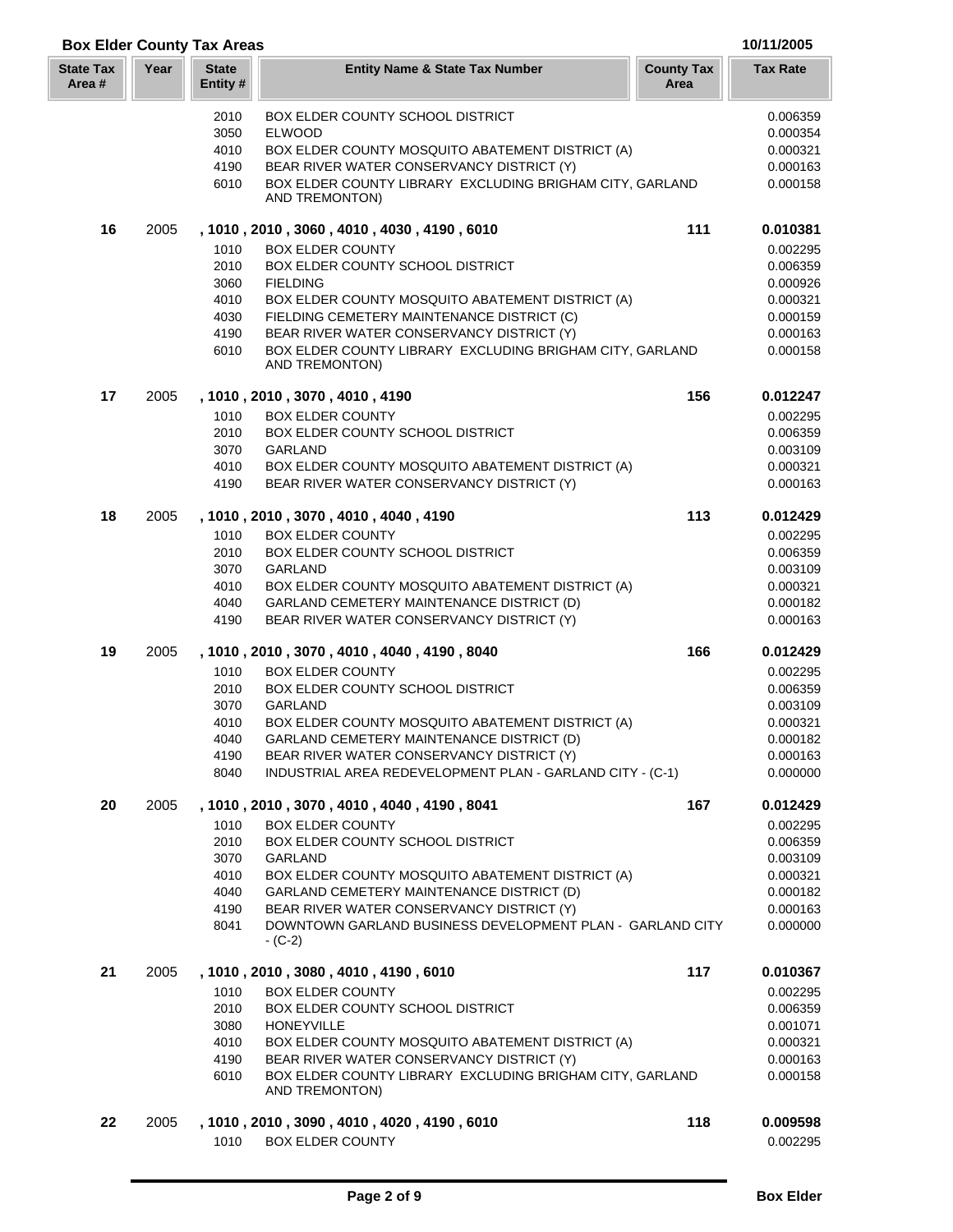## **Box Elder County Tax Areas 10/11/2005**

| <b>State Tax</b><br>Area # | Year | <b>State</b><br>Entity# | <b>Entity Name &amp; State Tax Number</b>                                                                                                  | <b>County Tax</b><br>Area | <b>Tax Rate</b>      |
|----------------------------|------|-------------------------|--------------------------------------------------------------------------------------------------------------------------------------------|---------------------------|----------------------|
|                            |      | 2010                    | <b>BOX ELDER COUNTY SCHOOL DISTRICT</b>                                                                                                    |                           | 0.006359             |
|                            |      | 3090<br>4010            | <b>HOWELL</b><br>BOX ELDER COUNTY MOSQUITO ABATEMENT DISTRICT (A)                                                                          |                           | 0.000302<br>0.000321 |
|                            |      | 4020                    | BOX ELDER COUNTY SPECIAL SERVICE AREA #1 (B)                                                                                               |                           | 0.000000             |
|                            |      | 4190                    | BEAR RIVER WATER CONSERVANCY DISTRICT (Y)                                                                                                  |                           | 0.000163             |
|                            |      | 6010                    | BOX ELDER COUNTY LIBRARY EXCLUDING BRIGHAM CITY, GARLAND<br>AND TREMONTON)                                                                 |                           | 0.000158             |
| 23                         | 2005 |                         | , 1010, 2010, 3100, 4010, 4190, 6010                                                                                                       | 119                       | 0.011676             |
|                            |      | 1010                    | <b>BOX ELDER COUNTY</b>                                                                                                                    |                           | 0.002295             |
|                            |      | 2010                    | BOX ELDER COUNTY SCHOOL DISTRICT                                                                                                           |                           | 0.006359             |
|                            |      | 3100<br>4010            | <b>MANTUA</b><br>BOX ELDER COUNTY MOSQUITO ABATEMENT DISTRICT (A)                                                                          |                           | 0.002380<br>0.000321 |
|                            |      | 4190                    | BEAR RIVER WATER CONSERVANCY DISTRICT (Y)                                                                                                  |                           | 0.000163             |
|                            |      | 6010                    | BOX ELDER COUNTY LIBRARY EXCLUDING BRIGHAM CITY, GARLAND<br>AND TREMONTON)                                                                 |                           | 0.000158             |
| 24                         | 2005 |                         | , 1010, 2010, 3110, 4010, 4190, 6010                                                                                                       | 122                       | 0.011102             |
|                            |      | 1010                    | <b>BOX ELDER COUNTY</b>                                                                                                                    |                           | 0.002295             |
|                            |      | 2010                    | BOX ELDER COUNTY SCHOOL DISTRICT                                                                                                           |                           | 0.006359             |
|                            |      | 3110                    | <b>PERRY</b>                                                                                                                               |                           | 0.001806             |
|                            |      | 4010<br>4190            | BOX ELDER COUNTY MOSQUITO ABATEMENT DISTRICT (A)<br>BEAR RIVER WATER CONSERVANCY DISTRICT (Y)                                              |                           | 0.000321             |
|                            |      | 6010                    | BOX ELDER COUNTY LIBRARY EXCLUDING BRIGHAM CITY, GARLAND                                                                                   |                           | 0.000163<br>0.000158 |
|                            |      |                         | AND TREMONTON)                                                                                                                             |                           |                      |
| 25                         | 2005 |                         | , 1010, 2010, 3110, 4010, 4080, 4180, 4190, 6010                                                                                           | 162                       | 0.011608             |
|                            |      | 1010                    | <b>BOX ELDER COUNTY</b>                                                                                                                    |                           | 0.002295             |
|                            |      | 2010                    | BOX ELDER COUNTY SCHOOL DISTRICT                                                                                                           |                           | 0.006359             |
|                            |      | 3110                    | <b>PERRY</b>                                                                                                                               |                           | 0.001806             |
|                            |      | 4010<br>4080            | BOX ELDER COUNTY MOSQUITO ABATEMENT DISTRICT (A)<br>WILLARD PRECINCT CEMETERY MAINTENANCE DISTRICT (K)                                     |                           | 0.000321<br>0.000170 |
|                            |      | 4180                    | BOX ELDER COUNTY & PERRY CITY FLOOD CONTROL & DRAINAGE<br>SPECIAL SERVICE DISTRICT (W)                                                     |                           | 0.000336             |
|                            |      | 4190                    | BEAR RIVER WATER CONSERVANCY DISTRICT (Y)                                                                                                  |                           | 0.000163             |
|                            |      | 6010                    | BOX ELDER COUNTY LIBRARY EXCLUDING BRIGHAM CITY, GARLAND<br>AND TREMONTON)                                                                 |                           | 0.000158             |
| 26                         | 2005 |                         | , 1010, 2010, 3110, 4010, 4180, 4190, 6010                                                                                                 | 157                       | 0.011438             |
|                            |      | 1010                    | <b>BOX ELDER COUNTY</b>                                                                                                                    |                           | 0.002295             |
|                            |      | 2010                    | <b>BOX ELDER COUNTY SCHOOL DISTRICT</b>                                                                                                    |                           | 0.006359             |
|                            |      | 3110                    | <b>PERRY</b>                                                                                                                               |                           | 0.001806             |
|                            |      | 4010<br>4180            | BOX ELDER COUNTY MOSQUITO ABATEMENT DISTRICT (A)<br>BOX ELDER COUNTY & PERRY CITY FLOOD CONTROL & DRAINAGE<br>SPECIAL SERVICE DISTRICT (W) |                           | 0.000321<br>0.000336 |
|                            |      | 4190                    | BEAR RIVER WATER CONSERVANCY DISTRICT (Y)                                                                                                  |                           | 0.000163             |
|                            |      | 6010                    | BOX ELDER COUNTY LIBRARY EXCLUDING BRIGHAM CITY, GARLAND<br>AND TREMONTON)                                                                 |                           | 0.000158             |
| 27                         | 2005 |                         | , 1010 , 2010 , 3120 , 4010 , 4090 , 4190 , 6010                                                                                           | 123                       | 0.011507             |
|                            |      | 1010                    | <b>BOX ELDER COUNTY</b>                                                                                                                    |                           | 0.002295             |
|                            |      | 2010                    | <b>BOX ELDER COUNTY SCHOOL DISTRICT</b>                                                                                                    |                           | 0.006359             |
|                            |      | 3120                    | <b>PLYMOUTH</b>                                                                                                                            |                           | 0.002031             |
|                            |      | 4010<br>4090            | BOX ELDER COUNTY MOSQUITO ABATEMENT DISTRICT (A)<br>PLYMOUTH CEMETERY MAINTENANCE DISTRICT (L)                                             |                           | 0.000321<br>0.000180 |
|                            |      | 4190                    | BEAR RIVER WATER CONSERVANCY DISTRICT (Y)                                                                                                  |                           | 0.000163             |
|                            |      | 6010                    | BOX ELDER COUNTY LIBRARY EXCLUDING BRIGHAM CITY, GARLAND<br>AND TREMONTON)                                                                 |                           | 0.000158             |
| 28                         | 2005 |                         | , 1010, 2010, 3130, 4010, 4060, 4190, 6010                                                                                                 | 125                       | 0.011379             |
|                            |      | 1010                    | <b>BOX ELDER COUNTY</b>                                                                                                                    |                           | 0.002295             |
|                            |      | 2010                    | BOX ELDER COUNTY SCHOOL DISTRICT                                                                                                           |                           | 0.006359             |
|                            |      | 3130                    | <b>PORTAGE</b>                                                                                                                             |                           | 0.001763             |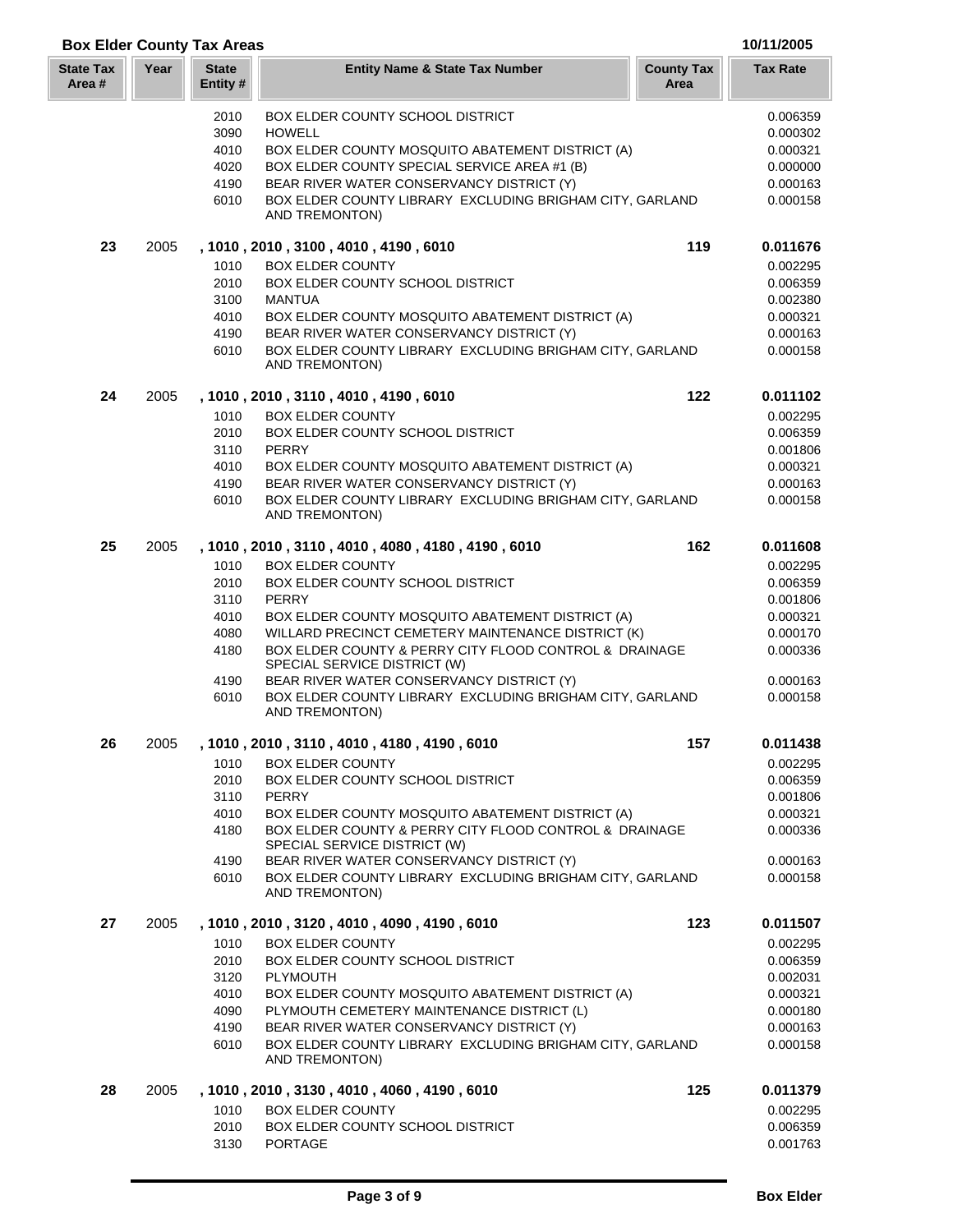| <b>Box Elder County Tax Areas</b> |      |                          |                                                                                                          |                           | 10/11/2005           |
|-----------------------------------|------|--------------------------|----------------------------------------------------------------------------------------------------------|---------------------------|----------------------|
| <b>State Tax</b><br>Area #        | Year | <b>State</b><br>Entity # | <b>Entity Name &amp; State Tax Number</b>                                                                | <b>County Tax</b><br>Area | <b>Tax Rate</b>      |
|                                   |      | 4010                     | BOX ELDER COUNTY MOSQUITO ABATEMENT DISTRICT (A)                                                         |                           | 0.000321             |
|                                   |      | 4060                     | PORTAGE PRECINCT CEMETERY MAINTENANCE DISTRICT (H)                                                       |                           | 0.000320             |
|                                   |      | 4190                     | BEAR RIVER WATER CONSERVANCY DISTRICT (Y)                                                                |                           | 0.000163             |
|                                   |      | 6010                     | BOX ELDER COUNTY LIBRARY EXCLUDING BRIGHAM CITY, GARLAND                                                 |                           | 0.000158             |
|                                   |      |                          | AND TREMONTON)                                                                                           |                           |                      |
| 29                                | 2005 |                          | , 1010, 2010, 3140, 4010, 4190, 6010                                                                     | 129                       | 0.010685             |
|                                   |      | 1010                     | <b>BOX ELDER COUNTY</b>                                                                                  |                           | 0.002295             |
|                                   |      | 2010                     | BOX ELDER COUNTY SCHOOL DISTRICT                                                                         |                           | 0.006359             |
|                                   |      | 3140                     | SNOWVILLE                                                                                                |                           | 0.001389             |
|                                   |      | 4010<br>4190             | BOX ELDER COUNTY MOSQUITO ABATEMENT DISTRICT (A)<br>BEAR RIVER WATER CONSERVANCY DISTRICT (Y)            |                           | 0.000321<br>0.000163 |
|                                   |      | 6010                     | BOX ELDER COUNTY LIBRARY EXCLUDING BRIGHAM CITY, GARLAND<br>AND TREMONTON)                               |                           | 0.000158             |
| 30                                | 2005 |                          | , 1010, 2010, 3150, 4010, 4190                                                                           | 130                       | 0.012083             |
|                                   |      | 1010                     | <b>BOX ELDER COUNTY</b>                                                                                  |                           | 0.002295             |
|                                   |      | 2010                     | BOX ELDER COUNTY SCHOOL DISTRICT                                                                         |                           | 0.006359             |
|                                   |      | 3150                     | <b>TREMONTON</b>                                                                                         |                           | 0.002945             |
|                                   |      | 4010                     | BOX ELDER COUNTY MOSQUITO ABATEMENT DISTRICT (A)                                                         |                           | 0.000321             |
|                                   |      | 4190                     | BEAR RIVER WATER CONSERVANCY DISTRICT (Y)                                                                |                           | 0.000163             |
| 31                                | 2005 |                          | , 1010, 2010, 3150, 4010, 4190, 8030                                                                     | 194                       | 0.012083             |
|                                   |      | 1010                     | <b>BOX ELDER COUNTY</b>                                                                                  |                           | 0.002295             |
|                                   |      | 2010                     | BOX ELDER COUNTY SCHOOL DISTRICT                                                                         |                           | 0.006359             |
|                                   |      | 3150                     | <b>TREMONTON</b>                                                                                         |                           | 0.002945             |
|                                   |      | 4010                     | BOX ELDER COUNTY MOSQUITO ABATEMENT DISTRICT (A)                                                         |                           | 0.000321             |
|                                   |      | 4190<br>8030             | BEAR RIVER WATER CONSERVANCY DISTRICT (Y)<br>OFFICIAL REDEVELOPMENT PROJECT AREA PLAN - TREMONTON CITY - |                           | 0.000163<br>0.000000 |
|                                   |      |                          | $(B-1)$                                                                                                  |                           |                      |
| 33                                | 2005 |                          | , 1010, 2010, 3150, 4010, 4040, 4190                                                                     | 151                       | 0.012265             |
|                                   |      | 1010                     | <b>BOX ELDER COUNTY</b>                                                                                  |                           | 0.002295             |
|                                   |      | 2010                     | BOX ELDER COUNTY SCHOOL DISTRICT                                                                         |                           | 0.006359             |
|                                   |      | 3150                     | <b>TREMONTON</b>                                                                                         |                           | 0.002945             |
|                                   |      | 4010                     | BOX ELDER COUNTY MOSQUITO ABATEMENT DISTRICT (A)                                                         |                           | 0.000321             |
|                                   |      | 4040                     | GARLAND CEMETERY MAINTENANCE DISTRICT (D)                                                                |                           | 0.000182             |
|                                   |      | 4190                     | BEAR RIVER WATER CONSERVANCY DISTRICT (Y)                                                                |                           | 0.000163             |
| 34                                | 2005 |                          | , 1010, 2010, 3150, 4010, 4040, 4190, 8032                                                               | 197                       | 0.012265             |
|                                   |      | 1010                     | <b>BOX ELDER COUNTY</b>                                                                                  |                           | 0.002295             |
|                                   |      | 2010<br>3150             | <b>BOX ELDER COUNTY SCHOOL DISTRICT</b><br><b>TREMONTON</b>                                              |                           | 0.006359<br>0.002945 |
|                                   |      | 4010                     | BOX ELDER COUNTY MOSQUITO ABATEMENT DISTRICT (A)                                                         |                           | 0.000321             |
|                                   |      | 4040                     | GARLAND CEMETERY MAINTENANCE DISTRICT (D)                                                                |                           | 0.000182             |
|                                   |      | 4190                     | BEAR RIVER WATER CONSERVANCY DISTRICT (Y)                                                                |                           | 0.000163             |
|                                   |      | 8032                     | FREEWAY INTERCHANGE NEIGHBORHOOD DEVELOPMENT PLAN -<br>TREMONTON CITY - (B-2)                            |                           | 0.000000             |
| 35                                | 2005 |                          | , 1010, 2010, 3160, 4010, 4080, 4150, 4190, 6010                                                         | 132                       | 0.010729             |
|                                   |      | 1010                     | <b>BOX ELDER COUNTY</b>                                                                                  |                           | 0.002295             |
|                                   |      | 2010                     | <b>BOX ELDER COUNTY SCHOOL DISTRICT</b>                                                                  |                           | 0.006359             |
|                                   |      | 3160                     | WILLARD                                                                                                  |                           | 0.000921             |
|                                   |      | 4010                     | BOX ELDER COUNTY MOSQUITO ABATEMENT DISTRICT (A)                                                         |                           | 0.000321             |
|                                   |      | 4080                     | WILLARD PRECINCT CEMETERY MAINTENANCE DISTRICT (K)                                                       |                           | 0.000170             |
|                                   |      | 4150                     | BOX ELDER COUNTY AND WILLARD CITY FLOOD CONTROL AND<br>DRAINAGE SPECIAL SERVICE DISTRICT (T)             |                           | 0.000342             |
|                                   |      | 4190                     | BEAR RIVER WATER CONSERVANCY DISTRICT (Y)                                                                |                           | 0.000163             |
|                                   |      | 6010                     | BOX ELDER COUNTY LIBRARY EXCLUDING BRIGHAM CITY, GARLAND                                                 |                           | 0.000158             |
|                                   |      |                          | AND TREMONTON)                                                                                           |                           |                      |
| 36                                | 2005 |                          | , 1010 , 2010 , 3160 , 4010 , 4080 , 4095 , 4150 , 4190 , 60                                             | 134                       | 0.010922             |
|                                   |      | 1010                     | <b>BOX ELDER COUNTY</b>                                                                                  |                           | 0.002295             |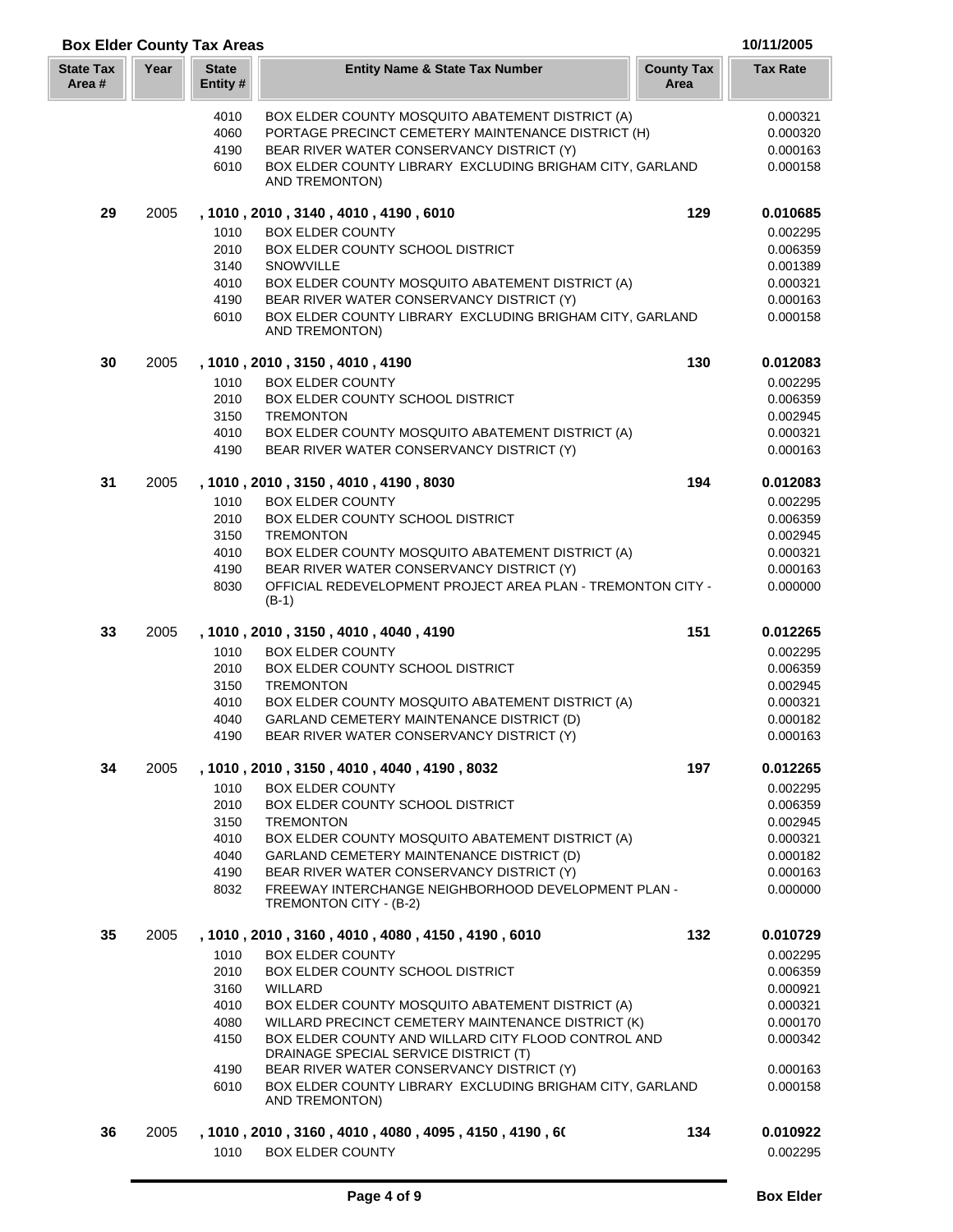## **Box Elder County Tax Areas 10/11/2005**

| <b>State Tax</b><br>Area # | Year | <b>State</b><br>Entity # | <b>Entity Name &amp; State Tax Number</b>                                                    | <b>County Tax</b><br>Area | <b>Tax Rate</b> |
|----------------------------|------|--------------------------|----------------------------------------------------------------------------------------------|---------------------------|-----------------|
|                            |      | 2010                     | <b>BOX ELDER COUNTY SCHOOL DISTRICT</b>                                                      |                           | 0.006359        |
|                            |      | 3160                     | WILLARD                                                                                      |                           | 0.000921        |
|                            |      | 4010                     | BOX ELDER COUNTY MOSQUITO ABATEMENT DISTRICT (A)                                             |                           | 0.000321        |
|                            |      | 4080                     | WILLARD PRECINCT CEMETERY MAINTENANCE DISTRICT (K)                                           |                           | 0.000170        |
|                            |      | 4095                     | WEBER BASIN WATER CONSERVANCY DISTRICT (M)                                                   |                           | 0.000193        |
|                            |      | 4150                     | BOX ELDER COUNTY AND WILLARD CITY FLOOD CONTROL AND<br>DRAINAGE SPECIAL SERVICE DISTRICT (T) |                           | 0.000342        |
|                            |      | 4190                     | BEAR RIVER WATER CONSERVANCY DISTRICT (Y)                                                    |                           | 0.000163        |
|                            |      | 6010                     | BOX ELDER COUNTY LIBRARY EXCLUDING BRIGHAM CITY, GARLAND<br>AND TREMONTON)                   |                           | 0.000158        |
| 37                         | 2005 |                          | , 1010, 2010, 4010, 4190, 6010                                                               | 101                       | 0.009296        |
|                            |      | 1010                     | <b>BOX ELDER COUNTY</b>                                                                      |                           | 0.002295        |
|                            |      | 2010                     | BOX ELDER COUNTY SCHOOL DISTRICT                                                             |                           | 0.006359        |
|                            |      | 4010                     | BOX ELDER COUNTY MOSQUITO ABATEMENT DISTRICT (A)                                             |                           | 0.000321        |
|                            |      | 4190                     | BEAR RIVER WATER CONSERVANCY DISTRICT (Y)                                                    |                           | 0.000163        |
|                            |      | 6010                     | BOX ELDER COUNTY LIBRARY EXCLUDING BRIGHAM CITY, GARLAND<br>AND TREMONTON)                   |                           | 0.000158        |
| 38                         | 2005 |                          | , 1010, 2010, 4010, 4020, 4190, 6010                                                         | 128                       | 0.009296        |
|                            |      | 1010                     | <b>BOX ELDER COUNTY</b>                                                                      |                           | 0.002295        |
|                            |      | 2010                     | <b>BOX ELDER COUNTY SCHOOL DISTRICT</b>                                                      |                           | 0.006359        |
|                            |      | 4010                     | BOX ELDER COUNTY MOSQUITO ABATEMENT DISTRICT (A)                                             |                           | 0.000321        |
|                            |      | 4020                     | BOX ELDER COUNTY SPECIAL SERVICE AREA #1 (B)                                                 |                           | 0.000000        |
|                            |      | 4190                     | BEAR RIVER WATER CONSERVANCY DISTRICT (Y)                                                    |                           | 0.000163        |
|                            |      | 6010                     | BOX ELDER COUNTY LIBRARY EXCLUDING BRIGHAM CITY, GARLAND<br>AND TREMONTON)                   |                           | 0.000158        |
| 39                         | 2005 |                          | , 1010, 2010, 4010, 4030, 4190, 6010                                                         | 112                       | 0.009455        |
|                            |      | 1010                     | <b>BOX ELDER COUNTY</b>                                                                      |                           | 0.002295        |
|                            |      | 2010                     | <b>BOX ELDER COUNTY SCHOOL DISTRICT</b>                                                      |                           | 0.006359        |
|                            |      | 4010                     | BOX ELDER COUNTY MOSQUITO ABATEMENT DISTRICT (A)                                             |                           | 0.000321        |
|                            |      | 4030                     | FIELDING CEMETERY MAINTENANCE DISTRICT (C)                                                   |                           | 0.000159        |
|                            |      | 4190                     | BEAR RIVER WATER CONSERVANCY DISTRICT (Y)                                                    |                           | 0.000163        |
|                            |      | 6010                     | BOX ELDER COUNTY LIBRARY EXCLUDING BRIGHAM CITY, GARLAND<br>AND TREMONTON)                   |                           | 0.000158        |
| 40                         | 2005 |                          | , 1010, 2010, 4010, 4040, 4190, 6010                                                         | 114                       | 0.009478        |
|                            |      | 1010                     | <b>BOX ELDER COUNTY</b>                                                                      |                           | 0.002295        |
|                            |      | 2010                     | BOX ELDER COUNTY SCHOOL DISTRICT                                                             |                           | 0.006359        |
|                            |      | 4010                     | BOX ELDER COUNTY MOSQUITO ABATEMENT DISTRICT (A)                                             |                           | 0.000321        |
|                            |      | 4040                     | GARLAND CEMETERY MAINTENANCE DISTRICT (D)                                                    |                           | 0.000182        |
|                            |      | 4190                     | BEAR RIVER WATER CONSERVANCY DISTRICT (Y)                                                    |                           | 0.000163        |
|                            |      | 6010                     | BOX ELDER COUNTY LIBRARY EXCLUDING BRIGHAM CITY, GARLAND<br>AND TREMONTON)                   |                           | 0.000158        |
| 41                         | 2005 |                          | , 1010, 2010, 4010, 4050, 4190, 6010                                                         | 121                       | 0.009545        |
|                            |      | 1010                     | <b>BOX ELDER COUNTY</b>                                                                      |                           | 0.002295        |
|                            |      | 2010                     | BOX ELDER COUNTY SCHOOL DISTRICT                                                             |                           | 0.006359        |
|                            |      | 4010                     | BOX ELDER COUNTY MOSQUITO ABATEMENT DISTRICT (A)                                             |                           | 0.000321        |
|                            |      | 4050                     | PENROSE CEMETERY MAINTENANCE DISTRICT (E)                                                    |                           | 0.000249        |
|                            |      | 4190                     | BEAR RIVER WATER CONSERVANCY DISTRICT (Y)                                                    |                           | 0.000163        |
|                            |      | 6010                     | BOX ELDER COUNTY LIBRARY EXCLUDING BRIGHAM CITY, GARLAND<br>AND TREMONTON)                   |                           | 0.000158        |
| 42                         | 2005 |                          | , 1010, 2010, 4010, 4060, 4190, 6010                                                         | 126                       | 0.009616        |
|                            |      | 1010                     | <b>BOX ELDER COUNTY</b>                                                                      |                           | 0.002295        |
|                            |      | 2010                     | BOX ELDER COUNTY SCHOOL DISTRICT                                                             |                           | 0.006359        |
|                            |      | 4010                     | BOX ELDER COUNTY MOSQUITO ABATEMENT DISTRICT (A)                                             |                           | 0.000321        |
|                            |      | 4060                     | PORTAGE PRECINCT CEMETERY MAINTENANCE DISTRICT (H)                                           |                           | 0.000320        |
|                            |      | 4190                     | BEAR RIVER WATER CONSERVANCY DISTRICT (Y)                                                    |                           | 0.000163        |
|                            |      | 6010                     | BOX ELDER COUNTY LIBRARY EXCLUDING BRIGHAM CITY, GARLAND<br>AND TREMONTON)                   |                           | 0.000158        |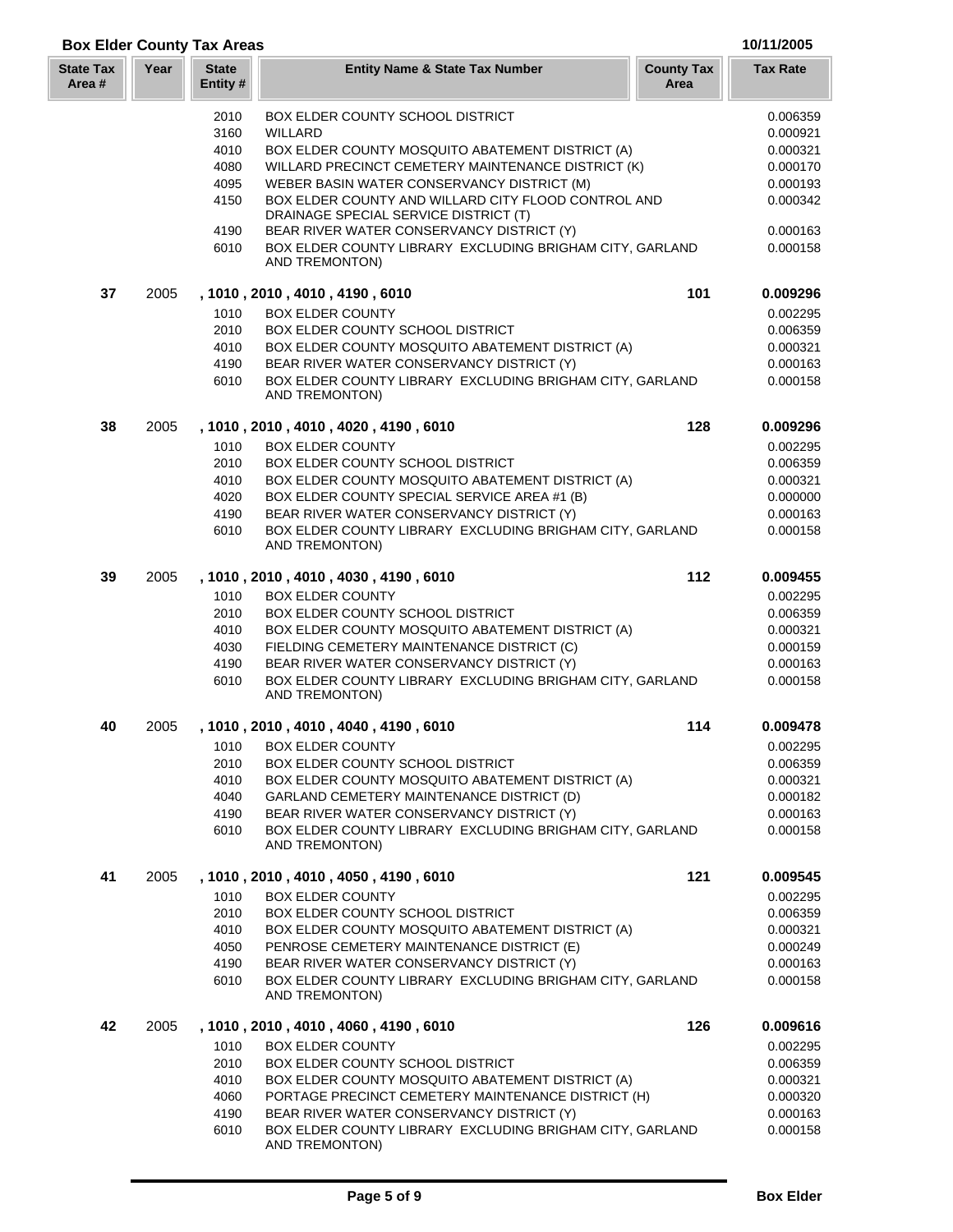|  |  | 10/11/2005 |  |  |
|--|--|------------|--|--|

| <b>Box Elder County Tax Areas</b> |      |                          |                                                                                              |                           | 10/11/2005           |
|-----------------------------------|------|--------------------------|----------------------------------------------------------------------------------------------|---------------------------|----------------------|
| <b>State Tax</b><br>Area #        | Year | <b>State</b><br>Entity # | <b>Entity Name &amp; State Tax Number</b>                                                    | <b>County Tax</b><br>Area | <b>Tax Rate</b>      |
|                                   |      |                          |                                                                                              |                           |                      |
| 43                                | 2005 |                          | , 1010, 2010, 4010, 4070, 4190, 6010                                                         | 127                       | 0.010141             |
|                                   |      | 1010                     | <b>BOX ELDER COUNTY</b>                                                                      |                           | 0.002295             |
|                                   |      | 2010                     | BOX ELDER COUNTY SCHOOL DISTRICT                                                             |                           | 0.006359             |
|                                   |      | 4010                     | BOX ELDER COUNTY MOSQUITO ABATEMENT DISTRICT (A)                                             |                           | 0.000321             |
|                                   |      | 4070                     | RIVERSIDE CEMETERY MAINTENANCE DISTRICT (J)                                                  |                           | 0.000845             |
|                                   |      | 4190                     | BEAR RIVER WATER CONSERVANCY DISTRICT (Y)                                                    |                           | 0.000163             |
|                                   |      | 6010                     | BOX ELDER COUNTY LIBRARY EXCLUDING BRIGHAM CITY, GARLAND<br>AND TREMONTON)                   |                           | 0.000158             |
| 44                                | 2005 |                          | , 1010 , 2010 , 4010 , 4070 , 4170 , 4190 , 6010                                             | 143                       | 0.010362             |
|                                   |      | 1010                     | <b>BOX ELDER COUNTY</b>                                                                      |                           | 0.002295             |
|                                   |      | 2010                     | BOX ELDER COUNTY SCHOOL DISTRICT                                                             |                           | 0.006359             |
|                                   |      | 4010                     | BOX ELDER COUNTY MOSQUITO ABATEMENT DISTRICT (A)                                             |                           | 0.000321             |
|                                   |      | 4070                     | RIVERSIDE CEMETERY MAINTENANCE DISTRICT (J)                                                  |                           | 0.000845             |
|                                   |      | 4170                     | RIVERSIDE COMMUNITY SPECIAL SERVICE DISTRICT (V)                                             |                           | 0.000221             |
|                                   |      | 4190                     | BEAR RIVER WATER CONSERVANCY DISTRICT (Y)                                                    |                           | 0.000163             |
|                                   |      | 6010                     | BOX ELDER COUNTY LIBRARY EXCLUDING BRIGHAM CITY, GARLAND<br>AND TREMONTON)                   |                           | 0.000158             |
| 45                                | 2005 |                          | , 1010, 2010, 4010, 4080, 4190, 6010                                                         | 133                       | 0.009466             |
|                                   |      | 1010                     | <b>BOX ELDER COUNTY</b>                                                                      |                           | 0.002295             |
|                                   |      | 2010                     | BOX ELDER COUNTY SCHOOL DISTRICT                                                             |                           | 0.006359             |
|                                   |      | 4010                     | BOX ELDER COUNTY MOSQUITO ABATEMENT DISTRICT (A)                                             |                           | 0.000321             |
|                                   |      | 4080                     | WILLARD PRECINCT CEMETERY MAINTENANCE DISTRICT (K)                                           |                           | 0.000170             |
|                                   |      | 4190                     | BEAR RIVER WATER CONSERVANCY DISTRICT (Y)                                                    |                           | 0.000163             |
|                                   |      | 6010                     | BOX ELDER COUNTY LIBRARY EXCLUDING BRIGHAM CITY, GARLAND<br>AND TREMONTON)                   |                           | 0.000158             |
| 46                                | 2005 |                          | , 1010, 2010, 4010, 4080, 4095, 4190, 6010                                                   | 152                       | 0.009659             |
|                                   |      | 1010                     | <b>BOX ELDER COUNTY</b>                                                                      |                           |                      |
|                                   |      | 2010                     | BOX ELDER COUNTY SCHOOL DISTRICT                                                             |                           | 0.002295<br>0.006359 |
|                                   |      | 4010                     | BOX ELDER COUNTY MOSQUITO ABATEMENT DISTRICT (A)                                             |                           | 0.000321             |
|                                   |      | 4080                     | WILLARD PRECINCT CEMETERY MAINTENANCE DISTRICT (K)                                           |                           | 0.000170             |
|                                   |      | 4095                     | WEBER BASIN WATER CONSERVANCY DISTRICT (M)                                                   |                           | 0.000193             |
|                                   |      | 4190                     | BEAR RIVER WATER CONSERVANCY DISTRICT (Y)                                                    |                           | 0.000163             |
|                                   |      | 6010                     | BOX ELDER COUNTY LIBRARY EXCLUDING BRIGHAM CITY, GARLAND                                     |                           | 0.000158             |
|                                   |      |                          | AND TREMONTON)                                                                               |                           |                      |
| 47                                | 2005 |                          | , 1010, 2010, 4010, 4080, 4095, 4150, 4190, 6010                                             | 135                       | 0.010001             |
|                                   |      | 1010                     | <b>BOX ELDER COUNTY</b>                                                                      |                           | 0.002295             |
|                                   |      | 2010                     | BOX ELDER COUNTY SCHOOL DISTRICT                                                             |                           | 0.006359             |
|                                   |      | 4010                     | BOX ELDER COUNTY MOSQUITO ABATEMENT DISTRICT (A)                                             |                           | 0.000321             |
|                                   |      | 4080                     | WILLARD PRECINCT CEMETERY MAINTENANCE DISTRICT (K)                                           |                           | 0.000170             |
|                                   |      | 4095                     | WEBER BASIN WATER CONSERVANCY DISTRICT (M)                                                   |                           | 0.000193             |
|                                   |      | 4150                     | BOX ELDER COUNTY AND WILLARD CITY FLOOD CONTROL AND<br>DRAINAGE SPECIAL SERVICE DISTRICT (T) |                           | 0.000342             |
|                                   |      | 4190                     | BEAR RIVER WATER CONSERVANCY DISTRICT (Y)                                                    |                           | 0.000163             |
|                                   |      | 6010                     | BOX ELDER COUNTY LIBRARY EXCLUDING BRIGHAM CITY, GARLAND<br><b>AND TREMONTON)</b>            |                           | 0.000158             |
| 48                                | 2005 |                          | , 1010 , 2010 , 4010 , 4080 , 4095 , 4150 , 4190 , 4200 , 60                                 | 136                       | 0.010326             |
|                                   |      | 1010                     | <b>BOX ELDER COUNTY</b>                                                                      |                           | 0.002295             |
|                                   |      | 2010                     | <b>BOX ELDER COUNTY SCHOOL DISTRICT</b>                                                      |                           | 0.006359             |
|                                   |      | 4010                     | BOX ELDER COUNTY MOSQUITO ABATEMENT DISTRICT (A)                                             |                           | 0.000321             |
|                                   |      | 4080                     | WILLARD PRECINCT CEMETERY MAINTENANCE DISTRICT (K)                                           |                           | 0.000170             |
|                                   |      | 4095                     | WEBER BASIN WATER CONSERVANCY DISTRICT (M)                                                   |                           | 0.000193             |
|                                   |      | 4150                     | BOX ELDER COUNTY AND WILLARD CITY FLOOD CONTROL AND<br>DRAINAGE SPECIAL SERVICE DISTRICT (T) |                           | 0.000342             |
|                                   |      | 4190                     | BEAR RIVER WATER CONSERVANCY DISTRICT (Y)                                                    |                           | 0.000163             |
|                                   |      | 4200                     | BONA VISTA WATER IMPROVEMENT DISTRICT (Z)                                                    |                           | 0.000325             |
|                                   |      | 6010                     | BOX ELDER COUNTY LIBRARY EXCLUDING BRIGHAM CITY, GARLAND<br>AND TREMONTON)                   |                           | 0.000158             |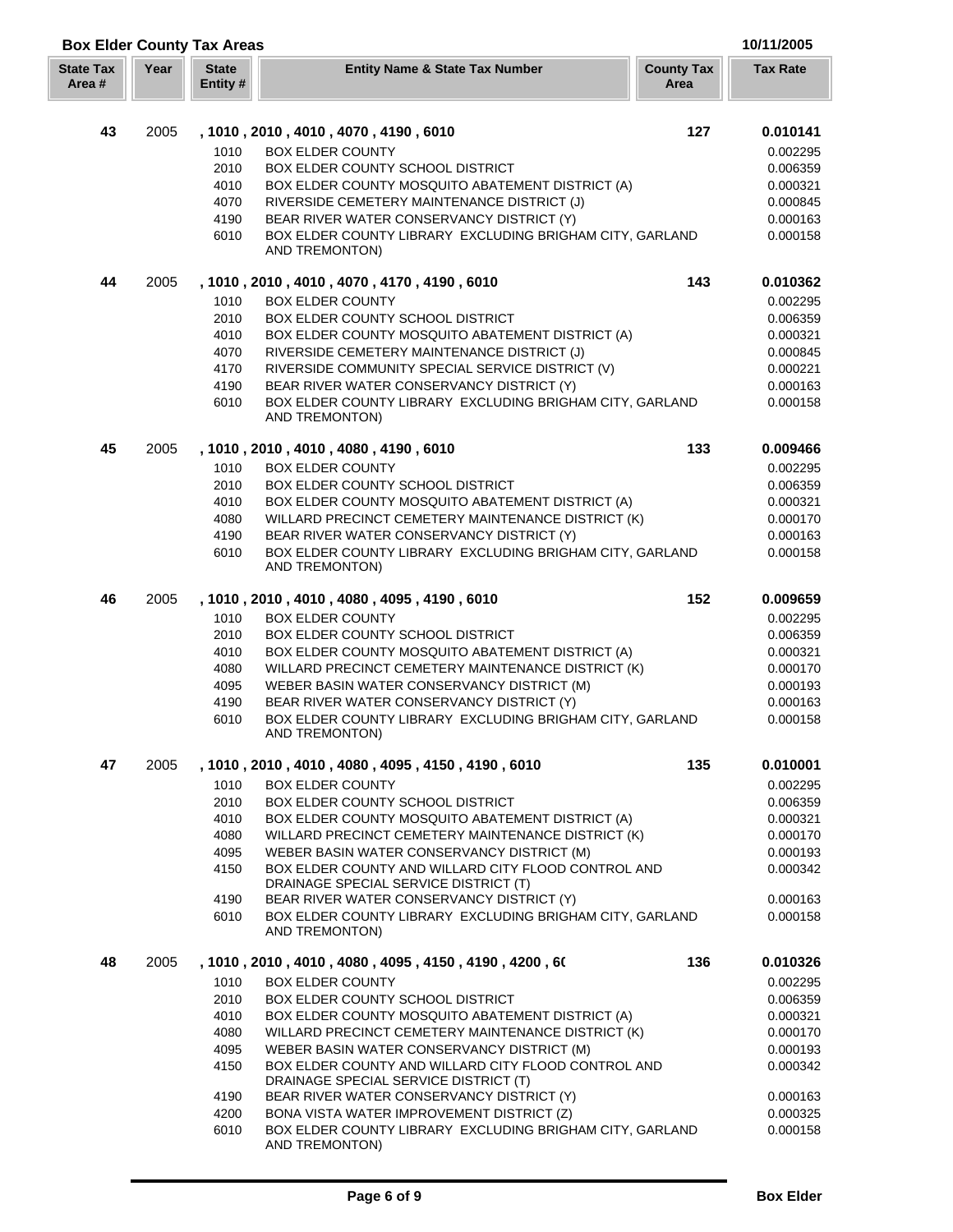| <b>Box Elder County Tax Areas</b> |      | 10/11/2005               |                                                                                                                                           |                           |                      |
|-----------------------------------|------|--------------------------|-------------------------------------------------------------------------------------------------------------------------------------------|---------------------------|----------------------|
| <b>State Tax</b><br>Area #        | Year | <b>State</b><br>Entity # | <b>Entity Name &amp; State Tax Number</b>                                                                                                 | <b>County Tax</b><br>Area | <b>Tax Rate</b>      |
|                                   |      |                          |                                                                                                                                           |                           |                      |
| 49                                | 2005 |                          | , 1010, 2010, 4010, 4080, 4140, 4150, 4190, 6010                                                                                          | 148                       | 0.009808             |
|                                   |      | 1010                     | <b>BOX ELDER COUNTY</b>                                                                                                                   |                           | 0.002295             |
|                                   |      | 2010                     | <b>BOX ELDER COUNTY SCHOOL DISTRICT</b>                                                                                                   |                           | 0.006359             |
|                                   |      | 4010                     | BOX ELDER COUNTY MOSQUITO ABATEMENT DISTRICT (A)                                                                                          |                           | 0.000321             |
|                                   |      | 4080                     | WILLARD PRECINCT CEMETERY MAINTENANCE DISTRICT (K)                                                                                        |                           | 0.000170             |
|                                   |      | 4140                     | SOUTH WILLARD SPECIAL SERVICE DIST (S)                                                                                                    |                           | 0.000000             |
|                                   |      | 4150<br>4190             | BOX ELDER COUNTY AND WILLARD CITY FLOOD CONTROL AND<br>DRAINAGE SPECIAL SERVICE DISTRICT (T)<br>BEAR RIVER WATER CONSERVANCY DISTRICT (Y) |                           | 0.000342<br>0.000163 |
|                                   |      | 6010                     | BOX ELDER COUNTY LIBRARY EXCLUDING BRIGHAM CITY, GARLAND<br>AND TREMONTON)                                                                |                           | 0.000158             |
| 50                                | 2005 |                          | , 1010 , 2010 , 4010 , 4080 , 4150 , 4190 , 6010                                                                                          | 147                       | 0.009808             |
|                                   |      | 1010                     | <b>BOX ELDER COUNTY</b>                                                                                                                   |                           | 0.002295             |
|                                   |      | 2010                     | BOX ELDER COUNTY SCHOOL DISTRICT                                                                                                          |                           | 0.006359             |
|                                   |      | 4010                     | BOX ELDER COUNTY MOSQUITO ABATEMENT DISTRICT (A)                                                                                          |                           | 0.000321             |
|                                   |      | 4080                     | WILLARD PRECINCT CEMETERY MAINTENANCE DISTRICT (K)                                                                                        |                           | 0.000170             |
|                                   |      | 4150                     | BOX ELDER COUNTY AND WILLARD CITY FLOOD CONTROL AND<br>DRAINAGE SPECIAL SERVICE DISTRICT (T)                                              |                           | 0.000342             |
|                                   |      | 4190                     | BEAR RIVER WATER CONSERVANCY DISTRICT (Y)                                                                                                 |                           | 0.000163             |
|                                   |      | 6010                     | BOX ELDER COUNTY LIBRARY EXCLUDING BRIGHAM CITY, GARLAND<br>AND TREMONTON)                                                                |                           | 0.000158             |
| 51                                | 2005 |                          | , 1010 , 2010 , 4010 , 4080 , 4180 , 4190 , 6010                                                                                          | 159                       | 0.009802             |
|                                   |      | 1010                     | <b>BOX ELDER COUNTY</b>                                                                                                                   |                           | 0.002295             |
|                                   |      | 2010                     | BOX ELDER COUNTY SCHOOL DISTRICT                                                                                                          |                           | 0.006359             |
|                                   |      | 4010                     | BOX ELDER COUNTY MOSQUITO ABATEMENT DISTRICT (A)                                                                                          |                           | 0.000321             |
|                                   |      | 4080                     | WILLARD PRECINCT CEMETERY MAINTENANCE DISTRICT (K)                                                                                        |                           | 0.000170             |
|                                   |      | 4180                     | BOX ELDER COUNTY & PERRY CITY FLOOD CONTROL & DRAINAGE<br>SPECIAL SERVICE DISTRICT (W)                                                    |                           | 0.000336             |
|                                   |      | 4190                     | BEAR RIVER WATER CONSERVANCY DISTRICT (Y)                                                                                                 |                           | 0.000163             |
|                                   |      | 6010                     | BOX ELDER COUNTY LIBRARY EXCLUDING BRIGHAM CITY, GARLAND<br>AND TREMONTON)                                                                |                           | 0.000158             |
| 52                                | 2005 |                          | , 1010, 2010, 4010, 4090, 4190, 6010                                                                                                      | 124                       | 0.009476             |
|                                   |      | 1010                     | <b>BOX ELDER COUNTY</b>                                                                                                                   |                           | 0.002295             |
|                                   |      | 2010                     | BOX ELDER COUNTY SCHOOL DISTRICT                                                                                                          |                           | 0.006359             |
|                                   |      | 4010                     | BOX ELDER COUNTY MOSQUITO ABATEMENT DISTRICT (A)                                                                                          |                           | 0.000321             |
|                                   |      | 4090                     | PLYMOUTH CEMETERY MAINTENANCE DISTRICT (L)                                                                                                |                           | 0.000180             |
|                                   |      | 4190                     | BEAR RIVER WATER CONSERVANCY DISTRICT (Y)                                                                                                 |                           | 0.000163             |
|                                   |      | 6010                     | BOX ELDER COUNTY LIBRARY EXCLUDING BRIGHAM CITY, GARLAND<br>AND TREMONTON)                                                                |                           | 0.000158             |
| 53                                | 2005 |                          | , 1010, 2010, 4010, 4095, 4190, 6010                                                                                                      | 131                       | 0.009489             |
|                                   |      | 1010                     | <b>BOX ELDER COUNTY</b>                                                                                                                   |                           | 0.002295             |
|                                   |      | 2010                     | BOX ELDER COUNTY SCHOOL DISTRICT                                                                                                          |                           | 0.006359             |
|                                   |      | 4010                     | BOX ELDER COUNTY MOSQUITO ABATEMENT DISTRICT (A)                                                                                          |                           | 0.000321             |
|                                   |      | 4095                     | WEBER BASIN WATER CONSERVANCY DISTRICT (M)                                                                                                |                           | 0.000193             |
|                                   |      | 4190                     | BEAR RIVER WATER CONSERVANCY DISTRICT (Y)                                                                                                 |                           | 0.000163             |
|                                   |      | 6010                     | BOX ELDER COUNTY LIBRARY EXCLUDING BRIGHAM CITY, GARLAND<br>AND TREMONTON)                                                                |                           | 0.000158             |
| 54                                | 2005 |                          | , 1010 , 2010 , 4010 , 4100 , 4190 , 6010                                                                                                 | 105                       | 0.009488             |
|                                   |      | 1010                     | <b>BOX ELDER COUNTY</b>                                                                                                                   |                           | 0.002295             |
|                                   |      | 2010                     | BOX ELDER COUNTY SCHOOL DISTRICT                                                                                                          |                           | 0.006359             |
|                                   |      | 4010                     | BOX ELDER COUNTY MOSQUITO ABATEMENT DISTRICT (A)                                                                                          |                           | 0.000321             |
|                                   |      | 4100                     | CORINNE CEMETERY MAINTENANCE DISTRICT (N)                                                                                                 |                           | 0.000192             |
|                                   |      | 4190                     | BEAR RIVER WATER CONSERVANCY DISTRICT (Y)                                                                                                 |                           | 0.000163             |
|                                   |      | 6010                     | BOX ELDER COUNTY LIBRARY EXCLUDING BRIGHAM CITY, GARLAND<br>AND TREMONTON)                                                                |                           | 0.000158             |
| 55                                | 2005 |                          | , 1010, 2010, 4010, 4120, 4190, 6010                                                                                                      | 116                       | 0.009682             |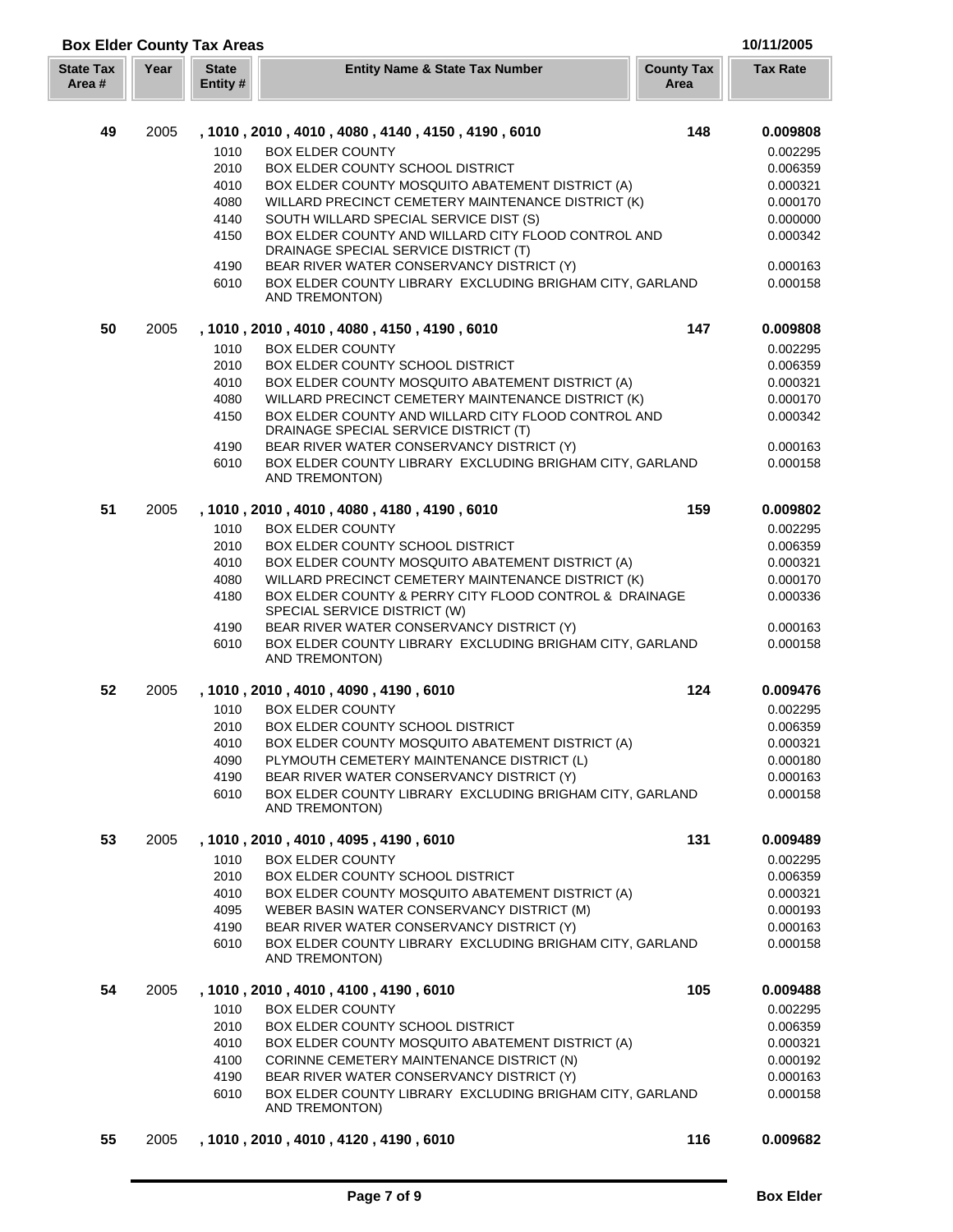|  |  | 10l |
|--|--|-----|
|  |  |     |

| <b>Box Elder County Tax Areas</b> |  | 10/11/2005 |
|-----------------------------------|--|------------|
|                                   |  |            |

Г

| <b>State Tax</b><br>Area # | Year | <b>State</b><br>Entity# | <b>Entity Name &amp; State Tax Number</b>                                              | <b>County Tax</b><br>Area | <b>Tax Rate</b> |
|----------------------------|------|-------------------------|----------------------------------------------------------------------------------------|---------------------------|-----------------|
|                            |      | 1010                    | <b>BOX ELDER COUNTY</b>                                                                |                           | 0.002295        |
|                            |      | 2010                    | BOX ELDER COUNTY SCHOOL DISTRICT                                                       |                           | 0.006359        |
|                            |      | 4010                    | BOX ELDER COUNTY MOSQUITO ABATEMENT DISTRICT (A)                                       |                           | 0.000321        |
|                            |      | 4120                    | HANSEL VALLEY WATERSHED DISTRICT (P)                                                   |                           | 0.000386        |
|                            |      | 4190                    | BEAR RIVER WATER CONSERVANCY DISTRICT (Y)                                              |                           | 0.000163        |
|                            |      | 6010                    | BOX ELDER COUNTY LIBRARY EXCLUDING BRIGHAM CITY, GARLAND<br>AND TREMONTON)             |                           | 0.000158        |
| 56                         | 2005 |                         | , 1010, 2010, 4010, 4130, 4190, 6010                                                   | 107                       | 0.009457        |
|                            |      | 1010                    | <b>BOX ELDER COUNTY</b>                                                                |                           | 0.002295        |
|                            |      | 2010                    | BOX ELDER COUNTY SCHOOL DISTRICT                                                       |                           | 0.006359        |
|                            |      | 4010                    | BOX ELDER COUNTY MOSQUITO ABATEMENT DISTRICT (A)                                       |                           | 0.000321        |
|                            |      | 4130                    | EAST GARLAND CEMETERY MAINTENANCE DISTRICT (R)                                         |                           | 0.000161        |
|                            |      | 4190                    | BEAR RIVER WATER CONSERVANCY DISTRICT (Y)                                              |                           | 0.000163        |
|                            |      | 6010                    | BOX ELDER COUNTY LIBRARY EXCLUDING BRIGHAM CITY, GARLAND<br><b>AND TREMONTON)</b>      |                           | 0.000158        |
| 57                         | 2005 |                         | , 1010, 2010, 4010, 4160, 4190, 6010                                                   | 146                       | 0.009660        |
|                            |      | 1010                    | <b>BOX ELDER COUNTY</b>                                                                |                           | 0.002295        |
|                            |      | 2010                    | BOX ELDER COUNTY SCHOOL DISTRICT                                                       |                           | 0.006359        |
|                            |      | 4010                    | BOX ELDER COUNTY MOSQUITO ABATEMENT DISTRICT (A)                                       |                           | 0.000321        |
|                            |      | 4160                    | BOX ELDER COUNTY SERVICE AREA #2 (U)                                                   |                           | 0.000364        |
|                            |      | 4190                    | BEAR RIVER WATER CONSERVANCY DISTRICT (Y)                                              |                           | 0.000163        |
|                            |      | 6010                    | BOX ELDER COUNTY LIBRARY EXCLUDING BRIGHAM CITY, GARLAND<br>AND TREMONTON)             |                           | 0.000158        |
| 58                         | 2005 |                         | , 1010, 2010, 4010, 4180, 4190, 6010                                                   | 158                       | 0.009632        |
|                            |      | 1010                    | <b>BOX ELDER COUNTY</b>                                                                |                           | 0.002295        |
|                            |      | 2010                    | BOX ELDER COUNTY SCHOOL DISTRICT                                                       |                           | 0.006359        |
|                            |      | 4010                    | BOX ELDER COUNTY MOSQUITO ABATEMENT DISTRICT (A)                                       |                           | 0.000321        |
|                            |      | 4180                    | BOX ELDER COUNTY & PERRY CITY FLOOD CONTROL & DRAINAGE<br>SPECIAL SERVICE DISTRICT (W) |                           | 0.000336        |
|                            |      | 4190                    | BEAR RIVER WATER CONSERVANCY DISTRICT (Y)                                              |                           | 0.000163        |
|                            |      | 6010                    | BOX ELDER COUNTY LIBRARY EXCLUDING BRIGHAM CITY, GARLAND<br>AND TREMONTON)             |                           | 0.000158        |
| 2002                       | 2005 |                         | , 1010, 2010, 4010, 4190, 4220, 6010                                                   | 140                       | 0.009675        |
|                            |      | 1010                    | <b>BOX ELDER COUNTY</b>                                                                |                           | 0.002295        |
|                            |      | 2010                    | BOX ELDER COUNTY SCHOOL DISTRICT                                                       |                           | 0.006359        |
|                            |      | 4010                    | BOX ELDER COUNTY MOSQUITO ABATEMENT DISTRICT (A)                                       |                           | 0.000321        |
|                            |      | 4190                    | BEAR RIVER WATER CONSERVANCY DISTRICT (Y)                                              |                           | 0.000163        |
|                            |      | 4220                    | GROUSE CREEK SPECIAL SERVICE DISTRICT (B-B)                                            |                           | 0.000379        |
|                            |      | 6010                    | BOX ELDER COUNTY LIBRARY EXCLUDING BRIGHAM CITY, GARLAND<br>AND TREMONTON)             |                           | 0.000158        |
| 2005                       | 2005 |                         | , 1010, 2010, 4010, 4190, 4210, 4220, 6010                                             | 141                       | 0.009675        |
|                            |      | 1010                    | <b>BOX ELDER COUNTY</b>                                                                |                           | 0.002295        |
|                            |      | 2010                    | BOX ELDER COUNTY SCHOOL DISTRICT                                                       |                           | 0.006359        |
|                            |      | 4010                    | BOX ELDER COUNTY MOSQUITO ABATEMENT DISTRICT (A)                                       |                           | 0.000321        |
|                            |      | 4190                    | BEAR RIVER WATER CONSERVANCY DISTRICT (Y)                                              |                           | 0.000163        |
|                            |      | 4210                    | GROUSE CREEK CEMETERY MAINTENANCE DISTRICT (A-A)                                       |                           | 0.000000        |
|                            |      | 4220                    | GROUSE CREEK SPECIAL SERVICE DISTRICT (B-B)                                            |                           | 0.000379        |
|                            |      | 6010                    | BOX ELDER COUNTY LIBRARY EXCLUDING BRIGHAM CITY, GARLAND<br>AND TREMONTON)             |                           | 0.000158        |
| 2010                       | 2005 |                         | , 1010 , 2010 , 4010 , 4160 , 4190 , 4220 , 6010                                       | 139                       | 0.010039        |
|                            |      | 1010                    | <b>BOX ELDER COUNTY</b>                                                                |                           | 0.002295        |
|                            |      | 2010                    | BOX ELDER COUNTY SCHOOL DISTRICT                                                       |                           | 0.006359        |
|                            |      | 4010                    | BOX ELDER COUNTY MOSQUITO ABATEMENT DISTRICT (A)                                       |                           | 0.000321        |
|                            |      | 4160                    | BOX ELDER COUNTY SERVICE AREA #2 (U)                                                   |                           | 0.000364        |
|                            |      | 4190                    | BEAR RIVER WATER CONSERVANCY DISTRICT (Y)                                              |                           | 0.000163        |
|                            |      | 4220                    | GROUSE CREEK SPECIAL SERVICE DISTRICT (B-B)                                            |                           | 0.000379        |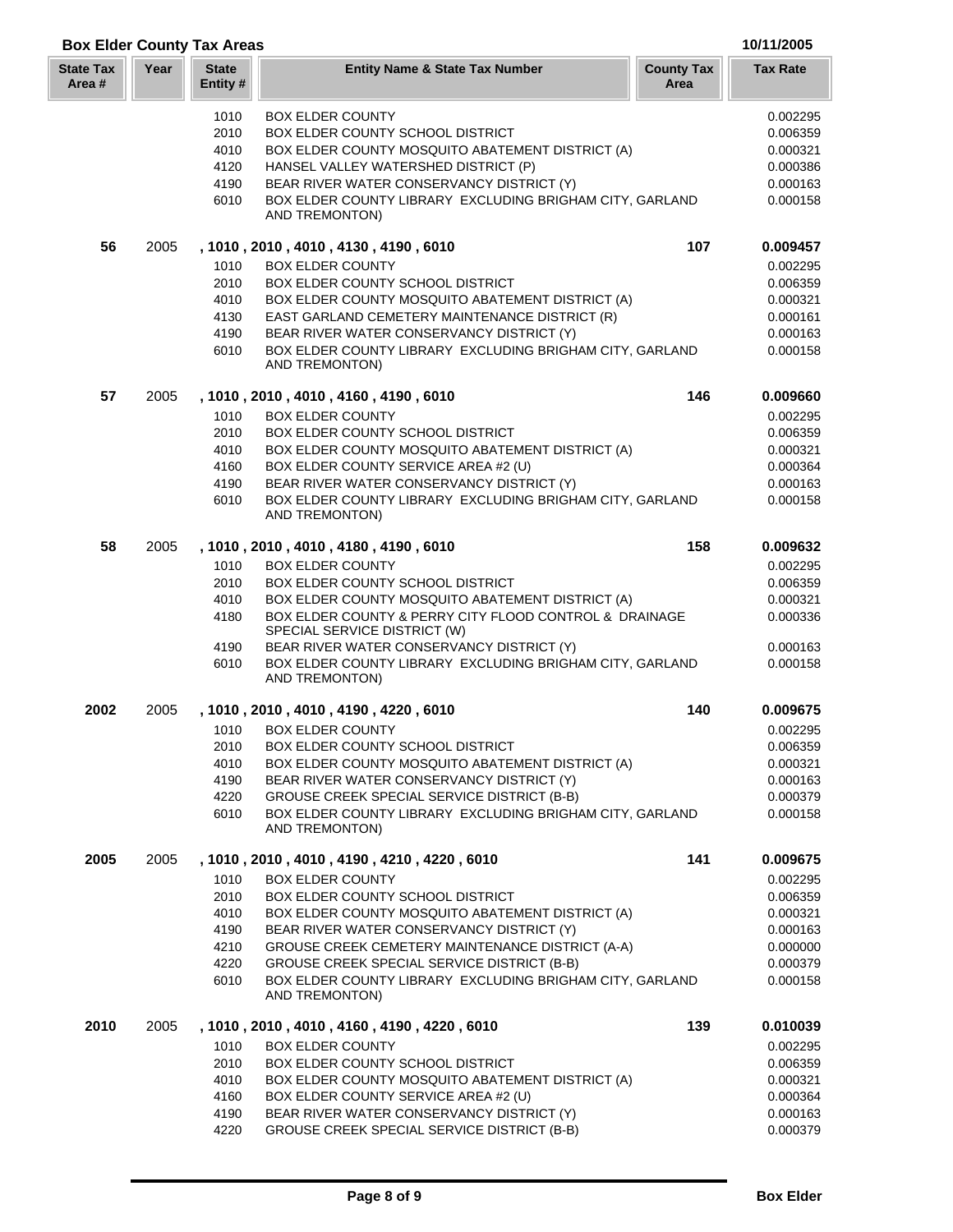| <b>Box Elder County Tax Areas</b> |      |                          |                                                                               |                           | 10/11/2005           |
|-----------------------------------|------|--------------------------|-------------------------------------------------------------------------------|---------------------------|----------------------|
| <b>State Tax</b><br>Area#         | Year | <b>State</b><br>Entity # | <b>Entity Name &amp; State Tax Number</b>                                     | <b>County Tax</b><br>Area | <b>Tax Rate</b>      |
|                                   |      | 6010                     | BOX ELDER COUNTY LIBRARY EXCLUDING BRIGHAM CITY, GARLAND<br>AND TREMONTON)    |                           | 0.000158             |
| 2717                              | 2005 |                          | , 1010 , 2010 , 3020 , 4010 , 4180 , 4190                                     | 163                       | 0.012110             |
|                                   |      | 1010                     | <b>BOX ELDER COUNTY</b>                                                       |                           | 0.002295             |
|                                   |      | 2010                     | BOX ELDER COUNTY SCHOOL DISTRICT                                              |                           | 0.006359             |
|                                   |      | 3020                     | <b>BRIGHAM CITY</b>                                                           |                           | 0.002636             |
|                                   |      | 4010                     | BOX ELDER COUNTY MOSQUITO ABATEMENT DISTRICT (A)                              |                           | 0.000321             |
|                                   |      | 4180                     | BOX ELDER COUNTY & PERRY CITY FLOOD CONTROL & DRAINAGE                        |                           | 0.000336             |
|                                   |      |                          | SPECIAL SERVICE DISTRICT (W)                                                  |                           |                      |
|                                   |      | 4190                     | BEAR RIVER WATER CONSERVANCY DISTRICT (Y)                                     |                           | 0.000163             |
| 2979                              | 2005 |                          | , 1010, 2010, 3150, 4010, 4040, 4190, 8033                                    | 196                       | 0.012265             |
|                                   |      | 1010                     | <b>BOX ELDER COUNTY</b>                                                       |                           | 0.002295             |
|                                   |      | 2010                     | BOX ELDER COUNTY SCHOOL DISTRICT                                              |                           | 0.006359             |
|                                   |      | 3150                     | <b>TREMONTON</b>                                                              |                           | 0.002945             |
|                                   |      | 4010                     | BOX ELDER COUNTY MOSQUITO ABATEMENT DISTRICT (A)                              |                           | 0.000321             |
|                                   |      | 4040                     | GARLAND CEMETERY MAINTENANCE DISTRICT (D)                                     |                           | 0.000182             |
|                                   |      | 4190                     | BEAR RIVER WATER CONSERVANCY DISTRICT (Y)                                     |                           | 0.000163             |
|                                   |      | 8033                     | TENTH NORTH ECONOMIC DEVELOPMENT PLAN (B-3)                                   |                           | 0.000000             |
| 3104                              | 2005 |                          | , 1010, 2010, 4010, 4100, 4190, 6010, 8050                                    | 168                       | 0.009488             |
|                                   |      | 1010                     | <b>BOX ELDER COUNTY</b>                                                       |                           | 0.002295             |
|                                   |      | 2010                     | BOX ELDER COUNTY SCHOOL DISTRICT                                              |                           | 0.006359             |
|                                   |      | 4010                     | BOX ELDER COUNTY MOSQUITO ABATEMENT DISTRICT (A)                              |                           | 0.000321             |
|                                   |      | 4100                     | CORINNE CEMETERY MAINTENANCE DISTRICT (N)                                     |                           | 0.000192             |
|                                   |      | 4190                     | BEAR RIVER WATER CONSERVANCY DISTRICT (Y)                                     |                           | 0.000163             |
|                                   |      | 6010                     | BOX ELDER COUNTY LIBRARY EXCLUDING BRIGHAM CITY, GARLAND                      |                           | 0.000158             |
|                                   |      | 8050                     | AND TREMONTON)<br>WAL-MART ECONOMIC DEV. PROJECT - (D-1)                      |                           | 0.000000             |
| 3196                              | 2005 |                          | , 1010, 2010, 3030, 4010, 4100, 4190, 6010, 8055                              | 169                       | 0.011503             |
|                                   |      | 1010                     | <b>BOX ELDER COUNTY</b>                                                       |                           | 0.002295             |
|                                   |      | 2010                     | BOX ELDER COUNTY SCHOOL DISTRICT                                              |                           | 0.006359             |
|                                   |      | 3030                     | <b>CORINNE</b>                                                                |                           | 0.002015             |
|                                   |      | 4010                     | BOX ELDER COUNTY MOSQUITO ABATEMENT DISTRICT (A)                              |                           | 0.000321             |
|                                   |      | 4100                     | CORINNE CEMETERY MAINTENANCE DISTRICT (N)                                     |                           | 0.000192             |
|                                   |      | 4190                     | BEAR RIVER WATER CONSERVANCY DISTRICT (Y)                                     |                           | 0.000163             |
|                                   |      | 6010                     | BOX ELDER COUNTY LIBRARY EXCLUDING BRIGHAM CITY, GARLAND<br>AND TREMONTON)    |                           | 0.000158             |
|                                   |      | 8055                     | AGRI-BUSINESS ECONOMIC DEVELOPMENT PLAN                                       |                           | 0.000000             |
| 3367                              | 2005 |                          | , 1010, 2010, 3150, 4010, 4190, 8032                                          | 197                       | 0.012083             |
|                                   |      | 1010                     | <b>BOX ELDER COUNTY</b>                                                       |                           | 0.002295             |
|                                   |      | 2010                     | BOX ELDER COUNTY SCHOOL DISTRICT                                              |                           | 0.006359             |
|                                   |      | 3150                     | <b>TREMONTON</b>                                                              |                           | 0.002945             |
|                                   |      | 4010                     | BOX ELDER COUNTY MOSQUITO ABATEMENT DISTRICT (A)                              |                           | 0.000321             |
|                                   |      | 4190                     | BEAR RIVER WATER CONSERVANCY DISTRICT (Y)                                     |                           | 0.000163             |
|                                   |      | 8032                     | FREEWAY INTERCHANGE NEIGHBORHOOD DEVELOPMENT PLAN -<br>TREMONTON CITY - (B-2) |                           | 0.000000             |
| 3368                              | 2005 |                          | , 1010, 2010, 3050, 4010, 4190, 6010, 8060                                    | 170                       | 0.009650             |
|                                   |      | 1010                     | <b>BOX ELDER COUNTY</b>                                                       |                           | 0.002295             |
|                                   |      | 2010                     | BOX ELDER COUNTY SCHOOL DISTRICT                                              |                           |                      |
|                                   |      | 3050                     | <b>ELWOOD</b>                                                                 |                           | 0.006359<br>0.000354 |
|                                   |      | 4010                     | BOX ELDER COUNTY MOSQUITO ABATEMENT DISTRICT (A)                              |                           | 0.000321             |
|                                   |      | 4190                     | BEAR RIVER WATER CONSERVANCY DISTRICT (Y)                                     |                           | 0.000163             |
|                                   |      | 6010                     | BOX ELDER COUNTY LIBRARY EXCLUDING BRIGHAM CITY, GARLAND                      |                           | 0.000158             |
|                                   |      |                          | AND TREMONTON)                                                                |                           |                      |
|                                   |      | 8060                     | ELWOOD REDEVELOPMENT PROJECT - (F-1)                                          |                           | 0.000000             |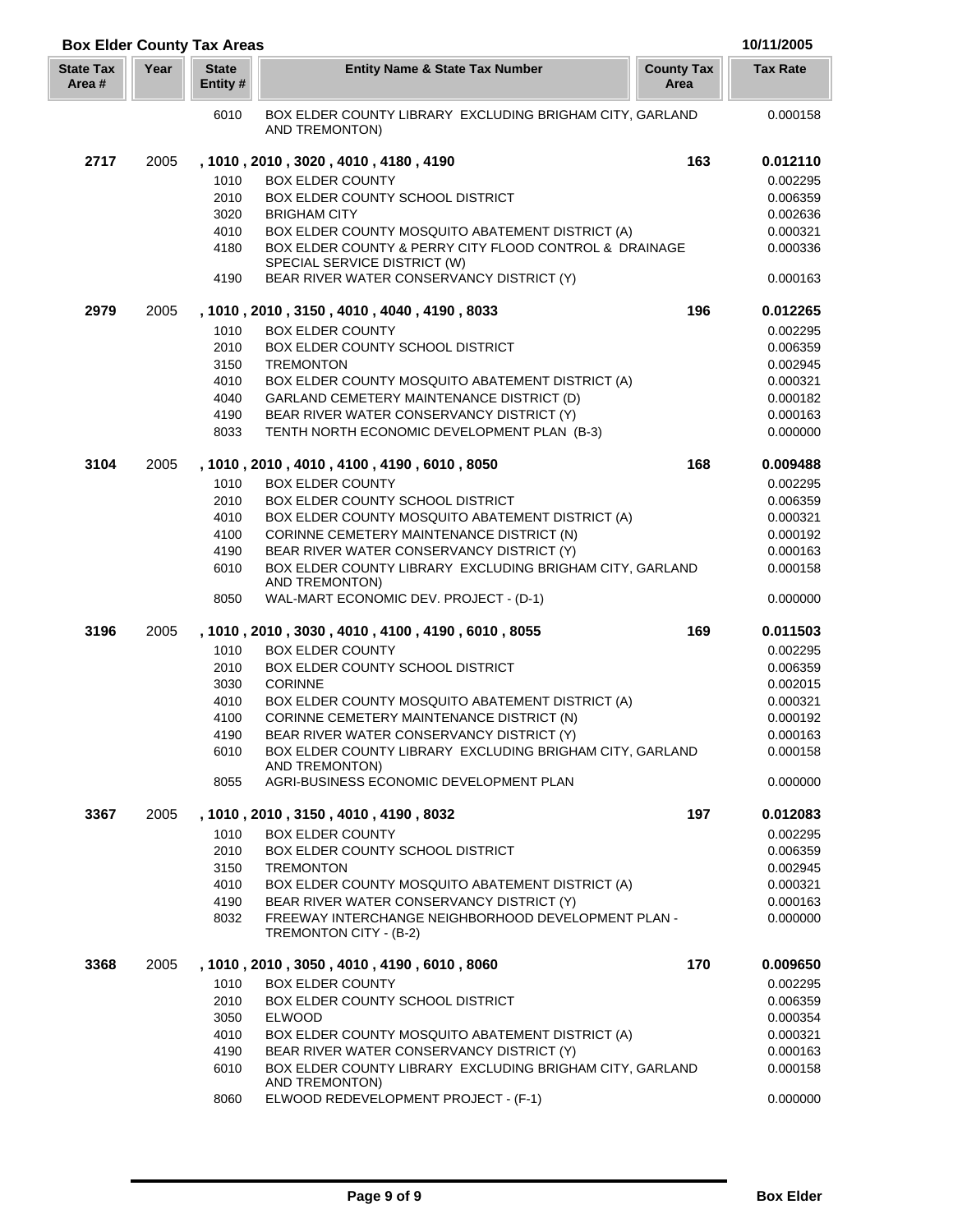| <b>Cache County Tax Areas</b> |      |                         |                                                                                             |                           | 9/21/2005            |
|-------------------------------|------|-------------------------|---------------------------------------------------------------------------------------------|---------------------------|----------------------|
| <b>State Tax</b><br>Area#     | Year | <b>State</b><br>Entity# | <b>Entity Name &amp; State Tax Number</b>                                                   | <b>County Tax</b><br>Area | <b>Tax Rate</b>      |
| 60                            | 2005 |                         | , 1010, 2020, 3020                                                                          | 024                       | 0.010503             |
|                               |      | 1010                    | CACHE COUNTY                                                                                |                           | 0.002521             |
|                               |      | 2020                    | CACHE COUNTY SCHOOL DISTRICT                                                                |                           | 0.006510             |
|                               |      | 3020                    | <b>CLARKSTON</b>                                                                            |                           | 0.001472             |
| 65                            | 2005 |                         | , 1010, 2020, 3060                                                                          | 019                       | 0.011146             |
|                               |      | 1010                    | CACHE COUNTY                                                                                |                           | 0.002521             |
|                               |      | 2020                    | CACHE COUNTY SCHOOL DISTRICT                                                                |                           | 0.006510             |
|                               |      | 3060                    | <b>LEWISTON</b>                                                                             |                           | 0.002115             |
| 66                            | 2005 |                         | , 1010, 2020, 3060, 4070                                                                    | 020                       | 0.011287             |
|                               |      | 1010                    | <b>CACHE COUNTY</b>                                                                         |                           | 0.002521             |
|                               |      | 2020                    | CACHE COUNTY SCHOOL DISTRICT                                                                |                           | 0.006510             |
|                               |      | 3060                    | <b>LEWISTON</b>                                                                             |                           | 0.002115             |
|                               |      | 4070                    | RICHMOND CEMETERY MAINTENANCE DISTRICT (H)                                                  |                           | 0.000141             |
| 71                            | 2005 | 1010                    | , 1010, 2010, 3070, 8040<br><b>CACHE COUNTY</b>                                             | 427                       | 0.012099             |
|                               |      | 2010                    | <b>LOGAN CITY SCHOOL DISTRICT</b>                                                           |                           | 0.002521<br>0.007304 |
|                               |      | 3070                    | <b>LOGAN</b>                                                                                |                           | 0.002274             |
|                               |      | 8040                    | LOGAN NORTHWEST REDEVELOPMENT PLAN - LOGAN - (A-4)                                          |                           | 0.000000             |
| 73                            | 2005 |                         | , 1010, 2020, 3090                                                                          | 033                       | 0.009884             |
|                               |      | 1010                    | CACHE COUNTY                                                                                |                           | 0.002521             |
|                               |      | 2020                    | CACHE COUNTY SCHOOL DISTRICT                                                                |                           | 0.006510             |
|                               |      | 3090                    | <b>MILLVILLE</b>                                                                            |                           | 0.000853             |
| 74                            | 2005 |                         | , 1010, 2020, 3090, 4030                                                                    | 007                       | 0.010004             |
|                               |      | 1010                    | <b>CACHE COUNTY</b>                                                                         |                           | 0.002521             |
|                               |      | 2020                    | CACHE COUNTY SCHOOL DISTRICT                                                                |                           | 0.006510             |
|                               |      | 3090                    | <b>MILLVILLE</b>                                                                            |                           | 0.000853             |
|                               |      | 4030                    | MILLVILLE-NIBLEY CEMETERY MAINTENANCE DISTRICT (C)                                          |                           | 0.000120             |
| 80                            | 2005 |                         | , 1010, 2020, 3130, 4050                                                                    | 002                       | 0.010027             |
|                               |      | 1010                    | <b>CACHE COUNTY</b>                                                                         |                           | 0.002521             |
|                               |      | 2020<br>3130            | CACHE COUNTY SCHOOL DISTRICT<br><b>PARADISE</b>                                             |                           | 0.006510<br>0.000893 |
|                               |      | 4050                    | PARADISE CEMETERY MAINTENANCE DISTRICT (E)                                                  |                           | 0.000103             |
| 84                            | 2005 |                         | , 1010, 2020, 3160                                                                          | 010                       | 0.010581             |
|                               |      | 1010                    | <b>CACHE COUNTY</b>                                                                         |                           | 0.002521             |
|                               |      | 2020                    | CACHE COUNTY SCHOOL DISTRICT                                                                |                           | 0.006510             |
|                               |      | 3160                    | <b>RIVER HEIGHTS</b>                                                                        |                           | 0.001550             |
| 87                            | 2005 |                         | , 1010, 2020, 3180                                                                          | 023                       | 0.009880             |
|                               |      | 1010                    | <b>CACHE COUNTY</b>                                                                         |                           | 0.002521             |
|                               |      | 2020                    | CACHE COUNTY SCHOOL DISTRICT                                                                |                           | 0.006510             |
|                               |      | 3180                    | <b>TRENTON</b>                                                                              |                           | 0.000849             |
| 92                            | 2005 |                         | , 1010 , 2020 , 4030 , 4075                                                                 | 106                       | 0.009406             |
|                               |      | 1010                    | CACHE COUNTY                                                                                |                           | 0.002521             |
|                               |      | 2020                    | CACHE COUNTY SCHOOL DISTRICT                                                                |                           | 0.006510             |
|                               |      | 4030<br>4075            | MILLVILLE-NIBLEY CEMETERY MAINTENANCE DISTRICT (C)<br>MOSQUITO ABATEMENT DISTRICT NO. 1 (I) |                           | 0.000120<br>0.000255 |
| 99                            | 2005 |                         | , 1010, 2020, 4075                                                                          | 128                       | 0.009286             |
|                               |      | 1010                    | CACHE COUNTY                                                                                |                           | 0.002521             |
|                               |      | 2020                    | CACHE COUNTY SCHOOL DISTRICT                                                                |                           | 0.006510             |
|                               |      | 4075                    | MOSQUITO ABATEMENT DISTRICT NO. 1 (I)                                                       |                           | 0.000255             |
| 2031                          | 2005 |                         | , 1010, 2010, 3070                                                                          | 027                       | 0.012099             |

J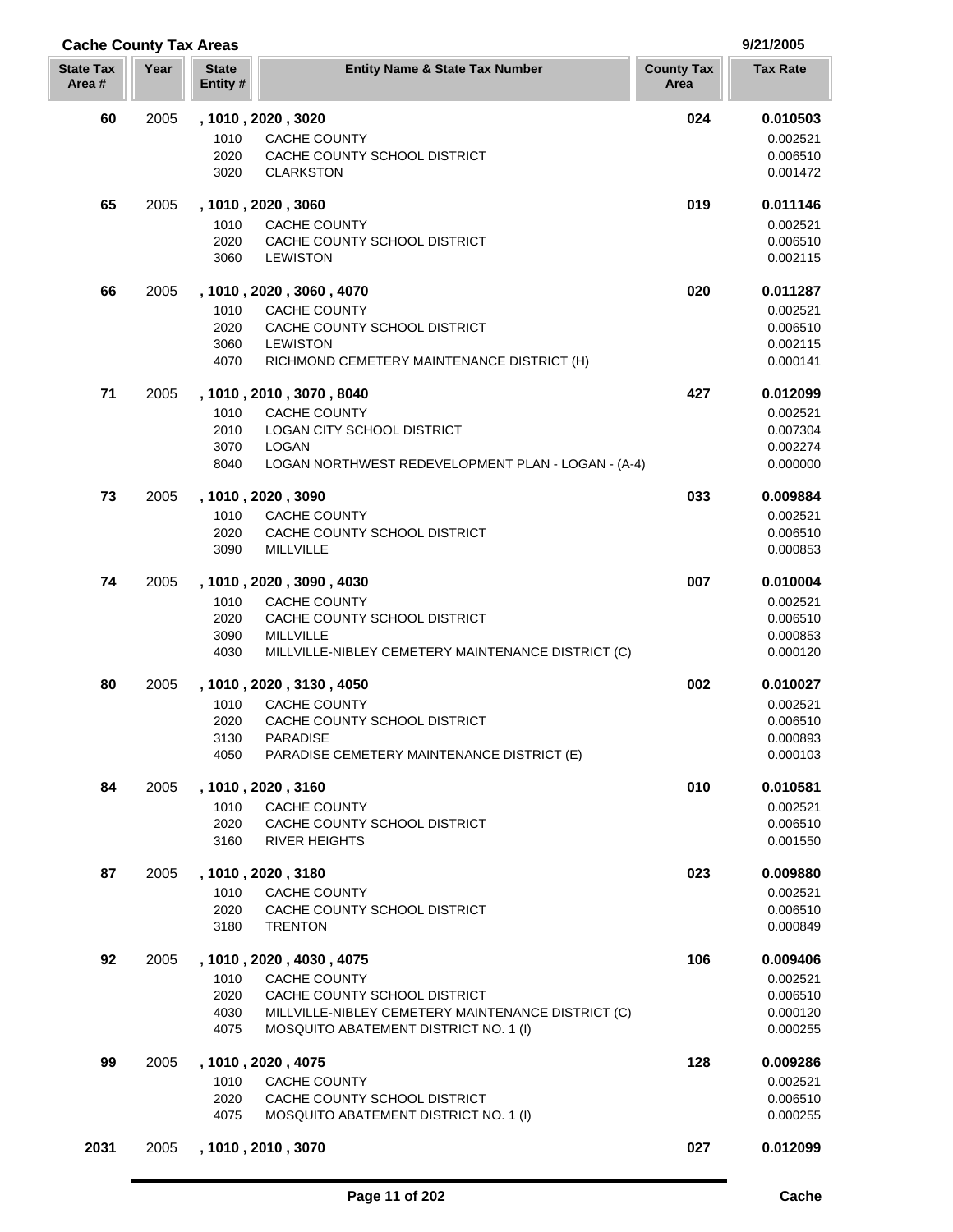| <b>Cache County Tax Areas</b> |      |                         |                                                                   |                           | 9/21/2005            |
|-------------------------------|------|-------------------------|-------------------------------------------------------------------|---------------------------|----------------------|
| <b>State Tax</b><br>Area #    | Year | <b>State</b><br>Entity# | <b>Entity Name &amp; State Tax Number</b>                         | <b>County Tax</b><br>Area | <b>Tax Rate</b>      |
|                               |      | 1010                    | CACHE COUNTY                                                      |                           | 0.002521             |
|                               |      | 2010                    | LOGAN CITY SCHOOL DISTRICT                                        |                           | 0.007304             |
|                               |      | 3070                    | LOGAN                                                             |                           | 0.002274             |
| 2035                          | 2005 |                         | , 1010, 2020, 3070                                                | 928                       | 0.011305             |
|                               |      | 1010                    | CACHE COUNTY                                                      |                           | 0.002521             |
|                               |      | 2020<br>3070            | CACHE COUNTY SCHOOL DISTRICT<br><b>LOGAN</b>                      |                           | 0.006510<br>0.002274 |
| 2038                          | 2005 |                         | , 1010, 2010, 3070, 8030                                          | 327                       | 0.012099             |
|                               |      | 1010                    | CACHE COUNTY                                                      |                           | 0.002521             |
|                               |      | 2010                    | LOGAN CITY SCHOOL DISTRICT                                        |                           | 0.007304             |
|                               |      | 3070                    | LOGAN                                                             |                           | 0.002274             |
|                               |      | 8030                    | LOGAN SOUTH MAIN REDEVELOPMENT PROJECT - LOGAN - (A-3)            |                           | 0.000000             |
| 2040                          | 2005 |                         | , 1010, 2010, 3070, 8020                                          | 227                       | 0.012099             |
|                               |      | 1010                    | CACHE COUNTY                                                      |                           | 0.002521             |
|                               |      | 2010                    | <b>LOGAN CITY SCHOOL DISTRICT</b>                                 |                           | 0.007304             |
|                               |      | 3070                    | LOGAN                                                             |                           | 0.002274             |
|                               |      | 8020                    | LOGAN RIVER REDEVELOPMENT PLAN - LOGAN - (A-2)                    |                           | 0.000000             |
| 3051                          | 2005 |                         | , 1010, 2010, 3070, 8045                                          | 527                       | 0.012099             |
|                               |      | 1010                    | <b>CACHE COUNTY</b>                                               |                           | 0.002521             |
|                               |      | 2010                    | LOGAN CITY SCHOOL DISTRICT                                        |                           | 0.007304             |
|                               |      | 3070                    | <b>LOGAN</b>                                                      |                           | 0.002274             |
|                               |      | 8045                    | NORTH MAIN STREET REDEVELOPMENT PLAN (A-5)                        |                           | 0.000000             |
| 3102                          | 2005 |                         | , 1010, 2010, 3070, 8050                                          | 627                       | 0.012099             |
|                               |      | 1010                    | CACHE COUNTY                                                      |                           | 0.002521             |
|                               |      | 2010                    | LOGAN CITY SCHOOL DISTRICT                                        |                           | 0.007304             |
|                               |      | 3070                    | <b>LOGAN</b>                                                      |                           | 0.002274             |
|                               |      | 8050                    | NORTH LOGAN RETAIL REDEV. PLAN (A-6)                              |                           | 0.000000             |
| 3369                          | 2005 |                         | , 1010 , 2010 , 3070 , 8070                                       | 727                       | 0.012099             |
|                               |      | 1010                    | <b>CACHE COUNTY</b>                                               |                           | 0.002521             |
|                               |      | 2010                    | LOGAN CITY SCHOOL DISTRICT                                        |                           | 0.007304             |
|                               |      | 3070                    | LOGAN                                                             |                           | 0.002274             |
|                               |      | 8070                    | 600 WEST ECONOMIC DEVELOPMENT PLAN - LOGAN - (A-8)                |                           |                      |
| 3370                          | 2005 |                         | , 1010, 2010, 3070, 8060                                          | 827                       | 0.012099             |
|                               |      | 1010                    | CACHE COUNTY                                                      |                           | 0.002521             |
|                               |      | 2010                    | LOGAN CITY SCHOOL DISTRICT                                        |                           | 0.007304             |
|                               |      | 3070<br>8060            | LOGAN<br>DOWNTOWN REDEVELOPMENT PROJECT AREA PLAN - LOGAN - (A-7) |                           | 0.002274             |
| 3554                          | 2005 |                         | , 1010, 2020, 4060, 4080, 4090                                    | 032                       | 0.009832             |
|                               |      | 1010                    | CACHE COUNTY                                                      |                           | 0.002521             |
|                               |      | 2020                    | CACHE COUNTY SCHOOL DISTRICT                                      |                           | 0.006510             |
|                               |      | 4060                    | AVON CEMETERY MAINTENANCE DISTRICT (F)                            |                           | 0.000156             |
|                               |      | 4080                    | POWDER MOUNTAIN WATER & SEWER IMPROVEMENT DIST. (R)               |                           | 0.000572             |
|                               |      | 4090                    | CACHE MOSQUITO ABATEMENT DISTRICT (S)                             |                           | 0.000073             |
| 3555                          | 2005 |                         | , 1010, 2020, 4090                                                | 028                       | 0.009104             |
|                               |      | 1010                    | CACHE COUNTY                                                      |                           | 0.002521             |
|                               |      | 2020                    | CACHE COUNTY SCHOOL DISTRICT                                      |                           | 0.006510             |
|                               |      | 4090                    | CACHE MOSQUITO ABATEMENT DISTRICT (S)                             |                           | 0.000073             |
| 3556                          | 2005 |                         | , 1010, 2020, 4060, 4090                                          | 031                       | 0.009260             |
|                               |      | 1010                    | CACHE COUNTY                                                      |                           | 0.002521             |
|                               |      | 2020                    | CACHE COUNTY SCHOOL DISTRICT                                      |                           | 0.006510             |
|                               |      | 4060                    | AVON CEMETERY MAINTENANCE DISTRICT (F)                            |                           | 0.000156             |

Ī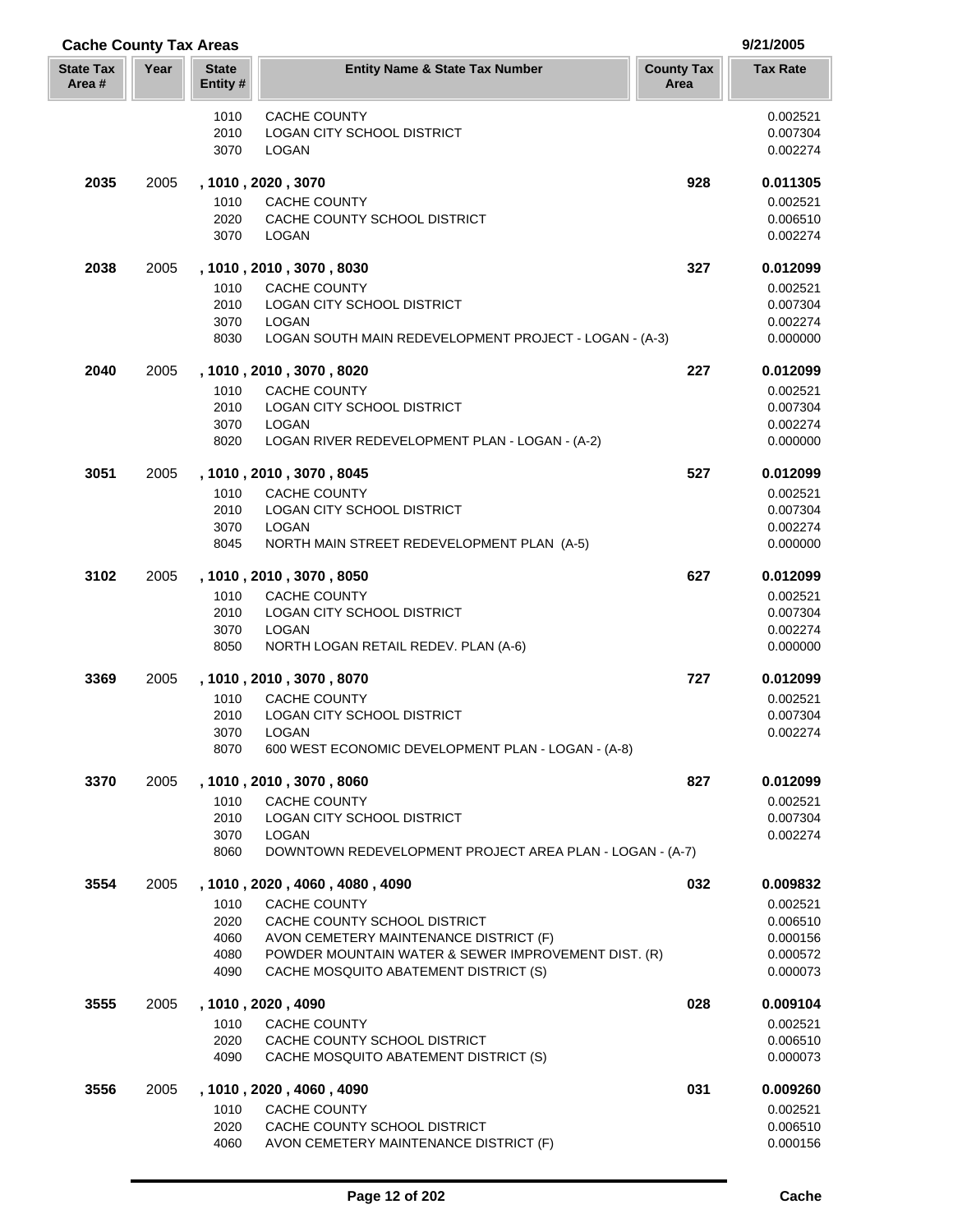| <b>Cache County Tax Areas</b> |      |                          |                                                                                             |                           | 9/21/2005            |
|-------------------------------|------|--------------------------|---------------------------------------------------------------------------------------------|---------------------------|----------------------|
| <b>State Tax</b><br>Area #    | Year | <b>State</b><br>Entity # | <b>Entity Name &amp; State Tax Number</b>                                                   | <b>County Tax</b><br>Area | <b>Tax Rate</b>      |
|                               |      | 4090                     | CACHE MOSQUITO ABATEMENT DISTRICT (S)                                                       |                           | 0.000073             |
| 3557                          | 2005 |                          | , 1010, 2020, 4050, 4090                                                                    | 001                       | 0.009207             |
|                               |      | 1010                     | CACHE COUNTY                                                                                |                           | 0.002521             |
|                               |      | 2020                     | CACHE COUNTY SCHOOL DISTRICT                                                                |                           | 0.006510             |
|                               |      | 4050                     | PARADISE CEMETERY MAINTENANCE DISTRICT (E)                                                  |                           | 0.000103             |
|                               |      | 4090                     | CACHE MOSQUITO ABATEMENT DISTRICT (S)                                                       |                           | 0.000073             |
| 3558                          | 2005 |                          | , 1010, 2020, 3050, 4090                                                                    | 009                       | 0.010154             |
|                               |      | 1010                     | <b>CACHE COUNTY</b>                                                                         |                           | 0.002521             |
|                               |      | 2020                     | CACHE COUNTY SCHOOL DISTRICT                                                                |                           | 0.006510             |
|                               |      | 3050                     | <b>HYRUM</b>                                                                                |                           | 0.001050             |
|                               |      | 4090                     | CACHE MOSQUITO ABATEMENT DISTRICT (S)                                                       |                           | 0.000073             |
| 3559                          | 2005 |                          | , 1010, 2020, 3110, 4090                                                                    | 034                       | 0.010674             |
|                               |      | 1010                     | CACHE COUNTY                                                                                |                           | 0.002521             |
|                               |      | 2020                     | CACHE COUNTY SCHOOL DISTRICT                                                                |                           | 0.006510             |
|                               |      | 3110<br>4090             | <b>NIBLEY</b><br>CACHE MOSQUITO ABATEMENT DISTRICT (S)                                      |                           | 0.001570<br>0.000073 |
| 3560                          | 2005 |                          |                                                                                             | 004                       |                      |
|                               |      |                          | , 1010, 2020, 3190, 4090                                                                    |                           | 0.010447             |
|                               |      | 1010                     | <b>CACHE COUNTY</b>                                                                         |                           | 0.002521             |
|                               |      | 2020<br>3190             | CACHE COUNTY SCHOOL DISTRICT<br><b>WELLSVILLE</b>                                           |                           | 0.006510<br>0.001343 |
|                               |      | 4090                     | CACHE MOSQUITO ABATEMENT DISTRICT (S)                                                       |                           | 0.000073             |
|                               |      |                          |                                                                                             |                           |                      |
| 3561                          | 2005 |                          | , 1010, 2020, 4030, 4090                                                                    | 006                       | 0.009224             |
|                               |      | 1010                     | <b>CACHE COUNTY</b>                                                                         |                           | 0.002521             |
|                               |      | 2020                     | CACHE COUNTY SCHOOL DISTRICT                                                                |                           | 0.006510             |
|                               |      | 4030                     | MILLVILLE-NIBLEY CEMETERY MAINTENANCE DISTRICT (C)                                          |                           | 0.000120             |
|                               |      | 4090                     | CACHE MOSQUITO ABATEMENT DISTRICT (S)                                                       |                           | 0.000073             |
| 3562                          | 2005 |                          | , 1010 , 2020 , 3140 , 4030 , 4090                                                          | 037                       | 0.010378             |
|                               |      | 1010                     | <b>CACHE COUNTY</b>                                                                         |                           | 0.002521             |
|                               |      | 2020                     | CACHE COUNTY SCHOOL DISTRICT                                                                |                           | 0.006510             |
|                               |      | 3140                     | <b>PROVIDENCE</b>                                                                           |                           | 0.001154             |
|                               |      | 4030<br>4090             | MILLVILLE-NIBLEY CEMETERY MAINTENANCE DISTRICT (C)<br>CACHE MOSQUITO ABATEMENT DISTRICT (S) |                           | 0.000120<br>0.000073 |
| 3563                          | 2005 |                          | , 1010, 2020, 3110, 4030, 4090                                                              | 008                       | 0.010794             |
|                               |      | 1010                     | CACHE COUNTY                                                                                |                           | 0.002521             |
|                               |      | 2020                     | CACHE COUNTY SCHOOL DISTRICT                                                                |                           | 0.006510             |
|                               |      | 3110                     | <b>NIBLEY</b>                                                                               |                           | 0.001570             |
|                               |      | 4030                     | MILLVILLE-NIBLEY CEMETERY MAINTENANCE DISTRICT (C)                                          |                           | 0.000120             |
|                               |      | 4090                     | CACHE MOSQUITO ABATEMENT DISTRICT (S)                                                       |                           | 0.000073             |
| 3564                          | 2005 |                          | , 1010, 2020, 3140, 4090                                                                    | 009                       | 0.010258             |
|                               |      | 1010                     | CACHE COUNTY                                                                                |                           | 0.002521             |
|                               |      | 2020                     | CACHE COUNTY SCHOOL DISTRICT                                                                |                           | 0.006510             |
|                               |      | 3140                     | <b>PROVIDENCE</b>                                                                           |                           | 0.001154             |
|                               |      | 4090                     | CACHE MOSQUITO ABATEMENT DISTRICT (S)                                                       |                           | 0.000073             |
| 3565                          | 2005 |                          | , 1010, 2020, 3080, 4090                                                                    | 005                       | 0.010879             |
|                               |      | 1010                     | CACHE COUNTY                                                                                |                           | 0.002521             |
|                               |      | 2020                     | CACHE COUNTY SCHOOL DISTRICT                                                                |                           | 0.006510             |
|                               |      | 3080                     | <b>MENDON</b>                                                                               |                           | 0.001775             |
|                               |      | 4090                     | CACHE MOSQUITO ABATEMENT DISTRICT (S)                                                       |                           | 0.000073             |
| 3566                          | 2005 |                          | , 1010 , 2010 , 3070 , 6010                                                                 | 279                       | 0.012099             |
|                               |      | 1010<br>2010             | CACHE COUNTY<br>LOGAN CITY SCHOOL DISTRICT                                                  |                           | 0.002521<br>0.007304 |
|                               |      |                          |                                                                                             |                           |                      |

Γ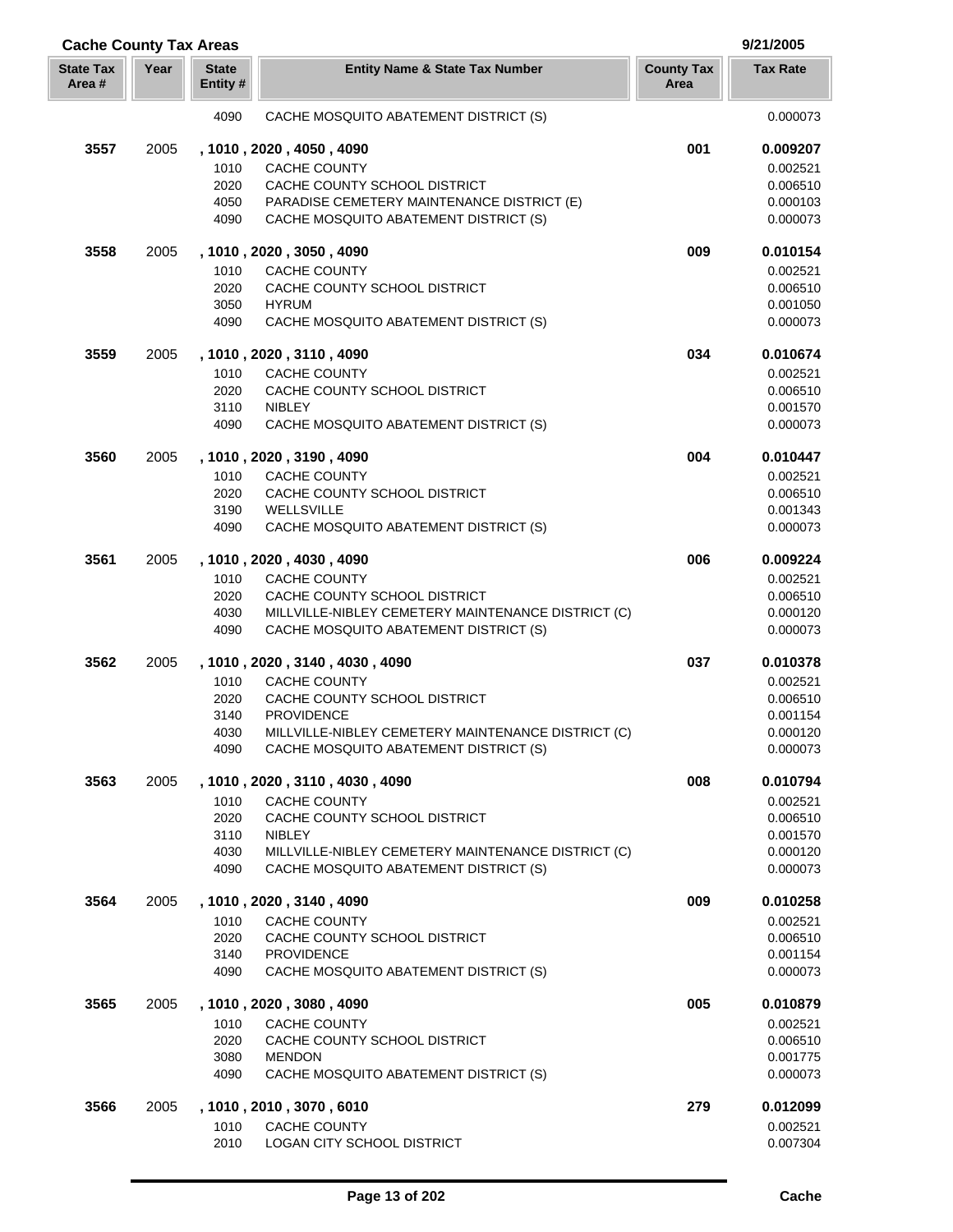| <b>Cache County Tax Areas</b> |      |                          |                                                                                                        |                           | 9/21/2005            |
|-------------------------------|------|--------------------------|--------------------------------------------------------------------------------------------------------|---------------------------|----------------------|
| <b>State Tax</b><br>Area#     | Year | <b>State</b><br>Entity # | <b>Entity Name &amp; State Tax Number</b>                                                              | <b>County Tax</b><br>Area | <b>Tax Rate</b>      |
|                               |      | 3070                     | <b>LOGAN</b>                                                                                           |                           | 0.002274             |
|                               |      | 6010                     | LOGAN DOWNTOWN IMPROVEMENT DIST (I)                                                                    |                           | 0.000000             |
| 3567                          | 2005 |                          | , 1010, 2010, 3070, 6010, 8060                                                                         | 209                       | 0.012099             |
|                               |      | 1010                     | <b>CACHE COUNTY</b>                                                                                    |                           | 0.002521             |
|                               |      | 2010                     | LOGAN CITY SCHOOL DISTRICT                                                                             |                           | 0.007304             |
|                               |      | 3070                     | <b>LOGAN</b>                                                                                           |                           | 0.002274             |
|                               |      | 6010<br>8060             | <b>LOGAN DOWNTOWN IMPROVEMENT DIST (I)</b><br>DOWNTOWN REDEVELOPMENT PROJECT AREA PLAN - LOGAN - (A-7) |                           | 0.000000             |
| 3568                          | 2005 |                          | , 1010 , 2020 , 4020 , 4090                                                                            | 012                       | 0.009371             |
|                               |      | 1010                     | <b>CACHE COUNTY</b>                                                                                    |                           | 0.002521             |
|                               |      | 2020                     | CACHE COUNTY SCHOOL DISTRICT                                                                           |                           | 0.006510             |
|                               |      | 4020                     | HYDE PARK CEMETERY MAINTENANCE DISTRICT (B)                                                            |                           | 0.000267             |
|                               |      | 4090                     | CACHE MOSQUITO ABATEMENT DISTRICT (S)                                                                  |                           | 0.000073             |
| 3570                          | 2005 |                          | , 1010, 2020, 3120, 4020, 4090                                                                         | 013                       | 0.011049             |
|                               |      | 1010                     | <b>CACHE COUNTY</b>                                                                                    |                           | 0.002521             |
|                               |      | 2020<br>3120             | CACHE COUNTY SCHOOL DISTRICT<br><b>NORTH LOGAN</b>                                                     |                           | 0.006510<br>0.001678 |
|                               |      | 4020                     | HYDE PARK CEMETERY MAINTENANCE DISTRICT (B)                                                            |                           | 0.000267             |
|                               |      | 4090                     | CACHE MOSQUITO ABATEMENT DISTRICT (S)                                                                  |                           | 0.000073             |
| 3571                          | 2005 |                          | , 1010 , 2020 , 3040 , 4090                                                                            | 036                       | 0.010204             |
|                               |      | 1010                     | <b>CACHE COUNTY</b>                                                                                    |                           | 0.002521             |
|                               |      | 2020                     | CACHE COUNTY SCHOOL DISTRICT                                                                           |                           | 0.006510             |
|                               |      | 3040<br>4090             | <b>HYDE PARK</b><br>CACHE MOSQUITO ABATEMENT DISTRICT (S)                                              |                           | 0.001100<br>0.000073 |
| 3572                          | 2005 |                          | , 1010, 2020, 3120, 4090                                                                               | 011                       | 0.010782             |
|                               |      | 1010                     | <b>CACHE COUNTY</b>                                                                                    |                           | 0.002521             |
|                               |      | 2020                     | CACHE COUNTY SCHOOL DISTRICT                                                                           |                           | 0.006510             |
|                               |      | 3120                     | <b>NORTH LOGAN</b>                                                                                     |                           | 0.001678             |
|                               |      | 4090                     | CACHE MOSQUITO ABATEMENT DISTRICT (S)                                                                  |                           | 0.000073             |
| 3573                          | 2005 |                          | , 1010, 2020, 3040, 4020, 4090                                                                         | 014                       | 0.010471             |
|                               |      |                          | 1010 CACHE COUNTY                                                                                      |                           | 0.002521             |
|                               |      | 2020<br>3040             | CACHE COUNTY SCHOOL DISTRICT<br><b>HYDE PARK</b>                                                       |                           | 0.006510<br>0.001100 |
|                               |      | 4020                     | HYDE PARK CEMETERY MAINTENANCE DISTRICT (B)                                                            |                           | 0.000267             |
|                               |      | 4090                     | CACHE MOSQUITO ABATEMENT DISTRICT (S)                                                                  |                           | 0.000073             |
| 3574                          | 2005 |                          | , 1010, 2020, 3170, 4090                                                                               | 015                       | 0.010805             |
|                               |      | 1010                     | CACHE COUNTY                                                                                           |                           | 0.002521             |
|                               |      | 2020                     | CACHE COUNTY SCHOOL DISTRICT                                                                           |                           | 0.006510             |
|                               |      | 3170<br>4090             | <b>SMITHFIELD</b><br>CACHE MOSQUITO ABATEMENT DISTRICT (S)                                             |                           | 0.001701<br>0.000073 |
| 3575                          | 2005 |                          | , 1010, 2020, 4040, 4076, 4090                                                                         | 225                       | 0.009209             |
|                               |      | 1010                     | CACHE COUNTY                                                                                           |                           | 0.002521             |
|                               |      | 2020                     | CACHE COUNTY SCHOOL DISTRICT                                                                           |                           | 0.006510             |
|                               |      | 4040                     | NEWTON CEMETERY MAINTENANCE DISTRICT (D)                                                               |                           | 0.000105             |
|                               |      | 4076<br>4090             | BENSON CULINARY WATER IMPROVEMENT DISTRICT (J)<br>CACHE MOSQUITO ABATEMENT DISTRICT (S)                |                           | 0.000000<br>0.000073 |
| 3576                          | 2005 |                          | , 1010, 2020, 3170, 4090, 8110                                                                         | 115                       | 0.010805             |
|                               |      | 1010                     | <b>CACHE COUNTY</b>                                                                                    |                           | 0.002521             |
|                               |      | 2020                     | CACHE COUNTY SCHOOL DISTRICT                                                                           |                           | 0.006510             |
|                               |      | 3170                     | <b>SMITHFIELD</b>                                                                                      |                           | 0.001701             |
|                               |      | 4090                     | CACHE MOSQUITO ABATEMENT DISTRICT (S)                                                                  |                           | 0.000073             |
|                               |      | 8110                     | C.B.D. REDEVELOPMENT PROJECT - SMITHFIELD CITY - (B-1)                                                 |                           | 0.000000             |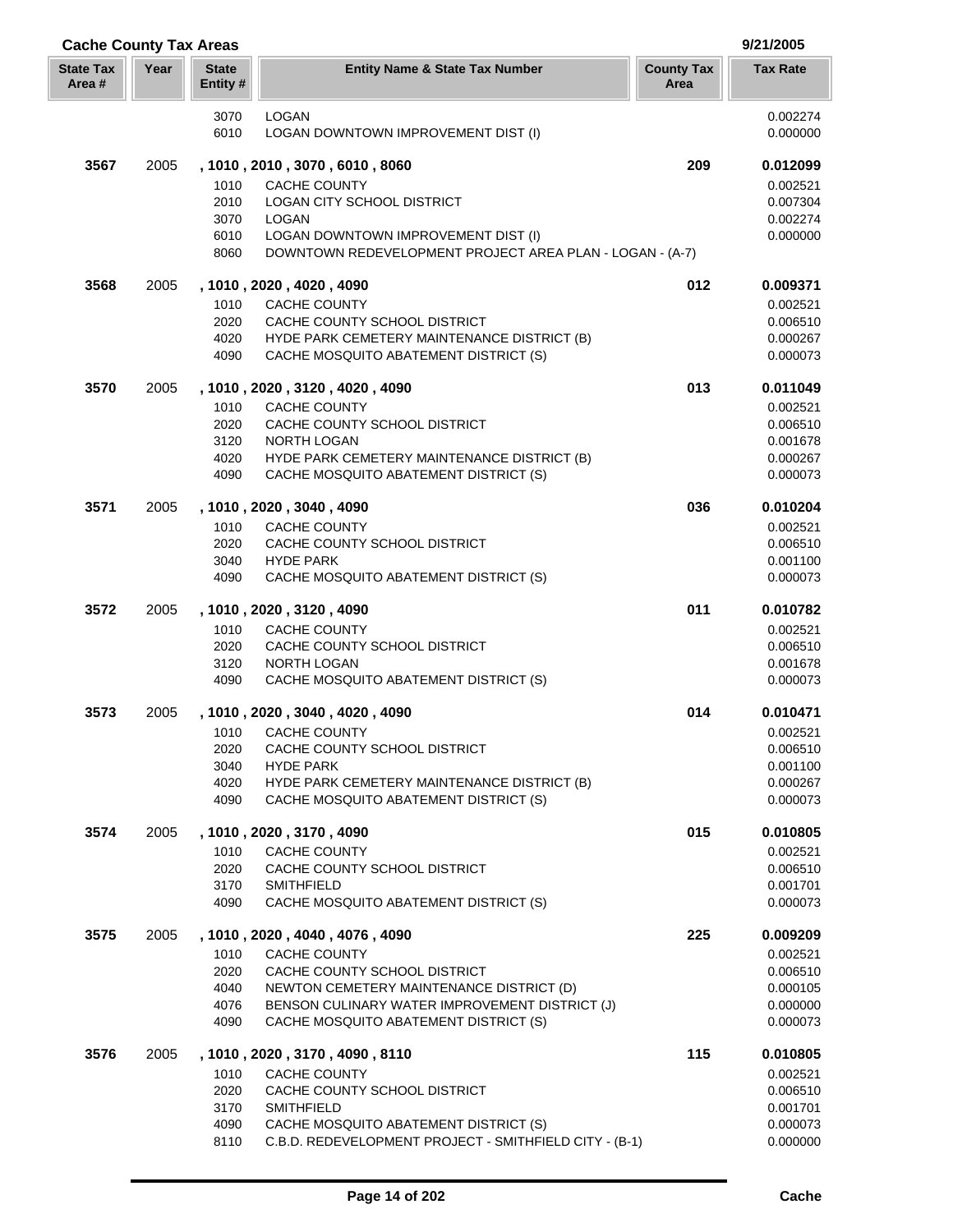| <b>Cache County Tax Areas</b> |      |                          |                                                                                     |                           | 9/21/2005            |
|-------------------------------|------|--------------------------|-------------------------------------------------------------------------------------|---------------------------|----------------------|
| <b>State Tax</b><br>Area #    | Year | <b>State</b><br>Entity # | <b>Entity Name &amp; State Tax Number</b>                                           | <b>County Tax</b><br>Area | <b>Tax Rate</b>      |
| 3577                          | 2005 |                          | , 1010, 2020, 4076, 4090                                                            | 228                       | 0.009104             |
|                               |      | 1010                     | <b>CACHE COUNTY</b>                                                                 |                           | 0.002521             |
|                               |      | 2020                     | CACHE COUNTY SCHOOL DISTRICT                                                        |                           | 0.006510             |
|                               |      | 4076                     | BENSON CULINARY WATER IMPROVEMENT DISTRICT (J)                                      |                           | 0.000000             |
|                               |      | 4090                     | CACHE MOSQUITO ABATEMENT DISTRICT (S)                                               |                           | 0.000073             |
| 3578                          | 2005 |                          | , 1010 , 2020 , 3100 , 4040 , 4090                                                  | 026                       | 0.010705             |
|                               |      | 1010                     | <b>CACHE COUNTY</b>                                                                 |                           | 0.002521             |
|                               |      | 2020                     | CACHE COUNTY SCHOOL DISTRICT                                                        |                           | 0.006510             |
|                               |      | 3100                     | <b>NEWTON</b>                                                                       |                           | 0.001496             |
|                               |      | 4040<br>4090             | NEWTON CEMETERY MAINTENANCE DISTRICT (D)<br>CACHE MOSQUITO ABATEMENT DISTRICT (S)   |                           | 0.000105<br>0.000073 |
| 3579                          | 2005 |                          | , 1010, 2020, 3010, 4090                                                            | 016                       | 0.009606             |
|                               |      | 1010                     | <b>CACHE COUNTY</b>                                                                 |                           | 0.002521             |
|                               |      | 2020                     | CACHE COUNTY SCHOOL DISTRICT                                                        |                           | 0.006510             |
|                               |      | 3010                     | AMALGA                                                                              |                           | 0.000502             |
|                               |      | 4090                     | CACHE MOSQUITO ABATEMENT DISTRICT (S)                                               |                           | 0.000073             |
| 3580                          | 2005 |                          | , 1010, 2020, 4040, 4090                                                            | 025                       | 0.009209             |
|                               |      | 1010                     | <b>CACHE COUNTY</b>                                                                 |                           | 0.002521             |
|                               |      | 2020                     | CACHE COUNTY SCHOOL DISTRICT                                                        |                           | 0.006510             |
|                               |      | 4040                     | NEWTON CEMETERY MAINTENANCE DISTRICT (D)                                            |                           | 0.000105             |
|                               |      | 4090                     | CACHE MOSQUITO ABATEMENT DISTRICT (S)                                               |                           | 0.000073             |
| 3581                          | 2005 |                          | , 1010 , 2020 , 3150 , 4070 , 4090                                                  | 018                       | 0.010613             |
|                               |      | 1010                     | <b>CACHE COUNTY</b>                                                                 |                           | 0.002521             |
|                               |      | 2020                     | CACHE COUNTY SCHOOL DISTRICT                                                        |                           | 0.006510             |
|                               |      | 3150<br>4070             | <b>RICHMOND</b><br>RICHMOND CEMETERY MAINTENANCE DISTRICT (H)                       |                           | 0.001368<br>0.000141 |
|                               |      | 4090                     | CACHE MOSQUITO ABATEMENT DISTRICT (S)                                               |                           | 0.000073             |
| 3582                          | 2005 |                          | , 1010 , 2020 , 4010 , 4090                                                         | 021                       | 0.009478             |
|                               |      | 1010                     | <b>CACHE COUNTY</b>                                                                 |                           | 0.002521             |
|                               |      | 2020                     | CACHE COUNTY SCHOOL DISTRICT                                                        |                           | 0.006510             |
|                               |      | 4010                     | CORNISH CEMETERY MAINTENANCE DISTRICT (A)                                           |                           | 0.000374             |
|                               |      | 4090                     | CACHE MOSQUITO ABATEMENT DISTRICT (S)                                               |                           | 0.000073             |
| 3583                          | 2005 |                          | , 1010, 2020, 4070, 4090                                                            | 017                       | 0.009245             |
|                               |      | 1010                     | CACHE COUNTY                                                                        |                           | 0.002521             |
|                               |      | 2020                     | CACHE COUNTY SCHOOL DISTRICT                                                        |                           | 0.006510             |
|                               |      | 4070<br>4090             | RICHMOND CEMETERY MAINTENANCE DISTRICT (H)<br>CACHE MOSQUITO ABATEMENT DISTRICT (S) |                           | 0.000141<br>0.000073 |
| 3584                          | 2005 |                          | , 1010, 2020, 3030, 4010, 4090                                                      | 022                       | 0.011633             |
|                               |      | 1010                     | <b>CACHE COUNTY</b>                                                                 |                           | 0.002521             |
|                               |      | 2020                     | CACHE COUNTY SCHOOL DISTRICT                                                        |                           | 0.006510             |
|                               |      | 3030                     | <b>CORNISH</b>                                                                      |                           | 0.002155             |
|                               |      | 4010                     | CORNISH CEMETERY MAINTENANCE DISTRICT (A)                                           |                           | 0.000374             |
|                               |      | 4090                     | CACHE MOSQUITO ABATEMENT DISTRICT (S)                                               |                           | 0.000073             |

Г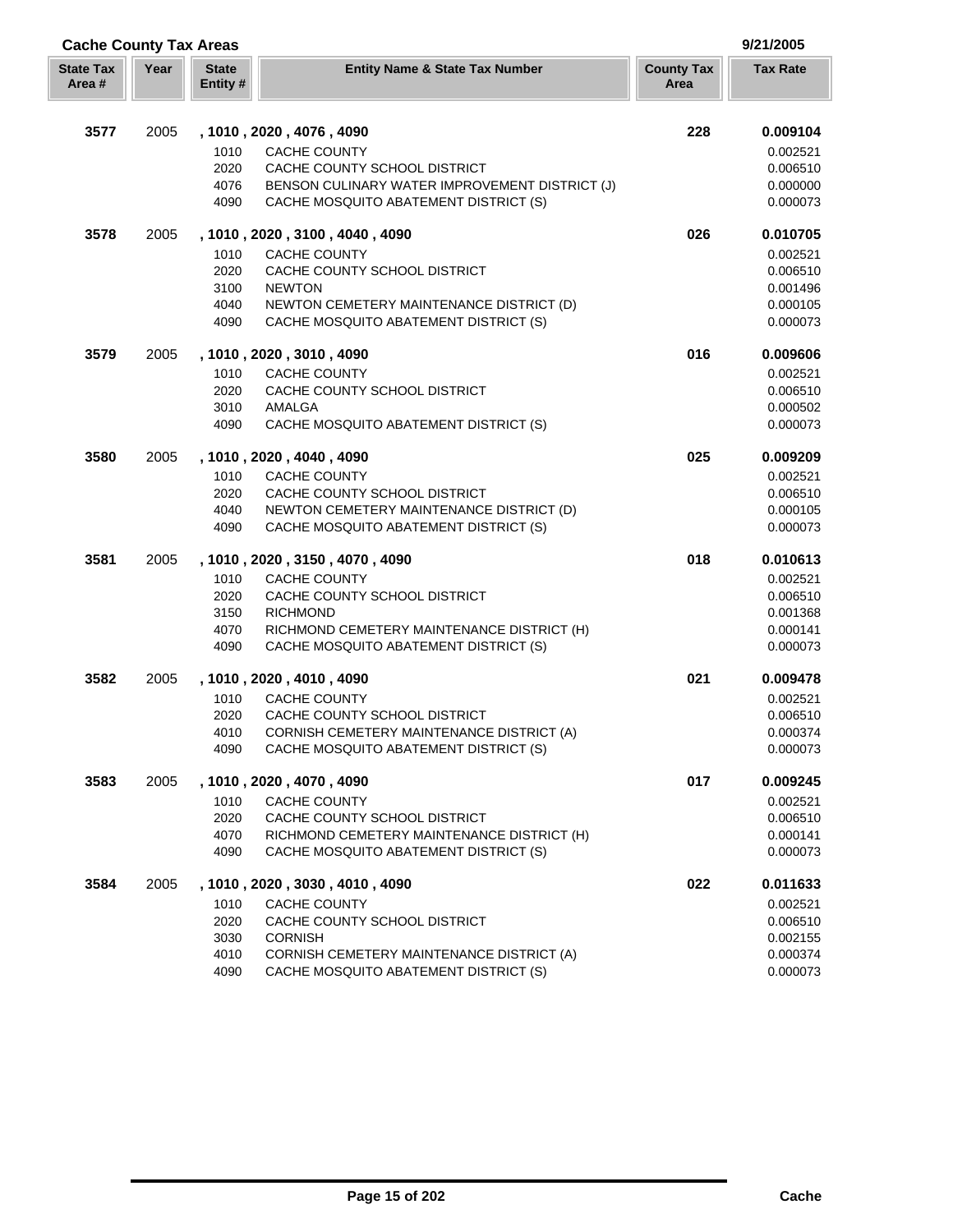| <b>State Tax</b><br>Area# | Year | <b>State</b><br>Entity # | <b>Entity Name &amp; State Tax Number</b>                                                                   | <b>County Tax</b><br>Area | <b>Tax Rate</b>      |
|---------------------------|------|--------------------------|-------------------------------------------------------------------------------------------------------------|---------------------------|----------------------|
| 102                       | 2005 |                          | , 1010, 2010, 3010, 4010                                                                                    | 007                       | 0.015532             |
|                           |      | 1010                     | <b>CARBON COUNTY</b>                                                                                        |                           | 0.002762             |
|                           |      | 2010                     | CARBON COUNTY SCHOOL DISTRICT                                                                               |                           | 0.006406             |
|                           |      | 3010                     | <b>EAST CARBON</b>                                                                                          |                           | 0.006243             |
|                           |      | 4010                     | CARBON WATER CONSERVANCY DISTRICT (A)                                                                       |                           | 0.000121             |
| 103                       | 2005 |                          | , 1010, 2010, 3020, 4010, 4020                                                                              | 002                       | 0.012759             |
|                           |      | 1010                     | <b>CARBON COUNTY</b>                                                                                        |                           | 0.002762             |
|                           |      | 2010                     | CARBON COUNTY SCHOOL DISTRICT                                                                               |                           | 0.006406             |
|                           |      | 3020                     | <b>HELPER</b>                                                                                               |                           | 0.002497             |
|                           |      | 4010<br>4020             | CARBON WATER CONSERVANCY DISTRICT (A)<br>PRICE RIVER WATER IMPROVEMENT DISTRICT (B)                         |                           | 0.000121<br>0.000973 |
| 104                       | 2005 |                          | , 1010 , 2010 , 3020 , 4010 , 4020 , 8030                                                                   | 002                       | 0.012759             |
|                           |      | 1010                     | <b>CARBON COUNTY</b>                                                                                        |                           | 0.002762             |
|                           |      | 2010                     | CARBON COUNTY SCHOOL DISTRICT                                                                               |                           | 0.006406             |
|                           |      | 3020                     | <b>HELPER</b>                                                                                               |                           | 0.002497             |
|                           |      | 4010                     | CARBON WATER CONSERVANCY DISTRICT (A)                                                                       |                           | 0.000121             |
|                           |      | 4020                     | PRICE RIVER WATER IMPROVEMENT DISTRICT (B)                                                                  |                           | 0.000973             |
|                           |      | 8030                     | HELPER CITY REDEVELOPMENT PROJECT AREA PLAN (B-1)                                                           |                           | 0.000000             |
| 105                       | 2005 |                          | , 1010, 2010, 3030, 4010, 4020                                                                              | 001                       | 0.012873             |
|                           |      | 1010<br>2010             | <b>CARBON COUNTY</b><br>CARBON COUNTY SCHOOL DISTRICT                                                       |                           | 0.002762<br>0.006406 |
|                           |      | 3030                     | <b>PRICE</b>                                                                                                |                           | 0.002611             |
|                           |      | 4010                     | CARBON WATER CONSERVANCY DISTRICT (A)                                                                       |                           | 0.000121             |
|                           |      | 4020                     | PRICE RIVER WATER IMPROVEMENT DISTRICT (B)                                                                  |                           | 0.000973             |
| 106                       | 2005 |                          | , 1010, 2010, 3030, 4010, 4020, 8010                                                                        | 001                       | 0.012873             |
|                           |      | 1010                     | <b>CARBON COUNTY</b>                                                                                        |                           | 0.002762             |
|                           |      | 2010                     | CARBON COUNTY SCHOOL DISTRICT                                                                               |                           | 0.006406             |
|                           |      | 3030                     | <b>PRICE</b>                                                                                                |                           | 0.002611             |
|                           |      | 4010                     | CARBON WATER CONSERVANCY DISTRICT (A)                                                                       |                           | 0.000121             |
|                           |      | 4020<br>8010             | PRICE RIVER WATER IMPROVEMENT DISTRICT (B)<br>OFFICIAL REDEVELOPMENT PROJECT AREA PLAN - PRICE CITY - (A-1) |                           | 0.000973<br>0.000000 |
| 108                       | 2005 |                          | , 1010, 2010, 3040, 4010                                                                                    | 006                       | 0.009982             |
|                           |      |                          | 1010 CARBON COUNTY                                                                                          |                           | 0.002762             |
|                           |      | 2010                     | CARBON COUNTY SCHOOL DISTRICT                                                                               |                           | 0.006406             |
|                           |      | 3040                     | <b>SCOFIELD</b>                                                                                             |                           | 0.000693             |
|                           |      | 4010                     | CARBON WATER CONSERVANCY DISTRICT (A)                                                                       |                           | 0.000121             |
| 109                       | 2005 |                          | , 1010, 2010, 3050, 4010                                                                                    | 004                       | 0.012492             |
|                           |      | 1010                     | <b>CARBON COUNTY</b>                                                                                        |                           | 0.002762             |
|                           |      | 2010                     | CARBON COUNTY SCHOOL DISTRICT                                                                               |                           | 0.006406             |
|                           |      | 3050<br>4010             | <b>SUNNYSIDE</b><br>CARBON WATER CONSERVANCY DISTRICT (A)                                                   |                           | 0.003203<br>0.000121 |
| 110                       | 2005 |                          | , 1010, 2010, 3060, 4010, 4020                                                                              | 003                       | 0.012429             |
|                           |      | 1010                     | <b>CARBON COUNTY</b>                                                                                        |                           | 0.002762             |
|                           |      | 2010                     | CARBON COUNTY SCHOOL DISTRICT                                                                               |                           | 0.006406             |
|                           |      | 3060                     | <b>WELLINGTON</b>                                                                                           |                           | 0.002167             |
|                           |      | 4010                     | CARBON WATER CONSERVANCY DISTRICT (A)                                                                       |                           | 0.000121             |
|                           |      | 4020                     | PRICE RIVER WATER IMPROVEMENT DISTRICT (B)                                                                  |                           | 0.000973             |
| 111                       | 2005 |                          | , 1010 , 2010 , 4010 , 6010                                                                                 | 009                       | 0.009457             |
|                           |      | 1010                     | <b>CARBON COUNTY</b>                                                                                        |                           | 0.002762             |
|                           |      | 2010                     | CARBON COUNTY SCHOOL DISTRICT                                                                               |                           | 0.006406             |
|                           |      | 4010<br>6010             | CARBON WATER CONSERVANCY DISTRICT (A)<br>MUNICIPAL SERVICES FUND                                            |                           | 0.000121<br>0.000168 |
|                           |      |                          |                                                                                                             |                           |                      |

**Carbon County Tax Areas 9/21/2005**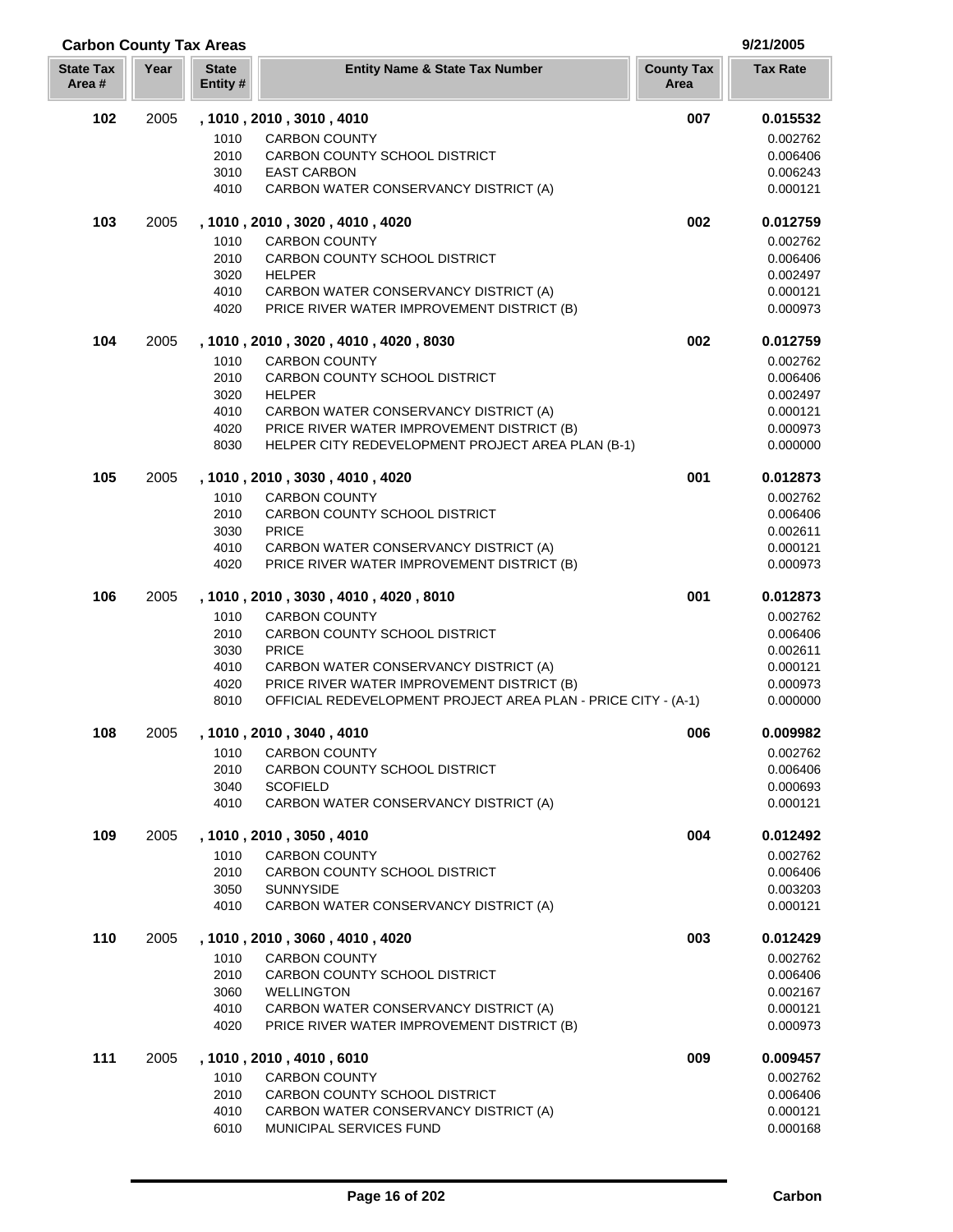| <b>Carbon County Tax Areas</b> |      |                          |                                                                                                                                                        |                           | 9/21/2005            |
|--------------------------------|------|--------------------------|--------------------------------------------------------------------------------------------------------------------------------------------------------|---------------------------|----------------------|
| <b>State Tax</b><br>Area#      | Year | <b>State</b><br>Entity # | <b>Entity Name &amp; State Tax Number</b>                                                                                                              | <b>County Tax</b><br>Area | <b>Tax Rate</b>      |
| 112                            | 2005 |                          | , 1010, 2010, 4010, 4020, 6010                                                                                                                         | 008                       | 0.010430             |
|                                |      | 1010                     | <b>CARBON COUNTY</b>                                                                                                                                   |                           | 0.002762             |
|                                |      | 2010                     | CARBON COUNTY SCHOOL DISTRICT                                                                                                                          |                           | 0.006406             |
|                                |      | 4010                     | CARBON WATER CONSERVANCY DISTRICT (A)                                                                                                                  |                           | 0.000121             |
|                                |      | 4020<br>6010             | PRICE RIVER WATER IMPROVEMENT DISTRICT (B)<br>MUNICIPAL SERVICES FUND                                                                                  |                           | 0.000973<br>0.000168 |
| 113                            | 2005 |                          | , 1010, 2010, 4010, 4020, 4030, 6010                                                                                                                   | 011                       | 0.010430             |
|                                |      | 1010                     | <b>CARBON COUNTY</b>                                                                                                                                   |                           | 0.002762             |
|                                |      | 2010                     | CARBON COUNTY SCHOOL DISTRICT                                                                                                                          |                           | 0.006406             |
|                                |      | 4010                     | CARBON WATER CONSERVANCY DISTRICT (A)                                                                                                                  |                           | 0.000121             |
|                                |      | 4020                     | PRICE RIVER WATER IMPROVEMENT DISTRICT (B)                                                                                                             |                           | 0.000973             |
|                                |      | 4030                     | MILLER CREEK WATER SPECIAL SERVICE DISTRICT (C)                                                                                                        |                           | 0.000000             |
|                                |      | 6010                     | MUNICIPAL SERVICES FUND                                                                                                                                |                           | 0.000168             |
| 114                            | 2005 |                          | , 1010, 2010, 4010, 4040, 6010                                                                                                                         | 012                       | 0.009457             |
|                                |      | 1010<br>2010             | <b>CARBON COUNTY</b><br>CARBON COUNTY SCHOOL DISTRICT                                                                                                  |                           | 0.002762<br>0.006406 |
|                                |      | 4010                     | CARBON WATER CONSERVANCY DISTRICT (A)                                                                                                                  |                           | 0.000121             |
|                                |      | 4040                     | SCOFIELD RESERVOIR SPECIAL SERVICE DISTRICT (D)                                                                                                        |                           | 0.000000             |
|                                |      | 6010                     | <b>MUNICIPAL SERVICES FUND</b>                                                                                                                         |                           | 0.000168             |
| 2045                           | 2005 |                          | , 1010, 2010, 3030, 4010, 4020, 8010, 8020                                                                                                             | 001                       | 0.012873             |
|                                |      | 1010                     | <b>CARBON COUNTY</b>                                                                                                                                   |                           | 0.002762             |
|                                |      | 2010                     | CARBON COUNTY SCHOOL DISTRICT                                                                                                                          |                           | 0.006406             |
|                                |      | 3030                     | <b>PRICE</b>                                                                                                                                           |                           | 0.002611             |
|                                |      | 4010                     | CARBON WATER CONSERVANCY DISTRICT (A)                                                                                                                  |                           | 0.000121             |
|                                |      | 4020                     | PRICE RIVER WATER IMPROVEMENT DISTRICT (B)                                                                                                             |                           | 0.000973             |
|                                |      | 8010<br>8020             | OFFICIAL REDEVELOPMENT PROJECT AREA PLAN - PRICE CITY - (A-1)<br>AREA IN OFFICIAL REDEVELOPMENT PROJECT AREA, PRICE CITY,<br>OUTSIDE 100 ACRE AREA (%) |                           | 0.000000<br>0.000000 |
| 3359                           | 2005 |                          | , 1010, 2010, 3030, 4010, 4020, 8022                                                                                                                   | 091                       | 0.012873             |
|                                |      | 1010                     | <b>CARBON COUNTY</b>                                                                                                                                   |                           | 0.002762             |
|                                |      | 2010                     | CARBON COUNTY SCHOOL DISTRICT                                                                                                                          |                           | 0.006406             |
|                                |      | 3030                     | <b>PRICE</b>                                                                                                                                           |                           | 0.002611             |
|                                |      | 4010                     | CARBON WATER CONSERVANCY DISTRICT (A)                                                                                                                  |                           | 0.000121             |
|                                |      | 4020<br>8022             | PRICE RIVER WATER IMPROVEMENT DISTRICT (B)<br>EAST PRICE RDA PROJECT AREA PLAN (A-2)                                                                   |                           | 0.000973<br>0.000000 |
|                                |      |                          |                                                                                                                                                        |                           |                      |
| 3360                           | 2005 | 1010                     | , 1010 , 2010 , 4010 , 4020 , 6010 , 8022<br><b>CARBON COUNTY</b>                                                                                      | 092                       | 0.010430<br>0.002762 |
|                                |      | 2010                     | CARBON COUNTY SCHOOL DISTRICT                                                                                                                          |                           | 0.006406             |
|                                |      | 4010                     | CARBON WATER CONSERVANCY DISTRICT (A)                                                                                                                  |                           | 0.000121             |
|                                |      | 4020                     | PRICE RIVER WATER IMPROVEMENT DISTRICT (B)                                                                                                             |                           | 0.000973             |
|                                |      | 6010                     | MUNICIPAL SERVICES FUND                                                                                                                                |                           | 0.000168             |
|                                |      | 8022                     | EAST PRICE RDA PROJECT AREA PLAN (A-2)                                                                                                                 |                           | 0.000000             |
| 3361                           | 2005 |                          | , 1010 , 2010 , 3060 , 4010 , 4020 , 8040                                                                                                              | 093                       | 0.012429             |
|                                |      | 1010                     | <b>CARBON COUNTY</b>                                                                                                                                   |                           | 0.002762             |
|                                |      | 2010                     | CARBON COUNTY SCHOOL DISTRICT<br><b>WELLINGTON</b>                                                                                                     |                           | 0.006406             |
|                                |      | 3060<br>4010             | CARBON WATER CONSERVANCY DISTRICT (A)                                                                                                                  |                           | 0.002167<br>0.000121 |
|                                |      | 4020                     | PRICE RIVER WATER IMPROVEMENT DISTRICT (B)                                                                                                             |                           | 0.000973             |
|                                |      | 8040                     | WELLINGTON CITY RIDGE ROAD ECONOMIC DEVELOPMENT AREA (C-1)                                                                                             |                           | 0.000000             |
| 3362                           | 2005 |                          | , 1010, 2010, 4010, 4020, 4030, 6010, 8050                                                                                                             | 095                       | 0.010430             |
|                                |      | 1010                     | <b>CARBON COUNTY</b>                                                                                                                                   |                           | 0.002762             |
|                                |      | 2010                     | CARBON COUNTY SCHOOL DISTRICT                                                                                                                          |                           | 0.006406             |
|                                |      | 4010                     | CARBON WATER CONSERVANCY DISTRICT (A)                                                                                                                  |                           | 0.000121             |
|                                |      | 4020                     | PRICE RIVER WATER IMPROVEMENT DISTRICT (B)                                                                                                             |                           | 0.000973             |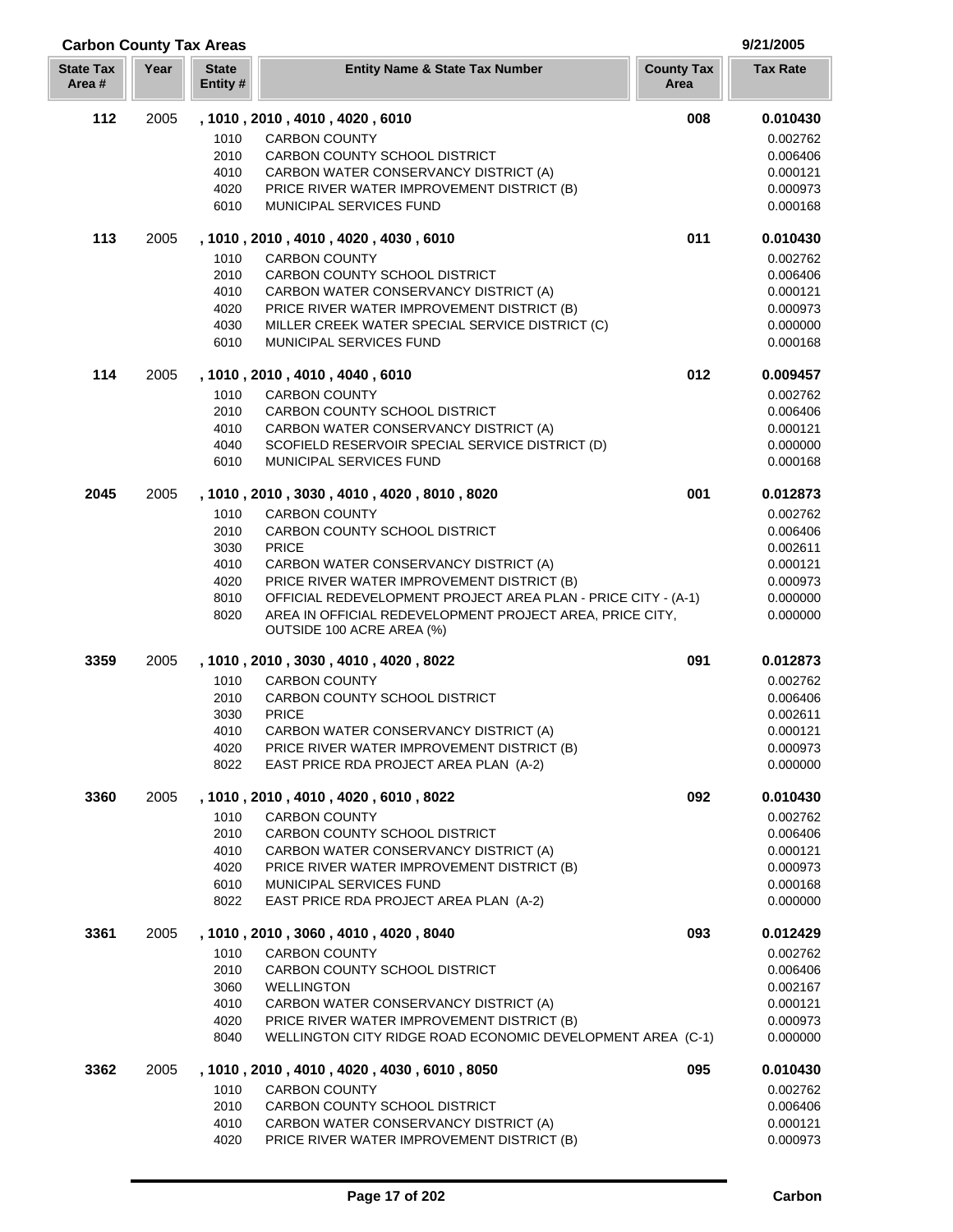## **Carbon County Tax Areas 9/21/2005**

| <b>State Tax</b><br>Area # | Year | <b>State</b><br>Entity # | <b>Entity Name &amp; State Tax Number</b><br><b>County Tax</b><br>Area |     | <b>Tax Rate</b> |
|----------------------------|------|--------------------------|------------------------------------------------------------------------|-----|-----------------|
|                            |      | 4030                     | MILLER CREEK WATER SPECIAL SERVICE DISTRICT (C)                        |     | 0.000000        |
|                            |      | 6010                     | MUNICIPAL SERVICES FUND                                                |     | 0.000168        |
|                            |      | 8050                     | CARBON COUNTY RIDGE ROAD ECONOMIC DEVELOPMENT AREA (D-1)               |     | 0.000000        |
| 3363                       | 2005 |                          | , 1010, 2010, 4010, 6010, 8050                                         | 096 | 0.009457        |
|                            |      | 1010                     | <b>CARBON COUNTY</b>                                                   |     | 0.002762        |
|                            |      | 2010                     | CARBON COUNTY SCHOOL DISTRICT                                          |     | 0.006406        |
|                            |      | 4010                     | CARBON WATER CONSERVANCY DISTRICT (A)                                  |     | 0.000121        |
|                            |      | 6010                     | MUNICIPAL SERVICES FUND                                                |     | 0.000168        |
|                            |      | 8050                     | CARBON COUNTY RIDGE ROAD ECONOMIC DEVELOPMENT AREA (D-1)               |     | 0.000000        |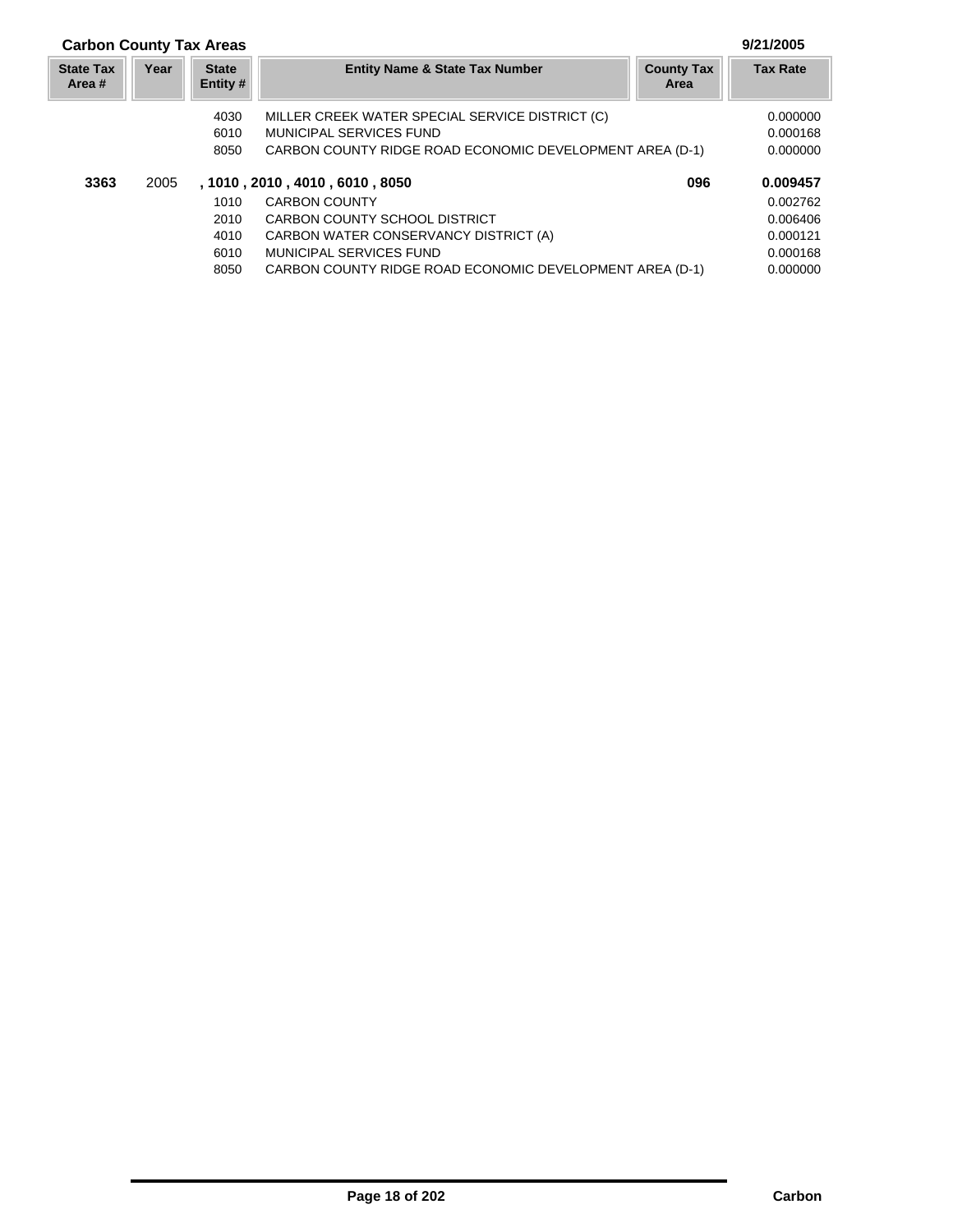| <b>Daggett County Tax Areas</b> |      |                          |                                                                               |                           | 9/21/2005       |
|---------------------------------|------|--------------------------|-------------------------------------------------------------------------------|---------------------------|-----------------|
| <b>State Tax</b><br>Area #      | Year | <b>State</b><br>Entity # | <b>Entity Name &amp; State Tax Number</b>                                     | <b>County Tax</b><br>Area | <b>Tax Rate</b> |
| 115                             | 2005 |                          | , 1010, 2010, 3010, 4020                                                      | 053                       | 0.008792        |
|                                 |      | 1010                     | DAGGETT COUNTY                                                                |                           | 0.003538        |
|                                 |      | 2010                     | DAGGETT COUNTY SCHOOL DISTRICT                                                |                           | 0.004091        |
|                                 |      | 3010                     | <b>MANILA</b>                                                                 |                           | 0.000848        |
|                                 |      | 4020                     | DAGGETT COUNTY MOSQUITO ABATEMENT DISTRICT (B)                                |                           | 0.000315        |
| 116                             | 2005 |                          | , 1010, 2010, 4010                                                            | 099                       | 0.008346        |
|                                 |      | 1010                     | DAGGETT COUNTY                                                                |                           | 0.003538        |
|                                 |      | 2010                     | DAGGETT COUNTY SCHOOL DISTRICT                                                |                           | 0.004091        |
|                                 |      | 4010                     | DAGGETT COUNTY WATER AND SEWER DISTRICT (A)                                   |                           | 0.000717        |
| 117                             | 2005 |                          | , 1010, 2010, 4010, 4020                                                      | 052                       | 0.008661        |
|                                 |      | 1010                     | <b>DAGGETT COUNTY</b>                                                         |                           | 0.003538        |
|                                 |      | 2010                     | DAGGETT COUNTY SCHOOL DISTRICT                                                |                           | 0.004091        |
|                                 |      | 4010                     | DAGGETT COUNTY WATER AND SEWER DISTRICT (A)                                   |                           | 0.000717        |
|                                 |      | 4020                     | DAGGETT COUNTY MOSQUITO ABATEMENT DISTRICT (B)                                |                           | 0.000315        |
| 118                             | 2005 |                          | , 1010, 2010, 4020                                                            | 054                       | 0.007944        |
|                                 |      | 1010                     | DAGGETT COUNTY                                                                |                           | 0.003538        |
|                                 |      | 2010                     | DAGGETT COUNTY SCHOOL DISTRICT                                                |                           | 0.004091        |
|                                 |      | 4020                     | DAGGETT COUNTY MOSQUITO ABATEMENT DISTRICT (B)                                |                           | 0.000315        |
| 119                             | 2005 | , 1010, 2010             |                                                                               | 051                       | 0.007629        |
|                                 |      | 1010                     | <b>DAGGETT COUNTY</b>                                                         |                           | 0.003538        |
|                                 |      | 2010                     | DAGGETT COUNTY SCHOOL DISTRICT                                                |                           | 0.004091        |
| 2800                            | 2005 |                          | , 1010, 2010, 4010, 4020, 4025                                                | 055                       | 0.009946        |
|                                 |      | 1010                     | DAGGETT COUNTY                                                                |                           | 0.003538        |
|                                 |      | 2010                     | DAGGETT COUNTY SCHOOL DISTRICT                                                |                           | 0.004091        |
|                                 |      | 4010                     | DAGGETT COUNTY WATER AND SEWER DISTRICT (A)                                   |                           | 0.000717        |
|                                 |      | 4020                     | DAGGETT COUNTY MOSQUITO ABATEMENT DISTRICT (B)                                |                           | 0.000315        |
|                                 |      | 4025                     | DAGGETT COUNTY SERVICE AREA NO. 1 (C)                                         |                           | 0.001285        |
| 3371                            | 2005 |                          | , 1010, 2010, 3010, 4020, 6010                                                | 056                       | 0.008792        |
|                                 |      | 1010                     | DAGGETT COUNTY                                                                |                           | 0.003538        |
|                                 |      | 2010                     | DAGGETT COUNTY SCHOOL DISTRICT                                                |                           | 0.004091        |
|                                 |      | 3010                     | <b>MANILA</b>                                                                 |                           | 0.000848        |
|                                 |      | 4020                     | DAGGETT COUNTY MOSQUITO ABATEMENT DISTRICT (B)                                |                           | 0.000315        |
|                                 |      | 6010                     | AREA WITHDRAWN FROM DAGGETT CO WATER & SEWER BUT STILL<br>LIABLE FOR BOND (I) |                           | 0.000000        |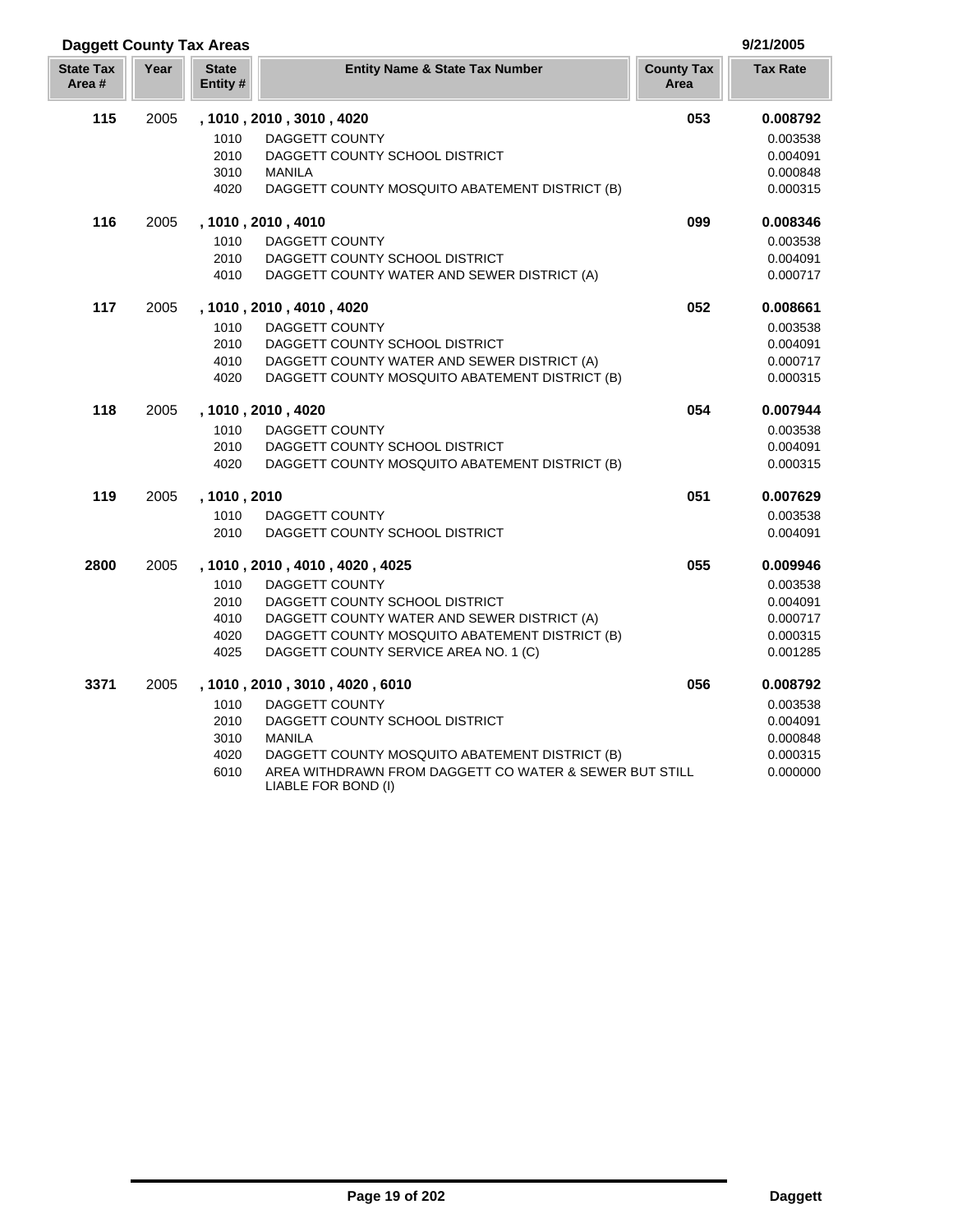| <b>Davis County Tax Areas</b> |      |                          |                                                                                                    |                           | 9/21/2005       |
|-------------------------------|------|--------------------------|----------------------------------------------------------------------------------------------------|---------------------------|-----------------|
| <b>State Tax</b><br>Area#     | Year | <b>State</b><br>Entity # | <b>Entity Name &amp; State Tax Number</b>                                                          | <b>County Tax</b><br>Area | <b>Tax Rate</b> |
| 138                           | 2005 |                          | , 1010, 2010, 3030, 4005, 4010, 4015, 6030                                                         | 013                       | 0.014058        |
|                               |      | 1010                     | DAVIS COUNTY                                                                                       |                           | 0.001921        |
|                               |      | 2010                     | DAVIS COUNTY SCHOOL DISTRICT                                                                       |                           | 0.007684        |
|                               |      | 3030                     | <b>CLEARFIELD</b>                                                                                  |                           | 0.002980        |
|                               |      | 4005                     | WEBER BASIN WATER CONSERVANCY DISTRICT (A)                                                         |                           | 0.000193        |
|                               |      | 4010                     | DAVIS COUNTY MOSQUITO ABATEMENT DISTRICT (B)                                                       |                           | 0.000091        |
|                               |      | 4015                     | NORTH DAVIS SEWER DISTRICT (C)                                                                     |                           | 0.000763        |
|                               |      | 6030                     | COUNTY LIBRARY (EXCLUDE KAYSVILLE)                                                                 |                           | 0.000426        |
| 139                           | 2005 |                          | , 1010, 2010, 3030, 4005, 4010, 4015, 6030, 8075                                                   | 613                       | 0.014058        |
|                               |      | 1010                     | <b>DAVIS COUNTY</b>                                                                                |                           | 0.001921        |
|                               |      | 2010                     | DAVIS COUNTY SCHOOL DISTRICT                                                                       |                           | 0.007684        |
|                               |      | 3030                     | <b>CLEARFIELD</b>                                                                                  |                           | 0.002980        |
|                               |      | 4005                     | WEBER BASIN WATER CONSERVANCY DISTRICT (A)                                                         |                           | 0.000193        |
|                               |      | 4010                     | DAVIS COUNTY MOSQUITO ABATEMENT DISTRICT (B)                                                       |                           | 0.000091        |
|                               |      | 4015                     | NORTH DAVIS SEWER DISTRICT (C)                                                                     |                           | 0.000763        |
|                               |      | 6030                     | COUNTY LIBRARY (EXCLUDE KAYSVILLE)                                                                 |                           | 0.000426        |
|                               |      | 8075                     | NORTH FREEPORT CENTER EXPANSION AREA NEIGHBORHOOD<br>DEVELOPMENT PLAN - CLEARFIELD - (E-6)         |                           | 0.000000        |
| 140                           | 2005 |                          | , 1010, 2010, 3030, 4005, 4010, 4015, 6030, 8076                                                   | 713                       | 0.014058        |
|                               |      | 1010                     | <b>DAVIS COUNTY</b>                                                                                |                           | 0.001921        |
|                               |      | 2010                     | DAVIS COUNTY SCHOOL DISTRICT                                                                       |                           | 0.007684        |
|                               |      | 3030                     | <b>CLEARFIELD</b>                                                                                  |                           | 0.002980        |
|                               |      | 4005                     | WEBER BASIN WATER CONSERVANCY DISTRICT (A)                                                         |                           | 0.000193        |
|                               |      | 4010                     | DAVIS COUNTY MOSQUITO ABATEMENT DISTRICT (B)                                                       |                           | 0.000091        |
|                               |      | 4015                     | NORTH DAVIS SEWER DISTRICT (C)                                                                     |                           | 0.000763        |
|                               |      | 6030                     | COUNTY LIBRARY (EXCLUDE KAYSVILLE)                                                                 |                           | 0.000426        |
|                               |      | 8076                     | WEST SIDE CENTRAL BUSINESS DISTRICT NEIGHBORHOOD<br>DEVELOPMENT PLAN - CLEARFIELD CITY - (E-7)     |                           | 0.000000        |
| 141                           | 2005 |                          | , 1010, 2010, 3030, 4005, 4010, 4015, 6030, 8077                                                   | 813                       | 0.014058        |
|                               |      | 1010                     | <b>DAVIS COUNTY</b>                                                                                |                           | 0.001921        |
|                               |      | 2010                     | DAVIS COUNTY SCHOOL DISTRICT                                                                       |                           | 0.007684        |
|                               |      | 3030                     | <b>CLEARFIELD</b>                                                                                  |                           | 0.002980        |
|                               |      | 4005                     | WEBER BASIN WATER CONSERVANCY DISTRICT (A)                                                         |                           | 0.000193        |
|                               |      | 4010                     | DAVIS COUNTY MOSQUITO ABATEMENT DISTRICT (B)                                                       |                           | 0.000091        |
|                               |      | 4015                     | NORTH DAVIS SEWER DISTRICT (C)                                                                     |                           | 0.000763        |
|                               |      | 6030                     | COUNTY LIBRARY (EXCLUDE KAYSVILLE)                                                                 |                           | 0.000426        |
|                               |      | 8077                     | NORTH GATE/EAST SIDE CENTRAL BUSINESS DISTRICT NEIGHBORHOOD<br>DEVELOPMENT PLAN - CLEARFIELD (E-8) |                           | 0.000000        |
| 142                           | 2005 |                          | , 1010, 2010, 3030, 4005, 4010, 4015, 6030, 8078                                                   | 913                       | 0.014058        |
|                               |      | 1010                     | DAVIS COUNTY                                                                                       |                           | 0.001921        |
|                               |      | 2010                     | DAVIS COUNTY SCHOOL DISTRICT                                                                       |                           | 0.007684        |
|                               |      | 3030                     | <b>CLEARFIELD</b>                                                                                  |                           | 0.002980        |
|                               |      | 4005                     | WEBER BASIN WATER CONSERVANCY DISTRICT (A)                                                         |                           | 0.000193        |
|                               |      | 4010                     | DAVIS COUNTY MOSQUITO ABATEMENT DISTRICT (B)                                                       |                           | 0.000091        |
|                               |      | 4015                     | NORTH DAVIS SEWER DISTRICT (C)                                                                     |                           | 0.000763        |
|                               |      | 6030                     | COUNTY LIBRARY (EXCLUDE KAYSVILLE)                                                                 |                           | 0.000426        |
|                               |      | 8078                     | 700 SOUTH NEIGHBORHOOD DEVELOPMENT PROJECT AREA -<br>CLEARFIELD CITY - (E-9)                       |                           | 0.000000        |
| 143                           | 2005 |                          | , 1010, 2010, 3030, 4005, 4010, 4015, 6030, 8079                                                   | 113                       | 0.014058        |
|                               |      | 1010                     | DAVIS COUNTY                                                                                       |                           | 0.001921        |
|                               |      | 2010                     | DAVIS COUNTY SCHOOL DISTRICT                                                                       |                           | 0.007684        |
|                               |      | 3030                     | <b>CLEARFIELD</b>                                                                                  |                           | 0.002980        |
|                               |      | 4005                     | WEBER BASIN WATER CONSERVANCY DISTRICT (A)                                                         |                           | 0.000193        |
|                               |      | 4010                     | DAVIS COUNTY MOSQUITO ABATEMENT DISTRICT (B)                                                       |                           | 0.000091        |
|                               |      | 4015                     | NORTH DAVIS SEWER DISTRICT (C)                                                                     |                           | 0.000763        |
|                               |      | 6030                     | COUNTY LIBRARY (EXCLUDE KAYSVILLE)                                                                 |                           | 0.000426        |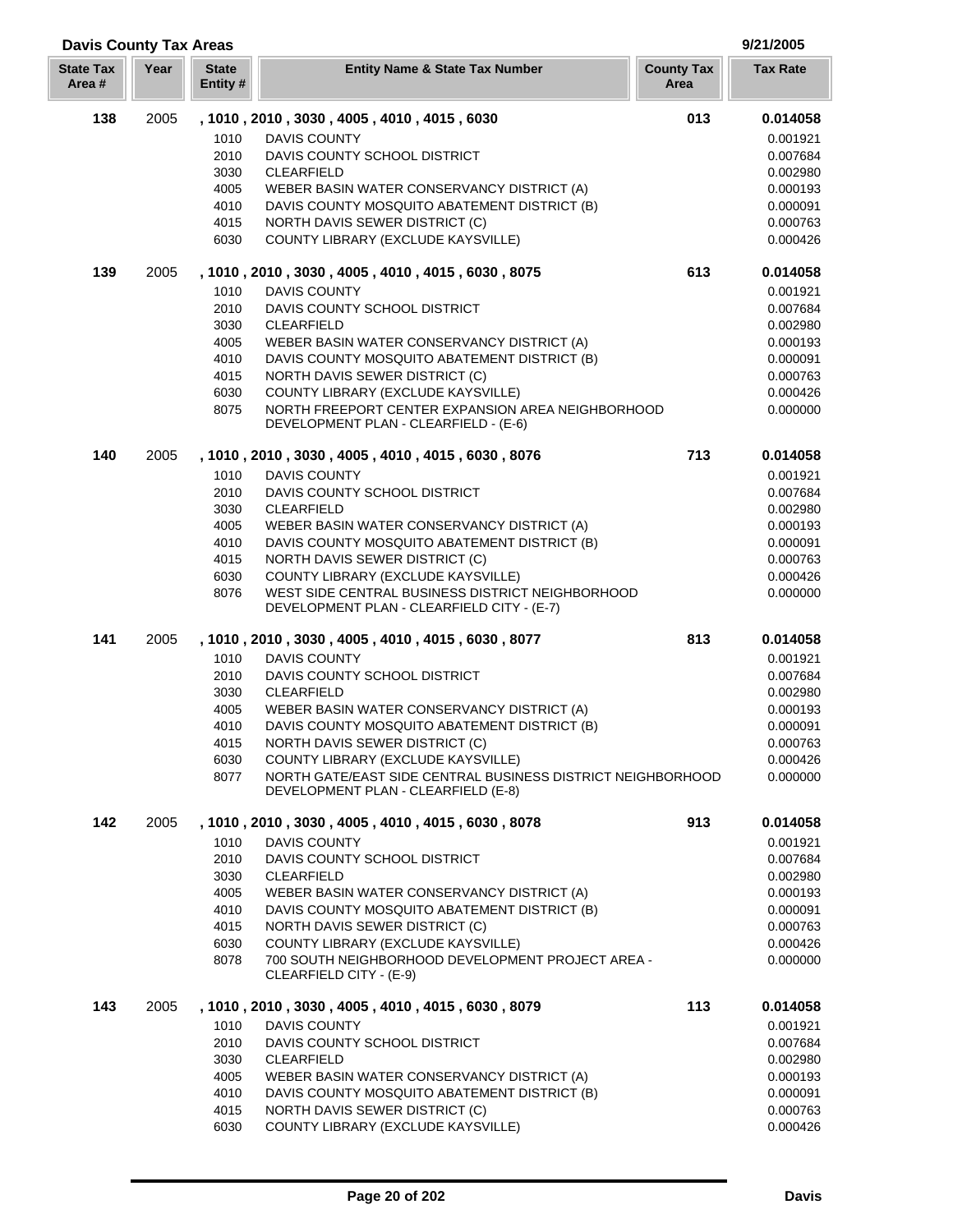| <b>Davis County Tax Areas</b> |      |                          |                                                                                            |                           | 9/21/2005            |
|-------------------------------|------|--------------------------|--------------------------------------------------------------------------------------------|---------------------------|----------------------|
| <b>State Tax</b><br>Area #    | Year | <b>State</b><br>Entity # | <b>Entity Name &amp; State Tax Number</b>                                                  | <b>County Tax</b><br>Area | <b>Tax Rate</b>      |
|                               |      | 8079                     | SOUTHWEST FREEPORT NEIGHBORHOOD DEVELOPMENT PROJECT<br>AREA - CLEARFIELD CITY - (E-10)     |                           | 0.000000             |
| 145                           | 2005 |                          | , 1010, 2010, 3040, 4005, 4010, 4015, 6030                                                 | 017                       | 0.013165             |
|                               |      | 1010                     | DAVIS COUNTY                                                                               |                           | 0.001921             |
|                               |      | 2010                     | DAVIS COUNTY SCHOOL DISTRICT                                                               |                           | 0.007684             |
|                               |      | 3040                     | <b>CLINTON</b>                                                                             |                           | 0.002087             |
|                               |      | 4005                     | WEBER BASIN WATER CONSERVANCY DISTRICT (A)                                                 |                           | 0.000193             |
|                               |      | 4010                     | DAVIS COUNTY MOSQUITO ABATEMENT DISTRICT (B)                                               |                           | 0.000091             |
|                               |      | 4015                     | NORTH DAVIS SEWER DISTRICT (C)                                                             |                           | 0.000763             |
|                               |      | 6030                     | COUNTY LIBRARY (EXCLUDE KAYSVILLE)                                                         |                           | 0.000426             |
| 146                           | 2005 |                          | , 1010, 2010, 3040, 4005, 4010, 4015, 6030, 8130                                           | 517                       | 0.013165             |
|                               |      | 1010                     | <b>DAVIS COUNTY</b>                                                                        |                           | 0.001921             |
|                               |      | 2010                     | DAVIS COUNTY SCHOOL DISTRICT                                                               |                           | 0.007684             |
|                               |      | 3040                     | <b>CLINTON</b>                                                                             |                           | 0.002087             |
|                               |      | 4005                     | WEBER BASIN WATER CONSERVANCY DISTRICT (A)                                                 |                           | 0.000193             |
|                               |      | 4010                     | DAVIS COUNTY MOSQUITO ABATEMENT DISTRICT (B)                                               |                           | 0.000091             |
|                               |      | 4015                     | NORTH DAVIS SEWER DISTRICT (C)                                                             |                           | 0.000763             |
|                               |      | 6030                     | COUNTY LIBRARY (EXCLUDE KAYSVILLE)                                                         |                           | 0.000426             |
|                               |      | 8130                     | C.B.D. REDEVELOPMENT PLAN - CLINTON CITY - (K-1)                                           |                           | 0.000000             |
| 147                           | 2005 |                          | , 1010, 2010, 3050, 4005, 4010, 4050, 6030                                                 | 023                       | 0.012910             |
|                               |      | 1010                     | <b>DAVIS COUNTY</b>                                                                        |                           | 0.001921             |
|                               |      | 2010                     | DAVIS COUNTY SCHOOL DISTRICT                                                               |                           | 0.007684             |
|                               |      | 3050                     | <b>FARMINGTON</b>                                                                          |                           | 0.002336             |
|                               |      | 4005<br>4010             | WEBER BASIN WATER CONSERVANCY DISTRICT (A)<br>DAVIS COUNTY MOSQUITO ABATEMENT DISTRICT (B) |                           | 0.000193<br>0.000091 |
|                               |      | 4050                     | CENTRAL DAVIS COUNTY SEWER DISTRICT (H)                                                    |                           | 0.000259             |
|                               |      | 6030                     | COUNTY LIBRARY (EXCLUDE KAYSVILLE)                                                         |                           | 0.000426             |
| 148                           | 2005 |                          | , 1010 , 2010 , 3050 , 4005 , 4010 , 4050 , 6030 , 8120                                    | 523                       | 0.012910             |
|                               |      | 1010                     | <b>DAVIS COUNTY</b>                                                                        |                           | 0.001921             |
|                               |      | 2010                     | DAVIS COUNTY SCHOOL DISTRICT                                                               |                           | 0.007684             |
|                               |      | 3050                     | <b>FARMINGTON</b>                                                                          |                           | 0.002336             |
|                               |      | 4005                     | WEBER BASIN WATER CONSERVANCY DISTRICT (A)                                                 |                           | 0.000193             |
|                               |      | 4010                     | DAVIS COUNTY MOSQUITO ABATEMENT DISTRICT (B)                                               |                           | 0.000091             |
|                               |      | 4050                     | CENTRAL DAVIS COUNTY SEWER DISTRICT (H)                                                    |                           | 0.000259             |
|                               |      | 6030                     | COUNTY LIBRARY (EXCLUDE KAYSVILLE)                                                         |                           | 0.000426             |
|                               |      | 8120                     | U.S. 89 NEIGHBORHOOD DEVELOPMENT PLAN - FARMINGTON CITY - (J-1)                            |                           | 0.000000             |
| 149                           | 2005 |                          | , 1010, 2010, 3050, 4005, 4010, 4050, 4070, 6030                                           | 024                       | 0.013418             |
|                               |      | 1010                     | <b>DAVIS COUNTY</b>                                                                        |                           | 0.001921             |
|                               |      | 2010                     | DAVIS COUNTY SCHOOL DISTRICT                                                               |                           | 0.007684             |
|                               |      | 3050                     | <b>FARMINGTON</b>                                                                          |                           | 0.002336             |
|                               |      | 4005                     | WEBER BASIN WATER CONSERVANCY DISTRICT (A)                                                 |                           | 0.000193             |
|                               |      | 4010                     | DAVIS COUNTY MOSQUITO ABATEMENT DISTRICT (B)                                               |                           | 0.000091             |
|                               |      | 4050                     | CENTRAL DAVIS COUNTY SEWER DISTRICT (H)                                                    |                           | 0.000259             |
|                               |      | 4070<br>6030             | FARMINGTON AREA PRESSURIZED IRRIGATION DISTRICT (L)<br>COUNTY LIBRARY (EXCLUDE KAYSVILLE)  |                           | 0.000508<br>0.000426 |
| 150                           | 2005 |                          | , 1010 , 2010 , 3050 , 4005 , 4010 , 4050 , 4070 , 6030 , 81                               | 524                       | 0.013418             |
|                               |      | 1010                     | DAVIS COUNTY                                                                               |                           | 0.001921             |
|                               |      | 2010                     | DAVIS COUNTY SCHOOL DISTRICT                                                               |                           | 0.007684             |
|                               |      | 3050                     | <b>FARMINGTON</b>                                                                          |                           | 0.002336             |
|                               |      | 4005                     | WEBER BASIN WATER CONSERVANCY DISTRICT (A)                                                 |                           | 0.000193             |
|                               |      | 4010                     | DAVIS COUNTY MOSQUITO ABATEMENT DISTRICT (B)                                               |                           | 0.000091             |
|                               |      | 4050                     | CENTRAL DAVIS COUNTY SEWER DISTRICT (H)                                                    |                           | 0.000259             |
|                               |      | 4070                     | FARMINGTON AREA PRESSURIZED IRRIGATION DISTRICT (L)                                        |                           | 0.000508             |
|                               |      | 6030                     | COUNTY LIBRARY (EXCLUDE KAYSVILLE)                                                         |                           | 0.000426             |
|                               |      | 8120                     | U.S. 89 NEIGHBORHOOD DEVELOPMENT PLAN - FARMINGTON CITY - (J-1)                            |                           | 0.000000             |

Γ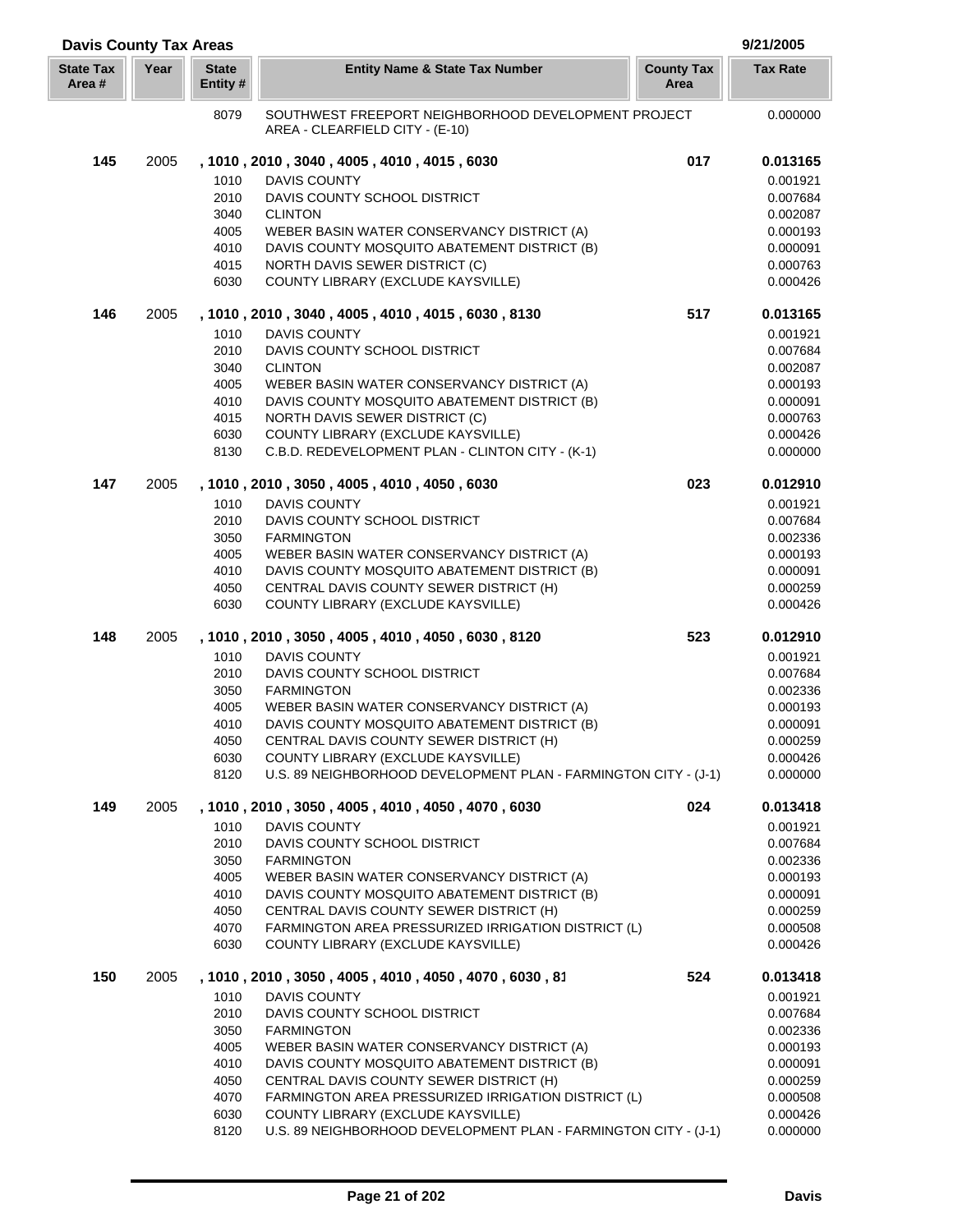| <b>State Tax</b><br>Area# | Year | <b>State</b><br>Entity# | <b>Entity Name &amp; State Tax Number</b>                                                  | <b>County Tax</b><br>Area | <b>Tax Rate</b>      |
|---------------------------|------|-------------------------|--------------------------------------------------------------------------------------------|---------------------------|----------------------|
| 151                       | 2005 |                         | , 1010, 2010, 3060, 4005, 4010, 4015, 6030                                                 | 027                       | 0.013058             |
|                           |      | 1010                    | <b>DAVIS COUNTY</b>                                                                        |                           | 0.001921             |
|                           |      | 2010                    | DAVIS COUNTY SCHOOL DISTRICT                                                               |                           | 0.007684             |
|                           |      | 3060                    | <b>FRUIT HEIGHTS</b>                                                                       |                           | 0.001980             |
|                           |      | 4005                    | WEBER BASIN WATER CONSERVANCY DISTRICT (A)                                                 |                           | 0.000193             |
|                           |      | 4010                    | DAVIS COUNTY MOSQUITO ABATEMENT DISTRICT (B)<br>NORTH DAVIS SEWER DISTRICT (C)             |                           | 0.000091             |
|                           |      | 4015<br>6030            | COUNTY LIBRARY (EXCLUDE KAYSVILLE)                                                         |                           | 0.000763<br>0.000426 |
| 152                       | 2005 |                         | , 1010, 2010, 3060, 4005, 4010, 4050, 6030                                                 | 028                       | 0.012554             |
|                           |      | 1010                    | <b>DAVIS COUNTY</b>                                                                        |                           | 0.001921             |
|                           |      | 2010                    | DAVIS COUNTY SCHOOL DISTRICT                                                               |                           | 0.007684             |
|                           |      | 3060                    | <b>FRUIT HEIGHTS</b>                                                                       |                           | 0.001980             |
|                           |      | 4005                    | WEBER BASIN WATER CONSERVANCY DISTRICT (A)                                                 |                           | 0.000193             |
|                           |      | 4010                    | DAVIS COUNTY MOSQUITO ABATEMENT DISTRICT (B)                                               |                           | 0.000091             |
|                           |      | 4050                    | CENTRAL DAVIS COUNTY SEWER DISTRICT (H)                                                    |                           | 0.000259             |
|                           |      | 6030                    | COUNTY LIBRARY (EXCLUDE KAYSVILLE)                                                         |                           | 0.000426             |
| 153                       | 2005 |                         | , 1010, 2010, 3060, 4005, 4010, 4050, 4070, 6030                                           | 029                       | 0.013062             |
|                           |      | 1010                    | DAVIS COUNTY                                                                               |                           | 0.001921             |
|                           |      | 2010<br>3060            | DAVIS COUNTY SCHOOL DISTRICT                                                               |                           | 0.007684             |
|                           |      | 4005                    | <b>FRUIT HEIGHTS</b>                                                                       |                           | 0.001980             |
|                           |      | 4010                    | WEBER BASIN WATER CONSERVANCY DISTRICT (A)<br>DAVIS COUNTY MOSQUITO ABATEMENT DISTRICT (B) |                           | 0.000193<br>0.000091 |
|                           |      | 4050                    | CENTRAL DAVIS COUNTY SEWER DISTRICT (H)                                                    |                           | 0.000259             |
|                           |      | 4070                    | FARMINGTON AREA PRESSURIZED IRRIGATION DISTRICT (L)                                        |                           | 0.000508             |
|                           |      | 6030                    | COUNTY LIBRARY (EXCLUDE KAYSVILLE)                                                         |                           | 0.000426             |
| 154                       | 2005 |                         | , 1010, 2010, 3070, 4005, 4010                                                             | 032                       | 0.011408             |
|                           |      | 1010                    | <b>DAVIS COUNTY</b>                                                                        |                           | 0.001921             |
|                           |      | 2010                    | DAVIS COUNTY SCHOOL DISTRICT                                                               |                           | 0.007684             |
|                           |      | 3070                    | <b>KAYSVILLE</b>                                                                           |                           | 0.001519             |
|                           |      | 4005                    | WEBER BASIN WATER CONSERVANCY DISTRICT (A)                                                 |                           | 0.000193             |
|                           |      | 4010                    | DAVIS COUNTY MOSQUITO ABATEMENT DISTRICT (B)                                               |                           | 0.000091             |
| 155                       | 2005 |                         | , 1010, 2010, 3070, 4005, 4010, 4015                                                       | 033                       | 0.012171             |
|                           |      | 1010                    | <b>DAVIS COUNTY</b>                                                                        |                           | 0.001921             |
|                           |      |                         | 2010 DAVIS COUNTY SCHOOL DISTRICT                                                          |                           | 0.007684             |
|                           |      | 3070                    | <b>KAYSVILLE</b>                                                                           |                           | 0.001519             |
|                           |      | 4005                    | WEBER BASIN WATER CONSERVANCY DISTRICT (A)                                                 |                           | 0.000193             |
|                           |      | 4010                    | DAVIS COUNTY MOSQUITO ABATEMENT DISTRICT (B)                                               |                           | 0.000091             |
|                           |      | 4015                    | <b>NORTH DAVIS SEWER DISTRICT (C)</b>                                                      |                           | 0.000763             |
| 156                       | 2005 | 1010                    | , 1010, 2010, 3070, 4005, 4010, 4015, 4060<br><b>DAVIS COUNTY</b>                          | 036                       | 0.012171<br>0.001921 |
|                           |      | 2010                    | DAVIS COUNTY SCHOOL DISTRICT                                                               |                           | 0.007684             |
|                           |      | 3070                    | <b>KAYSVILLE</b>                                                                           |                           | 0.001519             |
|                           |      | 4005                    | WEBER BASIN WATER CONSERVANCY DISTRICT (A)                                                 |                           | 0.000193             |
|                           |      | 4010                    | DAVIS COUNTY MOSQUITO ABATEMENT DISTRICT (B)                                               |                           | 0.000091             |
|                           |      | 4015                    | NORTH DAVIS SEWER DISTRICT (C)                                                             |                           | 0.000763             |
|                           |      | 4060                    | MUTTON HOLLOW IMPROVEMENT DISTRICT (K)                                                     |                           | 0.000000             |
| 157                       | 2005 |                         | , 1010 , 2010 , 3070 , 4005 , 4010 , 4050                                                  | 034                       | 0.011667             |
|                           |      | 1010                    | DAVIS COUNTY                                                                               |                           | 0.001921             |
|                           |      | 2010                    | DAVIS COUNTY SCHOOL DISTRICT                                                               |                           | 0.007684             |
|                           |      | 3070                    | <b>KAYSVILLE</b>                                                                           |                           | 0.001519             |
|                           |      | 4005                    | WEBER BASIN WATER CONSERVANCY DISTRICT (A)                                                 |                           | 0.000193             |
|                           |      | 4010                    | DAVIS COUNTY MOSQUITO ABATEMENT DISTRICT (B)                                               |                           | 0.000091             |
|                           |      | 4050                    | CENTRAL DAVIS COUNTY SEWER DISTRICT (H)                                                    |                           | 0.000259             |
| 158                       | 2005 |                         | , 1010, 2010, 3070, 4005, 4010, 4050, 4070                                                 | 035                       | 0.012175             |

**Davis County Tax Areas 9/21/2005**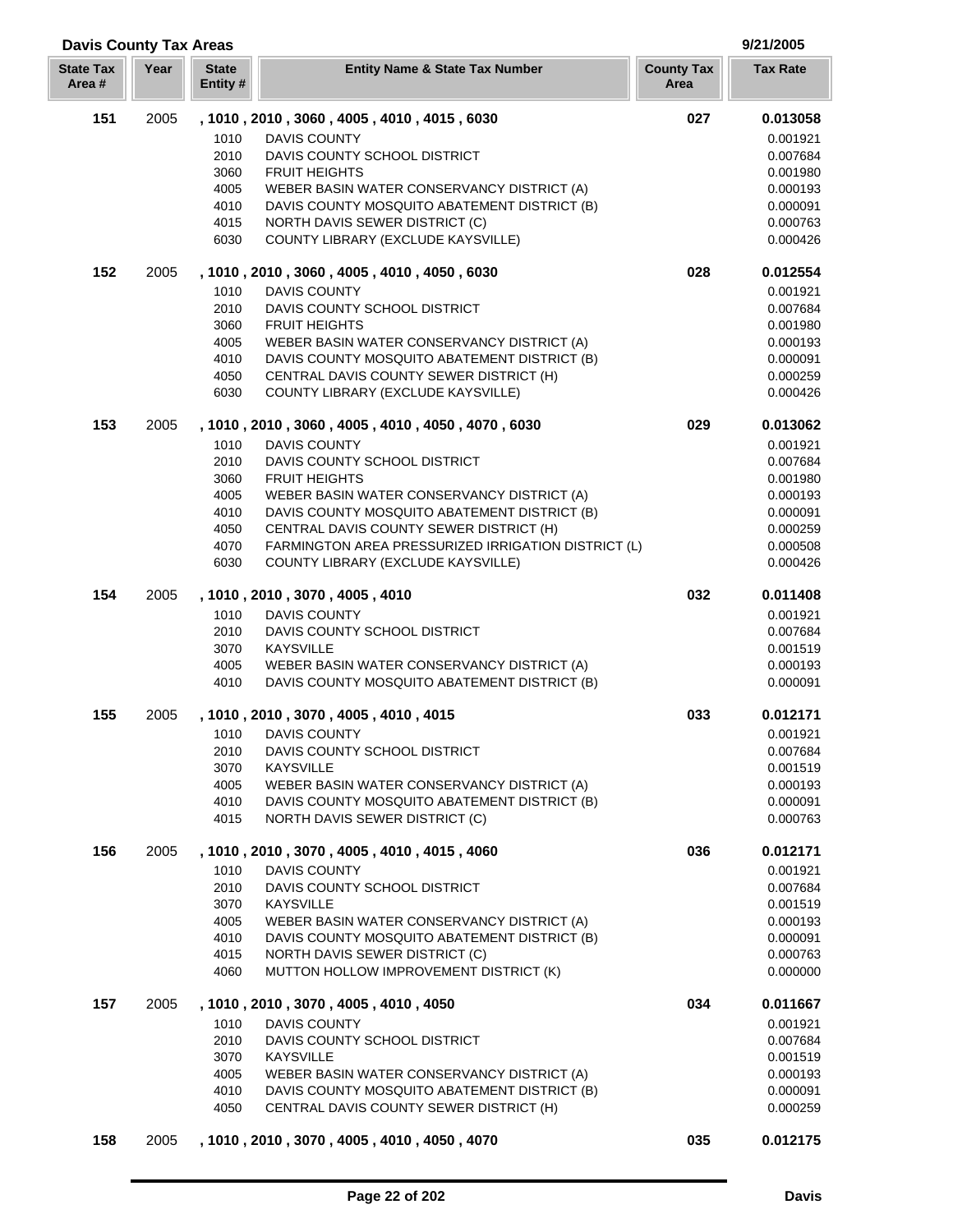| <b>State Tax</b><br>Area # | Year | <b>State</b><br>Entity # | <b>Entity Name &amp; State Tax Number</b>                                                  | <b>County Tax</b><br>Area | <b>Tax Rate</b>      |
|----------------------------|------|--------------------------|--------------------------------------------------------------------------------------------|---------------------------|----------------------|
|                            |      | 1010                     | <b>DAVIS COUNTY</b>                                                                        |                           | 0.001921             |
|                            |      | 2010                     | DAVIS COUNTY SCHOOL DISTRICT                                                               |                           | 0.007684             |
|                            |      | 3070                     | <b>KAYSVILLE</b>                                                                           |                           | 0.001519             |
|                            |      | 4005                     | WEBER BASIN WATER CONSERVANCY DISTRICT (A)                                                 |                           | 0.000193             |
|                            |      | 4010<br>4050             | DAVIS COUNTY MOSQUITO ABATEMENT DISTRICT (B)<br>CENTRAL DAVIS COUNTY SEWER DISTRICT (H)    |                           | 0.000091<br>0.000259 |
|                            |      | 4070                     | FARMINGTON AREA PRESSURIZED IRRIGATION DISTRICT (L)                                        |                           | 0.000508             |
| 159                        | 2005 |                          | , 1010, 2010, 3080, 4005, 4010, 4015, 6030                                                 | 039                       | 0.013212             |
|                            |      | 1010                     | <b>DAVIS COUNTY</b>                                                                        |                           | 0.001921             |
|                            |      | 2010                     | DAVIS COUNTY SCHOOL DISTRICT                                                               |                           | 0.007684             |
|                            |      | 3080                     | <b>LAYTON</b>                                                                              |                           | 0.002134             |
|                            |      | 4005                     | WEBER BASIN WATER CONSERVANCY DISTRICT (A)                                                 |                           | 0.000193             |
|                            |      | 4010<br>4015             | DAVIS COUNTY MOSQUITO ABATEMENT DISTRICT (B)<br>NORTH DAVIS SEWER DISTRICT (C)             |                           | 0.000091<br>0.000763 |
|                            |      | 6030                     | COUNTY LIBRARY (EXCLUDE KAYSVILLE)                                                         |                           | 0.000426             |
|                            |      |                          |                                                                                            |                           |                      |
| 160                        | 2005 |                          | , 1010, 2010, 3080, 4005, 4010, 4015, 4060, 6030                                           | 040                       | 0.013212             |
|                            |      | 1010<br>2010             | DAVIS COUNTY<br>DAVIS COUNTY SCHOOL DISTRICT                                               |                           | 0.001921<br>0.007684 |
|                            |      | 3080                     | <b>LAYTON</b>                                                                              |                           | 0.002134             |
|                            |      | 4005                     | WEBER BASIN WATER CONSERVANCY DISTRICT (A)                                                 |                           | 0.000193             |
|                            |      | 4010                     | DAVIS COUNTY MOSQUITO ABATEMENT DISTRICT (B)                                               |                           | 0.000091             |
|                            |      | 4015                     | NORTH DAVIS SEWER DISTRICT (C)                                                             |                           | 0.000763             |
|                            |      | 4060                     | MUTTON HOLLOW IMPROVEMENT DISTRICT (K)                                                     |                           | 0.000000             |
|                            |      | 6030                     | COUNTY LIBRARY (EXCLUDE KAYSVILLE)                                                         |                           | 0.000426             |
| 161                        | 2005 |                          | , 1010, 2010, 3080, 4005, 4010, 4050, 6030                                                 | 041                       | 0.012708             |
|                            |      | 1010                     | <b>DAVIS COUNTY</b>                                                                        |                           | 0.001921             |
|                            |      | 2010                     | DAVIS COUNTY SCHOOL DISTRICT                                                               |                           | 0.007684             |
|                            |      | 3080<br>4005             | <b>LAYTON</b><br>WEBER BASIN WATER CONSERVANCY DISTRICT (A)                                |                           | 0.002134<br>0.000193 |
|                            |      | 4010                     | DAVIS COUNTY MOSQUITO ABATEMENT DISTRICT (B)                                               |                           | 0.000091             |
|                            |      | 4050                     | CENTRAL DAVIS COUNTY SEWER DISTRICT (H)                                                    |                           | 0.000259             |
|                            |      | 6030                     | COUNTY LIBRARY (EXCLUDE KAYSVILLE)                                                         |                           | 0.000426             |
| 166                        | 2005 |                          | , 1010, 2010, 3100, 4005, 4010, 6030                                                       | 048                       | 0.011481             |
|                            |      | 1010                     | <b>DAVIS COUNTY</b>                                                                        |                           | 0.001921             |
|                            |      | 2010                     | DAVIS COUNTY SCHOOL DISTRICT                                                               |                           | 0.007684             |
|                            |      | 3100                     | <b>SOUTH WEBER</b>                                                                         |                           | 0.001166             |
|                            |      | 4005                     | WEBER BASIN WATER CONSERVANCY DISTRICT (A)                                                 |                           | 0.000193             |
|                            |      | 4010<br>6030             | DAVIS COUNTY MOSQUITO ABATEMENT DISTRICT (B)<br>COUNTY LIBRARY (EXCLUDE KAYSVILLE)         |                           | 0.000091<br>0.000426 |
|                            |      |                          |                                                                                            |                           |                      |
| 167                        | 2005 |                          | , 1010, 2010, 3100, 4005, 4010, 4073, 6030                                                 | 046                       | 0.012048             |
|                            |      | 1010<br>2010             | DAVIS COUNTY<br>DAVIS COUNTY SCHOOL DISTRICT                                               |                           | 0.001921             |
|                            |      | 3100                     | <b>SOUTH WEBER</b>                                                                         |                           | 0.007684<br>0.001166 |
|                            |      | 4005                     | WEBER BASIN WATER CONSERVANCY DISTRICT (A)                                                 |                           | 0.000193             |
|                            |      | 4010                     | DAVIS COUNTY MOSQUITO ABATEMENT DISTRICT (B)                                               |                           | 0.000091             |
|                            |      | 4073                     | CENTRAL WEBER SEWER IMPROVEMENT DISTRICT (N)                                               |                           | 0.000567             |
|                            |      | 6030                     | COUNTY LIBRARY (EXCLUDE KAYSVILLE)                                                         |                           | 0.000426             |
| 168                        | 2005 |                          | , 1010, 2010, 3100, 4005, 4010, 4015, 6030                                                 | 049                       | 0.012244             |
|                            |      | 1010                     | DAVIS COUNTY                                                                               |                           | 0.001921             |
|                            |      | 2010                     | DAVIS COUNTY SCHOOL DISTRICT                                                               |                           | 0.007684             |
|                            |      | 3100                     | <b>SOUTH WEBER</b>                                                                         |                           | 0.001166             |
|                            |      | 4005<br>4010             | WEBER BASIN WATER CONSERVANCY DISTRICT (A)<br>DAVIS COUNTY MOSQUITO ABATEMENT DISTRICT (B) |                           | 0.000193<br>0.000091 |
|                            |      | 4015                     | NORTH DAVIS SEWER DISTRICT (C)                                                             |                           | 0.000763             |
|                            |      | 6030                     | COUNTY LIBRARY (EXCLUDE KAYSVILLE)                                                         |                           | 0.000426             |

**Davis County Tax Areas 9/21/2005**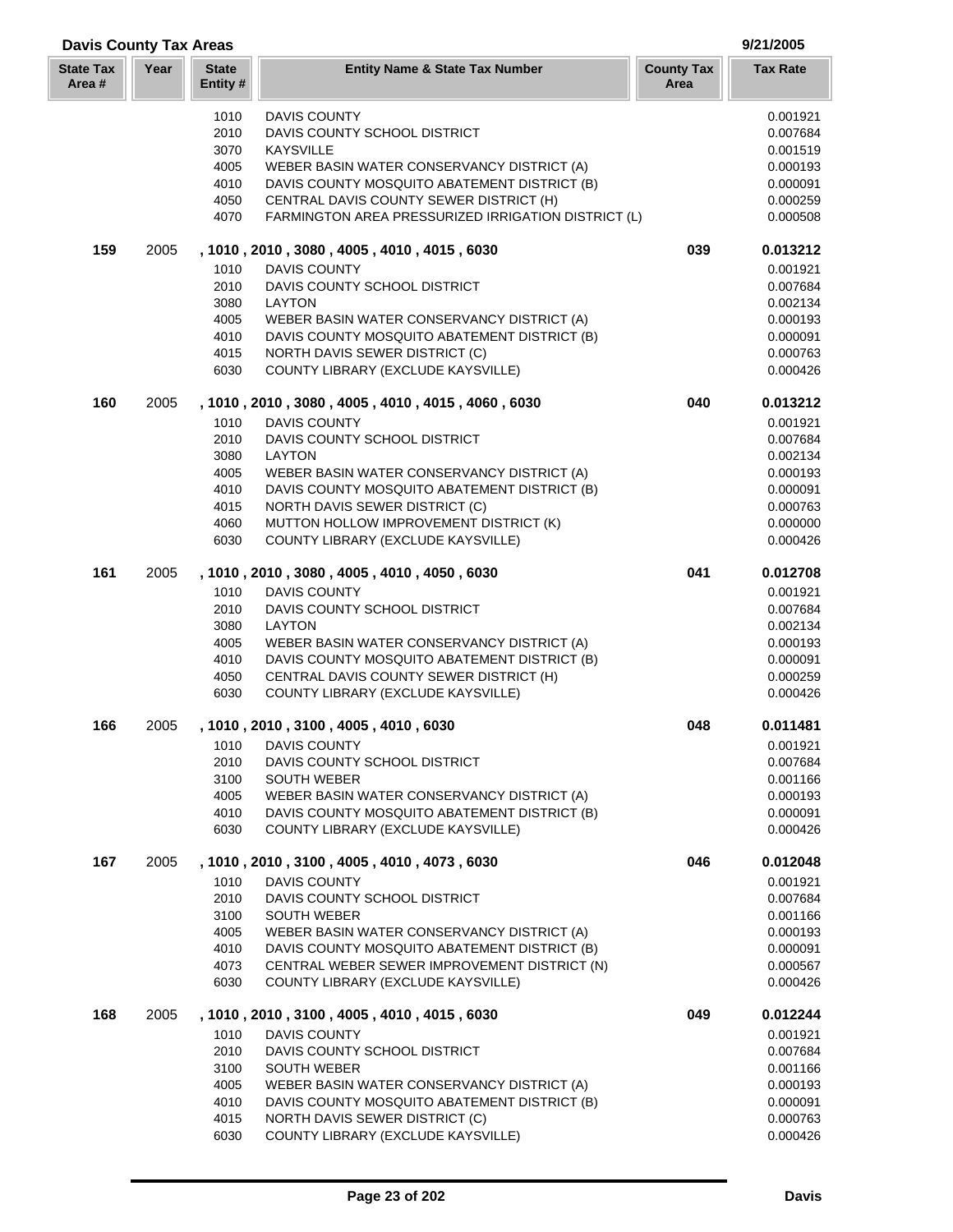| <b>Davis County Tax Areas</b> |      |                         |                                                                                |                           | 9/21/2005            |
|-------------------------------|------|-------------------------|--------------------------------------------------------------------------------|---------------------------|----------------------|
| <b>State Tax</b><br>Area#     | Year | <b>State</b><br>Entity# | <b>Entity Name &amp; State Tax Number</b>                                      | <b>County Tax</b><br>Area | <b>Tax Rate</b>      |
| 169                           | 2005 |                         | , 1010, 2010, 3100, 4005, 4010, 4073, 4080, 6030                               | 047                       | 0.012048             |
|                               |      | 1010                    | <b>DAVIS COUNTY</b>                                                            |                           | 0.001921             |
|                               |      | 2010                    | DAVIS COUNTY SCHOOL DISTRICT                                                   |                           | 0.007684             |
|                               |      | 3100                    | <b>SOUTH WEBER</b>                                                             |                           | 0.001166             |
|                               |      | 4005                    | WEBER BASIN WATER CONSERVANCY DISTRICT (A)                                     |                           | 0.000193             |
|                               |      | 4010                    | DAVIS COUNTY MOSQUITO ABATEMENT DISTRICT (B)                                   |                           | 0.000091             |
|                               |      | 4073                    | CENTRAL WEBER SEWER IMPROVEMENT DISTRICT (N)                                   |                           | 0.000567             |
|                               |      | 4080                    | SOUTH WEBER WATER IMPROVEMENT DISTRICT (U)                                     |                           | 0.000000             |
|                               |      | 6030                    | COUNTY LIBRARY (EXCLUDE KAYSVILLE)                                             |                           | 0.000426             |
| 171                           | 2005 |                         | , 1010, 2010, 3110, 4005, 4010, 4015, 6020, 6030                               | 051                       | 0.012225             |
|                               |      | 1010                    | <b>DAVIS COUNTY</b>                                                            |                           | 0.001921             |
|                               |      | 2010                    | DAVIS COUNTY SCHOOL DISTRICT                                                   |                           | 0.007684             |
|                               |      | 3110                    | <b>SUNSET</b>                                                                  |                           | 0.001147             |
|                               |      | 4005                    | WEBER BASIN WATER CONSERVANCY DISTRICT (A)                                     |                           | 0.000193             |
|                               |      | 4010                    | DAVIS COUNTY MOSQUITO ABATEMENT DISTRICT (B)                                   |                           | 0.000091             |
|                               |      | 4015                    | NORTH DAVIS SEWER DISTRICT (C)                                                 |                           | 0.000763             |
|                               |      | 6020                    | WEBER BASIN WATER CONSERVANCY DISTRICT (SUNSET ONLY)                           |                           | 0.000000             |
|                               |      | 6030                    | COUNTY LIBRARY (EXCLUDE KAYSVILLE)                                             |                           | 0.000426             |
| 173                           | 2005 |                         | , 1010, 2010, 3120, 4005, 4010, 4015, 6030                                     | 054                       | 0.012121             |
|                               |      | 1010                    | <b>DAVIS COUNTY</b>                                                            |                           | 0.001921             |
|                               |      | 2010                    | DAVIS COUNTY SCHOOL DISTRICT                                                   |                           | 0.007684             |
|                               |      | 3120                    | <b>SYRACUSE</b>                                                                |                           | 0.001043             |
|                               |      | 4005<br>4010            | WEBER BASIN WATER CONSERVANCY DISTRICT (A)                                     |                           | 0.000193             |
|                               |      | 4015                    | DAVIS COUNTY MOSQUITO ABATEMENT DISTRICT (B)<br>NORTH DAVIS SEWER DISTRICT (C) |                           | 0.000091<br>0.000763 |
|                               |      | 6030                    | COUNTY LIBRARY (EXCLUDE KAYSVILLE)                                             |                           | 0.000426             |
|                               |      |                         |                                                                                |                           |                      |
| 178                           | 2005 |                         | , 1010, 2010, 3140, 4005, 4010, 6030                                           | 065                       | 0.011854             |
|                               |      | 1010                    | <b>DAVIS COUNTY</b>                                                            |                           | 0.001921             |
|                               |      | 2010<br>3140            | DAVIS COUNTY SCHOOL DISTRICT<br><b>WEST POINT</b>                              |                           | 0.007684<br>0.001539 |
|                               |      | 4005                    | WEBER BASIN WATER CONSERVANCY DISTRICT (A)                                     |                           | 0.000193             |
|                               |      | 4010                    | DAVIS COUNTY MOSQUITO ABATEMENT DISTRICT (B)                                   |                           | 0.000091             |
|                               |      | 6030                    | COUNTY LIBRARY (EXCLUDE KAYSVILLE)                                             |                           | 0.000426             |
| 179                           | 2005 |                         | , 1010, 2010, 3140, 4005, 4010, 4015, 6030                                     | 063                       | 0.012617             |
|                               |      | 1010                    | <b>DAVIS COUNTY</b>                                                            |                           | 0.001921             |
|                               |      | 2010                    | DAVIS COUNTY SCHOOL DISTRICT                                                   |                           | 0.007684             |
|                               |      | 3140                    | <b>WEST POINT</b>                                                              |                           | 0.001539             |
|                               |      | 4005                    | WEBER BASIN WATER CONSERVANCY DISTRICT (A)                                     |                           | 0.000193             |
|                               |      | 4010                    | DAVIS COUNTY MOSQUITO ABATEMENT DISTRICT (B)                                   |                           | 0.000091             |
|                               |      | 4015                    | NORTH DAVIS SEWER DISTRICT (C)                                                 |                           | 0.000763             |
|                               |      | 6030                    | COUNTY LIBRARY (EXCLUDE KAYSVILLE)                                             |                           | 0.000426             |
| 180                           | 2005 |                         | , 1010, 2010, 3140, 4005, 4010, 4015, 4075, 6030                               | 064                       | 0.013072             |
|                               |      | 1010                    | <b>DAVIS COUNTY</b>                                                            |                           | 0.001921             |
|                               |      | 2010                    | DAVIS COUNTY SCHOOL DISTRICT                                                   |                           | 0.007684             |
|                               |      | 3140                    | <b>WEST POINT</b>                                                              |                           | 0.001539             |
|                               |      | 4005                    | WEBER BASIN WATER CONSERVANCY DISTRICT (A)                                     |                           | 0.000193             |
|                               |      | 4010                    | DAVIS COUNTY MOSQUITO ABATEMENT DISTRICT (B)                                   |                           | 0.000091             |
|                               |      | 4015                    | NORTH DAVIS SEWER DISTRICT (C)                                                 |                           | 0.000763             |
|                               |      | 4075                    | HOOPER WATER IMPROVEMENT DISTRICT (T)                                          |                           | 0.000455             |
|                               |      | 6030                    | COUNTY LIBRARY (EXCLUDE KAYSVILLE)                                             |                           | 0.000426             |
| 181                           | 2005 |                         | , 1010, 2010, 3140, 4005, 4010, 4075, 6030                                     | 066                       | 0.012309             |
|                               |      | 1010                    | <b>DAVIS COUNTY</b>                                                            |                           | 0.001921             |
|                               |      | 2010                    | DAVIS COUNTY SCHOOL DISTRICT                                                   |                           | 0.007684             |
|                               |      | 3140                    | <b>WEST POINT</b>                                                              |                           | 0.001539             |
|                               |      | 4005                    | WEBER BASIN WATER CONSERVANCY DISTRICT (A)                                     |                           | 0.000193             |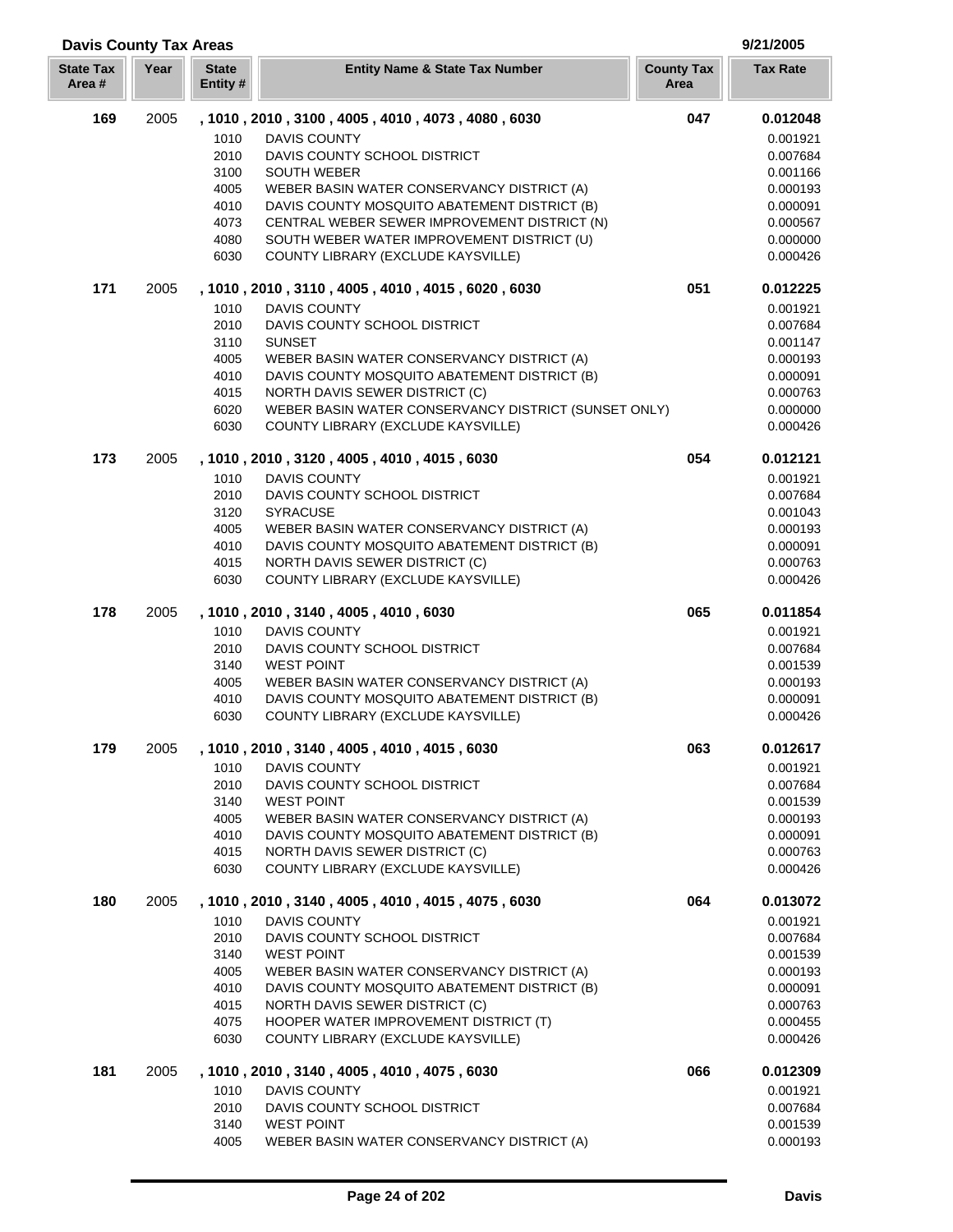| <b>Davis County Tax Areas</b> |      |                          |                                                                                         |                           | 9/21/2005            |
|-------------------------------|------|--------------------------|-----------------------------------------------------------------------------------------|---------------------------|----------------------|
| <b>State Tax</b><br>Area #    | Year | <b>State</b><br>Entity # | <b>Entity Name &amp; State Tax Number</b>                                               | <b>County Tax</b><br>Area | <b>Tax Rate</b>      |
|                               |      | 4010                     | DAVIS COUNTY MOSQUITO ABATEMENT DISTRICT (B)                                            |                           | 0.000091             |
|                               |      | 4075                     | HOOPER WATER IMPROVEMENT DISTRICT (T)                                                   |                           | 0.000455             |
|                               |      | 6030                     | COUNTY LIBRARY (EXCLUDE KAYSVILLE)                                                      |                           | 0.000426             |
| 190                           | 2005 |                          | , 1010, 2010, 4005, 4010, 4015, 4040, 6030                                              | 081                       | 0.012018             |
|                               |      | 1010                     | <b>DAVIS COUNTY</b>                                                                     |                           | 0.001921             |
|                               |      | 2010                     | DAVIS COUNTY SCHOOL DISTRICT                                                            |                           | 0.007684             |
|                               |      | 4005                     | WEBER BASIN WATER CONSERVANCY DISTRICT (A)                                              |                           | 0.000193             |
|                               |      | 4010                     | DAVIS COUNTY MOSQUITO ABATEMENT DISTRICT (B)                                            |                           | 0.000091             |
|                               |      | 4015<br>4040             | NORTH DAVIS SEWER DISTRICT (C)                                                          |                           | 0.000763<br>0.000940 |
|                               |      | 6030                     | DAVIS COUNTY SERVICE AREA #1 (G)<br>COUNTY LIBRARY (EXCLUDE KAYSVILLE)                  |                           | 0.000426             |
|                               |      |                          |                                                                                         |                           |                      |
| 191                           | 2005 | 1010                     | , 1010, 2010, 4005, 4010, 4015, 4040, 4060, 6030<br><b>DAVIS COUNTY</b>                 | 082                       | 0.012018<br>0.001921 |
|                               |      | 2010                     | DAVIS COUNTY SCHOOL DISTRICT                                                            |                           | 0.007684             |
|                               |      | 4005                     | WEBER BASIN WATER CONSERVANCY DISTRICT (A)                                              |                           | 0.000193             |
|                               |      | 4010                     | DAVIS COUNTY MOSQUITO ABATEMENT DISTRICT (B)                                            |                           | 0.000091             |
|                               |      | 4015                     | <b>NORTH DAVIS SEWER DISTRICT (C)</b>                                                   |                           | 0.000763             |
|                               |      | 4040                     | DAVIS COUNTY SERVICE AREA #1 (G)                                                        |                           | 0.000940             |
|                               |      | 4060                     | MUTTON HOLLOW IMPROVEMENT DISTRICT (K)                                                  |                           | 0.000000             |
|                               |      | 6030                     | COUNTY LIBRARY (EXCLUDE KAYSVILLE)                                                      |                           | 0.000426             |
| 192                           | 2005 |                          | , 1010, 2010, 4005, 4010, 4015, 4040, 4075, 6030                                        | 083                       | 0.012473             |
|                               |      | 1010                     | <b>DAVIS COUNTY</b>                                                                     |                           | 0.001921             |
|                               |      | 2010                     | DAVIS COUNTY SCHOOL DISTRICT                                                            |                           | 0.007684             |
|                               |      | 4005                     | WEBER BASIN WATER CONSERVANCY DISTRICT (A)                                              |                           | 0.000193             |
|                               |      | 4010                     | DAVIS COUNTY MOSQUITO ABATEMENT DISTRICT (B)                                            |                           | 0.000091             |
|                               |      | 4015                     | NORTH DAVIS SEWER DISTRICT (C)                                                          |                           | 0.000763             |
|                               |      | 4040                     | DAVIS COUNTY SERVICE AREA #1 (G)                                                        |                           | 0.000940             |
|                               |      | 4075<br>6030             | HOOPER WATER IMPROVEMENT DISTRICT (T)<br>COUNTY LIBRARY (EXCLUDE KAYSVILLE)             |                           | 0.000455<br>0.000426 |
|                               |      |                          |                                                                                         |                           |                      |
| 194                           | 2005 |                          | , 1010, 2010, 4005, 4010, 4020, 4040, 6030                                              | 084                       | 0.011402             |
|                               |      | 1010                     | <b>DAVIS COUNTY</b>                                                                     |                           | 0.001921             |
|                               |      | 2010                     | DAVIS COUNTY SCHOOL DISTRICT<br>WEBER BASIN WATER CONSERVANCY DISTRICT (A)              |                           | 0.007684             |
|                               |      | 4005<br>4010             | DAVIS COUNTY MOSQUITO ABATEMENT DISTRICT (B)                                            |                           | 0.000193<br>0.000091 |
|                               |      | 4020                     | BOUNTIFUL WATER SUBCONSERVANCY DISTRICT (D)                                             |                           | 0.000147             |
|                               |      | 4040                     | DAVIS COUNTY SERVICE AREA #1 (G)                                                        |                           | 0.000940             |
|                               |      | 6030                     | COUNTY LIBRARY (EXCLUDE KAYSVILLE)                                                      |                           | 0.000426             |
| 195                           | 2005 |                          | , 1010, 2010, 4005, 4010, 4020, 4040, 4055, 6030                                        | 085                       | 0.011759             |
|                               |      | 1010                     | DAVIS COUNTY                                                                            |                           | 0.001921             |
|                               |      | 2010                     | DAVIS COUNTY SCHOOL DISTRICT                                                            |                           | 0.007684             |
|                               |      | 4005                     | WEBER BASIN WATER CONSERVANCY DISTRICT (A)                                              |                           | 0.000193             |
|                               |      | 4010                     | DAVIS COUNTY MOSQUITO ABATEMENT DISTRICT (B)                                            |                           | 0.000091             |
|                               |      | 4020                     | BOUNTIFUL WATER SUBCONSERVANCY DISTRICT (D)                                             |                           | 0.000147             |
|                               |      | 4040                     | DAVIS COUNTY SERVICE AREA #1 (G)                                                        |                           | 0.000940             |
|                               |      | 4055<br>6030             | SOUTH DAVIS COUNTY SEWER IMPROVEMENT DISTRICT (J)<br>COUNTY LIBRARY (EXCLUDE KAYSVILLE) |                           | 0.000357<br>0.000426 |
|                               |      |                          |                                                                                         |                           |                      |
| 197                           | 2005 |                          | , 1010 , 2010 , 4005 , 4010 , 4040 , 6030                                               | 088                       | 0.011255             |
|                               |      | 1010                     | DAVIS COUNTY                                                                            |                           | 0.001921             |
|                               |      | 2010<br>4005             | DAVIS COUNTY SCHOOL DISTRICT<br>WEBER BASIN WATER CONSERVANCY DISTRICT (A)              |                           | 0.007684<br>0.000193 |
|                               |      | 4010                     | DAVIS COUNTY MOSQUITO ABATEMENT DISTRICT (B)                                            |                           | 0.000091             |
|                               |      | 4040                     | DAVIS COUNTY SERVICE AREA #1 (G)                                                        |                           | 0.000940             |
|                               |      | 6030                     | COUNTY LIBRARY (EXCLUDE KAYSVILLE)                                                      |                           | 0.000426             |
| 198                           | 2005 |                          | , 1010, 2010, 4005, 4010, 4040, 4050, 6030                                              | 077                       | 0.011514             |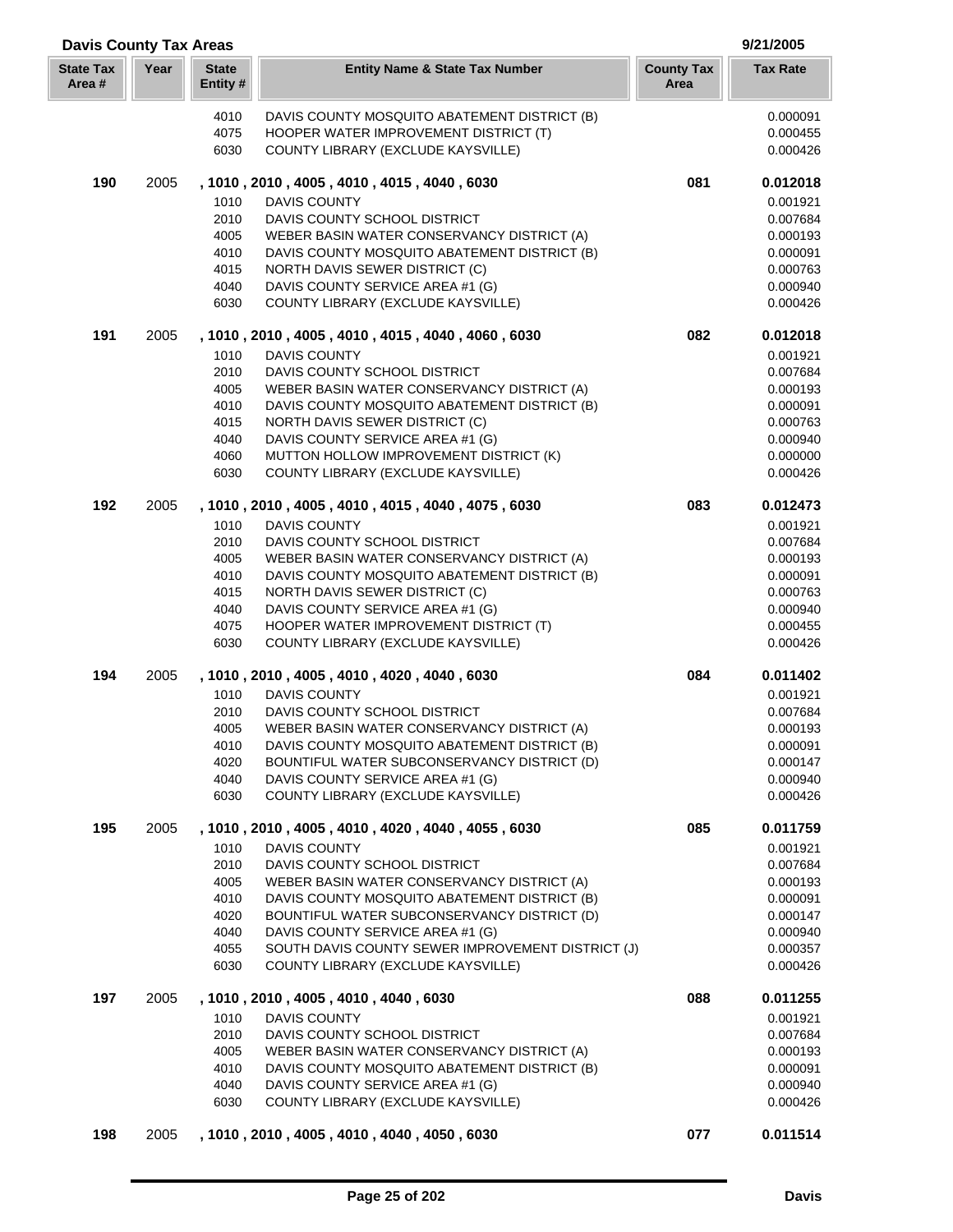| <b>Davis County Tax Areas</b> |      |                         |                                                                                     |                           | 9/21/2005            |
|-------------------------------|------|-------------------------|-------------------------------------------------------------------------------------|---------------------------|----------------------|
| <b>State Tax</b><br>Area#     | Year | <b>State</b><br>Entity# | <b>Entity Name &amp; State Tax Number</b>                                           | <b>County Tax</b><br>Area | <b>Tax Rate</b>      |
|                               |      | 1010                    | <b>DAVIS COUNTY</b>                                                                 |                           | 0.001921             |
|                               |      | 2010                    | DAVIS COUNTY SCHOOL DISTRICT                                                        |                           | 0.007684             |
|                               |      | 4005                    | WEBER BASIN WATER CONSERVANCY DISTRICT (A)                                          |                           | 0.000193             |
|                               |      | 4010                    | DAVIS COUNTY MOSQUITO ABATEMENT DISTRICT (B)                                        |                           | 0.000091             |
|                               |      | 4040                    | DAVIS COUNTY SERVICE AREA #1 (G)                                                    |                           | 0.000940             |
|                               |      | 4050                    | CENTRAL DAVIS COUNTY SEWER DISTRICT (H)                                             |                           | 0.000259             |
|                               |      | 6030                    | COUNTY LIBRARY (EXCLUDE KAYSVILLE)                                                  |                           | 0.000426             |
| 199                           | 2005 |                         | , 1010, 2010, 4005, 4010, 4040, 4050, 4070, 6030                                    | 090                       | 0.012022             |
|                               |      | 1010                    | DAVIS COUNTY                                                                        |                           | 0.001921             |
|                               |      | 2010                    | DAVIS COUNTY SCHOOL DISTRICT                                                        |                           | 0.007684             |
|                               |      | 4005                    | WEBER BASIN WATER CONSERVANCY DISTRICT (A)                                          |                           | 0.000193             |
|                               |      | 4010                    | DAVIS COUNTY MOSQUITO ABATEMENT DISTRICT (B)                                        |                           | 0.000091             |
|                               |      | 4040                    | DAVIS COUNTY SERVICE AREA #1 (G)                                                    |                           | 0.000940             |
|                               |      | 4050                    | CENTRAL DAVIS COUNTY SEWER DISTRICT (H)                                             |                           | 0.000259             |
|                               |      | 4070                    | FARMINGTON AREA PRESSURIZED IRRIGATION DISTRICT (L)                                 |                           | 0.000508             |
|                               |      | 6030                    | COUNTY LIBRARY (EXCLUDE KAYSVILLE)                                                  |                           | 0.000426             |
| 200                           | 2005 |                         | , 1010, 2010, 4005, 4010, 4040, 4055, 6030                                          | 078                       | 0.011612             |
|                               |      | 1010                    | DAVIS COUNTY                                                                        |                           | 0.001921             |
|                               |      | 2010                    | DAVIS COUNTY SCHOOL DISTRICT                                                        |                           | 0.007684             |
|                               |      | 4005                    | WEBER BASIN WATER CONSERVANCY DISTRICT (A)                                          |                           | 0.000193             |
|                               |      | 4010                    | DAVIS COUNTY MOSQUITO ABATEMENT DISTRICT (B)                                        |                           | 0.000091             |
|                               |      | 4040                    | DAVIS COUNTY SERVICE AREA #1 (G)                                                    |                           | 0.000940             |
|                               |      | 4055                    | SOUTH DAVIS COUNTY SEWER IMPROVEMENT DISTRICT (J)                                   |                           | 0.000357             |
|                               |      | 6030                    | COUNTY LIBRARY (EXCLUDE KAYSVILLE)                                                  |                           | 0.000426             |
| 202                           | 2005 |                         | , 1010, 2010, 4005, 4010, 4040, 4075, 6030                                          | 080                       | 0.011710             |
|                               |      | 1010                    | DAVIS COUNTY                                                                        |                           | 0.001921             |
|                               |      | 2010                    | DAVIS COUNTY SCHOOL DISTRICT                                                        |                           | 0.007684             |
|                               |      | 4005                    | WEBER BASIN WATER CONSERVANCY DISTRICT (A)                                          |                           | 0.000193             |
|                               |      | 4010                    | DAVIS COUNTY MOSQUITO ABATEMENT DISTRICT (B)                                        |                           | 0.000091             |
|                               |      | 4040                    | DAVIS COUNTY SERVICE AREA #1 (G)                                                    |                           | 0.000940             |
|                               |      | 4075<br>6030            | HOOPER WATER IMPROVEMENT DISTRICT (T)<br>COUNTY LIBRARY (EXCLUDE KAYSVILLE)         |                           | 0.000455<br>0.000426 |
| 204                           | 2005 |                         | 1010, 2010, 6030                                                                    | 091                       | 0.010031             |
|                               |      | 1010                    | <b>DAVIS COUNTY</b>                                                                 |                           | 0.001921             |
|                               |      | 2010                    | DAVIS COUNTY SCHOOL DISTRICT                                                        |                           | 0.007684             |
|                               |      | 6030                    | COUNTY LIBRARY (EXCLUDE KAYSVILLE)                                                  |                           | 0.000426             |
|                               |      |                         |                                                                                     |                           |                      |
| 2067                          | 2005 |                         | , 1010, 2010, 3020, 4005, 4010, 4050, 4070, 6030                                    | 011                       | 0.012518             |
|                               |      | 1010                    | <b>DAVIS COUNTY</b>                                                                 |                           | 0.001921             |
|                               |      | 2010                    | DAVIS COUNTY SCHOOL DISTRICT                                                        |                           | 0.007684             |
|                               |      | 3020                    | <b>CENTERVILLE</b>                                                                  |                           | 0.001436             |
|                               |      | 4005                    | WEBER BASIN WATER CONSERVANCY DISTRICT (A)                                          |                           | 0.000193             |
|                               |      | 4010                    | DAVIS COUNTY MOSQUITO ABATEMENT DISTRICT (B)                                        |                           | 0.000091             |
|                               |      | 4050                    | CENTRAL DAVIS COUNTY SEWER DISTRICT (H)                                             |                           | 0.000259             |
|                               |      | 4070                    | FARMINGTON AREA PRESSURIZED IRRIGATION DISTRICT (L)                                 |                           | 0.000508             |
|                               |      | 6030                    | COUNTY LIBRARY (EXCLUDE KAYSVILLE)                                                  |                           | 0.000426             |
| 2785                          | 2005 | 1010                    | , 1010 , 2010 , 3110 , 4005 , 4010 , 4015 , 6020 , 6030 , 80<br><b>DAVIS COUNTY</b> | 551                       | 0.012225             |
|                               |      | 2010                    | DAVIS COUNTY SCHOOL DISTRICT                                                        |                           | 0.001921<br>0.007684 |
|                               |      | 3110                    | <b>SUNSET</b>                                                                       |                           | 0.001147             |
|                               |      | 4005                    | WEBER BASIN WATER CONSERVANCY DISTRICT (A)                                          |                           | 0.000193             |
|                               |      | 4010                    | DAVIS COUNTY MOSQUITO ABATEMENT DISTRICT (B)                                        |                           | 0.000091             |
|                               |      | 4015                    | NORTH DAVIS SEWER DISTRICT (C)                                                      |                           | 0.000763             |
|                               |      | 6020                    | WEBER BASIN WATER CONSERVANCY DISTRICT (SUNSET ONLY)                                |                           | 0.000000             |
|                               |      | 6030                    | COUNTY LIBRARY (EXCLUDE KAYSVILLE)                                                  |                           | 0.000426             |
|                               |      | 8080                    | SUNSET CITY NEIGH. DEV. PROJECT (F-1)                                               |                           | 0.000000             |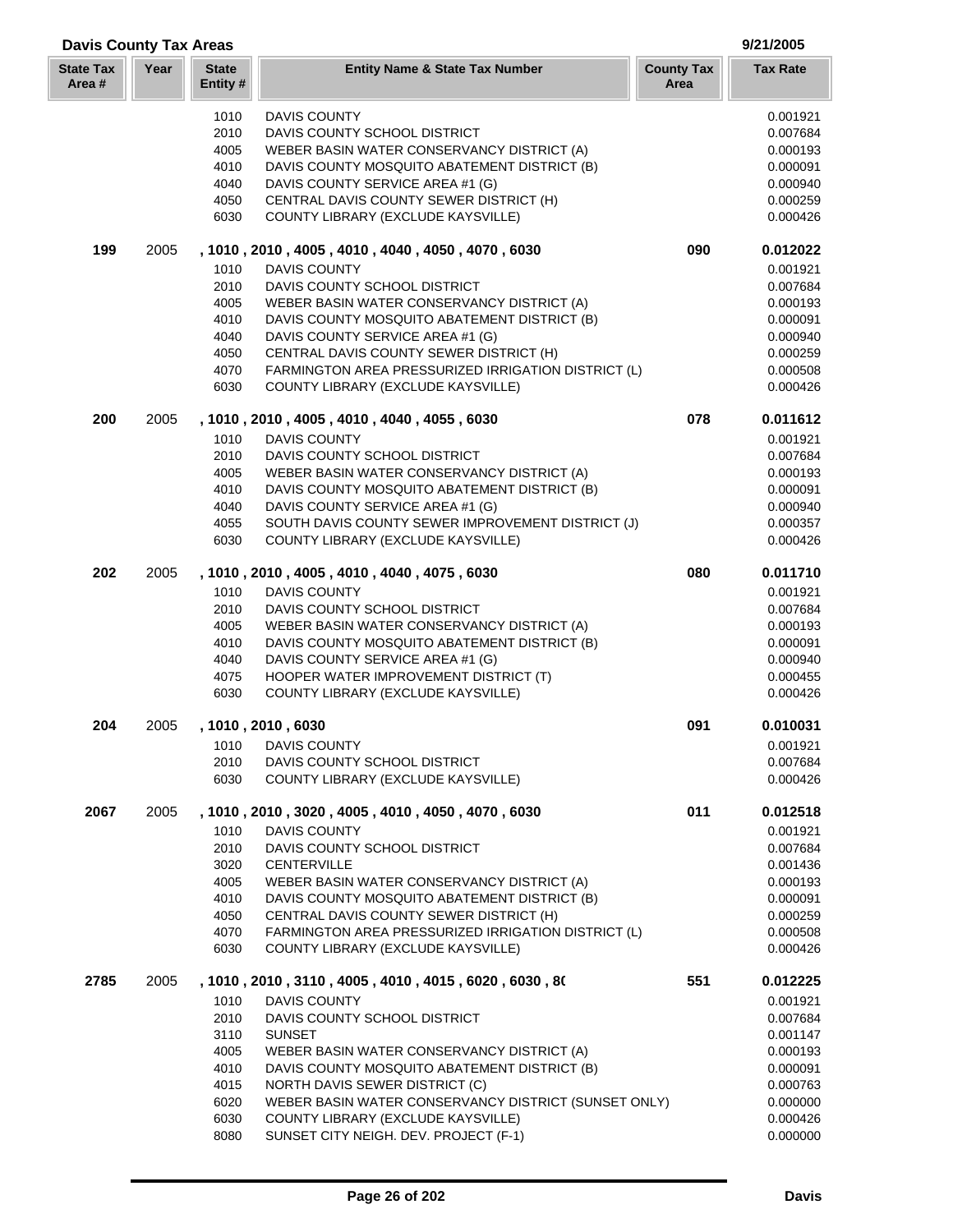| <b>Davis County Tax Areas</b> |      |                          |                                                                                  |                           | 9/21/2005            |
|-------------------------------|------|--------------------------|----------------------------------------------------------------------------------|---------------------------|----------------------|
| <b>State Tax</b><br>Area#     | Year | <b>State</b><br>Entity # | <b>Entity Name &amp; State Tax Number</b>                                        | <b>County Tax</b><br>Area | <b>Tax Rate</b>      |
| 2823                          | 2005 |                          | , 1010, 2010, 3100, 4005, 4010, 4080, 6030                                       | 050                       | 0.011481             |
|                               |      | 1010                     | <b>DAVIS COUNTY</b>                                                              |                           | 0.001921             |
|                               |      | 2010                     | DAVIS COUNTY SCHOOL DISTRICT                                                     |                           | 0.007684             |
|                               |      | 3100                     | <b>SOUTH WEBER</b>                                                               |                           | 0.001166             |
|                               |      | 4005                     | WEBER BASIN WATER CONSERVANCY DISTRICT (A)                                       |                           | 0.000193             |
|                               |      | 4010                     | DAVIS COUNTY MOSQUITO ABATEMENT DISTRICT (B)                                     |                           | 0.000091             |
|                               |      | 4080<br>6030             | SOUTH WEBER WATER IMPROVEMENT DISTRICT (U)<br>COUNTY LIBRARY (EXCLUDE KAYSVILLE) |                           | 0.000000<br>0.000426 |
| 3013                          | 2005 |                          | , 1010, 2010, 3050, 4005, 4010, 4050, 4070, 6030, 81                             | 624                       | 0.013418             |
|                               |      | 1010                     | <b>DAVIS COUNTY</b>                                                              |                           | 0.001921             |
|                               |      | 2010                     | DAVIS COUNTY SCHOOL DISTRICT                                                     |                           | 0.007684             |
|                               |      | 3050                     | <b>FARMINGTON</b>                                                                |                           | 0.002336             |
|                               |      | 4005                     | WEBER BASIN WATER CONSERVANCY DISTRICT (A)                                       |                           | 0.000193             |
|                               |      | 4010                     | DAVIS COUNTY MOSQUITO ABATEMENT DISTRICT (B)                                     |                           | 0.000091             |
|                               |      | 4050                     | CENTRAL DAVIS COUNTY SEWER DISTRICT (H)                                          |                           | 0.000259             |
|                               |      | 4070                     | FARMINGTON AREA PRESSURIZED IRRIGATION DISTRICT (L)                              |                           | 0.000508             |
|                               |      | 6030                     | COUNTY LIBRARY (EXCLUDE KAYSVILLE)                                               |                           | 0.000426             |
|                               |      | 8121                     | FARMINGTON DOWNTOWN REDEVELOPMENT PROJECT AREA (J-2)                             |                           | 0.000000             |
| 3066                          | 2005 |                          | , 1010, 2010, 4005, 4010, 4040, 4073, 6030                                       | 092                       | 0.011822             |
|                               |      | 1010                     | <b>DAVIS COUNTY</b>                                                              |                           | 0.001921             |
|                               |      | 2010                     | DAVIS COUNTY SCHOOL DISTRICT                                                     |                           | 0.007684             |
|                               |      | 4005                     | WEBER BASIN WATER CONSERVANCY DISTRICT (A)                                       |                           | 0.000193             |
|                               |      | 4010                     | DAVIS COUNTY MOSQUITO ABATEMENT DISTRICT (B)                                     |                           | 0.000091             |
|                               |      | 4040                     | DAVIS COUNTY SERVICE AREA #1 (G)                                                 |                           | 0.000940             |
|                               |      | 4073                     | CENTRAL WEBER SEWER IMPROVEMENT DISTRICT (N)                                     |                           | 0.000567             |
|                               |      | 6030                     | COUNTY LIBRARY (EXCLUDE KAYSVILLE)                                               |                           | 0.000426             |
| 3356                          | 2005 | 1010                     | , 1010, 2010, 3080, 4005, 4010, 4015, 6030, 8140<br><b>DAVIS COUNTY</b>          | 539                       | 0.013212<br>0.001921 |
|                               |      | 2010                     | DAVIS COUNTY SCHOOL DISTRICT                                                     |                           | 0.007684             |
|                               |      | 3080                     | <b>LAYTON</b>                                                                    |                           | 0.002134             |
|                               |      | 4005                     | WEBER BASIN WATER CONSERVANCY DISTRICT (A)                                       |                           | 0.000193             |
|                               |      | 4010                     | DAVIS COUNTY MOSQUITO ABATEMENT DISTRICT (B)                                     |                           | 0.000091             |
|                               |      | 4015                     | <b>NORTH DAVIS SEWER DISTRICT (C)</b>                                            |                           | 0.000763             |
|                               |      | 6030                     | COUNTY LIBRARY (EXCLUDE KAYSVILLE)                                               |                           | 0.000426             |
|                               |      | 8140                     | SOUTH MAIN/SOUTH FORT LANE REDEVELOPMENT PROJECT (L-1)                           |                           | 0.000000             |
| 3357                          | 2005 |                          | , 1010, 2010, 3030, 4005, 4010, 4015, 6030, 8074                                 | 013                       | 0.014058             |
|                               |      | 1010                     | <b>DAVIS COUNTY</b>                                                              |                           | 0.001921             |
|                               |      | 2010                     | DAVIS COUNTY SCHOOL DISTRICT                                                     |                           | 0.007684             |
|                               |      | 3030                     | <b>CLEARFIELD</b>                                                                |                           | 0.002980             |
|                               |      | 4005                     | WEBER BASIN WATER CONSERVANCY DISTRICT (A)                                       |                           | 0.000193             |
|                               |      | 4010                     | DAVIS COUNTY MOSQUITO ABATEMENT DISTRICT (B)                                     |                           | 0.000091             |
|                               |      | 4015                     | NORTH DAVIS SEWER DISTRICT (C)                                                   |                           | 0.000763             |
|                               |      | 6030                     | COUNTY LIBRARY (EXCLUDE KAYSVILLE)                                               |                           | 0.000426             |
|                               |      | 8074                     | COWLEY/ADAMS ECONOMIC DEVELOPMENT AREA (E-5)                                     |                           | 0.000000             |
| 3358                          | 2005 |                          | , 1010, 2010, 3030, 4005, 4010, 4015, 6030, 8073                                 | 013                       | 0.014058             |
|                               |      | 1010                     | DAVIS COUNTY                                                                     |                           | 0.001921             |
|                               |      | 2010                     | DAVIS COUNTY SCHOOL DISTRICT                                                     |                           | 0.007684             |
|                               |      | 3030                     | <b>CLEARFIELD</b>                                                                |                           | 0.002980             |
|                               |      | 4005                     | WEBER BASIN WATER CONSERVANCY DISTRICT (A)                                       |                           | 0.000193             |
|                               |      | 4010                     | DAVIS COUNTY MOSQUITO ABATEMENT DISTRICT (B)                                     |                           | 0.000091             |
|                               |      | 4015                     | NORTH DAVIS SEWER DISTRICT (C)                                                   |                           | 0.000763             |
|                               |      | 6030                     | COUNTY LIBRARY (EXCLUDE KAYSVILLE)                                               |                           | 0.000426             |
|                               |      | 8073                     | 1700 SOUTH ECONOMIC DEVELOPMENT PROJECT - CLEARFIELD - (E-4)                     |                           | 0.000000             |
| 3590                          | 2005 | 1010                     | , 1010, 2010, 4005, 4010, 4040, 4055, 4100, 6030<br>DAVIS COUNTY                 | 084                       | 0.012148<br>0.001921 |
|                               |      |                          |                                                                                  |                           |                      |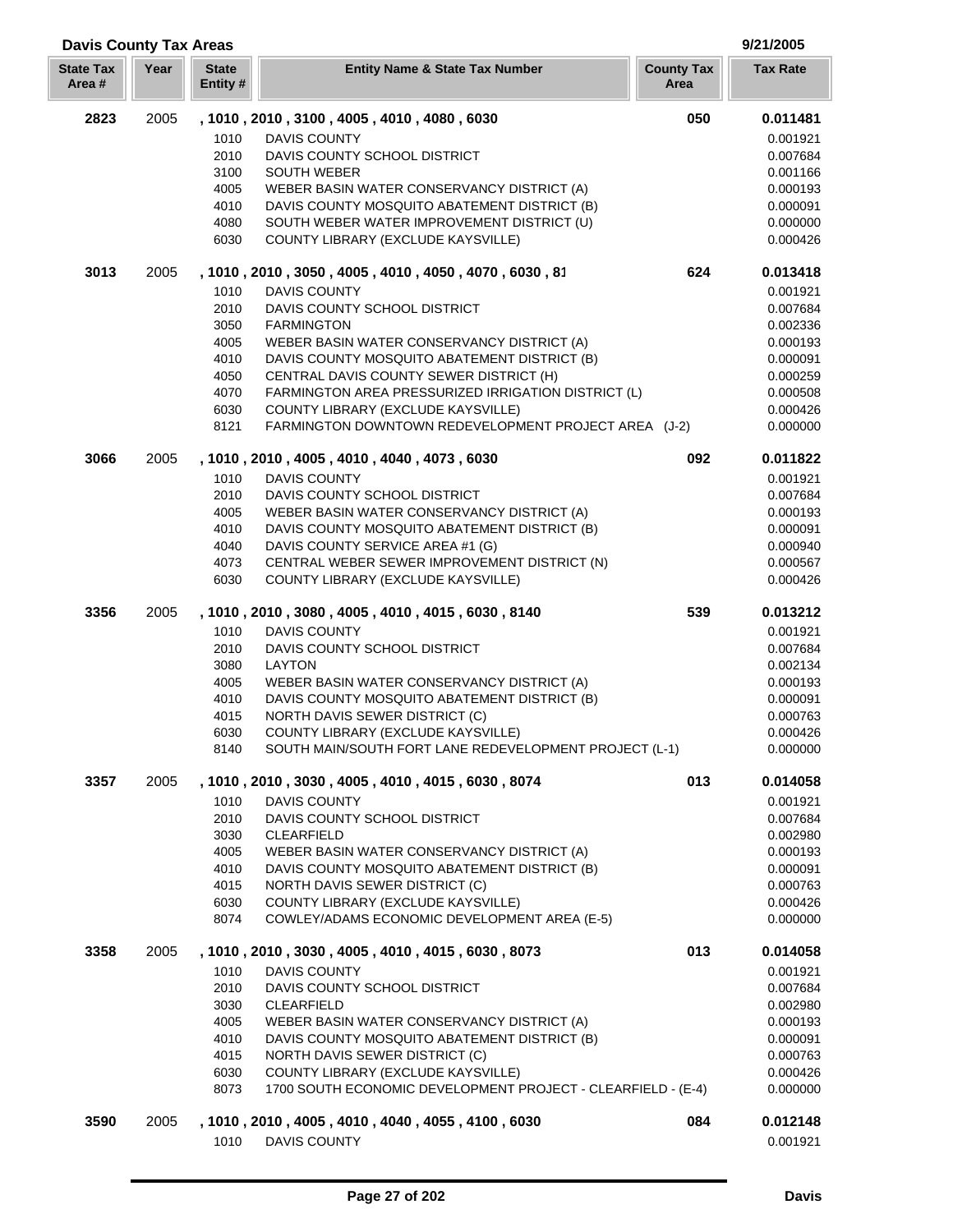| <b>Davis County Tax Areas</b> |      |                          |                                                                                     | 9/21/2005                 |                      |
|-------------------------------|------|--------------------------|-------------------------------------------------------------------------------------|---------------------------|----------------------|
| <b>State Tax</b><br>Area#     | Year | <b>State</b><br>Entity # | <b>Entity Name &amp; State Tax Number</b>                                           | <b>County Tax</b><br>Area | <b>Tax Rate</b>      |
|                               |      | 2010                     | DAVIS COUNTY SCHOOL DISTRICT                                                        |                           | 0.007684             |
|                               |      | 4005                     | WEBER BASIN WATER CONSERVANCY DISTRICT (A)                                          |                           | 0.000193             |
|                               |      | 4010                     | DAVIS COUNTY MOSQUITO ABATEMENT DISTRICT (B)                                        |                           | 0.000091             |
|                               |      | 4040                     | DAVIS COUNTY SERVICE AREA #1 (G)                                                    |                           | 0.000940             |
|                               |      | 4055                     | SOUTH DAVIS COUNTY SEWER IMPROVEMENT DISTRICT (J)                                   |                           | 0.000357             |
|                               |      | 4100                     | SOUTH DAVIS RECREATION DISTRICT (W)                                                 |                           | 0.000536             |
|                               |      | 6030                     | COUNTY LIBRARY (EXCLUDE KAYSVILLE)                                                  |                           | 0.000426             |
| 3591                          | 2005 |                          | , 1010, 2010, 4005, 4010, 4040, 4100, 6030                                          | 089                       | 0.011791             |
|                               |      | 1010                     | DAVIS COUNTY                                                                        |                           | 0.001921             |
|                               |      | 2010                     | DAVIS COUNTY SCHOOL DISTRICT                                                        |                           | 0.007684             |
|                               |      | 4005                     | WEBER BASIN WATER CONSERVANCY DISTRICT (A)                                          |                           | 0.000193             |
|                               |      | 4010                     | DAVIS COUNTY MOSQUITO ABATEMENT DISTRICT (B)                                        |                           | 0.000091             |
|                               |      | 4040                     | DAVIS COUNTY SERVICE AREA #1 (G)                                                    |                           | 0.000940             |
|                               |      | 4100<br>6030             | SOUTH DAVIS RECREATION DISTRICT (W)<br>COUNTY LIBRARY (EXCLUDE KAYSVILLE)           |                           | 0.000536<br>0.000426 |
| 3592                          | 2005 |                          | , 1010, 2010, 4005, 4010, 4030, 4040, 4055, 4100, 60                                | 087                       | 0.012464             |
|                               |      | 1010                     | <b>DAVIS COUNTY</b>                                                                 |                           | 0.001921             |
|                               |      | 2010                     | DAVIS COUNTY SCHOOL DISTRICT                                                        |                           | 0.007684             |
|                               |      | 4005                     | WEBER BASIN WATER CONSERVANCY DISTRICT (A)                                          |                           | 0.000193             |
|                               |      | 4010                     | DAVIS COUNTY MOSQUITO ABATEMENT DISTRICT (B)                                        |                           | 0.000091             |
|                               |      | 4030                     | SOUTH DAVIS COUNTY WATER IMPROVEMENT DISTRICT (E)                                   |                           | 0.000316             |
|                               |      | 4040                     | DAVIS COUNTY SERVICE AREA #1 (G)                                                    |                           | 0.000940             |
|                               |      | 4055                     | SOUTH DAVIS COUNTY SEWER IMPROVEMENT DISTRICT (J)                                   |                           | 0.000357             |
|                               |      | 4100                     | SOUTH DAVIS RECREATION DISTRICT (W)                                                 |                           | 0.000536             |
|                               |      | 6030                     | COUNTY LIBRARY (EXCLUDE KAYSVILLE)                                                  |                           | 0.000426             |
| 3595                          | 2005 |                          | , 1010, 2010, 4005, 4010, 4055, 4100, 6030                                          | 079                       | 0.011208             |
|                               |      | 1010                     | <b>DAVIS COUNTY</b>                                                                 |                           | 0.001921             |
|                               |      | 2010                     | DAVIS COUNTY SCHOOL DISTRICT                                                        |                           | 0.007684             |
|                               |      | 4005                     | WEBER BASIN WATER CONSERVANCY DISTRICT (A)                                          |                           | 0.000193             |
|                               |      | 4010                     | DAVIS COUNTY MOSQUITO ABATEMENT DISTRICT (B)                                        |                           | 0.000091             |
|                               |      | 4055                     | SOUTH DAVIS COUNTY SEWER IMPROVEMENT DISTRICT (J)                                   |                           | 0.000357             |
|                               |      | 4100                     | SOUTH DAVIS RECREATION DISTRICT (W)                                                 |                           | 0.000536             |
|                               |      | 6030                     | COUNTY LIBRARY (EXCLUDE KAYSVILLE)                                                  |                           | 0.000426             |
| 3598                          | 2005 |                          | , 1010, 2010, 3090, 4005, 4010, 4030, 4055, 4100, 60                                | 045                       | 0.013169             |
|                               |      | 1010                     | <b>DAVIS COUNTY</b>                                                                 |                           | 0.001921             |
|                               |      | 2010                     | DAVIS COUNTY SCHOOL DISTRICT                                                        |                           | 0.007684             |
|                               |      | 3090<br>4005             | NORTH SALT LAKE<br>WEBER BASIN WATER CONSERVANCY DISTRICT (A)                       |                           | 0.001645<br>0.000193 |
|                               |      | 4010                     | DAVIS COUNTY MOSQUITO ABATEMENT DISTRICT (B)                                        |                           | 0.000091             |
|                               |      | 4030                     | SOUTH DAVIS COUNTY WATER IMPROVEMENT DISTRICT (E)                                   |                           | 0.000316             |
|                               |      | 4055                     | SOUTH DAVIS COUNTY SEWER IMPROVEMENT DISTRICT (J)                                   |                           | 0.000357             |
|                               |      | 4100                     | SOUTH DAVIS RECREATION DISTRICT (W)                                                 |                           | 0.000536             |
|                               |      | 6021                     | WEBER BASIN WATER CONSERVANCY DISTRICT (NORTH SALT LAKE                             |                           | 0.000000             |
|                               |      | 6030                     | ONLY)<br>COUNTY LIBRARY (EXCLUDE KAYSVILLE)                                         |                           | 0.000426             |
|                               |      |                          |                                                                                     |                           |                      |
| 3601                          | 2005 | 1010                     | , 1010 , 2010 , 3090 , 4005 , 4010 , 4055 , 4100 , 6021 , 60<br><b>DAVIS COUNTY</b> | 644                       | 0.012853<br>0.001921 |
|                               |      | 2010                     | DAVIS COUNTY SCHOOL DISTRICT                                                        |                           | 0.007684             |
|                               |      | 3090                     | NORTH SALT LAKE                                                                     |                           | 0.001645             |
|                               |      | 4005                     | WEBER BASIN WATER CONSERVANCY DISTRICT (A)                                          |                           | 0.000193             |
|                               |      | 4010                     | DAVIS COUNTY MOSQUITO ABATEMENT DISTRICT (B)                                        |                           | 0.000091             |
|                               |      | 4055                     | SOUTH DAVIS COUNTY SEWER IMPROVEMENT DISTRICT (J)                                   |                           | 0.000357             |
|                               |      | 4100                     | SOUTH DAVIS RECREATION DISTRICT (W)                                                 |                           | 0.000536             |
|                               |      | 6021                     | WEBER BASIN WATER CONSERVANCY DISTRICT (NORTH SALT LAKE                             |                           | 0.000000             |
|                               |      | 6030                     | ONLY)<br>COUNTY LIBRARY (EXCLUDE KAYSVILLE)                                         |                           | 0.000426             |
|                               |      |                          |                                                                                     |                           |                      |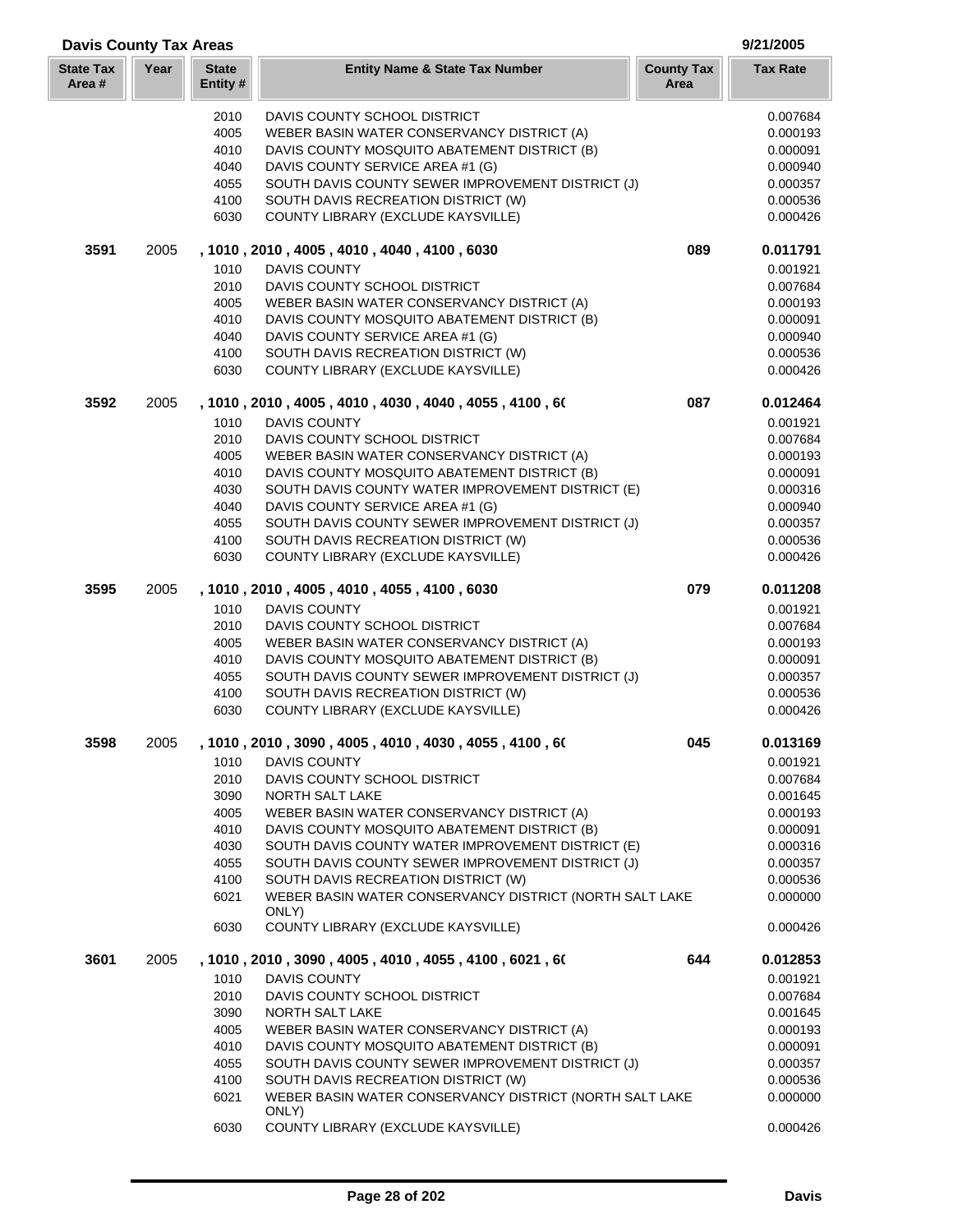| <b>Davis County Tax Areas</b> |      |                          |                                                                             |                           | 9/21/2005            |
|-------------------------------|------|--------------------------|-----------------------------------------------------------------------------|---------------------------|----------------------|
| <b>State Tax</b><br>Area #    | Year | <b>State</b><br>Entity # | <b>Entity Name &amp; State Tax Number</b>                                   | <b>County Tax</b><br>Area | <b>Tax Rate</b>      |
|                               |      | 8041                     | ECONOMIC DEVELOPMENT PROJECT AREA NO. 2 - NORTH SALT LAKE<br>$CITY - (B-2)$ |                           | 0.000000             |
| 3602                          | 2005 |                          | , 1010 , 2010 , 3090 , 4005 , 4010 , 4055 , 4100 , 6021 , 60                | 544                       | 0.012853             |
|                               |      | 1010                     | <b>DAVIS COUNTY</b>                                                         |                           | 0.001921             |
|                               |      | 2010                     | DAVIS COUNTY SCHOOL DISTRICT                                                |                           | 0.007684             |
|                               |      | 3090                     | NORTH SALT LAKE                                                             |                           | 0.001645             |
|                               |      | 4005                     | WEBER BASIN WATER CONSERVANCY DISTRICT (A)                                  |                           | 0.000193             |
|                               |      | 4010                     | DAVIS COUNTY MOSQUITO ABATEMENT DISTRICT (B)                                |                           | 0.000091             |
|                               |      | 4055                     | SOUTH DAVIS COUNTY SEWER IMPROVEMENT DISTRICT (J)                           |                           | 0.000357             |
|                               |      | 4100                     | SOUTH DAVIS RECREATION DISTRICT (W)                                         |                           | 0.000536             |
|                               |      | 6021                     | WEBER BASIN WATER CONSERVANCY DISTRICT (NORTH SALT LAKE<br>ONLY)            |                           | 0.000000             |
|                               |      | 6030                     | COUNTY LIBRARY (EXCLUDE KAYSVILLE)                                          |                           | 0.000426             |
|                               |      | 8040                     | ECONOMIC DEVELOPMENT PROJECT AREA NO. 1 - NORTH SALT LAKE<br>$CITY - (B-1)$ |                           | 0.000000             |
| 3604                          | 2005 |                          | , 1010 , 2010 , 3010 , 4005 , 4010 , 4020 , 4055 , 4100 , 60                | 003                       | 0.012549             |
|                               |      | 1010                     | <b>DAVIS COUNTY</b>                                                         |                           | 0.001921             |
|                               |      | 2010                     | DAVIS COUNTY SCHOOL DISTRICT                                                |                           | 0.007684             |
|                               |      | 3010                     | <b>BOUNTIFUL</b>                                                            |                           | 0.001194             |
|                               |      | 4005                     | WEBER BASIN WATER CONSERVANCY DISTRICT (A)                                  |                           | 0.000193             |
|                               |      | 4010                     | DAVIS COUNTY MOSQUITO ABATEMENT DISTRICT (B)                                |                           | 0.000091             |
|                               |      | 4020                     | BOUNTIFUL WATER SUBCONSERVANCY DISTRICT (D)                                 |                           | 0.000147             |
|                               |      | 4055                     | SOUTH DAVIS COUNTY SEWER IMPROVEMENT DISTRICT (J)                           |                           | 0.000357             |
|                               |      | 4100                     | SOUTH DAVIS RECREATION DISTRICT (W)                                         |                           | 0.000536             |
|                               |      | 6030                     | COUNTY LIBRARY (EXCLUDE KAYSVILLE)                                          |                           | 0.000426             |
| 3605                          | 2005 |                          | , 1010 , 2010 , 3010 , 4005 , 4010 , 4020 , 4055 , 4100 , 60                | 503                       | 0.012549             |
|                               |      | 1010                     | <b>DAVIS COUNTY</b>                                                         |                           | 0.001921             |
|                               |      | 2010                     | DAVIS COUNTY SCHOOL DISTRICT                                                |                           | 0.007684             |
|                               |      | 3010<br>4005             | <b>BOUNTIFUL</b><br>WEBER BASIN WATER CONSERVANCY DISTRICT (A)              |                           | 0.001194<br>0.000193 |
|                               |      | 4010                     | DAVIS COUNTY MOSQUITO ABATEMENT DISTRICT (B)                                |                           | 0.000091             |
|                               |      | 4020                     | BOUNTIFUL WATER SUBCONSERVANCY DISTRICT (D)                                 |                           | 0.000147             |
|                               |      | 4055                     | SOUTH DAVIS COUNTY SEWER IMPROVEMENT DISTRICT (J)                           |                           | 0.000357             |
|                               |      | 4100                     | SOUTH DAVIS RECREATION DISTRICT (W)                                         |                           | 0.000536             |
|                               |      | 6030                     | COUNTY LIBRARY (EXCLUDE KAYSVILLE)                                          |                           | 0.000426             |
|                               |      | 8010                     | C.B.D NEIGHBORHOOD REDEVELOPMENT PLAN - BOUNTIFUL - (A-1)                   |                           | 0.000000             |
| 3606                          | 2005 |                          | , 1010 , 2010 , 3010 , 4005 , 4010 , 4020 , 4030 , 4055 , 41                | 004                       | 0.012865             |
|                               |      | 1010                     | <b>DAVIS COUNTY</b>                                                         |                           | 0.001921             |
|                               |      | 2010                     | DAVIS COUNTY SCHOOL DISTRICT                                                |                           | 0.007684             |
|                               |      | 3010                     | <b>BOUNTIFUL</b>                                                            |                           | 0.001194             |
|                               |      | 4005                     | WEBER BASIN WATER CONSERVANCY DISTRICT (A)                                  |                           | 0.000193             |
|                               |      | 4010                     | DAVIS COUNTY MOSQUITO ABATEMENT DISTRICT (B)                                |                           | 0.000091             |
|                               |      | 4020                     | BOUNTIFUL WATER SUBCONSERVANCY DISTRICT (D)                                 |                           | 0.000147             |
|                               |      | 4030                     | SOUTH DAVIS COUNTY WATER IMPROVEMENT DISTRICT (E)                           |                           | 0.000316             |
|                               |      | 4055                     | SOUTH DAVIS COUNTY SEWER IMPROVEMENT DISTRICT (J)                           |                           | 0.000357             |
|                               |      | 4100<br>6030             | SOUTH DAVIS RECREATION DISTRICT (W)<br>COUNTY LIBRARY (EXCLUDE KAYSVILLE)   |                           | 0.000536<br>0.000426 |
| 3607                          | 2005 |                          | , 1010 , 2010 , 3150 , 4005 , 4010 , 4055 , 4100 , 6030 , 80                | 670                       | 0.012131             |
|                               |      | 1010                     | <b>DAVIS COUNTY</b>                                                         |                           | 0.001921             |
|                               |      | 2010                     | DAVIS COUNTY SCHOOL DISTRICT                                                |                           | 0.007684             |
|                               |      | 3150                     | WOODS CROSS                                                                 |                           | 0.000923             |
|                               |      | 4005                     | WEBER BASIN WATER CONSERVANCY DISTRICT (A)                                  |                           | 0.000193             |
|                               |      | 4010                     | DAVIS COUNTY MOSQUITO ABATEMENT DISTRICT (B)                                |                           | 0.000091             |
|                               |      | 4055                     | SOUTH DAVIS COUNTY SEWER IMPROVEMENT DISTRICT (J)                           |                           | 0.000357             |
|                               |      | 4100                     | SOUTH DAVIS RECREATION DISTRICT (W)                                         |                           | 0.000536             |
|                               |      | 6030                     | COUNTY LIBRARY (EXCLUDE KAYSVILLE)                                          |                           | 0.000426             |
|                               |      | 8060                     | 15TH SOUTH REDEVELOPMENT PROJECT AREA PLAN - WOODS CROSS<br>$CITY - (D-1)$  |                           | 0.000000             |

Γ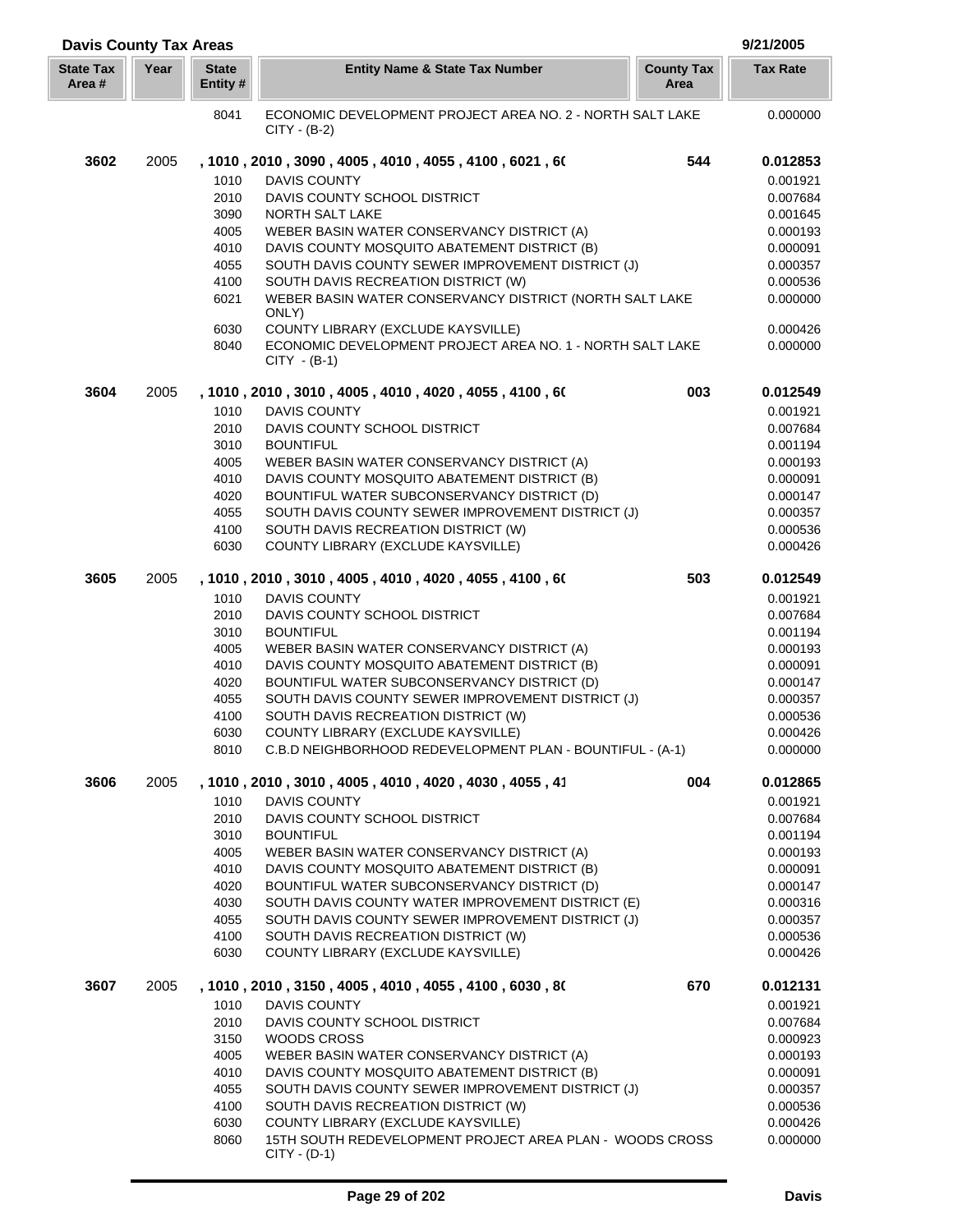| <b>Davis County Tax Areas</b><br>9/21/2005 |      |                          |                                                                  |                           |                 |
|--------------------------------------------|------|--------------------------|------------------------------------------------------------------|---------------------------|-----------------|
| <b>State Tax</b><br>Area #                 | Year | <b>State</b><br>Entity # | <b>Entity Name &amp; State Tax Number</b>                        | <b>County Tax</b><br>Area | <b>Tax Rate</b> |
| 3608                                       | 2005 |                          | , 1010, 2010, 3010, 4005, 4010, 4030, 4055, 4100, 60             | 505                       | 0.012718        |
|                                            |      | 1010                     | <b>DAVIS COUNTY</b>                                              |                           | 0.001921        |
|                                            |      | 2010                     | DAVIS COUNTY SCHOOL DISTRICT                                     |                           | 0.007684        |
|                                            |      | 3010                     | <b>BOUNTIFUL</b>                                                 |                           | 0.001194        |
|                                            |      | 4005                     | WEBER BASIN WATER CONSERVANCY DISTRICT (A)                       |                           | 0.000193        |
|                                            |      | 4010                     | DAVIS COUNTY MOSQUITO ABATEMENT DISTRICT (B)                     |                           | 0.000091        |
|                                            |      | 4030                     | SOUTH DAVIS COUNTY WATER IMPROVEMENT DISTRICT (E)                |                           | 0.000316        |
|                                            |      | 4055                     | SOUTH DAVIS COUNTY SEWER IMPROVEMENT DISTRICT (J)                |                           | 0.000357        |
|                                            |      | 4100                     | SOUTH DAVIS RECREATION DISTRICT (W)                              |                           | 0.000536        |
|                                            |      | 6030                     | COUNTY LIBRARY (EXCLUDE KAYSVILLE)                               |                           | 0.000426        |
|                                            |      | 8010                     | C.B.D NEIGHBORHOOD REDEVELOPMENT PLAN - BOUNTIFUL - (A-1)        |                           | 0.000000        |
| 3609                                       | 2005 |                          | , 1010, 2010, 3010, 4005, 4010, 4020, 4030, 4055, 41             | 004                       | 0.012865        |
|                                            |      | 1010                     | <b>DAVIS COUNTY</b>                                              |                           | 0.001921        |
|                                            |      | 2010                     | DAVIS COUNTY SCHOOL DISTRICT                                     |                           | 0.007684        |
|                                            |      | 3010                     | <b>BOUNTIFUL</b>                                                 |                           | 0.001194        |
|                                            |      | 4005                     | WEBER BASIN WATER CONSERVANCY DISTRICT (A)                       |                           | 0.000193        |
|                                            |      | 4010                     | DAVIS COUNTY MOSQUITO ABATEMENT DISTRICT (B)                     |                           | 0.000091        |
|                                            |      | 4020                     | BOUNTIFUL WATER SUBCONSERVANCY DISTRICT (D)                      |                           | 0.000147        |
|                                            |      | 4030                     | SOUTH DAVIS COUNTY WATER IMPROVEMENT DISTRICT (E)                |                           | 0.000316        |
|                                            |      | 4055                     | SOUTH DAVIS COUNTY SEWER IMPROVEMENT DISTRICT (J)                |                           | 0.000357        |
|                                            |      | 4100                     | SOUTH DAVIS RECREATION DISTRICT (W)                              |                           | 0.000536        |
|                                            |      | 6030                     | COUNTY LIBRARY (EXCLUDE KAYSVILLE)                               |                           | 0.000426        |
|                                            |      | 8010                     | C.B.D NEIGHBORHOOD REDEVELOPMENT PLAN - BOUNTIFUL - (A-1)        |                           | 0.000000        |
| 3610                                       | 2005 |                          | , 1010, 2010, 3010, 4005, 4010, 4030, 4055, 4100, 60             | 005                       | 0.012718        |
|                                            |      | 1010                     | <b>DAVIS COUNTY</b>                                              |                           | 0.001921        |
|                                            |      | 2010                     | DAVIS COUNTY SCHOOL DISTRICT                                     |                           | 0.007684        |
|                                            |      | 3010                     | <b>BOUNTIFUL</b>                                                 |                           | 0.001194        |
|                                            |      | 4005                     | WEBER BASIN WATER CONSERVANCY DISTRICT (A)                       |                           | 0.000193        |
|                                            |      | 4010                     | DAVIS COUNTY MOSQUITO ABATEMENT DISTRICT (B)                     |                           | 0.000091        |
|                                            |      | 4030                     | SOUTH DAVIS COUNTY WATER IMPROVEMENT DISTRICT (E)                |                           | 0.000316        |
|                                            |      | 4055                     | SOUTH DAVIS COUNTY SEWER IMPROVEMENT DISTRICT (J)                |                           | 0.000357        |
|                                            |      | 4100                     | SOUTH DAVIS RECREATION DISTRICT (W)                              |                           | 0.000536        |
|                                            |      | 6030                     | COUNTY LIBRARY (EXCLUDE KAYSVILLE)                               |                           | 0.000426        |
| 3611                                       | 2005 |                          | , 1010 , 2010 , 3150 , 4005 , 4010 , 4030 , 4055 , 4100 , 60     | 073                       | 0.012447        |
|                                            |      | 1010                     | <b>DAVIS COUNTY</b>                                              |                           | 0.001921        |
|                                            |      | 2010                     | DAVIS COUNTY SCHOOL DISTRICT                                     |                           | 0.007684        |
|                                            |      | 3150                     | WOODS CROSS                                                      |                           | 0.000923        |
|                                            |      | 4005                     | WEBER BASIN WATER CONSERVANCY DISTRICT (A)                       |                           | 0.000193        |
|                                            |      | 4010                     | DAVIS COUNTY MOSQUITO ABATEMENT DISTRICT (B)                     |                           | 0.000091        |
|                                            |      | 4030                     | SOUTH DAVIS COUNTY WATER IMPROVEMENT DISTRICT (E)                |                           | 0.000316        |
|                                            |      | 4055                     | SOUTH DAVIS COUNTY SEWER IMPROVEMENT DISTRICT (J)                |                           | 0.000357        |
|                                            |      | 4100                     | SOUTH DAVIS RECREATION DISTRICT (W)                              |                           | 0.000536        |
|                                            |      | 6030                     | COUNTY LIBRARY (EXCLUDE KAYSVILLE)                               |                           | 0.000426        |
| 3612                                       | 2005 |                          | , 1010, 2010, 3090, 4005, 4010, 4055, 4100, 6021, 60             | 044                       | 0.012853        |
|                                            |      | 1010                     | <b>DAVIS COUNTY</b>                                              |                           | 0.001921        |
|                                            |      | 2010                     | DAVIS COUNTY SCHOOL DISTRICT                                     |                           | 0.007684        |
|                                            |      | 3090                     | NORTH SALT LAKE                                                  |                           | 0.001645        |
|                                            |      | 4005                     | WEBER BASIN WATER CONSERVANCY DISTRICT (A)                       |                           | 0.000193        |
|                                            |      | 4010                     | DAVIS COUNTY MOSQUITO ABATEMENT DISTRICT (B)                     |                           | 0.000091        |
|                                            |      | 4055                     | SOUTH DAVIS COUNTY SEWER IMPROVEMENT DISTRICT (J)                |                           | 0.000357        |
|                                            |      | 4100                     | SOUTH DAVIS RECREATION DISTRICT (W)                              |                           | 0.000536        |
|                                            |      | 6021                     | WEBER BASIN WATER CONSERVANCY DISTRICT (NORTH SALT LAKE<br>ONLY) |                           | 0.000000        |
|                                            |      | 6030                     | COUNTY LIBRARY (EXCLUDE KAYSVILLE)                               |                           | 0.000426        |
| 3613                                       | 2005 |                          | , 1010, 2010, 3150, 4005, 4010, 4020, 4030, 4055, 41             | 072                       | 0.012594        |
|                                            |      | 1010                     | <b>DAVIS COUNTY</b>                                              |                           | 0.001921        |
|                                            |      |                          |                                                                  |                           |                 |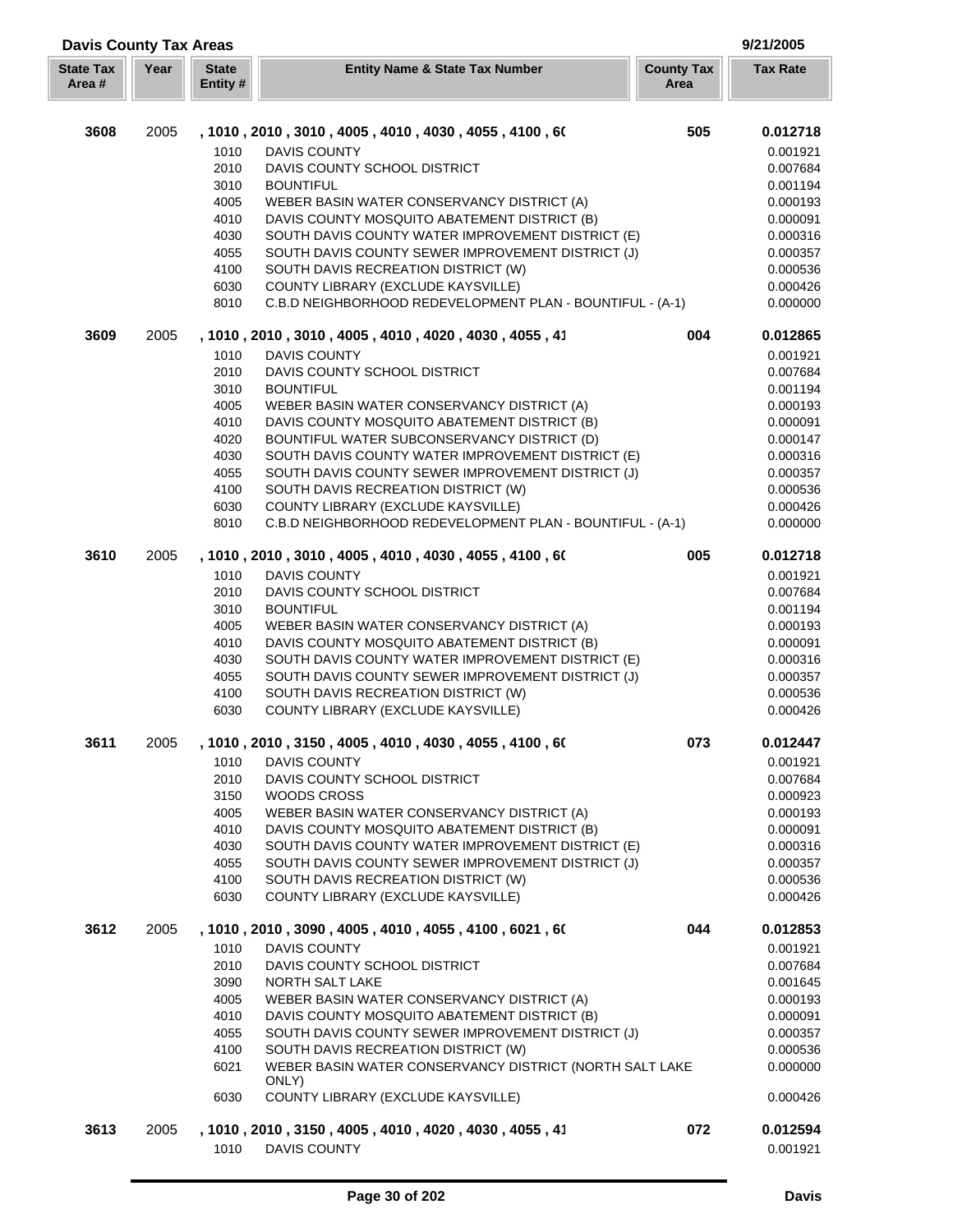| <b>Davis County Tax Areas</b> |      |                          |                                                                                             |                           | 9/21/2005            |
|-------------------------------|------|--------------------------|---------------------------------------------------------------------------------------------|---------------------------|----------------------|
| <b>State Tax</b><br>Area #    | Year | <b>State</b><br>Entity # | <b>Entity Name &amp; State Tax Number</b>                                                   | <b>County Tax</b><br>Area | <b>Tax Rate</b>      |
|                               |      | 2010                     | DAVIS COUNTY SCHOOL DISTRICT                                                                |                           | 0.007684             |
|                               |      | 3150                     | <b>WOODS CROSS</b>                                                                          |                           | 0.000923             |
|                               |      | 4005                     | WEBER BASIN WATER CONSERVANCY DISTRICT (A)                                                  |                           | 0.000193             |
|                               |      | 4010                     | DAVIS COUNTY MOSQUITO ABATEMENT DISTRICT (B)                                                |                           | 0.000091             |
|                               |      | 4020                     | BOUNTIFUL WATER SUBCONSERVANCY DISTRICT (D)                                                 |                           | 0.000147             |
|                               |      | 4030                     | SOUTH DAVIS COUNTY WATER IMPROVEMENT DISTRICT (E)                                           |                           | 0.000316             |
|                               |      | 4055                     | SOUTH DAVIS COUNTY SEWER IMPROVEMENT DISTRICT (J)                                           |                           | 0.000357             |
|                               |      | 4100                     | SOUTH DAVIS RECREATION DISTRICT (W)                                                         |                           | 0.000536             |
|                               |      | 6030                     | COUNTY LIBRARY (EXCLUDE KAYSVILLE)                                                          |                           | 0.000426             |
| 3615                          | 2005 |                          | , 1010, 2010, 3150, 4005, 4010, 4020, 4055, 4100, 60                                        | 071                       | 0.012278             |
|                               |      | 1010                     | <b>DAVIS COUNTY</b>                                                                         |                           | 0.001921             |
|                               |      | 2010                     | DAVIS COUNTY SCHOOL DISTRICT                                                                |                           | 0.007684             |
|                               |      | 3150                     | <b>WOODS CROSS</b>                                                                          |                           | 0.000923             |
|                               |      | 4005                     | WEBER BASIN WATER CONSERVANCY DISTRICT (A)                                                  |                           | 0.000193             |
|                               |      | 4010                     | DAVIS COUNTY MOSQUITO ABATEMENT DISTRICT (B)                                                |                           | 0.000091             |
|                               |      | 4020                     | BOUNTIFUL WATER SUBCONSERVANCY DISTRICT (D)                                                 |                           | 0.000147             |
|                               |      | 4055                     | SOUTH DAVIS COUNTY SEWER IMPROVEMENT DISTRICT (J)                                           |                           | 0.000357             |
|                               |      | 4100                     | SOUTH DAVIS RECREATION DISTRICT (W)                                                         |                           | 0.000536             |
|                               |      | 6030                     | COUNTY LIBRARY (EXCLUDE KAYSVILLE)                                                          |                           | 0.000426             |
| 3619                          | 2005 |                          | , 1010, 2010, 3010, 4005, 4010, 4055, 4100, 6030                                            | 001                       | 0.012402             |
|                               |      | 1010                     | <b>DAVIS COUNTY</b>                                                                         |                           | 0.001921             |
|                               |      | 2010                     | DAVIS COUNTY SCHOOL DISTRICT                                                                |                           | 0.007684             |
|                               |      | 3010                     | <b>BOUNTIFUL</b>                                                                            |                           | 0.001194             |
|                               |      | 4005                     | WEBER BASIN WATER CONSERVANCY DISTRICT (A)                                                  |                           | 0.000193             |
|                               |      | 4010                     | DAVIS COUNTY MOSQUITO ABATEMENT DISTRICT (B)                                                |                           | 0.000091             |
|                               |      | 4055                     | SOUTH DAVIS COUNTY SEWER IMPROVEMENT DISTRICT (J)                                           |                           | 0.000357             |
|                               |      | 4100                     | SOUTH DAVIS RECREATION DISTRICT (W)                                                         |                           | 0.000536             |
|                               |      | 6030                     | COUNTY LIBRARY (EXCLUDE KAYSVILLE)                                                          |                           | 0.000426             |
| 3621                          | 2005 |                          | , 1010 , 2010 , 3010 , 4005 , 4010 , 4020 , 4055 , 4100 , 60                                | 703                       | 0.012549             |
|                               |      | 1010                     | <b>DAVIS COUNTY</b>                                                                         |                           | 0.001921             |
|                               |      | 2010                     | DAVIS COUNTY SCHOOL DISTRICT                                                                |                           | 0.007684             |
|                               |      | 3010                     | <b>BOUNTIFUL</b>                                                                            |                           | 0.001194             |
|                               |      | 4005                     | WEBER BASIN WATER CONSERVANCY DISTRICT (A)                                                  |                           | 0.000193             |
|                               |      | 4010                     | DAVIS COUNTY MOSQUITO ABATEMENT DISTRICT (B)                                                |                           | 0.000091             |
|                               |      | 4020                     | BOUNTIFUL WATER SUBCONSERVANCY DISTRICT (D)                                                 |                           | 0.000147             |
|                               |      | 4055                     | SOUTH DAVIS COUNTY SEWER IMPROVEMENT DISTRICT (J)                                           |                           | 0.000357             |
|                               |      | 4100                     | SOUTH DAVIS RECREATION DISTRICT (W)                                                         |                           | 0.000536             |
|                               |      | 6030                     | COUNTY LIBRARY (EXCLUDE KAYSVILLE)                                                          |                           | 0.000426             |
|                               |      | 8020                     | C.B.D NEIGHBORHOOD REDEVELOPMENT PLAN-BOUNTIFUL - (A-2)                                     |                           | 0.000000             |
| 3629                          | 2005 | 1010                     | , 1010 , 2010 , 3150 , 4005 , 4010 , 4020 , 4055 , 4100 , 60<br>DAVIS COUNTY                | 671                       | 0.012278<br>0.001921 |
|                               |      |                          |                                                                                             |                           |                      |
|                               |      | 2010                     | DAVIS COUNTY SCHOOL DISTRICT                                                                |                           | 0.007684             |
|                               |      | 3150                     | WOODS CROSS                                                                                 |                           | 0.000923<br>0.000193 |
|                               |      | 4005                     | WEBER BASIN WATER CONSERVANCY DISTRICT (A)                                                  |                           |                      |
|                               |      | 4010<br>4020             | DAVIS COUNTY MOSQUITO ABATEMENT DISTRICT (B)<br>BOUNTIFUL WATER SUBCONSERVANCY DISTRICT (D) |                           | 0.000091<br>0.000147 |
|                               |      |                          |                                                                                             |                           |                      |
|                               |      | 4055<br>4100             | SOUTH DAVIS COUNTY SEWER IMPROVEMENT DISTRICT (J)<br>SOUTH DAVIS RECREATION DISTRICT (W)    |                           | 0.000357<br>0.000536 |
|                               |      | 6030                     | COUNTY LIBRARY (EXCLUDE KAYSVILLE)                                                          |                           | 0.000426             |
|                               |      |                          | 15TH SOUTH REDEVELOPMENT PROJECT AREA PLAN - WOODS CROSS                                    |                           |                      |
|                               |      | 8060                     | $CITY - (D-1)$                                                                              |                           | 0.000000             |
| 3630                          | 2005 |                          | , 1010 , 2010 , 3150 , 4005 , 4010 , 4030 , 4055 , 4100 , 60                                | 573                       | 0.012447             |
|                               |      | 1010                     | DAVIS COUNTY                                                                                |                           | 0.001921             |
|                               |      | 2010                     | DAVIS COUNTY SCHOOL DISTRICT                                                                |                           | 0.007684             |
|                               |      | 3150                     | <b>WOODS CROSS</b>                                                                          |                           | 0.000923             |
|                               |      | 4005                     | WEBER BASIN WATER CONSERVANCY DISTRICT (A)                                                  |                           | 0.000193             |

DAVIS COUNTY MOSQUITO ABATEMENT DISTRICT (B) 0.000091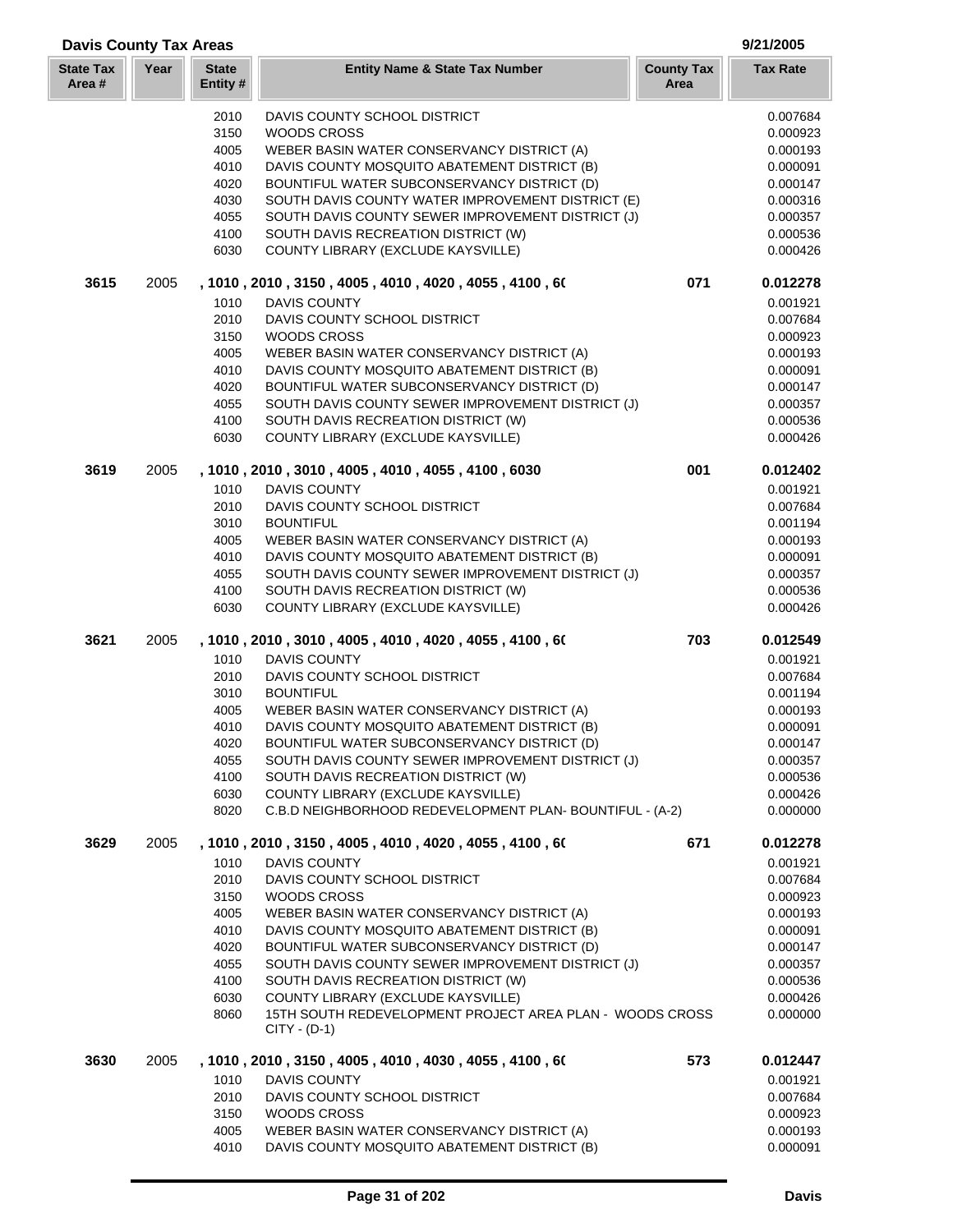| <b>Davis County Tax Areas</b> |      |                         |                                                                                                   |                           | 9/21/2005            |
|-------------------------------|------|-------------------------|---------------------------------------------------------------------------------------------------|---------------------------|----------------------|
| <b>State Tax</b><br>Area#     | Year | <b>State</b><br>Entity# | <b>Entity Name &amp; State Tax Number</b>                                                         | <b>County Tax</b><br>Area | <b>Tax Rate</b>      |
|                               |      | 4030                    | SOUTH DAVIS COUNTY WATER IMPROVEMENT DISTRICT (E)                                                 |                           | 0.000316             |
|                               |      | 4055                    | SOUTH DAVIS COUNTY SEWER IMPROVEMENT DISTRICT (J)                                                 |                           | 0.000357             |
|                               |      | 4100                    | SOUTH DAVIS RECREATION DISTRICT (W)                                                               |                           | 0.000536             |
|                               |      | 6030                    | COUNTY LIBRARY (EXCLUDE KAYSVILLE)                                                                |                           | 0.000426             |
|                               |      | 8061                    | 5TH SOUTH REDEVELOPMENT PLAN - WOODS CROSS - (D-2)                                                |                           | 0.000000             |
| 3631                          | 2005 |                         | , 1010, 2010, 3150, 4005, 4010, 4020, 4055, 4100, 60                                              | 571                       | 0.012278             |
|                               |      | 1010                    | <b>DAVIS COUNTY</b>                                                                               |                           | 0.001921             |
|                               |      | 2010                    | DAVIS COUNTY SCHOOL DISTRICT                                                                      |                           | 0.007684             |
|                               |      | 3150                    | <b>WOODS CROSS</b>                                                                                |                           | 0.000923             |
|                               |      | 4005                    | WEBER BASIN WATER CONSERVANCY DISTRICT (A)                                                        |                           | 0.000193             |
|                               |      | 4010                    | DAVIS COUNTY MOSQUITO ABATEMENT DISTRICT (B)                                                      |                           | 0.000091             |
|                               |      | 4020                    | BOUNTIFUL WATER SUBCONSERVANCY DISTRICT (D)                                                       |                           | 0.000147             |
|                               |      | 4055                    | SOUTH DAVIS COUNTY SEWER IMPROVEMENT DISTRICT (J)                                                 |                           | 0.000357             |
|                               |      | 4100                    | SOUTH DAVIS RECREATION DISTRICT (W)                                                               |                           | 0.000536             |
|                               |      | 6030                    | COUNTY LIBRARY (EXCLUDE KAYSVILLE)                                                                |                           | 0.000426             |
|                               |      | 8050                    | WOODS CROSS NEIGHBORHOOD DEVELOPMENT PLAN - (C-1)                                                 |                           | 0.000000             |
| 3632                          | 2005 |                         | , 1010, 2010, 3150, 4005, 4010, 4055, 4100, 6030, 80                                              | 570                       | 0.012131             |
|                               |      | 1010                    | <b>DAVIS COUNTY</b>                                                                               |                           | 0.001921             |
|                               |      | 2010                    | DAVIS COUNTY SCHOOL DISTRICT                                                                      |                           | 0.007684             |
|                               |      | 3150                    | WOODS CROSS                                                                                       |                           | 0.000923             |
|                               |      | 4005                    | WEBER BASIN WATER CONSERVANCY DISTRICT (A)                                                        |                           | 0.000193             |
|                               |      | 4010                    | DAVIS COUNTY MOSQUITO ABATEMENT DISTRICT (B)                                                      |                           | 0.000091             |
|                               |      | 4055                    | SOUTH DAVIS COUNTY SEWER IMPROVEMENT DISTRICT (J)                                                 |                           | 0.000357             |
|                               |      | 4100                    | SOUTH DAVIS RECREATION DISTRICT (W)                                                               |                           | 0.000536             |
|                               |      | 6030                    | COUNTY LIBRARY (EXCLUDE KAYSVILLE)                                                                |                           | 0.000426             |
|                               |      | 8050                    | WOODS CROSS NEIGHBORHOOD DEVELOPMENT PLAN - (C-1)                                                 |                           | 0.000000             |
| 3635                          | 2005 |                         | , 1010, 2010, 3150, 4005, 4010, 4055, 4100, 6030, 80                                              | 770                       | 0.012131             |
|                               |      | 1010                    | DAVIS COUNTY                                                                                      |                           | 0.001921             |
|                               |      | 2010                    | DAVIS COUNTY SCHOOL DISTRICT                                                                      |                           | 0.007684             |
|                               |      | 3150                    | WOODS CROSS                                                                                       |                           | 0.000923             |
|                               |      | 4005                    | WEBER BASIN WATER CONSERVANCY DISTRICT (A)                                                        |                           | 0.000193             |
|                               |      | 4010<br>4055            | DAVIS COUNTY MOSQUITO ABATEMENT DISTRICT (B)<br>SOUTH DAVIS COUNTY SEWER IMPROVEMENT DISTRICT (J) |                           | 0.000091<br>0.000357 |
|                               |      |                         |                                                                                                   |                           |                      |
|                               |      | 4100<br>6030            | SOUTH DAVIS RECREATION DISTRICT (W)<br>COUNTY LIBRARY (EXCLUDE KAYSVILLE)                         |                           | 0.000536<br>0.000426 |
|                               |      | 8061                    | 5TH SOUTH REDEVELOPMENT PLAN - WOODS CROSS - (D-2)                                                |                           | 0.000000             |
| 3637                          | 2005 |                         | , 1010 , 2010 , 3130 , 4005 , 4010 , 4020 , 4055 , 4100 , 60                                      | 058                       | 0.012837             |
|                               |      | 1010                    | DAVIS COUNTY                                                                                      |                           | 0.001921             |
|                               |      | 2010                    | DAVIS COUNTY SCHOOL DISTRICT                                                                      |                           | 0.007684             |
|                               |      | 3130                    | <b>WEST BOUNTIFUL</b>                                                                             |                           | 0.001482             |
|                               |      | 4005                    | WEBER BASIN WATER CONSERVANCY DISTRICT (A)                                                        |                           | 0.000193             |
|                               |      | 4010                    | DAVIS COUNTY MOSQUITO ABATEMENT DISTRICT (B)                                                      |                           | 0.000091             |
|                               |      | 4020                    | BOUNTIFUL WATER SUBCONSERVANCY DISTRICT (D)                                                       |                           | 0.000147             |
|                               |      | 4055                    | SOUTH DAVIS COUNTY SEWER IMPROVEMENT DISTRICT (J)                                                 |                           | 0.000357             |
|                               |      | 4100                    | SOUTH DAVIS RECREATION DISTRICT (W)                                                               |                           | 0.000536             |
|                               |      | 6030                    | COUNTY LIBRARY (EXCLUDE KAYSVILLE)                                                                |                           | 0.000426             |
| 3641                          | 2005 |                         | , 1010, 2010, 3150, 4005, 4010, 4055, 4100, 6030                                                  | 070                       | 0.012131             |
|                               |      | 1010                    | DAVIS COUNTY                                                                                      |                           | 0.001921             |
|                               |      | 2010                    | DAVIS COUNTY SCHOOL DISTRICT                                                                      |                           | 0.007684             |
|                               |      | 3150                    | WOODS CROSS                                                                                       |                           | 0.000923             |
|                               |      | 4005                    | WEBER BASIN WATER CONSERVANCY DISTRICT (A)                                                        |                           | 0.000193             |
|                               |      | 4010                    | DAVIS COUNTY MOSQUITO ABATEMENT DISTRICT (B)                                                      |                           | 0.000091             |
|                               |      | 4055                    | SOUTH DAVIS COUNTY SEWER IMPROVEMENT DISTRICT (J)                                                 |                           | 0.000357             |
|                               |      | 4100                    | SOUTH DAVIS RECREATION DISTRICT (W)                                                               |                           | 0.000536             |
|                               |      | 6030                    | COUNTY LIBRARY (EXCLUDE KAYSVILLE)                                                                |                           | 0.000426             |
| 3642                          | 2005 |                         | , 1010 , 2010 , 3130 , 4005 , 4010 , 4020 , 4055 , 4100 , 60                                      | 558                       | 0.012837             |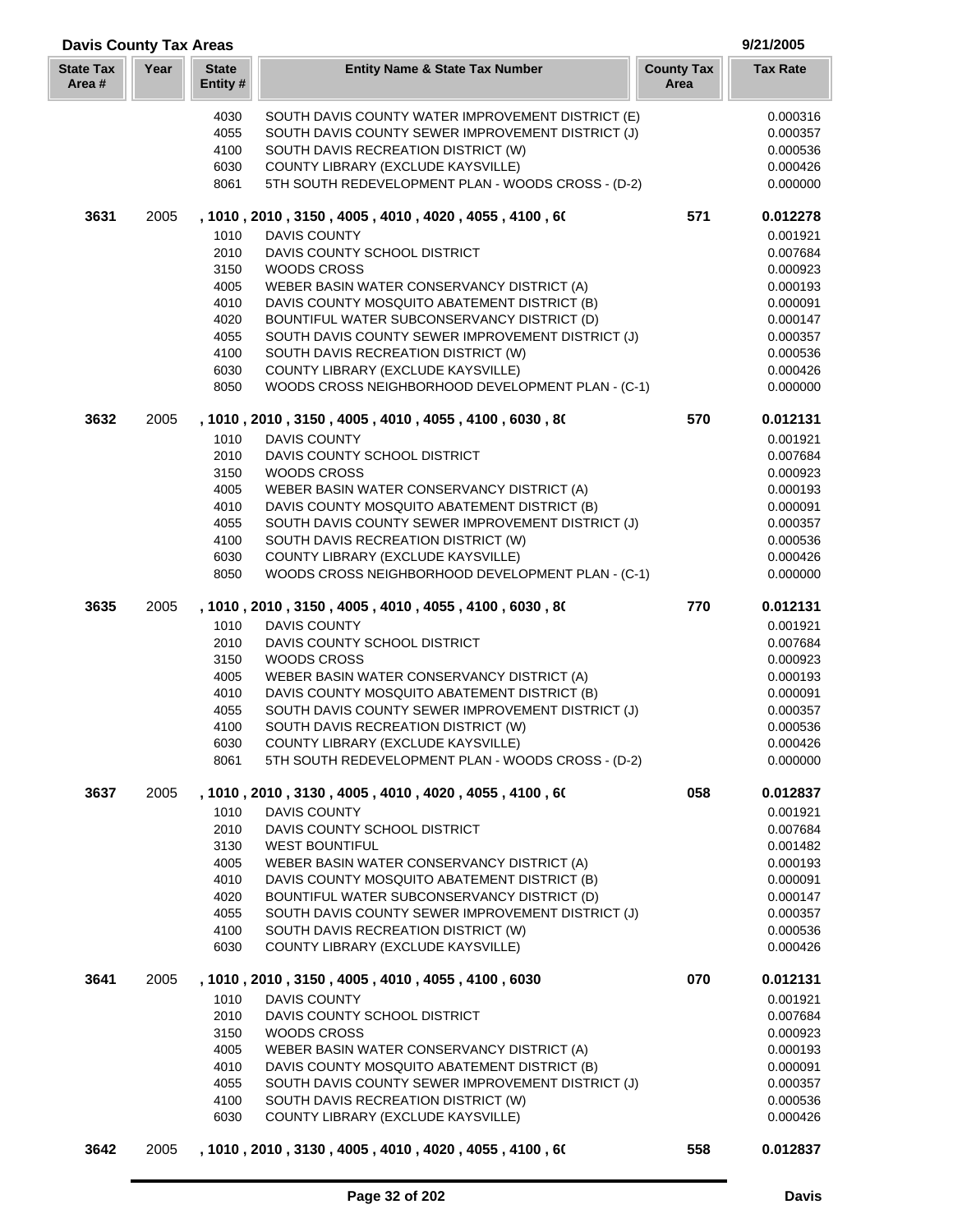| <b>Davis County Tax Areas</b> | 9/21/2005 |
|-------------------------------|-----------|
|                               |           |

ΞĪ.

| <b>State Tax</b><br>Area # | Year | <b>State</b><br>Entity# | <b>Entity Name &amp; State Tax Number</b>                                                                 | <b>County Tax</b><br>Area | <b>Tax Rate</b>      |
|----------------------------|------|-------------------------|-----------------------------------------------------------------------------------------------------------|---------------------------|----------------------|
|                            |      | 1010                    | DAVIS COUNTY                                                                                              |                           | 0.001921             |
|                            |      | 2010                    | DAVIS COUNTY SCHOOL DISTRICT                                                                              |                           | 0.007684             |
|                            |      | 3130                    | <b>WEST BOUNTIFUL</b>                                                                                     |                           | 0.001482             |
|                            |      | 4005<br>4010            | WEBER BASIN WATER CONSERVANCY DISTRICT (A)<br>DAVIS COUNTY MOSQUITO ABATEMENT DISTRICT (B)                |                           | 0.000193<br>0.000091 |
|                            |      | 4020                    | BOUNTIFUL WATER SUBCONSERVANCY DISTRICT (D)                                                               |                           | 0.000147             |
|                            |      | 4055                    | SOUTH DAVIS COUNTY SEWER IMPROVEMENT DISTRICT (J)                                                         |                           | 0.000357             |
|                            |      | 4100                    | SOUTH DAVIS RECREATION DISTRICT (W)                                                                       |                           | 0.000536             |
|                            |      | 6030                    | COUNTY LIBRARY (EXCLUDE KAYSVILLE)                                                                        |                           | 0.000426             |
|                            |      | 8100                    | WEST BOUNTIFUL GATEWAY NEIGHBORHOOD DEVELOPMENT PLAN -<br>WEST BOUNTIFUL CITY - (H-1)                     |                           | 0.000000             |
| 3643                       | 2005 |                         | , 1010, 2010, 3010, 4005, 4010, 4020, 4055, 4100, 60                                                      | 603                       | 0.012549             |
|                            |      | 1010                    | <b>DAVIS COUNTY</b>                                                                                       |                           | 0.001921             |
|                            |      | 2010                    | DAVIS COUNTY SCHOOL DISTRICT                                                                              |                           | 0.007684             |
|                            |      | 3010                    | <b>BOUNTIFUL</b>                                                                                          |                           | 0.001194             |
|                            |      | 4005                    | WEBER BASIN WATER CONSERVANCY DISTRICT (A)                                                                |                           | 0.000193             |
|                            |      | 4010<br>4020            | DAVIS COUNTY MOSQUITO ABATEMENT DISTRICT (B)<br>BOUNTIFUL WATER SUBCONSERVANCY DISTRICT (D)               |                           | 0.000091<br>0.000147 |
|                            |      | 4055                    | SOUTH DAVIS COUNTY SEWER IMPROVEMENT DISTRICT (J)                                                         |                           | 0.000357             |
|                            |      | 4100                    | SOUTH DAVIS RECREATION DISTRICT (W)                                                                       |                           | 0.000536             |
|                            |      | 6030                    | COUNTY LIBRARY (EXCLUDE KAYSVILLE)                                                                        |                           | 0.000426             |
|                            |      | 8035                    | BOUNTIFUL GATEWAY NEIGHBORHOOD DEVELOPMENT PLAN -<br><b>BOUNTIFUL CITY - (A-3)</b>                        |                           | 0.000000             |
| 3644                       | 2005 |                         | , 1010 , 2010 , 3010 , 4005 , 4010 , 4020 , 4055 , 4100 , 60                                              | 203                       | 0.012549             |
|                            |      | 1010                    | <b>DAVIS COUNTY</b>                                                                                       |                           | 0.001921             |
|                            |      | 2010                    | DAVIS COUNTY SCHOOL DISTRICT                                                                              |                           | 0.007684             |
|                            |      | 3010                    | <b>BOUNTIFUL</b>                                                                                          |                           | 0.001194             |
|                            |      | 4005<br>4010            | WEBER BASIN WATER CONSERVANCY DISTRICT (A)<br>DAVIS COUNTY MOSQUITO ABATEMENT DISTRICT (B)                |                           | 0.000193<br>0.000091 |
|                            |      | 4020                    | BOUNTIFUL WATER SUBCONSERVANCY DISTRICT (D)                                                               |                           | 0.000147             |
|                            |      | 4055                    | SOUTH DAVIS COUNTY SEWER IMPROVEMENT DISTRICT (J)                                                         |                           | 0.000357             |
|                            |      | 4100                    | SOUTH DAVIS RECREATION DISTRICT (W)                                                                       |                           | 0.000536             |
|                            |      | 6030                    | COUNTY LIBRARY (EXCLUDE KAYSVILLE)                                                                        |                           | 0.000426             |
|                            |      | 8102                    | THE WEST BOUNTIFUL CITY COMMONS REDEVELOPMENT PROJECT<br>AREA (H-3)                                       |                           |                      |
| 3645                       | 2005 |                         | , 1010 , 2010 , 3130 , 4005 , 4010 , 4055 , 4100 , 6030 , 81                                              | 557                       | 0.012690             |
|                            |      | 1010                    | DAVIS COUNTY                                                                                              |                           | 0.001921             |
|                            |      | 2010                    | DAVIS COUNTY SCHOOL DISTRICT                                                                              |                           | 0.007684             |
|                            |      | 3130<br>4005            | <b>WEST BOUNTIFUL</b><br>WEBER BASIN WATER CONSERVANCY DISTRICT (A)                                       |                           | 0.001482<br>0.000193 |
|                            |      | 4010                    | DAVIS COUNTY MOSQUITO ABATEMENT DISTRICT (B)                                                              |                           | 0.000091             |
|                            |      | 4055                    | SOUTH DAVIS COUNTY SEWER IMPROVEMENT DISTRICT (J)                                                         |                           | 0.000357             |
|                            |      | 4100                    | SOUTH DAVIS RECREATION DISTRICT (W)                                                                       |                           | 0.000536             |
|                            |      | 6030                    | COUNTY LIBRARY (EXCLUDE KAYSVILLE)                                                                        |                           | 0.000426             |
|                            |      | 8101                    | 5TH SOUTH REDEVELOPMENT PLAN - WEST BOUNTIFUL CITY - (H-2)                                                |                           | 0.000000             |
| 3648                       | 2005 | 1010                    | , 1010 , 2010 , 3130 , 4005 , 4010 , 4020 , 4055 , 4100 , 60<br><b>DAVIS COUNTY</b>                       | 258                       | 0.012837<br>0.001921 |
|                            |      | 2010                    | DAVIS COUNTY SCHOOL DISTRICT                                                                              |                           | 0.007684             |
|                            |      | 3130                    | <b>WEST BOUNTIFUL</b>                                                                                     |                           | 0.001482             |
|                            |      | 4005                    | WEBER BASIN WATER CONSERVANCY DISTRICT (A)                                                                |                           | 0.000193             |
|                            |      | 4010                    | DAVIS COUNTY MOSQUITO ABATEMENT DISTRICT (B)                                                              |                           | 0.000091             |
|                            |      | 4020                    | BOUNTIFUL WATER SUBCONSERVANCY DISTRICT (D)                                                               |                           | 0.000147             |
|                            |      | 4055                    | SOUTH DAVIS COUNTY SEWER IMPROVEMENT DISTRICT (J)                                                         |                           | 0.000357             |
|                            |      | 4100                    | SOUTH DAVIS RECREATION DISTRICT (W)                                                                       |                           | 0.000536             |
|                            |      | 6030<br>8102            | COUNTY LIBRARY (EXCLUDE KAYSVILLE)<br>THE WEST BOUNTIFUL CITY COMMONS REDEVELOPMENT PROJECT<br>AREA (H-3) |                           | 0.000426             |

T.

a n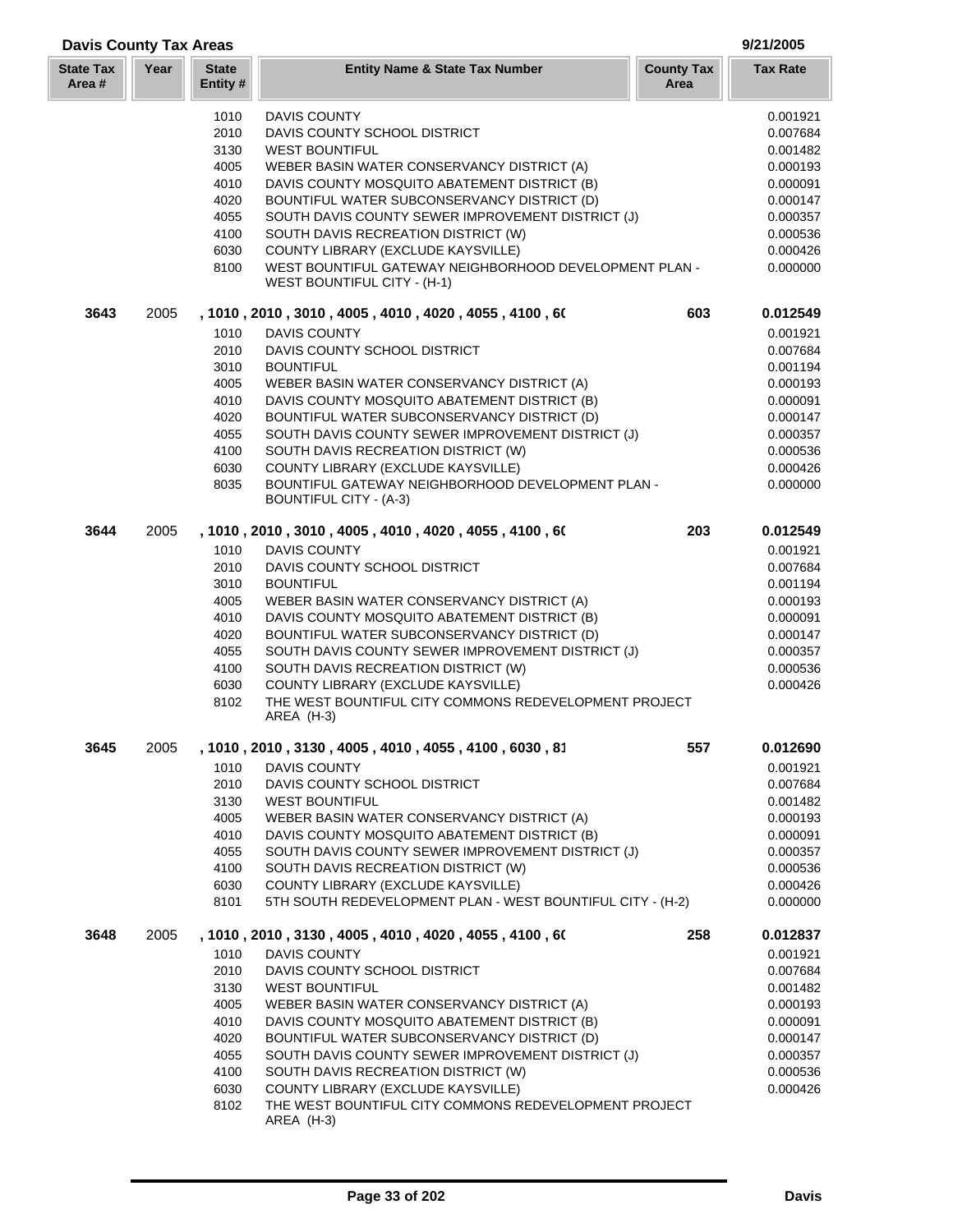| <b>State Tax</b><br>Area# | Year | <b>State</b><br>Entity#                                              | <b>Entity Name &amp; State Tax Number</b>                                                                                                                                                                                                                                                                                                                                                                                                      | <b>County Tax</b><br>Area | <b>Tax Rate</b>                                                                                                      |
|---------------------------|------|----------------------------------------------------------------------|------------------------------------------------------------------------------------------------------------------------------------------------------------------------------------------------------------------------------------------------------------------------------------------------------------------------------------------------------------------------------------------------------------------------------------------------|---------------------------|----------------------------------------------------------------------------------------------------------------------|
| 3650                      | 2005 | 1010<br>2010<br>4005<br>4010<br>4020<br>4040<br>4055<br>4100<br>6030 | , 1010 , 2010 , 4005 , 4010 , 4020 , 4040 , 4055 , 4100 , 60<br>DAVIS COUNTY<br>DAVIS COUNTY SCHOOL DISTRICT<br>WEBER BASIN WATER CONSERVANCY DISTRICT (A)<br>DAVIS COUNTY MOSQUITO ABATEMENT DISTRICT (B)<br>BOUNTIFUL WATER SUBCONSERVANCY DISTRICT (D)<br>DAVIS COUNTY SERVICE AREA #1 (G)<br>SOUTH DAVIS COUNTY SEWER IMPROVEMENT DISTRICT (J)<br>SOUTH DAVIS RECREATION DISTRICT (W)<br>COUNTY LIBRARY (EXCLUDE KAYSVILLE)                | 086                       | 0.012295<br>0.001921<br>0.007684<br>0.000193<br>0.000091<br>0.000147<br>0.000940<br>0.000357<br>0.000536<br>0.000426 |
| 3655                      | 2005 | 1010<br>2010<br>3020<br>4005<br>4010<br>4020<br>4055<br>4100<br>6030 | , 1010, 2010, 3020, 4005, 4010, 4020, 4055, 4100, 60<br><b>DAVIS COUNTY</b><br>DAVIS COUNTY SCHOOL DISTRICT<br><b>CENTERVILLE</b><br>WEBER BASIN WATER CONSERVANCY DISTRICT (A)<br>DAVIS COUNTY MOSQUITO ABATEMENT DISTRICT (B)<br>BOUNTIFUL WATER SUBCONSERVANCY DISTRICT (D)<br>SOUTH DAVIS COUNTY SEWER IMPROVEMENT DISTRICT (J)<br>SOUTH DAVIS RECREATION DISTRICT (W)<br>COUNTY LIBRARY (EXCLUDE KAYSVILLE)                               | 009                       | 0.012791<br>0.001921<br>0.007684<br>0.001436<br>0.000193<br>0.000091<br>0.000147<br>0.000357<br>0.000536<br>0.000426 |
| 3660                      | 2005 | 1010<br>2010<br>3130<br>4005<br>4010<br>4055<br>4100<br>6030         | , 1010, 2010, 3130, 4005, 4010, 4055, 4100, 6030<br><b>DAVIS COUNTY</b><br>DAVIS COUNTY SCHOOL DISTRICT<br><b>WEST BOUNTIFUL</b><br>WEBER BASIN WATER CONSERVANCY DISTRICT (A)<br>DAVIS COUNTY MOSQUITO ABATEMENT DISTRICT (B)<br>SOUTH DAVIS COUNTY SEWER IMPROVEMENT DISTRICT (J)<br>SOUTH DAVIS RECREATION DISTRICT (W)<br>COUNTY LIBRARY (EXCLUDE KAYSVILLE)                                                                               | 057                       | 0.012690<br>0.001921<br>0.007684<br>0.001482<br>0.000193<br>0.000091<br>0.000357<br>0.000536<br>0.000426             |
| 3662                      | 2005 | 1010<br>2010<br>3020<br>4005<br>4010<br>4055<br>4100<br>6030<br>8090 | , 1010, 2010, 3020, 4005, 4010, 4055, 4100, 6030, 80<br>DAVIS COUNTY<br>DAVIS COUNTY SCHOOL DISTRICT<br><b>CENTERVILLE</b><br>WEBER BASIN WATER CONSERVANCY DISTRICT (A)<br>DAVIS COUNTY MOSQUITO ABATEMENT DISTRICT (B)<br>SOUTH DAVIS COUNTY SEWER IMPROVEMENT DISTRICT (J)<br>SOUTH DAVIS RECREATION DISTRICT (W)<br>COUNTY LIBRARY (EXCLUDE KAYSVILLE)<br>PARRISH LANE GATEWAY NEIGHBORHOOD DEVELOPMENT PLAN -<br>CENTERVILLE CITY - (G-1) | 508                       | 0.012644<br>0.001921<br>0.007684<br>0.001436<br>0.000193<br>0.000091<br>0.000357<br>0.000536<br>0.000426<br>0.000000 |
| 3663                      | 2005 | 1010<br>2010<br>3020<br>4005<br>4010<br>4055<br>4072<br>4100<br>6030 | , 1010 , 2010 , 3020 , 4005 , 4010 , 4055 , 4072 , 4100 , 60<br><b>DAVIS COUNTY</b><br>DAVIS COUNTY SCHOOL DISTRICT<br><b>CENTERVILLE</b><br>WEBER BASIN WATER CONSERVANCY DISTRICT (A)<br>DAVIS COUNTY MOSQUITO ABATEMENT DISTRICT (B)<br>SOUTH DAVIS COUNTY SEWER IMPROVEMENT DISTRICT (J)<br>CHASE LANE ESTATES/CASA LOMA SPECIAL SERVICE DISTRICT (M)<br>SOUTH DAVIS RECREATION DISTRICT (W)<br>COUNTY LIBRARY (EXCLUDE KAYSVILLE)         | 010                       | 0.012644<br>0.001921<br>0.007684<br>0.001436<br>0.000193<br>0.000091<br>0.000357<br>0.000000<br>0.000536<br>0.000426 |
| 3667                      | 2005 | 1010<br>2010<br>3050<br>4005<br>4010<br>4055                         | , 1010, 2010, 3050, 4005, 4010, 4055, 4100, 6030<br>DAVIS COUNTY<br>DAVIS COUNTY SCHOOL DISTRICT<br><b>FARMINGTON</b><br>WEBER BASIN WATER CONSERVANCY DISTRICT (A)<br>DAVIS COUNTY MOSQUITO ABATEMENT DISTRICT (B)<br>SOUTH DAVIS COUNTY SEWER IMPROVEMENT DISTRICT (J)                                                                                                                                                                       | 074                       | 0.013544<br>0.001921<br>0.007684<br>0.002336<br>0.000193<br>0.000091<br>0.000357                                     |

**Davis County Tax Areas 9/21/2005**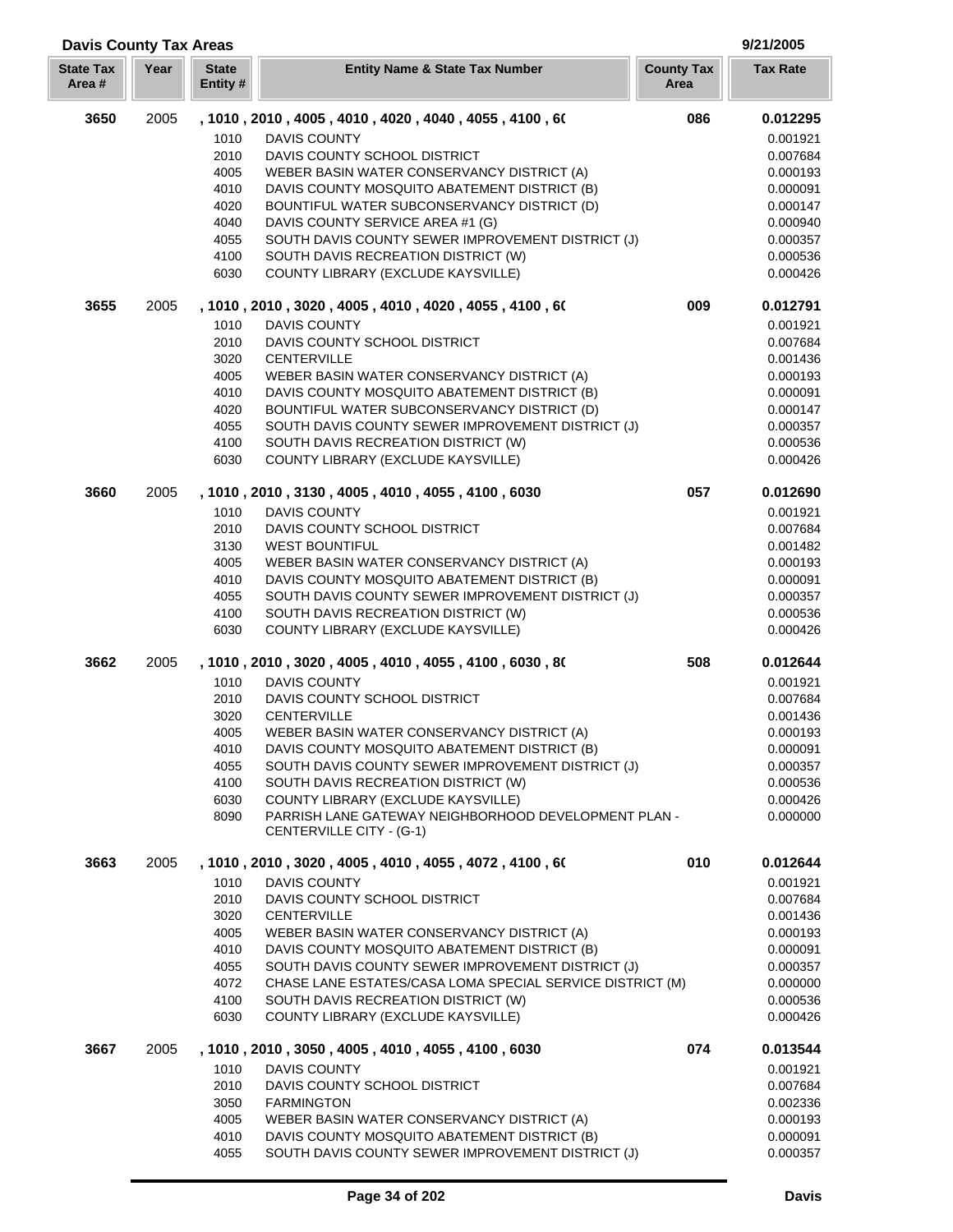| <b>Davis County Tax Areas</b> |      |                         |                                                    |                           | 9/21/2005       |
|-------------------------------|------|-------------------------|----------------------------------------------------|---------------------------|-----------------|
| <b>State Tax</b><br>Area#     | Year | <b>State</b><br>Entity# | <b>Entity Name &amp; State Tax Number</b>          | <b>County Tax</b><br>Area | <b>Tax Rate</b> |
|                               |      | 4100                    | SOUTH DAVIS RECREATION DISTRICT (W)                |                           | 0.000536        |
|                               |      | 6030                    | COUNTY LIBRARY (EXCLUDE KAYSVILLE)                 |                           | 0.000426        |
| 3669                          | 2005 |                         | , 1010, 2010, 3020, 4005, 4010, 4055, 4100, 6030   | 008                       | 0.012644        |
|                               |      | 1010                    | <b>DAVIS COUNTY</b>                                |                           | 0.001921        |
|                               |      | 2010                    | DAVIS COUNTY SCHOOL DISTRICT                       |                           | 0.007684        |
|                               |      | 3020                    | <b>CENTERVILLE</b>                                 |                           | 0.001436        |
|                               |      | 4005                    | WEBER BASIN WATER CONSERVANCY DISTRICT (A)         |                           | 0.000193        |
|                               |      | 4010                    | DAVIS COUNTY MOSQUITO ABATEMENT DISTRICT (B)       |                           | 0.000091        |
|                               |      | 4055                    | SOUTH DAVIS COUNTY SEWER IMPROVEMENT DISTRICT (J)  |                           | 0.000357        |
|                               |      | 4100                    | SOUTH DAVIS RECREATION DISTRICT (W)                |                           | 0.000536        |
|                               |      | 6030                    | COUNTY LIBRARY (EXCLUDE KAYSVILLE)                 |                           | 0.000426        |
| 3670                          | 2005 |                         | , 1010, 2010, 3060, 4005, 4010, 4050, 4090, 6030   | 030                       | 0.012554        |
|                               |      | 1010                    | <b>DAVIS COUNTY</b>                                |                           | 0.001921        |
|                               |      | 2010                    | DAVIS COUNTY SCHOOL DISTRICT                       |                           | 0.007684        |
|                               |      | 3060                    | <b>FRUIT HEIGHTS</b>                               |                           | 0.001980        |
|                               |      | 4005                    | WEBER BASIN WATER CONSERVANCY DISTRICT (A)         |                           | 0.000193        |
|                               |      | 4010                    | DAVIS COUNTY MOSQUITO ABATEMENT DISTRICT (B)       |                           | 0.000091        |
|                               |      | 4050                    | CENTRAL DAVIS COUNTY SEWER DISTRICT (H)            |                           | 0.000259        |
|                               |      | 4090                    | EAST BENCH IRRIGATION SPECIAL SERVICE DISTRICT (V) |                           | 0.000000        |
|                               |      | 6030                    | COUNTY LIBRARY (EXCLUDE KAYSVILLE)                 |                           | 0.000426        |
| 3673                          | 2005 |                         | , 1010, 2010, 3120, 4005, 4010, 6030               | 053                       | 0.011358        |
|                               |      | 1010                    | <b>DAVIS COUNTY</b>                                |                           | 0.001921        |
|                               |      | 2010                    | DAVIS COUNTY SCHOOL DISTRICT                       |                           | 0.007684        |
|                               |      | 3120                    | <b>SYRACUSE</b>                                    |                           | 0.001043        |
|                               |      | 4005                    | WEBER BASIN WATER CONSERVANCY DISTRICT (A)         |                           | 0.000193        |
|                               |      | 4010                    | DAVIS COUNTY MOSQUITO ABATEMENT DISTRICT (B)       |                           | 0.000091        |
|                               |      | 6030                    | COUNTY LIBRARY (EXCLUDE KAYSVILLE)                 |                           | 0.000426        |
| 3676                          | 2005 |                         | , 1010, 2010, 3040, 4005, 4010, 4015, 4075, 6030   | 018                       | 0.013620        |
|                               |      | 1010                    | <b>DAVIS COUNTY</b>                                |                           | 0.001921        |
|                               |      | 2010                    | DAVIS COUNTY SCHOOL DISTRICT                       |                           | 0.007684        |
|                               |      | 3040                    | <b>CLINTON</b>                                     |                           | 0.002087        |
|                               |      | 4005                    | WEBER BASIN WATER CONSERVANCY DISTRICT (A)         |                           | 0.000193        |
|                               |      | 4010                    | DAVIS COUNTY MOSQUITO ABATEMENT DISTRICT (B)       |                           | 0.000091        |
|                               |      | 4015                    | <b>NORTH DAVIS SEWER DISTRICT (C)</b>              |                           | 0.000763        |
|                               |      | 4075                    | HOOPER WATER IMPROVEMENT DISTRICT (T)              |                           | 0.000455        |
|                               |      | 6030                    | COUNTY LIBRARY (EXCLUDE KAYSVILLE)                 |                           | 0.000426        |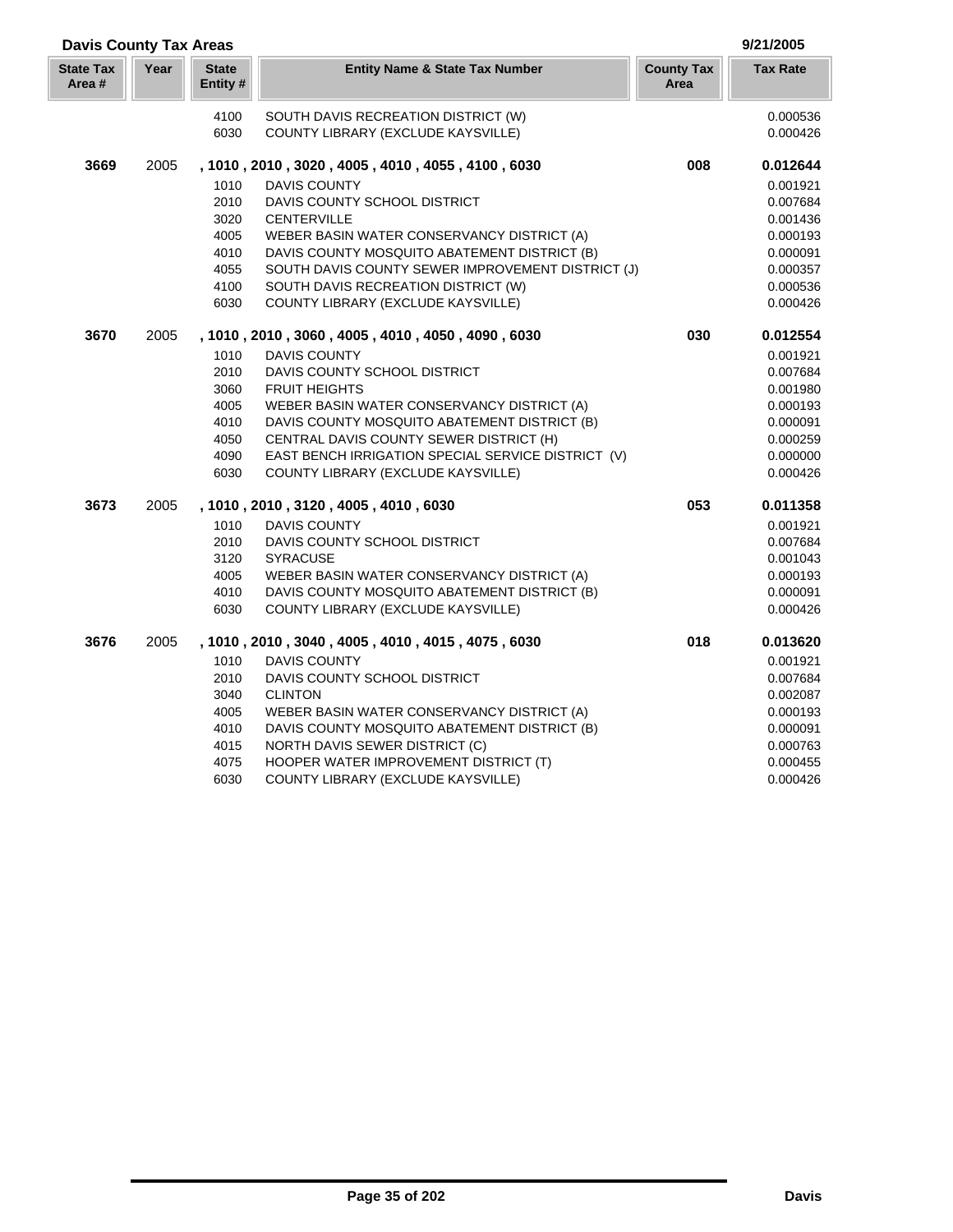| Ō.<br>9/2 |
|-----------|
|           |

| <b>Duchesne County Tax Areas</b> |      |                          | 9/21/2005                                                                                                   |                           |                      |
|----------------------------------|------|--------------------------|-------------------------------------------------------------------------------------------------------------|---------------------------|----------------------|
| <b>State Tax</b><br>Area#        | Year | <b>State</b><br>Entity # | <b>Entity Name &amp; State Tax Number</b>                                                                   | <b>County Tax</b><br>Area | <b>Tax Rate</b>      |
| 206                              | 2005 |                          | , 1010, 2010, 3020, 4010, 4080, 4220                                                                        | 002                       | 0.015653             |
|                                  |      | 1010                     | DUCHESNE COUNTY                                                                                             |                           | 0.003753             |
|                                  |      | 2010                     | DUCHESNE COUNTY SCHOOL DISTRICT                                                                             |                           | 0.008178             |
|                                  |      | 3020                     | <b>DUCHESNE</b>                                                                                             |                           | 0.002693             |
|                                  |      | 4010                     | DUCHESNE COUNTY MOSQUITO ABATEMENT DISTRICT (B)                                                             |                           | 0.000289             |
|                                  |      | 4080                     | DUCHESNE COUNTY WATER CONSERVANCY DISTRICT (J)                                                              |                           | 0.000340             |
|                                  |      | 4220                     | CENTRAL UTAH WATER CONSERVANCY DISTRICT (X)                                                                 |                           | 0.000400             |
| 207                              | 2005 |                          | , 1010 , 2010 , 3030 , 4010 , 4080 , 4220                                                                   | 003                       | 0.016016             |
|                                  |      | 1010                     | <b>DUCHESNE COUNTY</b>                                                                                      |                           | 0.003753             |
|                                  |      | 2010                     | DUCHESNE COUNTY SCHOOL DISTRICT                                                                             |                           | 0.008178             |
|                                  |      | 3030                     | <b>MYTON</b>                                                                                                |                           | 0.003056             |
|                                  |      | 4010                     | DUCHESNE COUNTY MOSQUITO ABATEMENT DISTRICT (B)                                                             |                           | 0.000289             |
|                                  |      | 4080                     | DUCHESNE COUNTY WATER CONSERVANCY DISTRICT (J)                                                              |                           | 0.000340             |
|                                  |      | 4220                     | CENTRAL UTAH WATER CONSERVANCY DISTRICT (X)                                                                 |                           | 0.000400             |
| 208                              | 2005 |                          | , 1010, 2010, 3030, 4010, 4080, 4220, 4240                                                                  | 017                       | 0.016016             |
|                                  |      | 1010                     | <b>DUCHESNE COUNTY</b>                                                                                      |                           | 0.003753             |
|                                  |      | 2010                     | DUCHESNE COUNTY SCHOOL DISTRICT<br><b>MYTON</b>                                                             |                           | 0.008178             |
|                                  |      | 3030<br>4010             | DUCHESNE COUNTY MOSQUITO ABATEMENT DISTRICT (B)                                                             |                           | 0.003056<br>0.000289 |
|                                  |      | 4080                     | DUCHESNE COUNTY WATER CONSERVANCY DISTRICT (J)                                                              |                           | 0.000340             |
|                                  |      | 4220                     | CENTRAL UTAH WATER CONSERVANCY DISTRICT (X)                                                                 |                           | 0.000400             |
|                                  |      | 4240                     | JOHNSON WATER DISTRICT (Z)                                                                                  |                           | 0.000000             |
| 209                              | 2005 |                          | , 1010 , 2010 , 3040 , 4010 , 4080 , 4220                                                                   | 004                       | 0.017180             |
|                                  |      | 1010                     | <b>DUCHESNE COUNTY</b>                                                                                      |                           | 0.003753             |
|                                  |      | 2010                     | DUCHESNE COUNTY SCHOOL DISTRICT                                                                             |                           | 0.008178             |
|                                  |      | 3040                     | <b>ROOSEVELT</b>                                                                                            |                           | 0.004220             |
|                                  |      | 4010                     | DUCHESNE COUNTY MOSQUITO ABATEMENT DISTRICT (B)                                                             |                           | 0.000289             |
|                                  |      | 4080                     | DUCHESNE COUNTY WATER CONSERVANCY DISTRICT (J)                                                              |                           | 0.000340             |
|                                  |      | 4220                     | CENTRAL UTAH WATER CONSERVANCY DISTRICT (X)                                                                 |                           | 0.000400             |
| 210                              | 2005 |                          | , 1010, 2010, 3040, 4010, 4080, 4220, 8010                                                                  | 014                       | 0.017180             |
|                                  |      | 1010                     | <b>DUCHESNE COUNTY</b>                                                                                      |                           | 0.003753             |
|                                  |      | 2010                     | DUCHESNE COUNTY SCHOOL DISTRICT                                                                             |                           | 0.008178             |
|                                  |      | 3040                     | <b>ROOSEVELT</b>                                                                                            |                           | 0.004220             |
|                                  |      | 4010                     | DUCHESNE COUNTY MOSQUITO ABATEMENT DISTRICT (B)                                                             |                           | 0.000289             |
|                                  |      | 4080                     | DUCHESNE COUNTY WATER CONSERVANCY DISTRICT (J)                                                              |                           | 0.000340             |
|                                  |      | 4220<br>8010             | CENTRAL UTAH WATER CONSERVANCY DISTRICT (X)<br>OFFICIAL REDEVELOPMENT PROJECT AREA PLAN - ROOSEVELT - (A-1) |                           | 0.000400<br>0.000000 |
| 211                              | 2005 |                          | , 1010, 2010, 3040, 4010, 4080, 4220, 8010, 8020                                                            | 014                       | 0.017180             |
|                                  |      |                          |                                                                                                             |                           |                      |
|                                  |      | 1010<br>2010             | DUCHESNE COUNTY<br>DUCHESNE COUNTY SCHOOL DISTRICT                                                          |                           | 0.003753<br>0.008178 |
|                                  |      | 3040                     | <b>ROOSEVELT</b>                                                                                            |                           | 0.004220             |
|                                  |      | 4010                     | DUCHESNE COUNTY MOSQUITO ABATEMENT DISTRICT (B)                                                             |                           | 0.000289             |
|                                  |      | 4080                     | DUCHESNE COUNTY WATER CONSERVANCY DISTRICT (J)                                                              |                           | 0.000340             |
|                                  |      | 4220                     | CENTRAL UTAH WATER CONSERVANCY DISTRICT (X)                                                                 |                           | 0.000400             |
|                                  |      | 8010                     | OFFICIAL REDEVELOPMENT PROJECT AREA PLAN - ROOSEVELT - (A-1)                                                |                           | 0.000000             |
|                                  |      | 8020                     | AREA IN ROOSEVELT REDEVELOPMENT PROJECT AREA, OUTSIDE 100<br>ACRE AREA (%)                                  |                           | 0.000000             |
| 212                              | 2005 |                          | , 1010, 2010, 3040, 4010, 4080, 4220, 4240                                                                  | 015                       | 0.017180             |
|                                  |      | 1010                     | <b>DUCHESNE COUNTY</b>                                                                                      |                           | 0.003753             |
|                                  |      | 2010                     | DUCHESNE COUNTY SCHOOL DISTRICT                                                                             |                           | 0.008178             |
|                                  |      | 3040                     | <b>ROOSEVELT</b>                                                                                            |                           | 0.004220             |
|                                  |      | 4010                     | DUCHESNE COUNTY MOSQUITO ABATEMENT DISTRICT (B)                                                             |                           | 0.000289             |
|                                  |      | 4080                     | DUCHESNE COUNTY WATER CONSERVANCY DISTRICT (J)                                                              |                           | 0.000340             |
|                                  |      | 4220                     | CENTRAL UTAH WATER CONSERVANCY DISTRICT (X)                                                                 |                           | 0.000400             |
|                                  |      | 4240                     | JOHNSON WATER DISTRICT (Z)                                                                                  |                           | 0.000000             |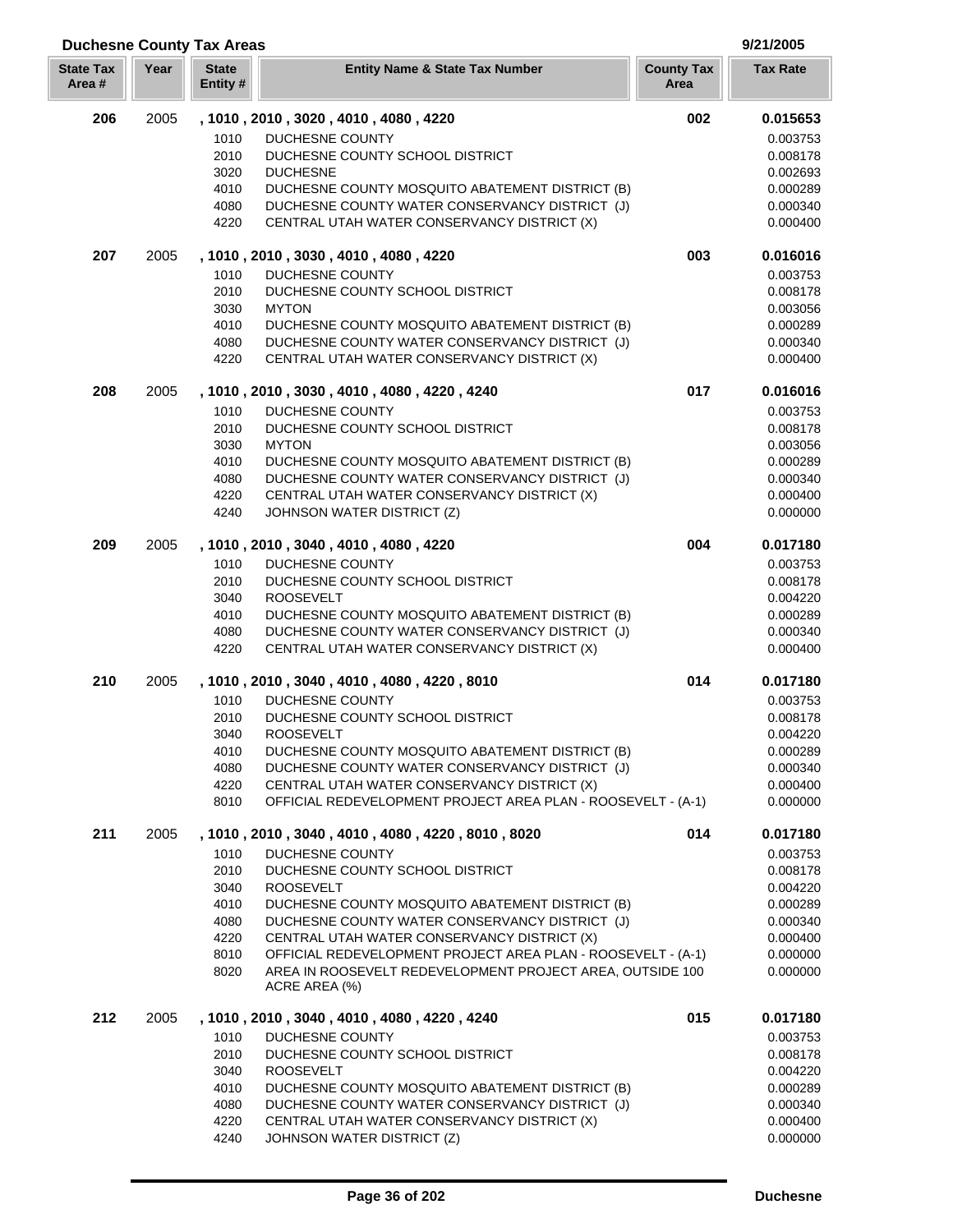### 2005 **, 1010 , 2010 , 4010 , 4020 , 4080 , 4220 006 0.013673** DUCHESNE COUNTY 0.003753 DUCHESNE COUNTY SCHOOL DISTRICT 0.008178 DUCHESNE COUNTY MOSQUITO ABATEMENT DISTRICT (B) 0.000289 4020 HANNA WATER & SEWER DISTRICT (C) 0.000713 DUCHESNE COUNTY WATER CONSERVANCY DISTRICT (J) 0.000340 4220 CENTRAL UTAH WATER CONSERVANCY DISTRICT (X) 0.000400 0.000400 2005 **, 1010 , 2010 , 4010 , 4030 , 4080 , 4220 020 0.012960** DUCHESNE COUNTY 0.003753 DUCHESNE COUNTY SCHOOL DISTRICT 0.008178 DUCHESNE COUNTY MOSQUITO ABATEMENT DISTRICT (B) 0.000289 EAST DUCHESNE WATER IMPROVEMENT DISTRICT (D) 0.000000 DUCHESNE COUNTY WATER CONSERVANCY DISTRICT (J) 0.000340 4220 CENTRAL UTAH WATER CONSERVANCY DISTRICT (X) 0.000400 0.000400 2005 **, 1010 , 2010 , 4010 , 4040 , 4070 , 4080 , 4220 019 0.013251** DUCHESNE COUNTY 0.003753 DUCHESNE COUNTY SCHOOL DISTRICT 0.008178 DUCHESNE COUNTY MOSQUITO ABATEMENT DISTRICT (B) 0.000289 4040 NEOLA WATER & SEWER DISTRICT (E)  $0.0000000$ 4070 NEOLA COMMUNITY PARK DISTRICT (H) 0.000291 DUCHESNE COUNTY WATER CONSERVANCY DISTRICT (J) 0.000340 4220 CENTRAL UTAH WATER CONSERVANCY DISTRICT (X) 0.000400 0.000400 2005 **, 1010 , 2010 , 4010 , 4040 , 4080 , 4220 018 0.012960** DUCHESNE COUNTY 0.003753 DUCHESNE COUNTY SCHOOL DISTRICT 0.008178 DUCHESNE COUNTY MOSQUITO ABATEMENT DISTRICT (B) 0.000289 NEOLA WATER & SEWER DISTRICT (E) 0.000000 DUCHESNE COUNTY WATER CONSERVANCY DISTRICT (J) 0.000340 4220 CENTRAL UTAH WATER CONSERVANCY DISTRICT (X) 0.000400 0.000400 2005 **, 1010 , 2010 , 4010 , 4050 , 4080 , 4220 021 0.012960** DUCHESNE COUNTY 0.003753 DUCHESNE COUNTY SCHOOL DISTRICT 0.008178 DUCHESNE COUNTY MOSQUITO ABATEMENT DISTRICT (B) 0.000289 FRUITLAND WATER IMPROVEMENT DISTRICT (F) 0.000000 DUCHESNE COUNTY WATER CONSERVANCY DISTRICT (J) 0.000340 4220 CENTRAL UTAH WATER CONSERVANCY DISTRICT (X) 0.000400 0.000400 2005 **, 1010 , 2010 , 4010 , 4060 , 4080 , 4220 022 0.014616** DUCHESNE COUNTY 0.003753 DUCHESNE COUNTY SCHOOL DISTRICT 0.008178 DUCHESNE COUNTY MOSQUITO ABATEMENT DISTRICT (B) 0.000289 4060 UPPER COUNTRY WATER IMPROVEMENT DISTRICT (G) 0.001656 DUCHESNE COUNTY WATER CONSERVANCY DISTRICT (J) 0.000340 4220 CENTRAL UTAH WATER CONSERVANCY DISTRICT (X) 0.000400 2005 **, 1010 , 2010 , 4010 , 4070 , 4080 , 4220 019 0.013251** 1010 DUCHESNE COUNTY **1010** DUCHESNE COUNTY DUCHESNE COUNTY SCHOOL DISTRICT 0.008178 DUCHESNE COUNTY MOSQUITO ABATEMENT DISTRICT (B) 0.000289 NEOLA COMMUNITY PARK DISTRICT (H) 0.000291 DUCHESNE COUNTY WATER CONSERVANCY DISTRICT (J) 0.000340 4220 CENTRAL UTAH WATER CONSERVANCY DISTRICT (X) 0.000400 0.000400

**Year Entity Name & State Tax Number County Tax Tax Rate**

**Duchesne County Tax Areas 9/21/2005**

**State Tax Area #**

**State Entity #**

**Area**

| 221 | 2005 |       | . 1010 . 2010 . 4010 . 4080 . 4220              | 091 | 0.012960 |
|-----|------|-------|-------------------------------------------------|-----|----------|
|     |      | 1010. | DUCHESNE COUNTY                                 |     | 0.003753 |
|     |      | 2010  | DUCHESNE COUNTY SCHOOL DISTRICT                 |     | 0.008178 |
|     |      | 4010  | DUCHESNE COUNTY MOSQUITO ABATEMENT DISTRICT (B) |     | 0.000289 |
|     |      |       |                                                 |     |          |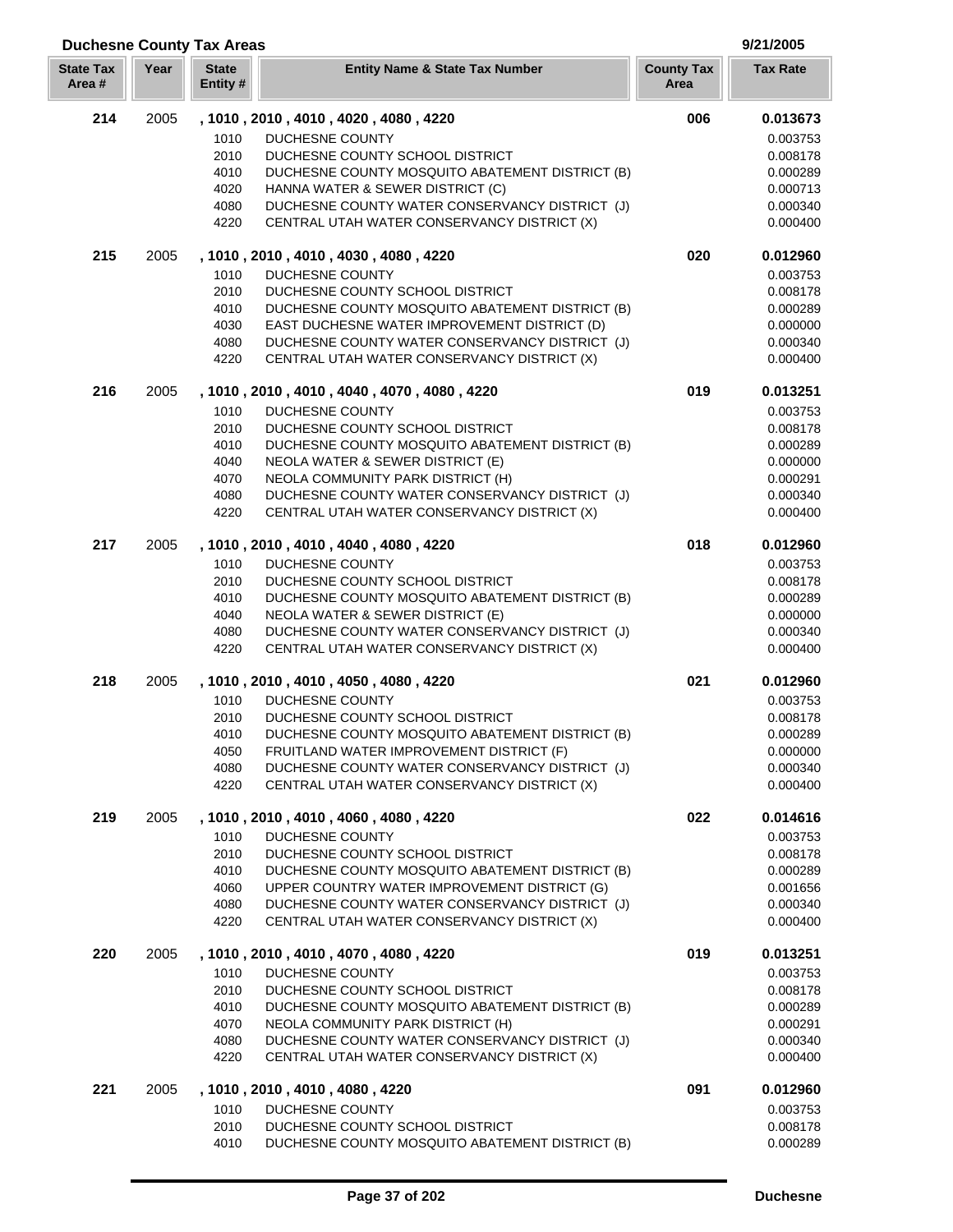| <b>Duchesne County Tax Areas</b> |      |                          |                                                                                                             |                           | 9/21/2005            |
|----------------------------------|------|--------------------------|-------------------------------------------------------------------------------------------------------------|---------------------------|----------------------|
| <b>State Tax</b><br>Area#        | Year | <b>State</b><br>Entity # | <b>Entity Name &amp; State Tax Number</b>                                                                   | <b>County Tax</b><br>Area | <b>Tax Rate</b>      |
|                                  |      | 4080                     | DUCHESNE COUNTY WATER CONSERVANCY DISTRICT (J)                                                              |                           | 0.000340             |
|                                  |      | 4220                     | CENTRAL UTAH WATER CONSERVANCY DISTRICT (X)                                                                 |                           | 0.000400             |
| 222                              | 2005 |                          | , 1010, 2010, 4010, 4080, 4220, 4240                                                                        | 016                       | 0.012960             |
|                                  |      | 1010                     | <b>DUCHESNE COUNTY</b>                                                                                      |                           | 0.003753             |
|                                  |      | 2010                     | DUCHESNE COUNTY SCHOOL DISTRICT                                                                             |                           | 0.008178             |
|                                  |      | 4010                     | DUCHESNE COUNTY MOSQUITO ABATEMENT DISTRICT (B)                                                             |                           | 0.000289             |
|                                  |      | 4080                     | DUCHESNE COUNTY WATER CONSERVANCY DISTRICT (J)                                                              |                           | 0.000340             |
|                                  |      | 4220<br>4240             | CENTRAL UTAH WATER CONSERVANCY DISTRICT (X)<br>JOHNSON WATER DISTRICT (Z)                                   |                           | 0.000400<br>0.000000 |
|                                  |      |                          |                                                                                                             |                           |                      |
| 2088                             | 2005 |                          | , 1010, 2010, 3010, 4010, 4060, 4080, 4220                                                                  | 001                       | 0.017164             |
|                                  |      | 1010<br>2010             | <b>DUCHESNE COUNTY</b><br>DUCHESNE COUNTY SCHOOL DISTRICT                                                   |                           | 0.003753             |
|                                  |      | 3010                     | <b>ALTAMONT</b>                                                                                             |                           | 0.008178<br>0.002548 |
|                                  |      | 4010                     | DUCHESNE COUNTY MOSQUITO ABATEMENT DISTRICT (B)                                                             |                           | 0.000289             |
|                                  |      | 4060                     | UPPER COUNTRY WATER IMPROVEMENT DISTRICT (G)                                                                |                           | 0.001656             |
|                                  |      | 4080                     | DUCHESNE COUNTY WATER CONSERVANCY DISTRICT (J)                                                              |                           | 0.000340             |
|                                  |      | 4220                     | CENTRAL UTAH WATER CONSERVANCY DISTRICT (X)                                                                 |                           | 0.000400             |
| 2769                             | 2005 |                          | , 1010, 2010, 4010, 4075, 4080, 4220                                                                        | 023                       | 0.013297             |
|                                  |      | 1010                     | DUCHESNE COUNTY                                                                                             |                           | 0.003753             |
|                                  |      | 2010                     | DUCHESNE COUNTY SCHOOL DISTRICT                                                                             |                           | 0.008178             |
|                                  |      | 4010                     | DUCHESNE COUNTY MOSQUITO ABATEMENT DISTRICT (B)                                                             |                           | 0.000289             |
|                                  |      | 4075                     | PINON FOREST SPECIAL SERVICE DIST (I)                                                                       |                           | 0.000337             |
|                                  |      | 4080                     | DUCHESNE COUNTY WATER CONSERVANCY DISTRICT (J)                                                              |                           | 0.000340             |
|                                  |      | 4220                     | CENTRAL UTAH WATER CONSERVANCY DISTRICT (X)                                                                 |                           | 0.000400             |
| 3373                             | 2005 |                          | , 1010, 2010, 4010, 4080, 4085, 4220                                                                        | 007                       | 0.013807             |
|                                  |      | 1010<br>2010             | <b>DUCHESNE COUNTY</b>                                                                                      |                           | 0.003753             |
|                                  |      | 4010                     | DUCHESNE COUNTY SCHOOL DISTRICT<br>DUCHESNE COUNTY MOSQUITO ABATEMENT DISTRICT (B)                          |                           | 0.008178<br>0.000289 |
|                                  |      | 4080                     | DUCHESNE COUNTY WATER CONSERVANCY DISTRICT (J)                                                              |                           | 0.000340             |
|                                  |      | 4085                     | TABBY VALLEY PARKS & RECREATION SPECIAL SERVICE DISTRICT (K)                                                |                           | 0.000847             |
|                                  |      | 4220                     | CENTRAL UTAH WATER CONSERVANCY DISTRICT (X)                                                                 |                           | 0.000400             |
| 3374                             | 2005 |                          | , 1010, 2010, 4010, 4020, 4080, 4085, 4220                                                                  | 008                       | 0.014520             |
|                                  |      | 1010                     | DUCHESNE COUNTY                                                                                             |                           | 0.003753             |
|                                  |      | 2010                     | DUCHESNE COUNTY SCHOOL DISTRICT                                                                             |                           | 0.008178             |
|                                  |      | 4010                     | DUCHESNE COUNTY MOSQUITO ABATEMENT DISTRICT (B)                                                             |                           | 0.000289             |
|                                  |      | 4020                     | HANNA WATER & SEWER DISTRICT (C)                                                                            |                           | 0.000713             |
|                                  |      | 4080                     | DUCHESNE COUNTY WATER CONSERVANCY DISTRICT (J)                                                              |                           | 0.000340             |
|                                  |      | 4085<br>4220             | TABBY VALLEY PARKS & RECREATION SPECIAL SERVICE DISTRICT (K)<br>CENTRAL UTAH WATER CONSERVANCY DISTRICT (X) |                           | 0.000847<br>0.000400 |
| 3375                             | 2005 |                          | , 1010, 2010, 3050, 4010, 4080, 4085, 4220                                                                  | 005                       | 0.015830             |
|                                  |      | 1010                     | DUCHESNE COUNTY                                                                                             |                           | 0.003753             |
|                                  |      | 2010                     | DUCHESNE COUNTY SCHOOL DISTRICT                                                                             |                           | 0.008178             |
|                                  |      | 3050                     | <b>TABIONA</b>                                                                                              |                           | 0.002023             |
|                                  |      | 4010                     | DUCHESNE COUNTY MOSQUITO ABATEMENT DISTRICT (B)                                                             |                           | 0.000289             |
|                                  |      | 4080                     | DUCHESNE COUNTY WATER CONSERVANCY DISTRICT (J)                                                              |                           | 0.000340             |
|                                  |      | 4085                     | TABBY VALLEY PARKS & RECREATION SPECIAL SERVICE DISTRICT (K)                                                |                           | 0.000847             |
|                                  |      | 4220                     | CENTRAL UTAH WATER CONSERVANCY DISTRICT (X)                                                                 |                           | 0.000400             |
| 3376                             | 2005 |                          | , 1010 , 2010 , 4010 , 4075 , 4080 , 4085 , 4220<br>DUCHESNE COUNTY                                         | 010                       | 0.014144             |
|                                  |      | 1010<br>2010             | DUCHESNE COUNTY SCHOOL DISTRICT                                                                             |                           | 0.003753<br>0.008178 |
|                                  |      | 4010                     | DUCHESNE COUNTY MOSQUITO ABATEMENT DISTRICT (B)                                                             |                           | 0.000289             |
|                                  |      | 4075                     | PINON FOREST SPECIAL SERVICE DIST (I)                                                                       |                           | 0.000337             |
|                                  |      | 4080                     | DUCHESNE COUNTY WATER CONSERVANCY DISTRICT (J)                                                              |                           | 0.000340             |
|                                  |      | 4085                     | TABBY VALLEY PARKS & RECREATION SPECIAL SERVICE DISTRICT (K)                                                |                           | 0.000847             |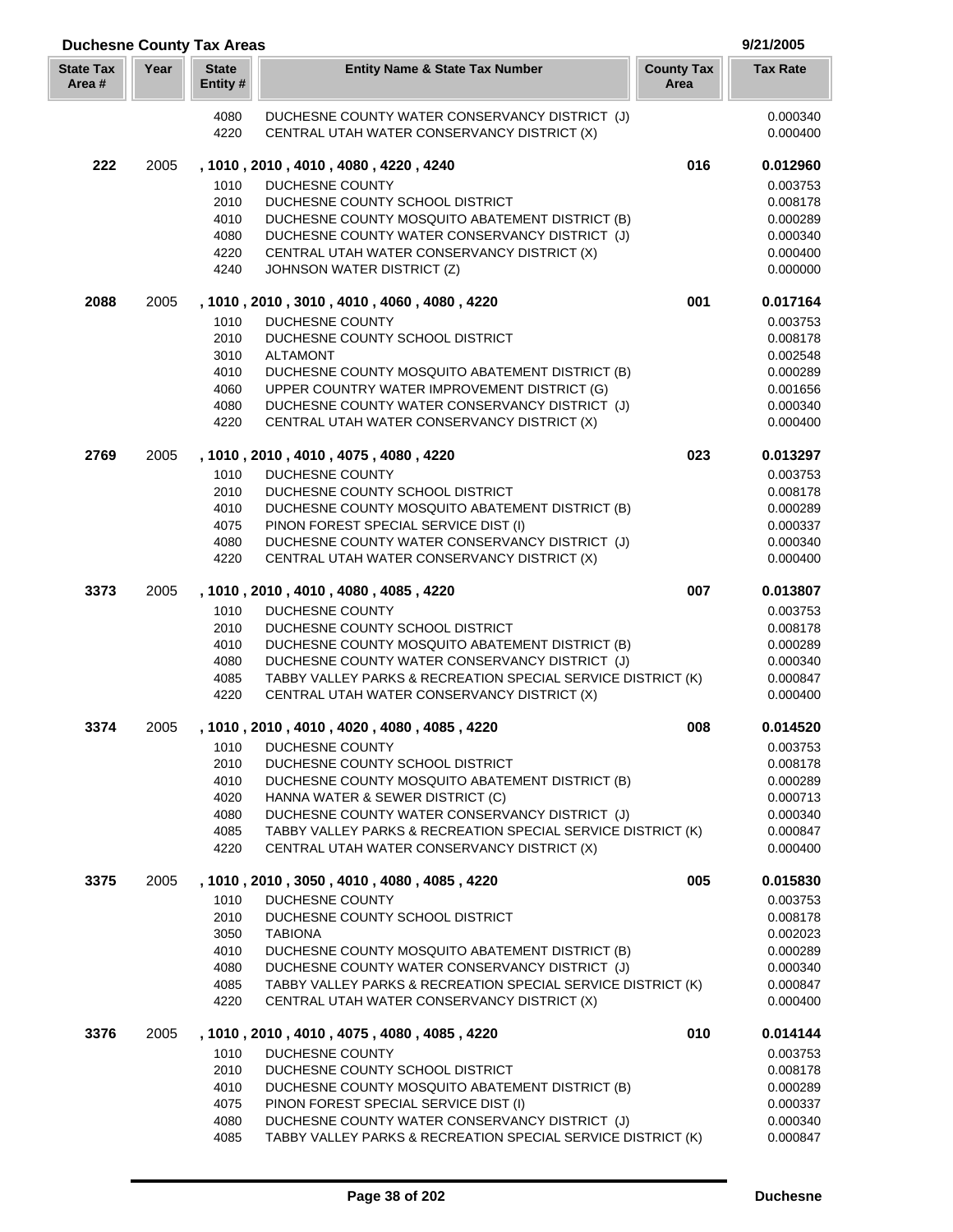## **Duchesne County Tax Areas 9/21/2005**

| <b>State Tax</b><br>Area # | Year | <b>State</b><br>Entity # | <b>Entity Name &amp; State Tax Number</b>   | <b>County Tax</b><br>Area | <b>Tax Rate</b> |
|----------------------------|------|--------------------------|---------------------------------------------|---------------------------|-----------------|
|                            |      | 4220                     | CENTRAL UTAH WATER CONSERVANCY DISTRICT (X) |                           | 0.000400        |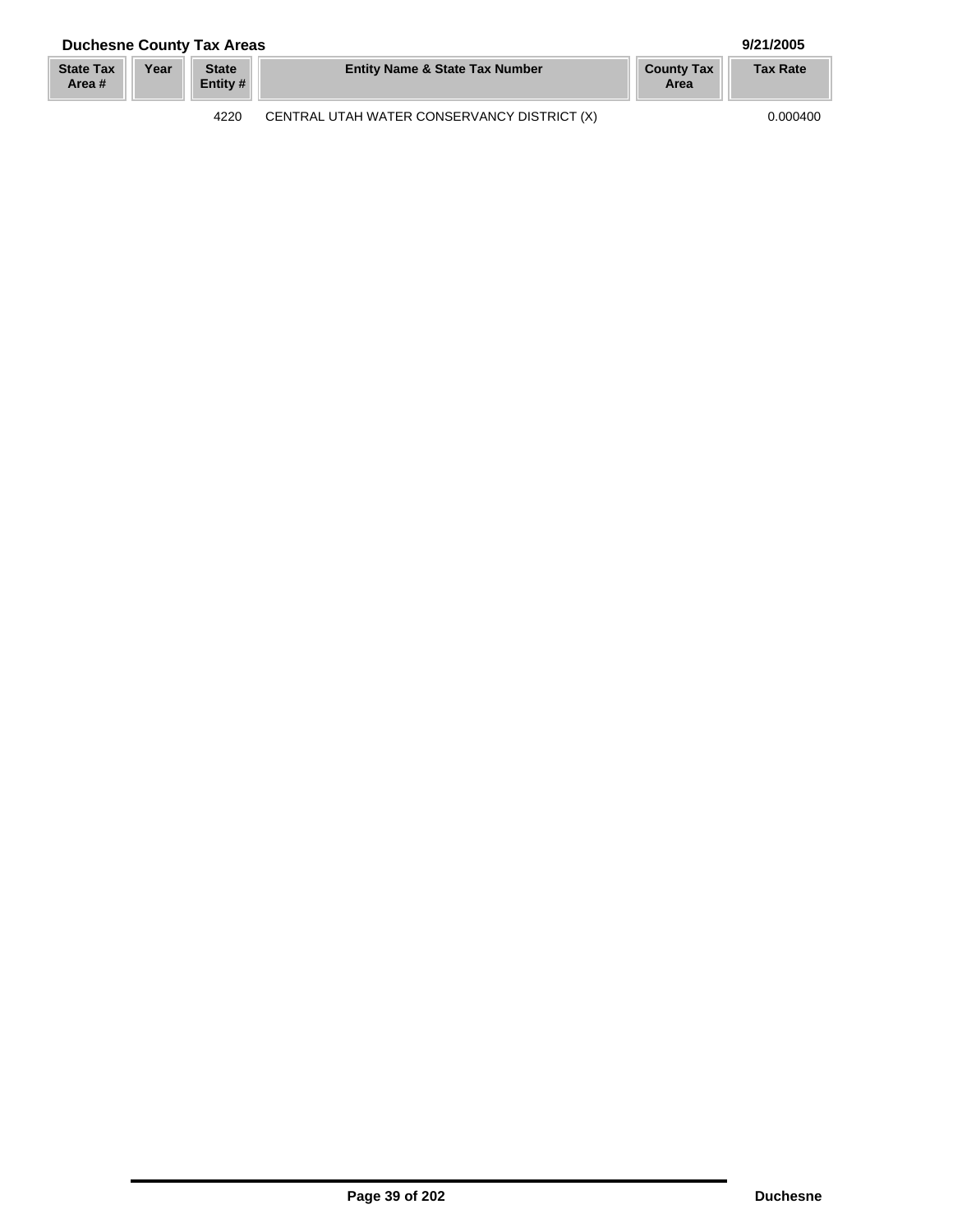| <b>Emery County Tax Areas</b> |      |                          |                                                                                                                   |                           | 9/21/2005            |
|-------------------------------|------|--------------------------|-------------------------------------------------------------------------------------------------------------------|---------------------------|----------------------|
| <b>State Tax</b><br>Area#     | Year | <b>State</b><br>Entity # | <b>Entity Name &amp; State Tax Number</b>                                                                         | <b>County Tax</b><br>Area | <b>Tax Rate</b>      |
| 223                           | 2005 |                          | , 1010, 2010, 3010, 4010, 4020, 4050, 4060                                                                        | 001                       | 0.014903             |
|                               |      | 1010                     | <b>EMERY COUNTY</b>                                                                                               |                           | 0.004416             |
|                               |      | 2010                     | EMERY COUNTY SCHOOL DISTRICT                                                                                      |                           | 0.006012             |
|                               |      | 3010                     | <b>CASTLE DALE</b>                                                                                                |                           | 0.001811             |
|                               |      | 4010                     | EMERY WATER CONSERVANCY DISTRICT (A)                                                                              |                           | 0.000399             |
|                               |      | 4020                     | CASTLE VALLEY SPECIAL SERVICE DISTRICT (B)                                                                        |                           | 0.002265             |
|                               |      | 4050                     | EMERY COUNTY RECREATION SPECIAL SERVICE DISTRICT (E)                                                              |                           | 0.000000             |
|                               |      | 4060                     | EMERY COUNTY FIRE PROTECTION SPECIAL SERVICE DISTRICT (F)                                                         |                           | 0.000000             |
| 225                           | 2005 |                          | , 1010, 2010, 3030, 4010, 4020, 4050, 4060                                                                        | 002                       | 0.014349             |
|                               |      | 1010                     | <b>EMERY COUNTY</b>                                                                                               |                           | 0.004416             |
|                               |      | 2010                     | <b>EMERY COUNTY SCHOOL DISTRICT</b>                                                                               |                           | 0.006012             |
|                               |      | 3030                     | <b>CLEVELAND</b>                                                                                                  |                           | 0.001257             |
|                               |      | 4010                     | EMERY WATER CONSERVANCY DISTRICT (A)                                                                              |                           | 0.000399             |
|                               |      | 4020                     | CASTLE VALLEY SPECIAL SERVICE DISTRICT (B)                                                                        |                           | 0.002265             |
|                               |      | 4050                     | EMERY COUNTY RECREATION SPECIAL SERVICE DISTRICT (E)                                                              |                           | 0.000000             |
|                               |      | 4060                     | EMERY COUNTY FIRE PROTECTION SPECIAL SERVICE DISTRICT (F)                                                         |                           | 0.000000             |
| 226                           | 2005 |                          | , 1010, 2010, 3040, 4010, 4020, 4050, 4060                                                                        | 003                       | 0.015161             |
|                               |      | 1010                     | <b>EMERY COUNTY</b>                                                                                               |                           | 0.004416             |
|                               |      | 2010                     | <b>EMERY COUNTY SCHOOL DISTRICT</b>                                                                               |                           | 0.006012             |
|                               |      | 3040                     | <b>ELMO</b>                                                                                                       |                           | 0.002069             |
|                               |      | 4010                     | EMERY WATER CONSERVANCY DISTRICT (A)                                                                              |                           | 0.000399             |
|                               |      | 4020                     | CASTLE VALLEY SPECIAL SERVICE DISTRICT (B)                                                                        |                           | 0.002265             |
|                               |      | 4050                     | EMERY COUNTY RECREATION SPECIAL SERVICE DISTRICT (E)                                                              |                           | 0.000000             |
|                               |      | 4060                     | EMERY COUNTY FIRE PROTECTION SPECIAL SERVICE DISTRICT (F)                                                         |                           | 0.000000             |
| 227                           | 2005 |                          | , 1010, 2010, 3050, 4010, 4020, 4030, 4050, 4060                                                                  | 004                       | 0.015489             |
|                               |      | 1010                     | <b>EMERY COUNTY</b>                                                                                               |                           | 0.004416             |
|                               |      | 2010                     | <b>EMERY COUNTY SCHOOL DISTRICT</b>                                                                               |                           | 0.006012             |
|                               |      | 3050                     | <b>EMERY</b>                                                                                                      |                           | 0.002397             |
|                               |      | 4010                     | EMERY WATER CONSERVANCY DISTRICT (A)                                                                              |                           | 0.000399             |
|                               |      | 4020                     | CASTLE VALLEY SPECIAL SERVICE DISTRICT (B)                                                                        |                           | 0.002265             |
|                               |      | 4030                     | SOUTH EMERY WATER CONSERVANCY DISTRICT (C)                                                                        |                           | 0.000000             |
|                               |      | 4050<br>4060             | EMERY COUNTY RECREATION SPECIAL SERVICE DISTRICT (E)<br>EMERY COUNTY FIRE PROTECTION SPECIAL SERVICE DISTRICT (F) |                           | 0.000000<br>0.000000 |
| 228                           | 2005 |                          | , 1010, 2010, 3060, 4010, 4020, 4050, 4060                                                                        | 005                       | 0.015375             |
|                               |      | 1010                     | <b>EMERY COUNTY</b>                                                                                               |                           | 0.004416             |
|                               |      | 2010                     | EMERY COUNTY SCHOOL DISTRICT                                                                                      |                           | 0.006012             |
|                               |      | 3060                     | <b>FERRON</b>                                                                                                     |                           | 0.002283             |
|                               |      | 4010                     | EMERY WATER CONSERVANCY DISTRICT (A)                                                                              |                           | 0.000399             |
|                               |      | 4020                     | CASTLE VALLEY SPECIAL SERVICE DISTRICT (B)                                                                        |                           | 0.002265             |
|                               |      | 4050                     | EMERY COUNTY RECREATION SPECIAL SERVICE DISTRICT (E)                                                              |                           | 0.000000             |
|                               |      | 4060                     | EMERY COUNTY FIRE PROTECTION SPECIAL SERVICE DISTRICT (F)                                                         |                           | 0.000000             |
| 229                           | 2005 |                          | , 1010 , 2010 , 3062 , 4050 , 4060                                                                                | 006                       | 0.010428             |
|                               |      | 1010                     | <b>EMERY COUNTY</b>                                                                                               |                           | 0.004416             |
|                               |      | 2010                     | <b>EMERY COUNTY SCHOOL DISTRICT</b>                                                                               |                           | 0.006012             |
|                               |      | 3062                     | <b>GREEN RIVER</b>                                                                                                |                           | 0.000000             |
|                               |      | 4050                     | EMERY COUNTY RECREATION SPECIAL SERVICE DISTRICT (E)                                                              |                           | 0.000000             |
|                               |      | 4060                     | EMERY COUNTY FIRE PROTECTION SPECIAL SERVICE DISTRICT (F)                                                         |                           | 0.000000             |
| 230                           | 2005 |                          | , 1010, 2010, 3070, 4010, 4020, 4050, 4060                                                                        | 007                       | 0.014950             |
|                               |      | 1010                     | <b>EMERY COUNTY</b>                                                                                               |                           | 0.004416             |
|                               |      | 2010                     | <b>EMERY COUNTY SCHOOL DISTRICT</b>                                                                               |                           | 0.006012             |
|                               |      | 3070                     | <b>HUNTINGTON</b>                                                                                                 |                           | 0.001858             |
|                               |      | 4010                     | EMERY WATER CONSERVANCY DISTRICT (A)                                                                              |                           | 0.000399             |
|                               |      | 4020                     | CASTLE VALLEY SPECIAL SERVICE DISTRICT (B)                                                                        |                           | 0.002265             |
|                               |      | 4050                     | EMERY COUNTY RECREATION SPECIAL SERVICE DISTRICT (E)                                                              |                           | 0.000000             |
|                               |      | 4060                     | EMERY COUNTY FIRE PROTECTION SPECIAL SERVICE DISTRICT (F)                                                         |                           | 0.000000             |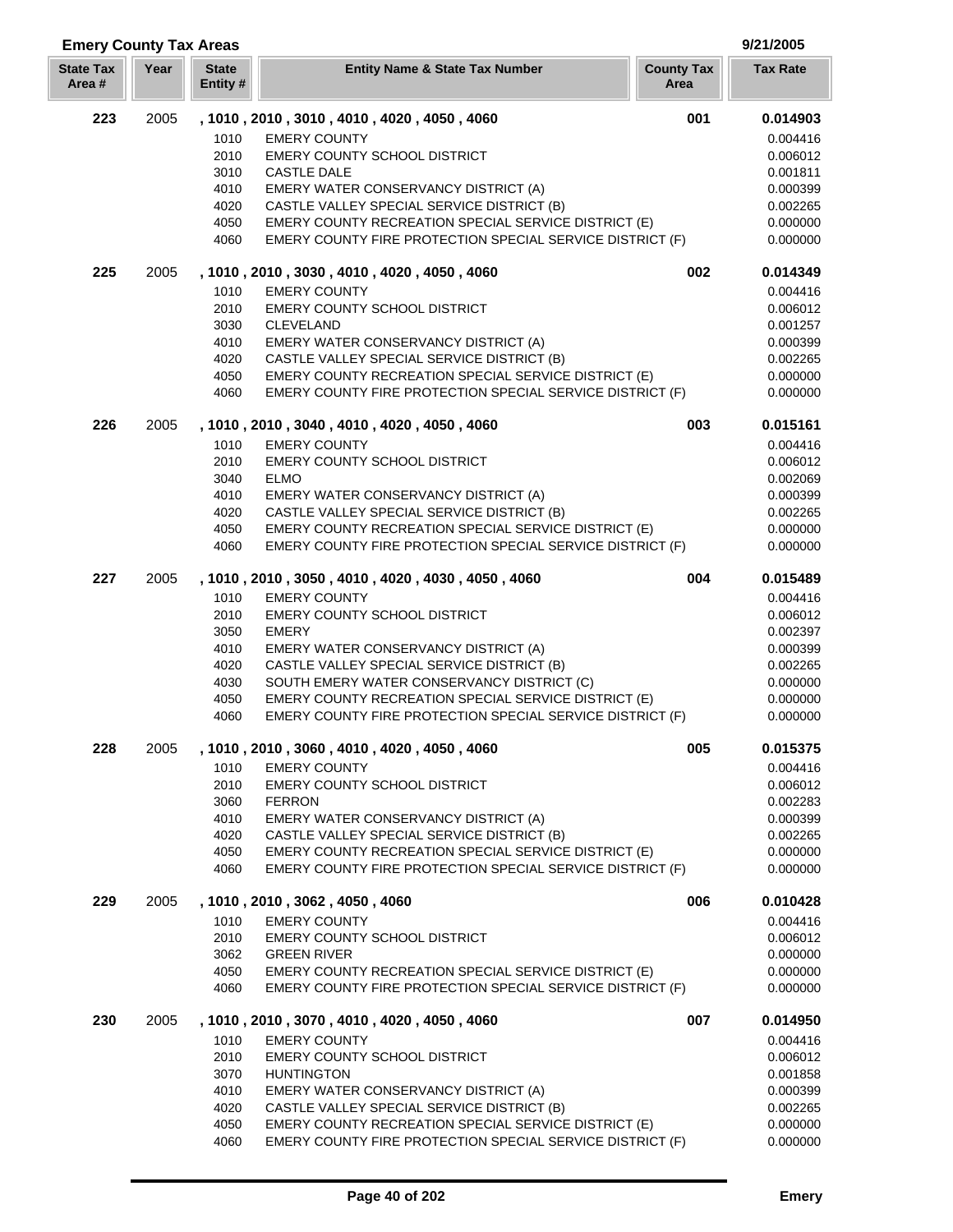| <b>Emery County Tax Areas</b> |      |                         |                                                                                                                   |                           | 9/21/2005            |
|-------------------------------|------|-------------------------|-------------------------------------------------------------------------------------------------------------------|---------------------------|----------------------|
| <b>State Tax</b><br>Area#     | Year | <b>State</b><br>Entity# | <b>Entity Name &amp; State Tax Number</b>                                                                         | <b>County Tax</b><br>Area | <b>Tax Rate</b>      |
| 231                           | 2005 |                         | , 1010, 2010, 3080, 4010, 4020, 4050, 4060                                                                        | 008                       | 0.015261             |
|                               |      | 1010                    | <b>EMERY COUNTY</b>                                                                                               |                           | 0.004416             |
|                               |      | 2010                    | <b>EMERY COUNTY SCHOOL DISTRICT</b>                                                                               |                           | 0.006012             |
|                               |      | 3080                    | ORANGEVILLE                                                                                                       |                           | 0.002169             |
|                               |      | 4010                    | EMERY WATER CONSERVANCY DISTRICT (A)                                                                              |                           | 0.000399             |
|                               |      | 4020                    | CASTLE VALLEY SPECIAL SERVICE DISTRICT (B)                                                                        |                           | 0.002265             |
|                               |      | 4050                    | EMERY COUNTY RECREATION SPECIAL SERVICE DISTRICT (E)                                                              |                           | 0.000000             |
|                               |      | 4060                    | EMERY COUNTY FIRE PROTECTION SPECIAL SERVICE DISTRICT (F)                                                         |                           | 0.000000             |
| 232                           | 2005 |                         | , 1010, 2010, 4010, 4040, 4050, 4060                                                                              | 009                       | 0.010827             |
|                               |      | 1010                    | <b>EMERY COUNTY</b>                                                                                               |                           | 0.004416             |
|                               |      | 2010                    | EMERY COUNTY SCHOOL DISTRICT                                                                                      |                           | 0.006012             |
|                               |      | 4010                    | EMERY WATER CONSERVANCY DISTRICT (A)                                                                              |                           | 0.000399             |
|                               |      | 4040                    | EMERY COUNTY SPECIAL SERVICE DISTRICT NO. 1 (D)                                                                   |                           | 0.000000             |
|                               |      | 4050                    | EMERY COUNTY RECREATION SPECIAL SERVICE DISTRICT (E)                                                              |                           | 0.000000             |
|                               |      | 4060                    | EMERY COUNTY FIRE PROTECTION SPECIAL SERVICE DISTRICT (F)                                                         |                           | 0.000000             |
| 233                           | 2005 |                         | , 1010, 2010, 4010, 4020, 4050, 4060                                                                              | 020                       | 0.013092             |
|                               |      | 1010<br>2010            | <b>EMERY COUNTY</b><br>EMERY COUNTY SCHOOL DISTRICT                                                               |                           | 0.004416<br>0.006012 |
|                               |      | 4010                    | EMERY WATER CONSERVANCY DISTRICT (A)                                                                              |                           | 0.000399             |
|                               |      | 4020                    | CASTLE VALLEY SPECIAL SERVICE DISTRICT (B)                                                                        |                           | 0.002265             |
|                               |      | 4050                    | EMERY COUNTY RECREATION SPECIAL SERVICE DISTRICT (E)                                                              |                           | 0.000000             |
|                               |      | 4060                    | EMERY COUNTY FIRE PROTECTION SPECIAL SERVICE DISTRICT (F)                                                         |                           | 0.000000             |
| 234                           | 2005 |                         | , 1010, 2010, 4010, 4030, 4040, 4050, 4060                                                                        | 049                       | 0.010827             |
|                               |      | 1010                    | <b>EMERY COUNTY</b>                                                                                               |                           | 0.004416             |
|                               |      | 2010                    | <b>EMERY COUNTY SCHOOL DISTRICT</b>                                                                               |                           | 0.006012             |
|                               |      | 4010                    | EMERY WATER CONSERVANCY DISTRICT (A)                                                                              |                           | 0.000399             |
|                               |      | 4030                    | SOUTH EMERY WATER CONSERVANCY DISTRICT (C)                                                                        |                           | 0.000000             |
|                               |      | 4040                    | EMERY COUNTY SPECIAL SERVICE DISTRICT NO. 1 (D)                                                                   |                           | 0.000000             |
|                               |      | 4050                    | EMERY COUNTY RECREATION SPECIAL SERVICE DISTRICT (E)                                                              |                           | 0.000000             |
|                               |      | 4060                    | EMERY COUNTY FIRE PROTECTION SPECIAL SERVICE DISTRICT (F)                                                         |                           | 0.000000             |
| 235                           | 2005 |                         | , 1010, 2010, 4040, 4050, 4060                                                                                    | 019                       | 0.010428             |
|                               |      | 1010<br>2010            | <b>EMERY COUNTY</b><br><b>EMERY COUNTY SCHOOL DISTRICT</b>                                                        |                           | 0.004416<br>0.006012 |
|                               |      | 4040                    | EMERY COUNTY SPECIAL SERVICE DISTRICT NO. 1 (D)                                                                   |                           | 0.000000             |
|                               |      | 4050                    | EMERY COUNTY RECREATION SPECIAL SERVICE DISTRICT (E)                                                              |                           | 0.000000             |
|                               |      | 4060                    | EMERY COUNTY FIRE PROTECTION SPECIAL SERVICE DISTRICT (F)                                                         |                           | 0.000000             |
| 1025                          | 2005 |                         | , 1010, 2010, 3020, 4010, 4020, 4050, 4060                                                                        | 030                       | 0.013864             |
|                               |      | 1010                    | <b>EMERY COUNTY</b>                                                                                               |                           | 0.004416             |
|                               |      | 2010                    | EMERY COUNTY SCHOOL DISTRICT                                                                                      |                           | 0.006012             |
|                               |      | 3020                    | <b>CLAWSON</b>                                                                                                    |                           | 0.000772             |
|                               |      | 4010                    | EMERY WATER CONSERVANCY DISTRICT (A)                                                                              |                           | 0.000399             |
|                               |      | 4020                    | CASTLE VALLEY SPECIAL SERVICE DISTRICT (B)                                                                        |                           | 0.002265             |
|                               |      | 4050<br>4060            | EMERY COUNTY RECREATION SPECIAL SERVICE DISTRICT (E)<br>EMERY COUNTY FIRE PROTECTION SPECIAL SERVICE DISTRICT (F) |                           | 0.000000<br>0.000000 |
| 2104                          | 2005 |                         | , 1010, 2010, 3080, 4010, 4050, 4060                                                                              | 018                       | 0.012996             |
|                               |      | 1010                    | <b>EMERY COUNTY</b>                                                                                               |                           | 0.004416             |
|                               |      | 2010                    | <b>EMERY COUNTY SCHOOL DISTRICT</b>                                                                               |                           | 0.006012             |
|                               |      | 3080                    | ORANGEVILLE                                                                                                       |                           | 0.002169             |
|                               |      | 4010                    | EMERY WATER CONSERVANCY DISTRICT (A)                                                                              |                           | 0.000399             |
|                               |      | 4050                    | EMERY COUNTY RECREATION SPECIAL SERVICE DISTRICT (E)                                                              |                           | 0.000000             |
|                               |      | 4060                    | EMERY COUNTY FIRE PROTECTION SPECIAL SERVICE DISTRICT (F)                                                         |                           | 0.000000             |
| 2106                          | 2005 |                         | , 1010, 2010, 3010, 4010, 4050, 4060                                                                              | 011                       | 0.012638             |
|                               |      | 1010                    | <b>EMERY COUNTY</b>                                                                                               |                           | 0.004416             |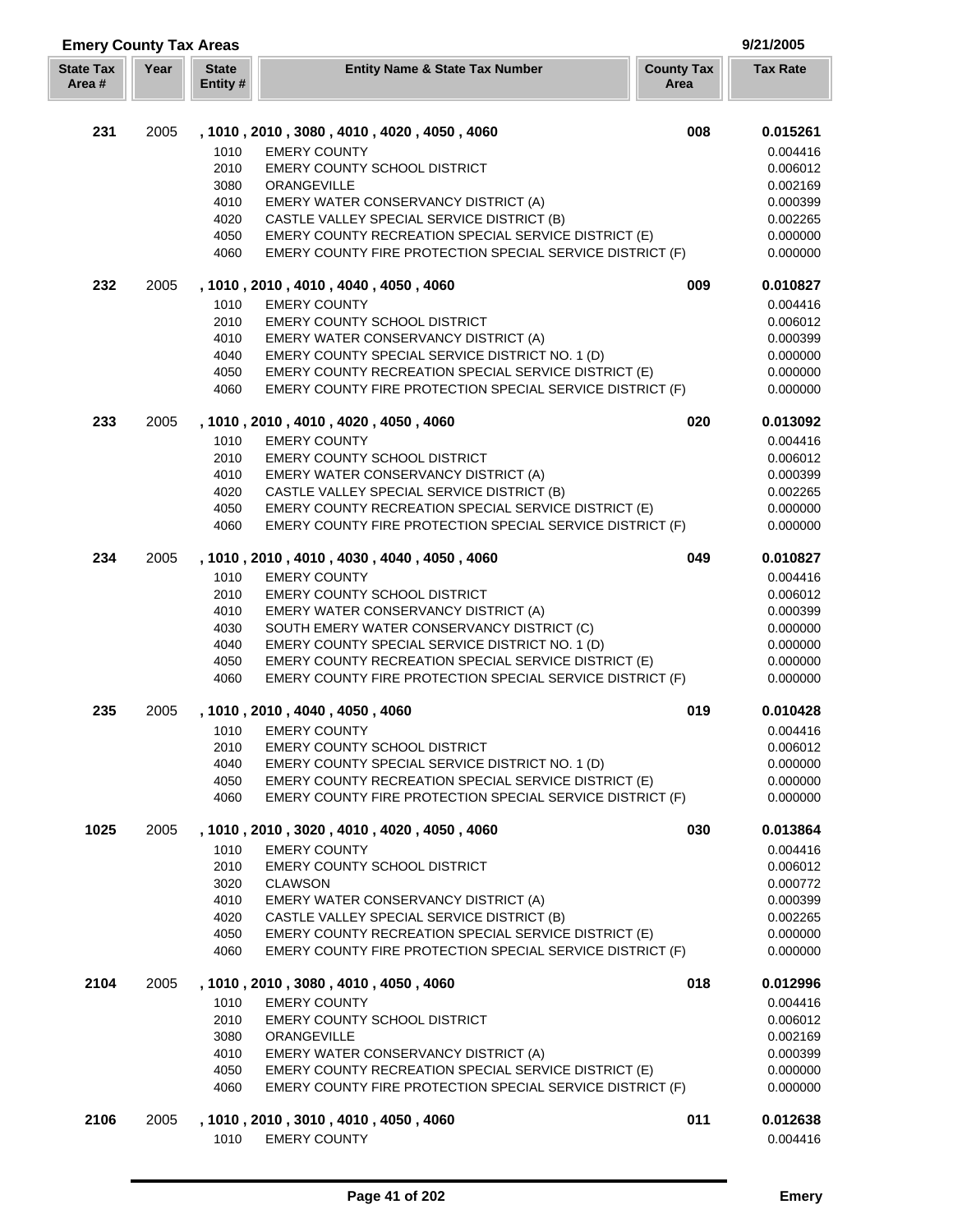# **Emery County Tax Areas 9/21/2005**

| <b>State Tax</b><br>Area # | Year | <b>State</b><br>Entity # | <b>Entity Name &amp; State Tax Number</b>                    | <b>County Tax</b><br>Area | <b>Tax Rate</b> |
|----------------------------|------|--------------------------|--------------------------------------------------------------|---------------------------|-----------------|
|                            |      | 2010                     | <b>EMERY COUNTY SCHOOL DISTRICT</b>                          |                           | 0.006012        |
|                            |      | 3010                     | CASTLE DALE                                                  |                           | 0.001811        |
|                            |      | 4010                     | EMERY WATER CONSERVANCY DISTRICT (A)                         |                           | 0.000399        |
|                            |      | 4050                     | <b>EMERY COUNTY RECREATION SPECIAL SERVICE DISTRICT (E)</b>  |                           | 0.000000        |
|                            |      | 4060                     | EMERY COUNTY FIRE PROTECTION SPECIAL SERVICE DISTRICT (F)    |                           | 0.000000        |
| 3365                       | 2005 |                          | , 1010, 2010, 3062, 4050, 4060, 6010, 6020, 6030, 60         | 066                       | 0.012232        |
|                            |      | 1010                     | <b>EMERY COUNTY</b>                                          |                           | 0.004416        |
|                            |      | 2010                     | <b>EMERY COUNTY SCHOOL DISTRICT</b>                          |                           | 0.006012        |
|                            |      | 3062                     | <b>GREEN RIVER</b>                                           |                           | 0.000000        |
|                            |      | 4050                     | EMERY COUNTY RECREATION SPECIAL SERVICE DISTRICT (E)         |                           | 0.000000        |
|                            |      | 4060                     | EMERY COUNTY FIRE PROTECTION SPECIAL SERVICE DISTRICT (F)    |                           | 0.000000        |
|                            |      | 6010                     | BOND REPAY - GRAND COUNTY WATER CONSERVANCY DISTRICT (I)     |                           | 0.000109        |
|                            |      | 6020                     | BOND REPAY - GRAND COUNTY SPECIAL SERVICE WATER DISTRICT(II) |                           | 0.000200        |
|                            |      | 6030                     | BOND REPAY - GRAND COUNTY (III)                              |                           | 0.000267        |
|                            |      | 6040                     | BOND REPAY - GRAND COUNTY SCHOOL DISTRICT (IV)               |                           | 0.001228        |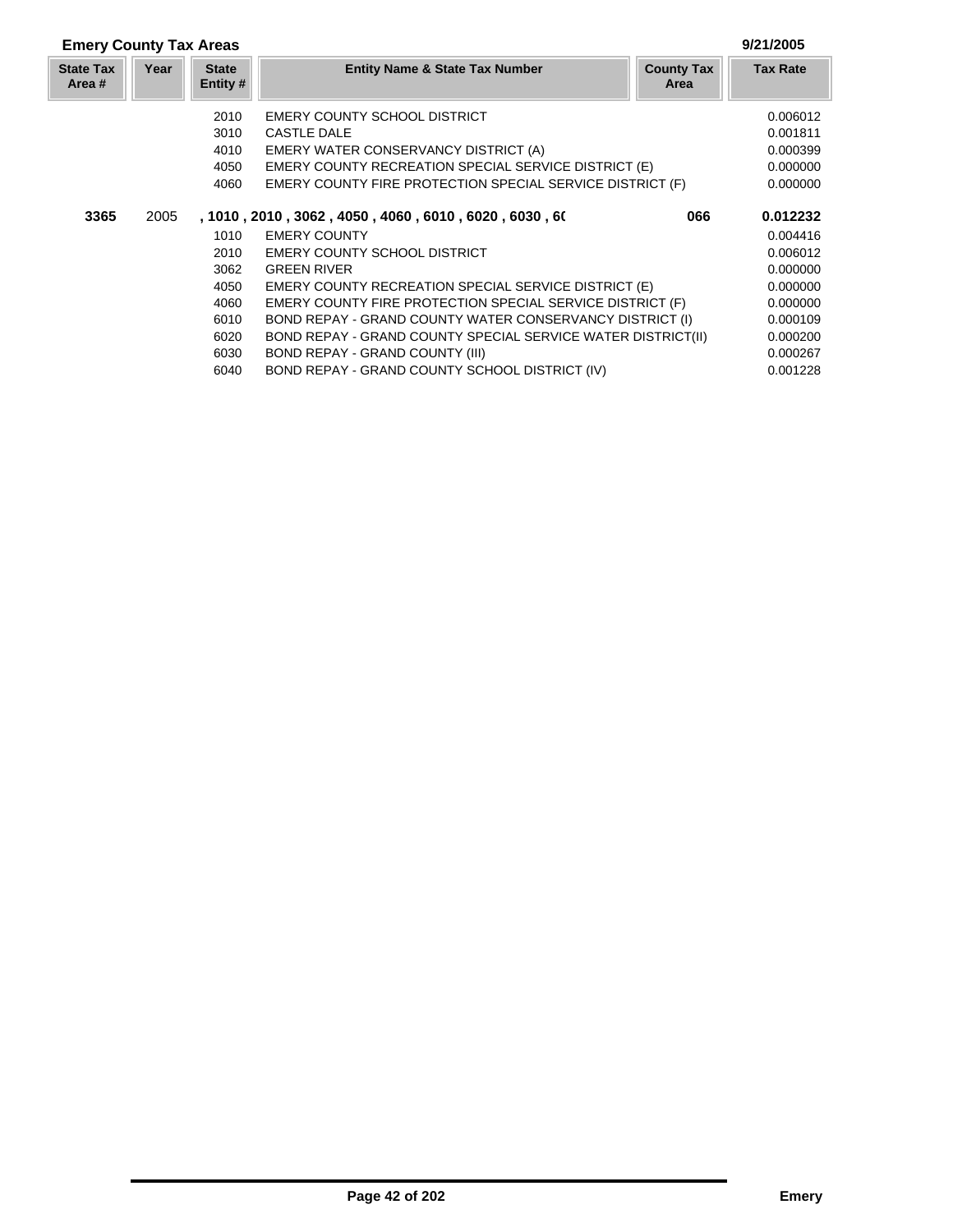| <b>Garfield County Tax Areas</b> |      |                          |                                                                                                   |                           | 9/21/2005            |  |
|----------------------------------|------|--------------------------|---------------------------------------------------------------------------------------------------|---------------------------|----------------------|--|
| <b>State Tax</b><br>Area#        | Year | <b>State</b><br>Entity # | <b>Entity Name &amp; State Tax Number</b>                                                         | <b>County Tax</b><br>Area | <b>Tax Rate</b>      |  |
| 236                              | 2005 |                          | , 1010, 2010, 3010, 4010, 4100, 4270                                                              | 001                       | 0.010731             |  |
|                                  |      | 1010                     | <b>GARFIELD COUNTY</b>                                                                            |                           | 0.001460             |  |
|                                  |      | 2010                     | GARFIELD COUNTY SCHOOL DISTRICT                                                                   |                           | 0.007819             |  |
|                                  |      | 3010                     | <b>ANTIMONY</b>                                                                                   |                           | 0.000820             |  |
|                                  |      | 4010                     | ANTIMONY CEMETERY IMPROVEMENT DISTRICT (A)                                                        |                           | 0.000187             |  |
|                                  |      | 4100                     | UPPER SEVIER RIVER WATER CONSERVANCY DISTRICT (J)                                                 |                           | 0.000045             |  |
|                                  |      | 4270                     | CENTRAL UTAH WATER CONSERVANCY DISTRICT (X)                                                       |                           | 0.000400             |  |
| 237                              | 2005 |                          | , 1010, 2010, 3020                                                                                | 002                       | 0.009633             |  |
|                                  |      | 1010                     | <b>GARFIELD COUNTY</b>                                                                            |                           | 0.001460             |  |
|                                  |      | 2010                     | <b>GARFIELD COUNTY SCHOOL DISTRICT</b>                                                            |                           | 0.007819             |  |
|                                  |      | 3020                     | <b>BOULDER</b>                                                                                    |                           | 0.000354             |  |
| 238                              | 2005 |                          | , 1010, 2010, 3030, 4060                                                                          | 003                       | 0.013153             |  |
|                                  |      | 1010                     | <b>GARFIELD COUNTY</b>                                                                            |                           | 0.001460             |  |
|                                  |      | 2010                     | <b>GARFIELD COUNTY SCHOOL DISTRICT</b>                                                            |                           | 0.007819             |  |
|                                  |      | 3030                     | CANNONVILLE                                                                                       |                           | 0.003474             |  |
|                                  |      | 4060                     | CANNONVILLE CEMETERY MAINTENANCE DISTRICT (F)                                                     |                           | 0.000400             |  |
| 239                              | 2005 |                          | , 1010 , 2010 , 3040 , 4080 , 4090                                                                | 004                       | 0.012261             |  |
|                                  |      | 1010                     | <b>GARFIELD COUNTY</b>                                                                            |                           | 0.001460             |  |
|                                  |      | 2010                     | GARFIELD COUNTY SCHOOL DISTRICT                                                                   |                           | 0.007819             |  |
|                                  |      | 3040<br>4080             | <b>ESCALANTE</b><br>ESCALANTE CEMETERY MAINTENANCE DISTRICT (H)                                   |                           | 0.002789<br>0.000193 |  |
|                                  |      | 4090                     | WIDE HOLLOW WATER CONSERVANCY DISTRICT (I)                                                        |                           | 0.000000             |  |
|                                  |      |                          |                                                                                                   |                           |                      |  |
| 240                              | 2005 |                          | , 1010 , 2010 , 3050 , 4030 , 4100 , 4270                                                         | 005                       | 0.010880             |  |
|                                  |      | 1010                     | <b>GARFIELD COUNTY</b>                                                                            |                           | 0.001460             |  |
|                                  |      | 2010                     | <b>GARFIELD COUNTY SCHOOL DISTRICT</b>                                                            |                           | 0.007819             |  |
|                                  |      | 3050                     | <b>HATCH</b>                                                                                      |                           | 0.001089             |  |
|                                  |      | 4030<br>4100             | HATCH TOWN CEMETERY MAINTENANCE DISTRICT (C)<br>UPPER SEVIER RIVER WATER CONSERVANCY DISTRICT (J) |                           | 0.000067<br>0.000045 |  |
|                                  |      | 4270                     | CENTRAL UTAH WATER CONSERVANCY DISTRICT (X)                                                       |                           | 0.000400             |  |
|                                  |      |                          |                                                                                                   |                           |                      |  |
| 241                              | 2005 |                          | , 1010, 2010, 3060, 4070                                                                          | 006                       | 0.010339             |  |
|                                  |      | 1010                     | <b>GARFIELD COUNTY</b>                                                                            |                           | 0.001460             |  |
|                                  |      | 2010                     | <b>GARFIELD COUNTY SCHOOL DISTRICT</b>                                                            |                           | 0.007819             |  |
|                                  |      | 3060<br>4070             | <b>HENRIEVILLE</b><br>HENRIEVILLE CEMETERY MAINTENANCE DISTRICT (G)                               |                           | 0.000908             |  |
|                                  |      |                          |                                                                                                   |                           | 0.000152             |  |
| 242                              | 2005 |                          | , 1010, 2010, 3070, 4020, 4100, 4270                                                              | 007                       | 0.012553             |  |
|                                  |      | 1010                     | <b>GARFIELD COUNTY</b>                                                                            |                           | 0.001460             |  |
|                                  |      | 2010                     | <b>GARFIELD COUNTY SCHOOL DISTRICT</b>                                                            |                           | 0.007819             |  |
|                                  |      | 3070<br>4020             | <b>PANGUITCH</b><br>PANGUITCH CEMETERY MAINTENANCE DISTRICT (B)                                   |                           | 0.002613<br>0.000216 |  |
|                                  |      | 4100                     | UPPER SEVIER RIVER WATER CONSERVANCY DISTRICT (J)                                                 |                           | 0.000045             |  |
|                                  |      | 4270                     | CENTRAL UTAH WATER CONSERVANCY DISTRICT (X)                                                       |                           | 0.000400             |  |
| 243                              | 2005 |                          | , 1010, 2010, 3080, 4050, 4100, 4270                                                              | 008                       | 0.010664             |  |
|                                  |      | 1010                     | <b>GARFIELD COUNTY</b>                                                                            |                           | 0.001460             |  |
|                                  |      | 2010                     | <b>GARFIELD COUNTY SCHOOL DISTRICT</b>                                                            |                           | 0.007819             |  |
|                                  |      | 3080                     | <b>TROPIC</b>                                                                                     |                           | 0.000768             |  |
|                                  |      | 4050                     | TROPIC CEMETERY MAINTENANCE DISTRICT (E)                                                          |                           | 0.000172             |  |
|                                  |      | 4100                     | UPPER SEVIER RIVER WATER CONSERVANCY DISTRICT (J)                                                 |                           | 0.000045             |  |
|                                  |      | 4270                     | CENTRAL UTAH WATER CONSERVANCY DISTRICT (X)                                                       |                           | 0.000400             |  |
| 244                              | 2005 |                          | , 1010, 2010, 4010, 4100, 4270                                                                    | 009                       | 0.009911             |  |
|                                  |      | 1010                     | <b>GARFIELD COUNTY</b>                                                                            |                           | 0.001460             |  |
|                                  |      | 2010                     | <b>GARFIELD COUNTY SCHOOL DISTRICT</b>                                                            |                           | 0.007819             |  |
|                                  |      | 4010                     | ANTIMONY CEMETERY IMPROVEMENT DISTRICT (A)                                                        |                           | 0.000187             |  |
|                                  |      | 4100                     | UPPER SEVIER RIVER WATER CONSERVANCY DISTRICT (J)                                                 |                           | 0.000045             |  |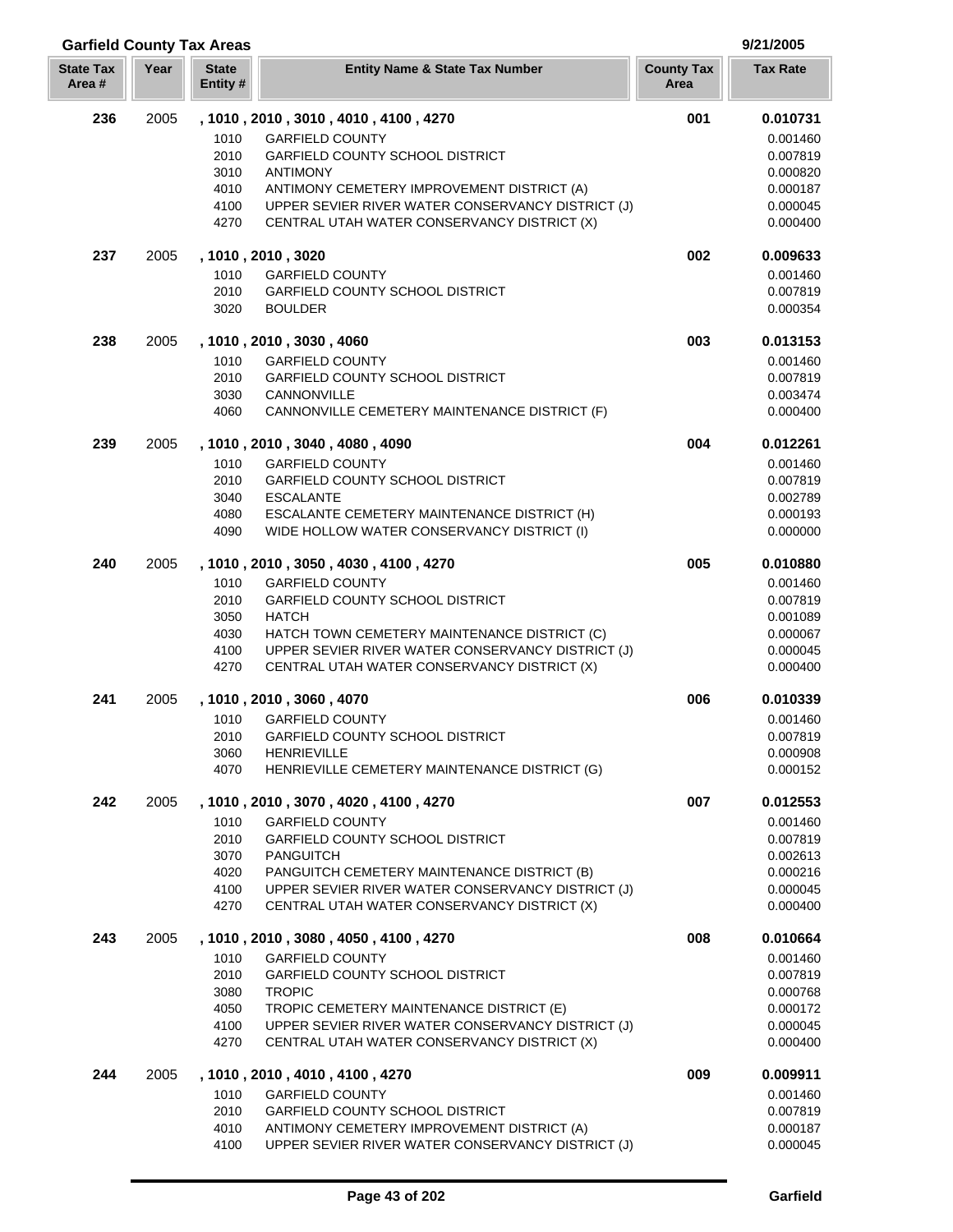| <b>Garfield County Tax Areas</b> |      |                                      |                                                                                                                                                                                                                                                        |                           | 9/21/2005                                                            |
|----------------------------------|------|--------------------------------------|--------------------------------------------------------------------------------------------------------------------------------------------------------------------------------------------------------------------------------------------------------|---------------------------|----------------------------------------------------------------------|
| <b>State Tax</b><br>Area #       | Year | <b>State</b><br>Entity #             | <b>Entity Name &amp; State Tax Number</b>                                                                                                                                                                                                              | <b>County Tax</b><br>Area | <b>Tax Rate</b>                                                      |
|                                  |      | 4270                                 | CENTRAL UTAH WATER CONSERVANCY DISTRICT (X)                                                                                                                                                                                                            |                           | 0.000400                                                             |
| 245                              | 2005 | 1010<br>2010<br>4020<br>4100<br>4270 | , 1010, 2010, 4020, 4100, 4270<br><b>GARFIELD COUNTY</b><br><b>GARFIELD COUNTY SCHOOL DISTRICT</b><br>PANGUITCH CEMETERY MAINTENANCE DISTRICT (B)<br>UPPER SEVIER RIVER WATER CONSERVANCY DISTRICT (J)<br>CENTRAL UTAH WATER CONSERVANCY DISTRICT (X)  | 014                       | 0.009940<br>0.001460<br>0.007819<br>0.000216<br>0.000045<br>0.000400 |
| 246                              | 2005 | 1010<br>2010<br>4030<br>4100<br>4270 | , 1010, 2010, 4030, 4100, 4270<br><b>GARFIELD COUNTY</b><br><b>GARFIELD COUNTY SCHOOL DISTRICT</b><br>HATCH TOWN CEMETERY MAINTENANCE DISTRICT (C)<br>UPPER SEVIER RIVER WATER CONSERVANCY DISTRICT (J)<br>CENTRAL UTAH WATER CONSERVANCY DISTRICT (X) | 012                       | 0.009791<br>0.001460<br>0.007819<br>0.000067<br>0.000045<br>0.000400 |
| 247                              | 2005 | 1010<br>2010<br>4040                 | , 1010, 2010, 4040<br><b>GARFIELD COUNTY</b><br><b>GARFIELD COUNTY SCHOOL DISTRICT</b><br>GARFIELD COUNTY TICABOO SPECIAL SERVICE DIST. #1 (D)                                                                                                         | 020                       | 0.009279<br>0.001460<br>0.007819<br>0.000000                         |
| 248                              | 2005 | 1010<br>2010<br>4050                 | , 1010, 2010, 4050<br><b>GARFIELD COUNTY</b><br><b>GARFIELD COUNTY SCHOOL DISTRICT</b><br>TROPIC CEMETERY MAINTENANCE DISTRICT (E)                                                                                                                     | 021                       | 0.009451<br>0.001460<br>0.007819<br>0.000172                         |
| 249                              | 2005 | 1010<br>2010<br>4050<br>4100<br>4270 | , 1010, 2010, 4050, 4100, 4270<br><b>GARFIELD COUNTY</b><br><b>GARFIELD COUNTY SCHOOL DISTRICT</b><br>TROPIC CEMETERY MAINTENANCE DISTRICT (E)<br>UPPER SEVIER RIVER WATER CONSERVANCY DISTRICT (J)<br>CENTRAL UTAH WATER CONSERVANCY DISTRICT (X)     | 015                       | 0.009896<br>0.001460<br>0.007819<br>0.000172<br>0.000045<br>0.000400 |
| 250                              | 2005 | 1010<br>2010<br>4060                 | , 1010, 2010, 4060<br><b>GARFIELD COUNTY</b><br><b>GARFIELD COUNTY SCHOOL DISTRICT</b><br>CANNONVILLE CEMETERY MAINTENANCE DISTRICT (F)                                                                                                                | 010                       | 0.009679<br>0.001460<br>0.007819<br>0.000400                         |
| 251                              | 2005 | 1010<br>2010<br>4070                 | , 1010, 2010, 4070<br><b>GARFIELD COUNTY</b><br><b>GARFIELD COUNTY SCHOOL DISTRICT</b><br>HENRIEVILLE CEMETERY MAINTENANCE DISTRICT (G)                                                                                                                | 013                       | 0.009431<br>0.001460<br>0.007819<br>0.000152                         |
| 252                              | 2005 | 1010<br>2010<br>4080                 | , 1010, 2010, 4080<br><b>GARFIELD COUNTY</b><br><b>GARFIELD COUNTY SCHOOL DISTRICT</b><br>ESCALANTE CEMETERY MAINTENANCE DISTRICT (H)                                                                                                                  | 019                       | 0.009472<br>0.001460<br>0.007819<br>0.000193                         |
| 253                              | 2005 | 1010<br>2010<br>4080<br>4090         | , 1010, 2010, 4080, 4090<br><b>GARFIELD COUNTY</b><br><b>GARFIELD COUNTY SCHOOL DISTRICT</b><br>ESCALANTE CEMETERY MAINTENANCE DISTRICT (H)<br>WIDE HOLLOW WATER CONSERVANCY DISTRICT (I)                                                              | 011                       | 0.009472<br>0.001460<br>0.007819<br>0.000193<br>0.000000             |
| 254                              | 2005 | 1010<br>2010<br>4090                 | , 1010, 2010, 4090<br><b>GARFIELD COUNTY</b><br><b>GARFIELD COUNTY SCHOOL DISTRICT</b><br>WIDE HOLLOW WATER CONSERVANCY DISTRICT (I)                                                                                                                   | 018                       | 0.009279<br>0.001460<br>0.007819<br>0.000000                         |
| 255                              | 2005 | 1010                                 | , 1010, 2010, 4100, 4270<br><b>GARFIELD COUNTY</b>                                                                                                                                                                                                     | 016                       | 0.009724<br>0.001460                                                 |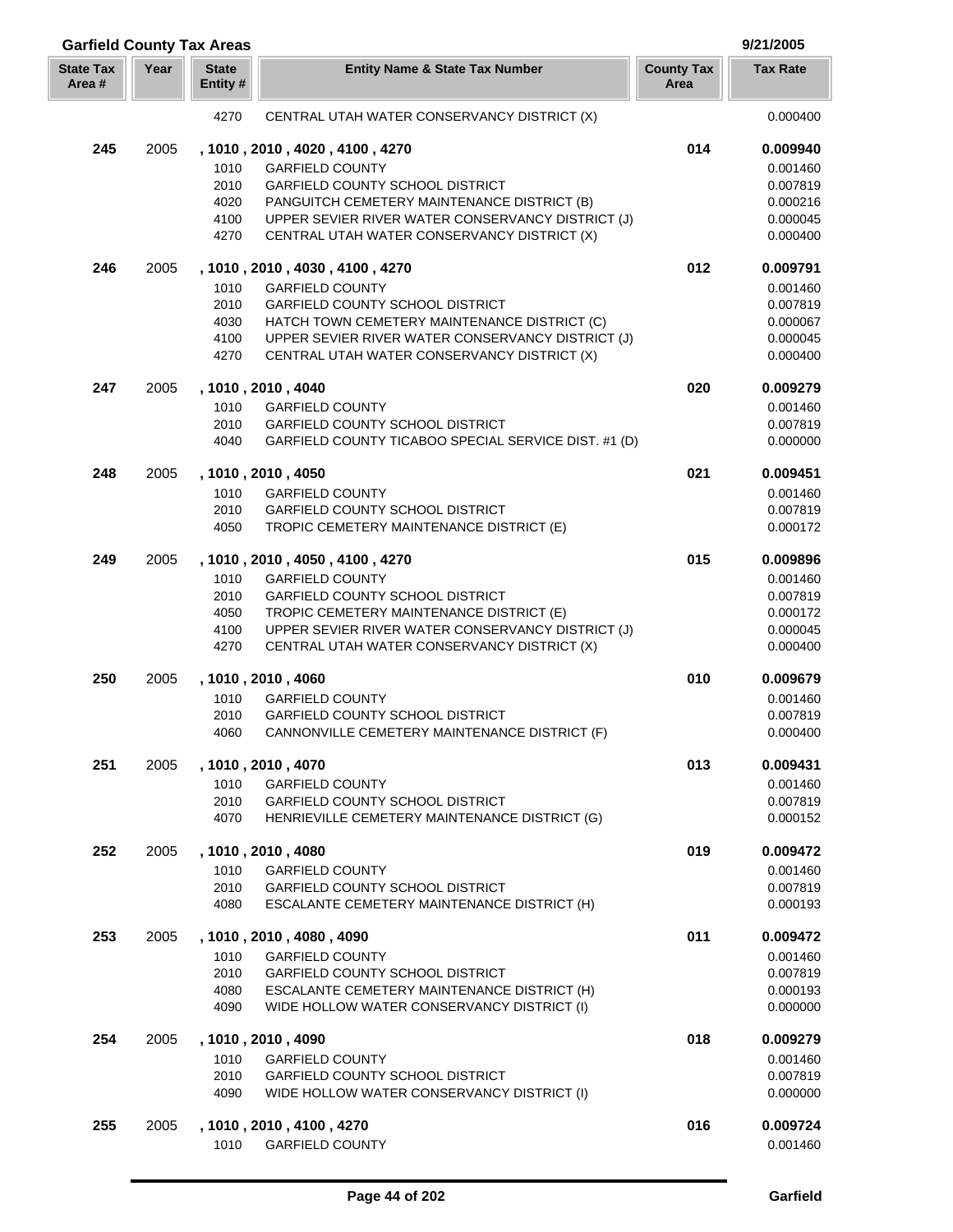| <b>Garfield County Tax Areas</b> |      |                          |                                                                   |                           | 9/21/2005       |
|----------------------------------|------|--------------------------|-------------------------------------------------------------------|---------------------------|-----------------|
| <b>State Tax</b><br>Area#        | Year | <b>State</b><br>Entity # | <b>Entity Name &amp; State Tax Number</b>                         | <b>County Tax</b><br>Area | <b>Tax Rate</b> |
|                                  |      | 2010                     | <b>GARFIELD COUNTY SCHOOL DISTRICT</b>                            |                           | 0.007819        |
|                                  |      | 4100                     | UPPER SEVIER RIVER WATER CONSERVANCY DISTRICT (J)                 |                           | 0.000045        |
|                                  |      | 4270                     | CENTRAL UTAH WATER CONSERVANCY DISTRICT (X)                       |                           | 0.000400        |
| 256                              | 2005 | , 1010, 2010             |                                                                   | 017                       | 0.009279        |
|                                  |      | 1010                     | <b>GARFIELD COUNTY</b>                                            |                           | 0.001460        |
|                                  |      | 2010                     | <b>GARFIELD COUNTY SCHOOL DISTRICT</b>                            |                           | 0.007819        |
| 2989                             | 2005 |                          | , 1010 , 2010 , 4050 , 4100 , 4110 , 4270                         | 022                       | 0.009896        |
|                                  |      | 1010                     | <b>GARFIELD COUNTY</b>                                            |                           | 0.001460        |
|                                  |      | 2010                     | <b>GARFIELD COUNTY SCHOOL DISTRICT</b>                            |                           | 0.007819        |
|                                  |      | 4050                     | TROPIC CEMETERY MAINTENANCE DISTRICT (E)                          |                           | 0.000172        |
|                                  |      | 4100                     | UPPER SEVIER RIVER WATER CONSERVANCY DISTRICT (J)                 |                           | 0.000045        |
|                                  |      | 4110                     | BRISTLECONE WATER IMPROVEMENT DISTRICT (K)                        |                           | 0.000000        |
|                                  |      | 4270                     | CENTRAL UTAH WATER CONSERVANCY DISTRICT (X)                       |                           | 0.000400        |
| 3101                             | 2005 |                          | , 1010, 2010, 4100, 4120, 4270                                    | 023                       | 0.010117        |
|                                  |      | 1010                     | <b>GARFIELD COUNTY</b>                                            |                           | 0.001460        |
|                                  |      | 2010                     | <b>GARFIELD COUNTY SCHOOL DISTRICT</b>                            |                           | 0.007819        |
|                                  |      | 4100                     | UPPER SEVIER RIVER WATER CONSERVANCY DISTRICT (J)                 |                           | 0.000045        |
|                                  |      | 4120                     | PANGUITCH LAKE FIRE PROTECTION DIST (L)                           |                           | 0.000393        |
|                                  |      | 4270                     | CENTRAL UTAH WATER CONSERVANCY DISTRICT (X)                       |                           | 0.000400        |
| 3354                             | 2005 |                          | , 1010, 2010, 3030, 4050, 4100, 4270                              | 024                       | 0.013370        |
|                                  |      | 1010                     | <b>GARFIELD COUNTY</b>                                            |                           | 0.001460        |
|                                  |      | 2010                     | <b>GARFIELD COUNTY SCHOOL DISTRICT</b>                            |                           | 0.007819        |
|                                  |      | 3030                     | CANNONVILLE                                                       |                           | 0.003474        |
|                                  |      | 4050                     | TROPIC CEMETERY MAINTENANCE DISTRICT (E)                          |                           | 0.000172        |
|                                  |      | 4100                     | UPPER SEVIER RIVER WATER CONSERVANCY DISTRICT (J)                 |                           | 0.000045        |
|                                  |      | 4270                     | CENTRAL UTAH WATER CONSERVANCY DISTRICT (X)                       |                           | 0.000400        |
| 3355                             | 2005 |                          | , 1010, 2010, 4100, 4130, 4270                                    | 025                       | 0.010332        |
|                                  |      | 1010                     | <b>GARFIELD COUNTY</b>                                            |                           | 0.001460        |
|                                  |      | 2010                     | <b>GARFIELD COUNTY SCHOOL DISTRICT</b>                            |                           | 0.007819        |
|                                  |      | 4100                     | UPPER SEVIER RIVER WATER CONSERVANCY DISTRICT (J)                 |                           | 0.000045        |
|                                  |      | 4130                     | MAMMOTH CREEK SPECIAL SERVICE DISTRICT FOR FIRE PROTECTION<br>(M) |                           | 0.000608        |
|                                  |      | 4270                     | CENTRAL UTAH WATER CONSERVANCY DISTRICT (X)                       |                           | 0.000400        |
| 3377                             | 2005 |                          | , 1010, 2010, 4100, 4120, 4140, 4270                              | 026                       | 0.010117        |
|                                  |      | 1010                     | <b>GARFIELD COUNTY</b>                                            |                           | 0.001460        |
|                                  |      | 2010                     | <b>GARFIELD COUNTY SCHOOL DISTRICT</b>                            |                           | 0.007819        |
|                                  |      | 4100                     | UPPER SEVIER RIVER WATER CONSERVANCY DISTRICT (J)                 |                           | 0.000045        |
|                                  |      | 4120                     | PANGUITCH LAKE FIRE PROTECTION DIST (L)                           |                           | 0.000393        |
|                                  |      | 4140                     | BEAVER DAM VILLAGE SPECIAL SERVICE DIST (N)                       |                           | 0.000000        |
|                                  |      | 4270                     | CENTRAL UTAH WATER CONSERVANCY DISTRICT (X)                       |                           | 0.000400        |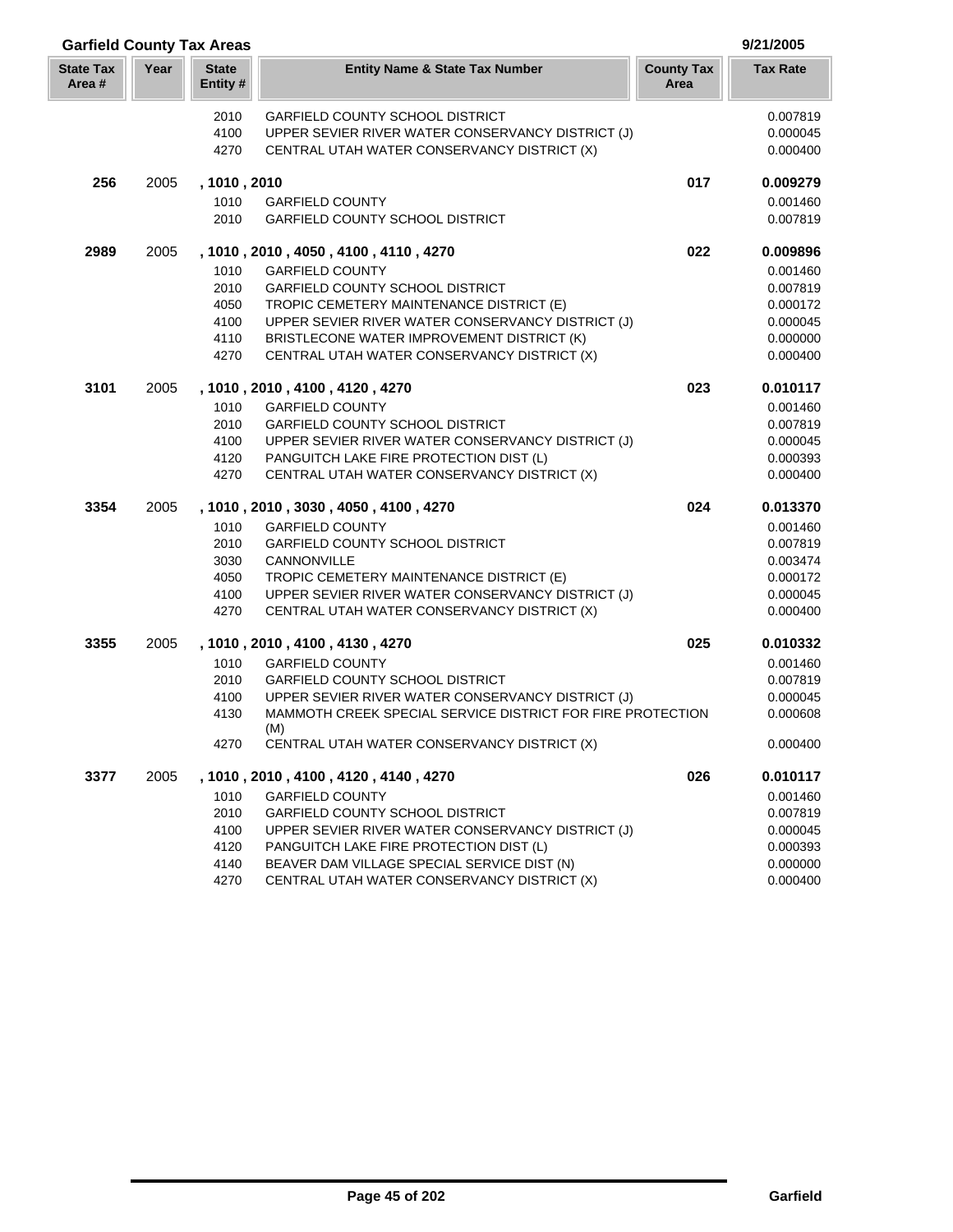| <b>Grand County Tax Areas</b> |      |                          |                                                                                                             |                           | 9/21/2005            |
|-------------------------------|------|--------------------------|-------------------------------------------------------------------------------------------------------------|---------------------------|----------------------|
| <b>State Tax</b><br>Area#     | Year | <b>State</b><br>Entity # | <b>Entity Name &amp; State Tax Number</b>                                                                   | <b>County Tax</b><br>Area | <b>Tax Rate</b>      |
| 257                           | 2005 |                          | , 1010, 2010, 3010, 4030, 4050, 4070, 4090, 4100, 41                                                        | 009                       | 0.011714             |
|                               |      | 1010                     | <b>GRAND COUNTY</b>                                                                                         |                           | 0.003005             |
|                               |      | 2010                     | <b>GRAND COUNTY SCHOOL DISTRICT</b>                                                                         |                           | 0.005596             |
|                               |      | 3010                     | <b>CASTLE VALLEY</b>                                                                                        |                           | 0.001896             |
|                               |      | 4030                     | GRAND COUNTY CEMETERY MAINTENANCE DISTRICT (C)                                                              |                           | 0.000210             |
|                               |      | 4050                     | GRAND COUNTY WATER CONSERVANCY DISTRICT (E)                                                                 |                           | 0.000109             |
|                               |      | 4070                     | GRAND COUNTY SPECIAL SERVICE WATER DISTRICT (H)                                                             |                           | 0.000200             |
|                               |      | 4090                     | GRAND COUNTY SERVICE AREA FOR THE CASTLE VALLEY FIRE<br>PROTECTION DISTRICT (K)                             |                           | 0.000698             |
|                               |      | 4100                     | THE GRAND COUNTY HOSPITAL SERVICE DISTRICT (L)                                                              |                           | 0.000000             |
|                               |      | 4115<br>4120             | GRAND COUNTY RECREATION SPECIAL SERVICE DIST. NO. 1 (N)                                                     |                           | 0.000000             |
|                               |      | 4130                     | SOLID WASTE SPECIAL SERVICE DISTRICT NO. 1 (O)<br>GRAND COUNTY MULTI-PURPOSE SPECIAL SERVICE DIST. NO 1 (P) |                           | 0.000000<br>0.000000 |
| 261                           | 2005 |                          | , 1010, 2010, 3020, 4010, 4030, 4040, 4050, 4060, 40                                                        | 011                       | 0.010102             |
|                               |      | 1010                     | <b>GRAND COUNTY</b>                                                                                         |                           | 0.003005             |
|                               |      | 2010                     | <b>GRAND COUNTY SCHOOL DISTRICT</b>                                                                         |                           | 0.005596             |
|                               |      | 3020                     | <b>MOAB</b>                                                                                                 |                           | 0.000000             |
|                               |      | 4010                     | MOAB MOSQUITO ABATEMENT DISTRICT (A)                                                                        |                           | 0.000256             |
|                               |      | 4030                     | GRAND COUNTY CEMETERY MAINTENANCE DISTRICT (C)                                                              |                           | 0.000210             |
|                               |      | 4040                     | MOAB VALLEY FIRE PROTECTION DISTRICT (D)                                                                    |                           | 0.000541             |
|                               |      | 4050                     | GRAND COUNTY WATER CONSERVANCY DISTRICT (E)                                                                 |                           | 0.000109             |
|                               |      | 4060                     | SPANISH VALLEY WATER & SEWER IMPROVEMENT DISTRICT (F)                                                       |                           | 0.000185             |
|                               |      | 4070                     | GRAND COUNTY SPECIAL SERVICE WATER DISTRICT (H)                                                             |                           | 0.000200             |
|                               |      | 4100                     | THE GRAND COUNTY HOSPITAL SERVICE DISTRICT (L)                                                              |                           | 0.000000             |
|                               |      | 4115                     | GRAND COUNTY RECREATION SPECIAL SERVICE DIST. NO. 1 (N)                                                     |                           | 0.000000             |
|                               |      | 4120<br>4130             | SOLID WASTE SPECIAL SERVICE DISTRICT NO. 1 (O)<br>GRAND COUNTY MULTI-PURPOSE SPECIAL SERVICE DIST. NO 1 (P) |                           | 0.000000<br>0.000000 |
| 262                           | 2005 |                          | , 1010, 2010, 3020, 4010, 4030, 4040, 4050, 4070, 41                                                        | 001                       | 0.009917             |
|                               |      | 1010                     | <b>GRAND COUNTY</b>                                                                                         |                           | 0.003005             |
|                               |      | 2010                     | <b>GRAND COUNTY SCHOOL DISTRICT</b>                                                                         |                           | 0.005596             |
|                               |      | 3020                     | <b>MOAB</b>                                                                                                 |                           | 0.000000             |
|                               |      | 4010                     | MOAB MOSQUITO ABATEMENT DISTRICT (A)                                                                        |                           | 0.000256             |
|                               |      | 4030<br>4040             | GRAND COUNTY CEMETERY MAINTENANCE DISTRICT (C)<br>MOAB VALLEY FIRE PROTECTION DISTRICT (D)                  |                           | 0.000210<br>0.000541 |
|                               |      | 4050                     | GRAND COUNTY WATER CONSERVANCY DISTRICT (E)                                                                 |                           | 0.000109             |
|                               |      | 4070                     | GRAND COUNTY SPECIAL SERVICE WATER DISTRICT (H)                                                             |                           |                      |
|                               |      | 4100                     |                                                                                                             |                           |                      |
|                               |      |                          |                                                                                                             |                           | 0.000200             |
|                               |      |                          | THE GRAND COUNTY HOSPITAL SERVICE DISTRICT (L)                                                              |                           | 0.000000             |
|                               |      | 4115                     | GRAND COUNTY RECREATION SPECIAL SERVICE DIST. NO. 1 (N)                                                     |                           | 0.000000             |
|                               |      | 4120<br>4130             | SOLID WASTE SPECIAL SERVICE DISTRICT NO. 1 (O)<br>GRAND COUNTY MULTI-PURPOSE SPECIAL SERVICE DIST. NO 1 (P) |                           | 0.000000<br>0.000000 |
| 263                           | 2005 |                          | , 1010, 2010, 4010, 4030, 4040, 4050, 4060, 4070, 41                                                        | 002                       | 0.010102             |
|                               |      | 1010                     | <b>GRAND COUNTY</b>                                                                                         |                           | 0.003005             |
|                               |      | 2010                     | <b>GRAND COUNTY SCHOOL DISTRICT</b>                                                                         |                           |                      |
|                               |      | 4010                     | MOAB MOSQUITO ABATEMENT DISTRICT (A)                                                                        |                           | 0.005596<br>0.000256 |
|                               |      | 4030                     | GRAND COUNTY CEMETERY MAINTENANCE DISTRICT (C)                                                              |                           | 0.000210             |
|                               |      | 4040                     | MOAB VALLEY FIRE PROTECTION DISTRICT (D)                                                                    |                           | 0.000541             |
|                               |      | 4050                     | GRAND COUNTY WATER CONSERVANCY DISTRICT (E)                                                                 |                           | 0.000109             |
|                               |      | 4060                     | SPANISH VALLEY WATER & SEWER IMPROVEMENT DISTRICT (F)                                                       |                           | 0.000185             |
|                               |      | 4070                     | GRAND COUNTY SPECIAL SERVICE WATER DISTRICT (H)                                                             |                           | 0.000200             |
|                               |      | 4100<br>4115             | THE GRAND COUNTY HOSPITAL SERVICE DISTRICT (L)                                                              |                           | 0.000000             |
|                               |      | 4120                     | GRAND COUNTY RECREATION SPECIAL SERVICE DIST. NO. 1 (N)<br>SOLID WASTE SPECIAL SERVICE DISTRICT NO. 1 (O)   |                           | 0.000000<br>0.000000 |
|                               |      | 4130                     | GRAND COUNTY MULTI-PURPOSE SPECIAL SERVICE DIST. NO 1 (P)                                                   |                           | 0.000000             |
| 264                           | 2005 |                          | , 1010, 2010, 4010, 4030, 4040, 4050, 4070, 4100, 41                                                        | 003                       | 0.009917             |
|                               |      | 1010                     | <b>GRAND COUNTY</b>                                                                                         |                           | 0.003005             |
|                               |      | 2010                     | <b>GRAND COUNTY SCHOOL DISTRICT</b>                                                                         |                           | 0.005596             |
|                               |      | 4010<br>4030             | MOAB MOSQUITO ABATEMENT DISTRICT (A)<br>GRAND COUNTY CEMETERY MAINTENANCE DISTRICT (C)                      |                           | 0.000256<br>0.000210 |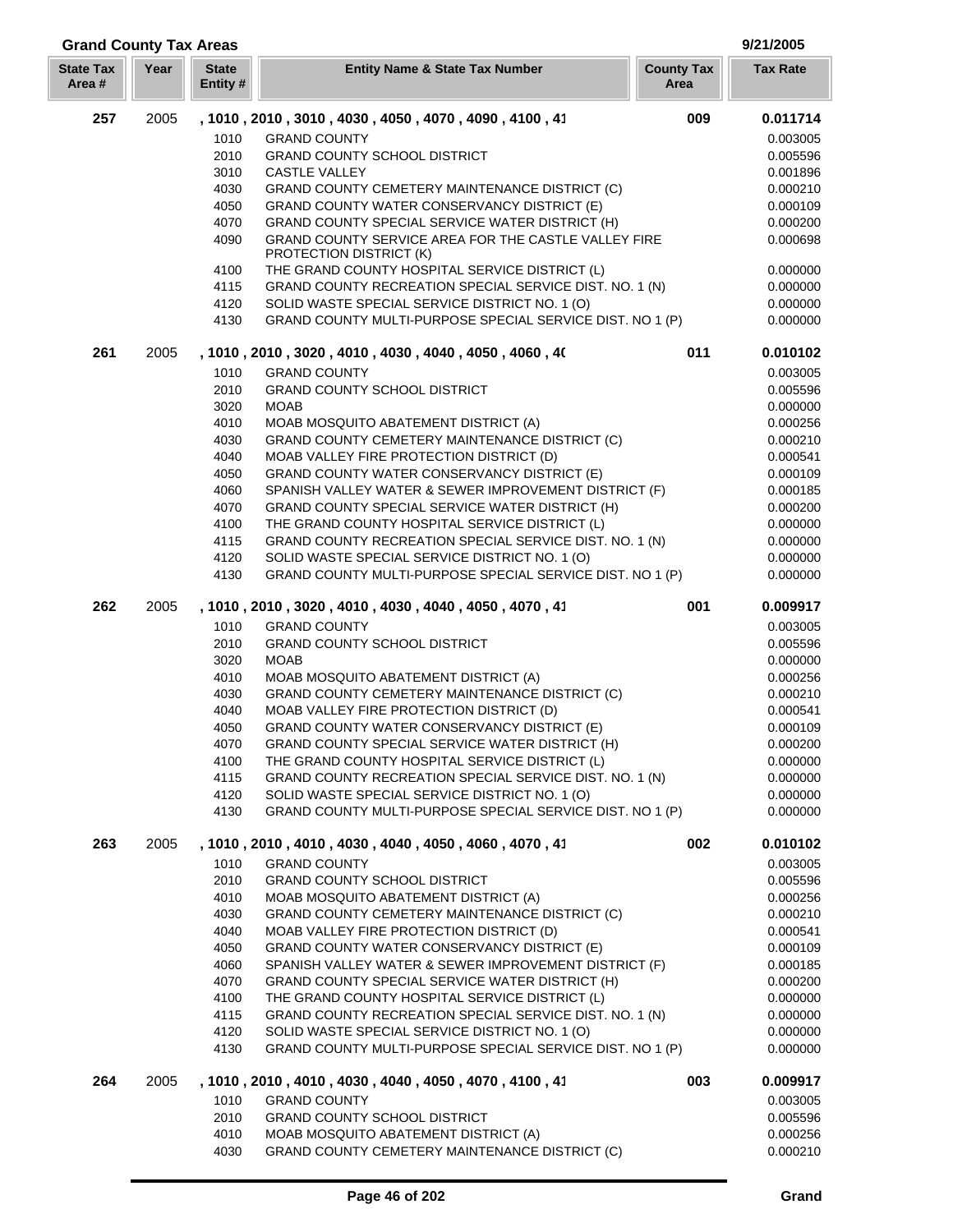| <b>Grand County Tax Areas</b> |      |                          |                                                                                                             |                           | 9/21/2005            |
|-------------------------------|------|--------------------------|-------------------------------------------------------------------------------------------------------------|---------------------------|----------------------|
| <b>State Tax</b><br>Area#     | Year | <b>State</b><br>Entity # | <b>Entity Name &amp; State Tax Number</b>                                                                   | <b>County Tax</b><br>Area | <b>Tax Rate</b>      |
|                               |      | 4040                     | MOAB VALLEY FIRE PROTECTION DISTRICT (D)                                                                    |                           | 0.000541             |
|                               |      | 4050                     | GRAND COUNTY WATER CONSERVANCY DISTRICT (E)                                                                 |                           | 0.000109             |
|                               |      | 4070                     | GRAND COUNTY SPECIAL SERVICE WATER DISTRICT (H)                                                             |                           | 0.000200             |
|                               |      | 4100                     | THE GRAND COUNTY HOSPITAL SERVICE DISTRICT (L)                                                              |                           | 0.000000             |
|                               |      | 4115                     | GRAND COUNTY RECREATION SPECIAL SERVICE DIST. NO. 1 (N)                                                     |                           | 0.000000             |
|                               |      | 4120                     | SOLID WASTE SPECIAL SERVICE DISTRICT NO. 1 (O)                                                              |                           | 0.000000             |
|                               |      | 4130                     | GRAND COUNTY MULTI-PURPOSE SPECIAL SERVICE DIST. NO 1 (P)                                                   |                           | 0.000000             |
| 265                           | 2005 |                          | , 1010, 2010, 4020, 4030, 4050, 4070, 4100, 4115, 41                                                        | 005                       | 0.009120             |
|                               |      | 1010                     | <b>GRAND COUNTY</b>                                                                                         |                           | 0.003005             |
|                               |      | 2010                     | <b>GRAND COUNTY SCHOOL DISTRICT</b>                                                                         |                           | 0.005596             |
|                               |      | 4020                     | ELGIN MOSQUITO ABATEMENT DISTRICT (B)                                                                       |                           | 0.000000             |
|                               |      | 4030<br>4050             | GRAND COUNTY CEMETERY MAINTENANCE DISTRICT (C)<br>GRAND COUNTY WATER CONSERVANCY DISTRICT (E)               |                           | 0.000210<br>0.000109 |
|                               |      | 4070                     | GRAND COUNTY SPECIAL SERVICE WATER DISTRICT (H)                                                             |                           | 0.000200             |
|                               |      | 4100                     | THE GRAND COUNTY HOSPITAL SERVICE DISTRICT (L)                                                              |                           | 0.000000             |
|                               |      | 4115                     | GRAND COUNTY RECREATION SPECIAL SERVICE DIST. NO. 1 (N)                                                     |                           | 0.000000             |
|                               |      | 4120                     | SOLID WASTE SPECIAL SERVICE DISTRICT NO. 1 (O)                                                              |                           | 0.000000             |
|                               |      | 4130                     | GRAND COUNTY MULTI-PURPOSE SPECIAL SERVICE DIST. NO 1 (P)                                                   |                           | 0.000000             |
| 266                           | 2005 |                          | , 1010, 2010, 4030, 4050, 4060, 4070, 4100, 4115, 41                                                        | 012                       | 0.009305             |
|                               |      | 1010                     | <b>GRAND COUNTY</b>                                                                                         |                           | 0.003005             |
|                               |      | 2010                     | <b>GRAND COUNTY SCHOOL DISTRICT</b>                                                                         |                           | 0.005596             |
|                               |      | 4030                     | GRAND COUNTY CEMETERY MAINTENANCE DISTRICT (C)                                                              |                           | 0.000210             |
|                               |      | 4050                     | GRAND COUNTY WATER CONSERVANCY DISTRICT (E)                                                                 |                           | 0.000109             |
|                               |      | 4060                     | SPANISH VALLEY WATER & SEWER IMPROVEMENT DISTRICT (F)                                                       |                           | 0.000185             |
|                               |      | 4070                     | GRAND COUNTY SPECIAL SERVICE WATER DISTRICT (H)                                                             |                           | 0.000200             |
|                               |      | 4100                     | THE GRAND COUNTY HOSPITAL SERVICE DISTRICT (L)                                                              |                           | 0.000000             |
|                               |      | 4115                     | GRAND COUNTY RECREATION SPECIAL SERVICE DIST. NO. 1 (N)                                                     |                           | 0.000000             |
|                               |      | 4120<br>4130             | SOLID WASTE SPECIAL SERVICE DISTRICT NO. 1 (O)<br>GRAND COUNTY MULTI-PURPOSE SPECIAL SERVICE DIST. NO 1 (P) |                           | 0.000000<br>0.000000 |
| 267                           | 2005 |                          | , 1010, 2010, 4030, 4050, 4070, 4090, 4100, 4115, 41                                                        | 006                       | 0.009818             |
|                               |      | 1010                     | <b>GRAND COUNTY</b>                                                                                         |                           | 0.003005             |
|                               |      | 2010                     | <b>GRAND COUNTY SCHOOL DISTRICT</b>                                                                         |                           | 0.005596             |
|                               |      | 4030                     | GRAND COUNTY CEMETERY MAINTENANCE DISTRICT (C)                                                              |                           | 0.000210             |
|                               |      | 4050                     | GRAND COUNTY WATER CONSERVANCY DISTRICT (E)                                                                 |                           | 0.000109             |
|                               |      | 4070                     | GRAND COUNTY SPECIAL SERVICE WATER DISTRICT (H)                                                             |                           | 0.000200             |
|                               |      | 4090                     | GRAND COUNTY SERVICE AREA FOR THE CASTLE VALLEY FIRE<br>PROTECTION DISTRICT (K)                             |                           | 0.000698             |
|                               |      | 4100                     | THE GRAND COUNTY HOSPITAL SERVICE DISTRICT (L)                                                              |                           | 0.000000             |
|                               |      | 4115                     | GRAND COUNTY RECREATION SPECIAL SERVICE DIST. NO. 1 (N)                                                     |                           | 0.000000             |
|                               |      | 4120                     | SOLID WASTE SPECIAL SERVICE DISTRICT NO. 1 (O)                                                              |                           | 0.000000             |
|                               |      | 4130                     | GRAND COUNTY MULTI-PURPOSE SPECIAL SERVICE DIST. NO 1 (P)                                                   |                           | 0.000000             |
| 268                           | 2005 |                          | , 1010, 2010, 4030, 4050, 4070, 4100, 4115, 4120, 41                                                        | 004                       | 0.009120             |
|                               |      | 1010                     | <b>GRAND COUNTY</b>                                                                                         |                           | 0.003005             |
|                               |      | 2010                     | <b>GRAND COUNTY SCHOOL DISTRICT</b>                                                                         |                           | 0.005596             |
|                               |      | 4030<br>4050             | GRAND COUNTY CEMETERY MAINTENANCE DISTRICT (C)<br>GRAND COUNTY WATER CONSERVANCY DISTRICT (E)               |                           | 0.000210<br>0.000109 |
|                               |      | 4070                     | GRAND COUNTY SPECIAL SERVICE WATER DISTRICT (H)                                                             |                           | 0.000200             |
|                               |      | 4100                     | THE GRAND COUNTY HOSPITAL SERVICE DISTRICT (L)                                                              |                           | 0.000000             |
|                               |      | 4115                     | GRAND COUNTY RECREATION SPECIAL SERVICE DIST. NO. 1 (N)                                                     |                           | 0.000000             |
|                               |      | 4120                     | SOLID WASTE SPECIAL SERVICE DISTRICT NO. 1 (O)                                                              |                           | 0.000000             |
|                               |      | 4130                     | GRAND COUNTY MULTI-PURPOSE SPECIAL SERVICE DIST. NO 1 (P)                                                   |                           | 0.000000             |
| 3352                          | 2005 |                          | , 1010, 2010, 4030, 4050, 4080, 4100, 4115, 4120, 41                                                        | 007                       | 0.008920             |
|                               |      | 1010                     | <b>GRAND COUNTY</b>                                                                                         |                           | 0.003005             |
|                               |      | 2010                     | <b>GRAND COUNTY SCHOOL DISTRICT</b>                                                                         |                           | 0.005596             |
|                               |      | 4030                     | GRAND COUNTY CEMETERY MAINTENANCE DISTRICT (C)                                                              |                           | 0.000210             |
|                               |      | 4050                     | GRAND COUNTY WATER CONSERVANCY DISTRICT (E)                                                                 |                           | 0.000109             |
|                               |      | 4080                     | THOMPSON WATER IMPROVEMENT DISTRICT (J)                                                                     |                           | 0.000000             |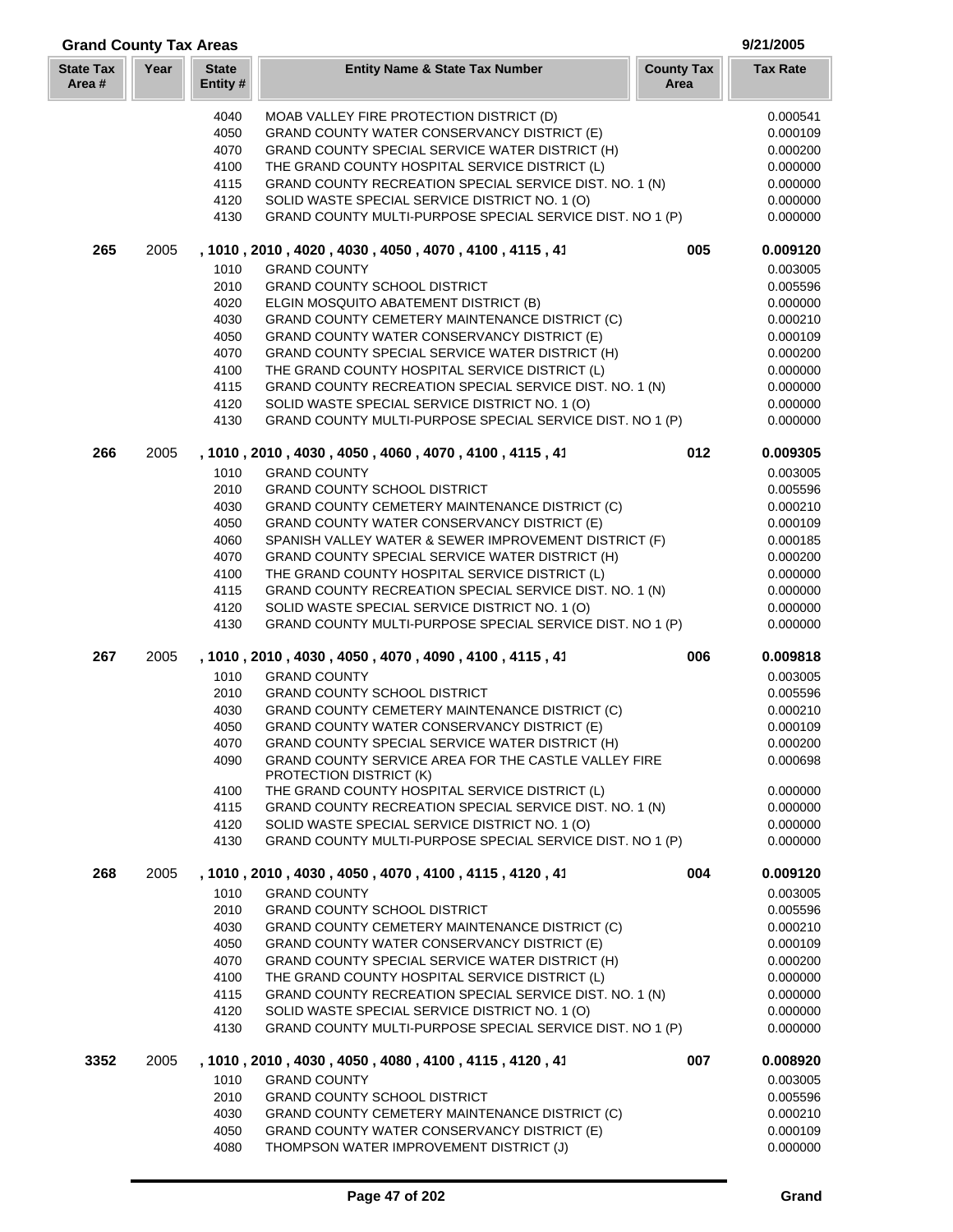# **Grand County Tax Areas 9/21/2005**

| <b>State Tax</b><br>Area # | Year | <b>State</b><br>Entity # | <b>Entity Name &amp; State Tax Number</b>                 | <b>County Tax</b><br>Area | <b>Tax Rate</b> |
|----------------------------|------|--------------------------|-----------------------------------------------------------|---------------------------|-----------------|
|                            |      | 4100                     | THE GRAND COUNTY HOSPITAL SERVICE DISTRICT (L)            |                           | 0.000000        |
|                            |      | 4115                     | GRAND COUNTY RECREATION SPECIAL SERVICE DIST. NO. 1 (N)   |                           | 0.000000        |
|                            |      | 4120                     | SOLID WASTE SPECIAL SERVICE DISTRICT NO. 1 (O)            |                           | 0.000000        |
|                            |      | 4130                     | GRAND COUNTY MULTI-PURPOSE SPECIAL SERVICE DIST. NO 1 (P) |                           | 0.000000        |
|                            |      | 4140                     | THOMPSON SPRINGS SPECIAL SERVICE FIRE DISTRICT (Q)        |                           | 0.000000        |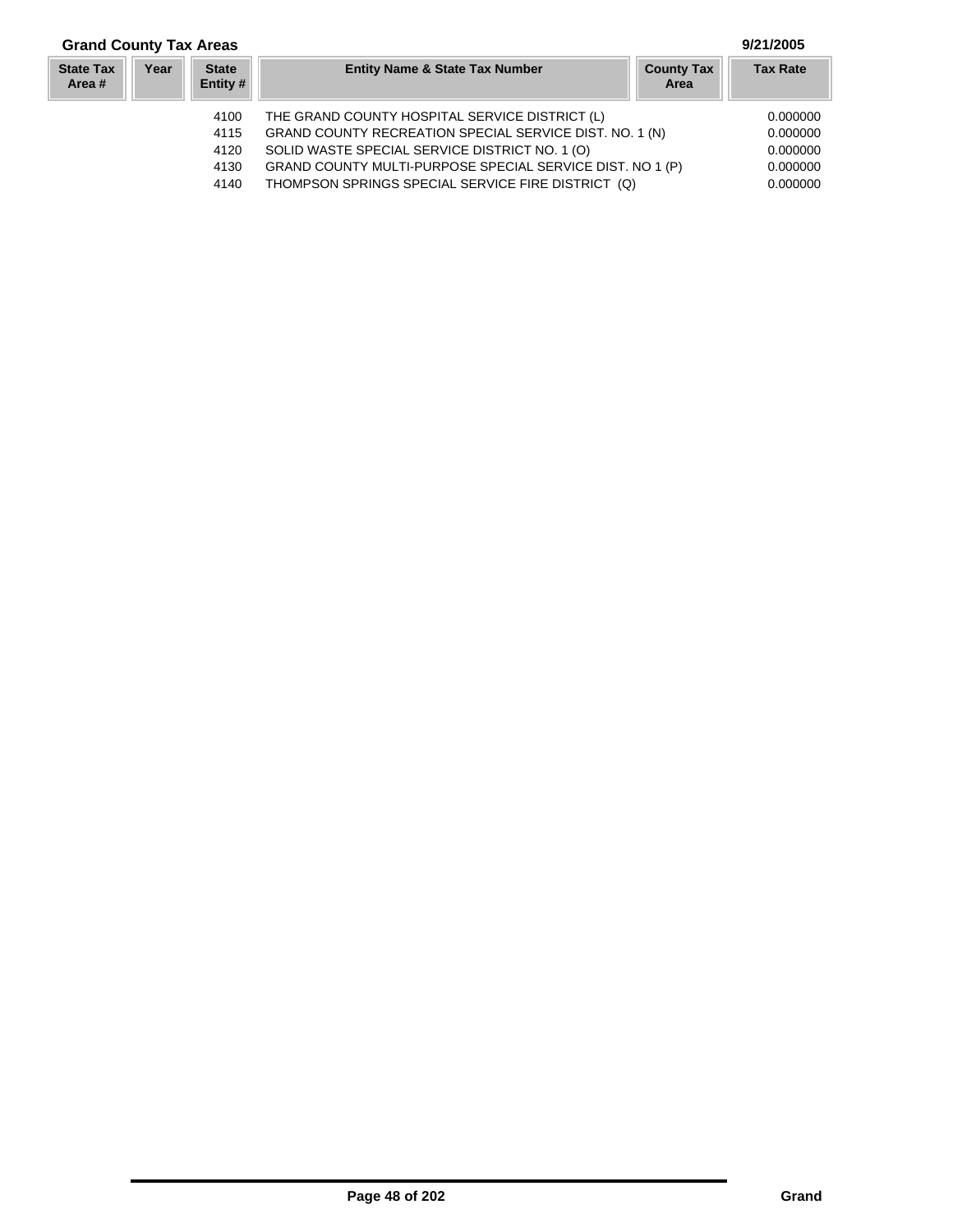| <b>Iron County Tax Areas</b> |      |                          |                                                                                                            |                           | 9/21/2005            |
|------------------------------|------|--------------------------|------------------------------------------------------------------------------------------------------------|---------------------------|----------------------|
| <b>State Tax</b><br>Area#    | Year | <b>State</b><br>Entity # | <b>Entity Name &amp; State Tax Number</b>                                                                  | <b>County Tax</b><br>Area | <b>Tax Rate</b>      |
| 270                          | 2005 |                          | , 1010, 2010, 3010                                                                                         | 005                       | 0.013708             |
|                              |      | 1010                     | <b>IRON COUNTY</b>                                                                                         |                           | 0.001962             |
|                              |      | 2010                     | <b>IRON COUNTY SCHOOL DISTRICT</b>                                                                         |                           | 0.007574             |
|                              |      | 3010                     | <b>BRIAN HEAD</b>                                                                                          |                           | 0.004172             |
| 271                          | 2005 |                          | , 1010, 2010, 3020, 4015                                                                                   | 006                       | 0.012640             |
|                              |      | 1010                     | <b>IRON COUNTY</b>                                                                                         |                           | 0.001962             |
|                              |      | 2010<br>3020             | <b>IRON COUNTY SCHOOL DISTRICT</b><br><b>CEDAR CITY</b>                                                    |                           | 0.007574<br>0.003010 |
|                              |      | 4015                     | CENTRAL IRON CO WATER CONS. DIST (B)                                                                       |                           | 0.000094             |
| 272                          | 2005 |                          | , 1010, 2010, 3020, 4015, 8010                                                                             | 008                       | 0.012640             |
|                              |      | 1010                     | <b>IRON COUNTY</b>                                                                                         |                           | 0.001962             |
|                              |      | 2010                     | <b>IRON COUNTY SCHOOL DISTRICT</b>                                                                         |                           | 0.007574             |
|                              |      | 3020                     | <b>CEDAR CITY</b>                                                                                          |                           | 0.003010             |
|                              |      | 4015<br>8010             | CENTRAL IRON CO WATER CONS. DIST (B)<br>CEDAR CITY REDEVELOPMENT PROJECT AREA (A-1)                        |                           | 0.000094<br>0.000000 |
| 273                          | 2005 |                          | , 1010 , 2010 , 3020 , 4015 , 8010 , 8020                                                                  | 009                       | 0.012640             |
|                              |      | 1010                     | <b>IRON COUNTY</b>                                                                                         |                           | 0.001962             |
|                              |      | 2010                     | <b>IRON COUNTY SCHOOL DISTRICT</b>                                                                         |                           | 0.007574             |
|                              |      | 3020                     | <b>CEDAR CITY</b>                                                                                          |                           | 0.003010             |
|                              |      | 4015                     | CENTRAL IRON CO WATER CONS. DIST (B)                                                                       |                           | 0.000094             |
|                              |      | 8010<br>8020             | CEDAR CITY REDEVELOPMENT PROJECT AREA (A-1)<br>AREA IN CEDAR CITY REDEVELOPMENT PROJECT AREA OUT- SIDE 100 |                           | 0.000000<br>0.000000 |
|                              |      |                          | ACRE AREA (%)                                                                                              |                           |                      |
| 274                          | 2005 |                          | , 1010, 2010, 3030, 4015                                                                                   | 004                       | 0.011546             |
|                              |      | 1010                     | <b>IRON COUNTY</b>                                                                                         |                           | 0.001962             |
|                              |      | 2010                     | <b>IRON COUNTY SCHOOL DISTRICT</b>                                                                         |                           | 0.007574             |
|                              |      | 3030                     | <b>ENOCH</b>                                                                                               |                           | 0.001916             |
|                              |      | 4015                     | CENTRAL IRON CO WATER CONS. DIST (B)                                                                       |                           | 0.000094             |
| 275                          | 2005 |                          | , 1010, 2010, 3040, 4015                                                                                   | 003                       | 0.010304             |
|                              |      | 1010                     | <b>IRON COUNTY</b>                                                                                         |                           | 0.001962             |
|                              |      | 2010<br>3040             | <b>IRON COUNTY SCHOOL DISTRICT</b><br>KANARRAVILLE                                                         |                           | 0.007574<br>0.000674 |
|                              |      | 4015                     | CENTRAL IRON CO WATER CONS. DIST (B)                                                                       |                           | 0.000094             |
| 276                          | 2005 |                          | , 1010 , 2010 , 3050                                                                                       | 002                       | 0.010700             |
|                              |      | 1010                     | <b>IRON COUNTY</b>                                                                                         |                           | 0.001962             |
|                              |      | 2010                     | <b>IRON COUNTY SCHOOL DISTRICT</b>                                                                         |                           | 0.007574             |
|                              |      | 3050                     | PARAGONAH                                                                                                  |                           | 0.001164             |
| 277                          | 2005 |                          | , 1010, 2010, 3060                                                                                         | 001                       | 0.010852             |
|                              |      | 1010                     | <b>IRON COUNTY</b>                                                                                         |                           | 0.001962             |
|                              |      | 2010                     | <b>IRON COUNTY SCHOOL DISTRICT</b>                                                                         |                           | 0.007574             |
|                              |      | 3060                     | <b>PAROWAN</b>                                                                                             |                           | 0.001316             |
| 278                          | 2005 |                          | , 1010, 2010, 4010, 4015                                                                                   | 010                       | 0.009630             |
|                              |      | 1010<br>2010             | <b>IRON COUNTY</b><br><b>IRON COUNTY SCHOOL DISTRICT</b>                                                   |                           | 0.001962<br>0.007574 |
|                              |      | 4010                     | IRON COUNTY SERVICE AREA NO. 2 (A)                                                                         |                           | 0.000000             |
|                              |      | 4015                     | CENTRAL IRON CO WATER CONS. DIST (B)                                                                       |                           | 0.000094             |
| 279                          | 2005 | , 1010, 2010             |                                                                                                            | 007                       | 0.009536             |
|                              |      | 1010                     | <b>IRON COUNTY</b>                                                                                         |                           | 0.001962             |
|                              |      | 2010                     | <b>IRON COUNTY SCHOOL DISTRICT</b>                                                                         |                           | 0.007574             |
| 2757                         | 2005 |                          | , 1010, 2010, 4015                                                                                         | 010                       | 0.009630             |
|                              |      | 1010                     | <b>IRON COUNTY</b>                                                                                         |                           | 0.001962             |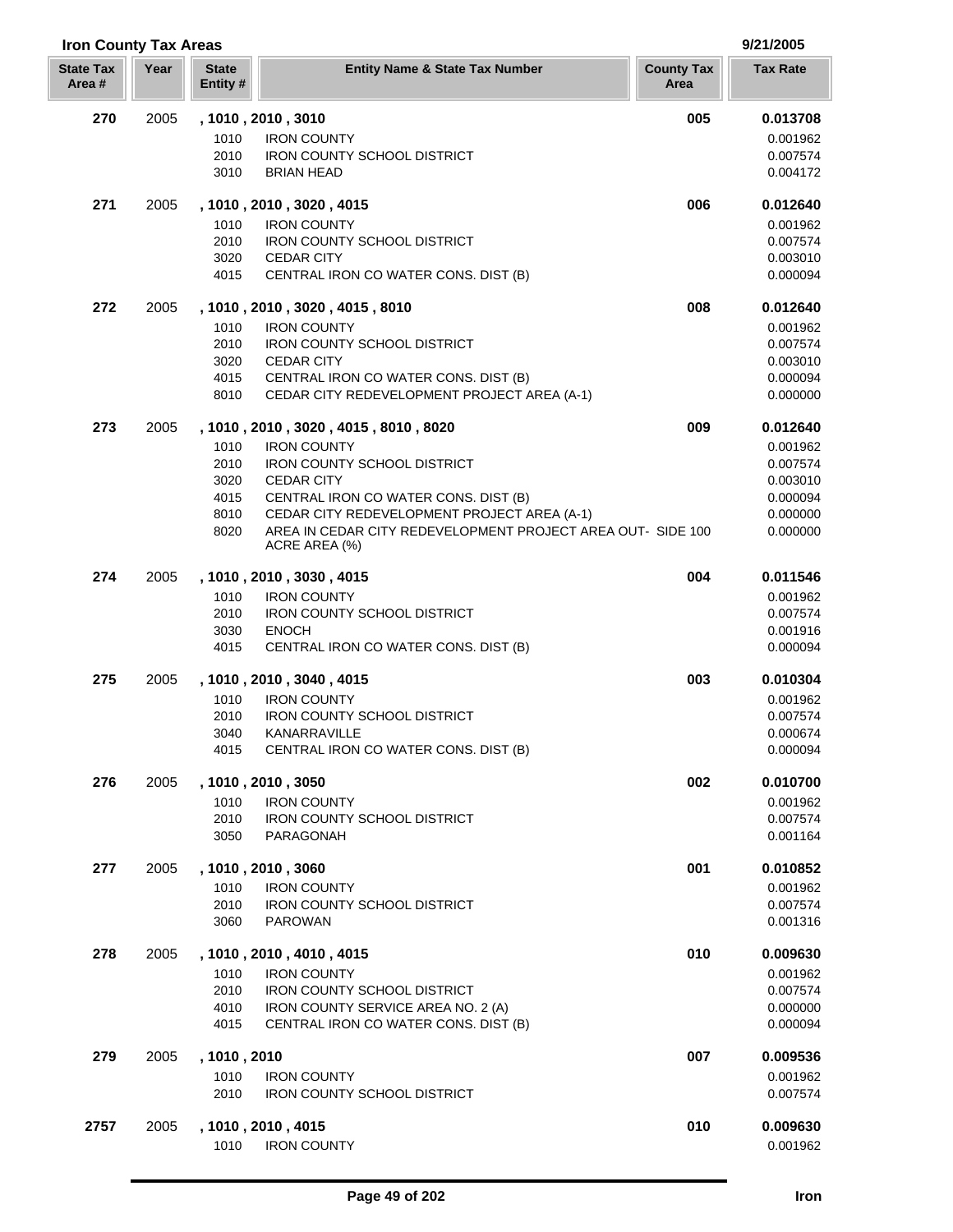## **Iron County Tax Areas 9/21/2005**

| <b>State Tax</b><br>Area # | Year | <b>State</b><br>Entity $#$ | <b>Entity Name &amp; State Tax Number</b> | <b>County Tax</b><br>Area | <b>Tax Rate</b> |
|----------------------------|------|----------------------------|-------------------------------------------|---------------------------|-----------------|
|                            |      | 2010                       | <b>IRON COUNTY SCHOOL DISTRICT</b>        |                           | 0.007574        |
|                            |      | 4015                       | CENTRAL IRON CO WATER CONS. DIST (B)      |                           | 0.000094        |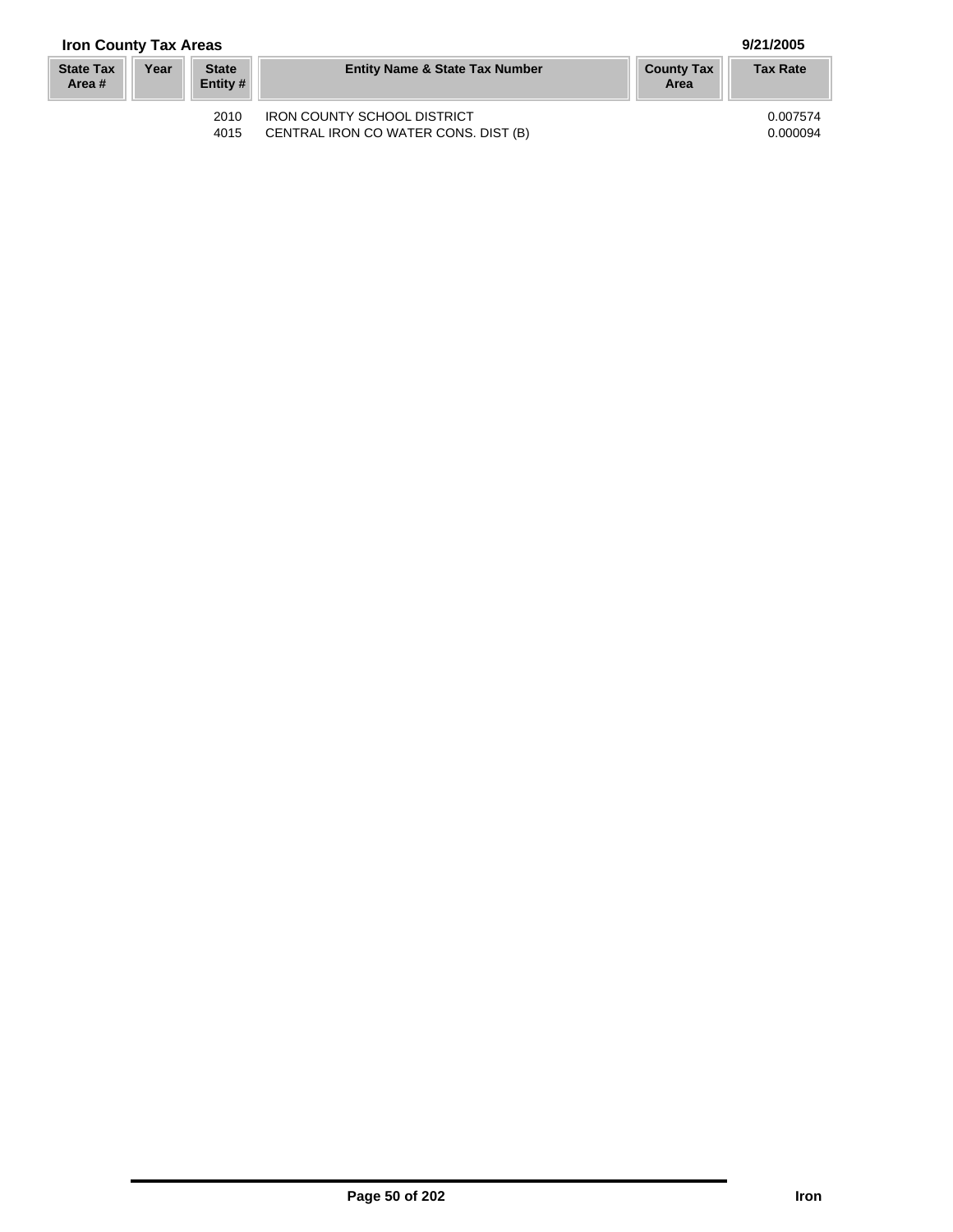| <b>State Tax</b><br>Area# | Year | <b>State</b><br>Entity # | <b>Entity Name &amp; State Tax Number</b>                                          | <b>County Tax</b><br>Area | <b>Tax Rate</b>      |
|---------------------------|------|--------------------------|------------------------------------------------------------------------------------|---------------------------|----------------------|
| 286                       | 2005 |                          | , 1010, 2020, 4015, 4270                                                           | 009                       | 0.013153             |
|                           |      | 1010                     | <b>JUAB COUNTY</b>                                                                 |                           | 0.002964             |
|                           |      | 2020                     | <b>TINTIC SCHOOL DISTRICT</b>                                                      |                           | 0.008989             |
|                           |      | 4015                     | JUAB CO FIRE PROTECTION SSD (B)                                                    |                           | 0.000800             |
|                           |      | 4270                     | CENTRAL UTAH WATER CONSERVANCY DISTRICT (X)                                        |                           | 0.000400             |
| 287                       | 2005 |                          | , 1010, 2020, 4015                                                                 | 010                       | 0.012753             |
|                           |      | 1010                     | <b>JUAB COUNTY</b>                                                                 |                           | 0.002964             |
|                           |      | 2020                     | <b>TINTIC SCHOOL DISTRICT</b>                                                      |                           | 0.008989             |
|                           |      | 4015                     | JUAB CO FIRE PROTECTION SSD (B)                                                    |                           | 0.000800             |
| 2670                      | 2005 |                          | , 1010 , 2020 , 3010 , 4015 , 4270                                                 | 008                       | 0.016153             |
|                           |      | 1010<br>2020             | <b>JUAB COUNTY</b><br>TINTIC SCHOOL DISTRICT                                       |                           | 0.002964             |
|                           |      | 3010                     | <b>EUREKA</b>                                                                      |                           | 0.008989<br>0.003000 |
|                           |      | 4015                     | JUAB CO FIRE PROTECTION SSD (B)                                                    |                           | 0.000800             |
|                           |      | 4270                     | CENTRAL UTAH WATER CONSERVANCY DISTRICT (X)                                        |                           | 0.000400             |
| 2671                      | 2005 |                          | , 1010, 2010, 4010, 4015, 4270                                                     | 004 012                   | 0.011740             |
|                           |      | 1010                     | <b>JUAB COUNTY</b>                                                                 |                           | 0.002964             |
|                           |      | 2010                     | <b>JUAB COUNTY SCHOOL DISTRICT</b>                                                 |                           | 0.007316             |
|                           |      | 4010                     | EAST JUAB COUNTY WATER CONSERVANCY DISTRICT (A)                                    |                           | 0.000260             |
|                           |      | 4015                     | JUAB CO FIRE PROTECTION SSD (B)                                                    |                           | 0.000800             |
|                           |      | 4270                     | CENTRAL UTAH WATER CONSERVANCY DISTRICT (X)                                        |                           | 0.000400             |
| 2672                      | 2005 |                          | , 1010, 2010, 3030, 4010, 4015, 4270                                               | 003                       | 0.012974             |
|                           |      | 1010                     | <b>JUAB COUNTY</b>                                                                 |                           | 0.002964             |
|                           |      | 2010                     | JUAB COUNTY SCHOOL DISTRICT                                                        |                           | 0.007316             |
|                           |      | 3030                     | <b>MONA</b>                                                                        |                           | 0.001234             |
|                           |      | 4010<br>4015             | EAST JUAB COUNTY WATER CONSERVANCY DISTRICT (A)<br>JUAB CO FIRE PROTECTION SSD (B) |                           | 0.000260<br>0.000800 |
|                           |      | 4270                     | CENTRAL UTAH WATER CONSERVANCY DISTRICT (X)                                        |                           | 0.000400             |
| 2673                      | 2005 |                          | , 1010, 2010, 3040, 4010, 4015, 4270                                               | 001                       | 0.013410             |
|                           |      | 1010                     | <b>JUAB COUNTY</b>                                                                 |                           | 0.002964             |
|                           |      | 2010                     | JUAB COUNTY SCHOOL DISTRICT                                                        |                           | 0.007316             |
|                           |      | 3040                     | <b>NEPHI</b>                                                                       |                           | 0.001670             |
|                           |      | 4010                     | EAST JUAB COUNTY WATER CONSERVANCY DISTRICT (A)                                    |                           | 0.000260             |
|                           |      | 4015                     | JUAB CO FIRE PROTECTION SSD (B)                                                    |                           | 0.000800             |
|                           |      | 4270                     | CENTRAL UTAH WATER CONSERVANCY DISTRICT (X)                                        |                           | 0.000400             |
| 2675                      | 2005 |                          | , 1010 , 2010 , 3020 , 4015 , 4270                                                 | 007                       | 0.012672             |
|                           |      | 1010                     | <b>JUAB COUNTY</b>                                                                 |                           | 0.002964             |
|                           |      | 2010                     | JUAB COUNTY SCHOOL DISTRICT                                                        |                           | 0.007316             |
|                           |      | 3020                     | LEVAN                                                                              |                           | 0.001192             |
|                           |      | 4015<br>4270             | JUAB CO FIRE PROTECTION SSD (B)<br>CENTRAL UTAH WATER CONSERVANCY DISTRICT (X)     |                           | 0.000800<br>0.000400 |
| 2715                      | 2005 |                          | , 1010, 2010, 4015, 4270                                                           | 05 06 011                 | 0.011480             |
|                           |      | 1010                     | <b>JUAB COUNTY</b>                                                                 |                           | 0.002964             |
|                           |      | 2010                     | JUAB COUNTY SCHOOL DISTRICT                                                        |                           | 0.007316             |
|                           |      | 4015                     | JUAB CO FIRE PROTECTION SSD (B)                                                    |                           | 0.000800             |
|                           |      | 4270                     | CENTRAL UTAH WATER CONSERVANCY DISTRICT (X)                                        |                           | 0.000400             |
| 2716                      | 2005 |                          | , 1010, 2010, 4015                                                                 | 007                       | 0.011080             |
|                           |      | 1010                     | <b>JUAB COUNTY</b>                                                                 |                           | 0.002964             |
|                           |      | 2010                     | <b>JUAB COUNTY SCHOOL DISTRICT</b>                                                 |                           | 0.007316             |
|                           |      | 4015                     | JUAB CO FIRE PROTECTION SSD (B)                                                    |                           | 0.000800             |
| 2763                      | 2005 |                          | , 1010, 2010, 3080, 4010, 4015, 4270                                               | 001                       | 0.014457             |
|                           |      | 1010                     | <b>JUAB COUNTY</b>                                                                 |                           | 0.002964             |

**Juab County Tax Areas 9/21/2005**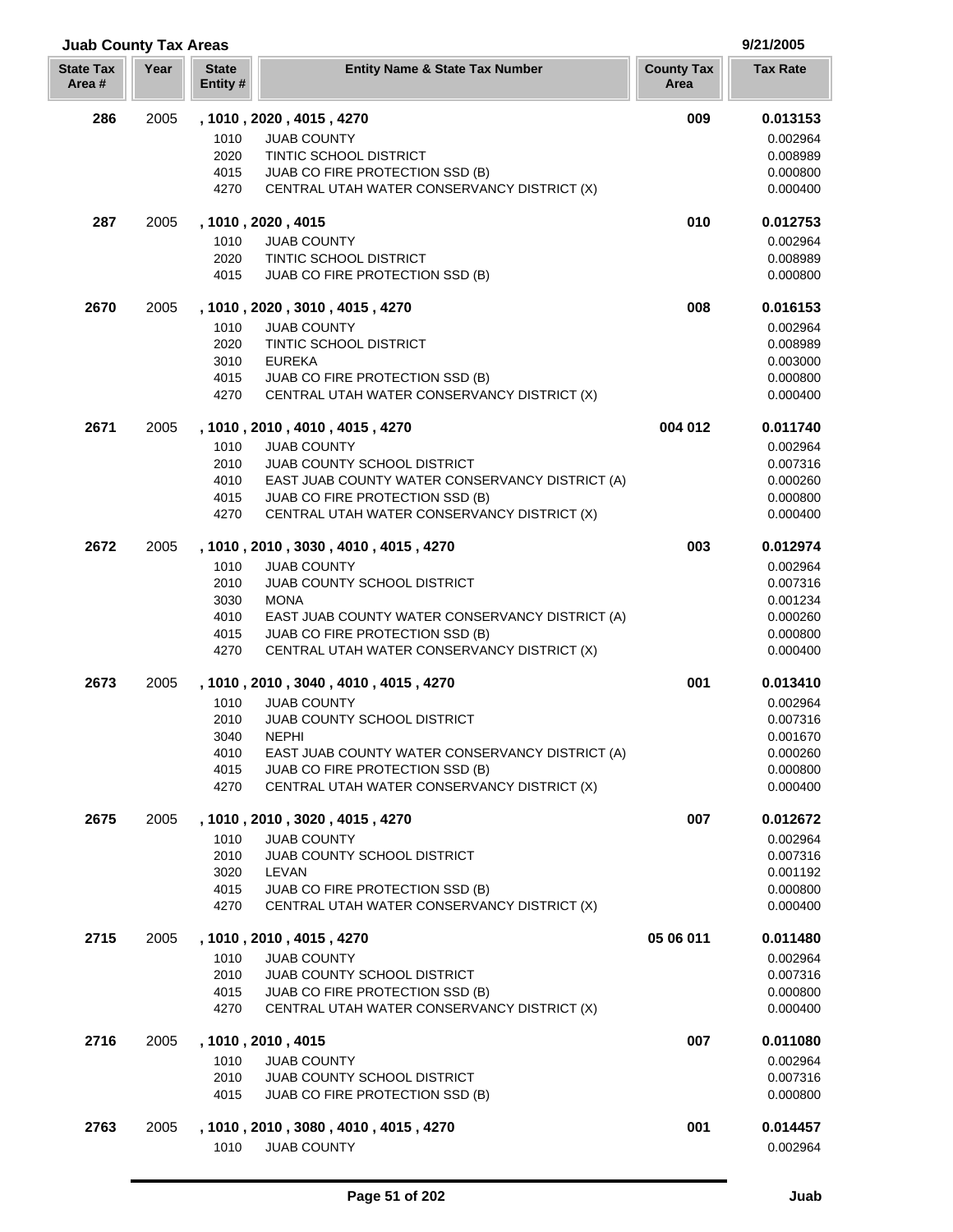## **Juab County Tax Areas 9/21/2005**

| <b>State Tax</b><br>Area # | Year | <b>State</b><br>Entity # | <b>Entity Name &amp; State Tax Number</b>       | <b>County Tax</b><br>Area | <b>Tax Rate</b> |
|----------------------------|------|--------------------------|-------------------------------------------------|---------------------------|-----------------|
|                            |      | 2010                     | <b>JUAB COUNTY SCHOOL DISTRICT</b>              |                           | 0.007316        |
|                            |      | 3080                     | ROCKY RIDGE TOWN                                |                           | 0.002717        |
|                            |      | 4010                     | EAST JUAB COUNTY WATER CONSERVANCY DISTRICT (A) |                           | 0.000260        |
|                            |      | 4015                     | <b>JUAB CO FIRE PROTECTION SSD (B)</b>          |                           | 0.000800        |
|                            |      | 4270                     | CENTRAL UTAH WATER CONSERVANCY DISTRICT (X)     |                           | 0.000400        |
| 3168                       | 2005 |                          | , 1010 , 2010 , 3090 , 4010 , 4015 , 4270       | 014                       | 0.013531        |
|                            |      | 1010                     | <b>JUAB COUNTY</b>                              |                           | 0.002964        |
|                            |      | 2010                     | <b>JUAB COUNTY SCHOOL DISTRICT</b>              |                           | 0.007316        |
|                            |      | 3090                     | <b>SANTAQUIN</b>                                |                           | 0.001791        |
|                            |      | 4010                     | EAST JUAB COUNTY WATER CONSERVANCY DISTRICT (A) |                           | 0.000260        |
|                            |      | 4015                     | <b>JUAB CO FIRE PROTECTION SSD (B)</b>          |                           | 0.000800        |
|                            |      | 4270                     | CENTRAL UTAH WATER CONSERVANCY DISTRICT (X)     |                           | 0.000400        |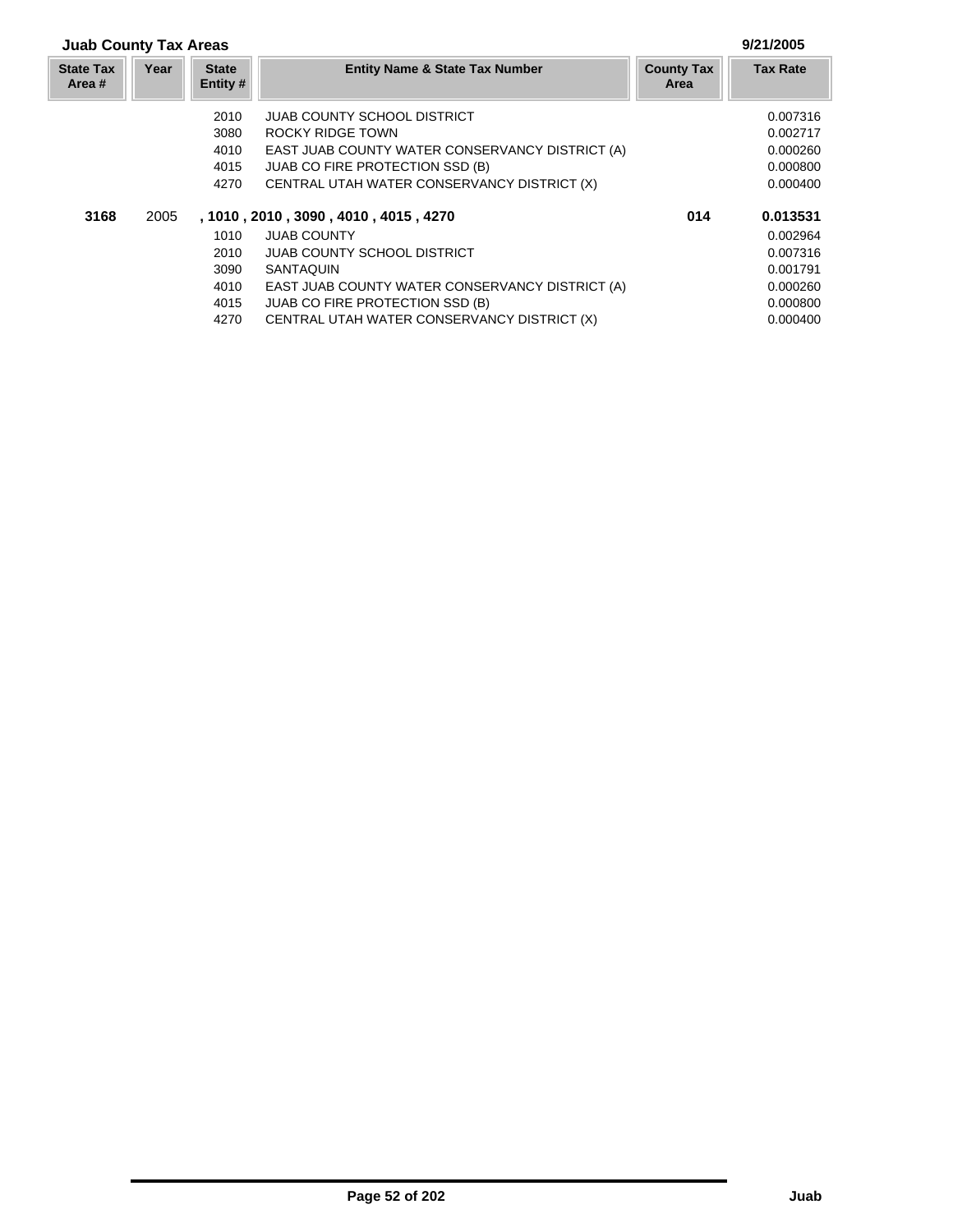# **Kane County Tax Areas 10/12/2005**

| <b>State Tax</b><br>Area# | Year | <b>State</b><br>Entity # | <b>Entity Name &amp; State Tax Number</b>                                                                               | <b>County Tax</b><br>Area | <b>Tax Rate</b>      |
|---------------------------|------|--------------------------|-------------------------------------------------------------------------------------------------------------------------|---------------------------|----------------------|
| 288                       | 2005 |                          | , 1010, 2010, 3010, 4030, 4050, 4065                                                                                    | 005                       | 0.011343             |
|                           |      | 1010                     | <b>KANE COUNTY</b>                                                                                                      |                           | 0.002327             |
|                           |      | 2010                     | KANE COUNTY SCHOOL DISTRICT                                                                                             |                           | 0.004618             |
|                           |      | 3010                     | <b>ALTON</b>                                                                                                            |                           | 0.003623             |
|                           |      | 4030                     | WESTERN KANE COUNTY SPECIAL SERVICE DISTRICT #1 (D)                                                                     |                           | 0.000000             |
|                           |      | 4050                     | KANE COUNTY WATER CONSERVANCY DISTRICT (F)                                                                              |                           | 0.000775             |
|                           |      | 4065                     | KANE CO RECREATION & TRANSPORTAION SPECIAL SERVICE DIST (H)                                                             |                           | 0.000000             |
| 289                       | 2005 |                          | , 1010, 2010, 3020, 4010, 4050, 4065                                                                                    | 010                       | 0.009337             |
|                           |      | 1010                     | <b>KANE COUNTY</b>                                                                                                      |                           | 0.002327             |
|                           |      | 2010                     | KANE COUNTY SCHOOL DISTRICT                                                                                             |                           | 0.004618             |
|                           |      | 3020                     | <b>BIG WATER</b>                                                                                                        |                           | 0.001617             |
|                           |      | 4010                     | GLEN CANYON CITY SPECIAL SERVICE DISTRICT (A)                                                                           |                           | 0.000000             |
|                           |      | 4050                     | KANE COUNTY WATER CONSERVANCY DISTRICT (F)                                                                              |                           | 0.000775             |
|                           |      | 4065                     | KANE CO RECREATION & TRANSPORTAION SPECIAL SERVICE DIST (H)                                                             |                           | 0.000000             |
| 290                       | 2005 |                          | , 1010, 2010, 3030, 4020, 4030, 4050, 4060, 4065                                                                        | 004                       | 0.010179             |
|                           |      | 1010                     | <b>KANE COUNTY</b>                                                                                                      |                           | 0.002327             |
|                           |      | 2010                     | KANE COUNTY SCHOOL DISTRICT                                                                                             |                           | 0.004618             |
|                           |      | 3030                     | <b>GLENDALE</b>                                                                                                         |                           | 0.002459             |
|                           |      | 4020<br>4030             | LONG VALLEY SEWER IMPROVEMENT DISTRICT (C)<br>WESTERN KANE COUNTY SPECIAL SERVICE DISTRICT #1 (D)                       |                           | 0.000000             |
|                           |      | 4050                     | KANE COUNTY WATER CONSERVANCY DISTRICT (F)                                                                              |                           | 0.000000<br>0.000775 |
|                           |      | 4060                     | KANE COUNTY HUMAN RESOURCES SPECIAL SERVICE DISTRICT (G)                                                                |                           | 0.000000             |
|                           |      | 4065                     | KANE CO RECREATION & TRANSPORTAION SPECIAL SERVICE DIST (H)                                                             |                           | 0.000000             |
| 292                       | 2005 |                          | , 1010, 2010, 3040, 4030, 4050, 4060, 4065                                                                              | 002                       | 0.009509             |
|                           |      | 1010                     | <b>KANE COUNTY</b>                                                                                                      |                           | 0.002327             |
|                           |      | 2010                     | KANE COUNTY SCHOOL DISTRICT                                                                                             |                           | 0.004618             |
|                           |      | 3040                     | <b>KANAB</b>                                                                                                            |                           | 0.001789             |
|                           |      | 4030                     | WESTERN KANE COUNTY SPECIAL SERVICE DISTRICT #1 (D)                                                                     |                           | 0.000000             |
|                           |      | 4050                     | KANE COUNTY WATER CONSERVANCY DISTRICT (F)                                                                              |                           | 0.000775             |
|                           |      | 4060                     | KANE COUNTY HUMAN RESOURCES SPECIAL SERVICE DISTRICT (G)                                                                |                           | 0.000000             |
|                           |      | 4065                     | KANE CO RECREATION &TRANSPORTAION SPECIAL SERVICE DIST (H)                                                              |                           | 0.000000             |
| 293                       | 2005 |                          | , 1010, 2010, 3050, 4020, 4030, 4050, 4060, 4065                                                                        | 003                       | 0.009890             |
|                           |      | 1010                     | <b>KANE COUNTY</b>                                                                                                      |                           | 0.002327             |
|                           |      | 2010                     | KANE COUNTY SCHOOL DISTRICT                                                                                             |                           | 0.004618             |
|                           |      | 3050                     | ORDERVILLE                                                                                                              |                           | 0.002170             |
|                           |      | 4020                     | LONG VALLEY SEWER IMPROVEMENT DISTRICT (C)                                                                              |                           | 0.000000             |
|                           |      | 4030                     | WESTERN KANE COUNTY SPECIAL SERVICE DISTRICT #1 (D)                                                                     |                           | 0.000000             |
|                           |      | 4050                     | KANE COUNTY WATER CONSERVANCY DISTRICT (F)                                                                              |                           | 0.000775             |
|                           |      | 4060<br>4065             | KANE COUNTY HUMAN RESOURCES SPECIAL SERVICE DISTRICT (G)<br>KANE CO RECREATION & TRANSPORTAION SPECIAL SERVICE DIST (H) |                           | 0.000000<br>0.000000 |
|                           |      |                          |                                                                                                                         |                           |                      |
| 294                       | 2005 |                          | , 1010, 2010, 4020, 4030, 4050, 4060, 4065                                                                              | 006                       | 0.007720             |
|                           |      | 1010                     | <b>KANE COUNTY</b>                                                                                                      |                           | 0.002327             |
|                           |      | 2010<br>4020             | KANE COUNTY SCHOOL DISTRICT<br>LONG VALLEY SEWER IMPROVEMENT DISTRICT (C)                                               |                           | 0.004618<br>0.000000 |
|                           |      | 4030                     | WESTERN KANE COUNTY SPECIAL SERVICE DISTRICT #1 (D)                                                                     |                           | 0.000000             |
|                           |      | 4050                     | KANE COUNTY WATER CONSERVANCY DISTRICT (F)                                                                              |                           | 0.000775             |
|                           |      | 4060                     | KANE COUNTY HUMAN RESOURCES SPECIAL SERVICE DISTRICT (G)                                                                |                           | 0.000000             |
|                           |      | 4065                     | KANE CO RECREATION & TRANSPORTAION SPECIAL SERVICE DIST (H)                                                             |                           | 0.000000             |
| 295                       | 2005 |                          | , 1010, 2010, 4030, 4050, 4060, 4065                                                                                    | 007                       | 0.007720             |
|                           |      | 1010                     | <b>KANE COUNTY</b>                                                                                                      |                           | 0.002327             |
|                           |      | 2010                     | KANE COUNTY SCHOOL DISTRICT                                                                                             |                           | 0.004618             |
|                           |      | 4030                     | WESTERN KANE COUNTY SPECIAL SERVICE DISTRICT #1 (D)                                                                     |                           | 0.000000             |
|                           |      | 4050                     | KANE COUNTY WATER CONSERVANCY DISTRICT (F)                                                                              |                           | 0.000775             |
|                           |      | 4060                     | KANE COUNTY HUMAN RESOURCES SPECIAL SERVICE DISTRICT (G)                                                                |                           | 0.000000             |
|                           |      | 4065                     | KANE CO RECREATION & TRANSPORTAION SPECIAL SERVICE DIST (H)                                                             |                           | 0.000000             |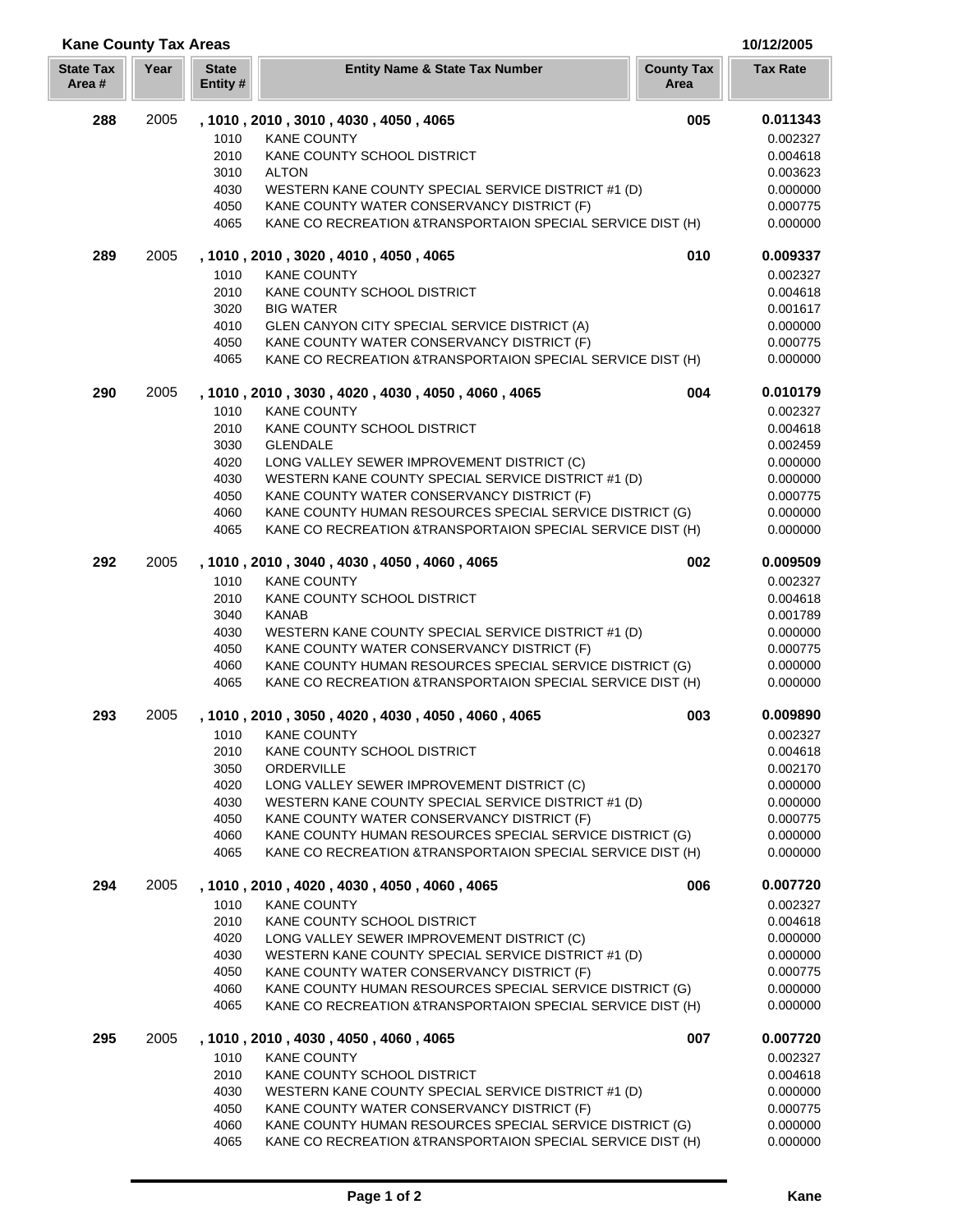| <b>Kane County Tax Areas</b> |      |                          |                                                             |                           | 10/12/2005      |
|------------------------------|------|--------------------------|-------------------------------------------------------------|---------------------------|-----------------|
| <b>State Tax</b><br>Area#    | Year | <b>State</b><br>Entity # | <b>Entity Name &amp; State Tax Number</b>                   | <b>County Tax</b><br>Area | <b>Tax Rate</b> |
| 296                          | 2005 |                          | , 1010 , 2010 , 4040 , 4050 , 4060 , 4065                   | 011                       | 0.008192        |
|                              |      | 1010                     | <b>KANE COUNTY</b>                                          |                           | 0.002327        |
|                              |      | 2010                     | KANE COUNTY SCHOOL DISTRICT                                 |                           | 0.004618        |
|                              |      | 4040                     | CHURCH WELLS SPECIAL SERVICE DISTRICT (E)                   |                           | 0.000472        |
|                              |      | 4050                     | KANE COUNTY WATER CONSERVANCY DISTRICT (F)                  |                           | 0.000775        |
|                              |      | 4060                     | KANE COUNTY HUMAN RESOURCES SPECIAL SERVICE DISTRICT (G)    |                           | 0.000000        |
|                              |      | 4065                     | KANE CO RECREATION & TRANSPORTAION SPECIAL SERVICE DIST (H) |                           | 0.000000        |
| 297                          | 2005 |                          | , 1010, 2010, 4050, 4060, 4065                              | 001                       | 0.007720        |
|                              |      | 1010                     | <b>KANE COUNTY</b>                                          |                           | 0.002327        |
|                              |      | 2010                     | KANE COUNTY SCHOOL DISTRICT                                 |                           | 0.004618        |
|                              |      | 4050                     | KANE COUNTY WATER CONSERVANCY DISTRICT (F)                  |                           | 0.000775        |
|                              |      | 4060                     | KANE COUNTY HUMAN RESOURCES SPECIAL SERVICE DISTRICT (G)    |                           | 0.000000        |
|                              |      | 4065                     | KANE CO RECREATION & TRANSPORTAION SPECIAL SERVICE DIST (H) |                           | 0.000000        |
| 2720                         | 2005 |                          | , 1010, 2010, 3030, 4030, 4050, 4060, 4065                  | 004                       | 0.010179        |
|                              |      | 1010                     | <b>KANE COUNTY</b>                                          |                           | 0.002327        |
|                              |      | 2010                     | KANE COUNTY SCHOOL DISTRICT                                 |                           | 0.004618        |
|                              |      | 3030                     | <b>GLENDALE</b>                                             |                           | 0.002459        |
|                              |      | 4030                     | WESTERN KANE COUNTY SPECIAL SERVICE DISTRICT #1 (D)         |                           | 0.000000        |
|                              |      | 4050                     | KANE COUNTY WATER CONSERVANCY DISTRICT (F)                  |                           | 0.000775        |
|                              |      | 4060                     | KANE COUNTY HUMAN RESOURCES SPECIAL SERVICE DISTRICT (G)    |                           | 0.000000        |
|                              |      | 4065                     | KANE CO RECREATION & TRANSPORTAION SPECIAL SERVICE DIST (H) |                           | 0.000000        |
| 3197                         | 2005 |                          | , 1010, 2010, 4030, 4050, 4060, 4065, 4070                  | 012                       | 0.007720        |
|                              |      | 1010                     | <b>KANE COUNTY</b>                                          |                           | 0.002327        |
|                              |      | 2010                     | KANE COUNTY SCHOOL DISTRICT                                 |                           | 0.004618        |
|                              |      | 4030                     | WESTERN KANE COUNTY SPECIAL SERVICE DISTRICT #1 (D)         |                           | 0.000000        |
|                              |      | 4050                     | KANE COUNTY WATER CONSERVANCY DISTRICT (F)                  |                           | 0.000775        |
|                              |      | 4060                     | KANE COUNTY HUMAN RESOURCES SPECIAL SERVICE DISTRICT (G)    |                           | 0.000000        |
|                              |      | 4065                     | KANE CO RECREATION & TRANSPORTAION SPECIAL SERVICE DIST (H) |                           | 0.000000        |
|                              |      | 4070                     | EAST ZION SPECIAL SERVICE DISTRICT (I)                      |                           | 0.000000        |
| 3586                         | 2005 |                          | , 1010, 2010, 4030, 4050, 4060, 4065, 4080                  | 99A                       | 0.007720        |
|                              |      | 1010                     | <b>KANE COUNTY</b>                                          |                           | 0.002327        |
|                              |      | 2010                     | KANE COUNTY SCHOOL DISTRICT                                 |                           | 0.004618        |
|                              |      | 4030                     | WESTERN KANE COUNTY SPECIAL SERVICE DISTRICT #1 (D)         |                           | 0.000000        |
|                              |      | 4050                     | KANE COUNTY WATER CONSERVANCY DISTRICT (F)                  |                           | 0.000775        |
|                              |      | 4060                     | KANE COUNTY HUMAN RESOURCES SPECIAL SERVICE DISTRICT (G)    |                           | 0.000000        |
|                              |      | 4065                     | KANE CO RECREATION & TRANSPORTAION SPECIAL SERVICE DIST (H) |                           | 0.000000        |
|                              |      | 4080                     | CEDAR MOUNTAIN FIRE PROTECTION SPECIAL SERVICE DISTRICT (J) |                           | 0.000000        |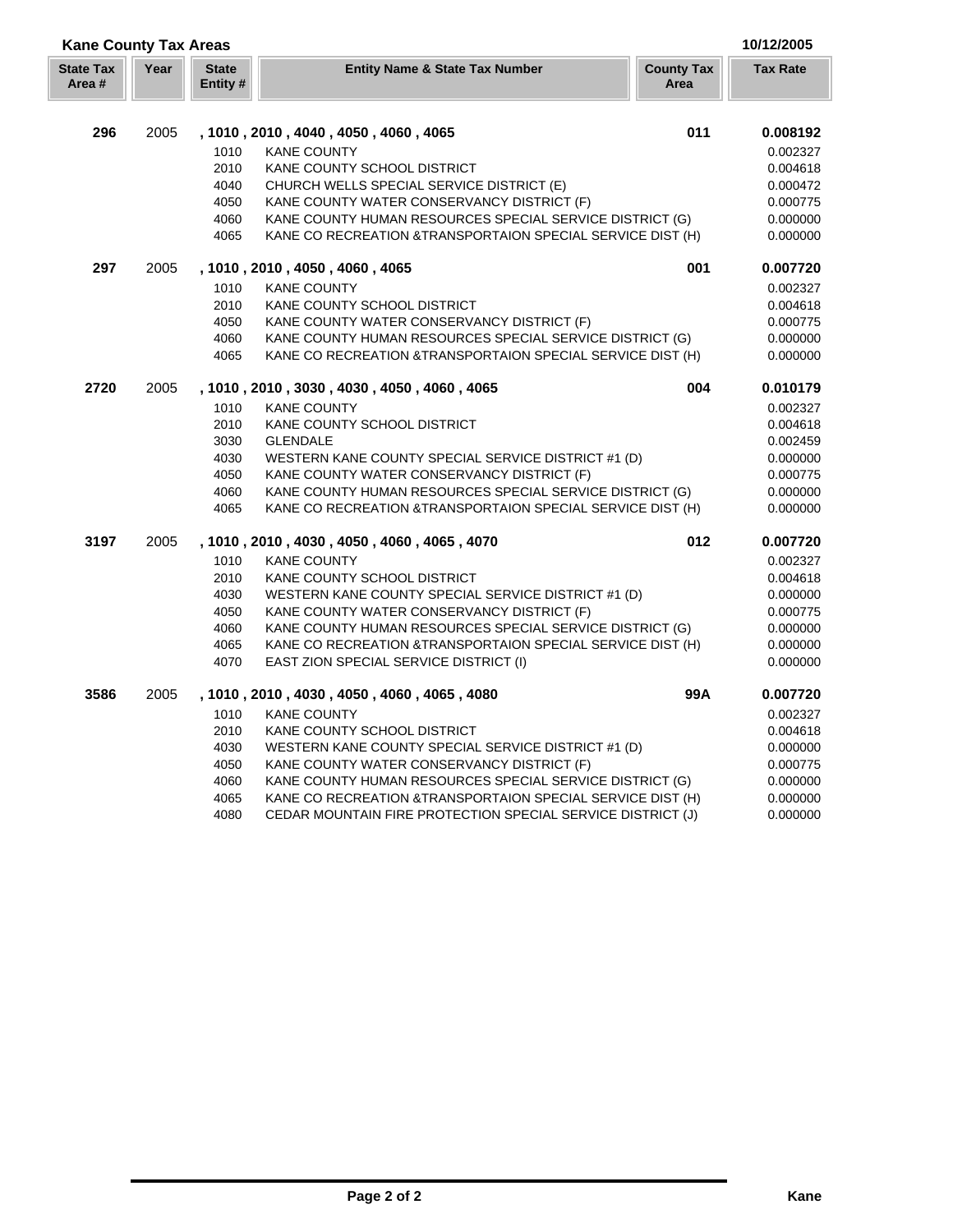# **Millard County Tax Areas 9/21/2005**

| <b>State Tax</b><br>Area # | Year | <b>State</b><br>Entity # | <b>Entity Name &amp; State Tax Number</b>                                                 | <b>County Tax</b><br>Area | <b>Tax Rate</b>      |
|----------------------------|------|--------------------------|-------------------------------------------------------------------------------------------|---------------------------|----------------------|
| 298                        | 2005 |                          | , 1010 , 2010 , 3010 , 4010 , 4040 , 4050 , 4090                                          | 007                       | 0.013816             |
|                            |      | 1010                     | <b>MILLARD COUNTY</b>                                                                     |                           | 0.003861             |
|                            |      | 2010                     | MILLARD COUNTY SCHOOL DISTRICT                                                            |                           | 0.006055             |
|                            |      | 3010                     | <b>DELTA</b>                                                                              |                           | 0.003352             |
|                            |      | 4010                     | DELTA-SUTHERLAND-OASIS CEMETERY MAINTENANCE DISTRICT (A)                                  |                           | 0.000154             |
|                            |      | 4040                     | WEST MILLARD MOSQUITO ABATEMENT DISTRICT (D)                                              |                           | 0.000172             |
|                            |      | 4050<br>4090             | MILLARD COUNTY WATER CONSERVANCY DISTRICT (E)<br>MILLARD COUNTY FIRE SERVICE DISTRICT (K) |                           | 0.000000<br>0.000222 |
| 299                        | 2005 |                          | , 1010 , 2010 , 3020 , 4050 , 4090                                                        | 001                       | 0.011506             |
|                            |      | 1010                     | MILLARD COUNTY                                                                            |                           | 0.003861             |
|                            |      | 2010                     | MILLARD COUNTY SCHOOL DISTRICT                                                            |                           | 0.006055             |
|                            |      | 3020                     | <b>FILLMORE</b>                                                                           |                           | 0.001368             |
|                            |      | 4050                     | MILLARD COUNTY WATER CONSERVANCY DISTRICT (E)                                             |                           | 0.000000             |
|                            |      | 4090                     | MILLARD COUNTY FIRE SERVICE DISTRICT (K)                                                  |                           | 0.000222             |
| 301                        | 2005 |                          | , 1010, 2010, 3030, 4020, 4040, 4050, 4090                                                | 008                       | 0.011499             |
|                            |      | 1010                     | MILLARD COUNTY                                                                            |                           | 0.003861             |
|                            |      | 2010<br>3030             | MILLARD COUNTY SCHOOL DISTRICT<br><b>HINCKLEY</b>                                         |                           | 0.006055<br>0.000936 |
|                            |      | 4020                     | HINCKLEY-DESERET CEMETERY MAINTENANCE DISTRICT (B)                                        |                           | 0.000253             |
|                            |      | 4040                     | WEST MILLARD MOSQUITO ABATEMENT DISTRICT (D)                                              |                           | 0.000172             |
|                            |      | 4050                     | MILLARD COUNTY WATER CONSERVANCY DISTRICT (E)                                             |                           | 0.000000             |
|                            |      | 4090                     | MILLARD COUNTY FIRE SERVICE DISTRICT (K)                                                  |                           | 0.000222             |
| 302                        | 2005 |                          | , 1010, 2010, 3040, 4050, 4090                                                            | 002                       | 0.011012             |
|                            |      | 1010                     | MILLARD COUNTY                                                                            |                           | 0.003861             |
|                            |      | 2010                     | MILLARD COUNTY SCHOOL DISTRICT                                                            |                           | 0.006055             |
|                            |      | 3040                     | <b>HOLDEN</b>                                                                             |                           | 0.000874             |
|                            |      | 4050<br>4090             | MILLARD COUNTY WATER CONSERVANCY DISTRICT (E)<br>MILLARD COUNTY FIRE SERVICE DISTRICT (K) |                           | 0.000000<br>0.000222 |
| 303                        | 2005 |                          | , 1010 , 2010 , 3050 , 4050 , 4090                                                        | 003                       | 0.010523             |
|                            |      | 1010                     | MILLARD COUNTY                                                                            |                           | 0.003861             |
|                            |      | 2010                     | MILLARD COUNTY SCHOOL DISTRICT                                                            |                           | 0.006055             |
|                            |      | 3050                     | <b>KANOSH</b>                                                                             |                           | 0.000385             |
|                            |      | 4050                     | MILLARD COUNTY WATER CONSERVANCY DISTRICT (E)                                             |                           | 0.000000             |
|                            |      | 4090                     | MILLARD COUNTY FIRE SERVICE DISTRICT (K)                                                  |                           | 0.000222             |
| 304                        | 2005 |                          | , 1010, 2010, 3060, 4040, 4050, 4090                                                      | 011                       | 0.011400             |
|                            |      | 1010<br>2010             | MILLARD COUNTY<br>MILLARD COUNTY SCHOOL DISTRICT                                          |                           | 0.003861             |
|                            |      | 3060                     | <b>LEAMINGTON</b>                                                                         |                           | 0.006055<br>0.001090 |
|                            |      | 4040                     | WEST MILLARD MOSQUITO ABATEMENT DISTRICT (D)                                              |                           | 0.000172             |
|                            |      | 4050                     | MILLARD COUNTY WATER CONSERVANCY DISTRICT (E)                                             |                           | 0.000000             |
|                            |      | 4090                     | MILLARD COUNTY FIRE SERVICE DISTRICT (K)                                                  |                           | 0.000222             |
| 305                        | 2005 |                          | , 1010, 2010, 3070, 4040, 4050, 4090                                                      | 010                       | 0.012135             |
|                            |      | 1010                     | <b>MILLARD COUNTY</b>                                                                     |                           | 0.003861             |
|                            |      | 2010                     | MILLARD COUNTY SCHOOL DISTRICT                                                            |                           | 0.006055             |
|                            |      | 3070                     | LYNNDYL                                                                                   |                           | 0.001825             |
|                            |      | 4040                     | WEST MILLARD MOSQUITO ABATEMENT DISTRICT (D)                                              |                           | 0.000172             |
|                            |      | 4050<br>4090             | MILLARD COUNTY WATER CONSERVANCY DISTRICT (E)<br>MILLARD COUNTY FIRE SERVICE DISTRICT (K) |                           | 0.000000<br>0.000222 |
| 306                        | 2005 |                          | , 1010, 2010, 3080, 4050, 4090                                                            | 004                       | 0.011025             |
|                            |      | 1010                     | MILLARD COUNTY                                                                            |                           | 0.003861             |
|                            |      | 2010                     | MILLARD COUNTY SCHOOL DISTRICT                                                            |                           | 0.006055             |
|                            |      | 3080                     | <b>MEADOW</b>                                                                             |                           | 0.000887             |
|                            |      | 4050                     | MILLARD COUNTY WATER CONSERVANCY DISTRICT (E)                                             |                           | 0.000000             |
|                            |      | 4090                     | MILLARD COUNTY FIRE SERVICE DISTRICT (K)                                                  |                           | 0.000222             |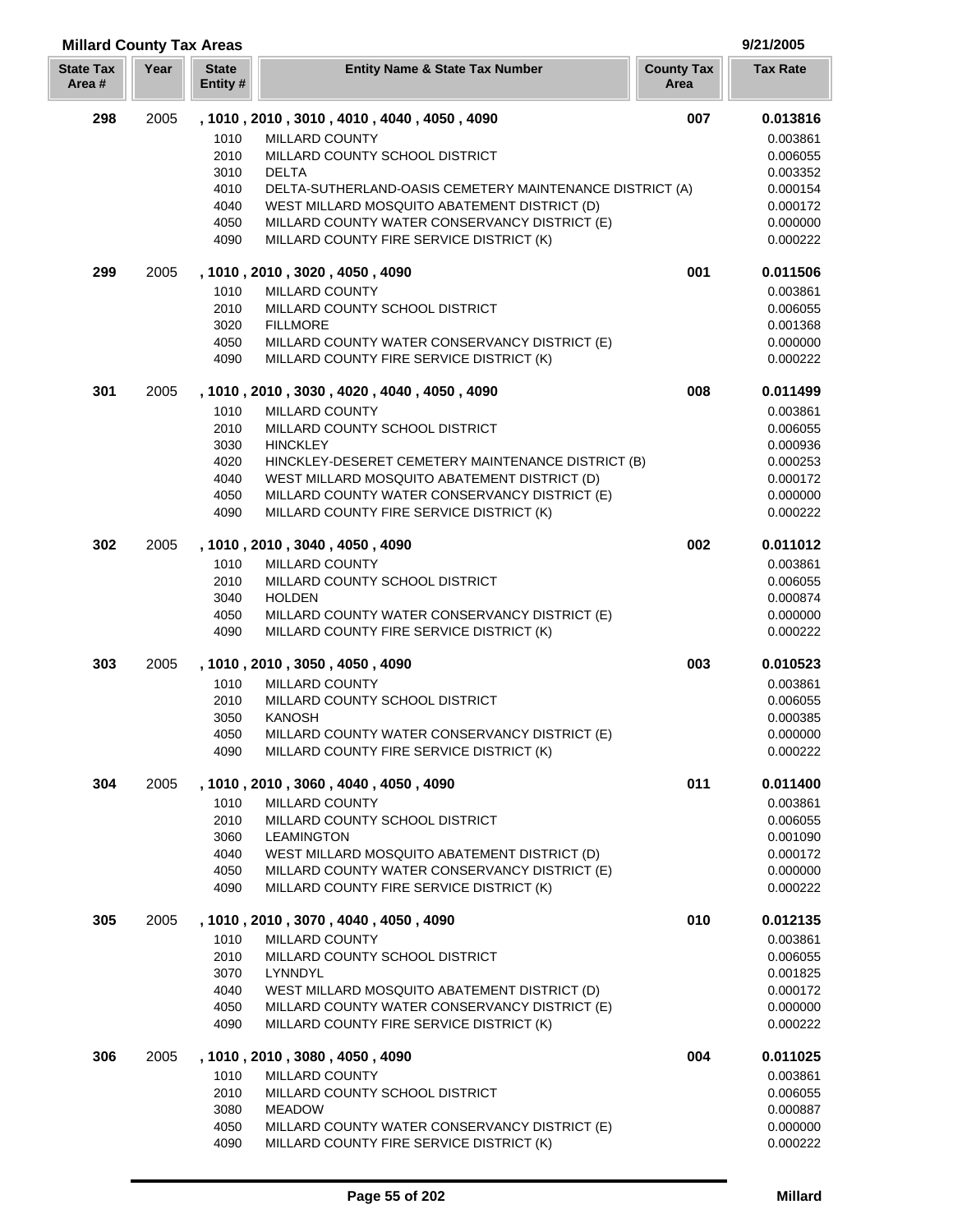| <b>Millard County Tax Areas</b> |      |                          |                                                                                           |                           | 9/21/2005            |
|---------------------------------|------|--------------------------|-------------------------------------------------------------------------------------------|---------------------------|----------------------|
| <b>State Tax</b><br>Area#       | Year | <b>State</b><br>Entity # | <b>Entity Name &amp; State Tax Number</b>                                                 | <b>County Tax</b><br>Area | <b>Tax Rate</b>      |
|                                 |      |                          |                                                                                           |                           |                      |
| 307                             | 2005 |                          | , 1010, 2010, 3090, 4050, 4090                                                            | 009                       | 0.011239             |
|                                 |      | 1010                     | MILLARD COUNTY                                                                            |                           | 0.003861             |
|                                 |      | 2010                     | MILLARD COUNTY SCHOOL DISTRICT                                                            |                           | 0.006055             |
|                                 |      | 3090                     | OAK CITY                                                                                  |                           | 0.001101             |
|                                 |      | 4050<br>4090             | MILLARD COUNTY WATER CONSERVANCY DISTRICT (E)<br>MILLARD COUNTY FIRE SERVICE DISTRICT (K) |                           | 0.000000<br>0.000222 |
| 308                             | 2005 |                          | , 1010, 2010, 3100, 4050, 4090                                                            | 005                       | 0.011111             |
|                                 |      | 1010                     | <b>MILLARD COUNTY</b>                                                                     |                           | 0.003861             |
|                                 |      | 2010                     | MILLARD COUNTY SCHOOL DISTRICT                                                            |                           | 0.006055             |
|                                 |      | 3100                     | <b>SCIPIO</b>                                                                             |                           | 0.000973             |
|                                 |      | 4050                     | MILLARD COUNTY WATER CONSERVANCY DISTRICT (E)                                             |                           | 0.000000             |
|                                 |      | 4090                     | MILLARD COUNTY FIRE SERVICE DISTRICT (K)                                                  |                           | 0.000222             |
| 309                             | 2005 |                          | , 1010, 2010, 4010, 4040, 4050, 4090                                                      | 012                       | 0.010464             |
|                                 |      | 1010                     | <b>MILLARD COUNTY</b>                                                                     |                           | 0.003861             |
|                                 |      | 2010                     | MILLARD COUNTY SCHOOL DISTRICT                                                            |                           | 0.006055             |
|                                 |      | 4010                     | DELTA-SUTHERLAND-OASIS CEMETERY MAINTENANCE DISTRICT (A)                                  |                           | 0.000154             |
|                                 |      | 4040                     | WEST MILLARD MOSQUITO ABATEMENT DISTRICT (D)                                              |                           | 0.000172             |
|                                 |      | 4050                     | MILLARD COUNTY WATER CONSERVANCY DISTRICT (E)                                             |                           | 0.000000             |
|                                 |      | 4090                     | MILLARD COUNTY FIRE SERVICE DISTRICT (K)                                                  |                           | 0.000222             |
| 310                             | 2005 |                          | , 1010, 2010, 4020, 4040, 4050, 4090                                                      | 013                       | 0.010563             |
|                                 |      | 1010                     | MILLARD COUNTY                                                                            |                           | 0.003861             |
|                                 |      | 2010                     | MILLARD COUNTY SCHOOL DISTRICT                                                            |                           | 0.006055             |
|                                 |      | 4020                     | HINCKLEY-DESERET CEMETERY MAINTENANCE DISTRICT (B)                                        |                           | 0.000253             |
|                                 |      | 4040                     | WEST MILLARD MOSQUITO ABATEMENT DISTRICT (D)                                              |                           | 0.000172             |
|                                 |      | 4050                     | MILLARD COUNTY WATER CONSERVANCY DISTRICT (E)                                             |                           | 0.000000             |
|                                 |      | 4090                     | MILLARD COUNTY FIRE SERVICE DISTRICT (K)                                                  |                           | 0.000222             |
| 311                             | 2005 |                          | , 1010, 2010, 4040, 4050, 4090                                                            | 015                       | 0.010310             |
|                                 |      | 1010                     | <b>MILLARD COUNTY</b>                                                                     |                           | 0.003861             |
|                                 |      | 2010                     | MILLARD COUNTY SCHOOL DISTRICT                                                            |                           | 0.006055             |
|                                 |      | 4040<br>4050             | WEST MILLARD MOSQUITO ABATEMENT DISTRICT (D)                                              |                           | 0.000172             |
|                                 |      | 4090                     | MILLARD COUNTY WATER CONSERVANCY DISTRICT (E)<br>MILLARD COUNTY FIRE SERVICE DISTRICT (K) |                           | 0.000000<br>0.000222 |
| 312                             | 2005 |                          | , 1010, 2010, 4050, 4090                                                                  | 006                       | 0.010138             |
|                                 |      | 1010                     | <b>MILLARD COUNTY</b>                                                                     |                           | 0.003861             |
|                                 |      | 2010                     | MILLARD COUNTY SCHOOL DISTRICT                                                            |                           | 0.006055             |
|                                 |      | 4050                     | MILLARD COUNTY WATER CONSERVANCY DISTRICT (E)                                             |                           | 0.000000             |
|                                 |      | 4090                     | MILLARD COUNTY FIRE SERVICE DISTRICT (K)                                                  |                           | 0.000222             |
| 3198                            | 2005 |                          | , 1010 , 2010 , 3020 , 4050 , 4090 , 8001                                                 | 001                       | 0.011506             |
|                                 |      | 1010                     | <b>MILLARD COUNTY</b>                                                                     |                           | 0.003861             |
|                                 |      | 2010                     | MILLARD COUNTY SCHOOL DISTRICT                                                            |                           | 0.006055             |
|                                 |      | 3020                     | <b>FILLMORE</b>                                                                           |                           | 0.001368             |
|                                 |      | 4050                     | MILLARD COUNTY WATER CONSERVANCY DISTRICT (E)                                             |                           | 0.000000             |
|                                 |      | 4090                     | MILLARD COUNTY FIRE SERVICE DISTRICT (K)                                                  |                           | 0.000222             |
|                                 |      | 8001                     | 1400 SOUTH ECONOMIC DEVELOPMENT PLAN (A-1)                                                |                           | 0.000000             |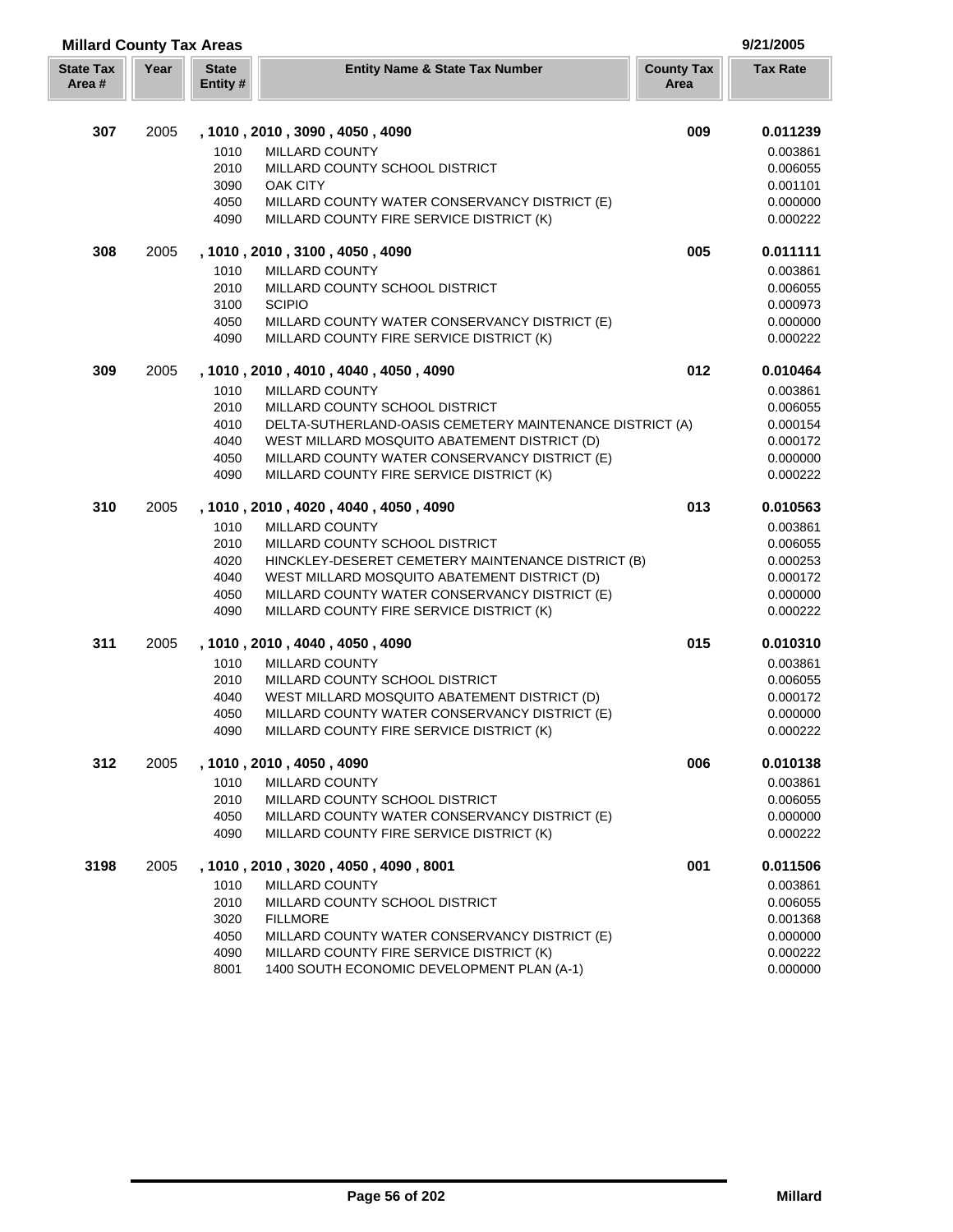| 9/21/2005 |  |
|-----------|--|

| <b>Morgan County Tax Areas</b> |      |                          |                                                                              |                           | 9/21/2005       |
|--------------------------------|------|--------------------------|------------------------------------------------------------------------------|---------------------------|-----------------|
| <b>State Tax</b><br>Area#      | Year | <b>State</b><br>Entity # | <b>Entity Name &amp; State Tax Number</b>                                    | <b>County Tax</b><br>Area | <b>Tax Rate</b> |
| 313                            | 2005 |                          | , 1010, 2010, 3010, 4005                                                     | 004                       | 0.010804        |
|                                |      | 1010                     | <b>MORGAN COUNTY</b>                                                         |                           | 0.003180        |
|                                |      | 2010                     | MORGAN COUNTY SCHOOL DISTRICT                                                |                           | 0.005644        |
|                                |      | 3010                     | <b>MORGAN</b>                                                                |                           | 0.001787        |
|                                |      | 4005                     | WEBER BASIN WATER CONSERVANCY DISTRICT (A)                                   |                           | 0.000193        |
| 314                            | 2005 |                          | , 1010 , 2010 , 3010 , 4005 , 8010                                           | 005                       | 0.010804        |
|                                |      | 1010                     | <b>MORGAN COUNTY</b>                                                         |                           | 0.003180        |
|                                |      | 2010                     | <b>MORGAN COUNTY SCHOOL DISTRICT</b>                                         |                           | 0.005644        |
|                                |      | 3010                     | <b>MORGAN</b>                                                                |                           | 0.001787        |
|                                |      | 4005                     | WEBER BASIN WATER CONSERVANCY DISTRICT (A)                                   |                           | 0.000193        |
|                                |      | 8010                     | COMMERCIAL STREET REDEVELOPMENT PROJECT, PROJECT #1 -<br>MORGAN CITY - (A-1) |                           | 0.000000        |
| 315                            | 2005 |                          | , 1010, 2010, 4005                                                           | 001                       | 0.009017        |
|                                |      | 1010                     | <b>MORGAN COUNTY</b>                                                         |                           | 0.003180        |
|                                |      | 2010                     | MORGAN COUNTY SCHOOL DISTRICT                                                |                           | 0.005644        |
|                                |      | 4005                     | WEBER BASIN WATER CONSERVANCY DISTRICT (A)                                   |                           | 0.000193        |
| 316                            | 2005 |                          | , 1010, 2010, 4005, 4010                                                     | 002                       | 0.009612        |
|                                |      | 1010                     | <b>MORGAN COUNTY</b>                                                         |                           | 0.003180        |
|                                |      | 2010                     | MORGAN COUNTY SCHOOL DISTRICT                                                |                           | 0.005644        |
|                                |      | 4005                     | WEBER BASIN WATER CONSERVANCY DISTRICT (A)                                   |                           | 0.000193        |
|                                |      | 4010                     | MOUNTAIN GREEN FIRE PROTECTION DISTRICT (B)                                  |                           | 0.000595        |
| 317                            | 2005 |                          | , 1010 , 2010 , 4005 , 4010 , 4020                                           | 003                       | 0.009833        |
|                                |      | 1010                     | <b>MORGAN COUNTY</b>                                                         |                           | 0.003180        |
|                                |      | 2010                     | MORGAN COUNTY SCHOOL DISTRICT                                                |                           | 0.005644        |
|                                |      | 4005                     | WEBER BASIN WATER CONSERVANCY DISTRICT (A)                                   |                           | 0.000193        |
|                                |      | 4010                     | MOUNTAIN GREEN FIRE PROTECTION DISTRICT (B)                                  |                           | 0.000595        |
|                                |      | 4020                     | MOUNTAIN GREEN SEWER IMPROVEMENT DISTRICT (C)                                |                           | 0.000221        |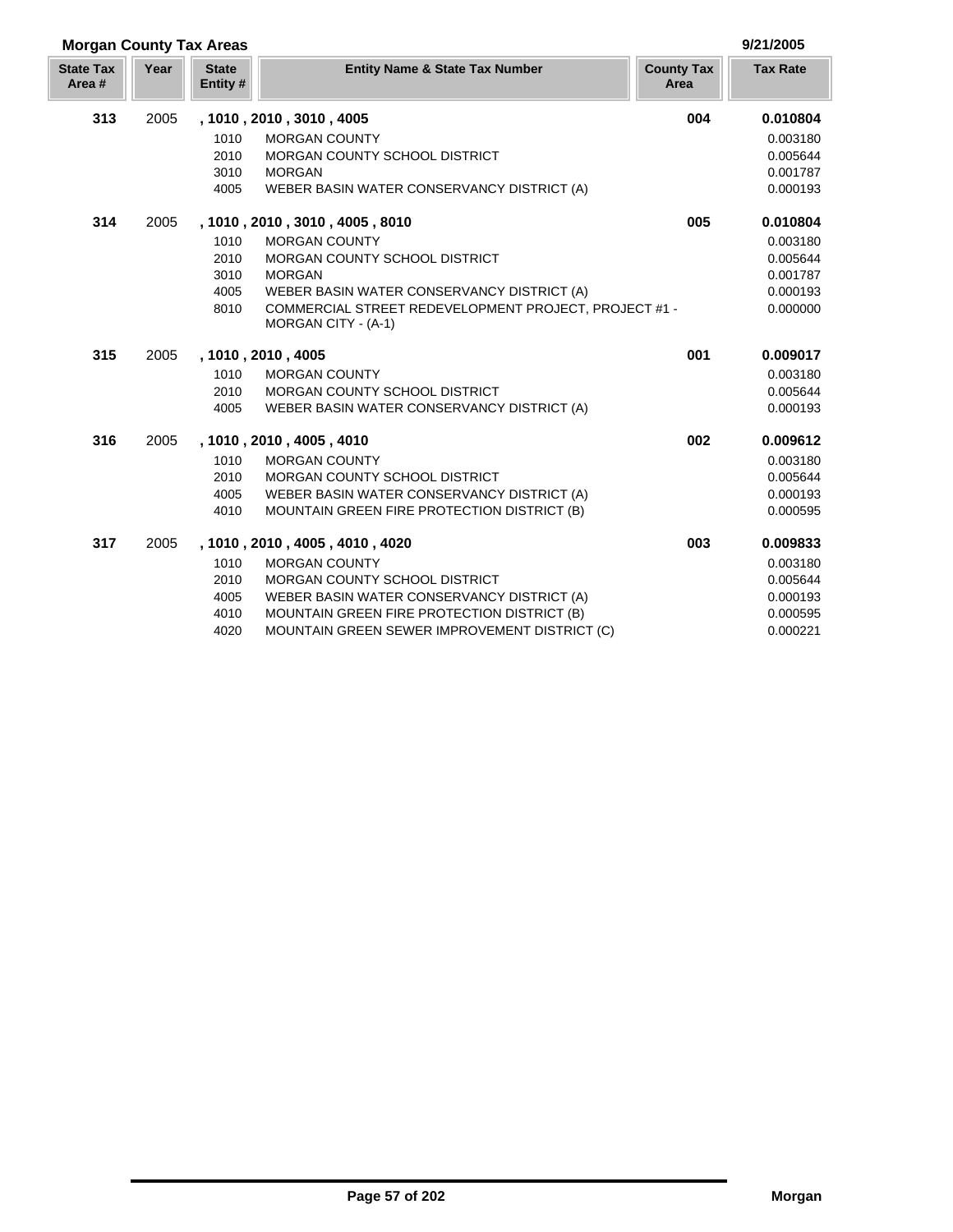| <b>Piute County Tax Areas</b> |      |                          |                                                   |                           | 9/21/2005       |
|-------------------------------|------|--------------------------|---------------------------------------------------|---------------------------|-----------------|
| <b>State Tax</b><br>Area#     | Year | <b>State</b><br>Entity # | <b>Entity Name &amp; State Tax Number</b>         | <b>County Tax</b><br>Area | <b>Tax Rate</b> |
| 318                           | 2005 |                          | , 1010, 2010, 3010, 4010, 4270                    | 001                       | 0.010889        |
|                               |      | 1010                     | PIUTE COUNTY                                      |                           | 0.004173        |
|                               |      | 2010                     | PIUTE COUNTY SCHOOL DISTRICT                      |                           | 0.005621        |
|                               |      | 3010                     | <b>CIRCLEVILLE</b>                                |                           | 0.000650        |
|                               |      | 4010                     | UPPER SEVIER RIVER WATER CONSERVANCY DISTRICT (A) |                           | 0.000045        |
|                               |      | 4270                     | CENTRAL UTAH WATER CONSERVANCY DISTRICT (X)       |                           | 0.000400        |
| 319                           | 2005 |                          | , 1010, 2010, 3020, 4010, 4270                    | 002                       | 0.012741        |
|                               |      | 1010                     | PIUTE COUNTY                                      |                           | 0.004173        |
|                               |      | 2010                     | PIUTE COUNTY SCHOOL DISTRICT                      |                           | 0.005621        |
|                               |      | 3020                     | <b>JUNCTION</b>                                   |                           | 0.002502        |
|                               |      | 4010                     | UPPER SEVIER RIVER WATER CONSERVANCY DISTRICT (A) |                           | 0.000045        |
|                               |      | 4270                     | CENTRAL UTAH WATER CONSERVANCY DISTRICT (X)       |                           | 0.000400        |
| 320                           | 2005 |                          | , 1010, 2010, 3030, 4010, 4270                    | 003                       | 0.011874        |
|                               |      | 1010                     | PIUTE COUNTY                                      |                           | 0.004173        |
|                               |      | 2010                     | PIUTE COUNTY SCHOOL DISTRICT                      |                           | 0.005621        |
|                               |      | 3030                     | <b>KINGSTON</b>                                   |                           | 0.001635        |
|                               |      | 4010                     | UPPER SEVIER RIVER WATER CONSERVANCY DISTRICT (A) |                           | 0.000045        |
|                               |      | 4270                     | CENTRAL UTAH WATER CONSERVANCY DISTRICT (X)       |                           | 0.000400        |
| 321                           | 2005 |                          | , 1010, 2010, 3040, 4010, 4270                    | 004                       | 0.010964        |
|                               |      | 1010                     | PIUTE COUNTY                                      |                           | 0.004173        |
|                               |      | 2010                     | PIUTE COUNTY SCHOOL DISTRICT                      |                           | 0.005621        |
|                               |      | 3040                     | <b>MARYSVALE</b>                                  |                           | 0.000725        |
|                               |      | 4010                     | UPPER SEVIER RIVER WATER CONSERVANCY DISTRICT (A) |                           | 0.000045        |
|                               |      | 4270                     | CENTRAL UTAH WATER CONSERVANCY DISTRICT (X)       |                           | 0.000400        |
| 322                           | 2005 |                          | , 1010, 2010, 4010, 4270                          | 005                       | 0.010239        |
|                               |      | 1010                     | PIUTE COUNTY                                      |                           | 0.004173        |
|                               |      | 2010                     | PIUTE COUNTY SCHOOL DISTRICT                      |                           | 0.005621        |
|                               |      | 4010                     | UPPER SEVIER RIVER WATER CONSERVANCY DISTRICT (A) |                           | 0.000045        |
|                               |      | 4270                     | CENTRAL UTAH WATER CONSERVANCY DISTRICT (X)       |                           | 0.000400        |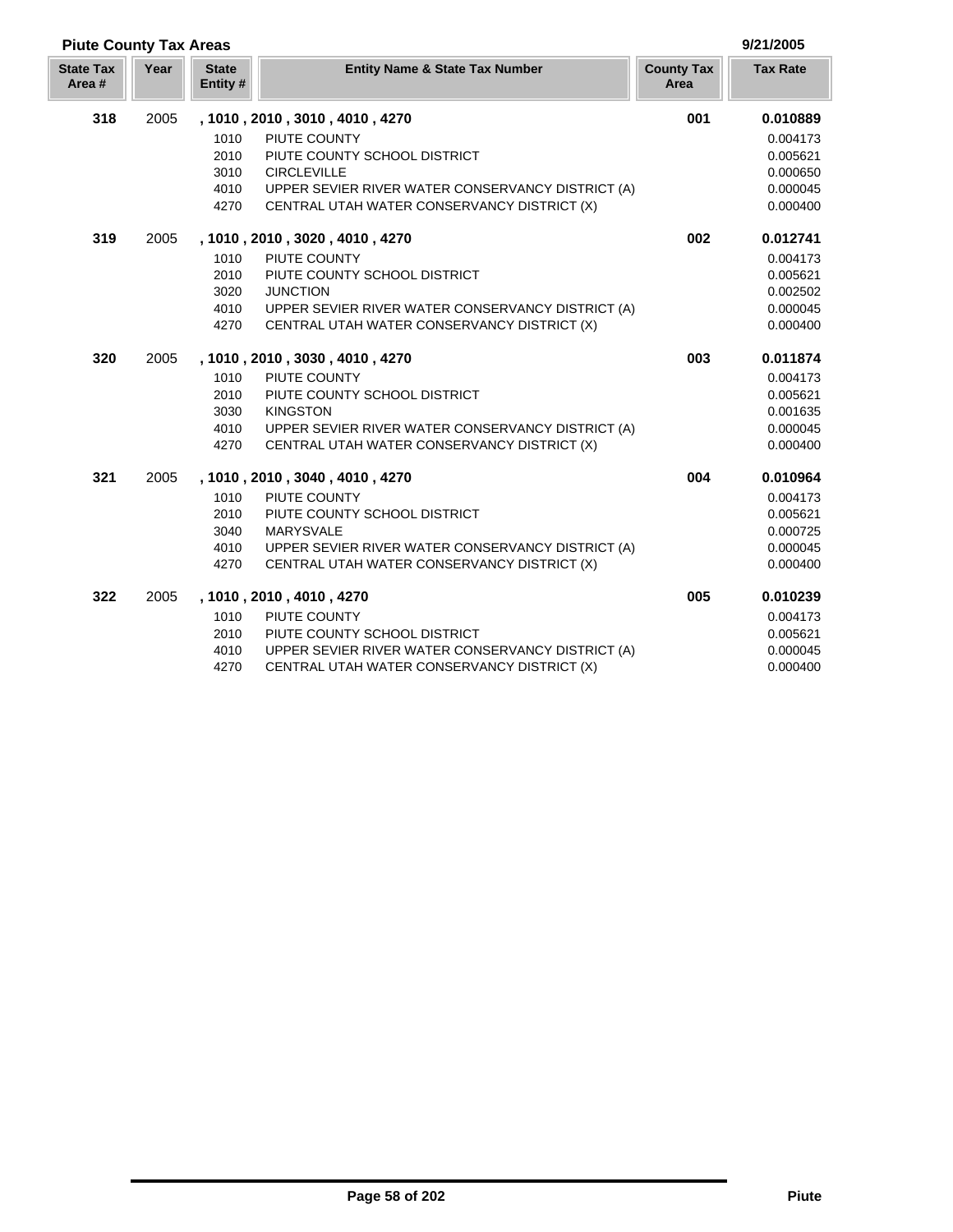| <b>Rich County Tax Areas</b> |      |                          |                                                               |                           | 9/21/2005            |
|------------------------------|------|--------------------------|---------------------------------------------------------------|---------------------------|----------------------|
| <b>State Tax</b><br>Area#    | Year | <b>State</b><br>Entity # | <b>Entity Name &amp; State Tax Number</b>                     | <b>County Tax</b><br>Area | <b>Tax Rate</b>      |
| 323                          | 2005 |                          | , 1010, 2010, 3010, 4010, 4050                                | 014                       | 0.008512             |
|                              |      | 1010                     | <b>RICH COUNTY</b>                                            |                           | 0.001904             |
|                              |      | 2010                     | RICH COUNTY SCHOOL DISTRICT                                   |                           | 0.005995             |
|                              |      | 3010                     | <b>GARDEN CITY</b>                                            |                           | 0.000352             |
|                              |      | 4010                     | GARDEN CITY - PICKLEVILLE CEMETERY DISTRICT (A)               |                           | 0.000096             |
|                              |      | 4050                     | GARDEN CITY - PICKLEVILLE FIRE DISTRICT (F)                   |                           | 0.000165             |
| 325                          | 2005 |                          | , 1010, 2010, 3010, 4010, 4050, 4100                          | 015                       | 0.008512             |
|                              |      | 1010                     | <b>RICH COUNTY</b>                                            |                           | 0.001904             |
|                              |      | 2010                     | RICH COUNTY SCHOOL DISTRICT                                   |                           | 0.005995             |
|                              |      | 3010                     | <b>GARDEN CITY</b>                                            |                           | 0.000352             |
|                              |      | 4010                     | GARDEN CITY - PICKLEVILLE CEMETERY DISTRICT (A)               |                           | 0.000096             |
|                              |      | 4050                     | <b>GARDEN CITY - PICKLEVILLE FIRE DISTRICT (F)</b>            |                           | 0.000165             |
|                              |      | 4100                     | BEAR LAKE SPECIAL SERVICE DISTRICT (K)                        |                           | 0.000000             |
| 326                          | 2005 |                          | , 1010, 2010, 3010, 4010, 4050, 4100, 8010                    | 025                       | 0.008512             |
|                              |      | 1010<br>2010             | <b>RICH COUNTY</b><br>RICH COUNTY SCHOOL DISTRICT             |                           | 0.001904<br>0.005995 |
|                              |      | 3010                     | <b>GARDEN CITY</b>                                            |                           | 0.000352             |
|                              |      | 4010                     | GARDEN CITY - PICKLEVILLE CEMETERY DISTRICT (A)               |                           | 0.000096             |
|                              |      | 4050                     | GARDEN CITY - PICKLEVILLE FIRE DISTRICT (F)                   |                           | 0.000165             |
|                              |      | 4100                     | BEAR LAKE SPECIAL SERVICE DISTRICT (K)                        |                           | 0.000000             |
|                              |      | 8010                     | BEAR LAKE BOULEVARD REDEVELOPMENT PROJECT AREA - GARDEN       |                           | 0.000000             |
|                              |      |                          | $CITY - (A-1)$                                                |                           |                      |
| 327                          | 2005 |                          | , 1010, 2010, 3020, 4030, 4070                                | 113                       | 0.009329             |
|                              |      | 1010                     | <b>RICH COUNTY</b>                                            |                           | 0.001904             |
|                              |      | 2010                     | RICH COUNTY SCHOOL DISTRICT                                   |                           | 0.005995             |
|                              |      | 3020                     | <b>LAKETOWN</b>                                               |                           | 0.001014             |
|                              |      | 4030                     | LAKETOWN CEMETERY MAINTENANCE DISTRICT (C)                    |                           | 0.000150             |
|                              |      | 4070                     | LAKETOWN FIRE DISTRICT (H)                                    |                           | 0.000266             |
| 328                          | 2005 |                          | , 1010, 2010, 3030, 4020, 4060                                | 012                       | 0.010456             |
|                              |      | 1010                     | <b>RICH COUNTY</b>                                            |                           | 0.001904             |
|                              |      | 2010                     | RICH COUNTY SCHOOL DISTRICT                                   |                           | 0.005995             |
|                              |      | 3030                     | <b>RANDOLPH</b><br>RANDOLPH CEMETERY MAINTENANCE DISTRICT (B) |                           | 0.001612             |
|                              |      | 4020<br>4060             | RANDOLPH FIRE DISTRICT (G)                                    |                           | 0.000410<br>0.000535 |
| 329                          | 2005 |                          | , 1010, 2010, 3040, 4040, 4080                                | 011                       | 0.010258             |
|                              |      | 1010                     | <b>RICH COUNTY</b>                                            |                           | 0.001904             |
|                              |      | 2010                     | RICH COUNTY SCHOOL DISTRICT                                   |                           | 0.005995             |
|                              |      | 3040                     | <b>WOODRUFF</b>                                               |                           | 0.001461             |
|                              |      | 4040                     | WOODRUFF CEMETERY MAINTENANCE DISTRICT (D)                    |                           | 0.000321             |
|                              |      | 4080                     | WOODRUFF FIRE DISTRICT (I)                                    |                           | 0.000577             |
| 330                          | 2005 |                          | , 1010, 2010, 4010, 4050                                      | 114                       | 0.008160             |
|                              |      | 1010                     | <b>RICH COUNTY</b>                                            |                           | 0.001904             |
|                              |      | 2010                     | RICH COUNTY SCHOOL DISTRICT                                   |                           | 0.005995             |
|                              |      | 4010                     | GARDEN CITY - PICKLEVILLE CEMETERY DISTRICT (A)               |                           | 0.000096             |
|                              |      | 4050                     | <b>GARDEN CITY - PICKLEVILLE FIRE DISTRICT (F)</b>            |                           | 0.000165             |
| 331                          | 2005 |                          | , 1010, 2010, 4010, 4050, 4100                                | 115                       | 0.008160             |
|                              |      | 1010                     | <b>RICH COUNTY</b>                                            |                           | 0.001904             |
|                              |      | 2010                     | RICH COUNTY SCHOOL DISTRICT                                   |                           | 0.005995             |
|                              |      | 4010                     | GARDEN CITY - PICKLEVILLE CEMETERY DISTRICT (A)               |                           | 0.000096             |
|                              |      | 4050                     | GARDEN CITY - PICKLEVILLE FIRE DISTRICT (F)                   |                           | 0.000165             |
|                              |      | 4100                     | BEAR LAKE SPECIAL SERVICE DISTRICT (K)                        |                           | 0.000000             |
| 332                          | 2005 | 1010                     | , 1010, 2010, 4020, 4060                                      | 112                       | 0.008844<br>0.001904 |
|                              |      |                          | <b>RICH COUNTY</b>                                            |                           |                      |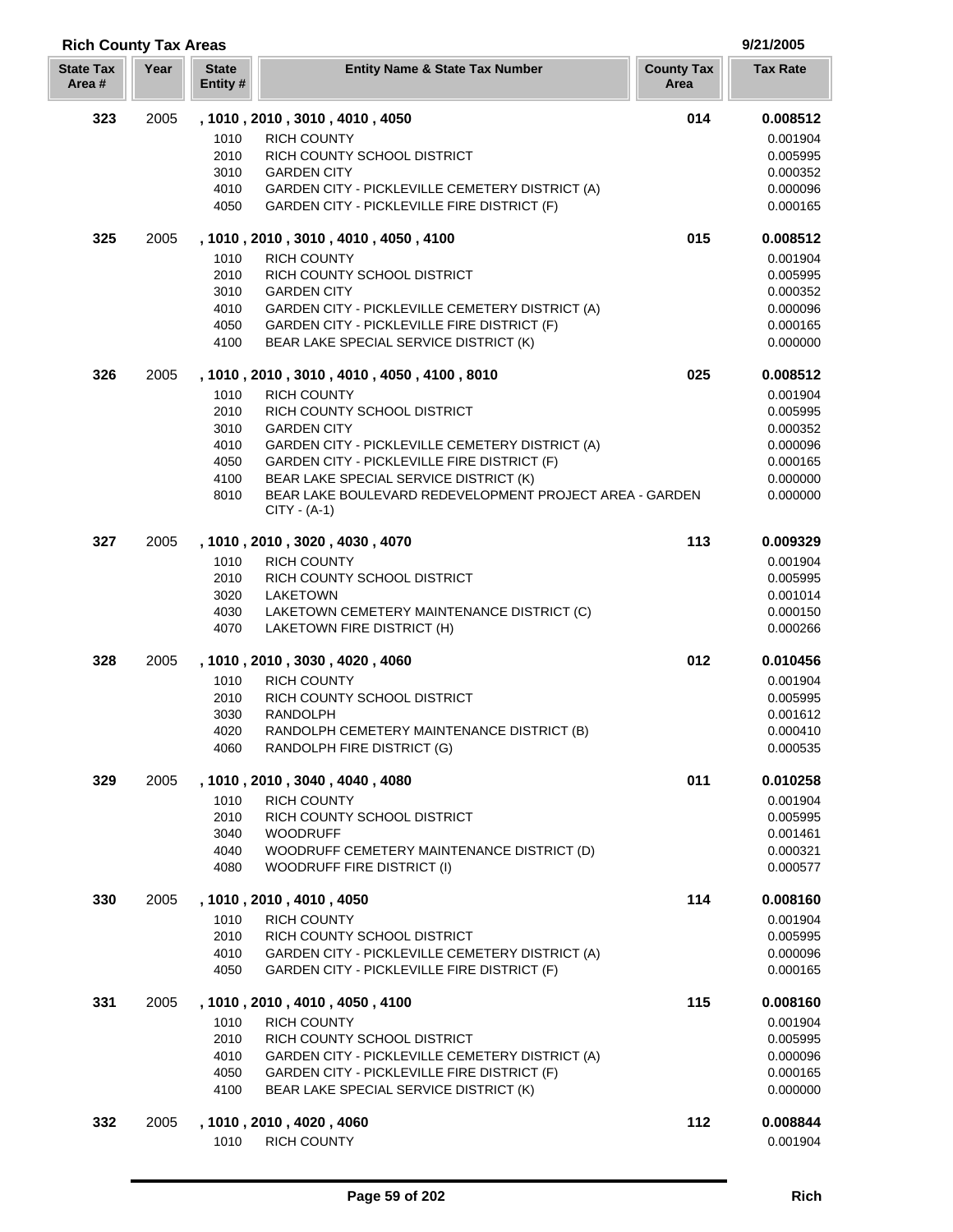| <b>Rich County Tax Areas</b> |      |                          |                                                                                 |                           | 9/21/2005            |
|------------------------------|------|--------------------------|---------------------------------------------------------------------------------|---------------------------|----------------------|
| <b>State Tax</b><br>Area #   | Year | <b>State</b><br>Entity # | <b>Entity Name &amp; State Tax Number</b>                                       | <b>County Tax</b><br>Area | <b>Tax Rate</b>      |
|                              |      | 2010                     | RICH COUNTY SCHOOL DISTRICT                                                     |                           | 0.005995             |
|                              |      | 4020                     | RANDOLPH CEMETERY MAINTENANCE DISTRICT (B)                                      |                           | 0.000410             |
|                              |      | 4060                     | RANDOLPH FIRE DISTRICT (G)                                                      |                           | 0.000535             |
| 333                          | 2005 |                          | , 1010, 2010, 4030, 4070                                                        | 113                       | 0.008315             |
|                              |      | 1010                     | <b>RICH COUNTY</b>                                                              |                           | 0.001904             |
|                              |      | 2010                     | RICH COUNTY SCHOOL DISTRICT                                                     |                           | 0.005995             |
|                              |      | 4030                     | LAKETOWN CEMETERY MAINTENANCE DISTRICT (C)                                      |                           | 0.000150             |
|                              |      | 4070                     | LAKETOWN FIRE DISTRICT (H)                                                      |                           | 0.000266             |
| 334                          | 2005 |                          | , 1010, 2010, 4040, 4080                                                        | 111                       | 0.008797             |
|                              |      | 1010                     | <b>RICH COUNTY</b>                                                              |                           | 0.001904             |
|                              |      | 2010                     | RICH COUNTY SCHOOL DISTRICT                                                     |                           | 0.005995             |
|                              |      | 4040                     | WOODRUFF CEMETERY MAINTENANCE DISTRICT (D)<br><b>WOODRUFF FIRE DISTRICT (I)</b> |                           | 0.000321             |
|                              |      | 4080                     |                                                                                 |                           | 0.000577             |
| 335                          | 2005 |                          | , 1010, 2010, 4040, 4080, 4090                                                  | 118                       | 0.008797             |
|                              |      | 1010                     | <b>RICH COUNTY</b>                                                              |                           | 0.001904             |
|                              |      | 2010                     | RICH COUNTY SCHOOL DISTRICT                                                     |                           | 0.005995             |
|                              |      | 4040                     | WOODRUFF CEMETERY MAINTENANCE DISTRICT (D)                                      |                           | 0.000321             |
|                              |      | 4080                     | <b>WOODRUFF FIRE DISTRICT (I)</b>                                               |                           | 0.000577             |
|                              |      | 4090                     | EAGLE SPRINGS SPECIAL SERVICE DISTRICT (J)                                      |                           | 0.000000             |
| 1028                         | 2005 |                          | , 1010, 2010, 4020, 4060, 4110                                                  | 112                       | 0.008844             |
|                              |      | 1010                     | <b>RICH COUNTY</b>                                                              |                           | 0.001904             |
|                              |      | 2010                     | RICH COUNTY SCHOOL DISTRICT                                                     |                           | 0.005995             |
|                              |      | 4020                     | RANDOLPH CEMETERY MAINTENANCE DISTRICT (B)                                      |                           | 0.000410             |
|                              |      | 4060                     | RANDOLPH FIRE DISTRICT (G)                                                      |                           | 0.000535             |
|                              |      | 4110                     | MOUNTAIN MEADOW IMPROVEMENT DISTRICT (L)                                        |                           | 0.000000             |
| 2229                         | 2005 | , 1010, 2010             |                                                                                 | <b>LAKE</b>               | 0.007899             |
|                              |      | 1010                     | <b>RICH COUNTY</b>                                                              |                           | 0.001904             |
|                              |      | 2010                     | RICH COUNTY SCHOOL DISTRICT                                                     |                           | 0.005995             |
| 3379                         | 2005 |                          | , 1010 , 2010 , 4030 , 4070 , 4100                                              | 123                       | 0.008315             |
|                              |      | 1010                     | <b>RICH COUNTY</b>                                                              |                           | 0.001904             |
|                              |      | 2010<br>4030             | RICH COUNTY SCHOOL DISTRICT<br>LAKETOWN CEMETERY MAINTENANCE DISTRICT (C)       |                           | 0.005995<br>0.000150 |
|                              |      | 4070                     | LAKETOWN FIRE DISTRICT (H)                                                      |                           | 0.000266             |
|                              |      | 4100                     | BEAR LAKE SPECIAL SERVICE DISTRICT (K)                                          |                           | 0.000000             |
| 3380                         | 2005 |                          | , 1010, 2010, 4030, 4070, 4120                                                  | 117                       | 0.008315             |
|                              |      | 1010                     | <b>RICH COUNTY</b>                                                              |                           | 0.001904             |
|                              |      | 2010                     | RICH COUNTY SCHOOL DISTRICT                                                     |                           | 0.005995             |
|                              |      | 4030                     | LAKETOWN CEMETERY MAINTENANCE DISTRICT (C)                                      |                           | 0.000150             |
|                              |      | 4070                     | LAKETOWN FIRE DISTRICT (H)                                                      |                           | 0.000266             |
|                              |      | 4120                     | MEADOWVILLE SPECIAL SERVICE DIST. (M)                                           |                           | 0.000000             |

Г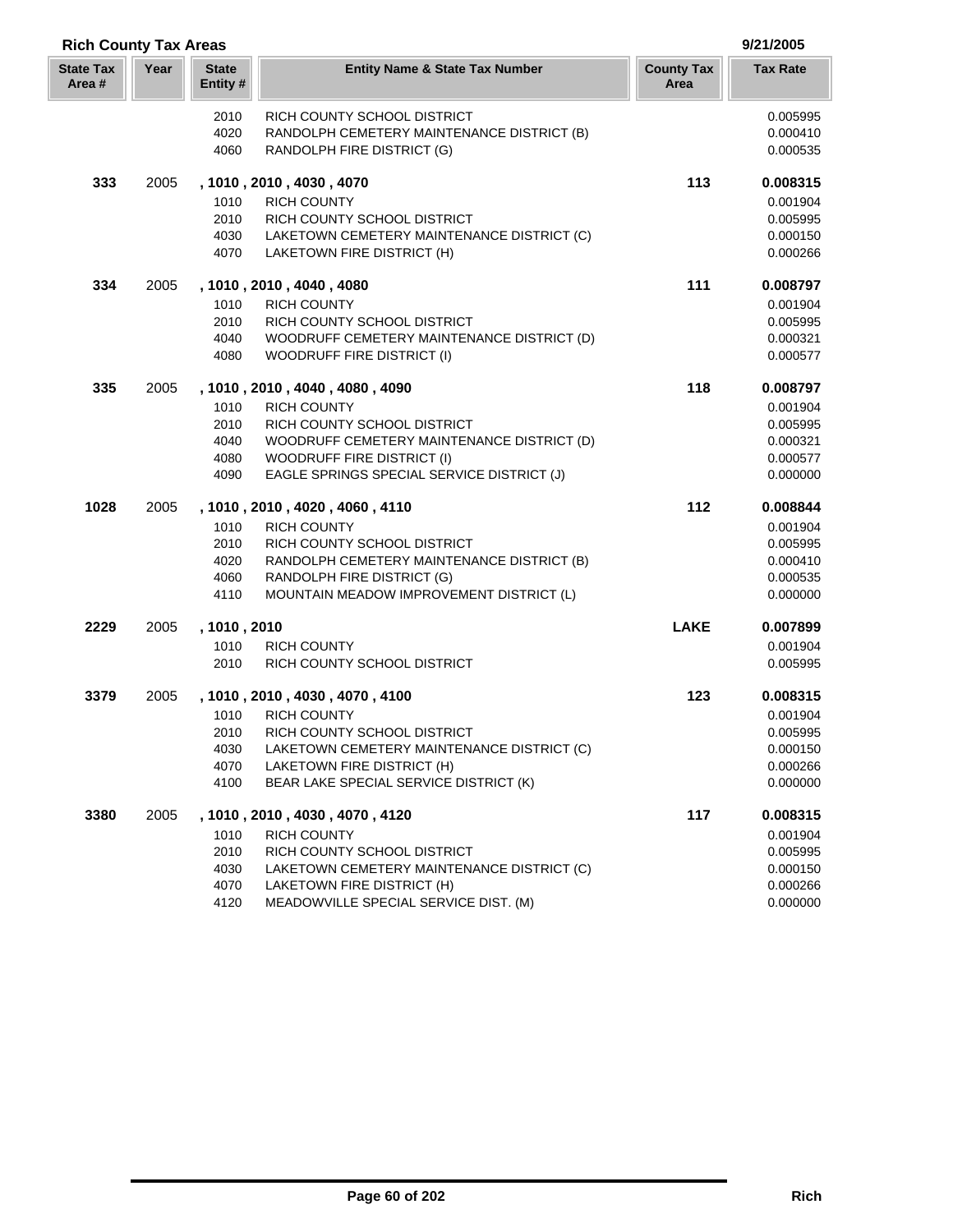# **Salt Lake County Tax Areas 9/21/2005**

| <b>State Tax</b><br>Area # | Year | <b>State</b><br>Entity # | <b>Entity Name &amp; State Tax Number</b>                                                              | <b>County Tax</b><br>Area | <b>Tax Rate</b>      |
|----------------------------|------|--------------------------|--------------------------------------------------------------------------------------------------------|---------------------------|----------------------|
| 338                        | 2005 | 1010                     | , 1010, 2040, 3010, 4040, 4185, 4260, 6030<br><b>SALT LAKE</b>                                         | 40 <sub>D</sub>           | 0.013649<br>0.002682 |
|                            |      | 2040<br>3010             | JORDAN SCHOOL DISTRICT<br>ALTA                                                                         |                           | 0.008655<br>0.001185 |
|                            |      | 4040                     | SOUTH SALT LAKE VALLEY MOSQUITO ABATEMENT DISTRICT (D)                                                 |                           | 0.000031             |
|                            |      | 4185                     | CENTRAL UTAH WATER CONSERVANCY DISTRICT (X)                                                            |                           | 0.000400             |
|                            |      | 4260                     | ALTA SPECIAL SERVICE DISTRICT (G-G)                                                                    |                           | 0.000000             |
|                            |      | 6030                     | SALT LAKE COUNTY LIBRARY                                                                               |                           | 0.000696             |
| 340                        | 2005 | 1010                     | , 1010, 2040, 3020, 4040, 4045, 4150, 4185, 6030<br><b>SALT LAKE</b>                                   | 045                       | 0.014468<br>0.002682 |
|                            |      | 2040                     | <b>JORDAN SCHOOL DISTRICT</b>                                                                          |                           | 0.008655             |
|                            |      | 3020                     | <b>BLUFFDALE</b>                                                                                       |                           | 0.001131             |
|                            |      | 4040                     | SOUTH SALT LAKE VALLEY MOSQUITO ABATEMENT DISTRICT (D)                                                 |                           | 0.000031             |
|                            |      | 4045                     | JORDAN VALLEY WATER CONSERVANCY DISTRICT (E)                                                           |                           | 0.000400             |
|                            |      | 4150<br>4185             | SOUTH VALLEY SEWER DISTRICT (T)<br>CENTRAL UTAH WATER CONSERVANCY DISTRICT (X)                         |                           | 0.000473<br>0.000400 |
|                            |      | 6030                     | SALT LAKE COUNTY LIBRARY                                                                               |                           | 0.000696             |
| 341                        | 2005 |                          | , 1010, 2040, 3020, 4040, 4045, 4185, 6030                                                             | 45B                       | 0.013995             |
|                            |      | 1010                     | <b>SALT LAKE</b>                                                                                       |                           | 0.002682             |
|                            |      | 2040                     | JORDAN SCHOOL DISTRICT                                                                                 |                           | 0.008655             |
|                            |      | 3020                     | <b>BLUFFDALE</b>                                                                                       |                           | 0.001131             |
|                            |      | 4040<br>4045             | SOUTH SALT LAKE VALLEY MOSQUITO ABATEMENT DISTRICT (D)<br>JORDAN VALLEY WATER CONSERVANCY DISTRICT (E) |                           | 0.000031<br>0.000400 |
|                            |      | 4185                     | CENTRAL UTAH WATER CONSERVANCY DISTRICT (X)                                                            |                           | 0.000400             |
|                            |      | 6030                     | SALT LAKE COUNTY LIBRARY                                                                               |                           | 0.000696             |
| 342                        | 2005 |                          | , 1010, 2040, 3020, 4040, 4150, 4185, 6030                                                             | 046                       | 0.014068             |
|                            |      | 1010                     | <b>SALT LAKE</b>                                                                                       |                           | 0.002682             |
|                            |      | 2040<br>3020             | <b>JORDAN SCHOOL DISTRICT</b><br><b>BLUFFDALE</b>                                                      |                           | 0.008655<br>0.001131 |
|                            |      | 4040                     | SOUTH SALT LAKE VALLEY MOSQUITO ABATEMENT DISTRICT (D)                                                 |                           | 0.000031             |
|                            |      | 4150                     | SOUTH VALLEY SEWER DISTRICT (T)                                                                        |                           | 0.000473             |
|                            |      | 4185                     | CENTRAL UTAH WATER CONSERVANCY DISTRICT (X)                                                            |                           | 0.000400             |
|                            |      | 6030                     | SALT LAKE COUNTY LIBRARY                                                                               |                           | 0.000696             |
| 343                        | 2005 |                          | , 1010, 2040, 3020, 4040, 4185, 6030                                                                   | 047                       | 0.013595             |
|                            |      | 1010<br>2040             | <b>SALT LAKE</b><br><b>JORDAN SCHOOL DISTRICT</b>                                                      |                           | 0.002682<br>0.008655 |
|                            |      | 3020                     | <b>BLUFFDALE</b>                                                                                       |                           | 0.001131             |
|                            |      | 4040                     | SOUTH SALT LAKE VALLEY MOSQUITO ABATEMENT DISTRICT (D)                                                 |                           | 0.000031             |
|                            |      | 4185<br>6030             | CENTRAL UTAH WATER CONSERVANCY DISTRICT (X)<br>SALT LAKE COUNTY LIBRARY                                |                           | 0.000400<br>0.000696 |
|                            |      |                          |                                                                                                        |                           |                      |
| 344                        | 2005 | 1010                     | , 1010 , 2040 , 3030 , 4040 , 4045 , 4150 , 4160 , 4185 , 60<br><b>SALT LAKE</b>                       | 051                       | 0.014865<br>0.002682 |
|                            |      | 2040                     | <b>JORDAN SCHOOL DISTRICT</b>                                                                          |                           | 0.008655             |
|                            |      | 3030                     | DRAPER CITY                                                                                            |                           | 0.001469             |
|                            |      | 4040                     | SOUTH SALT LAKE VALLEY MOSQUITO ABATEMENT DISTRICT (D)                                                 |                           | 0.000031             |
|                            |      | 4045<br>4150             | JORDAN VALLEY WATER CONSERVANCY DISTRICT (E)<br>SOUTH VALLEY SEWER DISTRICT (T)                        |                           | 0.000400<br>0.000473 |
|                            |      | 4160                     | CRESENT CEMETERY MAINTENANCE DISTRICT (U)                                                              |                           | 0.000059             |
|                            |      | 4185                     | CENTRAL UTAH WATER CONSERVANCY DISTRICT (X)                                                            |                           | 0.000400             |
|                            |      | 6030                     | SALT LAKE COUNTY LIBRARY                                                                               |                           | 0.000696             |
| 345                        | 2005 |                          | , 1010 , 2040 , 3030 , 4040 , 4045 , 4150 , 4160 , 4185 , 60                                           | 51A                       | 0.014865             |
|                            |      | 1010                     | <b>SALT LAKE</b>                                                                                       |                           | 0.002682             |
|                            |      | 2040<br>3030             | <b>JORDAN SCHOOL DISTRICT</b><br>DRAPER CITY                                                           |                           | 0.008655<br>0.001469 |
|                            |      | 4040                     | SOUTH SALT LAKE VALLEY MOSQUITO ABATEMENT DISTRICT (D)                                                 |                           | 0.000031             |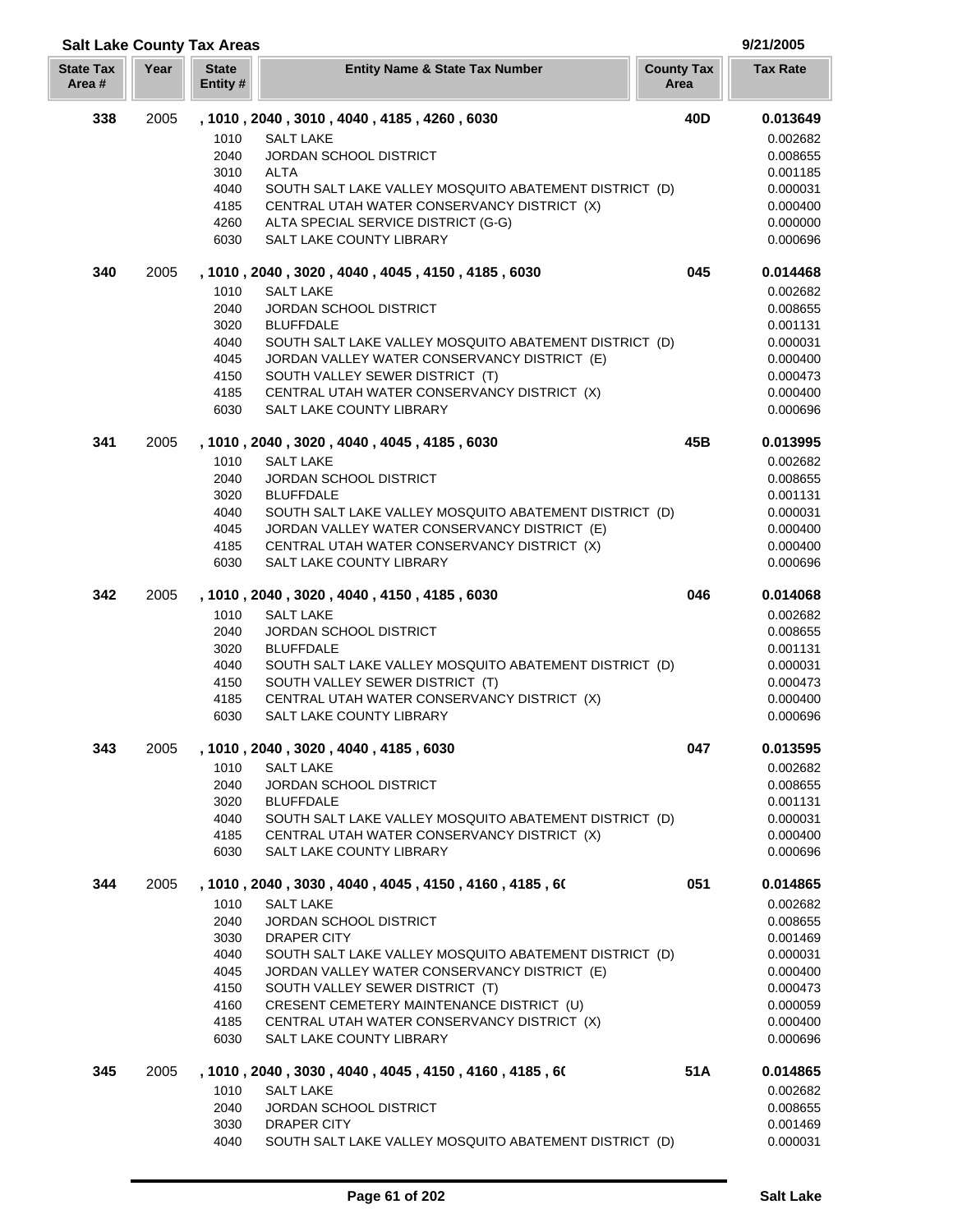| <b>Salt Lake County Tax Areas</b> |      |                          |                                                                                                                 |                           | 9/21/2005            |
|-----------------------------------|------|--------------------------|-----------------------------------------------------------------------------------------------------------------|---------------------------|----------------------|
| <b>State Tax</b><br>Area #        | Year | <b>State</b><br>Entity # | <b>Entity Name &amp; State Tax Number</b>                                                                       | <b>County Tax</b><br>Area | <b>Tax Rate</b>      |
|                                   |      | 4045                     | JORDAN VALLEY WATER CONSERVANCY DISTRICT (E)                                                                    |                           | 0.000400             |
|                                   |      | 4150                     | SOUTH VALLEY SEWER DISTRICT (T)                                                                                 |                           | 0.000473             |
|                                   |      | 4160                     | CRESENT CEMETERY MAINTENANCE DISTRICT (U)                                                                       |                           | 0.000059             |
|                                   |      | 4185                     | CENTRAL UTAH WATER CONSERVANCY DISTRICT (X)                                                                     |                           | 0.000400             |
|                                   |      | 6030                     | SALT LAKE COUNTY LIBRARY                                                                                        |                           | 0.000696             |
|                                   |      | 8403                     | CRESCENT NEIGHBORHOOD DEVELOPMENT PLAN - DRAPER CITY - (1994<br>BASE) (K-3)                                     |                           |                      |
| 346                               | 2005 |                          | , 1010, 2040, 3030, 4040, 4045, 4150, 4185, 6030                                                                | 055                       | 0.014806             |
|                                   |      | 1010                     | <b>SALT LAKE</b>                                                                                                |                           | 0.002682             |
|                                   |      | 2040                     | <b>JORDAN SCHOOL DISTRICT</b>                                                                                   |                           | 0.008655             |
|                                   |      | 3030                     | DRAPER CITY                                                                                                     |                           | 0.001469             |
|                                   |      | 4040                     | SOUTH SALT LAKE VALLEY MOSQUITO ABATEMENT DISTRICT (D)                                                          |                           | 0.000031             |
|                                   |      | 4045                     | JORDAN VALLEY WATER CONSERVANCY DISTRICT (E)                                                                    |                           | 0.000400             |
|                                   |      | 4150                     | SOUTH VALLEY SEWER DISTRICT (T)                                                                                 |                           | 0.000473             |
|                                   |      | 4185                     | CENTRAL UTAH WATER CONSERVANCY DISTRICT (X)                                                                     |                           | 0.000400             |
|                                   |      | 6030                     | SALT LAKE COUNTY LIBRARY                                                                                        |                           | 0.000696             |
| 347                               | 2005 |                          | , 1010, 2040, 3030, 4040, 4045, 4150, 4185, 6030, 84                                                            | 52A                       | 0.014806             |
|                                   |      | 1010                     | <b>SALT LAKE</b>                                                                                                |                           | 0.002682             |
|                                   |      | 2040                     | <b>JORDAN SCHOOL DISTRICT</b>                                                                                   |                           | 0.008655             |
|                                   |      | 3030                     | <b>DRAPER CITY</b>                                                                                              |                           | 0.001469             |
|                                   |      | 4040                     | SOUTH SALT LAKE VALLEY MOSQUITO ABATEMENT DISTRICT (D)                                                          |                           | 0.000031             |
|                                   |      | 4045                     | JORDAN VALLEY WATER CONSERVANCY DISTRICT (E)                                                                    |                           | 0.000400             |
|                                   |      | 4150<br>4185             | SOUTH VALLEY SEWER DISTRICT (T)                                                                                 |                           | 0.000473             |
|                                   |      |                          | CENTRAL UTAH WATER CONSERVANCY DISTRICT (X)                                                                     |                           | 0.000400             |
|                                   |      | 6030<br>8401             | SALT LAKE COUNTY LIBRARY<br>WEST FREEWAY NEIGHBORHOOD DEVELOPMENT PLAN - DRAPER CITY -<br>$(1989$ BASE) $(K-1)$ |                           | 0.000696             |
| 350                               | 2005 |                          | , 1010, 2040, 3030, 4040, 4045, 4185, 6030                                                                      | 056                       | 0.014333             |
|                                   |      | 1010                     | <b>SALT LAKE</b>                                                                                                |                           | 0.002682             |
|                                   |      | 2040                     | <b>JORDAN SCHOOL DISTRICT</b>                                                                                   |                           | 0.008655             |
|                                   |      | 3030                     | <b>DRAPER CITY</b>                                                                                              |                           | 0.001469             |
|                                   |      | 4040                     | SOUTH SALT LAKE VALLEY MOSQUITO ABATEMENT DISTRICT (D)                                                          |                           | 0.000031             |
|                                   |      | 4045                     | JORDAN VALLEY WATER CONSERVANCY DISTRICT (E)                                                                    |                           | 0.000400             |
|                                   |      | 4185                     | CENTRAL UTAH WATER CONSERVANCY DISTRICT (X)                                                                     |                           | 0.000400             |
|                                   |      | 6030                     | SALT LAKE COUNTY LIBRARY                                                                                        |                           | 0.000696             |
| 351                               | 2005 |                          | , 1010, 2040, 3030, 4040, 4150, 4185, 6030                                                                      | 99H                       | 0.014406             |
|                                   |      | 1010                     | <b>SALT LAKE</b>                                                                                                |                           | 0.002682             |
|                                   |      | 2040                     | <b>JORDAN SCHOOL DISTRICT</b>                                                                                   |                           | 0.008655             |
|                                   |      | 3030                     | DRAPER CITY                                                                                                     |                           | 0.001469             |
|                                   |      | 4040                     | SOUTH SALT LAKE VALLEY MOSQUITO ABATEMENT DISTRICT (D)                                                          |                           | 0.000031             |
|                                   |      | 4150                     | SOUTH VALLEY SEWER DISTRICT (T)                                                                                 |                           | 0.000473             |
|                                   |      | 4185<br>6030             | CENTRAL UTAH WATER CONSERVANCY DISTRICT (X)<br>SALT LAKE COUNTY LIBRARY                                         |                           | 0.000400<br>0.000696 |
| 352                               | 2005 |                          | , 1010, 2040, 3040, 4040, 4045, 4070, 4185, 6030                                                                | 30A                       | 0.015307             |
|                                   |      | 1010                     | <b>SALT LAKE</b>                                                                                                |                           | 0.002682             |
|                                   |      | 2040                     | JORDAN SCHOOL DISTRICT                                                                                          |                           | 0.008655             |
|                                   |      | 3040                     | <b>MIDVALE</b>                                                                                                  |                           | 0.002443             |
|                                   |      | 4040                     | SOUTH SALT LAKE VALLEY MOSQUITO ABATEMENT DISTRICT (D)                                                          |                           | 0.000031             |
|                                   |      | 4045                     | JORDAN VALLEY WATER CONSERVANCY DISTRICT (E)                                                                    |                           | 0.000400             |
|                                   |      | 4070                     | SALT LAKE SUBURBAN SANITARY DISTRICT #2 (H)                                                                     |                           | 0.000000             |
|                                   |      | 4185                     | CENTRAL UTAH WATER CONSERVANCY DISTRICT (X)                                                                     |                           | 0.000400             |
|                                   |      | 6030                     | SALT LAKE COUNTY LIBRARY                                                                                        |                           | 0.000696             |
| 353                               | 2005 |                          | , 1010, 2040, 3040, 4040, 4045, 4140, 4185, 6030                                                                | 30B                       | 0.016408             |
|                                   |      | 1010                     | <b>SALT LAKE</b>                                                                                                |                           | 0.002682             |
|                                   |      | 2040                     | <b>JORDAN SCHOOL DISTRICT</b>                                                                                   |                           | 0.008655             |
|                                   |      | 3040                     | <b>MIDVALE</b>                                                                                                  |                           | 0.002443             |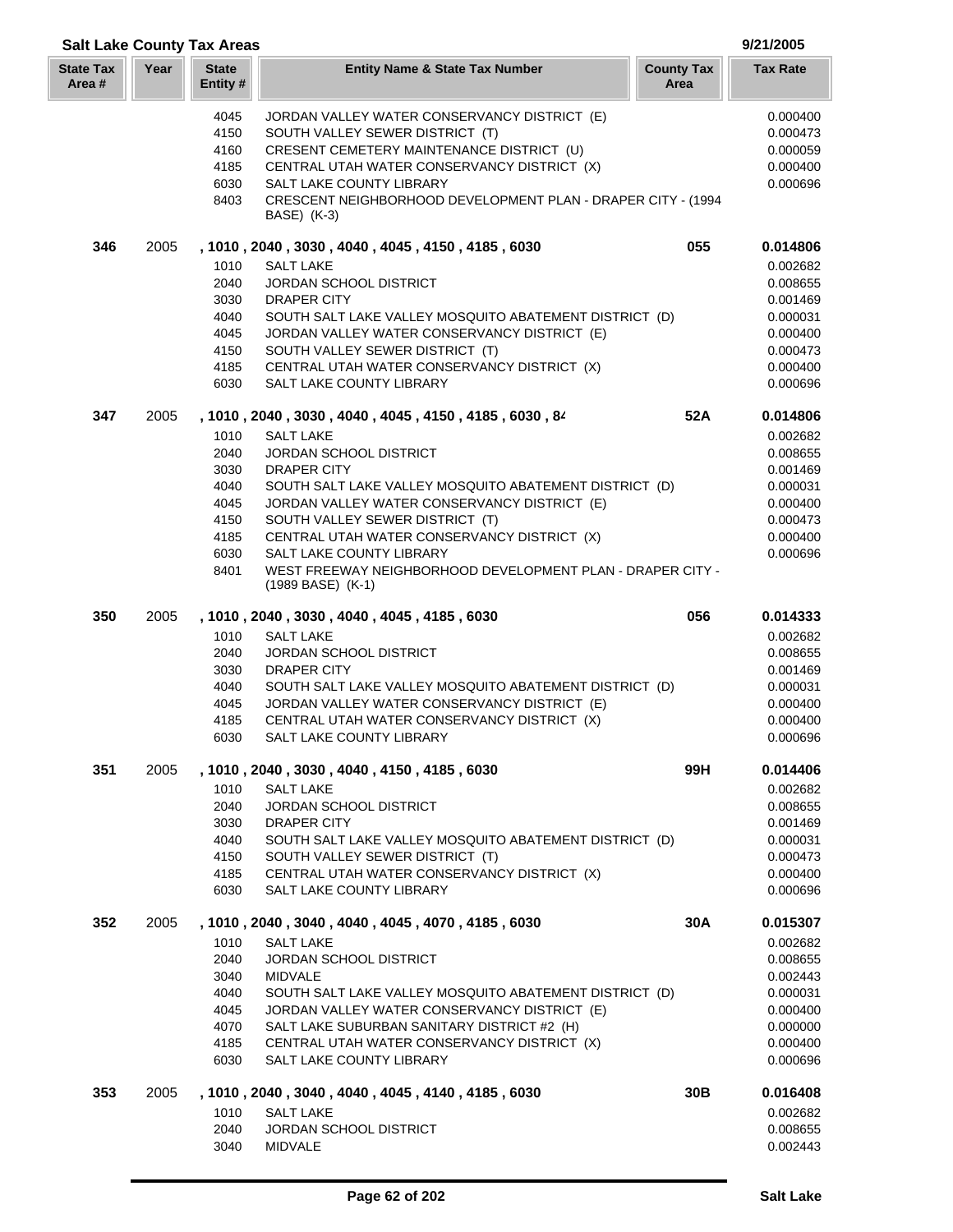| <b>Salt Lake County Tax Areas</b> |      |                          |                                                                                                       |                           | 9/21/2005            |
|-----------------------------------|------|--------------------------|-------------------------------------------------------------------------------------------------------|---------------------------|----------------------|
| <b>State Tax</b><br>Area #        | Year | <b>State</b><br>Entity # | <b>Entity Name &amp; State Tax Number</b>                                                             | <b>County Tax</b><br>Area | <b>Tax Rate</b>      |
|                                   |      | 4040                     | SOUTH SALT LAKE VALLEY MOSQUITO ABATEMENT DISTRICT (D)                                                |                           | 0.000031             |
|                                   |      | 4045                     | JORDAN VALLEY WATER CONSERVANCY DISTRICT (E)                                                          |                           | 0.000400             |
|                                   |      | 4140                     | SANDY SUBURBAN IMPROVEMENT DISTRICT (R)                                                               |                           | 0.001101             |
|                                   |      | 4185                     | CENTRAL UTAH WATER CONSERVANCY DISTRICT (X)                                                           |                           | 0.000400             |
|                                   |      | 6030                     | SALT LAKE COUNTY LIBRARY                                                                              |                           | 0.000696             |
| 354                               | 2005 |                          | , 1010, 2040, 3040, 4040, 4045, 4185, 6030                                                            | 030                       | 0.015307             |
|                                   |      | 1010                     | <b>SALT LAKE</b>                                                                                      |                           | 0.002682             |
|                                   |      | 2040                     | <b>JORDAN SCHOOL DISTRICT</b>                                                                         |                           | 0.008655             |
|                                   |      | 3040                     | <b>MIDVALE</b>                                                                                        |                           | 0.002443             |
|                                   |      | 4040                     | SOUTH SALT LAKE VALLEY MOSQUITO ABATEMENT DISTRICT (D)                                                |                           | 0.000031             |
|                                   |      | 4045                     | JORDAN VALLEY WATER CONSERVANCY DISTRICT (E)                                                          |                           | 0.000400             |
|                                   |      | 4185                     | CENTRAL UTAH WATER CONSERVANCY DISTRICT (X)                                                           |                           | 0.000400             |
|                                   |      | 6030                     | SALT LAKE COUNTY LIBRARY                                                                              |                           | 0.000696             |
| 355                               | 2005 |                          | , 1010, 2040, 3040, 4040, 4045, 4185, 6030, 8251                                                      | 30C                       | 0.015307             |
|                                   |      | 1010                     | <b>SALT LAKE</b>                                                                                      |                           | 0.002682             |
|                                   |      | 2040                     | <b>JORDAN SCHOOL DISTRICT</b>                                                                         |                           | 0.008655             |
|                                   |      | 3040<br>4040             | <b>MIDVALE</b><br>SOUTH SALT LAKE VALLEY MOSQUITO ABATEMENT DISTRICT (D)                              |                           | 0.002443<br>0.000031 |
|                                   |      | 4045                     | JORDAN VALLEY WATER CONSERVANCY DISTRICT (E)                                                          |                           | 0.000400             |
|                                   |      | 4185                     | CENTRAL UTAH WATER CONSERVANCY DISTRICT (X)                                                           |                           | 0.000400             |
|                                   |      | 6030                     | SALT LAKE COUNTY LIBRARY                                                                              |                           | 0.000696             |
|                                   |      | 8251                     | MIDVALE NEIGHBORHOOD DEVELOPMENT PLAN - MIDVALE CITY - (1982<br>BASE) (F-1)                           |                           |                      |
| 360                               | 2005 |                          | , 1010, 2020, 3050, 4040, 4090, 4185, 8101, 8102                                                      | 21T                       | 0.011860             |
|                                   |      | 1010                     | <b>SALT LAKE</b>                                                                                      |                           | 0.002682             |
|                                   |      | 2020                     | MURRAY CITY SCHOOL DISTRICT                                                                           |                           | 0.006527             |
|                                   |      | 3050                     | <b>MURRAY</b>                                                                                         |                           | 0.001941             |
|                                   |      | 4040                     | SOUTH SALT LAKE VALLEY MOSQUITO ABATEMENT DISTRICT (D)                                                |                           | 0.000031             |
|                                   |      | 4090                     | COTTONWOOD IMPROVEMENT DISTRICT (M)                                                                   |                           | 0.000279             |
|                                   |      | 4185                     | CENTRAL UTAH WATER CONSERVANCY DISTRICT (X)                                                           |                           | 0.000400             |
|                                   |      | 8101                     | REDEVELOPMENT AGENCY OF MURRAY CITY - MURRAY CITY - (1977<br>BASE) (C-1)                              |                           |                      |
|                                   |      | 8102                     | AREA IN (C-1) OUTSIDE 100 ACRE AREA - MURRAY CITY - (%)                                               |                           |                      |
| 368                               | 2005 |                          | , 1010 , 2020 , 3050 , 4040 , 4185 , 8104                                                             | 21 L                      | 0.011581             |
|                                   |      | 1010                     | <b>SALT LAKE</b>                                                                                      |                           | 0.002682             |
|                                   |      | 2020                     | MURRAY CITY SCHOOL DISTRICT                                                                           |                           | 0.006527             |
|                                   |      | 3050                     | <b>MURRAY</b>                                                                                         |                           | 0.001941             |
|                                   |      | 4040<br>4185             | SOUTH SALT LAKE VALLEY MOSQUITO ABATEMENT DISTRICT (D)<br>CENTRAL UTAH WATER CONSERVANCY DISTRICT (X) |                           | 0.000031<br>0.000400 |
|                                   |      | 8104                     | EAST VINE ST NEIGHBORHOOD DEVELOPMENT PLAN - MURRAY CITY -<br>$(1991$ BASE) $(C-3)$                   |                           |                      |
| 369                               | 2005 |                          | , 1010, 2040, 3060, 4040, 4045, 4150, 4185, 6030                                                      | 042                       | 0.014752             |
|                                   |      |                          |                                                                                                       |                           | 0.002682             |
|                                   |      | 1010<br>2040             | <b>SALT LAKE</b><br><b>JORDAN SCHOOL DISTRICT</b>                                                     |                           | 0.008655             |
|                                   |      | 3060                     | <b>RIVERTON</b>                                                                                       |                           | 0.001415             |
|                                   |      | 4040                     | SOUTH SALT LAKE VALLEY MOSQUITO ABATEMENT DISTRICT (D)                                                |                           | 0.000031             |
|                                   |      | 4045                     | JORDAN VALLEY WATER CONSERVANCY DISTRICT (E)                                                          |                           | 0.000400             |
|                                   |      | 4150                     | SOUTH VALLEY SEWER DISTRICT (T)                                                                       |                           | 0.000473             |
|                                   |      | 4185                     | CENTRAL UTAH WATER CONSERVANCY DISTRICT (X)                                                           |                           | 0.000400             |
|                                   |      | 6030                     | SALT LAKE COUNTY LIBRARY                                                                              |                           | 0.000696             |
| 384                               | 2005 |                          | , 1010, 2010, 3070, 4010, 4020, 4185, 8011                                                            | 13H                       | 0.014924             |
|                                   |      | 1010                     | <b>SALT LAKE</b>                                                                                      |                           | 0.002682             |
|                                   |      | 2010                     | SALT LAKE CITY SCHOOL DISTRICT                                                                        |                           | 0.006080             |
|                                   |      | 3070                     | SALT LAKE CITY                                                                                        |                           | 0.005368             |
|                                   |      | 4010                     | SALT LAKE METROPOLITAN WATER DISTRICT (A)                                                             |                           | 0.000259             |

4020 SALT LAKE CITY MOSQUITO ABATEMENT DISTRICT (B) 0.000135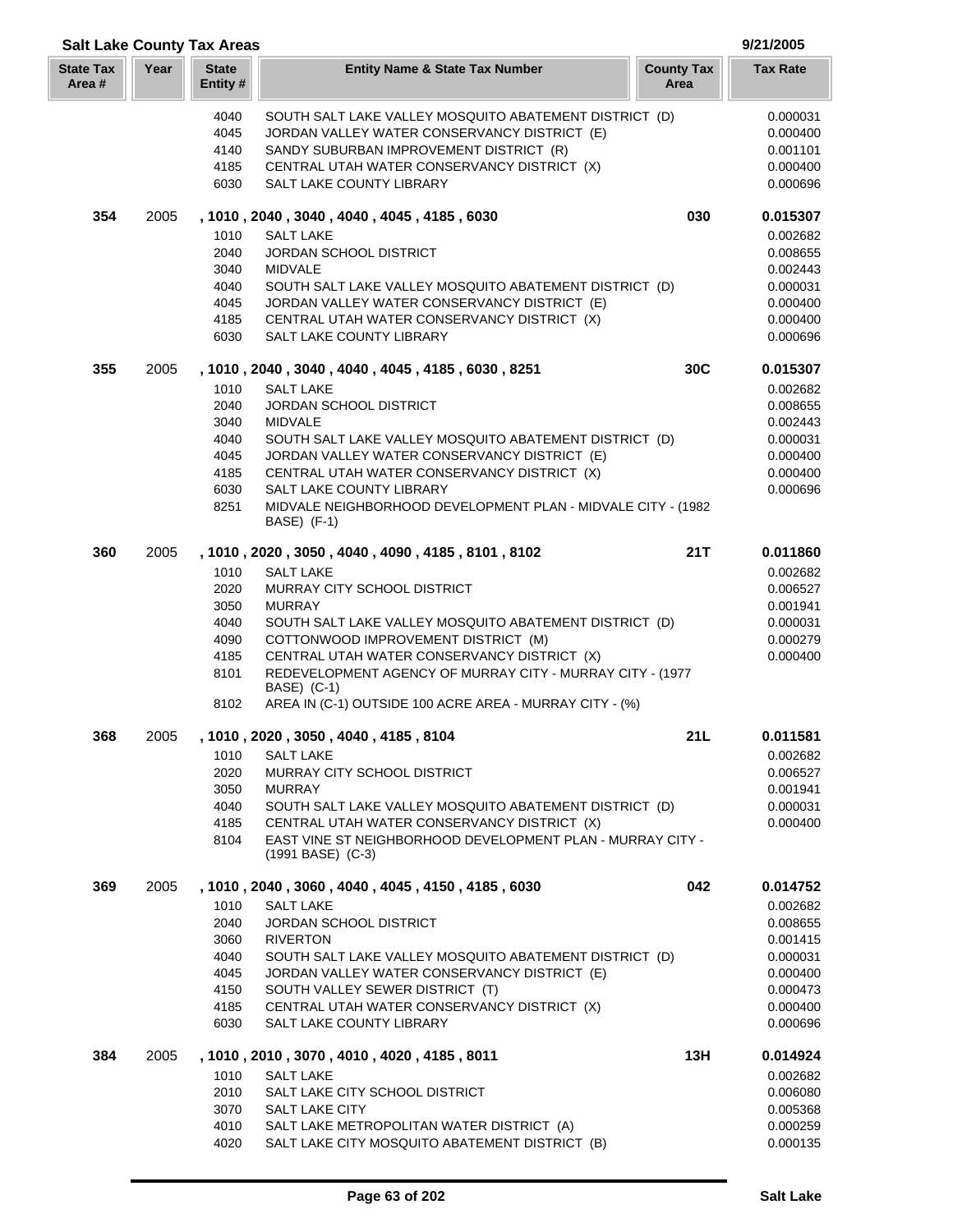| <b>Salt Lake County Tax Areas</b> |      |                         |                                                                                                        |                           | 9/21/2005            |
|-----------------------------------|------|-------------------------|--------------------------------------------------------------------------------------------------------|---------------------------|----------------------|
| <b>State Tax</b><br>Area#         | Year | <b>State</b><br>Entity# | <b>Entity Name &amp; State Tax Number</b>                                                              | <b>County Tax</b><br>Area | <b>Tax Rate</b>      |
|                                   |      | 4185                    | CENTRAL UTAH WATER CONSERVANCY DISTRICT (X)                                                            |                           | 0.000400             |
|                                   |      | 8011                    | BASEBALL STADIUM NEIGHBORHOOD DEVELOPMENT PROJECT - SALT<br>LAKE CITY - (1992 BASE) (A-8)              |                           |                      |
| 388                               | 2005 |                         | , 1010, 2010, 3070, 4010, 4040, 4060, 4185, 6020                                                       | 13B                       | 0.015053             |
|                                   |      | 1010                    | <b>SALT LAKE</b>                                                                                       |                           | 0.002682             |
|                                   |      | 2010                    | SALT LAKE CITY SCHOOL DISTRICT                                                                         |                           | 0.006080             |
|                                   |      | 3070                    | SALT LAKE CITY                                                                                         |                           | 0.005368             |
|                                   |      | 4010                    | SALT LAKE METROPOLITAN WATER DISTRICT (A)                                                              |                           | 0.000259             |
|                                   |      | 4040                    | SOUTH SALT LAKE VALLEY MOSQUITO ABATEMENT DISTRICT (D)                                                 |                           | 0.000031             |
|                                   |      | 4060                    | SALT LAKE SUBURBAN SANITARY DISTRICT #1 (G)                                                            |                           | 0.000233<br>0.000400 |
|                                   |      | 4185<br>6020            | CENTRAL UTAH WATER CONSERVANCY DISTRICT (X)<br>AREA EXCLUDED FROM SALT LAKE COUNTY WATER CONSERVANCY   |                           | 0.000000             |
|                                   |      |                         | DISTRICT (II)                                                                                          |                           |                      |
| 410                               | 2005 |                         | , 1010 , 2040 , 3090 , 4040 , 4045 , 4150 , 4160 , 4185 , 60                                           | 39E                       | 0.015607             |
|                                   |      | 1010                    | <b>SALT LAKE</b>                                                                                       |                           | 0.002682             |
|                                   |      | 2040<br>3090            | <b>JORDAN SCHOOL DISTRICT</b>                                                                          |                           | 0.008655             |
|                                   |      | 4040                    | SOUTH JORDAN<br>SOUTH SALT LAKE VALLEY MOSQUITO ABATEMENT DISTRICT (D)                                 |                           | 0.002211<br>0.000031 |
|                                   |      | 4045                    | JORDAN VALLEY WATER CONSERVANCY DISTRICT (E)                                                           |                           | 0.000400             |
|                                   |      | 4150                    | SOUTH VALLEY SEWER DISTRICT (T)                                                                        |                           | 0.000473             |
|                                   |      | 4160                    | CRESENT CEMETERY MAINTENANCE DISTRICT (U)                                                              |                           | 0.000059             |
|                                   |      | 4185                    | CENTRAL UTAH WATER CONSERVANCY DISTRICT (X)                                                            |                           | 0.000400             |
|                                   |      | 6030                    | <b>SALT LAKE COUNTY LIBRARY</b>                                                                        |                           | 0.000696             |
| 411                               | 2005 |                         | , 1010, 2040, 3090, 4040, 4045, 4150, 4160, 4185, 60                                                   | 39G                       | 0.015607             |
|                                   |      | 1010                    | <b>SALT LAKE</b>                                                                                       |                           | 0.002682             |
|                                   |      | 2040<br>3090            | <b>JORDAN SCHOOL DISTRICT</b><br>SOUTH JORDAN                                                          |                           | 0.008655<br>0.002211 |
|                                   |      | 4040                    | SOUTH SALT LAKE VALLEY MOSQUITO ABATEMENT DISTRICT (D)                                                 |                           | 0.000031             |
|                                   |      | 4045                    | JORDAN VALLEY WATER CONSERVANCY DISTRICT (E)                                                           |                           | 0.000400             |
|                                   |      | 4150                    | SOUTH VALLEY SEWER DISTRICT (T)                                                                        |                           | 0.000473             |
|                                   |      | 4160                    | CRESENT CEMETERY MAINTENANCE DISTRICT (U)                                                              |                           | 0.000059             |
|                                   |      | 4185                    | CENTRAL UTAH WATER CONSERVANCY DISTRICT (X)                                                            |                           | 0.000400             |
|                                   |      | 6030                    | SALT LAKE COUNTY LIBRARY                                                                               |                           | 0.000696             |
|                                   |      | 8501                    | SOUTH JORDAN PROJECT AREA NO. 1 NEIGHBORHOOD DEVEL PLAN -<br>SOUTH JORDAN CITY - (1990 BASE) (M-1)     |                           |                      |
| 412                               | 2005 |                         | , 1010, 2040, 3090, 4040, 4045, 4150, 4185, 6030                                                       | 038                       | 0.015548             |
|                                   |      | 1010                    | <b>SALT LAKE</b>                                                                                       |                           | 0.002682             |
|                                   |      | 2040                    | <b>JORDAN SCHOOL DISTRICT</b>                                                                          |                           | 0.008655             |
|                                   |      | 3090                    | SOUTH JORDAN                                                                                           |                           | 0.002211             |
|                                   |      | 4040                    | SOUTH SALT LAKE VALLEY MOSQUITO ABATEMENT DISTRICT (D)                                                 |                           | 0.000031             |
|                                   |      | 4045<br>4150            | JORDAN VALLEY WATER CONSERVANCY DISTRICT (E)<br>SOUTH VALLEY SEWER DISTRICT (T)                        |                           | 0.000400<br>0.000473 |
|                                   |      | 4185                    | CENTRAL UTAH WATER CONSERVANCY DISTRICT (X)                                                            |                           | 0.000400             |
|                                   |      | 6030                    | SALT LAKE COUNTY LIBRARY                                                                               |                           | 0.000696             |
| 414                               | 2005 |                         | , 1010, 2040, 3090, 4040, 4045, 4185, 6030                                                             | 39A                       | 0.015075             |
|                                   |      | 1010                    | <b>SALT LAKE</b>                                                                                       |                           | 0.002682             |
|                                   |      | 2040                    | <b>JORDAN SCHOOL DISTRICT</b>                                                                          |                           | 0.008655             |
|                                   |      | 3090                    | SOUTH JORDAN                                                                                           |                           | 0.002211             |
|                                   |      | 4040<br>4045            | SOUTH SALT LAKE VALLEY MOSQUITO ABATEMENT DISTRICT (D)<br>JORDAN VALLEY WATER CONSERVANCY DISTRICT (E) |                           | 0.000031<br>0.000400 |
|                                   |      | 4185                    | CENTRAL UTAH WATER CONSERVANCY DISTRICT (X)                                                            |                           | 0.000400             |
|                                   |      | 6030                    | SALT LAKE COUNTY LIBRARY                                                                               |                           | 0.000696             |
| 415                               | 2005 |                         | , 1010, 2040, 3090, 4040, 4150, 4185, 6030                                                             | 039                       | 0.015148             |
|                                   |      | 1010                    | <b>SALT LAKE</b>                                                                                       |                           | 0.002682             |
|                                   |      | 2040                    | <b>JORDAN SCHOOL DISTRICT</b>                                                                          |                           | 0.008655             |
|                                   |      | 3090                    | SOUTH JORDAN                                                                                           |                           | 0.002211             |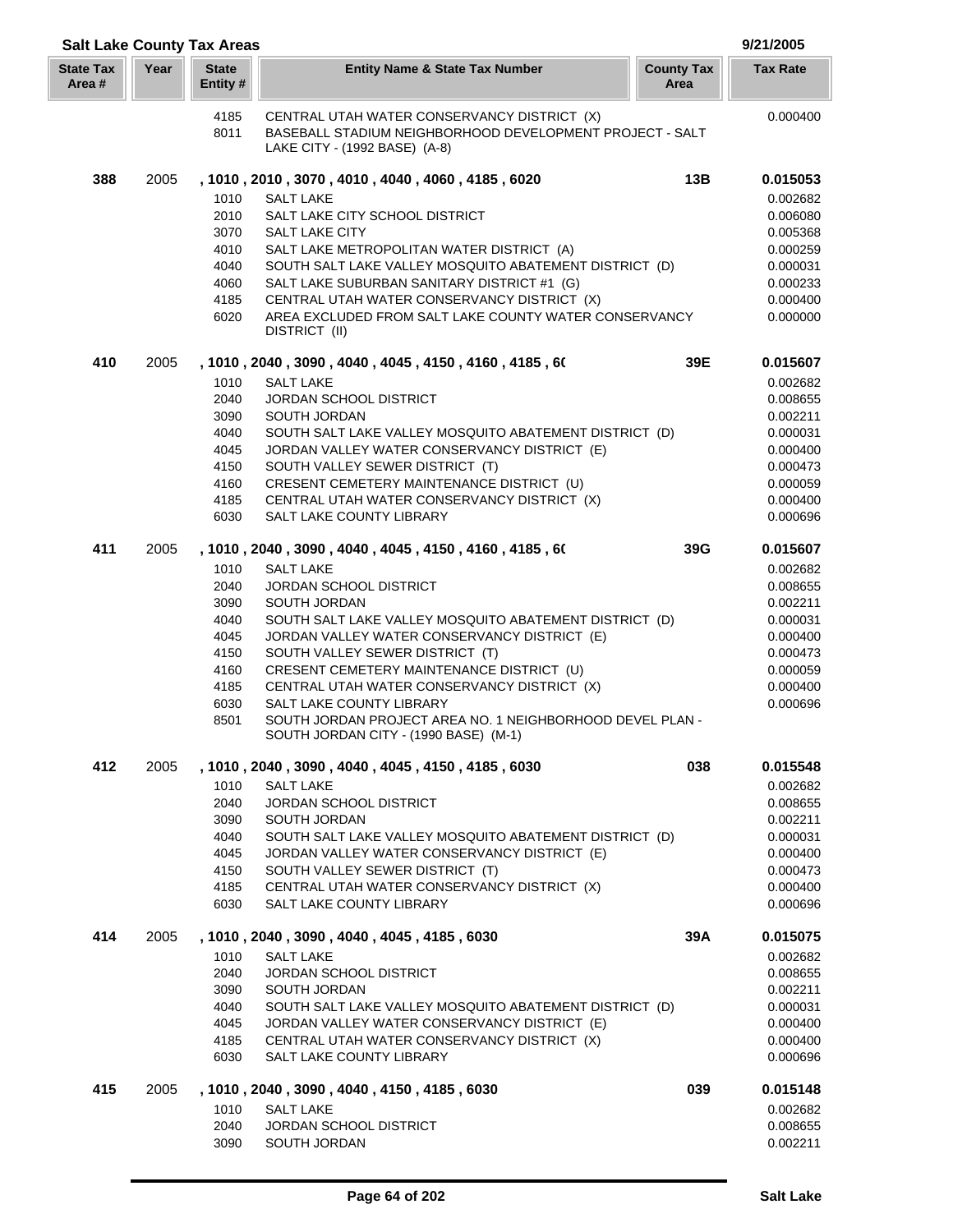| <b>Salt Lake County Tax Areas</b> |      |                         |                                                                                                        |                           | 9/21/2005            |
|-----------------------------------|------|-------------------------|--------------------------------------------------------------------------------------------------------|---------------------------|----------------------|
| <b>State Tax</b><br>Area#         | Year | <b>State</b><br>Entity# | <b>Entity Name &amp; State Tax Number</b>                                                              | <b>County Tax</b><br>Area | <b>Tax Rate</b>      |
|                                   |      | 4040                    | SOUTH SALT LAKE VALLEY MOSQUITO ABATEMENT DISTRICT (D)                                                 |                           | 0.000031             |
|                                   |      | 4150                    | SOUTH VALLEY SEWER DISTRICT (T)                                                                        |                           | 0.000473             |
|                                   |      | 4185                    | CENTRAL UTAH WATER CONSERVANCY DISTRICT (X)                                                            |                           | 0.000400             |
|                                   |      | 6030                    | SALT LAKE COUNTY LIBRARY                                                                               |                           | 0.000696             |
| 416                               | 2005 |                         | , 1010, 2040, 3090, 4040, 4185, 6030                                                                   | 39F                       | 0.014675             |
|                                   |      | 1010                    | <b>SALT LAKE</b>                                                                                       |                           | 0.002682             |
|                                   |      | 2040                    | JORDAN SCHOOL DISTRICT                                                                                 |                           | 0.008655             |
|                                   |      | 3090                    | SOUTH JORDAN                                                                                           |                           | 0.002211             |
|                                   |      | 4040                    | SOUTH SALT LAKE VALLEY MOSQUITO ABATEMENT DISTRICT (D)                                                 |                           | 0.000031             |
|                                   |      | 4185                    | CENTRAL UTAH WATER CONSERVANCY DISTRICT (X)                                                            |                           | 0.000400             |
|                                   |      | 6030                    | SALT LAKE COUNTY LIBRARY                                                                               |                           | 0.000696             |
| 417                               | 2005 |                         | , 1010, 2030, 3100, 4040, 4045, 4050, 4185, 6030                                                       | 14G                       | 0.012965             |
|                                   |      | 1010                    | <b>SALT LAKE</b>                                                                                       |                           | 0.002682             |
|                                   |      | 2030<br>3100            | <b>GRANITE SCHOOL DISTRICT</b>                                                                         |                           | 0.006604             |
|                                   |      | 4040                    | SOUTH SALT LAKE CITY                                                                                   |                           | 0.001396<br>0.000031 |
|                                   |      | 4045                    | SOUTH SALT LAKE VALLEY MOSQUITO ABATEMENT DISTRICT (D)<br>JORDAN VALLEY WATER CONSERVANCY DISTRICT (E) |                           | 0.000400             |
|                                   |      | 4050                    | GRANGER - HUNTER IMPROVEMENT DISTRICT (F)                                                              |                           | 0.000756             |
|                                   |      | 4185                    | CENTRAL UTAH WATER CONSERVANCY DISTRICT (X)                                                            |                           | 0.000400             |
|                                   |      | 6030                    | SALT LAKE COUNTY LIBRARY                                                                               |                           | 0.000696             |
| 418                               | 2005 |                         | , 1010, 2030, 3100, 4040, 4045, 4060, 4185, 6030                                                       | 14B                       | 0.012442             |
|                                   |      | 1010                    | <b>SALT LAKE</b>                                                                                       |                           | 0.002682             |
|                                   |      | 2030                    | <b>GRANITE SCHOOL DISTRICT</b>                                                                         |                           | 0.006604             |
|                                   |      | 3100                    | SOUTH SALT LAKE CITY                                                                                   |                           | 0.001396             |
|                                   |      | 4040                    | SOUTH SALT LAKE VALLEY MOSQUITO ABATEMENT DISTRICT (D)                                                 |                           | 0.000031             |
|                                   |      | 4045                    | JORDAN VALLEY WATER CONSERVANCY DISTRICT (E)                                                           |                           | 0.000400             |
|                                   |      | 4060                    | SALT LAKE SUBURBAN SANITARY DISTRICT #1 (G)                                                            |                           | 0.000233             |
|                                   |      | 4185                    | CENTRAL UTAH WATER CONSERVANCY DISTRICT (X)                                                            |                           | 0.000400             |
|                                   |      | 6030                    | SALT LAKE COUNTY LIBRARY                                                                               |                           | 0.000696             |
| 420                               | 2005 |                         | , 1010, 2030, 3100, 4040, 4045, 4060, 4185, 6030, 80                                                   | 14 <sup>1</sup>           | 0.012442             |
|                                   |      | 1010                    | <b>SALT LAKE</b>                                                                                       |                           | 0.002682             |
|                                   |      | 2030                    | <b>GRANITE SCHOOL DISTRICT</b>                                                                         |                           | 0.006604             |
|                                   |      | 3100                    | SOUTH SALT LAKE CITY                                                                                   |                           | 0.001396             |
|                                   |      | 4040<br>4045            | SOUTH SALT LAKE VALLEY MOSQUITO ABATEMENT DISTRICT (D)<br>JORDAN VALLEY WATER CONSERVANCY DISTRICT (E) |                           | 0.000031<br>0.000400 |
|                                   |      | 4060                    | SALT LAKE SUBURBAN SANITARY DISTRICT #1 (G)                                                            |                           | 0.000233             |
|                                   |      | 4185                    | CENTRAL UTAH WATER CONSERVANCY DISTRICT (X)                                                            |                           | 0.000400             |
|                                   |      | 6030                    | SALT LAKE COUNTY LIBRARY                                                                               |                           | 0.000696             |
|                                   |      | 8054                    | UPPER MILL CREEK NEIGHBORHOOD DEVELOPMENT PROJECT AREA -                                               |                           |                      |
|                                   |      |                         | SOUTH SALT LAKE - (1984 BASE) (B-4)                                                                    |                           |                      |
| 422                               | 2005 |                         | , 1010, 2030, 3100, 4040, 4045, 4185, 6030                                                             | 14A                       | 0.012209             |
|                                   |      | 1010                    | <b>SALT LAKE</b>                                                                                       |                           | 0.002682             |
|                                   |      | 2030                    | <b>GRANITE SCHOOL DISTRICT</b>                                                                         |                           | 0.006604             |
|                                   |      | 3100                    | SOUTH SALT LAKE CITY                                                                                   |                           | 0.001396             |
|                                   |      | 4040<br>4045            | SOUTH SALT LAKE VALLEY MOSQUITO ABATEMENT DISTRICT (D)<br>JORDAN VALLEY WATER CONSERVANCY DISTRICT (E) |                           | 0.000031<br>0.000400 |
|                                   |      | 4185                    | CENTRAL UTAH WATER CONSERVANCY DISTRICT (X)                                                            |                           | 0.000400             |
|                                   |      | 6030                    | SALT LAKE COUNTY LIBRARY                                                                               |                           | 0.000696             |
| 423                               | 2005 |                         | , 1010, 2030, 3100, 4040, 4060, 4185, 6020, 6030                                                       | 14D                       | 0.012042             |
|                                   |      | 1010                    | <b>SALT LAKE</b>                                                                                       |                           | 0.002682             |
|                                   |      | 2030                    | <b>GRANITE SCHOOL DISTRICT</b>                                                                         |                           | 0.006604             |
|                                   |      | 3100                    | SOUTH SALT LAKE CITY                                                                                   |                           | 0.001396             |
|                                   |      | 4040                    | SOUTH SALT LAKE VALLEY MOSQUITO ABATEMENT DISTRICT (D)                                                 |                           | 0.000031             |
|                                   |      | 4060                    | SALT LAKE SUBURBAN SANITARY DISTRICT #1 (G)                                                            |                           | 0.000233             |
|                                   |      | 4185                    | CENTRAL UTAH WATER CONSERVANCY DISTRICT (X)                                                            |                           | 0.000400             |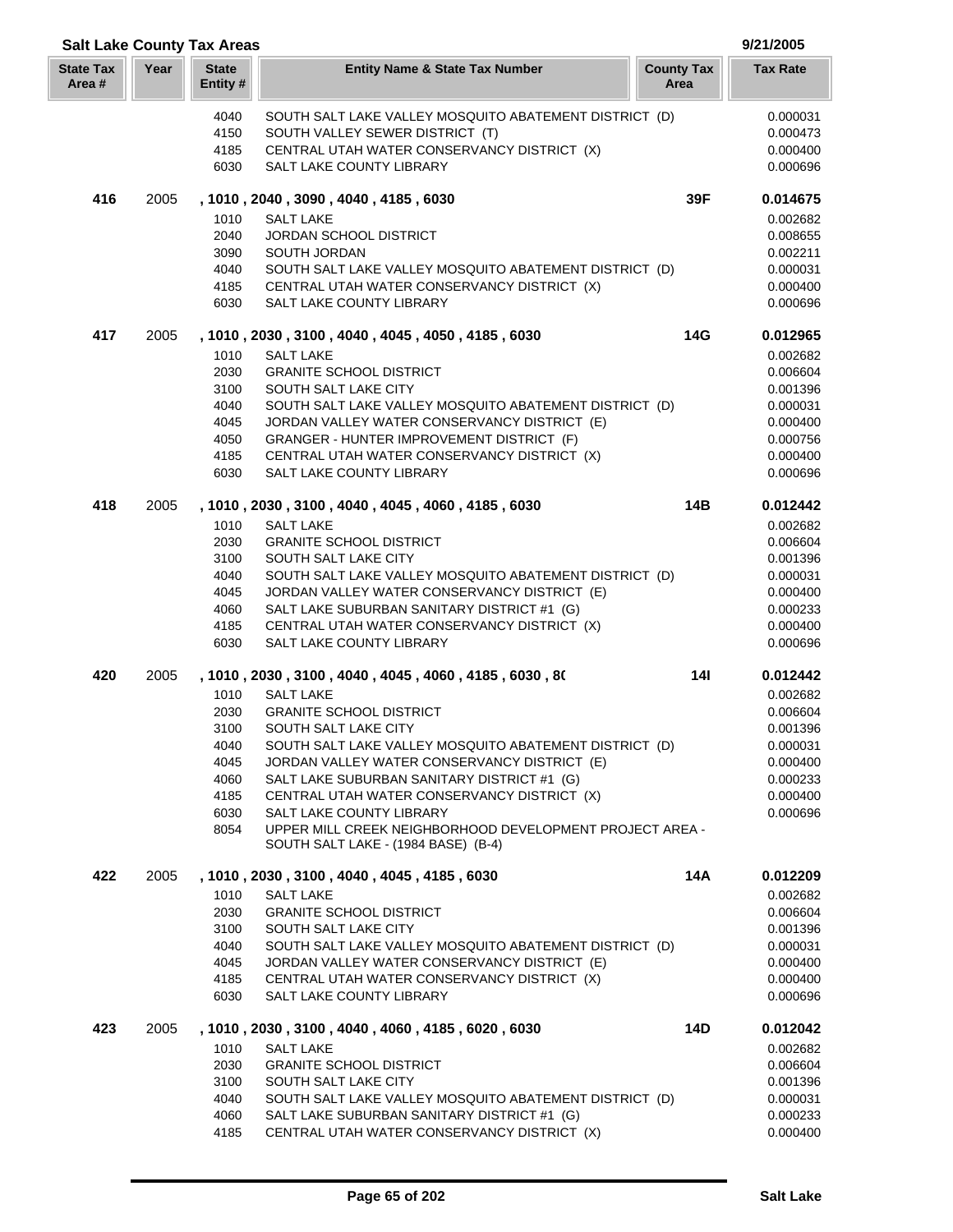| <b>Salt Lake County Tax Areas</b> |      |                          |                                                                                                 |                           | 9/21/2005            |
|-----------------------------------|------|--------------------------|-------------------------------------------------------------------------------------------------|---------------------------|----------------------|
| <b>State Tax</b><br>Area #        | Year | <b>State</b><br>Entity # | <b>Entity Name &amp; State Tax Number</b>                                                       | <b>County Tax</b><br>Area | <b>Tax Rate</b>      |
|                                   |      | 6020                     | AREA EXCLUDED FROM SALT LAKE COUNTY WATER CONSERVANCY<br>DISTRICT (II)                          |                           | 0.000000             |
|                                   |      | 6030                     | SALT LAKE COUNTY LIBRARY                                                                        |                           | 0.000696             |
| 424                               | 2005 |                          | , 1010 , 2030 , 3100 , 4040 , 4060 , 4185 , 6020 , 6030 , 80                                    | 14J                       | 0.012042             |
|                                   |      | 1010                     | <b>SALT LAKE</b>                                                                                |                           | 0.002682             |
|                                   |      | 2030                     | <b>GRANITE SCHOOL DISTRICT</b>                                                                  |                           | 0.006604             |
|                                   |      | 3100                     | SOUTH SALT LAKE CITY                                                                            |                           | 0.001396             |
|                                   |      | 4040                     | SOUTH SALT LAKE VALLEY MOSQUITO ABATEMENT DISTRICT (D)                                          |                           | 0.000031             |
|                                   |      | 4060                     | SALT LAKE SUBURBAN SANITARY DISTRICT #1 (G)                                                     |                           | 0.000233             |
|                                   |      | 4185                     | CENTRAL UTAH WATER CONSERVANCY DISTRICT (X)                                                     |                           | 0.000400             |
|                                   |      | 6020                     | AREA EXCLUDED FROM SALT LAKE COUNTY WATER CONSERVANCY<br>DISTRICT (II)                          |                           | 0.000000             |
|                                   |      | 6030                     | SALT LAKE COUNTY LIBRARY                                                                        |                           | 0.000696             |
|                                   |      | 8054                     | UPPER MILL CREEK NEIGHBORHOOD DEVELOPMENT PROJECT AREA -<br>SOUTH SALT LAKE - (1984 BASE) (B-4) |                           |                      |
| 425                               | 2005 |                          | , 1010, 2030, 3100, 4040, 4185, 6030                                                            | 014                       | 0.011809             |
|                                   |      | 1010                     | <b>SALT LAKE</b>                                                                                |                           | 0.002682             |
|                                   |      | 2030                     | <b>GRANITE SCHOOL DISTRICT</b>                                                                  |                           | 0.006604             |
|                                   |      | 3100                     | SOUTH SALT LAKE CITY                                                                            |                           | 0.001396             |
|                                   |      | 4040                     | SOUTH SALT LAKE VALLEY MOSQUITO ABATEMENT DISTRICT (D)                                          |                           | 0.000031             |
|                                   |      | 4185                     | CENTRAL UTAH WATER CONSERVANCY DISTRICT (X)                                                     |                           | 0.000400             |
|                                   |      | 6030                     | SALT LAKE COUNTY LIBRARY                                                                        |                           | 0.000696             |
| 426                               | 2005 |                          | , 1010, 2030, 3100, 4040, 4185, 6030, 8051                                                      | <b>14F</b>                | 0.011809             |
|                                   |      | 1010                     | <b>SALT LAKE</b>                                                                                |                           | 0.002682             |
|                                   |      | 2030                     | <b>GRANITE SCHOOL DISTRICT</b>                                                                  |                           | 0.006604             |
|                                   |      | 3100                     | SOUTH SALT LAKE CITY                                                                            |                           | 0.001396             |
|                                   |      | 4040                     | SOUTH SALT LAKE VALLEY MOSQUITO ABATEMENT DISTRICT (D)                                          |                           | 0.000031             |
|                                   |      | 4185<br>6030             | CENTRAL UTAH WATER CONSERVANCY DISTRICT (X)                                                     |                           | 0.000400<br>0.000696 |
|                                   |      | 8051                     | SALT LAKE COUNTY LIBRARY<br>EDISON STREET NEIGHBORHOOD DEVELOPMENT PLAN - SOUTH SALT            |                           |                      |
|                                   |      |                          | LAKE - (1982 BASE) (B-1)                                                                        |                           |                      |
| 427                               | 2005 |                          | , 1010, 2030, 3100, 4040, 4185, 6030, 8052                                                      | 14E                       | 0.011809             |
|                                   |      | 1010                     | <b>SALT LAKE</b>                                                                                |                           | 0.002682             |
|                                   |      | 2030                     | <b>GRANITE SCHOOL DISTRICT</b>                                                                  |                           | 0.006604             |
|                                   |      | 3100                     | SOUTH SALT LAKE CITY                                                                            |                           | 0.001396             |
|                                   |      | 4040                     | SOUTH SALT LAKE VALLEY MOSQUITO ABATEMENT DISTRICT (D)                                          |                           | 0.000031             |
|                                   |      | 4185                     | CENTRAL UTAH WATER CONSERVANCY DISTRICT (X)                                                     |                           | 0.000400             |
|                                   |      | 6030                     | SALT LAKE COUNTY LIBRARY                                                                        |                           | 0.000696             |
|                                   |      | 8052                     | BURTON PLACE BUSINESS DISTRICT DEVELOPMENT PLAN - SOUTH SALT<br>LAKE - (1982 BASE) (B-2)        |                           |                      |
| 429                               | 2005 |                          | , 1010, 2030, 3100, 4040, 4185, 6030, 8056                                                      | 14M                       | 0.011809             |
|                                   |      | 1010                     | <b>SALT LAKE</b>                                                                                |                           | 0.002682             |
|                                   |      | 2030                     | <b>GRANITE SCHOOL DISTRICT</b>                                                                  |                           | 0.006604             |
|                                   |      | 3100                     | SOUTH SALT LAKE CITY                                                                            |                           | 0.001396             |
|                                   |      | 4040                     | SOUTH SALT LAKE VALLEY MOSQUITO ABATEMENT DISTRICT (D)                                          |                           | 0.000031             |
|                                   |      | 4185                     | CENTRAL UTAH WATER CONSERVANCY DISTRICT (X)                                                     |                           | 0.000400             |
|                                   |      | 6030                     | SALT LAKE COUNTY LIBRARY                                                                        |                           | 0.000696             |
|                                   |      | 8056                     | METRO-CENTER NEIGHBORHOOD DEVELOPMENT PLAN - SOUTH SALT<br>LAKE - (1985 BASE) (B-6)             |                           |                      |
| 430                               | 2005 |                          | , 1010, 2030, 3100, 4040, 4185, 6030, 8057                                                      | 14N                       | 0.011809             |
|                                   |      | 1010                     | <b>SALT LAKE</b>                                                                                |                           | 0.002682             |
|                                   |      | 2030                     | <b>GRANITE SCHOOL DISTRICT</b>                                                                  |                           | 0.006604             |
|                                   |      | 3100                     | SOUTH SALT LAKE CITY                                                                            |                           | 0.001396             |
|                                   |      | 4040                     | SOUTH SALT LAKE VALLEY MOSQUITO ABATEMENT DISTRICT (D)                                          |                           | 0.000031             |
|                                   |      | 4185                     | CENTRAL UTAH WATER CONSERVANCY DISTRICT (X)                                                     |                           | 0.000400             |
|                                   |      | 6030                     | SALT LAKE COUNTY LIBRARY                                                                        |                           | 0.000696             |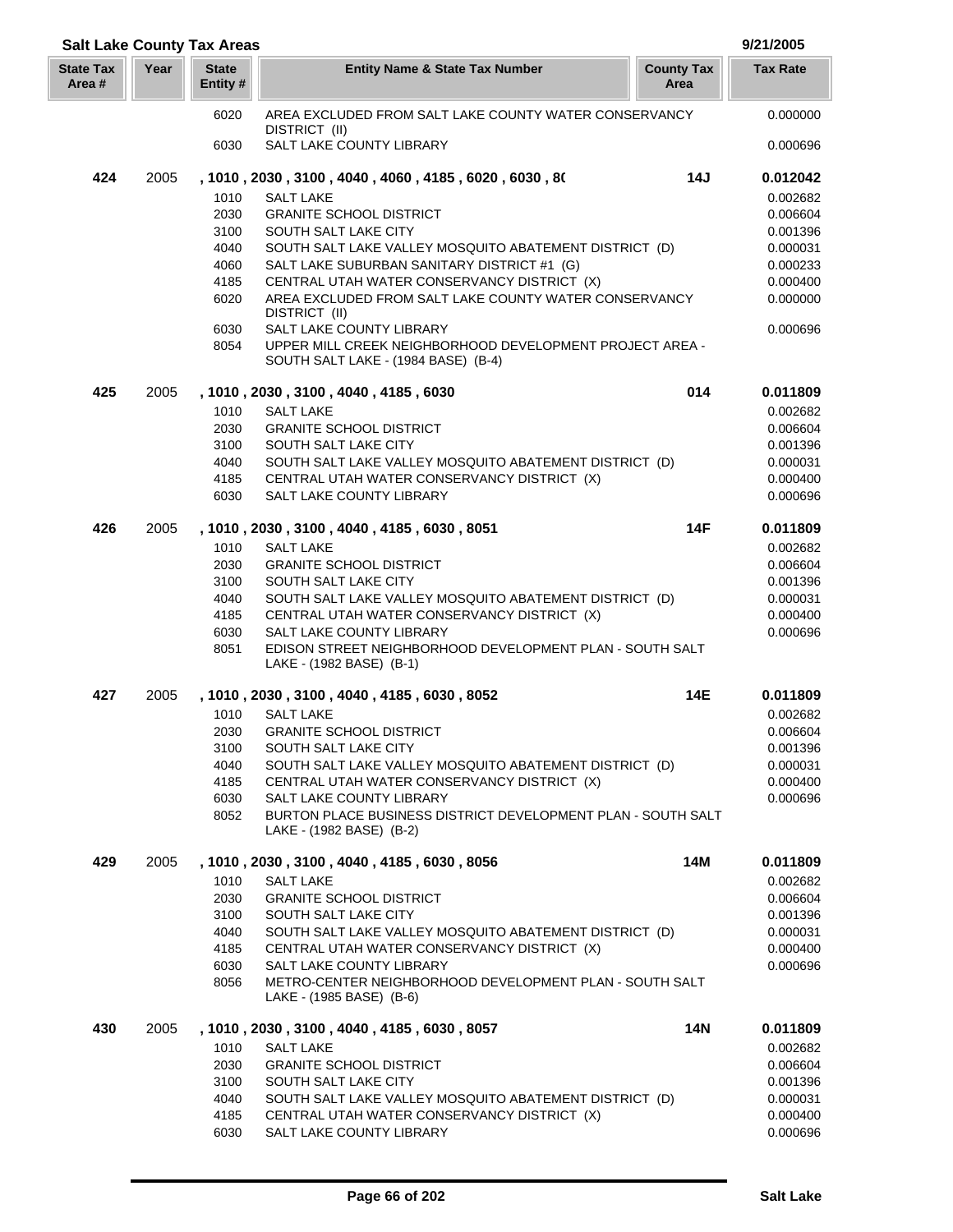|                            |      | <b>Salt Lake County Tax Areas</b> |                                                                                               |                           | 9/21/2005            |
|----------------------------|------|-----------------------------------|-----------------------------------------------------------------------------------------------|---------------------------|----------------------|
| <b>State Tax</b><br>Area # | Year | <b>State</b><br>Entity #          | <b>Entity Name &amp; State Tax Number</b>                                                     | <b>County Tax</b><br>Area | <b>Tax Rate</b>      |
|                            |      | 8057                              | AMENDED SOUTH STATE STREET NEIGHBORHOOD DEV PLAN - SOUTH<br>SALT LAKE - (1985 BASE) (B-7)     |                           |                      |
| 431                        | 2005 |                                   | , 1010, 2030, 3100, 4040, 4185, 6030, 8058                                                    | 14P                       | 0.011809             |
|                            |      | 1010                              | <b>SALT LAKE</b>                                                                              |                           | 0.002682             |
|                            |      | 2030                              | <b>GRANITE SCHOOL DISTRICT</b>                                                                |                           | 0.006604             |
|                            |      | 3100                              | SOUTH SALT LAKE CITY                                                                          |                           | 0.001396             |
|                            |      | 4040                              | SOUTH SALT LAKE VALLEY MOSQUITO ABATEMENT DISTRICT (D)                                        |                           | 0.000031             |
|                            |      | 4185                              | CENTRAL UTAH WATER CONSERVANCY DISTRICT (X)                                                   |                           | 0.000400             |
|                            |      | 6030                              | <b>SALT LAKE COUNTY LIBRARY</b>                                                               |                           | 0.000696             |
|                            |      | 8058                              | MADISON SCHOOL NEIGHBORHOOD DEVELOPMENT PLAN - SOUTH SALT                                     |                           |                      |
|                            |      |                                   | LAKE - (1987 BASE) (B-8)                                                                      |                           |                      |
| 432                        | 2005 |                                   | , 1010, 2030, 3100, 4040, 4185, 6030, 8059                                                    | 14Q                       | 0.011809             |
|                            |      | 1010                              | <b>SALT LAKE</b>                                                                              |                           | 0.002682             |
|                            |      | 2030                              | <b>GRANITE SCHOOL DISTRICT</b>                                                                |                           | 0.006604             |
|                            |      | 3100                              | SOUTH SALT LAKE CITY                                                                          |                           | 0.001396             |
|                            |      | 4040                              | SOUTH SALT LAKE VALLEY MOSQUITO ABATEMENT DISTRICT (D)                                        |                           | 0.000031             |
|                            |      | 4185                              | CENTRAL UTAH WATER CONSERVANCY DISTRICT (X)                                                   |                           | 0.000400             |
|                            |      | 6030                              | SALT LAKE COUNTY LIBRARY                                                                      |                           | 0.000696             |
|                            |      | 8059                              | 300 WEST STREET DEVELOPMENT PLAN - SOUTH SALT LAKE - (1985<br>BASE) (B-9)                     |                           |                      |
| 433                        | 2005 |                                   | , 1010 , 2030 , 3110 , 4040 , 4045 , 4110 , 4180 , 4185 , 60                                  | 24P                       | 0.015008             |
|                            |      | 1010                              | <b>SALT LAKE</b>                                                                              |                           | 0.002682             |
|                            |      | 2030                              | <b>GRANITE SCHOOL DISTRICT</b>                                                                |                           | 0.006604             |
|                            |      | 3110                              | <b>WEST JORDAN CITY</b>                                                                       |                           | 0.002572             |
|                            |      | 4040                              | SOUTH SALT LAKE VALLEY MOSQUITO ABATEMENT DISTRICT (D)                                        |                           | 0.000031             |
|                            |      | 4045                              | JORDAN VALLEY WATER CONSERVANCY DISTRICT (E)                                                  |                           | 0.000400             |
|                            |      | 4110                              | TAYLORSVILLE-BENNION IMPROVEMENT DISTRICT (O)                                                 |                           | 0.000195             |
|                            |      | 4180                              | SALT LAKE COUNTY REGIONAL SERVICE AREA (W)                                                    |                           | 0.001428             |
|                            |      | 4185                              | CENTRAL UTAH WATER CONSERVANCY DISTRICT (X)                                                   |                           | 0.000400             |
|                            |      | 6030                              | SALT LAKE COUNTY LIBRARY                                                                      |                           | 0.000696             |
| 434                        | 2005 |                                   | , 1010, 2030, 3110, 4040, 4045, 4110, 4185, 6030                                              | 24A                       | 0.013580             |
|                            |      | 1010                              | <b>SALT LAKE</b>                                                                              |                           | 0.002682             |
|                            |      | 2030                              | <b>GRANITE SCHOOL DISTRICT</b>                                                                |                           | 0.006604             |
|                            |      | 3110                              | WEST JORDAN CITY                                                                              |                           | 0.002572             |
|                            |      | 4040                              | SOUTH SALT LAKE VALLEY MOSQUITO ABATEMENT DISTRICT (D)                                        |                           | 0.000031             |
|                            |      | 4045<br>4110                      | JORDAN VALLEY WATER CONSERVANCY DISTRICT (E)<br>TAYLORSVILLE-BENNION IMPROVEMENT DISTRICT (O) |                           | 0.000400<br>0.000195 |
|                            |      | 4185                              | CENTRAL UTAH WATER CONSERVANCY DISTRICT (X)                                                   |                           | 0.000400             |
|                            |      | 6030                              | <b>SALT LAKE COUNTY LIBRARY</b>                                                               |                           | 0.000696             |
|                            |      |                                   |                                                                                               |                           |                      |
| 437                        | 2005 | 1010                              | , 1010, 2040, 3110, 4040, 4045, 4150, 4185, 6030<br><b>SALT LAKE</b>                          | 37G                       | 0.015909<br>0.002682 |
|                            |      | 2040                              | <b>JORDAN SCHOOL DISTRICT</b>                                                                 |                           | 0.008655             |
|                            |      | 3110                              | <b>WEST JORDAN CITY</b>                                                                       |                           | 0.002572             |
|                            |      | 4040                              | SOUTH SALT LAKE VALLEY MOSQUITO ABATEMENT DISTRICT (D)                                        |                           | 0.000031             |
|                            |      | 4045                              | JORDAN VALLEY WATER CONSERVANCY DISTRICT (E)                                                  |                           | 0.000400             |
|                            |      | 4150                              | SOUTH VALLEY SEWER DISTRICT (T)                                                               |                           | 0.000473             |
|                            |      | 4185                              | CENTRAL UTAH WATER CONSERVANCY DISTRICT (X)                                                   |                           | 0.000400             |
|                            |      | 6030                              | SALT LAKE COUNTY LIBRARY                                                                      |                           | 0.000696             |
| 438                        | 2005 |                                   | , 1010, 2040, 3110, 4040, 4045, 4185, 6030                                                    | 037                       | 0.015436             |
|                            |      | 1010                              | <b>SALT LAKE</b>                                                                              |                           | 0.002682             |
|                            |      | 2040                              | JORDAN SCHOOL DISTRICT                                                                        |                           | 0.008655             |
|                            |      | 3110                              | <b>WEST JORDAN CITY</b>                                                                       |                           | 0.002572             |
|                            |      | 4040                              | SOUTH SALT LAKE VALLEY MOSQUITO ABATEMENT DISTRICT (D)                                        |                           | 0.000031             |
|                            |      | 4045<br>4185                      | JORDAN VALLEY WATER CONSERVANCY DISTRICT (E)<br>CENTRAL UTAH WATER CONSERVANCY DISTRICT (X)   |                           | 0.000400<br>0.000400 |
|                            |      | 6030                              | SALT LAKE COUNTY LIBRARY                                                                      |                           | 0.000696             |
|                            |      |                                   |                                                                                               |                           |                      |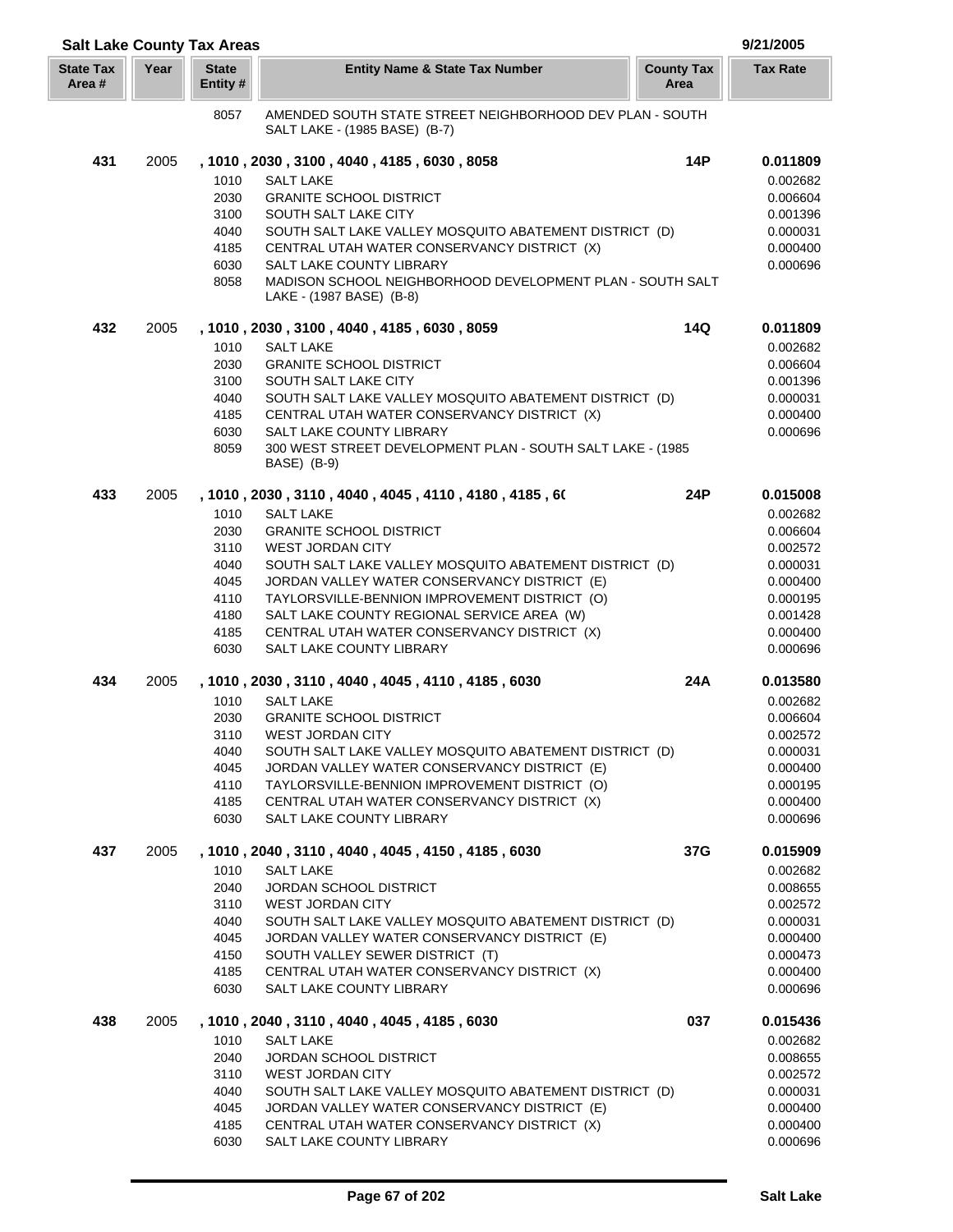| <b>Salt Lake County Tax Areas</b> |      |                          |                                                                                                      |                           | 9/21/2005       |
|-----------------------------------|------|--------------------------|------------------------------------------------------------------------------------------------------|---------------------------|-----------------|
| <b>State Tax</b><br>Area #        | Year | <b>State</b><br>Entity # | <b>Entity Name &amp; State Tax Number</b>                                                            | <b>County Tax</b><br>Area | <b>Tax Rate</b> |
|                                   |      |                          |                                                                                                      |                           |                 |
| 439                               | 2005 |                          | , 1010, 2040, 3110, 4040, 4045, 4185, 6027, 6030                                                     | 37K                       | 0.015436        |
|                                   |      | 1010                     | <b>SALT LAKE</b>                                                                                     |                           | 0.002682        |
|                                   |      | 2040                     | <b>JORDAN SCHOOL DISTRICT</b>                                                                        |                           | 0.008655        |
|                                   |      | 3110                     | <b>WEST JORDAN CITY</b>                                                                              |                           | 0.002572        |
|                                   |      | 4040                     | SOUTH SALT LAKE VALLEY MOSQUITO ABATEMENT DISTRICT (D)                                               |                           | 0.000031        |
|                                   |      | 4045                     | JORDAN VALLEY WATER CONSERVANCY DISTRICT (E)                                                         |                           | 0.000400        |
|                                   |      | 4185                     | CENTRAL UTAH WATER CONSERVANCY DISTRICT (X)                                                          |                           | 0.000400        |
|                                   |      | 6027                     | AREA EXCLUDED FROM SALT LAKE COUNTY SEWERAGE IMPROVEMENT                                             |                           | 0.000000        |
|                                   |      | 6030                     | DISTRICT NO. 1 (V)<br>SALT LAKE COUNTY LIBRARY                                                       |                           | 0.000696        |
| 440                               | 2005 |                          | , 1010, 2040, 3110, 4040, 4045, 4185, 4280, 6030                                                     | 37J                       | 0.016715        |
|                                   |      | 1010                     | <b>SALT LAKE</b>                                                                                     |                           | 0.002682        |
|                                   |      | 2040                     | <b>JORDAN SCHOOL DISTRICT</b>                                                                        |                           | 0.008655        |
|                                   |      | 3110                     | <b>WEST JORDAN CITY</b>                                                                              |                           | 0.002572        |
|                                   |      | 4040                     | SOUTH SALT LAKE VALLEY MOSQUITO ABATEMENT DISTRICT (D)                                               |                           | 0.000031        |
|                                   |      | 4045                     | JORDAN VALLEY WATER CONSERVANCY DISTRICT (E)                                                         |                           | 0.000400        |
|                                   |      | 4185                     | CENTRAL UTAH WATER CONSERVANCY DISTRICT (X)                                                          |                           | 0.000400        |
|                                   |      | 4280                     | WEST JORDAN FAIRWAY ESTATES SPECIAL SERVICE DISTRICT (I-I)                                           |                           | 0.001279        |
|                                   |      | 6030                     | <b>SALT LAKE COUNTY LIBRARY</b>                                                                      |                           | 0.000696        |
| 441                               | 2005 |                          | , 1010, 2030, 3110, 4040, 4045, 4185, 6025, 6030                                                     | 24J                       | 0.013385        |
|                                   |      | 1010                     | <b>SALT LAKE</b>                                                                                     |                           | 0.002682        |
|                                   |      | 2030                     | <b>GRANITE SCHOOL DISTRICT</b>                                                                       |                           | 0.006604        |
|                                   |      | 3110                     | <b>WEST JORDAN CITY</b>                                                                              |                           | 0.002572        |
|                                   |      | 4040                     | SOUTH SALT LAKE VALLEY MOSQUITO ABATEMENT DISTRICT (D)                                               |                           | 0.000031        |
|                                   |      | 4045                     | JORDAN VALLEY WATER CONSERVANCY DISTRICT (E)                                                         |                           | 0.000400        |
|                                   |      | 4185                     | CENTRAL UTAH WATER CONSERVANCY DISTRICT (X)                                                          |                           | 0.000400        |
|                                   |      | 6025                     | AREA EXCLUDED FROM TAYLORSVILLE-BENNION IMPROVEMENT<br>DISTRICT (III)                                |                           | 0.000000        |
|                                   |      | 6030                     | SALT LAKE COUNTY LIBRARY                                                                             |                           | 0.000696        |
| 442                               | 2005 |                          | , 1010, 2040, 3110, 4040, 4045, 4185, 6030, 8351                                                     | 37P                       | 0.015436        |
|                                   |      | 1010                     | <b>SALT LAKE</b>                                                                                     |                           | 0.002682        |
|                                   |      | 2040                     | JORDAN SCHOOL DISTRICT                                                                               |                           | 0.008655        |
|                                   |      | 3110                     | <b>WEST JORDAN CITY</b>                                                                              |                           | 0.002572        |
|                                   |      | 4040                     | SOUTH SALT LAKE VALLEY MOSQUITO ABATEMENT DISTRICT (D)                                               |                           | 0.000031        |
|                                   |      | 4045                     | JORDAN VALLEY WATER CONSERVANCY DISTRICT (E)                                                         |                           | 0.000400        |
|                                   |      | 4185                     | CENTRAL UTAH WATER CONSERVANCY DISTRICT (X)                                                          |                           | 0.000400        |
|                                   |      | 6030                     | SALT LAKE COUNTY LIBRARY                                                                             |                           | 0.000696        |
|                                   |      | 8351                     | 6600 SOUTH 7000 SOUTH REDWOOD ROAD NEIGHBORHOOD DEVEL PLAN<br>- WEST JORDAN CITY - (1989 BASE) (J-1) |                           |                 |
| 443                               | 2005 |                          | , 1010, 2040, 3110, 4040, 4045, 4185, 6030, 8352                                                     | 37M                       | 0.015436        |
|                                   |      | 1010                     | <b>SALT LAKE</b>                                                                                     |                           | 0.002682        |
|                                   |      | 2040                     | <b>JORDAN SCHOOL DISTRICT</b>                                                                        |                           | 0.008655        |
|                                   |      | 3110                     | <b>WEST JORDAN CITY</b>                                                                              |                           | 0.002572        |
|                                   |      | 4040                     | SOUTH SALT LAKE VALLEY MOSQUITO ABATEMENT DISTRICT (D)                                               |                           | 0.000031        |
|                                   |      | 4045                     | JORDAN VALLEY WATER CONSERVANCY DISTRICT (E)                                                         |                           | 0.000400        |
|                                   |      | 4185                     | CENTRAL UTAH WATER CONSERVANCY DISTRICT (X)                                                          |                           | 0.000400        |
|                                   |      | 6030                     | SALT LAKE COUNTY LIBRARY                                                                             |                           | 0.000696        |
|                                   |      | 8352                     | 1300W 1600W 7800S NEIGHBORHOOD DEVELOPMENT PLAN - WEST<br>JORDAN CITY - (1989 BASE) (J-2)            |                           |                 |
| 444                               | 2005 |                          | , 1010, 2040, 3110, 4040, 4045, 4185, 6030, 8353                                                     | 37N                       | 0.015436        |
|                                   |      | 1010                     | <b>SALT LAKE</b>                                                                                     |                           | 0.002682        |
|                                   |      | 2040                     | <b>JORDAN SCHOOL DISTRICT</b>                                                                        |                           | 0.008655        |
|                                   |      | 3110                     | <b>WEST JORDAN CITY</b>                                                                              |                           | 0.002572        |
|                                   |      | 4040                     | SOUTH SALT LAKE VALLEY MOSQUITO ABATEMENT DISTRICT (D)                                               |                           | 0.000031        |
|                                   |      | 4045                     | JORDAN VALLEY WATER CONSERVANCY DISTRICT (E)                                                         |                           | 0.000400        |
|                                   |      | 4185                     | CENTRAL UTAH WATER CONSERVANCY DISTRICT (X)                                                          |                           | 0.000400        |

Г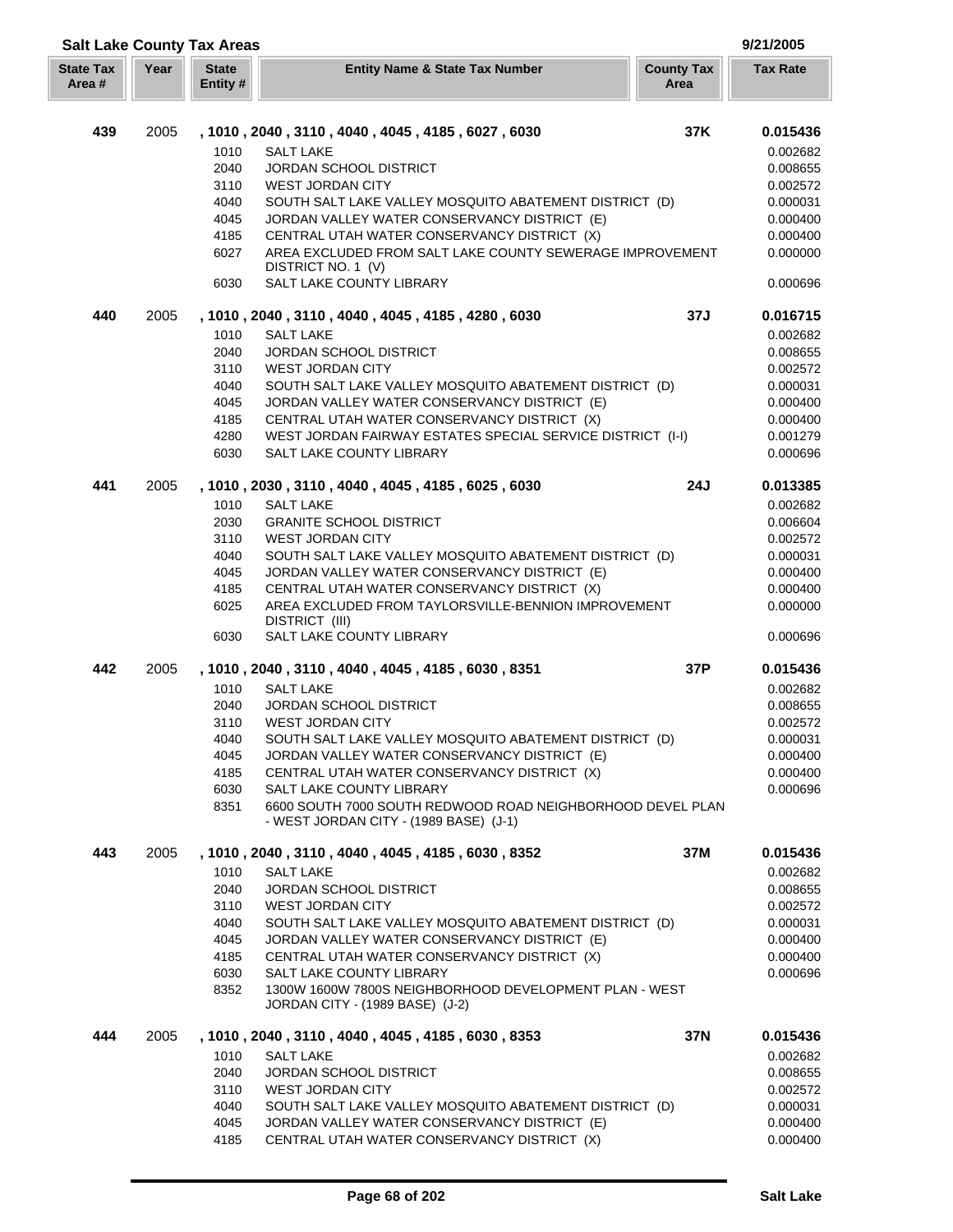|                            |      | <b>Salt Lake County Tax Areas</b>                                    |                                                                                                                                                                                                                                                                                                                                                                                                                                                                                                            |                           | 9/21/2005                                                                                                |
|----------------------------|------|----------------------------------------------------------------------|------------------------------------------------------------------------------------------------------------------------------------------------------------------------------------------------------------------------------------------------------------------------------------------------------------------------------------------------------------------------------------------------------------------------------------------------------------------------------------------------------------|---------------------------|----------------------------------------------------------------------------------------------------------|
| <b>State Tax</b><br>Area # | Year | <b>State</b><br>Entity #                                             | <b>Entity Name &amp; State Tax Number</b>                                                                                                                                                                                                                                                                                                                                                                                                                                                                  | <b>County Tax</b><br>Area | <b>Tax Rate</b>                                                                                          |
|                            |      | 6030<br>8353                                                         | SALT LAKE COUNTY LIBRARY<br>3200W-3600W 8600S NEIGHBORHOOD DEVELOPMENT PLAN - WEST<br>JORDAN CITY - (1989 BASE) (J-3)                                                                                                                                                                                                                                                                                                                                                                                      |                           | 0.000696                                                                                                 |
| 445                        | 2005 | 1010<br>2040                                                         | , 1010, 2040, 3110, 4040, 4045, 4185, 6030, 8354<br><b>SALT LAKE</b><br>JORDAN SCHOOL DISTRICT                                                                                                                                                                                                                                                                                                                                                                                                             | 37Q                       | 0.015436<br>0.002682<br>0.008655                                                                         |
|                            |      | 3110<br>4040<br>4045<br>4185<br>6030<br>8354                         | <b>WEST JORDAN CITY</b><br>SOUTH SALT LAKE VALLEY MOSQUITO ABATEMENT DISTRICT (D)<br>JORDAN VALLEY WATER CONSERVANCY DISTRICT (E)<br>CENTRAL UTAH WATER CONSERVANCY DISTRICT (X)<br>SALT LAKE COUNTY LIBRARY<br>1300-1700 WEST 9000 SOUTH NEIGHBORHOOD DEVELOPMENT PLAN -                                                                                                                                                                                                                                  |                           | 0.002572<br>0.000031<br>0.000400<br>0.000400<br>0.000696                                                 |
|                            |      |                                                                      | WEST JORDAN CITY - (1991 BASE) (J-4)                                                                                                                                                                                                                                                                                                                                                                                                                                                                       |                           |                                                                                                          |
| 446                        | 2005 | 1010<br>2040<br>3110<br>4040<br>4045<br>4185<br>6030<br>8355         | , 1010, 2040, 3110, 4040, 4045, 4185, 6030, 8355<br><b>SALT LAKE</b><br><b>JORDAN SCHOOL DISTRICT</b><br><b>WEST JORDAN CITY</b><br>SOUTH SALT LAKE VALLEY MOSQUITO ABATEMENT DISTRICT (D)<br>JORDAN VALLEY WATER CONSERVANCY DISTRICT (E)<br>CENTRAL UTAH WATER CONSERVANCY DISTRICT (X)<br>SALT LAKE COUNTY LIBRARY<br>1700-1900 W 7600-7900 S NEIGHBORHOOD DEVELOPMENT PLAN - WEST<br>JORDAN CITY - (1992 BASE) (J-5)                                                                                   | 37R                       | 0.015436<br>0.002682<br>0.008655<br>0.002572<br>0.000031<br>0.000400<br>0.000400<br>0.000696             |
| 447                        | 2005 | 1010<br>2040<br>3110<br>4040<br>4045<br>4185<br>6030<br>8356         | , 1010, 2040, 3110, 4040, 4045, 4185, 6030, 8356<br><b>SALT LAKE</b><br>JORDAN SCHOOL DISTRICT<br><b>WEST JORDAN CITY</b><br>SOUTH SALT LAKE VALLEY MOSQUITO ABATEMENT DISTRICT (D)<br>JORDAN VALLEY WATER CONSERVANCY DISTRICT (E)<br>CENTRAL UTAH WATER CONSERVANCY DISTRICT (X)<br>SALT LAKE COUNTY LIBRARY<br>6200 WEST - 9280 SOUTH ECONOMIC DEVELOPMENT PLAN - WEST<br>JORDAN CITY - (1994 BASE) (J-6)                                                                                               | 37S                       | 0.015436<br>0.002682<br>0.008655<br>0.002572<br>0.000031<br>0.000400<br>0.000400<br>0.000696             |
| 448                        | 2005 | 1010<br>2040<br>3110<br>4040<br>4045<br>4185<br>6027<br>6030<br>8356 | , 1010 , 2040 , 3110 , 4040 , 4045 , 4185 , 6027 , 6030 , 83<br>SALT LAKE<br><b>JORDAN SCHOOL DISTRICT</b><br><b>WEST JORDAN CITY</b><br>SOUTH SALT LAKE VALLEY MOSQUITO ABATEMENT DISTRICT (D)<br>JORDAN VALLEY WATER CONSERVANCY DISTRICT (E)<br>CENTRAL UTAH WATER CONSERVANCY DISTRICT (X)<br>AREA EXCLUDED FROM SALT LAKE COUNTY SEWERAGE IMPROVEMENT<br>DISTRICT NO. 1 (V)<br>SALT LAKE COUNTY LIBRARY<br>6200 WEST - 9280 SOUTH ECONOMIC DEVELOPMENT PLAN - WEST<br>JORDAN CITY - (1994 BASE) (J-6) | 37T                       | 0.015436<br>0.002682<br>0.008655<br>0.002572<br>0.000031<br>0.000400<br>0.000400<br>0.000000<br>0.000696 |
| 451                        | 2005 | 1010<br>2040<br>3110<br>4040<br>4150<br>4185<br>6030                 | , 1010, 2040, 3110, 4040, 4150, 4185, 6030<br><b>SALT LAKE</b><br><b>JORDAN SCHOOL DISTRICT</b><br><b>WEST JORDAN CITY</b><br>SOUTH SALT LAKE VALLEY MOSQUITO ABATEMENT DISTRICT (D)<br>SOUTH VALLEY SEWER DISTRICT (T)<br>CENTRAL UTAH WATER CONSERVANCY DISTRICT (X)<br>SALT LAKE COUNTY LIBRARY                                                                                                                                                                                                         | 37D                       | 0.015509<br>0.002682<br>0.008655<br>0.002572<br>0.000031<br>0.000473<br>0.000400<br>0.000696             |
| 452                        | 2005 | 1010<br>2040<br>3110                                                 | , 1010, 2040, 3110, 4040, 4185, 6030<br><b>SALT LAKE</b><br><b>JORDAN SCHOOL DISTRICT</b><br><b>WEST JORDAN CITY</b>                                                                                                                                                                                                                                                                                                                                                                                       | 37A                       | 0.015036<br>0.002682<br>0.008655<br>0.002572                                                             |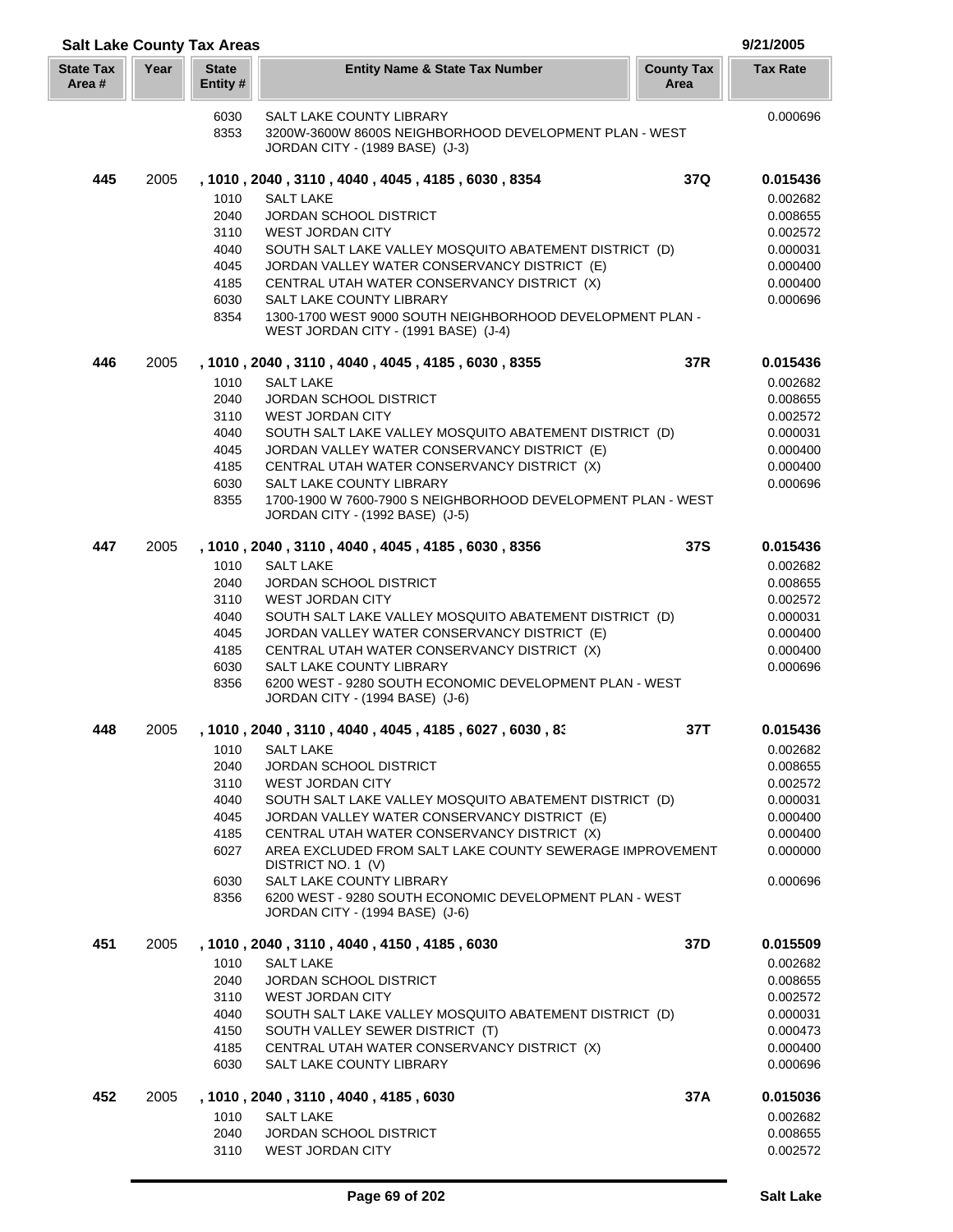| <b>Salt Lake County Tax Areas</b> |      |                          |                                                                                  |                           | 9/21/2005            |
|-----------------------------------|------|--------------------------|----------------------------------------------------------------------------------|---------------------------|----------------------|
| <b>State Tax</b><br>Area#         | Year | <b>State</b><br>Entity # | <b>Entity Name &amp; State Tax Number</b>                                        | <b>County Tax</b><br>Area | <b>Tax Rate</b>      |
|                                   |      | 4040                     | SOUTH SALT LAKE VALLEY MOSQUITO ABATEMENT DISTRICT (D)                           |                           | 0.000031             |
|                                   |      | 4185                     | CENTRAL UTAH WATER CONSERVANCY DISTRICT (X)                                      |                           | 0.000400             |
|                                   |      | 6030                     | SALT LAKE COUNTY LIBRARY                                                         |                           | 0.000696             |
| 453                               | 2005 |                          | , 1010, 2040, 3110, 4040, 4185, 6027, 6030                                       | 37L                       | 0.015036             |
|                                   |      | 1010                     | <b>SALT LAKE</b>                                                                 |                           | 0.002682             |
|                                   |      | 2040                     | <b>JORDAN SCHOOL DISTRICT</b>                                                    |                           | 0.008655             |
|                                   |      | 3110                     | <b>WEST JORDAN CITY</b>                                                          |                           | 0.002572             |
|                                   |      | 4040                     | SOUTH SALT LAKE VALLEY MOSQUITO ABATEMENT DISTRICT (D)                           |                           | 0.000031             |
|                                   |      | 4185                     | CENTRAL UTAH WATER CONSERVANCY DISTRICT (X)                                      |                           | 0.000400             |
|                                   |      | 6027                     | AREA EXCLUDED FROM SALT LAKE COUNTY SEWERAGE IMPROVEMENT<br>DISTRICT NO. 1 (V)   |                           | 0.000000             |
|                                   |      | 6030                     | SALT LAKE COUNTY LIBRARY                                                         |                           | 0.000696             |
| 454                               | 2005 |                          | , 1010, 2030, 3120, 4030, 4045, 4050, 4185, 6030                                 | 029                       | 0.014125             |
|                                   |      | 1010                     | <b>SALT LAKE</b>                                                                 |                           | 0.002682             |
|                                   |      | 2030                     | <b>GRANITE SCHOOL DISTRICT</b>                                                   |                           | 0.006604             |
|                                   |      | 3120                     | <b>WEST VALLEY CITY</b>                                                          |                           | 0.002527             |
|                                   |      | 4030                     | MAGNA MOSQUITO ABATEMENT DISTRICT (C)                                            |                           | 0.000060             |
|                                   |      | 4045                     | JORDAN VALLEY WATER CONSERVANCY DISTRICT (E)                                     |                           | 0.000400             |
|                                   |      | 4050                     | GRANGER - HUNTER IMPROVEMENT DISTRICT (F)                                        |                           | 0.000756             |
|                                   |      | 4185                     | CENTRAL UTAH WATER CONSERVANCY DISTRICT (X)                                      |                           | 0.000400             |
|                                   |      | 6030                     | SALT LAKE COUNTY LIBRARY                                                         |                           | 0.000696             |
| 455                               | 2005 |                          | , 1010, 2030, 3120, 4030, 4045, 4080, 4185, 6030                                 | 29B                       | 0.014871             |
|                                   |      | 1010                     | <b>SALT LAKE</b>                                                                 |                           | 0.002682             |
|                                   |      | 2030<br>3120             | <b>GRANITE SCHOOL DISTRICT</b><br><b>WEST VALLEY CITY</b>                        |                           | 0.006604<br>0.002527 |
|                                   |      | 4030                     | MAGNA MOSQUITO ABATEMENT DISTRICT (C)                                            |                           | 0.000060             |
|                                   |      | 4045                     | JORDAN VALLEY WATER CONSERVANCY DISTRICT (E)                                     |                           | 0.000400             |
|                                   |      | 4080                     | MAGNA WATER COMPANY (AN IMPROVEMENT DISTRICT) (K)                                |                           | 0.001502             |
|                                   |      | 4185                     | CENTRAL UTAH WATER CONSERVANCY DISTRICT (X)                                      |                           | 0.000400             |
|                                   |      | 6030                     | <b>SALT LAKE COUNTY LIBRARY</b>                                                  |                           | 0.000696             |
| 456                               | 2005 |                          | , 1010, 2030, 3120, 4030, 4045, 4185, 6030                                       | 29A                       | 0.013369             |
|                                   |      | 1010                     | <b>SALT LAKE</b>                                                                 |                           | 0.002682             |
|                                   |      | 2030                     | <b>GRANITE SCHOOL DISTRICT</b>                                                   |                           | 0.006604             |
|                                   |      | 3120                     | <b>WEST VALLEY CITY</b>                                                          |                           | 0.002527             |
|                                   |      | 4030                     | MAGNA MOSQUITO ABATEMENT DISTRICT (C)                                            |                           | 0.000060             |
|                                   |      | 4045                     | JORDAN VALLEY WATER CONSERVANCY DISTRICT (E)                                     |                           | 0.000400             |
|                                   |      | 4185                     | CENTRAL UTAH WATER CONSERVANCY DISTRICT (X)                                      |                           | 0.000400             |
|                                   |      | 6030                     | <b>SALT LAKE COUNTY LIBRARY</b>                                                  |                           | 0.000696             |
| 457                               | 2005 | 1010                     | , 1010 , 2030 , 3120 , 4030 , 4045 , 4120 , 4180 , 4185 , 60<br><b>SALT LAKE</b> | 29E                       | 0.015538<br>0.002682 |
|                                   |      | 2030                     | <b>GRANITE SCHOOL DISTRICT</b>                                                   |                           | 0.006604             |
|                                   |      | 3120                     | <b>WEST VALLEY CITY</b>                                                          |                           | 0.002527             |
|                                   |      | 4030                     | MAGNA MOSQUITO ABATEMENT DISTRICT (C)                                            |                           | 0.000060             |
|                                   |      | 4045                     | JORDAN VALLEY WATER CONSERVANCY DISTRICT (E)                                     |                           | 0.000400             |
|                                   |      | 4120                     | KEARNS IMPROVEMENT DISTRICT (P)                                                  |                           | 0.000741             |
|                                   |      | 4180                     | SALT LAKE COUNTY REGIONAL SERVICE AREA (W)                                       |                           | 0.001428             |
|                                   |      | 4185                     | CENTRAL UTAH WATER CONSERVANCY DISTRICT (X)                                      |                           | 0.000400             |
|                                   |      | 6030                     | SALT LAKE COUNTY LIBRARY                                                         |                           | 0.000696             |
| 458                               | 2005 |                          | , 1010, 2030, 3120, 4030, 4120, 4180, 4185, 6030                                 | 29F                       | 0.015138             |
|                                   |      | 1010                     | <b>SALT LAKE</b>                                                                 |                           | 0.002682             |
|                                   |      | 2030                     | <b>GRANITE SCHOOL DISTRICT</b>                                                   |                           | 0.006604             |
|                                   |      | 3120                     | <b>WEST VALLEY CITY</b>                                                          |                           | 0.002527             |
|                                   |      | 4030<br>4120             | MAGNA MOSQUITO ABATEMENT DISTRICT (C)<br><b>KEARNS IMPROVEMENT DISTRICT (P)</b>  |                           | 0.000060<br>0.000741 |
|                                   |      | 4180                     | SALT LAKE COUNTY REGIONAL SERVICE AREA (W)                                       |                           | 0.001428             |
|                                   |      | 4185                     | CENTRAL UTAH WATER CONSERVANCY DISTRICT (X)                                      |                           | 0.000400             |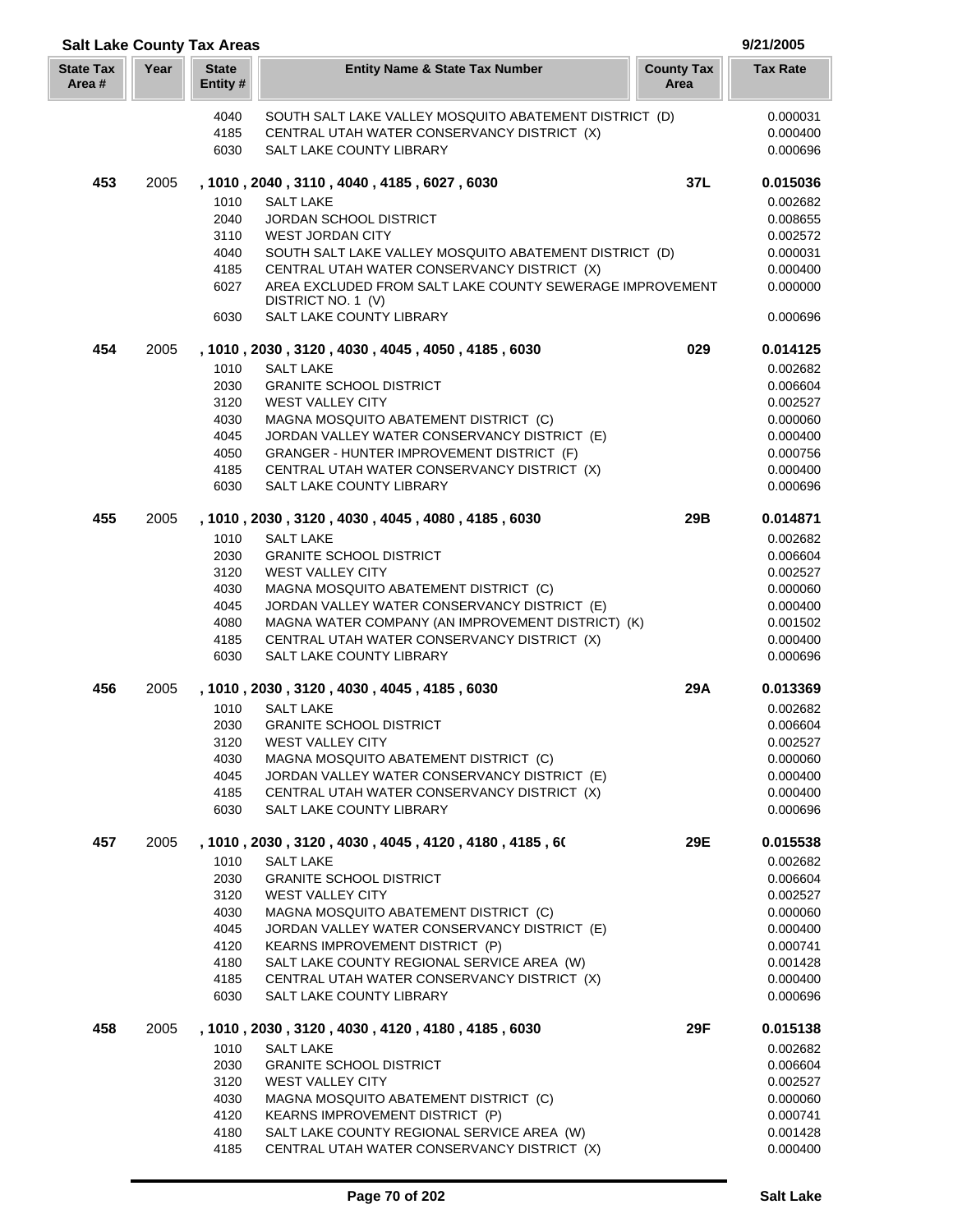| <b>Salt Lake County Tax Areas</b> |      |                         |                                                                                            |                           | 9/21/2005            |
|-----------------------------------|------|-------------------------|--------------------------------------------------------------------------------------------|---------------------------|----------------------|
| <b>State Tax</b><br>Area #        | Year | <b>State</b><br>Entity# | <b>Entity Name &amp; State Tax Number</b>                                                  | <b>County Tax</b><br>Area | <b>Tax Rate</b>      |
|                                   |      | 6030                    | <b>SALT LAKE COUNTY LIBRARY</b>                                                            |                           | 0.000696             |
| 459                               | 2005 |                         | , 1010, 2030, 3120, 4030, 4185, 6030                                                       | 29D                       | 0.012969             |
|                                   |      | 1010                    | <b>SALT LAKE</b>                                                                           |                           | 0.002682             |
|                                   |      | 2030                    | <b>GRANITE SCHOOL DISTRICT</b>                                                             |                           | 0.006604             |
|                                   |      | 3120                    | <b>WEST VALLEY CITY</b>                                                                    |                           | 0.002527             |
|                                   |      | 4030                    | MAGNA MOSQUITO ABATEMENT DISTRICT (C)                                                      |                           | 0.000060             |
|                                   |      | 4185                    | CENTRAL UTAH WATER CONSERVANCY DISTRICT (X)                                                |                           | 0.000400             |
|                                   |      | 6030                    | SALT LAKE COUNTY LIBRARY                                                                   |                           | 0.000696             |
| 460                               | 2005 |                         | , 1010, 2030, 3120, 4040, 4045, 4050, 4185, 6030                                           | 024                       | 0.014096             |
|                                   |      | 1010                    | <b>SALT LAKE</b>                                                                           |                           | 0.002682             |
|                                   |      | 2030                    | <b>GRANITE SCHOOL DISTRICT</b>                                                             |                           | 0.006604             |
|                                   |      | 3120                    | <b>WEST VALLEY CITY</b>                                                                    |                           | 0.002527             |
|                                   |      | 4040                    | SOUTH SALT LAKE VALLEY MOSQUITO ABATEMENT DISTRICT (D)                                     |                           | 0.000031             |
|                                   |      | 4045                    | JORDAN VALLEY WATER CONSERVANCY DISTRICT (E)                                               |                           | 0.000400             |
|                                   |      | 4050<br>4185            | GRANGER - HUNTER IMPROVEMENT DISTRICT (F)<br>CENTRAL UTAH WATER CONSERVANCY DISTRICT (X)   |                           | 0.000756<br>0.000400 |
|                                   |      | 6030                    | <b>SALT LAKE COUNTY LIBRARY</b>                                                            |                           | 0.000696             |
| 461                               | 2005 |                         | , 1010, 2030, 3120, 4040, 4045, 4050, 4185, 6030, 81                                       | <b>29C</b>                | 0.014096             |
|                                   |      | 1010                    | <b>SALT LAKE</b>                                                                           |                           | 0.002682             |
|                                   |      | 2030                    | <b>GRANITE SCHOOL DISTRICT</b>                                                             |                           | 0.006604             |
|                                   |      | 3120                    | <b>WEST VALLEY CITY</b>                                                                    |                           | 0.002527             |
|                                   |      | 4040                    | SOUTH SALT LAKE VALLEY MOSQUITO ABATEMENT DISTRICT (D)                                     |                           | 0.000031             |
|                                   |      | 4045                    | JORDAN VALLEY WATER CONSERVANCY DISTRICT (E)                                               |                           | 0.000400             |
|                                   |      | 4050                    | GRANGER - HUNTER IMPROVEMENT DISTRICT (F)                                                  |                           | 0.000756             |
|                                   |      | 4185                    | CENTRAL UTAH WATER CONSERVANCY DISTRICT (X)                                                |                           | 0.000400             |
|                                   |      | 6030                    | SALT LAKE COUNTY LIBRARY                                                                   |                           | 0.000696             |
|                                   |      | 8151                    | REDWOOD NEIGHBORHOOD DEVELOP PLAN - WEST VALLEY CITY - (1983<br>BASE) (D-1)                |                           |                      |
| 462                               | 2005 |                         | , 1010, 2030, 3120, 4040, 4045, 4050, 4185, 6030, 81                                       | 24K                       | 0.014096             |
|                                   |      | 1010                    | <b>SALT LAKE</b>                                                                           |                           | 0.002682             |
|                                   |      | 2030                    | <b>GRANITE SCHOOL DISTRICT</b>                                                             |                           | 0.006604             |
|                                   |      | 3120                    | <b>WEST VALLEY CITY</b>                                                                    |                           | 0.002527             |
|                                   |      | 4040                    | SOUTH SALT LAKE VALLEY MOSQUITO ABATEMENT DISTRICT (D)                                     |                           | 0.000031             |
|                                   |      | 4045                    | JORDAN VALLEY WATER CONSERVANCY DISTRICT (E)                                               |                           | 0.000400             |
|                                   |      | 4050                    | <b>GRANGER - HUNTER IMPROVEMENT DISTRICT (F)</b>                                           |                           | 0.000756             |
|                                   |      | 4185                    | CENTRAL UTAH WATER CONSERVANCY DISTRICT (X)                                                |                           | 0.000400             |
|                                   |      | 6030<br>8152            | SALT LAKE COUNTY LIBRARY<br>MARKET STREET NEIGHBORHOOD DEVELOPMENT PLAN - WEST VALLEY      |                           | 0.000696             |
|                                   |      |                         | CITY - (1987 BASE) (D-2)                                                                   |                           |                      |
| 463                               | 2005 |                         | , 1010, 2030, 3120, 4040, 4045, 4050, 4185, 6030, 81                                       | 24L                       | 0.014096             |
|                                   |      | 1010                    | <b>SALT LAKE</b>                                                                           |                           | 0.002682             |
|                                   |      | 2030                    | <b>GRANITE SCHOOL DISTRICT</b>                                                             |                           | 0.006604             |
|                                   |      | 3120                    | <b>WEST VALLEY CITY</b>                                                                    |                           | 0.002527             |
|                                   |      | 4040                    | SOUTH SALT LAKE VALLEY MOSQUITO ABATEMENT DISTRICT (D)                                     |                           | 0.000031             |
|                                   |      | 4045                    | JORDAN VALLEY WATER CONSERVANCY DISTRICT (E)                                               |                           | 0.000400             |
|                                   |      | 4050<br>4185            | GRANGER - HUNTER IMPROVEMENT DISTRICT (F)<br>CENTRAL UTAH WATER CONSERVANCY DISTRICT (X)   |                           | 0.000756<br>0.000400 |
|                                   |      | 6030                    | SALT LAKE COUNTY LIBRARY                                                                   |                           | 0.000696             |
|                                   |      | 8153                    | WILLOW WOOD CENTER NEIGHBORHOOD DEVELOPMENT PLAN - WEST<br>VALLEY CITY - (1991 BASE) (D-3) |                           |                      |
| 464                               | 2005 |                         | , 1010, 2030, 3120, 4040, 4045, 4050, 4185, 6030, 81                                       | 23A                       | 0.014096             |
|                                   |      | 1010                    | <b>SALT LAKE</b>                                                                           |                           | 0.002682             |
|                                   |      | 2030                    | <b>GRANITE SCHOOL DISTRICT</b>                                                             |                           | 0.006604             |
|                                   |      | 3120                    | <b>WEST VALLEY CITY</b>                                                                    |                           | 0.002527             |
|                                   |      | 4040                    | SOUTH SALT LAKE VALLEY MOSQUITO ABATEMENT DISTRICT (D)                                     |                           | 0.000031             |
|                                   |      | 4045                    | JORDAN VALLEY WATER CONSERVANCY DISTRICT (E)                                               |                           | 0.000400             |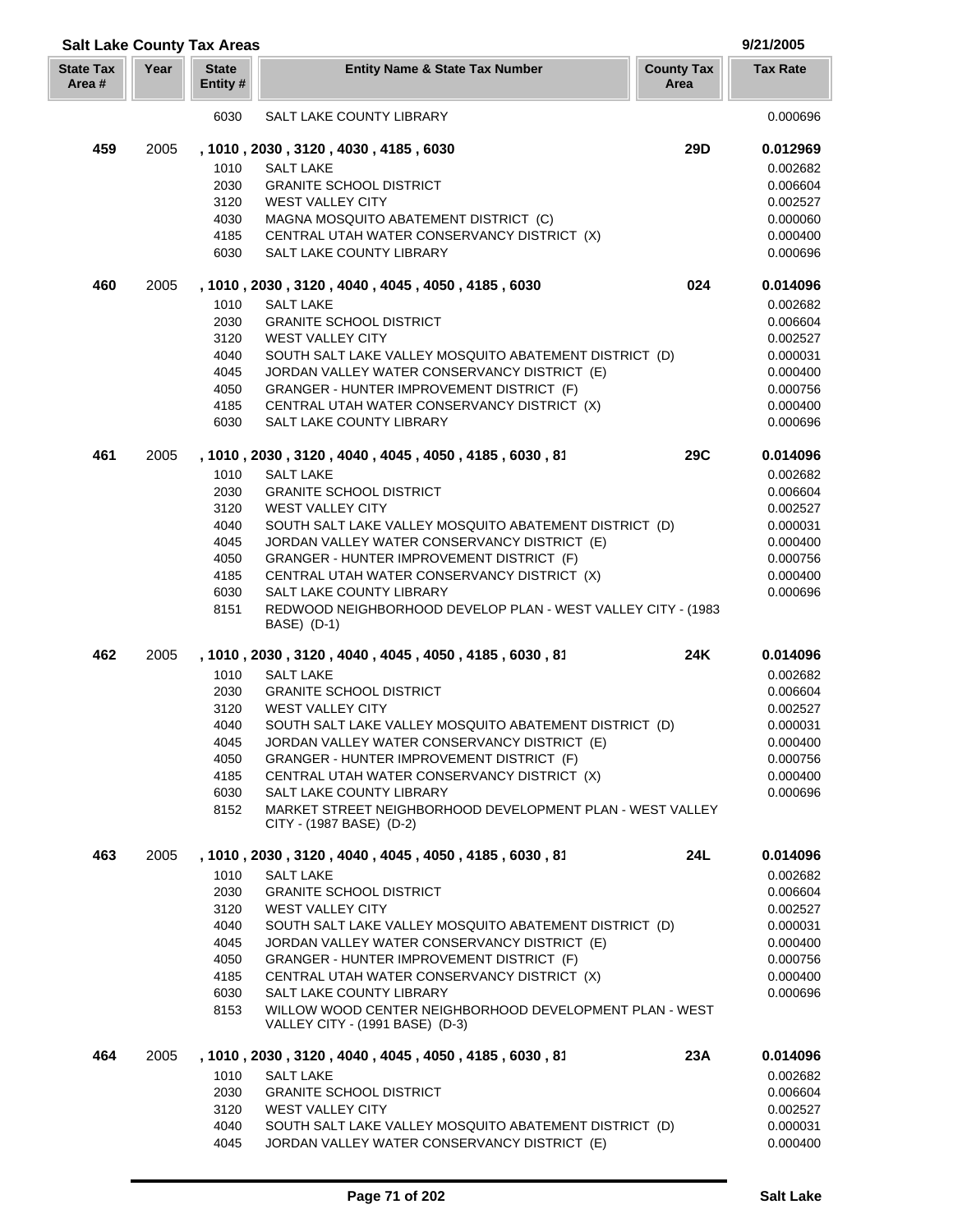| <b>Salt Lake County Tax Areas</b> |      |                                                              |                                                                                                        |                           | 9/21/2005            |
|-----------------------------------|------|--------------------------------------------------------------|--------------------------------------------------------------------------------------------------------|---------------------------|----------------------|
| <b>State Tax</b><br>Area#         | Year | <b>State</b><br>Entity#                                      | <b>Entity Name &amp; State Tax Number</b>                                                              | <b>County Tax</b><br>Area | <b>Tax Rate</b>      |
|                                   |      | 4050                                                         | GRANGER - HUNTER IMPROVEMENT DISTRICT (F)                                                              |                           | 0.000756             |
|                                   |      | 4185                                                         | CENTRAL UTAH WATER CONSERVANCY DISTRICT (X)                                                            |                           | 0.000400             |
|                                   |      | 6030                                                         | SALT LAKE COUNTY LIBRARY                                                                               |                           | 0.000696             |
|                                   |      | 8154                                                         | DECKER LAKE ECONOMIC DEVELOPMENT PLAN - WEST VALLEY CITY -<br>$(1993$ BASE) $(D-4)$                    |                           |                      |
| 465                               | 2005 |                                                              | , 1010, 2030, 3120, 4030, 4045, 4120, 4180, 4185, 60                                                   | <b>29G</b>                | 0.015538             |
|                                   |      | 1010                                                         | <b>SALT LAKE</b>                                                                                       |                           | 0.002682             |
|                                   |      | 2030<br>3120                                                 | <b>GRANITE SCHOOL DISTRICT</b><br><b>WEST VALLEY CITY</b>                                              |                           | 0.006604<br>0.002527 |
|                                   |      | 4030                                                         | MAGNA MOSQUITO ABATEMENT DISTRICT (C)                                                                  |                           | 0.000060             |
|                                   |      | 4045                                                         | JORDAN VALLEY WATER CONSERVANCY DISTRICT (E)                                                           |                           | 0.000400             |
|                                   |      | 4120                                                         | KEARNS IMPROVEMENT DISTRICT (P)                                                                        |                           | 0.000741             |
|                                   |      | 4180                                                         | SALT LAKE COUNTY REGIONAL SERVICE AREA (W)                                                             |                           | 0.001428             |
|                                   |      | 4185                                                         | CENTRAL UTAH WATER CONSERVANCY DISTRICT (X)                                                            |                           | 0.000400             |
|                                   |      | 6030                                                         | SALT LAKE COUNTY LIBRARY                                                                               |                           | 0.000696             |
|                                   |      | 8155                                                         | HERCULES HILL PARCEL A NEIGHBORHOOD DEVELOPMENT PLAN -<br>WEST VALLEY CITY - (1990 BASE) (D-5)         |                           |                      |
| 466                               | 2005 |                                                              | , 1010, 2030, 3120, 4030, 4045, 4120, 4180, 4185, 60                                                   | 29H                       | 0.015538             |
|                                   |      | 1010                                                         | <b>SALT LAKE</b>                                                                                       |                           | 0.002682             |
|                                   |      | 2030<br>3120                                                 | <b>GRANITE SCHOOL DISTRICT</b><br><b>WEST VALLEY CITY</b>                                              |                           | 0.006604<br>0.002527 |
|                                   |      | 4030                                                         | MAGNA MOSQUITO ABATEMENT DISTRICT (C)                                                                  |                           | 0.000060             |
|                                   |      | 4045                                                         | JORDAN VALLEY WATER CONSERVANCY DISTRICT (E)                                                           |                           | 0.000400             |
|                                   |      | 4120                                                         | <b>KEARNS IMPROVEMENT DISTRICT (P)</b>                                                                 |                           | 0.000741             |
|                                   |      | 4180                                                         | SALT LAKE COUNTY REGIONAL SERVICE AREA (W)                                                             |                           | 0.001428             |
|                                   |      | 4185                                                         | CENTRAL UTAH WATER CONSERVANCY DISTRICT (X)                                                            |                           | 0.000400             |
|                                   |      | 6030                                                         | SALT LAKE COUNTY LIBRARY                                                                               |                           | 0.000696             |
|                                   |      | 8156                                                         | HERCULES HILL PARCEL B NEIGHBORHOOD DEVELOPMENT PLAN -<br>WEST VALLEY CITY - (1990 BASE) (D-6)         |                           |                      |
| 467                               | 2005 |                                                              | , 1010, 2030, 3120, 4040, 4045, 4110, 4185, 6030                                                       | 24E                       | 0.013535             |
|                                   |      | 1010                                                         | <b>SALT LAKE</b>                                                                                       |                           | 0.002682             |
|                                   |      | 2030                                                         | <b>GRANITE SCHOOL DISTRICT</b>                                                                         |                           | 0.006604             |
|                                   |      | 3120                                                         | <b>WEST VALLEY CITY</b>                                                                                |                           | 0.002527             |
|                                   |      | 4040                                                         | SOUTH SALT LAKE VALLEY MOSQUITO ABATEMENT DISTRICT (D)                                                 |                           | 0.000031             |
|                                   |      | 4045                                                         | JORDAN VALLEY WATER CONSERVANCY DISTRICT (E)                                                           |                           | 0.000400             |
|                                   |      | 4110<br>4185                                                 | TAYLORSVILLE-BENNION IMPROVEMENT DISTRICT (O)<br>CENTRAL UTAH WATER CONSERVANCY DISTRICT (X)           |                           | 0.000195<br>0.000400 |
|                                   |      | 6030                                                         | SALT LAKE COUNTY LIBRARY                                                                               |                           | 0.000696             |
| 468                               | 2005 | , 1010 , 2030 , 3120 , 4040 , 4045 , 4120 , 4180 , 4185 , 60 |                                                                                                        |                           | 0.015509             |
|                                   |      | 1010                                                         | <b>SALT LAKE</b>                                                                                       |                           | 0.002682             |
|                                   |      | 2030                                                         | <b>GRANITE SCHOOL DISTRICT</b>                                                                         |                           | 0.006604             |
|                                   |      | 3120                                                         | <b>WEST VALLEY CITY</b>                                                                                |                           | 0.002527             |
|                                   |      | 4040                                                         | SOUTH SALT LAKE VALLEY MOSQUITO ABATEMENT DISTRICT (D)                                                 |                           | 0.000031             |
|                                   |      | 4045                                                         | JORDAN VALLEY WATER CONSERVANCY DISTRICT (E)                                                           |                           | 0.000400             |
|                                   |      | 4120<br>4180                                                 | <b>KEARNS IMPROVEMENT DISTRICT (P)</b><br>SALT LAKE COUNTY REGIONAL SERVICE AREA (W)                   |                           | 0.000741<br>0.001428 |
|                                   |      | 4185                                                         | CENTRAL UTAH WATER CONSERVANCY DISTRICT (X)                                                            |                           | 0.000400             |
|                                   |      | 6030                                                         | SALT LAKE COUNTY LIBRARY                                                                               |                           | 0.000696             |
| 469                               | 2005 |                                                              | , 1010, 2030, 3120, 4040, 4045, 4185, 6030                                                             | 24F                       | 0.013340             |
|                                   |      | 1010                                                         | <b>SALT LAKE</b>                                                                                       |                           | 0.002682             |
|                                   |      | 2030                                                         | <b>GRANITE SCHOOL DISTRICT</b>                                                                         |                           | 0.006604             |
|                                   |      | 3120                                                         | <b>WEST VALLEY CITY</b>                                                                                |                           | 0.002527             |
|                                   |      | 4040<br>4045                                                 | SOUTH SALT LAKE VALLEY MOSQUITO ABATEMENT DISTRICT (D)<br>JORDAN VALLEY WATER CONSERVANCY DISTRICT (E) |                           | 0.000031<br>0.000400 |
|                                   |      | 4185                                                         | CENTRAL UTAH WATER CONSERVANCY DISTRICT (X)                                                            |                           | 0.000400             |
|                                   |      | 6030                                                         | SALT LAKE COUNTY LIBRARY                                                                               |                           | 0.000696             |
|                                   |      |                                                              |                                                                                                        |                           |                      |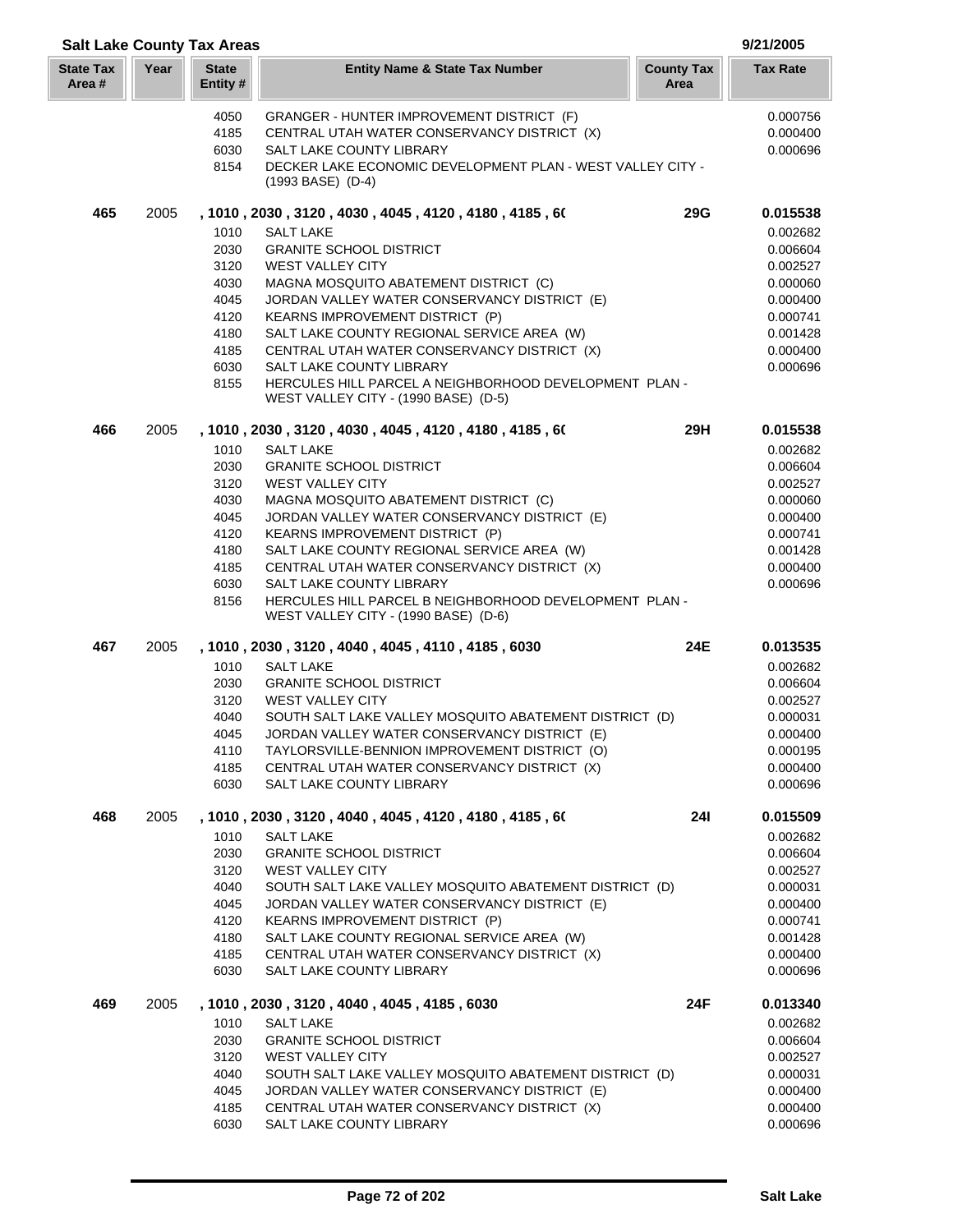| <b>Salt Lake County Tax Areas</b> |      |                          |                                                                                              |                           | 9/21/2005            |
|-----------------------------------|------|--------------------------|----------------------------------------------------------------------------------------------|---------------------------|----------------------|
| <b>State Tax</b><br>Area#         | Year | <b>State</b><br>Entity # | <b>Entity Name &amp; State Tax Number</b>                                                    | <b>County Tax</b><br>Area | <b>Tax Rate</b>      |
| 531                               | 2005 |                          | , 1010, 2040, 3110, 4040, 4045, 4180, 4185, 6030                                             | 41J                       | 0.016864             |
|                                   |      | 1010                     | <b>SALT LAKE</b>                                                                             |                           | 0.002682             |
|                                   |      | 2040                     | <b>JORDAN SCHOOL DISTRICT</b>                                                                |                           | 0.008655             |
|                                   |      | 3110                     | <b>WEST JORDAN CITY</b>                                                                      |                           | 0.002572             |
|                                   |      | 4040                     | SOUTH SALT LAKE VALLEY MOSQUITO ABATEMENT DISTRICT (D)                                       |                           | 0.000031             |
|                                   |      | 4045                     | JORDAN VALLEY WATER CONSERVANCY DISTRICT (E)                                                 |                           | 0.000400             |
|                                   |      | 4180                     | SALT LAKE COUNTY REGIONAL SERVICE AREA (W)                                                   |                           | 0.001428             |
|                                   |      | 4185                     | CENTRAL UTAH WATER CONSERVANCY DISTRICT (X)                                                  |                           | 0.000400             |
|                                   |      | 6030                     | SALT LAKE COUNTY LIBRARY                                                                     |                           | 0.000696             |
| 1031                              | 2005 |                          | , 1010, 2040, 3105, 4040, 4045, 4110, 4185, 6030                                             | 066                       | 0.014860             |
|                                   |      | 1010                     | <b>SALT LAKE</b>                                                                             |                           | 0.002682             |
|                                   |      | 2040                     | <b>JORDAN SCHOOL DISTRICT</b>                                                                |                           | 0.008655             |
|                                   |      | 3105                     | <b>TAYLORSVILLE CITY</b>                                                                     |                           | 0.001801             |
|                                   |      | 4040                     | SOUTH SALT LAKE VALLEY MOSQUITO ABATEMENT DISTRICT (D)                                       |                           | 0.000031             |
|                                   |      | 4045<br>4110             | JORDAN VALLEY WATER CONSERVANCY DISTRICT (E)                                                 |                           | 0.000400             |
|                                   |      | 4185                     | TAYLORSVILLE-BENNION IMPROVEMENT DISTRICT (O)<br>CENTRAL UTAH WATER CONSERVANCY DISTRICT (X) |                           | 0.000195<br>0.000400 |
|                                   |      | 6030                     | SALT LAKE COUNTY LIBRARY                                                                     |                           | 0.000696             |
| 1032                              | 2005 |                          | , 1010, 2030, 3105, 4040, 4045, 4050, 4185, 6030                                             | 062                       | 0.013370             |
|                                   |      | 1010                     | <b>SALT LAKE</b>                                                                             |                           | 0.002682             |
|                                   |      | 2030                     | <b>GRANITE SCHOOL DISTRICT</b>                                                               |                           | 0.006604             |
|                                   |      | 3105                     | <b>TAYLORSVILLE CITY</b>                                                                     |                           | 0.001801             |
|                                   |      | 4040                     | SOUTH SALT LAKE VALLEY MOSQUITO ABATEMENT DISTRICT (D)                                       |                           | 0.000031             |
|                                   |      | 4045                     | JORDAN VALLEY WATER CONSERVANCY DISTRICT (E)                                                 |                           | 0.000400             |
|                                   |      | 4050                     | GRANGER - HUNTER IMPROVEMENT DISTRICT (F)                                                    |                           | 0.000756             |
|                                   |      | 4185                     | CENTRAL UTAH WATER CONSERVANCY DISTRICT (X)                                                  |                           | 0.000400             |
|                                   |      | 6030                     | SALT LAKE COUNTY LIBRARY                                                                     |                           | 0.000696             |
| 1033                              | 2005 |                          | , 1010, 2030, 3105, 4040, 4045, 4110, 4180, 4185, 60                                         | 063                       | 0.014237             |
|                                   |      | 1010                     | <b>SALT LAKE</b>                                                                             |                           | 0.002682             |
|                                   |      | 2030                     | <b>GRANITE SCHOOL DISTRICT</b>                                                               |                           | 0.006604             |
|                                   |      | 3105                     | <b>TAYLORSVILLE CITY</b>                                                                     |                           | 0.001801             |
|                                   |      | 4040                     | SOUTH SALT LAKE VALLEY MOSQUITO ABATEMENT DISTRICT (D)                                       |                           | 0.000031             |
|                                   |      | 4045                     | JORDAN VALLEY WATER CONSERVANCY DISTRICT (E)                                                 |                           | 0.000400             |
|                                   |      | 4110                     | TAYLORSVILLE-BENNION IMPROVEMENT DISTRICT (O)                                                |                           | 0.000195             |
|                                   |      | 4180<br>4185             | SALT LAKE COUNTY REGIONAL SERVICE AREA (W)                                                   |                           | 0.001428<br>0.000400 |
|                                   |      | 6030                     | CENTRAL UTAH WATER CONSERVANCY DISTRICT (X)<br><b>SALT LAKE COUNTY LIBRARY</b>               |                           | 0.000696             |
| 1034                              | 2005 |                          | , 1010 , 2030 , 3105 , 4040 , 4045 , 4120 , 4180 , 4185 , 60                                 | 064                       | 0.014783             |
|                                   |      | 1010                     | <b>SALT LAKE</b>                                                                             |                           | 0.002682             |
|                                   |      | 2030                     | <b>GRANITE SCHOOL DISTRICT</b>                                                               |                           | 0.006604             |
|                                   |      | 3105                     | <b>TAYLORSVILLE CITY</b>                                                                     |                           | 0.001801             |
|                                   |      | 4040                     | SOUTH SALT LAKE VALLEY MOSQUITO ABATEMENT DISTRICT (D)                                       |                           | 0.000031             |
|                                   |      | 4045                     | JORDAN VALLEY WATER CONSERVANCY DISTRICT (E)                                                 |                           | 0.000400             |
|                                   |      | 4120                     | KEARNS IMPROVEMENT DISTRICT (P)                                                              |                           | 0.000741             |
|                                   |      | 4180                     | SALT LAKE COUNTY REGIONAL SERVICE AREA (W)                                                   |                           | 0.001428             |
|                                   |      | 4185<br>6030             | CENTRAL UTAH WATER CONSERVANCY DISTRICT (X)<br>SALT LAKE COUNTY LIBRARY                      |                           | 0.000400<br>0.000696 |
|                                   |      |                          |                                                                                              |                           |                      |
| 1035                              | 2005 | 1010                     | , 1010, 2040, 3105, 4040, 4045, 4185, 6030<br><b>SALT LAKE</b>                               | 065                       | 0.014665<br>0.002682 |
|                                   |      | 2040                     | <b>JORDAN SCHOOL DISTRICT</b>                                                                |                           | 0.008655             |
|                                   |      | 3105                     | <b>TAYLORSVILLE CITY</b>                                                                     |                           | 0.001801             |
|                                   |      | 4040                     | SOUTH SALT LAKE VALLEY MOSQUITO ABATEMENT DISTRICT (D)                                       |                           | 0.000031             |
|                                   |      | 4045                     | JORDAN VALLEY WATER CONSERVANCY DISTRICT (E)                                                 |                           | 0.000400             |
|                                   |      | 4185                     | CENTRAL UTAH WATER CONSERVANCY DISTRICT (X)                                                  |                           | 0.000400             |
|                                   |      | 6030                     | SALT LAKE COUNTY LIBRARY                                                                     |                           | 0.000696             |

L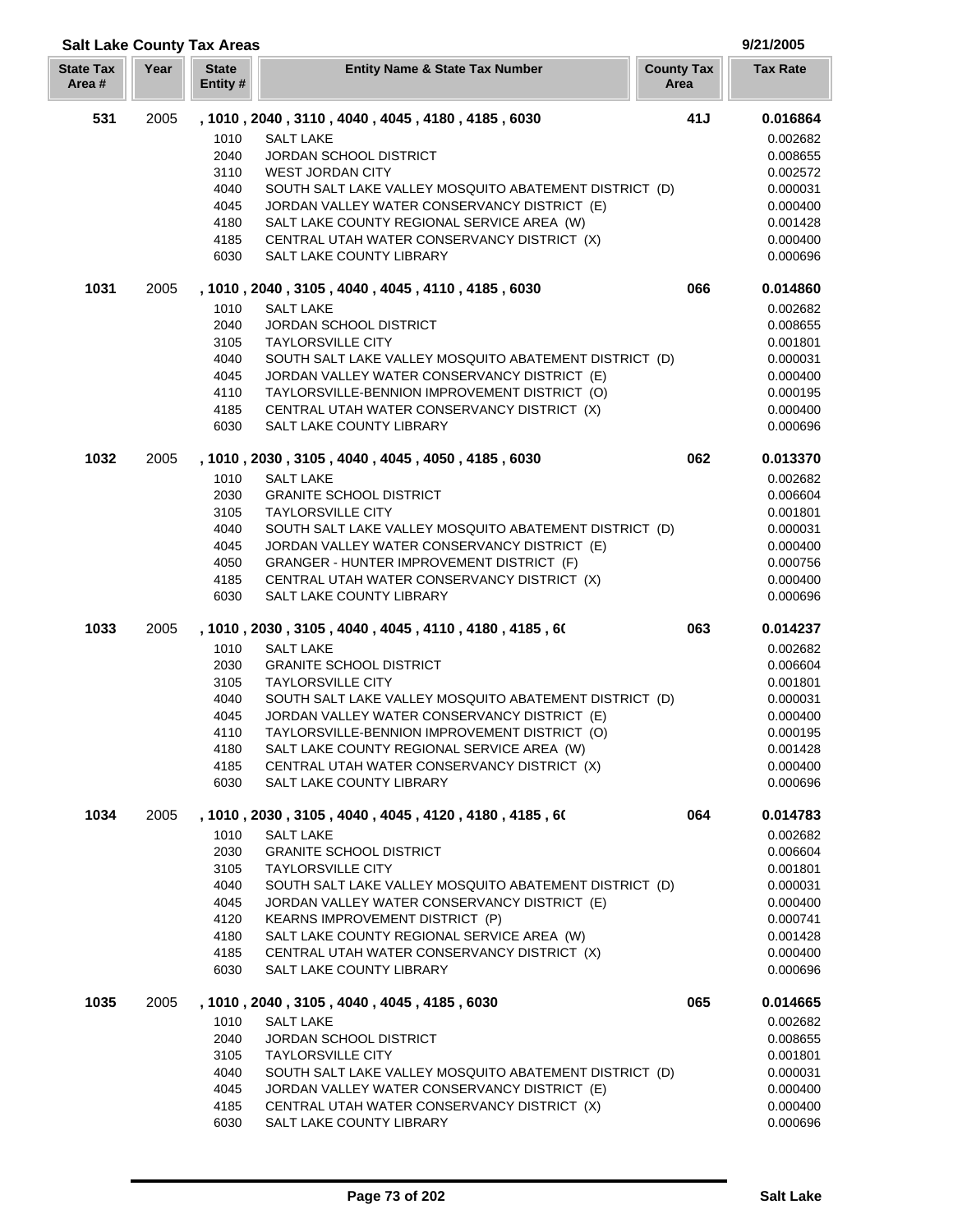## **Year Entity Name & State Tax Number County Tax Tax Rate Area Salt Lake County Tax Areas 9/21/2005 State Entity #** 2005 **, 1010 , 2030 , 3105 , 4040 , 4045 , 4110 , 4185 , 6030 061 0.012809** SALT LAKE 0.002682 GRANITE SCHOOL DISTRICT 0.006604 TAYLORSVILLE CITY 0.001801 SOUTH SALT LAKE VALLEY MOSQUITO ABATEMENT DISTRICT (D) 0.000031 JORDAN VALLEY WATER CONSERVANCY DISTRICT (E) 0.000400 4110 TAYLORSVILLE-BENNION IMPROVEMENT DISTRICT (O) 0.000195 4185 CENTRAL UTAH WATER CONSERVANCY DISTRICT (X) 0.000400 SALT LAKE COUNTY LIBRARY 0.000696

**State Tax Area #**

| 2237 | 2005 | , 1010, 2010, 3070, 4010, 4020, 4185<br>1010<br><b>SALT LAKE</b><br>2010<br>SALT LAKE CITY SCHOOL DISTRICT<br><b>SALT LAKE CITY</b><br>3070<br>4010<br>SALT LAKE METROPOLITAN WATER DISTRICT (A)<br>SALT LAKE CITY MOSQUITO ABATEMENT DISTRICT (B)<br>4020<br>4185<br>CENTRAL UTAH WATER CONSERVANCY DISTRICT (X)                                                                                                | 013 | 0.014924<br>0.002682<br>0.006080<br>0.005368<br>0.000259<br>0.000135<br>0.000400             |
|------|------|------------------------------------------------------------------------------------------------------------------------------------------------------------------------------------------------------------------------------------------------------------------------------------------------------------------------------------------------------------------------------------------------------------------|-----|----------------------------------------------------------------------------------------------|
| 2242 | 2005 | , 1010, 2010, 3070, 4010, 4020, 4145, 4185<br>1010<br><b>SALT LAKE</b><br>2010<br>SALT LAKE CITY SCHOOL DISTRICT<br>3070<br><b>SALT LAKE CITY</b><br>4010<br>SALT LAKE METROPOLITAN WATER DISTRICT (A)<br>4020<br>SALT LAKE CITY MOSQUITO ABATEMENT DISTRICT (B)<br>4145<br>SOUTH DAVIS COUNTY SEWER IMPROVEMENT DISTRICT (S)<br>CENTRAL UTAH WATER CONSERVANCY DISTRICT (X)<br>4185                             | 13C | 0.014924<br>0.002682<br>0.006080<br>0.005368<br>0.000259<br>0.000135<br>0.000000<br>0.000400 |
| 2244 | 2005 | , 1010, 2010, 3070, 4010, 4020, 4185, 8012<br>1010<br><b>SALT LAKE</b><br>2010<br>SALT LAKE CITY SCHOOL DISTRICT<br>3070<br>SALT LAKE CITY<br>4010<br>SALT LAKE METROPOLITAN WATER DISTRICT (A)<br>SALT LAKE CITY MOSQUITO ABATEMENT DISTRICT (B)<br>4020<br>4185<br>CENTRAL UTAH WATER CONSERVANCY DISTRICT (X)<br>WEST CAPITOL HILL REDEVELOPMENT PROJECT AREA - SALT LAKE CITY<br>8012<br>- (1995 BASE) (A-9) | 01M | 0.014924<br>0.002682<br>0.006080<br>0.005368<br>0.000259<br>0.000135<br>0.000400             |
| 2245 | 2005 | , 1010, 2010, 3070, 4010, 4030, 4185<br><b>SALT LAKE</b><br>1010<br>2010<br>SALT LAKE CITY SCHOOL DISTRICT<br>3070<br><b>SALT LAKE CITY</b><br>4010<br>SALT LAKE METROPOLITAN WATER DISTRICT (A)<br>4030<br>MAGNA MOSQUITO ABATEMENT DISTRICT (C)<br>CENTRAL UTAH WATER CONSERVANCY DISTRICT (X)<br>4185                                                                                                         | 13E | 0.014849<br>0.002682<br>0.006080<br>0.005368<br>0.000259<br>0.000060<br>0.000400             |
| 2247 | 2005 | , 1010, 2010, 3070, 4010, 4020, 4185, 8005<br>1010<br><b>SALT LAKE</b><br>2010<br>SALT LAKE CITY SCHOOL DISTRICT<br>3070<br>SALT LAKE CITY<br>4010<br>SALT LAKE METROPOLITAN WATER DISTRICT (A)<br>4020<br>SALT LAKE CITY MOSQUITO ABATEMENT DISTRICT (B)<br>4185<br>CENTRAL UTAH WATER CONSERVANCY DISTRICT (X)<br>CBD NEIGHBORHOOD DEVELOPMENT PLAN - SALT LAKE CITY - (1979)<br>8005<br>BASE) (A-3)           | 01C | 0.014924<br>0.002682<br>0.006080<br>0.005368<br>0.000259<br>0.000135<br>0.000400             |

| 2248 | 2005 |      | , 1010 , 2010 , 3070 , 4010 , 4020 , 4185 , 8006 , 8007 | 01H | 0.014924 |
|------|------|------|---------------------------------------------------------|-----|----------|
|      |      | 1010 | SALT LAKE                                               |     | 0.002682 |
|      |      | 2010 | SALT LAKE CITY SCHOOL DISTRICT                          |     | 0.006080 |
|      |      | 3070 | SALT LAKE CITY                                          |     | 0.005368 |
|      |      | 4010 | SALT LAKE METROPOLITAN WATER DISTRICT (A)               |     | 0.000259 |
|      |      | 4020 | SALT LAKE CITY MOSQUITO ABATEMENT DISTRICT (B)          |     | 0.000135 |
|      |      | 4185 | CENTRAL UTAH WATER CONSERVANCY DISTRICT (X)             |     | 0.000400 |
|      |      |      |                                                         |     |          |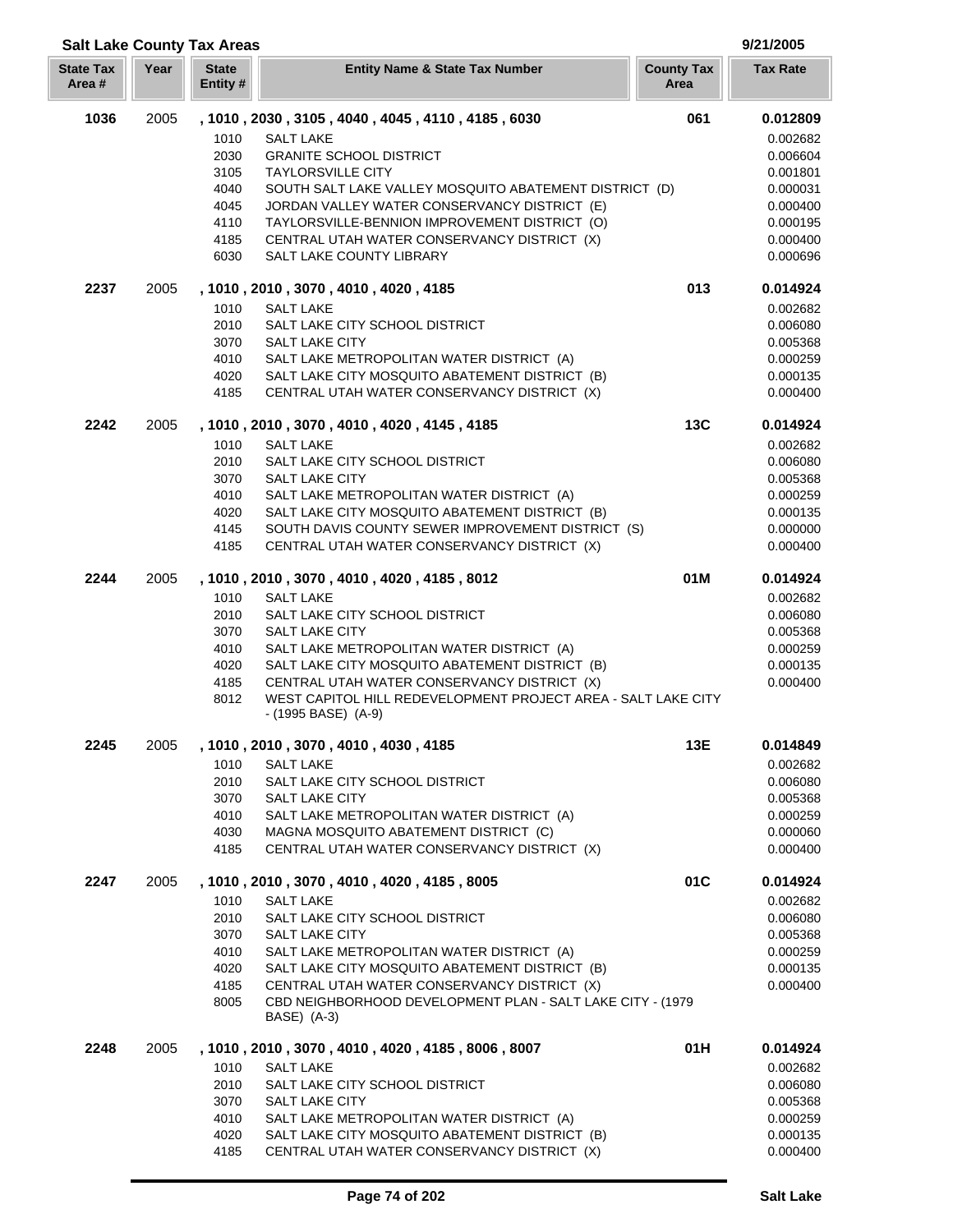| <b>Salt Lake County Tax Areas</b> |      |                         |                                                                                                                           |                           | 9/21/2005            |
|-----------------------------------|------|-------------------------|---------------------------------------------------------------------------------------------------------------------------|---------------------------|----------------------|
| <b>State Tax</b><br>Area#         | Year | <b>State</b><br>Entity# | <b>Entity Name &amp; State Tax Number</b>                                                                                 | <b>County Tax</b><br>Area | <b>Tax Rate</b>      |
|                                   |      | 8006                    | CBD NEIGHBORHOOD DEVELOPMENT PLAN - SALT LAKE CITY - (1981<br>BASE) (A-4)                                                 |                           |                      |
|                                   |      | 8007                    | AREA IN (A-4) OUTSIDE 100 ACRE AREA - SALT LAKE CITY - (1981 BASE)<br>$(\%)$                                              |                           |                      |
| 2249                              | 2005 |                         | , 1010 , 2010 , 3070 , 4010 , 4020 , 4185 , 8006                                                                          | 01E                       | 0.014924             |
|                                   |      | 1010                    | <b>SALT LAKE</b>                                                                                                          |                           | 0.002682             |
|                                   |      | 2010                    | SALT LAKE CITY SCHOOL DISTRICT                                                                                            |                           | 0.006080             |
|                                   |      | 3070                    | <b>SALT LAKE CITY</b>                                                                                                     |                           | 0.005368             |
|                                   |      | 4010                    | SALT LAKE METROPOLITAN WATER DISTRICT (A)                                                                                 |                           | 0.000259             |
|                                   |      | 4020                    | SALT LAKE CITY MOSQUITO ABATEMENT DISTRICT (B)                                                                            |                           | 0.000135             |
|                                   |      | 4185<br>8006            | CENTRAL UTAH WATER CONSERVANCY DISTRICT (X)<br>CBD NEIGHBORHOOD DEVELOPMENT PLAN - SALT LAKE CITY - (1981<br>BASE) (A-4)  |                           | 0.000400             |
| 2250                              | 2005 |                         | , 1010 , 2010 , 3070 , 4010 , 4020 , 4185 , 8001                                                                          | 01A                       | 0.014924             |
|                                   |      | 1010                    | <b>SALT LAKE</b>                                                                                                          |                           | 0.002682             |
|                                   |      | 2010                    | SALT LAKE CITY SCHOOL DISTRICT                                                                                            |                           | 0.006080             |
|                                   |      | 3070                    | <b>SALT LAKE CITY</b>                                                                                                     |                           | 0.005368             |
|                                   |      | 4010                    | SALT LAKE METROPOLITAN WATER DISTRICT (A)                                                                                 |                           | 0.000259             |
|                                   |      | 4020                    | SALT LAKE CITY MOSQUITO ABATEMENT DISTRICT (B)                                                                            |                           | 0.000135             |
|                                   |      | 4185                    | CENTRAL UTAH WATER CONSERVANCY DISTRICT (X)                                                                               |                           | 0.000400             |
|                                   |      | 8001                    | CBD NEIGHBORHOOD DEVELOPMENT PLAN - SALT LAKE CITY - (1975<br>BASE) (A-1)                                                 |                           |                      |
| 2251                              | 2005 |                         | , 1010 , 2010 , 3070 , 4010 , 4020 , 4185 , 8001 , 8002                                                                   | 01F                       | 0.014924             |
|                                   |      | 1010                    | <b>SALT LAKE</b>                                                                                                          |                           | 0.002682             |
|                                   |      | 2010                    | SALT LAKE CITY SCHOOL DISTRICT                                                                                            |                           | 0.006080             |
|                                   |      | 3070                    | <b>SALT LAKE CITY</b>                                                                                                     |                           | 0.005368             |
|                                   |      | 4010                    | SALT LAKE METROPOLITAN WATER DISTRICT (A)                                                                                 |                           | 0.000259             |
|                                   |      | 4020<br>4185            | SALT LAKE CITY MOSQUITO ABATEMENT DISTRICT (B)<br>CENTRAL UTAH WATER CONSERVANCY DISTRICT (X)                             |                           | 0.000135<br>0.000400 |
|                                   |      | 8001                    | CBD NEIGHBORHOOD DEVELOPMENT PLAN - SALT LAKE CITY - (1975                                                                |                           |                      |
|                                   |      |                         | BASE) (A-1)                                                                                                               |                           |                      |
|                                   |      | 8002                    | AREA IN (A-1) OUTSIDE 100 ACRE AREA - SALT LAKE CITY - (1975 BASE)<br>(% )                                                |                           |                      |
| 2252                              | 2005 |                         | , 1010 , 2010 , 3070 , 4010 , 4020 , 4185 , 8003 , 8004                                                                   | 01G                       | 0.014924             |
|                                   |      | 1010                    | <b>SALT LAKE</b>                                                                                                          |                           | 0.002682             |
|                                   |      | 2010                    | SALT LAKE CITY SCHOOL DISTRICT                                                                                            |                           | 0.006080             |
|                                   |      | 3070                    | <b>SALT LAKE CITY</b>                                                                                                     |                           | 0.005368             |
|                                   |      | 4010                    | SALT LAKE METROPOLITAN WATER DISTRICT (A)                                                                                 |                           | 0.000259             |
|                                   |      | 4020                    | SALT LAKE CITY MOSQUITO ABATEMENT DISTRICT (B)                                                                            |                           | 0.000135             |
|                                   |      | 4185                    | CENTRAL UTAH WATER CONSERVANCY DISTRICT (X)                                                                               |                           | 0.000400             |
|                                   |      | 8003                    | CBD NEIGHBORHOOD DEVELOPMENT PLAN - SALT LAKE CITY - (1977<br>BASE) (A-2)                                                 |                           |                      |
|                                   |      | 8004                    | AREA IN (A-2) OUTSIDE 100 ACRE AREA - SALT LAKE CITY - (1977 BASE)<br>$(\% )$                                             |                           |                      |
| 2253                              | 2005 |                         | , 1010 , 2010 , 3070 , 4010 , 4020 , 4185 , 8003                                                                          | 01B                       | 0.014924             |
|                                   |      | 1010                    | <b>SALT LAKE</b>                                                                                                          |                           | 0.002682             |
|                                   |      | 2010                    | SALT LAKE CITY SCHOOL DISTRICT                                                                                            |                           | 0.006080             |
|                                   |      | 3070                    | SALT LAKE CITY                                                                                                            |                           | 0.005368             |
|                                   |      | 4010                    | SALT LAKE METROPOLITAN WATER DISTRICT (A)                                                                                 |                           | 0.000259             |
|                                   |      | 4020                    | SALT LAKE CITY MOSQUITO ABATEMENT DISTRICT (B)                                                                            |                           | 0.000135             |
|                                   |      | 4185<br>8003            | CENTRAL UTAH WATER CONSERVANCY DISTRICT (X)<br>CBD NEIGHBORHOOD DEVELOPMENT PLAN - SALT LAKE CITY - (1977)<br>BASE) (A-2) |                           | 0.000400             |
| 2254                              | 2005 |                         | , 1010, 2010, 3070, 4010, 4020, 4185, 8008                                                                                | 01D                       | 0.014924             |
|                                   |      | 1010                    | <b>SALT LAKE</b>                                                                                                          |                           | 0.002682             |
|                                   |      | 2010                    | SALT LAKE CITY SCHOOL DISTRICT                                                                                            |                           | 0.006080             |
|                                   |      | 3070                    | SALT LAKE CITY                                                                                                            |                           | 0.005368             |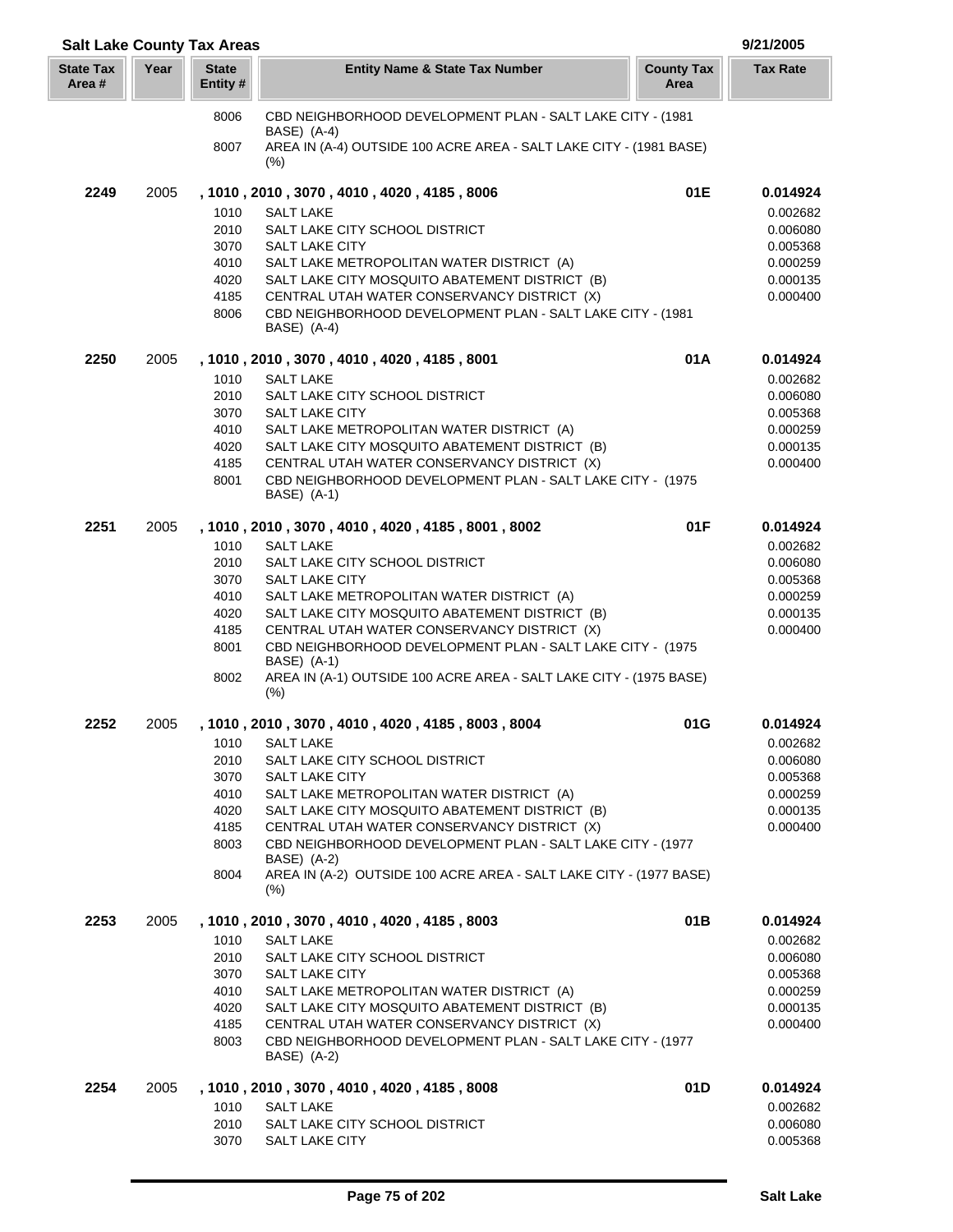| <b>Salt Lake County Tax Areas</b> |      |                         |                                                                                                             |                           | 9/21/2005            |
|-----------------------------------|------|-------------------------|-------------------------------------------------------------------------------------------------------------|---------------------------|----------------------|
| <b>State Tax</b><br>Area #        | Year | <b>State</b><br>Entity# | <b>Entity Name &amp; State Tax Number</b>                                                                   | <b>County Tax</b><br>Area | <b>Tax Rate</b>      |
|                                   |      | 4010                    | SALT LAKE METROPOLITAN WATER DISTRICT (A)                                                                   |                           | 0.000259             |
|                                   |      | 4020                    | SALT LAKE CITY MOSQUITO ABATEMENT DISTRICT (B)                                                              |                           | 0.000135             |
|                                   |      | 4185                    | CENTRAL UTAH WATER CONSERVANCY DISTRICT (X)                                                                 |                           | 0.000400             |
|                                   |      | 8008                    | CENTRAL CITY NEIGHBORHOOD REDEVELOPMENT PLAN - SALT LAKE<br>CITY - (1981 BASE) (A-5)                        |                           |                      |
| 2255                              | 2005 |                         | , 1010, 2010, 3070, 4010, 4020, 4185, 8010                                                                  | 01K                       | 0.014924             |
|                                   |      | 1010                    | <b>SALT LAKE</b>                                                                                            |                           | 0.002682             |
|                                   |      | 2010                    | SALT LAKE CITY SCHOOL DISTRICT                                                                              |                           | 0.006080             |
|                                   |      | 3070                    | <b>SALT LAKE CITY</b>                                                                                       |                           | 0.005368             |
|                                   |      | 4010                    | SALT LAKE METROPOLITAN WATER DISTRICT (A)                                                                   |                           | 0.000259             |
|                                   |      | 4020                    | SALT LAKE CITY MOSQUITO ABATEMENT DISTRICT (B)                                                              |                           | 0.000135             |
|                                   |      | 4185                    | CENTRAL UTAH WATER CONSERVANCY DISTRICT (X)                                                                 |                           | 0.000400             |
|                                   |      | 8010                    | WEST TEMPLE GATEWAY NEIGHBORHOOD DEVELOPMENT PLAN - SALT<br>LAKE CITY - (198 BASE) (A-7)                    |                           |                      |
| 2257                              | 2005 |                         | , 1010, 2010, 3070, 4010, 4040, 4185, 6020                                                                  | 43A                       | 0.014820             |
|                                   |      | 1010                    | <b>SALT LAKE</b>                                                                                            |                           | 0.002682             |
|                                   |      | 2010                    | SALT LAKE CITY SCHOOL DISTRICT                                                                              |                           | 0.006080             |
|                                   |      | 3070                    | <b>SALT LAKE CITY</b>                                                                                       |                           | 0.005368             |
|                                   |      | 4010                    | SALT LAKE METROPOLITAN WATER DISTRICT (A)                                                                   |                           | 0.000259             |
|                                   |      | 4040<br>4185            | SOUTH SALT LAKE VALLEY MOSQUITO ABATEMENT DISTRICT (D)<br>CENTRAL UTAH WATER CONSERVANCY DISTRICT (X)       |                           | 0.000031<br>0.000400 |
|                                   |      | 6020                    | AREA EXCLUDED FROM SALT LAKE COUNTY WATER CONSERVANCY                                                       |                           | 0.000000             |
|                                   |      |                         | DISTRICT (II)                                                                                               |                           |                      |
| 2260                              | 2005 |                         | , 1010, 2010, 3070, 4010, 4020, 4185, 8009                                                                  | 01J                       | 0.014924             |
|                                   |      | 1010                    | <b>SALT LAKE</b>                                                                                            |                           | 0.002682             |
|                                   |      | 2010                    | SALT LAKE CITY SCHOOL DISTRICT                                                                              |                           | 0.006080             |
|                                   |      | 3070                    | <b>SALT LAKE CITY</b>                                                                                       |                           | 0.005368             |
|                                   |      | 4010                    | SALT LAKE METROPOLITAN WATER DISTRICT (A)                                                                   |                           | 0.000259             |
|                                   |      | 4020                    | SALT LAKE CITY MOSQUITO ABATEMENT DISTRICT (B)                                                              |                           | 0.000135             |
|                                   |      | 4185                    | CENTRAL UTAH WATER CONSERVANCY DISTRICT (X)<br>SUGAR HOUSE NEIGHBORHOOD DEVELOPMENT PLAN - SALT LAKE CITY - |                           | 0.000400             |
|                                   |      | 8009                    | $(1986$ BASE) $(A-6)$                                                                                       |                           |                      |
| 2276                              | 2005 |                         | , 1010, 2030, 3100, 4040, 4185, 6030, 8060                                                                  | 14R                       | 0.011809             |
|                                   |      |                         | 1010 SALT LAKE                                                                                              |                           | 0.002682             |
|                                   |      | 2030                    | <b>GRANITE SCHOOL DISTRICT</b>                                                                              |                           | 0.006604             |
|                                   |      | 3100                    | SOUTH SALT LAKE CITY                                                                                        |                           | 0.001396             |
|                                   |      | 4040                    | SOUTH SALT LAKE VALLEY MOSQUITO ABATEMENT DISTRICT (D)                                                      |                           | 0.000031             |
|                                   |      | 4185<br>6030            | CENTRAL UTAH WATER CONSERVANCY DISTRICT (X)<br>SALT LAKE COUNTY LIBRARY                                     |                           | 0.000400<br>0.000696 |
|                                   |      | 8060                    | 2100 SOUTH REDEVELOPMENT PROJECT AREA - SOUTH SALT LAKE -                                                   |                           |                      |
|                                   |      |                         | (1995 BASE) (B-10)                                                                                          |                           |                      |
| 2277                              | 2005 |                         | , 1010, 2010, 3070, 4010, 4040, 4045, 4050, 4185                                                            | 13D                       | 0.015976             |
|                                   |      | 1010                    | <b>SALT LAKE</b>                                                                                            |                           | 0.002682             |
|                                   |      | 2010                    | SALT LAKE CITY SCHOOL DISTRICT                                                                              |                           | 0.006080             |
|                                   |      | 3070                    | <b>SALT LAKE CITY</b>                                                                                       |                           | 0.005368             |
|                                   |      | 4010<br>4040            | SALT LAKE METROPOLITAN WATER DISTRICT (A)<br>SOUTH SALT LAKE VALLEY MOSQUITO ABATEMENT DISTRICT (D)         |                           | 0.000259<br>0.000031 |
|                                   |      | 4045                    | JORDAN VALLEY WATER CONSERVANCY DISTRICT (E)                                                                |                           | 0.000400             |
|                                   |      | 4050                    | GRANGER - HUNTER IMPROVEMENT DISTRICT (F)                                                                   |                           | 0.000756             |
|                                   |      | 4185                    | CENTRAL UTAH WATER CONSERVANCY DISTRICT (X)                                                                 |                           | 0.000400             |
| 2291                              | 2005 |                         | , 1010, 2030, 3100, 4040, 4045, 4060, 4185, 6030, 80                                                        | 14H                       | 0.012442             |
|                                   |      | 1010                    | <b>SALT LAKE</b>                                                                                            |                           | 0.002682             |
|                                   |      | 2030                    | <b>GRANITE SCHOOL DISTRICT</b>                                                                              |                           | 0.006604             |
|                                   |      | 3100<br>4040            | SOUTH SALT LAKE CITY<br>SOUTH SALT LAKE VALLEY MOSQUITO ABATEMENT DISTRICT (D)                              |                           | 0.001396<br>0.000031 |
|                                   |      | 4045                    | JORDAN VALLEY WATER CONSERVANCY DISTRICT (E)                                                                |                           | 0.000400             |
|                                   |      | 4060                    | SALT LAKE SUBURBAN SANITARY DISTRICT #1 (G)                                                                 |                           | 0.000233             |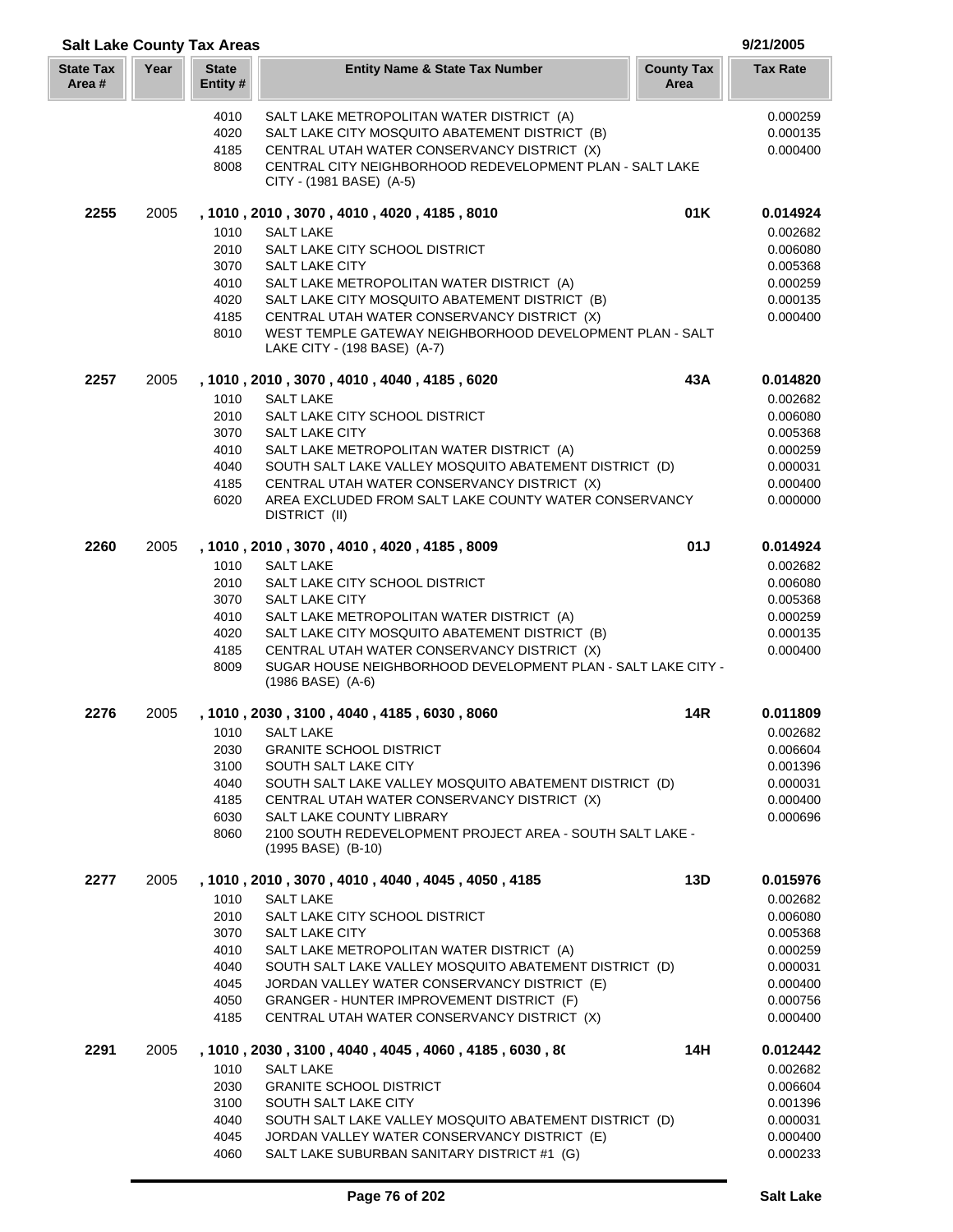| <b>Salt Lake County Tax Areas</b> |      |                          |                                                                                                       |                           | 9/21/2005            |
|-----------------------------------|------|--------------------------|-------------------------------------------------------------------------------------------------------|---------------------------|----------------------|
| <b>State Tax</b><br>Area #        | Year | <b>State</b><br>Entity # | <b>Entity Name &amp; State Tax Number</b>                                                             | <b>County Tax</b><br>Area | <b>Tax Rate</b>      |
|                                   |      | 4185                     | CENTRAL UTAH WATER CONSERVANCY DISTRICT (X)                                                           |                           | 0.000400             |
|                                   |      | 6030                     | SALT LAKE COUNTY LIBRARY                                                                              |                           | 0.000696             |
|                                   |      | 8053                     | POST OFFICE PLACE NEIGHBORHOOD DEVELOPMENT PLAN - SOUTH<br>SALT LAKE - (1983 BASE) (B-3)              |                           |                      |
| 2292                              | 2005 |                          | , 1010, 2030, 3100, 4040, 4185, 6030, 8055                                                            | 14K                       | 0.011809             |
|                                   |      | 1010                     | <b>SALT LAKE</b>                                                                                      |                           | 0.002682             |
|                                   |      | 2030                     | <b>GRANITE SCHOOL DISTRICT</b>                                                                        |                           | 0.006604             |
|                                   |      | 3100                     | SOUTH SALT LAKE CITY                                                                                  |                           | 0.001396             |
|                                   |      | 4040                     | SOUTH SALT LAKE VALLEY MOSQUITO ABATEMENT DISTRICT (D)                                                |                           | 0.000031             |
|                                   |      | 4185                     | CENTRAL UTAH WATER CONSERVANCY DISTRICT (X)                                                           |                           | 0.000400             |
|                                   |      | 6030                     | SALT LAKE COUNTY LIBRARY                                                                              |                           | 0.000696             |
|                                   |      | 8055                     | THIRD EAST NEIGHBORHOOD DEVELOPMENT PROJECT - SOUTH SALT<br>LAKE - (1984 BASE) (B-5)                  |                           |                      |
| 2295                              | 2005 |                          | , 1010, 2030, 3120, 4040, 4045, 4050, 4185, 6030, 81                                                  | 23B                       | 0.014096             |
|                                   |      | 1010                     | <b>SALT LAKE</b>                                                                                      |                           | 0.002682             |
|                                   |      | 2030                     | <b>GRANITE SCHOOL DISTRICT</b>                                                                        |                           | 0.006604             |
|                                   |      | 3120                     | <b>WEST VALLEY CITY</b>                                                                               |                           | 0.002527             |
|                                   |      | 4040                     | SOUTH SALT LAKE VALLEY MOSQUITO ABATEMENT DISTRICT (D)                                                |                           | 0.000031             |
|                                   |      | 4045                     | JORDAN VALLEY WATER CONSERVANCY DISTRICT (E)                                                          |                           | 0.000400             |
|                                   |      | 4050                     | GRANGER - HUNTER IMPROVEMENT DISTRICT (F)                                                             |                           | 0.000756             |
|                                   |      | 4185                     | CENTRAL UTAH WATER CONSERVANCY DISTRICT (X)                                                           |                           | 0.000400             |
|                                   |      | 6030                     | SALT LAKE COUNTY LIBRARY                                                                              |                           | 0.000696             |
|                                   |      | 8157                     | MULTIPURPOSE EVENT CENTER ECONOMIC DEVELOPMENT PLAN - WEST<br>VALLEY CITY - (1996 BASE) (D-7)         |                           |                      |
| 2308                              | 2005 |                          | , 1010, 2020, 3050, 4040, 4045, 4090, 4185                                                            | 21A                       | 0.012260             |
|                                   |      | 1010                     | <b>SALT LAKE</b>                                                                                      |                           | 0.002682             |
|                                   |      | 2020                     | MURRAY CITY SCHOOL DISTRICT                                                                           |                           | 0.006527             |
|                                   |      | 3050                     | <b>MURRAY</b>                                                                                         |                           | 0.001941             |
|                                   |      | 4040                     | SOUTH SALT LAKE VALLEY MOSQUITO ABATEMENT DISTRICT (D)                                                |                           | 0.000031             |
|                                   |      | 4045                     | JORDAN VALLEY WATER CONSERVANCY DISTRICT (E)                                                          |                           | 0.000400             |
|                                   |      | 4090<br>4185             | COTTONWOOD IMPROVEMENT DISTRICT (M)                                                                   |                           | 0.000279             |
|                                   |      |                          | CENTRAL UTAH WATER CONSERVANCY DISTRICT (X)                                                           |                           | 0.000400             |
| 2310                              | 2005 |                          | , 1010, 2020, 3050, 4040, 4185                                                                        | 021                       | 0.011581             |
|                                   |      | 1010                     | SALT LAKE                                                                                             |                           | 0.002682             |
|                                   |      | 2020                     | MURRAY CITY SCHOOL DISTRICT                                                                           |                           | 0.006527             |
|                                   |      | 3050                     | <b>MURRAY</b>                                                                                         |                           | 0.001941             |
|                                   |      | 4040<br>4185             | SOUTH SALT LAKE VALLEY MOSQUITO ABATEMENT DISTRICT (D)<br>CENTRAL UTAH WATER CONSERVANCY DISTRICT (X) |                           | 0.000031<br>0.000400 |
| 2312                              | 2005 |                          | , 1010, 2020, 3050, 4040, 4045, 4185                                                                  | 21C                       | 0.011981             |
|                                   |      | 1010                     | <b>SALT LAKE</b>                                                                                      |                           | 0.002682             |
|                                   |      | 2020                     | MURRAY CITY SCHOOL DISTRICT                                                                           |                           | 0.006527             |
|                                   |      | 3050                     | <b>MURRAY</b>                                                                                         |                           | 0.001941             |
|                                   |      | 4040                     | SOUTH SALT LAKE VALLEY MOSQUITO ABATEMENT DISTRICT (D)                                                |                           | 0.000031             |
|                                   |      | 4045<br>4185             | JORDAN VALLEY WATER CONSERVANCY DISTRICT (E)<br>CENTRAL UTAH WATER CONSERVANCY DISTRICT (X)           |                           | 0.000400<br>0.000400 |
| 2318                              | 2005 |                          | , 1010, 2020, 3050, 4040, 4185, 8103                                                                  | 21K                       | 0.011581             |
|                                   |      |                          |                                                                                                       |                           |                      |
|                                   |      | 1010<br>2020             | <b>SALT LAKE</b><br>MURRAY CITY SCHOOL DISTRICT                                                       |                           | 0.002682<br>0.006527 |
|                                   |      | 3050                     | <b>MURRAY</b>                                                                                         |                           | 0.001941             |
|                                   |      | 4040                     | SOUTH SALT LAKE VALLEY MOSQUITO ABATEMENT DISTRICT (D)                                                |                           | 0.000031             |
|                                   |      | 4185                     | CENTRAL UTAH WATER CONSERVANCY DISTRICT (X)                                                           |                           | 0.000400             |
|                                   |      | 8103                     | CHERRY STREET NEIGHBORHOOD DEVELOPMENT PLAN - MURRAY CITY -                                           |                           |                      |
|                                   |      |                          | $(1990$ BASE) $(C-2)$                                                                                 |                           |                      |
| 2328                              | 2005 | 1010                     | , 1010, 2020, 3050, 4040, 4045, 4110, 4185<br><b>SALT LAKE</b>                                        | 21F                       | 0.012176<br>0.002682 |
|                                   |      |                          |                                                                                                       |                           |                      |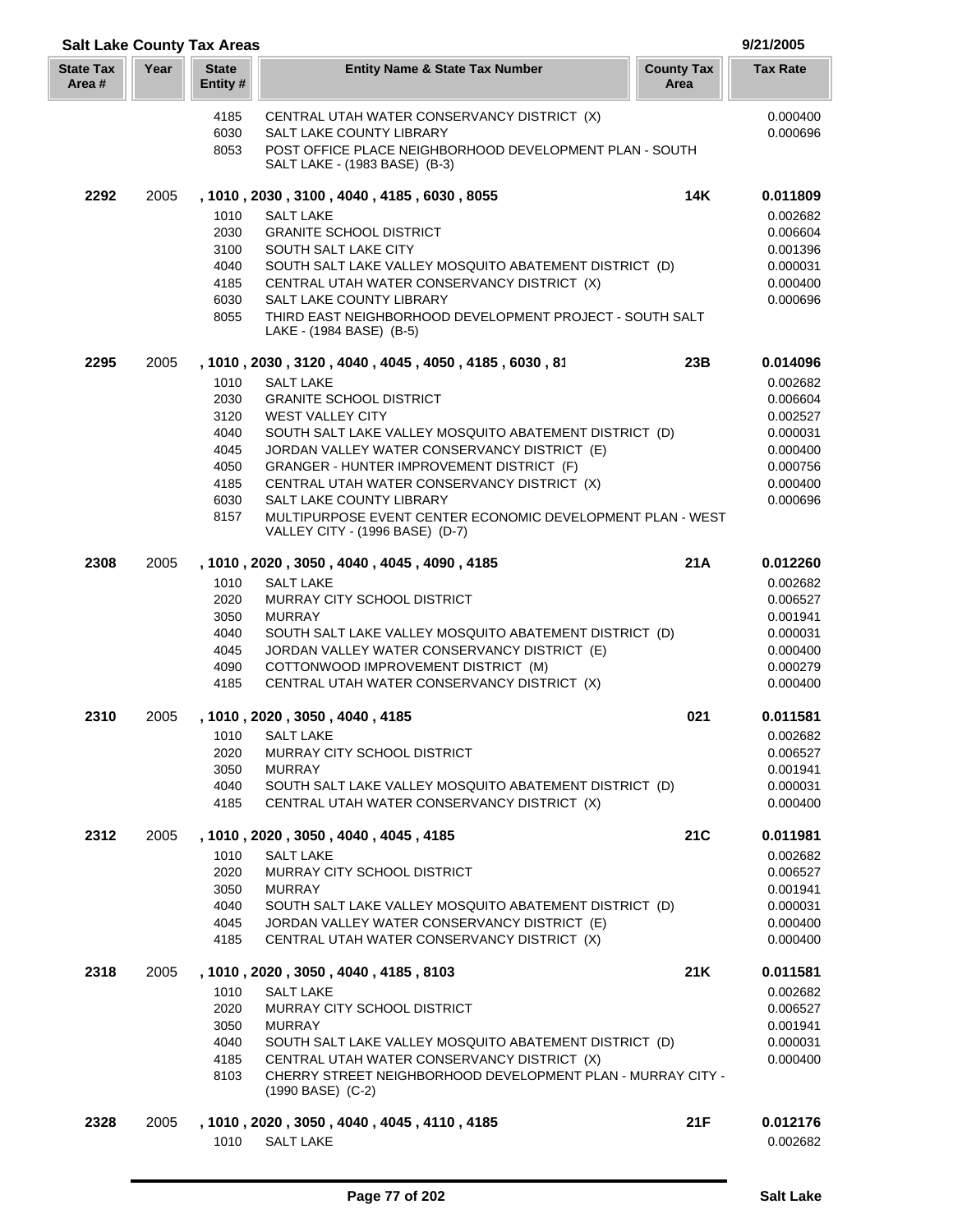| <b>Salt Lake County Tax Areas</b> |      |                          |                                                                                           |                           | 9/21/2005            |
|-----------------------------------|------|--------------------------|-------------------------------------------------------------------------------------------|---------------------------|----------------------|
| <b>State Tax</b><br>Area#         | Year | <b>State</b><br>Entity # | <b>Entity Name &amp; State Tax Number</b>                                                 | <b>County Tax</b><br>Area | <b>Tax Rate</b>      |
|                                   |      | 2020                     | <b>MURRAY CITY SCHOOL DISTRICT</b>                                                        |                           | 0.006527             |
|                                   |      | 3050                     | <b>MURRAY</b>                                                                             |                           | 0.001941             |
|                                   |      | 4040                     | SOUTH SALT LAKE VALLEY MOSQUITO ABATEMENT DISTRICT (D)                                    |                           | 0.000031             |
|                                   |      | 4045                     | JORDAN VALLEY WATER CONSERVANCY DISTRICT (E)                                              |                           | 0.000400             |
|                                   |      | 4110                     | TAYLORSVILLE-BENNION IMPROVEMENT DISTRICT (O)                                             |                           | 0.000195             |
|                                   |      | 4185                     | CENTRAL UTAH WATER CONSERVANCY DISTRICT (X)                                               |                           | 0.000400             |
| 2331                              | 2005 |                          | , 1010, 2030, 3120, 4030, 4120, 4185, 6030                                                | 29K                       | 0.013710             |
|                                   |      | 1010                     | <b>SALT LAKE</b>                                                                          |                           | 0.002682             |
|                                   |      | 2030                     | <b>GRANITE SCHOOL DISTRICT</b>                                                            |                           | 0.006604             |
|                                   |      | 3120                     | <b>WEST VALLEY CITY</b>                                                                   |                           | 0.002527             |
|                                   |      | 4030                     | MAGNA MOSQUITO ABATEMENT DISTRICT (C)                                                     |                           | 0.000060             |
|                                   |      | 4120                     | KEARNS IMPROVEMENT DISTRICT (P)                                                           |                           | 0.000741             |
|                                   |      | 4185                     | CENTRAL UTAH WATER CONSERVANCY DISTRICT (X)                                               |                           | 0.000400             |
|                                   |      | 6030                     | SALT LAKE COUNTY LIBRARY                                                                  |                           | 0.000696             |
| 2345                              | 2005 |                          | , 1010, 2040, 3110, 4040, 4120, 4185, 6030                                                | 37F                       | 0.015777             |
|                                   |      | 1010                     | <b>SALT LAKE</b>                                                                          |                           | 0.002682             |
|                                   |      | 2040<br>3110             | <b>JORDAN SCHOOL DISTRICT</b><br><b>WEST JORDAN CITY</b>                                  |                           | 0.008655<br>0.002572 |
|                                   |      | 4040                     |                                                                                           |                           | 0.000031             |
|                                   |      | 4120                     | SOUTH SALT LAKE VALLEY MOSQUITO ABATEMENT DISTRICT (D)<br>KEARNS IMPROVEMENT DISTRICT (P) |                           | 0.000741             |
|                                   |      | 4185                     | CENTRAL UTAH WATER CONSERVANCY DISTRICT (X)                                               |                           | 0.000400             |
|                                   |      | 6030                     | SALT LAKE COUNTY LIBRARY                                                                  |                           | 0.000696             |
| 2370                              | 2005 |                          | , 1010, 2040, 3080, 4040, 4090, 4185, 4290, 6030                                          | 35D                       | 0.014719             |
|                                   |      | 1010                     | <b>SALT LAKE</b>                                                                          |                           | 0.002682             |
|                                   |      | 2040                     | <b>JORDAN SCHOOL DISTRICT</b>                                                             |                           | 0.008655             |
|                                   |      | 3080                     | <b>SANDY CITY</b>                                                                         |                           | 0.001757             |
|                                   |      | 4040                     | SOUTH SALT LAKE VALLEY MOSQUITO ABATEMENT DISTRICT (D)                                    |                           | 0.000031             |
|                                   |      | 4090                     | COTTONWOOD IMPROVEMENT DISTRICT (M)                                                       |                           | 0.000279             |
|                                   |      | 4185                     | CENTRAL UTAH WATER CONSERVANCY DISTRICT (X)                                               |                           | 0.000400             |
|                                   |      | 4290                     | SALT LAKE CITY METROPOLITAN WATER DISTRICT - SANDY CITY ONLY<br>$(J-J)$                   |                           | 0.000219             |
|                                   |      | 6030                     | SALT LAKE COUNTY LIBRARY                                                                  |                           | 0.000696             |
| 2371                              | 2005 |                          | , 1010, 2040, 3080, 4040, 4070, 4185, 4290, 6030                                          | 35B                       | 0.014440             |
|                                   |      | 1010                     | <b>SALT LAKE</b>                                                                          |                           | 0.002682             |
|                                   |      | 2040                     | <b>JORDAN SCHOOL DISTRICT</b>                                                             |                           | 0.008655             |
|                                   |      | 3080                     | <b>SANDY CITY</b>                                                                         |                           | 0.001757             |
|                                   |      | 4040                     | SOUTH SALT LAKE VALLEY MOSQUITO ABATEMENT DISTRICT (D)                                    |                           | 0.000031             |
|                                   |      | 4070                     | SALT LAKE SUBURBAN SANITARY DISTRICT #2 (H)                                               |                           | 0.000000             |
|                                   |      | 4185                     | CENTRAL UTAH WATER CONSERVANCY DISTRICT (X)                                               |                           | 0.000400             |
|                                   |      | 4290                     | SALT LAKE CITY METROPOLITAN WATER DISTRICT - SANDY CITY ONLY<br>$(J-J)$                   |                           | 0.000219             |
|                                   |      | 6030                     | SALT LAKE COUNTY LIBRARY                                                                  |                           | 0.000696             |
| 2377                              | 2005 |                          | , 1010 , 2040 , 3080 , 4040 , 4090 , 4185 , 4240 , 4290 , 60                              | 35E                       | 0.014950             |
|                                   |      | 1010                     | <b>SALT LAKE</b>                                                                          |                           | 0.002682             |
|                                   |      | 2040                     | <b>JORDAN SCHOOL DISTRICT</b>                                                             |                           | 0.008655             |
|                                   |      | 3080                     | <b>SANDY CITY</b>                                                                         |                           | 0.001757             |
|                                   |      | 4040                     | SOUTH SALT LAKE VALLEY MOSQUITO ABATEMENT DISTRICT (D)                                    |                           | 0.000031             |
|                                   |      | 4090                     | COTTONWOOD IMPROVEMENT DISTRICT (M)                                                       |                           | 0.000279             |
|                                   |      | 4185                     | CENTRAL UTAH WATER CONSERVANCY DISTRICT (X)                                               |                           | 0.000400             |
|                                   |      | 4240                     | ALTA CANYON RECREATION SPECIAL SERVICE DISTRICT (E-E)                                     |                           | 0.000231             |
|                                   |      | 4290                     | SALT LAKE CITY METROPOLITAN WATER DISTRICT - SANDY CITY ONLY<br>$(J-J)$                   |                           | 0.000219             |
|                                   |      | 6030                     | SALT LAKE COUNTY LIBRARY                                                                  |                           | 0.000696             |
| 2378                              | 2005 | 1010                     | , 1010, 2040, 3080, 4040, 4185, 4290, 6030<br><b>SALT LAKE</b>                            | 35G                       | 0.014440<br>0.002682 |
|                                   |      | 2040                     | JORDAN SCHOOL DISTRICT                                                                    |                           | 0.008655             |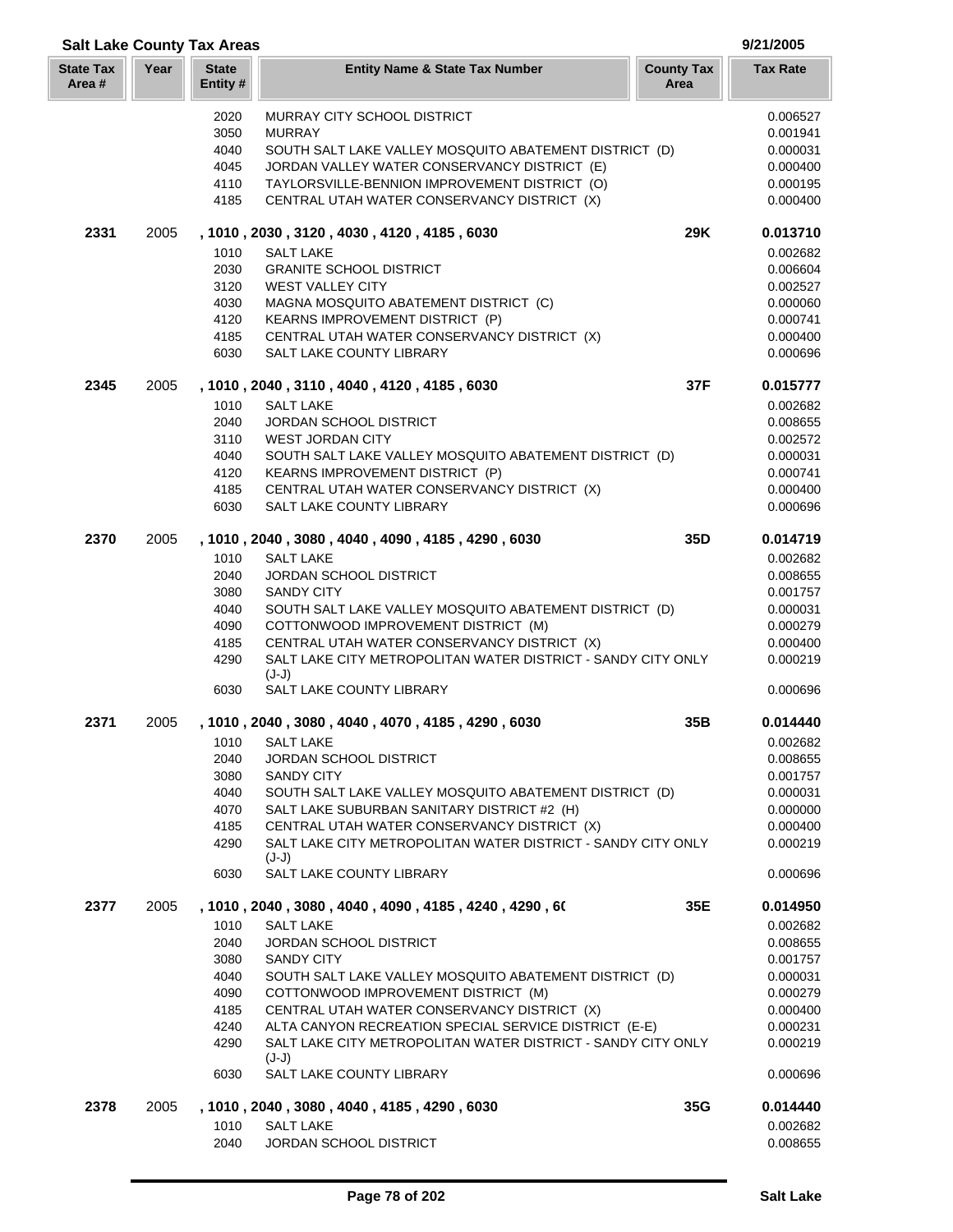| <b>Salt Lake County Tax Areas</b> |      |                          |                                                                                  |                           | 9/21/2005            |
|-----------------------------------|------|--------------------------|----------------------------------------------------------------------------------|---------------------------|----------------------|
| <b>State Tax</b><br>Area #        | Year | <b>State</b><br>Entity # | <b>Entity Name &amp; State Tax Number</b>                                        | <b>County Tax</b><br>Area | <b>Tax Rate</b>      |
|                                   |      | 3080                     | <b>SANDY CITY</b>                                                                |                           | 0.001757             |
|                                   |      | 4040                     | SOUTH SALT LAKE VALLEY MOSQUITO ABATEMENT DISTRICT (D)                           |                           | 0.000031             |
|                                   |      | 4185                     | CENTRAL UTAH WATER CONSERVANCY DISTRICT (X)                                      |                           | 0.000400             |
|                                   |      | 4290                     | SALT LAKE CITY METROPOLITAN WATER DISTRICT - SANDY CITY ONLY                     |                           | 0.000219             |
|                                   |      |                          | $(J-J)$                                                                          |                           |                      |
|                                   |      | 6030                     | SALT LAKE COUNTY LIBRARY                                                         |                           | 0.000696             |
| 2382                              | 2005 |                          | , 1010, 2040, 3080, 4040, 4140, 4185, 4290, 6030                                 | 035                       | 0.015541             |
|                                   |      | 1010                     | <b>SALT LAKE</b>                                                                 |                           | 0.002682             |
|                                   |      | 2040                     | <b>JORDAN SCHOOL DISTRICT</b>                                                    |                           | 0.008655             |
|                                   |      | 3080                     | <b>SANDY CITY</b>                                                                |                           | 0.001757             |
|                                   |      | 4040                     | SOUTH SALT LAKE VALLEY MOSQUITO ABATEMENT DISTRICT (D)                           |                           | 0.000031             |
|                                   |      | 4140                     | SANDY SUBURBAN IMPROVEMENT DISTRICT (R)                                          |                           | 0.001101             |
|                                   |      | 4185                     | CENTRAL UTAH WATER CONSERVANCY DISTRICT (X)                                      |                           | 0.000400             |
|                                   |      | 4290                     | SALT LAKE CITY METROPOLITAN WATER DISTRICT - SANDY CITY ONLY<br>$(J-J)$          |                           | 0.000219             |
|                                   |      | 6030                     | SALT LAKE COUNTY LIBRARY                                                         |                           | 0.000696             |
| 2385                              | 2005 |                          | , 1010, 2040, 3010, 4040, 4185, 4190, 6030                                       | 401                       | 0.013787             |
|                                   |      | 1010                     | <b>SALT LAKE</b>                                                                 |                           | 0.002682             |
|                                   |      | 2040                     | <b>JORDAN SCHOOL DISTRICT</b>                                                    |                           | 0.008655             |
|                                   |      | 3010                     | <b>ALTA</b>                                                                      |                           | 0.001185             |
|                                   |      | 4040                     | SOUTH SALT LAKE VALLEY MOSQUITO ABATEMENT DISTRICT (D)                           |                           | 0.000031             |
|                                   |      | 4185                     | CENTRAL UTAH WATER CONSERVANCY DISTRICT (X)                                      |                           | 0.000400             |
|                                   |      | 4190                     | SALT LAKE COUNTY SERVICE AREA 3 - SNOWBIRD (Y)                                   |                           | 0.000138             |
|                                   |      | 6030                     | SALT LAKE COUNTY LIBRARY                                                         |                           | 0.000696             |
| 2386                              | 2005 |                          | , 1010, 2040, 3010, 4040, 4130, 4185, 4190, 6030                                 | 40L                       | 0.013787             |
|                                   |      | 1010                     | <b>SALT LAKE</b>                                                                 |                           | 0.002682             |
|                                   |      | 2040                     | <b>JORDAN SCHOOL DISTRICT</b>                                                    |                           | 0.008655             |
|                                   |      | 3010                     | <b>ALTA</b>                                                                      |                           | 0.001185             |
|                                   |      | 4040                     | SOUTH SALT LAKE VALLEY MOSQUITO ABATEMENT DISTRICT (D)                           |                           | 0.000031             |
|                                   |      | 4130                     | LITTLE COTTONWOOD IMPROVEMENT DISTRICT (Q)                                       |                           | 0.000000             |
|                                   |      | 4185                     | CENTRAL UTAH WATER CONSERVANCY DISTRICT (X)                                      |                           | 0.000400             |
|                                   |      | 4190                     | SALT LAKE COUNTY SERVICE AREA 3 - SNOWBIRD (Y)                                   |                           | 0.000138             |
|                                   |      | 6030                     | SALT LAKE COUNTY LIBRARY                                                         |                           | 0.000696             |
| 2399                              | 2005 |                          | , 1010 , 2040 , 3080 , 4040 , 4140 , 4185 , 4290 , 4300 , 60                     | 34D                       | 0.015541             |
|                                   |      | 1010                     | <b>SALT LAKE</b>                                                                 |                           | 0.002682             |
|                                   |      | 2040                     | JORDAN SCHOOL DISTRICT                                                           |                           | 0.008655             |
|                                   |      | 3080                     | <b>SANDY CITY</b>                                                                |                           | 0.001757             |
|                                   |      | 4040                     | SOUTH SALT LAKE VALLEY MOSQUITO ABATEMENT DISTRICT (D)                           |                           | 0.000031             |
|                                   |      | 4140                     | SANDY SUBURBAN IMPROVEMENT DISTRICT (R)                                          |                           | 0.001101             |
|                                   |      | 4185                     | CENTRAL UTAH WATER CONSERVANCY DISTRICT (X)                                      |                           | 0.000400             |
|                                   |      | 4290                     | SALT LAKE CITY METROPOLITAN WATER DISTRICT - SANDY CITY ONLY<br>$(J-J)$          |                           | 0.000219             |
|                                   |      | 4300                     | WHITE CITY WATER IMPROVEMENT DISTRICT (K-K)                                      |                           | 0.000000             |
|                                   |      | 6030                     | SALT LAKE COUNTY LIBRARY                                                         |                           | 0.000696             |
| 2400                              | 2005 |                          | , 1010 , 2040 , 3080 , 4040 , 4150 , 4185 , 4290 , 6030                          | 36E                       | 0.014913             |
|                                   |      | 1010                     | <b>SALT LAKE</b>                                                                 |                           | 0.002682             |
|                                   |      | 2040                     | <b>JORDAN SCHOOL DISTRICT</b>                                                    |                           | 0.008655             |
|                                   |      | 3080                     | <b>SANDY CITY</b>                                                                |                           | 0.001757             |
|                                   |      | 4040                     | SOUTH SALT LAKE VALLEY MOSQUITO ABATEMENT DISTRICT (D)                           |                           | 0.000031             |
|                                   |      | 4150                     | SOUTH VALLEY SEWER DISTRICT (T)                                                  |                           | 0.000473             |
|                                   |      | 4185                     | CENTRAL UTAH WATER CONSERVANCY DISTRICT (X)                                      |                           | 0.000400             |
|                                   |      | 4290                     | SALT LAKE CITY METROPOLITAN WATER DISTRICT - SANDY CITY ONLY                     |                           | 0.000219             |
|                                   |      | 6030                     | $(J-J)$<br>SALT LAKE COUNTY LIBRARY                                              |                           | 0.000696             |
|                                   |      |                          |                                                                                  |                           |                      |
| 2402                              | 2005 | 1010                     | , 1010 , 2040 , 3080 , 4040 , 4090 , 4185 , 4290 , 4300 , 60<br><b>SALT LAKE</b> | 35N                       | 0.014719<br>0.002682 |
|                                   |      |                          |                                                                                  |                           |                      |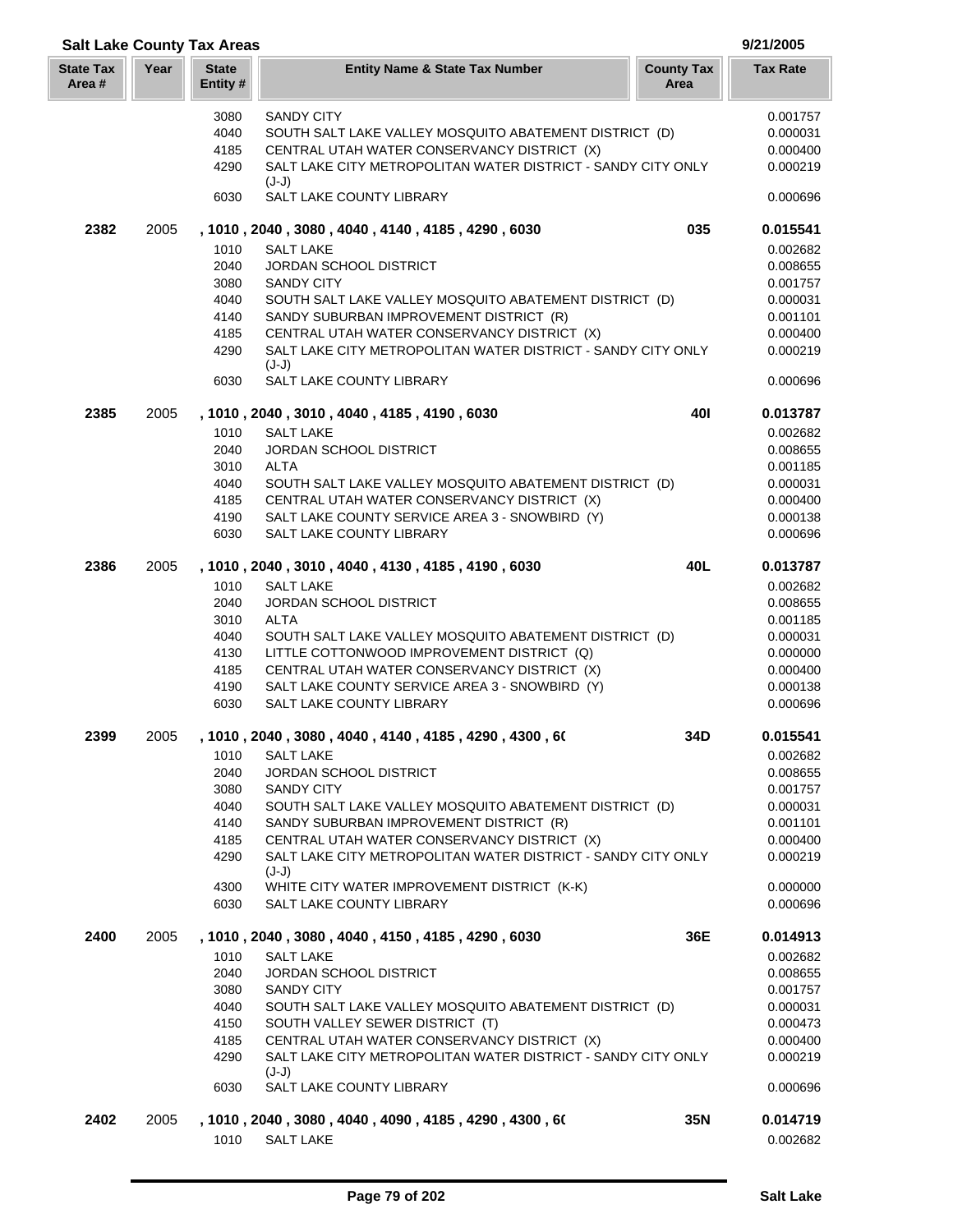| <b>Salt Lake County Tax Areas</b> |      |                          |                                                                                      |                           | 9/21/2005            |
|-----------------------------------|------|--------------------------|--------------------------------------------------------------------------------------|---------------------------|----------------------|
| <b>State Tax</b><br>Area#         | Year | <b>State</b><br>Entity # | <b>Entity Name &amp; State Tax Number</b>                                            | <b>County Tax</b><br>Area | <b>Tax Rate</b>      |
|                                   |      | 2040                     | <b>JORDAN SCHOOL DISTRICT</b>                                                        |                           | 0.008655             |
|                                   |      | 3080                     | <b>SANDY CITY</b>                                                                    |                           | 0.001757             |
|                                   |      | 4040                     | SOUTH SALT LAKE VALLEY MOSQUITO ABATEMENT DISTRICT (D)                               |                           | 0.000031             |
|                                   |      | 4090                     | COTTONWOOD IMPROVEMENT DISTRICT (M)                                                  |                           | 0.000279             |
|                                   |      | 4185                     | CENTRAL UTAH WATER CONSERVANCY DISTRICT (X)                                          |                           | 0.000400             |
|                                   |      | 4290                     | SALT LAKE CITY METROPOLITAN WATER DISTRICT - SANDY CITY ONLY<br>$(J-J)$              |                           | 0.000219             |
|                                   |      | 4300<br>6030             | WHITE CITY WATER IMPROVEMENT DISTRICT (K-K)<br>SALT LAKE COUNTY LIBRARY              |                           | 0.000000<br>0.000696 |
| 2403                              | 2005 |                          | , 1010 , 2040 , 3080 , 4040 , 4140 , 4185 , 4240 , 4290 , 43                         | 43F                       | 0.015772             |
|                                   |      | 1010                     | <b>SALT LAKE</b>                                                                     |                           | 0.002682             |
|                                   |      | 2040                     | <b>JORDAN SCHOOL DISTRICT</b>                                                        |                           | 0.008655             |
|                                   |      | 3080                     | <b>SANDY CITY</b>                                                                    |                           | 0.001757             |
|                                   |      | 4040                     | SOUTH SALT LAKE VALLEY MOSQUITO ABATEMENT DISTRICT (D)                               |                           | 0.000031             |
|                                   |      | 4140                     | SANDY SUBURBAN IMPROVEMENT DISTRICT (R)                                              |                           | 0.001101             |
|                                   |      | 4185                     | CENTRAL UTAH WATER CONSERVANCY DISTRICT (X)                                          |                           | 0.000400             |
|                                   |      | 4240                     | ALTA CANYON RECREATION SPECIAL SERVICE DISTRICT (E-E)                                |                           | 0.000231             |
|                                   |      | 4290                     | SALT LAKE CITY METROPOLITAN WATER DISTRICT - SANDY CITY ONLY<br>$(J-J)$              |                           | 0.000219             |
|                                   |      | 4300                     | WHITE CITY WATER IMPROVEMENT DISTRICT (K-K)                                          |                           | 0.000000             |
|                                   |      | 6030                     | <b>SALT LAKE COUNTY LIBRARY</b>                                                      |                           | 0.000696             |
| 2405                              | 2005 |                          | , 1010, 2040, 3080, 4040, 4140, 4160, 4185, 4290, 60                                 | 35F                       | 0.015600             |
|                                   |      | 1010                     | SALT LAKE                                                                            |                           | 0.002682             |
|                                   |      | 2040                     | JORDAN SCHOOL DISTRICT                                                               |                           | 0.008655             |
|                                   |      | 3080                     | <b>SANDY CITY</b>                                                                    |                           | 0.001757             |
|                                   |      | 4040                     | SOUTH SALT LAKE VALLEY MOSQUITO ABATEMENT DISTRICT (D)                               |                           | 0.000031             |
|                                   |      | 4140                     | SANDY SUBURBAN IMPROVEMENT DISTRICT (R)                                              |                           | 0.001101             |
|                                   |      | 4160                     | CRESENT CEMETERY MAINTENANCE DISTRICT (U)                                            |                           | 0.000059             |
|                                   |      | 4185                     | CENTRAL UTAH WATER CONSERVANCY DISTRICT (X)                                          |                           | 0.000400             |
|                                   |      | 4290                     | SALT LAKE CITY METROPOLITAN WATER DISTRICT - SANDY CITY ONLY<br>$(J-J)$              |                           | 0.000219             |
|                                   |      | 6030                     | SALT LAKE COUNTY LIBRARY                                                             |                           | 0.000696             |
| 2408                              | 2005 |                          | , 1010 , 2040 , 3080 , 4040 , 4140 , 4160 , 4185 , 4290 , 60                         | 35K                       | 0.015600             |
|                                   |      | 1010                     | <b>SALT LAKE</b>                                                                     |                           | 0.002682             |
|                                   |      | 2040                     | JORDAN SCHOOL DISTRICT                                                               |                           | 0.008655             |
|                                   |      | 3080                     | <b>SANDY CITY</b>                                                                    |                           | 0.001757             |
|                                   |      | 4040                     | SOUTH SALT LAKE VALLEY MOSQUITO ABATEMENT DISTRICT (D)                               |                           | 0.000031             |
|                                   |      | 4140                     | SANDY SUBURBAN IMPROVEMENT DISTRICT (R)                                              |                           | 0.001101             |
|                                   |      | 4160                     | CRESENT CEMETERY MAINTENANCE DISTRICT (U)                                            |                           | 0.000059             |
|                                   |      | 4185                     | CENTRAL UTAH WATER CONSERVANCY DISTRICT (X)                                          |                           | 0.000400             |
|                                   |      | 4290                     | SALT LAKE CITY METROPOLITAN WATER DISTRICT - SANDY CITY ONLY<br>$(J-J)$              |                           | 0.000219             |
|                                   |      | 6030                     | SALT LAKE COUNTY LIBRARY                                                             |                           | 0.000696             |
|                                   |      | 8202                     | CIVIC CENTER NORTH NEIGHBORHOOD DEVELOPMENT PLAN - SANDY<br>CITY - (1989 BASE( (E-2) |                           |                      |
| 2409                              | 2005 |                          | , 1010 , 2040 , 3080 , 4040 , 4150 , 4160 , 4185 , 4290 , 60                         | 36D                       | 0.014972             |
|                                   |      | 1010                     | <b>SALT LAKE</b>                                                                     |                           | 0.002682             |
|                                   |      | 2040                     | <b>JORDAN SCHOOL DISTRICT</b>                                                        |                           | 0.008655             |
|                                   |      | 3080                     | <b>SANDY CITY</b>                                                                    |                           | 0.001757             |
|                                   |      | 4040                     | SOUTH SALT LAKE VALLEY MOSQUITO ABATEMENT DISTRICT (D)                               |                           | 0.000031             |
|                                   |      | 4150                     | SOUTH VALLEY SEWER DISTRICT (T)                                                      |                           | 0.000473             |
|                                   |      | 4160                     | CRESENT CEMETERY MAINTENANCE DISTRICT (U)                                            |                           | 0.000059             |
|                                   |      | 4185                     | CENTRAL UTAH WATER CONSERVANCY DISTRICT (X)                                          |                           | 0.000400             |
|                                   |      | 4290                     | SALT LAKE CITY METROPOLITAN WATER DISTRICT - SANDY CITY ONLY<br>$(J-J)$              |                           | 0.000219             |
|                                   |      | 6030                     | SALT LAKE COUNTY LIBRARY                                                             |                           | 0.000696             |
| 2410                              | 2005 |                          | , 1010 , 2040 , 3080 , 4040 , 4150 , 4160 , 4185 , 4290 , 60                         | 36H                       | 0.014972             |
|                                   |      | 1010                     | <b>SALT LAKE</b>                                                                     |                           | 0.002682             |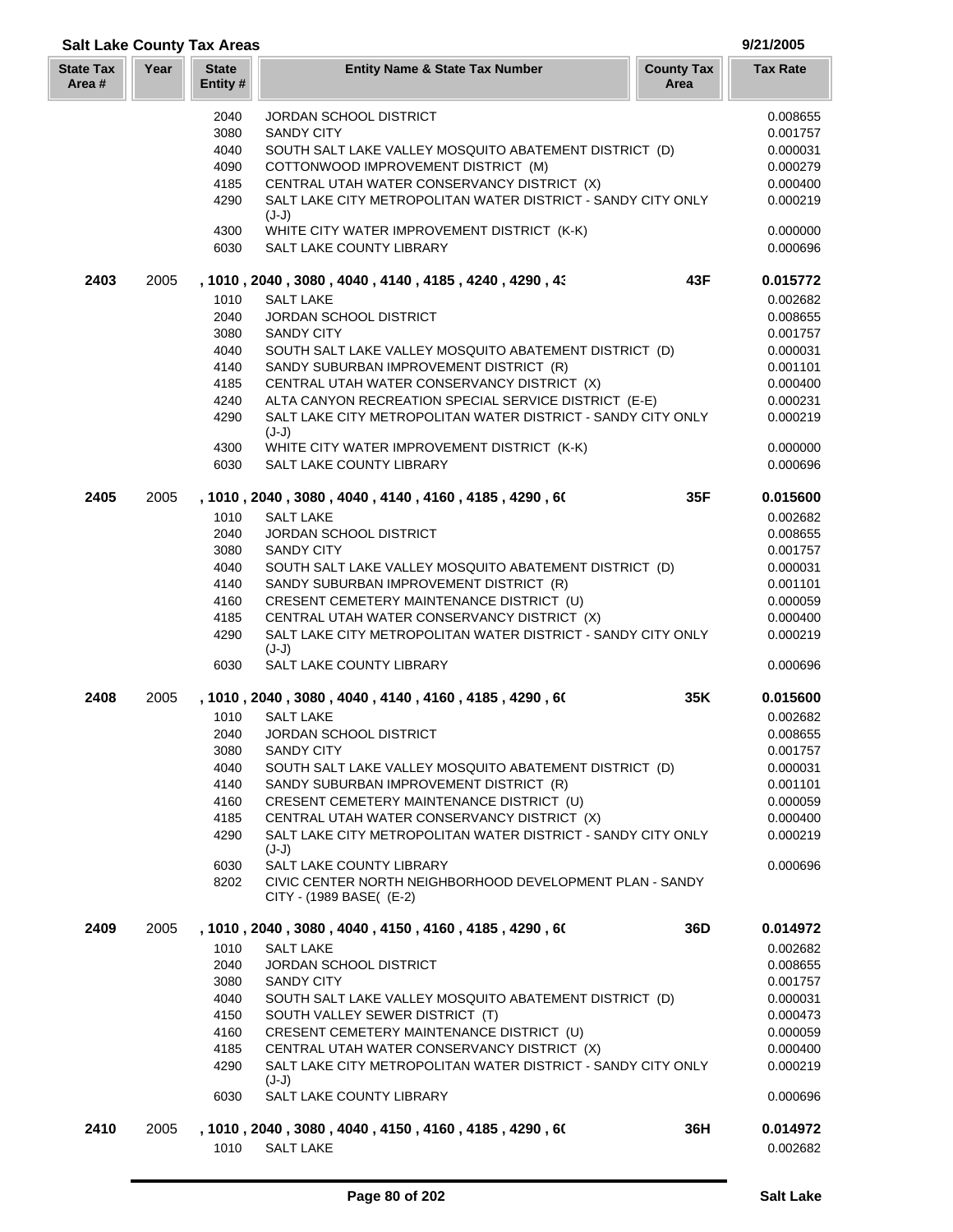# State Tax Ye **Salt Lake County Tax Areas 9/21/2005 State Entity #**

| tate Tax<br>Area # | Year | <b>State</b><br>Entity# | <b>County Tax</b><br><b>Entity Name &amp; State Tax Number</b><br>Area                                           | Tax Rate             |
|--------------------|------|-------------------------|------------------------------------------------------------------------------------------------------------------|----------------------|
|                    |      | 2040                    | JORDAN SCHOOL DISTRICT                                                                                           | 0.008655             |
|                    |      | 3080                    | <b>SANDY CITY</b>                                                                                                | 0.001757             |
|                    |      | 4040                    | SOUTH SALT LAKE VALLEY MOSQUITO ABATEMENT DISTRICT (D)                                                           | 0.000031             |
|                    |      | 4150                    | SOUTH VALLEY SEWER DISTRICT (T)                                                                                  | 0.000473             |
|                    |      | 4160                    | CRESENT CEMETERY MAINTENANCE DISTRICT (U)                                                                        | 0.000059             |
|                    |      | 4185<br>4290            | CENTRAL UTAH WATER CONSERVANCY DISTRICT (X)<br>SALT LAKE CITY METROPOLITAN WATER DISTRICT - SANDY CITY ONLY      | 0.000400<br>0.000219 |
|                    |      |                         | $(J-J)$                                                                                                          |                      |
|                    |      | 6030<br>8202            | SALT LAKE COUNTY LIBRARY<br>CIVIC CENTER NORTH NEIGHBORHOOD DEVELOPMENT PLAN - SANDY<br>CITY - (1989 BASE( (E-2) | 0.000696             |
| 2414               | 2005 |                         | 43E<br>, 1010 , 2040 , 3080 , 4040 , 4140 , 4185 , 4240 , 4290 , 60                                              | 0.015772             |
|                    |      | 1010                    | <b>SALT LAKE</b>                                                                                                 | 0.002682             |
|                    |      | 2040                    | JORDAN SCHOOL DISTRICT                                                                                           | 0.008655             |
|                    |      | 3080                    | <b>SANDY CITY</b>                                                                                                | 0.001757             |
|                    |      | 4040                    | SOUTH SALT LAKE VALLEY MOSQUITO ABATEMENT DISTRICT (D)                                                           | 0.000031             |
|                    |      | 4140                    | SANDY SUBURBAN IMPROVEMENT DISTRICT (R)                                                                          | 0.001101             |
|                    |      | 4185                    | CENTRAL UTAH WATER CONSERVANCY DISTRICT (X)                                                                      | 0.000400             |
|                    |      | 4240                    | ALTA CANYON RECREATION SPECIAL SERVICE DISTRICT (E-E)                                                            | 0.000231             |
|                    |      | 4290                    | SALT LAKE CITY METROPOLITAN WATER DISTRICT - SANDY CITY ONLY<br>$(J-J)$                                          | 0.000219             |
|                    |      | 6030                    | SALT LAKE COUNTY LIBRARY                                                                                         | 0.000696             |
| 2421               | 2005 |                         | 36F<br>, 1010 , 2040 , 3080 , 4040 , 4150 , 4160 , 4185 , 4290 , 60                                              | 0.014972             |
|                    |      | 1010                    | <b>SALT LAKE</b>                                                                                                 | 0.002682             |
|                    |      | 2040                    | <b>JORDAN SCHOOL DISTRICT</b>                                                                                    | 0.008655             |
|                    |      | 3080                    | <b>SANDY CITY</b>                                                                                                | 0.001757             |
|                    |      | 4040                    | SOUTH SALT LAKE VALLEY MOSQUITO ABATEMENT DISTRICT (D)                                                           | 0.000031             |
|                    |      | 4150                    | SOUTH VALLEY SEWER DISTRICT (T)                                                                                  | 0.000473             |
|                    |      | 4160                    | CRESENT CEMETERY MAINTENANCE DISTRICT (U)                                                                        | 0.000059             |
|                    |      | 4185                    | CENTRAL UTAH WATER CONSERVANCY DISTRICT (X)                                                                      | 0.000400             |
|                    |      | 4290                    | SALT LAKE CITY METROPOLITAN WATER DISTRICT - SANDY CITY ONLY<br>$(J-J)$                                          | 0.000219             |
|                    |      | 6030                    | SALT LAKE COUNTY LIBRARY                                                                                         | 0.000696             |
|                    |      | 8201                    | CITY CENTER COMMUNITY REDEVELOPMENT PLAN - SANDY CITY - (1981<br>BASE) (E-1)                                     |                      |
| 2423               | 2005 |                         | , 1010, 2040, 3080, 4040, 4140, 4160, 4185, 4290, 43<br>35M                                                      | 0.015600             |
|                    |      |                         | 1010 SALT LAKE                                                                                                   | 0.002682             |
|                    |      | 2040                    | <b>JORDAN SCHOOL DISTRICT</b>                                                                                    | 0.008655             |
|                    |      | 3080                    | <b>SANDY CITY</b>                                                                                                | 0.001757             |
|                    |      | 4040                    | SOUTH SALT LAKE VALLEY MOSQUITO ABATEMENT DISTRICT (D)                                                           | 0.000031             |
|                    |      | 4140                    | SANDY SUBURBAN IMPROVEMENT DISTRICT (R)                                                                          | 0.001101             |
|                    |      | 4160                    | CRESENT CEMETERY MAINTENANCE DISTRICT (U)                                                                        | 0.000059             |
|                    |      | 4185                    | CENTRAL UTAH WATER CONSERVANCY DISTRICT (X)                                                                      | 0.000400             |
|                    |      | 4290                    | SALT LAKE CITY METROPOLITAN WATER DISTRICT - SANDY CITY ONLY<br>$(J-J)$                                          | 0.000219             |
|                    |      | 4300                    | WHITE CITY WATER IMPROVEMENT DISTRICT (K-K)                                                                      | 0.000000             |
|                    |      | 6030                    | SALT LAKE COUNTY LIBRARY                                                                                         | 0.000696             |
| 2425               | 2005 |                         | , 1010 , 2040 , 3080 , 4040 , 4150 , 4160 , 4185 , 4290 , 60<br>36G                                              | 0.014972             |
|                    |      | 1010                    | <b>SALT LAKE</b>                                                                                                 | 0.002682             |
|                    |      | 2040                    | JORDAN SCHOOL DISTRICT                                                                                           | 0.008655             |
|                    |      | 3080                    | <b>SANDY CITY</b>                                                                                                | 0.001757             |
|                    |      | 4040                    | SOUTH SALT LAKE VALLEY MOSQUITO ABATEMENT DISTRICT (D)                                                           | 0.000031             |
|                    |      | 4150                    | SOUTH VALLEY SEWER DISTRICT (T)                                                                                  | 0.000473             |
|                    |      | 4160                    | CRESENT CEMETERY MAINTENANCE DISTRICT (U)                                                                        | 0.000059             |
|                    |      | 4185                    | CENTRAL UTAH WATER CONSERVANCY DISTRICT (X)                                                                      | 0.000400             |
|                    |      | 4290                    | SALT LAKE CITY METROPOLITAN WATER DISTRICT - SANDY CITY ONLY<br>$(J-J)$                                          | 0.000219             |
|                    |      | 6030                    | SALT LAKE COUNTY LIBRARY                                                                                         | 0.000696             |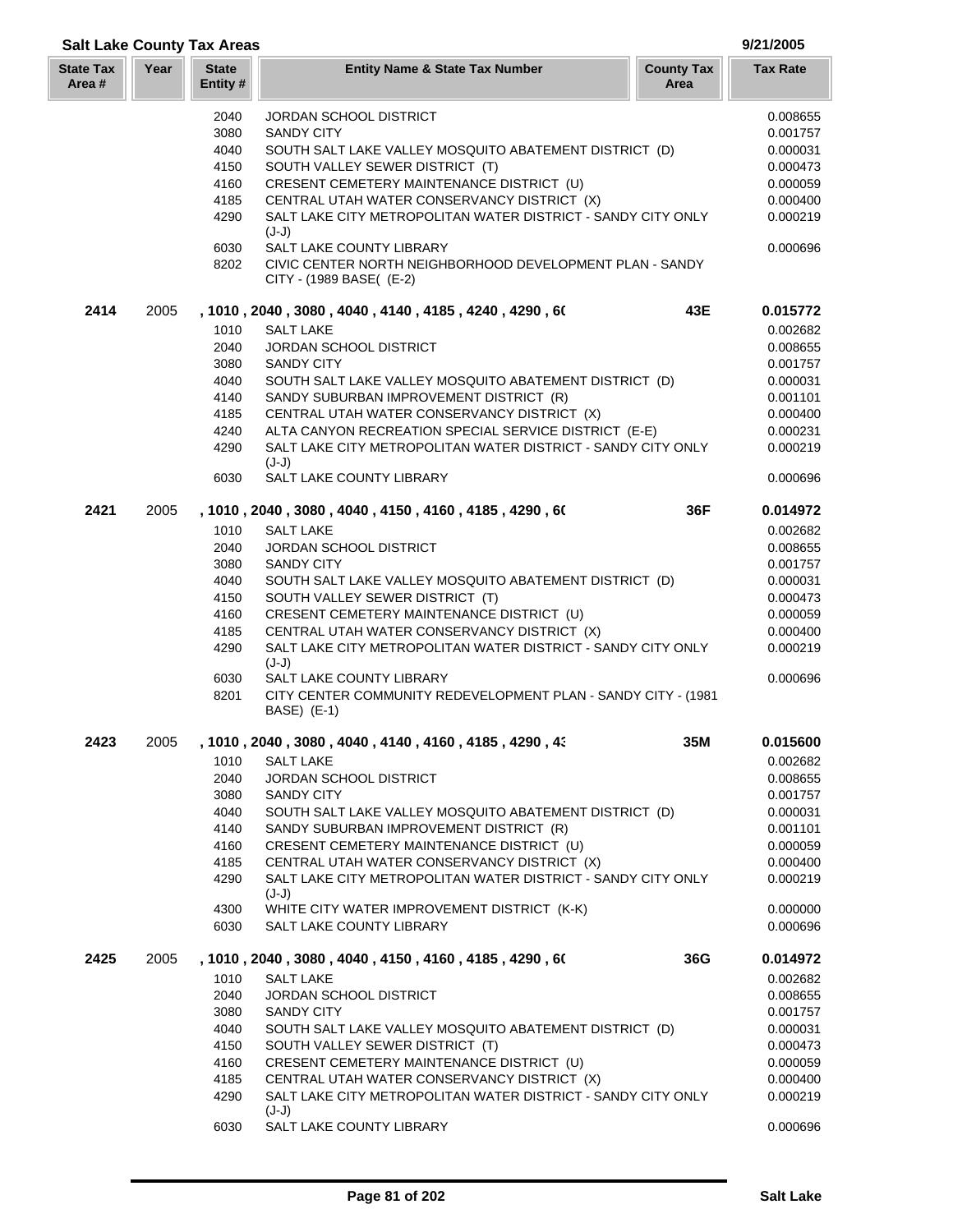| <b>Salt Lake County Tax Areas</b> |      |                          |                                                                                      |                           | 9/21/2005       |
|-----------------------------------|------|--------------------------|--------------------------------------------------------------------------------------|---------------------------|-----------------|
| <b>State Tax</b><br>Area#         | Year | <b>State</b><br>Entity # | <b>Entity Name &amp; State Tax Number</b>                                            | <b>County Tax</b><br>Area | <b>Tax Rate</b> |
|                                   |      | 8203                     | CIVIC CENTER SOUTH NEIGHBORHOOD DEVELOPMENT PLAN - SANDY<br>CITY - (1989 BASE) (E-3) |                           |                 |
| 2432                              | 2005 |                          | , 1010, 2040, 3030, 4040, 4045, 4150, 4185, 6030, 84                                 | 55B                       | 0.014806        |
|                                   |      | 1010                     | <b>SALT LAKE</b>                                                                     |                           | 0.002682        |
|                                   |      | 2040                     | JORDAN SCHOOL DISTRICT                                                               |                           | 0.008655        |
|                                   |      | 3030                     | <b>DRAPER CITY</b>                                                                   |                           | 0.001469        |
|                                   |      | 4040                     | SOUTH SALT LAKE VALLEY MOSQUITO ABATEMENT DISTRICT (D)                               |                           | 0.000031        |
|                                   |      | 4045                     | JORDAN VALLEY WATER CONSERVANCY DISTRICT (E)                                         |                           | 0.000400        |
|                                   |      | 4150                     | SOUTH VALLEY SEWER DISTRICT (T)                                                      |                           | 0.000473        |
|                                   |      | 4185                     | CENTRAL UTAH WATER CONSERVANCY DISTRICT (X)                                          |                           | 0.000400        |
|                                   |      | 6030                     | SALT LAKE COUNTY LIBRARY                                                             |                           | 0.000696        |
|                                   |      | 8403                     | CRESCENT NEIGHBORHOOD DEVELOPMENT PLAN - DRAPER CITY - (1994<br>BASE) (K-3)          |                           |                 |
| 2438                              | 2005 |                          | , 1010, 2040, 3030, 4040, 4045, 4150, 4185, 6030, 84                                 | 55A                       | 0.014806        |
|                                   |      | 1010                     | <b>SALT LAKE</b>                                                                     |                           | 0.002682        |
|                                   |      | 2040                     | <b>JORDAN SCHOOL DISTRICT</b>                                                        |                           | 0.008655        |
|                                   |      | 3030                     | <b>DRAPER CITY</b>                                                                   |                           | 0.001469        |
|                                   |      | 4040                     | SOUTH SALT LAKE VALLEY MOSQUITO ABATEMENT DISTRICT (D)                               |                           | 0.000031        |
|                                   |      | 4045                     | JORDAN VALLEY WATER CONSERVANCY DISTRICT (E)                                         |                           | 0.000400        |
|                                   |      | 4150                     | SOUTH VALLEY SEWER DISTRICT (T)                                                      |                           | 0.000473        |
|                                   |      | 4185                     | CENTRAL UTAH WATER CONSERVANCY DISTRICT (X)                                          |                           | 0.000400        |
|                                   |      | 6030                     | SALT LAKE COUNTY LIBRARY                                                             |                           | 0.000696        |
|                                   |      | 8402                     | SAND HILLS NEIGHBORHOOD DEVELOPMENT PLAN - DRAPER CITY - (1989                       |                           |                 |
|                                   |      |                          | BASE) (K-2)                                                                          |                           |                 |
| 2865                              | 2005 |                          | , 1010 , 2030 , 3100 , 4040 , 4045 , 4060 , 4185 , 6030 , 80                         | 14L                       | 0.012442        |
|                                   |      | 1010                     | <b>SALT LAKE</b>                                                                     |                           | 0.002682        |
|                                   |      | 2030                     | <b>GRANITE SCHOOL DISTRICT</b>                                                       |                           | 0.006604        |
|                                   |      | 3100                     | SOUTH SALT LAKE CITY                                                                 |                           | 0.001396        |
|                                   |      | 4040                     | SOUTH SALT LAKE VALLEY MOSQUITO ABATEMENT DISTRICT (D)                               |                           | 0.000031        |
|                                   |      | 4045                     | JORDAN VALLEY WATER CONSERVANCY DISTRICT (E)                                         |                           | 0.000400        |
|                                   |      | 4060                     | SALT LAKE SUBURBAN SANITARY DISTRICT #1 (G)                                          |                           | 0.000233        |
|                                   |      | 4185                     | CENTRAL UTAH WATER CONSERVANCY DISTRICT (X)                                          |                           | 0.000400        |
|                                   |      | 6030                     | SALT LAKE COUNTY LIBRARY                                                             |                           | 0.000696        |
|                                   |      | 8055                     | THIRD EAST NEIGHBORHOOD DEVELOPMENT PROJECT - SOUTH SALT<br>LAKE - (1984 BASE) (B-5) |                           |                 |
| 2867                              | 2005 |                          | , 1010, 2020, 3050, 4040, 4045, 4060, 4185                                           | 21D                       | 0.012214        |
|                                   |      | 1010                     | <b>SALT LAKE</b>                                                                     |                           | 0.002682        |
|                                   |      | 2020                     | MURRAY CITY SCHOOL DISTRICT                                                          |                           | 0.006527        |
|                                   |      | 3050                     | <b>MURRAY</b>                                                                        |                           | 0.001941        |
|                                   |      | 4040                     | SOUTH SALT LAKE VALLEY MOSQUITO ABATEMENT DISTRICT (D)                               |                           | 0.000031        |
|                                   |      | 4045                     | JORDAN VALLEY WATER CONSERVANCY DISTRICT (E)                                         |                           | 0.000400        |
|                                   |      | 4060                     | SALT LAKE SUBURBAN SANITARY DISTRICT #1 (G)                                          |                           | 0.000233        |
|                                   |      | 4185                     | CENTRAL UTAH WATER CONSERVANCY DISTRICT (X)                                          |                           | 0.000400        |
| 2871                              | 2005 |                          | , 1010 , 2020 , 3050 , 4040 , 4070 , 4185                                            | 21H                       | 0.011581        |
|                                   |      | 1010                     | <b>SALT LAKE</b>                                                                     |                           | 0.002682        |
|                                   |      | 2020                     | MURRAY CITY SCHOOL DISTRICT                                                          |                           | 0.006527        |
|                                   |      | 3050                     | <b>MURRAY</b>                                                                        |                           | 0.001941        |
|                                   |      | 4040                     | SOUTH SALT LAKE VALLEY MOSQUITO ABATEMENT DISTRICT (D)                               |                           | 0.000031        |
|                                   |      | 4070                     | SALT LAKE SUBURBAN SANITARY DISTRICT #2 (H)                                          |                           | 0.000000        |
|                                   |      | 4185                     | CENTRAL UTAH WATER CONSERVANCY DISTRICT (X)                                          |                           | 0.000400        |
| 2873                              | 2005 |                          | , 1010 , 2040 , 3080 , 4040 , 4045 , 4090 , 4185 , 4290 , 60                         | 99G                       | 0.015119        |
|                                   |      | 1010                     | <b>SALT LAKE</b>                                                                     |                           | 0.002682        |
|                                   |      | 2040                     | <b>JORDAN SCHOOL DISTRICT</b>                                                        |                           | 0.008655        |
|                                   |      | 3080                     | <b>SANDY CITY</b>                                                                    |                           | 0.001757        |
|                                   |      | 4040                     | SOUTH SALT LAKE VALLEY MOSQUITO ABATEMENT DISTRICT (D)                               |                           | 0.000031        |
|                                   |      | 4045                     | JORDAN VALLEY WATER CONSERVANCY DISTRICT (E)                                         |                           | 0.000400        |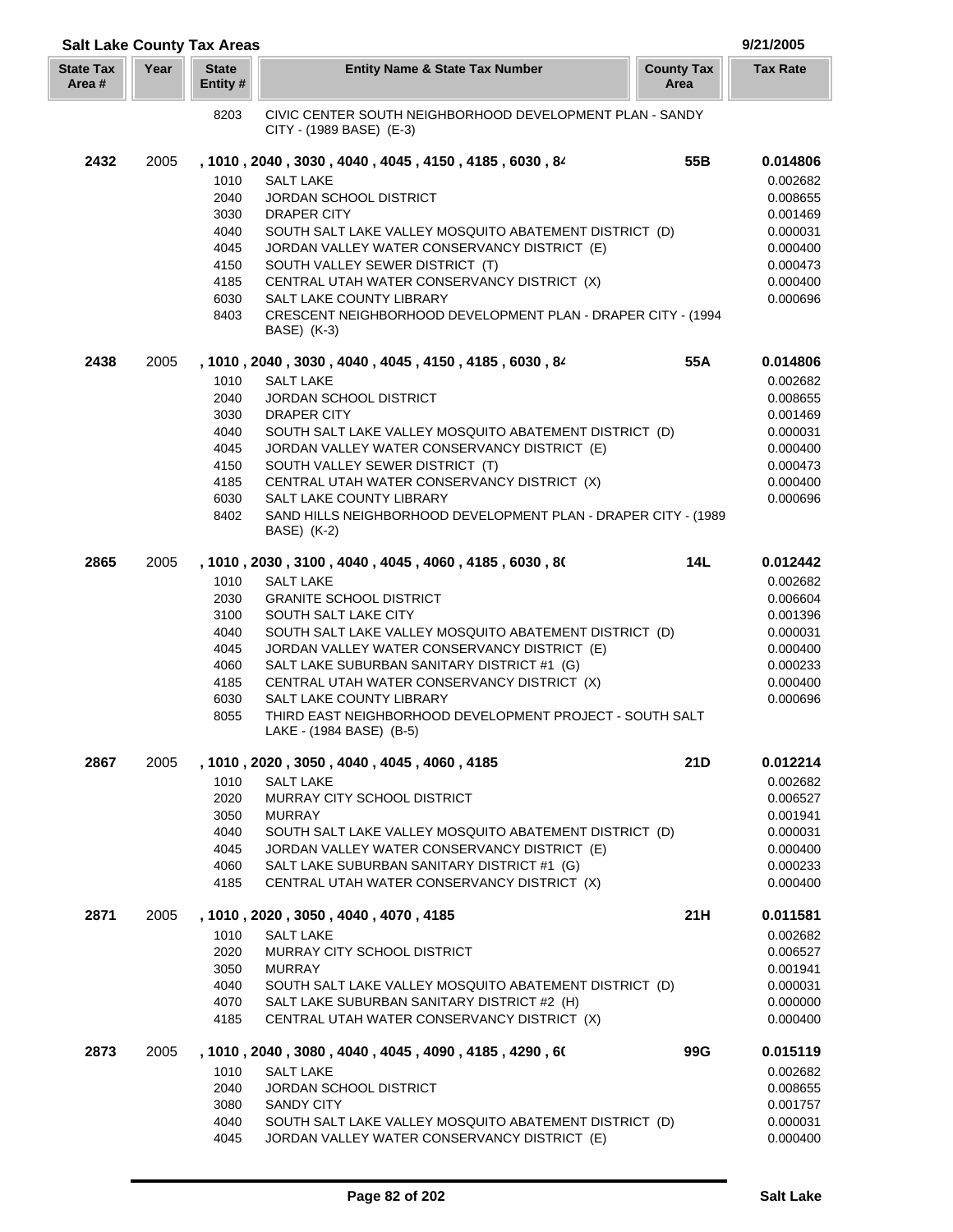| <b>Salt Lake County Tax Areas</b> |      |                          |                                                                                            |                           | 9/21/2005            |
|-----------------------------------|------|--------------------------|--------------------------------------------------------------------------------------------|---------------------------|----------------------|
| <b>State Tax</b><br>Area#         | Year | <b>State</b><br>Entity # | <b>Entity Name &amp; State Tax Number</b>                                                  | <b>County Tax</b><br>Area | <b>Tax Rate</b>      |
|                                   |      | 4090                     | COTTONWOOD IMPROVEMENT DISTRICT (M)                                                        |                           | 0.000279             |
|                                   |      | 4185                     | CENTRAL UTAH WATER CONSERVANCY DISTRICT (X)                                                |                           | 0.000400             |
|                                   |      | 4290                     | SALT LAKE CITY METROPOLITAN WATER DISTRICT - SANDY CITY ONLY<br>$(J-J)$                    |                           | 0.000219             |
|                                   |      | 6030                     | SALT LAKE COUNTY LIBRARY                                                                   |                           | 0.000696             |
| 2890                              | 2005 |                          | , 1010, 2010, 3070, 4010, 4030, 4045, 4080, 4185                                           | 13G                       | 0.016751             |
|                                   |      | 1010                     | <b>SALT LAKE</b>                                                                           |                           | 0.002682             |
|                                   |      | 2010                     | SALT LAKE CITY SCHOOL DISTRICT                                                             |                           | 0.006080             |
|                                   |      | 3070                     | <b>SALT LAKE CITY</b>                                                                      |                           | 0.005368             |
|                                   |      | 4010<br>4030             | SALT LAKE METROPOLITAN WATER DISTRICT (A)<br>MAGNA MOSQUITO ABATEMENT DISTRICT (C)         |                           | 0.000259<br>0.000060 |
|                                   |      | 4045                     | JORDAN VALLEY WATER CONSERVANCY DISTRICT (E)                                               |                           | 0.000400             |
|                                   |      | 4080                     | MAGNA WATER COMPANY (AN IMPROVEMENT DISTRICT) (K)                                          |                           | 0.001502             |
|                                   |      | 4185                     | CENTRAL UTAH WATER CONSERVANCY DISTRICT (X)                                                |                           | 0.000400             |
| 2909                              | 2005 |                          | , 1010, 2040, 3080, 4040, 4090, 4185, 4240, 4290, 43                                       | 35L                       | 0.014950             |
|                                   |      | 1010                     | <b>SALT LAKE</b>                                                                           |                           | 0.002682             |
|                                   |      | 2040                     | <b>JORDAN SCHOOL DISTRICT</b>                                                              |                           | 0.008655             |
|                                   |      | 3080                     | <b>SANDY CITY</b>                                                                          |                           | 0.001757             |
|                                   |      | 4040                     | SOUTH SALT LAKE VALLEY MOSQUITO ABATEMENT DISTRICT (D)                                     |                           | 0.000031             |
|                                   |      | 4090<br>4185             | COTTONWOOD IMPROVEMENT DISTRICT (M)<br>CENTRAL UTAH WATER CONSERVANCY DISTRICT (X)         |                           | 0.000279<br>0.000400 |
|                                   |      | 4240                     | ALTA CANYON RECREATION SPECIAL SERVICE DISTRICT (E-E)                                      |                           | 0.000231             |
|                                   |      | 4290                     | SALT LAKE CITY METROPOLITAN WATER DISTRICT - SANDY CITY ONLY<br>$(J-J)$                    |                           | 0.000219             |
|                                   |      | 4300                     | WHITE CITY WATER IMPROVEMENT DISTRICT (K-K)                                                |                           | 0.000000             |
|                                   |      | 6030                     | SALT LAKE COUNTY LIBRARY                                                                   |                           | 0.000696             |
| 2910                              | 2005 |                          | , 1010 , 2010 , 3070 , 4010 , 4185                                                         | 13F                       | 0.014789             |
|                                   |      | 1010                     | <b>SALT LAKE</b>                                                                           |                           | 0.002682             |
|                                   |      | 2010<br>3070             | SALT LAKE CITY SCHOOL DISTRICT<br><b>SALT LAKE CITY</b>                                    |                           | 0.006080<br>0.005368 |
|                                   |      | 4010                     | SALT LAKE METROPOLITAN WATER DISTRICT (A)                                                  |                           | 0.000259             |
|                                   |      | 4185                     | CENTRAL UTAH WATER CONSERVANCY DISTRICT (X)                                                |                           | 0.000400             |
| 2913                              | 2005 |                          | , 1010 , 2030 , 3110 , 4040 , 4045 , 4120 , 4180 , 4185 , 60                               | 24N                       | 0.015554             |
|                                   |      | 1010                     | <b>SALT LAKE</b>                                                                           |                           | 0.002682             |
|                                   |      | 2030                     | <b>GRANITE SCHOOL DISTRICT</b>                                                             |                           | 0.006604             |
|                                   |      | 3110                     | <b>WEST JORDAN CITY</b>                                                                    |                           | 0.002572             |
|                                   |      | 4040                     | SOUTH SALT LAKE VALLEY MOSQUITO ABATEMENT DISTRICT (D)                                     |                           | 0.000031             |
|                                   |      | 4045                     | JORDAN VALLEY WATER CONSERVANCY DISTRICT (E)                                               |                           | 0.000400             |
|                                   |      | 4120<br>4180             | KEARNS IMPROVEMENT DISTRICT (P)<br>SALT LAKE COUNTY REGIONAL SERVICE AREA (W)              |                           | 0.000741<br>0.001428 |
|                                   |      | 4185                     | CENTRAL UTAH WATER CONSERVANCY DISTRICT (X)                                                |                           | 0.000400             |
|                                   |      | 6030                     | <b>SALT LAKE COUNTY LIBRARY</b>                                                            |                           | 0.000696             |
| 2931                              | 2005 |                          | , 1010, 2020, 3050, 4040, 4060, 4185, 6020                                                 | 21J                       | 0.011814             |
|                                   |      | 1010                     | <b>SALT LAKE</b>                                                                           |                           | 0.002682             |
|                                   |      | 2020                     | MURRAY CITY SCHOOL DISTRICT                                                                |                           | 0.006527             |
|                                   |      | 3050                     | <b>MURRAY</b>                                                                              |                           | 0.001941             |
|                                   |      | 4040                     | SOUTH SALT LAKE VALLEY MOSQUITO ABATEMENT DISTRICT (D)                                     |                           | 0.000031             |
|                                   |      | 4060<br>4185             | SALT LAKE SUBURBAN SANITARY DISTRICT #1 (G)<br>CENTRAL UTAH WATER CONSERVANCY DISTRICT (X) |                           | 0.000233<br>0.000400 |
|                                   |      | 6020                     | AREA EXCLUDED FROM SALT LAKE COUNTY WATER CONSERVANCY<br>DISTRICT (II)                     |                           | 0.000000             |
| 2939                              | 2005 |                          | , 1010, 2040, 3040, 4040, 4045, 4090, 4185, 6030                                           | 30E                       | 0.015586             |
|                                   |      | 1010                     | <b>SALT LAKE</b>                                                                           |                           | 0.002682             |
|                                   |      | 2040                     | <b>JORDAN SCHOOL DISTRICT</b>                                                              |                           | 0.008655             |
|                                   |      | 3040                     | <b>MIDVALE</b>                                                                             |                           | 0.002443             |
|                                   |      | 4040                     | SOUTH SALT LAKE VALLEY MOSQUITO ABATEMENT DISTRICT (D)                                     |                           | 0.000031             |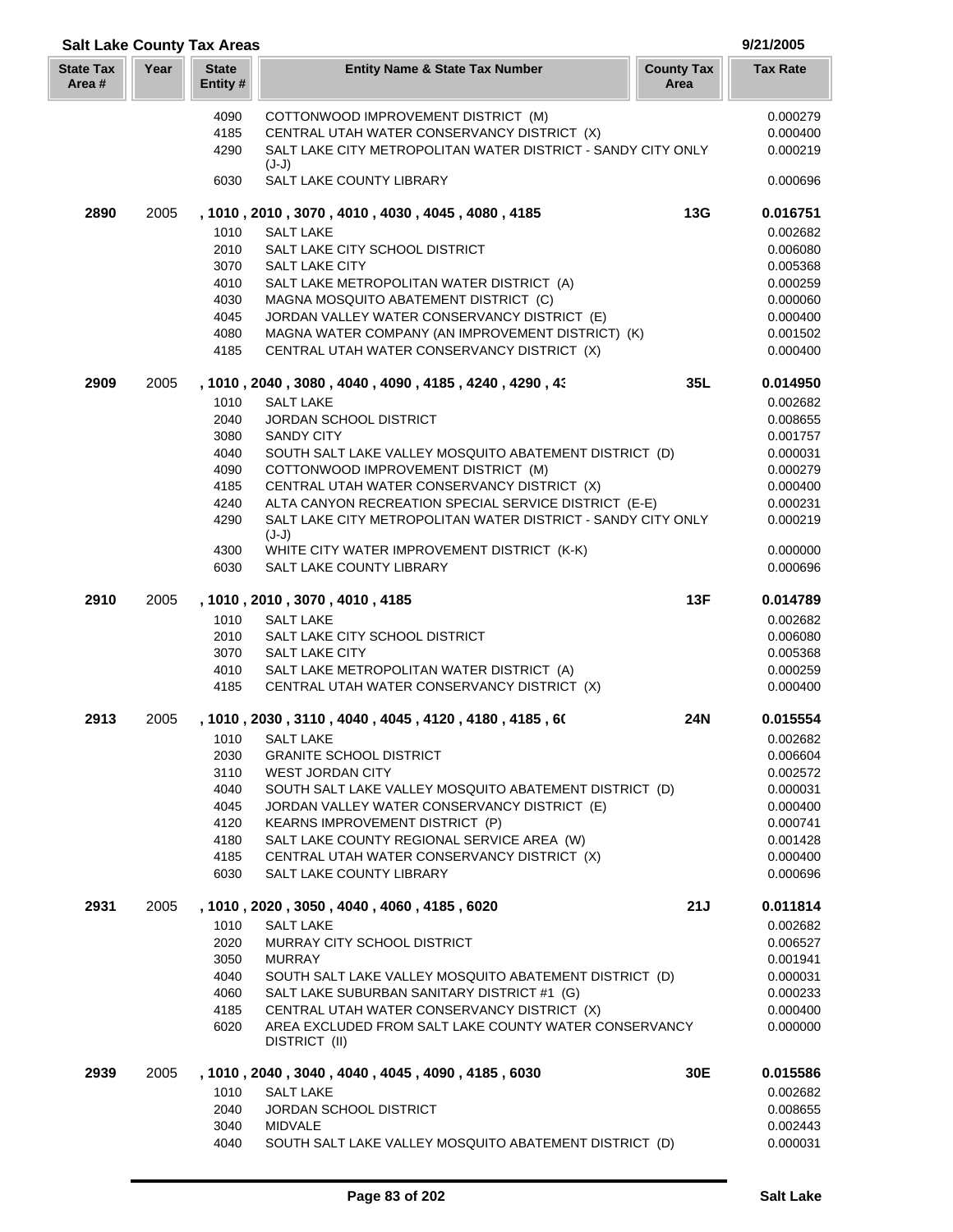| Year<br><b>State</b><br><b>State Tax</b><br><b>County Tax</b><br><b>Tax Rate</b><br><b>Entity Name &amp; State Tax Number</b><br>Area#<br>Entity#<br>Area<br>4045<br>JORDAN VALLEY WATER CONSERVANCY DISTRICT (E)<br>COTTONWOOD IMPROVEMENT DISTRICT (M)<br>4090<br>4185<br>CENTRAL UTAH WATER CONSERVANCY DISTRICT (X)<br>6030<br>SALT LAKE COUNTY LIBRARY<br>30G<br>2940<br>2005<br>, 1010, 2040, 3040, 4040, 4045, 4090, 4185, 6030, 84<br>1010<br><b>SALT LAKE</b><br>0.002682<br>2040<br><b>JORDAN SCHOOL DISTRICT</b><br>0.008655<br>3040<br><b>MIDVALE</b><br>0.002443<br>4040<br>SOUTH SALT LAKE VALLEY MOSQUITO ABATEMENT DISTRICT (D)<br>0.000031<br>4045<br>0.000400<br>JORDAN VALLEY WATER CONSERVANCY DISTRICT (E)<br>4090<br>COTTONWOOD IMPROVEMENT DISTRICT (M)<br>0.000279<br>0.000400<br>4185<br>CENTRAL UTAH WATER CONSERVANCY DISTRICT (X)<br>6030<br>SALT LAKE COUNTY LIBRARY<br>0.000696<br>UNION FORT NEIGHBORHOOD DEVELOPMENT PLAN - SALT LAKE COUNTY<br>8452<br>- (1996 BASE) (L-2)<br>30F<br>2941<br>2005<br>, 1010, 2040, 3040, 4040, 4045, 4070, 4185, 6030, 84<br>1010<br><b>SALT LAKE</b><br>2040<br><b>JORDAN SCHOOL DISTRICT</b><br>3040<br><b>MIDVALE</b><br>4040<br>SOUTH SALT LAKE VALLEY MOSQUITO ABATEMENT DISTRICT (D)<br>JORDAN VALLEY WATER CONSERVANCY DISTRICT (E)<br>4045<br>4070<br>SALT LAKE SUBURBAN SANITARY DISTRICT #2 (H)<br>0.000000<br>4185<br>CENTRAL UTAH WATER CONSERVANCY DISTRICT (X)<br>0.000400<br>6030<br>SALT LAKE COUNTY LIBRARY<br>0.000696<br>8452<br>UNION FORT NEIGHBORHOOD DEVELOPMENT PLAN - SALT LAKE COUNTY<br>- (1996 BASE) (L-2)<br>2951<br>2005<br>42A<br>, 1010, 2040, 3060, 4040, 4045, 4150, 4185, 6030, 86<br>1010<br><b>SALT LAKE</b><br>2040<br>JORDAN SCHOOL DISTRICT<br>3060<br><b>RIVERTON</b><br>4040<br>SOUTH SALT LAKE VALLEY MOSQUITO ABATEMENT DISTRICT (D)<br>0.000031<br>4045<br>JORDAN VALLEY WATER CONSERVANCY DISTRICT (E)<br>0.000400<br>4150<br>SOUTH VALLEY SEWER DISTRICT (T)<br>0.000473<br>0.000400<br>4185<br>CENTRAL UTAH WATER CONSERVANCY DISTRICT (X)<br>6030<br>SALT LAKE COUNTY LIBRARY<br>0.000696<br>8601<br>REDWOOD ROAD SOUTH NEIGHBORHOOD DEVELOPMENT PLAN -<br>RIVERTON CITY - (1997 BASE) (N-1)<br>3015<br>2005<br>, 1010, 2040, 3060, 4040, 4045, 4150, 4185, 6030, 86<br>45E<br>1010<br><b>SALT LAKE</b><br>2040<br>JORDAN SCHOOL DISTRICT<br><b>RIVERTON</b><br>3060<br>4040<br>SOUTH SALT LAKE VALLEY MOSQUITO ABATEMENT DISTRICT (D)<br>0.000400<br>4045<br>JORDAN VALLEY WATER CONSERVANCY DISTRICT (E)<br>4150<br>SOUTH VALLEY SEWER DISTRICT (T)<br>0.000473<br>4185<br>CENTRAL UTAH WATER CONSERVANCY DISTRICT (X)<br>0.000400<br>6030<br>SALT LAKE COUNTY LIBRARY<br>0.000696<br>13400 SOUTH BANGERTER HIGHWAY ECONOMIC DEVELOPMENT PLAN -<br>8602<br>RIVERTON CITY - (1998 BASE) (N-2)<br>3025<br>2005<br>, 1010, 2040, 3090, 4040, 4045, 4150, 4185, 6030, 85<br>38B<br>1010<br><b>SALT LAKE</b><br>2040<br><b>JORDAN SCHOOL DISTRICT</b><br>3090<br>SOUTH JORDAN<br>0.002211<br>4040<br>SOUTH SALT LAKE VALLEY MOSQUITO ABATEMENT DISTRICT (D)<br>0.000031<br>4045<br>JORDAN VALLEY WATER CONSERVANCY DISTRICT (E)<br>0.000400<br>4150<br>SOUTH VALLEY SEWER DISTRICT (T)<br>0.000473<br>4185<br>CENTRAL UTAH WATER CONSERVANCY DISTRICT (X)<br>0.000400 | <b>Salt Lake County Tax Areas</b> |      |                          | 9/21/2005 |
|--------------------------------------------------------------------------------------------------------------------------------------------------------------------------------------------------------------------------------------------------------------------------------------------------------------------------------------------------------------------------------------------------------------------------------------------------------------------------------------------------------------------------------------------------------------------------------------------------------------------------------------------------------------------------------------------------------------------------------------------------------------------------------------------------------------------------------------------------------------------------------------------------------------------------------------------------------------------------------------------------------------------------------------------------------------------------------------------------------------------------------------------------------------------------------------------------------------------------------------------------------------------------------------------------------------------------------------------------------------------------------------------------------------------------------------------------------------------------------------------------------------------------------------------------------------------------------------------------------------------------------------------------------------------------------------------------------------------------------------------------------------------------------------------------------------------------------------------------------------------------------------------------------------------------------------------------------------------------------------------------------------------------------------------------------------------------------------------------------------------------------------------------------------------------------------------------------------------------------------------------------------------------------------------------------------------------------------------------------------------------------------------------------------------------------------------------------------------------------------------------------------------------------------------------------------------------------------------------------------------------------------------------------------------------------------------------------------------------------------------------------------------------------------------------------------------------------------------------------------------------------------------------------------------------------------------------------------------------------------------------------------------------------------------------------------------------------------------------------------------------------------------------------------------------------------------------------------------------------------------------------------------------------------|-----------------------------------|------|--------------------------|-----------|
|                                                                                                                                                                                                                                                                                                                                                                                                                                                                                                                                                                                                                                                                                                                                                                                                                                                                                                                                                                                                                                                                                                                                                                                                                                                                                                                                                                                                                                                                                                                                                                                                                                                                                                                                                                                                                                                                                                                                                                                                                                                                                                                                                                                                                                                                                                                                                                                                                                                                                                                                                                                                                                                                                                                                                                                                                                                                                                                                                                                                                                                                                                                                                                                                                                                                                      |                                   |      |                          |           |
|                                                                                                                                                                                                                                                                                                                                                                                                                                                                                                                                                                                                                                                                                                                                                                                                                                                                                                                                                                                                                                                                                                                                                                                                                                                                                                                                                                                                                                                                                                                                                                                                                                                                                                                                                                                                                                                                                                                                                                                                                                                                                                                                                                                                                                                                                                                                                                                                                                                                                                                                                                                                                                                                                                                                                                                                                                                                                                                                                                                                                                                                                                                                                                                                                                                                                      |                                   |      |                          | 0.000400  |
|                                                                                                                                                                                                                                                                                                                                                                                                                                                                                                                                                                                                                                                                                                                                                                                                                                                                                                                                                                                                                                                                                                                                                                                                                                                                                                                                                                                                                                                                                                                                                                                                                                                                                                                                                                                                                                                                                                                                                                                                                                                                                                                                                                                                                                                                                                                                                                                                                                                                                                                                                                                                                                                                                                                                                                                                                                                                                                                                                                                                                                                                                                                                                                                                                                                                                      |                                   |      |                          | 0.000279  |
|                                                                                                                                                                                                                                                                                                                                                                                                                                                                                                                                                                                                                                                                                                                                                                                                                                                                                                                                                                                                                                                                                                                                                                                                                                                                                                                                                                                                                                                                                                                                                                                                                                                                                                                                                                                                                                                                                                                                                                                                                                                                                                                                                                                                                                                                                                                                                                                                                                                                                                                                                                                                                                                                                                                                                                                                                                                                                                                                                                                                                                                                                                                                                                                                                                                                                      |                                   |      |                          | 0.000400  |
|                                                                                                                                                                                                                                                                                                                                                                                                                                                                                                                                                                                                                                                                                                                                                                                                                                                                                                                                                                                                                                                                                                                                                                                                                                                                                                                                                                                                                                                                                                                                                                                                                                                                                                                                                                                                                                                                                                                                                                                                                                                                                                                                                                                                                                                                                                                                                                                                                                                                                                                                                                                                                                                                                                                                                                                                                                                                                                                                                                                                                                                                                                                                                                                                                                                                                      |                                   |      |                          | 0.000696  |
|                                                                                                                                                                                                                                                                                                                                                                                                                                                                                                                                                                                                                                                                                                                                                                                                                                                                                                                                                                                                                                                                                                                                                                                                                                                                                                                                                                                                                                                                                                                                                                                                                                                                                                                                                                                                                                                                                                                                                                                                                                                                                                                                                                                                                                                                                                                                                                                                                                                                                                                                                                                                                                                                                                                                                                                                                                                                                                                                                                                                                                                                                                                                                                                                                                                                                      |                                   |      |                          | 0.015586  |
|                                                                                                                                                                                                                                                                                                                                                                                                                                                                                                                                                                                                                                                                                                                                                                                                                                                                                                                                                                                                                                                                                                                                                                                                                                                                                                                                                                                                                                                                                                                                                                                                                                                                                                                                                                                                                                                                                                                                                                                                                                                                                                                                                                                                                                                                                                                                                                                                                                                                                                                                                                                                                                                                                                                                                                                                                                                                                                                                                                                                                                                                                                                                                                                                                                                                                      |                                   |      |                          |           |
|                                                                                                                                                                                                                                                                                                                                                                                                                                                                                                                                                                                                                                                                                                                                                                                                                                                                                                                                                                                                                                                                                                                                                                                                                                                                                                                                                                                                                                                                                                                                                                                                                                                                                                                                                                                                                                                                                                                                                                                                                                                                                                                                                                                                                                                                                                                                                                                                                                                                                                                                                                                                                                                                                                                                                                                                                                                                                                                                                                                                                                                                                                                                                                                                                                                                                      |                                   |      |                          |           |
|                                                                                                                                                                                                                                                                                                                                                                                                                                                                                                                                                                                                                                                                                                                                                                                                                                                                                                                                                                                                                                                                                                                                                                                                                                                                                                                                                                                                                                                                                                                                                                                                                                                                                                                                                                                                                                                                                                                                                                                                                                                                                                                                                                                                                                                                                                                                                                                                                                                                                                                                                                                                                                                                                                                                                                                                                                                                                                                                                                                                                                                                                                                                                                                                                                                                                      |                                   |      |                          |           |
|                                                                                                                                                                                                                                                                                                                                                                                                                                                                                                                                                                                                                                                                                                                                                                                                                                                                                                                                                                                                                                                                                                                                                                                                                                                                                                                                                                                                                                                                                                                                                                                                                                                                                                                                                                                                                                                                                                                                                                                                                                                                                                                                                                                                                                                                                                                                                                                                                                                                                                                                                                                                                                                                                                                                                                                                                                                                                                                                                                                                                                                                                                                                                                                                                                                                                      |                                   |      |                          |           |
|                                                                                                                                                                                                                                                                                                                                                                                                                                                                                                                                                                                                                                                                                                                                                                                                                                                                                                                                                                                                                                                                                                                                                                                                                                                                                                                                                                                                                                                                                                                                                                                                                                                                                                                                                                                                                                                                                                                                                                                                                                                                                                                                                                                                                                                                                                                                                                                                                                                                                                                                                                                                                                                                                                                                                                                                                                                                                                                                                                                                                                                                                                                                                                                                                                                                                      |                                   |      |                          |           |
|                                                                                                                                                                                                                                                                                                                                                                                                                                                                                                                                                                                                                                                                                                                                                                                                                                                                                                                                                                                                                                                                                                                                                                                                                                                                                                                                                                                                                                                                                                                                                                                                                                                                                                                                                                                                                                                                                                                                                                                                                                                                                                                                                                                                                                                                                                                                                                                                                                                                                                                                                                                                                                                                                                                                                                                                                                                                                                                                                                                                                                                                                                                                                                                                                                                                                      |                                   |      |                          |           |
|                                                                                                                                                                                                                                                                                                                                                                                                                                                                                                                                                                                                                                                                                                                                                                                                                                                                                                                                                                                                                                                                                                                                                                                                                                                                                                                                                                                                                                                                                                                                                                                                                                                                                                                                                                                                                                                                                                                                                                                                                                                                                                                                                                                                                                                                                                                                                                                                                                                                                                                                                                                                                                                                                                                                                                                                                                                                                                                                                                                                                                                                                                                                                                                                                                                                                      |                                   |      |                          |           |
|                                                                                                                                                                                                                                                                                                                                                                                                                                                                                                                                                                                                                                                                                                                                                                                                                                                                                                                                                                                                                                                                                                                                                                                                                                                                                                                                                                                                                                                                                                                                                                                                                                                                                                                                                                                                                                                                                                                                                                                                                                                                                                                                                                                                                                                                                                                                                                                                                                                                                                                                                                                                                                                                                                                                                                                                                                                                                                                                                                                                                                                                                                                                                                                                                                                                                      |                                   |      |                          |           |
|                                                                                                                                                                                                                                                                                                                                                                                                                                                                                                                                                                                                                                                                                                                                                                                                                                                                                                                                                                                                                                                                                                                                                                                                                                                                                                                                                                                                                                                                                                                                                                                                                                                                                                                                                                                                                                                                                                                                                                                                                                                                                                                                                                                                                                                                                                                                                                                                                                                                                                                                                                                                                                                                                                                                                                                                                                                                                                                                                                                                                                                                                                                                                                                                                                                                                      |                                   |      |                          | 0.015307  |
|                                                                                                                                                                                                                                                                                                                                                                                                                                                                                                                                                                                                                                                                                                                                                                                                                                                                                                                                                                                                                                                                                                                                                                                                                                                                                                                                                                                                                                                                                                                                                                                                                                                                                                                                                                                                                                                                                                                                                                                                                                                                                                                                                                                                                                                                                                                                                                                                                                                                                                                                                                                                                                                                                                                                                                                                                                                                                                                                                                                                                                                                                                                                                                                                                                                                                      |                                   |      |                          | 0.002682  |
|                                                                                                                                                                                                                                                                                                                                                                                                                                                                                                                                                                                                                                                                                                                                                                                                                                                                                                                                                                                                                                                                                                                                                                                                                                                                                                                                                                                                                                                                                                                                                                                                                                                                                                                                                                                                                                                                                                                                                                                                                                                                                                                                                                                                                                                                                                                                                                                                                                                                                                                                                                                                                                                                                                                                                                                                                                                                                                                                                                                                                                                                                                                                                                                                                                                                                      |                                   |      |                          | 0.008655  |
|                                                                                                                                                                                                                                                                                                                                                                                                                                                                                                                                                                                                                                                                                                                                                                                                                                                                                                                                                                                                                                                                                                                                                                                                                                                                                                                                                                                                                                                                                                                                                                                                                                                                                                                                                                                                                                                                                                                                                                                                                                                                                                                                                                                                                                                                                                                                                                                                                                                                                                                                                                                                                                                                                                                                                                                                                                                                                                                                                                                                                                                                                                                                                                                                                                                                                      |                                   |      |                          | 0.002443  |
|                                                                                                                                                                                                                                                                                                                                                                                                                                                                                                                                                                                                                                                                                                                                                                                                                                                                                                                                                                                                                                                                                                                                                                                                                                                                                                                                                                                                                                                                                                                                                                                                                                                                                                                                                                                                                                                                                                                                                                                                                                                                                                                                                                                                                                                                                                                                                                                                                                                                                                                                                                                                                                                                                                                                                                                                                                                                                                                                                                                                                                                                                                                                                                                                                                                                                      |                                   |      |                          | 0.000031  |
|                                                                                                                                                                                                                                                                                                                                                                                                                                                                                                                                                                                                                                                                                                                                                                                                                                                                                                                                                                                                                                                                                                                                                                                                                                                                                                                                                                                                                                                                                                                                                                                                                                                                                                                                                                                                                                                                                                                                                                                                                                                                                                                                                                                                                                                                                                                                                                                                                                                                                                                                                                                                                                                                                                                                                                                                                                                                                                                                                                                                                                                                                                                                                                                                                                                                                      |                                   |      |                          | 0.000400  |
|                                                                                                                                                                                                                                                                                                                                                                                                                                                                                                                                                                                                                                                                                                                                                                                                                                                                                                                                                                                                                                                                                                                                                                                                                                                                                                                                                                                                                                                                                                                                                                                                                                                                                                                                                                                                                                                                                                                                                                                                                                                                                                                                                                                                                                                                                                                                                                                                                                                                                                                                                                                                                                                                                                                                                                                                                                                                                                                                                                                                                                                                                                                                                                                                                                                                                      |                                   |      |                          |           |
|                                                                                                                                                                                                                                                                                                                                                                                                                                                                                                                                                                                                                                                                                                                                                                                                                                                                                                                                                                                                                                                                                                                                                                                                                                                                                                                                                                                                                                                                                                                                                                                                                                                                                                                                                                                                                                                                                                                                                                                                                                                                                                                                                                                                                                                                                                                                                                                                                                                                                                                                                                                                                                                                                                                                                                                                                                                                                                                                                                                                                                                                                                                                                                                                                                                                                      |                                   |      |                          |           |
|                                                                                                                                                                                                                                                                                                                                                                                                                                                                                                                                                                                                                                                                                                                                                                                                                                                                                                                                                                                                                                                                                                                                                                                                                                                                                                                                                                                                                                                                                                                                                                                                                                                                                                                                                                                                                                                                                                                                                                                                                                                                                                                                                                                                                                                                                                                                                                                                                                                                                                                                                                                                                                                                                                                                                                                                                                                                                                                                                                                                                                                                                                                                                                                                                                                                                      |                                   |      |                          |           |
|                                                                                                                                                                                                                                                                                                                                                                                                                                                                                                                                                                                                                                                                                                                                                                                                                                                                                                                                                                                                                                                                                                                                                                                                                                                                                                                                                                                                                                                                                                                                                                                                                                                                                                                                                                                                                                                                                                                                                                                                                                                                                                                                                                                                                                                                                                                                                                                                                                                                                                                                                                                                                                                                                                                                                                                                                                                                                                                                                                                                                                                                                                                                                                                                                                                                                      |                                   |      |                          | 0.014752  |
|                                                                                                                                                                                                                                                                                                                                                                                                                                                                                                                                                                                                                                                                                                                                                                                                                                                                                                                                                                                                                                                                                                                                                                                                                                                                                                                                                                                                                                                                                                                                                                                                                                                                                                                                                                                                                                                                                                                                                                                                                                                                                                                                                                                                                                                                                                                                                                                                                                                                                                                                                                                                                                                                                                                                                                                                                                                                                                                                                                                                                                                                                                                                                                                                                                                                                      |                                   |      |                          | 0.002682  |
|                                                                                                                                                                                                                                                                                                                                                                                                                                                                                                                                                                                                                                                                                                                                                                                                                                                                                                                                                                                                                                                                                                                                                                                                                                                                                                                                                                                                                                                                                                                                                                                                                                                                                                                                                                                                                                                                                                                                                                                                                                                                                                                                                                                                                                                                                                                                                                                                                                                                                                                                                                                                                                                                                                                                                                                                                                                                                                                                                                                                                                                                                                                                                                                                                                                                                      |                                   |      |                          | 0.008655  |
|                                                                                                                                                                                                                                                                                                                                                                                                                                                                                                                                                                                                                                                                                                                                                                                                                                                                                                                                                                                                                                                                                                                                                                                                                                                                                                                                                                                                                                                                                                                                                                                                                                                                                                                                                                                                                                                                                                                                                                                                                                                                                                                                                                                                                                                                                                                                                                                                                                                                                                                                                                                                                                                                                                                                                                                                                                                                                                                                                                                                                                                                                                                                                                                                                                                                                      |                                   |      |                          | 0.001415  |
|                                                                                                                                                                                                                                                                                                                                                                                                                                                                                                                                                                                                                                                                                                                                                                                                                                                                                                                                                                                                                                                                                                                                                                                                                                                                                                                                                                                                                                                                                                                                                                                                                                                                                                                                                                                                                                                                                                                                                                                                                                                                                                                                                                                                                                                                                                                                                                                                                                                                                                                                                                                                                                                                                                                                                                                                                                                                                                                                                                                                                                                                                                                                                                                                                                                                                      |                                   |      |                          |           |
|                                                                                                                                                                                                                                                                                                                                                                                                                                                                                                                                                                                                                                                                                                                                                                                                                                                                                                                                                                                                                                                                                                                                                                                                                                                                                                                                                                                                                                                                                                                                                                                                                                                                                                                                                                                                                                                                                                                                                                                                                                                                                                                                                                                                                                                                                                                                                                                                                                                                                                                                                                                                                                                                                                                                                                                                                                                                                                                                                                                                                                                                                                                                                                                                                                                                                      |                                   |      |                          |           |
|                                                                                                                                                                                                                                                                                                                                                                                                                                                                                                                                                                                                                                                                                                                                                                                                                                                                                                                                                                                                                                                                                                                                                                                                                                                                                                                                                                                                                                                                                                                                                                                                                                                                                                                                                                                                                                                                                                                                                                                                                                                                                                                                                                                                                                                                                                                                                                                                                                                                                                                                                                                                                                                                                                                                                                                                                                                                                                                                                                                                                                                                                                                                                                                                                                                                                      |                                   |      |                          |           |
|                                                                                                                                                                                                                                                                                                                                                                                                                                                                                                                                                                                                                                                                                                                                                                                                                                                                                                                                                                                                                                                                                                                                                                                                                                                                                                                                                                                                                                                                                                                                                                                                                                                                                                                                                                                                                                                                                                                                                                                                                                                                                                                                                                                                                                                                                                                                                                                                                                                                                                                                                                                                                                                                                                                                                                                                                                                                                                                                                                                                                                                                                                                                                                                                                                                                                      |                                   |      |                          |           |
|                                                                                                                                                                                                                                                                                                                                                                                                                                                                                                                                                                                                                                                                                                                                                                                                                                                                                                                                                                                                                                                                                                                                                                                                                                                                                                                                                                                                                                                                                                                                                                                                                                                                                                                                                                                                                                                                                                                                                                                                                                                                                                                                                                                                                                                                                                                                                                                                                                                                                                                                                                                                                                                                                                                                                                                                                                                                                                                                                                                                                                                                                                                                                                                                                                                                                      |                                   |      |                          |           |
|                                                                                                                                                                                                                                                                                                                                                                                                                                                                                                                                                                                                                                                                                                                                                                                                                                                                                                                                                                                                                                                                                                                                                                                                                                                                                                                                                                                                                                                                                                                                                                                                                                                                                                                                                                                                                                                                                                                                                                                                                                                                                                                                                                                                                                                                                                                                                                                                                                                                                                                                                                                                                                                                                                                                                                                                                                                                                                                                                                                                                                                                                                                                                                                                                                                                                      |                                   |      |                          | 0.014752  |
|                                                                                                                                                                                                                                                                                                                                                                                                                                                                                                                                                                                                                                                                                                                                                                                                                                                                                                                                                                                                                                                                                                                                                                                                                                                                                                                                                                                                                                                                                                                                                                                                                                                                                                                                                                                                                                                                                                                                                                                                                                                                                                                                                                                                                                                                                                                                                                                                                                                                                                                                                                                                                                                                                                                                                                                                                                                                                                                                                                                                                                                                                                                                                                                                                                                                                      |                                   |      |                          | 0.002682  |
|                                                                                                                                                                                                                                                                                                                                                                                                                                                                                                                                                                                                                                                                                                                                                                                                                                                                                                                                                                                                                                                                                                                                                                                                                                                                                                                                                                                                                                                                                                                                                                                                                                                                                                                                                                                                                                                                                                                                                                                                                                                                                                                                                                                                                                                                                                                                                                                                                                                                                                                                                                                                                                                                                                                                                                                                                                                                                                                                                                                                                                                                                                                                                                                                                                                                                      |                                   |      |                          | 0.008655  |
|                                                                                                                                                                                                                                                                                                                                                                                                                                                                                                                                                                                                                                                                                                                                                                                                                                                                                                                                                                                                                                                                                                                                                                                                                                                                                                                                                                                                                                                                                                                                                                                                                                                                                                                                                                                                                                                                                                                                                                                                                                                                                                                                                                                                                                                                                                                                                                                                                                                                                                                                                                                                                                                                                                                                                                                                                                                                                                                                                                                                                                                                                                                                                                                                                                                                                      |                                   |      |                          | 0.001415  |
|                                                                                                                                                                                                                                                                                                                                                                                                                                                                                                                                                                                                                                                                                                                                                                                                                                                                                                                                                                                                                                                                                                                                                                                                                                                                                                                                                                                                                                                                                                                                                                                                                                                                                                                                                                                                                                                                                                                                                                                                                                                                                                                                                                                                                                                                                                                                                                                                                                                                                                                                                                                                                                                                                                                                                                                                                                                                                                                                                                                                                                                                                                                                                                                                                                                                                      |                                   |      |                          | 0.000031  |
|                                                                                                                                                                                                                                                                                                                                                                                                                                                                                                                                                                                                                                                                                                                                                                                                                                                                                                                                                                                                                                                                                                                                                                                                                                                                                                                                                                                                                                                                                                                                                                                                                                                                                                                                                                                                                                                                                                                                                                                                                                                                                                                                                                                                                                                                                                                                                                                                                                                                                                                                                                                                                                                                                                                                                                                                                                                                                                                                                                                                                                                                                                                                                                                                                                                                                      |                                   |      |                          |           |
|                                                                                                                                                                                                                                                                                                                                                                                                                                                                                                                                                                                                                                                                                                                                                                                                                                                                                                                                                                                                                                                                                                                                                                                                                                                                                                                                                                                                                                                                                                                                                                                                                                                                                                                                                                                                                                                                                                                                                                                                                                                                                                                                                                                                                                                                                                                                                                                                                                                                                                                                                                                                                                                                                                                                                                                                                                                                                                                                                                                                                                                                                                                                                                                                                                                                                      |                                   |      |                          |           |
|                                                                                                                                                                                                                                                                                                                                                                                                                                                                                                                                                                                                                                                                                                                                                                                                                                                                                                                                                                                                                                                                                                                                                                                                                                                                                                                                                                                                                                                                                                                                                                                                                                                                                                                                                                                                                                                                                                                                                                                                                                                                                                                                                                                                                                                                                                                                                                                                                                                                                                                                                                                                                                                                                                                                                                                                                                                                                                                                                                                                                                                                                                                                                                                                                                                                                      |                                   |      |                          |           |
|                                                                                                                                                                                                                                                                                                                                                                                                                                                                                                                                                                                                                                                                                                                                                                                                                                                                                                                                                                                                                                                                                                                                                                                                                                                                                                                                                                                                                                                                                                                                                                                                                                                                                                                                                                                                                                                                                                                                                                                                                                                                                                                                                                                                                                                                                                                                                                                                                                                                                                                                                                                                                                                                                                                                                                                                                                                                                                                                                                                                                                                                                                                                                                                                                                                                                      |                                   |      |                          |           |
|                                                                                                                                                                                                                                                                                                                                                                                                                                                                                                                                                                                                                                                                                                                                                                                                                                                                                                                                                                                                                                                                                                                                                                                                                                                                                                                                                                                                                                                                                                                                                                                                                                                                                                                                                                                                                                                                                                                                                                                                                                                                                                                                                                                                                                                                                                                                                                                                                                                                                                                                                                                                                                                                                                                                                                                                                                                                                                                                                                                                                                                                                                                                                                                                                                                                                      |                                   |      |                          |           |
|                                                                                                                                                                                                                                                                                                                                                                                                                                                                                                                                                                                                                                                                                                                                                                                                                                                                                                                                                                                                                                                                                                                                                                                                                                                                                                                                                                                                                                                                                                                                                                                                                                                                                                                                                                                                                                                                                                                                                                                                                                                                                                                                                                                                                                                                                                                                                                                                                                                                                                                                                                                                                                                                                                                                                                                                                                                                                                                                                                                                                                                                                                                                                                                                                                                                                      |                                   |      |                          | 0.015548  |
|                                                                                                                                                                                                                                                                                                                                                                                                                                                                                                                                                                                                                                                                                                                                                                                                                                                                                                                                                                                                                                                                                                                                                                                                                                                                                                                                                                                                                                                                                                                                                                                                                                                                                                                                                                                                                                                                                                                                                                                                                                                                                                                                                                                                                                                                                                                                                                                                                                                                                                                                                                                                                                                                                                                                                                                                                                                                                                                                                                                                                                                                                                                                                                                                                                                                                      |                                   |      |                          | 0.002682  |
|                                                                                                                                                                                                                                                                                                                                                                                                                                                                                                                                                                                                                                                                                                                                                                                                                                                                                                                                                                                                                                                                                                                                                                                                                                                                                                                                                                                                                                                                                                                                                                                                                                                                                                                                                                                                                                                                                                                                                                                                                                                                                                                                                                                                                                                                                                                                                                                                                                                                                                                                                                                                                                                                                                                                                                                                                                                                                                                                                                                                                                                                                                                                                                                                                                                                                      |                                   |      |                          | 0.008655  |
|                                                                                                                                                                                                                                                                                                                                                                                                                                                                                                                                                                                                                                                                                                                                                                                                                                                                                                                                                                                                                                                                                                                                                                                                                                                                                                                                                                                                                                                                                                                                                                                                                                                                                                                                                                                                                                                                                                                                                                                                                                                                                                                                                                                                                                                                                                                                                                                                                                                                                                                                                                                                                                                                                                                                                                                                                                                                                                                                                                                                                                                                                                                                                                                                                                                                                      |                                   |      |                          |           |
|                                                                                                                                                                                                                                                                                                                                                                                                                                                                                                                                                                                                                                                                                                                                                                                                                                                                                                                                                                                                                                                                                                                                                                                                                                                                                                                                                                                                                                                                                                                                                                                                                                                                                                                                                                                                                                                                                                                                                                                                                                                                                                                                                                                                                                                                                                                                                                                                                                                                                                                                                                                                                                                                                                                                                                                                                                                                                                                                                                                                                                                                                                                                                                                                                                                                                      |                                   |      |                          |           |
|                                                                                                                                                                                                                                                                                                                                                                                                                                                                                                                                                                                                                                                                                                                                                                                                                                                                                                                                                                                                                                                                                                                                                                                                                                                                                                                                                                                                                                                                                                                                                                                                                                                                                                                                                                                                                                                                                                                                                                                                                                                                                                                                                                                                                                                                                                                                                                                                                                                                                                                                                                                                                                                                                                                                                                                                                                                                                                                                                                                                                                                                                                                                                                                                                                                                                      |                                   |      |                          |           |
|                                                                                                                                                                                                                                                                                                                                                                                                                                                                                                                                                                                                                                                                                                                                                                                                                                                                                                                                                                                                                                                                                                                                                                                                                                                                                                                                                                                                                                                                                                                                                                                                                                                                                                                                                                                                                                                                                                                                                                                                                                                                                                                                                                                                                                                                                                                                                                                                                                                                                                                                                                                                                                                                                                                                                                                                                                                                                                                                                                                                                                                                                                                                                                                                                                                                                      |                                   |      |                          |           |
|                                                                                                                                                                                                                                                                                                                                                                                                                                                                                                                                                                                                                                                                                                                                                                                                                                                                                                                                                                                                                                                                                                                                                                                                                                                                                                                                                                                                                                                                                                                                                                                                                                                                                                                                                                                                                                                                                                                                                                                                                                                                                                                                                                                                                                                                                                                                                                                                                                                                                                                                                                                                                                                                                                                                                                                                                                                                                                                                                                                                                                                                                                                                                                                                                                                                                      |                                   | 6030 | SALT LAKE COUNTY LIBRARY | 0.000696  |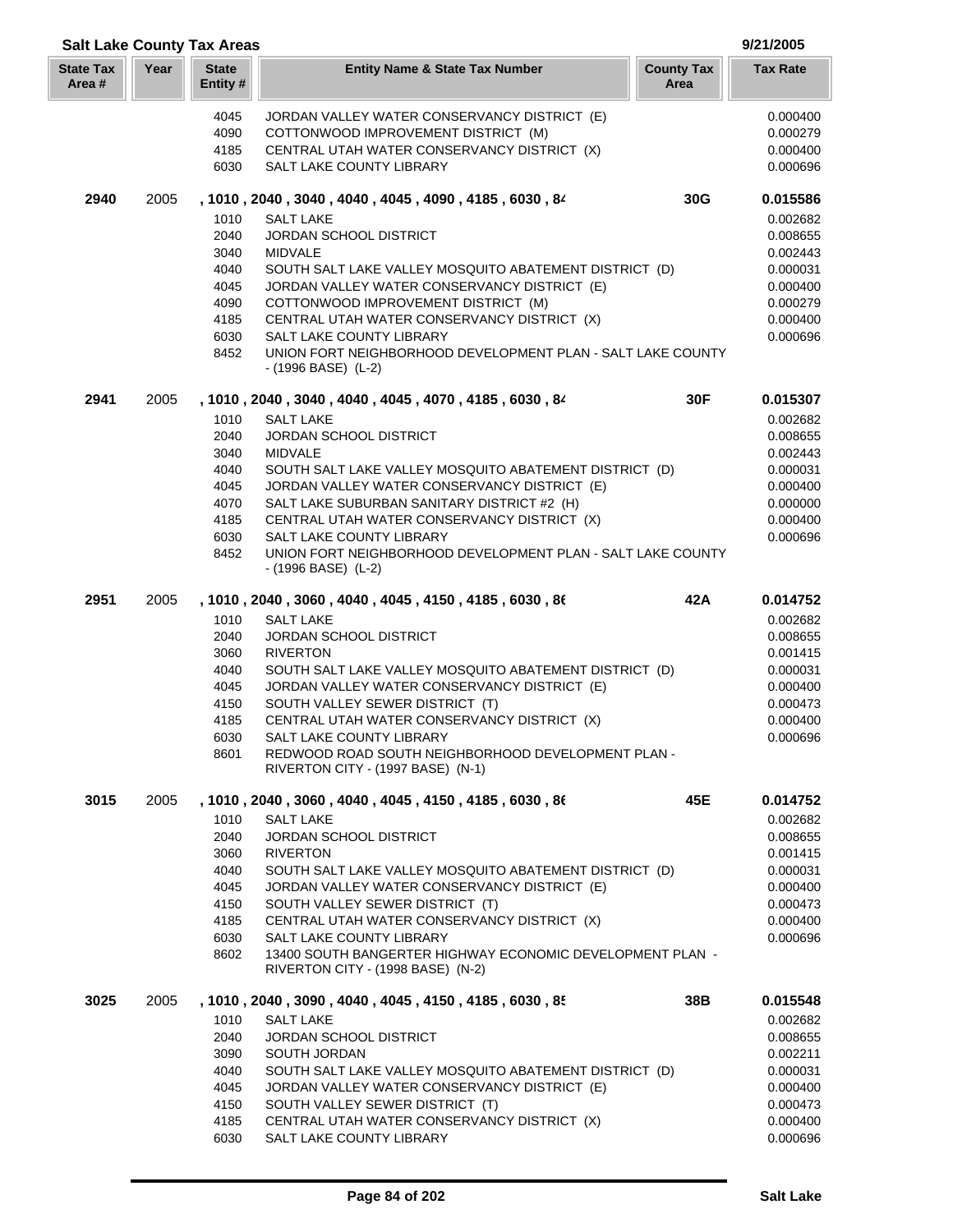| <b>Salt Lake County Tax Areas</b> |      |                          |                                                                                                     |                           | 9/21/2005            |
|-----------------------------------|------|--------------------------|-----------------------------------------------------------------------------------------------------|---------------------------|----------------------|
| <b>State Tax</b><br>Area #        | Year | <b>State</b><br>Entity # | <b>Entity Name &amp; State Tax Number</b>                                                           | <b>County Tax</b><br>Area | <b>Tax Rate</b>      |
|                                   |      | 8510                     | 1600-1700 WEST 10300-10600 SOUTH NEIGHBORHOOD DEVEL PLAN -<br>SOUTH JORDAN CITY - (1997 BASE) (M-2) |                           |                      |
| 3026                              | 2005 |                          | , 1010, 2010, 3070, 4010, 4020, 4185, 8013                                                          | 01N                       | 0.014924             |
|                                   |      | 1010                     | <b>SALT LAKE</b>                                                                                    |                           | 0.002682             |
|                                   |      | 2010                     | SALT LAKE CITY SCHOOL DISTRICT                                                                      |                           | 0.006080             |
|                                   |      | 3070                     | <b>SALT LAKE CITY</b>                                                                               |                           | 0.005368             |
|                                   |      | 4010                     | SALT LAKE METROPOLITAN WATER DISTRICT (A)                                                           |                           | 0.000259             |
|                                   |      | 4020                     | SALT LAKE CITY MOSQUITO ABATEMENT DISTRICT (B)                                                      |                           | 0.000135             |
|                                   |      | 4185                     | CENTRAL UTAH WATER CONSERVANCY DISTRICT (X)                                                         |                           | 0.000400             |
|                                   |      | 8013                     | DEPOT DISTRICT REDEVELOPMENT PLAN - SALT LAKE CITY - (1997 BASE)                                    |                           |                      |
|                                   |      |                          | $(A-10)$                                                                                            |                           |                      |
| 3027                              | 2005 |                          | , 1010 , 2040 , 3090 , 4040 , 4045 , 4150 , 4160 , 4185 , 60                                        | 39H                       | 0.015607             |
|                                   |      | 1010                     | <b>SALT LAKE</b>                                                                                    |                           | 0.002682             |
|                                   |      | 2040                     | JORDAN SCHOOL DISTRICT                                                                              |                           | 0.008655             |
|                                   |      | 3090                     | SOUTH JORDAN                                                                                        |                           | 0.002211             |
|                                   |      | 4040                     | SOUTH SALT LAKE VALLEY MOSQUITO ABATEMENT DISTRICT (D)                                              |                           | 0.000031             |
|                                   |      | 4045                     | JORDAN VALLEY WATER CONSERVANCY DISTRICT (E)                                                        |                           | 0.000400             |
|                                   |      | 4150                     | SOUTH VALLEY SEWER DISTRICT (T)                                                                     |                           | 0.000473             |
|                                   |      | 4160                     | CRESENT CEMETERY MAINTENANCE DISTRICT (U)                                                           |                           | 0.000059             |
|                                   |      | 4185<br>6030             | CENTRAL UTAH WATER CONSERVANCY DISTRICT (X)<br><b>SALT LAKE COUNTY LIBRARY</b>                      |                           | 0.000400<br>0.000696 |
|                                   |      | 8505                     | SOUTH GATE ECONOMIC DEVELOPMENT PLAN - SOUTH JORDAN CITY -                                          |                           |                      |
|                                   |      |                          | (1997 BASE) (M-3)                                                                                   |                           |                      |
| 3080                              | 2005 |                          | , 1010, 2030, 3120, 4040, 4045, 4050, 4185, 6030, 81                                                | <b>23C</b>                | 0.014096             |
|                                   |      | 1010                     | <b>SALT LAKE</b>                                                                                    |                           | 0.002682             |
|                                   |      | 2030                     | <b>GRANITE SCHOOL DISTRICT</b>                                                                      |                           | 0.006604             |
|                                   |      | 3120                     | <b>WEST VALLEY CITY</b>                                                                             |                           | 0.002527             |
|                                   |      | 4040                     | SOUTH SALT LAKE VALLEY MOSQUITO ABATEMENT DISTRICT (D)                                              |                           | 0.000031             |
|                                   |      | 4045                     | JORDAN VALLEY WATER CONSERVANCY DISTRICT (E)                                                        |                           | 0.000400             |
|                                   |      | 4050                     | GRANGER - HUNTER IMPROVEMENT DISTRICT (F)                                                           |                           | 0.000756             |
|                                   |      | 4185                     | CENTRAL UTAH WATER CONSERVANCY DISTRICT (X)                                                         |                           | 0.000400             |
|                                   |      | 6030                     | SALT LAKE COUNTY LIBRARY                                                                            |                           | 0.000696             |
|                                   |      | 8158                     | EAST 3500 S NEIGHBORHOOD DEVELOPMENT PLAN - WEST VALLEY CITY<br>$-(1998$ BASE) $(D-8)$              |                           |                      |
| 3081                              | 2005 |                          | , 1010, 2010, 3070, 4010, 4020, 4185, 8014                                                          | 02A                       | 0.014924             |
|                                   |      | 1010                     | <b>SALT LAKE</b>                                                                                    |                           | 0.002682             |
|                                   |      | 2010                     | SALT LAKE CITY SCHOOL DISTRICT                                                                      |                           | 0.006080             |
|                                   |      | 3070                     | <b>SALT LAKE CITY</b>                                                                               |                           | 0.005368             |
|                                   |      | 4010                     | SALT LAKE METROPOLITAN WATER DISTRICT (A)                                                           |                           | 0.000259             |
|                                   |      | 4020                     | SALT LAKE CITY MOSQUITO ABATEMENT DISTRICT (B)                                                      |                           | 0.000135             |
|                                   |      | 4185                     | CENTRAL UTAH WATER CONSERVANCY DISTRICT (X)                                                         |                           | 0.000400             |
|                                   |      | 8014                     | GRANARY DISTRICT REDEVELOPMENT PROJECT AREA PLAN - SALT LAKE<br>CITY - (1998 BASE) (A-11)           |                           |                      |
| 3086                              | 2005 |                          | , 1010, 2040, 3035, 4040, 4045, 4150, 4185, 6030                                                    | 070                       | 0.015454             |
|                                   |      | 1010                     | <b>SALT LAKE</b>                                                                                    |                           | 0.002682             |
|                                   |      | 2040                     | <b>JORDAN SCHOOL DISTRICT</b>                                                                       |                           | 0.008655             |
|                                   |      | 3035                     | <b>HERRIMAN TOWN</b>                                                                                |                           | 0.002117             |
|                                   |      | 4040                     | SOUTH SALT LAKE VALLEY MOSQUITO ABATEMENT DISTRICT (D)                                              |                           | 0.000031             |
|                                   |      | 4045                     | JORDAN VALLEY WATER CONSERVANCY DISTRICT (E)                                                        |                           | 0.000400             |
|                                   |      | 4150<br>4185             | SOUTH VALLEY SEWER DISTRICT (T)                                                                     |                           | 0.000473<br>0.000400 |
|                                   |      | 6030                     | CENTRAL UTAH WATER CONSERVANCY DISTRICT (X)<br>SALT LAKE COUNTY LIBRARY                             |                           | 0.000696             |
| 3088                              | 2005 |                          | , 1010, 2020, 3050, 4040, 4185, 8105                                                                | 21N                       | 0.011581             |
|                                   |      | 1010                     | <b>SALT LAKE</b>                                                                                    |                           | 0.002682             |
|                                   |      | 2020                     | MURRAY CITY SCHOOL DISTRICT                                                                         |                           | 0.006527             |
|                                   |      | 3050                     | <b>MURRAY</b>                                                                                       |                           | 0.001941             |
|                                   |      | 4040                     | SOUTH SALT LAKE VALLEY MOSQUITO ABATEMENT DISTRICT (D)                                              |                           | 0.000031             |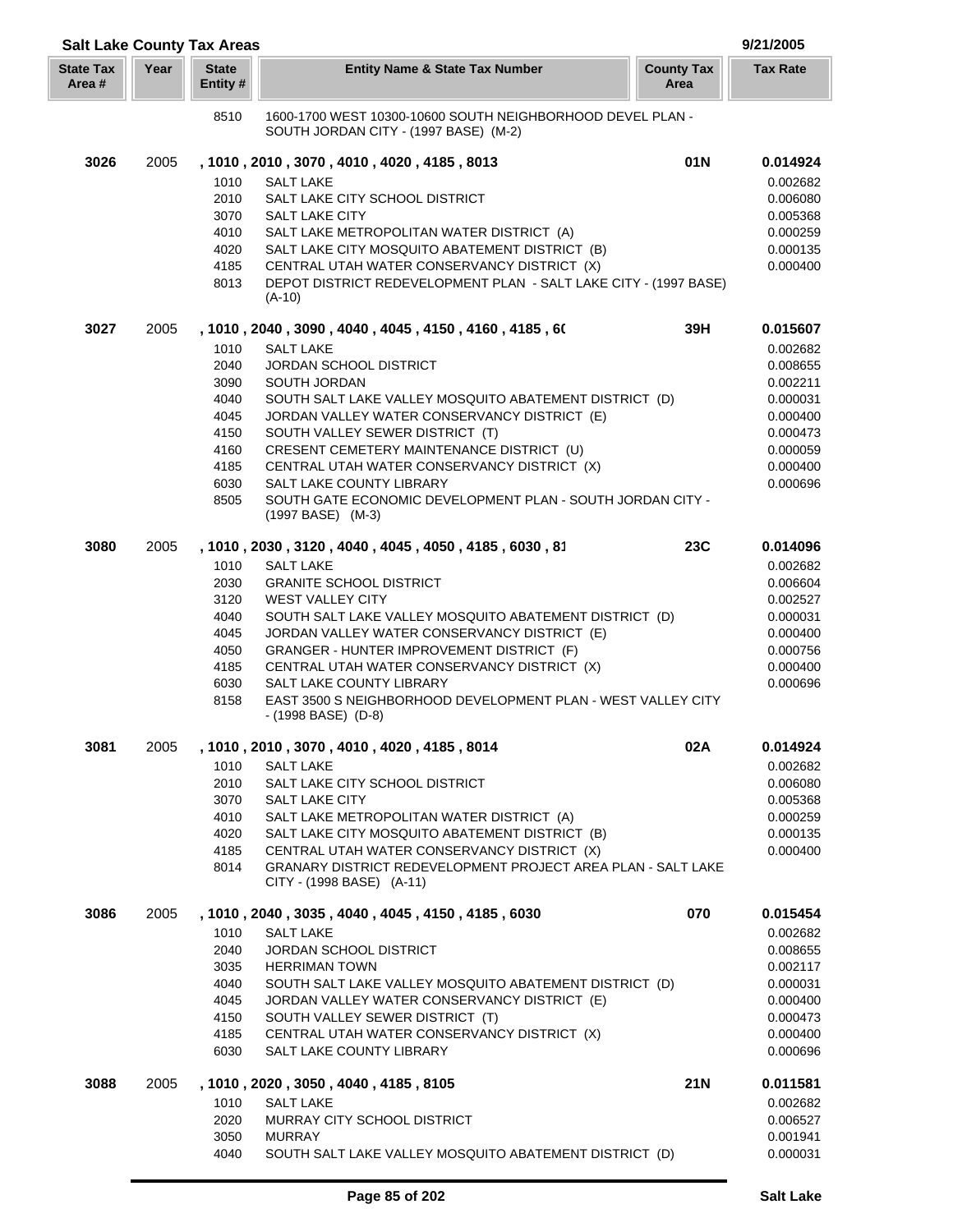| <b>Salt Lake County Tax Areas</b> |      |                          |                                                                                                                                     |                           | 9/21/2005            |
|-----------------------------------|------|--------------------------|-------------------------------------------------------------------------------------------------------------------------------------|---------------------------|----------------------|
| <b>State Tax</b><br>Area #        | Year | <b>State</b><br>Entity # | <b>Entity Name &amp; State Tax Number</b>                                                                                           | <b>County Tax</b><br>Area | <b>Tax Rate</b>      |
|                                   |      | 4185<br>8105             | CENTRAL UTAH WATER CONSERVANCY DISTRICT (X)<br>SMELTER SITE NEIGHBORHOOD DEVELOPMENT PLAN - MURRAY CITY -<br>$(1998$ BASE) $(C-4)$  |                           | 0.000400             |
| 3089                              | 2005 |                          | , 1010, 2020, 3050, 4040, 4185, 8101, 8102                                                                                          | 211                       | 0.011581             |
|                                   |      | 1010                     | <b>SALT LAKE</b>                                                                                                                    |                           | 0.002682             |
|                                   |      | 2020                     | MURRAY CITY SCHOOL DISTRICT                                                                                                         |                           | 0.006527             |
|                                   |      | 3050                     | <b>MURRAY</b>                                                                                                                       |                           | 0.001941             |
|                                   |      | 4040                     | SOUTH SALT LAKE VALLEY MOSQUITO ABATEMENT DISTRICT (D)                                                                              |                           | 0.000031             |
|                                   |      | 4185                     | CENTRAL UTAH WATER CONSERVANCY DISTRICT (X)                                                                                         |                           | 0.000400             |
|                                   |      | 8101<br>8102             | REDEVELOPMENT AGENCY OF MURRAY CITY - MURRAY CITY - (1977<br>BASE) (C-1)<br>AREA IN (C-1) OUTSIDE 100 ACRE AREA - MURRAY CITY - (%) |                           |                      |
| 3103                              | 2005 |                          | , 1010, 2040, 3090, 4040, 4045, 4150, 4160, 4185, 60                                                                                | 38C                       | 0.015607             |
|                                   |      | 1010                     | <b>SALT LAKE</b>                                                                                                                    |                           | 0.002682             |
|                                   |      | 2040                     | <b>JORDAN SCHOOL DISTRICT</b>                                                                                                       |                           | 0.008655             |
|                                   |      | 3090                     | SOUTH JORDAN                                                                                                                        |                           | 0.002211             |
|                                   |      | 4040                     | SOUTH SALT LAKE VALLEY MOSQUITO ABATEMENT DISTRICT (D)                                                                              |                           | 0.000031             |
|                                   |      | 4045<br>4150             | JORDAN VALLEY WATER CONSERVANCY DISTRICT (E)<br>SOUTH VALLEY SEWER DISTRICT (T)                                                     |                           | 0.000400<br>0.000473 |
|                                   |      | 4160                     | CRESENT CEMETERY MAINTENANCE DISTRICT (U)                                                                                           |                           | 0.000059             |
|                                   |      | 4185                     | CENTRAL UTAH WATER CONSERVANCY DISTRICT (X)                                                                                         |                           | 0.000400             |
|                                   |      | 6030                     | SALT LAKE COUNTY LIBRARY                                                                                                            |                           | 0.000696             |
|                                   |      | 8512                     | SOUTH I-15 FRONTAGE NEIGHBORHOOD DEVELOPMENT PLAN - SOUTH<br>JORDAN CITY - (1998 BASE) (M-4)                                        |                           |                      |
| 3105                              | 2005 |                          | , 1010, 2030, 3036, 4040, 4060, 4185, 6020, 6030                                                                                    | 081                       | 0.012629             |
|                                   |      | 1010<br>2030             | <b>SALT LAKE</b><br><b>GRANITE SCHOOL DISTRICT</b>                                                                                  |                           | 0.002682<br>0.006604 |
|                                   |      | 3036                     | <b>HOLLADAY CITY</b>                                                                                                                |                           | 0.001983             |
|                                   |      | 4040                     | SOUTH SALT LAKE VALLEY MOSQUITO ABATEMENT DISTRICT (D)                                                                              |                           | 0.000031             |
|                                   |      | 4060                     | SALT LAKE SUBURBAN SANITARY DISTRICT #1 (G)                                                                                         |                           | 0.000233             |
|                                   |      | 4185                     | CENTRAL UTAH WATER CONSERVANCY DISTRICT (X)                                                                                         |                           | 0.000400             |
|                                   |      | 6020                     | AREA EXCLUDED FROM SALT LAKE COUNTY WATER CONSERVANCY<br>DISTRICT (II)                                                              |                           | 0.000000             |
|                                   |      | 6030                     | SALT LAKE COUNTY LIBRARY                                                                                                            |                           | 0.000696             |
| 3106                              | 2005 | 1010                     | , 1010, 2030, 3036, 4040, 4060, 4185, 6030<br><b>SALT LAKE</b>                                                                      | 082                       | 0.012629             |
|                                   |      | 2030                     | <b>GRANITE SCHOOL DISTRICT</b>                                                                                                      |                           | 0.002682<br>0.006604 |
|                                   |      | 3036                     | <b>HOLLADAY CITY</b>                                                                                                                |                           | 0.001983             |
|                                   |      | 4040                     | SOUTH SALT LAKE VALLEY MOSQUITO ABATEMENT DISTRICT (D)                                                                              |                           | 0.000031             |
|                                   |      | 4060                     | SALT LAKE SUBURBAN SANITARY DISTRICT #1 (G)                                                                                         |                           | 0.000233             |
|                                   |      | 4185                     | CENTRAL UTAH WATER CONSERVANCY DISTRICT (X)                                                                                         |                           | 0.000400             |
|                                   |      | 6030                     | SALT LAKE COUNTY LIBRARY                                                                                                            |                           | 0.000696             |
| 3107                              | 2005 |                          | , 1010, 2030, 3036, 4040, 4045, 4060, 4185, 6030                                                                                    | 080                       | 0.013029             |
|                                   |      | 1010<br>2030             | <b>SALT LAKE</b><br><b>GRANITE SCHOOL DISTRICT</b>                                                                                  |                           | 0.002682<br>0.006604 |
|                                   |      | 3036                     | <b>HOLLADAY CITY</b>                                                                                                                |                           | 0.001983             |
|                                   |      | 4040                     | SOUTH SALT LAKE VALLEY MOSQUITO ABATEMENT DISTRICT (D)                                                                              |                           | 0.000031             |
|                                   |      | 4045                     | JORDAN VALLEY WATER CONSERVANCY DISTRICT (E)                                                                                        |                           | 0.000400             |
|                                   |      | 4060                     | SALT LAKE SUBURBAN SANITARY DISTRICT #1 (G)                                                                                         |                           | 0.000233             |
|                                   |      | 4185<br>6030             | CENTRAL UTAH WATER CONSERVANCY DISTRICT (X)<br>SALT LAKE COUNTY LIBRARY                                                             |                           | 0.000400<br>0.000696 |
| 3108                              | 2005 |                          | , 1010, 2030, 3036, 4040, 4090, 4185, 6030                                                                                          | 083                       | 0.012675             |
|                                   |      | 1010                     | <b>SALT LAKE</b>                                                                                                                    |                           | 0.002682             |
|                                   |      | 2030<br>3036             | <b>GRANITE SCHOOL DISTRICT</b><br><b>HOLLADAY CITY</b>                                                                              |                           | 0.006604<br>0.001983 |
|                                   |      | 4040                     | SOUTH SALT LAKE VALLEY MOSQUITO ABATEMENT DISTRICT (D)                                                                              |                           | 0.000031             |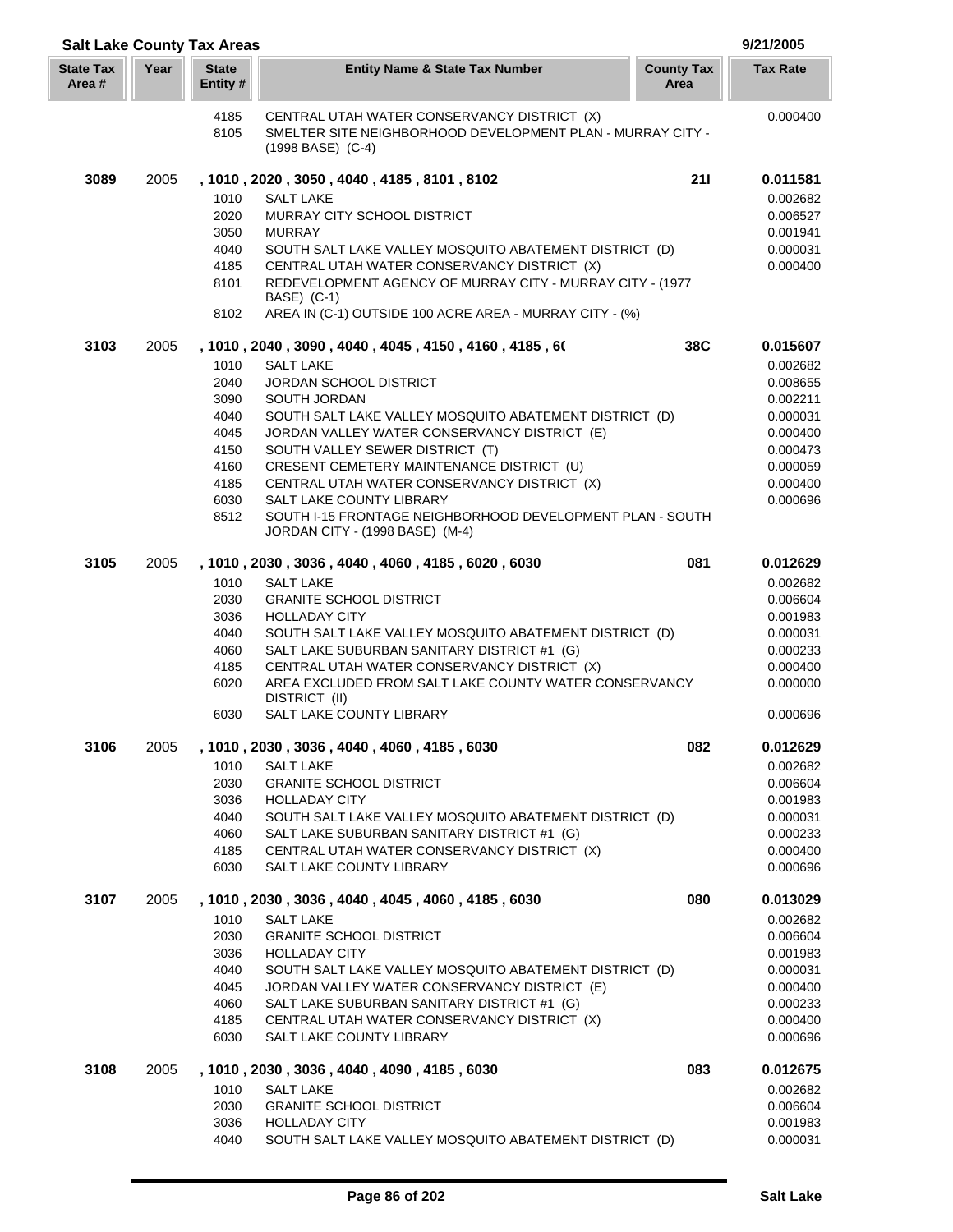| <b>Salt Lake County Tax Areas</b> |      |                          |                                                                                                          |                           | 9/21/2005            |
|-----------------------------------|------|--------------------------|----------------------------------------------------------------------------------------------------------|---------------------------|----------------------|
| <b>State Tax</b><br>Area #        | Year | <b>State</b><br>Entity # | <b>Entity Name &amp; State Tax Number</b>                                                                | <b>County Tax</b><br>Area | <b>Tax Rate</b>      |
|                                   |      | 4090                     | COTTONWOOD IMPROVEMENT DISTRICT (M)                                                                      |                           | 0.000279             |
|                                   |      | 4185                     | CENTRAL UTAH WATER CONSERVANCY DISTRICT (X)                                                              |                           | 0.000400             |
|                                   |      | 6030                     | SALT LAKE COUNTY LIBRARY                                                                                 |                           | 0.000696             |
| 3109                              | 2005 |                          | , 1010, 2030, 3036, 4040, 4090, 4185, 4200, 6030                                                         | 99 <sub>D</sub>           | 0.013856             |
|                                   |      | 1010                     | <b>SALT LAKE</b>                                                                                         |                           | 0.002682             |
|                                   |      | 2030<br>3036             | <b>GRANITE SCHOOL DISTRICT</b><br><b>HOLLADAY CITY</b>                                                   |                           | 0.006604<br>0.001983 |
|                                   |      | 4040                     | SOUTH SALT LAKE VALLEY MOSQUITO ABATEMENT DISTRICT (D)                                                   |                           | 0.000031             |
|                                   |      | 4090                     | COTTONWOOD IMPROVEMENT DISTRICT (M)                                                                      |                           | 0.000279             |
|                                   |      | 4185                     | CENTRAL UTAH WATER CONSERVANCY DISTRICT (X)                                                              |                           | 0.000400             |
|                                   |      | 4200                     | COTTONWOOD HEIGHTS PARKS AND RECREATION SERVICE AREA (Z)                                                 |                           | 0.001181             |
|                                   |      | 6030                     | SALT LAKE COUNTY LIBRARY                                                                                 |                           | 0.000696             |
| 3110                              | 2005 |                          | , 1010 , 2040 , 3030 , 4040 , 4045 , 4150 , 4185 , 4310 , 60                                             | 54B                       | 0.017987             |
|                                   |      | 1010                     | <b>SALT LAKE</b>                                                                                         |                           | 0.002682             |
|                                   |      | 2040                     | <b>JORDAN SCHOOL DISTRICT</b>                                                                            |                           | 0.008655             |
|                                   |      | 3030                     | DRAPER CITY                                                                                              |                           | 0.001469             |
|                                   |      | 4040                     | SOUTH SALT LAKE VALLEY MOSQUITO ABATEMENT DISTRICT (D)                                                   |                           | 0.000031             |
|                                   |      | 4045                     | JORDAN VALLEY WATER CONSERVANCY DISTRICT (E)                                                             |                           | 0.000400             |
|                                   |      | 4150                     | SOUTH VALLEY SEWER DISTRICT (T)                                                                          |                           | 0.000473             |
|                                   |      | 4185<br>4310             | CENTRAL UTAH WATER CONSERVANCY DISTRICT (X)<br>TRAVERSE RIDGE SPECIAL SERVICE DISTRICT (L-L)             |                           | 0.000400<br>0.003181 |
|                                   |      | 6030                     | SALT LAKE COUNTY LIBRARY                                                                                 |                           | 0.000696             |
| 3111                              | 2005 |                          | , 1010, 2040, 3030, 4040, 4045, 4185, 4310, 6030                                                         | 54A                       | 0.017514             |
|                                   |      | 1010                     | SALT LAKE                                                                                                |                           | 0.002682             |
|                                   |      | 2040                     | <b>JORDAN SCHOOL DISTRICT</b>                                                                            |                           | 0.008655             |
|                                   |      | 3030                     | DRAPER CITY                                                                                              |                           | 0.001469             |
|                                   |      | 4040                     | SOUTH SALT LAKE VALLEY MOSQUITO ABATEMENT DISTRICT (D)                                                   |                           | 0.000031             |
|                                   |      | 4045                     | JORDAN VALLEY WATER CONSERVANCY DISTRICT (E)                                                             |                           | 0.000400             |
|                                   |      | 4185                     | CENTRAL UTAH WATER CONSERVANCY DISTRICT (X)                                                              |                           | 0.000400             |
|                                   |      | 4310                     | TRAVERSE RIDGE SPECIAL SERVICE DISTRICT (L-L)                                                            |                           | 0.003181             |
|                                   |      | 6030                     | SALT LAKE COUNTY LIBRARY                                                                                 |                           | 0.000696             |
| 3114                              | 2005 |                          | , 1010, 2040, 3020, 4040, 4045, 4150, 4185, 6030, 87                                                     | 46B                       | 0.014468             |
|                                   |      | 1010<br>2040             | <b>SALT LAKE</b><br><b>JORDAN SCHOOL DISTRICT</b>                                                        |                           | 0.002682<br>0.008655 |
|                                   |      | 3020                     | <b>BLUFFDALE</b>                                                                                         |                           | 0.001131             |
|                                   |      | 4040                     | SOUTH SALT LAKE VALLEY MOSQUITO ABATEMENT DISTRICT (D)                                                   |                           | 0.000031             |
|                                   |      | 4045                     | JORDAN VALLEY WATER CONSERVANCY DISTRICT (E)                                                             |                           | 0.000400             |
|                                   |      | 4150                     | SOUTH VALLEY SEWER DISTRICT (T)                                                                          |                           | 0.000473             |
|                                   |      | 4185                     | CENTRAL UTAH WATER CONSERVANCY DISTRICT (X)                                                              |                           | 0.000400             |
|                                   |      | 6030                     | SALT LAKE COUNTY LIBRARY                                                                                 |                           | 0.000696             |
|                                   |      | 8701                     | EASTERN BLUFFDALE ECONOMIC DEVELOPMENT PLAN - BLUFFDALE<br>CITY - (1998 BASE) (O-1)                      |                           |                      |
| 3128                              | 2005 |                          | , 1010, 2020, 3050, 4040, 4185, 8101                                                                     | 21G                       | 0.011581             |
|                                   |      | 1010                     | <b>SALT LAKE</b>                                                                                         |                           | 0.002682             |
|                                   |      | 2020                     | MURRAY CITY SCHOOL DISTRICT                                                                              |                           | 0.006527             |
|                                   |      | 3050                     | <b>MURRAY</b>                                                                                            |                           | 0.001941             |
|                                   |      | 4040                     | SOUTH SALT LAKE VALLEY MOSQUITO ABATEMENT DISTRICT (D)                                                   |                           | 0.000031             |
|                                   |      | 4185<br>8101             | CENTRAL UTAH WATER CONSERVANCY DISTRICT (X)<br>REDEVELOPMENT AGENCY OF MURRAY CITY - MURRAY CITY - (1977 |                           | 0.000400             |
|                                   |      |                          | BASE) (C-1)                                                                                              |                           |                      |
| 3132                              | 2005 | 1010                     | , 1010, 2020, 3050, 4040, 4090, 4185<br><b>SALT LAKE</b>                                                 | 21P                       | 0.011860<br>0.002682 |
|                                   |      | 2020                     | MURRAY CITY SCHOOL DISTRICT                                                                              |                           | 0.006527             |
|                                   |      | 3050                     | <b>MURRAY</b>                                                                                            |                           | 0.001941             |
|                                   |      | 4040                     | SOUTH SALT LAKE VALLEY MOSQUITO ABATEMENT DISTRICT (D)                                                   |                           | 0.000031             |
|                                   |      | 4090                     | COTTONWOOD IMPROVEMENT DISTRICT (M)                                                                      |                           | 0.000279             |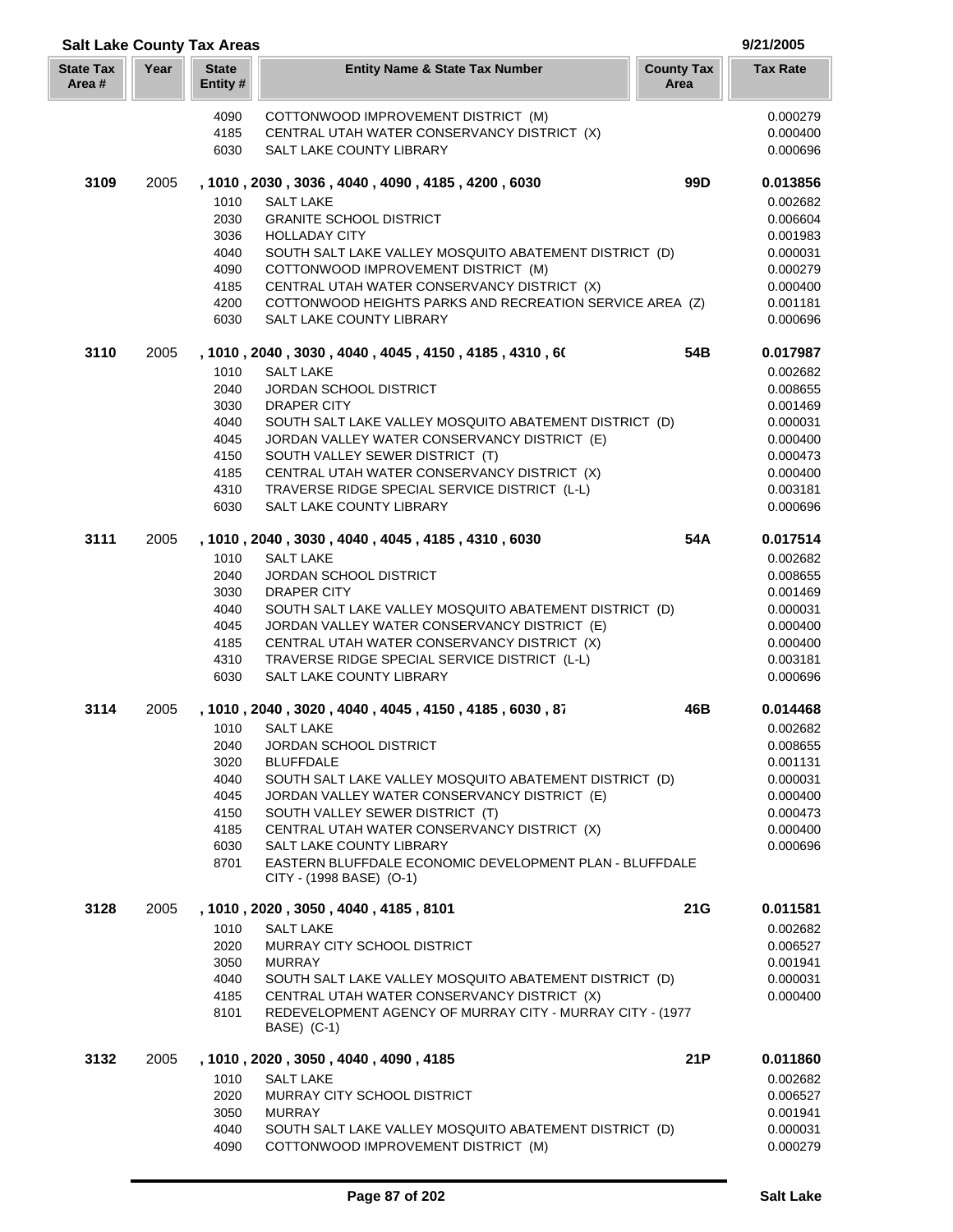|                           |      | <b>Salt Lake County Tax Areas</b> |                                                                                                        |                           | 9/21/2005            |
|---------------------------|------|-----------------------------------|--------------------------------------------------------------------------------------------------------|---------------------------|----------------------|
| <b>State Tax</b><br>Area# | Year | <b>State</b><br>Entity #          | <b>Entity Name &amp; State Tax Number</b>                                                              | <b>County Tax</b><br>Area | <b>Tax Rate</b>      |
|                           |      | 4185                              | CENTRAL UTAH WATER CONSERVANCY DISTRICT (X)                                                            |                           | 0.000400             |
| 3133                      | 2005 |                                   | , 1010, 2020, 3050, 4040, 4110, 4185                                                                   | 21Q                       | 0.011776             |
|                           |      | 1010                              | <b>SALT LAKE</b>                                                                                       |                           | 0.002682             |
|                           |      | 2020                              | MURRAY CITY SCHOOL DISTRICT                                                                            |                           | 0.006527             |
|                           |      | 3050                              | <b>MURRAY</b>                                                                                          |                           | 0.001941             |
|                           |      | 4040                              | SOUTH SALT LAKE VALLEY MOSQUITO ABATEMENT DISTRICT (D)                                                 |                           | 0.000031             |
|                           |      | 4110                              | TAYLORSVILLE-BENNION IMPROVEMENT DISTRICT (O)                                                          |                           | 0.000195             |
|                           |      | 4185                              | CENTRAL UTAH WATER CONSERVANCY DISTRICT (X)                                                            |                           | 0.000400             |
| 3134                      | 2005 |                                   | , 1010, 2020, 3050, 4040, 4060, 4185                                                                   | <b>21U</b>                | 0.011814             |
|                           |      | 1010                              | <b>SALT LAKE</b>                                                                                       |                           | 0.002682             |
|                           |      | 2020                              | MURRAY CITY SCHOOL DISTRICT                                                                            |                           | 0.006527             |
|                           |      | 3050                              | <b>MURRAY</b>                                                                                          |                           | 0.001941             |
|                           |      | 4040                              | SOUTH SALT LAKE VALLEY MOSQUITO ABATEMENT DISTRICT (D)                                                 |                           | 0.000031             |
|                           |      | 4060                              | SALT LAKE SUBURBAN SANITARY DISTRICT #1 (G)                                                            |                           | 0.000233             |
|                           |      | 4185                              | CENTRAL UTAH WATER CONSERVANCY DISTRICT (X)                                                            |                           | 0.000400             |
| 3151                      | 2005 |                                   | , 1010, 2040, 3020, 4040, 4045, 4150, 4185, 6030, 87                                                   | 45F                       | 0.014468             |
|                           |      | 1010                              | <b>SALT LAKE</b>                                                                                       |                           | 0.002682             |
|                           |      | 2040                              | <b>JORDAN SCHOOL DISTRICT</b>                                                                          |                           | 0.008655             |
|                           |      | 3020                              | <b>BLUFFDALE</b>                                                                                       |                           | 0.001131             |
|                           |      | 4040                              | SOUTH SALT LAKE VALLEY MOSQUITO ABATEMENT DISTRICT (D)                                                 |                           | 0.000031             |
|                           |      | 4045                              | JORDAN VALLEY WATER CONSERVANCY DISTRICT (E)                                                           |                           | 0.000400             |
|                           |      | 4150<br>4185                      | SOUTH VALLEY SEWER DISTRICT (T)<br>CENTRAL UTAH WATER CONSERVANCY DISTRICT (X)                         |                           | 0.000473<br>0.000400 |
|                           |      | 6030                              | SALT LAKE COUNTY LIBRARY                                                                               |                           | 0.000696             |
|                           |      | 8703                              | JORDAN NARROWS ECONOMIC DEVELOPMENT PROJECT - BLUFFDALE<br>CITY - (1999 BASE) (O-3)                    |                           |                      |
| 3154                      | 2005 |                                   | , 1010, 2040, 3090, 4040, 4045, 4150, 4185, 6030, 85                                                   | 38E                       | 0.015548             |
|                           |      | 1010                              | <b>SALT LAKE</b>                                                                                       |                           | 0.002682             |
|                           |      | 2040                              | <b>JORDAN SCHOOL DISTRICT</b>                                                                          |                           | 0.008655             |
|                           |      | 3090                              | SOUTH JORDAN                                                                                           |                           | 0.002211             |
|                           |      | 4040                              | SOUTH SALT LAKE VALLEY MOSQUITO ABATEMENT DISTRICT (D)                                                 |                           | 0.000031             |
|                           |      | 4045                              | JORDAN VALLEY WATER CONSERVANCY DISTRICT (E)                                                           |                           | 0.000400             |
|                           |      | 4150                              | SOUTH VALLEY SEWER DISTRICT (T)                                                                        |                           | 0.000473             |
|                           |      | 4185                              | CENTRAL UTAH WATER CONSERVANCY DISTRICT (X)                                                            |                           | 0.000400             |
|                           |      | 6030                              | SALT LAKE COUNTY LIBRARY                                                                               |                           | 0.000696             |
|                           |      | 8515                              | SOUTH JORDAN PARKWAY NEIGHBORHOOD DEVELOPMENT PLAN -                                                   |                           |                      |
|                           |      |                                   | SOUTH JORDAN CITY - (199 BASE) (M-5)                                                                   |                           |                      |
| 3155                      | 2005 |                                   | , 1010 , 2040 , 3090 , 4040 , 4045 , 4150 , 4160 , 4185 , 60                                           | 38D                       | 0.015607             |
|                           |      | 1010                              | <b>SALT LAKE</b>                                                                                       |                           | 0.002682             |
|                           |      | 2040                              | JORDAN SCHOOL DISTRICT                                                                                 |                           | 0.008655             |
|                           |      | 3090                              | SOUTH JORDAN                                                                                           |                           | 0.002211             |
|                           |      | 4040                              | SOUTH SALT LAKE VALLEY MOSQUITO ABATEMENT DISTRICT (D)<br>JORDAN VALLEY WATER CONSERVANCY DISTRICT (E) |                           | 0.000031             |
|                           |      | 4045<br>4150                      | SOUTH VALLEY SEWER DISTRICT (T)                                                                        |                           | 0.000400<br>0.000473 |
|                           |      | 4160                              | CRESENT CEMETERY MAINTENANCE DISTRICT (U)                                                              |                           | 0.000059             |
|                           |      | 4185                              | CENTRAL UTAH WATER CONSERVANCY DISTRICT (X)                                                            |                           | 0.000400             |
|                           |      | 6030                              | SALT LAKE COUNTY LIBRARY                                                                               |                           | 0.000696             |
|                           |      | 8520                              | 10200 SOUTH JORDAN GATEWAY ECONOMIC DEVELOPMENT PLAN -                                                 |                           |                      |
|                           |      |                                   | SOUTH JORDAN CITY - (1999 BASE) (M-6)                                                                  |                           |                      |
| 3156                      | 2005 | 1010                              | , 1010 , 2040 , 3080 , 4040 , 4140 , 4185 , 4290 , 6030 , 82<br><b>SALT LAKE</b>                       | 43G                       | 0.015541<br>0.002682 |
|                           |      | 2040                              | JORDAN SCHOOL DISTRICT                                                                                 |                           | 0.008655             |
|                           |      | 3080                              | <b>SANDY CITY</b>                                                                                      |                           | 0.001757             |
|                           |      | 4040                              | SOUTH SALT LAKE VALLEY MOSQUITO ABATEMENT DISTRICT (D)                                                 |                           | 0.000031             |
|                           |      | 4140                              | SANDY SUBURBAN IMPROVEMENT DISTRICT (R)                                                                |                           | 0.001101             |
|                           |      | 4185                              | CENTRAL UTAH WATER CONSERVANCY DISTRICT (X)                                                            |                           | 0.000400             |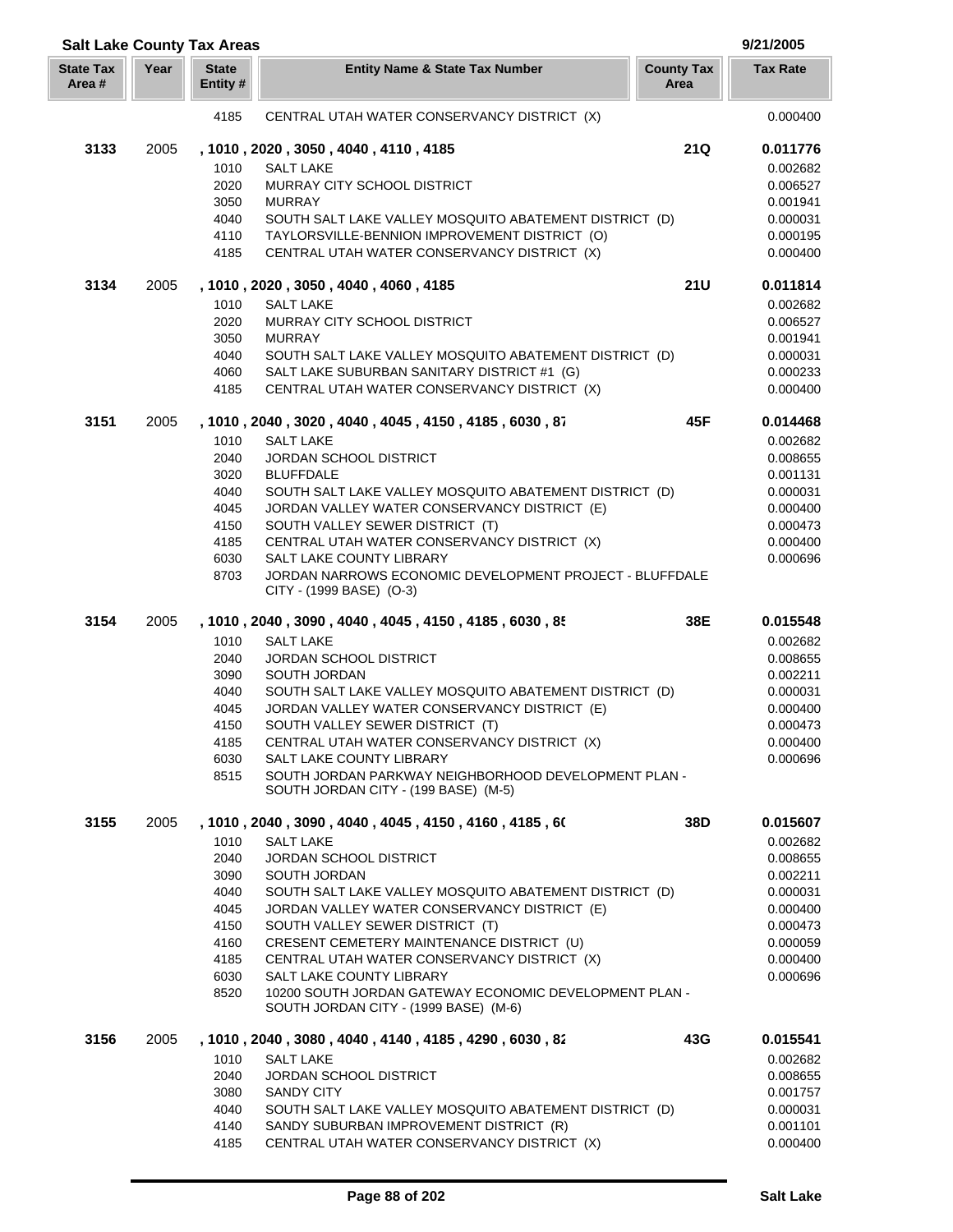| <b>Salt Lake County Tax Areas</b> |      |                         |                                                                                                        |                           | 9/21/2005            |
|-----------------------------------|------|-------------------------|--------------------------------------------------------------------------------------------------------|---------------------------|----------------------|
| <b>State Tax</b><br>Area#         | Year | <b>State</b><br>Entity# | <b>Entity Name &amp; State Tax Number</b>                                                              | <b>County Tax</b><br>Area | <b>Tax Rate</b>      |
|                                   |      | 4290                    | SALT LAKE CITY METROPOLITAN WATER DISTRICT - SANDY CITY ONLY                                           |                           | 0.000219             |
|                                   |      | 6030                    | $(J-J)$<br>SALT LAKE COUNTY LIBRARY                                                                    |                           | 0.000696             |
|                                   |      | 8204                    | SOUTH TOWN RIDGE ECONOMIC DEVELOPMENT PROJECT - SANDY CITY<br>- (1999 BASE) (E-4)                      |                           |                      |
| 3157                              | 2005 |                         | , 1010 , 2040 , 3080 , 4040 , 4140 , 4160 , 4185 , 4290 , 60                                           | 43H                       | 0.015600             |
|                                   |      | 1010                    | <b>SALT LAKE</b>                                                                                       |                           | 0.002682             |
|                                   |      | 2040                    | JORDAN SCHOOL DISTRICT                                                                                 |                           | 0.008655             |
|                                   |      | 3080<br>4040            | <b>SANDY CITY</b><br>SOUTH SALT LAKE VALLEY MOSQUITO ABATEMENT DISTRICT (D)                            |                           | 0.001757<br>0.000031 |
|                                   |      | 4140                    | SANDY SUBURBAN IMPROVEMENT DISTRICT (R)                                                                |                           | 0.001101             |
|                                   |      | 4160                    | CRESENT CEMETERY MAINTENANCE DISTRICT (U)                                                              |                           | 0.000059             |
|                                   |      | 4185                    | CENTRAL UTAH WATER CONSERVANCY DISTRICT (X)                                                            |                           | 0.000400             |
|                                   |      | 4290                    | SALT LAKE CITY METROPOLITAN WATER DISTRICT - SANDY CITY ONLY<br>$(J-J)$                                |                           | 0.000219             |
|                                   |      | 6030                    | SALT LAKE COUNTY LIBRARY                                                                               |                           | 0.000696             |
|                                   |      | 8204                    | SOUTH TOWN RIDGE ECONOMIC DEVELOPMENT PROJECT - SANDY CITY<br>- (1999 BASE) (E-4)                      |                           |                      |
| 3159                              | 2005 |                         | , 1010, 2030, 3120, 4040, 4045, 4050, 4185, 6030, 81                                                   | 23D                       | 0.014096             |
|                                   |      | 1010                    | <b>SALT LAKE</b>                                                                                       |                           | 0.002682             |
|                                   |      | 2030<br>3120            | <b>GRANITE SCHOOL DISTRICT</b><br><b>WEST VALLEY CITY</b>                                              |                           | 0.006604<br>0.002527 |
|                                   |      | 4040                    | SOUTH SALT LAKE VALLEY MOSQUITO ABATEMENT DISTRICT (D)                                                 |                           | 0.000031             |
|                                   |      | 4045                    | JORDAN VALLEY WATER CONSERVANCY DISTRICT (E)                                                           |                           | 0.000400             |
|                                   |      | 4050                    | GRANGER - HUNTER IMPROVEMENT DISTRICT (F)                                                              |                           | 0.000756             |
|                                   |      | 4185                    | CENTRAL UTAH WATER CONSERVANCY DISTRICT (X)                                                            |                           | 0.000400             |
|                                   |      | 6030                    | SALT LAKE COUNTY LIBRARY                                                                               |                           | 0.000696             |
|                                   |      | 8159                    | JORDAN RIVER NEIGHBORHOOD DEVELOPMENT PLAN - WEST VALLEY<br>CITY - (1999 BASE) (D-9)                   |                           |                      |
| 3161                              | 2005 |                         | , 1010, 2040, 3090, 4040, 4045, 4150, 4160, 4185, 60                                                   | 391                       | 0.015607             |
|                                   |      | 1010                    | <b>SALT LAKE</b>                                                                                       |                           | 0.002682             |
|                                   |      | 2040                    | <b>JORDAN SCHOOL DISTRICT</b>                                                                          |                           | 0.008655             |
|                                   |      | 3090                    | SOUTH JORDAN                                                                                           |                           | 0.002211             |
|                                   |      | 4040<br>4045            | SOUTH SALT LAKE VALLEY MOSQUITO ABATEMENT DISTRICT (D)<br>JORDAN VALLEY WATER CONSERVANCY DISTRICT (E) |                           | 0.000031<br>0.000400 |
|                                   |      | 4150                    | SOUTH VALLEY SEWER DISTRICT (T)                                                                        |                           | 0.000473             |
|                                   |      | 4160                    | CRESENT CEMETERY MAINTENANCE DISTRICT (U)                                                              |                           | 0.000059             |
|                                   |      | 4185                    | CENTRAL UTAH WATER CONSERVANCY DISTRICT (X)                                                            |                           | 0.000400             |
|                                   |      | 6030                    | SALT LAKE COUNTY LIBRARY                                                                               |                           | 0.000696             |
|                                   |      | 8525                    | NORTH JORDAN GATEWAY ECONOMIC DEVELOPMENT PLAN - SOUTH<br>JORDAN CITY - (1999 BASE) (M-7)              |                           |                      |
| 3163                              | 2005 |                         | , 1010, 2030, 3110, 4030, 4045, 4120, 4180, 4185, 60                                                   | 24Q                       | 0.015583             |
|                                   |      | 1010                    | <b>SALT LAKE</b>                                                                                       |                           | 0.002682             |
|                                   |      | 2030<br>3110            | <b>GRANITE SCHOOL DISTRICT</b><br><b>WEST JORDAN CITY</b>                                              |                           | 0.006604<br>0.002572 |
|                                   |      | 4030                    | MAGNA MOSQUITO ABATEMENT DISTRICT (C)                                                                  |                           | 0.000060             |
|                                   |      | 4045                    | JORDAN VALLEY WATER CONSERVANCY DISTRICT (E)                                                           |                           | 0.000400             |
|                                   |      | 4120                    | KEARNS IMPROVEMENT DISTRICT (P)                                                                        |                           | 0.000741             |
|                                   |      | 4180                    | SALT LAKE COUNTY REGIONAL SERVICE AREA (W)                                                             |                           | 0.001428             |
|                                   |      | 4185                    | CENTRAL UTAH WATER CONSERVANCY DISTRICT (X)                                                            |                           | 0.000400             |
|                                   |      | 6030                    | SALT LAKE COUNTY LIBRARY                                                                               |                           | 0.000696             |
| 3165                              | 2005 | 1010                    | , 1010 , 2040 , 3110 , 4040 , 4045 , 4120 , 4180 , 4185 , 60<br><b>SALT LAKE</b>                       | 37Z                       | 0.017605<br>0.002682 |
|                                   |      | 2040                    | <b>JORDAN SCHOOL DISTRICT</b>                                                                          |                           | 0.008655             |
|                                   |      | 3110                    | <b>WEST JORDAN CITY</b>                                                                                |                           | 0.002572             |
|                                   |      | 4040                    | SOUTH SALT LAKE VALLEY MOSQUITO ABATEMENT DISTRICT (D)                                                 |                           | 0.000031             |
|                                   |      | 4045                    | JORDAN VALLEY WATER CONSERVANCY DISTRICT (E)                                                           |                           | 0.000400             |
|                                   |      | 4120                    | KEARNS IMPROVEMENT DISTRICT (P)                                                                        |                           | 0.000741             |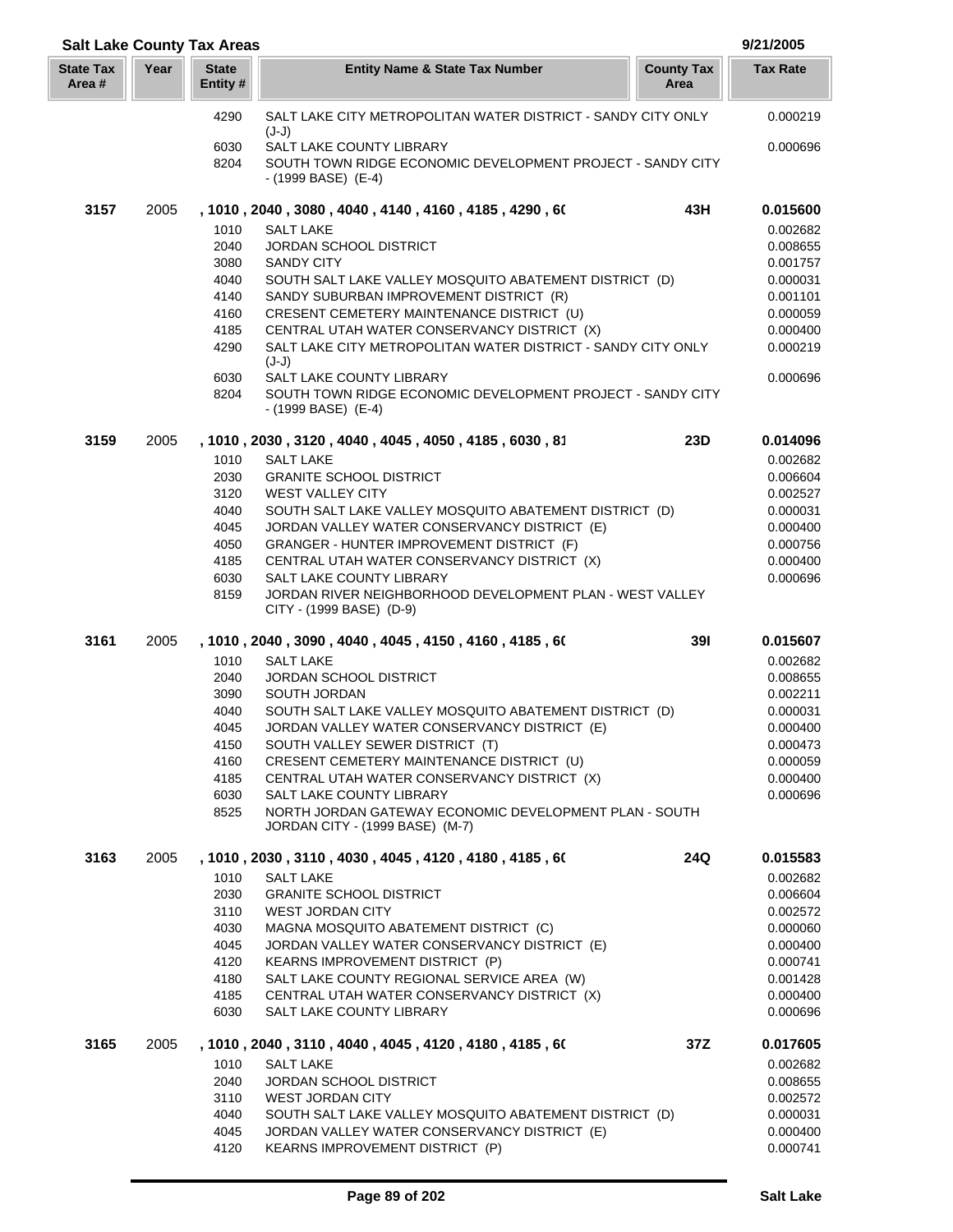| <b>Salt Lake County Tax Areas</b> |      |                          |                                                                                             |                           | 9/21/2005            |
|-----------------------------------|------|--------------------------|---------------------------------------------------------------------------------------------|---------------------------|----------------------|
| <b>State Tax</b><br>Area#         | Year | <b>State</b><br>Entity # | <b>Entity Name &amp; State Tax Number</b>                                                   | <b>County Tax</b><br>Area | <b>Tax Rate</b>      |
|                                   |      | 4180                     | SALT LAKE COUNTY REGIONAL SERVICE AREA (W)                                                  |                           | 0.001428             |
|                                   |      | 4185                     | CENTRAL UTAH WATER CONSERVANCY DISTRICT (X)                                                 |                           | 0.000400             |
|                                   |      | 6030                     | SALT LAKE COUNTY LIBRARY                                                                    |                           | 0.000696             |
| 3166                              | 2005 |                          | , 1010, 2040, 3110, 4040, 4180, 4185, 6030                                                  | 37X                       | 0.016464             |
|                                   |      | 1010                     | <b>SALT LAKE</b>                                                                            |                           | 0.002682             |
|                                   |      | 2040                     | <b>JORDAN SCHOOL DISTRICT</b>                                                               |                           | 0.008655             |
|                                   |      | 3110                     | <b>WEST JORDAN CITY</b>                                                                     |                           | 0.002572             |
|                                   |      | 4040                     | SOUTH SALT LAKE VALLEY MOSQUITO ABATEMENT DISTRICT (D)                                      |                           | 0.000031             |
|                                   |      | 4180                     | SALT LAKE COUNTY REGIONAL SERVICE AREA (W)                                                  |                           | 0.001428             |
|                                   |      | 4185                     | CENTRAL UTAH WATER CONSERVANCY DISTRICT (X)                                                 |                           | 0.000400             |
|                                   |      | 6030                     | SALT LAKE COUNTY LIBRARY                                                                    |                           | 0.000696             |
| 3167                              | 2005 |                          | , 1010, 2040, 3020, 4040, 4045, 4150, 4185, 6030, 87                                        | 45G                       | 0.014468             |
|                                   |      | 1010                     | <b>SALT LAKE</b>                                                                            |                           | 0.002682             |
|                                   |      | 2040                     | <b>JORDAN SCHOOL DISTRICT</b>                                                               |                           | 0.008655             |
|                                   |      | 3020                     | <b>BLUFFDALE</b>                                                                            |                           | 0.001131             |
|                                   |      | 4040                     | SOUTH SALT LAKE VALLEY MOSQUITO ABATEMENT DISTRICT (D)                                      |                           | 0.000031             |
|                                   |      | 4045                     | JORDAN VALLEY WATER CONSERVANCY DISTRICT (E)                                                |                           | 0.000400             |
|                                   |      | 4150                     | SOUTH VALLEY SEWER DISTRICT (T)                                                             |                           | 0.000473             |
|                                   |      | 4185                     | CENTRAL UTAH WATER CONSERVANCY DISTRICT (X)                                                 |                           | 0.000400             |
|                                   |      | 6030                     | <b>SALT LAKE COUNTY LIBRARY</b>                                                             |                           | 0.000696             |
|                                   |      | 8702                     | BLUFFDALE GATEWAY REDEVELOPMENT PROJECT AREA - BLUFFDALE<br>CITY - (1999 BASE) (O-2)        |                           |                      |
| 3195                              | 2005 |                          | , 1010, 2040, 3035, 4040, 4045, 4185, 6030                                                  | 073                       | 0.014981             |
|                                   |      | 1010                     | <b>SALT LAKE</b>                                                                            |                           | 0.002682             |
|                                   |      | 2040                     | <b>JORDAN SCHOOL DISTRICT</b>                                                               |                           | 0.008655             |
|                                   |      | 3035                     | <b>HERRIMAN TOWN</b>                                                                        |                           | 0.002117             |
|                                   |      | 4040                     | SOUTH SALT LAKE VALLEY MOSQUITO ABATEMENT DISTRICT (D)                                      |                           | 0.000031             |
|                                   |      | 4045                     | JORDAN VALLEY WATER CONSERVANCY DISTRICT (E)                                                |                           | 0.000400             |
|                                   |      | 4185                     | CENTRAL UTAH WATER CONSERVANCY DISTRICT (X)                                                 |                           | 0.000400             |
|                                   |      | 6030                     | SALT LAKE COUNTY LIBRARY                                                                    |                           | 0.000696             |
| 3202                              | 2005 |                          | , 1010, 2030, 3120, 4030, 4045, 4080, 4185, 6030, 81                                        | <b>29J</b>                | 0.014871             |
|                                   |      | 1010                     | <b>SALT LAKE</b>                                                                            |                           | 0.002682             |
|                                   |      | 2030                     | <b>GRANITE SCHOOL DISTRICT</b>                                                              |                           | 0.006604             |
|                                   |      | 3120                     | <b>WEST VALLEY CITY</b>                                                                     |                           | 0.002527             |
|                                   |      | 4030                     | MAGNA MOSQUITO ABATEMENT DISTRICT (C)                                                       |                           | 0.000060             |
|                                   |      | 4045                     | JORDAN VALLEY WATER CONSERVANCY DISTRICT (E)                                                |                           | 0.000400             |
|                                   |      | 4080                     | MAGNA WATER COMPANY (AN IMPROVEMENT DISTRICT) (K)                                           |                           | 0.001502             |
|                                   |      | 4185<br>6030             | CENTRAL UTAH WATER CONSERVANCY DISTRICT (X)<br>SALT LAKE COUNTY LIBRARY                     |                           | 0.000400<br>0.000696 |
|                                   |      | 8160                     | 5600 WEST GATEWAY NEIGHBORHOOD DEVELOPMENT PLAN - WEST                                      |                           |                      |
|                                   |      |                          | VALLEY CITY - (2000 BASE) (D-10)                                                            |                           |                      |
| 3335                              | 2005 |                          | , 1010, 2030, 3070, 4010, 4185                                                              | 13I                       | 0.015313             |
|                                   |      | 1010                     | <b>SALT LAKE</b>                                                                            |                           | 0.002682             |
|                                   |      | 2030                     | <b>GRANITE SCHOOL DISTRICT</b>                                                              |                           | 0.006604             |
|                                   |      | 3070                     | SALT LAKE CITY                                                                              |                           | 0.005368             |
|                                   |      | 4010                     | SALT LAKE METROPOLITAN WATER DISTRICT (A)                                                   |                           | 0.000259             |
|                                   |      | 4185                     | CENTRAL UTAH WATER CONSERVANCY DISTRICT (X)                                                 |                           | 0.000400             |
| 3338                              | 2005 |                          | , 1010, 2030, 3050, 4040, 4045, 4060, 4185                                                  | <b>21W</b>                | 0.012291             |
|                                   |      | 1010                     | <b>SALT LAKE</b>                                                                            |                           | 0.002682             |
|                                   |      | 2030                     | <b>GRANITE SCHOOL DISTRICT</b>                                                              |                           | 0.006604             |
|                                   |      | 3050                     | <b>MURRAY</b>                                                                               |                           | 0.001941             |
|                                   |      | 4040                     | SOUTH SALT LAKE VALLEY MOSQUITO ABATEMENT DISTRICT (D)                                      |                           | 0.000031             |
|                                   |      | 4045<br>4060             | JORDAN VALLEY WATER CONSERVANCY DISTRICT (E)<br>SALT LAKE SUBURBAN SANITARY DISTRICT #1 (G) |                           | 0.000400<br>0.000233 |
|                                   |      | 4185                     | CENTRAL UTAH WATER CONSERVANCY DISTRICT (X)                                                 |                           | 0.000400             |
|                                   |      |                          |                                                                                             |                           |                      |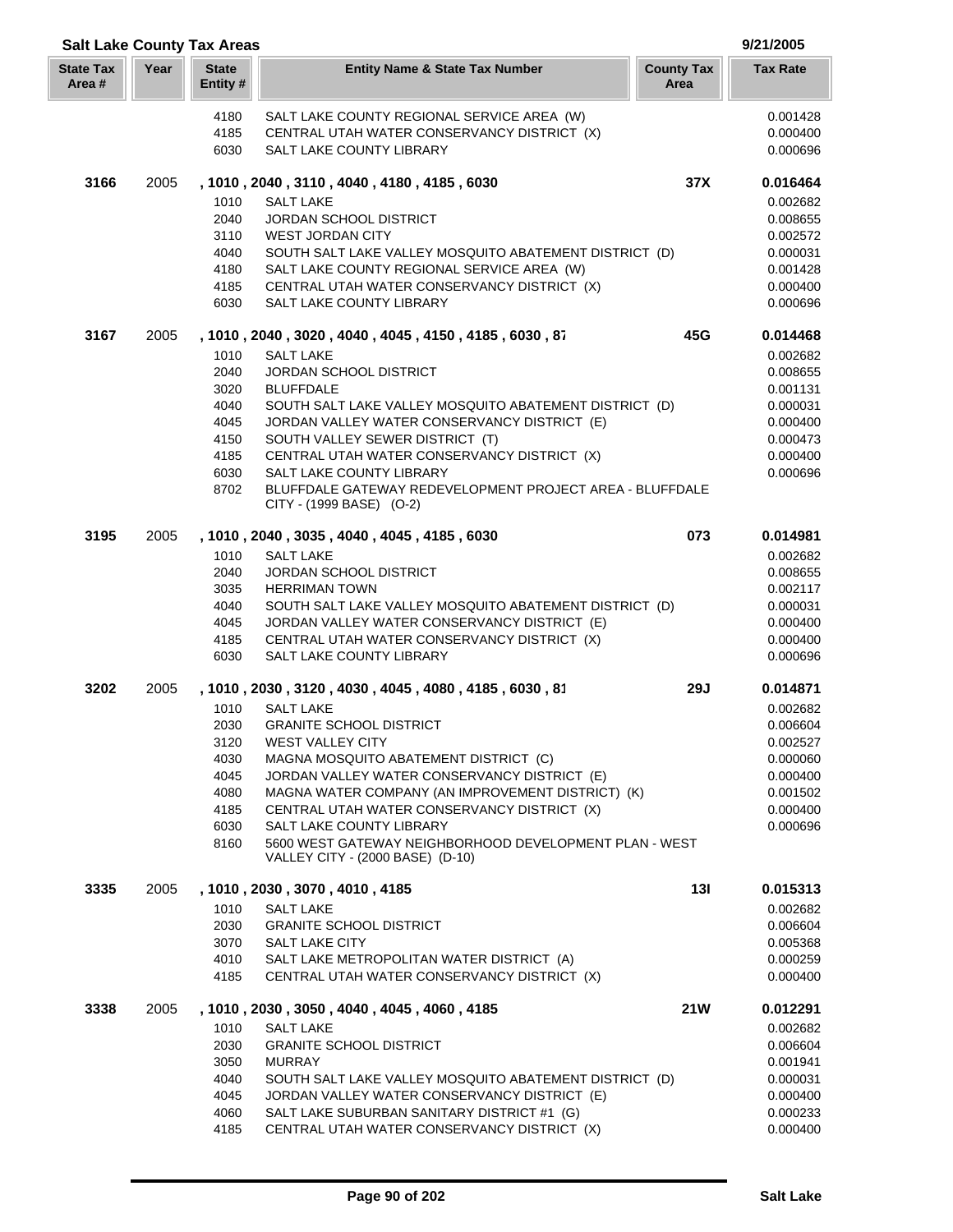| <b>Salt Lake County Tax Areas</b> |      |                         |                                                                                                        |                           | 9/21/2005            |
|-----------------------------------|------|-------------------------|--------------------------------------------------------------------------------------------------------|---------------------------|----------------------|
| <b>State Tax</b><br>Area#         | Year | <b>State</b><br>Entity# | <b>Entity Name &amp; State Tax Number</b>                                                              | <b>County Tax</b><br>Area | <b>Tax Rate</b>      |
| 3339                              | 2005 |                         | , 1010, 2030, 3050, 4040, 4060, 4185                                                                   | 90C                       | 0.011891             |
|                                   |      | 1010                    | <b>SALT LAKE</b>                                                                                       |                           | 0.002682             |
|                                   |      | 2030                    | <b>GRANITE SCHOOL DISTRICT</b>                                                                         |                           | 0.006604             |
|                                   |      | 3050                    | <b>MURRAY</b>                                                                                          |                           | 0.001941             |
|                                   |      | 4040                    | SOUTH SALT LAKE VALLEY MOSQUITO ABATEMENT DISTRICT (D)                                                 |                           | 0.000031             |
|                                   |      | 4060                    | SALT LAKE SUBURBAN SANITARY DISTRICT #1 (G)                                                            |                           | 0.000233             |
|                                   |      | 4185                    | CENTRAL UTAH WATER CONSERVANCY DISTRICT (X)                                                            |                           | 0.000400             |
| 3340                              | 2005 |                         | , 1010, 2040, 3050, 4040, 4045, 4070, 4185                                                             | 090                       | 0.014109             |
|                                   |      | 1010                    | <b>SALT LAKE</b>                                                                                       |                           | 0.002682             |
|                                   |      | 2040                    | <b>JORDAN SCHOOL DISTRICT</b>                                                                          |                           | 0.008655             |
|                                   |      | 3050                    | <b>MURRAY</b>                                                                                          |                           | 0.001941             |
|                                   |      | 4040<br>4045            | SOUTH SALT LAKE VALLEY MOSQUITO ABATEMENT DISTRICT (D)<br>JORDAN VALLEY WATER CONSERVANCY DISTRICT (E) |                           | 0.000031<br>0.000400 |
|                                   |      | 4070                    | SALT LAKE SUBURBAN SANITARY DISTRICT #2 (H)                                                            |                           | 0.000000             |
|                                   |      | 4185                    | CENTRAL UTAH WATER CONSERVANCY DISTRICT (X)                                                            |                           | 0.000400             |
| 3342                              | 2005 |                         | , 1010, 2040, 3050, 4040, 4045, 4090, 4185, 4200                                                       | 90 <sub>B</sub>           | 0.015569             |
|                                   |      | 1010                    | <b>SALT LAKE</b>                                                                                       |                           | 0.002682             |
|                                   |      | 2040                    | JORDAN SCHOOL DISTRICT                                                                                 |                           | 0.008655             |
|                                   |      | 3050                    | <b>MURRAY</b>                                                                                          |                           | 0.001941             |
|                                   |      | 4040                    | SOUTH SALT LAKE VALLEY MOSQUITO ABATEMENT DISTRICT (D)                                                 |                           | 0.000031             |
|                                   |      | 4045                    | JORDAN VALLEY WATER CONSERVANCY DISTRICT (E)                                                           |                           | 0.000400             |
|                                   |      | 4090                    | COTTONWOOD IMPROVEMENT DISTRICT (M)                                                                    |                           | 0.000279             |
|                                   |      | 4185                    | CENTRAL UTAH WATER CONSERVANCY DISTRICT (X)                                                            |                           | 0.000400             |
|                                   |      | 4200                    | COTTONWOOD HEIGHTS PARKS AND RECREATION SERVICE AREA (Z)                                               |                           | 0.001181             |
| 3343                              | 2005 |                         | , 1010, 2040, 3050, 4040, 4090, 4185, 4200                                                             | 90 <sub>D</sub>           | 0.015169             |
|                                   |      | 1010                    | <b>SALT LAKE</b>                                                                                       |                           | 0.002682             |
|                                   |      | 2040                    | JORDAN SCHOOL DISTRICT                                                                                 |                           | 0.008655             |
|                                   |      | 3050<br>4040            | <b>MURRAY</b><br>SOUTH SALT LAKE VALLEY MOSQUITO ABATEMENT DISTRICT (D)                                |                           | 0.001941<br>0.000031 |
|                                   |      | 4090                    | COTTONWOOD IMPROVEMENT DISTRICT (M)                                                                    |                           | 0.000279             |
|                                   |      | 4185                    | CENTRAL UTAH WATER CONSERVANCY DISTRICT (X)                                                            |                           | 0.000400             |
|                                   |      | 4200                    | COTTONWOOD HEIGHTS PARKS AND RECREATION SERVICE AREA (Z)                                               |                           | 0.001181             |
| 3344                              | 2005 |                         | , 1010, 2040, 3050, 4040, 4045, 4090, 4185                                                             | 90E                       | 0.014388             |
|                                   |      | 1010                    | <b>SALT LAKE</b>                                                                                       |                           | 0.002682             |
|                                   |      | 2040                    | <b>JORDAN SCHOOL DISTRICT</b>                                                                          |                           | 0.008655             |
|                                   |      | 3050                    | <b>MURRAY</b>                                                                                          |                           | 0.001941             |
|                                   |      | 4040                    | SOUTH SALT LAKE VALLEY MOSQUITO ABATEMENT DISTRICT (D)                                                 |                           | 0.000031             |
|                                   |      | 4045                    | JORDAN VALLEY WATER CONSERVANCY DISTRICT (E)                                                           |                           | 0.000400             |
|                                   |      | 4090<br>4185            | COTTONWOOD IMPROVEMENT DISTRICT (M)<br>CENTRAL UTAH WATER CONSERVANCY DISTRICT (X)                     |                           | 0.000279<br>0.000400 |
| 3345                              | 2005 |                         | , 1010, 2030, 3050, 4040, 4045, 4090, 4185, 4200                                                       | 90A                       |                      |
|                                   |      | 1010                    | <b>SALT LAKE</b>                                                                                       |                           | 0.013518<br>0.002682 |
|                                   |      | 2030                    | <b>GRANITE SCHOOL DISTRICT</b>                                                                         |                           | 0.006604             |
|                                   |      | 3050                    | <b>MURRAY</b>                                                                                          |                           | 0.001941             |
|                                   |      | 4040                    | SOUTH SALT LAKE VALLEY MOSQUITO ABATEMENT DISTRICT (D)                                                 |                           | 0.000031             |
|                                   |      | 4045                    | JORDAN VALLEY WATER CONSERVANCY DISTRICT (E)                                                           |                           | 0.000400             |
|                                   |      | 4090                    | COTTONWOOD IMPROVEMENT DISTRICT (M)                                                                    |                           | 0.000279             |
|                                   |      | 4185                    | CENTRAL UTAH WATER CONSERVANCY DISTRICT (X)                                                            |                           | 0.000400             |
|                                   |      | 4200                    | COTTONWOOD HEIGHTS PARKS AND RECREATION SERVICE AREA (Z)                                               |                           | 0.001181             |
| 3346                              | 2005 |                         | , 1010, 2030, 3050, 4040, 4045, 4090, 4185                                                             | <b>21Y</b>                | 0.012337             |
|                                   |      | 1010                    | <b>SALT LAKE</b>                                                                                       |                           | 0.002682             |
|                                   |      | 2030                    | <b>GRANITE SCHOOL DISTRICT</b>                                                                         |                           | 0.006604             |
|                                   |      | 3050                    | <b>MURRAY</b>                                                                                          |                           | 0.001941             |
|                                   |      | 4040                    | SOUTH SALT LAKE VALLEY MOSQUITO ABATEMENT DISTRICT (D)                                                 |                           | 0.000031             |
|                                   |      | 4045                    | JORDAN VALLEY WATER CONSERVANCY DISTRICT (E)                                                           |                           | 0.000400             |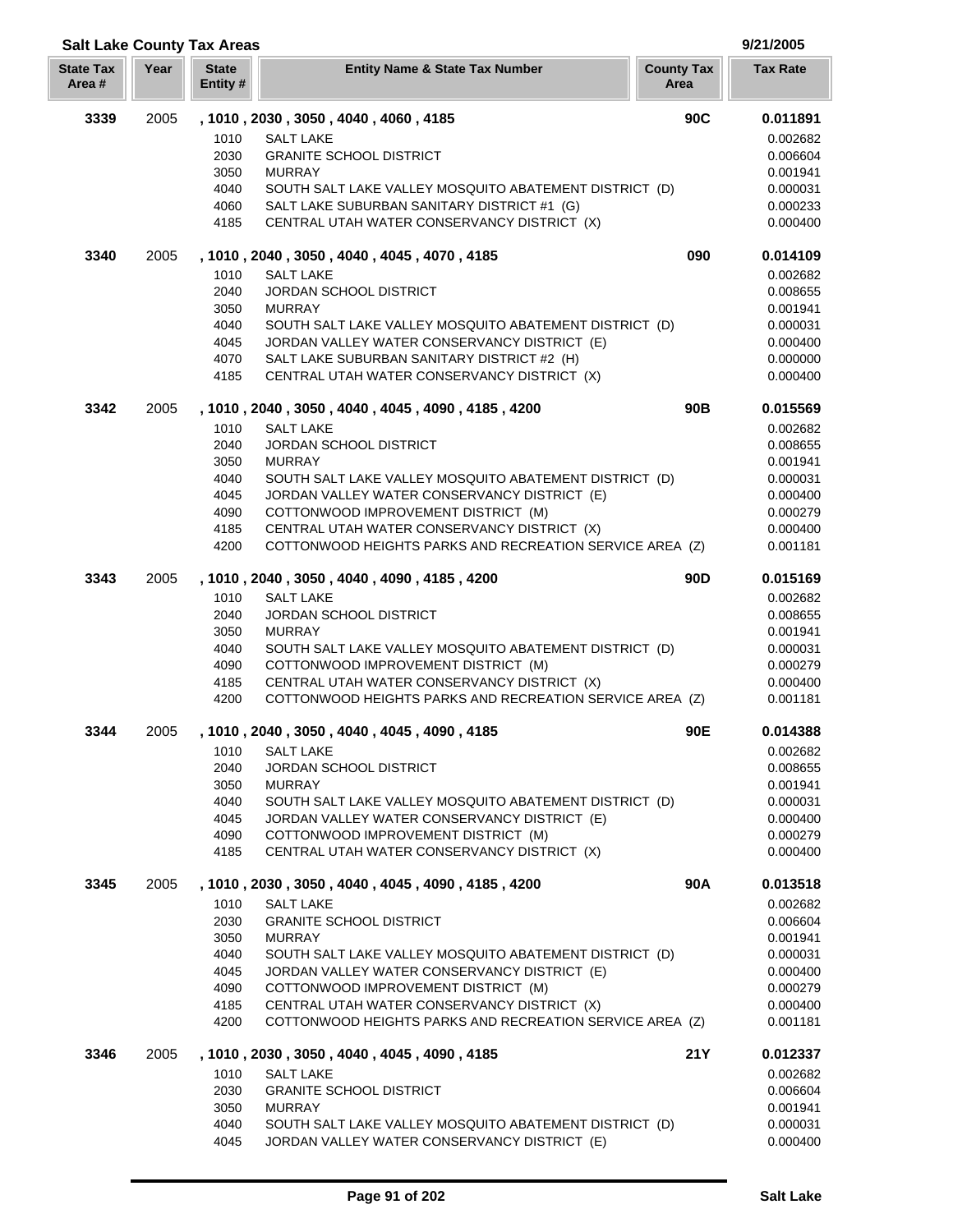| <b>Salt Lake County Tax Areas</b> |      |                         |                                                                                                     |                           | 9/21/2005            |
|-----------------------------------|------|-------------------------|-----------------------------------------------------------------------------------------------------|---------------------------|----------------------|
| <b>State Tax</b><br>Area #        | Year | <b>State</b><br>Entity# | <b>Entity Name &amp; State Tax Number</b>                                                           | <b>County Tax</b><br>Area | <b>Tax Rate</b>      |
|                                   |      | 4090<br>4185            | COTTONWOOD IMPROVEMENT DISTRICT (M)<br>CENTRAL UTAH WATER CONSERVANCY DISTRICT (X)                  |                           | 0.000279<br>0.000400 |
| 3347                              | 2005 |                         | , 1010, 2030, 3050, 4040, 4090, 4185                                                                | 21Z                       | 0.011937             |
|                                   |      | 1010                    | <b>SALT LAKE</b>                                                                                    |                           | 0.002682             |
|                                   |      | 2030                    | <b>GRANITE SCHOOL DISTRICT</b>                                                                      |                           | 0.006604             |
|                                   |      | 3050                    | <b>MURRAY</b>                                                                                       |                           | 0.001941             |
|                                   |      | 4040                    | SOUTH SALT LAKE VALLEY MOSQUITO ABATEMENT DISTRICT (D)                                              |                           | 0.000031             |
|                                   |      | 4090                    | COTTONWOOD IMPROVEMENT DISTRICT (M)                                                                 |                           | 0.000279             |
|                                   |      | 4185                    | CENTRAL UTAH WATER CONSERVANCY DISTRICT (X)                                                         |                           | 0.000400             |
| 3348                              | 2005 |                         | , 1010, 2040, 3030, 4040, 4045, 4150, 4185, 6030, 84                                                | 55C                       | 0.014806             |
|                                   |      | 1010<br>2040            | <b>SALT LAKE</b>                                                                                    |                           | 0.002682             |
|                                   |      | 3030                    | JORDAN SCHOOL DISTRICT<br><b>DRAPER CITY</b>                                                        |                           | 0.008655<br>0.001469 |
|                                   |      | 4040                    | SOUTH SALT LAKE VALLEY MOSQUITO ABATEMENT DISTRICT (D)                                              |                           | 0.000031             |
|                                   |      | 4045                    | JORDAN VALLEY WATER CONSERVANCY DISTRICT (E)                                                        |                           | 0.000400             |
|                                   |      | 4150                    | SOUTH VALLEY SEWER DISTRICT (T)                                                                     |                           | 0.000473             |
|                                   |      | 4185                    | CENTRAL UTAH WATER CONSERVANCY DISTRICT (X)                                                         |                           | 0.000400             |
|                                   |      | 6030                    | SALT LAKE COUNTY LIBRARY                                                                            |                           | 0.000696             |
|                                   |      | 8404                    | EAST BANGERTER NEIGHBORHOOD DEVELOPMENT PROJECT AREA -<br>DRAPER CITY (K-4)                         |                           |                      |
| 3699                              | 2005 |                         | , 1010 , 2040 , 4040 , 4150 , 4185 , 4210 , 4220 , 4320 , 60                                        | 044                       | 0.015561             |
|                                   |      | 1010                    | <b>SALT LAKE</b>                                                                                    |                           | 0.002682             |
|                                   |      | 2040                    | <b>JORDAN SCHOOL DISTRICT</b>                                                                       |                           | 0.008655             |
|                                   |      | 4040                    | SOUTH SALT LAKE VALLEY MOSQUITO ABATEMENT DISTRICT (D)                                              |                           | 0.000031             |
|                                   |      | 4150                    | SOUTH VALLEY SEWER DISTRICT (T)                                                                     |                           | 0.000473             |
|                                   |      | 4185                    | CENTRAL UTAH WATER CONSERVANCY DISTRICT (X)                                                         |                           | 0.000400             |
|                                   |      | 4210<br>4220            | SALT LAKE COUNTY SPECIAL DISTRICT NO. 1 (A-A)                                                       |                           | 0.000000             |
|                                   |      | 4320                    | SALT LAKE COUNTY MUNICIPAL-TYPE SERVICES DISTRICT (B-B)<br>SALT LAKE VALLEY FIRE SERVICE AREA (M-M) |                           | 0.000878<br>0.001746 |
|                                   |      | 6030                    | SALT LAKE COUNTY LIBRARY                                                                            |                           | 0.000696             |
| 3700                              | 2005 |                         | , 1010, 2040, 4040, 4045, 4185, 4210, 4220, 4320, 60                                                | 036                       | 0.015488             |
|                                   |      | 1010                    | SALT LAKE                                                                                           |                           | 0.002682             |
|                                   |      | 2040                    | <b>JORDAN SCHOOL DISTRICT</b>                                                                       |                           | 0.008655             |
|                                   |      | 4040                    | SOUTH SALT LAKE VALLEY MOSQUITO ABATEMENT DISTRICT (D)                                              |                           | 0.000031             |
|                                   |      | 4045<br>4185            | JORDAN VALLEY WATER CONSERVANCY DISTRICT (E)<br>CENTRAL UTAH WATER CONSERVANCY DISTRICT (X)         |                           | 0.000400<br>0.000400 |
|                                   |      | 4210                    | SALT LAKE COUNTY SPECIAL DISTRICT NO. 1 (A-A)                                                       |                           | 0.000000             |
|                                   |      | 4220                    | SALT LAKE COUNTY MUNICIPAL-TYPE SERVICES DISTRICT (B-B)                                             |                           | 0.000878             |
|                                   |      | 4320                    | SALT LAKE VALLEY FIRE SERVICE AREA (M-M)                                                            |                           | 0.001746             |
|                                   |      | 6030                    | SALT LAKE COUNTY LIBRARY                                                                            |                           | 0.000696             |
| 3701                              | 2005 |                         | , 1010, 2040, 4040, 4185, 4210, 4220, 4320, 6030                                                    | 040                       | 0.015088             |
|                                   |      | 1010                    | <b>SALT LAKE</b>                                                                                    |                           | 0.002682             |
|                                   |      | 2040<br>4040            | <b>JORDAN SCHOOL DISTRICT</b><br>SOUTH SALT LAKE VALLEY MOSQUITO ABATEMENT DISTRICT (D)             |                           | 0.008655<br>0.000031 |
|                                   |      | 4185                    | CENTRAL UTAH WATER CONSERVANCY DISTRICT (X)                                                         |                           | 0.000400             |
|                                   |      | 4210                    | SALT LAKE COUNTY SPECIAL DISTRICT NO. 1 (A-A)                                                       |                           | 0.000000             |
|                                   |      | 4220                    | SALT LAKE COUNTY MUNICIPAL-TYPE SERVICES DISTRICT (B-B)                                             |                           | 0.000878             |
|                                   |      | 4320                    | SALT LAKE VALLEY FIRE SERVICE AREA (M-M)                                                            |                           | 0.001746             |
|                                   |      | 6030                    | SALT LAKE COUNTY LIBRARY                                                                            |                           | 0.000696             |
| 3702                              | 2005 |                         | , 1010 , 2040 , 4040 , 4045 , 4150 , 4185 , 4210 , 4220 , 43                                        | 36B                       | 0.015961             |
|                                   |      | 1010                    | <b>SALT LAKE</b>                                                                                    |                           | 0.002682             |
|                                   |      | 2040<br>4040            | <b>JORDAN SCHOOL DISTRICT</b><br>SOUTH SALT LAKE VALLEY MOSQUITO ABATEMENT DISTRICT (D)             |                           | 0.008655<br>0.000031 |
|                                   |      | 4045                    | JORDAN VALLEY WATER CONSERVANCY DISTRICT (E)                                                        |                           | 0.000400             |
|                                   |      | 4150                    | SOUTH VALLEY SEWER DISTRICT (T)                                                                     |                           | 0.000473             |
|                                   |      | 4185                    | CENTRAL UTAH WATER CONSERVANCY DISTRICT (X)                                                         |                           | 0.000400             |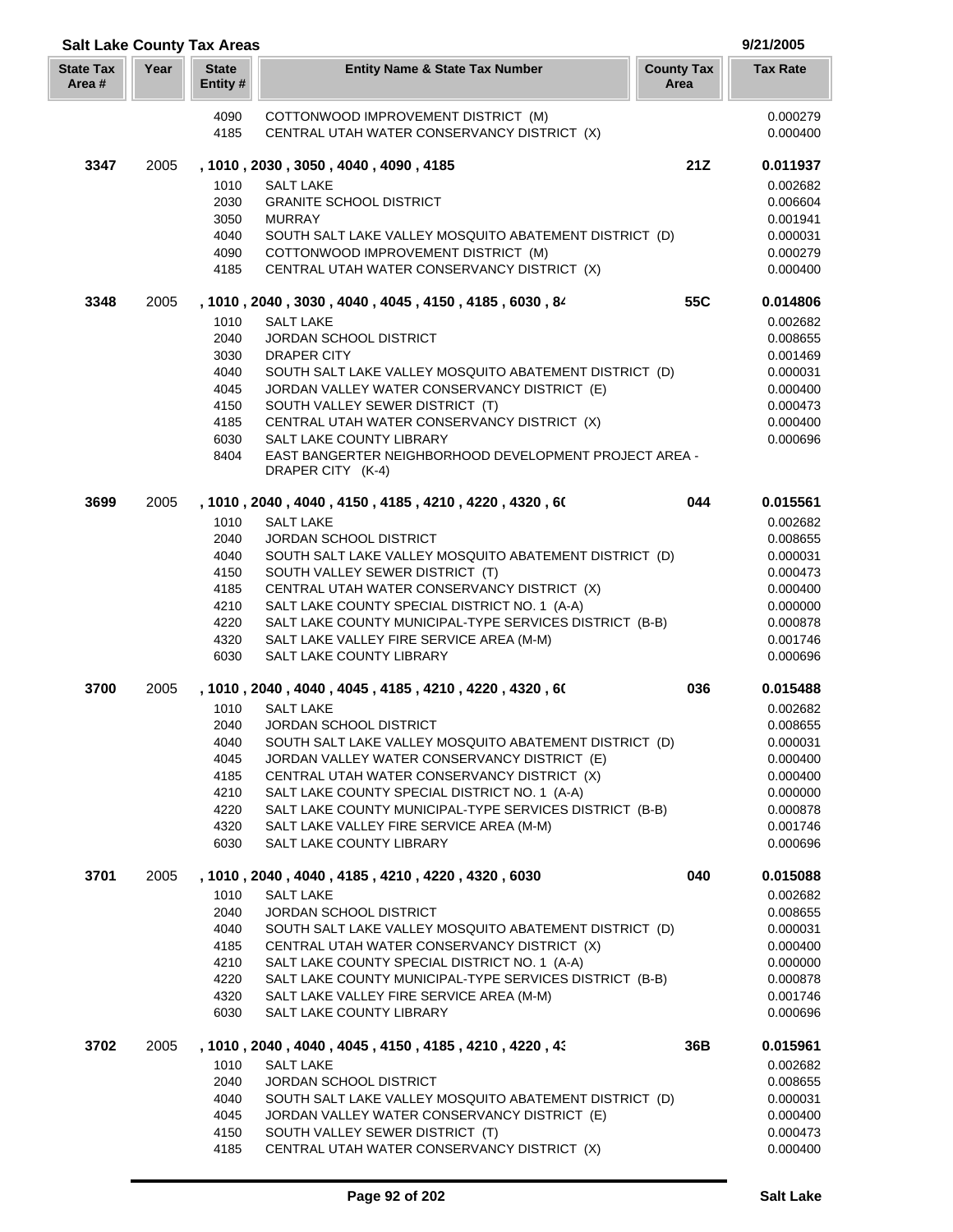| <b>Salt Lake County Tax Areas</b> |      |                         |                                                                                                     |                           | 9/21/2005            |
|-----------------------------------|------|-------------------------|-----------------------------------------------------------------------------------------------------|---------------------------|----------------------|
| <b>State Tax</b><br>Area#         | Year | <b>State</b><br>Entity# | <b>Entity Name &amp; State Tax Number</b>                                                           | <b>County Tax</b><br>Area | <b>Tax Rate</b>      |
|                                   |      | 4210                    | SALT LAKE COUNTY SPECIAL DISTRICT NO. 1 (A-A)                                                       |                           | 0.000000             |
|                                   |      | 4220                    | SALT LAKE COUNTY MUNICIPAL-TYPE SERVICES DISTRICT (B-B)                                             |                           | 0.000878             |
|                                   |      | 4320                    | SALT LAKE VALLEY FIRE SERVICE AREA (M-M)                                                            |                           | 0.001746             |
|                                   |      | 6030                    | SALT LAKE COUNTY LIBRARY                                                                            |                           | 0.000696             |
| 3703                              | 2005 |                         | , 1010, 2040, 4040, 4185, 4210, 4220, 4320, 6026, 60                                                | 41F                       | 0.015088             |
|                                   |      | 1010                    | <b>SALT LAKE</b>                                                                                    |                           | 0.002682             |
|                                   |      | 2040                    | JORDAN SCHOOL DISTRICT                                                                              |                           | 0.008655             |
|                                   |      | 4040                    | SOUTH SALT LAKE VALLEY MOSQUITO ABATEMENT DISTRICT (D)                                              |                           | 0.000031             |
|                                   |      | 4185                    | CENTRAL UTAH WATER CONSERVANCY DISTRICT (X)                                                         |                           | 0.000400             |
|                                   |      | 4210                    | SALT LAKE COUNTY SPECIAL DISTRICT NO. 1 (A-A)                                                       |                           | 0.000000             |
|                                   |      | 4220                    | SALT LAKE COUNTY MUNICIPAL-TYPE SERVICES DISTRICT (B-B)                                             |                           | 0.000878             |
|                                   |      | 4320                    | SALT LAKE VALLEY FIRE SERVICE AREA (M-M)                                                            |                           | 0.001746             |
|                                   |      | 6026                    | AREA EXCLUDED FROM SALT LAKE COUNTY WATER CONSERVANCY                                               |                           | 0.000000             |
|                                   |      | 6030                    | DISTRICT (IV)<br>SALT LAKE COUNTY LIBRARY                                                           |                           | 0.000696             |
| 3704                              | 2005 |                         | , 1010, 2040, 4040, 4140, 4185, 4210, 4220, 4320, 60                                                | 043                       | 0.016189             |
|                                   |      | 1010                    | <b>SALT LAKE</b>                                                                                    |                           | 0.002682             |
|                                   |      | 2040                    | JORDAN SCHOOL DISTRICT                                                                              |                           | 0.008655             |
|                                   |      | 4040                    | SOUTH SALT LAKE VALLEY MOSQUITO ABATEMENT DISTRICT (D)                                              |                           | 0.000031             |
|                                   |      | 4140                    | SANDY SUBURBAN IMPROVEMENT DISTRICT (R)                                                             |                           | 0.001101             |
|                                   |      | 4185                    | CENTRAL UTAH WATER CONSERVANCY DISTRICT (X)                                                         |                           | 0.000400             |
|                                   |      | 4210                    | SALT LAKE COUNTY SPECIAL DISTRICT NO. 1 (A-A)                                                       |                           | 0.000000             |
|                                   |      | 4220                    | SALT LAKE COUNTY MUNICIPAL-TYPE SERVICES DISTRICT (B-B)                                             |                           | 0.000878             |
|                                   |      | 4320                    | SALT LAKE VALLEY FIRE SERVICE AREA (M-M)                                                            |                           | 0.001746             |
|                                   |      | 6030                    | SALT LAKE COUNTY LIBRARY                                                                            |                           | 0.000696             |
| 3705                              | 2005 |                         | , 1010, 2040, 3090, 4040, 4045, 4150, 4185, 6030, 85                                                | 39K                       | 0.015548             |
|                                   |      | 1010                    | <b>SALT LAKE</b>                                                                                    |                           | 0.002682             |
|                                   |      | 2040                    | <b>JORDAN SCHOOL DISTRICT</b>                                                                       |                           | 0.008655             |
|                                   |      | 3090                    | SOUTH JORDAN                                                                                        |                           | 0.002211             |
|                                   |      | 4040                    | SOUTH SALT LAKE VALLEY MOSQUITO ABATEMENT DISTRICT (D)                                              |                           | 0.000031             |
|                                   |      | 4045                    | JORDAN VALLEY WATER CONSERVANCY DISTRICT (E)                                                        |                           | 0.000400             |
|                                   |      | 4150<br>4185            | SOUTH VALLEY SEWER DISTRICT (T)<br>CENTRAL UTAH WATER CONSERVANCY DISTRICT (X)                      |                           | 0.000473             |
|                                   |      | 6030                    | SALT LAKE COUNTY LIBRARY                                                                            |                           | 0.000400<br>0.000696 |
|                                   |      | 8535                    | SOUTH BANGETER REDEVELOPMENT PROJECT AREA - SOUTH JORDAN -                                          |                           |                      |
|                                   |      |                         | $(M-9)$                                                                                             |                           |                      |
| 3706                              | 2005 |                         | , 1010 , 2040 , 4040 , 4045 , 4140 , 4160 , 4185 , 4210 , 42                                        | 35C                       | 0.016648             |
|                                   |      | 1010                    | <b>SALT LAKE</b>                                                                                    |                           | 0.002682             |
|                                   |      | 2040                    | <b>JORDAN SCHOOL DISTRICT</b>                                                                       |                           | 0.008655             |
|                                   |      | 4040                    | SOUTH SALT LAKE VALLEY MOSQUITO ABATEMENT DISTRICT (D)                                              |                           | 0.000031             |
|                                   |      | 4045                    | JORDAN VALLEY WATER CONSERVANCY DISTRICT (E)                                                        |                           | 0.000400             |
|                                   |      | 4140                    | SANDY SUBURBAN IMPROVEMENT DISTRICT (R)                                                             |                           | 0.001101             |
|                                   |      | 4160                    | CRESENT CEMETERY MAINTENANCE DISTRICT (U)                                                           |                           | 0.000059             |
|                                   |      | 4185                    | CENTRAL UTAH WATER CONSERVANCY DISTRICT (X)                                                         |                           | 0.000400             |
|                                   |      | 4210                    | SALT LAKE COUNTY SPECIAL DISTRICT NO. 1 (A-A)                                                       |                           | 0.000000             |
|                                   |      | 4220<br>4320            | SALT LAKE COUNTY MUNICIPAL-TYPE SERVICES DISTRICT (B-B)<br>SALT LAKE VALLEY FIRE SERVICE AREA (M-M) |                           | 0.000878             |
|                                   |      | 6030                    | SALT LAKE COUNTY LIBRARY                                                                            |                           | 0.001746<br>0.000696 |
| 3707                              | 2005 |                         | , 1010 , 2040 , 4040 , 4045 , 4140 , 4185 , 4210 , 4220 , 43                                        | 44D                       | 0.016589             |
|                                   |      | 1010                    | <b>SALT LAKE</b>                                                                                    |                           | 0.002682             |
|                                   |      | 2040                    | JORDAN SCHOOL DISTRICT                                                                              |                           | 0.008655             |
|                                   |      | 4040                    | SOUTH SALT LAKE VALLEY MOSQUITO ABATEMENT DISTRICT (D)                                              |                           | 0.000031             |
|                                   |      | 4045                    | JORDAN VALLEY WATER CONSERVANCY DISTRICT (E)                                                        |                           | 0.000400             |
|                                   |      | 4140                    | SANDY SUBURBAN IMPROVEMENT DISTRICT (R)                                                             |                           | 0.001101             |
|                                   |      | 4185                    | CENTRAL UTAH WATER CONSERVANCY DISTRICT (X)                                                         |                           | 0.000400             |
|                                   |      | 4210                    | SALT LAKE COUNTY SPECIAL DISTRICT NO. 1 (A-A)                                                       |                           | 0.000000             |
|                                   |      | 4220                    | SALT LAKE COUNTY MUNICIPAL-TYPE SERVICES DISTRICT (B-B)                                             |                           | 0.000878             |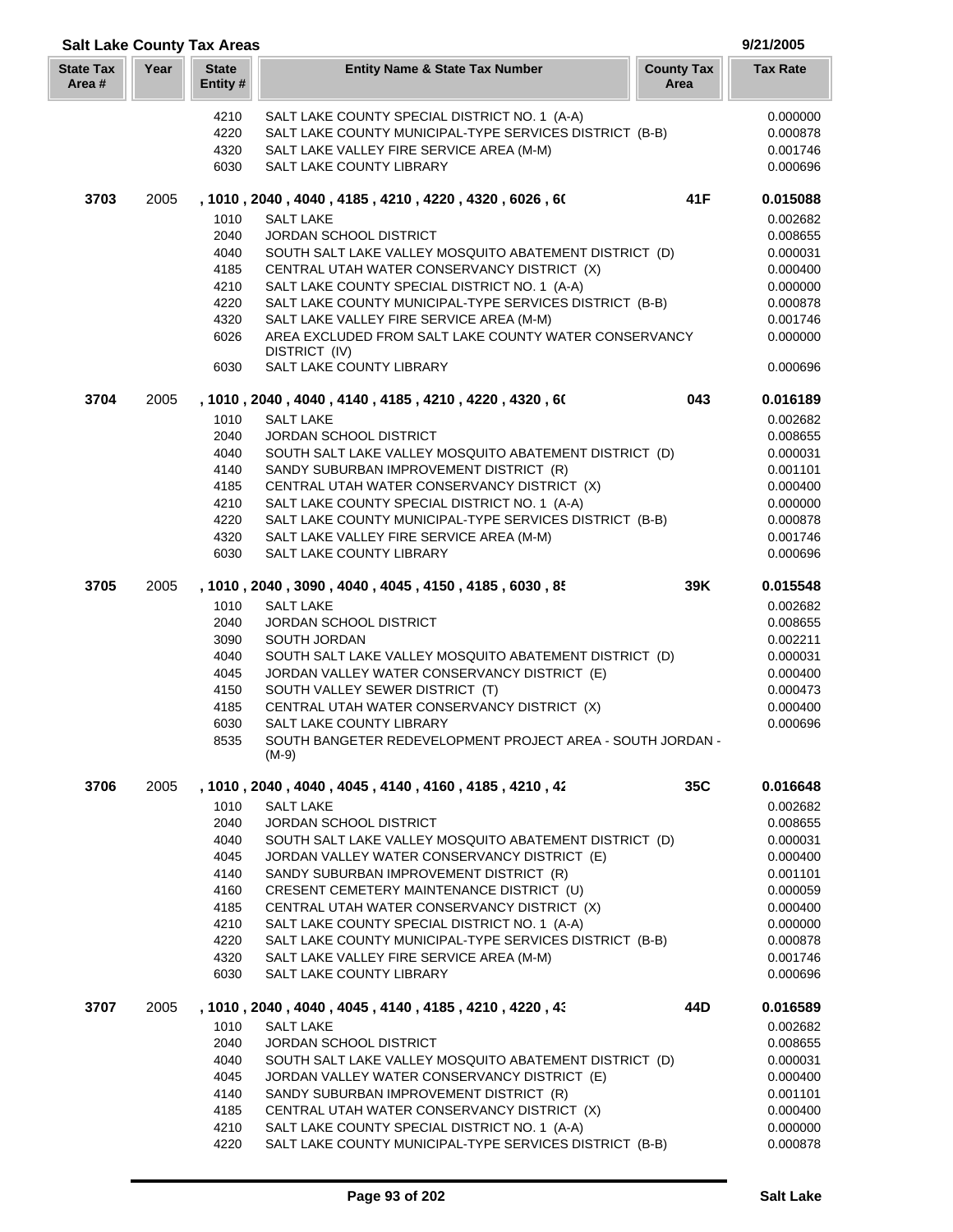| <b>Salt Lake County Tax Areas</b> |      |                          |                                                                                                     |                           | 9/21/2005            |
|-----------------------------------|------|--------------------------|-----------------------------------------------------------------------------------------------------|---------------------------|----------------------|
| <b>State Tax</b><br>Area#         | Year | <b>State</b><br>Entity # | <b>Entity Name &amp; State Tax Number</b>                                                           | <b>County Tax</b><br>Area | <b>Tax Rate</b>      |
|                                   |      | 4300                     | WHITE CITY WATER IMPROVEMENT DISTRICT (K-K)                                                         |                           | 0.000000             |
|                                   |      | 4320                     | SALT LAKE VALLEY FIRE SERVICE AREA (M-M)                                                            |                           | 0.001746             |
|                                   |      | 6030                     | SALT LAKE COUNTY LIBRARY                                                                            |                           | 0.000696             |
| 3709                              | 2005 |                          | , 1010, 2040, 3090, 4040, 4045, 4150, 4185, 6030, 85                                                | 38G                       | 0.015548             |
|                                   |      | 1010<br>2040             | <b>SALT LAKE</b>                                                                                    |                           | 0.002682             |
|                                   |      | 3090                     | <b>JORDAN SCHOOL DISTRICT</b><br>SOUTH JORDAN                                                       |                           | 0.008655<br>0.002211 |
|                                   |      | 4040                     | SOUTH SALT LAKE VALLEY MOSQUITO ABATEMENT DISTRICT (D)                                              |                           | 0.000031             |
|                                   |      | 4045                     | JORDAN VALLEY WATER CONSERVANCY DISTRICT (E)                                                        |                           | 0.000400             |
|                                   |      | 4150                     | SOUTH VALLEY SEWER DISTRICT (T)                                                                     |                           | 0.000473             |
|                                   |      | 4185                     | CENTRAL UTAH WATER CONSERVANCY DISTRICT (X)                                                         |                           | 0.000400             |
|                                   |      | 6030                     | SALT LAKE COUNTY LIBRARY                                                                            |                           | 0.000696             |
|                                   |      | 8540                     | TOWNE CENTER REDEVELOPMENT PROJECT AREA - SOUTH JORDAN -<br>$(M-10)$                                |                           |                      |
| 3710                              | 2005 |                          | , 1010, 2040, 4040, 4090, 4185, 4210, 4220, 4320, 60                                                | 33C                       | 0.015367             |
|                                   |      | 1010                     | <b>SALT LAKE</b>                                                                                    |                           | 0.002682             |
|                                   |      | 2040                     | JORDAN SCHOOL DISTRICT                                                                              |                           | 0.008655             |
|                                   |      | 4040<br>4090             | SOUTH SALT LAKE VALLEY MOSQUITO ABATEMENT DISTRICT (D)<br>COTTONWOOD IMPROVEMENT DISTRICT (M)       |                           | 0.000031<br>0.000279 |
|                                   |      | 4185                     | CENTRAL UTAH WATER CONSERVANCY DISTRICT (X)                                                         |                           | 0.000400             |
|                                   |      | 4210                     | SALT LAKE COUNTY SPECIAL DISTRICT NO. 1 (A-A)                                                       |                           | 0.000000             |
|                                   |      | 4220                     | SALT LAKE COUNTY MUNICIPAL-TYPE SERVICES DISTRICT (B-B)                                             |                           | 0.000878             |
|                                   |      | 4320                     | SALT LAKE VALLEY FIRE SERVICE AREA (M-M)                                                            |                           | 0.001746             |
|                                   |      | 6030                     | SALT LAKE COUNTY LIBRARY                                                                            |                           | 0.000696             |
| 3711                              | 2005 |                          | , 1010, 2040, 4040, 4100, 4185, 4210, 4220, 4320, 60                                                | 41C                       | 0.015888             |
|                                   |      | 1010<br>2040             | <b>SALT LAKE</b><br>JORDAN SCHOOL DISTRICT                                                          |                           | 0.002682<br>0.008655 |
|                                   |      | 4040                     | SOUTH SALT LAKE VALLEY MOSQUITO ABATEMENT DISTRICT (D)                                              |                           | 0.000031             |
|                                   |      | 4100                     | COPPERTON IMPROVEMENT DISTRICT (N)                                                                  |                           | 0.000800             |
|                                   |      | 4185                     | CENTRAL UTAH WATER CONSERVANCY DISTRICT (X)                                                         |                           | 0.000400             |
|                                   |      | 4210                     | SALT LAKE COUNTY SPECIAL DISTRICT NO. 1 (A-A)                                                       |                           | 0.000000             |
|                                   |      | 4220                     | SALT LAKE COUNTY MUNICIPAL-TYPE SERVICES DISTRICT (B-B)                                             |                           | 0.000878             |
|                                   |      | 4320<br>6030             | SALT LAKE VALLEY FIRE SERVICE AREA (M-M)<br>SALT LAKE COUNTY LIBRARY                                |                           | 0.001746<br>0.000696 |
|                                   |      |                          |                                                                                                     |                           |                      |
| 3712                              | 2005 |                          | , 1010, 2040, 4040, 4100, 4150, 4185, 4210, 4220, 43                                                | 41G                       | 0.016361             |
|                                   |      | 1010<br>2040             | <b>SALT LAKE</b><br>JORDAN SCHOOL DISTRICT                                                          |                           | 0.002682<br>0.008655 |
|                                   |      | 4040                     | SOUTH SALT LAKE VALLEY MOSQUITO ABATEMENT DISTRICT (D)                                              |                           | 0.000031             |
|                                   |      | 4100                     | COPPERTON IMPROVEMENT DISTRICT (N)                                                                  |                           | 0.000800             |
|                                   |      | 4150                     | SOUTH VALLEY SEWER DISTRICT (T)                                                                     |                           | 0.000473             |
|                                   |      | 4185                     | CENTRAL UTAH WATER CONSERVANCY DISTRICT (X)                                                         |                           | 0.000400             |
|                                   |      | 4210                     | SALT LAKE COUNTY SPECIAL DISTRICT NO. 1 (A-A)                                                       |                           | 0.000000             |
|                                   |      | 4220<br>4320             | SALT LAKE COUNTY MUNICIPAL-TYPE SERVICES DISTRICT (B-B)<br>SALT LAKE VALLEY FIRE SERVICE AREA (M-M) |                           | 0.000878<br>0.001746 |
|                                   |      | 6030                     | <b>SALT LAKE COUNTY LIBRARY</b>                                                                     |                           | 0.000696             |
| 3713                              | 2005 |                          | , 1010 , 2040 , 3090 , 4040 , 4045 , 4150 , 4160 , 4185 , 60                                        | 38F                       | 0.015607             |
|                                   |      | 1010                     | <b>SALT LAKE</b>                                                                                    |                           | 0.002682             |
|                                   |      | 2040                     | <b>JORDAN SCHOOL DISTRICT</b>                                                                       |                           | 0.008655             |
|                                   |      | 3090<br>4040             | SOUTH JORDAN<br>SOUTH SALT LAKE VALLEY MOSQUITO ABATEMENT DISTRICT (D)                              |                           | 0.002211<br>0.000031 |
|                                   |      | 4045                     | JORDAN VALLEY WATER CONSERVANCY DISTRICT (E)                                                        |                           | 0.000400             |
|                                   |      | 4150                     | SOUTH VALLEY SEWER DISTRICT (T)                                                                     |                           | 0.000473             |
|                                   |      | 4160                     | CRESENT CEMETERY MAINTENANCE DISTRICT (U)                                                           |                           | 0.000059             |
|                                   |      | 4185                     | CENTRAL UTAH WATER CONSERVANCY DISTRICT (X)                                                         |                           | 0.000400             |
|                                   |      | 6030                     | SALT LAKE COUNTY LIBRARY                                                                            |                           | 0.000696             |
|                                   |      | 8530                     | GATEWAY CENTRAL REDEVELOPMENT PROJECT AREA - SOUTH JORDAN<br>$-(M-8)$                               |                           |                      |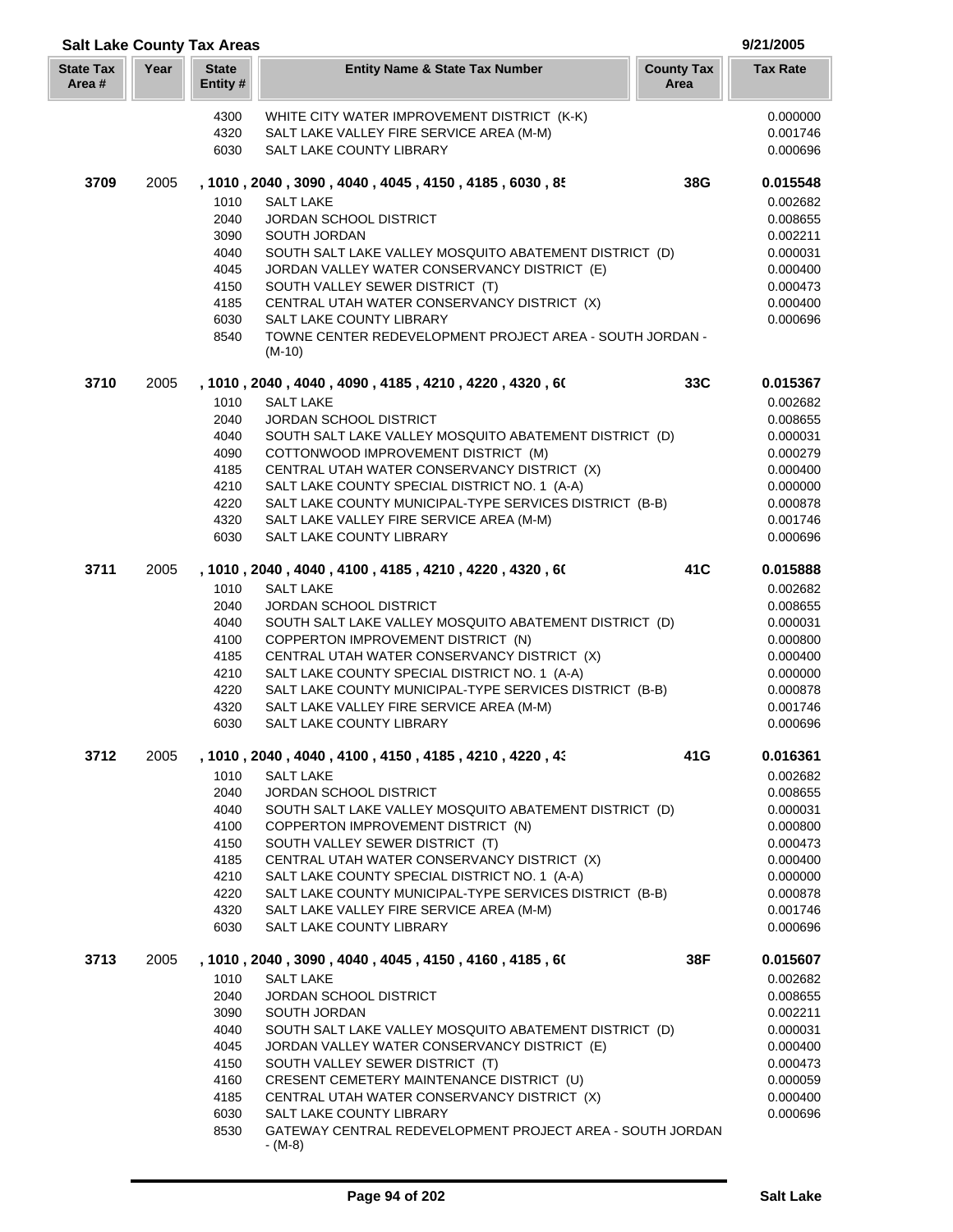| <b>Salt Lake County Tax Areas</b> |      |                          |                                                              |                           | 9/21/2005            |
|-----------------------------------|------|--------------------------|--------------------------------------------------------------|---------------------------|----------------------|
| <b>State Tax</b><br>Area #        | Year | <b>State</b><br>Entity # | <b>Entity Name &amp; State Tax Number</b>                    | <b>County Tax</b><br>Area | <b>Tax Rate</b>      |
| 3714                              | 2005 |                          | , 1010 , 2040 , 4040 , 4130 , 4185 , 4210 , 4220 , 4320 , 60 | 40G                       | 0.015088             |
|                                   |      | 1010                     | <b>SALT LAKE</b>                                             |                           | 0.002682             |
|                                   |      | 2040                     | JORDAN SCHOOL DISTRICT                                       |                           | 0.008655             |
|                                   |      | 4040                     | SOUTH SALT LAKE VALLEY MOSQUITO ABATEMENT DISTRICT (D)       |                           | 0.000031             |
|                                   |      | 4130                     | LITTLE COTTONWOOD IMPROVEMENT DISTRICT (Q)                   |                           | 0.000000             |
|                                   |      | 4185                     | CENTRAL UTAH WATER CONSERVANCY DISTRICT (X)                  |                           | 0.000400             |
|                                   |      | 4210                     | SALT LAKE COUNTY SPECIAL DISTRICT NO. 1 (A-A)                |                           | 0.000000             |
|                                   |      | 4220                     | SALT LAKE COUNTY MUNICIPAL-TYPE SERVICES DISTRICT (B-B)      |                           | 0.000878             |
|                                   |      | 4320                     | SALT LAKE VALLEY FIRE SERVICE AREA (M-M)                     |                           | 0.001746             |
|                                   |      | 6030                     | SALT LAKE COUNTY LIBRARY                                     |                           | 0.000696             |
| 3715                              | 2005 |                          | , 1010 , 2040 , 4040 , 4045 , 4090 , 4185 , 4210 , 4220 , 43 | 034                       | 0.015767             |
|                                   |      | 1010                     | <b>SALT LAKE</b>                                             |                           | 0.002682             |
|                                   |      | 2040                     | JORDAN SCHOOL DISTRICT                                       |                           | 0.008655             |
|                                   |      | 4040                     | SOUTH SALT LAKE VALLEY MOSQUITO ABATEMENT DISTRICT (D)       |                           | 0.000031             |
|                                   |      | 4045                     | JORDAN VALLEY WATER CONSERVANCY DISTRICT (E)                 |                           | 0.000400             |
|                                   |      | 4090                     | COTTONWOOD IMPROVEMENT DISTRICT (M)                          |                           | 0.000279             |
|                                   |      | 4185                     | CENTRAL UTAH WATER CONSERVANCY DISTRICT (X)                  |                           | 0.000400             |
|                                   |      | 4210                     | SALT LAKE COUNTY SPECIAL DISTRICT NO. 1 (A-A)                |                           | 0.000000             |
|                                   |      | 4220                     | SALT LAKE COUNTY MUNICIPAL-TYPE SERVICES DISTRICT (B-B)      |                           | 0.000878             |
|                                   |      | 4320                     | SALT LAKE VALLEY FIRE SERVICE AREA (M-M)                     |                           | 0.001746             |
|                                   |      | 6030                     | SALT LAKE COUNTY LIBRARY                                     |                           | 0.000696             |
| 3716                              | 2005 |                          | , 1010 , 2040 , 4040 , 4090 , 4185 , 4210 , 4220 , 4240 , 43 | 99F                       | 0.015598             |
|                                   |      | 1010                     | <b>SALT LAKE</b>                                             |                           | 0.002682             |
|                                   |      | 2040                     | <b>JORDAN SCHOOL DISTRICT</b>                                |                           | 0.008655             |
|                                   |      | 4040                     | SOUTH SALT LAKE VALLEY MOSQUITO ABATEMENT DISTRICT (D)       |                           | 0.000031             |
|                                   |      | 4090                     | COTTONWOOD IMPROVEMENT DISTRICT (M)                          |                           | 0.000279             |
|                                   |      | 4185                     | CENTRAL UTAH WATER CONSERVANCY DISTRICT (X)                  |                           | 0.000400             |
|                                   |      | 4210                     | SALT LAKE COUNTY SPECIAL DISTRICT NO. 1 (A-A)                |                           | 0.000000             |
|                                   |      | 4220                     | SALT LAKE COUNTY MUNICIPAL TYPE SERVICES DISTRICT (B-B)      |                           | 0.000878             |
|                                   |      | 4240                     | ALTA CANYON RECREATION SPECIAL SERVICE DISTRICT (E-E)        |                           | 0.000231             |
|                                   |      | 4300                     | WHITE CITY WATER IMPROVEMENT DISTRICT (K-K)                  |                           | 0.000000             |
|                                   |      | 4320                     | SALT LAKE VALLEY FIRE SERVICE AREA (M-M)                     |                           | 0.001746             |
|                                   |      | 6030                     | SALT LAKE COUNTY LIBRARY                                     |                           | 0.000696             |
| 3718                              | 2005 |                          | , 1010 , 2040 , 4040 , 4130 , 4185 , 4190 , 4210 , 4220 , 43 | 40P                       | 0.015226             |
|                                   |      | 1010<br>2040             | <b>SALT LAKE</b><br>JORDAN SCHOOL DISTRICT                   |                           | 0.002682<br>0.008655 |
|                                   |      | 4040                     | SOUTH SALT LAKE VALLEY MOSQUITO ABATEMENT DISTRICT (D)       |                           |                      |
|                                   |      | 4130                     | LITTLE COTTONWOOD IMPROVEMENT DISTRICT (Q)                   |                           | 0.000031<br>0.000000 |
|                                   |      | 4185                     | CENTRAL UTAH WATER CONSERVANCY DISTRICT (X)                  |                           | 0.000400             |
|                                   |      | 4190                     | SALT LAKE COUNTY SERVICE AREA 3 - SNOWBIRD (Y)               |                           | 0.000138             |
|                                   |      | 4210                     | SALT LAKE COUNTY SPECIAL DISTRICT NO. 1 (A-A)                |                           | 0.000000             |
|                                   |      | 4220                     | SALT LAKE COUNTY MUNICIPAL-TYPE SERVICES DISTRICT (B-B)      |                           | 0.000878             |
|                                   |      | 4320                     | SALT LAKE VALLEY FIRE SERVICE AREA (M-M)                     |                           | 0.001746             |
|                                   |      | 6030                     | SALT LAKE COUNTY LIBRARY                                     |                           | 0.000696             |
| 3719                              | 2005 |                          | , 1010 , 2040 , 4040 , 4090 , 4185 , 4210 , 4220 , 4320 , 60 | <b>AAK</b>                | 0.015367             |
|                                   |      | 1010                     | <b>SALT LAKE</b>                                             |                           | 0.002682             |
|                                   |      | 2040                     | JORDAN SCHOOL DISTRICT                                       |                           | 0.008655             |
|                                   |      | 4040                     | SOUTH SALT LAKE VALLEY MOSQUITO ABATEMENT DISTRICT (D)       |                           | 0.000031             |
|                                   |      | 4090                     | COTTONWOOD IMPROVEMENT DISTRICT (M)                          |                           | 0.000279             |
|                                   |      | 4185                     | CENTRAL UTAH WATER CONSERVANCY DISTRICT (X)                  |                           | 0.000400             |
|                                   |      | 4210                     | SALT LAKE COUNTY SPECIAL DISTRICT NO. 1 (A-A)                |                           | 0.000000             |
|                                   |      | 4220                     | SALT LAKE COUNTY MUNICIPAL-TYPE SERVICES DISTRICT (B-B)      |                           | 0.000878             |
|                                   |      | 4320                     | SALT LAKE VALLEY FIRE SERVICE AREA (M-M)                     |                           | 0.001746             |
|                                   |      | 6030                     | SALT LAKE COUNTY LIBRARY                                     |                           | 0.000696             |
|                                   |      | 6040                     | AREA THAT WILL BECOME COTTONWOOD HEIGHTS CITY (VI)           |                           |                      |
| 3720                              | 2005 |                          | , 1010, 2040, 4040, 4045, 4090, 4185, 4210, 4220, 42         | 34F                       | 0.015998             |
|                                   |      |                          |                                                              |                           |                      |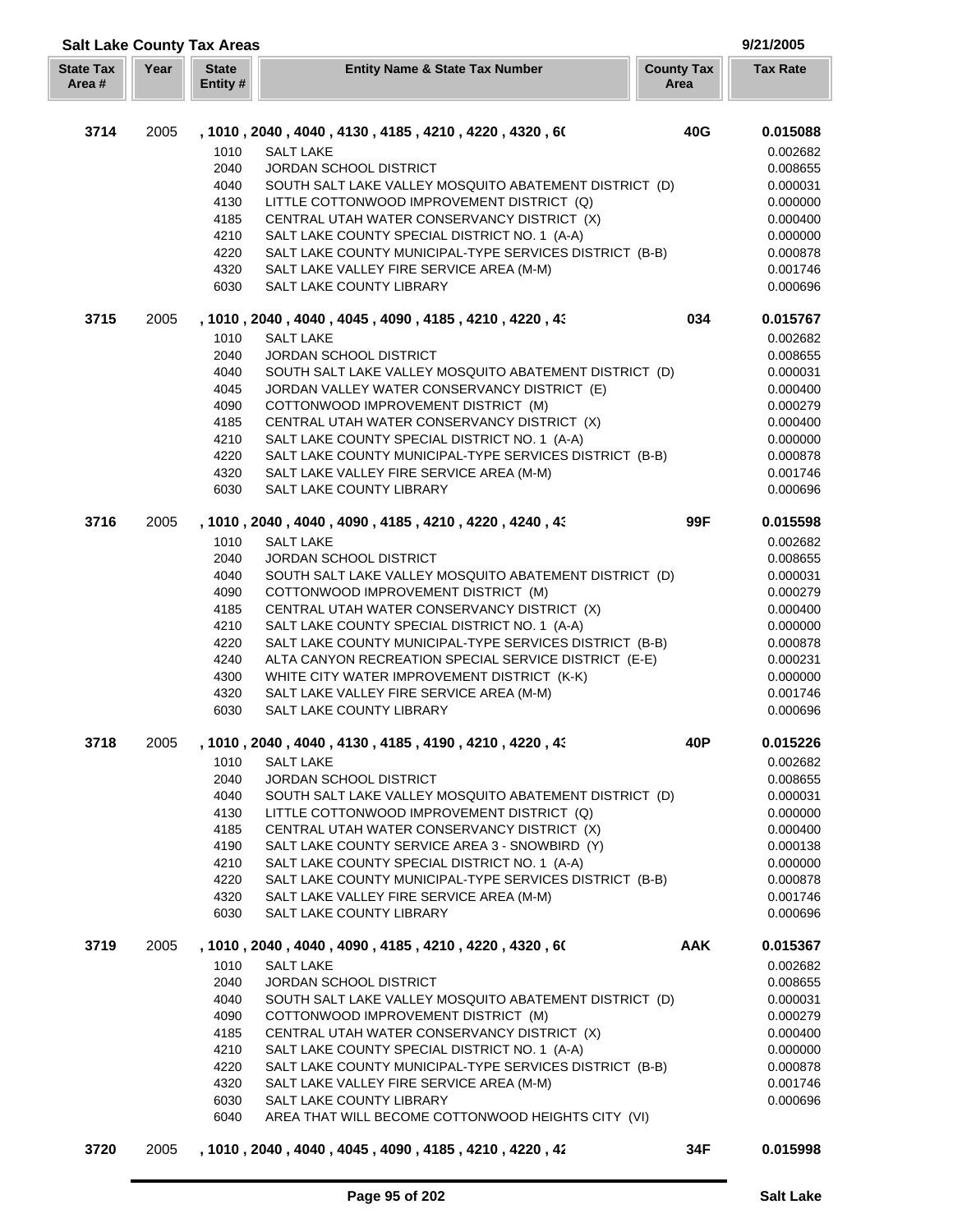| <b>Salt Lake County Tax Areas</b> |      |                          |                                                                                              |                           | 9/21/2005            |
|-----------------------------------|------|--------------------------|----------------------------------------------------------------------------------------------|---------------------------|----------------------|
| <b>State Tax</b><br>Area#         | Year | <b>State</b><br>Entity # | <b>Entity Name &amp; State Tax Number</b>                                                    | <b>County Tax</b><br>Area | <b>Tax Rate</b>      |
|                                   |      | 1010                     | <b>SALT LAKE</b>                                                                             |                           | 0.002682             |
|                                   |      | 2040                     | JORDAN SCHOOL DISTRICT                                                                       |                           | 0.008655             |
|                                   |      | 4040                     | SOUTH SALT LAKE VALLEY MOSQUITO ABATEMENT DISTRICT (D)                                       |                           | 0.000031             |
|                                   |      | 4045                     | JORDAN VALLEY WATER CONSERVANCY DISTRICT (E)                                                 |                           | 0.000400             |
|                                   |      | 4090                     | COTTONWOOD IMPROVEMENT DISTRICT (M)                                                          |                           | 0.000279             |
|                                   |      | 4185                     | CENTRAL UTAH WATER CONSERVANCY DISTRICT (X)                                                  |                           | 0.000400             |
|                                   |      | 4210                     | SALT LAKE COUNTY SPECIAL DISTRICT NO. 1 (A-A)                                                |                           | 0.000000             |
|                                   |      | 4220                     | SALT LAKE COUNTY MUNICIPAL-TYPE SERVICES DISTRICT (B-B)                                      |                           | 0.000878             |
|                                   |      | 4240                     | ALTA CANYON RECREATION SPECIAL SERVICE DISTRICT (E-E)                                        |                           | 0.000231             |
|                                   |      | 4320<br>6030             | SALT LAKE VALLEY FIRE SERVICE AREA (M-M)<br>SALT LAKE COUNTY LIBRARY                         |                           | 0.001746<br>0.000696 |
| 3721                              | 2005 |                          | , 1010 , 2040 , 4040 , 4045 , 4070 , 4185 , 4210 , 4220 , 43                                 | 032                       | 0.015488             |
|                                   |      | 1010                     | <b>SALT LAKE</b>                                                                             |                           | 0.002682             |
|                                   |      | 2040                     | <b>JORDAN SCHOOL DISTRICT</b>                                                                |                           | 0.008655             |
|                                   |      | 4040                     | SOUTH SALT LAKE VALLEY MOSQUITO ABATEMENT DISTRICT (D)                                       |                           | 0.000031             |
|                                   |      | 4045                     | JORDAN VALLEY WATER CONSERVANCY DISTRICT (E)                                                 |                           | 0.000400             |
|                                   |      | 4070                     | SALT LAKE SUBURBAN SANITARY DISTRICT #2 (H)                                                  |                           | 0.000000             |
|                                   |      | 4185                     | CENTRAL UTAH WATER CONSERVANCY DISTRICT (X)                                                  |                           | 0.000400             |
|                                   |      | 4210                     | SALT LAKE COUNTY SPECIAL DISTRICT NO. 1 (A-A)                                                |                           | 0.000000             |
|                                   |      | 4220                     | SALT LAKE COUNTY MUNICIPAL-TYPE SERVICES DISTRICT (B-B)                                      |                           | 0.000878             |
|                                   |      | 4320                     | SALT LAKE VALLEY FIRE SERVICE AREA (M-M)                                                     |                           | 0.001746             |
|                                   |      | 6030                     | SALT LAKE COUNTY LIBRARY                                                                     |                           | 0.000696             |
| 3722                              | 2005 |                          | , 1010, 2040, 4040, 4045, 4140, 4185, 4210, 4220, 43                                         | 43C                       | 0.016589             |
|                                   |      | 1010                     | <b>SALT LAKE</b>                                                                             |                           | 0.002682             |
|                                   |      | 2040                     | <b>JORDAN SCHOOL DISTRICT</b>                                                                |                           | 0.008655             |
|                                   |      | 4040                     | SOUTH SALT LAKE VALLEY MOSQUITO ABATEMENT DISTRICT (D)                                       |                           | 0.000031             |
|                                   |      | 4045                     | JORDAN VALLEY WATER CONSERVANCY DISTRICT (E)                                                 |                           | 0.000400             |
|                                   |      | 4140                     | SANDY SUBURBAN IMPROVEMENT DISTRICT (R)                                                      |                           | 0.001101             |
|                                   |      | 4185<br>4210             | CENTRAL UTAH WATER CONSERVANCY DISTRICT (X)<br>SALT LAKE COUNTY SPECIAL DISTRICT NO. 1 (A-A) |                           | 0.000400<br>0.000000 |
|                                   |      | 4220                     | SALT LAKE COUNTY MUNICIPAL-TYPE SERVICES DISTRICT (B-B)                                      |                           | 0.000878             |
|                                   |      | 4320                     | SALT LAKE VALLEY FIRE SERVICE AREA (M-M)                                                     |                           | 0.001746             |
|                                   |      | 6030                     | SALT LAKE COUNTY LIBRARY                                                                     |                           | 0.000696             |
| 3723                              | 2005 |                          | , 1010 , 2040 , 3040 , 4040 , 4045 , 4185 , 6030 , 8256                                      | 30J                       | 0.015307             |
|                                   |      | 1010                     | <b>SALT LAKE</b>                                                                             |                           | 0.002682             |
|                                   |      | 2040                     | JORDAN SCHOOL DISTRICT                                                                       |                           | 0.008655             |
|                                   |      | 3040                     | <b>MIDVALE</b>                                                                               |                           | 0.002443             |
|                                   |      | 4040                     | SOUTH SALT LAKE VALLEY MOSQUITO ABATEMENT DISTRICT (D)                                       |                           | 0.000031             |
|                                   |      | 4045                     | JORDAN VALLEY WATER CONSERVANCY DISTRICT (E)                                                 |                           | 0.000400             |
|                                   |      | 4185                     | CENTRAL UTAH WATER CONSERVANCY DISTRICT (X)                                                  |                           | 0.000400             |
|                                   |      | 6030<br>8256             | SALT LAKE COUNTY LIBRARY<br>JORDAN BLUFFS #2 REDEVELOPMENT - MIDVALE - (F-3)                 |                           | 0.000696             |
| 3724                              | 2005 |                          | , 1010 , 2040 , 4040 , 4045 , 4090 , 4185 , 4200 , 4210 , 42                                 | 033                       | 0.016948             |
|                                   |      | 1010                     | <b>SALT LAKE</b>                                                                             |                           | 0.002682             |
|                                   |      | 2040                     | JORDAN SCHOOL DISTRICT                                                                       |                           | 0.008655             |
|                                   |      | 4040                     | SOUTH SALT LAKE VALLEY MOSQUITO ABATEMENT DISTRICT (D)                                       |                           | 0.000031             |
|                                   |      | 4045                     | JORDAN VALLEY WATER CONSERVANCY DISTRICT (E)                                                 |                           | 0.000400             |
|                                   |      | 4090                     | COTTONWOOD IMPROVEMENT DISTRICT (M)                                                          |                           | 0.000279             |
|                                   |      | 4185                     | CENTRAL UTAH WATER CONSERVANCY DISTRICT (X)                                                  |                           | 0.000400             |
|                                   |      | 4200                     | COTTONWOOD HEIGHTS PARKS AND RECREATION SERVICE AREA (Z)                                     |                           | 0.001181             |
|                                   |      | 4210                     | SALT LAKE COUNTY SPECIAL DISTRICT NO. 1 (A-A)                                                |                           | 0.000000             |
|                                   |      | 4220                     | SALT LAKE COUNTY MUNICIPAL-TYPE SERVICES DISTRICT (B-B)                                      |                           | 0.000878             |
|                                   |      | 4320                     | SALT LAKE VALLEY FIRE SERVICE AREA (M-M)                                                     |                           | 0.001746             |
|                                   |      | 6030                     | SALT LAKE COUNTY LIBRARY                                                                     |                           | 0.000696             |
| 3725                              | 2005 |                          | , 1010, 2040, 3040, 4040, 4045, 4140, 4185, 6030, 82                                         | 99L                       | 0.016408             |
|                                   |      | 1010<br>2040             | <b>SALT LAKE</b><br>JORDAN SCHOOL DISTRICT                                                   |                           | 0.002682<br>0.008655 |
|                                   |      |                          |                                                                                              |                           |                      |

J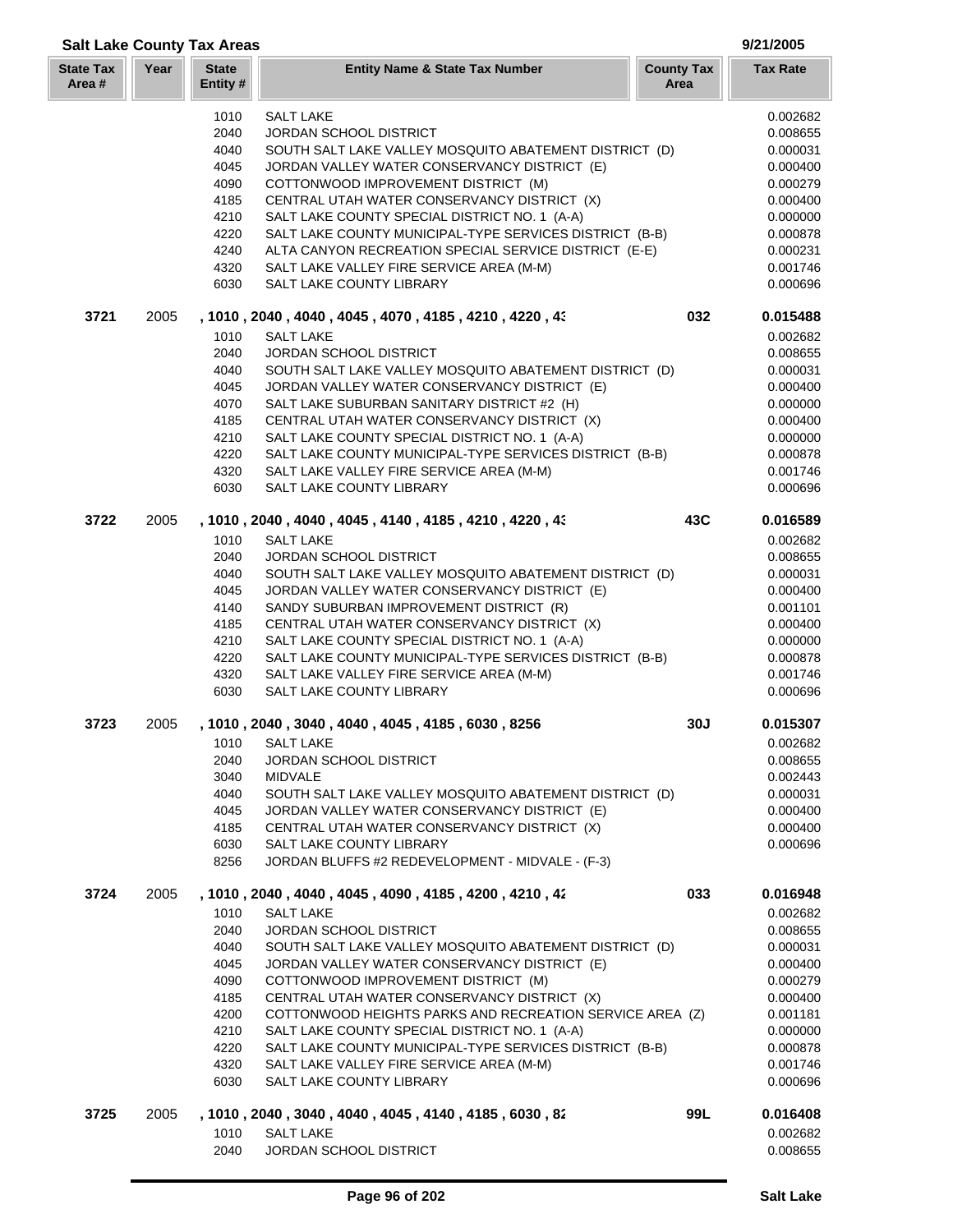| <b>Salt Lake County Tax Areas</b> |      |                          |                                                                                        |                           | 9/21/2005       |
|-----------------------------------|------|--------------------------|----------------------------------------------------------------------------------------|---------------------------|-----------------|
| <b>State Tax</b><br>Area #        | Year | <b>State</b><br>Entity # | <b>Entity Name &amp; State Tax Number</b>                                              | <b>County Tax</b><br>Area | <b>Tax Rate</b> |
|                                   |      | 3040                     | <b>MIDVALE</b>                                                                         |                           | 0.002443        |
|                                   |      | 4040                     | SOUTH SALT LAKE VALLEY MOSQUITO ABATEMENT DISTRICT (D)                                 |                           | 0.000031        |
|                                   |      | 4045                     | JORDAN VALLEY WATER CONSERVANCY DISTRICT (E)                                           |                           | 0.000400        |
|                                   |      | 4140                     | SANDY SUBURBAN IMPROVEMENT DISTRICT (R)                                                |                           | 0.001101        |
|                                   |      | 4185                     | CENTRAL UTAH WATER CONSERVANCY DISTRICT (X)                                            |                           | 0.000400        |
|                                   |      | 6030                     | SALT LAKE COUNTY LIBRARY                                                               |                           | 0.000696        |
|                                   |      | 8256                     | JORDAN BLUFFS #2 REDEVELOPMENT - MIDVALE - (F-3)                                       |                           |                 |
| 3726                              | 2005 |                          | , 1010 , 2040 , 4040 , 4090 , 4185 , 4200 , 4210 , 4220 , 43                           | <b>AAD</b>                | 0.016548        |
|                                   |      | 1010                     | <b>SALT LAKE</b>                                                                       |                           | 0.002682        |
|                                   |      | 2040                     | JORDAN SCHOOL DISTRICT                                                                 |                           | 0.008655        |
|                                   |      | 4040                     | SOUTH SALT LAKE VALLEY MOSQUITO ABATEMENT DISTRICT (D)                                 |                           | 0.000031        |
|                                   |      | 4090                     | COTTONWOOD IMPROVEMENT DISTRICT (M)                                                    |                           | 0.000279        |
|                                   |      | 4185                     | CENTRAL UTAH WATER CONSERVANCY DISTRICT (X)                                            |                           | 0.000400        |
|                                   |      | 4200                     | COTTONWOOD HEIGHTS PARKS AND RECREATION SERVICE AREA (Z)                               |                           | 0.001181        |
|                                   |      | 4210                     | SALT LAKE COUNTY SPECIAL DISTRICT NO. 1 (A-A)                                          |                           | 0.000000        |
|                                   |      | 4220                     | SALT LAKE COUNTY MUNICIPAL-TYPE SERVICES DISTRICT (B-B)                                |                           | 0.000878        |
|                                   |      | 4320                     | SALT LAKE VALLEY FIRE SERVICE AREA (M-M)                                               |                           | 0.001746        |
|                                   |      | 6020                     | AREA EXCLUDED FROM SALT LAKE COUNTY WATER CONSERVANCY<br>DISTRICT (II)                 |                           | 0.000000        |
|                                   |      | 6030                     | SALT LAKE COUNTY LIBRARY                                                               |                           | 0.000696        |
| 3727                              | 2005 |                          | , 1010, 2040, 4040, 4090, 4185, 4210, 4220, 4320, 60                                   | <b>AAL</b>                | 0.015367        |
|                                   |      | 1010                     | <b>SALT LAKE</b>                                                                       |                           | 0.002682        |
|                                   |      | 2040                     | <b>JORDAN SCHOOL DISTRICT</b>                                                          |                           | 0.008655        |
|                                   |      | 4040                     | SOUTH SALT LAKE VALLEY MOSQUITO ABATEMENT DISTRICT (D)                                 |                           | 0.000031        |
|                                   |      | 4090                     | COTTONWOOD IMPROVEMENT DISTRICT (M)                                                    |                           | 0.000279        |
|                                   |      | 4185                     | CENTRAL UTAH WATER CONSERVANCY DISTRICT (X)                                            |                           | 0.000400        |
|                                   |      | 4210                     | SALT LAKE COUNTY SPECIAL DISTRICT NO. 1 (A-A)                                          |                           | 0.000000        |
|                                   |      | 4220                     | SALT LAKE COUNTY MUNICIPAL-TYPE SERVICES DISTRICT (B-B)                                |                           | 0.000878        |
|                                   |      | 4320                     | SALT LAKE VALLEY FIRE SERVICE AREA (M-M)                                               |                           | 0.001746        |
|                                   |      | 6020                     | AREA EXCLUDED FROM SALT LAKE COUNTY WATER CONSERVANCY<br>DISTRICT (II)                 |                           | 0.000000        |
|                                   |      | 6030                     | SALT LAKE COUNTY LIBRARY                                                               |                           | 0.000696        |
| 3728                              | 2005 |                          | , 1010, 2040, 4040, 4090, 4185, 4200, 4210, 4220, 43                                   | 031                       | 0.016548        |
|                                   |      | 1010                     | <b>SALT LAKE</b>                                                                       |                           | 0.002682        |
|                                   |      | 2040                     | JORDAN SCHOOL DISTRICT                                                                 |                           | 0.008655        |
|                                   |      | 4040                     | SOUTH SALT LAKE VALLEY MOSQUITO ABATEMENT DISTRICT (D)                                 |                           | 0.000031        |
|                                   |      | 4090                     | COTTONWOOD IMPROVEMENT DISTRICT (M)                                                    |                           | 0.000279        |
|                                   |      | 4185                     | CENTRAL UTAH WATER CONSERVANCY DISTRICT (X)                                            |                           | 0.000400        |
|                                   |      | 4200                     | COTTONWOOD HEIGHTS PARKS AND RECREATION SERVICE AREA (Z)                               |                           | 0.001181        |
|                                   |      | 4210                     | SALT LAKE COUNTY SPECIAL DISTRICT NO. 1 (A-A)                                          |                           | 0.000000        |
|                                   |      | 4220                     | SALT LAKE COUNTY MUNICIPAL-TYPE SERVICES DISTRICT (B-B)                                |                           | 0.000878        |
|                                   |      | 4320                     | SALT LAKE VALLEY FIRE SERVICE AREA (M-M)                                               |                           | 0.001746        |
|                                   |      | 6030                     | SALT LAKE COUNTY LIBRARY                                                               |                           | 0.000696        |
| 3729                              | 2005 |                          | , 1010, 2040, 3040, 4040, 4045, 4185, 6030, 8255                                       | <b>AAL</b>                | 0.015307        |
|                                   |      | 1010                     | <b>SALT LAKE</b>                                                                       |                           | 0.002682        |
|                                   |      | 2040                     | JORDAN SCHOOL DISTRICT                                                                 |                           | 0.008655        |
|                                   |      | 3040                     | <b>MIDVALE</b>                                                                         |                           | 0.002443        |
|                                   |      | 4040                     | SOUTH SALT LAKE VALLEY MOSQUITO ABATEMENT DISTRICT (D)                                 |                           | 0.000031        |
|                                   |      | 4045                     | JORDAN VALLEY WATER CONSERVANCY DISTRICT (E)                                           |                           | 0.000400        |
|                                   |      | 4185                     | CENTRAL UTAH WATER CONSERVANCY DISTRICT (X)                                            |                           | 0.000400        |
|                                   |      | 6030<br>8255             | SALT LAKE COUNTY LIBRARY<br>JORDAN BLUFFS #1 REDEVELOPMENT AREA - MIDVALE CITY - (F-2) |                           | 0.000696        |
| 3730                              | 2005 |                          | , 1010, 2040, 3110, 4040, 4045, 4185, 6030, 8357                                       | 32B                       | 0.015436        |
|                                   |      | 1010                     | <b>SALT LAKE</b>                                                                       |                           | 0.002682        |
|                                   |      | 2040                     | <b>JORDAN SCHOOL DISTRICT</b>                                                          |                           | 0.008655        |
|                                   |      | 3110                     | <b>WEST JORDAN CITY</b>                                                                |                           | 0.002572        |
|                                   |      | 4040                     | SOUTH SALT LAKE VALLEY MOSQUITO ABATEMENT DISTRICT (D)                                 |                           | 0.000031        |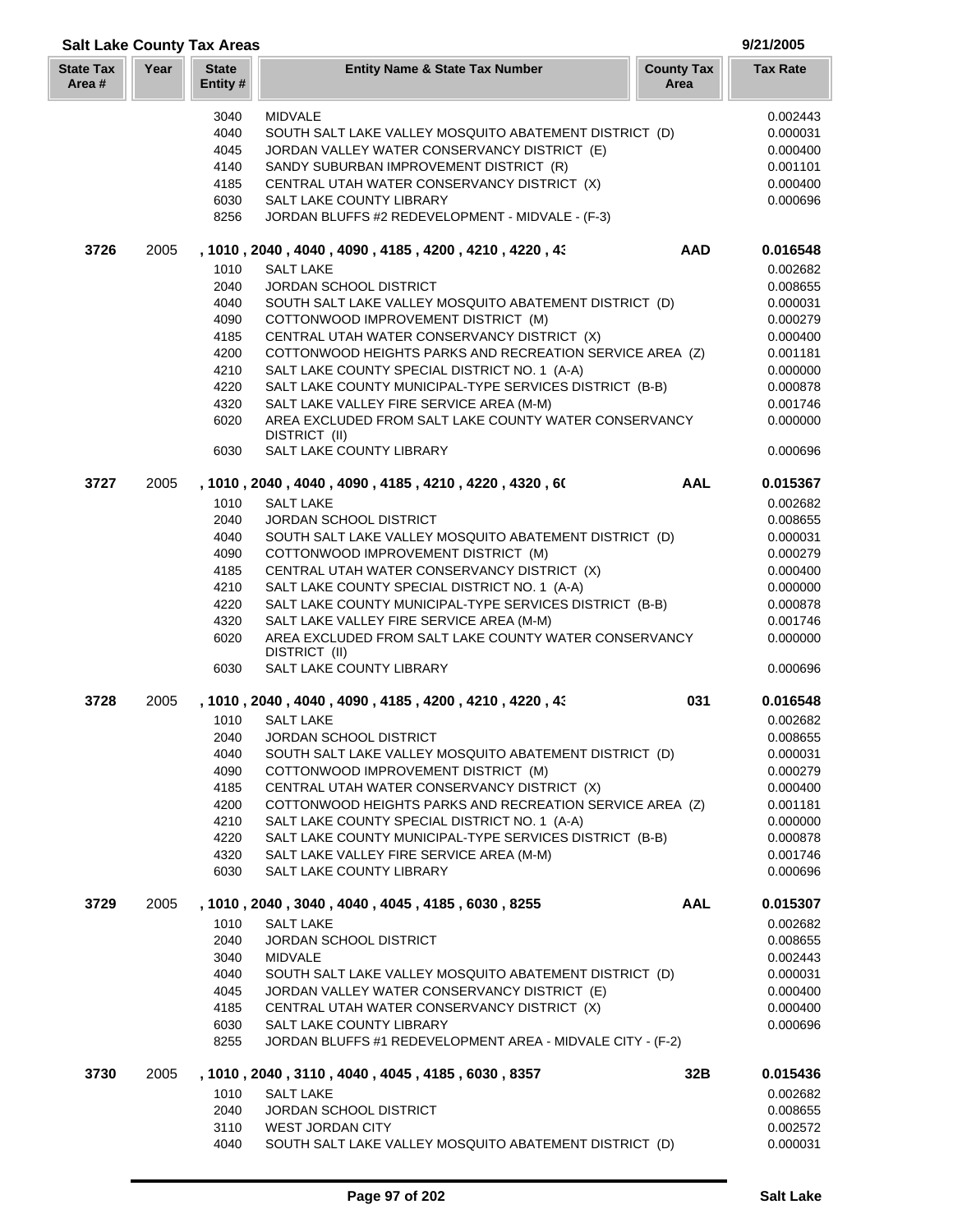| <b>Salt Lake County Tax Areas</b> |      |                          |                                                                                                        |                           | 9/21/2005            |
|-----------------------------------|------|--------------------------|--------------------------------------------------------------------------------------------------------|---------------------------|----------------------|
| <b>State Tax</b><br>Area#         | Year | <b>State</b><br>Entity # | <b>Entity Name &amp; State Tax Number</b>                                                              | <b>County Tax</b><br>Area | <b>Tax Rate</b>      |
|                                   |      | 4045                     | JORDAN VALLEY WATER CONSERVANCY DISTRICT (E)                                                           |                           | 0.000400             |
|                                   |      | 4185                     | CENTRAL UTAH WATER CONSERVANCY DISTRICT (X)                                                            |                           | 0.000400             |
|                                   |      | 6030                     | <b>SALT LAKE COUNTY LIBRARY</b>                                                                        |                           | 0.000696             |
|                                   |      | 8357                     | BRIARWOOD REDEVELOPMENT PROJECT AREA - WEST JORDAN - (J-7)                                             |                           |                      |
| 3731                              | 2005 |                          | , 1010, 2040, 3040, 4040, 4045, 4185, 6030, 8260                                                       | 30K                       | 0.015307             |
|                                   |      | 1010                     | <b>SALT LAKE</b>                                                                                       |                           | 0.002682             |
|                                   |      | 2040                     | <b>JORDAN SCHOOL DISTRICT</b>                                                                          |                           | 0.008655             |
|                                   |      | 3040                     | <b>MIDVALE</b>                                                                                         |                           | 0.002443             |
|                                   |      | 4040                     | SOUTH SALT LAKE VALLEY MOSQUITO ABATEMENT DISTRICT (D)                                                 |                           | 0.000031             |
|                                   |      | 4045                     | JORDAN VALLEY WATER CONSERVANCY DISTRICT (E)                                                           |                           | 0.000400             |
|                                   |      | 4185                     | CENTRAL UTAH WATER CONSERVANCY DISTRICT (X)                                                            |                           | 0.000400             |
|                                   |      | 6030<br>8260             | SALT LAKE COUNTY LIBRARY<br>BINGHAM JUNCTION REDEVELOPMENT AREA - MIDVALE - (F-4)                      |                           | 0.000696             |
|                                   |      |                          |                                                                                                        |                           |                      |
| 3732                              | 2005 | 1010                     | , 1010 , 2040 , 4040 , 4090 , 4185 , 4210 , 4220 , 4320 , 60<br><b>SALT LAKE</b>                       | <b>AAL</b>                | 0.015367<br>0.002682 |
|                                   |      | 2040                     | <b>JORDAN SCHOOL DISTRICT</b>                                                                          |                           | 0.008655             |
|                                   |      | 4040                     | SOUTH SALT LAKE VALLEY MOSQUITO ABATEMENT DISTRICT (D)                                                 |                           | 0.000031             |
|                                   |      | 4090                     | COTTONWOOD IMPROVEMENT DISTRICT (M)                                                                    |                           | 0.000279             |
|                                   |      | 4185                     | CENTRAL UTAH WATER CONSERVANCY DISTRICT (X)                                                            |                           | 0.000400             |
|                                   |      | 4210                     | SALT LAKE COUNTY SPECIAL DISTRICT NO. 1 (A-A)                                                          |                           | 0.000000             |
|                                   |      | 4220                     | SALT LAKE COUNTY MUNICIPAL-TYPE SERVICES DISTRICT (B-B)                                                |                           | 0.000878             |
|                                   |      | 4320                     | SALT LAKE VALLEY FIRE SERVICE AREA (M-M)                                                               |                           | 0.001746             |
|                                   |      | 6020                     | AREA EXCLUDED FROM SALT LAKE COUNTY WATER CONSERVANCY<br>DISTRICT (II)                                 |                           | 0.000000             |
|                                   |      | 6030                     | SALT LAKE COUNTY LIBRARY                                                                               |                           | 0.000696             |
|                                   |      | 6040                     | AREA THAT WILL BECOME COTTONWOOD HEIGHTS CITY (VI)                                                     |                           |                      |
| 3733                              | 2005 |                          | , 1010, 2040, 3040, 4040, 4045, 4090, 4185, 4210, 42                                                   | 99A                       | 0.016464             |
|                                   |      | 1010                     | <b>SALT LAKE</b>                                                                                       |                           | 0.002682             |
|                                   |      | 2040                     | JORDAN SCHOOL DISTRICT                                                                                 |                           | 0.008655             |
|                                   |      | 3040                     | <b>MIDVALE</b>                                                                                         |                           | 0.002443             |
|                                   |      | 4040                     | SOUTH SALT LAKE VALLEY MOSQUITO ABATEMENT DISTRICT (D)<br>JORDAN VALLEY WATER CONSERVANCY DISTRICT (E) |                           | 0.000031             |
|                                   |      |                          |                                                                                                        |                           | 0.000400             |
|                                   |      | 4045                     |                                                                                                        |                           |                      |
|                                   |      | 4090                     | COTTONWOOD IMPROVEMENT DISTRICT (M)                                                                    |                           | 0.000279             |
|                                   |      | 4185                     | CENTRAL UTAH WATER CONSERVANCY DISTRICT (X)                                                            |                           | 0.000400             |
|                                   |      | 4210                     | SALT LAKE COUNTY SPECIAL DISTRICT NO. 1 (A-A)                                                          |                           | 0.000000             |
|                                   |      | 4220<br>6030             | SALT LAKE COUNTY MUNICIPAL-TYPE SERVICES DISTRICT (B-B)<br>SALT LAKE COUNTY LIBRARY                    |                           | 0.000878<br>0.000696 |
|                                   |      | 6040                     | AREA THAT WILL BECOME COTTONWOOD HEIGHTS CITY (VI)                                                     |                           |                      |
| 3736                              | 2005 |                          | , 1010 , 2040 , 4040 , 4180 , 4185 , 4210 , 4220 , 4320 , 60                                           | 41H                       | 0.016516             |
|                                   |      | 1010                     | <b>SALT LAKE</b>                                                                                       |                           | 0.002682             |
|                                   |      | 2040                     | JORDAN SCHOOL DISTRICT                                                                                 |                           | 0.008655             |
|                                   |      | 4040                     | SOUTH SALT LAKE VALLEY MOSQUITO ABATEMENT DISTRICT (D)                                                 |                           | 0.000031             |
|                                   |      | 4180                     | SALT LAKE COUNTY REGIONAL SERVICE AREA (W)                                                             |                           | 0.001428             |
|                                   |      | 4185                     | CENTRAL UTAH WATER CONSERVANCY DISTRICT (X)                                                            |                           | 0.000400             |
|                                   |      | 4210                     | SALT LAKE COUNTY SPECIAL DISTRICT NO. 1 (A-A)                                                          |                           | 0.000000             |
|                                   |      | 4220                     | SALT LAKE COUNTY MUNICIPAL-TYPE SERVICES DISTRICT (B-B)                                                |                           | 0.000878             |
|                                   |      | 4320<br>6030             | SALT LAKE VALLEY FIRE SERVICE AREA (M-M)<br>SALT LAKE COUNTY LIBRARY                                   |                           | 0.001746<br>0.000696 |
|                                   |      |                          |                                                                                                        |                           |                      |
| 3737                              | 2005 |                          | , 1010 , 2040 , 4040 , 4185 , 4210 , 4220 , 4230 , 4320 , 60                                           | 40K                       | 0.015088             |
|                                   |      | 1010                     | <b>SALT LAKE</b>                                                                                       |                           | 0.002682             |
|                                   |      | 2040<br>4040             | JORDAN SCHOOL DISTRICT                                                                                 |                           | 0.008655             |
|                                   |      | 4185                     | SOUTH SALT LAKE VALLEY MOSQUITO ABATEMENT DISTRICT (D)<br>CENTRAL UTAH WATER CONSERVANCY DISTRICT (X)  |                           | 0.000031<br>0.000400 |
|                                   |      | 4210                     | SALT LAKE COUNTY SPECIAL DISTRICT NO. 1 (A-A)                                                          |                           | 0.000000             |
|                                   |      | 4220                     | SALT LAKE COUNTY MUNICIPAL-TYPE SERVICES DISTRICT (B-B)                                                |                           | 0.000878             |
|                                   |      | 4230                     | THE SOLITUDE IMPROVEMENT DISTRICT (D-D)<br>SALT LAKE VALLEY FIRE SERVICE AREA (M-M)                    |                           | 0.000000<br>0.001746 |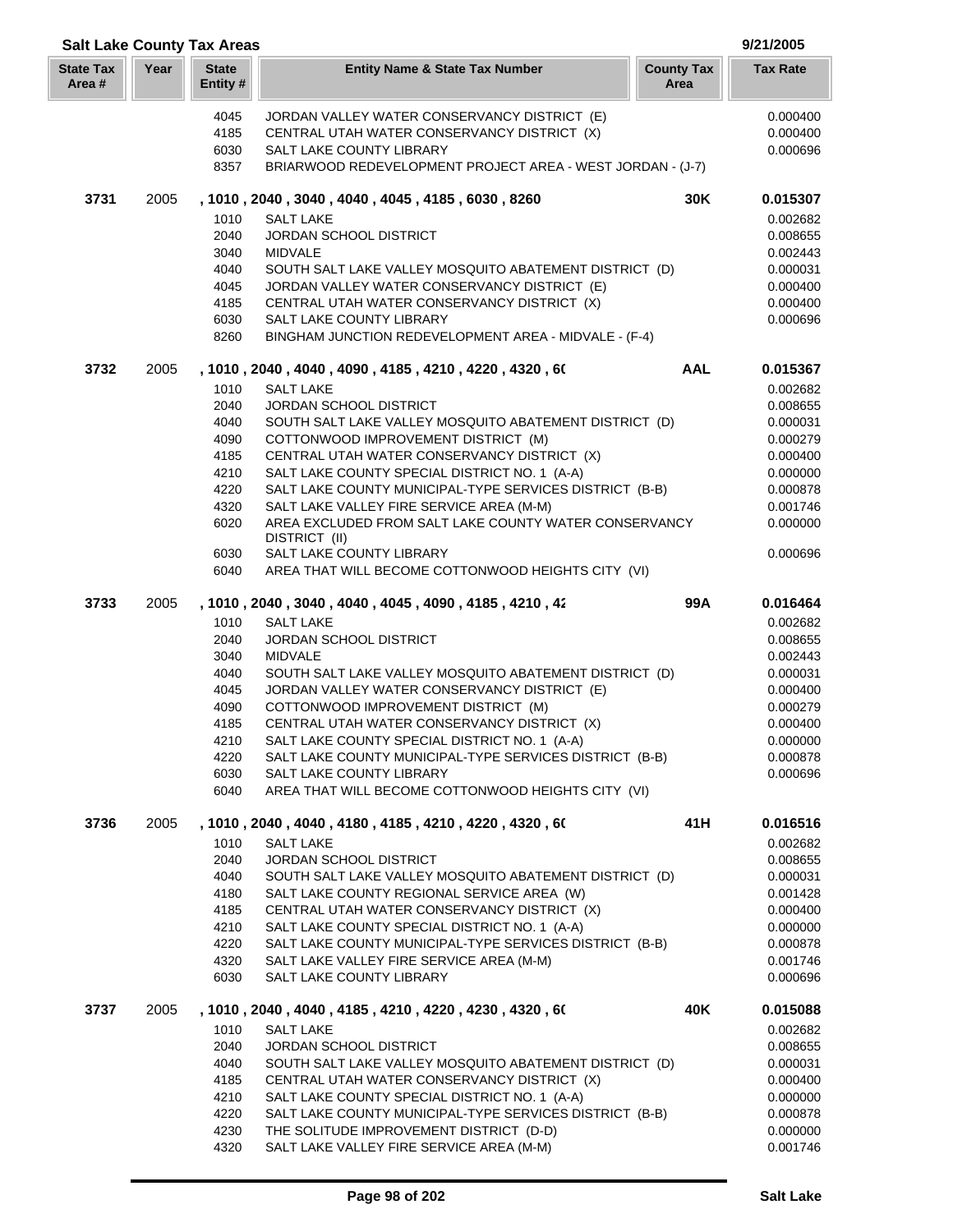| <b>Salt Lake County Tax Areas</b> |      |                          |                                                                                |                           | 9/21/2005            |
|-----------------------------------|------|--------------------------|--------------------------------------------------------------------------------|---------------------------|----------------------|
| <b>State Tax</b><br>Area #        | Year | <b>State</b><br>Entity # | <b>Entity Name &amp; State Tax Number</b>                                      | <b>County Tax</b><br>Area | <b>Tax Rate</b>      |
|                                   |      | 6030                     | SALT LAKE COUNTY LIBRARY                                                       |                           | 0.000696             |
| 3739                              | 2005 |                          | , 1010, 2040, 3040, 4040, 4045, 4090, 4185, 6030, 60                           | <b>AAM</b>                | 0.015586             |
|                                   |      | 1010                     | <b>SALT LAKE</b>                                                               |                           | 0.002682             |
|                                   |      | 2040                     | JORDAN SCHOOL DISTRICT                                                         |                           | 0.008655             |
|                                   |      | 3040                     | <b>MIDVALE</b>                                                                 |                           | 0.002443             |
|                                   |      | 4040                     | SOUTH SALT LAKE VALLEY MOSQUITO ABATEMENT DISTRICT (D)                         |                           | 0.000031             |
|                                   |      | 4045                     | JORDAN VALLEY WATER CONSERVANCY DISTRICT (E)                                   |                           | 0.000400             |
|                                   |      | 4090                     | COTTONWOOD IMPROVEMENT DISTRICT (M)                                            |                           | 0.000279             |
|                                   |      | 4185                     | CENTRAL UTAH WATER CONSERVANCY DISTRICT (X)                                    |                           | 0.000400             |
|                                   |      | 6030                     | <b>SALT LAKE COUNTY LIBRARY</b>                                                |                           | 0.000696             |
|                                   |      | 6040                     | AREA THAT WILL BECOME COTTONWOOD HEIGHTS CITY (VI)                             |                           |                      |
| 3741                              | 2005 |                          | , 1010, 2040, 4040, 4045, 4090, 4185, 4210, 4220, 43                           | <b>AAM</b>                | 0.015767             |
|                                   |      | 1010                     | <b>SALT LAKE</b>                                                               |                           | 0.002682             |
|                                   |      | 2040                     | <b>JORDAN SCHOOL DISTRICT</b>                                                  |                           | 0.008655             |
|                                   |      | 4040                     | SOUTH SALT LAKE VALLEY MOSQUITO ABATEMENT DISTRICT (D)                         |                           | 0.000031             |
|                                   |      | 4045                     | JORDAN VALLEY WATER CONSERVANCY DISTRICT (E)                                   |                           | 0.000400             |
|                                   |      | 4090                     | COTTONWOOD IMPROVEMENT DISTRICT (M)                                            |                           | 0.000279             |
|                                   |      | 4185                     | CENTRAL UTAH WATER CONSERVANCY DISTRICT (X)                                    |                           | 0.000400             |
|                                   |      | 4210                     | SALT LAKE COUNTY SPECIAL DISTRICT NO. 1 (A-A)                                  |                           | 0.000000             |
|                                   |      | 4220                     | SALT LAKE COUNTY MUNICIPAL-TYPE SERVICES DISTRICT (B-B)                        |                           | 0.000878             |
|                                   |      | 4320                     | SALT LAKE VALLEY FIRE SERVICE AREA (M-M)                                       |                           | 0.001746             |
|                                   |      | 6030<br>6040             | SALT LAKE COUNTY LIBRARY<br>AREA THAT WILL BECOME COTTONWOOD HEIGHTS CITY (VI) |                           | 0.000696             |
| 3742                              | 2005 |                          | , 1010, 2040, 4040, 4060, 4185, 4210, 4220, 4320, 60                           | 99B                       | 0.015321             |
|                                   |      | 1010                     | <b>SALT LAKE</b>                                                               |                           | 0.002682             |
|                                   |      | 2040                     | JORDAN SCHOOL DISTRICT                                                         |                           | 0.008655             |
|                                   |      | 4040                     | SOUTH SALT LAKE VALLEY MOSQUITO ABATEMENT DISTRICT (D)                         |                           | 0.000031             |
|                                   |      | 4060                     | SALT LAKE SUBURBAN SANITARY DISTRICT #1 (G)                                    |                           | 0.000233             |
|                                   |      | 4185                     | CENTRAL UTAH WATER CONSERVANCY DISTRICT (X)                                    |                           | 0.000400             |
|                                   |      | 4210                     | SALT LAKE COUNTY SPECIAL DISTRICT NO. 1 (A-A)                                  |                           | 0.000000             |
|                                   |      | 4220                     | SALT LAKE COUNTY MUNICIPAL-TYPE SERVICES DISTRICT (B-B)                        |                           | 0.000878             |
|                                   |      | 4320                     | SALT LAKE VALLEY FIRE SERVICE AREA (M-M)                                       |                           | 0.001746             |
|                                   |      | 6030                     | SALT LAKE COUNTY LIBRARY                                                       |                           | 0.000696             |
|                                   |      | 6040                     | AREA THAT WILL BECOME COTTONWOOD HEIGHTS CITY (VI)                             |                           |                      |
| 3745                              | 2005 |                          | , 1010, 2040, 3050, 4040, 4090, 4185                                           | 991                       | 0.013988             |
|                                   |      | 1010                     | <b>SALT LAKE</b>                                                               |                           | 0.002682             |
|                                   |      | 2040                     | <b>JORDAN SCHOOL DISTRICT</b>                                                  |                           | 0.008655             |
|                                   |      | 3050                     | <b>MURRAY</b>                                                                  |                           | 0.001941             |
|                                   |      | 4040                     | SOUTH SALT LAKE VALLEY MOSQUITO ABATEMENT DISTRICT (D)                         |                           | 0.000031             |
|                                   |      | 4090                     | COTTONWOOD IMPROVEMENT DISTRICT (M)                                            |                           | 0.000279             |
|                                   |      | 4185                     | CENTRAL UTAH WATER CONSERVANCY DISTRICT (X)                                    |                           | 0.000400             |
| 3746                              | 2005 |                          | , 1010, 2040, 4040, 4090, 4185, 4210, 4220, 4320, 60                           | 99J                       | 0.015367             |
|                                   |      | 1010                     | <b>SALT LAKE</b>                                                               |                           | 0.002682             |
|                                   |      | 2040                     | <b>JORDAN SCHOOL DISTRICT</b>                                                  |                           | 0.008655             |
|                                   |      | 4040                     | SOUTH SALT LAKE VALLEY MOSQUITO ABATEMENT DISTRICT (D)                         |                           | 0.000031             |
|                                   |      | 4090                     | COTTONWOOD IMPROVEMENT DISTRICT (M)                                            |                           | 0.000279             |
|                                   |      | 4185                     | CENTRAL UTAH WATER CONSERVANCY DISTRICT (X)                                    |                           | 0.000400             |
|                                   |      | 4210                     | SALT LAKE COUNTY SPECIAL DISTRICT NO. 1 (A-A)                                  |                           | 0.000000             |
|                                   |      | 4220<br>4320             | SALT LAKE COUNTY MUNICIPAL-TYPE SERVICES DISTRICT (B-B)                        |                           | 0.000878             |
|                                   |      | 6030                     | SALT LAKE VALLEY FIRE SERVICE AREA (M-M)<br>SALT LAKE COUNTY LIBRARY           |                           | 0.001746<br>0.000696 |
|                                   |      | 8454                     | COTTONWOOD CORPORATE CENTER ECONOMIC DEVELOPMENT PLAN -                        |                           |                      |
|                                   |      |                          | SALT LAKE COUNTY - (1996 BASE) (L-4)                                           |                           |                      |
| 3747                              | 2005 |                          | , 1010 , 2040 , 4040 , 4090 , 4185 , 4210 , 4220 , 4320 , 60                   | 99K                       | 0.015367             |
|                                   |      | 1010                     | <b>SALT LAKE</b>                                                               |                           | 0.002682             |
|                                   |      | 2040                     | JORDAN SCHOOL DISTRICT                                                         |                           | 0.008655             |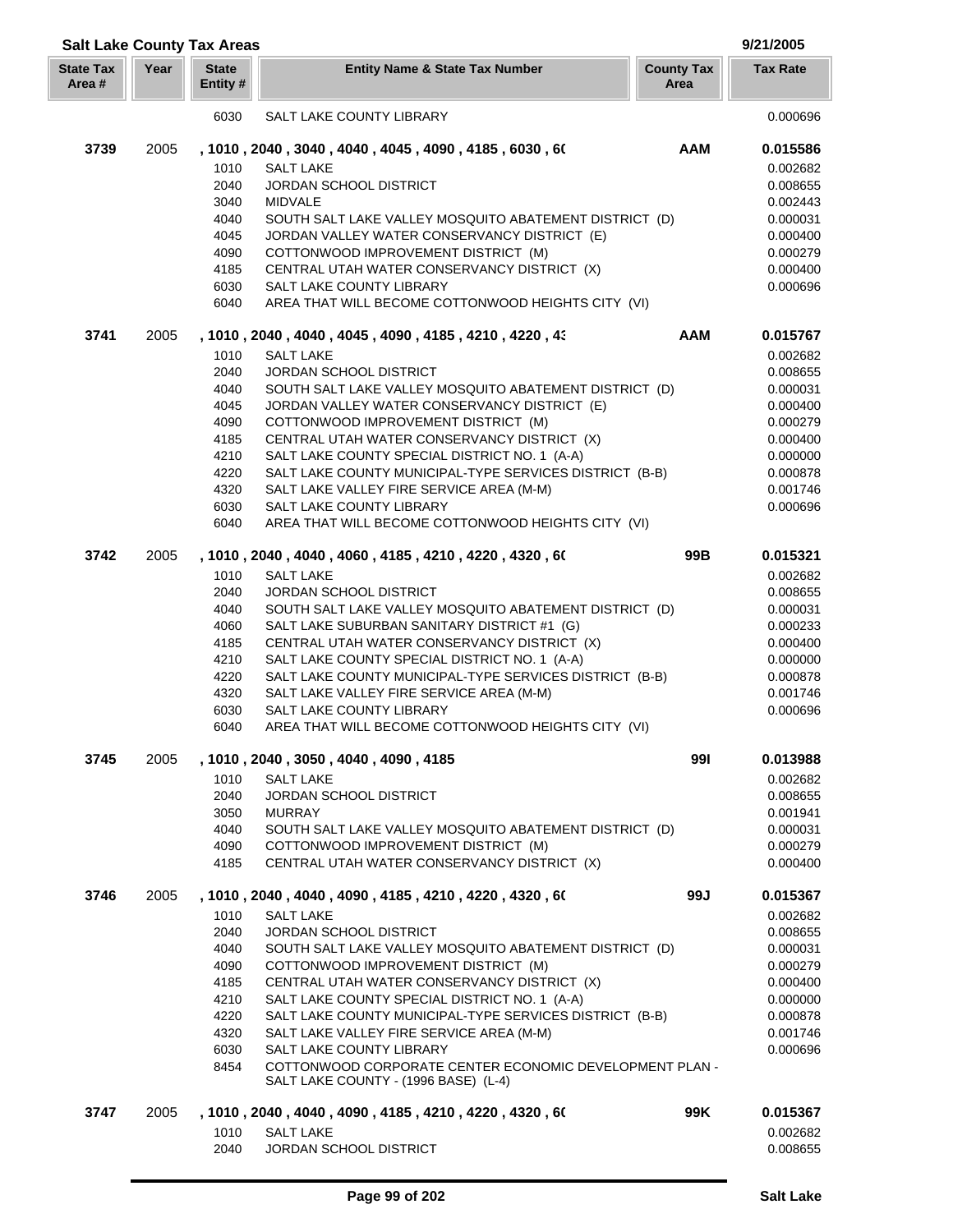| <b>Salt Lake County Tax Areas</b> |      |                          |                                                                                                 |                           | 9/21/2005            |
|-----------------------------------|------|--------------------------|-------------------------------------------------------------------------------------------------|---------------------------|----------------------|
| <b>State Tax</b><br>Area#         | Year | <b>State</b><br>Entity # | <b>Entity Name &amp; State Tax Number</b>                                                       | <b>County Tax</b><br>Area | <b>Tax Rate</b>      |
|                                   |      | 4040                     | SOUTH SALT LAKE VALLEY MOSQUITO ABATEMENT DISTRICT (D)                                          |                           | 0.000031             |
|                                   |      | 4090                     | COTTONWOOD IMPROVEMENT DISTRICT (M)                                                             |                           | 0.000279             |
|                                   |      | 4185                     | CENTRAL UTAH WATER CONSERVANCY DISTRICT (X)                                                     |                           | 0.000400             |
|                                   |      | 4210                     | SALT LAKE COUNTY SPECIAL DISTRICT NO. 1 (A-A)                                                   |                           | 0.000000             |
|                                   |      | 4220                     | SALT LAKE COUNTY MUNICIPAL-TYPE SERVICES DISTRICT (B-B)                                         |                           | 0.000878             |
|                                   |      | 4320                     | SALT LAKE VALLEY FIRE SERVICE AREA (M-M)                                                        |                           | 0.001746             |
|                                   |      | 6030                     | <b>SALT LAKE COUNTY LIBRARY</b>                                                                 |                           | 0.000696             |
|                                   |      | 6040                     | AREA THAT WILL BECOME COTTONWOOD HEIGHTS CITY (VI)                                              |                           |                      |
|                                   |      | 8454                     | COTTONWOOD CORPORATE CENTER ECONOMIC DEVELOPMENT PLAN -<br>SALT LAKE COUNTY - (1996 BASE) (L-4) |                           |                      |
| 3748                              | 2005 |                          | , 1010, 2040, 4040, 4090, 4185, 4200, 4210, 4220, 43                                            | <b>AAH</b>                | 0.016548             |
|                                   |      | 1010                     | <b>SALT LAKE</b>                                                                                |                           | 0.002682             |
|                                   |      | 2040                     | JORDAN SCHOOL DISTRICT                                                                          |                           | 0.008655             |
|                                   |      | 4040                     | SOUTH SALT LAKE VALLEY MOSQUITO ABATEMENT DISTRICT (D)                                          |                           | 0.000031             |
|                                   |      | 4090                     | COTTONWOOD IMPROVEMENT DISTRICT (M)                                                             |                           | 0.000279             |
|                                   |      | 4185                     | CENTRAL UTAH WATER CONSERVANCY DISTRICT (X)                                                     |                           | 0.000400             |
|                                   |      | 4200                     | COTTONWOOD HEIGHTS PARKS AND RECREATION SERVICE AREA (Z)                                        |                           | 0.001181             |
|                                   |      | 4210                     | SALT LAKE COUNTY SPECIAL DISTRICT NO. 1 (A-A)                                                   |                           | 0.000000             |
|                                   |      | 4220                     | SALT LAKE COUNTY MUNICIPAL-TYPE SERVICES DISTRICT (B-B)                                         |                           | 0.000878             |
|                                   |      | 4320                     | SALT LAKE VALLEY FIRE SERVICE AREA (M-M)                                                        |                           | 0.001746             |
|                                   |      | 6030                     | SALT LAKE COUNTY LIBRARY                                                                        |                           | 0.000696             |
|                                   |      | 6040                     | AREA THAT WILL BECOME COTTONWOOD HEIGHTS CITY (VI)                                              |                           |                      |
| 3749                              | 2005 | 1010                     | , 1010 , 2030 , 4040 , 4090 , 4185 , 4210 , 4220 , 4320 , 60                                    | <b>AAG</b>                | 0.013316             |
|                                   |      | 2030                     | <b>SALT LAKE</b><br><b>GRANITE SCHOOL DISTRICT</b>                                              |                           | 0.002682<br>0.006604 |
|                                   |      | 4040                     | SOUTH SALT LAKE VALLEY MOSQUITO ABATEMENT DISTRICT (D)                                          |                           | 0.000031             |
|                                   |      | 4090                     | COTTONWOOD IMPROVEMENT DISTRICT (M)                                                             |                           | 0.000279             |
|                                   |      | 4185                     | CENTRAL UTAH WATER CONSERVANCY DISTRICT (X)                                                     |                           | 0.000400             |
|                                   |      | 4210                     | SALT LAKE COUNTY SPECIAL DISTRICT NO. 1 (A-A)                                                   |                           | 0.000000             |
|                                   |      | 4220                     | SALT LAKE COUNTY MUNICIPAL-TYPE SERVICES DISTRICT (B-B)                                         |                           | 0.000878             |
|                                   |      | 4320                     | SALT LAKE VALLEY FIRE SERVICE AREA (M-M)                                                        |                           | 0.001746             |
|                                   |      | 6030                     | <b>SALT LAKE COUNTY LIBRARY</b>                                                                 |                           | 0.000696             |
|                                   |      | 6040                     | AREA THAT WILL BECOME COTTONWOOD HEIGHTS CITY (VI)                                              |                           |                      |
| 3750                              | 2005 |                          | , 1010 , 2030 , 4040 , 4090 , 4185 , 4210 , 4220 , 4320 , 60                                    | 022                       | 0.013316             |
|                                   |      | 1010                     | <b>SALT LAKE</b>                                                                                |                           | 0.002682             |
|                                   |      | 2030                     | <b>GRANITE SCHOOL DISTRICT</b>                                                                  |                           | 0.006604             |
|                                   |      | 4040                     | SOUTH SALT LAKE VALLEY MOSQUITO ABATEMENT DISTRICT (D)                                          |                           | 0.000031             |
|                                   |      | 4090                     | COTTONWOOD IMPROVEMENT DISTRICT (M)                                                             |                           | 0.000279             |
|                                   |      | 4185                     | CENTRAL UTAH WATER CONSERVANCY DISTRICT (X)                                                     |                           | 0.000400             |
|                                   |      | 4210                     | SALT LAKE COUNTY SPECIAL DISTRICT NO. 1 (A-A)                                                   |                           | 0.000000             |
|                                   |      | 4220                     | SALT LAKE COUNTY MUNICIPAL-TYPE SERVICES DISTRICT (B-B)                                         |                           | 0.000878             |
|                                   |      | 4320<br>6030             | SALT LAKE VALLEY FIRE SERVICE AREA (M-M)<br>SALT LAKE COUNTY LIBRARY                            |                           | 0.001746<br>0.000696 |
| 3751                              | 2005 |                          | , 1010 , 2040 , 4040 , 4120 , 4180 , 4185 , 4210 , 4220 , 43                                    | 41 A                      | 0.017257             |
|                                   |      | 1010                     | <b>SALT LAKE</b>                                                                                |                           | 0.002682             |
|                                   |      | 2040                     | <b>JORDAN SCHOOL DISTRICT</b>                                                                   |                           | 0.008655             |
|                                   |      | 4040                     | SOUTH SALT LAKE VALLEY MOSQUITO ABATEMENT DISTRICT (D)                                          |                           | 0.000031             |
|                                   |      | 4120                     | KEARNS IMPROVEMENT DISTRICT (P)                                                                 |                           | 0.000741             |
|                                   |      | 4180                     | SALT LAKE COUNTY REGIONAL SERVICE AREA (W)                                                      |                           | 0.001428             |
|                                   |      | 4185                     | CENTRAL UTAH WATER CONSERVANCY DISTRICT (X)                                                     |                           | 0.000400             |
|                                   |      | 4210                     | SALT LAKE COUNTY SPECIAL DISTRICT NO. 1 (A-A)                                                   |                           | 0.000000             |
|                                   |      | 4220                     | SALT LAKE COUNTY MUNICIPAL-TYPE SERVICES DISTRICT (B-B)                                         |                           | 0.000878             |
|                                   |      | 4320                     | SALT LAKE VALLEY FIRE SERVICE AREA (M-M)                                                        |                           | 0.001746             |
|                                   |      | 6030                     | SALT LAKE COUNTY LIBRARY                                                                        |                           | 0.000696             |
| 3752                              | 2005 |                          | , 1010, 2040, 4040, 4045, 4120, 4180, 4185, 4210, 42                                            | 41B                       | 0.017657             |
|                                   |      | 1010<br>2040             | <b>SALT LAKE</b>                                                                                |                           | 0.002682             |
|                                   |      |                          | JORDAN SCHOOL DISTRICT                                                                          |                           | 0.008655             |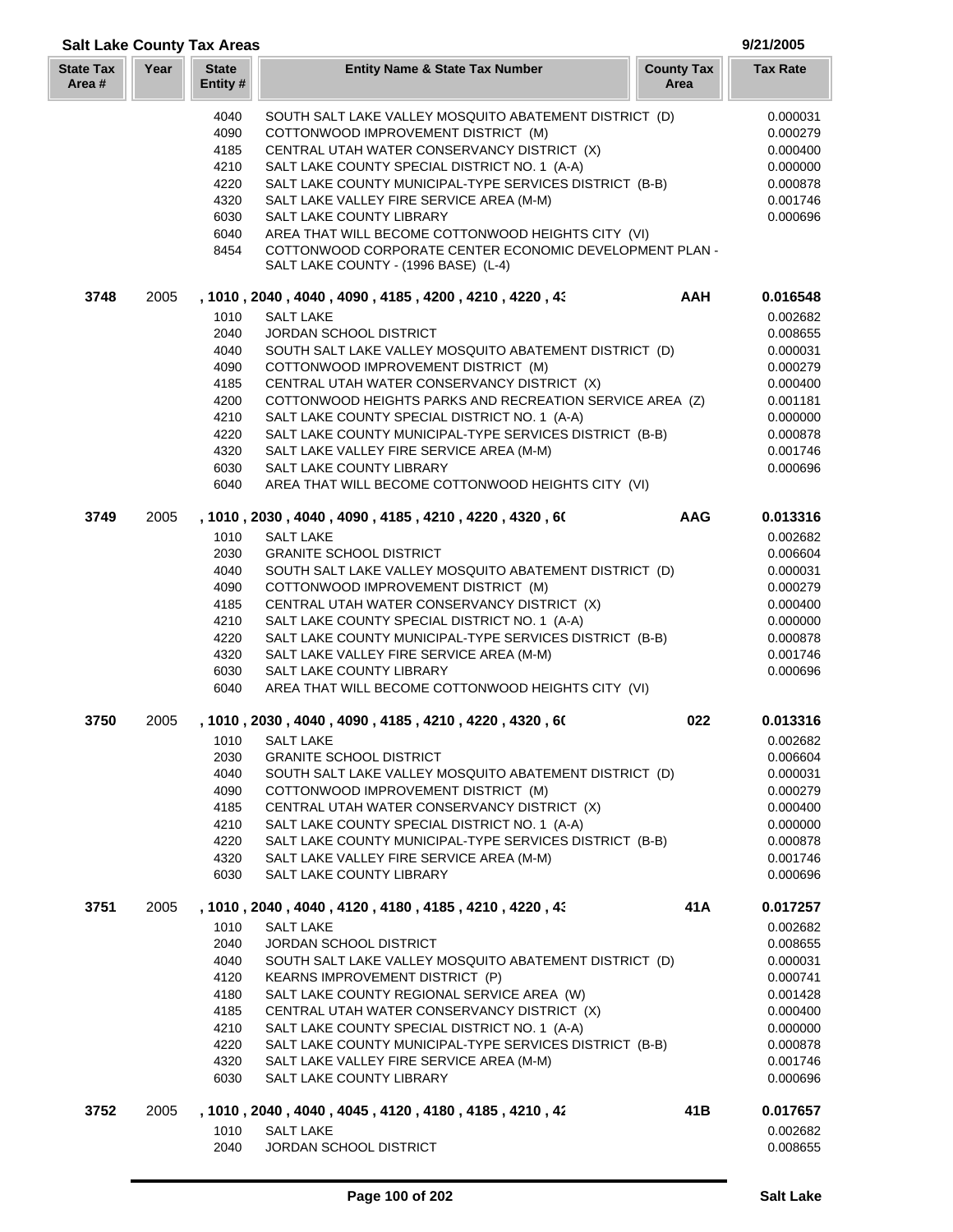| Year<br><b>State</b><br><b>County Tax</b><br><b>Entity Name &amp; State Tax Number</b><br><b>Tax Rate</b><br>Area #<br>Entity #<br>Area<br>4040<br>SOUTH SALT LAKE VALLEY MOSQUITO ABATEMENT DISTRICT (D)<br>4045<br>JORDAN VALLEY WATER CONSERVANCY DISTRICT (E)<br>4120<br>KEARNS IMPROVEMENT DISTRICT (P)<br>SALT LAKE COUNTY REGIONAL SERVICE AREA (W)<br>4180<br>CENTRAL UTAH WATER CONSERVANCY DISTRICT (X)<br>4185<br>SALT LAKE COUNTY SPECIAL DISTRICT NO. 1 (A-A)<br>4210<br>4220<br>SALT LAKE COUNTY MUNICIPAL-TYPE SERVICES DISTRICT (B-B)<br>4320<br>SALT LAKE VALLEY FIRE SERVICE AREA (M-M)<br>6030<br>SALT LAKE COUNTY LIBRARY<br>025<br>3753<br>2005<br>, 1010 , 2030 , 4040 , 4045 , 4120 , 4180 , 4185 , 4210 , 42<br>1010<br><b>SALT LAKE</b><br>2030<br><b>GRANITE SCHOOL DISTRICT</b><br>4040<br>SOUTH SALT LAKE VALLEY MOSQUITO ABATEMENT DISTRICT (D)<br>4045<br>JORDAN VALLEY WATER CONSERVANCY DISTRICT (E)<br>4120<br>KEARNS IMPROVEMENT DISTRICT (P)<br>SALT LAKE COUNTY REGIONAL SERVICE AREA (W)<br>4180<br>4185<br>CENTRAL UTAH WATER CONSERVANCY DISTRICT (X)<br>4210<br>SALT LAKE COUNTY SPECIAL DISTRICT NO. 1 (A-A)<br>SALT LAKE COUNTY MUNICIPAL-TYPE SERVICES DISTRICT (B-B)<br>4220<br>4320<br>SALT LAKE VALLEY FIRE SERVICE AREA (M-M)<br>6030<br><b>SALT LAKE COUNTY LIBRARY</b><br>3754<br><b>27A</b><br>2005<br>, 1010, 2030, 4030, 4120, 4185, 4210, 4220, 4320, 60<br>1010<br><b>SALT LAKE</b><br>2030<br><b>GRANITE SCHOOL DISTRICT</b><br>MAGNA MOSQUITO ABATEMENT DISTRICT (C)<br>4030<br>4120<br>KEARNS IMPROVEMENT DISTRICT (P)<br>4185<br>CENTRAL UTAH WATER CONSERVANCY DISTRICT (X)<br>4210<br>SALT LAKE COUNTY SPECIAL DISTRICT NO. 1 (A-A)<br>SALT LAKE COUNTY MUNICIPAL-TYPE SERVICES DISTRICT (B-B)<br>4220<br>4320<br>SALT LAKE VALLEY FIRE SERVICE AREA (M-M)<br>6030<br>SALT LAKE COUNTY LIBRARY<br>, 1010, 2030, 4040, 4060, 4185, 4210, 4220, 4320, 60<br><b>AAA</b><br>3755<br>2005<br>1010<br><b>SALT LAKE</b><br>2030<br><b>GRANITE SCHOOL DISTRICT</b><br>SOUTH SALT LAKE VALLEY MOSQUITO ABATEMENT DISTRICT (D)<br>4040<br>4060<br>SALT LAKE SUBURBAN SANITARY DISTRICT #1 (G)<br>4185<br>CENTRAL UTAH WATER CONSERVANCY DISTRICT (X)<br>4210<br>SALT LAKE COUNTY SPECIAL DISTRICT NO. 1 (A-A)<br>SALT LAKE COUNTY MUNICIPAL-TYPE SERVICES DISTRICT (B-B)<br>4220<br>4320<br>SALT LAKE VALLEY FIRE SERVICE AREA (M-M)<br>6030<br>SALT LAKE COUNTY LIBRARY<br>6040<br>AREA THAT WILL BECOME COTTONWOOD HEIGHTS CITY (VI)<br>8454<br>COTTONWOOD CORPORATE CENTER ECONOMIC DEVELOPMENT PLAN -<br>SALT LAKE COUNTY - (1996 BASE) (L-4)<br><b>AAC</b><br>3756<br>2005<br>, 1010, 2030, 4040, 4090, 4185, 4210, 4220, 4320, 60<br>1010<br>0.002682<br><b>SALT LAKE</b><br>2030<br><b>GRANITE SCHOOL DISTRICT</b><br>0.006604<br>4040<br>SOUTH SALT LAKE VALLEY MOSQUITO ABATEMENT DISTRICT (D)<br>0.000031<br>4090<br>COTTONWOOD IMPROVEMENT DISTRICT (M)<br>0.000279<br>CENTRAL UTAH WATER CONSERVANCY DISTRICT (X)<br>4185<br>0.000400<br>4210<br>SALT LAKE COUNTY SPECIAL DISTRICT NO. 1 (A-A)<br>0.000000<br>SALT LAKE COUNTY MUNICIPAL-TYPE SERVICES DISTRICT (B-B)<br>4220<br>0.000878<br>4320<br>SALT LAKE VALLEY FIRE SERVICE AREA (M-M)<br>0.001746<br>6030<br>SALT LAKE COUNTY LIBRARY<br>0.000696<br>COTTONWOOD CORPORATE CENTER ECONOMIC DEVELOPMENT PLAN -<br>8454<br>SALT LAKE COUNTY - (1996 BASE) (L-4)<br>3757<br>2005<br>, 1010, 2030, 4040, 4185, 4210, 4220, 4320, 6030<br><b>22C</b> |                  | <b>Salt Lake County Tax Areas</b> |  | 9/21/2005 |
|----------------------------------------------------------------------------------------------------------------------------------------------------------------------------------------------------------------------------------------------------------------------------------------------------------------------------------------------------------------------------------------------------------------------------------------------------------------------------------------------------------------------------------------------------------------------------------------------------------------------------------------------------------------------------------------------------------------------------------------------------------------------------------------------------------------------------------------------------------------------------------------------------------------------------------------------------------------------------------------------------------------------------------------------------------------------------------------------------------------------------------------------------------------------------------------------------------------------------------------------------------------------------------------------------------------------------------------------------------------------------------------------------------------------------------------------------------------------------------------------------------------------------------------------------------------------------------------------------------------------------------------------------------------------------------------------------------------------------------------------------------------------------------------------------------------------------------------------------------------------------------------------------------------------------------------------------------------------------------------------------------------------------------------------------------------------------------------------------------------------------------------------------------------------------------------------------------------------------------------------------------------------------------------------------------------------------------------------------------------------------------------------------------------------------------------------------------------------------------------------------------------------------------------------------------------------------------------------------------------------------------------------------------------------------------------------------------------------------------------------------------------------------------------------------------------------------------------------------------------------------------------------------------------------------------------------------------------------------------------------------------------------------------------------------------------------------------------------------------------------------------------------------------------------------------------------------------------------------------------------------------------------------------------------------------------------------------------------------------------------------------------------------------------------------------------------------------------------|------------------|-----------------------------------|--|-----------|
|                                                                                                                                                                                                                                                                                                                                                                                                                                                                                                                                                                                                                                                                                                                                                                                                                                                                                                                                                                                                                                                                                                                                                                                                                                                                                                                                                                                                                                                                                                                                                                                                                                                                                                                                                                                                                                                                                                                                                                                                                                                                                                                                                                                                                                                                                                                                                                                                                                                                                                                                                                                                                                                                                                                                                                                                                                                                                                                                                                                                                                                                                                                                                                                                                                                                                                                                                                                                                                                                      | <b>State Tax</b> |                                   |  |           |
|                                                                                                                                                                                                                                                                                                                                                                                                                                                                                                                                                                                                                                                                                                                                                                                                                                                                                                                                                                                                                                                                                                                                                                                                                                                                                                                                                                                                                                                                                                                                                                                                                                                                                                                                                                                                                                                                                                                                                                                                                                                                                                                                                                                                                                                                                                                                                                                                                                                                                                                                                                                                                                                                                                                                                                                                                                                                                                                                                                                                                                                                                                                                                                                                                                                                                                                                                                                                                                                                      |                  |                                   |  | 0.000031  |
|                                                                                                                                                                                                                                                                                                                                                                                                                                                                                                                                                                                                                                                                                                                                                                                                                                                                                                                                                                                                                                                                                                                                                                                                                                                                                                                                                                                                                                                                                                                                                                                                                                                                                                                                                                                                                                                                                                                                                                                                                                                                                                                                                                                                                                                                                                                                                                                                                                                                                                                                                                                                                                                                                                                                                                                                                                                                                                                                                                                                                                                                                                                                                                                                                                                                                                                                                                                                                                                                      |                  |                                   |  | 0.000400  |
|                                                                                                                                                                                                                                                                                                                                                                                                                                                                                                                                                                                                                                                                                                                                                                                                                                                                                                                                                                                                                                                                                                                                                                                                                                                                                                                                                                                                                                                                                                                                                                                                                                                                                                                                                                                                                                                                                                                                                                                                                                                                                                                                                                                                                                                                                                                                                                                                                                                                                                                                                                                                                                                                                                                                                                                                                                                                                                                                                                                                                                                                                                                                                                                                                                                                                                                                                                                                                                                                      |                  |                                   |  | 0.000741  |
|                                                                                                                                                                                                                                                                                                                                                                                                                                                                                                                                                                                                                                                                                                                                                                                                                                                                                                                                                                                                                                                                                                                                                                                                                                                                                                                                                                                                                                                                                                                                                                                                                                                                                                                                                                                                                                                                                                                                                                                                                                                                                                                                                                                                                                                                                                                                                                                                                                                                                                                                                                                                                                                                                                                                                                                                                                                                                                                                                                                                                                                                                                                                                                                                                                                                                                                                                                                                                                                                      |                  |                                   |  | 0.001428  |
|                                                                                                                                                                                                                                                                                                                                                                                                                                                                                                                                                                                                                                                                                                                                                                                                                                                                                                                                                                                                                                                                                                                                                                                                                                                                                                                                                                                                                                                                                                                                                                                                                                                                                                                                                                                                                                                                                                                                                                                                                                                                                                                                                                                                                                                                                                                                                                                                                                                                                                                                                                                                                                                                                                                                                                                                                                                                                                                                                                                                                                                                                                                                                                                                                                                                                                                                                                                                                                                                      |                  |                                   |  | 0.000400  |
|                                                                                                                                                                                                                                                                                                                                                                                                                                                                                                                                                                                                                                                                                                                                                                                                                                                                                                                                                                                                                                                                                                                                                                                                                                                                                                                                                                                                                                                                                                                                                                                                                                                                                                                                                                                                                                                                                                                                                                                                                                                                                                                                                                                                                                                                                                                                                                                                                                                                                                                                                                                                                                                                                                                                                                                                                                                                                                                                                                                                                                                                                                                                                                                                                                                                                                                                                                                                                                                                      |                  |                                   |  | 0.000000  |
|                                                                                                                                                                                                                                                                                                                                                                                                                                                                                                                                                                                                                                                                                                                                                                                                                                                                                                                                                                                                                                                                                                                                                                                                                                                                                                                                                                                                                                                                                                                                                                                                                                                                                                                                                                                                                                                                                                                                                                                                                                                                                                                                                                                                                                                                                                                                                                                                                                                                                                                                                                                                                                                                                                                                                                                                                                                                                                                                                                                                                                                                                                                                                                                                                                                                                                                                                                                                                                                                      |                  |                                   |  | 0.000878  |
|                                                                                                                                                                                                                                                                                                                                                                                                                                                                                                                                                                                                                                                                                                                                                                                                                                                                                                                                                                                                                                                                                                                                                                                                                                                                                                                                                                                                                                                                                                                                                                                                                                                                                                                                                                                                                                                                                                                                                                                                                                                                                                                                                                                                                                                                                                                                                                                                                                                                                                                                                                                                                                                                                                                                                                                                                                                                                                                                                                                                                                                                                                                                                                                                                                                                                                                                                                                                                                                                      |                  |                                   |  | 0.001746  |
|                                                                                                                                                                                                                                                                                                                                                                                                                                                                                                                                                                                                                                                                                                                                                                                                                                                                                                                                                                                                                                                                                                                                                                                                                                                                                                                                                                                                                                                                                                                                                                                                                                                                                                                                                                                                                                                                                                                                                                                                                                                                                                                                                                                                                                                                                                                                                                                                                                                                                                                                                                                                                                                                                                                                                                                                                                                                                                                                                                                                                                                                                                                                                                                                                                                                                                                                                                                                                                                                      |                  |                                   |  | 0.000696  |
|                                                                                                                                                                                                                                                                                                                                                                                                                                                                                                                                                                                                                                                                                                                                                                                                                                                                                                                                                                                                                                                                                                                                                                                                                                                                                                                                                                                                                                                                                                                                                                                                                                                                                                                                                                                                                                                                                                                                                                                                                                                                                                                                                                                                                                                                                                                                                                                                                                                                                                                                                                                                                                                                                                                                                                                                                                                                                                                                                                                                                                                                                                                                                                                                                                                                                                                                                                                                                                                                      |                  |                                   |  | 0.015606  |
|                                                                                                                                                                                                                                                                                                                                                                                                                                                                                                                                                                                                                                                                                                                                                                                                                                                                                                                                                                                                                                                                                                                                                                                                                                                                                                                                                                                                                                                                                                                                                                                                                                                                                                                                                                                                                                                                                                                                                                                                                                                                                                                                                                                                                                                                                                                                                                                                                                                                                                                                                                                                                                                                                                                                                                                                                                                                                                                                                                                                                                                                                                                                                                                                                                                                                                                                                                                                                                                                      |                  |                                   |  | 0.002682  |
|                                                                                                                                                                                                                                                                                                                                                                                                                                                                                                                                                                                                                                                                                                                                                                                                                                                                                                                                                                                                                                                                                                                                                                                                                                                                                                                                                                                                                                                                                                                                                                                                                                                                                                                                                                                                                                                                                                                                                                                                                                                                                                                                                                                                                                                                                                                                                                                                                                                                                                                                                                                                                                                                                                                                                                                                                                                                                                                                                                                                                                                                                                                                                                                                                                                                                                                                                                                                                                                                      |                  |                                   |  | 0.006604  |
|                                                                                                                                                                                                                                                                                                                                                                                                                                                                                                                                                                                                                                                                                                                                                                                                                                                                                                                                                                                                                                                                                                                                                                                                                                                                                                                                                                                                                                                                                                                                                                                                                                                                                                                                                                                                                                                                                                                                                                                                                                                                                                                                                                                                                                                                                                                                                                                                                                                                                                                                                                                                                                                                                                                                                                                                                                                                                                                                                                                                                                                                                                                                                                                                                                                                                                                                                                                                                                                                      |                  |                                   |  | 0.000031  |
|                                                                                                                                                                                                                                                                                                                                                                                                                                                                                                                                                                                                                                                                                                                                                                                                                                                                                                                                                                                                                                                                                                                                                                                                                                                                                                                                                                                                                                                                                                                                                                                                                                                                                                                                                                                                                                                                                                                                                                                                                                                                                                                                                                                                                                                                                                                                                                                                                                                                                                                                                                                                                                                                                                                                                                                                                                                                                                                                                                                                                                                                                                                                                                                                                                                                                                                                                                                                                                                                      |                  |                                   |  | 0.000400  |
|                                                                                                                                                                                                                                                                                                                                                                                                                                                                                                                                                                                                                                                                                                                                                                                                                                                                                                                                                                                                                                                                                                                                                                                                                                                                                                                                                                                                                                                                                                                                                                                                                                                                                                                                                                                                                                                                                                                                                                                                                                                                                                                                                                                                                                                                                                                                                                                                                                                                                                                                                                                                                                                                                                                                                                                                                                                                                                                                                                                                                                                                                                                                                                                                                                                                                                                                                                                                                                                                      |                  |                                   |  | 0.000741  |
|                                                                                                                                                                                                                                                                                                                                                                                                                                                                                                                                                                                                                                                                                                                                                                                                                                                                                                                                                                                                                                                                                                                                                                                                                                                                                                                                                                                                                                                                                                                                                                                                                                                                                                                                                                                                                                                                                                                                                                                                                                                                                                                                                                                                                                                                                                                                                                                                                                                                                                                                                                                                                                                                                                                                                                                                                                                                                                                                                                                                                                                                                                                                                                                                                                                                                                                                                                                                                                                                      |                  |                                   |  | 0.001428  |
|                                                                                                                                                                                                                                                                                                                                                                                                                                                                                                                                                                                                                                                                                                                                                                                                                                                                                                                                                                                                                                                                                                                                                                                                                                                                                                                                                                                                                                                                                                                                                                                                                                                                                                                                                                                                                                                                                                                                                                                                                                                                                                                                                                                                                                                                                                                                                                                                                                                                                                                                                                                                                                                                                                                                                                                                                                                                                                                                                                                                                                                                                                                                                                                                                                                                                                                                                                                                                                                                      |                  |                                   |  | 0.000400  |
|                                                                                                                                                                                                                                                                                                                                                                                                                                                                                                                                                                                                                                                                                                                                                                                                                                                                                                                                                                                                                                                                                                                                                                                                                                                                                                                                                                                                                                                                                                                                                                                                                                                                                                                                                                                                                                                                                                                                                                                                                                                                                                                                                                                                                                                                                                                                                                                                                                                                                                                                                                                                                                                                                                                                                                                                                                                                                                                                                                                                                                                                                                                                                                                                                                                                                                                                                                                                                                                                      |                  |                                   |  | 0.000000  |
|                                                                                                                                                                                                                                                                                                                                                                                                                                                                                                                                                                                                                                                                                                                                                                                                                                                                                                                                                                                                                                                                                                                                                                                                                                                                                                                                                                                                                                                                                                                                                                                                                                                                                                                                                                                                                                                                                                                                                                                                                                                                                                                                                                                                                                                                                                                                                                                                                                                                                                                                                                                                                                                                                                                                                                                                                                                                                                                                                                                                                                                                                                                                                                                                                                                                                                                                                                                                                                                                      |                  |                                   |  | 0.000878  |
|                                                                                                                                                                                                                                                                                                                                                                                                                                                                                                                                                                                                                                                                                                                                                                                                                                                                                                                                                                                                                                                                                                                                                                                                                                                                                                                                                                                                                                                                                                                                                                                                                                                                                                                                                                                                                                                                                                                                                                                                                                                                                                                                                                                                                                                                                                                                                                                                                                                                                                                                                                                                                                                                                                                                                                                                                                                                                                                                                                                                                                                                                                                                                                                                                                                                                                                                                                                                                                                                      |                  |                                   |  | 0.001746  |
|                                                                                                                                                                                                                                                                                                                                                                                                                                                                                                                                                                                                                                                                                                                                                                                                                                                                                                                                                                                                                                                                                                                                                                                                                                                                                                                                                                                                                                                                                                                                                                                                                                                                                                                                                                                                                                                                                                                                                                                                                                                                                                                                                                                                                                                                                                                                                                                                                                                                                                                                                                                                                                                                                                                                                                                                                                                                                                                                                                                                                                                                                                                                                                                                                                                                                                                                                                                                                                                                      |                  |                                   |  | 0.000696  |
|                                                                                                                                                                                                                                                                                                                                                                                                                                                                                                                                                                                                                                                                                                                                                                                                                                                                                                                                                                                                                                                                                                                                                                                                                                                                                                                                                                                                                                                                                                                                                                                                                                                                                                                                                                                                                                                                                                                                                                                                                                                                                                                                                                                                                                                                                                                                                                                                                                                                                                                                                                                                                                                                                                                                                                                                                                                                                                                                                                                                                                                                                                                                                                                                                                                                                                                                                                                                                                                                      |                  |                                   |  | 0.013807  |
|                                                                                                                                                                                                                                                                                                                                                                                                                                                                                                                                                                                                                                                                                                                                                                                                                                                                                                                                                                                                                                                                                                                                                                                                                                                                                                                                                                                                                                                                                                                                                                                                                                                                                                                                                                                                                                                                                                                                                                                                                                                                                                                                                                                                                                                                                                                                                                                                                                                                                                                                                                                                                                                                                                                                                                                                                                                                                                                                                                                                                                                                                                                                                                                                                                                                                                                                                                                                                                                                      |                  |                                   |  | 0.002682  |
|                                                                                                                                                                                                                                                                                                                                                                                                                                                                                                                                                                                                                                                                                                                                                                                                                                                                                                                                                                                                                                                                                                                                                                                                                                                                                                                                                                                                                                                                                                                                                                                                                                                                                                                                                                                                                                                                                                                                                                                                                                                                                                                                                                                                                                                                                                                                                                                                                                                                                                                                                                                                                                                                                                                                                                                                                                                                                                                                                                                                                                                                                                                                                                                                                                                                                                                                                                                                                                                                      |                  |                                   |  | 0.006604  |
|                                                                                                                                                                                                                                                                                                                                                                                                                                                                                                                                                                                                                                                                                                                                                                                                                                                                                                                                                                                                                                                                                                                                                                                                                                                                                                                                                                                                                                                                                                                                                                                                                                                                                                                                                                                                                                                                                                                                                                                                                                                                                                                                                                                                                                                                                                                                                                                                                                                                                                                                                                                                                                                                                                                                                                                                                                                                                                                                                                                                                                                                                                                                                                                                                                                                                                                                                                                                                                                                      |                  |                                   |  | 0.000060  |
|                                                                                                                                                                                                                                                                                                                                                                                                                                                                                                                                                                                                                                                                                                                                                                                                                                                                                                                                                                                                                                                                                                                                                                                                                                                                                                                                                                                                                                                                                                                                                                                                                                                                                                                                                                                                                                                                                                                                                                                                                                                                                                                                                                                                                                                                                                                                                                                                                                                                                                                                                                                                                                                                                                                                                                                                                                                                                                                                                                                                                                                                                                                                                                                                                                                                                                                                                                                                                                                                      |                  |                                   |  | 0.000741  |
|                                                                                                                                                                                                                                                                                                                                                                                                                                                                                                                                                                                                                                                                                                                                                                                                                                                                                                                                                                                                                                                                                                                                                                                                                                                                                                                                                                                                                                                                                                                                                                                                                                                                                                                                                                                                                                                                                                                                                                                                                                                                                                                                                                                                                                                                                                                                                                                                                                                                                                                                                                                                                                                                                                                                                                                                                                                                                                                                                                                                                                                                                                                                                                                                                                                                                                                                                                                                                                                                      |                  |                                   |  | 0.000400  |
|                                                                                                                                                                                                                                                                                                                                                                                                                                                                                                                                                                                                                                                                                                                                                                                                                                                                                                                                                                                                                                                                                                                                                                                                                                                                                                                                                                                                                                                                                                                                                                                                                                                                                                                                                                                                                                                                                                                                                                                                                                                                                                                                                                                                                                                                                                                                                                                                                                                                                                                                                                                                                                                                                                                                                                                                                                                                                                                                                                                                                                                                                                                                                                                                                                                                                                                                                                                                                                                                      |                  |                                   |  | 0.000000  |
|                                                                                                                                                                                                                                                                                                                                                                                                                                                                                                                                                                                                                                                                                                                                                                                                                                                                                                                                                                                                                                                                                                                                                                                                                                                                                                                                                                                                                                                                                                                                                                                                                                                                                                                                                                                                                                                                                                                                                                                                                                                                                                                                                                                                                                                                                                                                                                                                                                                                                                                                                                                                                                                                                                                                                                                                                                                                                                                                                                                                                                                                                                                                                                                                                                                                                                                                                                                                                                                                      |                  |                                   |  | 0.000878  |
|                                                                                                                                                                                                                                                                                                                                                                                                                                                                                                                                                                                                                                                                                                                                                                                                                                                                                                                                                                                                                                                                                                                                                                                                                                                                                                                                                                                                                                                                                                                                                                                                                                                                                                                                                                                                                                                                                                                                                                                                                                                                                                                                                                                                                                                                                                                                                                                                                                                                                                                                                                                                                                                                                                                                                                                                                                                                                                                                                                                                                                                                                                                                                                                                                                                                                                                                                                                                                                                                      |                  |                                   |  | 0.001746  |
|                                                                                                                                                                                                                                                                                                                                                                                                                                                                                                                                                                                                                                                                                                                                                                                                                                                                                                                                                                                                                                                                                                                                                                                                                                                                                                                                                                                                                                                                                                                                                                                                                                                                                                                                                                                                                                                                                                                                                                                                                                                                                                                                                                                                                                                                                                                                                                                                                                                                                                                                                                                                                                                                                                                                                                                                                                                                                                                                                                                                                                                                                                                                                                                                                                                                                                                                                                                                                                                                      |                  |                                   |  | 0.000696  |
|                                                                                                                                                                                                                                                                                                                                                                                                                                                                                                                                                                                                                                                                                                                                                                                                                                                                                                                                                                                                                                                                                                                                                                                                                                                                                                                                                                                                                                                                                                                                                                                                                                                                                                                                                                                                                                                                                                                                                                                                                                                                                                                                                                                                                                                                                                                                                                                                                                                                                                                                                                                                                                                                                                                                                                                                                                                                                                                                                                                                                                                                                                                                                                                                                                                                                                                                                                                                                                                                      |                  |                                   |  | 0.013270  |
|                                                                                                                                                                                                                                                                                                                                                                                                                                                                                                                                                                                                                                                                                                                                                                                                                                                                                                                                                                                                                                                                                                                                                                                                                                                                                                                                                                                                                                                                                                                                                                                                                                                                                                                                                                                                                                                                                                                                                                                                                                                                                                                                                                                                                                                                                                                                                                                                                                                                                                                                                                                                                                                                                                                                                                                                                                                                                                                                                                                                                                                                                                                                                                                                                                                                                                                                                                                                                                                                      |                  |                                   |  | 0.002682  |
|                                                                                                                                                                                                                                                                                                                                                                                                                                                                                                                                                                                                                                                                                                                                                                                                                                                                                                                                                                                                                                                                                                                                                                                                                                                                                                                                                                                                                                                                                                                                                                                                                                                                                                                                                                                                                                                                                                                                                                                                                                                                                                                                                                                                                                                                                                                                                                                                                                                                                                                                                                                                                                                                                                                                                                                                                                                                                                                                                                                                                                                                                                                                                                                                                                                                                                                                                                                                                                                                      |                  |                                   |  | 0.006604  |
|                                                                                                                                                                                                                                                                                                                                                                                                                                                                                                                                                                                                                                                                                                                                                                                                                                                                                                                                                                                                                                                                                                                                                                                                                                                                                                                                                                                                                                                                                                                                                                                                                                                                                                                                                                                                                                                                                                                                                                                                                                                                                                                                                                                                                                                                                                                                                                                                                                                                                                                                                                                                                                                                                                                                                                                                                                                                                                                                                                                                                                                                                                                                                                                                                                                                                                                                                                                                                                                                      |                  |                                   |  | 0.000031  |
|                                                                                                                                                                                                                                                                                                                                                                                                                                                                                                                                                                                                                                                                                                                                                                                                                                                                                                                                                                                                                                                                                                                                                                                                                                                                                                                                                                                                                                                                                                                                                                                                                                                                                                                                                                                                                                                                                                                                                                                                                                                                                                                                                                                                                                                                                                                                                                                                                                                                                                                                                                                                                                                                                                                                                                                                                                                                                                                                                                                                                                                                                                                                                                                                                                                                                                                                                                                                                                                                      |                  |                                   |  | 0.000233  |
|                                                                                                                                                                                                                                                                                                                                                                                                                                                                                                                                                                                                                                                                                                                                                                                                                                                                                                                                                                                                                                                                                                                                                                                                                                                                                                                                                                                                                                                                                                                                                                                                                                                                                                                                                                                                                                                                                                                                                                                                                                                                                                                                                                                                                                                                                                                                                                                                                                                                                                                                                                                                                                                                                                                                                                                                                                                                                                                                                                                                                                                                                                                                                                                                                                                                                                                                                                                                                                                                      |                  |                                   |  | 0.000400  |
|                                                                                                                                                                                                                                                                                                                                                                                                                                                                                                                                                                                                                                                                                                                                                                                                                                                                                                                                                                                                                                                                                                                                                                                                                                                                                                                                                                                                                                                                                                                                                                                                                                                                                                                                                                                                                                                                                                                                                                                                                                                                                                                                                                                                                                                                                                                                                                                                                                                                                                                                                                                                                                                                                                                                                                                                                                                                                                                                                                                                                                                                                                                                                                                                                                                                                                                                                                                                                                                                      |                  |                                   |  | 0.000000  |
|                                                                                                                                                                                                                                                                                                                                                                                                                                                                                                                                                                                                                                                                                                                                                                                                                                                                                                                                                                                                                                                                                                                                                                                                                                                                                                                                                                                                                                                                                                                                                                                                                                                                                                                                                                                                                                                                                                                                                                                                                                                                                                                                                                                                                                                                                                                                                                                                                                                                                                                                                                                                                                                                                                                                                                                                                                                                                                                                                                                                                                                                                                                                                                                                                                                                                                                                                                                                                                                                      |                  |                                   |  | 0.000878  |
|                                                                                                                                                                                                                                                                                                                                                                                                                                                                                                                                                                                                                                                                                                                                                                                                                                                                                                                                                                                                                                                                                                                                                                                                                                                                                                                                                                                                                                                                                                                                                                                                                                                                                                                                                                                                                                                                                                                                                                                                                                                                                                                                                                                                                                                                                                                                                                                                                                                                                                                                                                                                                                                                                                                                                                                                                                                                                                                                                                                                                                                                                                                                                                                                                                                                                                                                                                                                                                                                      |                  |                                   |  | 0.001746  |
|                                                                                                                                                                                                                                                                                                                                                                                                                                                                                                                                                                                                                                                                                                                                                                                                                                                                                                                                                                                                                                                                                                                                                                                                                                                                                                                                                                                                                                                                                                                                                                                                                                                                                                                                                                                                                                                                                                                                                                                                                                                                                                                                                                                                                                                                                                                                                                                                                                                                                                                                                                                                                                                                                                                                                                                                                                                                                                                                                                                                                                                                                                                                                                                                                                                                                                                                                                                                                                                                      |                  |                                   |  | 0.000696  |
|                                                                                                                                                                                                                                                                                                                                                                                                                                                                                                                                                                                                                                                                                                                                                                                                                                                                                                                                                                                                                                                                                                                                                                                                                                                                                                                                                                                                                                                                                                                                                                                                                                                                                                                                                                                                                                                                                                                                                                                                                                                                                                                                                                                                                                                                                                                                                                                                                                                                                                                                                                                                                                                                                                                                                                                                                                                                                                                                                                                                                                                                                                                                                                                                                                                                                                                                                                                                                                                                      |                  |                                   |  |           |
|                                                                                                                                                                                                                                                                                                                                                                                                                                                                                                                                                                                                                                                                                                                                                                                                                                                                                                                                                                                                                                                                                                                                                                                                                                                                                                                                                                                                                                                                                                                                                                                                                                                                                                                                                                                                                                                                                                                                                                                                                                                                                                                                                                                                                                                                                                                                                                                                                                                                                                                                                                                                                                                                                                                                                                                                                                                                                                                                                                                                                                                                                                                                                                                                                                                                                                                                                                                                                                                                      |                  |                                   |  |           |
|                                                                                                                                                                                                                                                                                                                                                                                                                                                                                                                                                                                                                                                                                                                                                                                                                                                                                                                                                                                                                                                                                                                                                                                                                                                                                                                                                                                                                                                                                                                                                                                                                                                                                                                                                                                                                                                                                                                                                                                                                                                                                                                                                                                                                                                                                                                                                                                                                                                                                                                                                                                                                                                                                                                                                                                                                                                                                                                                                                                                                                                                                                                                                                                                                                                                                                                                                                                                                                                                      |                  |                                   |  |           |
|                                                                                                                                                                                                                                                                                                                                                                                                                                                                                                                                                                                                                                                                                                                                                                                                                                                                                                                                                                                                                                                                                                                                                                                                                                                                                                                                                                                                                                                                                                                                                                                                                                                                                                                                                                                                                                                                                                                                                                                                                                                                                                                                                                                                                                                                                                                                                                                                                                                                                                                                                                                                                                                                                                                                                                                                                                                                                                                                                                                                                                                                                                                                                                                                                                                                                                                                                                                                                                                                      |                  |                                   |  | 0.013316  |
|                                                                                                                                                                                                                                                                                                                                                                                                                                                                                                                                                                                                                                                                                                                                                                                                                                                                                                                                                                                                                                                                                                                                                                                                                                                                                                                                                                                                                                                                                                                                                                                                                                                                                                                                                                                                                                                                                                                                                                                                                                                                                                                                                                                                                                                                                                                                                                                                                                                                                                                                                                                                                                                                                                                                                                                                                                                                                                                                                                                                                                                                                                                                                                                                                                                                                                                                                                                                                                                                      |                  |                                   |  |           |
|                                                                                                                                                                                                                                                                                                                                                                                                                                                                                                                                                                                                                                                                                                                                                                                                                                                                                                                                                                                                                                                                                                                                                                                                                                                                                                                                                                                                                                                                                                                                                                                                                                                                                                                                                                                                                                                                                                                                                                                                                                                                                                                                                                                                                                                                                                                                                                                                                                                                                                                                                                                                                                                                                                                                                                                                                                                                                                                                                                                                                                                                                                                                                                                                                                                                                                                                                                                                                                                                      |                  |                                   |  |           |
|                                                                                                                                                                                                                                                                                                                                                                                                                                                                                                                                                                                                                                                                                                                                                                                                                                                                                                                                                                                                                                                                                                                                                                                                                                                                                                                                                                                                                                                                                                                                                                                                                                                                                                                                                                                                                                                                                                                                                                                                                                                                                                                                                                                                                                                                                                                                                                                                                                                                                                                                                                                                                                                                                                                                                                                                                                                                                                                                                                                                                                                                                                                                                                                                                                                                                                                                                                                                                                                                      |                  |                                   |  |           |
|                                                                                                                                                                                                                                                                                                                                                                                                                                                                                                                                                                                                                                                                                                                                                                                                                                                                                                                                                                                                                                                                                                                                                                                                                                                                                                                                                                                                                                                                                                                                                                                                                                                                                                                                                                                                                                                                                                                                                                                                                                                                                                                                                                                                                                                                                                                                                                                                                                                                                                                                                                                                                                                                                                                                                                                                                                                                                                                                                                                                                                                                                                                                                                                                                                                                                                                                                                                                                                                                      |                  |                                   |  |           |
|                                                                                                                                                                                                                                                                                                                                                                                                                                                                                                                                                                                                                                                                                                                                                                                                                                                                                                                                                                                                                                                                                                                                                                                                                                                                                                                                                                                                                                                                                                                                                                                                                                                                                                                                                                                                                                                                                                                                                                                                                                                                                                                                                                                                                                                                                                                                                                                                                                                                                                                                                                                                                                                                                                                                                                                                                                                                                                                                                                                                                                                                                                                                                                                                                                                                                                                                                                                                                                                                      |                  |                                   |  |           |
|                                                                                                                                                                                                                                                                                                                                                                                                                                                                                                                                                                                                                                                                                                                                                                                                                                                                                                                                                                                                                                                                                                                                                                                                                                                                                                                                                                                                                                                                                                                                                                                                                                                                                                                                                                                                                                                                                                                                                                                                                                                                                                                                                                                                                                                                                                                                                                                                                                                                                                                                                                                                                                                                                                                                                                                                                                                                                                                                                                                                                                                                                                                                                                                                                                                                                                                                                                                                                                                                      |                  |                                   |  |           |
|                                                                                                                                                                                                                                                                                                                                                                                                                                                                                                                                                                                                                                                                                                                                                                                                                                                                                                                                                                                                                                                                                                                                                                                                                                                                                                                                                                                                                                                                                                                                                                                                                                                                                                                                                                                                                                                                                                                                                                                                                                                                                                                                                                                                                                                                                                                                                                                                                                                                                                                                                                                                                                                                                                                                                                                                                                                                                                                                                                                                                                                                                                                                                                                                                                                                                                                                                                                                                                                                      |                  |                                   |  |           |
|                                                                                                                                                                                                                                                                                                                                                                                                                                                                                                                                                                                                                                                                                                                                                                                                                                                                                                                                                                                                                                                                                                                                                                                                                                                                                                                                                                                                                                                                                                                                                                                                                                                                                                                                                                                                                                                                                                                                                                                                                                                                                                                                                                                                                                                                                                                                                                                                                                                                                                                                                                                                                                                                                                                                                                                                                                                                                                                                                                                                                                                                                                                                                                                                                                                                                                                                                                                                                                                                      |                  |                                   |  |           |
|                                                                                                                                                                                                                                                                                                                                                                                                                                                                                                                                                                                                                                                                                                                                                                                                                                                                                                                                                                                                                                                                                                                                                                                                                                                                                                                                                                                                                                                                                                                                                                                                                                                                                                                                                                                                                                                                                                                                                                                                                                                                                                                                                                                                                                                                                                                                                                                                                                                                                                                                                                                                                                                                                                                                                                                                                                                                                                                                                                                                                                                                                                                                                                                                                                                                                                                                                                                                                                                                      |                  |                                   |  |           |
|                                                                                                                                                                                                                                                                                                                                                                                                                                                                                                                                                                                                                                                                                                                                                                                                                                                                                                                                                                                                                                                                                                                                                                                                                                                                                                                                                                                                                                                                                                                                                                                                                                                                                                                                                                                                                                                                                                                                                                                                                                                                                                                                                                                                                                                                                                                                                                                                                                                                                                                                                                                                                                                                                                                                                                                                                                                                                                                                                                                                                                                                                                                                                                                                                                                                                                                                                                                                                                                                      |                  |                                   |  |           |
|                                                                                                                                                                                                                                                                                                                                                                                                                                                                                                                                                                                                                                                                                                                                                                                                                                                                                                                                                                                                                                                                                                                                                                                                                                                                                                                                                                                                                                                                                                                                                                                                                                                                                                                                                                                                                                                                                                                                                                                                                                                                                                                                                                                                                                                                                                                                                                                                                                                                                                                                                                                                                                                                                                                                                                                                                                                                                                                                                                                                                                                                                                                                                                                                                                                                                                                                                                                                                                                                      |                  |                                   |  | 0.013037  |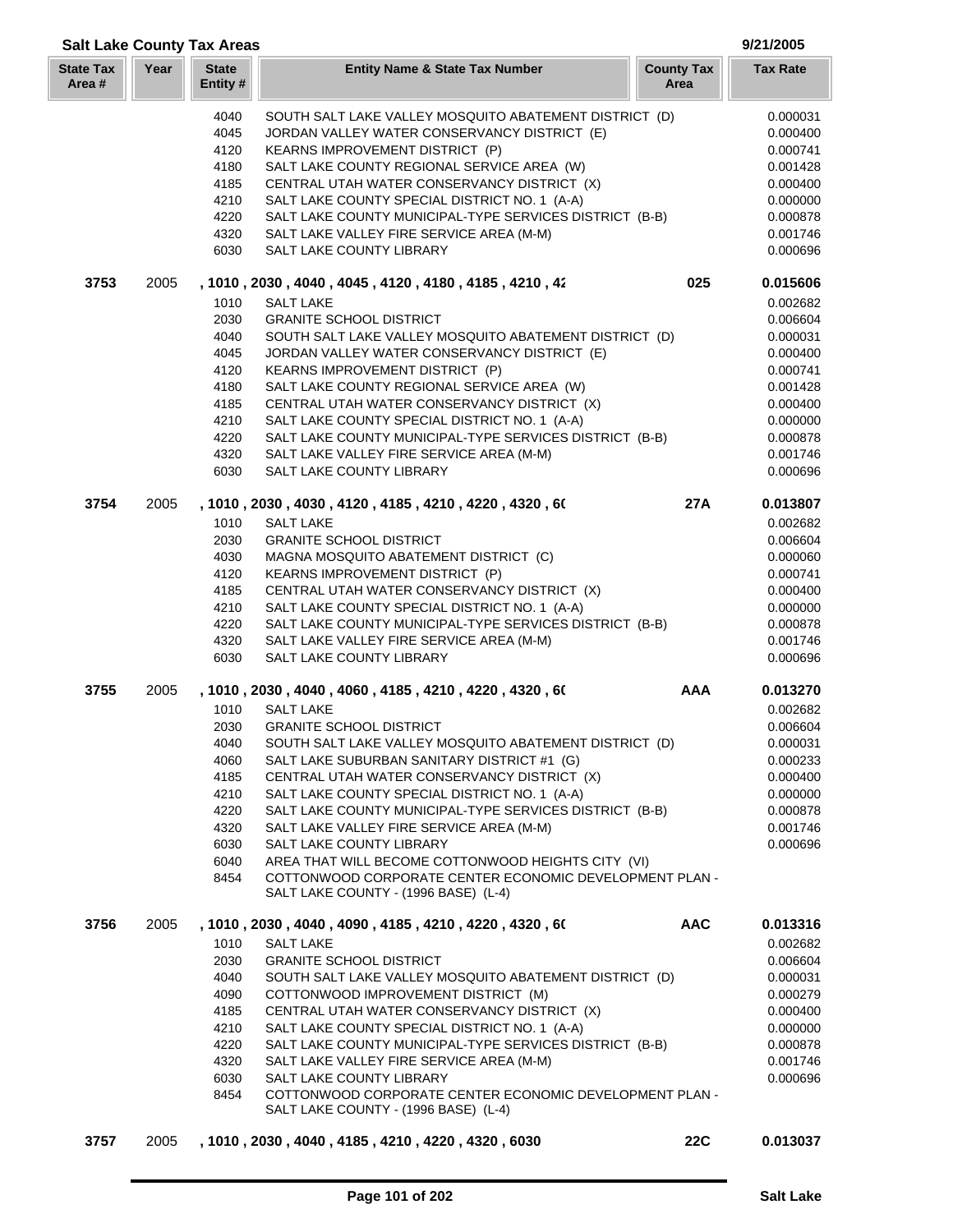| <b>Salt Lake County Tax Areas</b> |      |                          |                                                                                                               |                           | 9/21/2005       |
|-----------------------------------|------|--------------------------|---------------------------------------------------------------------------------------------------------------|---------------------------|-----------------|
| <b>State Tax</b><br>Area #        | Year | <b>State</b><br>Entity # | <b>Entity Name &amp; State Tax Number</b>                                                                     | <b>County Tax</b><br>Area | <b>Tax Rate</b> |
|                                   |      | 1010                     | <b>SALT LAKE</b>                                                                                              |                           | 0.002682        |
|                                   |      | 2030                     | <b>GRANITE SCHOOL DISTRICT</b>                                                                                |                           | 0.006604        |
|                                   |      | 4040                     | SOUTH SALT LAKE VALLEY MOSQUITO ABATEMENT DISTRICT (D)                                                        |                           | 0.000031        |
|                                   |      | 4185                     | CENTRAL UTAH WATER CONSERVANCY DISTRICT (X)                                                                   |                           | 0.000400        |
|                                   |      | 4210                     | SALT LAKE COUNTY SPECIAL DISTRICT NO. 1 (A-A)                                                                 |                           | 0.000000        |
|                                   |      | 4220                     | SALT LAKE COUNTY MUNICIPAL-TYPE SERVICES DISTRICT (B-B)                                                       |                           | 0.000878        |
|                                   |      | 4320                     | SALT LAKE VALLEY FIRE SERVICE AREA (M-M)                                                                      |                           | 0.001746        |
|                                   |      | 6030                     | SALT LAKE COUNTY LIBRARY                                                                                      |                           | 0.000696        |
| 3758                              | 2005 |                          | , 1010 , 2030 , 4040 , 4090 , 4185 , 4200 , 4210 , 4220 , 43                                                  | AAB                       | 0.014497        |
|                                   |      | 1010                     | <b>SALT LAKE</b>                                                                                              |                           | 0.002682        |
|                                   |      | 2030                     | <b>GRANITE SCHOOL DISTRICT</b>                                                                                |                           | 0.006604        |
|                                   |      | 4040                     | SOUTH SALT LAKE VALLEY MOSQUITO ABATEMENT DISTRICT (D)                                                        |                           | 0.000031        |
|                                   |      | 4090                     | COTTONWOOD IMPROVEMENT DISTRICT (M)                                                                           |                           | 0.000279        |
|                                   |      | 4185                     | CENTRAL UTAH WATER CONSERVANCY DISTRICT (X)                                                                   |                           | 0.000400        |
|                                   |      | 4200                     | COTTONWOOD HEIGHTS PARKS AND RECREATION SERVICE AREA (Z)                                                      |                           | 0.001181        |
|                                   |      | 4210                     | SALT LAKE COUNTY SPECIAL DISTRICT NO. 1 (A-A)                                                                 |                           | 0.000000        |
|                                   |      | 4220                     | SALT LAKE COUNTY MUNICIPAL-TYPE SERVICES DISTRICT (B-B)                                                       |                           | 0.000878        |
|                                   |      | 4320                     |                                                                                                               |                           |                 |
|                                   |      |                          | SALT LAKE VALLEY FIRE SERVICE AREA (M-M)                                                                      |                           | 0.001746        |
|                                   |      | 6030<br>6040             | SALT LAKE COUNTY LIBRARY<br>AREA THAT WILL BECOME COTTONWOOD HEIGHTS CITY (VI)                                |                           | 0.000696        |
| 3759                              | 2005 |                          | , 1010 , 2030 , 4040 , 4090 , 4185 , 4210 , 4220 , 4320 , 60                                                  | <b>AAC</b>                | 0.013316        |
|                                   |      | 1010                     | <b>SALT LAKE</b>                                                                                              |                           | 0.002682        |
|                                   |      | 2030                     | <b>GRANITE SCHOOL DISTRICT</b>                                                                                |                           | 0.006604        |
|                                   |      | 4040                     | SOUTH SALT LAKE VALLEY MOSQUITO ABATEMENT DISTRICT (D)                                                        |                           | 0.000031        |
|                                   |      | 4090                     | COTTONWOOD IMPROVEMENT DISTRICT (M)                                                                           |                           | 0.000279        |
|                                   |      | 4185                     | CENTRAL UTAH WATER CONSERVANCY DISTRICT (X)                                                                   |                           | 0.000400        |
|                                   |      | 4210                     |                                                                                                               |                           |                 |
|                                   |      | 4220                     | SALT LAKE COUNTY SPECIAL DISTRICT NO. 1 (A-A)                                                                 |                           | 0.000000        |
|                                   |      |                          | SALT LAKE COUNTY MUNICIPAL-TYPE SERVICES DISTRICT (B-B)                                                       |                           | 0.000878        |
|                                   |      | 4320                     | SALT LAKE VALLEY FIRE SERVICE AREA (M-M)                                                                      |                           | 0.001746        |
|                                   |      | 6030<br>6040             | SALT LAKE COUNTY LIBRARY                                                                                      |                           | 0.000696        |
|                                   |      | 8454                     | AREA THAT WILL BECOME COTTONWOOD HEIGHTS CITY (VI)<br>COTTONWOOD CORPORATE CENTER ECONOMIC DEVELOPMENT PLAN - |                           |                 |
|                                   |      |                          | SALT LAKE COUNTY - (1996 BASE) (L-4)                                                                          |                           |                 |
| 3760                              | 2005 |                          | , 1010 , 2030 , 4040 , 4060 , 4185 , 4210 , 4220 , 4320 , 60                                                  | 18B                       | 0.013270        |
|                                   |      | 1010                     | <b>SALT LAKE</b>                                                                                              |                           | 0.002682        |
|                                   |      | 2030                     | <b>GRANITE SCHOOL DISTRICT</b>                                                                                |                           | 0.006604        |
|                                   |      | 4040                     | SOUTH SALT LAKE VALLEY MOSQUITO ABATEMENT DISTRICT (D)                                                        |                           | 0.000031        |
|                                   |      | 4060                     | SALT LAKE SUBURBAN SANITARY DISTRICT #1 (G)                                                                   |                           | 0.000233        |
|                                   |      | 4185                     | CENTRAL UTAH WATER CONSERVANCY DISTRICT (X)                                                                   |                           | 0.000400        |
|                                   |      | 4210                     | SALT LAKE COUNTY SPECIAL DISTRICT NO. 1 (A-A)                                                                 |                           | 0.000000        |
|                                   |      | 4220                     | SALT LAKE COUNTY MUNICIPAL-TYPE SERVICES DISTRICT (B-B)                                                       |                           | 0.000878        |
|                                   |      | 4320                     | SALT LAKE VALLEY FIRE SERVICE AREA (M-M)                                                                      |                           | 0.001746        |
|                                   |      | 6030                     | SALT LAKE COUNTY LIBRARY                                                                                      |                           | 0.000696        |
|                                   |      | 8454                     | COTTONWOOD CORPORATE CENTER ECONOMIC DEVELOPMENT PLAN -                                                       |                           |                 |
|                                   |      |                          | SALT LAKE COUNTY - (1996 BASE) (L-4)                                                                          |                           |                 |
| 3761                              | 2005 |                          | , 1010 , 2040 , 4040 , 4060 , 4185 , 4210 , 4220 , 4320 , 60                                                  | 40R                       | 0.015321        |
|                                   |      | 1010                     | <b>SALT LAKE</b>                                                                                              |                           | 0.002682        |
|                                   |      | 2040                     | <b>JORDAN SCHOOL DISTRICT</b>                                                                                 |                           | 0.008655        |
|                                   |      | 4040                     | SOUTH SALT LAKE VALLEY MOSQUITO ABATEMENT DISTRICT (D)                                                        |                           | 0.000031        |
|                                   |      | 4060                     | SALT LAKE SUBURBAN SANITARY DISTRICT #1 (G)                                                                   |                           | 0.000233        |
|                                   |      | 4185                     | CENTRAL UTAH WATER CONSERVANCY DISTRICT (X)                                                                   |                           | 0.000400        |
|                                   |      | 4210                     | SALT LAKE COUNTY SPECIAL DISTRICT NO. 1 (A-A)                                                                 |                           | 0.000000        |
|                                   |      | 4220                     | SALT LAKE COUNTY MUNICIPAL-TYPE SERVICES DISTRICT (B-B)                                                       |                           | 0.000878        |
|                                   |      | 4320                     | SALT LAKE VALLEY FIRE SERVICE AREA (M-M)                                                                      |                           | 0.001746        |
|                                   |      | 6030                     | SALT LAKE COUNTY LIBRARY                                                                                      |                           | 0.000696        |
| 3762                              | 2005 |                          | , 1010 , 2030 , 4040 , 4045 , 4185 , 4210 , 4220 , 4320 , 60                                                  | 015                       | 0.013437        |
|                                   |      | 1010                     | <b>SALT LAKE</b>                                                                                              |                           | 0.002682        |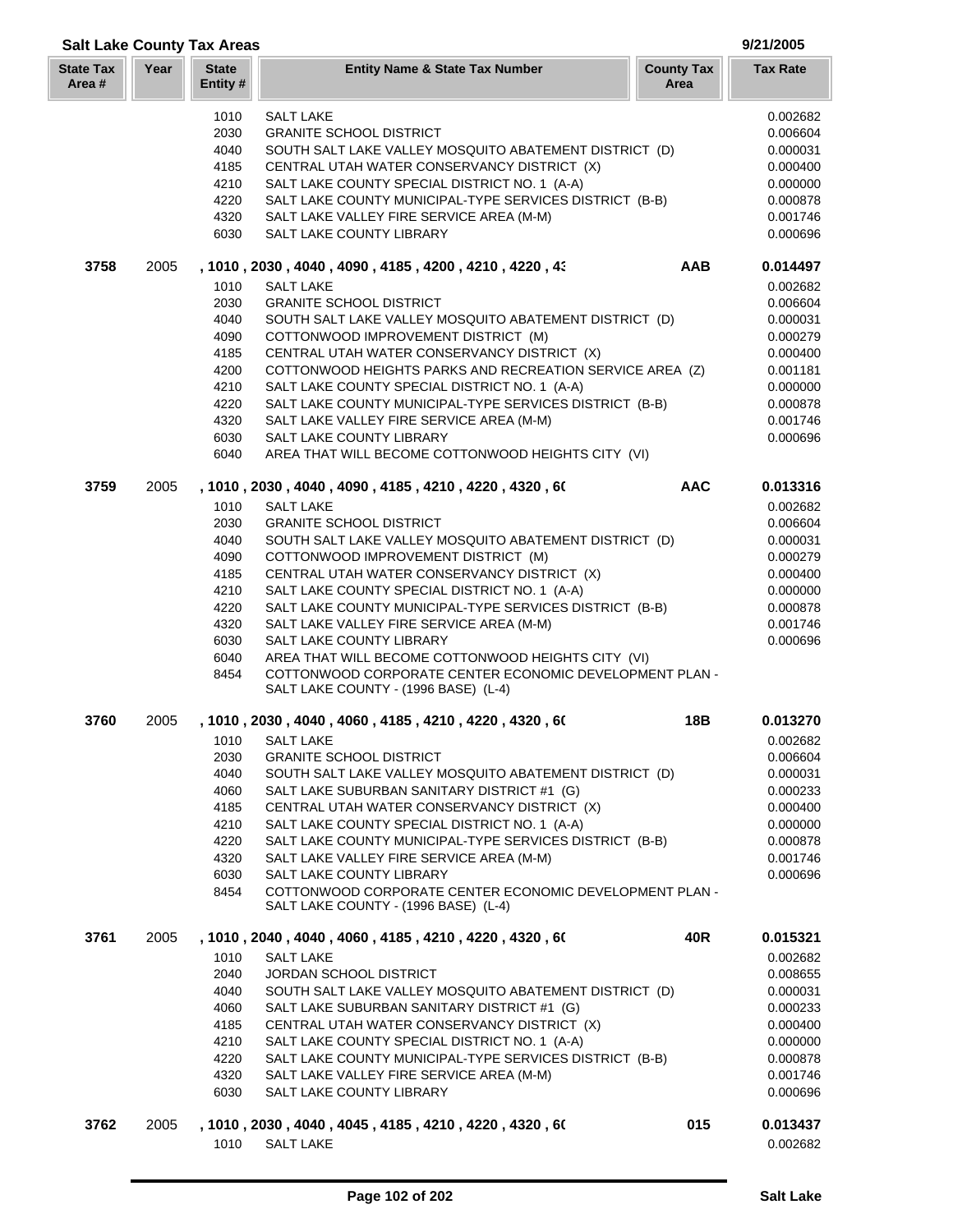| <b>Salt Lake County Tax Areas</b> |      |                          |                                                                                                        |                           | 9/21/2005            |
|-----------------------------------|------|--------------------------|--------------------------------------------------------------------------------------------------------|---------------------------|----------------------|
| <b>State Tax</b><br>Area#         | Year | <b>State</b><br>Entity # | <b>Entity Name &amp; State Tax Number</b>                                                              | <b>County Tax</b><br>Area | <b>Tax Rate</b>      |
|                                   |      | 2030                     | <b>GRANITE SCHOOL DISTRICT</b>                                                                         |                           | 0.006604             |
|                                   |      | 4040                     | SOUTH SALT LAKE VALLEY MOSQUITO ABATEMENT DISTRICT (D)                                                 |                           | 0.000031             |
|                                   |      | 4045                     | JORDAN VALLEY WATER CONSERVANCY DISTRICT (E)                                                           |                           | 0.000400             |
|                                   |      | 4185                     | CENTRAL UTAH WATER CONSERVANCY DISTRICT (X)                                                            |                           | 0.000400             |
|                                   |      | 4210                     | SALT LAKE COUNTY SPECIAL DISTRICT NO. 1 (A-A)                                                          |                           | 0.000000             |
|                                   |      | 4220                     | SALT LAKE COUNTY MUNICIPAL-TYPE SERVICES DISTRICT (B-B)                                                |                           | 0.000878             |
|                                   |      | 4320                     | SALT LAKE VALLEY FIRE SERVICE AREA (M-M)                                                               |                           | 0.001746             |
|                                   |      | 6030                     | SALT LAKE COUNTY LIBRARY                                                                               |                           | 0.000696             |
| 3763                              | 2005 |                          | , 1010 , 2030 , 4040 , 4060 , 4185 , 4210 , 4220 , 4320 , 60                                           | AAF                       | 0.013270             |
|                                   |      | 1010                     | <b>SALT LAKE</b>                                                                                       |                           | 0.002682             |
|                                   |      | 2030                     | <b>GRANITE SCHOOL DISTRICT</b>                                                                         |                           | 0.006604             |
|                                   |      | 4040                     | SOUTH SALT LAKE VALLEY MOSQUITO ABATEMENT DISTRICT (D)                                                 |                           | 0.000031             |
|                                   |      | 4060                     | SALT LAKE SUBURBAN SANITARY DISTRICT #1 (G)                                                            |                           | 0.000233             |
|                                   |      | 4185                     | CENTRAL UTAH WATER CONSERVANCY DISTRICT (X)                                                            |                           | 0.000400             |
|                                   |      | 4210                     | SALT LAKE COUNTY SPECIAL DISTRICT NO. 1 (A-A)                                                          |                           | 0.000000             |
|                                   |      | 4220                     | SALT LAKE COUNTY MUNICIPAL-TYPE SERVICES DISTRICT (B-B)                                                |                           | 0.000878             |
|                                   |      | 4320                     | SALT LAKE VALLEY FIRE SERVICE AREA (M-M)                                                               |                           | 0.001746             |
|                                   |      | 6030<br>6040             | SALT LAKE COUNTY LIBRARY<br>AREA THAT WILL BECOME COTTONWOOD HEIGHTS CITY (VI)                         |                           | 0.000696             |
| 3764                              | 2005 |                          | , 1010, 2030, 4040, 4060, 4185, 4210, 4220, 4320, 60                                                   | 019                       | 0.013270             |
|                                   |      | 1010                     | <b>SALT LAKE</b>                                                                                       |                           | 0.002682             |
|                                   |      | 2030                     | <b>GRANITE SCHOOL DISTRICT</b>                                                                         |                           | 0.006604             |
|                                   |      | 4040                     | SOUTH SALT LAKE VALLEY MOSQUITO ABATEMENT DISTRICT (D)                                                 |                           | 0.000031             |
|                                   |      | 4060                     | SALT LAKE SUBURBAN SANITARY DISTRICT #1 (G)                                                            |                           | 0.000233             |
|                                   |      | 4185                     | CENTRAL UTAH WATER CONSERVANCY DISTRICT (X)                                                            |                           | 0.000400             |
|                                   |      | 4210                     | SALT LAKE COUNTY SPECIAL DISTRICT NO. 1 (A-A)                                                          |                           | 0.000000             |
|                                   |      | 4220                     | SALT LAKE COUNTY MUNICIPAL-TYPE SERVICES DISTRICT (B-B)                                                |                           | 0.000878             |
|                                   |      | 4320                     | SALT LAKE VALLEY FIRE SERVICE AREA (M-M)                                                               |                           | 0.001746             |
|                                   |      | 6030                     | SALT LAKE COUNTY LIBRARY                                                                               |                           | 0.000696             |
| 3765                              | 2005 |                          | , 1010, 2030, 4030, 4045, 4120, 4185, 4210, 4220, 43                                                   | <b>25C</b>                | 0.014207             |
|                                   |      | 1010                     | <b>SALT LAKE</b>                                                                                       |                           | 0.002682             |
|                                   |      | 2030                     | <b>GRANITE SCHOOL DISTRICT</b>                                                                         |                           | 0.006604             |
|                                   |      | 4030                     | MAGNA MOSQUITO ABATEMENT DISTRICT (C)                                                                  |                           | 0.000060             |
|                                   |      | 4045                     | JORDAN VALLEY WATER CONSERVANCY DISTRICT (E)                                                           |                           | 0.000400             |
|                                   |      | 4120                     | <b>KEARNS IMPROVEMENT DISTRICT (P)</b>                                                                 |                           | 0.000741             |
|                                   |      | 4185                     | CENTRAL UTAH WATER CONSERVANCY DISTRICT (X)                                                            |                           | 0.000400             |
|                                   |      | 4210                     | SALT LAKE COUNTY SPECIAL DISTRICT NO. 1 (A-A)                                                          |                           | 0.000000             |
|                                   |      | 4220                     | SALT LAKE COUNTY MUNICIPAL-TYPE SERVICES DISTRICT (B-B)                                                |                           | 0.000878             |
|                                   |      | 4320                     | SALT LAKE VALLEY FIRE SERVICE AREA (M-M)                                                               |                           | 0.001746             |
|                                   |      | 6030                     | SALT LAKE COUNTY LIBRARY                                                                               |                           | 0.000696             |
| 3766                              | 2005 |                          | , 1010 , 2030 , 4040 , 4045 , 4110 , 4180 , 4185 , 4210 , 42                                           | 24M                       | 0.015060             |
|                                   |      | 1010                     | <b>SALT LAKE</b>                                                                                       |                           | 0.002682             |
|                                   |      | 2030                     | <b>GRANITE SCHOOL DISTRICT</b>                                                                         |                           | 0.006604<br>0.000031 |
|                                   |      | 4040<br>4045             | SOUTH SALT LAKE VALLEY MOSQUITO ABATEMENT DISTRICT (D)<br>JORDAN VALLEY WATER CONSERVANCY DISTRICT (E) |                           | 0.000400             |
|                                   |      | 4110                     | TAYLORSVILLE-BENNION IMPROVEMENT DISTRICT (O)                                                          |                           | 0.000195             |
|                                   |      | 4180                     | SALT LAKE COUNTY REGIONAL SERVICE AREA (W)                                                             |                           | 0.001428             |
|                                   |      | 4185                     | CENTRAL UTAH WATER CONSERVANCY DISTRICT (X)                                                            |                           | 0.000400             |
|                                   |      | 4210                     | SALT LAKE COUNTY SPECIAL DISTRICT NO. 1 (A-A)                                                          |                           | 0.000000             |
|                                   |      | 4220                     | SALT LAKE COUNTY MUNICIPAL-TYPE SERVICES DISTRICT (B-B)                                                |                           | 0.000878             |
|                                   |      | 4320                     | SALT LAKE VALLEY FIRE SERVICE AREA (M-M)                                                               |                           | 0.001746             |
|                                   |      | 6030                     | SALT LAKE COUNTY LIBRARY                                                                               |                           | 0.000696             |
| 3767                              | 2005 |                          | , 1010 , 2030 , 4040 , 4090 , 4185 , 4210 , 4220 , 4320 , 60                                           | 15C                       | 0.013316             |
|                                   |      | 1010                     | <b>SALT LAKE</b>                                                                                       |                           | 0.002682             |
|                                   |      | 2030                     | <b>GRANITE SCHOOL DISTRICT</b>                                                                         |                           | 0.006604             |
|                                   |      | 4040                     | SOUTH SALT LAKE VALLEY MOSQUITO ABATEMENT DISTRICT (D)                                                 |                           | 0.000031             |
|                                   |      | 4090                     | COTTONWOOD IMPROVEMENT DISTRICT (M)                                                                    |                           | 0.000279             |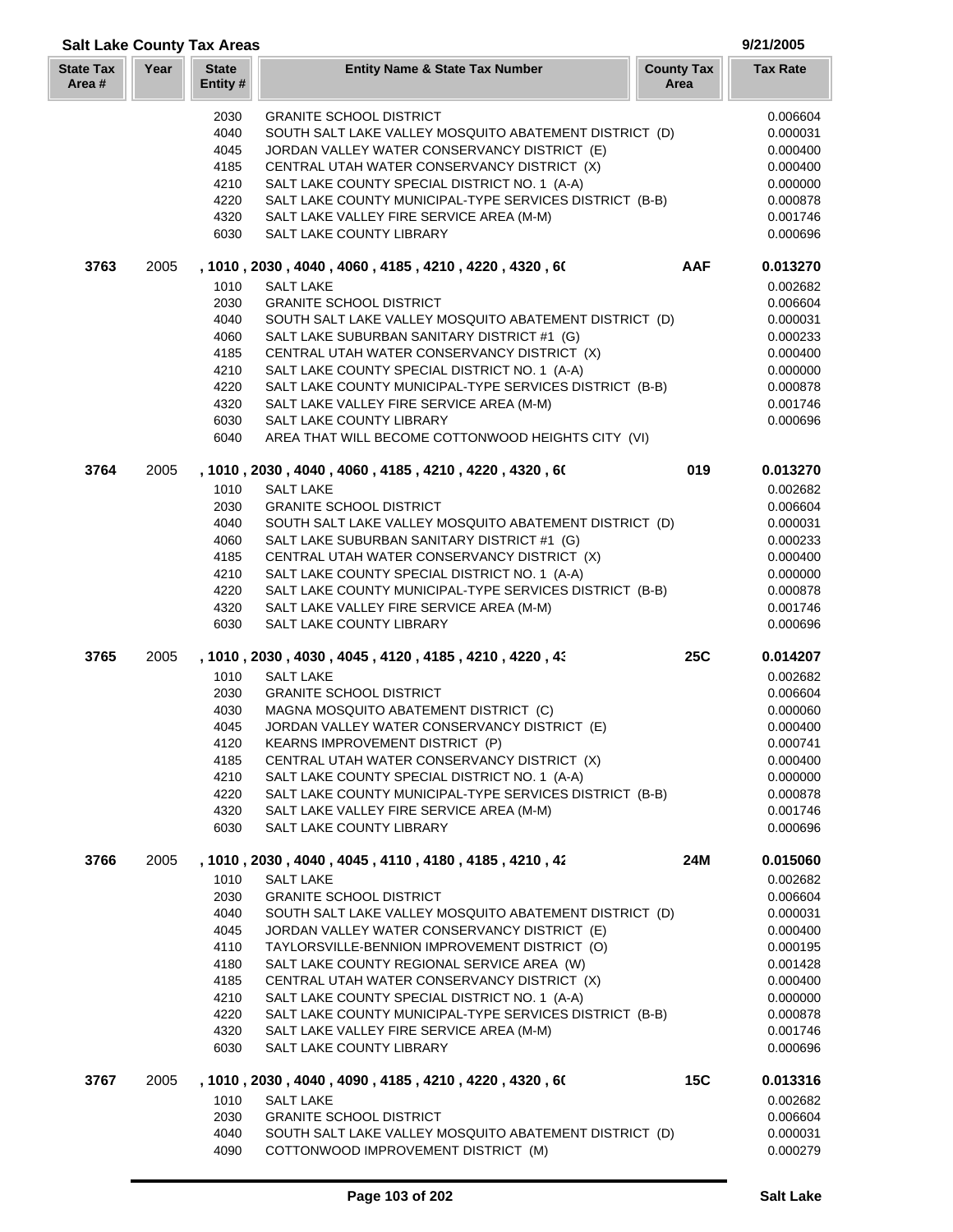| <b>Salt Lake County Tax Areas</b> |      |                          |                                                                        |                           | 9/21/2005            |
|-----------------------------------|------|--------------------------|------------------------------------------------------------------------|---------------------------|----------------------|
| <b>State Tax</b><br>Area #        | Year | <b>State</b><br>Entity # | <b>Entity Name &amp; State Tax Number</b>                              | <b>County Tax</b><br>Area | <b>Tax Rate</b>      |
|                                   |      | 4185                     | CENTRAL UTAH WATER CONSERVANCY DISTRICT (X)                            |                           | 0.000400             |
|                                   |      | 4210                     | SALT LAKE COUNTY SPECIAL DISTRICT NO. 1 (A-A)                          |                           | 0.000000             |
|                                   |      | 4220                     | SALT LAKE COUNTY MUNICIPAL-TYPE SERVICES DISTRICT (B-B)                |                           | 0.000878             |
|                                   |      | 4320                     | SALT LAKE VALLEY FIRE SERVICE AREA (M-M)                               |                           | 0.001746             |
|                                   |      | 6020                     | AREA EXCLUDED FROM SALT LAKE COUNTY WATER CONSERVANCY<br>DISTRICT (II) |                           | 0.000000             |
|                                   |      | 6030                     | SALT LAKE COUNTY LIBRARY                                               |                           | 0.000696             |
| 3768                              | 2005 |                          | , 1010, 2030, 4040, 4045, 4090, 4185, 4210, 4220, 43                   | <b>15A</b>                | 0.013716             |
|                                   |      | 1010                     | <b>SALT LAKE</b>                                                       |                           | 0.002682             |
|                                   |      | 2030                     | <b>GRANITE SCHOOL DISTRICT</b>                                         |                           | 0.006604             |
|                                   |      | 4040                     | SOUTH SALT LAKE VALLEY MOSQUITO ABATEMENT DISTRICT (D)                 |                           | 0.000031             |
|                                   |      | 4045                     | JORDAN VALLEY WATER CONSERVANCY DISTRICT (E)                           |                           | 0.000400             |
|                                   |      | 4090                     | COTTONWOOD IMPROVEMENT DISTRICT (M)                                    |                           | 0.000279             |
|                                   |      | 4185                     | CENTRAL UTAH WATER CONSERVANCY DISTRICT (X)                            |                           | 0.000400             |
|                                   |      | 4210                     | SALT LAKE COUNTY SPECIAL DISTRICT NO. 1 (A-A)                          |                           | 0.000000             |
|                                   |      | 4220                     | SALT LAKE COUNTY MUNICIPAL-TYPE SERVICES DISTRICT (B-B)                |                           | 0.000878             |
|                                   |      | 4320<br>6030             | SALT LAKE VALLEY FIRE SERVICE AREA (M-M)<br>SALT LAKE COUNTY LIBRARY   |                           | 0.001746<br>0.000696 |
| 3769                              | 2005 |                          | , 1010, 2030, 4040, 4045, 4060, 4185, 4210, 4220, 43                   | 016                       | 0.013670             |
|                                   |      | 1010                     | <b>SALT LAKE</b>                                                       |                           | 0.002682             |
|                                   |      | 2030                     | <b>GRANITE SCHOOL DISTRICT</b>                                         |                           | 0.006604             |
|                                   |      | 4040                     | SOUTH SALT LAKE VALLEY MOSQUITO ABATEMENT DISTRICT (D)                 |                           | 0.000031             |
|                                   |      | 4045                     | JORDAN VALLEY WATER CONSERVANCY DISTRICT (E)                           |                           | 0.000400             |
|                                   |      | 4060                     | SALT LAKE SUBURBAN SANITARY DISTRICT #1 (G)                            |                           | 0.000233             |
|                                   |      | 4185                     | CENTRAL UTAH WATER CONSERVANCY DISTRICT (X)                            |                           | 0.000400             |
|                                   |      | 4210                     | SALT LAKE COUNTY SPECIAL DISTRICT NO. 1 (A-A)                          |                           | 0.000000             |
|                                   |      | 4220                     | SALT LAKE COUNTY MUNICIPAL-TYPE SERVICES DISTRICT (B-B)                |                           | 0.000878             |
|                                   |      | 4320                     | SALT LAKE VALLEY FIRE SERVICE AREA (M-M)                               |                           | 0.001746             |
|                                   |      | 6030                     | SALT LAKE COUNTY LIBRARY                                               |                           | 0.000696             |
| 3770                              | 2005 |                          | , 1010 , 2030 , 4030 , 4045 , 4120 , 4180 , 4185 , 4210 , 42           | 25B                       | 0.015635             |
|                                   |      | 1010                     | <b>SALT LAKE</b>                                                       |                           | 0.002682             |
|                                   |      | 2030                     | <b>GRANITE SCHOOL DISTRICT</b>                                         |                           | 0.006604             |
|                                   |      | 4030                     | MAGNA MOSQUITO ABATEMENT DISTRICT (C)                                  |                           | 0.000060             |
|                                   |      | 4045                     | JORDAN VALLEY WATER CONSERVANCY DISTRICT (E)                           |                           | 0.000400             |
|                                   |      | 4120                     | KEARNS IMPROVEMENT DISTRICT (P)                                        |                           | 0.000741             |
|                                   |      | 4180                     | SALT LAKE COUNTY REGIONAL SERVICE AREA (W)                             |                           | 0.001428             |
|                                   |      | 4185                     | CENTRAL UTAH WATER CONSERVANCY DISTRICT (X)                            |                           | 0.000400             |
|                                   |      | 4210                     | SALT LAKE COUNTY SPECIAL DISTRICT NO. 1 (A-A)                          |                           | 0.000000             |
|                                   |      | 4220                     | SALT LAKE COUNTY MUNICIPAL-TYPE SERVICES DISTRICT (B-B)                |                           | 0.000878             |
|                                   |      | 4320<br>6030             | SALT LAKE VALLEY FIRE SERVICE AREA (M-M)<br>SALT LAKE COUNTY LIBRARY   |                           | 0.001746<br>0.000696 |
| 3771                              | 2005 |                          | , 1010 , 2030 , 4030 , 4045 , 4185 , 4210 , 4220 , 4320 , 60           | 028                       | 0.013466             |
|                                   |      | 1010                     | <b>SALT LAKE</b>                                                       |                           | 0.002682             |
|                                   |      | 2030                     | <b>GRANITE SCHOOL DISTRICT</b>                                         |                           | 0.006604             |
|                                   |      | 4030                     | MAGNA MOSQUITO ABATEMENT DISTRICT (C)                                  |                           | 0.000060             |
|                                   |      | 4045                     | JORDAN VALLEY WATER CONSERVANCY DISTRICT (E)                           |                           | 0.000400             |
|                                   |      | 4185                     | CENTRAL UTAH WATER CONSERVANCY DISTRICT (X)                            |                           | 0.000400             |
|                                   |      | 4210                     | SALT LAKE COUNTY SPECIAL DISTRICT NO. 1 (A-A)                          |                           | 0.000000             |
|                                   |      | 4220                     | SALT LAKE COUNTY MUNICIPAL-TYPE SERVICES DISTRICT (B-B)                |                           | 0.000878             |
|                                   |      | 4320<br>6030             | SALT LAKE VALLEY FIRE SERVICE AREA (M-M)<br>SALT LAKE COUNTY LIBRARY   |                           | 0.001746<br>0.000696 |
| 3772                              | 2005 |                          | , 1010, 2030, 3120, 4040, 4045, 4050, 4185, 6030, 81                   | 23E                       | 0.014096             |
|                                   |      | 1010                     | <b>SALT LAKE</b>                                                       |                           | 0.002682             |
|                                   |      | 2030                     | <b>GRANITE SCHOOL DISTRICT</b>                                         |                           | 0.006604             |
|                                   |      | 3120                     | <b>WEST VALLEY CITY</b>                                                |                           | 0.002527             |
|                                   |      | 4040                     | SOUTH SALT LAKE VALLEY MOSQUITO ABATEMENT DISTRICT (D)                 |                           | 0.000031             |
|                                   |      | 4045                     | JORDAN VALLEY WATER CONSERVANCY DISTRICT (E)                           |                           | 0.000400             |

L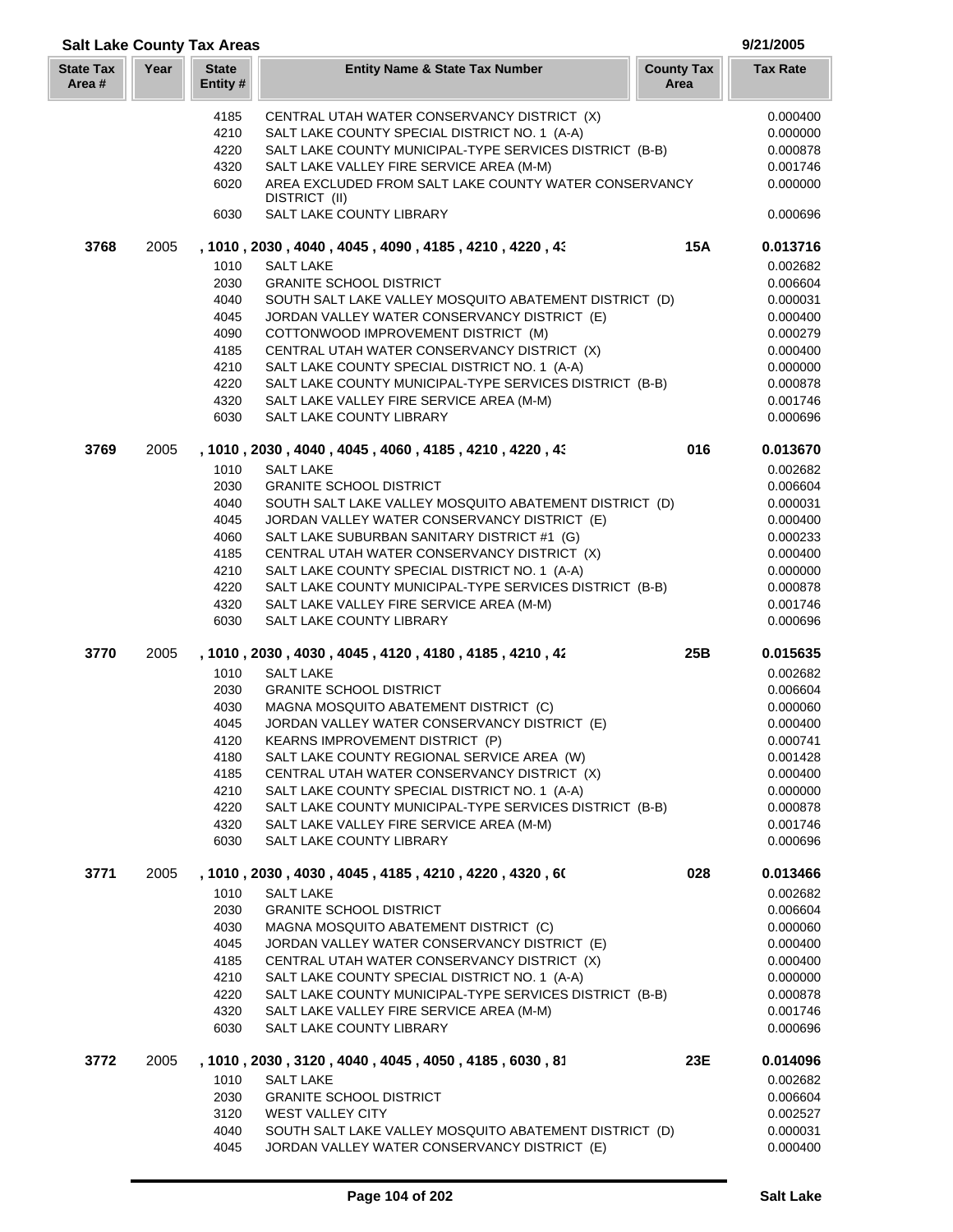| <b>Salt Lake County Tax Areas</b> |      |                          |                                                                                                   |                           | 9/21/2005            |
|-----------------------------------|------|--------------------------|---------------------------------------------------------------------------------------------------|---------------------------|----------------------|
| <b>State Tax</b><br>Area#         | Year | <b>State</b><br>Entity # | <b>Entity Name &amp; State Tax Number</b>                                                         | <b>County Tax</b><br>Area | <b>Tax Rate</b>      |
|                                   |      | 4050                     | GRANGER - HUNTER IMPROVEMENT DISTRICT (F)                                                         |                           | 0.000756             |
|                                   |      | 4185                     | CENTRAL UTAH WATER CONSERVANCY DISTRICT (X)                                                       |                           | 0.000400             |
|                                   |      | 6030                     | SALT LAKE COUNTY LIBRARY                                                                          |                           | 0.000696             |
|                                   |      | 8170                     | CITY CENTER REDEVELOPMENT PROJECT AREA - WEST VALLEY - (D-11)                                     |                           |                      |
| 3773                              | 2005 |                          | , 1010, 2030, 4030, 4045, 4080, 4185, 4210, 4220, 43                                              | 26B                       | 0.014968             |
|                                   |      | 1010                     | SALT LAKE                                                                                         |                           | 0.002682             |
|                                   |      | 2030                     | <b>GRANITE SCHOOL DISTRICT</b>                                                                    |                           | 0.006604             |
|                                   |      | 4030                     | MAGNA MOSQUITO ABATEMENT DISTRICT (C)                                                             |                           | 0.000060             |
|                                   |      | 4045                     | JORDAN VALLEY WATER CONSERVANCY DISTRICT (E)                                                      |                           | 0.000400             |
|                                   |      | 4080                     | MAGNA WATER COMPANY (AN IMPROVEMENT DISTRICT) (K)                                                 |                           | 0.001502             |
|                                   |      | 4185                     | CENTRAL UTAH WATER CONSERVANCY DISTRICT (X)                                                       |                           | 0.000400             |
|                                   |      | 4210                     | SALT LAKE COUNTY SPECIAL DISTRICT NO. 1 (A-A)                                                     |                           | 0.000000             |
|                                   |      | 4220                     | SALT LAKE COUNTY MUNICIPAL-TYPE SERVICES DISTRICT (B-B)                                           |                           | 0.000878             |
|                                   |      | 4320                     | SALT LAKE VALLEY FIRE SERVICE AREA (M-M)                                                          |                           | 0.001746             |
|                                   |      | 6030                     | SALT LAKE COUNTY LIBRARY                                                                          |                           | 0.000696             |
|                                   |      | 8453                     | ARBOR PARK NEIGHBORHOOD DEVELOPMENT PLAN - SALT LAKE<br>COUNTY - (1993 BASE) (L-3)                |                           |                      |
| 3774                              | 2005 |                          | , 1010 , 2030 , 4040 , 4060 , 4185 , 4210 , 4220 , 4320 , 60                                      | 017                       | 0.013270             |
|                                   |      | 1010                     | <b>SALT LAKE</b>                                                                                  |                           | 0.002682             |
|                                   |      | 2030                     | <b>GRANITE SCHOOL DISTRICT</b>                                                                    |                           | 0.006604             |
|                                   |      | 4040                     | SOUTH SALT LAKE VALLEY MOSQUITO ABATEMENT DISTRICT (D)                                            |                           | 0.000031             |
|                                   |      | 4060                     | SALT LAKE SUBURBAN SANITARY DISTRICT #1 (G)                                                       |                           | 0.000233             |
|                                   |      | 4185                     | CENTRAL UTAH WATER CONSERVANCY DISTRICT (X)                                                       |                           | 0.000400             |
|                                   |      | 4210                     | SALT LAKE COUNTY SPECIAL DISTRICT NO. 1 (A-A)                                                     |                           | 0.000000             |
|                                   |      | 4220                     | SALT LAKE COUNTY MUNICIPAL-TYPE SERVICES DISTRICT (B-B)                                           |                           | 0.000878             |
|                                   |      | 4320                     | SALT LAKE VALLEY FIRE SERVICE AREA (M-M)                                                          |                           | 0.001746             |
|                                   |      | 6020                     | AREA EXCLUDED FROM SALT LAKE COUNTY WATER CONSERVANCY<br>DISTRICT (II)                            |                           | 0.000000             |
|                                   |      | 6030                     | SALT LAKE COUNTY LIBRARY                                                                          |                           | 0.000696             |
| 3775                              | 2005 |                          | , 1010 , 2030 , 4040 , 4185 , 4210 , 4220 , 4320 , 6020 , 60                                      | 15B                       | 0.013037             |
|                                   |      | 1010                     | <b>SALT LAKE</b>                                                                                  |                           | 0.002682             |
|                                   |      | 2030                     | <b>GRANITE SCHOOL DISTRICT</b>                                                                    |                           | 0.006604             |
|                                   |      | 4040                     | SOUTH SALT LAKE VALLEY MOSQUITO ABATEMENT DISTRICT (D)                                            |                           | 0.000031             |
|                                   |      | 4185                     | CENTRAL UTAH WATER CONSERVANCY DISTRICT (X)                                                       |                           | 0.000400             |
|                                   |      | 4210                     | SALT LAKE COUNTY SPECIAL DISTRICT NO. 1 (A-A)                                                     |                           | 0.000000             |
|                                   |      | 4220<br>4320             | SALT LAKE COUNTY MUNICIPAL-TYPE SERVICES DISTRICT (B-B)                                           |                           | 0.000878             |
|                                   |      | 6020                     | SALT LAKE VALLEY FIRE SERVICE AREA (M-M)<br>AREA EXCLUDED FROM SALT LAKE COUNTY WATER CONSERVANCY |                           | 0.001746<br>0.000000 |
|                                   |      |                          | DISTRICT (II)                                                                                     |                           |                      |
|                                   |      | 6030                     | SALT LAKE COUNTY LIBRARY                                                                          |                           | 0.000696             |
| 3776                              | 2005 |                          | , 1010 , 2030 , 4030 , 4045 , 4080 , 4185 , 4210 , 4220 , 43                                      | 26A                       | 0.014968             |
|                                   |      | 1010                     | <b>SALT LAKE</b>                                                                                  |                           | 0.002682             |
|                                   |      | 2030                     | <b>GRANITE SCHOOL DISTRICT</b>                                                                    |                           | 0.006604             |
|                                   |      | 4030                     | MAGNA MOSQUITO ABATEMENT DISTRICT (C)<br>JORDAN VALLEY WATER CONSERVANCY DISTRICT (E)             |                           | 0.000060             |
|                                   |      | 4045<br>4080             | MAGNA WATER COMPANY (AN IMPROVEMENT DISTRICT) (K)                                                 |                           | 0.000400<br>0.001502 |
|                                   |      | 4185                     | CENTRAL UTAH WATER CONSERVANCY DISTRICT (X)                                                       |                           | 0.000400             |
|                                   |      | 4210                     | SALT LAKE COUNTY SPECIAL DISTRICT NO. 1 (A-A)                                                     |                           | 0.000000             |
|                                   |      | 4220                     | SALT LAKE COUNTY MUNICIPAL-TYPE SERVICES DISTRICT (B-B)                                           |                           | 0.000878             |
|                                   |      | 4320                     | SALT LAKE VALLEY FIRE SERVICE AREA (M-M)                                                          |                           | 0.001746             |
|                                   |      | 6030                     | SALT LAKE COUNTY LIBRARY                                                                          |                           | 0.000696             |
|                                   |      | 8301                     | MAGNA WEST MAIN STREET NEIGHBORHOOD DEVELOPMENT PLAN -<br>(1987 BASE) (H-1)                       |                           |                      |
| 3777                              | 2005 |                          | , 1010 , 2030 , 4040 , 4045 , 4050 , 4185 , 4210 , 4220 , 43                                      | 24H                       | 0.014193             |
|                                   |      | 1010                     | <b>SALT LAKE</b>                                                                                  |                           | 0.002682             |
|                                   |      | 2030                     | <b>GRANITE SCHOOL DISTRICT</b>                                                                    |                           | 0.006604             |
|                                   |      | 4040                     | SOUTH SALT LAKE VALLEY MOSQUITO ABATEMENT DISTRICT (D)                                            |                           | 0.000031             |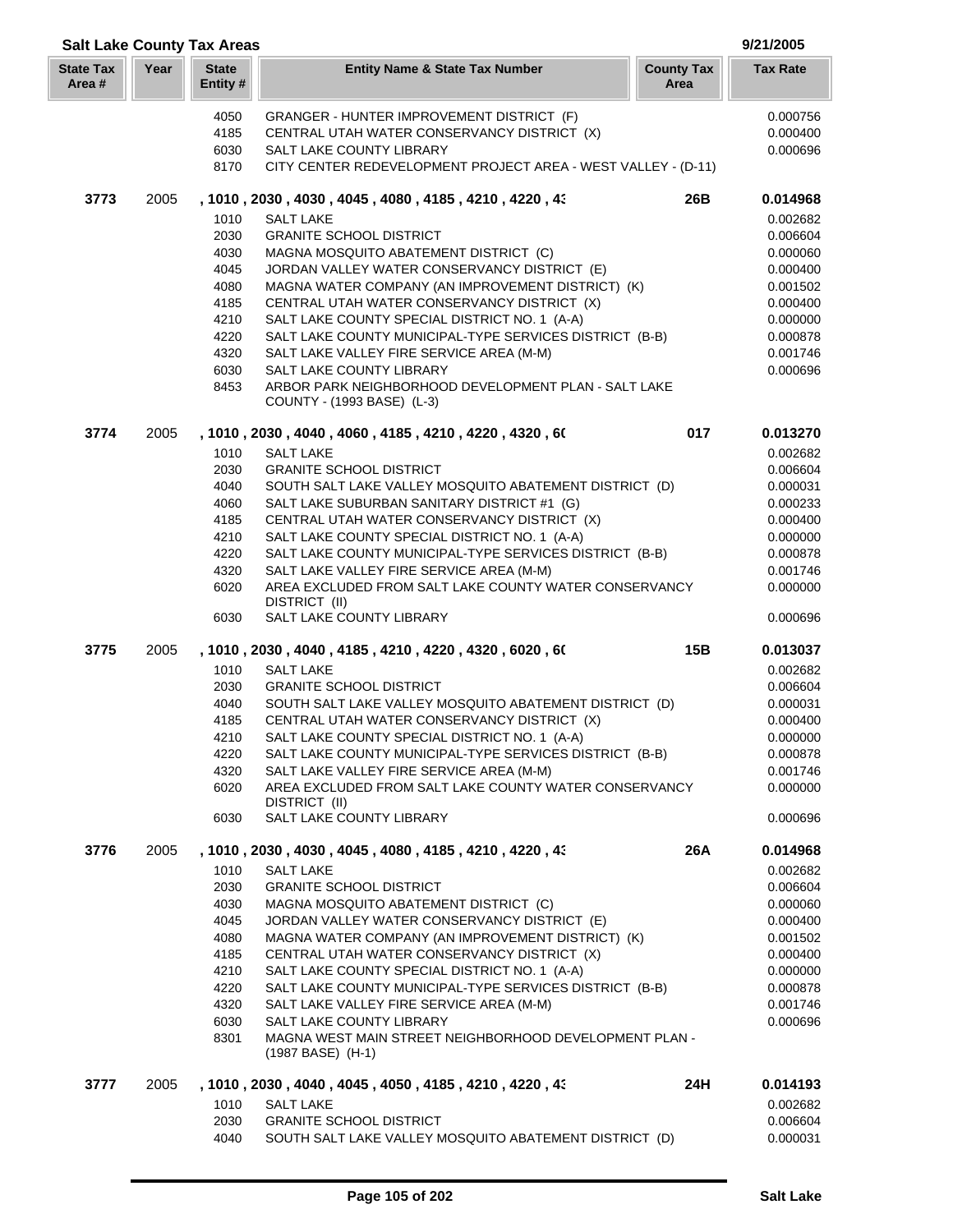| <b>State Tax</b><br>Area # | Year | <b>State</b><br>Entity # | <b>Entity Name &amp; State Tax Number</b>                                                                | <b>County Tax</b><br>Area | <b>Tax Rate</b>      |
|----------------------------|------|--------------------------|----------------------------------------------------------------------------------------------------------|---------------------------|----------------------|
|                            |      | 4045                     | JORDAN VALLEY WATER CONSERVANCY DISTRICT (E)                                                             |                           | 0.000400             |
|                            |      | 4050                     | GRANGER - HUNTER IMPROVEMENT DISTRICT (F)                                                                |                           | 0.000756             |
|                            |      | 4185                     | CENTRAL UTAH WATER CONSERVANCY DISTRICT (X)                                                              |                           | 0.000400             |
|                            |      | 4210                     | SALT LAKE COUNTY SPECIAL DISTRICT NO. 1 (A-A)                                                            |                           | 0.000000             |
|                            |      | 4220                     | SALT LAKE COUNTY MUNICIPAL-TYPE SERVICES DISTRICT (B-B)                                                  |                           | 0.000878             |
|                            |      | 4320                     | SALT LAKE VALLEY FIRE SERVICE AREA (M-M)                                                                 |                           | 0.001746             |
|                            |      | 6030                     | SALT LAKE COUNTY LIBRARY                                                                                 |                           | 0.000696             |
| 3778                       | 2005 |                          | , 1010, 2030, 4185, 4210, 4220, 4320, 6030                                                               | 020                       | 0.013006             |
|                            |      | 1010                     | <b>SALT LAKE</b>                                                                                         |                           | 0.002682             |
|                            |      | 2030                     | <b>GRANITE SCHOOL DISTRICT</b>                                                                           |                           | 0.006604             |
|                            |      | 4185                     | CENTRAL UTAH WATER CONSERVANCY DISTRICT (X)                                                              |                           | 0.000400             |
|                            |      | 4210                     | SALT LAKE COUNTY SPECIAL DISTRICT NO. 1 (A-A)                                                            |                           | 0.000000             |
|                            |      | 4220                     | SALT LAKE COUNTY MUNICIPAL-TYPE SERVICES DISTRICT (B-B)                                                  |                           | 0.000878             |
|                            |      | 4320                     | SALT LAKE VALLEY FIRE SERVICE AREA (M-M)                                                                 |                           | 0.001746             |
|                            |      | 6030                     | SALT LAKE COUNTY LIBRARY                                                                                 |                           | 0.000696             |
| 3779                       | 2005 |                          | , 1010, 2030, 4030, 4045, 4080, 4185, 4210, 4220, 43                                                     | 026                       | 0.014968             |
|                            |      | 1010                     | <b>SALT LAKE</b>                                                                                         |                           | 0.002682             |
|                            |      | 2030                     | <b>GRANITE SCHOOL DISTRICT</b>                                                                           |                           | 0.006604             |
|                            |      | 4030                     | MAGNA MOSQUITO ABATEMENT DISTRICT (C)                                                                    |                           | 0.000060             |
|                            |      | 4045                     | JORDAN VALLEY WATER CONSERVANCY DISTRICT (E)                                                             |                           | 0.000400             |
|                            |      | 4080                     | MAGNA WATER COMPANY (AN IMPROVEMENT DISTRICT) (K)                                                        |                           | 0.001502             |
|                            |      | 4185<br>4210             | CENTRAL UTAH WATER CONSERVANCY DISTRICT (X)                                                              |                           | 0.000400             |
|                            |      | 4220                     | SALT LAKE COUNTY SPECIAL DISTRICT NO. 1 (A-A)<br>SALT LAKE COUNTY MUNICIPAL-TYPE SERVICES DISTRICT (B-B) |                           | 0.000000<br>0.000878 |
|                            |      | 4320                     | SALT LAKE VALLEY FIRE SERVICE AREA (M-M)                                                                 |                           | 0.001746             |
|                            |      | 6030                     | SALT LAKE COUNTY LIBRARY                                                                                 |                           | 0.000696             |
| 3780                       | 2005 |                          | , 1010, 2030, 4030, 4185, 4210, 4220, 4320, 6030                                                         | 027                       | 0.013066             |
|                            |      | 1010                     | <b>SALT LAKE</b>                                                                                         |                           | 0.002682             |
|                            |      | 2030                     | <b>GRANITE SCHOOL DISTRICT</b>                                                                           |                           | 0.006604             |
|                            |      | 4030                     | MAGNA MOSQUITO ABATEMENT DISTRICT (C)                                                                    |                           | 0.000060             |
|                            |      | 4185                     | CENTRAL UTAH WATER CONSERVANCY DISTRICT (X)                                                              |                           | 0.000400             |
|                            |      | 4210                     | SALT LAKE COUNTY SPECIAL DISTRICT NO. 1 (A-A)                                                            |                           | 0.000000             |
|                            |      | 4220                     | SALT LAKE COUNTY MUNICIPAL-TYPE SERVICES DISTRICT (B-B)                                                  |                           | 0.000878             |
|                            |      | 4320                     | SALT LAKE VALLEY FIRE SERVICE AREA (M-M)                                                                 |                           | 0.001746             |
|                            |      | 6030                     | SALT LAKE COUNTY LIBRARY                                                                                 |                           | 0.000696             |
| 3782                       | 2005 |                          | , 1010, 2030, 4170, 4185, 4210, 4220, 4320, 6030                                                         | 19B                       | 0.013779             |
|                            |      | 1010                     | <b>SALT LAKE</b>                                                                                         |                           | 0.002682             |
|                            |      | 2030                     | <b>GRANITE SCHOOL DISTRICT</b>                                                                           |                           | 0.006604             |
|                            |      | 4170                     | EMIGRATION IMPROVEMENT DISTRICT (V)                                                                      |                           | 0.000773             |
|                            |      | 4185                     | CENTRAL UTAH WATER CONSERVANCY DISTRICT (X)                                                              |                           | 0.000400             |
|                            |      | 4210                     | SALT LAKE COUNTY SPECIAL DISTRICT NO. 1 (A-A)                                                            |                           | 0.000000             |
|                            |      | 4220                     | SALT LAKE COUNTY MUNICIPAL-TYPE SERVICES DISTRICT (B-B)                                                  |                           | 0.000878             |
|                            |      | 4320<br>6030             | SALT LAKE VALLEY FIRE SERVICE AREA (M-M)<br>SALT LAKE COUNTY LIBRARY                                     |                           | 0.001746<br>0.000696 |
|                            |      |                          |                                                                                                          |                           |                      |
| 3832                       | 2005 | 1010                     | , 1010, 2040, 4040, 4045, 4140, 4160, 4185, 4210, 42<br>SALT LAKE                                        | 35P                       | 0.016648<br>0.002682 |
|                            |      | 2040                     | <b>JORDAN SCHOOL DISTRICT</b>                                                                            |                           | 0.008655             |
|                            |      | 4040                     | SOUTH SALT LAKE VALLEY MOSQUITO ABATEMENT DISTRICT (D)                                                   |                           | 0.000031             |
|                            |      | 4045                     | JORDAN VALLEY WATER CONSERVANCY DISTRICT (E)                                                             |                           | 0.000400             |
|                            |      | 4140                     | SANDY SUBURBAN IMPROVEMENT DISTRICT (R)                                                                  |                           | 0.001101             |
|                            |      | 4160                     | CRESENT CEMETERY MAINTENANCE DISTRICT (U)                                                                |                           | 0.000059             |
|                            |      | 4185                     | CENTRAL UTAH WATER CONSERVANCY DISTRICT (X)                                                              |                           | 0.000400             |
|                            |      | 4210                     | SALT LAKE COUNTY SPECIAL DISTRICT NO. 1 (A-A)                                                            |                           | 0.000000             |
|                            |      | 4220                     | SALT LAKE COUNTY MUNICIPAL-TYPE SERVICES DISTRICT (B-B)                                                  |                           | 0.000878             |
|                            |      | 4300                     | WHITE CITY WATER IMPROVEMENT DISTRICT (K-K)                                                              |                           | 0.000000             |
|                            |      | 4320                     | SALT LAKE VALLEY FIRE SERVICE AREA (M-M)                                                                 |                           | 0.001746             |

**Salt Lake County Tax Areas 9/21/2005**

SALT LAKE COUNTY LIBRARY 0.000696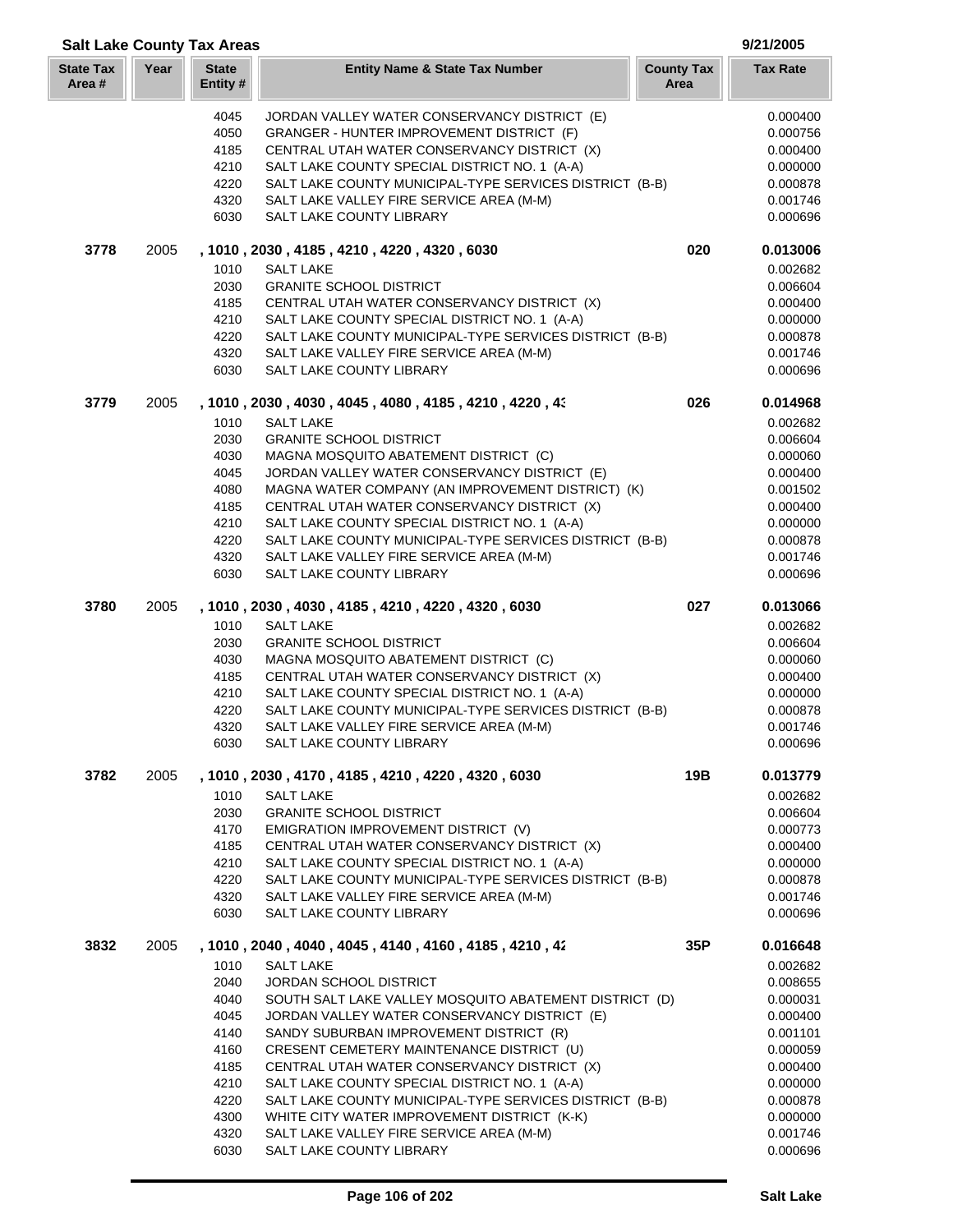| <b>Salt Lake County Tax Areas</b> |      |                          |                                                                                     |                           | 9/21/2005            |
|-----------------------------------|------|--------------------------|-------------------------------------------------------------------------------------|---------------------------|----------------------|
| <b>State Tax</b><br>Area #        | Year | <b>State</b><br>Entity # | <b>Entity Name &amp; State Tax Number</b>                                           | <b>County Tax</b><br>Area | <b>Tax Rate</b>      |
| 3833                              | 2005 |                          | , 1010 , 2040 , 4040 , 4090 , 4185 , 4200 , 4210 , 4220 , 43                        | <b>AAD</b>                | 0.016548             |
|                                   |      | 1010                     | <b>SALT LAKE</b>                                                                    |                           | 0.002682             |
|                                   |      | 2040                     | <b>JORDAN SCHOOL DISTRICT</b>                                                       |                           | 0.008655             |
|                                   |      | 4040                     | SOUTH SALT LAKE VALLEY MOSQUITO ABATEMENT DISTRICT (D)                              |                           | 0.000031             |
|                                   |      | 4090                     | COTTONWOOD IMPROVEMENT DISTRICT (M)                                                 |                           | 0.000279             |
|                                   |      | 4185                     | CENTRAL UTAH WATER CONSERVANCY DISTRICT (X)                                         |                           | 0.000400             |
|                                   |      | 4200                     | COTTONWOOD HEIGHTS PARKS AND RECREATION SERVICE AREA (Z)                            |                           | 0.001181             |
|                                   |      | 4210                     | SALT LAKE COUNTY SPECIAL DISTRICT NO. 1 (A-A)                                       |                           | 0.000000             |
|                                   |      | 4220                     | SALT LAKE COUNTY MUNICIPAL-TYPE SERVICES DISTRICT (B-B)                             |                           | 0.000878             |
|                                   |      | 4320                     | SALT LAKE VALLEY FIRE SERVICE AREA (M-M)                                            |                           | 0.001746             |
|                                   |      | 6020                     | AREA EXCLUDED FROM SALT LAKE COUNTY WATER CONSERVANCY                               |                           | 0.000000             |
|                                   |      |                          | DISTRICT (II)                                                                       |                           |                      |
|                                   |      | 6030                     | SALT LAKE COUNTY LIBRARY                                                            |                           | 0.000696             |
|                                   |      | 6040                     | AREA THAT WILL BECOME COTTONWOOD HEIGHTS CITY (VI)                                  |                           |                      |
| 3834                              | 2005 |                          | , 1010 , 2040 , 4040 , 4045 , 4090 , 4185 , 4210 , 4220 , 43                        | <b>AAE</b>                | 0.015767             |
|                                   |      | 1010                     | <b>SALT LAKE</b>                                                                    |                           | 0.002682             |
|                                   |      | 2040                     | <b>JORDAN SCHOOL DISTRICT</b>                                                       |                           | 0.008655             |
|                                   |      | 4040                     | SOUTH SALT LAKE VALLEY MOSQUITO ABATEMENT DISTRICT (D)                              |                           | 0.000031             |
|                                   |      | 4045                     | JORDAN VALLEY WATER CONSERVANCY DISTRICT (E)                                        |                           | 0.000400             |
|                                   |      | 4090                     | COTTONWOOD IMPROVEMENT DISTRICT (M)                                                 |                           | 0.000279             |
|                                   |      | 4185                     | CENTRAL UTAH WATER CONSERVANCY DISTRICT (X)                                         |                           | 0.000400             |
|                                   |      | 4210                     | SALT LAKE COUNTY SPECIAL DISTRICT NO. 1 (A-A)                                       |                           | 0.000000             |
|                                   |      | 4220                     | SALT LAKE COUNTY MUNICIPAL-TYPE SERVICES DISTRICT (B-B)                             |                           | 0.000878             |
|                                   |      | 4320                     | SALT LAKE VALLEY FIRE SERVICE AREA (M-M)                                            |                           | 0.001746             |
|                                   |      | 6030                     | SALT LAKE COUNTY LIBRARY                                                            |                           | 0.000696             |
|                                   |      | 6040                     | AREA THAT WILL BECOME COTTONWOOD HEIGHTS CITY (VI)                                  |                           |                      |
|                                   |      | 8451                     | FORT UNION NEIGHBORHOOD DEVELOPMENT PLAN - SALT LAKE COUNTY<br>$-(1989 BASE)$ (L-1) |                           |                      |
| 3835                              | 2005 |                          | , 1010 , 2040 , 4040 , 4045 , 4090 , 4185 , 4200 , 4210 , 42                        | <b>AAJ</b>                | 0.016948             |
|                                   |      | 1010                     | <b>SALT LAKE</b>                                                                    |                           | 0.002682             |
|                                   |      | 2040                     | <b>JORDAN SCHOOL DISTRICT</b>                                                       |                           | 0.008655             |
|                                   |      | 4040                     | SOUTH SALT LAKE VALLEY MOSQUITO ABATEMENT DISTRICT (D)                              |                           | 0.000031             |
|                                   |      | 4045                     | JORDAN VALLEY WATER CONSERVANCY DISTRICT (E)                                        |                           | 0.000400             |
|                                   |      | 4090                     | COTTONWOOD IMPROVEMENT DISTRICT (M)                                                 |                           | 0.000279             |
|                                   |      | 4185                     | CENTRAL UTAH WATER CONSERVANCY DISTRICT (X)                                         |                           | 0.000400             |
|                                   |      | 4200                     | COTTONWOOD HEIGHTS PARKS AND RECREATION SERVICE AREA (Z)                            |                           | 0.001181             |
|                                   |      | 4210                     | SALT LAKE COUNTY SPECIAL DISTRICT NO. 1 (A-A)                                       |                           | 0.000000             |
|                                   |      | 4220                     | SALT LAKE COUNTY MUNICIPAL-TYPE SERVICES DISTRICT (B-B)                             |                           | 0.000878             |
|                                   |      | 4320                     | SALT LAKE VALLEY FIRE SERVICE AREA (M-M)                                            |                           | 0.001746             |
|                                   |      | 6030                     | <b>SALT LAKE COUNTY LIBRARY</b>                                                     |                           | 0.000696             |
|                                   |      | 6040                     | AREA THAT WILL BECOME COTTONWOOD HEIGHTS CITY (VI)                                  |                           |                      |
| 3836                              | 2005 |                          | , 1010, 2040, 4040, 4090, 4185, 4200, 4210, 4220, 43                                | 99C                       | 0.016548             |
|                                   |      | 1010                     | <b>SALT LAKE</b>                                                                    |                           | 0.002682             |
|                                   |      | 2040                     | JORDAN SCHOOL DISTRICT                                                              |                           | 0.008655             |
|                                   |      | 4040                     | SOUTH SALT LAKE VALLEY MOSQUITO ABATEMENT DISTRICT (D)                              |                           | 0.000031             |
|                                   |      | 4090                     | COTTONWOOD IMPROVEMENT DISTRICT (M)                                                 |                           | 0.000279             |
|                                   |      | 4185                     | CENTRAL UTAH WATER CONSERVANCY DISTRICT (X)                                         |                           | 0.000400             |
|                                   |      | 4200                     | COTTONWOOD HEIGHTS PARKS AND RECREATION SERVICE AREA (Z)                            |                           | 0.001181             |
|                                   |      | 4210                     | SALT LAKE COUNTY SPECIAL DISTRICT NO. 1 (A-A)                                       |                           | 0.000000             |
|                                   |      | 4220                     | SALT LAKE COUNTY MUNICIPAL-TYPE SERVICES DISTRICT (B-B)                             |                           | 0.000878             |
|                                   |      | 4320<br>6030             | SALT LAKE VALLEY FIRE SERVICE AREA (M-M)<br>SALT LAKE COUNTY LIBRARY                |                           | 0.001746<br>0.000696 |
|                                   |      | 6040                     | AREA THAT WILL BECOME COTTONWOOD HEIGHTS CITY (VI)                                  |                           |                      |
|                                   |      | 8454                     | COTTONWOOD CORPORATE CENTER ECONOMIC DEVELOPMENT PLAN -                             |                           |                      |
|                                   |      |                          | SALT LAKE COUNTY - (1996 BASE) (L-4)                                                |                           |                      |
| 3842                              | 2005 |                          | , 1010, 2040, 3090, 4040, 4150, 4160, 4185, 6030                                    | 99E                       | 0.015207             |
|                                   |      | 1010                     | <b>SALT LAKE</b>                                                                    |                           | 0.002682             |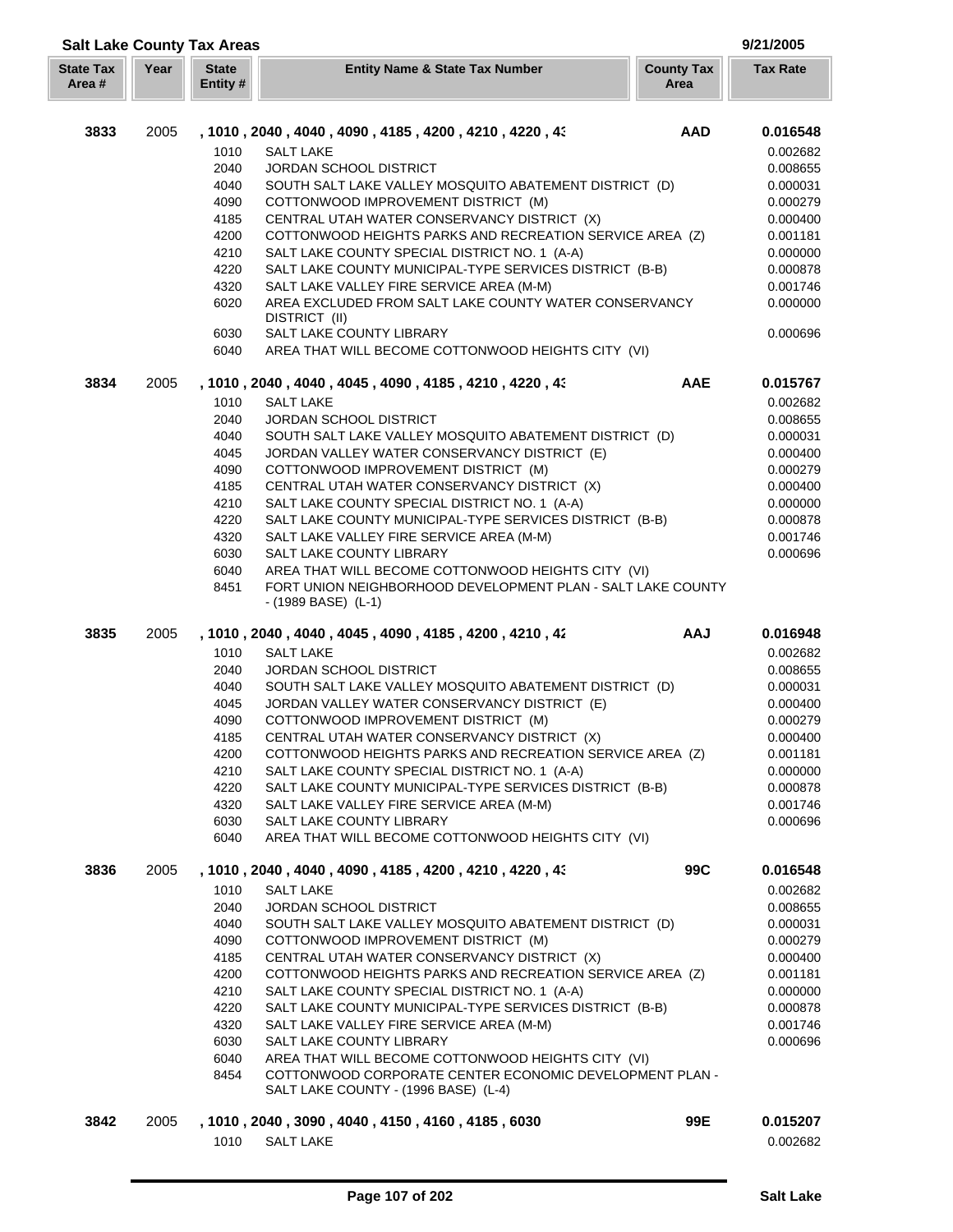### **Year Entity Name & State Tax Number County Tax Tax Rate Area State Tax Area # Salt Lake County Tax Areas 9/21/2005 State Entity #** 2040 JORDAN SCHOOL DISTRICT 0.008655 3090 SOUTH JORDAN<br>4040 SOUTH SALT LAKE VALLEY MOSQUITO ABATEMENT DISTRICT (D)  $0.000031$ SOUTH SALT LAKE VALLEY MOSQUITO ABATEMENT DISTRICT (D) 4150 SOUTH VALLEY SEWER DISTRICT (T) 0.000473

- 4160 CRESENT CEMETERY MAINTENANCE DISTRICT (U) 0.000059 0.000059
- 4185 CENTRAL UTAH WATER CONSERVANCY DISTRICT (X) 0.000400
- 6030 SALT LAKE COUNTY LIBRARY 6030 0.000696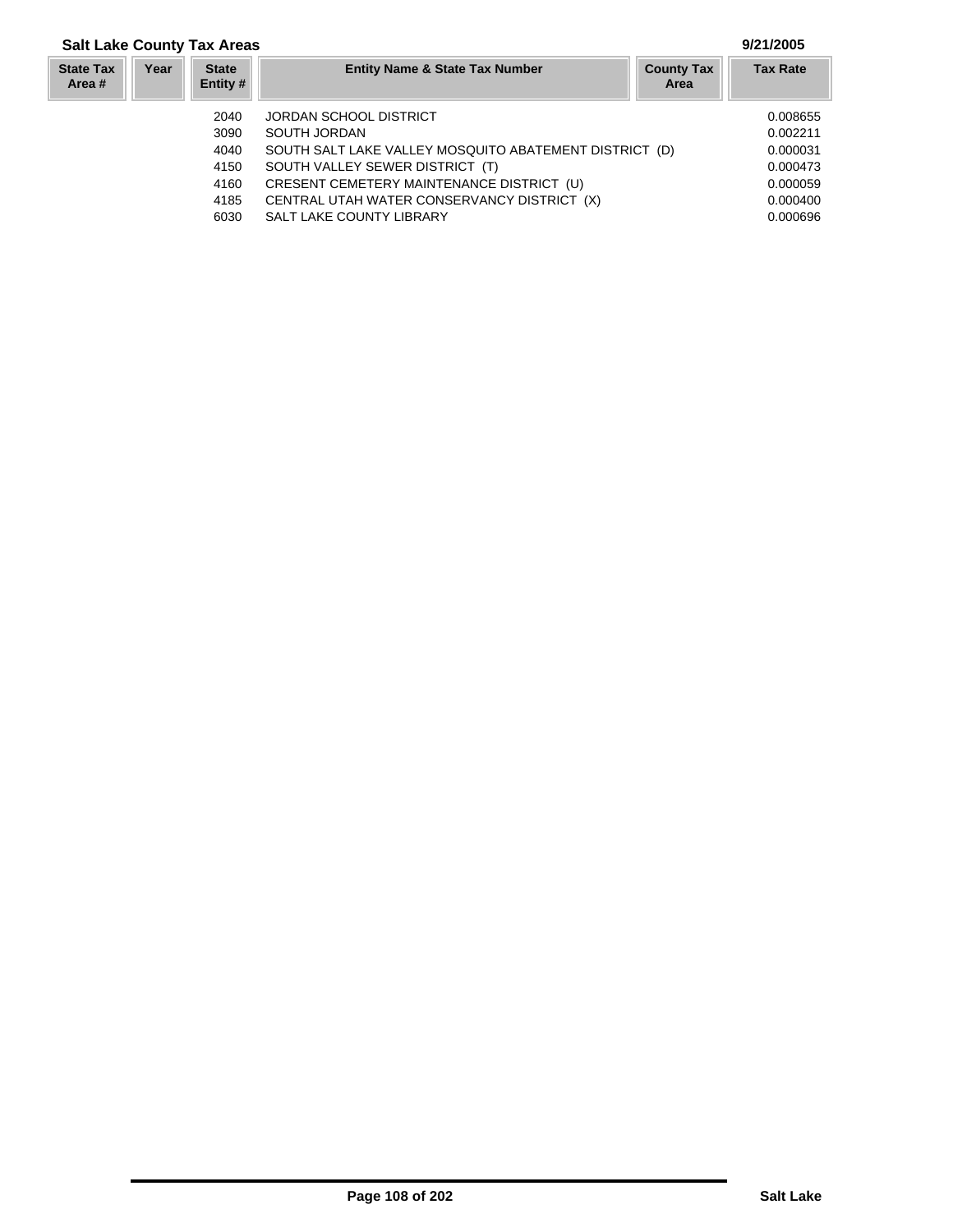| <b>San Juan County Tax Areas</b> | 9/21/2005 |
|----------------------------------|-----------|
|                                  |           |

| <b>State Tax</b><br>Area # | Year | <b>State</b><br>Entity# | <b>Entity Name &amp; State Tax Number</b>                                                    | <b>County Tax</b><br>Area | <b>Tax Rate</b>      |
|----------------------------|------|-------------------------|----------------------------------------------------------------------------------------------|---------------------------|----------------------|
| 537                        | 2005 |                         | , 1010, 2010, 3010, 4020, 4030, 4050                                                         | 005                       | 0.017978             |
|                            |      | 1010                    | <b>SAN JUAN COUNTY</b>                                                                       |                           | 0.004289             |
|                            |      | 2010                    | SAN JUAN COUNTY SCHOOL DISTRICT                                                              |                           | 0.008395             |
|                            |      | 3010                    | <b>BLANDING</b>                                                                              |                           | 0.003540             |
|                            |      | 4020                    | BLANDING CEMETERY MAINTENANCE DISTRICT (B)                                                   |                           | 0.000218             |
|                            |      | 4030                    | SAN JUAN COUNTY WATER CONSERVANCY DISTRICT (C)                                               |                           | 0.000557             |
|                            |      | 4050                    | SAN JUAN COUNTY HEALTH SERVICE'S DISTRICT (E)                                                |                           | 0.000979             |
| 538                        | 2005 |                         | , 1010, 2010, 3020, 4010, 4030, 4050                                                         | 004                       | 0.017237             |
|                            |      | 1010                    | <b>SAN JUAN COUNTY</b>                                                                       |                           | 0.004289             |
|                            |      | 2010                    | SAN JUAN COUNTY SCHOOL DISTRICT                                                              |                           | 0.008395             |
|                            |      | 3020<br>4010            | <b>MONTICELLO</b><br>MONTICELLO CEMETERY MAINTENANCE DISTRICT (A)                            |                           | 0.002696<br>0.000321 |
|                            |      | 4030                    | SAN JUAN COUNTY WATER CONSERVANCY DISTRICT (C)                                               |                           | 0.000557             |
|                            |      | 4050                    | SAN JUAN COUNTY HEALTH SERVICE'S DISTRICT (E)                                                |                           | 0.000979             |
| 539                        | 2005 |                         | , 1010, 2010, 4010, 4030, 4050                                                               | 002                       | 0.014541             |
|                            |      | 1010                    | <b>SAN JUAN COUNTY</b>                                                                       |                           | 0.004289             |
|                            |      | 2010                    | SAN JUAN COUNTY SCHOOL DISTRICT                                                              |                           | 0.008395             |
|                            |      | 4010                    | MONTICELLO CEMETERY MAINTENANCE DISTRICT (A)                                                 |                           | 0.000321             |
|                            |      | 4030                    | SAN JUAN COUNTY WATER CONSERVANCY DISTRICT (C)                                               |                           | 0.000557             |
|                            |      | 4050                    | SAN JUAN COUNTY HEALTH SERVICE'S DISTRICT (E)                                                |                           | 0.000979             |
| 540                        | 2005 |                         | , 1010, 2010, 4020, 4030, 4050                                                               | 003                       | 0.014438             |
|                            |      | 1010                    | <b>SAN JUAN COUNTY</b>                                                                       |                           | 0.004289             |
|                            |      | 2010                    | SAN JUAN COUNTY SCHOOL DISTRICT                                                              |                           | 0.008395             |
|                            |      | 4020                    | BLANDING CEMETERY MAINTENANCE DISTRICT (B)                                                   |                           | 0.000218             |
|                            |      | 4030                    | SAN JUAN COUNTY WATER CONSERVANCY DISTRICT (C)                                               |                           | 0.000557             |
|                            |      | 4050                    | SAN JUAN COUNTY HEALTH SERVICE'S DISTRICT (E)                                                |                           | 0.000979             |
| 541                        | 2005 |                         | , 1010, 2010, 4030, 4050                                                                     | 001                       | 0.014220             |
|                            |      | 1010                    | SAN JUAN COUNTY                                                                              |                           | 0.004289             |
|                            |      | 2010<br>4030            | SAN JUAN COUNTY SCHOOL DISTRICT<br>SAN JUAN COUNTY WATER CONSERVANCY DISTRICT (C)            |                           | 0.008395<br>0.000557 |
|                            |      | 4050                    | SAN JUAN COUNTY HEALTH SERVICE'S DISTRICT (E)                                                |                           | 0.000979             |
| 542                        | 2005 |                         | , 1010, 2010, 4030, 4040, 4050                                                               | 006                       | 0.014420             |
|                            |      | 1010                    | SAN JUAN COUNTY                                                                              |                           | 0.004289             |
|                            |      | 2010                    | SAN JUAN COUNTY SCHOOL DISTRICT                                                              |                           | 0.008395             |
|                            |      | 4030                    | SAN JUAN COUNTY WATER CONSERVANCY DISTRICT (C)                                               |                           | 0.000557             |
|                            |      | 4040                    | GRAND COUNTY SPECIAL SERVICE WATER DISTRICT (D)                                              |                           | 0.000200             |
|                            |      | 4050                    | SAN JUAN COUNTY HEALTH SERVICE'S DISTRICT (E)                                                |                           | 0.000979             |
| 543                        | 2005 |                         | , 1010, 2010, 4030, 4040, 4050, 4060                                                         | 007                       | 0.014529             |
|                            |      | 1010                    | <b>SAN JUAN COUNTY</b>                                                                       |                           | 0.004289             |
|                            |      | 2010                    | SAN JUAN COUNTY SCHOOL DISTRICT                                                              |                           | 0.008395             |
|                            |      | 4030                    | SAN JUAN COUNTY WATER CONSERVANCY DISTRICT (C)                                               |                           | 0.000557             |
|                            |      | 4040                    | GRAND COUNTY SPECIAL SERVICE WATER DISTRICT (D)                                              |                           | 0.000200             |
|                            |      | 4050<br>4060            | SAN JUAN COUNTY HEALTH SERVICE'S DISTRICT (E)<br>GRAND COUNTY WATER CONSERVANCY DISTRICT (F) |                           | 0.000979<br>0.000109 |
| 544                        | 2005 |                         | , 1010, 2010, 4030, 4050, 4060                                                               | 008                       | 0.014329             |
|                            |      | 1010                    | <b>SAN JUAN COUNTY</b>                                                                       |                           | 0.004289             |
|                            |      | 2010                    | SAN JUAN COUNTY SCHOOL DISTRICT                                                              |                           | 0.008395             |
|                            |      | 4030                    | SAN JUAN COUNTY WATER CONSERVANCY DISTRICT (C)                                               |                           | 0.000557             |
|                            |      | 4050                    | SAN JUAN COUNTY HEALTH SERVICE'S DISTRICT (E)                                                |                           | 0.000979             |
|                            |      | 4060                    | GRAND COUNTY WATER CONSERVANCY DISTRICT (F)                                                  |                           | 0.000109             |
| 545                        | 2005 |                         | , 1010, 2010, 4030, 4050, 4070                                                               | 009                       | 0.015106             |
|                            |      | 1010                    | <b>SAN JUAN COUNTY</b>                                                                       |                           | 0.004289             |
|                            |      | 2010                    | SAN JUAN COUNTY SCHOOL DISTRICT                                                              |                           | 0.008395             |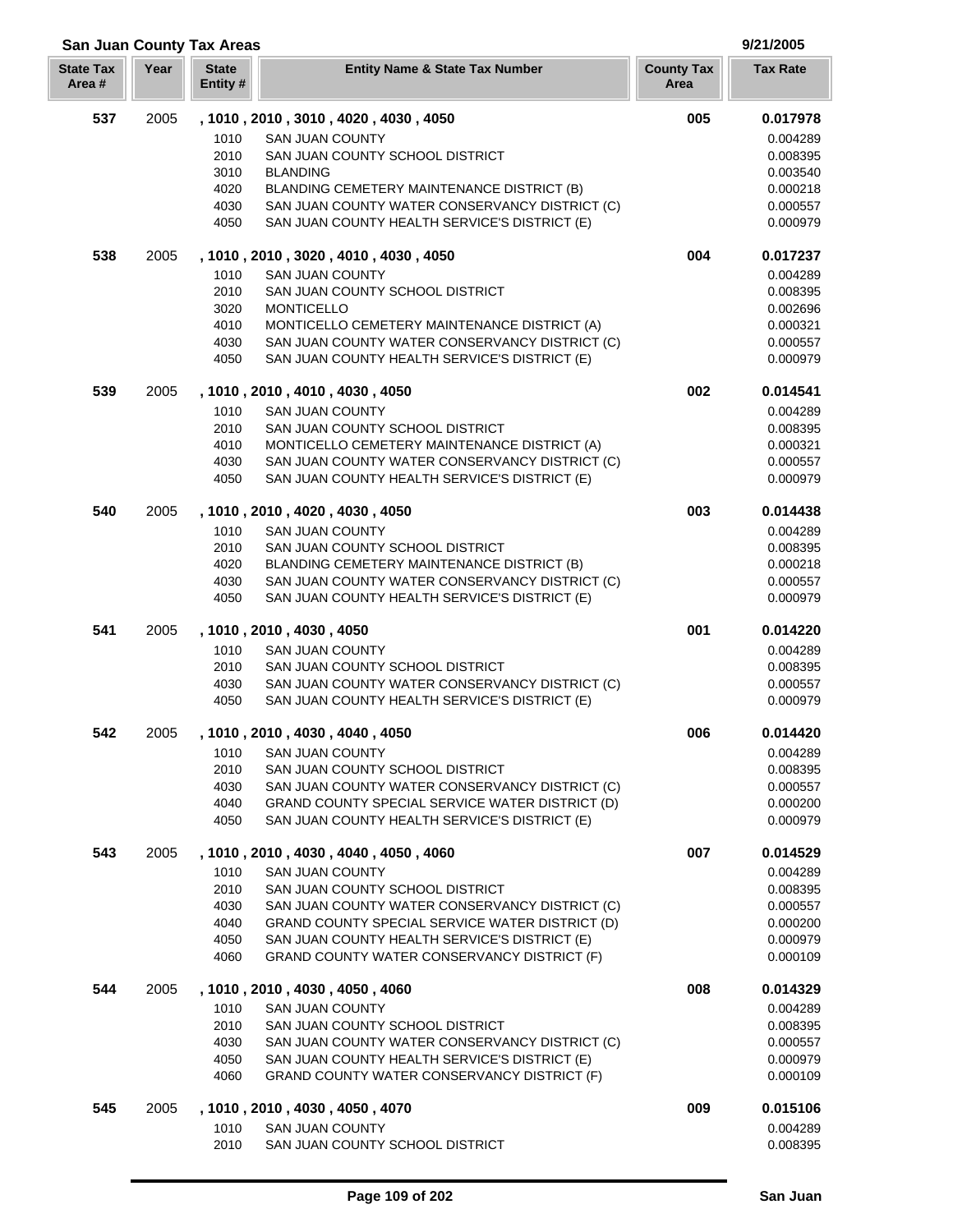# **San Juan County Tax Areas 9/21/2005**

#### **Year Entity Name & State Tax Number County Tax Tax Rate Area State Tax Area # State Entity #** 4030 SAN JUAN COUNTY WATER CONSERVANCY DISTRICT (C) 0.000557 4050 SAN JUAN COUNTY HEALTH SERVICE'S DISTRICT (E) 0.000979<br>4070 SAN JUAN COUNTY SERVICE AREA NO. 1 (G) 0.000886 SAN JUAN COUNTY SERVICE AREA NO. 1 (G)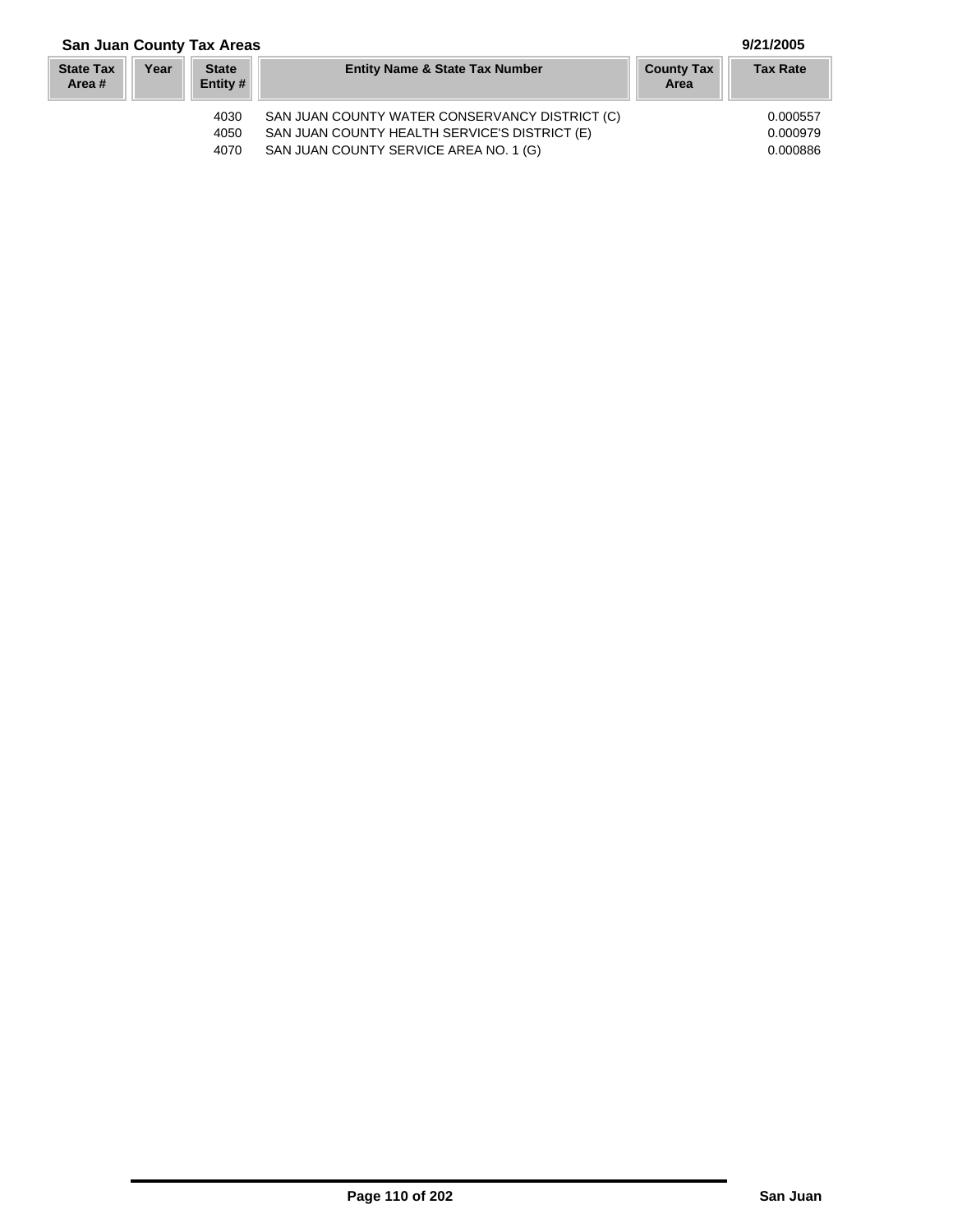| <b>Sanpete County Tax Areas</b> |      |                         |                                                                                                   | 9/21/2005                 |                      |
|---------------------------------|------|-------------------------|---------------------------------------------------------------------------------------------------|---------------------------|----------------------|
| <b>State Tax</b><br>Area#       | Year | <b>State</b><br>Entity# | <b>Entity Name &amp; State Tax Number</b>                                                         | <b>County Tax</b><br>Area | <b>Tax Rate</b>      |
| 547                             | 2005 |                         | , 1010, 2020, 3020, 4010, 4270                                                                    | 001                       | 0.013726             |
|                                 |      | 1010                    | SANPETE COUNTY                                                                                    |                           | 0.002632             |
|                                 |      | 2020                    | SOUTH SANPETE SCHOOL DISTRICT                                                                     |                           | 0.008104             |
|                                 |      | 3020                    | <b>EPHRAIM</b>                                                                                    |                           | 0.002260             |
|                                 |      | 4010                    | SANPETE COUNTY WATER CONSERVANCY DISTRICT (A)                                                     |                           | 0.000330             |
|                                 |      | 4270                    | CENTRAL UTAH WATER CONSERVANCY DISTRICT (X)                                                       |                           | 0.000400             |
| 548                             | 2005 |                         | , 1010, 2020, 3020, 4010, 4270, 8020                                                              | 050                       | 0.013726             |
|                                 |      | 1010                    | SANPETE COUNTY                                                                                    |                           | 0.002632             |
|                                 |      | 2020                    | SOUTH SANPETE SCHOOL DISTRICT                                                                     |                           | 0.008104             |
|                                 |      | 3020                    | <b>EPHRAIM</b>                                                                                    |                           | 0.002260             |
|                                 |      | 4010                    | SANPETE COUNTY WATER CONSERVANCY DISTRICT (A)                                                     |                           | 0.000330             |
|                                 |      | 4270                    | CENTRAL UTAH WATER CONSERVANCY DISTRICT (X)                                                       |                           | 0.000400             |
|                                 |      | 8020                    | REDEVELOPMENT PROJECT AREA NO. 1 - EPHRAIM - (B-1)                                                |                           | 0.000000             |
| 549                             | 2005 |                         | , 1010, 2010, 3030, 4010, 4270                                                                    | 009                       | 0.011471             |
|                                 |      | 1010                    | SANPETE COUNTY                                                                                    |                           | 0.002632             |
|                                 |      | 2010                    | NORTH SANPETE SCHOOL DISTRICT                                                                     |                           | 0.006548             |
|                                 |      | 3030                    | <b>FAIRVIEW</b>                                                                                   |                           | 0.001561             |
|                                 |      | 4010                    | SANPETE COUNTY WATER CONSERVANCY DISTRICT (A)                                                     |                           | 0.000330             |
|                                 |      | 4270                    | CENTRAL UTAH WATER CONSERVANCY DISTRICT (X)                                                       |                           | 0.000400             |
| 551                             | 2005 |                         | , 1010, 2010, 3050, 4010, 4270                                                                    | 012                       | 0.011507             |
|                                 |      | 1010                    | SANPETE COUNTY                                                                                    |                           | 0.002632             |
|                                 |      | 2010                    | NORTH SANPETE SCHOOL DISTRICT                                                                     |                           | 0.006548             |
|                                 |      | 3050                    | <b>FOUNTAIN GREEN</b>                                                                             |                           | 0.001597             |
|                                 |      | 4010<br>4270            | SANPETE COUNTY WATER CONSERVANCY DISTRICT (A)<br>CENTRAL UTAH WATER CONSERVANCY DISTRICT (X)      |                           | 0.000330<br>0.000400 |
| 553                             | 2005 |                         | , 1010, 2020, 3070, 4010, 4270                                                                    | 002                       | 0.013202             |
|                                 |      | 1010                    | SANPETE COUNTY                                                                                    |                           | 0.002632             |
|                                 |      | 2020                    | SOUTH SANPETE SCHOOL DISTRICT                                                                     |                           | 0.008104             |
|                                 |      | 3070                    | <b>MANTI</b>                                                                                      |                           | 0.001736             |
|                                 |      | 4010                    | SANPETE COUNTY WATER CONSERVANCY DISTRICT (A)                                                     |                           | 0.000330             |
|                                 |      | 4270                    | CENTRAL UTAH WATER CONSERVANCY DISTRICT (X)                                                       |                           | 0.000400             |
| 555                             | 2005 |                         | , 1010, 2010, 3090, 4010, 4270                                                                    | 013                       | 0.013214             |
|                                 |      | 1010                    | SANPETE COUNTY                                                                                    |                           | 0.002632             |
|                                 |      | 2010                    | NORTH SANPETE SCHOOL DISTRICT                                                                     |                           | 0.006548             |
|                                 |      | 3090                    | <b>MORONI</b>                                                                                     |                           | 0.003304             |
|                                 |      | 4010                    | SANPETE COUNTY WATER CONSERVANCY DISTRICT (A)                                                     |                           | 0.000330             |
|                                 |      | 4270                    | CENTRAL UTAH WATER CONSERVANCY DISTRICT (X)                                                       |                           | 0.000400             |
| 556                             | 2005 |                         | , 1010, 2010, 3100, 4010, 4020, 4270                                                              | 010                       | 0.012524             |
|                                 |      | 1010                    | SANPETE COUNTY                                                                                    |                           | 0.002632             |
|                                 |      | 2010                    | NORTH SANPETE SCHOOL DISTRICT                                                                     |                           | 0.006548             |
|                                 |      | 3100                    | <b>MOUNT PLEASANT</b>                                                                             |                           | 0.002614             |
|                                 |      | 4010                    | SANPETE COUNTY WATER CONSERVANCY DISTRICT (A)                                                     |                           | 0.000330             |
|                                 |      | 4020<br>4270            | MT. PLEASANT FLOOD CONTROL & DRAINAGE DISTRICT (B)<br>CENTRAL UTAH WATER CONSERVANCY DISTRICT (X) |                           | 0.000000<br>0.000400 |
|                                 |      |                         |                                                                                                   |                           |                      |
| 557                             | 2005 |                         | , 1010, 2010, 3100, 4010, 4020, 4270, 8010                                                        | 075                       | 0.012524             |
|                                 |      | 1010                    | SANPETE COUNTY                                                                                    |                           | 0.002632             |
|                                 |      | 2010                    | NORTH SANPETE SCHOOL DISTRICT<br><b>MOUNT PLEASANT</b>                                            |                           | 0.006548             |
|                                 |      | 3100<br>4010            | SANPETE COUNTY WATER CONSERVANCY DISTRICT (A)                                                     |                           | 0.002614<br>0.000330 |
|                                 |      | 4020                    | MT. PLEASANT FLOOD CONTROL & DRAINAGE DISTRICT (B)                                                |                           | 0.000000             |
|                                 |      | 4270                    | CENTRAL UTAH WATER CONSERVANCY DISTRICT (X)                                                       |                           | 0.000400             |
|                                 |      | 8010                    | MT. PLEASANT NEIGHBORHOOD DEVELOPMENT PLAN - MT.PLEASANT -<br>$(A-1)$                             |                           | 0.000000             |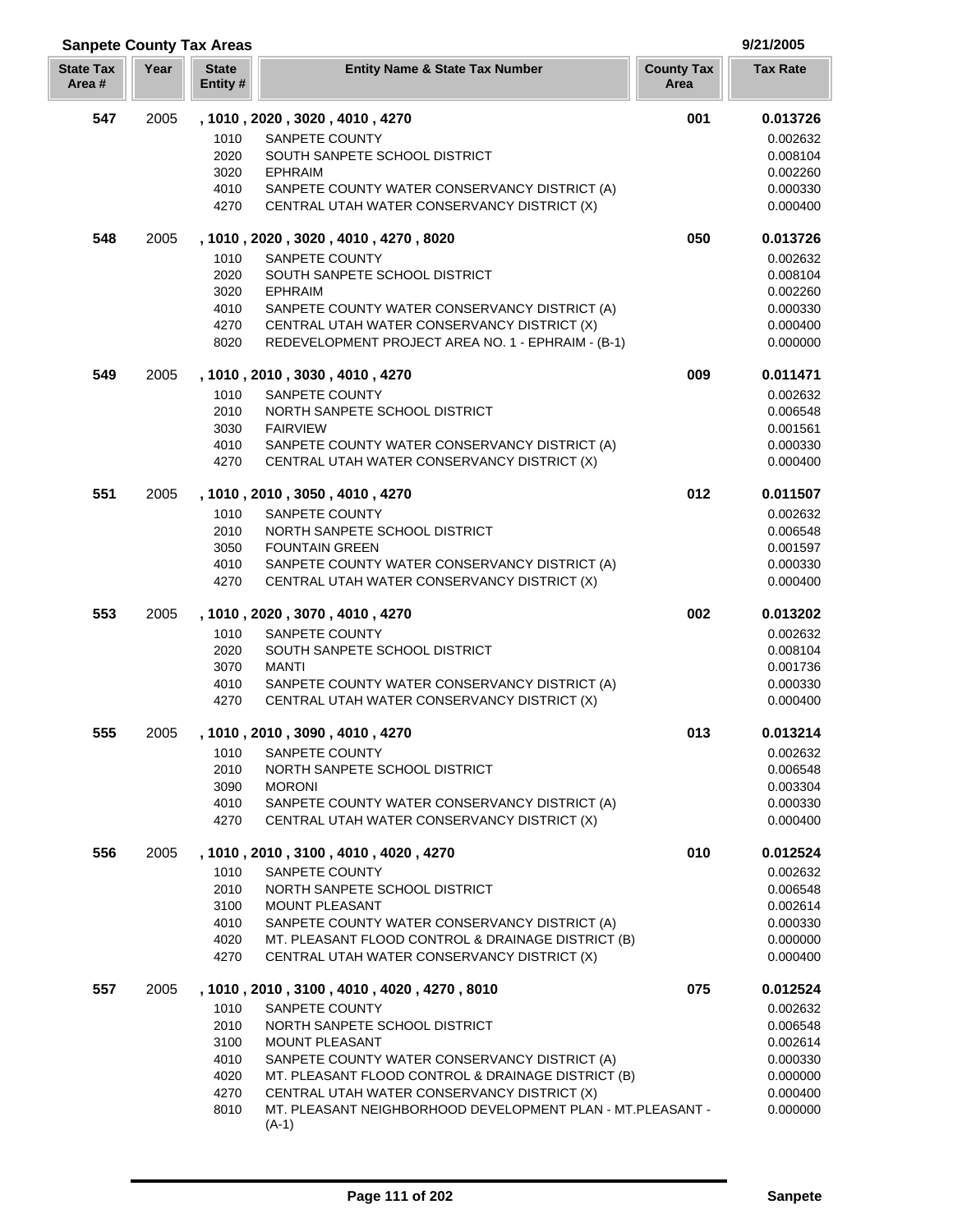| <b>Sanpete County Tax Areas</b> |      |                          |                                                                 |                           |                      |
|---------------------------------|------|--------------------------|-----------------------------------------------------------------|---------------------------|----------------------|
| <b>State Tax</b><br>Area #      | Year | <b>State</b><br>Entity # | <b>Entity Name &amp; State Tax Number</b>                       | <b>County Tax</b><br>Area | <b>Tax Rate</b>      |
| 558                             | 2005 |                          | , 1010, 2010, 3110, 4010, 4270                                  | 011                       | 0.011725             |
|                                 |      | 1010                     | SANPETE COUNTY                                                  |                           | 0.002632             |
|                                 |      | 2010                     | NORTH SANPETE SCHOOL DISTRICT                                   |                           | 0.006548             |
|                                 |      | 3110                     | <b>SPRING CITY</b>                                              |                           | 0.001815             |
|                                 |      | 4010                     | SANPETE COUNTY WATER CONSERVANCY DISTRICT (A)                   |                           | 0.000330             |
|                                 |      | 4270                     | CENTRAL UTAH WATER CONSERVANCY DISTRICT (X)                     |                           | 0.000400             |
| 559                             | 2005 |                          | , 1010, 2020, 3120, 4010, 4270                                  | 003                       | 0.012523             |
|                                 |      | 1010                     | SANPETE COUNTY                                                  |                           | 0.002632             |
|                                 |      | 2020                     | SOUTH SANPETE SCHOOL DISTRICT                                   |                           | 0.008104             |
|                                 |      | 3120                     | <b>STERLING</b>                                                 |                           | 0.001057             |
|                                 |      | 4010                     | SANPETE COUNTY WATER CONSERVANCY DISTRICT (A)                   |                           | 0.000330             |
|                                 |      | 4270                     | CENTRAL UTAH WATER CONSERVANCY DISTRICT (X)                     |                           | 0.000400             |
| 560                             | 2005 |                          | , 1010, 2010, 3130, 4010, 4270                                  | 014                       | 0.010353             |
|                                 |      | 1010                     | SANPETE COUNTY                                                  |                           | 0.002632             |
|                                 |      | 2010                     | NORTH SANPETE SCHOOL DISTRICT                                   |                           | 0.006548             |
|                                 |      | 3130                     | <b>WALES</b>                                                    |                           | 0.000443             |
|                                 |      | 4010                     | SANPETE COUNTY WATER CONSERVANCY DISTRICT (A)                   |                           | 0.000330             |
|                                 |      | 4270                     | CENTRAL UTAH WATER CONSERVANCY DISTRICT (X)                     |                           | 0.000400             |
| 561                             | 2005 |                          | , 1010, 2010, 4010, 4270                                        | 015                       | 0.009910             |
|                                 |      | 1010                     | SANPETE COUNTY                                                  |                           | 0.002632             |
|                                 |      | 2010                     | NORTH SANPETE SCHOOL DISTRICT                                   |                           | 0.006548             |
|                                 |      | 4010                     | SANPETE COUNTY WATER CONSERVANCY DISTRICT (A)                   |                           | 0.000330             |
|                                 |      | 4270                     | CENTRAL UTAH WATER CONSERVANCY DISTRICT (X)                     |                           | 0.000400             |
| 562                             | 2005 |                          | , 1010, 2020, 4010, 4270                                        | 008                       | 0.011466             |
|                                 |      | 1010                     | SANPETE COUNTY                                                  |                           | 0.002632             |
|                                 |      | 2020                     | SOUTH SANPETE SCHOOL DISTRICT                                   |                           | 0.008104             |
|                                 |      | 4010                     | SANPETE COUNTY WATER CONSERVANCY DISTRICT (A)                   |                           | 0.000330             |
|                                 |      | 4270                     | CENTRAL UTAH WATER CONSERVANCY DISTRICT (X)                     |                           | 0.000400             |
| 3068                            | 2005 |                          | , 1010, 2010, 4010, 4030, 4270                                  | 021                       | 0.009910             |
|                                 |      | 1010                     | SANPETE COUNTY                                                  |                           | 0.002632             |
|                                 |      | 2010                     | NORTH SANPETE SCHOOL DISTRICT                                   |                           | 0.006548             |
|                                 |      | 4010                     | SANPETE COUNTY WATER CONSERVANCY DISTRICT (A)                   |                           | 0.000330             |
|                                 |      | 4030                     | SKYLINE MOUNTAIN SSD (C)                                        |                           | 0.000000             |
|                                 |      | 4270                     | CENTRAL UTAH WATER CONSERVANCY DISTRICT (X)                     |                           | 0.000400             |
| 3072                            | 2005 |                          | , 1010 , 2010 , 4010 , 4040 , 4270                              | 020                       | 0.009910             |
|                                 |      | 1010                     | SANPETE COUNTY                                                  |                           | 0.002632             |
|                                 |      | 2010                     | NORTH SANPETE SCHOOL DISTRICT                                   |                           | 0.006548             |
|                                 |      | 4010                     | SANPETE COUNTY WATER CONSERVANCY DISTRICT (A)                   |                           | 0.000330             |
|                                 |      | 4040<br>4270             | INDIAN RIDGE WATER CONS. DIST (D)                               |                           | 0.000000             |
|                                 |      |                          | CENTRAL UTAH WATER CONSERVANCY DISTRICT (X)                     |                           | 0.000400             |
| 3203                            | 2005 |                          | , 1010, 2020, 3040, 4010, 4270                                  | 007                       | 0.012249             |
|                                 |      | 1010                     | SANPETE COUNTY                                                  |                           | 0.002632             |
|                                 |      | 2020                     | SOUTH SANPETE SCHOOL DISTRICT                                   |                           | 0.008104             |
|                                 |      | 3040<br>4010             | <b>FAYETTE</b><br>SANPETE COUNTY WATER CONSERVANCY DISTRICT (A) |                           | 0.000783             |
|                                 |      | 4270                     | CENTRAL UTAH WATER CONSERVANCY DISTRICT (X)                     |                           | 0.000330<br>0.000400 |
| 3204                            | 2005 |                          | , 1010, 2020, 3060, 4010, 4270                                  | 004                       | 0.013090             |
|                                 |      | 1010                     | SANPETE COUNTY                                                  |                           | 0.002632             |
|                                 |      | 2020                     | SOUTH SANPETE SCHOOL DISTRICT                                   |                           | 0.008104             |
|                                 |      | 3060                     | <b>GUNNISON</b>                                                 |                           | 0.001624             |
|                                 |      | 4010                     | SANPETE COUNTY WATER CONSERVANCY DISTRICT (A)                   |                           | 0.000330             |
|                                 |      | 4270                     | CENTRAL UTAH WATER CONSERVANCY DISTRICT (X)                     |                           | 0.000400             |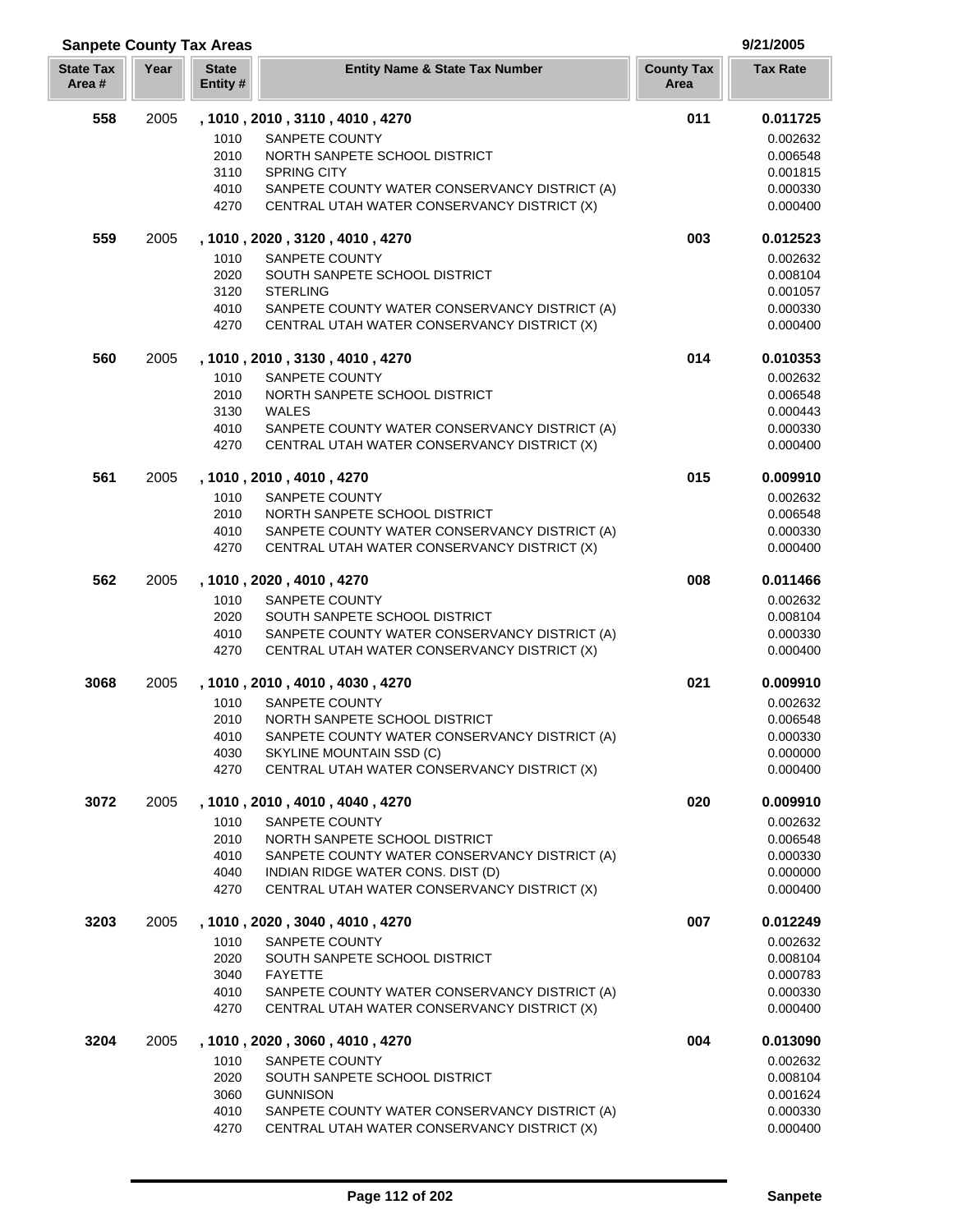| <b>Sanpete County Tax Areas</b> |      |                          |                                               |                           |                 |
|---------------------------------|------|--------------------------|-----------------------------------------------|---------------------------|-----------------|
| <b>State Tax</b><br>Area #      | Year | <b>State</b><br>Entity # | <b>Entity Name &amp; State Tax Number</b>     | <b>County Tax</b><br>Area | <b>Tax Rate</b> |
| 3205                            | 2005 |                          | , 1010, 2020, 3010, 4010, 4270                | 005                       | 0.012211        |
|                                 |      | 1010                     | SANPETE COUNTY                                |                           | 0.002632        |
|                                 |      | 2020                     | SOUTH SANPETE SCHOOL DISTRICT                 |                           | 0.008104        |
|                                 |      | 3010                     | <b>CENTERFIELD</b>                            |                           | 0.000745        |
|                                 |      | 4010                     | SANPETE COUNTY WATER CONSERVANCY DISTRICT (A) |                           | 0.000330        |
|                                 |      | 4270                     | CENTRAL UTAH WATER CONSERVANCY DISTRICT (X)   |                           | 0.000400        |
| 3206                            | 2005 |                          | , 1010, 2020, 3080, 4010, 4270                | 006                       | 0.012335        |
|                                 |      | 1010                     | SANPETE COUNTY                                |                           | 0.002632        |
|                                 |      | 2020                     | SOUTH SANPETE SCHOOL DISTRICT                 |                           | 0.008104        |
|                                 |      | 3080                     | MAYFIELD                                      |                           | 0.000869        |
|                                 |      | 4010                     | SANPETE COUNTY WATER CONSERVANCY DISTRICT (A) |                           | 0.000330        |
|                                 |      | 4270                     | CENTRAL UTAH WATER CONSERVANCY DISTRICT (X)   |                           | 0.000400        |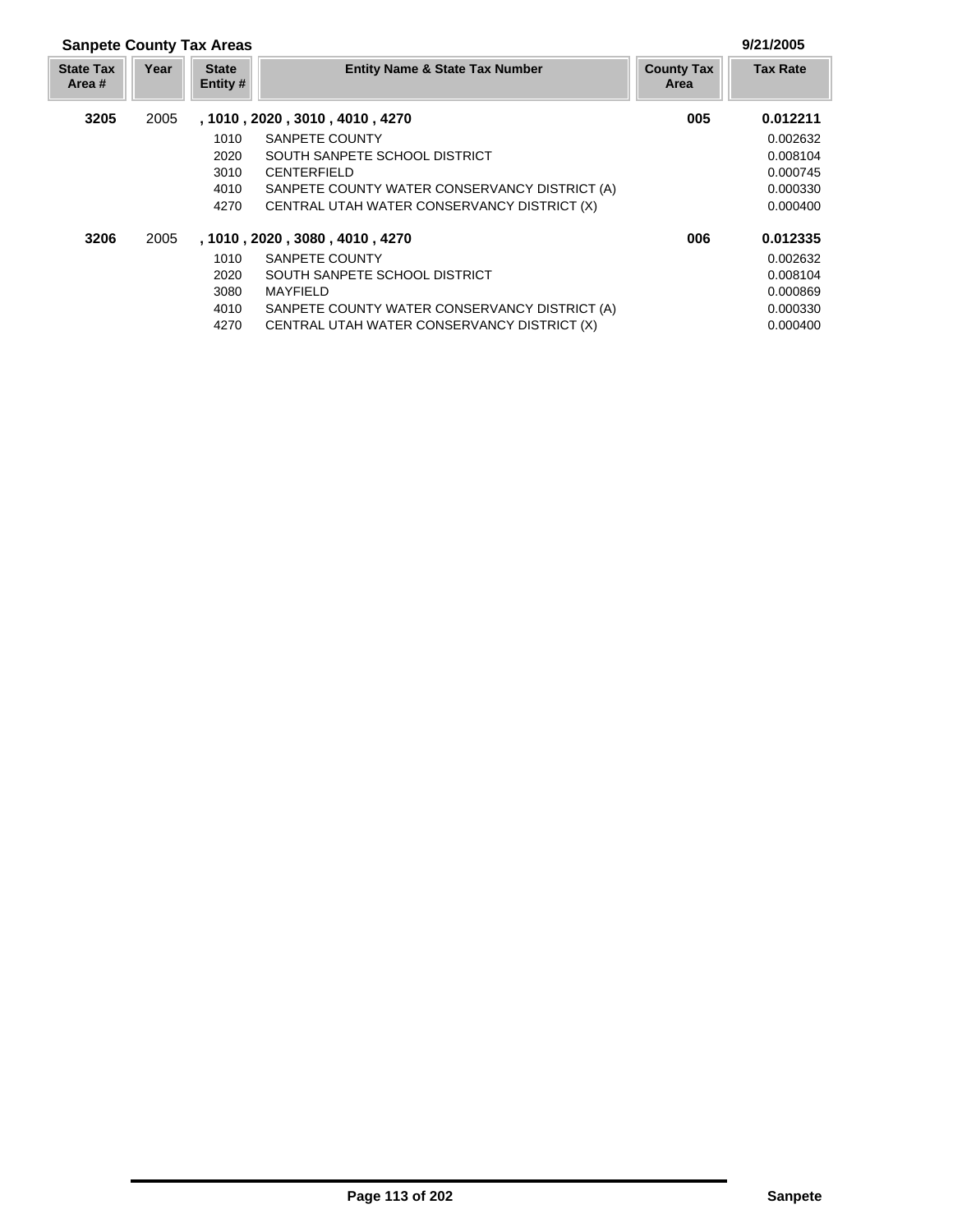| <b>Sevier County Tax Areas</b> |      |                         |                                                                             |                           | 9/21/2005            |  |
|--------------------------------|------|-------------------------|-----------------------------------------------------------------------------|---------------------------|----------------------|--|
| <b>State Tax</b><br>Area#      | Year | <b>State</b><br>Entity# | <b>Entity Name &amp; State Tax Number</b>                                   | <b>County Tax</b><br>Area | <b>Tax Rate</b>      |  |
| 564                            | 2005 |                         | , 1010, 2010, 3020                                                          | 003                       | 0.012605             |  |
|                                |      | 1010                    | <b>SEVIER COUNTY</b>                                                        |                           | 0.003752             |  |
|                                |      | 2010                    | SEVIER COUNTY SCHOOL DISTRICT                                               |                           | 0.007167             |  |
|                                |      | 3020                    | <b>AURORA</b>                                                               |                           | 0.001686             |  |
| 566                            | 2005 |                         | , 1010, 2010, 3040                                                          | 005                       | 0.011779             |  |
|                                |      | 1010                    | <b>SEVIER COUNTY</b>                                                        |                           | 0.003752             |  |
|                                |      | 2010                    | SEVIER COUNTY SCHOOL DISTRICT                                               |                           | 0.007167             |  |
|                                |      | 3040                    | <b>GLENWOOD</b>                                                             |                           | 0.000860             |  |
| 567                            | 2005 |                         | , 1010, 2010, 3050                                                          | 006                       | 0.011662             |  |
|                                |      | 1010                    | <b>SEVIER COUNTY</b>                                                        |                           | 0.003752             |  |
|                                |      | 2010                    | SEVIER COUNTY SCHOOL DISTRICT                                               |                           | 0.007167             |  |
|                                |      | 3050                    | <b>JOSEPH</b>                                                               |                           | 0.000743             |  |
| 568                            | 2005 |                         | , 1010, 2010, 3060                                                          | 007                       | 0.011499             |  |
|                                |      | 1010                    | <b>SEVIER COUNTY</b>                                                        |                           | 0.003752             |  |
|                                |      | 2010                    | SEVIER COUNTY SCHOOL DISTRICT                                               |                           | 0.007167             |  |
|                                |      | 3060                    | <b>KOOSHAREM</b>                                                            |                           | 0.000580             |  |
| 570                            | 2005 |                         | , 1010, 2010, 3080                                                          | 009                       | 0.012476             |  |
|                                |      | 1010                    | <b>SEVIER COUNTY</b>                                                        |                           | 0.003752             |  |
|                                |      | 2010                    | SEVIER COUNTY SCHOOL DISTRICT                                               |                           | 0.007167             |  |
|                                |      | 3080                    | <b>REDMOND</b>                                                              |                           | 0.001557             |  |
| 571                            | 2005 |                         | , 1010, 2010, 3090                                                          | 010                       | 0.013284             |  |
|                                |      | 1010                    | <b>SEVIER COUNTY</b>                                                        |                           | 0.003752             |  |
|                                |      | 2010                    | SEVIER COUNTY SCHOOL DISTRICT                                               |                           | 0.007167             |  |
|                                |      | 3090                    | <b>RICHFIELD</b>                                                            |                           | 0.002365             |  |
| 572                            | 2005 |                         | , 1010 , 2010 , 3090 , 8010                                                 | 021                       | 0.013284             |  |
|                                |      | 1010                    | <b>SEVIER COUNTY</b>                                                        |                           | 0.003752             |  |
|                                |      | 2010                    | SEVIER COUNTY SCHOOL DISTRICT                                               |                           | 0.007167             |  |
|                                |      | 3090                    | <b>RICHFIELD</b>                                                            |                           | 0.002365             |  |
|                                |      | 8010                    | RICHFIELD REDEVELOPMENT PROJECT AREA NUMBER ONE - (A-1)                     |                           | 0.000000             |  |
| 573                            | 2005 |                         | , 1010, 2010, 3090, 8010, 8015                                              | 022                       | 0.013284             |  |
|                                |      | 1010                    | <b>SEVIER COUNTY</b>                                                        |                           | 0.003752             |  |
|                                |      | 2010                    | SEVIER COUNTY SCHOOL DISTRICT                                               |                           | 0.007167             |  |
|                                |      | 3090<br>8010            | <b>RICHFIELD</b><br>RICHFIELD REDEVELOPMENT PROJECT AREA NUMBER ONE - (A-1) |                           | 0.002365<br>0.000000 |  |
|                                |      | 8015                    | AREA IN RICHFIELD REDEVELOPMENT PROJECT AREA NUMBER ONE.                    |                           | 0.000000             |  |
|                                |      |                         | OUTSIDE 100 ACRES - (%)                                                     |                           |                      |  |
| 574                            | 2005 |                         | , 1010, 2010, 3100                                                          | 011                       | 0.013295             |  |
|                                |      | 1010                    | <b>SEVIER COUNTY</b>                                                        |                           | 0.003752             |  |
|                                |      | 2010                    | SEVIER COUNTY SCHOOL DISTRICT                                               |                           | 0.007167             |  |
|                                |      | 3100                    | <b>SALINA</b>                                                               |                           | 0.002376             |  |
| 575                            | 2005 |                         | , 1010 , 2010 , 3110                                                        | 012                       | 0.012175             |  |
|                                |      | 1010                    | <b>SEVIER COUNTY</b>                                                        |                           | 0.003752             |  |
|                                |      | 2010                    | SEVIER COUNTY SCHOOL DISTRICT                                               |                           | 0.007167             |  |
|                                |      | 3110                    | <b>SIGURD</b>                                                               |                           | 0.001256             |  |
| 576                            | 2005 | , 1010 , 2010           |                                                                             | 013                       | 0.010919             |  |
|                                |      | 1010                    | <b>SEVIER COUNTY</b>                                                        |                           | 0.003752             |  |
|                                |      | 2010                    | SEVIER COUNTY SCHOOL DISTRICT                                               |                           | 0.007167             |  |
| 3331                           | 2005 |                         | , 1010 , 2010 , 3010 , 4010                                                 | 002                       | 0.012007             |  |
|                                |      | 1010                    | <b>SEVIER COUNTY</b>                                                        |                           | 0.003752             |  |
|                                |      | 2010                    | SEVIER COUNTY SCHOOL DISTRICT                                               |                           | 0.007167             |  |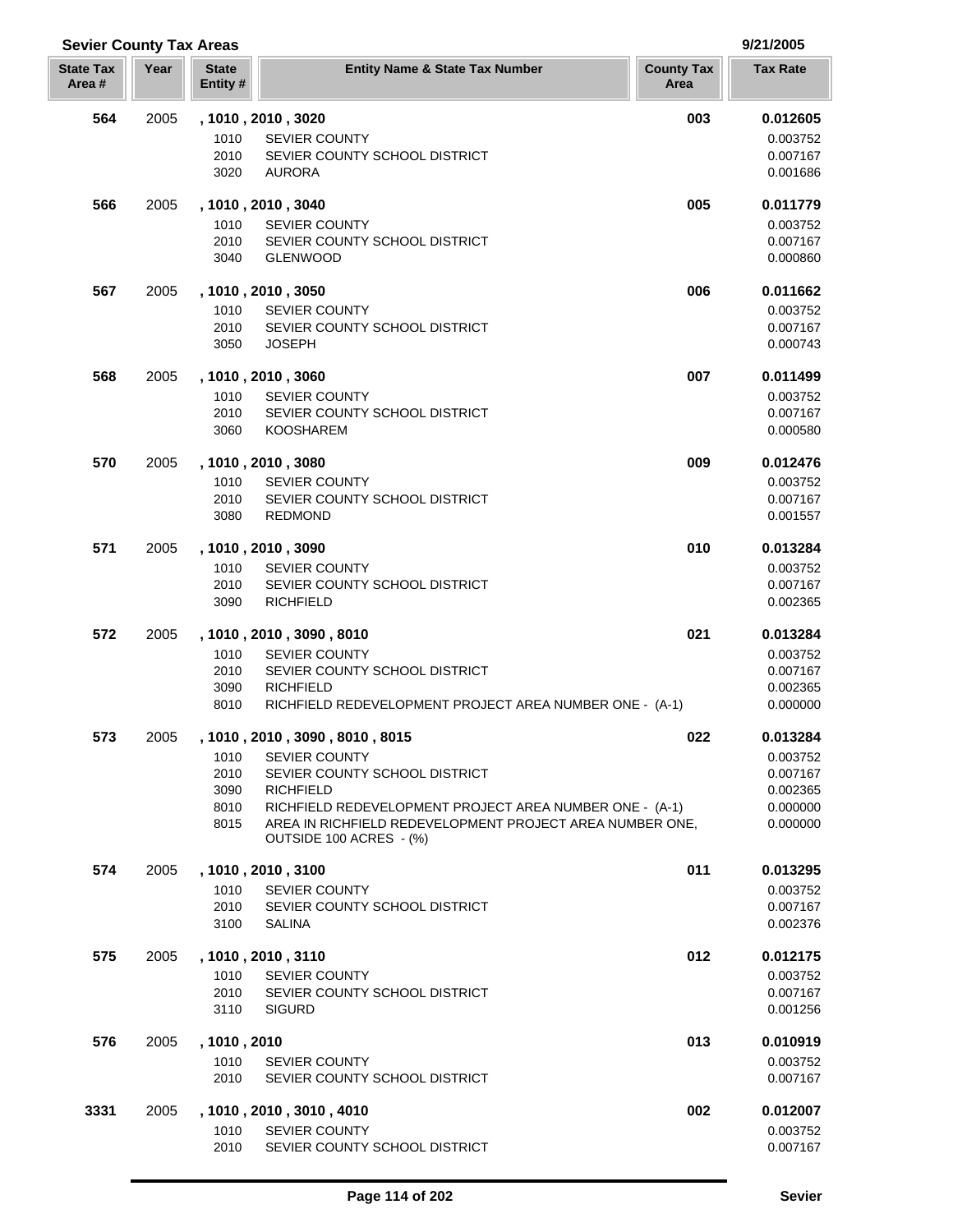|      |                          |                                           |                                                                                  | 9/21/2005       |
|------|--------------------------|-------------------------------------------|----------------------------------------------------------------------------------|-----------------|
| Year | <b>State</b><br>Entity # | <b>Entity Name &amp; State Tax Number</b> | <b>County Tax</b><br>Area                                                        | <b>Tax Rate</b> |
|      | 3010                     | ANNABELLA                                 |                                                                                  | 0.001088        |
|      | 4010                     | SOUTH SEVIER SPECIAL SERVICE DIST (A)     |                                                                                  | 0.000000        |
| 2005 |                          |                                           | 008                                                                              | 0.012472        |
|      | 1010                     | <b>SEVIER COUNTY</b>                      |                                                                                  | 0.003752        |
|      | 2010                     | SEVIER COUNTY SCHOOL DISTRICT             |                                                                                  | 0.007167        |
|      | 3070                     | <b>MONROE</b>                             |                                                                                  | 0.001553        |
|      | 4010                     | SOUTH SEVIER SPECIAL SERVICE DIST (A)     |                                                                                  | 0.000000        |
| 2005 |                          |                                           | 004                                                                              | 0.012982        |
|      | 1010                     | <b>SEVIER COUNTY</b>                      |                                                                                  | 0.003752        |
|      | 2010                     | SEVIER COUNTY SCHOOL DISTRICT             |                                                                                  | 0.007167        |
|      | 3030                     | <b>ELSINORE</b>                           |                                                                                  | 0.002063        |
|      | 4010                     | SOUTH SEVIER SPECIAL SERVICE DIST (A)     |                                                                                  | 0.000000        |
| 2005 |                          |                                           | 013                                                                              | 0.010919        |
|      | 1010                     | <b>SEVIER COUNTY</b>                      |                                                                                  | 0.003752        |
|      | 2010                     | SEVIER COUNTY SCHOOL DISTRICT             |                                                                                  | 0.007167        |
|      | 4010                     | SOUTH SEVIER SPECIAL SERVICE DIST (A)     |                                                                                  | 0.000000        |
|      |                          | <b>Sevier County Tax Areas</b>            | , 1010 , 2010 , 3070 , 4010<br>, 1010 , 2010 , 3030 , 4010<br>, 1010, 2010, 4010 |                 |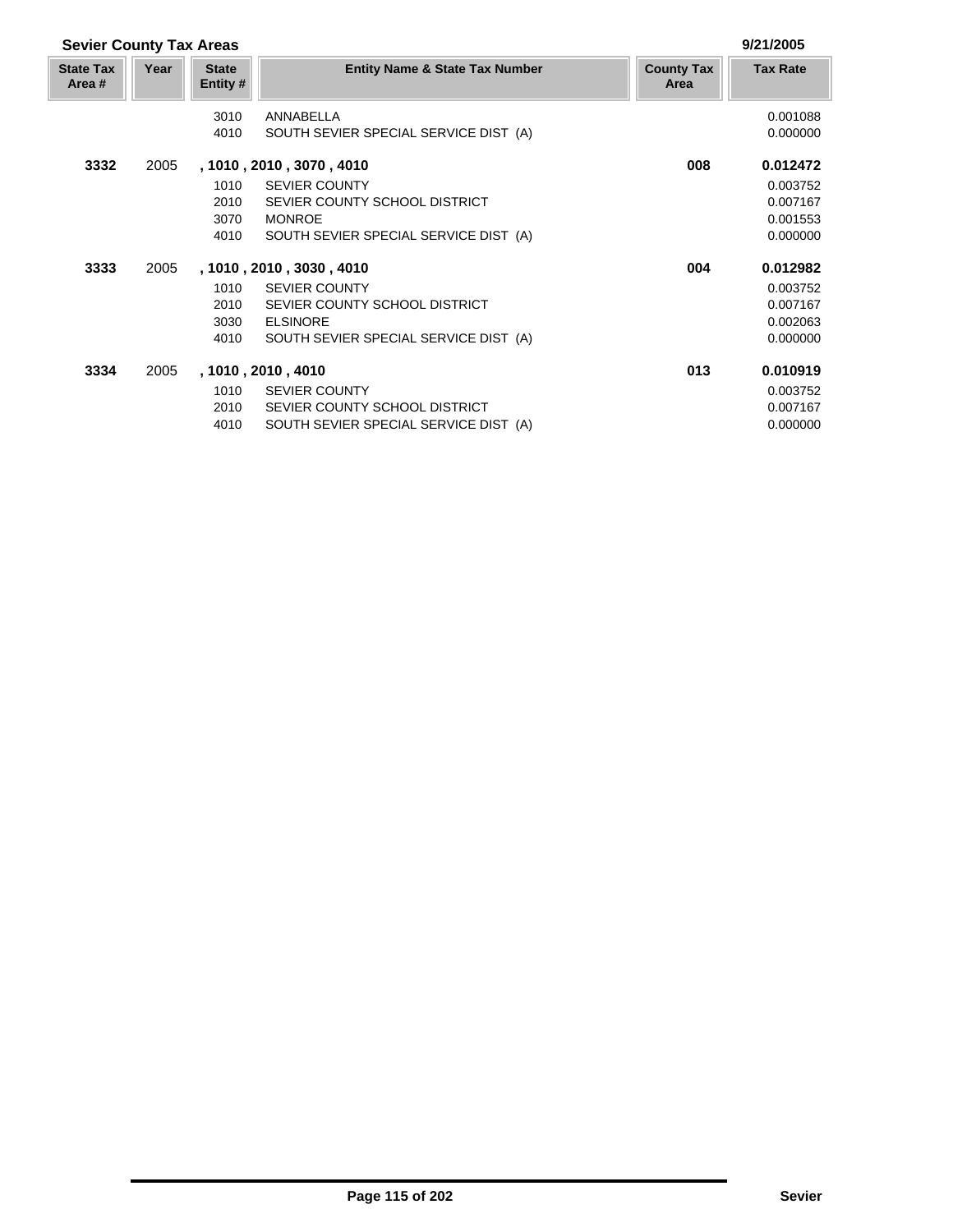| <b>Summit County Tax Areas</b> |      |                                      | 9/21/2005                                                                                  |                           |                      |
|--------------------------------|------|--------------------------------------|--------------------------------------------------------------------------------------------|---------------------------|----------------------|
| <b>State Tax</b><br>Area#      | Year | <b>State</b><br>Entity #             | <b>Entity Name &amp; State Tax Number</b>                                                  | <b>County Tax</b><br>Area | <b>Tax Rate</b>      |
| 577                            | 2005 | , 1010, 2020, 3010, 4005, 4030, 4150 |                                                                                            | 001                       | 0.012839             |
|                                |      | 1010<br><b>SUMMIT COUNTY</b>         |                                                                                            |                           | 0.001491             |
|                                |      | 2020                                 | NORTH SUMMIT SCHOOL DISTRICT                                                               |                           | 0.007056             |
|                                |      | 3010<br><b>COALVILLE</b>             |                                                                                            |                           | 0.003665             |
|                                |      | 4005                                 | WEBER BASIN WATER CONSERVANCY DISTRICT (A)                                                 |                           | 0.000193             |
|                                |      | 4030                                 | NORTH SUMMIT FIRE PROTECTION DISTRICT (D)                                                  |                           | 0.000384             |
|                                |      | 4150                                 | SUMMIT COUNTY MOSQUITO ABATEMENT DISTRICT (U)                                              |                           | 0.000050             |
| 581                            | 2005 | , 1010, 2020, 3030, 4005, 4030, 4150 |                                                                                            | 003                       | 0.010407             |
|                                |      | 1010<br><b>SUMMIT COUNTY</b>         |                                                                                            |                           | 0.001491             |
|                                |      | 2020                                 | NORTH SUMMIT SCHOOL DISTRICT                                                               |                           | 0.007056             |
|                                |      | 3030<br><b>HENEFER</b>               |                                                                                            |                           | 0.001233             |
|                                |      | 4005                                 | WEBER BASIN WATER CONSERVANCY DISTRICT (A)                                                 |                           | 0.000193             |
|                                |      | 4030                                 | NORTH SUMMIT FIRE PROTECTION DISTRICT (D)                                                  |                           | 0.000384             |
|                                |      | 4150                                 | SUMMIT COUNTY MOSQUITO ABATEMENT DISTRICT (U)                                              |                           | 0.000050             |
| 2608                           | 2005 | , 1010, 2030, 4170, 4300, 6010       |                                                                                            | 038                       | 0.008381             |
|                                |      | 1010<br><b>SUMMIT COUNTY</b>         |                                                                                            |                           | 0.001491             |
|                                |      | 2030                                 | SOUTH SUMMIT SCHOOL DISTRICT                                                               |                           | 0.006307             |
|                                |      | 4170                                 | SUMMIT COUNTY WILDLAND FIRE SERVICE AREA (Y)                                               |                           | 0.000007             |
|                                |      | 4300                                 | SUMMIT COUNTY SPECIAL SERVICE DISTRICT NO. 1 (C-C)                                         |                           | 0.000000             |
|                                |      | 6010                                 | SUMMIT COUNTY MUNICIPAL SERVICE FUND                                                       |                           | 0.000576             |
| 2610                           | 2005 |                                      | , 1010 , 2020 , 4030 , 4130 , 4150 , 4300 , 6010                                           | 019                       | 0.011997             |
|                                |      | <b>SUMMIT COUNTY</b><br>1010         |                                                                                            |                           | 0.001491             |
|                                |      | 2020                                 | NORTH SUMMIT SCHOOL DISTRICT                                                               |                           | 0.007056             |
|                                |      | 4030                                 | NORTH SUMMIT FIRE PROTECTION DISTRICT (D)                                                  |                           | 0.000384             |
|                                |      | 4130                                 | SUMMIT COUNTY SERVICE AREA #8 (S)                                                          |                           | 0.002440             |
|                                |      | 4150                                 | SUMMIT COUNTY MOSQUITO ABATEMENT DISTRICT (U)                                              |                           | 0.000050             |
|                                |      | 4300<br>6010                         | SUMMIT COUNTY SPECIAL SERVICE DISTRICT NO. 1 (C-C)<br>SUMMIT COUNTY MUNICIPAL SERVICE FUND |                           | 0.000000<br>0.000576 |
| 2612                           | 2005 | , 1010, 2030, 4010, 4170, 4300, 6010 |                                                                                            | 036                       | 0.008598             |
|                                |      | 1010<br><b>SUMMIT COUNTY</b>         |                                                                                            |                           | 0.001491             |
|                                |      | 2030                                 | SOUTH SUMMIT SCHOOL DISTRICT                                                               |                           | 0.006307             |
|                                |      | 4010                                 | SOUTH SUMMIT CEMETERY MAINTENANCE DISTRICT (B)                                             |                           | 0.000217             |
|                                |      | 4170                                 | SUMMIT COUNTY WILDLAND FIRE SERVICE AREA (Y)                                               |                           | 0.000007             |
|                                |      | 4300                                 | SUMMIT COUNTY SPECIAL SERVICE DISTRICT NO. 1 (C-C)                                         |                           | 0.000000             |
|                                |      | 6010                                 | SUMMIT COUNTY MUNICIPAL SERVICE FUND                                                       |                           | 0.000576             |
| 2613                           | 2005 |                                      | , 1010 , 2030 , 4005 , 4010 , 4170 , 4300 , 6010                                           | 024                       | 0.008791             |
|                                |      | 1010<br><b>SUMMIT COUNTY</b>         |                                                                                            |                           | 0.001491             |
|                                |      | 2030                                 | SOUTH SUMMIT SCHOOL DISTRICT                                                               |                           | 0.006307             |
|                                |      | 4005                                 | WEBER BASIN WATER CONSERVANCY DISTRICT (A)                                                 |                           | 0.000193             |
|                                |      | 4010                                 | SOUTH SUMMIT CEMETERY MAINTENANCE DISTRICT (B)                                             |                           | 0.000217             |
|                                |      | 4170                                 | SUMMIT COUNTY WILDLAND FIRE SERVICE AREA (Y)                                               |                           | 0.000007             |
|                                |      | 4300                                 | SUMMIT COUNTY SPECIAL SERVICE DISTRICT NO. 1 (C-C)                                         |                           | 0.000000             |
|                                |      | 6010                                 | SUMMIT COUNTY MUNICIPAL SERVICE FUND                                                       |                           | 0.000576             |
| 2614                           | 2005 |                                      | , 1010, 2020, 4005, 4010, 4030, 4130, 4150, 4300, 60                                       | 015                       | 0.012407             |
|                                |      | 1010<br><b>SUMMIT COUNTY</b>         |                                                                                            |                           | 0.001491             |
|                                |      | 2020                                 | NORTH SUMMIT SCHOOL DISTRICT                                                               |                           | 0.007056             |
|                                |      | 4005                                 | WEBER BASIN WATER CONSERVANCY DISTRICT (A)                                                 |                           | 0.000193             |
|                                |      | 4010                                 | SOUTH SUMMIT CEMETERY MAINTENANCE DISTRICT (B)                                             |                           | 0.000217             |
|                                |      | 4030                                 | NORTH SUMMIT FIRE PROTECTION DISTRICT (D)                                                  |                           | 0.000384             |
|                                |      | 4130                                 | SUMMIT COUNTY SERVICE AREA #8 (S)                                                          |                           | 0.002440             |
|                                |      | 4150                                 | SUMMIT COUNTY MOSQUITO ABATEMENT DISTRICT (U)                                              |                           | 0.000050             |
|                                |      | 4300                                 | SUMMIT COUNTY SPECIAL SERVICE DISTRICT NO. 1 (C-C)                                         |                           | 0.000000             |
|                                |      | 6010                                 | SUMMIT COUNTY MUNICIPAL SERVICE FUND                                                       |                           | 0.000576             |
| 2615                           | 2005 |                                      | , 1010, 2020, 4005, 4030, 4130, 4300, 6010                                                 | 021                       | 0.012140             |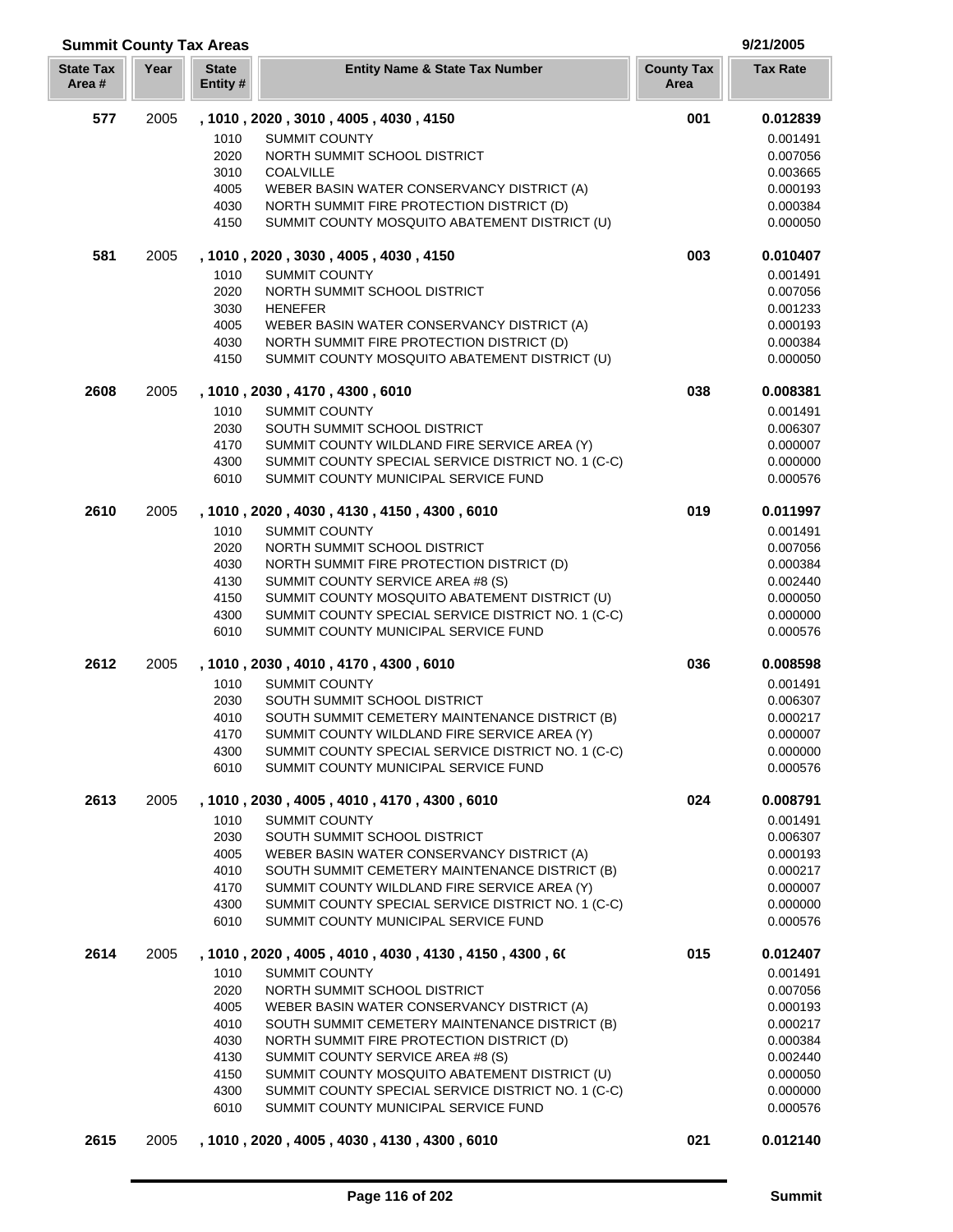| <b>Summit County Tax Areas</b> |      |                         |                                                                                               |                           | 9/21/2005            |  |
|--------------------------------|------|-------------------------|-----------------------------------------------------------------------------------------------|---------------------------|----------------------|--|
| <b>State Tax</b><br>Area #     | Year | <b>State</b><br>Entity# | <b>Entity Name &amp; State Tax Number</b>                                                     | <b>County Tax</b><br>Area | <b>Tax Rate</b>      |  |
|                                |      | 1010                    | <b>SUMMIT COUNTY</b>                                                                          |                           | 0.001491             |  |
|                                |      | 2020                    | NORTH SUMMIT SCHOOL DISTRICT                                                                  |                           | 0.007056             |  |
|                                |      | 4005                    | WEBER BASIN WATER CONSERVANCY DISTRICT (A)                                                    |                           | 0.000193             |  |
|                                |      | 4030                    | NORTH SUMMIT FIRE PROTECTION DISTRICT (D)                                                     |                           | 0.000384             |  |
|                                |      | 4130                    | SUMMIT COUNTY SERVICE AREA #8 (S)                                                             |                           | 0.002440             |  |
|                                |      | 4300                    | SUMMIT COUNTY SPECIAL SERVICE DISTRICT NO. 1 (C-C)                                            |                           | 0.000000             |  |
|                                |      | 6010                    | SUMMIT COUNTY MUNICIPAL SERVICE FUND                                                          |                           | 0.000576             |  |
| 2616                           | 2005 |                         | , 1010, 2030, 4005, 4170, 4300, 6010                                                          | 031                       | 0.008574             |  |
|                                |      | 1010                    | <b>SUMMIT COUNTY</b>                                                                          |                           | 0.001491             |  |
|                                |      | 2030                    | SOUTH SUMMIT SCHOOL DISTRICT                                                                  |                           | 0.006307             |  |
|                                |      | 4005                    | WEBER BASIN WATER CONSERVANCY DISTRICT (A)                                                    |                           | 0.000193             |  |
|                                |      | 4170                    | SUMMIT COUNTY WILDLAND FIRE SERVICE AREA (Y)                                                  |                           | 0.000007             |  |
|                                |      | 4300                    | SUMMIT COUNTY SPECIAL SERVICE DISTRICT NO. 1 (C-C)                                            |                           | 0.000000             |  |
|                                |      | 6010                    | SUMMIT COUNTY MUNICIPAL SERVICE FUND                                                          |                           | 0.000576             |  |
| 2619                           | 2005 |                         | , 1010, 2020, 4005, 4030, 4150, 4300, 6010                                                    | 017                       | 0.009750             |  |
|                                |      | 1010                    | <b>SUMMIT COUNTY</b>                                                                          |                           | 0.001491             |  |
|                                |      | 2020                    | NORTH SUMMIT SCHOOL DISTRICT                                                                  |                           | 0.007056             |  |
|                                |      | 4005                    | WEBER BASIN WATER CONSERVANCY DISTRICT (A)                                                    |                           | 0.000193             |  |
|                                |      | 4030                    | NORTH SUMMIT FIRE PROTECTION DISTRICT (D)                                                     |                           | 0.000384             |  |
|                                |      | 4150<br>4300            | SUMMIT COUNTY MOSQUITO ABATEMENT DISTRICT (U)                                                 |                           | 0.000050             |  |
|                                |      |                         | SUMMIT COUNTY SPECIAL SERVICE DISTRICT NO. 1 (C-C)                                            |                           | 0.000000             |  |
|                                |      | 6010                    | SUMMIT COUNTY MUNICIPAL SERVICE FUND                                                          |                           | 0.000576             |  |
| 2621                           | 2005 |                         | , 1010, 2030, 4005, 4150, 4170, 4300, 6010                                                    | 99A                       | 0.008624             |  |
|                                |      | 1010                    | <b>SUMMIT COUNTY</b>                                                                          |                           | 0.001491             |  |
|                                |      | 2030                    | SOUTH SUMMIT SCHOOL DISTRICT                                                                  |                           | 0.006307             |  |
|                                |      | 4005                    | WEBER BASIN WATER CONSERVANCY DISTRICT (A)                                                    |                           | 0.000193             |  |
|                                |      | 4150                    | SUMMIT COUNTY MOSQUITO ABATEMENT DISTRICT (U)                                                 |                           | 0.000050             |  |
|                                |      | 4170                    | SUMMIT COUNTY WILDLAND FIRE SERVICE AREA (Y)                                                  |                           | 0.000007             |  |
|                                |      | 4300<br>6010            | SUMMIT COUNTY SPECIAL SERVICE DISTRICT NO. 1 (C-C)<br>SUMMIT COUNTY MUNICIPAL SERVICE FUND    |                           | 0.000000<br>0.000576 |  |
| 2623                           | 2005 |                         | , 1010, 2020, 4005, 4030, 4150, 4295, 4300, 6010                                              | 047                       | 0.009750             |  |
|                                |      | 1010                    | <b>SUMMIT COUNTY</b>                                                                          |                           | 0.001491             |  |
|                                |      | 2020                    | NORTH SUMMIT SCHOOL DISTRICT                                                                  |                           | 0.007056             |  |
|                                |      | 4005                    | WEBER BASIN WATER CONSERVANCY DISTRICT (A)                                                    |                           | 0.000193             |  |
|                                |      | 4030                    | NORTH SUMMIT FIRE PROTECTION DISTRICT (D)                                                     |                           | 0.000384             |  |
|                                |      | 4150                    | SUMMIT COUNTY MOSQUITO ABATEMENT DISTRICT (U)                                                 |                           | 0.000050             |  |
|                                |      | 4295                    | ECHO CREEK RANCHES SPECIAL SERVICE DISTRICT (B-B)                                             |                           | 0.000000             |  |
|                                |      | 4300                    | SUMMIT COUNTY SPECIAL SERVICE DISTRICT NO. 1 (C-C)                                            |                           | 0.000000             |  |
|                                |      | 6010                    | SUMMIT COUNTY MUNICIPAL SERVICE FUND                                                          |                           | 0.000576             |  |
| 2625                           | 2005 |                         | , 1010, 2020, 4005, 4030, 4130, 4150, 4300, 6010                                              | 045                       | 0.012190             |  |
|                                |      | 1010                    | <b>SUMMIT COUNTY</b>                                                                          |                           | 0.001491             |  |
|                                |      | 2020                    | NORTH SUMMIT SCHOOL DISTRICT                                                                  |                           | 0.007056             |  |
|                                |      | 4005                    | WEBER BASIN WATER CONSERVANCY DISTRICT (A)                                                    |                           | 0.000193             |  |
|                                |      | 4030                    | NORTH SUMMIT FIRE PROTECTION DISTRICT (D)                                                     |                           | 0.000384             |  |
|                                |      | 4130                    | SUMMIT COUNTY SERVICE AREA #8 (S)                                                             |                           | 0.002440             |  |
|                                |      | 4150                    | SUMMIT COUNTY MOSQUITO ABATEMENT DISTRICT (U)                                                 |                           | 0.000050             |  |
|                                |      | 4300                    | SUMMIT COUNTY SPECIAL SERVICE DISTRICT NO. 1 (C-C)                                            |                           | 0.000000             |  |
|                                |      | 6010                    | SUMMIT COUNTY MUNICIPAL SERVICE FUND                                                          |                           | 0.000576             |  |
| 2626                           | 2005 |                         | , 1010, 2020, 4005, 4030, 4150, 4160, 4300, 6010                                              | 046                       | 0.009820             |  |
|                                |      | 1010                    | SUMMIT COUNTY                                                                                 |                           | 0.001491             |  |
|                                |      | 2020                    | NORTH SUMMIT SCHOOL DISTRICT                                                                  |                           | 0.007056             |  |
|                                |      | 4005                    | WEBER BASIN WATER CONSERVANCY DISTRICT (A)                                                    |                           | 0.000193             |  |
|                                |      | 4030                    | NORTH SUMMIT FIRE PROTECTION DISTRICT (D)                                                     |                           | 0.000384             |  |
|                                |      | 4150<br>4160            | SUMMIT COUNTY MOSQUITO ABATEMENT DISTRICT (U)<br>HOYTSVILLE CEMETERY MAINTENANCE DISTRICT (V) |                           | 0.000050<br>0.000070 |  |
|                                |      | 4300                    | SUMMIT COUNTY SPECIAL SERVICE DISTRICT NO. 1 (C-C)                                            |                           | 0.000000             |  |
|                                |      |                         |                                                                                               |                           |                      |  |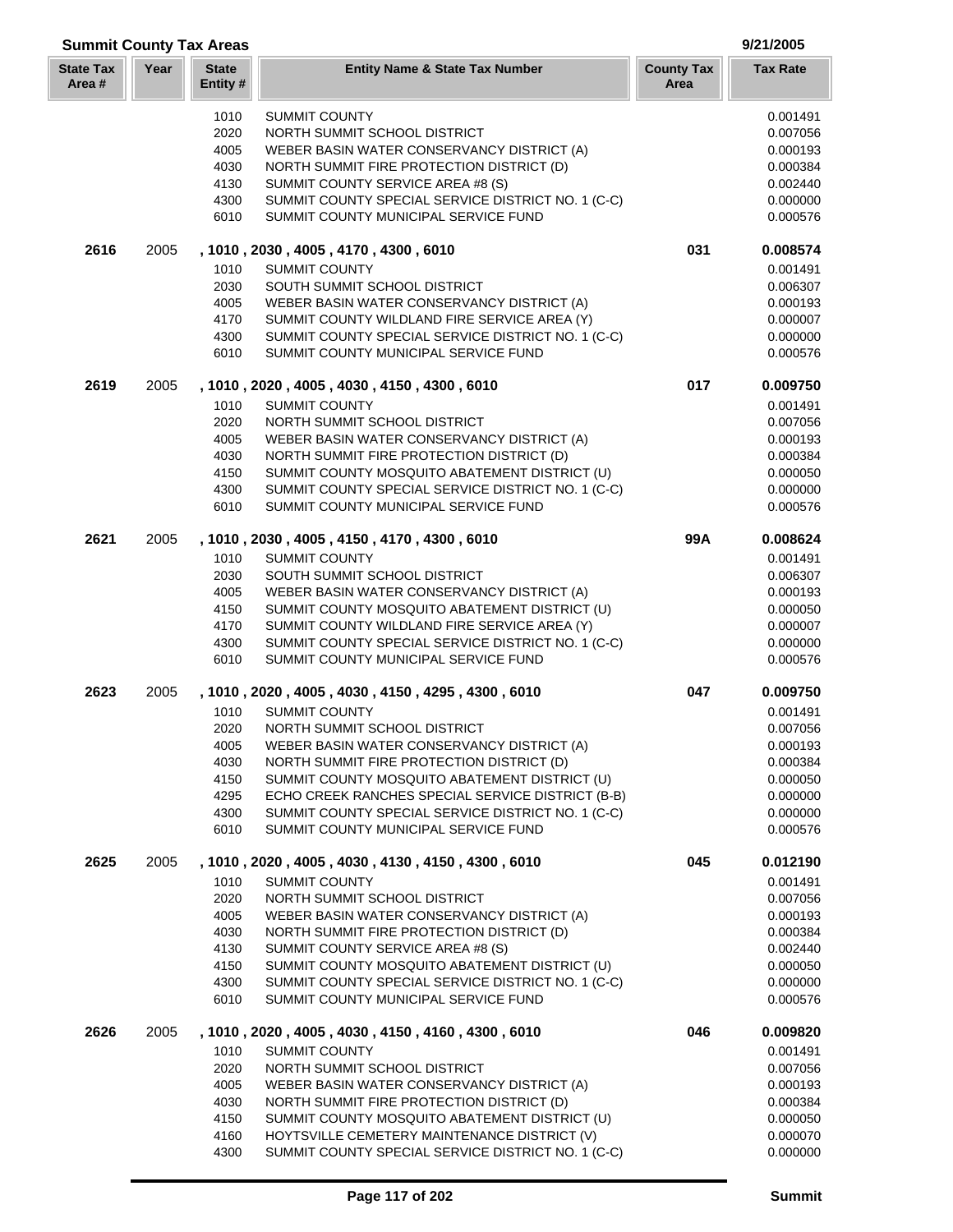| <b>Summit County Tax Areas</b> |      |                          |                                                                                                     |                           | 9/21/2005            |
|--------------------------------|------|--------------------------|-----------------------------------------------------------------------------------------------------|---------------------------|----------------------|
| <b>State Tax</b><br>Area#      | Year | <b>State</b><br>Entity # | <b>Entity Name &amp; State Tax Number</b>                                                           | <b>County Tax</b><br>Area | <b>Tax Rate</b>      |
|                                |      | 6010                     | SUMMIT COUNTY MUNICIPAL SERVICE FUND                                                                |                           | 0.000576             |
| 2630                           | 2005 |                          | , 1010, 2020, 4005, 4030, 4120, 4150, 4300, 6010                                                    | 018                       | 0.009843             |
|                                |      | 1010                     | <b>SUMMIT COUNTY</b>                                                                                |                           | 0.001491             |
|                                |      | 2020                     | NORTH SUMMIT SCHOOL DISTRICT                                                                        |                           | 0.007056             |
|                                |      | 4005                     | WEBER BASIN WATER CONSERVANCY DISTRICT (A)                                                          |                           | 0.000193             |
|                                |      | 4030                     | NORTH SUMMIT FIRE PROTECTION DISTRICT (D)                                                           |                           | 0.000384             |
|                                |      | 4120                     | WANSHIP CEMETERY MAINTENANCE DISTRICT (R)                                                           |                           | 0.000093             |
|                                |      | 4150<br>4300             | SUMMIT COUNTY MOSQUITO ABATEMENT DISTRICT (U)<br>SUMMIT COUNTY SPECIAL SERVICE DISTRICT NO. 1 (C-C) |                           | 0.000050<br>0.000000 |
|                                |      | 6010                     | SUMMIT COUNTY MUNICIPAL SERVICE FUND                                                                |                           | 0.000576             |
| 2637                           | 2005 |                          | , 1010, 2030, 4010, 4020, 4300, 6010                                                                | 033                       | 0.008937             |
|                                |      | 1010                     | <b>SUMMIT COUNTY</b>                                                                                |                           | 0.001491             |
|                                |      | 2030                     | SOUTH SUMMIT SCHOOL DISTRICT                                                                        |                           | 0.006307             |
|                                |      | 4010                     | SOUTH SUMMIT CEMETERY MAINTENANCE DISTRICT (B)                                                      |                           | 0.000217             |
|                                |      | 4020                     | SOUTH SUMMIT FIRE PROTECTION DISTRICT (C)                                                           |                           | 0.000346             |
|                                |      | 4300<br>6010             | SUMMIT COUNTY SPECIAL SERVICE DISTRICT NO. 1 (C-C)<br>SUMMIT COUNTY MUNICIPAL SERVICE FUND          |                           | 0.000000<br>0.000576 |
| 2641                           | 2005 |                          | , 1010, 2030, 4005, 4020, 4150, 4300, 6010                                                          | 026                       | 0.008963             |
|                                |      | 1010                     | <b>SUMMIT COUNTY</b>                                                                                |                           | 0.001491             |
|                                |      | 2030                     | SOUTH SUMMIT SCHOOL DISTRICT                                                                        |                           | 0.006307             |
|                                |      | 4005                     | WEBER BASIN WATER CONSERVANCY DISTRICT (A)                                                          |                           | 0.000193             |
|                                |      | 4020                     | SOUTH SUMMIT FIRE PROTECTION DISTRICT (C)                                                           |                           | 0.000346             |
|                                |      | 4150                     | SUMMIT COUNTY MOSQUITO ABATEMENT DISTRICT (U)                                                       |                           | 0.000050             |
|                                |      | 4300                     | SUMMIT COUNTY SPECIAL SERVICE DISTRICT NO. 1 (C-C)                                                  |                           | 0.000000             |
|                                |      | 6010                     | SUMMIT COUNTY MUNICIPAL SERVICE FUND                                                                |                           | 0.000576             |
| 2662                           | 2005 |                          | , 1010, 2030, 4170, 4270, 4300, 6010                                                                | 038                       | 0.008781             |
|                                |      | 1010                     | <b>SUMMIT COUNTY</b>                                                                                |                           | 0.001491             |
|                                |      | 2030                     | SOUTH SUMMIT SCHOOL DISTRICT                                                                        |                           | 0.006307             |
|                                |      | 4170<br>4270             | SUMMIT COUNTY WILDLAND FIRE SERVICE AREA (Y)<br>CENTRAL UTAH WATER CONSERVANCY DISTRICT (X)         |                           | 0.000007<br>0.000400 |
|                                |      | 4300                     | SUMMIT COUNTY SPECIAL SERVICE DISTRICT NO. 1 (C-C)                                                  |                           | 0.000000             |
|                                |      | 6010                     | SUMMIT COUNTY MUNICIPAL SERVICE FUND                                                                |                           | 0.000576             |
| 2749                           | 2005 |                          | , 1010, 2030, 4130, 4170, 4300, 6010                                                                | 039                       | 0.010821             |
|                                |      | 1010                     | <b>SUMMIT COUNTY</b>                                                                                |                           | 0.001491             |
|                                |      | 2030                     | SOUTH SUMMIT SCHOOL DISTRICT                                                                        |                           | 0.006307             |
|                                |      | 4130                     | SUMMIT COUNTY SERVICE AREA #8 (S)                                                                   |                           | 0.002440             |
|                                |      | 4170<br>4300             | SUMMIT COUNTY WILDLAND FIRE SERVICE AREA (Y)<br>SUMMIT COUNTY SPECIAL SERVICE DISTRICT NO. 1 (C-C)  |                           | 0.000007<br>0.000000 |
|                                |      | 6010                     | SUMMIT COUNTY MUNICIPAL SERVICE FUND                                                                |                           | 0.000576             |
| 2751                           | 2005 |                          | , 1010 , 2030 , 4010 , 4130 , 4170 , 4300 , 6010                                                    | 037                       | 0.011038             |
|                                |      | 1010                     | <b>SUMMIT COUNTY</b>                                                                                |                           | 0.001491             |
|                                |      | 2030                     | SOUTH SUMMIT SCHOOL DISTRICT                                                                        |                           | 0.006307             |
|                                |      | 4010                     | SOUTH SUMMIT CEMETERY MAINTENANCE DISTRICT (B)                                                      |                           | 0.000217             |
|                                |      | 4130                     | SUMMIT COUNTY SERVICE AREA #8 (S)                                                                   |                           | 0.002440             |
|                                |      | 4170<br>4300             | SUMMIT COUNTY WILDLAND FIRE SERVICE AREA (Y)                                                        |                           | 0.000007<br>0.000000 |
|                                |      | 6010                     | SUMMIT COUNTY SPECIAL SERVICE DISTRICT NO. 1 (C-C)<br>SUMMIT COUNTY MUNICIPAL SERVICE FUND          |                           | 0.000576             |
| 2752                           | 2005 |                          | , 1010, 2030, 4005, 4130, 4170, 4300, 6010                                                          | 032                       | 0.011014             |
|                                |      | 1010                     | <b>SUMMIT COUNTY</b>                                                                                |                           | 0.001491             |
|                                |      | 2030                     | SOUTH SUMMIT SCHOOL DISTRICT                                                                        |                           | 0.006307             |
|                                |      | 4005                     | WEBER BASIN WATER CONSERVANCY DISTRICT (A)                                                          |                           | 0.000193             |
|                                |      | 4130                     | SUMMIT COUNTY SERVICE AREA #8 (S)                                                                   |                           | 0.002440             |
|                                |      | 4170                     | SUMMIT COUNTY WILDLAND FIRE SERVICE AREA (Y)                                                        |                           | 0.000007             |
|                                |      | 4300                     | SUMMIT COUNTY SPECIAL SERVICE DISTRICT NO. 1 (C-C)                                                  |                           | 0.000000             |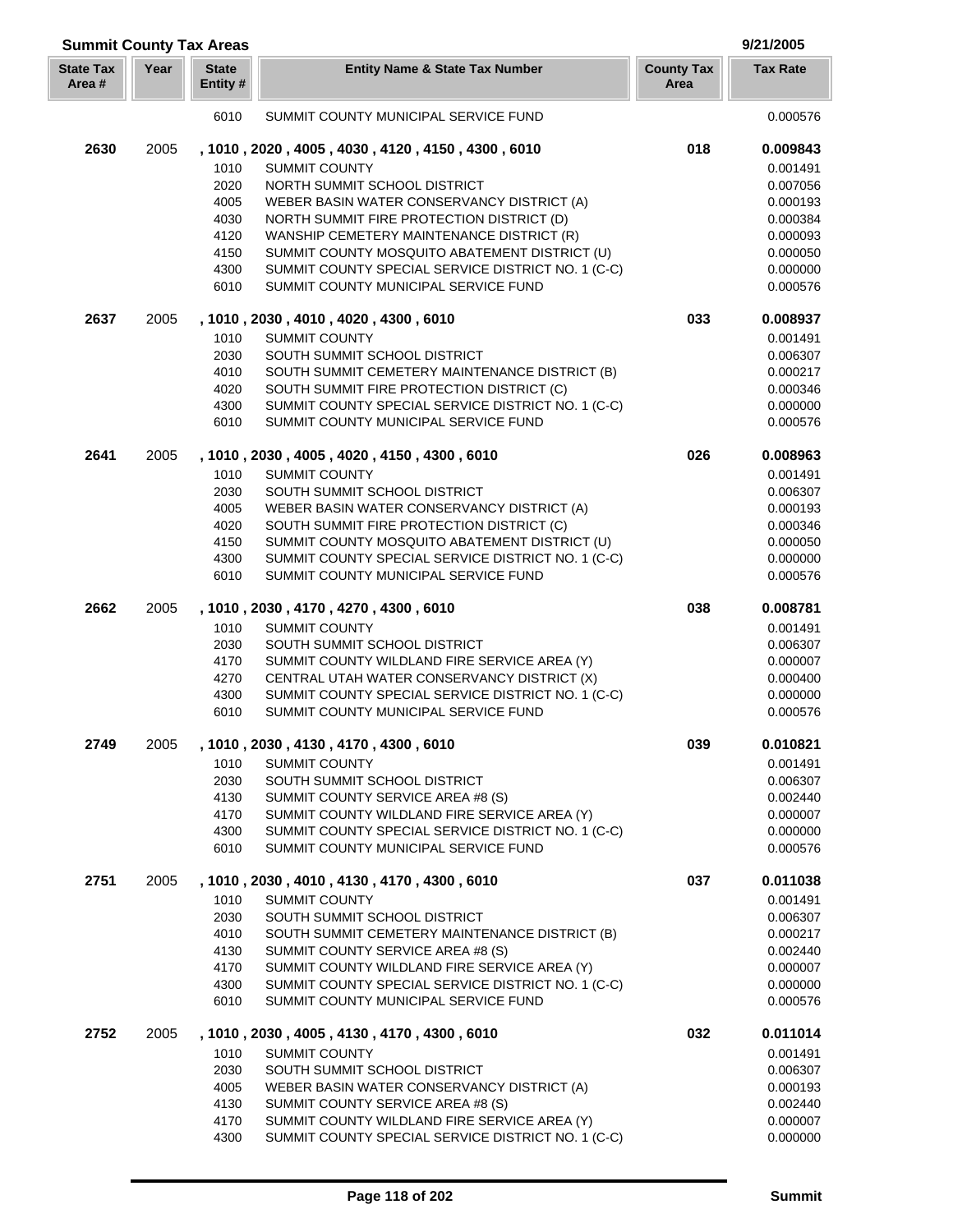| <b>Summit County Tax Areas</b> |      |                          |                                                                                            |                           | 9/21/2005            |  |
|--------------------------------|------|--------------------------|--------------------------------------------------------------------------------------------|---------------------------|----------------------|--|
| <b>State Tax</b><br>Area#      | Year | <b>State</b><br>Entity # | <b>Entity Name &amp; State Tax Number</b>                                                  | <b>County Tax</b><br>Area | <b>Tax Rate</b>      |  |
|                                |      | 6010                     | SUMMIT COUNTY MUNICIPAL SERVICE FUND                                                       |                           | 0.000576             |  |
| 2753                           | 2005 |                          | , 1010, 2030, 4005, 4010, 4130, 4170, 4300, 6010                                           | 025                       | 0.011231             |  |
|                                |      | 1010                     | <b>SUMMIT COUNTY</b>                                                                       |                           | 0.001491             |  |
|                                |      | 2030                     | SOUTH SUMMIT SCHOOL DISTRICT                                                               |                           | 0.006307             |  |
|                                |      | 4005                     | WEBER BASIN WATER CONSERVANCY DISTRICT (A)                                                 |                           | 0.000193             |  |
|                                |      | 4010                     | SOUTH SUMMIT CEMETERY MAINTENANCE DISTRICT (B)                                             |                           | 0.000217             |  |
|                                |      | 4130                     | SUMMIT COUNTY SERVICE AREA #8 (S)                                                          |                           | 0.002440             |  |
|                                |      | 4170                     | SUMMIT COUNTY WILDLAND FIRE SERVICE AREA (Y)                                               |                           | 0.000007             |  |
|                                |      | 4300                     | SUMMIT COUNTY SPECIAL SERVICE DISTRICT NO. 1 (C-C)                                         |                           | 0.000000             |  |
|                                |      | 6010                     | SUMMIT COUNTY MUNICIPAL SERVICE FUND                                                       |                           | 0.000576             |  |
| 2764                           | 2005 |                          | , 1010, 2020, 4005, 4030, 4070, 4120, 4150, 4300, 60                                       | 016                       | 0.011289             |  |
|                                |      | 1010                     | <b>SUMMIT COUNTY</b>                                                                       |                           | 0.001491             |  |
|                                |      | 2020                     | NORTH SUMMIT SCHOOL DISTRICT                                                               |                           | 0.007056             |  |
|                                |      | 4005                     | WEBER BASIN WATER CONSERVANCY DISTRICT (A)                                                 |                           | 0.000193             |  |
|                                |      | 4030                     | NORTH SUMMIT FIRE PROTECTION DISTRICT (D)                                                  |                           | 0.000384             |  |
|                                |      | 4070                     | SUMMIT COUNTY SERVICE AREA #5 (L)                                                          |                           | 0.001446             |  |
|                                |      | 4120                     | WANSHIP CEMETERY MAINTENANCE DISTRICT (R)                                                  |                           | 0.000093             |  |
|                                |      | 4150                     | SUMMIT COUNTY MOSQUITO ABATEMENT DISTRICT (U)                                              |                           | 0.000050             |  |
|                                |      | 4300                     | SUMMIT COUNTY SPECIAL SERVICE DISTRICT NO. 1 (C-C)                                         |                           | 0.000000             |  |
|                                |      | 6010                     | SUMMIT COUNTY MUNICIPAL SERVICE FUND                                                       |                           | 0.000576             |  |
| 3120                           | 2005 |                          | , 1010, 2030, 4005, 4030, 4150, 4300, 6010                                                 | 041                       | 0.009001             |  |
|                                |      | 1010                     | <b>SUMMIT COUNTY</b>                                                                       |                           | 0.001491             |  |
|                                |      | 2030                     | SOUTH SUMMIT SCHOOL DISTRICT                                                               |                           | 0.006307             |  |
|                                |      | 4005                     | WEBER BASIN WATER CONSERVANCY DISTRICT (A)                                                 |                           | 0.000193             |  |
|                                |      | 4030                     | NORTH SUMMIT FIRE PROTECTION DISTRICT (D)                                                  |                           | 0.000384             |  |
|                                |      | 4150                     | SUMMIT COUNTY MOSQUITO ABATEMENT DISTRICT (U)                                              |                           | 0.000050             |  |
|                                |      | 4300                     | SUMMIT COUNTY SPECIAL SERVICE DISTRICT NO. 1 (C-C)                                         |                           | 0.000000             |  |
|                                |      | 6010                     | SUMMIT COUNTY MUNICIPAL SERVICE FUND                                                       |                           | 0.000576             |  |
| 3121                           | 2005 |                          | , 1010, 2030, 4005, 4030, 4120, 4150, 4300, 6010                                           | 041                       | 0.009094             |  |
|                                |      | 1010                     | <b>SUMMIT COUNTY</b>                                                                       |                           | 0.001491             |  |
|                                |      | 2030                     | SOUTH SUMMIT SCHOOL DISTRICT                                                               |                           | 0.006307             |  |
|                                |      | 4005                     | WEBER BASIN WATER CONSERVANCY DISTRICT (A)                                                 |                           | 0.000193             |  |
|                                |      | 4030                     | NORTH SUMMIT FIRE PROTECTION DISTRICT (D)                                                  |                           | 0.000384             |  |
|                                |      | 4120                     | WANSHIP CEMETERY MAINTENANCE DISTRICT (R)                                                  |                           | 0.000093             |  |
|                                |      | 4150                     | SUMMIT COUNTY MOSQUITO ABATEMENT DISTRICT (U)                                              |                           | 0.000050             |  |
|                                |      | 4300                     | SUMMIT COUNTY SPECIAL SERVICE DISTRICT NO. 1 (C-C)                                         |                           | 0.000000             |  |
|                                |      | 6010                     | SUMMIT COUNTY MUNICIPAL SERVICE FUND                                                       |                           | 0.000576             |  |
| 3208                           | 2005 |                          | , 1010, 2020, 4005, 4030, 4120, 4140, 4150, 4300, 60                                       | 018                       | 0.009843             |  |
|                                |      | 1010                     | <b>SUMMIT COUNTY</b>                                                                       |                           | 0.001491             |  |
|                                |      | 2020                     | NORTH SUMMIT SCHOOL DISTRICT                                                               |                           | 0.007056             |  |
|                                |      | 4005                     | WEBER BASIN WATER CONSERVANCY DISTRICT (A)                                                 |                           | 0.000193             |  |
|                                |      | 4030                     | NORTH SUMMIT FIRE PROTECTION DISTRICT (D)                                                  |                           | 0.000384             |  |
|                                |      | 4120                     | WANSHIP CEMETERY MAINTENANCE DISTRICT (R)                                                  |                           | 0.000093             |  |
|                                |      | 4140                     | MT REGIONAL WATER SSD (T)                                                                  |                           | 0.000000             |  |
|                                |      | 4150                     | SUMMIT COUNTY MOSQUITO ABATEMENT DISTRICT (U)                                              |                           | 0.000050             |  |
|                                |      | 4300<br>6010             | SUMMIT COUNTY SPECIAL SERVICE DISTRICT NO. 1 (C-C)<br>SUMMIT COUNTY MUNICIPAL SERVICE FUND |                           | 0.000000<br>0.000576 |  |
| 3210                           | 2005 |                          | , 1010, 2020, 4005, 4030, 4050, 4060, 4120, 4140, 41                                       | 018                       | 0.012163             |  |
|                                |      |                          |                                                                                            |                           |                      |  |
|                                |      | 1010                     | <b>SUMMIT COUNTY</b>                                                                       |                           | 0.001491             |  |
|                                |      | 2020                     | NORTH SUMMIT SCHOOL DISTRICT                                                               |                           | 0.007056             |  |
|                                |      | 4005                     | WEBER BASIN WATER CONSERVANCY DISTRICT (A)                                                 |                           | 0.000193             |  |
|                                |      | 4030                     | NORTH SUMMIT FIRE PROTECTION DISTRICT (D)                                                  |                           | 0.000384             |  |
|                                |      | 4050<br>4060             | SNYDERVILLE BASIN WATER RECLA DIST (J)<br>PARK CITY FIRE SERVICE DISTRICT (K)              |                           | 0.000000<br>0.001132 |  |
|                                |      | 4120                     | WANSHIP CEMETERY MAINTENANCE DISTRICT (R)                                                  |                           | 0.000093             |  |
|                                |      | 4140                     | MT REGIONAL WATER SSD (T)                                                                  |                           | 0.000000             |  |
|                                |      |                          |                                                                                            |                           |                      |  |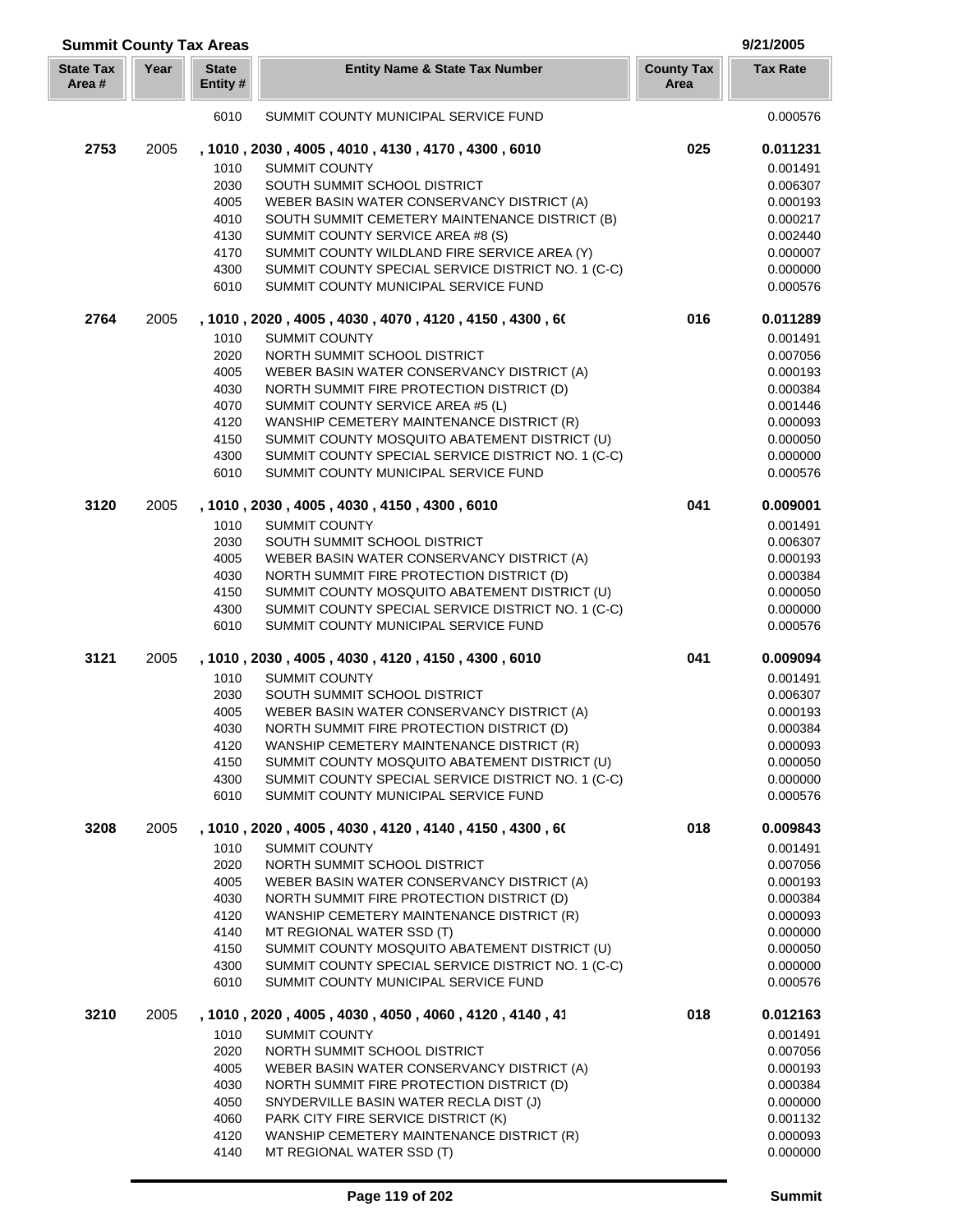| <b>Summit County Tax Areas</b> |      |                         |                                                                                                              |                           |                      |  |
|--------------------------------|------|-------------------------|--------------------------------------------------------------------------------------------------------------|---------------------------|----------------------|--|
| <b>State Tax</b><br>Area#      | Year | <b>State</b><br>Entity# | <b>Entity Name &amp; State Tax Number</b>                                                                    | <b>County Tax</b><br>Area | <b>Tax Rate</b>      |  |
|                                |      | 4150                    | SUMMIT COUNTY MOSQUITO ABATEMENT DISTRICT (U)                                                                |                           | 0.000050             |  |
|                                |      | 4300                    | SUMMIT COUNTY SPECIAL SERVICE DISTRICT NO. 1 (C-C)                                                           |                           | 0.000000             |  |
|                                |      | 4310                    | SNYDERVILLE BASIN SPECIAL RECREATION DISTRICT (E-E)                                                          |                           | 0.001188             |  |
|                                |      | 6010                    | SUMMIT COUNTY MUNICIPAL SERVICE FUND                                                                         |                           | 0.000576             |  |
| 3785                           | 2005 |                         | , 1010 , 2030 , 4010 , 4020 , 4090 , 4150 , 4270 , 4300 , 60                                                 | 035                       | 0.010022             |  |
|                                |      | 1010                    | <b>SUMMIT COUNTY</b>                                                                                         |                           | 0.001491             |  |
|                                |      | 2030                    | SOUTH SUMMIT SCHOOL DISTRICT                                                                                 |                           | 0.006307             |  |
|                                |      | 4010                    | SOUTH SUMMIT CEMETERY MAINTENANCE DISTRICT (B)                                                               |                           | 0.000217             |  |
|                                |      | 4020                    | SOUTH SUMMIT FIRE PROTECTION DISTRICT (C)                                                                    |                           | 0.000346             |  |
|                                |      | 4090<br>4150            | SUMMIT COUNTY SERVICE AREA #6 (N)<br>SUMMIT COUNTY MOSQUITO ABATEMENT DISTRICT (U)                           |                           | 0.000635<br>0.000050 |  |
|                                |      | 4270                    | CENTRAL UTAH WATER CONSERVANCY DISTRICT (X)                                                                  |                           | 0.000400             |  |
|                                |      | 4300                    | SUMMIT COUNTY SPECIAL SERVICE DISTRICT NO. 1 (C-C)                                                           |                           | 0.000000             |  |
|                                |      | 6010                    | SUMMIT COUNTY MUNICIPAL SERVICE FUND                                                                         |                           | 0.000576             |  |
| 3786                           | 2005 |                         | , 1010, 2030, 3020, 4010, 4020, 4150, 4270                                                                   | 002                       | 0.011029             |  |
|                                |      | 1010                    | <b>SUMMIT COUNTY</b>                                                                                         |                           | 0.001491             |  |
|                                |      | 2030                    | SOUTH SUMMIT SCHOOL DISTRICT                                                                                 |                           | 0.006307             |  |
|                                |      | 3020                    | <b>FRANCIS</b>                                                                                               |                           | 0.002218             |  |
|                                |      | 4010                    | SOUTH SUMMIT CEMETERY MAINTENANCE DISTRICT (B)                                                               |                           | 0.000217             |  |
|                                |      | 4020                    | SOUTH SUMMIT FIRE PROTECTION DISTRICT (C)                                                                    |                           | 0.000346             |  |
|                                |      | 4150                    | SUMMIT COUNTY MOSQUITO ABATEMENT DISTRICT (U)                                                                |                           | 0.000050             |  |
|                                |      | 4270                    | CENTRAL UTAH WATER CONSERVANCY DISTRICT (X)                                                                  |                           | 0.000400             |  |
| 3788                           | 2005 |                         | , 1010, 2010, 4050, 4060, 4150, 4300, 4310, 6010                                                             | 012                       | 0.009931             |  |
|                                |      | 1010                    | <b>SUMMIT COUNTY</b>                                                                                         |                           | 0.001491             |  |
|                                |      | 2010                    | PARK CITY SCHOOL DISTRICT                                                                                    |                           | 0.005494             |  |
|                                |      | 4050<br>4060            | SNYDERVILLE BASIN WATER RECLA DIST (J)<br>PARK CITY FIRE SERVICE DISTRICT (K)                                |                           | 0.000000<br>0.001132 |  |
|                                |      | 4150                    | SUMMIT COUNTY MOSQUITO ABATEMENT DISTRICT (U)                                                                |                           | 0.000050             |  |
|                                |      | 4300                    | SUMMIT COUNTY SPECIAL SERVICE DISTRICT NO. 1 (C-C)                                                           |                           | 0.000000             |  |
|                                |      | 4310                    | SNYDERVILLE BASIN SPECIAL RECREATION DISTRICT (E-E)                                                          |                           | 0.001188             |  |
|                                |      | 6010                    | SUMMIT COUNTY MUNICIPAL SERVICE FUND                                                                         |                           | 0.000576             |  |
| 3789                           | 2005 |                         | , 1010, 2010, 4050, 4060, 4150, 4300, 4310, 4320, 60                                                         | 99B                       | 0.009931             |  |
|                                |      |                         | 1010 SUMMIT COUNTY                                                                                           |                           | 0.001491             |  |
|                                |      | 2010                    | PARK CITY SCHOOL DISTRICT                                                                                    |                           | 0.005494             |  |
|                                |      | 4050                    | SNYDERVILLE BASIN WATER RECLA DIST (J)                                                                       |                           | 0.000000             |  |
|                                |      | 4060                    | PARK CITY FIRE SERVICE DISTRICT (K)                                                                          |                           | 0.001132             |  |
|                                |      | 4150                    | SUMMIT COUNTY MOSQUITO ABATEMENT DISTRICT (U)                                                                |                           | 0.000050             |  |
|                                |      | 4300                    | SUMMIT COUNTY SPECIAL SERVICE DISTRICT NO. 1 (C-C)                                                           |                           | 0.000000             |  |
|                                |      | 4310<br>4320            | SNYDERVILLE BASIN SPECIAL RECREATION DISTRICT (E-E)<br>KIMBALL TRANSPORTATION SPECIAL SERVICE DISTRICT (G-G) |                           | 0.001188<br>0.000000 |  |
|                                |      | 6010                    | SUMMIT COUNTY MUNICIPAL SERVICE FUND                                                                         |                           | 0.000576             |  |
| 3790                           | 2005 |                         | , 1010, 2030, 4005, 4010, 4020, 4090, 4150, 4300, 60                                                         | 040                       | 0.009815             |  |
|                                |      | 1010                    | SUMMIT COUNTY                                                                                                |                           | 0.001491             |  |
|                                |      | 2030                    | SOUTH SUMMIT SCHOOL DISTRICT                                                                                 |                           | 0.006307             |  |
|                                |      | 4005                    | WEBER BASIN WATER CONSERVANCY DISTRICT (A)                                                                   |                           | 0.000193             |  |
|                                |      | 4010                    | SOUTH SUMMIT CEMETERY MAINTENANCE DISTRICT (B)                                                               |                           | 0.000217             |  |
|                                |      | 4020                    | SOUTH SUMMIT FIRE PROTECTION DISTRICT (C)                                                                    |                           | 0.000346             |  |
|                                |      | 4090                    | SUMMIT COUNTY SERVICE AREA #6 (N)                                                                            |                           | 0.000635             |  |
|                                |      | 4150                    | SUMMIT COUNTY MOSQUITO ABATEMENT DISTRICT (U)                                                                |                           | 0.000050             |  |
|                                |      | 4300                    | SUMMIT COUNTY SPECIAL SERVICE DISTRICT NO. 1 (C-C)                                                           |                           | 0.000000             |  |
|                                |      | 6010                    | SUMMIT COUNTY MUNICIPAL SERVICE FUND                                                                         |                           | 0.000576             |  |
| 3791                           | 2005 |                         | , 1010, 2010, 4050, 4060, 4140, 4150, 4300, 4310, 60                                                         | 99C                       | 0.009931             |  |
|                                |      | 1010                    | SUMMIT COUNTY                                                                                                |                           | 0.001491             |  |
|                                |      | 2010<br>4050            | PARK CITY SCHOOL DISTRICT<br>SNYDERVILLE BASIN WATER RECLA DIST (J)                                          |                           | 0.005494<br>0.000000 |  |
|                                |      | 4060                    | PARK CITY FIRE SERVICE DISTRICT (K)                                                                          |                           | 0.001132             |  |
|                                |      |                         |                                                                                                              |                           |                      |  |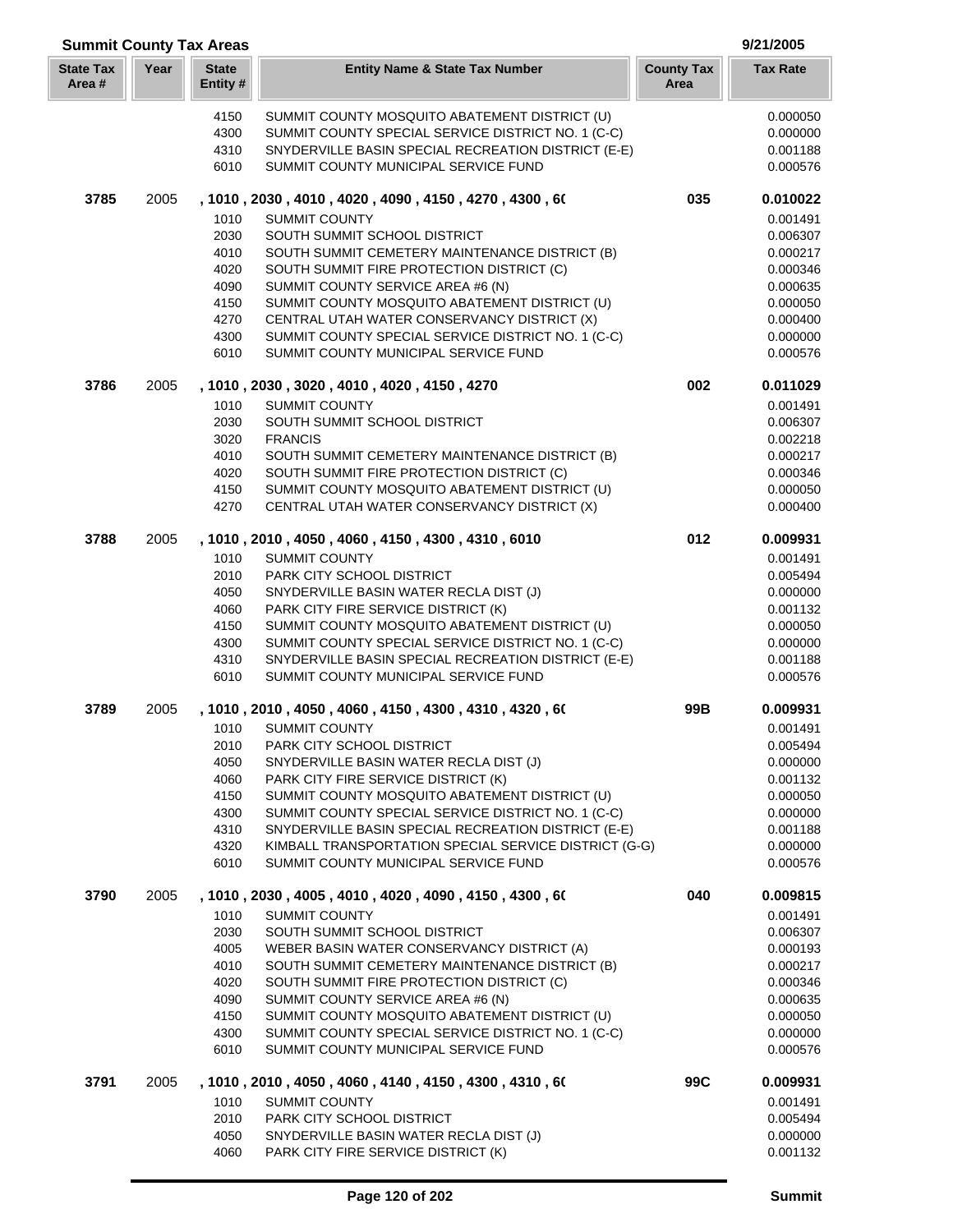| <b>Summit County Tax Areas</b> |      |                          |                                                                                               |                           | 9/21/2005            |
|--------------------------------|------|--------------------------|-----------------------------------------------------------------------------------------------|---------------------------|----------------------|
| <b>State Tax</b><br>Area#      | Year | <b>State</b><br>Entity # | <b>Entity Name &amp; State Tax Number</b>                                                     | <b>County Tax</b><br>Area | <b>Tax Rate</b>      |
|                                |      | 4140                     | MT REGIONAL WATER SSD (T)                                                                     |                           | 0.000000             |
|                                |      | 4150                     | SUMMIT COUNTY MOSQUITO ABATEMENT DISTRICT (U)                                                 |                           | 0.000050             |
|                                |      | 4300                     | SUMMIT COUNTY SPECIAL SERVICE DISTRICT NO. 1 (C-C)                                            |                           | 0.000000             |
|                                |      | 4310                     | SNYDERVILLE BASIN SPECIAL RECREATION DISTRICT (E-E)                                           |                           | 0.001188             |
|                                |      | 6010                     | SUMMIT COUNTY MUNICIPAL SERVICE FUND                                                          |                           | 0.000576             |
| 3794                           | 2005 |                          | , 1010, 2030, 3040, 4005, 4010, 4020, 4150                                                    | 004                       | 0.010314             |
|                                |      | 1010                     | <b>SUMMIT COUNTY</b>                                                                          |                           | 0.001491             |
|                                |      | 2030                     | SOUTH SUMMIT SCHOOL DISTRICT                                                                  |                           | 0.006307             |
|                                |      | 3040                     | <b>KAMAS</b>                                                                                  |                           | 0.001710             |
|                                |      | 4005                     | WEBER BASIN WATER CONSERVANCY DISTRICT (A)                                                    |                           | 0.000193             |
|                                |      | 4010                     | SOUTH SUMMIT CEMETERY MAINTENANCE DISTRICT (B)                                                |                           | 0.000217             |
|                                |      | 4020<br>4150             | SOUTH SUMMIT FIRE PROTECTION DISTRICT (C)<br>SUMMIT COUNTY MOSQUITO ABATEMENT DISTRICT (U)    |                           | 0.000346<br>0.000050 |
|                                |      |                          |                                                                                               |                           |                      |
| 3796                           | 2005 | 1010                     | , 1010, 2010, 4050, 4060, 4140, 4150, 4300, 4310, 43<br><b>SUMMIT COUNTY</b>                  | 99 <sub>D</sub>           | 0.009931<br>0.001491 |
|                                |      | 2010                     | <b>PARK CITY SCHOOL DISTRICT</b>                                                              |                           | 0.005494             |
|                                |      | 4050                     | SNYDERVILLE BASIN WATER RECLA DIST (J)                                                        |                           | 0.000000             |
|                                |      | 4060                     | PARK CITY FIRE SERVICE DISTRICT (K)                                                           |                           | 0.001132             |
|                                |      | 4140                     | MT REGIONAL WATER SSD (T)                                                                     |                           | 0.000000             |
|                                |      | 4150                     | SUMMIT COUNTY MOSQUITO ABATEMENT DISTRICT (U)                                                 |                           | 0.000050             |
|                                |      | 4300                     | SUMMIT COUNTY SPECIAL SERVICE DISTRICT NO. 1 (C-C)                                            |                           | 0.000000             |
|                                |      | 4310                     | SNYDERVILLE BASIN SPECIAL RECREATION DISTRICT (E-E)                                           |                           | 0.001188             |
|                                |      | 4320                     | KIMBALL TRANSPORTATION SPECIAL SERVICE DISTRICT (G-G)                                         |                           | 0.000000             |
|                                |      | 6010                     | SUMMIT COUNTY MUNICIPAL SERVICE FUND                                                          |                           | 0.000576             |
| 3797                           | 2005 |                          | , 1010, 2010, 4050, 4060, 4140, 4150, 4300, 4305, 43                                          | 99E                       | 0.009931             |
|                                |      | 1010                     | <b>SUMMIT COUNTY</b>                                                                          |                           | 0.001491             |
|                                |      | 2010                     | PARK CITY SCHOOL DISTRICT                                                                     |                           | 0.005494             |
|                                |      | 4050                     | SNYDERVILLE BASIN WATER RECLA DIST (J)                                                        |                           | 0.000000             |
|                                |      | 4060                     | PARK CITY FIRE SERVICE DISTRICT (K)                                                           |                           | 0.001132             |
|                                |      | 4140                     | MT REGIONAL WATER SSD (T)                                                                     |                           | 0.000000             |
|                                |      | 4150                     | SUMMIT COUNTY MOSQUITO ABATEMENT DISTRICT (U)                                                 |                           | 0.000050             |
|                                |      | 4300                     | SUMMIT COUNTY SPECIAL SERVICE DISTRICT NO. 1 (C-C)                                            |                           | 0.000000             |
|                                |      | 4305                     | PARK CITY WATER SERVICE DISTRICT (D-D)                                                        |                           | 0.000000             |
|                                |      | 4310                     | SNYDERVILLE BASIN SPECIAL RECREATION DISTRICT (E-E)                                           |                           | 0.001188             |
|                                |      | 4320<br>6010             | KIMBALL TRANSPORTATION SPECIAL SERVICE DISTRICT (G-G)<br>SUMMIT COUNTY MUNICIPAL SERVICE FUND |                           | 0.000000<br>0.000576 |
|                                |      |                          |                                                                                               |                           |                      |
| 3798                           | 2005 | 1010                     | , 1010 , 2010 , 4050 , 4060 , 4150 , 4300 , 4305 , 4310 , 43<br><b>SUMMIT COUNTY</b>          | 99F                       | 0.009931<br>0.001491 |
|                                |      | 2010                     | PARK CITY SCHOOL DISTRICT                                                                     |                           | 0.005494             |
|                                |      | 4050                     | SNYDERVILLE BASIN WATER RECLA DIST (J)                                                        |                           | 0.000000             |
|                                |      | 4060                     | PARK CITY FIRE SERVICE DISTRICT (K)                                                           |                           | 0.001132             |
|                                |      | 4150                     | SUMMIT COUNTY MOSQUITO ABATEMENT DISTRICT (U)                                                 |                           | 0.000050             |
|                                |      | 4300                     | SUMMIT COUNTY SPECIAL SERVICE DISTRICT NO. 1 (C-C)                                            |                           | 0.000000             |
|                                |      | 4305                     | PARK CITY WATER SERVICE DISTRICT (D-D)                                                        |                           | 0.000000             |
|                                |      | 4310                     | SNYDERVILLE BASIN SPECIAL RECREATION DISTRICT (E-E)                                           |                           | 0.001188             |
|                                |      | 4320<br>6010             | KIMBALL TRANSPORTATION SPECIAL SERVICE DISTRICT (G-G)<br>SUMMIT COUNTY MUNICIPAL SERVICE FUND |                           | 0.000000<br>0.000576 |
|                                |      |                          |                                                                                               |                           |                      |
| 3799                           | 2005 | 1010                     | , 1010 , 2010 , 4050 , 4060 , 4150 , 4300 , 4305 , 4310 , 60<br><b>SUMMIT COUNTY</b>          | 99G                       | 0.009931<br>0.001491 |
|                                |      | 2010                     | PARK CITY SCHOOL DISTRICT                                                                     |                           | 0.005494             |
|                                |      | 4050                     | SNYDERVILLE BASIN WATER RECLA DIST (J)                                                        |                           | 0.000000             |
|                                |      | 4060                     | PARK CITY FIRE SERVICE DISTRICT (K)                                                           |                           | 0.001132             |
|                                |      | 4150                     | SUMMIT COUNTY MOSQUITO ABATEMENT DISTRICT (U)                                                 |                           | 0.000050             |
|                                |      | 4300                     | SUMMIT COUNTY SPECIAL SERVICE DISTRICT NO. 1 (C-C)                                            |                           | 0.000000             |
|                                |      | 4305                     | PARK CITY WATER SERVICE DISTRICT (D-D)                                                        |                           | 0.000000             |
|                                |      | 4310                     | SNYDERVILLE BASIN SPECIAL RECREATION DISTRICT (E-E)                                           |                           | 0.001188             |
|                                |      | 6010                     | SUMMIT COUNTY MUNICIPAL SERVICE FUND                                                          |                           | 0.000576             |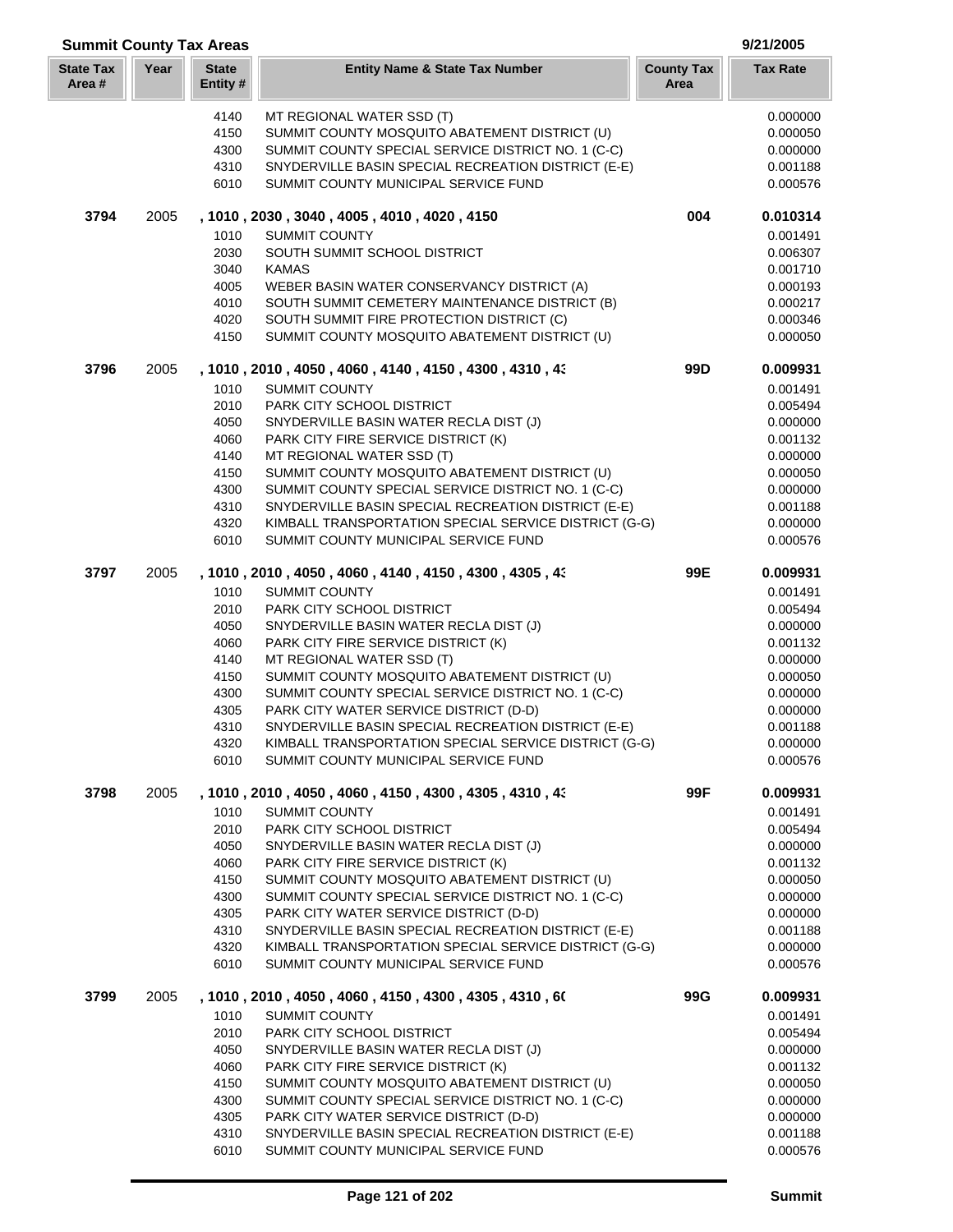| <b>Summit County Tax Areas</b><br>9/21/2005 |      |                          |                                                                                               |                           |                      |
|---------------------------------------------|------|--------------------------|-----------------------------------------------------------------------------------------------|---------------------------|----------------------|
| <b>State Tax</b><br>Area#                   | Year | <b>State</b><br>Entity # | <b>Entity Name &amp; State Tax Number</b>                                                     | <b>County Tax</b><br>Area | <b>Tax Rate</b>      |
| 3800                                        | 2005 |                          | , 1010, 2030, 4010, 4020, 4150, 4270, 4300, 6010                                              | 034                       | 0.009387             |
|                                             |      | 1010                     | <b>SUMMIT COUNTY</b>                                                                          |                           | 0.001491             |
|                                             |      | 2030                     | SOUTH SUMMIT SCHOOL DISTRICT                                                                  |                           | 0.006307             |
|                                             |      | 4010                     | SOUTH SUMMIT CEMETERY MAINTENANCE DISTRICT (B)                                                |                           | 0.000217             |
|                                             |      | 4020                     | SOUTH SUMMIT FIRE PROTECTION DISTRICT (C)                                                     |                           | 0.000346             |
|                                             |      | 4150                     | SUMMIT COUNTY MOSQUITO ABATEMENT DISTRICT (U)                                                 |                           | 0.000050             |
|                                             |      | 4270                     | CENTRAL UTAH WATER CONSERVANCY DISTRICT (X)                                                   |                           | 0.000400             |
|                                             |      | 4300                     | SUMMIT COUNTY SPECIAL SERVICE DISTRICT NO. 1 (C-C)                                            |                           | 0.000000             |
|                                             |      | 6010                     | SUMMIT COUNTY MUNICIPAL SERVICE FUND                                                          |                           | 0.000576             |
| 3802                                        | 2005 |                          | , 1010, 2010, 4005, 4050, 4060, 4150, 4300, 4310, 60                                          | 010                       | 0.010124             |
|                                             |      | 1010                     | <b>SUMMIT COUNTY</b>                                                                          |                           | 0.001491             |
|                                             |      | 2010                     | PARK CITY SCHOOL DISTRICT                                                                     |                           | 0.005494             |
|                                             |      | 4005                     | WEBER BASIN WATER CONSERVANCY DISTRICT (A)                                                    |                           | 0.000193             |
|                                             |      | 4050                     | SNYDERVILLE BASIN WATER RECLA DIST (J)                                                        |                           | 0.000000             |
|                                             |      | 4060                     | PARK CITY FIRE SERVICE DISTRICT (K)                                                           |                           | 0.001132             |
|                                             |      | 4150                     | SUMMIT COUNTY MOSQUITO ABATEMENT DISTRICT (U)                                                 |                           | 0.000050             |
|                                             |      | 4300                     | SUMMIT COUNTY SPECIAL SERVICE DISTRICT NO. 1 (C-C)                                            |                           | 0.000000             |
|                                             |      | 4310                     | SNYDERVILLE BASIN SPECIAL RECREATION DISTRICT (E-E)                                           |                           | 0.001188             |
|                                             |      | 6010                     | SUMMIT COUNTY MUNICIPAL SERVICE FUND                                                          |                           | 0.000576             |
| 3803                                        | 2005 |                          | , 1010, 2010, 4005, 4050, 4060, 4090, 4150, 4300, 43                                          | 013                       | 0.010759             |
|                                             |      | 1010                     | <b>SUMMIT COUNTY</b>                                                                          |                           | 0.001491             |
|                                             |      | 2010                     | PARK CITY SCHOOL DISTRICT                                                                     |                           | 0.005494             |
|                                             |      | 4005                     | WEBER BASIN WATER CONSERVANCY DISTRICT (A)                                                    |                           | 0.000193             |
|                                             |      | 4050                     | SNYDERVILLE BASIN WATER RECLA DIST (J)                                                        |                           | 0.000000             |
|                                             |      | 4060                     | PARK CITY FIRE SERVICE DISTRICT (K)                                                           |                           | 0.001132             |
|                                             |      | 4090                     | SUMMIT COUNTY SERVICE AREA #6 (N)                                                             |                           | 0.000635             |
|                                             |      | 4150                     | SUMMIT COUNTY MOSQUITO ABATEMENT DISTRICT (U)                                                 |                           | 0.000050             |
|                                             |      | 4300                     | SUMMIT COUNTY SPECIAL SERVICE DISTRICT NO. 1 (C-C)                                            |                           | 0.000000             |
|                                             |      | 4310                     | SNYDERVILLE BASIN SPECIAL RECREATION DISTRICT (E-E)                                           |                           | 0.001188             |
|                                             |      | 6010                     | SUMMIT COUNTY MUNICIPAL SERVICE FUND                                                          |                           | 0.000576             |
| 3804                                        | 2005 |                          | , 1010, 2010, 4005, 4050, 4060, 4140, 4150, 4300, 43                                          | 99H                       | 0.010124             |
|                                             |      | 1010                     | <b>SUMMIT COUNTY</b>                                                                          |                           | 0.001491             |
|                                             |      | 2010                     | PARK CITY SCHOOL DISTRICT                                                                     |                           | 0.005494             |
|                                             |      | 4005                     | WEBER BASIN WATER CONSERVANCY DISTRICT (A)                                                    |                           | 0.000193             |
|                                             |      | 4050                     | SNYDERVILLE BASIN WATER RECLA DIST (J)                                                        |                           | 0.000000             |
|                                             |      | 4060                     | PARK CITY FIRE SERVICE DISTRICT (K)                                                           |                           | 0.001132             |
|                                             |      | 4140                     | MT REGIONAL WATER SSD (T)                                                                     |                           | 0.000000             |
|                                             |      | 4150                     | SUMMIT COUNTY MOSQUITO ABATEMENT DISTRICT (U)                                                 |                           | 0.000050             |
|                                             |      | 4300                     | SUMMIT COUNTY SPECIAL SERVICE DISTRICT NO. 1 (C-C)                                            |                           | 0.000000             |
|                                             |      | 4310                     | SNYDERVILLE BASIN SPECIAL RECREATION DISTRICT (E-E)                                           |                           | 0.001188             |
|                                             |      | 4320                     | KIMBALL TRANSPORTATION SPECIAL SERVICE DISTRICT (G-G)                                         |                           | 0.000000             |
|                                             |      | 6010                     | SUMMIT COUNTY MUNICIPAL SERVICE FUND                                                          |                           | 0.000576             |
| 3806                                        | 2005 |                          | , 1010 , 2010 , 4005 , 4050 , 4060 , 4150 , 4300 , 4310 , 43                                  | 991                       | 0.010124             |
|                                             |      | 1010                     | <b>SUMMIT COUNTY</b>                                                                          |                           | 0.001491             |
|                                             |      | 2010                     | PARK CITY SCHOOL DISTRICT                                                                     |                           | 0.005494             |
|                                             |      | 4005                     | WEBER BASIN WATER CONSERVANCY DISTRICT (A)                                                    |                           | 0.000193             |
|                                             |      | 4050                     | SNYDERVILLE BASIN WATER RECLA DIST (J)                                                        |                           | 0.000000             |
|                                             |      | 4060                     | PARK CITY FIRE SERVICE DISTRICT (K)                                                           |                           | 0.001132             |
|                                             |      | 4150                     | SUMMIT COUNTY MOSQUITO ABATEMENT DISTRICT (U)                                                 |                           | 0.000050             |
|                                             |      | 4300                     | SUMMIT COUNTY SPECIAL SERVICE DISTRICT NO. 1 (C-C)                                            |                           | 0.000000             |
|                                             |      | 4310                     | SNYDERVILLE BASIN SPECIAL RECREATION DISTRICT (E-E)                                           |                           | 0.001188             |
|                                             |      | 4320<br>6010             | KIMBALL TRANSPORTATION SPECIAL SERVICE DISTRICT (G-G)<br>SUMMIT COUNTY MUNICIPAL SERVICE FUND |                           | 0.000000<br>0.000576 |
| 3807                                        | 2005 |                          | , 1010 , 2010 , 4005 , 4050 , 4060 , 4090 , 4150 , 4300 , 43                                  | 99J                       | 0.010759             |
|                                             |      | 1010                     | <b>SUMMIT COUNTY</b>                                                                          |                           | 0.001491             |
|                                             |      | 2010                     | PARK CITY SCHOOL DISTRICT                                                                     |                           | 0.005494             |
|                                             |      |                          |                                                                                               |                           |                      |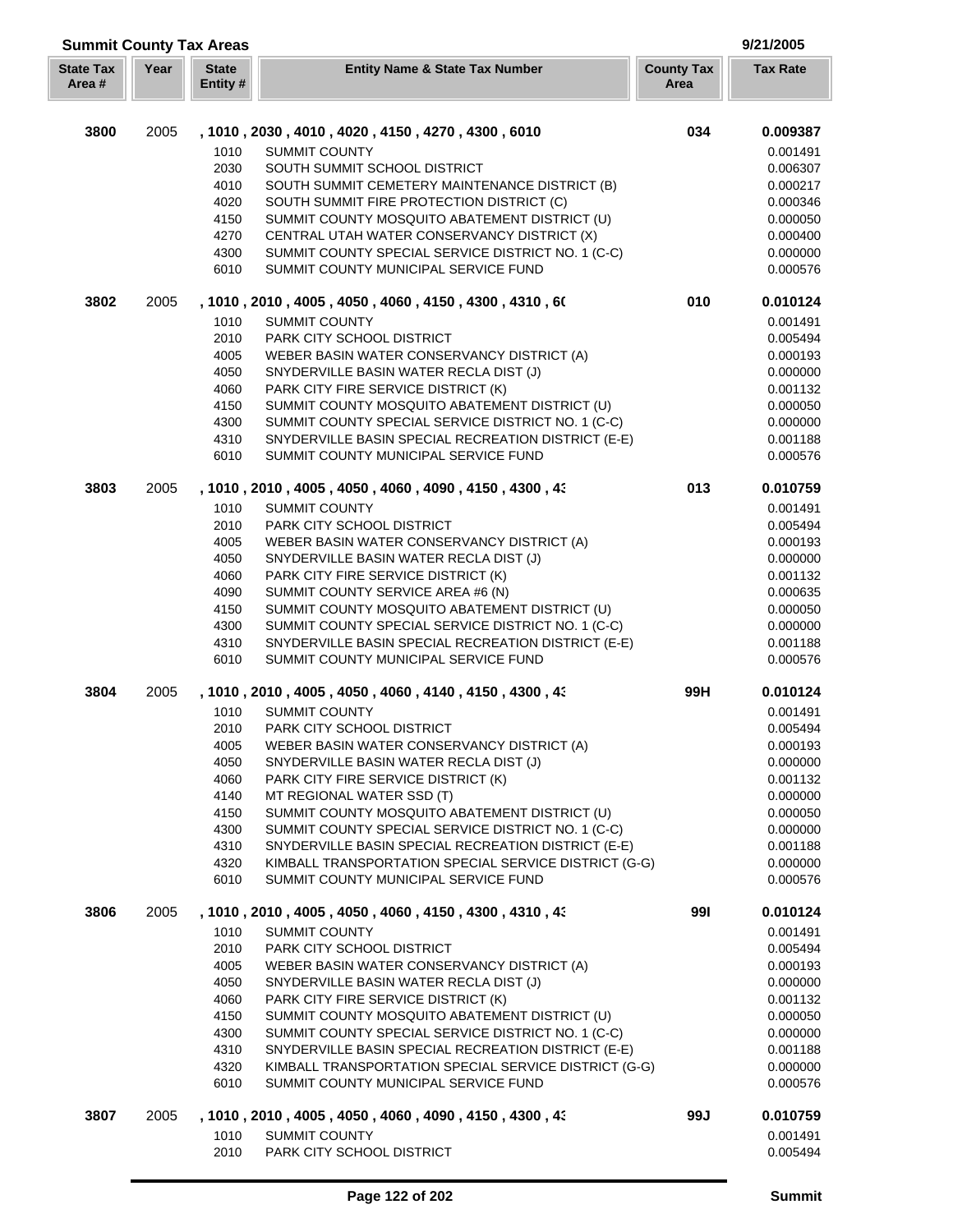| <b>Summit County Tax Areas</b> |      |                          |                                                                                             |                           | 9/21/2005            |
|--------------------------------|------|--------------------------|---------------------------------------------------------------------------------------------|---------------------------|----------------------|
| <b>State Tax</b><br>Area #     | Year | <b>State</b><br>Entity # | <b>Entity Name &amp; State Tax Number</b>                                                   | <b>County Tax</b><br>Area | <b>Tax Rate</b>      |
|                                |      | 4005                     | WEBER BASIN WATER CONSERVANCY DISTRICT (A)                                                  |                           | 0.000193             |
|                                |      | 4050                     | SNYDERVILLE BASIN WATER RECLA DIST (J)                                                      |                           | 0.000000             |
|                                |      | 4060                     | PARK CITY FIRE SERVICE DISTRICT (K)                                                         |                           | 0.001132             |
|                                |      | 4090                     | SUMMIT COUNTY SERVICE AREA #6 (N)                                                           |                           | 0.000635             |
|                                |      | 4150                     | SUMMIT COUNTY MOSQUITO ABATEMENT DISTRICT (U)                                               |                           | 0.000050             |
|                                |      | 4300                     | SUMMIT COUNTY SPECIAL SERVICE DISTRICT NO. 1 (C-C)                                          |                           | 0.000000             |
|                                |      | 4310                     | SNYDERVILLE BASIN SPECIAL RECREATION DISTRICT (E-E)                                         |                           | 0.001188             |
|                                |      | 4320                     | KIMBALL TRANSPORTATION SPECIAL SERVICE DISTRICT (G-G)                                       |                           | 0.000000             |
|                                |      | 6010                     | SUMMIT COUNTY MUNICIPAL SERVICE FUND                                                        |                           | 0.000576             |
| 3808                           | 2005 |                          | , 1010, 2010, 4005, 4050, 4060, 4090, 4140, 4150, 43                                        | 030                       | 0.010759             |
|                                |      | 1010                     | <b>SUMMIT COUNTY</b>                                                                        |                           | 0.001491             |
|                                |      | 2010                     | PARK CITY SCHOOL DISTRICT                                                                   |                           | 0.005494             |
|                                |      | 4005                     | WEBER BASIN WATER CONSERVANCY DISTRICT (A)                                                  |                           | 0.000193             |
|                                |      | 4050                     | SNYDERVILLE BASIN WATER RECLA DIST (J)                                                      |                           | 0.000000             |
|                                |      | 4060                     | PARK CITY FIRE SERVICE DISTRICT (K)                                                         |                           | 0.001132             |
|                                |      | 4090                     | SUMMIT COUNTY SERVICE AREA #6 (N)                                                           |                           | 0.000635             |
|                                |      | 4140                     | MT REGIONAL WATER SSD (T)                                                                   |                           | 0.000000             |
|                                |      | 4150                     | SUMMIT COUNTY MOSQUITO ABATEMENT DISTRICT (U)                                               |                           | 0.000050             |
|                                |      | 4300                     | SUMMIT COUNTY SPECIAL SERVICE DISTRICT NO. 1 (C-C)                                          |                           | 0.000000             |
|                                |      | 4310<br>6010             | SNYDERVILLE BASIN SPECIAL RECREATION DISTRICT (E-E)<br>SUMMIT COUNTY MUNICIPAL SERVICE FUND |                           | 0.001188<br>0.000576 |
| 3809                           | 2005 |                          | , 1010 , 2010 , 4005 , 4050 , 4060 , 4140 , 4150 , 4300 , 43                                | 028                       | 0.010124             |
|                                |      | 1010                     | <b>SUMMIT COUNTY</b>                                                                        |                           | 0.001491             |
|                                |      | 2010                     | PARK CITY SCHOOL DISTRICT                                                                   |                           | 0.005494             |
|                                |      | 4005                     | WEBER BASIN WATER CONSERVANCY DISTRICT (A)                                                  |                           | 0.000193             |
|                                |      | 4050                     | SNYDERVILLE BASIN WATER RECLA DIST (J)                                                      |                           | 0.000000             |
|                                |      | 4060                     | PARK CITY FIRE SERVICE DISTRICT (K)                                                         |                           | 0.001132             |
|                                |      | 4140                     | MT REGIONAL WATER SSD (T)                                                                   |                           | 0.000000             |
|                                |      | 4150                     | SUMMIT COUNTY MOSQUITO ABATEMENT DISTRICT (U)                                               |                           | 0.000050             |
|                                |      | 4300                     | SUMMIT COUNTY SPECIAL SERVICE DISTRICT NO. 1 (C-C)                                          |                           | 0.000000             |
|                                |      | 4310                     | SNYDERVILLE BASIN SPECIAL RECREATION DISTRICT (E-E)                                         |                           | 0.001188             |
|                                |      | 6010                     | SUMMIT COUNTY MUNICIPAL SERVICE FUND                                                        |                           | 0.000576             |
| 3810                           | 2005 |                          | , 1010 , 2030 , 4005 , 4050 , 4060 , 4150 , 4300 , 4310 , 60                                | 99K                       | 0.010937             |
|                                |      | 1010                     | <b>SUMMIT COUNTY</b>                                                                        |                           | 0.001491             |
|                                |      | 2030                     | SOUTH SUMMIT SCHOOL DISTRICT                                                                |                           | 0.006307             |
|                                |      | 4005                     | WEBER BASIN WATER CONSERVANCY DISTRICT (A)                                                  |                           | 0.000193             |
|                                |      | 4050                     | SNYDERVILLE BASIN WATER RECLA DIST (J)                                                      |                           | 0.000000             |
|                                |      | 4060                     | PARK CITY FIRE SERVICE DISTRICT (K)                                                         |                           | 0.001132             |
|                                |      | 4150                     | SUMMIT COUNTY MOSQUITO ABATEMENT DISTRICT (U)                                               |                           | 0.000050             |
|                                |      | 4300                     | SUMMIT COUNTY SPECIAL SERVICE DISTRICT NO. 1 (C-C)                                          |                           | 0.000000             |
|                                |      | 4310<br>6010             | SNYDERVILLE BASIN SPECIAL RECREATION DISTRICT (E-E)<br>SUMMIT COUNTY MUNICIPAL SERVICE FUND |                           | 0.001188<br>0.000576 |
| 3811                           | 2005 |                          | , 1010, 2030, 4005, 4010, 4020, 4150, 4300, 6010                                            | 023                       | 0.009180             |
|                                |      | 1010                     | <b>SUMMIT COUNTY</b>                                                                        |                           | 0.001491             |
|                                |      | 2030                     | SOUTH SUMMIT SCHOOL DISTRICT                                                                |                           | 0.006307             |
|                                |      | 4005                     | WEBER BASIN WATER CONSERVANCY DISTRICT (A)                                                  |                           | 0.000193             |
|                                |      | 4010                     | SOUTH SUMMIT CEMETERY MAINTENANCE DISTRICT (B)                                              |                           | 0.000217             |
|                                |      | 4020                     | SOUTH SUMMIT FIRE PROTECTION DISTRICT (C)                                                   |                           | 0.000346             |
|                                |      | 4150                     | SUMMIT COUNTY MOSQUITO ABATEMENT DISTRICT (U)                                               |                           | 0.000050             |
|                                |      | 4300                     | SUMMIT COUNTY SPECIAL SERVICE DISTRICT NO. 1 (C-C)                                          |                           | 0.000000             |
|                                |      | 6010                     | SUMMIT COUNTY MUNICIPAL SERVICE FUND                                                        |                           | 0.000576             |
| 3812                           | 2005 |                          | , 1010 , 2030 , 4005 , 4050 , 4060 , 4140 , 4150 , 4300 , 43                                | 043                       | 0.010937             |
|                                |      | 1010                     | <b>SUMMIT COUNTY</b>                                                                        |                           | 0.001491             |
|                                |      | 2030                     | SOUTH SUMMIT SCHOOL DISTRICT                                                                |                           | 0.006307             |
|                                |      | 4005                     | WEBER BASIN WATER CONSERVANCY DISTRICT (A)                                                  |                           | 0.000193             |
|                                |      | 4050                     | SNYDERVILLE BASIN WATER RECLA DIST (J)                                                      |                           | 0.000000             |
|                                |      | 4060                     | PARK CITY FIRE SERVICE DISTRICT (K)                                                         |                           | 0.001132             |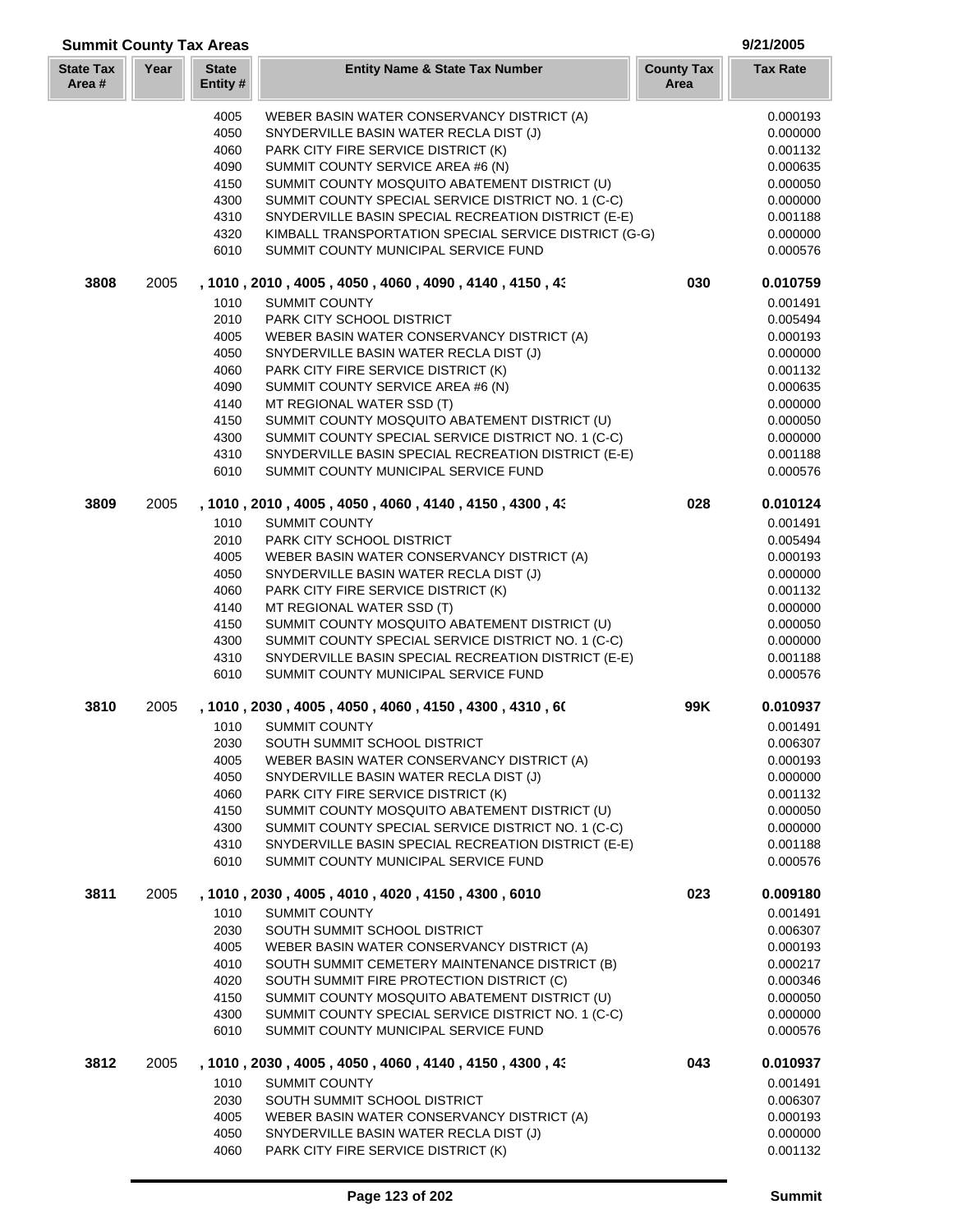| <b>Summit County Tax Areas</b> |      |                         |                                                                                                           |                           | 9/21/2005            |
|--------------------------------|------|-------------------------|-----------------------------------------------------------------------------------------------------------|---------------------------|----------------------|
| <b>State Tax</b><br>Area#      | Year | <b>State</b><br>Entity# | <b>Entity Name &amp; State Tax Number</b>                                                                 | <b>County Tax</b><br>Area | <b>Tax Rate</b>      |
|                                |      | 4140                    | MT REGIONAL WATER SSD (T)                                                                                 |                           | 0.000000             |
|                                |      | 4150                    | SUMMIT COUNTY MOSQUITO ABATEMENT DISTRICT (U)                                                             |                           | 0.000050             |
|                                |      | 4300                    | SUMMIT COUNTY SPECIAL SERVICE DISTRICT NO. 1 (C-C)                                                        |                           | 0.000000             |
|                                |      | 4310                    | SNYDERVILLE BASIN SPECIAL RECREATION DISTRICT (E-E)                                                       |                           | 0.001188             |
|                                |      | 6010                    | SUMMIT COUNTY MUNICIPAL SERVICE FUND                                                                      |                           | 0.000576             |
|                                |      | 8030                    | SILVER CREEK INDUSTRIAL REDEVELOPMENT PROJECT AREA - (B-1)                                                |                           | 0.000000             |
| 3813                           | 2005 |                         | , 1010, 2030, 4005, 4050, 4060, 4140, 4150, 4170, 43                                                      | 99L                       | 0.010944             |
|                                |      | 1010                    | <b>SUMMIT COUNTY</b>                                                                                      |                           | 0.001491             |
|                                |      | 2030                    | SOUTH SUMMIT SCHOOL DISTRICT                                                                              |                           | 0.006307             |
|                                |      | 4005                    | WEBER BASIN WATER CONSERVANCY DISTRICT (A)                                                                |                           | 0.000193             |
|                                |      | 4050                    | SNYDERVILLE BASIN WATER RECLA DIST (J)                                                                    |                           | 0.000000             |
|                                |      | 4060                    | PARK CITY FIRE SERVICE DISTRICT (K)                                                                       |                           | 0.001132             |
|                                |      | 4140                    | MT REGIONAL WATER SSD (T)                                                                                 |                           | 0.000000             |
|                                |      | 4150                    | SUMMIT COUNTY MOSQUITO ABATEMENT DISTRICT (U)                                                             |                           | 0.000050             |
|                                |      | 4170                    | SUMMIT COUNTY WILDLAND FIRE SERVICE AREA (Y)                                                              |                           | 0.000007             |
|                                |      | 4300                    | SUMMIT COUNTY SPECIAL SERVICE DISTRICT NO. 1 (C-C)                                                        |                           | 0.000000             |
|                                |      | 4310<br>6010            | SNYDERVILLE BASIN SPECIAL RECREATION DISTRICT (E-E)<br>SUMMIT COUNTY MUNICIPAL SERVICE FUND               |                           | 0.001188<br>0.000576 |
|                                |      |                         |                                                                                                           |                           |                      |
| 3814                           | 2005 |                         | , 1010, 2030, 4005, 4050, 4060, 4140, 4150, 4300, 43                                                      | 042                       | 0.010937             |
|                                |      | 1010                    | <b>SUMMIT COUNTY</b>                                                                                      |                           | 0.001491             |
|                                |      | 2030                    | SOUTH SUMMIT SCHOOL DISTRICT                                                                              |                           | 0.006307             |
|                                |      | 4005                    | WEBER BASIN WATER CONSERVANCY DISTRICT (A)                                                                |                           | 0.000193             |
|                                |      | 4050                    | SNYDERVILLE BASIN WATER RECLA DIST (J)                                                                    |                           | 0.000000             |
|                                |      | 4060                    | PARK CITY FIRE SERVICE DISTRICT (K)                                                                       |                           | 0.001132             |
|                                |      | 4140                    | MT REGIONAL WATER SSD (T)                                                                                 |                           | 0.000000             |
|                                |      | 4150                    | SUMMIT COUNTY MOSQUITO ABATEMENT DISTRICT (U)                                                             |                           | 0.000050             |
|                                |      | 4300<br>4310            | SUMMIT COUNTY SPECIAL SERVICE DISTRICT NO. 1 (C-C)<br>SNYDERVILLE BASIN SPECIAL RECREATION DISTRICT (E-E) |                           | 0.000000             |
|                                |      | 6010                    | SUMMIT COUNTY MUNICIPAL SERVICE FUND                                                                      |                           | 0.001188<br>0.000576 |
| 3815                           | 2005 |                         | , 1010, 2030, 4005, 4010, 4020, 4150, 4300, 4315, 60                                                      | 99M                       | 0.009180             |
|                                |      | 1010                    | <b>SUMMIT COUNTY</b>                                                                                      |                           | 0.001491             |
|                                |      | 2030                    | SOUTH SUMMIT SCHOOL DISTRICT                                                                              |                           | 0.006307             |
|                                |      | 4005                    | WEBER BASIN WATER CONSERVANCY DISTRICT (A)                                                                |                           | 0.000193             |
|                                |      | 4010                    | SOUTH SUMMIT CEMETERY MAINTENANCE DISTRICT (B)                                                            |                           | 0.000217             |
|                                |      | 4020                    | SOUTH SUMMIT FIRE PROTECTION DISTRICT (C)                                                                 |                           | 0.000346             |
|                                |      | 4150                    | SUMMIT COUNTY MOSQUITO ABATEMENT DISTRICT (U)                                                             |                           | 0.000050             |
|                                |      | 4300                    | SUMMIT COUNTY SPECIAL SERVICE DISTRICT NO. 1 (C-C)                                                        |                           | 0.000000             |
|                                |      | 4315                    | PEOA RECREATION SPECIAL SERVICE DISTRICT (F-F)                                                            |                           | 0.000000             |
|                                |      | 6010                    | SUMMIT COUNTY MUNICIPAL SERVICE FUND                                                                      |                           | 0.000576             |
| 3816                           | 2005 |                         | , 1010, 2030, 4005, 4040, 4050, 4060, 4150, 4300, 43                                                      | 99N                       | 0.012152             |
|                                |      | 1010                    | <b>SUMMIT COUNTY</b>                                                                                      |                           | 0.001491             |
|                                |      | 2030                    | SOUTH SUMMIT SCHOOL DISTRICT                                                                              |                           | 0.006307             |
|                                |      | 4005                    | WEBER BASIN WATER CONSERVANCY DISTRICT (A)                                                                |                           | 0.000193             |
|                                |      | 4040                    | SUMMIT COUNTY SERVICE AREA #3<br>(SILVER CREEK SERVICE AREA)<br>(H)                                       |                           | 0.001215             |
|                                |      | 4050                    | SNYDERVILLE BASIN WATER RECLA DIST (J)                                                                    |                           | 0.000000             |
|                                |      | 4060                    | PARK CITY FIRE SERVICE DISTRICT (K)                                                                       |                           | 0.001132             |
|                                |      | 4150                    | SUMMIT COUNTY MOSQUITO ABATEMENT DISTRICT (U)                                                             |                           | 0.000050             |
|                                |      | 4300                    | SUMMIT COUNTY SPECIAL SERVICE DISTRICT NO. 1 (C-C)                                                        |                           | 0.000000             |
|                                |      | 4310<br>6010            | SNYDERVILLE BASIN SPECIAL RECREATION DISTRICT (E-E)<br>SUMMIT COUNTY MUNICIPAL SERVICE FUND               |                           | 0.001188<br>0.000576 |
|                                |      |                         |                                                                                                           |                           |                      |
| 3817                           | 2005 |                         | , 1010 , 2010 , 4005 , 4050 , 4060 , 4150 , 4280 , 4300 , 43                                              | 011                       | 0.010124             |
|                                |      | 1010                    | <b>SUMMIT COUNTY</b>                                                                                      |                           | 0.001491             |
|                                |      | 2010                    | PARK CITY SCHOOL DISTRICT                                                                                 |                           | 0.005494             |
|                                |      | 4005                    | WEBER BASIN WATER CONSERVANCY DISTRICT (A)                                                                |                           | 0.000193             |
|                                |      | 4050<br>4060            | SNYDERVILLE BASIN WATER RECLA DIST (J)<br>PARK CITY FIRE SERVICE DISTRICT (K)                             |                           | 0.000000<br>0.001132 |
|                                |      |                         |                                                                                                           |                           |                      |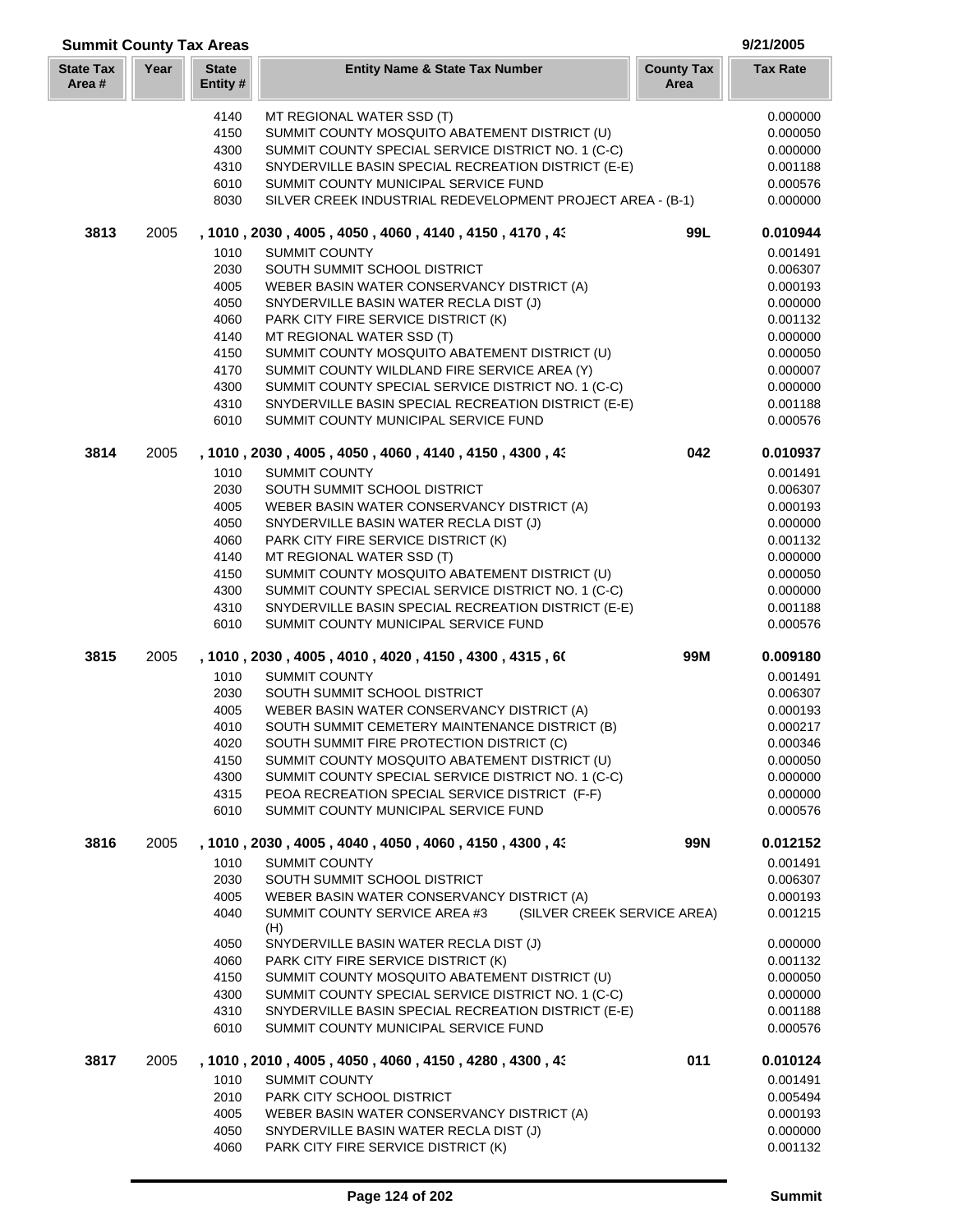| <b>Summit County Tax Areas</b> |      |                          |                                                                                                                   |                           | 9/21/2005            |
|--------------------------------|------|--------------------------|-------------------------------------------------------------------------------------------------------------------|---------------------------|----------------------|
| <b>State Tax</b><br>Area#      | Year | <b>State</b><br>Entity # | <b>Entity Name &amp; State Tax Number</b>                                                                         | <b>County Tax</b><br>Area | <b>Tax Rate</b>      |
|                                |      | 4150                     | SUMMIT COUNTY MOSQUITO ABATEMENT DISTRICT (U)                                                                     |                           | 0.000050             |
|                                |      | 4280                     | TIMBERLINE WATER SERVICE DISTRICT (Z)                                                                             |                           | 0.000000             |
|                                |      | 4300                     | SUMMIT COUNTY SPECIAL SERVICE DISTRICT NO. 1 (C-C)                                                                |                           | 0.000000             |
|                                |      | 4310                     | SNYDERVILLE BASIN SPECIAL RECREATION DISTRICT (E-E)                                                               |                           | 0.001188             |
|                                |      | 6010                     | SUMMIT COUNTY MUNICIPAL SERVICE FUND                                                                              |                           | 0.000576             |
| 3818                           | 2005 |                          | , 1010, 2010, 4005, 4050, 4060, 4090, 4100, 4140, 41                                                              | <b>990</b>                | 0.010759             |
|                                |      | 1010                     | <b>SUMMIT COUNTY</b>                                                                                              |                           | 0.001491             |
|                                |      | 2010                     | PARK CITY SCHOOL DISTRICT                                                                                         |                           | 0.005494             |
|                                |      | 4005                     | WEBER BASIN WATER CONSERVANCY DISTRICT (A)                                                                        |                           | 0.000193             |
|                                |      | 4050                     | SNYDERVILLE BASIN WATER RECLA DIST (J)                                                                            |                           | 0.000000             |
|                                |      | 4060                     | PARK CITY FIRE SERVICE DISTRICT (K)                                                                               |                           | 0.001132             |
|                                |      | 4090                     | SUMMIT COUNTY SERVICE AREA #6 (N)                                                                                 |                           | 0.000635             |
|                                |      | 4100                     | SUMMIT PARK SEWER DISTRICT (O)                                                                                    |                           | 0.000000             |
|                                |      | 4140                     | MT REGIONAL WATER SSD (T)                                                                                         |                           | 0.000000             |
|                                |      | 4150                     | SUMMIT COUNTY MOSQUITO ABATEMENT DISTRICT (U)                                                                     |                           | 0.000050             |
|                                |      | 4300                     | SUMMIT COUNTY SPECIAL SERVICE DISTRICT NO. 1 (C-C)                                                                |                           | 0.000000             |
|                                |      | 4310<br>6010             | SNYDERVILLE BASIN SPECIAL RECREATION DISTRICT (E-E)<br>SUMMIT COUNTY MUNICIPAL SERVICE FUND                       |                           | 0.001188<br>0.000576 |
| 3819                           | 2005 |                          | , 1010, 2030, 3050, 4005, 4010, 4020, 4150                                                                        | 005                       | 0.009766             |
|                                |      | 1010                     | <b>SUMMIT COUNTY</b>                                                                                              |                           | 0.001491             |
|                                |      | 2030                     | SOUTH SUMMIT SCHOOL DISTRICT                                                                                      |                           | 0.006307             |
|                                |      | 3050                     | <b>OAKLEY</b>                                                                                                     |                           | 0.001162             |
|                                |      | 4005                     | WEBER BASIN WATER CONSERVANCY DISTRICT (A)                                                                        |                           | 0.000193             |
|                                |      | 4010                     | SOUTH SUMMIT CEMETERY MAINTENANCE DISTRICT (B)                                                                    |                           | 0.000217             |
|                                |      | 4020                     | SOUTH SUMMIT FIRE PROTECTION DISTRICT (C)                                                                         |                           | 0.000346             |
|                                |      | 4150                     | SUMMIT COUNTY MOSQUITO ABATEMENT DISTRICT (U)                                                                     |                           | 0.000050             |
| 3821                           | 2005 |                          | , 1010, 2010, 4005, 4040, 4050, 4060, 4150, 4300, 43                                                              | 027                       | 0.011339             |
|                                |      | 1010                     | <b>SUMMIT COUNTY</b>                                                                                              |                           | 0.001491             |
|                                |      | 2010                     | PARK CITY SCHOOL DISTRICT                                                                                         |                           | 0.005494             |
|                                |      | 4005<br>4040             | WEBER BASIN WATER CONSERVANCY DISTRICT (A)<br>(SILVER CREEK SERVICE AREA)<br>SUMMIT COUNTY SERVICE AREA #3<br>(H) |                           | 0.000193<br>0.001215 |
|                                |      | 4050                     | SNYDERVILLE BASIN WATER RECLA DIST (J)                                                                            |                           | 0.000000             |
|                                |      | 4060                     | PARK CITY FIRE SERVICE DISTRICT (K)                                                                               |                           | 0.001132             |
|                                |      | 4150                     | SUMMIT COUNTY MOSQUITO ABATEMENT DISTRICT (U)                                                                     |                           | 0.000050             |
|                                |      | 4300                     | SUMMIT COUNTY SPECIAL SERVICE DISTRICT NO. 1 (C-C)                                                                |                           | 0.000000             |
|                                |      | 4310                     | SNYDERVILLE BASIN SPECIAL RECREATION DISTRICT (E-E)                                                               |                           | 0.001188             |
|                                |      | 6010                     | SUMMIT COUNTY MUNICIPAL SERVICE FUND                                                                              |                           | 0.000576             |
| 3822                           | 2005 |                          | , 1010, 2030, 4010, 4020, 4150, 4300, 6010                                                                        | 99P                       | 0.008987             |
|                                |      | 1010                     | <b>SUMMIT COUNTY</b>                                                                                              |                           | 0.001491             |
|                                |      | 2030                     | SOUTH SUMMIT SCHOOL DISTRICT                                                                                      |                           | 0.006307             |
|                                |      | 4010                     | SOUTH SUMMIT CEMETERY MAINTENANCE DISTRICT (B)                                                                    |                           | 0.000217             |
|                                |      | 4020<br>4150             | SOUTH SUMMIT FIRE PROTECTION DISTRICT (C)<br>SUMMIT COUNTY MOSQUITO ABATEMENT DISTRICT (U)                        |                           | 0.000346<br>0.000050 |
|                                |      | 4300                     | SUMMIT COUNTY SPECIAL SERVICE DISTRICT NO. 1 (C-C)                                                                |                           | 0.000000             |
|                                |      | 6010                     | SUMMIT COUNTY MUNICIPAL SERVICE FUND                                                                              |                           | 0.000576             |
| 3823                           | 2005 |                          | , 1010, 2010, 4005, 4040, 4150, 4170, 4300, 6010                                                                  | 022                       | 0.009026             |
|                                |      | 1010                     | <b>SUMMIT COUNTY</b>                                                                                              |                           | 0.001491             |
|                                |      | 2010                     | PARK CITY SCHOOL DISTRICT                                                                                         |                           | 0.005494             |
|                                |      | 4005                     | WEBER BASIN WATER CONSERVANCY DISTRICT (A)                                                                        |                           | 0.000193             |
|                                |      | 4040                     | SUMMIT COUNTY SERVICE AREA #3<br>(SILVER CREEK SERVICE AREA)<br>(H)                                               |                           | 0.001215             |
|                                |      | 4150                     | SUMMIT COUNTY MOSQUITO ABATEMENT DISTRICT (U)                                                                     |                           | 0.000050             |
|                                |      | 4170                     | SUMMIT COUNTY WILDLAND FIRE SERVICE AREA (Y)                                                                      |                           | 0.000007             |
|                                |      | 4300                     | SUMMIT COUNTY SPECIAL SERVICE DISTRICT NO. 1 (C-C)                                                                |                           | 0.000000             |
|                                |      | 6010                     | SUMMIT COUNTY MUNICIPAL SERVICE FUND                                                                              |                           | 0.000576             |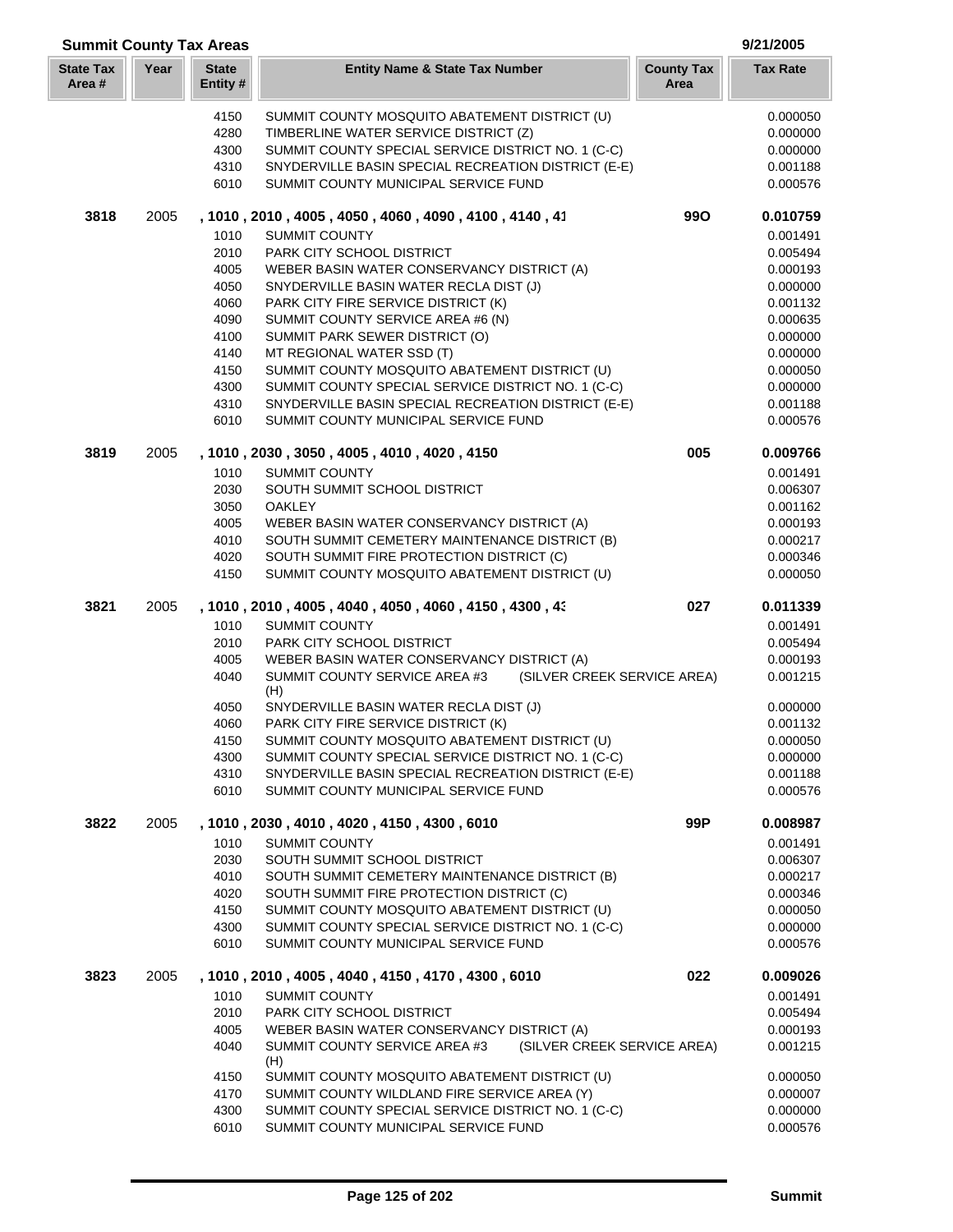### **Year Entity Name & State Tax Number County Tax Tax Rate Area State Tax Area # Summit County Tax Areas 9/21/2005 State Entity #** 2005 **, 1010 , 2020 , 4005 , 4040 , 4150 , 4170 , 4300 , 6010 049 0.010588** SUMMIT COUNTY 0.001491 NORTH SUMMIT SCHOOL DISTRICT 0.007056 WEBER BASIN WATER CONSERVANCY DISTRICT (A) 0.000193 SUMMIT COUNTY SERVICE AREA #3 (SILVER CREEK SERVICE AREA) 0.001215 (H) SUMMIT COUNTY MOSQUITO ABATEMENT DISTRICT (U) 0.000050 SUMMIT COUNTY WILDLAND FIRE SERVICE AREA (Y) 0.000007 4300 SUMMIT COUNTY SPECIAL SERVICE DISTRICT NO. 1 (C-C) 0.000000 0.000000 SUMMIT COUNTY MUNICIPAL SERVICE FUND 0.000576 2005 **, 1010 , 2010 , 4005 , 4150 , 4170 , 4300 , 6010 056 0.007811** 1010 SUMMIT COUNTY 6.001491 PARK CITY SCHOOL DISTRICT 0.005494 WEBER BASIN WATER CONSERVANCY DISTRICT (A) 0.000193 4150 SUMMIT COUNTY MOSQUITO ABATEMENT DISTRICT (U) 0.000050 SUMMIT COUNTY WILDLAND FIRE SERVICE AREA (Y) 0.000007 SUMMIT COUNTY SPECIAL SERVICE DISTRICT NO. 1 (C-C) 0.000000 SUMMIT COUNTY MUNICIPAL SERVICE FUND 0.000576 2005 **, 1010 , 2020 , 4005 , 4140 , 4150 , 4170 , 4300 , 6010 99Q 0.009373** 1010 SUMMIT COUNTY 6.001491 2020 NORTH SUMMIT SCHOOL DISTRICT ALL CONTROLLERY ON A 1990 ON 2007056 WEBER BASIN WATER CONSERVANCY DISTRICT (A) 0.000193 MT REGIONAL WATER SSD (T) 0.000000 4150 SUMMIT COUNTY MOSQUITO ABATEMENT DISTRICT (U) 0.000050 0.000050 SUMMIT COUNTY WILDLAND FIRE SERVICE AREA (Y) 0.000007 SUMMIT COUNTY SPECIAL SERVICE DISTRICT NO. 1 (C-C) 0.000000 SUMMIT COUNTY MUNICIPAL SERVICE FUND 0.000576 2005 **, 1010 , 2020 , 4005 , 4150 , 4170 , 4300 , 6010 048 0.009373** 1010 SUMMIT COUNTY **1010** SUMMIT COUNTY NORTH SUMMIT SCHOOL DISTRICT 0.007056 WEBER BASIN WATER CONSERVANCY DISTRICT (A) 0.000193 4150 SUMMIT COUNTY MOSQUITO ABATEMENT DISTRICT (U) 0.000050 SUMMIT COUNTY WILDLAND FIRE SERVICE AREA (Y) 0.000007 4300 SUMMIT COUNTY SPECIAL SERVICE DISTRICT NO. 1 (C-C) 0.000000 0.000000 SUMMIT COUNTY MUNICIPAL SERVICE FUND 0.000576 2005 **, 1010 , 2030 , 3020 , 4005 , 4010 , 4020 , 4150 99R 0.010822** 1010 SUMMIT COUNTY **1010** SUMMIT COUNTY SOUTH SUMMIT SCHOOL DISTRICT 0.006307 FRANCIS 0.002218 WEBER BASIN WATER CONSERVANCY DISTRICT (A) 0.000193 SOUTH SUMMIT CEMETERY MAINTENANCE DISTRICT (B) 0.000217 4020 SOUTH SUMMIT FIRE PROTECTION DISTRICT (C) 0.000346 SUMMIT COUNTY MOSQUITO ABATEMENT DISTRICT (U) 0.000050 2005 **, 1010 , 2010 , 3060 , 4050 , 4060 , 4150 , 4305 008 0.010516** 1010 SUMMIT COUNTY **1010** SUMMIT COUNTY PARK CITY SCHOOL DISTRICT 0.005494 3060 PARK CITY 6.002349 SNYDERVILLE BASIN WATER RECLA DIST (J) 0.000000 4060 PARK CITY FIRE SERVICE DISTRICT (K) 0.001132 4150 SUMMIT COUNTY MOSQUITO ABATEMENT DISTRICT (U) 0.000050 PARK CITY WATER SERVICE DISTRICT (D-D) 0.000000 2005 **, 1010 , 2010 , 3060 , 4005 , 4050 , 4060 , 4150 , 4305 , 801 006 0.010709** SUMMIT COUNTY 0.001491 PARK CITY SCHOOL DISTRICT 0.005494 PARK CITY 0.002349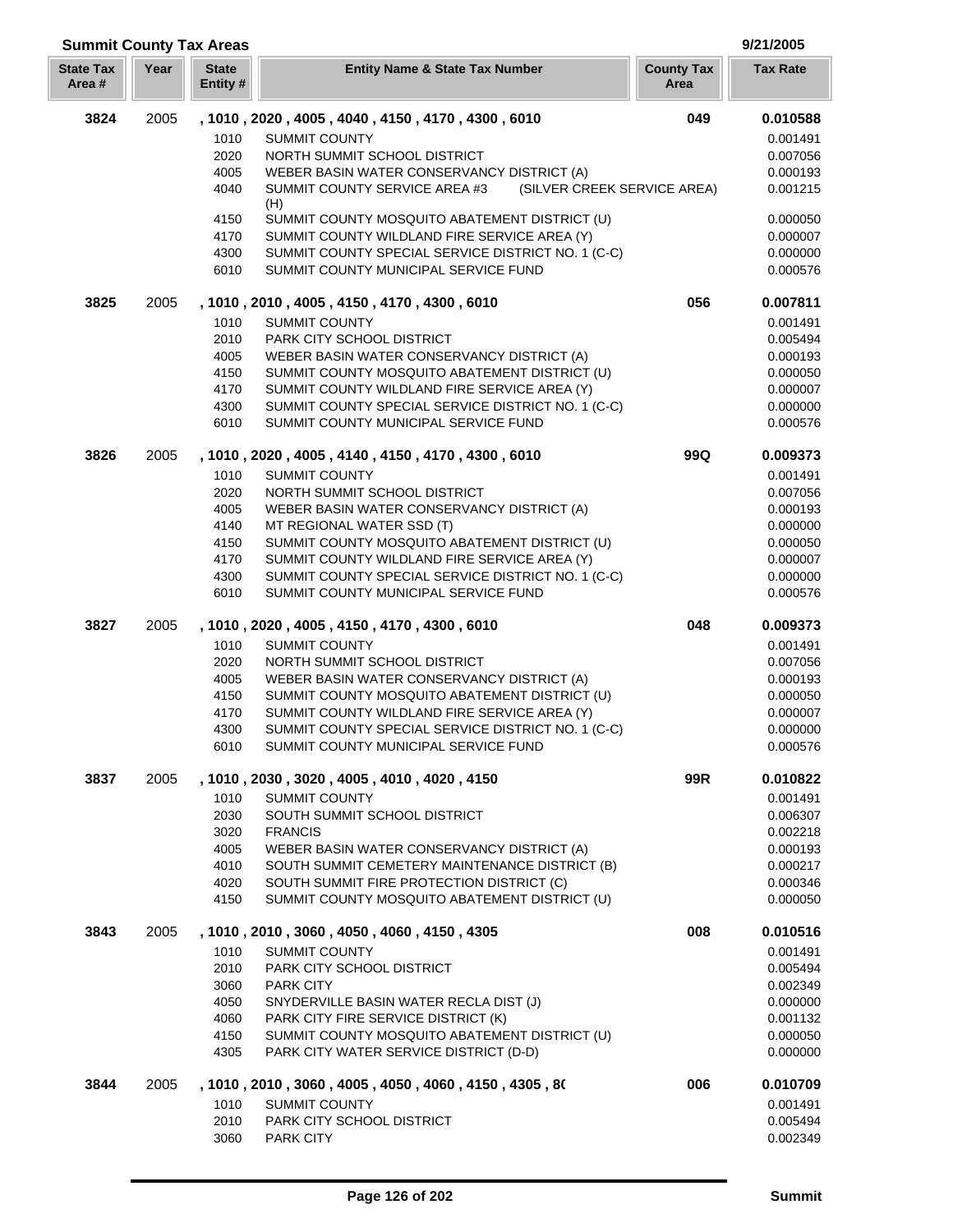| <b>Summit County Tax Areas</b> |      |                         |                                                                             |                           | 9/21/2005       |
|--------------------------------|------|-------------------------|-----------------------------------------------------------------------------|---------------------------|-----------------|
| <b>State Tax</b><br>Area #     | Year | <b>State</b><br>Entity# | <b>Entity Name &amp; State Tax Number</b>                                   | <b>County Tax</b><br>Area | <b>Tax Rate</b> |
|                                |      | 4005                    | WEBER BASIN WATER CONSERVANCY DISTRICT (A)                                  |                           | 0.000193        |
|                                |      | 4050                    | SNYDERVILLE BASIN WATER RECLA DIST (J)                                      |                           | 0.000000        |
|                                |      | 4060                    | PARK CITY FIRE SERVICE DISTRICT (K)                                         |                           | 0.001132        |
|                                |      | 4150                    | SUMMIT COUNTY MOSQUITO ABATEMENT DISTRICT (U)                               |                           | 0.000050        |
|                                |      | 4305                    | PARK CITY WATER SERVICE DISTRICT (D-D)                                      |                           | 0.000000        |
|                                |      | 8010                    | MAIN STREET NEIGHBORHOOD DEVELOPMENT PROGRAM - PARK CITY -<br>$(A-1)$       |                           | 0.000000        |
|                                |      | 8020                    | AREA IN PARK CITY REDEVELOPMENT PROJECT AREA OUTSIDE 100<br>ACRE AREA - (%) |                           | 0.000000        |
| 3845                           | 2005 |                         | , 1010, 2010, 3060, 4005, 4050, 4060, 4150, 4305, 80                        | 009                       | 0.010709        |
|                                |      | 1010                    | <b>SUMMIT COUNTY</b>                                                        |                           | 0.001491        |
|                                |      | 2010                    | PARK CITY SCHOOL DISTRICT                                                   |                           | 0.005494        |
|                                |      | 3060                    | <b>PARK CITY</b>                                                            |                           | 0.002349        |
|                                |      | 4005                    | WEBER BASIN WATER CONSERVANCY DISTRICT (A)                                  |                           | 0.000193        |
|                                |      | 4050                    | SNYDERVILLE BASIN WATER RECLA DIST (J)                                      |                           | 0.000000        |
|                                |      | 4060                    | PARK CITY FIRE SERVICE DISTRICT (K)                                         |                           | 0.001132        |
|                                |      | 4150                    | SUMMIT COUNTY MOSQUITO ABATEMENT DISTRICT (U)                               |                           | 0.000050        |
|                                |      | 4305                    | PARK CITY WATER SERVICE DISTRICT (D-D)                                      |                           | 0.000000        |
|                                |      | 8010                    | MAIN STREET NEIGHBORHOOD DEVELOPMENT PROGRAM - PARK CITY -<br>$(A-1)$       |                           | 0.000000        |
| 3846                           | 2005 |                         | , 1010 , 2010 , 3060 , 4005 , 4050 , 4060 , 4150 , 4305 , 80                | 060                       | 0.010709        |
|                                |      | 1010                    | <b>SUMMIT COUNTY</b>                                                        |                           | 0.001491        |
|                                |      | 2010                    | PARK CITY SCHOOL DISTRICT                                                   |                           | 0.005494        |
|                                |      | 3060                    | <b>PARK CITY</b>                                                            |                           | 0.002349        |
|                                |      | 4005                    | WEBER BASIN WATER CONSERVANCY DISTRICT (A)                                  |                           | 0.000193        |
|                                |      | 4050                    | SNYDERVILLE BASIN WATER RECLA DIST (J)                                      |                           | 0.000000        |
|                                |      | 4060                    | PARK CITY FIRE SERVICE DISTRICT (K)                                         |                           | 0.001132        |
|                                |      | 4150                    | SUMMIT COUNTY MOSQUITO ABATEMENT DISTRICT (U)                               |                           | 0.000050        |
|                                |      | 4305                    | PARK CITY WATER SERVICE DISTRICT (D-D)                                      |                           | 0.000000        |
|                                |      | 8015                    | LOWER PARK AVENUE REDEVELOPMENT PROJECT AREA - PARK CITY -<br>$(A-2)$       |                           | 0.000000        |
| 3847                           | 2005 |                         | , 1010, 2010, 3060, 4005, 4050, 4060, 4150, 4305                            | 007                       | 0.010709        |
|                                |      | 1010                    | <b>SUMMIT COUNTY</b>                                                        |                           | 0.001491        |
|                                |      | 2010                    | PARK CITY SCHOOL DISTRICT                                                   |                           | 0.005494        |
|                                |      | 3060                    | <b>PARK CITY</b>                                                            |                           | 0.002349        |
|                                |      | 4005                    | WEBER BASIN WATER CONSERVANCY DISTRICT (A)                                  |                           | 0.000193        |
|                                |      | 4050                    | SNYDERVILLE BASIN WATER RECLA DIST (J)                                      |                           | 0.000000        |
|                                |      | 4060                    | PARK CITY FIRE SERVICE DISTRICT (K)                                         |                           | 0.001132        |
|                                |      | 4150                    | SUMMIT COUNTY MOSQUITO ABATEMENT DISTRICT (U)                               |                           | 0.000050        |

PARK CITY WATER SERVICE DISTRICT (D-D) 0.000000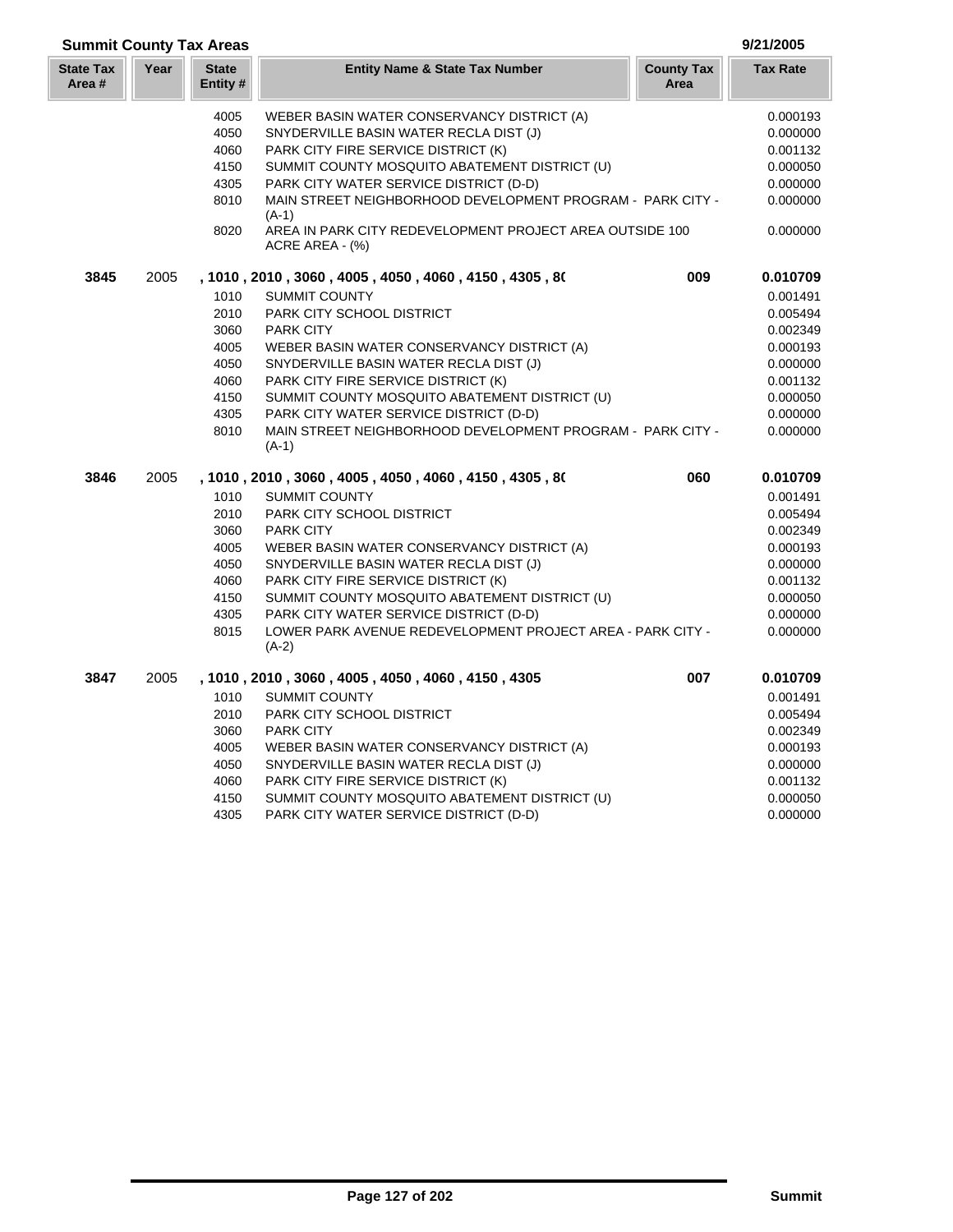| <b>Tooele County Tax Areas</b> |      |                         |                                                                                                   |                           | 9/21/2005            |
|--------------------------------|------|-------------------------|---------------------------------------------------------------------------------------------------|---------------------------|----------------------|
| <b>State Tax</b><br>Area#      | Year | <b>State</b><br>Entity# | <b>Entity Name &amp; State Tax Number</b>                                                         | <b>County Tax</b><br>Area | <b>Tax Rate</b>      |
| 626                            | 2005 |                         | , 1010, 2010, 3020, 4070, 4080                                                                    | 008                       | 0.010573             |
|                                |      | 1010                    | <b>TOOELE COUNTY</b>                                                                              |                           | 0.001398             |
|                                |      | 2010                    | TOOELE COUNTY SCHOOL DISTRICT                                                                     |                           | 0.008896             |
|                                |      | 3020                    | <b>OPHIR</b>                                                                                      |                           | 0.000211             |
|                                |      | 4070                    | RUSH VALLEY WATER CONSERVANCY DISTRICT (G)                                                        |                           | 0.000068             |
|                                |      | 4080                    | TOOELE COUNTY HOSPITAL SPECIAL SERVICE DISTRICT (H)                                               |                           | 0.000000             |
| 627                            | 2005 |                         | , 1010, 2010, 3030, 4070, 4080                                                                    | 009                       | 0.011539             |
|                                |      | 1010                    | <b>TOOELE COUNTY</b>                                                                              |                           | 0.001398             |
|                                |      | 2010                    | TOOELE COUNTY SCHOOL DISTRICT                                                                     |                           | 0.008896             |
|                                |      | 3030                    | <b>RUSH VALLEY</b>                                                                                |                           | 0.001177             |
|                                |      | 4070                    | RUSH VALLEY WATER CONSERVANCY DISTRICT (G)                                                        |                           | 0.000068             |
|                                |      | 4080                    | TOOELE COUNTY HOSPITAL SPECIAL SERVICE DISTRICT (H)                                               |                           | 0.000000             |
| 628                            | 2005 |                         | , 1010 , 2010 , 3040 , 4030 , 4070 , 4080                                                         | 004                       | 0.014049             |
|                                |      | 1010                    | <b>TOOELE COUNTY</b>                                                                              |                           | 0.001398             |
|                                |      | 2010                    | TOOELE COUNTY SCHOOL DISTRICT                                                                     |                           | 0.008896             |
|                                |      | 3040                    | <b>STOCKTON</b>                                                                                   |                           | 0.003307             |
|                                |      | 4030                    | TOOELE VALLEY MOSQUITO ABATEMENT DISTRICT (C)                                                     |                           | 0.000380             |
|                                |      | 4070<br>4080            | RUSH VALLEY WATER CONSERVANCY DISTRICT (G)<br>TOOELE COUNTY HOSPITAL SPECIAL SERVICE DISTRICT (H) |                           | 0.000068<br>0.000000 |
| 633                            | 2005 |                         | , 1010, 2010, 3060, 4070, 4080                                                                    | 005                       | 0.011219             |
|                                |      | 1010                    | <b>TOOELE COUNTY</b>                                                                              |                           | 0.001398             |
|                                |      | 2010                    | TOOELE COUNTY SCHOOL DISTRICT                                                                     |                           | 0.008896             |
|                                |      | 3060                    | <b>VERNON</b>                                                                                     |                           | 0.000857             |
|                                |      | 4070                    | RUSH VALLEY WATER CONSERVANCY DISTRICT (G)                                                        |                           | 0.000068             |
|                                |      | 4080                    | TOOELE COUNTY HOSPITAL SPECIAL SERVICE DISTRICT (H)                                               |                           | 0.000000             |
| 634                            | 2005 |                         | , 1010, 2010, 3070                                                                                | 003                       | 0.014047             |
|                                |      | 1010                    | <b>TOOELE COUNTY</b>                                                                              |                           | 0.001398             |
|                                |      | 2010                    | TOOELE COUNTY SCHOOL DISTRICT                                                                     |                           | 0.008896             |
|                                |      | 3070                    | WENDOVER                                                                                          |                           | 0.003753             |
| 635                            | 2005 |                         | , 1010, 2010, 4010, 4030, 4080, 4090                                                              | 013                       | 0.011201             |
|                                |      | 1010                    | <b>TOOELE COUNTY</b>                                                                              |                           | 0.001398             |
|                                |      | 2010                    | TOOELE COUNTY SCHOOL DISTRICT                                                                     |                           | 0.008896             |
|                                |      | 4010                    | STANSBURY PARK IMPROVEMENT DISTRICT (A)                                                           |                           | 0.000153             |
|                                |      | 4030                    | TOOELE VALLEY MOSQUITO ABATEMENT DISTRICT (C)                                                     |                           | 0.000380             |
|                                |      | 4080                    | TOOELE COUNTY HOSPITAL SPECIAL SERVICE DISTRICT (H)                                               |                           | 0.000000             |
|                                |      | 4090                    | NORTH TOOELE COUNTY FIRE PROTECTION SERVICE DISTRICT (J)                                          |                           | 0.000374             |
| 636                            | 2005 |                         | , 1010, 2010, 4010, 4030, 4040, 4050, 4080, 4090                                                  | 007                       | 0.014353             |
|                                |      | 1010                    | <b>TOOELE COUNTY</b>                                                                              |                           | 0.001398             |
|                                |      | 2010                    | TOOELE COUNTY SCHOOL DISTRICT                                                                     |                           | 0.008896             |
|                                |      | 4010<br>4030            | STANSBURY PARK IMPROVEMENT DISTRICT (A)<br>TOOELE VALLEY MOSQUITO ABATEMENT DISTRICT (C)          |                           | 0.000153<br>0.000380 |
|                                |      | 4040                    | STANSBURY GREENBELT SERVICE AREA OF TOOELE COUNTY (D)                                             |                           | 0.001400             |
|                                |      | 4050                    | STANSBURY RECREATION SERVICE AREA OF TOOELE COUNTY (E)                                            |                           | 0.001752             |
|                                |      | 4080                    | TOOELE COUNTY HOSPITAL SPECIAL SERVICE DISTRICT (H)                                               |                           | 0.000000             |
|                                |      | 4090                    | NORTH TOOELE COUNTY FIRE PROTECTION SERVICE DISTRICT (J)                                          |                           | 0.000374             |
| 637                            | 2005 |                         | , 1010 , 2010 , 4020 , 4030 , 4080 , 4090 , 4100                                                  | 006                       | 0.011445             |
|                                |      | 1010                    | <b>TOOELE COUNTY</b>                                                                              |                           | 0.001398             |
|                                |      | 2010                    | TOOELE COUNTY SCHOOL DISTRICT                                                                     |                           | 0.008896             |
|                                |      | 4020                    | LAKEPOINT IMPROVEMENT DISTRICT (B)                                                                |                           | 0.000189             |
|                                |      | 4030                    | TOOELE VALLEY MOSQUITO ABATEMENT DISTRICT (C)                                                     |                           | 0.000380             |
|                                |      | 4080                    | TOOELE COUNTY HOSPITAL SPECIAL SERVICE DISTRICT (H)                                               |                           | 0.000000             |
|                                |      | 4090                    | NORTH TOOELE COUNTY FIRE PROTECTION SERVICE DISTRICT (J)                                          |                           | 0.000374             |
|                                |      | 4100                    | LAKEPOINT CEMETERY AND PARK SERVICE AREA (K)                                                      |                           | 0.000208             |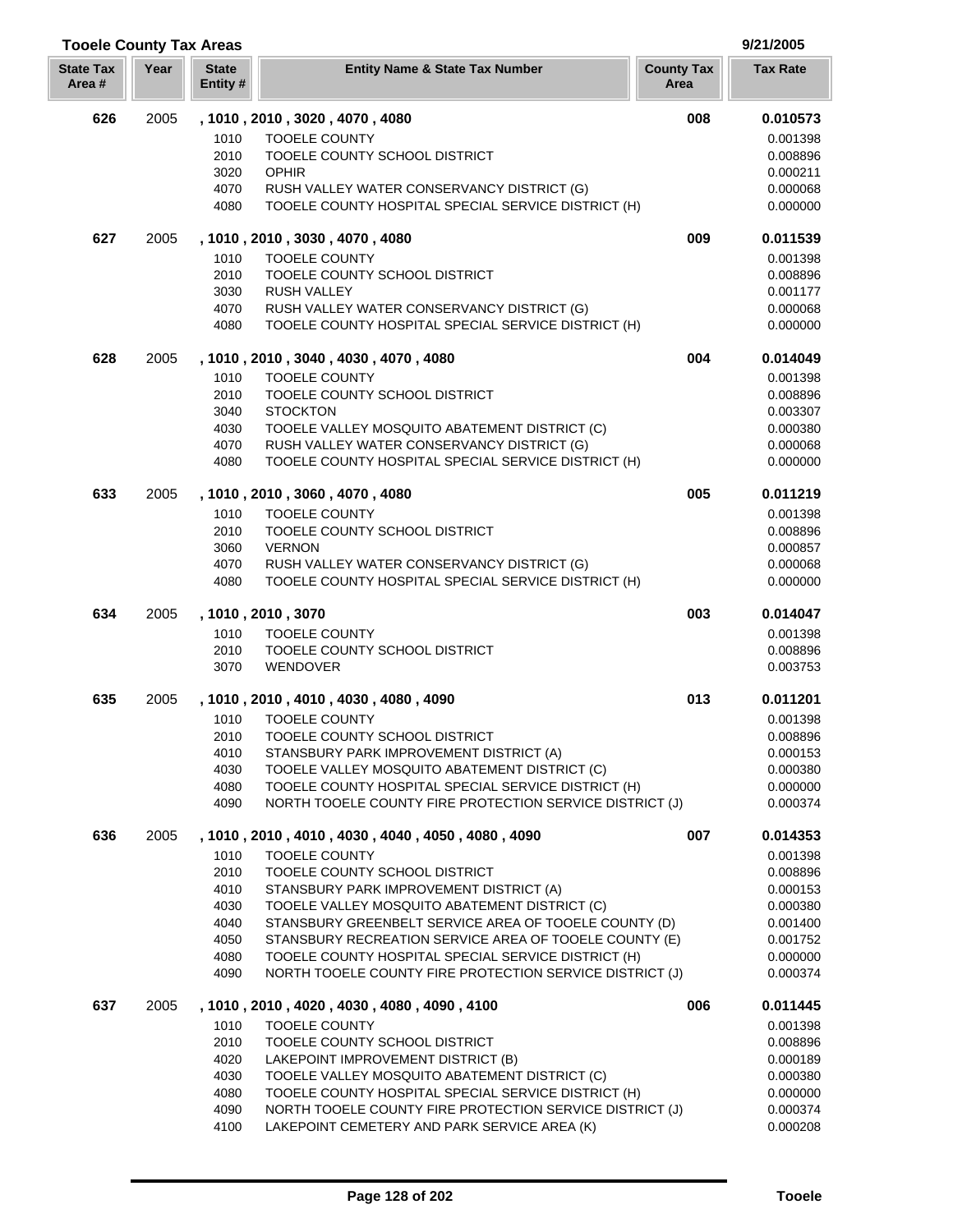## **Year Entity Name & State Tax Number County Tax Tax Rate Area State Tax Area # State Entity #** 2005 **, 1010 , 2010 , 4030 , 4040 , 4050 , 4080 , 4090 014 0.014200** TOOELE COUNTY 0.001398 TOOELE COUNTY SCHOOL DISTRICT 0.008896 TOOELE VALLEY MOSQUITO ABATEMENT DISTRICT (C) 0.000380 STANSBURY GREENBELT SERVICE AREA OF TOOELE COUNTY (D) 0.001400 STANSBURY RECREATION SERVICE AREA OF TOOELE COUNTY (E) 0.001752 TOOELE COUNTY HOSPITAL SPECIAL SERVICE DISTRICT (H) 0.000000 NORTH TOOELE COUNTY FIRE PROTECTION SERVICE DISTRICT (J) 0.000374 2005 **, 1010 , 2010 , 4030 , 4080 , 4090 010 0.011048** TOOELE COUNTY 0.001398 TOOELE COUNTY SCHOOL DISTRICT 0.008896 4030 TOOELE VALLEY MOSQUITO ABATEMENT DISTRICT (C) 0.000300 0.000380 TOOELE COUNTY HOSPITAL SPECIAL SERVICE DISTRICT (H) 0.000000 NORTH TOOELE COUNTY FIRE PROTECTION SERVICE DISTRICT (J) 0.000374 2005 **, 1010 , 2010 , 4030 , 4060 , 4080 , 4090 015 0.011048** TOOELE COUNTY 0.001398 TOOELE COUNTY SCHOOL DISTRICT 0.008896 4030 TOOELE VALLEY MOSQUITO ABATEMENT DISTRICT (C) 0.000300 0.000380 WEST ERDA IMPROVEMENT DISTRICT (F) 0.000000 TOOELE COUNTY HOSPITAL SPECIAL SERVICE DISTRICT (H) 0.000000 NORTH TOOELE COUNTY FIRE PROTECTION SERVICE DISTRICT (J) 0.000374 2005 **, 1010 , 2010 , 4030 , 4070 , 4080 016 0.010742** 1010 TOOELE COUNTY **1010** TOOELE COUNTY TOOELE COUNTY SCHOOL DISTRICT 0.008896 4030 TOOELE VALLEY MOSQUITO ABATEMENT DISTRICT (C) 0.000380 0.000380 4070 RUSH VALLEY WATER CONSERVANCY DISTRICT (G) 0.000068 TOOELE COUNTY HOSPITAL SPECIAL SERVICE DISTRICT (H) 0.000000 2005 **, 1010 , 2010 , 4070 , 4080 017 0.010362** 1010 TOOELE COUNTY **1010** TOOELE COUNTY TOOELE COUNTY SCHOOL DISTRICT 0.008896 4070 RUSH VALLEY WATER CONSERVANCY DISTRICT (G) 0.000068 0.000068 TOOELE COUNTY HOSPITAL SPECIAL SERVICE DISTRICT (H) 0.000000 2005 **, 1010 , 2010 , 4080 011 0.010294** TOOELE COUNTY 0.001398 TOOELE COUNTY SCHOOL DISTRICT 0.008896 TOOELE COUNTY HOSPITAL SPECIAL SERVICE DISTRICT (H) 0.000000 2005 **, 1010 , 2010 , 4080 , 4090 019 0.010668** 1010 TOOELE COUNTY **1010** TOOELE COUNTY TOOELE COUNTY SCHOOL DISTRICT 0.008896 TOOELE COUNTY HOSPITAL SPECIAL SERVICE DISTRICT (H) 0.000000 NORTH TOOELE COUNTY FIRE PROTECTION SERVICE DISTRICT (J) 0.000374 2005 **, 1010 , 2010 , 3010 , 4030 , 4080 002 0.013856** 1010 TOOELE COUNTY **1010** TOOELE COUNTY TOOELE COUNTY SCHOOL DISTRICT 0.008896 GRANTSVILLE 0.003182 TOOELE VALLEY MOSQUITO ABATEMENT DISTRICT (C) 0.000380 TOOELE COUNTY HOSPITAL SPECIAL SERVICE DISTRICT (H) 0.000000 2005 **, 1010 , 2010 , 3050 , 4080 001 0.012992** 1010 TOOFLE COUNTY CONTRACTED TO A 2001 10:001398 TOOELE COUNTY SCHOOL DISTRICT 0.008896 TOOELE 0.002698 TOOELE COUNTY HOSPITAL SPECIAL SERVICE DISTRICT (H) 0.000000

**Tooele County Tax Areas 9/21/2005**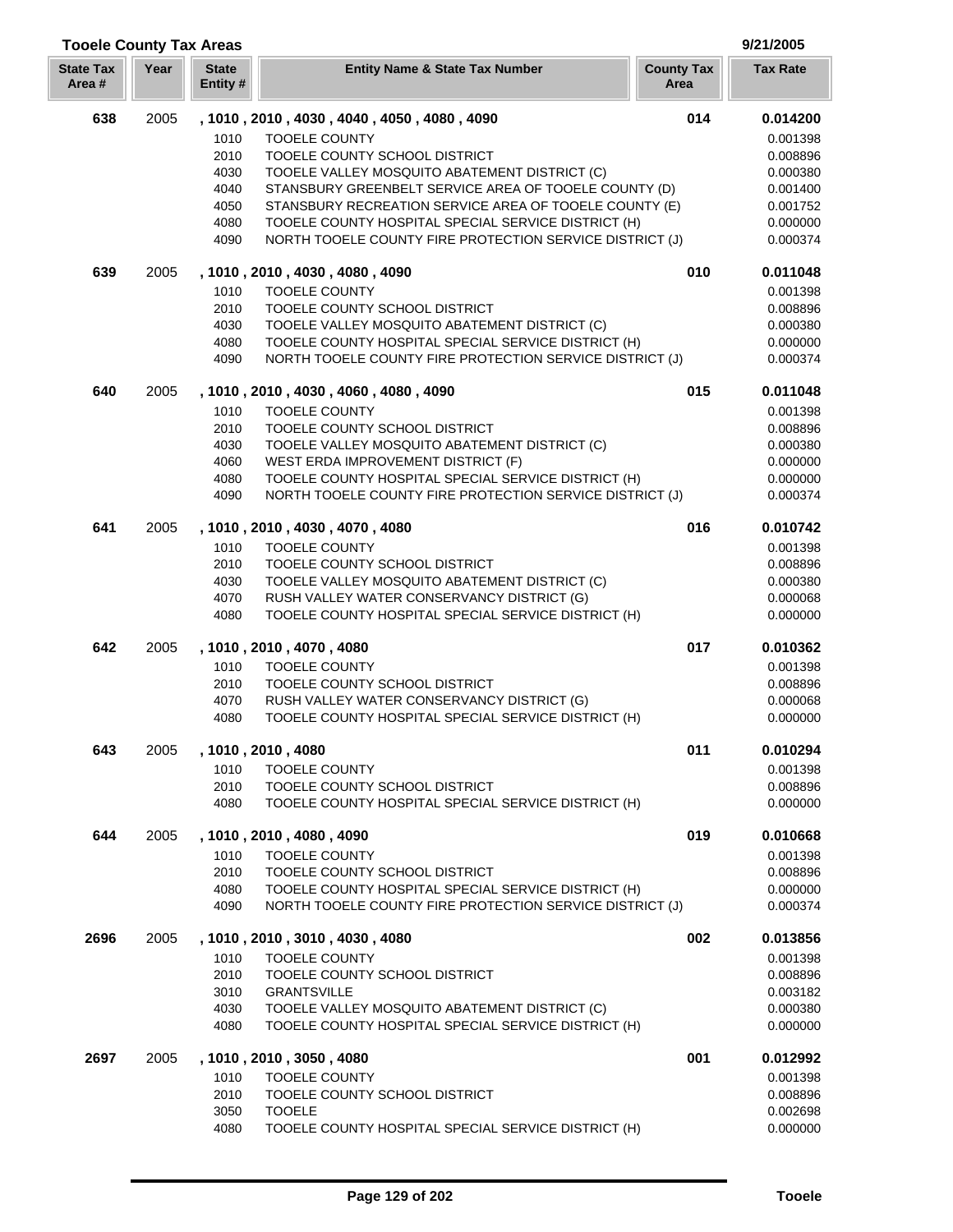# **Tooele County Tax Areas 9/21/2005**

| <b>State Tax</b><br>Area # | Year | <b>State</b><br>Entity # | <b>Entity Name &amp; State Tax Number</b>                                                                                                    | <b>County Tax</b><br>Area | <b>Tax Rate</b>      |
|----------------------------|------|--------------------------|----------------------------------------------------------------------------------------------------------------------------------------------|---------------------------|----------------------|
| 2698                       | 2005 |                          | , 1010, 2010, 3050, 4080, 8010                                                                                                               | 018                       | 0.012992             |
|                            |      | 1010                     | <b>TOOELE COUNTY</b>                                                                                                                         |                           | 0.001398             |
|                            |      | 2010                     | TOOELE COUNTY SCHOOL DISTRICT                                                                                                                |                           | 0.008896             |
|                            |      | 3050                     | <b>TOOELE</b>                                                                                                                                |                           | 0.002698             |
|                            |      | 4080                     | TOOELE COUNTY HOSPITAL SPECIAL SERVICE DISTRICT (H)                                                                                          |                           | 0.000000             |
|                            |      | 8010                     | TOOELE CENTRAL BUSINESS DIST. NEIGHBORHOOD DEVELOPMENT<br>$PLAN - (A-1)$                                                                     |                           | 0.000000             |
| 2699                       | 2005 |                          | , 1010, 2010, 3050, 4080, 8020                                                                                                               | 020                       | 0.012992             |
|                            |      | 1010                     | <b>TOOELE COUNTY</b>                                                                                                                         |                           | 0.001398             |
|                            |      | 2010                     | TOOELE COUNTY SCHOOL DISTRICT                                                                                                                |                           | 0.008896             |
|                            |      | 3050                     | <b>TOOELE</b>                                                                                                                                |                           | 0.002698             |
|                            |      | 4080<br>8020             | TOOELE COUNTY HOSPITAL SPECIAL SERVICE DISTRICT (H)<br>TOOELE CITY AIRPORT REDEVELOPMENT PROJECT NO. 2 - AREA NO. 1 -<br>TOOELE CITY - (B-1) |                           | 0.000000<br>0.000000 |
| 2700                       | 2005 |                          | , 1010, 2010, 3050, 4080, 8030                                                                                                               | 021                       | 0.012992             |
|                            |      | 1010                     | <b>TOOELE COUNTY</b>                                                                                                                         |                           | 0.001398             |
|                            |      | 2010                     | TOOELE COUNTY SCHOOL DISTRICT                                                                                                                |                           | 0.008896             |
|                            |      | 3050                     | <b>TOOELE</b>                                                                                                                                |                           | 0.002698             |
|                            |      | 4080                     | TOOELE COUNTY HOSPITAL SPECIAL SERVICE DISTRICT (H)                                                                                          |                           | 0.000000             |
|                            |      | 8030                     | TOOELE CITY AIRPORT REDEVELOPMENT PROJECT NO. 2 - AREA NO. 2 -<br>TOOELE CITY - (B-2)                                                        |                           | 0.000000             |
| 2986                       | 2005 |                          | , 1010, 2010, 3050, 4080, 8015                                                                                                               | 022                       | 0.012992             |
|                            |      | 1010                     | <b>TOOELE COUNTY</b>                                                                                                                         |                           | 0.001398             |
|                            |      | 2010                     | TOOELE COUNTY SCHOOL DISTRICT                                                                                                                |                           | 0.008896             |
|                            |      | 3050                     | <b>TOOELE</b>                                                                                                                                |                           | 0.002698             |
|                            |      | 4080                     | TOOELE COUNTY HOSPITAL SPECIAL SERVICE DISTRICT (H)                                                                                          |                           | 0.000000             |
|                            |      | 8015                     | TOOELE ARMY DEPOT ECONOMIC REDEVELOPMENT PROJECT (A-2)                                                                                       |                           | 0.000000             |
| 3094                       | 2005 |                          | , 1010 , 2010 , 3050 , 4080 , 4110                                                                                                           | 023                       | 0.013402             |
|                            |      | 1010                     | TOOELE COUNTY                                                                                                                                |                           | 0.001398             |
|                            |      | 2010                     | TOOELE COUNTY SCHOOL DISTRICT                                                                                                                |                           | 0.008896             |
|                            |      | 3050                     | <b>TOOELE</b>                                                                                                                                |                           | 0.002698             |
|                            |      | 4080<br>4110             | TOOELE COUNTY HOSPITAL SPECIAL SERVICE DISTRICT (H)<br>NORTH TOOELE CITY SSD (L)                                                             |                           | 0.000000<br>0.000410 |
| 3222                       | 2005 |                          | , 1010, 2010, 4080, 4090, 4120                                                                                                               | 027                       | 0.010668             |
|                            |      | 1010                     | <b>TOOELE COUNTY</b>                                                                                                                         |                           | 0.001398             |
|                            |      | 2010                     | TOOELE COUNTY SCHOOL DISTRICT                                                                                                                |                           | 0.008896             |
|                            |      | 4080                     | TOOELE COUNTY HOSPITAL SPECIAL SERVICE DISTRICT (H)                                                                                          |                           | 0.000000             |
|                            |      | 4090                     | NORTH TOOELE COUNTY FIRE PROTECTION SERVICE DISTRICT (J)                                                                                     |                           | 0.000374             |
|                            |      | 4120                     | SADDLEBACK SPECIAL SERVICE DISTRICT (M)                                                                                                      |                           | 0.000000             |
| 3223                       | 2005 |                          | , 1010, 2010, 4020, 4030, 4080, 4090, 4100, 4120                                                                                             | 025                       | 0.011445             |
|                            |      | 1010                     | <b>TOOELE COUNTY</b>                                                                                                                         |                           | 0.001398             |
|                            |      | 2010                     | TOOELE COUNTY SCHOOL DISTRICT                                                                                                                |                           | 0.008896             |
|                            |      | 4020                     | LAKEPOINT IMPROVEMENT DISTRICT (B)                                                                                                           |                           | 0.000189             |
|                            |      | 4030                     | TOOELE VALLEY MOSQUITO ABATEMENT DISTRICT (C)                                                                                                |                           | 0.000380             |
|                            |      | 4080                     | TOOELE COUNTY HOSPITAL SPECIAL SERVICE DISTRICT (H)                                                                                          |                           | 0.000000             |
|                            |      | 4090                     | NORTH TOOELE COUNTY FIRE PROTECTION SERVICE DISTRICT (J)                                                                                     |                           | 0.000374             |
|                            |      | 4100<br>4120             | LAKEPOINT CEMETERY AND PARK SERVICE AREA (K)<br>SADDLEBACK SPECIAL SERVICE DISTRICT (M)                                                      |                           | 0.000208<br>0.000000 |
| 3224                       | 2005 |                          |                                                                                                                                              | 026                       | 0.011048             |
|                            |      | 1010                     | , 1010 , 2010 , 4030 , 4080 , 4090 , 4120<br><b>TOOELE COUNTY</b>                                                                            |                           | 0.001398             |
|                            |      | 2010                     | TOOELE COUNTY SCHOOL DISTRICT                                                                                                                |                           | 0.008896             |
|                            |      | 4030                     | TOOELE VALLEY MOSQUITO ABATEMENT DISTRICT (C)                                                                                                |                           | 0.000380             |
|                            |      | 4080                     | TOOELE COUNTY HOSPITAL SPECIAL SERVICE DISTRICT (H)                                                                                          |                           | 0.000000             |
|                            |      | 4090                     | NORTH TOOELE COUNTY FIRE PROTECTION SERVICE DISTRICT (J)                                                                                     |                           | 0.000374             |
|                            |      | 4120                     | SADDLEBACK SPECIAL SERVICE DISTRICT (M)                                                                                                      |                           | 0.000000             |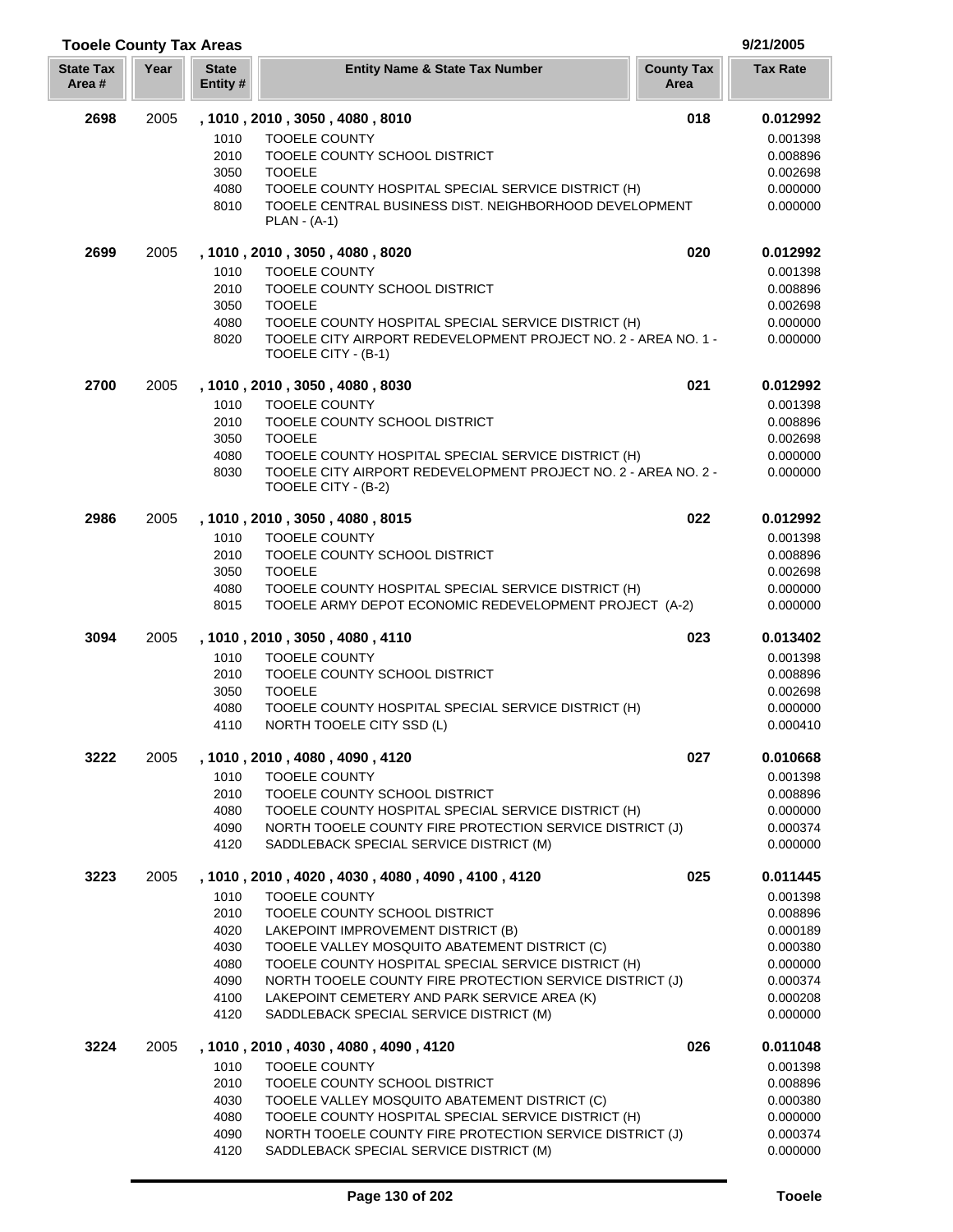| <b>Tooele County Tax Areas</b> |      |                         |                                                          |                           | 9/21/2005       |
|--------------------------------|------|-------------------------|----------------------------------------------------------|---------------------------|-----------------|
| <b>State Tax</b><br>Area#      | Year | <b>State</b><br>Entity# | <b>Entity Name &amp; State Tax Number</b>                | <b>County Tax</b><br>Area | <b>Tax Rate</b> |
| 3330                           | 2005 |                         | , 1010, 2010, 3070, 8040                                 | 024                       | 0.014047        |
|                                |      | 1010                    | <b>TOOELE COUNTY</b>                                     |                           | 0.001398        |
|                                |      | 2010                    | TOOELE COUNTY SCHOOL DISTRICT                            |                           | 0.008896        |
|                                |      | 3070                    | WENDOVER                                                 |                           | 0.003753        |
|                                |      | 8040                    | DENNER ECONOMIC DEVELOPMENT PROJECT (C-1)                |                           | 0.000000        |
| 3383                           | 2005 |                         | , 1010, 2010, 3010, 4030, 4080, 8050                     | 030                       | 0.013856        |
|                                |      | 1010                    | <b>TOOELE COUNTY</b>                                     |                           | 0.001398        |
|                                |      | 2010                    | TOOELE COUNTY SCHOOL DISTRICT                            |                           | 0.008896        |
|                                |      | 3010                    | <b>GRANTSVILLE</b>                                       |                           | 0.003182        |
|                                |      | 4030                    | TOOELE VALLEY MOSQUITO ABATEMENT DISTRICT (C)            |                           | 0.000380        |
|                                |      | 4080                    | TOOELE COUNTY HOSPITAL SPECIAL SERVICE DISTRICT (H)      |                           | 0.000000        |
|                                |      | 8050                    | WEST BENCH ECONOMIC DEVELOPMENT - GRANTSVILLE - (D-1)    |                           | 0.000000        |
| 3384                           | 2005 |                         | , 1010, 2010, 4030, 4080, 4090, 4130                     | 028                       | 0.011048        |
|                                |      | 1010                    | <b>TOOELE COUNTY</b>                                     |                           | 0.001398        |
|                                |      | 2010                    | TOOELE COUNTY SCHOOL DISTRICT                            |                           | 0.008896        |
|                                |      | 4030                    | TOOELE VALLEY MOSQUITO ABATEMENT DISTRICT (C)            |                           | 0.000380        |
|                                |      | 4080                    | TOOELE COUNTY HOSPITAL SPECIAL SERVICE DISTRICT (H)      |                           | 0.000000        |
|                                |      | 4090                    | NORTH TOOELE COUNTY FIRE PROTECTION SERVICE DISTRICT (J) |                           | 0.000374        |
|                                |      | 4130                    | SOUTH RIM SPECIAL SERVICE DISTRICT (N)                   |                           | 0.000000        |
| 3385                           | 2005 |                         | , 1010, 2010, 4030, 4070, 4080, 4130                     | 029                       | 0.010742        |
|                                |      | 1010                    | <b>TOOELE COUNTY</b>                                     |                           | 0.001398        |
|                                |      | 2010                    | TOOELE COUNTY SCHOOL DISTRICT                            |                           | 0.008896        |
|                                |      | 4030                    | TOOELE VALLEY MOSQUITO ABATEMENT DISTRICT (C)            |                           | 0.000380        |
|                                |      | 4070                    | RUSH VALLEY WATER CONSERVANCY DISTRICT (G)               |                           | 0.000068        |
|                                |      | 4080                    | TOOELE COUNTY HOSPITAL SPECIAL SERVICE DISTRICT (H)      |                           | 0.000000        |
|                                |      | 4130                    | SOUTH RIM SPECIAL SERVICE DISTRICT (N)                   |                           | 0.000000        |
| 3783                           | 2005 |                         | , 1010, 2010, 4020, 4030, 4080, 4090                     | 031                       | 0.011237        |
|                                |      | 1010                    | <b>TOOELE COUNTY</b>                                     |                           | 0.001398        |
|                                |      | 2010                    | TOOELE COUNTY SCHOOL DISTRICT                            |                           | 0.008896        |
|                                |      | 4020                    | LAKEPOINT IMPROVEMENT DISTRICT (B)                       |                           | 0.000189        |
|                                |      | 4030                    | TOOELE VALLEY MOSQUITO ABATEMENT DISTRICT (C)            |                           | 0.000380        |
|                                |      | 4080                    | TOOELE COUNTY HOSPITAL SPECIAL SERVICE DISTRICT (H)      |                           | 0.000000        |
|                                |      | 4090                    | NORTH TOOELE COUNTY FIRE PROTECTION SERVICE DISTRICT (J) |                           | 0.000374        |

Г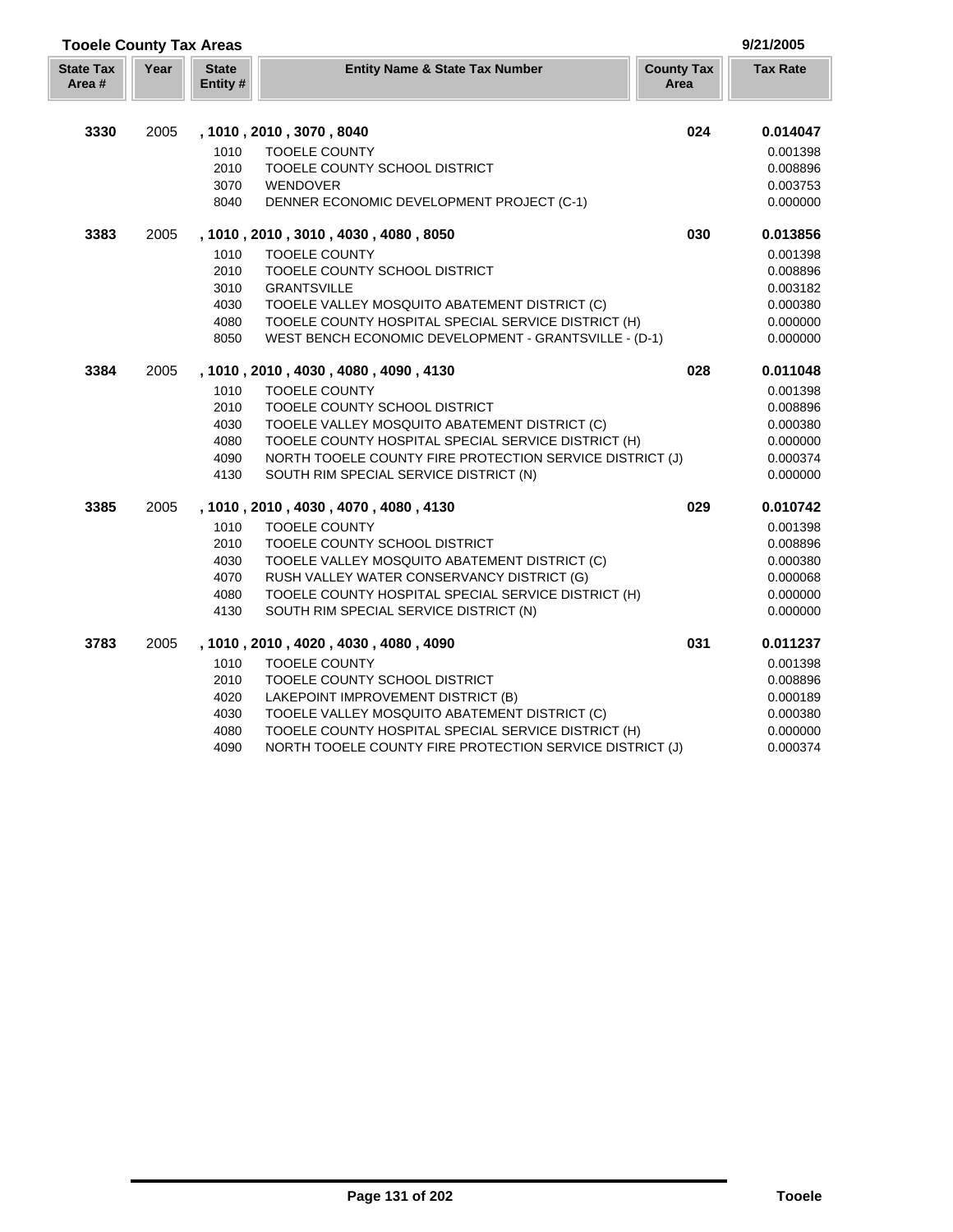| <b>Uintah County Tax Areas</b> |      |                          |                                                                                     |                           | 9/21/2005            |
|--------------------------------|------|--------------------------|-------------------------------------------------------------------------------------|---------------------------|----------------------|
| <b>State Tax</b><br>Area#      | Year | <b>State</b><br>Entity # | <b>Entity Name &amp; State Tax Number</b>                                           | <b>County Tax</b><br>Area | <b>Tax Rate</b>      |
| 646                            | 2005 |                          | , 1010 , 2010 , 3010 , 4040 , 4080 , 4095 , 4270                                    | 012                       | 0.011073             |
|                                |      | 1010                     | <b>UINTAH COUNTY</b>                                                                |                           | 0.002962             |
|                                |      | 2010                     | UINTAH COUNTY SCHOOL DISTRICT                                                       |                           | 0.006001             |
|                                |      | 3010                     | <b>BALLARD</b>                                                                      |                           | 0.000964             |
|                                |      | 4040                     | BALLARD WATER IMPROVEMENT DISTRICT (D)                                              |                           | 0.000466             |
|                                |      | 4080                     | UINTAH MOSQUITO ABATEMENT DISTRICT (H)                                              |                           | 0.000280             |
|                                |      | 4095                     | UINTAH REC. SPECIAL SERVICE DIST (K)                                                |                           | 0.000000             |
|                                |      | 4270                     | CENTRAL UTAH WATER CONSERVANCY DISTRICT (X)                                         |                           | 0.000400             |
| 647                            | 2005 |                          | , 1010, 2010, 3010, 4080, 4095, 4270                                                | 011                       | 0.010607             |
|                                |      | 1010                     | <b>UINTAH COUNTY</b>                                                                |                           | 0.002962             |
|                                |      | 2010                     | UINTAH COUNTY SCHOOL DISTRICT                                                       |                           | 0.006001             |
|                                |      | 3010                     | <b>BALLARD</b>                                                                      |                           | 0.000964             |
|                                |      | 4080                     | UINTAH MOSQUITO ABATEMENT DISTRICT (H)                                              |                           | 0.000280             |
|                                |      | 4095<br>4270             | UINTAH REC. SPECIAL SERVICE DIST (K)<br>CENTRAL UTAH WATER CONSERVANCY DISTRICT (X) |                           | 0.000000<br>0.000400 |
|                                |      |                          |                                                                                     |                           |                      |
| 649                            | 2005 |                          | , 1010, 2010, 3020, 4010, 4060, 4080, 4090, 4095, 42<br><b>UINTAH COUNTY</b>        | 022                       | 0.012134             |
|                                |      | 1010<br>2010             | UINTAH COUNTY SCHOOL DISTRICT                                                       |                           | 0.002962<br>0.006001 |
|                                |      | 3020                     | <b>NAPLES</b>                                                                       |                           | 0.000508             |
|                                |      | 4010                     | UINTAH WATER CONSERVANCY DISTRICT (A)                                               |                           | 0.000380             |
|                                |      | 4060                     | ASHLEY VALLEY WATER & SEWER IMPROVEMENT DISTRICT (F)                                |                           | 0.001603             |
|                                |      | 4080                     | UINTAH MOSQUITO ABATEMENT DISTRICT (H)                                              |                           | 0.000280             |
|                                |      | 4090                     | HIGH COUNTRY SPECIAL IMPROVEMENT DISTRICT (J)                                       |                           | 0.000000             |
|                                |      | 4095                     | UINTAH REC. SPECIAL SERVICE DIST (K)                                                |                           | 0.000000             |
|                                |      | 4270                     | CENTRAL UTAH WATER CONSERVANCY DISTRICT (X)                                         |                           | 0.000400             |
| 650                            | 2005 |                          | , 1010, 2010, 3020, 4010, 4060, 4080, 4095, 4270                                    | 014                       | 0.012134             |
|                                |      | 1010                     | <b>UINTAH COUNTY</b>                                                                |                           | 0.002962             |
|                                |      | 2010                     | UINTAH COUNTY SCHOOL DISTRICT                                                       |                           | 0.006001             |
|                                |      | 3020                     | <b>NAPLES</b>                                                                       |                           | 0.000508             |
|                                |      | 4010                     | UINTAH WATER CONSERVANCY DISTRICT (A)                                               |                           | 0.000380             |
|                                |      | 4060                     | ASHLEY VALLEY WATER & SEWER IMPROVEMENT DISTRICT (F)                                |                           | 0.001603             |
|                                |      | 4080                     | UINTAH MOSQUITO ABATEMENT DISTRICT (H)                                              |                           | 0.000280             |
|                                |      | 4095                     | UINTAH REC. SPECIAL SERVICE DIST (K)                                                |                           | 0.000000             |
|                                |      | 4270                     | CENTRAL UTAH WATER CONSERVANCY DISTRICT (X)                                         |                           | 0.000400             |
| 651                            | 2005 |                          | , 1010, 2010, 3020, 4010, 4060, 4080, 4095, 4270, 80                                | 020                       | 0.012134             |
|                                |      | 1010                     | <b>UINTAH COUNTY</b>                                                                |                           | 0.002962             |
|                                |      | 2010                     | UINTAH COUNTY SCHOOL DISTRICT                                                       |                           | 0.006001             |
|                                |      | 3020                     | <b>NAPLES</b>                                                                       |                           | 0.000508             |
|                                |      | 4010                     | UINTAH WATER CONSERVANCY DISTRICT (A)                                               |                           | 0.000380             |
|                                |      | 4060                     | ASHLEY VALLEY WATER & SEWER IMPROVEMENT DISTRICT (F)                                |                           | 0.001603             |
|                                |      | 4080                     | UINTAH MOSQUITO ABATEMENT DISTRICT (H)                                              |                           | 0.000280             |
|                                |      | 4095<br>4270             | UINTAH REC. SPECIAL SERVICE DIST (K)<br>CENTRAL UTAH WATER CONSERVANCY DISTRICT (X) |                           | 0.000000<br>0.000400 |
|                                |      | 8010                     | NAPLES REDEVELOPMENT PROJECT - (A-1)                                                |                           | 0.000000             |
| 652                            | 2005 |                          |                                                                                     | 028                       |                      |
|                                |      |                          | , 1010, 2010, 3020, 4010, 4060, 4080, 4095, 4270, 80                                |                           | 0.012134             |
|                                |      | 1010<br>2010             | <b>UINTAH COUNTY</b><br>UINTAH COUNTY SCHOOL DISTRICT                               |                           | 0.002962<br>0.006001 |
|                                |      | 3020                     | <b>NAPLES</b>                                                                       |                           | 0.000508             |
|                                |      | 4010                     | UINTAH WATER CONSERVANCY DISTRICT (A)                                               |                           | 0.000380             |
|                                |      | 4060                     | ASHLEY VALLEY WATER & SEWER IMPROVEMENT DISTRICT (F)                                |                           | 0.001603             |
|                                |      | 4080                     | UINTAH MOSQUITO ABATEMENT DISTRICT (H)                                              |                           | 0.000280             |
|                                |      | 4095                     | UINTAH REC. SPECIAL SERVICE DIST (K)                                                |                           | 0.000000             |
|                                |      | 4270                     | CENTRAL UTAH WATER CONSERVANCY DISTRICT (X)                                         |                           | 0.000400             |
|                                |      | 8015                     | 1500 SOUTH NEIGHBORHOOD DEVELOPMENT - NAPLES CITY - (A-2)                           |                           | 0.000000             |
| 654                            | 2005 |                          | , 1010, 2010, 3030, 4010, 4060, 4080, 4095, 4270                                    | 024                       | 0.012698             |

U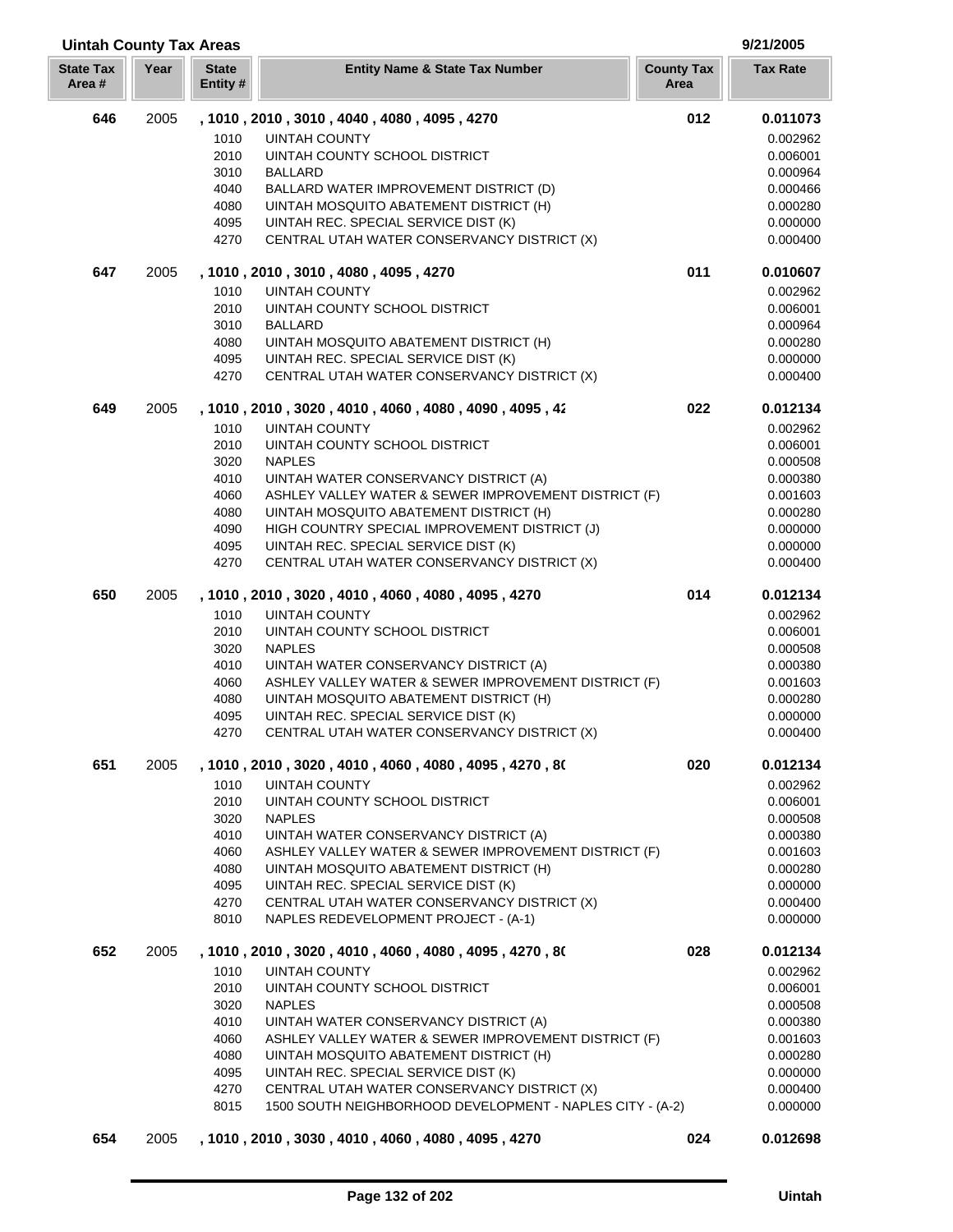| <b>Uintah County Tax Areas</b> |      |                         |                                                      |                           | 9/21/2005       |
|--------------------------------|------|-------------------------|------------------------------------------------------|---------------------------|-----------------|
| <b>State Tax</b><br>Area #     | Year | <b>State</b><br>Entity# | <b>Entity Name &amp; State Tax Number</b>            | <b>County Tax</b><br>Area | <b>Tax Rate</b> |
|                                |      | 1010                    | UINTAH COUNTY                                        |                           | 0.002962        |
|                                |      | 2010                    | UINTAH COUNTY SCHOOL DISTRICT                        |                           | 0.006001        |
|                                |      | 3030                    | <b>VERNAL</b>                                        |                           | 0.001072        |
|                                |      | 4010                    | UINTAH WATER CONSERVANCY DISTRICT (A)                |                           | 0.000380        |
|                                |      | 4060                    | ASHLEY VALLEY WATER & SEWER IMPROVEMENT DISTRICT (F) |                           | 0.001603        |
|                                |      | 4080                    | UINTAH MOSQUITO ABATEMENT DISTRICT (H)               |                           | 0.000280        |
|                                |      | 4095                    | UINTAH REC. SPECIAL SERVICE DIST (K)                 |                           | 0.000000        |
|                                |      | 4270                    | CENTRAL UTAH WATER CONSERVANCY DISTRICT (X)          |                           | 0.000400        |
| 656                            | 2005 |                         | , 1010, 2010, 3030, 4010, 4080, 4095, 4270, 6020     | 021                       | 0.011861        |
|                                |      | 1010                    | <b>UINTAH COUNTY</b>                                 |                           | 0.002962        |
|                                |      | 2010                    | UINTAH COUNTY SCHOOL DISTRICT                        |                           | 0.006001        |
|                                |      | 3030                    | VERNAL                                               |                           | 0.001072        |
|                                |      | 4010                    | UINTAH WATER CONSERVANCY DISTRICT (A)                |                           | 0.000380        |
|                                |      | 4080                    | UINTAH MOSQUITO ABATEMENT DISTRICT (H)               |                           | 0.000280        |
|                                |      | 4095                    | UINTAH REC. SPECIAL SERVICE DIST (K)                 |                           | 0.000000        |
|                                |      | 4270                    | CENTRAL UTAH WATER CONSERVANCY DISTRICT (X)          |                           | 0.000400        |
|                                |      | 6020                    | AREA WITHDRAWN FROM ASHLEY VALLEY WATER AND SEWER    |                           | 0.000766        |
|                                |      |                         | IMPROVEMENT (II) (SHOWALTER, MEACHAM)                |                           |                 |
| 657                            | 2005 |                         | , 1010, 2010, 3030, 4010, 4080, 4095, 4270, 6030     | 023                       | 0.011450        |
|                                |      | 1010                    | <b>UINTAH COUNTY</b>                                 |                           | 0.002962        |
|                                |      | 2010                    | UINTAH COUNTY SCHOOL DISTRICT                        |                           | 0.006001        |
|                                |      | 3030                    | <b>VERNAL</b>                                        |                           | 0.001072        |
|                                |      | 4010                    | UINTAH WATER CONSERVANCY DISTRICT (A)                |                           | 0.000380        |
|                                |      | 4080                    | UINTAH MOSQUITO ABATEMENT DISTRICT (H)               |                           | 0.000280        |
|                                |      | 4095                    | UINTAH REC. SPECIAL SERVICE DIST (K)                 |                           | 0.000000        |
|                                |      | 4270                    | CENTRAL UTAH WATER CONSERVANCY DISTRICT (X)          |                           | 0.000400        |
|                                |      | 6030                    | AREA WITHDRAWN FROM ASHLEY VALLEY WATER & SEWER      |                           | 0.000355        |
|                                |      |                         | IMPROVEMENT DISTRICT (III) (PHEASAN GELN)            |                           |                 |
| 661                            | 2005 |                         | , 1010, 2010, 3030, 4010, 4080, 4095, 4270           | 004                       | 0.011095        |
|                                |      | 1010                    | <b>UINTAH COUNTY</b>                                 |                           | 0.002962        |
|                                |      | 2010                    | UINTAH COUNTY SCHOOL DISTRICT                        |                           | 0.006001        |
|                                |      | 3030                    | <b>VERNAL</b>                                        |                           | 0.001072        |
|                                |      | 4010                    | UINTAH WATER CONSERVANCY DISTRICT (A)                |                           | 0.000380        |
|                                |      | 4080                    | UINTAH MOSQUITO ABATEMENT DISTRICT (H)               |                           | 0.000280        |
|                                |      | 4095                    | UINTAH REC. SPECIAL SERVICE DIST (K)                 |                           | 0.000000        |
|                                |      | 4270                    | CENTRAL UTAH WATER CONSERVANCY DISTRICT (X)          |                           | 0.000400        |
| 662                            | 2005 |                         | , 1010, 2010, 4010, 4020, 4080, 4095, 4270           | 003                       | 0.010691        |
|                                |      | 1010                    | <b>UINTAH COUNTY</b>                                 |                           | 0.002962        |
|                                |      | 2010                    | UINTAH COUNTY SCHOOL DISTRICT                        |                           | 0.006001        |
|                                |      | 4010                    | UINTAH WATER CONSERVANCY DISTRICT (A)                |                           | 0.000380        |
|                                |      | 4020                    | MAESER WATER IMPROVEMENT DISTRICT (B)                |                           | 0.000668        |
|                                |      | 4080                    | UINTAH MOSQUITO ABATEMENT DISTRICT (H)               |                           | 0.000280        |
|                                |      | 4095                    | UINTAH REC. SPECIAL SERVICE DIST (K)                 |                           | 0.000000        |
|                                |      | 4270                    | CENTRAL UTAH WATER CONSERVANCY DISTRICT (X)          |                           | 0.000400        |
| 663                            | 2005 |                         | , 1010, 2010, 4010, 4030, 4080, 4095, 4270           | 005                       | 0.010889        |
|                                |      | 1010                    | <b>UINTAH COUNTY</b>                                 |                           | 0.002962        |
|                                |      | 2010                    | UINTAH COUNTY SCHOOL DISTRICT                        |                           | 0.006001        |
|                                |      | 4010                    | UINTAH WATER CONSERVANCY DISTRICT (A)                |                           | 0.000380        |
|                                |      | 4030                    | JENSEN WATER IMPROVEMENT DISTRICT (C)                |                           | 0.000866        |
|                                |      | 4080                    | UINTAH MOSQUITO ABATEMENT DISTRICT (H)               |                           | 0.000280        |
|                                |      | 4095                    | UINTAH REC. SPECIAL SERVICE DIST (K)                 |                           | 0.000000        |
|                                |      | 4270                    | CENTRAL UTAH WATER CONSERVANCY DISTRICT (X)          |                           | 0.000400        |
| 664                            | 2005 |                         | , 1010 , 2010 , 4010 , 4050 , 4080 , 4095 , 4270     | 007                       | 0.010838        |
|                                |      | 1010                    | <b>UINTAH COUNTY</b>                                 |                           | 0.002962        |
|                                |      | 2010                    | UINTAH COUNTY SCHOOL DISTRICT                        |                           | 0.006001        |
|                                |      | 4010                    | UINTAH WATER CONSERVANCY DISTRICT (A)                |                           | 0.000380        |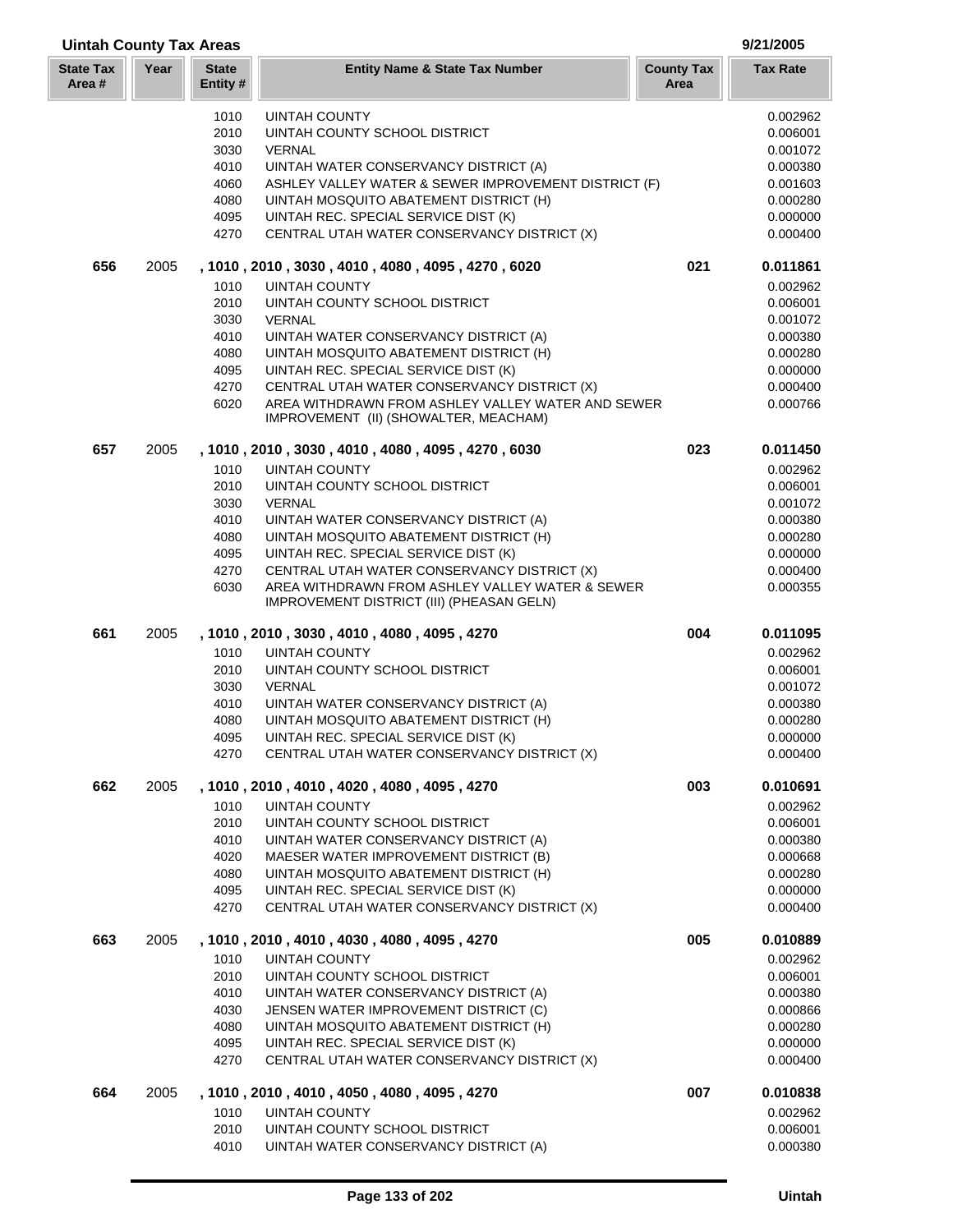| <b>Uintah County Tax Areas</b> |      |                          |                                                                                     |                           | 9/21/2005            |
|--------------------------------|------|--------------------------|-------------------------------------------------------------------------------------|---------------------------|----------------------|
| <b>State Tax</b><br>Area#      | Year | <b>State</b><br>Entity # | <b>Entity Name &amp; State Tax Number</b>                                           | <b>County Tax</b><br>Area | <b>Tax Rate</b>      |
|                                |      | 4050                     | <b>OURAY PARK WATER IMPROVEMENT DISTRICT (E)</b>                                    |                           | 0.000815             |
|                                |      | 4080                     | UINTAH MOSQUITO ABATEMENT DISTRICT (H)                                              |                           | 0.000280             |
|                                |      | 4095                     | UINTAH REC. SPECIAL SERVICE DIST (K)                                                |                           | 0.000000             |
|                                |      | 4270                     | CENTRAL UTAH WATER CONSERVANCY DISTRICT (X)                                         |                           | 0.000400             |
| 665                            | 2005 |                          | , 1010 , 2010 , 4010 , 4060 , 4080 , 4095 , 4270                                    | 002                       | 0.011626             |
|                                |      | 1010                     | <b>UINTAH COUNTY</b>                                                                |                           | 0.002962             |
|                                |      | 2010                     | UINTAH COUNTY SCHOOL DISTRICT                                                       |                           | 0.006001             |
|                                |      | 4010                     | UINTAH WATER CONSERVANCY DISTRICT (A)                                               |                           | 0.000380             |
|                                |      | 4060                     | ASHLEY VALLEY WATER & SEWER IMPROVEMENT DISTRICT (F)                                |                           | 0.001603             |
|                                |      | 4080                     | UINTAH MOSQUITO ABATEMENT DISTRICT (H)                                              |                           | 0.000280             |
|                                |      | 4095                     | UINTAH REC. SPECIAL SERVICE DIST (K)                                                |                           | 0.000000             |
|                                |      | 4270                     | CENTRAL UTAH WATER CONSERVANCY DISTRICT (X)                                         |                           | 0.000400             |
| 667                            | 2005 |                          | , 1010, 2010, 4010, 4070, 4080, 4095, 4270                                          | 009                       | 0.010824             |
|                                |      | 1010                     | <b>UINTAH COUNTY</b>                                                                |                           | 0.002962             |
|                                |      | 2010                     | UINTAH COUNTY SCHOOL DISTRICT                                                       |                           | 0.006001             |
|                                |      | 4010                     | UINTAH WATER CONSERVANCY DISTRICT (A)                                               |                           | 0.000380             |
|                                |      | 4070                     | TRIDELL-LAPOINT WATER IMPROVEMENT DISTRICT (G)                                      |                           | 0.000801             |
|                                |      | 4080                     | UINTAH MOSQUITO ABATEMENT DISTRICT (H)                                              |                           | 0.000280             |
|                                |      | 4095                     | UINTAH REC. SPECIAL SERVICE DIST (K)                                                |                           | 0.000000             |
|                                |      | 4270                     | CENTRAL UTAH WATER CONSERVANCY DISTRICT (X)                                         |                           | 0.000400             |
| 668                            | 2005 |                          | , 1010, 2010, 4010, 4080, 4095, 4270                                                | 001                       | 0.010023             |
|                                |      | 1010                     | <b>UINTAH COUNTY</b>                                                                |                           | 0.002962             |
|                                |      | 2010                     | UINTAH COUNTY SCHOOL DISTRICT                                                       |                           | 0.006001             |
|                                |      | 4010                     | UINTAH WATER CONSERVANCY DISTRICT (A)                                               |                           | 0.000380             |
|                                |      | 4080                     | UINTAH MOSQUITO ABATEMENT DISTRICT (H)                                              |                           | 0.000280             |
|                                |      | 4095<br>4270             | UINTAH REC. SPECIAL SERVICE DIST (K)<br>CENTRAL UTAH WATER CONSERVANCY DISTRICT (X) |                           | 0.000000<br>0.000400 |
| 669                            | 2005 |                          | , 1010, 2010, 4010, 4080, 4095, 4270, 4290                                          | 016                       | 0.010023             |
|                                |      | 1010                     | <b>UINTAH COUNTY</b>                                                                |                           | 0.002962             |
|                                |      | 2010                     | UINTAH COUNTY SCHOOL DISTRICT                                                       |                           | 0.006001             |
|                                |      | 4010                     | UINTAH WATER CONSERVANCY DISTRICT (A)                                               |                           | 0.000380             |
|                                |      | 4080                     | UINTAH MOSQUITO ABATEMENT DISTRICT (H)                                              |                           | 0.000280             |
|                                |      | 4095                     | UINTAH REC. SPECIAL SERVICE DIST (K)                                                |                           | 0.000000             |
|                                |      | 4270                     | CENTRAL UTAH WATER CONSERVANCY DISTRICT (X)                                         |                           | 0.000400             |
|                                |      | 4290                     | JOHNSON WATER DISTRICT (Z)                                                          |                           | 0.000000             |
| 670                            | 2005 |                          | , 1010, 2010, 4040, 4080, 4095, 4270                                                | 006                       | 0.010109             |
|                                |      | 1010                     | <b>UINTAH COUNTY</b>                                                                |                           | 0.002962             |
|                                |      | 2010                     | UINTAH COUNTY SCHOOL DISTRICT                                                       |                           | 0.006001             |
|                                |      | 4040                     | BALLARD WATER IMPROVEMENT DISTRICT (D)                                              |                           | 0.000466             |
|                                |      | 4080                     | UINTAH MOSQUITO ABATEMENT DISTRICT (H)                                              |                           | 0.000280             |
|                                |      | 4095                     | UINTAH REC. SPECIAL SERVICE DIST (K)                                                |                           | 0.000000             |
|                                |      | 4270                     | CENTRAL UTAH WATER CONSERVANCY DISTRICT (X)                                         |                           | 0.000400             |
| 671                            | 2005 |                          | , 1010, 2010, 4070, 4080, 4095, 4270                                                | 010                       | 0.010444             |
|                                |      | 1010                     | <b>UINTAH COUNTY</b>                                                                |                           | 0.002962             |
|                                |      | 2010                     | UINTAH COUNTY SCHOOL DISTRICT                                                       |                           | 0.006001             |
|                                |      | 4070                     | TRIDELL-LAPOINT WATER IMPROVEMENT DISTRICT (G)                                      |                           | 0.000801             |
|                                |      | 4080                     | UINTAH MOSQUITO ABATEMENT DISTRICT (H)                                              |                           | 0.000280             |
|                                |      | 4095                     | UINTAH REC. SPECIAL SERVICE DIST (K)                                                |                           | 0.000000             |
|                                |      | 4270                     | CENTRAL UTAH WATER CONSERVANCY DISTRICT (X)                                         |                           | 0.000400             |
| 672                            | 2005 |                          | , 1010 , 2010 , 4080 , 4095 , 4270                                                  | 008                       | 0.009643             |
|                                |      | 1010                     | <b>UINTAH COUNTY</b>                                                                |                           | 0.002962             |
|                                |      | 2010                     | UINTAH COUNTY SCHOOL DISTRICT                                                       |                           | 0.006001             |
|                                |      | 4080                     | UINTAH MOSQUITO ABATEMENT DISTRICT (H)                                              |                           | 0.000280             |
|                                |      | 4095                     | UINTAH REC. SPECIAL SERVICE DIST (K)                                                |                           | 0.000000             |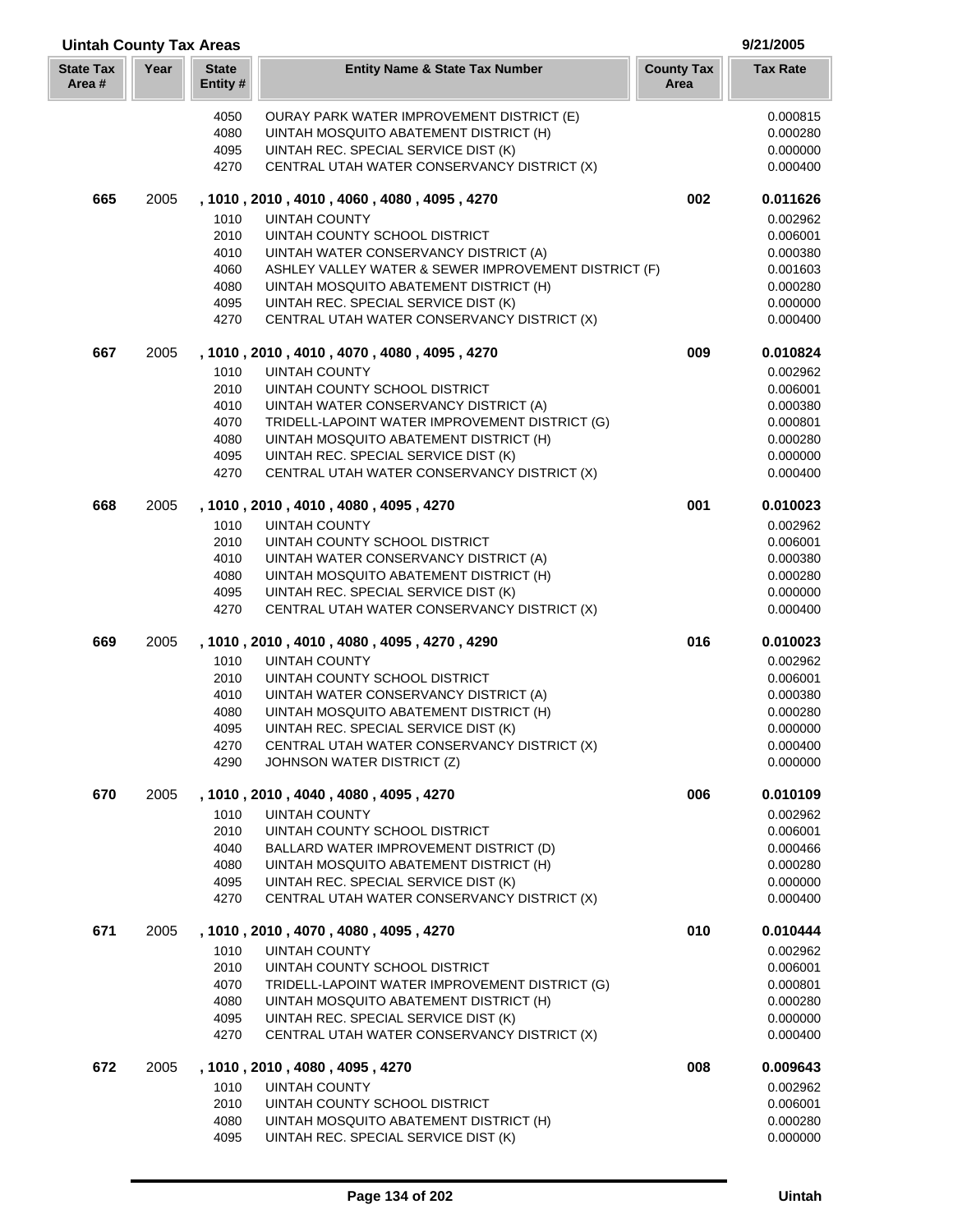| <b>Uintah County Tax Areas</b> |      |                         |                                                                                                   |                           | 9/21/2005            |  |
|--------------------------------|------|-------------------------|---------------------------------------------------------------------------------------------------|---------------------------|----------------------|--|
| <b>State Tax</b><br>Area #     | Year | <b>State</b><br>Entity# | <b>Entity Name &amp; State Tax Number</b>                                                         | <b>County Tax</b><br>Area | <b>Tax Rate</b>      |  |
|                                |      | 4270                    | CENTRAL UTAH WATER CONSERVANCY DISTRICT (X)                                                       |                           | 0.000400             |  |
| 673                            | 2005 |                         | , 1010, 2010, 4080, 4095, 4270, 4290                                                              | 017                       | 0.009643             |  |
|                                |      | 1010                    | <b>UINTAH COUNTY</b>                                                                              |                           | 0.002962             |  |
|                                |      | 2010                    | UINTAH COUNTY SCHOOL DISTRICT                                                                     |                           | 0.006001             |  |
|                                |      | 4080                    | UINTAH MOSQUITO ABATEMENT DISTRICT (H)                                                            |                           | 0.000280             |  |
|                                |      | 4095                    | UINTAH REC. SPECIAL SERVICE DIST (K)                                                              |                           | 0.000000             |  |
|                                |      | 4270                    | CENTRAL UTAH WATER CONSERVANCY DISTRICT (X)                                                       |                           | 0.000400             |  |
|                                |      | 4290                    | JOHNSON WATER DISTRICT (Z)                                                                        |                           | 0.000000             |  |
| 2688                           | 2005 |                         | , 1010, 2010, 3030, 4010, 4080, 4095, 4270, 6050                                                  | 026                       | 0.012040             |  |
|                                |      | 1010                    | <b>UINTAH COUNTY</b>                                                                              |                           | 0.002962             |  |
|                                |      | 2010                    | UINTAH COUNTY SCHOOL DISTRICT                                                                     |                           | 0.006001             |  |
|                                |      | 3030                    | <b>VERNAL</b>                                                                                     |                           | 0.001072             |  |
|                                |      | 4010                    | UINTAH WATER CONSERVANCY DISTRICT (A)                                                             |                           | 0.000380             |  |
|                                |      | 4080                    | UINTAH MOSQUITO ABATEMENT DISTRICT (H)                                                            |                           | 0.000280             |  |
|                                |      | 4095                    | UINTAH REC. SPECIAL SERVICE DIST (K)                                                              |                           | 0.000000             |  |
|                                |      | 4270                    | CENTRAL UTAH WATER CONSERVANCY DISTRICT (X)                                                       |                           | 0.000400             |  |
|                                |      | 6050                    | AREA WITHDRAWN FROM ASHLEY VALLEY WATER AND SEWER<br>IMPROVEMENT DISTRICT (V) (HEENEY)            |                           | 0.000945             |  |
| 2689                           | 2005 |                         | , 1010, 2010, 3020, 4010, 4060, 4080, 4095, 4270, 60                                              | 025                       | 0.012134             |  |
|                                |      | 1010                    | <b>UINTAH COUNTY</b>                                                                              |                           | 0.002962             |  |
|                                |      | 2010                    | UINTAH COUNTY SCHOOL DISTRICT                                                                     |                           | 0.006001             |  |
|                                |      | 3020                    | <b>NAPLES</b>                                                                                     |                           | 0.000508             |  |
|                                |      | 4010                    | UINTAH WATER CONSERVANCY DISTRICT (A)                                                             |                           | 0.000380             |  |
|                                |      | 4060                    | ASHLEY VALLEY WATER & SEWER IMPROVEMENT DISTRICT (F)                                              |                           | 0.001603             |  |
|                                |      | 4080                    | UINTAH MOSQUITO ABATEMENT DISTRICT (H)                                                            |                           | 0.000280             |  |
|                                |      | 4095                    | UINTAH REC. SPECIAL SERVICE DIST (K)                                                              |                           | 0.000000             |  |
|                                |      | 4270                    | CENTRAL UTAH WATER CONSERVANCY DISTRICT (X)                                                       |                           | 0.000400             |  |
|                                |      | 6040                    | (IV). . AREA DISCONNECTED FROM NAPLES CITY BUT SHALL REMAIN<br>TAXABLE TO PREVENT DEFICIENCY (IV) |                           | 0.000000             |  |
| 2953                           | 2005 |                         | , 1010, 2010, 3030, 4010, 4080, 4095, 4270, 6070                                                  | 027                       | 0.013433             |  |
|                                |      | 1010                    | <b>UINTAH COUNTY</b>                                                                              |                           | 0.002962             |  |
|                                |      | 2010                    | UINTAH COUNTY SCHOOL DISTRICT                                                                     |                           | 0.006001             |  |
|                                |      | 3030                    | <b>VERNAL</b>                                                                                     |                           | 0.001072             |  |
|                                |      | 4010                    | UINTAH WATER CONSERVANCY DISTRICT (A)                                                             |                           | 0.000380             |  |
|                                |      | 4080                    | UINTAH MOSQUITO ABATEMENT DISTRICT (H)                                                            |                           | 0.000280             |  |
|                                |      | 4095                    | UINTAH REC. SPECIAL SERVICE DIST (K)                                                              |                           | 0.000000             |  |
|                                |      | 4270                    | CENTRAL UTAH WATER CONSERVANCY DISTRICT (X)                                                       |                           | 0.000400             |  |
|                                |      | 6070                    | WEST SIDE WITHDRAWAL (VIII)                                                                       |                           | 0.002338             |  |
| 2954                           | 2005 |                         | , 1010, 2010, 3030, 4010, 4080, 4095, 4270, 6010                                                  | 019                       | 0.011873             |  |
|                                |      | 1010                    | <b>UINTAH COUNTY</b>                                                                              |                           | 0.002962             |  |
|                                |      | 2010                    | UINTAH COUNTY SCHOOL DISTRICT                                                                     |                           | 0.006001             |  |
|                                |      | 3030                    | <b>VERNAL</b>                                                                                     |                           | 0.001072             |  |
|                                |      | 4010                    | UINTAH WATER CONSERVANCY DISTRICT (A)                                                             |                           | 0.000380             |  |
|                                |      | 4080                    | UINTAH MOSQUITO ABATEMENT DISTRICT (H)                                                            |                           | 0.000280             |  |
|                                |      | 4095                    | UINTAH REC. SPECIAL SERVICE DIST (K)                                                              |                           | 0.000000             |  |
|                                |      | 4270<br>6010            | CENTRAL UTAH WATER CONSERVANCY DISTRICT (X)<br>NORTH WITHDRAWL (I)                                |                           | 0.000400<br>0.000778 |  |
| 2964                           | 2005 |                         | , 1010, 2010, 3030, 4010, 4080, 4095, 4270, 6060                                                  | 029                       | 0.012294             |  |
|                                |      | 1010                    | <b>UINTAH COUNTY</b>                                                                              |                           | 0.002962             |  |
|                                |      | 2010                    | UINTAH COUNTY SCHOOL DISTRICT                                                                     |                           | 0.006001             |  |
|                                |      | 3030                    | <b>VERNAL</b>                                                                                     |                           | 0.001072             |  |
|                                |      | 4010                    | UINTAH WATER CONSERVANCY DISTRICT (A)                                                             |                           | 0.000380             |  |
|                                |      | 4080                    | UINTAH MOSQUITO ABATEMENT DISTRICT (H)                                                            |                           | 0.000280             |  |
|                                |      | 4095                    | UINTAH REC. SPECIAL SERVICE DIST (K)                                                              |                           | 0.000000             |  |
|                                |      | 4270                    | CENTRAL UTAH WATER CONSERVANCY DISTRICT (X)                                                       |                           | 0.000400             |  |
|                                |      | 6060                    | SHHIVERS WITHDRAWL (VI)                                                                           |                           | 0.001199             |  |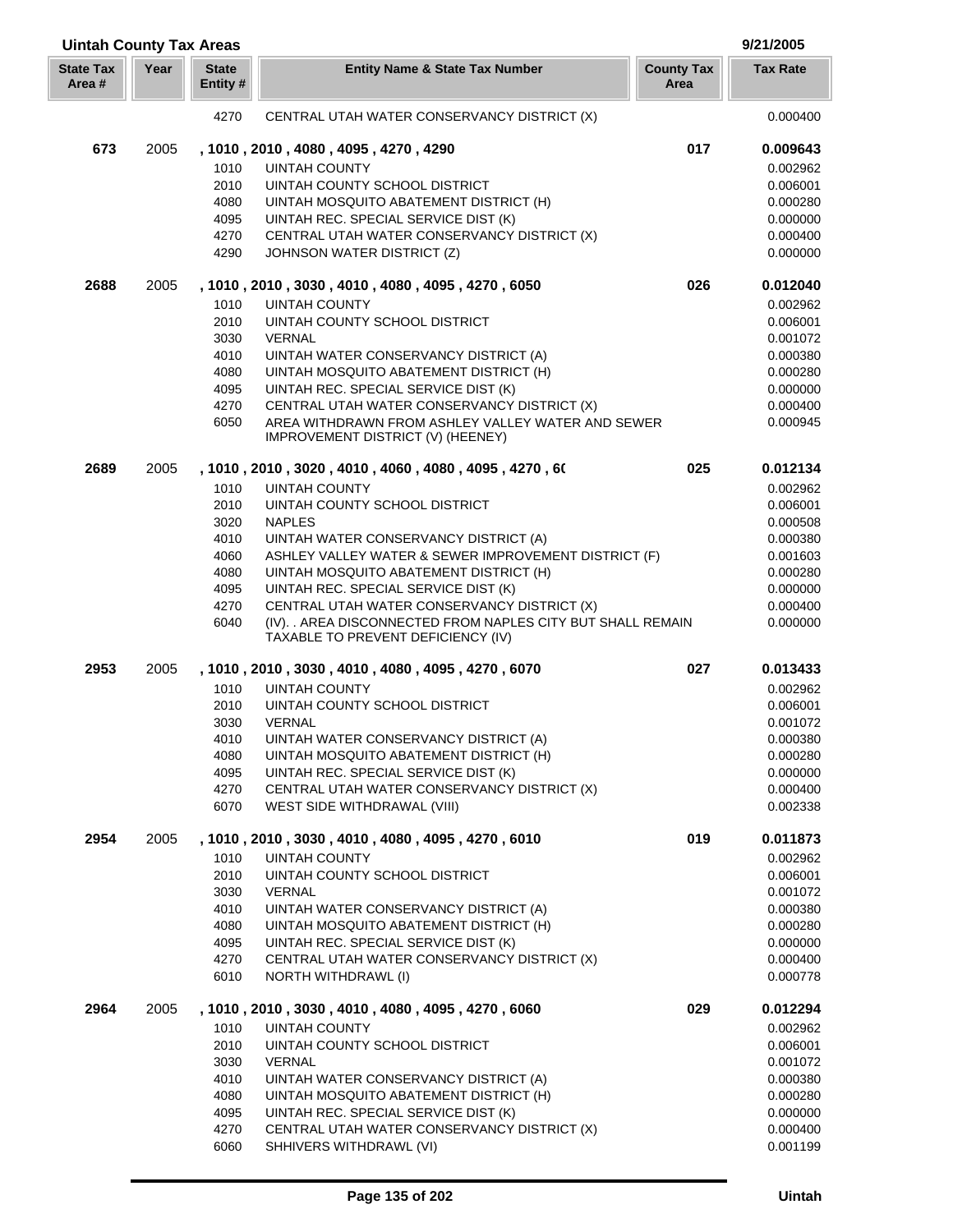| <b>Uintah County Tax Areas</b> |      |                            |                                                         |                                  | 9/21/2005       |
|--------------------------------|------|----------------------------|---------------------------------------------------------|----------------------------------|-----------------|
| <b>State Tax</b><br>Area #     | Year | <b>State</b><br>Entity $#$ | <b>Entity Name &amp; State Tax Number</b>               | <b>County Tax</b><br><b>Area</b> | <b>Tax Rate</b> |
| 3158                           | 2005 |                            | , 1010 , 2010 , 3030 , 4010 , 4080 , 4095 , 4270 , 6075 | 018                              | 0.013252        |
|                                |      | 1010                       | UINTAH COUNTY                                           |                                  | 0.002962        |
|                                |      | 2010                       | UINTAH COUNTY SCHOOL DISTRICT                           |                                  | 0.006001        |
|                                |      | 3030                       | VERNAL                                                  |                                  | 0.001072        |
|                                |      | 4010                       | UINTAH WATER CONSERVANCY DISTRICT (A)                   |                                  | 0.000380        |
|                                |      | 4080                       | UINTAH MOSQUITO ABATEMENT DISTRICT (H)                  |                                  | 0.000280        |
|                                |      | 4095                       | UINTAH REC. SPECIAL SERVICE DIST (K)                    |                                  | 0.000000        |
|                                |      | 4270                       | CENTRAL UTAH WATER CONSERVANCY DISTRICT (X)             |                                  | 0.000400        |
|                                |      | 6075                       | RASMUSSEN WITHDRAWAL (IX)                               |                                  | 0.002157        |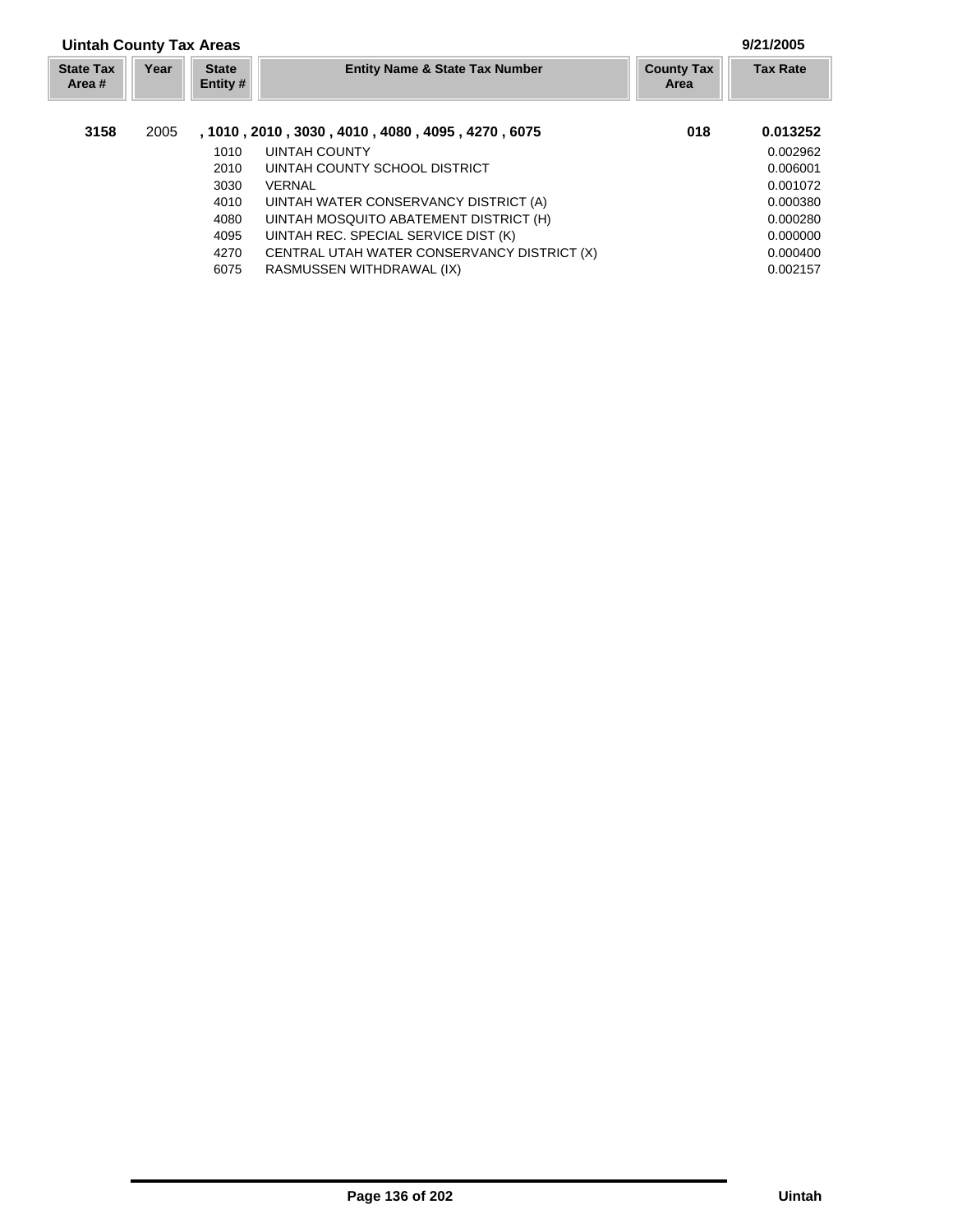| <b>Utah County Tax Areas</b> |      |                                                              |                                                                                                                                                                                                                                                                                                                                                                                                          |                           | 9/21/2005                                                                        |  |
|------------------------------|------|--------------------------------------------------------------|----------------------------------------------------------------------------------------------------------------------------------------------------------------------------------------------------------------------------------------------------------------------------------------------------------------------------------------------------------------------------------------------------------|---------------------------|----------------------------------------------------------------------------------|--|
| <b>State Tax</b><br>Area#    | Year | <b>State</b><br>Entity #                                     | <b>Entity Name &amp; State Tax Number</b>                                                                                                                                                                                                                                                                                                                                                                | <b>County Tax</b><br>Area | <b>Tax Rate</b>                                                                  |  |
| 3446                         | 2005 | 1010<br>2010<br>4090<br>4110<br>4120<br>4250<br>4330<br>4335 | , 1010, 2010, 4090, 4110, 4120, 4250, 4330, 4335<br><b>UTAH COUNTY</b><br>ALPINE SCHOOL DISTRICT<br>UTAH COUNTY SERVICE AREA #6 (L)<br>UTAH COUNTY SERVICE AREA #7 (N)<br>UTAH COUNTY SERVICE AREA #8 (O)<br>CENTRAL UTAH WATER CONSERVANCY DISTRICT (X)<br>WASATCH MENTAL HEALTH SPECIAL SERVICE DISTRICT (H-H)<br>SOUTH UTAH VALLEY ANIMAL SPECIAL SERVICE DISTRICT (I-I)                              | 051                       | 0.012169<br>0.001391<br>0.008082<br>0.001091<br>0.000614<br>0.000591<br>0.000400 |  |
| 3449                         | 2005 | 1010<br>2010<br>4090<br>4130<br>4250<br>4330<br>4335         | , 1010, 2010, 4090, 4130, 4250, 4330, 4335<br><b>UTAH COUNTY</b><br>ALPINE SCHOOL DISTRICT<br>UTAH COUNTY SERVICE AREA #6 (L)<br>UTAH COUNTY SERVICE AREA #9 (P)<br>CENTRAL UTAH WATER CONSERVANCY DISTRICT (X)<br>WASATCH MENTAL HEALTH SPECIAL SERVICE DISTRICT (H-H)<br>SOUTH UTAH VALLEY ANIMAL SPECIAL SERVICE DISTRICT (I-I)                                                                       | 035                       | 0.011159<br>0.001391<br>0.008082<br>0.001091<br>0.000195<br>0.000400             |  |
| 3450                         | 2005 | 1010<br>2020<br>3150<br>4060<br>4250<br>4330<br>4335         | , 1010, 2020, 3150, 4060, 4250, 4330, 4335<br><b>UTAH COUNTY</b><br>PROVO CITY SCHOOL DISTRICT<br><b>PROVO</b><br>PROVO METROPOLITAN WATER DISTRICT (F)<br>CENTRAL UTAH WATER CONSERVANCY DISTRICT (X)<br>WASATCH MENTAL HEALTH SPECIAL SERVICE DISTRICT (H-H)<br>SOUTH UTAH VALLEY ANIMAL SPECIAL SERVICE DISTRICT (I-I)                                                                                | 110                       | 0.010806<br>0.001391<br>0.006124<br>0.002891<br>0.000000<br>0.000400             |  |
| 3451                         | 2005 | 1010<br>2020<br>3150<br>4060<br>4250<br>4330<br>4335<br>8001 | , 1010, 2020, 3150, 4060, 4250, 4330, 4335, 8001<br><b>UTAH COUNTY</b><br>PROVO CITY SCHOOL DISTRICT<br><b>PROVO</b><br>PROVO METROPOLITAN WATER DISTRICT (F)<br>CENTRAL UTAH WATER CONSERVANCY DISTRICT (X)<br>WASATCH MENTAL HEALTH SPECIAL SERVICE DISTRICT (H-H)<br>SOUTH UTAH VALLEY ANIMAL SPECIAL SERVICE DISTRICT (I-I)<br>ACADEMY SQUARE REDEVELOPMENT PROJECT - PROVO - (A-1)                  | 110                       | 0.010806<br>0.001391<br>0.006124<br>0.002891<br>0.000000<br>0.000400<br>0.000000 |  |
| 3452                         | 2005 | 1010<br>2020<br>3150<br>4060<br>4250<br>4330<br>4335<br>8002 | , 1010, 2020, 3150, 4060, 4250, 4330, 4335, 8002<br><b>UTAH COUNTY</b><br>PROVO CITY SCHOOL DISTRICT<br><b>PROVO</b><br>PROVO METROPOLITAN WATER DISTRICT (F)<br>CENTRAL UTAH WATER CONSERVANCY DISTRICT (X)<br>WASATCH MENTAL HEALTH SPECIAL SERVICE DISTRICT (H-H)<br>SOUTH UTAH VALLEY ANIMAL SPECIAL SERVICE DISTRICT (I-I)<br>CENTRAL BUSINESS DISTRICT REDEVELOPMENT PROJECT OF PROVO -<br>$(A-2)$ | 110                       | 0.010806<br>0.001391<br>0.006124<br>0.002891<br>0.000000<br>0.000400<br>0.000000 |  |
| 3453                         | 2005 | 1010<br>2020<br>3150<br>4060<br>4250<br>4330<br>4335<br>8003 | , 1010, 2020, 3150, 4060, 4250, 4330, 4335, 8003<br><b>UTAH COUNTY</b><br>PROVO CITY SCHOOL DISTRICT<br><b>PROVO</b><br>PROVO METROPOLITAN WATER DISTRICT (F)<br>CENTRAL UTAH WATER CONSERVANCY DISTRICT (X)<br>WASATCH MENTAL HEALTH SPECIAL SERVICE DISTRICT (H-H)<br>SOUTH UTAH VALLEY ANIMAL SPECIAL SERVICE DISTRICT (I-I)<br>CENTRAL BUSINESS DISTRICT REDEVELOPMENT PROJECT OF PROVO -<br>$(A-3)$ | 110                       | 0.010806<br>0.001391<br>0.006124<br>0.002891<br>0.000000<br>0.000400<br>0.000000 |  |
| 3454                         | 2005 | 1010                                                         | , 1010, 2020, 3150, 4060, 4250, 4330, 4335, 8004<br><b>UTAH COUNTY</b>                                                                                                                                                                                                                                                                                                                                   | 110                       | 0.010806<br>0.001391                                                             |  |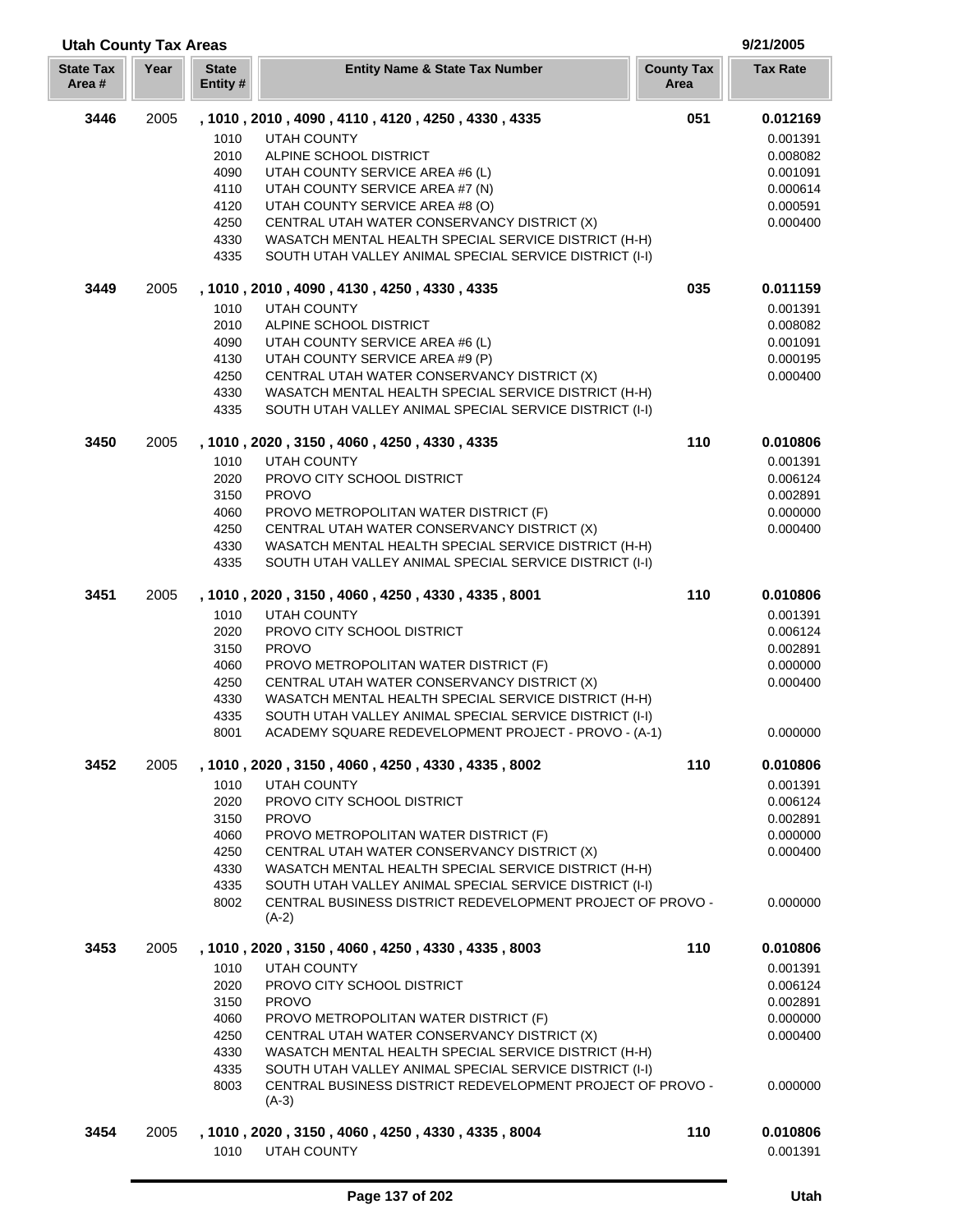|                           | <b>Utah County Tax Areas</b> |                          |                                                                                                                  |                           | 9/21/2005            |  |
|---------------------------|------------------------------|--------------------------|------------------------------------------------------------------------------------------------------------------|---------------------------|----------------------|--|
| <b>State Tax</b><br>Area# | Year                         | <b>State</b><br>Entity # | <b>Entity Name &amp; State Tax Number</b>                                                                        | <b>County Tax</b><br>Area | <b>Tax Rate</b>      |  |
|                           |                              | 2020<br>3150             | PROVO CITY SCHOOL DISTRICT<br><b>PROVO</b>                                                                       |                           | 0.006124<br>0.002891 |  |
|                           |                              | 4060<br>4250             | PROVO METROPOLITAN WATER DISTRICT (F)<br>CENTRAL UTAH WATER CONSERVANCY DISTRICT (X)                             |                           | 0.000000<br>0.000400 |  |
|                           |                              | 4330<br>4335             | WASATCH MENTAL HEALTH SPECIAL SERVICE DISTRICT (H-H)<br>SOUTH UTAH VALLEY ANIMAL SPECIAL SERVICE DISTRICT (I-I)  |                           |                      |  |
|                           |                              | 8004                     | SOUTH UNIVERSITY AVENUE REDEVELOPMENT PROJECT - PROVO CITY -<br>$(A-4)$                                          |                           | 0.000000             |  |
| 3455                      | 2005                         | 1010                     | , 1010, 2020, 3150, 4060, 4250, 4330, 4335, 8005<br><b>UTAH COUNTY</b>                                           | 110                       | 0.010806<br>0.001391 |  |
|                           |                              | 2020                     | PROVO CITY SCHOOL DISTRICT                                                                                       |                           | 0.006124             |  |
|                           |                              | 3150                     | <b>PROVO</b>                                                                                                     |                           | 0.002891             |  |
|                           |                              | 4060                     | PROVO METROPOLITAN WATER DISTRICT (F)                                                                            |                           | 0.000000             |  |
|                           |                              | 4250                     | CENTRAL UTAH WATER CONSERVANCY DISTRICT (X)                                                                      |                           | 0.000400             |  |
|                           |                              | 4330                     | WASATCH MENTAL HEALTH SPECIAL SERVICE DISTRICT (H-H)                                                             |                           |                      |  |
|                           |                              | 4335                     | SOUTH UTAH VALLEY ANIMAL SPECIAL SERVICE DISTRICT (I-I)                                                          |                           |                      |  |
|                           |                              | 8005                     | PROVO CITY REDEVELOPMENT PROJECT AREA #4 - PROVO CITY - (A-5)                                                    |                           | 0.000000             |  |
| 3456                      | 2005                         | 1010                     | , 1010, 2030, 3050, 4250, 4330, 4335<br><b>UTAH COUNTY</b>                                                       | 181                       | 0.013203             |  |
|                           |                              | 2030                     | NEBO SCHOOL DISTRICT                                                                                             |                           | 0.001391<br>0.009203 |  |
|                           |                              | 3050                     | <b>ELK RIDGE</b>                                                                                                 |                           | 0.002209             |  |
|                           |                              | 4250                     | CENTRAL UTAH WATER CONSERVANCY DISTRICT (X)                                                                      |                           | 0.000400             |  |
|                           |                              | 4330                     | WASATCH MENTAL HEALTH SPECIAL SERVICE DISTRICT (H-H)                                                             |                           |                      |  |
|                           |                              | 4335                     | SOUTH UTAH VALLEY ANIMAL SPECIAL SERVICE DISTRICT (I-I)                                                          |                           |                      |  |
| 3457                      | 2005                         |                          | , 1010, 2030, 3060, 4250, 4290, 4330, 4335                                                                       | 200                       | 0.012055             |  |
|                           |                              | 1010                     | <b>UTAH COUNTY</b>                                                                                               |                           | 0.001391             |  |
|                           |                              | 2030                     | NEBO SCHOOL DISTRICT                                                                                             |                           | 0.009203             |  |
|                           |                              | 3060                     | <b>GENOLA</b>                                                                                                    |                           | 0.001061             |  |
|                           |                              | 4250                     | CENTRAL UTAH WATER CONSERVANCY DISTRICT (X)                                                                      |                           | 0.000400             |  |
|                           |                              | 4290<br>4330             | SOUTH UTAH COUNTY NATURAL GAS IMPROVEMENT DISTRICT (B-B)<br>WASATCH MENTAL HEALTH SPECIAL SERVICE DISTRICT (H-H) |                           | 0.000000             |  |
|                           |                              | 4335                     | SOUTH UTAH VALLEY ANIMAL SPECIAL SERVICE DISTRICT (I-I)                                                          |                           |                      |  |
| 3458                      | 2005                         |                          | , 1010, 2030, 3070, 4250, 4290, 4330, 4335                                                                       | 210                       | 0.011364             |  |
|                           |                              | 1010                     | UTAH COUNTY                                                                                                      |                           | 0.001391             |  |
|                           |                              | 2030                     | NEBO SCHOOL DISTRICT                                                                                             |                           | 0.009203             |  |
|                           |                              | 3070                     | <b>GOSHEN</b>                                                                                                    |                           | 0.000370             |  |
|                           |                              | 4250                     | CENTRAL UTAH WATER CONSERVANCY DISTRICT (X)                                                                      |                           | 0.000400             |  |
|                           |                              | 4290<br>4330             | SOUTH UTAH COUNTY NATURAL GAS IMPROVEMENT DISTRICT (B-B)<br>WASATCH MENTAL HEALTH SPECIAL SERVICE DISTRICT (H-H) |                           | 0.000000             |  |
|                           |                              | 4335                     | SOUTH UTAH VALLEY ANIMAL SPECIAL SERVICE DISTRICT (I-I)                                                          |                           |                      |  |
| 3459                      | 2005                         |                          | , 1010 , 2030 , 3110 , 4250 , 4330 , 4335                                                                        | 140                       | 0.013581             |  |
|                           |                              | 1010                     | UTAH COUNTY                                                                                                      |                           | 0.001391             |  |
|                           |                              | 2030                     | NEBO SCHOOL DISTRICT                                                                                             |                           | 0.009203             |  |
|                           |                              | 3110                     | <b>MAPLETON</b>                                                                                                  |                           | 0.002587             |  |
|                           |                              | 4250                     | CENTRAL UTAH WATER CONSERVANCY DISTRICT (X)                                                                      |                           | 0.000400             |  |
|                           |                              | 4330<br>4335             | WASATCH MENTAL HEALTH SPECIAL SERVICE DISTRICT (H-H)<br>SOUTH UTAH VALLEY ANIMAL SPECIAL SERVICE DISTRICT (I-I)  |                           |                      |  |
| 3461                      | 2005                         |                          | , 1010, 2030, 3130, 4250, 4330, 4335                                                                             | 170                       | 0.012569             |  |
|                           |                              | 1010                     | <b>UTAH COUNTY</b>                                                                                               |                           | 0.001391             |  |
|                           |                              | 2030                     | NEBO SCHOOL DISTRICT                                                                                             |                           | 0.009203             |  |
|                           |                              | 3130                     | <b>PAYSON</b>                                                                                                    |                           | 0.001575             |  |
|                           |                              | 4250                     | CENTRAL UTAH WATER CONSERVANCY DISTRICT (X)                                                                      |                           | 0.000400             |  |
|                           |                              | 4330<br>4335             | WASATCH MENTAL HEALTH SPECIAL SERVICE DISTRICT (H-H)<br>SOUTH UTAH VALLEY ANIMAL SPECIAL SERVICE DISTRICT (I-I)  |                           |                      |  |
| 3462                      | 2005                         |                          | , 1010, 2030, 3130, 4250, 4330, 4335, 8151                                                                       | 170                       | 0.012569             |  |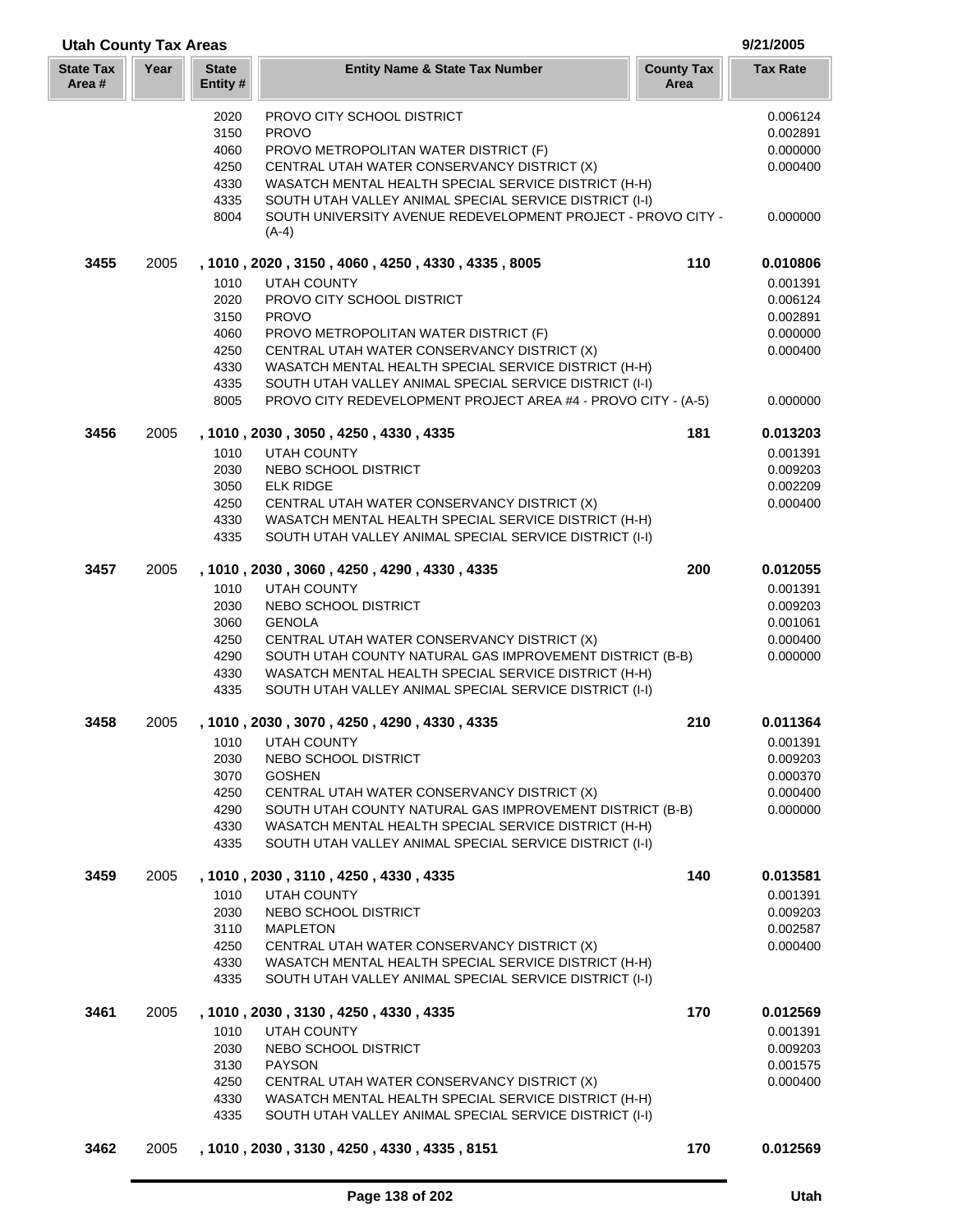| <b>Utah County Tax Areas</b> |      |                          |                                                                                                                 |                           | 9/21/2005       |  |
|------------------------------|------|--------------------------|-----------------------------------------------------------------------------------------------------------------|---------------------------|-----------------|--|
| <b>State Tax</b><br>Area #   | Year | <b>State</b><br>Entity # | <b>Entity Name &amp; State Tax Number</b>                                                                       | <b>County Tax</b><br>Area | <b>Tax Rate</b> |  |
|                              |      | 1010                     | <b>UTAH COUNTY</b>                                                                                              |                           | 0.001391        |  |
|                              |      | 2030                     | NEBO SCHOOL DISTRICT                                                                                            |                           | 0.009203        |  |
|                              |      | 3130                     | <b>PAYSON</b>                                                                                                   |                           | 0.001575        |  |
|                              |      | 4250                     | CENTRAL UTAH WATER CONSERVANCY DISTRICT (X)                                                                     |                           | 0.000400        |  |
|                              |      | 4330                     | WASATCH MENTAL HEALTH SPECIAL SERVICE DISTRICT (H-H)                                                            |                           |                 |  |
|                              |      | 4335                     | SOUTH UTAH VALLEY ANIMAL SPECIAL SERVICE DISTRICT (I-I)                                                         |                           |                 |  |
|                              |      | 8151                     | PAYSON REDEVELOPMENT PROJECT - PAYSON - (D-1)                                                                   |                           | 0.000000        |  |
| 3463                         | 2005 |                          | , 1010, 2030, 3130, 4250, 4330, 4335, 8153                                                                      | 170                       | 0.012569        |  |
|                              |      | 1010                     | <b>UTAH COUNTY</b>                                                                                              |                           | 0.001391        |  |
|                              |      | 2030                     | NEBO SCHOOL DISTRICT                                                                                            |                           | 0.009203        |  |
|                              |      | 3130                     | <b>PAYSON</b>                                                                                                   |                           | 0.001575        |  |
|                              |      | 4250                     | CENTRAL UTAH WATER CONSERVANCY DISTRICT (X)                                                                     |                           | 0.000400        |  |
|                              |      | 4330                     | WASATCH MENTAL HEALTH SPECIAL SERVICE DISTRICT (H-H)                                                            |                           |                 |  |
|                              |      | 4335                     | SOUTH UTAH VALLEY ANIMAL SPECIAL SERVICE DISTRICT (I-I)                                                         |                           |                 |  |
|                              |      | 8153                     | PAYSON BUSINESS PARK ECONOMIC DEVELOPMENT PROJECT AREA -<br>PAYSON CITY - (D-2)                                 |                           | 0.000000        |  |
| 3464                         | 2005 |                          | , 1010, 2030, 3160, 4250, 4330, 4335                                                                            | 180                       | 0.012587        |  |
|                              |      | 1010                     | <b>UTAH COUNTY</b>                                                                                              |                           | 0.001391        |  |
|                              |      | 2030                     | NEBO SCHOOL DISTRICT                                                                                            |                           | 0.009203        |  |
|                              |      | 3160                     | <b>SALEM</b>                                                                                                    |                           | 0.001593        |  |
|                              |      | 4250                     | CENTRAL UTAH WATER CONSERVANCY DISTRICT (X)                                                                     |                           | 0.000400        |  |
|                              |      | 4330                     | WASATCH MENTAL HEALTH SPECIAL SERVICE DISTRICT (H-H)                                                            |                           |                 |  |
|                              |      | 4335                     | SOUTH UTAH VALLEY ANIMAL SPECIAL SERVICE DISTRICT (I-I)                                                         |                           |                 |  |
| 3465                         | 2005 |                          | , 1010, 2030, 3160, 4250, 4330, 4335                                                                            | 180                       | 0.012587        |  |
|                              |      | 1010                     | <b>UTAH COUNTY</b>                                                                                              |                           | 0.001391        |  |
|                              |      | 2030                     | NEBO SCHOOL DISTRICT                                                                                            |                           | 0.009203        |  |
|                              |      | 3160                     | <b>SALEM</b>                                                                                                    |                           | 0.001593        |  |
|                              |      | 4250                     | CENTRAL UTAH WATER CONSERVANCY DISTRICT (X)                                                                     |                           | 0.000400        |  |
|                              |      | 4330<br>4335             | WASATCH MENTAL HEALTH SPECIAL SERVICE DISTRICT (H-H)<br>SOUTH UTAH VALLEY ANIMAL SPECIAL SERVICE DISTRICT (I-I) |                           |                 |  |
| 3466                         | 2005 |                          | , 1010, 2030, 3180, 4250, 4330, 4335                                                                            | 150                       | 0.012327        |  |
|                              |      | 1010                     | <b>UTAH COUNTY</b>                                                                                              |                           | 0.001391        |  |
|                              |      | 2030                     | NEBO SCHOOL DISTRICT                                                                                            |                           | 0.009203        |  |
|                              |      | 3180                     | <b>SPANISH FORK</b>                                                                                             |                           | 0.001333        |  |
|                              |      | 4250                     | CENTRAL UTAH WATER CONSERVANCY DISTRICT (X)                                                                     |                           | 0.000400        |  |
|                              |      | 4330                     | WASATCH MENTAL HEALTH SPECIAL SERVICE DISTRICT (H-H)                                                            |                           |                 |  |
|                              |      | 4335                     | SOUTH UTAH VALLEY ANIMAL SPECIAL SERVICE DISTRICT (I-I)                                                         |                           |                 |  |
| 3467                         | 2005 |                          | , 1010, 2030, 3180, 4250, 4330, 4335, 8301                                                                      | 150                       | 0.012327        |  |
|                              |      | 1010                     | <b>UTAH COUNTY</b>                                                                                              |                           | 0.001391        |  |
|                              |      | 2030                     | NEBO SCHOOL DISTRICT                                                                                            |                           | 0.009203        |  |
|                              |      | 3180                     | <b>SPANISH FORK</b>                                                                                             |                           | 0.001333        |  |
|                              |      | 4250                     | CENTRAL UTAH WATER CONSERVANCY DISTRICT (X)                                                                     |                           | 0.000400        |  |
|                              |      | 4330                     | WASATCH MENTAL HEALTH SPECIAL SERVICE DISTRICT (H-H)                                                            |                           |                 |  |
|                              |      | 4335                     | SOUTH UTAH VALLEY ANIMAL SPECIAL SERVICE DISTRICT (I-I)                                                         |                           |                 |  |
|                              |      | 8301                     | INDUSTRIAL NEIGHBORHOOD DEVELOPMENT PLANT - SPANISH FORK<br>$CITY - (G-1)$                                      |                           | 0.000000        |  |
| 3468                         | 2005 |                          | , 1010, 2030, 3180, 4250, 4330, 4335, 8302                                                                      | 150                       | 0.012327        |  |
|                              |      | 1010                     | <b>UTAH COUNTY</b>                                                                                              |                           | 0.001391        |  |
|                              |      | 2030                     | NEBO SCHOOL DISTRICT                                                                                            |                           | 0.009203        |  |
|                              |      | 3180                     | <b>SPANISH FORK</b>                                                                                             |                           | 0.001333        |  |
|                              |      | 4250                     | CENTRAL UTAH WATER CONSERVANCY DISTRICT (X)                                                                     |                           | 0.000400        |  |
|                              |      | 4330                     | WASATCH MENTAL HEALTH SPECIAL SERVICE DISTRICT (H-H)                                                            |                           |                 |  |
|                              |      | 4335                     | SOUTH UTAH VALLEY ANIMAL SPECIAL SERVICE DISTRICT (I-I)                                                         |                           |                 |  |
|                              |      | 8302                     | KIRBY LANE DEVELOPMENT PLAN - SPANISH FORK CITY - (G-2)                                                         |                           | 0.000000        |  |
| 3469                         | 2005 |                          | , 1010 , 2030 , 3180 , 4250 , 4330 , 4335 , 8303                                                                | 150                       | 0.012327        |  |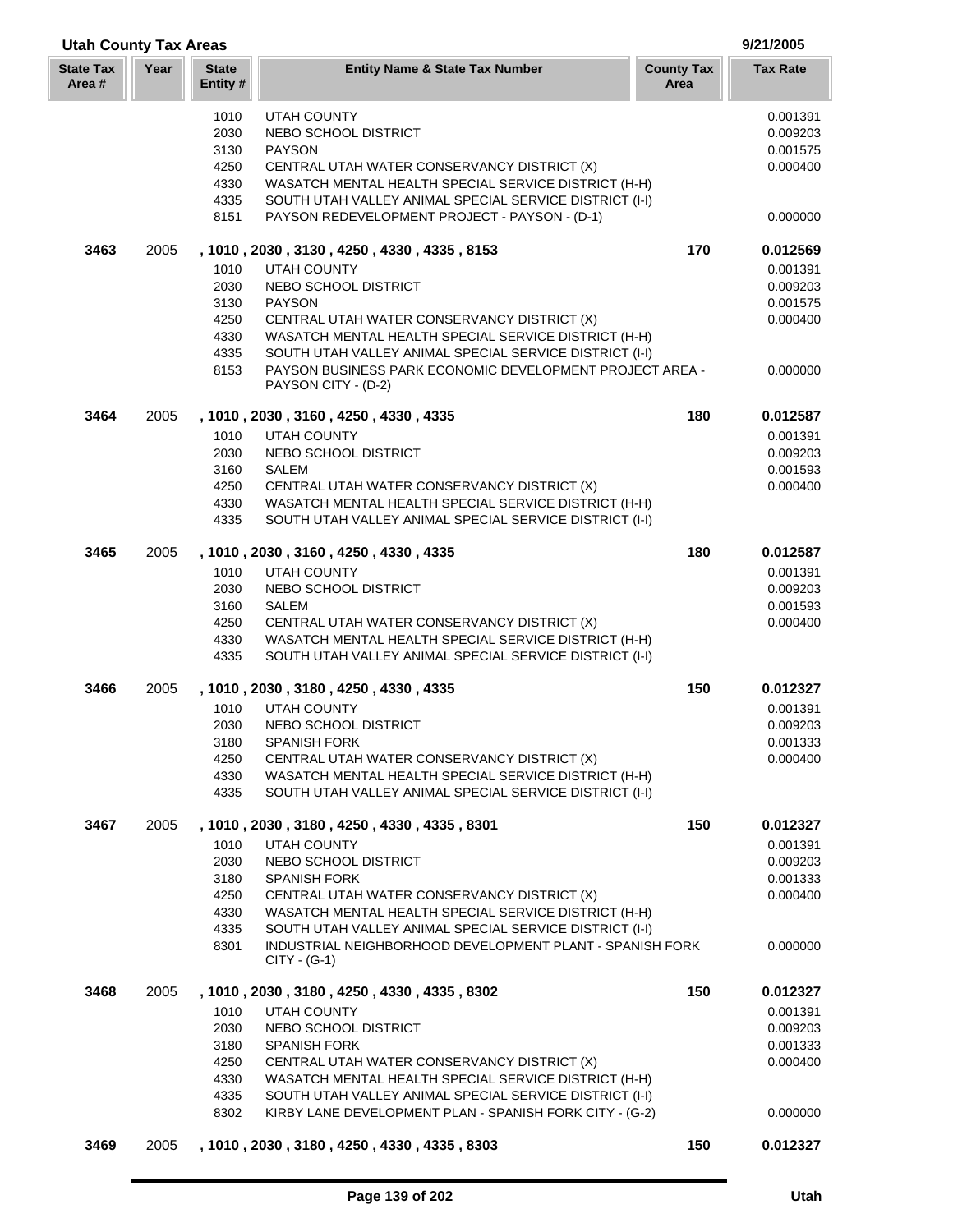| 1010<br><b>UTAH COUNTY</b><br>2030<br>NEBO SCHOOL DISTRICT                                                                      |     | 0.001391<br>0.009203 |
|---------------------------------------------------------------------------------------------------------------------------------|-----|----------------------|
| 3180<br><b>SPANISH FORK</b>                                                                                                     |     | 0.001333             |
| 4250<br>CENTRAL UTAH WATER CONSERVANCY DISTRICT (X)                                                                             |     | 0.000400             |
| 4330<br>WASATCH MENTAL HEALTH SPECIAL SERVICE DISTRICT (H-H)                                                                    |     |                      |
| 4335<br>SOUTH UTAH VALLEY ANIMAL SPECIAL SERVICE DISTRICT (I-I)                                                                 |     |                      |
| SPANISH FORK CANYON ECONOMIC DEVELOPMENT PLAN - SPANISH<br>8303<br>$FORK - (G-3)$                                               |     | 0.000000             |
| 3470<br>2005<br>, 1010, 2030, 3180, 4250, 4330, 4335, 8304                                                                      | 150 | 0.012327             |
| <b>UTAH COUNTY</b><br>1010                                                                                                      |     | 0.001391             |
| 2030<br>NEBO SCHOOL DISTRICT<br>3180<br><b>SPANISH FORK</b>                                                                     |     | 0.009203             |
| CENTRAL UTAH WATER CONSERVANCY DISTRICT (X)<br>4250                                                                             |     | 0.001333<br>0.000400 |
| 4330<br>WASATCH MENTAL HEALTH SPECIAL SERVICE DISTRICT (H-H)                                                                    |     |                      |
| SOUTH UTAH VALLEY ANIMAL SPECIAL SERVICE DISTRICT (I-I)<br>4335                                                                 |     |                      |
| 8304<br>SWENSON ECONOMIC DEV. AREA (G-4)                                                                                        |     | 0.000000             |
| 3471<br>2005<br>, 1010, 2030, 3180, 4250, 4330, 4335, 8305                                                                      | 150 | 0.012327             |
| 1010<br><b>UTAH COUNTY</b>                                                                                                      |     | 0.001391             |
| 2030<br>NEBO SCHOOL DISTRICT                                                                                                    |     | 0.009203             |
| 3180<br><b>SPANISH FORK</b>                                                                                                     |     | 0.001333             |
| 4250<br>CENTRAL UTAH WATER CONSERVANCY DISTRICT (X)                                                                             |     | 0.000400             |
| 4330<br>WASATCH MENTAL HEALTH SPECIAL SERVICE DISTRICT (H-H)<br>4335<br>SOUTH UTAH VALLEY ANIMAL SPECIAL SERVICE DISTRICT (I-I) |     |                      |
| 8305<br>GATEWAY ECONOMIC DEV - (G-5)                                                                                            |     | 0.000000             |
| 3472<br>2005<br>, 1010, 2030, 3190, 4250, 4330, 4335                                                                            | 130 | 0.012899             |
| 1010<br><b>UTAH COUNTY</b>                                                                                                      |     | 0.001391             |
| 2030<br>NEBO SCHOOL DISTRICT                                                                                                    |     | 0.009203             |
| SPRINGVILLE<br>3190                                                                                                             |     | 0.001905             |
| 4250<br>CENTRAL UTAH WATER CONSERVANCY DISTRICT (X)                                                                             |     | 0.000400             |
| WASATCH MENTAL HEALTH SPECIAL SERVICE DISTRICT (H-H)<br>4330                                                                    |     |                      |
| 4335<br>SOUTH UTAH VALLEY ANIMAL SPECIAL SERVICE DISTRICT (I-I)                                                                 |     |                      |
| 3473<br>2005<br>, 1010, 2030, 3190, 4250, 4330, 4335, 8450<br>1010<br><b>UTAH COUNTY</b>                                        | 130 | 0.012899<br>0.001391 |
| 2030<br>NEBO SCHOOL DISTRICT                                                                                                    |     | 0.009203             |
| 3190<br><b>SPRINGVILLE</b>                                                                                                      |     | 0.001905             |
| 4250<br>CENTRAL UTAH WATER CONSERVANCY DISTRICT (X)                                                                             |     | 0.000400             |
| 4330<br>WASATCH MENTAL HEALTH SPECIAL SERVICE DISTRICT (H-H)                                                                    |     |                      |
| 4335<br>SOUTH UTAH VALLEY ANIMAL SPECIAL SERVICE DISTRICT (I-I)                                                                 |     |                      |
| 8450<br>FRONTAGE ROAD NBRHD RDA (I-1)                                                                                           |     | 0.000000             |
| 3474<br>2005<br>, 1010, 2030, 3200, 4250, 4330, 4335                                                                            | 182 | 0.012712             |
| 1010<br><b>UTAH COUNTY</b>                                                                                                      |     | 0.001391             |
| 2030<br>NEBO SCHOOL DISTRICT<br><b>WOODLAND HILLS</b>                                                                           |     | 0.009203             |
| 3200<br>4250<br>CENTRAL UTAH WATER CONSERVANCY DISTRICT (X)                                                                     |     | 0.001718<br>0.000400 |
| 4330<br>WASATCH MENTAL HEALTH SPECIAL SERVICE DISTRICT (H-H)                                                                    |     |                      |
| SOUTH UTAH VALLEY ANIMAL SPECIAL SERVICE DISTRICT (I-I)<br>4335                                                                 |     |                      |
| 3475<br>2005<br>, 1010 , 2030 , 4070 , 4090 , 4110 , 4120 , 4250 , 4330 , 43                                                    | 160 | 0.013478             |
| 1010<br><b>UTAH COUNTY</b>                                                                                                      |     | 0.001391             |
| 2030<br>NEBO SCHOOL DISTRICT                                                                                                    |     | 0.009203             |
| 4070<br>BENJAMIN CEMETERY MAINTENANCE DISTRICT (H)                                                                              |     | 0.000188             |
| 4090<br>UTAH COUNTY SERVICE AREA #6 (L)                                                                                         |     | 0.001091             |
| 4110<br>UTAH COUNTY SERVICE AREA #7 (N)                                                                                         |     | 0.000614             |
| 4120<br>UTAH COUNTY SERVICE AREA #8 (O)<br>4250<br>CENTRAL UTAH WATER CONSERVANCY DISTRICT (X)                                  |     | 0.000591<br>0.000400 |
| WASATCH MENTAL HEALTH SPECIAL SERVICE DISTRICT (H-H)<br>4330                                                                    |     |                      |

**Utah County Tax Areas 9/21/2005**

SOUTH UTAH VALLEY ANIMAL SPECIAL SERVICE DISTRICT (I-I)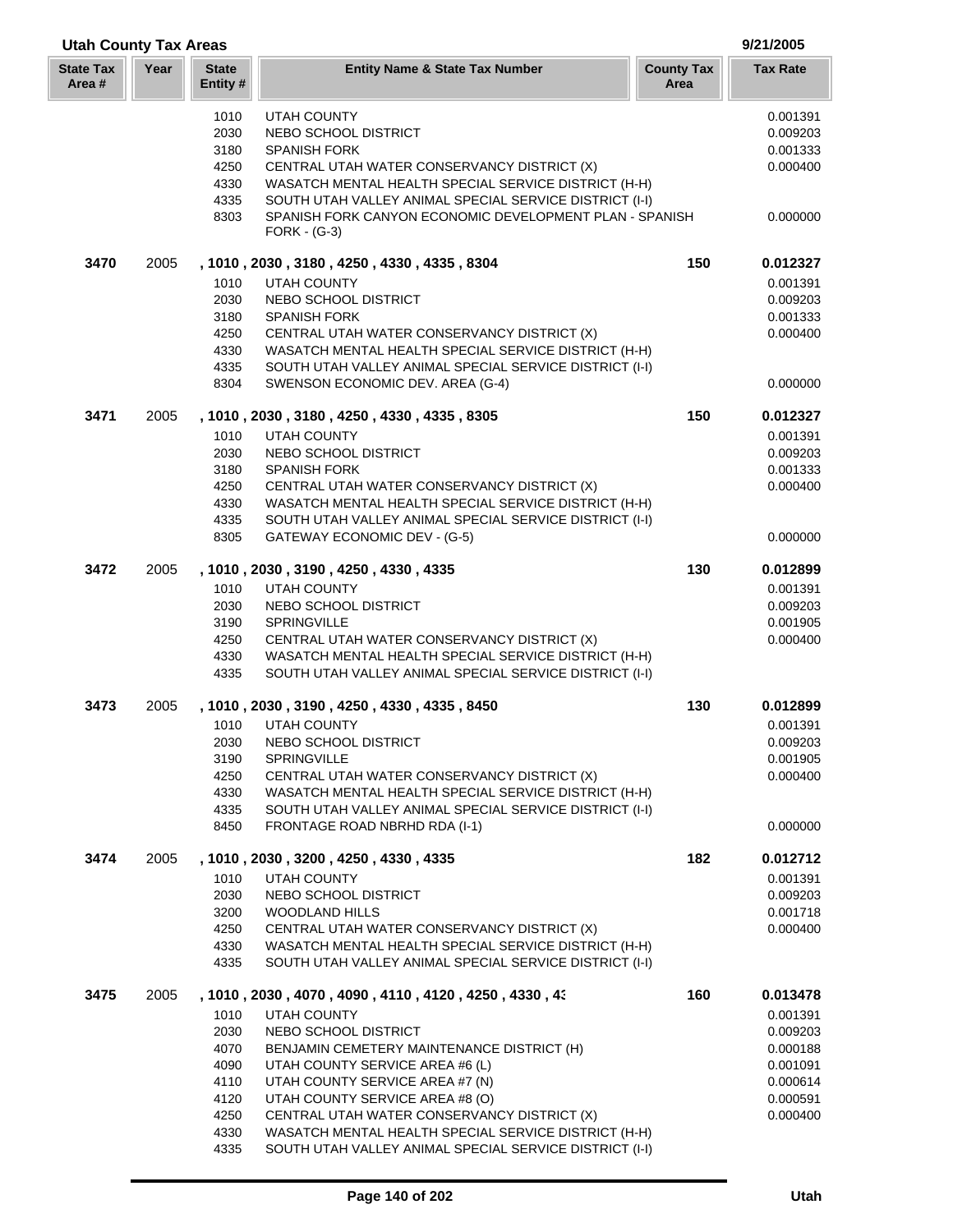|                           | <b>Utah County Tax Areas</b><br>9/21/2005 |                          |                                                                                                                 |                           |                      |
|---------------------------|-------------------------------------------|--------------------------|-----------------------------------------------------------------------------------------------------------------|---------------------------|----------------------|
| <b>State Tax</b><br>Area# | Year                                      | <b>State</b><br>Entity # | <b>Entity Name &amp; State Tax Number</b>                                                                       | <b>County Tax</b><br>Area | <b>Tax Rate</b>      |
| 3476                      | 2005                                      |                          | , 1010, 2030, 4070, 4090, 4130, 4250, 4330, 4335                                                                | 165                       | 0.012468             |
|                           |                                           | 1010                     | <b>UTAH COUNTY</b>                                                                                              |                           | 0.001391             |
|                           |                                           | 2030                     | NEBO SCHOOL DISTRICT                                                                                            |                           | 0.009203             |
|                           |                                           | 4070                     | BENJAMIN CEMETERY MAINTENANCE DISTRICT (H)                                                                      |                           | 0.000188             |
|                           |                                           | 4090                     | UTAH COUNTY SERVICE AREA #6 (L)                                                                                 |                           | 0.001091             |
|                           |                                           | 4130                     | UTAH COUNTY SERVICE AREA #9 (P)                                                                                 |                           | 0.000195             |
|                           |                                           | 4250                     | CENTRAL UTAH WATER CONSERVANCY DISTRICT (X)                                                                     |                           | 0.000400             |
|                           |                                           | 4330                     | WASATCH MENTAL HEALTH SPECIAL SERVICE DISTRICT (H-H)                                                            |                           |                      |
|                           |                                           | 4335                     | SOUTH UTAH VALLEY ANIMAL SPECIAL SERVICE DISTRICT (I-I)                                                         |                           |                      |
| 3478                      | 2005                                      |                          | , 1010 , 2030 , 4090 , 4110 , 4120 , 4250 , 4290 , 4330 , 43                                                    | 120                       | 0.013290             |
|                           |                                           | 1010                     | <b>UTAH COUNTY</b>                                                                                              |                           | 0.001391             |
|                           |                                           | 2030                     | NEBO SCHOOL DISTRICT                                                                                            |                           | 0.009203             |
|                           |                                           | 4090                     | UTAH COUNTY SERVICE AREA #6 (L)                                                                                 |                           | 0.001091             |
|                           |                                           | 4110                     | UTAH COUNTY SERVICE AREA #7 (N)                                                                                 |                           | 0.000614             |
|                           |                                           | 4120                     | UTAH COUNTY SERVICE AREA #8 (O)                                                                                 |                           | 0.000591             |
|                           |                                           | 4250                     | CENTRAL UTAH WATER CONSERVANCY DISTRICT (X)                                                                     |                           | 0.000400             |
|                           |                                           | 4290                     | SOUTH UTAH COUNTY NATURAL GAS IMPROVEMENT DISTRICT (B-B)                                                        |                           | 0.000000             |
|                           |                                           | 4330<br>4335             | WASATCH MENTAL HEALTH SPECIAL SERVICE DISTRICT (H-H)<br>SOUTH UTAH VALLEY ANIMAL SPECIAL SERVICE DISTRICT (I-I) |                           |                      |
| 3480                      | 2005                                      |                          | , 1010, 2030, 4090, 4110, 4120, 4250, 4330, 4335                                                                | 120                       | 0.013290             |
|                           |                                           | 1010                     | <b>UTAH COUNTY</b>                                                                                              |                           | 0.001391             |
|                           |                                           | 2030                     | NEBO SCHOOL DISTRICT                                                                                            |                           | 0.009203             |
|                           |                                           | 4090                     | UTAH COUNTY SERVICE AREA #6 (L)                                                                                 |                           | 0.001091             |
|                           |                                           | 4110                     | UTAH COUNTY SERVICE AREA #7 (N)                                                                                 |                           | 0.000614             |
|                           |                                           | 4120                     | UTAH COUNTY SERVICE AREA #8 (O)                                                                                 |                           | 0.000591             |
|                           |                                           | 4250                     | CENTRAL UTAH WATER CONSERVANCY DISTRICT (X)                                                                     |                           | 0.000400             |
|                           |                                           | 4330                     | WASATCH MENTAL HEALTH SPECIAL SERVICE DISTRICT (H-H)                                                            |                           |                      |
|                           |                                           | 4335                     | SOUTH UTAH VALLEY ANIMAL SPECIAL SERVICE DISTRICT (I-I)                                                         |                           |                      |
| 3481                      | 2005                                      |                          | , 1010, 2030, 4090, 4130, 4250, 4290, 4330, 4335                                                                | 125                       | 0.012280             |
|                           |                                           | 1010<br>2030             | <b>UTAH COUNTY</b><br>NEBO SCHOOL DISTRICT                                                                      |                           | 0.001391             |
|                           |                                           | 4090                     | UTAH COUNTY SERVICE AREA #6 (L)                                                                                 |                           | 0.009203<br>0.001091 |
|                           |                                           | 4130                     | UTAH COUNTY SERVICE AREA #9 (P)                                                                                 |                           | 0.000195             |
|                           |                                           | 4250                     | CENTRAL UTAH WATER CONSERVANCY DISTRICT (X)                                                                     |                           | 0.000400             |
|                           |                                           | 4290                     | SOUTH UTAH COUNTY NATURAL GAS IMPROVEMENT DISTRICT (B-B)                                                        |                           | 0.000000             |
|                           |                                           | 4330                     | WASATCH MENTAL HEALTH SPECIAL SERVICE DISTRICT (H-H)                                                            |                           |                      |
|                           |                                           | 4335                     | SOUTH UTAH VALLEY ANIMAL SPECIAL SERVICE DISTRICT (I-I)                                                         |                           |                      |
| 3482                      | 2005                                      |                          | , 1010, 2030, 4090, 4130, 4250, 4310, 4330, 4335                                                                | 125                       | 0.012280             |
|                           |                                           | 1010                     | <b>UTAH COUNTY</b>                                                                                              |                           | 0.001391             |
|                           |                                           | 2030                     | NEBO SCHOOL DISTRICT                                                                                            |                           | 0.009203             |
|                           |                                           | 4090                     | UTAH COUNTY SERVICE AREA #6 (L)                                                                                 |                           | 0.001091             |
|                           |                                           | 4130                     | UTAH COUNTY SERVICE AREA #9 (P)                                                                                 |                           | 0.000195             |
|                           |                                           | 4250                     | CENTRAL UTAH WATER CONSERVANCY DISTRICT (X)                                                                     |                           | 0.000400             |
|                           |                                           | 4310                     | EAGLES LANDING FIRE PROTECTION SSD (EE                                                                          |                           | 0.000000             |
|                           |                                           | 4330<br>4335             | WASATCH MENTAL HEALTH SPECIAL SERVICE DISTRICT (H-H)<br>SOUTH UTAH VALLEY ANIMAL SPECIAL SERVICE DISTRICT (I-I) |                           |                      |
| 3483                      | 2005                                      |                          | , 1010, 2030, 4090, 4130, 4250, 4330, 4335                                                                      | 125                       | 0.012280             |
|                           |                                           | 1010                     | UTAH COUNTY                                                                                                     |                           | 0.001391             |
|                           |                                           | 2030                     | NEBO SCHOOL DISTRICT                                                                                            |                           | 0.009203             |
|                           |                                           | 4090                     | UTAH COUNTY SERVICE AREA #6 (L)                                                                                 |                           | 0.001091             |
|                           |                                           | 4130                     | UTAH COUNTY SERVICE AREA #9 (P)                                                                                 |                           | 0.000195             |
|                           |                                           | 4250                     | CENTRAL UTAH WATER CONSERVANCY DISTRICT (X)                                                                     |                           | 0.000400             |
|                           |                                           | 4330                     | WASATCH MENTAL HEALTH SPECIAL SERVICE DISTRICT (H-H)                                                            |                           |                      |
|                           |                                           | 4335                     | SOUTH UTAH VALLEY ANIMAL SPECIAL SERVICE DISTRICT (I-I)                                                         |                           |                      |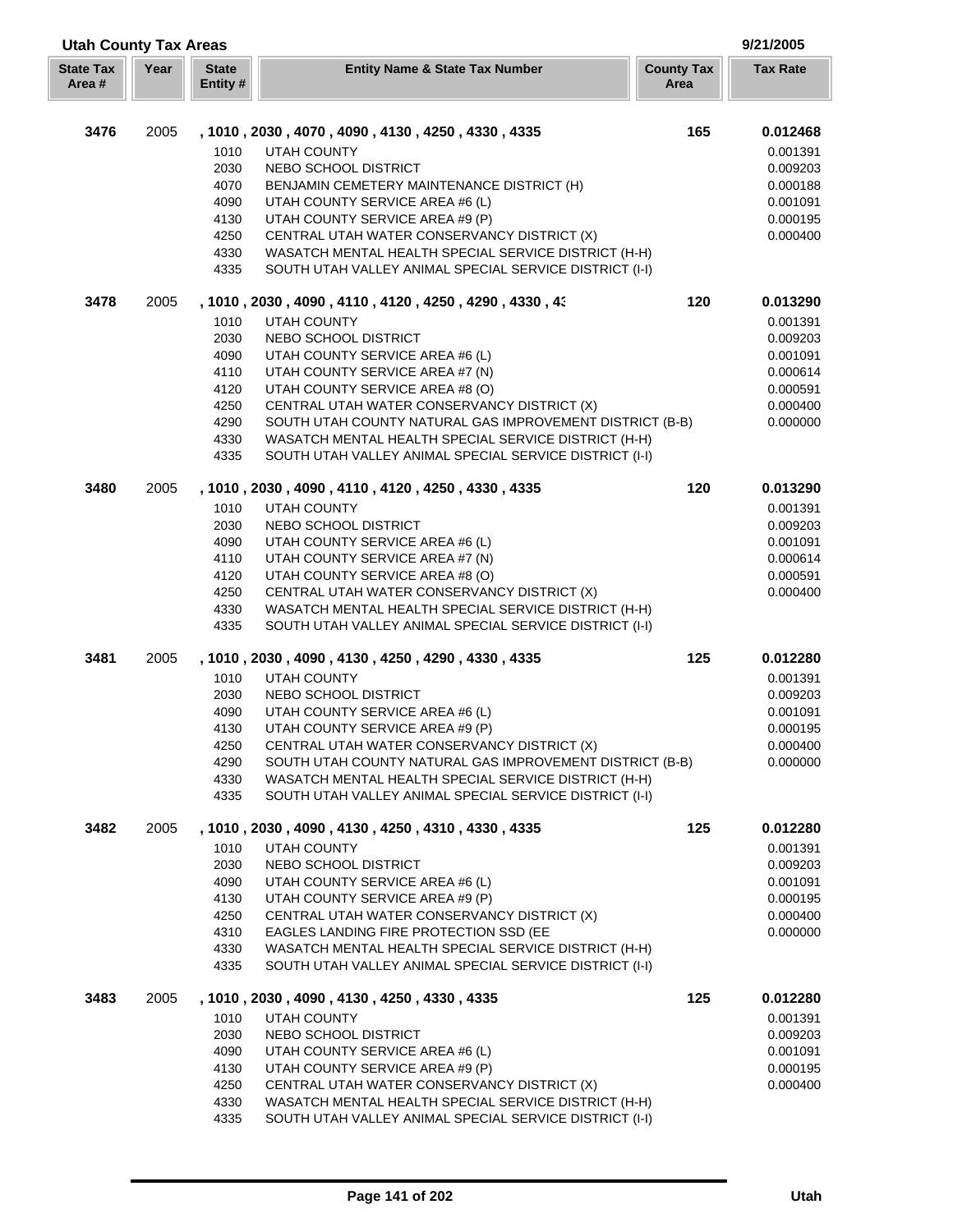| <b>Utah County Tax Areas</b> |      |                          |                                                                                                                         |                           | 9/21/2005            |  |
|------------------------------|------|--------------------------|-------------------------------------------------------------------------------------------------------------------------|---------------------------|----------------------|--|
| <b>State Tax</b><br>Area #   | Year | <b>State</b><br>Entity # | <b>Entity Name &amp; State Tax Number</b>                                                                               | <b>County Tax</b><br>Area | <b>Tax Rate</b>      |  |
| 3486                         | 2005 |                          | , 1010, 2030, 3170, 4250, 4330, 4335                                                                                    | 190                       | 0.012953             |  |
|                              |      | 1010                     | <b>UTAH COUNTY</b>                                                                                                      |                           | 0.001391             |  |
|                              |      | 2030                     | NEBO SCHOOL DISTRICT                                                                                                    |                           | 0.009203             |  |
|                              |      | 3170                     | SANTAQUIN                                                                                                               |                           | 0.001959             |  |
|                              |      | 4250                     | CENTRAL UTAH WATER CONSERVANCY DISTRICT (X)                                                                             |                           | 0.000400             |  |
|                              |      | 4330                     | WASATCH MENTAL HEALTH SPECIAL SERVICE DISTRICT (H-H)                                                                    |                           |                      |  |
|                              |      | 4335                     | SOUTH UTAH VALLEY ANIMAL SPECIAL SERVICE DISTRICT (I-I)                                                                 |                           |                      |  |
| 3492                         | 2005 |                          | , 1010, 2030, 4090, 4250, 4270, 4330, 4335                                                                              | 155                       | 0.013931             |  |
|                              |      | 1010                     | <b>UTAH COUNTY</b>                                                                                                      |                           | 0.001391             |  |
|                              |      | 2030                     | NEBO SCHOOL DISTRICT                                                                                                    |                           | 0.009203             |  |
|                              |      | 4090                     | UTAH COUNTY SERVICE AREA #6 (L)                                                                                         |                           | 0.001091             |  |
|                              |      | 4250                     | CENTRAL UTAH WATER CONSERVANCY DISTRICT (X)                                                                             |                           | 0.000400             |  |
|                              |      | 4270                     | SOLDIER SUMMIT SPECIAL SERVICE DISTRICT (Z)                                                                             |                           | 0.001846             |  |
|                              |      | 4330                     | WASATCH MENTAL HEALTH SPECIAL SERVICE DISTRICT (H-H)                                                                    |                           |                      |  |
|                              |      | 4335                     | SOUTH UTAH VALLEY ANIMAL SPECIAL SERVICE DISTRICT (I-I)                                                                 |                           |                      |  |
| 3493                         | 2005 |                          | , 1010, 2010, 3010, 4080, 4100, 4250, 4330, 4340                                                                        | 040                       | 0.010997             |  |
|                              |      | 1010                     | <b>UTAH COUNTY</b>                                                                                                      |                           | 0.001391             |  |
|                              |      | 2010                     | ALPINE SCHOOL DISTRICT                                                                                                  |                           | 0.008082             |  |
|                              |      | 3010                     | <b>ALPINE</b>                                                                                                           |                           | 0.001091             |  |
|                              |      | 4080<br>4100             | NORTH UTAH COUNTY WATER CONSERVANCY DISTRICT (J)                                                                        |                           | 0.000033             |  |
|                              |      | 4250                     | TIMPANOGOS SPECIAL SERVICE DISTRICT (M)<br>CENTRAL UTAH WATER CONSERVANCY DISTRICT (X)                                  |                           | 0.000000<br>0.000400 |  |
|                              |      | 4330                     | WASATCH MENTAL HEALTH SPECIAL SERVICE DISTRICT (H-H)                                                                    |                           |                      |  |
|                              |      | 4340                     | NORTH UTAH VALLEY ANIMAL SHELTER SPECIAL SERVICE DISTRICT (J-J)                                                         |                           |                      |  |
|                              |      |                          |                                                                                                                         |                           |                      |  |
| 3494                         | 2005 |                          | , 1010, 2010, 3010, 4080, 4250, 4330, 4340                                                                              | 99A                       | 0.010997             |  |
|                              |      | 1010                     | <b>UTAH COUNTY</b>                                                                                                      |                           | 0.001391             |  |
|                              |      | 2010                     | ALPINE SCHOOL DISTRICT                                                                                                  |                           | 0.008082             |  |
|                              |      | 3010                     | <b>ALPINE</b>                                                                                                           |                           | 0.001091             |  |
|                              |      | 4080                     | NORTH UTAH COUNTY WATER CONSERVANCY DISTRICT (J)                                                                        |                           | 0.000033             |  |
|                              |      | 4250                     | CENTRAL UTAH WATER CONSERVANCY DISTRICT (X)                                                                             |                           | 0.000400             |  |
|                              |      | 4330<br>4340             | WASATCH MENTAL HEALTH SPECIAL SERVICE DISTRICT (H-H)<br>NORTH UTAH VALLEY ANIMAL SHELTER SPECIAL SERVICE DISTRICT (J-J) |                           |                      |  |
|                              |      |                          |                                                                                                                         |                           |                      |  |
| 3495                         | 2005 | 1010                     | , 1010 , 2010 , 3020 , 4010 , 4080 , 4100 , 4250 , 4330 , 43<br>UTAH COUNTY                                             | 060                       | 0.012182<br>0.001391 |  |
|                              |      | 2010                     | ALPINE SCHOOL DISTRICT                                                                                                  |                           | 0.008082             |  |
|                              |      | 3020                     | <b>AMERICAN FORK</b>                                                                                                    |                           | 0.002276             |  |
|                              |      | 4010                     | AMERICAN FORK METROPOLITAN WATER DISTRICT (A)                                                                           |                           | 0.000000             |  |
|                              |      | 4080                     | NORTH UTAH COUNTY WATER CONSERVANCY DISTRICT (J)                                                                        |                           | 0.000033             |  |
|                              |      | 4100                     | TIMPANOGOS SPECIAL SERVICE DISTRICT (M)                                                                                 |                           | 0.000000             |  |
|                              |      | 4250                     | CENTRAL UTAH WATER CONSERVANCY DISTRICT (X)                                                                             |                           | 0.000400             |  |
|                              |      | 4330                     | WASATCH MENTAL HEALTH SPECIAL SERVICE DISTRICT (H-H)                                                                    |                           |                      |  |
|                              |      | 4340                     | NORTH UTAH VALLEY ANIMAL SHELTER SPECIAL SERVICE DISTRICT (J-J)                                                         |                           |                      |  |
| 3496                         | 2005 |                          | , 1010, 2010, 3020, 4010, 4080, 4100, 4250, 4330, 43                                                                    | 060                       | 0.012182             |  |
|                              |      | 1010                     | UTAH COUNTY                                                                                                             |                           | 0.001391             |  |
|                              |      | 2010                     | ALPINE SCHOOL DISTRICT                                                                                                  |                           | 0.008082             |  |
|                              |      | 3020                     | <b>AMERICAN FORK</b>                                                                                                    |                           | 0.002276             |  |
|                              |      | 4010                     | AMERICAN FORK METROPOLITAN WATER DISTRICT (A)                                                                           |                           | 0.000000             |  |
|                              |      | 4080                     | NORTH UTAH COUNTY WATER CONSERVANCY DISTRICT (J)                                                                        |                           | 0.000033             |  |
|                              |      | 4100                     | TIMPANOGOS SPECIAL SERVICE DISTRICT (M)                                                                                 |                           | 0.000000             |  |
|                              |      | 4250                     | CENTRAL UTAH WATER CONSERVANCY DISTRICT (X)                                                                             |                           | 0.000400             |  |
|                              |      | 4330                     | WASATCH MENTAL HEALTH SPECIAL SERVICE DISTRICT (H-H)                                                                    |                           |                      |  |
|                              |      | 4340                     | NORTH UTAH VALLEY ANIMAL SHELTER SPECIAL SERVICE DISTRICT (J-J)                                                         |                           |                      |  |
|                              |      | 8251                     | NORTH VALLEY REDEVELOPMENT PROJECT - AMERICAN FORK CITY -<br>$(F-1)$                                                    |                           | 0.000000             |  |
|                              |      |                          |                                                                                                                         |                           |                      |  |
| 3497                         | 2005 |                          | , 1010 , 2010 , 3020 , 4010 , 4080 , 4100 , 4250 , 4330 , 43                                                            | 060                       | 0.012182             |  |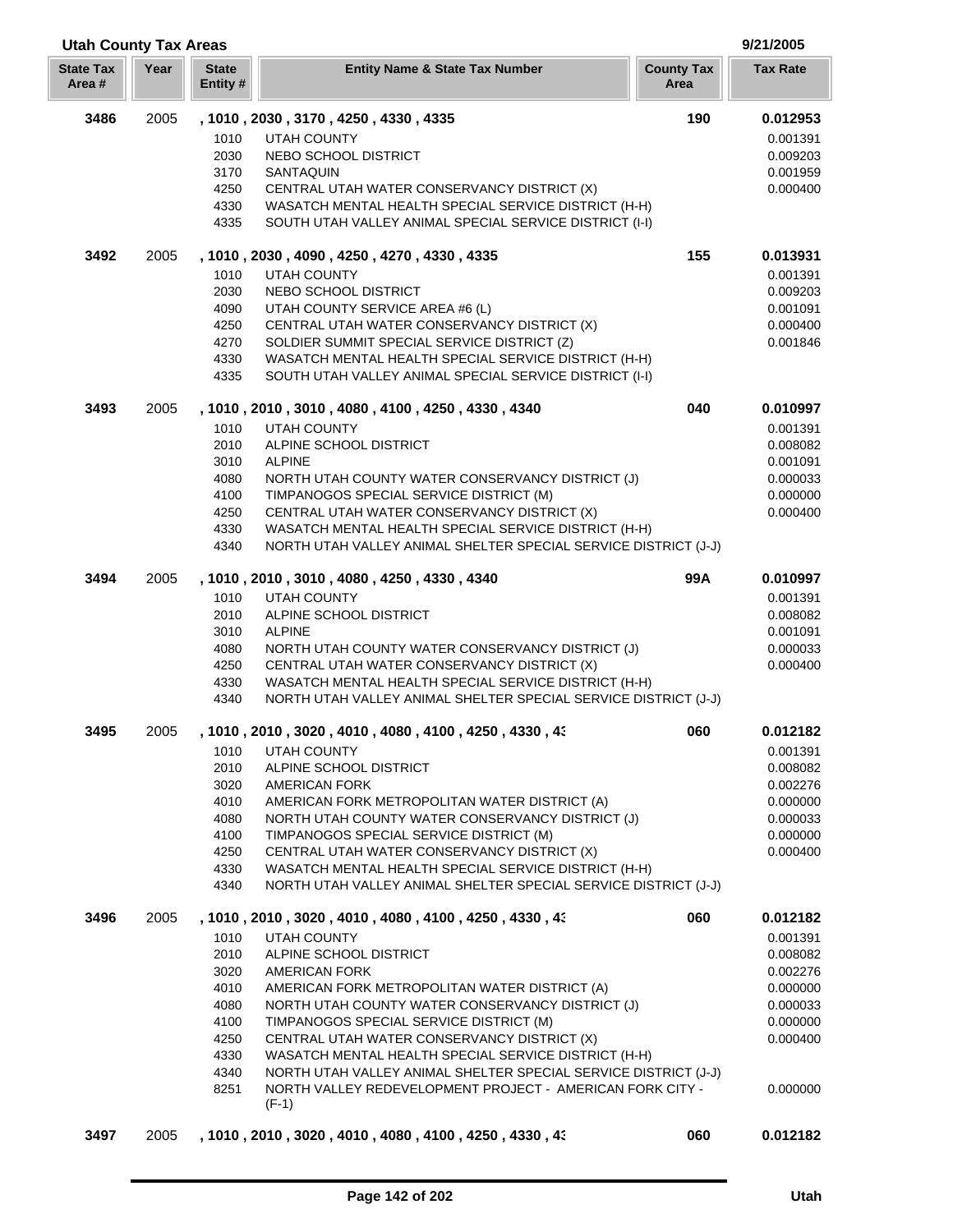| <b>Utah County Tax Areas</b> |      |                          |                                                                                                                                   |                           |                 |
|------------------------------|------|--------------------------|-----------------------------------------------------------------------------------------------------------------------------------|---------------------------|-----------------|
| <b>State Tax</b><br>Area #   | Year | <b>State</b><br>Entity # | <b>Entity Name &amp; State Tax Number</b>                                                                                         | <b>County Tax</b><br>Area | <b>Tax Rate</b> |
|                              |      | 1010                     | <b>UTAH COUNTY</b>                                                                                                                |                           | 0.001391        |
|                              |      | 2010                     | ALPINE SCHOOL DISTRICT                                                                                                            |                           | 0.008082        |
|                              |      | 3020                     | <b>AMERICAN FORK</b>                                                                                                              |                           | 0.002276        |
|                              |      | 4010                     | AMERICAN FORK METROPOLITAN WATER DISTRICT (A)                                                                                     |                           | 0.000000        |
|                              |      | 4080                     | NORTH UTAH COUNTY WATER CONSERVANCY DISTRICT (J)                                                                                  |                           | 0.000033        |
|                              |      | 4100                     | TIMPANOGOS SPECIAL SERVICE DISTRICT (M)                                                                                           |                           | 0.000000        |
|                              |      | 4250                     | CENTRAL UTAH WATER CONSERVANCY DISTRICT (X)                                                                                       |                           | 0.000400        |
|                              |      | 4330                     | WASATCH MENTAL HEALTH SPECIAL SERVICE DISTRICT (H-H)                                                                              |                           |                 |
|                              |      | 4340                     | NORTH UTAH VALLEY ANIMAL SHELTER SPECIAL SERVICE DISTRICT (J-J)                                                                   |                           |                 |
|                              |      | 8252                     | WEST SIDE REDEVELOPMENT PROJECT - PHASE ONE - AMERICAN FORK<br>$CITY - (F-2)$                                                     |                           | 0.000000        |
| 3498                         | 2005 |                          | , 1010 , 2010 , 3020 , 4010 , 4080 , 4100 , 4250 , 4330 , 43                                                                      | 060                       | 0.012182        |
|                              |      | 1010                     | UTAH COUNTY                                                                                                                       |                           | 0.001391        |
|                              |      | 2010                     | ALPINE SCHOOL DISTRICT                                                                                                            |                           | 0.008082        |
|                              |      | 3020                     | <b>AMERICAN FORK</b>                                                                                                              |                           | 0.002276        |
|                              |      | 4010                     | AMERICAN FORK METROPOLITAN WATER DISTRICT (A)                                                                                     |                           | 0.000000        |
|                              |      | 4080                     | NORTH UTAH COUNTY WATER CONSERVANCY DISTRICT (J)                                                                                  |                           | 0.000033        |
|                              |      | 4100                     | TIMPANOGOS SPECIAL SERVICE DISTRICT (M)                                                                                           |                           | 0.000000        |
|                              |      | 4250                     | CENTRAL UTAH WATER CONSERVANCY DISTRICT (X)                                                                                       |                           | 0.000400        |
|                              |      | 4330                     | WASATCH MENTAL HEALTH SPECIAL SERVICE DISTRICT (H-H)                                                                              |                           |                 |
|                              |      | 4340<br>8253             | NORTH UTAH VALLEY ANIMAL SHELTER SPECIAL SERVICE DISTRICT (J-J)<br>EAST MAIN STREET REDEVELOPMENT PROJECT - AMERICAN FORK - (F-3) |                           | 0.000000        |
| 3499                         | 2005 |                          | , 1010, 2010, 3020, 4010, 4080, 4100, 4250, 4330, 43                                                                              | 060                       | 0.012182        |
|                              |      | 1010                     | UTAH COUNTY                                                                                                                       |                           | 0.001391        |
|                              |      | 2010                     | ALPINE SCHOOL DISTRICT                                                                                                            |                           | 0.008082        |
|                              |      | 3020                     | <b>AMERICAN FORK</b>                                                                                                              |                           | 0.002276        |
|                              |      | 4010                     | AMERICAN FORK METROPOLITAN WATER DISTRICT (A)                                                                                     |                           | 0.000000        |
|                              |      | 4080                     | NORTH UTAH COUNTY WATER CONSERVANCY DISTRICT (J)                                                                                  |                           | 0.000033        |
|                              |      | 4100                     | TIMPANOGOS SPECIAL SERVICE DISTRICT (M)                                                                                           |                           | 0.000000        |
|                              |      | 4250                     | CENTRAL UTAH WATER CONSERVANCY DISTRICT (X)                                                                                       |                           | 0.000400        |
|                              |      | 4330<br>4340             | WASATCH MENTAL HEALTH SPECIAL SERVICE DISTRICT (H-H)<br>NORTH UTAH VALLEY ANIMAL SHELTER SPECIAL SERVICE DISTRICT (J-J)           |                           |                 |
|                              |      | 8254                     | EGG FARM ECONOMIC DEV - (F-4)                                                                                                     |                           | 0.000000        |
| 3500                         | 2005 |                          | , 1010, 2010, 3020, 4010, 4080, 4250, 4330, 4340                                                                                  | 99B                       | 0.012182        |
|                              |      | 1010                     | <b>UTAH COUNTY</b>                                                                                                                |                           | 0.001391        |
|                              |      | 2010                     | ALPINE SCHOOL DISTRICT                                                                                                            |                           | 0.008082        |
|                              |      | 3020                     | <b>AMERICAN FORK</b>                                                                                                              |                           | 0.002276        |
|                              |      | 4010                     | AMERICAN FORK METROPOLITAN WATER DISTRICT (A)                                                                                     |                           | 0.000000        |
|                              |      | 4080                     | NORTH UTAH COUNTY WATER CONSERVANCY DISTRICT (J)                                                                                  |                           | 0.000033        |
|                              |      | 4250                     | CENTRAL UTAH WATER CONSERVANCY DISTRICT (X)                                                                                       |                           | 0.000400        |
|                              |      | 4330<br>4340             | WASATCH MENTAL HEALTH SPECIAL SERVICE DISTRICT (H-H)<br>NORTH UTAH VALLEY ANIMAL SHELTER SPECIAL SERVICE DISTRICT (J-J)           |                           |                 |
| 3501                         | 2005 |                          | , 1010, 2010, 3030, 4250, 4330, 4335, 4340                                                                                        | 050                       | 0.010432        |
|                              |      | 1010                     | <b>UTAH COUNTY</b>                                                                                                                |                           | 0.001391        |
|                              |      | 2010                     | ALPINE SCHOOL DISTRICT                                                                                                            |                           | 0.008082        |
|                              |      | 3030                     | <b>CEDAR FORT</b>                                                                                                                 |                           | 0.000559        |
|                              |      | 4250                     | CENTRAL UTAH WATER CONSERVANCY DISTRICT (X)                                                                                       |                           | 0.000400        |
|                              |      | 4330                     | WASATCH MENTAL HEALTH SPECIAL SERVICE DISTRICT (H-H)                                                                              |                           |                 |
|                              |      | 4335<br>4340             | SOUTH UTAH VALLEY ANIMAL SPECIAL SERVICE DISTRICT (I-I)<br>NORTH UTAH VALLEY ANIMAL SHELTER SPECIAL SERVICE DISTRICT (J-J)        |                           |                 |
| 3502                         | 2005 |                          | , 1010, 2010, 3040, 4080, 4100, 4250, 4330, 4340                                                                                  | 021                       | 0.011596        |
|                              |      | 1010                     | UTAH COUNTY                                                                                                                       |                           | 0.001391        |
|                              |      | 2010                     | ALPINE SCHOOL DISTRICT                                                                                                            |                           | 0.008082        |
|                              |      | 3040                     | <b>CEDAR HILLS</b>                                                                                                                |                           | 0.001690        |
|                              |      | 4080                     | NORTH UTAH COUNTY WATER CONSERVANCY DISTRICT (J)                                                                                  |                           | 0.000033        |
|                              |      | 4100                     | TIMPANOGOS SPECIAL SERVICE DISTRICT (M)                                                                                           |                           | 0.000000        |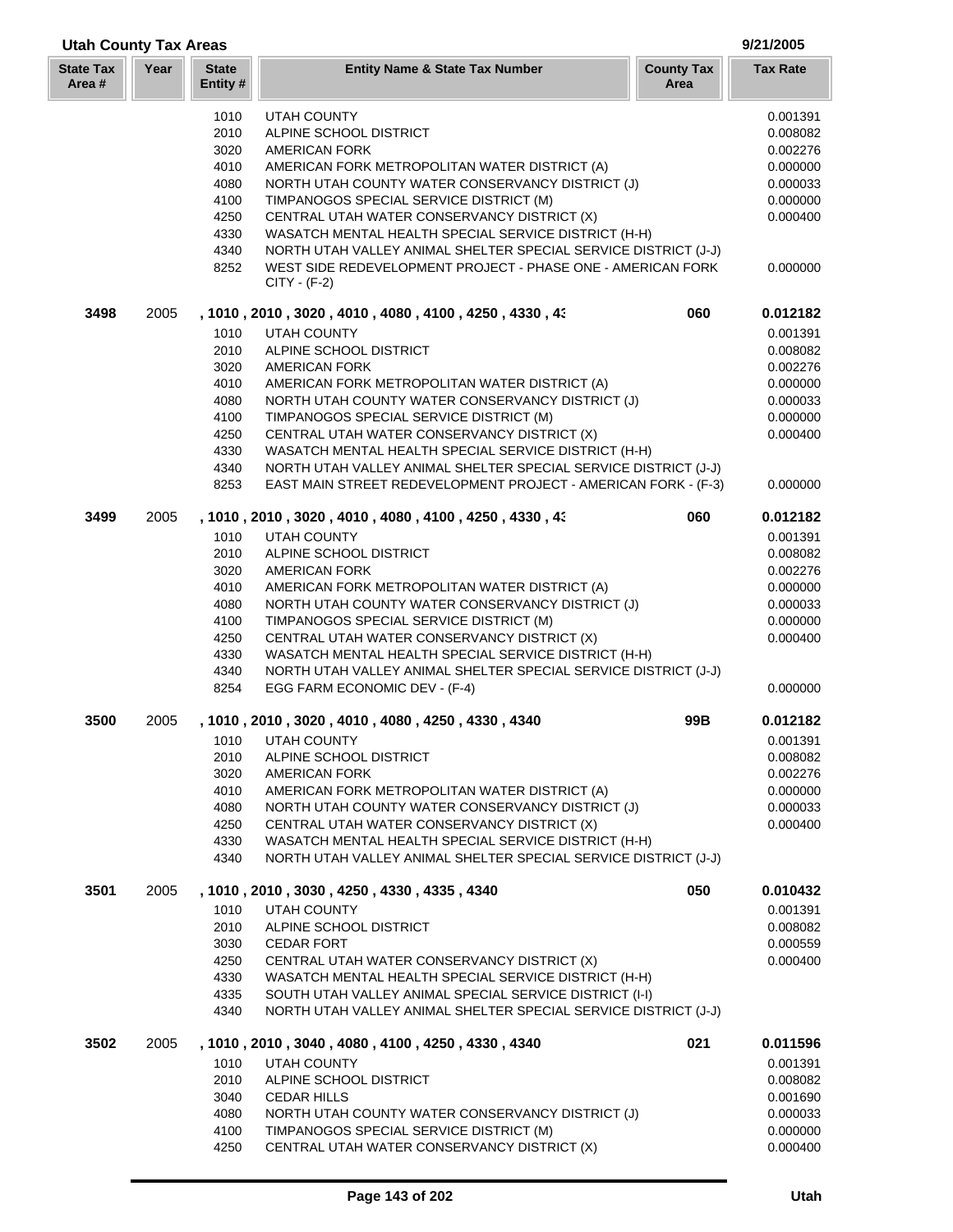| <b>Utah County Tax Areas</b><br>9/21/2005 |      |                          |                                                                                                                 |                           |                      |
|-------------------------------------------|------|--------------------------|-----------------------------------------------------------------------------------------------------------------|---------------------------|----------------------|
| <b>State Tax</b><br>Area #                | Year | <b>State</b><br>Entity # | <b>Entity Name &amp; State Tax Number</b>                                                                       | <b>County Tax</b><br>Area | <b>Tax Rate</b>      |
|                                           |      | 4330                     | WASATCH MENTAL HEALTH SPECIAL SERVICE DISTRICT (H-H)                                                            |                           |                      |
|                                           |      | 4340                     | NORTH UTAH VALLEY ANIMAL SHELTER SPECIAL SERVICE DISTRICT (J-J)                                                 |                           |                      |
| 3503                                      | 2005 |                          | , 1010, 2010, 3040, 4080, 4250, 4330, 4340                                                                      | 021                       | 0.011596             |
|                                           |      | 1010                     | UTAH COUNTY                                                                                                     |                           | 0.001391             |
|                                           |      | 2010                     | ALPINE SCHOOL DISTRICT                                                                                          |                           | 0.008082             |
|                                           |      | 3040                     | <b>CEDAR HILLS</b>                                                                                              |                           | 0.001690             |
|                                           |      | 4080                     | NORTH UTAH COUNTY WATER CONSERVANCY DISTRICT (J)                                                                |                           | 0.000033             |
|                                           |      | 4250                     | CENTRAL UTAH WATER CONSERVANCY DISTRICT (X)                                                                     |                           | 0.000400             |
|                                           |      | 4330                     | WASATCH MENTAL HEALTH SPECIAL SERVICE DISTRICT (H-H)                                                            |                           |                      |
|                                           |      | 4340                     | NORTH UTAH VALLEY ANIMAL SHELTER SPECIAL SERVICE DISTRICT (J-J)                                                 |                           |                      |
|                                           |      |                          |                                                                                                                 |                           |                      |
| 3504                                      | 2005 |                          | , 1010 , 2010 , 3045 , 4080 , 4100 , 4145 , 4250 , 4305 , 43                                                    | 018                       | 0.014956             |
|                                           |      | 1010                     | UTAH COUNTY                                                                                                     |                           | 0.001391             |
|                                           |      | 2010                     | ALPINE SCHOOL DISTRICT                                                                                          |                           | 0.008082             |
|                                           |      | 3045                     | <b>DRAPER</b>                                                                                                   |                           | 0.001469             |
|                                           |      | 4080                     | NORTH UTAH COUNTY WATER CONSERVANCY DISTRICT (J)                                                                |                           | 0.000033             |
|                                           |      | 4100                     | TIMPANOGOS SPECIAL SERVICE DISTRICT (M)                                                                         |                           | 0.000000             |
|                                           |      | 4145                     | JORDAN VALLEY WATER CONSERVANCY DISTRICT (R)                                                                    |                           | 0.000400             |
|                                           |      | 4250                     | CENTRAL UTAH WATER CONSERVANCY DISTRICT (X)                                                                     |                           | 0.000400             |
|                                           |      | 4305                     | TRAVERSE RIDGE SSD (D-D)                                                                                        |                           | 0.003181             |
|                                           |      | 4330                     | WASATCH MENTAL HEALTH SPECIAL SERVICE DISTRICT (H-H)                                                            |                           |                      |
|                                           |      | 4340                     | NORTH UTAH VALLEY ANIMAL SHELTER SPECIAL SERVICE DISTRICT (J-J)                                                 |                           |                      |
| 3505                                      | 2005 |                          | , 1010, 2010, 3045, 4080, 4145, 4250, 4305, 4320, 43                                                            | 019                       | 0.015429             |
|                                           |      | 1010                     | <b>UTAH COUNTY</b>                                                                                              |                           | 0.001391             |
|                                           |      | 2010                     | ALPINE SCHOOL DISTRICT                                                                                          |                           | 0.008082             |
|                                           |      | 3045                     | <b>DRAPER</b>                                                                                                   |                           | 0.001469             |
|                                           |      | 4080                     | NORTH UTAH COUNTY WATER CONSERVANCY DISTRICT (J)                                                                |                           | 0.000033             |
|                                           |      | 4145                     | JORDAN VALLEY WATER CONSERVANCY DISTRICT (R)                                                                    |                           | 0.000400             |
|                                           |      | 4250                     | CENTRAL UTAH WATER CONSERVANCY DISTRICT (X)                                                                     |                           | 0.000400             |
|                                           |      | 4305                     | TRAVERSE RIDGE SSD (D-D)                                                                                        |                           | 0.003181             |
|                                           |      | 4320                     | SOUTH VALLEY SEWER DIST - (G-G)                                                                                 |                           | 0.000473             |
|                                           |      | 4330                     | WASATCH MENTAL HEALTH SPECIAL SERVICE DISTRICT (H-H)                                                            |                           |                      |
|                                           |      | 4340                     | NORTH UTAH VALLEY ANIMAL SHELTER SPECIAL SERVICE DISTRICT (J-J)                                                 |                           |                      |
| 3506                                      | 2005 |                          | , 1010, 2010, 3045, 4080, 4250, 4330, 4340                                                                      | 017                       | 0.011375             |
|                                           |      | 1010                     | <b>UTAH COUNTY</b>                                                                                              |                           | 0.001391             |
|                                           |      | 2010                     | ALPINE SCHOOL DISTRICT                                                                                          |                           | 0.008082             |
|                                           |      | 3045                     | <b>DRAPER</b>                                                                                                   |                           | 0.001469             |
|                                           |      | 4080                     | NORTH UTAH COUNTY WATER CONSERVANCY DISTRICT (J)                                                                |                           | 0.000033             |
|                                           |      | 4250                     | CENTRAL UTAH WATER CONSERVANCY DISTRICT (X)                                                                     |                           | 0.000400             |
|                                           |      | 4330                     | WASATCH MENTAL HEALTH SPECIAL SERVICE DISTRICT (H-H)                                                            |                           |                      |
|                                           |      | 4340                     | NORTH UTAH VALLEY ANIMAL SHELTER SPECIAL SERVICE DISTRICT (J-J)                                                 |                           |                      |
| 3510                                      | 2005 |                          | , 1010, 2010, 3075, 4080, 4250, 4330, 4335, 4340                                                                | 039                       | 0.011264             |
|                                           |      | 1010                     | <b>UTAH COUNTY</b>                                                                                              |                           | 0.001391             |
|                                           |      | 2010                     | ALPINE SCHOOL DISTRICT                                                                                          |                           | 0.008082             |
|                                           |      | 3075                     | SARATOGA SPRINGS                                                                                                |                           | 0.001358             |
|                                           |      | 4080                     | NORTH UTAH COUNTY WATER CONSERVANCY DISTRICT (J)                                                                |                           | 0.000033             |
|                                           |      | 4250                     | CENTRAL UTAH WATER CONSERVANCY DISTRICT (X)                                                                     |                           | 0.000400             |
|                                           |      |                          |                                                                                                                 |                           |                      |
|                                           |      | 4330<br>4335             | WASATCH MENTAL HEALTH SPECIAL SERVICE DISTRICT (H-H)<br>SOUTH UTAH VALLEY ANIMAL SPECIAL SERVICE DISTRICT (I-I) |                           |                      |
|                                           |      | 4340                     | NORTH UTAH VALLEY ANIMAL SHELTER SPECIAL SERVICE DISTRICT (J-J)                                                 |                           |                      |
|                                           |      |                          |                                                                                                                 |                           |                      |
| 3511                                      | 2005 | 1010                     | , 1010, 2010, 3075, 4250, 4330, 4335, 4340<br>UTAH COUNTY                                                       | 039                       | 0.011231<br>0.001391 |
|                                           |      | 2010                     | ALPINE SCHOOL DISTRICT                                                                                          |                           | 0.008082             |
|                                           |      | 3075                     | SARATOGA SPRINGS                                                                                                |                           | 0.001358             |
|                                           |      | 4250                     | CENTRAL UTAH WATER CONSERVANCY DISTRICT (X)                                                                     |                           | 0.000400             |
|                                           |      | 4330                     | WASATCH MENTAL HEALTH SPECIAL SERVICE DISTRICT (H-H)                                                            |                           |                      |
|                                           |      | 4335                     | SOUTH UTAH VALLEY ANIMAL SPECIAL SERVICE DISTRICT (I-I)                                                         |                           |                      |

Г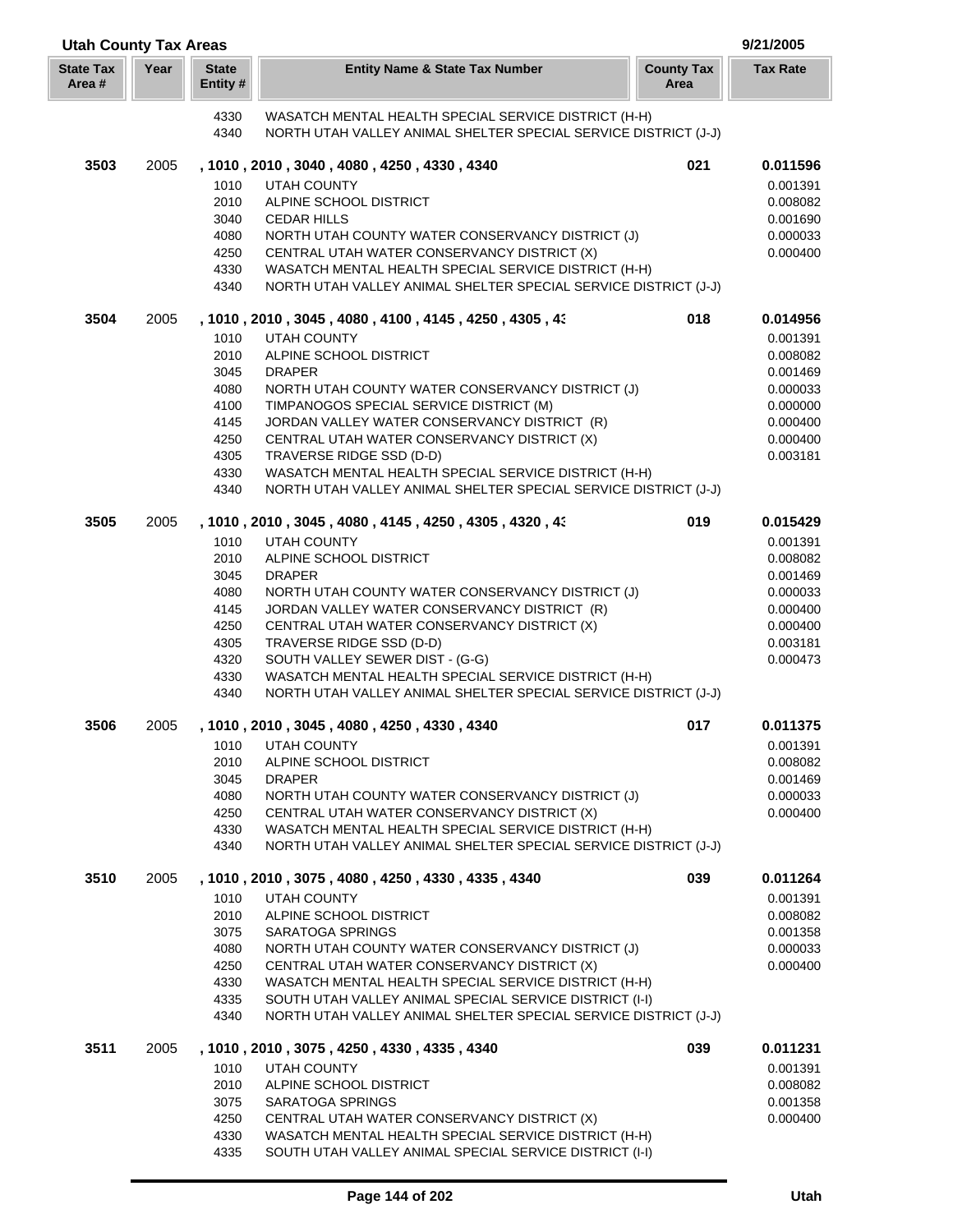| <b>Utah County Tax Areas</b> |      |                          |                                                                                                                                |                           | 9/21/2005            |
|------------------------------|------|--------------------------|--------------------------------------------------------------------------------------------------------------------------------|---------------------------|----------------------|
| <b>State Tax</b><br>Area#    | Year | <b>State</b><br>Entity # | <b>Entity Name &amp; State Tax Number</b>                                                                                      | <b>County Tax</b><br>Area | <b>Tax Rate</b>      |
|                              |      | 4340                     | NORTH UTAH VALLEY ANIMAL SHELTER SPECIAL SERVICE DISTRICT (J-J)                                                                |                           |                      |
| 3512                         | 2005 |                          | , 1010, 2010, 3080, 4080, 4100, 4250, 4330, 4340                                                                               | 045                       | 0.011365             |
|                              |      | 1010                     | <b>UTAH COUNTY</b>                                                                                                             |                           | 0.001391             |
|                              |      | 2010                     | ALPINE SCHOOL DISTRICT                                                                                                         |                           | 0.008082             |
|                              |      | 3080                     | <b>HIGHLAND</b>                                                                                                                |                           | 0.001459             |
|                              |      | 4080                     | NORTH UTAH COUNTY WATER CONSERVANCY DISTRICT (J)                                                                               |                           | 0.000033             |
|                              |      | 4100                     | TIMPANOGOS SPECIAL SERVICE DISTRICT (M)                                                                                        |                           | 0.000000             |
|                              |      | 4250                     | CENTRAL UTAH WATER CONSERVANCY DISTRICT (X)                                                                                    |                           | 0.000400             |
|                              |      | 4330                     | WASATCH MENTAL HEALTH SPECIAL SERVICE DISTRICT (H-H)                                                                           |                           |                      |
|                              |      | 4340                     | NORTH UTAH VALLEY ANIMAL SHELTER SPECIAL SERVICE DISTRICT (J-J)                                                                |                           |                      |
| 3513                         | 2005 |                          | , 1010, 2010, 3090, 4020, 4080, 4100, 4250, 4330, 43                                                                           | 010                       | 0.012580             |
|                              |      | 1010                     | <b>UTAH COUNTY</b>                                                                                                             |                           | 0.001391             |
|                              |      | 2010                     | ALPINE SCHOOL DISTRICT                                                                                                         |                           | 0.008082             |
|                              |      | 3090                     | LEHI                                                                                                                           |                           | 0.002663             |
|                              |      | 4020                     | LEHI METROPOLITAN WATER DISTRICT (B)<br>NORTH UTAH COUNTY WATER CONSERVANCY DISTRICT (J)                                       |                           | 0.000011             |
|                              |      | 4080<br>4100             | TIMPANOGOS SPECIAL SERVICE DISTRICT (M)                                                                                        |                           | 0.000033<br>0.000000 |
|                              |      | 4250                     | CENTRAL UTAH WATER CONSERVANCY DISTRICT (X)                                                                                    |                           | 0.000400             |
|                              |      | 4330                     | WASATCH MENTAL HEALTH SPECIAL SERVICE DISTRICT (H-H)                                                                           |                           |                      |
|                              |      | 4340                     | NORTH UTAH VALLEY ANIMAL SHELTER SPECIAL SERVICE DISTRICT (J-J)                                                                |                           |                      |
| 3514                         | 2005 |                          | , 1010, 2010, 3090, 4020, 4080, 4100, 4250, 4330, 43                                                                           | 010                       | 0.012580             |
|                              |      | 1010                     | <b>UTAH COUNTY</b>                                                                                                             |                           | 0.001391             |
|                              |      | 2010                     | ALPINE SCHOOL DISTRICT                                                                                                         |                           | 0.008082             |
|                              |      | 3090                     | LEHI                                                                                                                           |                           | 0.002663             |
|                              |      | 4020                     | LEHI METROPOLITAN WATER DISTRICT (B)                                                                                           |                           | 0.000011             |
|                              |      | 4080                     | NORTH UTAH COUNTY WATER CONSERVANCY DISTRICT (J)                                                                               |                           | 0.000033             |
|                              |      | 4100                     | TIMPANOGOS SPECIAL SERVICE DISTRICT (M)                                                                                        |                           | 0.000000             |
|                              |      | 4250                     | CENTRAL UTAH WATER CONSERVANCY DISTRICT (X)                                                                                    |                           | 0.000400             |
|                              |      | 4330                     | WASATCH MENTAL HEALTH SPECIAL SERVICE DISTRICT (H-H)                                                                           |                           |                      |
|                              |      | 4340<br>8201             | NORTH UTAH VALLEY ANIMAL SHELTER SPECIAL SERVICE DISTRICT (J-J)<br>MILL POND HEIGHBORHOOD DEVELOPMENT PLAN - LEHI CITY - (E-1) |                           | 0.000000             |
| 3515                         | 2005 |                          | , 1010, 2010, 3090, 4020, 4080, 4100, 4250, 4330, 43                                                                           | 010                       | 0.012580             |
|                              |      | 1010                     | <b>UTAH COUNTY</b>                                                                                                             |                           | 0.001391             |
|                              |      | 2010                     | ALPINE SCHOOL DISTRICT                                                                                                         |                           | 0.008082             |
|                              |      | 3090                     | <b>LEHI</b>                                                                                                                    |                           | 0.002663             |
|                              |      | 4020                     | LEHI METROPOLITAN WATER DISTRICT (B)                                                                                           |                           | 0.000011             |
|                              |      | 4080                     | NORTH UTAH COUNTY WATER CONSERVANCY DISTRICT (J)                                                                               |                           | 0.000033             |
|                              |      | 4100                     | TIMPANOGOS SPECIAL SERVICE DISTRICT (M)                                                                                        |                           | 0.000000             |
|                              |      | 4250                     | CENTRAL UTAH WATER CONSERVANCY DISTRICT (X)                                                                                    |                           | 0.000400             |
|                              |      | 4330                     | WASATCH MENTAL HEALTH SPECIAL SERVICE DISTRICT (H-H)                                                                           |                           |                      |
|                              |      | 4340                     | NORTH UTAH VALLEY ANIMAL SHELTER SPECIAL SERVICE DISTRICT (J-J)                                                                |                           |                      |
|                              |      | 8202                     | ALPINE HIGHWAY EXONOMIC DEVELOPMENT PLAN - LEHI CITY - (E-2)                                                                   |                           | 0.000000             |
| 3516                         | 2005 |                          | , 1010, 2010, 3090, 4020, 4080, 4250, 4330, 4340                                                                               | 011                       | 0.012580             |
|                              |      | 1010                     | UTAH COUNTY                                                                                                                    |                           | 0.001391             |
|                              |      | 2010                     | ALPINE SCHOOL DISTRICT                                                                                                         |                           | 0.008082             |
|                              |      | 3090                     | LEHI                                                                                                                           |                           | 0.002663             |
|                              |      | 4020<br>4080             | LEHI METROPOLITAN WATER DISTRICT (B)<br>NORTH UTAH COUNTY WATER CONSERVANCY DISTRICT (J)                                       |                           | 0.000011<br>0.000033 |
|                              |      | 4250                     | CENTRAL UTAH WATER CONSERVANCY DISTRICT (X)                                                                                    |                           | 0.000400             |
|                              |      | 4330                     | WASATCH MENTAL HEALTH SPECIAL SERVICE DISTRICT (H-H)                                                                           |                           |                      |
|                              |      | 4340                     | NORTH UTAH VALLEY ANIMAL SHELTER SPECIAL SERVICE DISTRICT (J-J)                                                                |                           |                      |
| 3517                         | 2005 |                          | , 1010, 2010, 3090, 4020, 4250, 4330, 4340                                                                                     | 99E                       | 0.012547             |
|                              |      | 1010                     | <b>UTAH COUNTY</b>                                                                                                             |                           | 0.001391             |
|                              |      | 2010                     | ALPINE SCHOOL DISTRICT                                                                                                         |                           | 0.008082             |
|                              |      | 3090                     | <b>LEHI</b>                                                                                                                    |                           | 0.002663             |
|                              |      | 4020                     | LEHI METROPOLITAN WATER DISTRICT (B)                                                                                           |                           | 0.000011             |

Г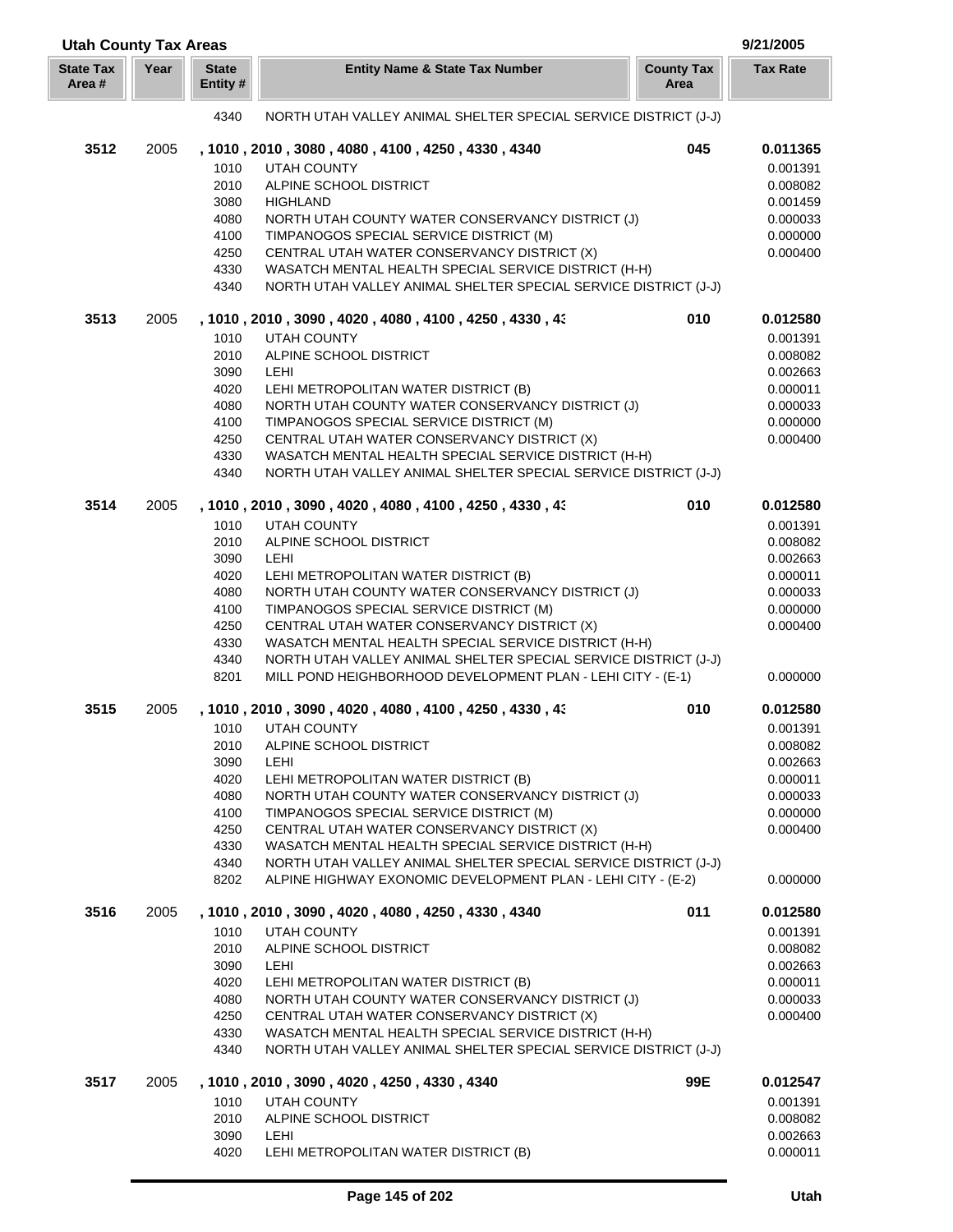| <b>Utah County Tax Areas</b> |      |                          |                                                                                                     |                           | 9/21/2005            |
|------------------------------|------|--------------------------|-----------------------------------------------------------------------------------------------------|---------------------------|----------------------|
| <b>State Tax</b><br>Area#    | Year | <b>State</b><br>Entity # | <b>Entity Name &amp; State Tax Number</b>                                                           | <b>County Tax</b><br>Area | <b>Tax Rate</b>      |
|                              |      | 4250                     | CENTRAL UTAH WATER CONSERVANCY DISTRICT (X)                                                         |                           | 0.000400             |
|                              |      | 4330                     | WASATCH MENTAL HEALTH SPECIAL SERVICE DISTRICT (H-H)                                                |                           |                      |
|                              |      | 4340                     | NORTH UTAH VALLEY ANIMAL SHELTER SPECIAL SERVICE DISTRICT (J-J)                                     |                           |                      |
| 3518                         | 2005 |                          | , 1010, 2010, 3100, 4030, 4080, 4250, 4330, 4340                                                    | 085                       | 0.011768             |
|                              |      | 1010                     | UTAH COUNTY                                                                                         |                           | 0.001391             |
|                              |      | 2010                     | ALPINE SCHOOL DISTRICT                                                                              |                           | 0.008082             |
|                              |      | 3100                     | <b>LINDON</b>                                                                                       |                           | 0.001862             |
|                              |      | 4030                     | LINDON METROPOLITAN WATER DISTRICT (C)                                                              |                           | 0.000000             |
|                              |      | 4080<br>4250             | NORTH UTAH COUNTY WATER CONSERVANCY DISTRICT (J)<br>CENTRAL UTAH WATER CONSERVANCY DISTRICT (X)     |                           | 0.000033<br>0.000400 |
|                              |      | 4330                     | WASATCH MENTAL HEALTH SPECIAL SERVICE DISTRICT (H-H)                                                |                           |                      |
|                              |      | 4340                     | NORTH UTAH VALLEY ANIMAL SHELTER SPECIAL SERVICE DISTRICT (J-J)                                     |                           |                      |
| 3519                         | 2005 |                          | , 1010, 2010, 3100, 4030, 4080, 4250, 4330, 4340, 81                                                | 085                       | 0.011768             |
|                              |      | 1010                     | UTAH COUNTY                                                                                         |                           | 0.001391             |
|                              |      | 2010                     | ALPINE SCHOOL DISTRICT                                                                              |                           | 0.008082             |
|                              |      | 3100                     | <b>LINDON</b>                                                                                       |                           | 0.001862             |
|                              |      | 4030                     | LINDON METROPOLITAN WATER DISTRICT (C)                                                              |                           | 0.000000             |
|                              |      | 4080                     | NORTH UTAH COUNTY WATER CONSERVANCY DISTRICT (J)                                                    |                           | 0.000033             |
|                              |      | 4250<br>4330             | CENTRAL UTAH WATER CONSERVANCY DISTRICT (X)<br>WASATCH MENTAL HEALTH SPECIAL SERVICE DISTRICT (H-H) |                           | 0.000400             |
|                              |      | 4340                     | NORTH UTAH VALLEY ANIMAL SHELTER SPECIAL SERVICE DISTRICT (J-J)                                     |                           |                      |
|                              |      | 8101                     | LINDON REDEVELOPMENT PROJECT - LINDON CITY - (C-1)                                                  |                           | 0.000000             |
|                              |      | 8102                     | AREA IN LINDON REDEVELOPMENT PROJECT AREA, OUTSIDE 100 ACRE                                         |                           | 0.000000             |
|                              |      |                          | <b>AREA (%)</b>                                                                                     |                           |                      |
| 3520                         | 2005 |                          | , 1010, 2010, 3100, 4030, 4250, 4330, 4340                                                          | 080                       | 0.011735             |
|                              |      | 1010                     | <b>UTAH COUNTY</b>                                                                                  |                           | 0.001391             |
|                              |      | 2010                     | ALPINE SCHOOL DISTRICT                                                                              |                           | 0.008082             |
|                              |      | 3100<br>4030             | <b>LINDON</b><br>LINDON METROPOLITAN WATER DISTRICT (C)                                             |                           | 0.001862<br>0.000000 |
|                              |      | 4250                     | CENTRAL UTAH WATER CONSERVANCY DISTRICT (X)                                                         |                           | 0.000400             |
|                              |      | 4330                     | WASATCH MENTAL HEALTH SPECIAL SERVICE DISTRICT (H-H)                                                |                           |                      |
|                              |      | 4340                     | NORTH UTAH VALLEY ANIMAL SHELTER SPECIAL SERVICE DISTRICT (J-J)                                     |                           |                      |
| 3521                         | 2005 |                          | , 1010, 2010, 3100, 4030, 4250, 4330, 4340, 8101                                                    | 080                       | 0.011735             |
|                              |      | 1010                     | <b>UTAH COUNTY</b>                                                                                  |                           | 0.001391             |
|                              |      | 2010                     | ALPINE SCHOOL DISTRICT                                                                              |                           | 0.008082             |
|                              |      | 3100                     | <b>LINDON</b>                                                                                       |                           | 0.001862             |
|                              |      | 4030                     | LINDON METROPOLITAN WATER DISTRICT (C)                                                              |                           | 0.000000             |
|                              |      | 4250<br>4330             | CENTRAL UTAH WATER CONSERVANCY DISTRICT (X)<br>WASATCH MENTAL HEALTH SPECIAL SERVICE DISTRICT (H-H) |                           | 0.000400             |
|                              |      | 4340                     | NORTH UTAH VALLEY ANIMAL SHELTER SPECIAL SERVICE DISTRICT (J-J)                                     |                           |                      |
|                              |      | 8101                     | LINDON REDEVELOPMENT PROJECT - LINDON CITY - (C-1)                                                  |                           | 0.000000             |
| 3522                         | 2005 |                          | , 1010 , 2010 , 3100 , 4030 , 4250 , 4330 , 4340 , 8101 , 81                                        | 080                       | 0.011735             |
|                              |      | 1010                     | <b>UTAH COUNTY</b>                                                                                  |                           | 0.001391             |
|                              |      | 2010                     | ALPINE SCHOOL DISTRICT                                                                              |                           | 0.008082             |
|                              |      | 3100                     | <b>LINDON</b>                                                                                       |                           | 0.001862             |
|                              |      | 4030                     | LINDON METROPOLITAN WATER DISTRICT (C)                                                              |                           | 0.000000             |
|                              |      | 4250<br>4330             | CENTRAL UTAH WATER CONSERVANCY DISTRICT (X)<br>WASATCH MENTAL HEALTH SPECIAL SERVICE DISTRICT (H-H) |                           | 0.000400             |
|                              |      | 4340                     | NORTH UTAH VALLEY ANIMAL SHELTER SPECIAL SERVICE DISTRICT (J-J)                                     |                           |                      |
|                              |      | 8101                     | LINDON REDEVELOPMENT PROJECT - LINDON CITY - (C-1)                                                  |                           | 0.000000             |
|                              |      | 8102                     | AREA IN LINDON REDEVELOPMENT PROJECT AREA, OUTSIDE 100 ACRE                                         |                           | 0.000000             |
|                              |      |                          | AREA (%)                                                                                            |                           |                      |
| 3523                         | 2005 |                          | , 1010 , 2010 , 3100 , 4030 , 4250 , 4330 , 4340 , 8103                                             | 080                       | 0.011735             |
|                              |      | 1010                     | <b>UTAH COUNTY</b>                                                                                  |                           | 0.001391             |
|                              |      | 2010<br>3100             | ALPINE SCHOOL DISTRICT<br><b>LINDON</b>                                                             |                           | 0.008082<br>0.001862 |
|                              |      |                          |                                                                                                     |                           |                      |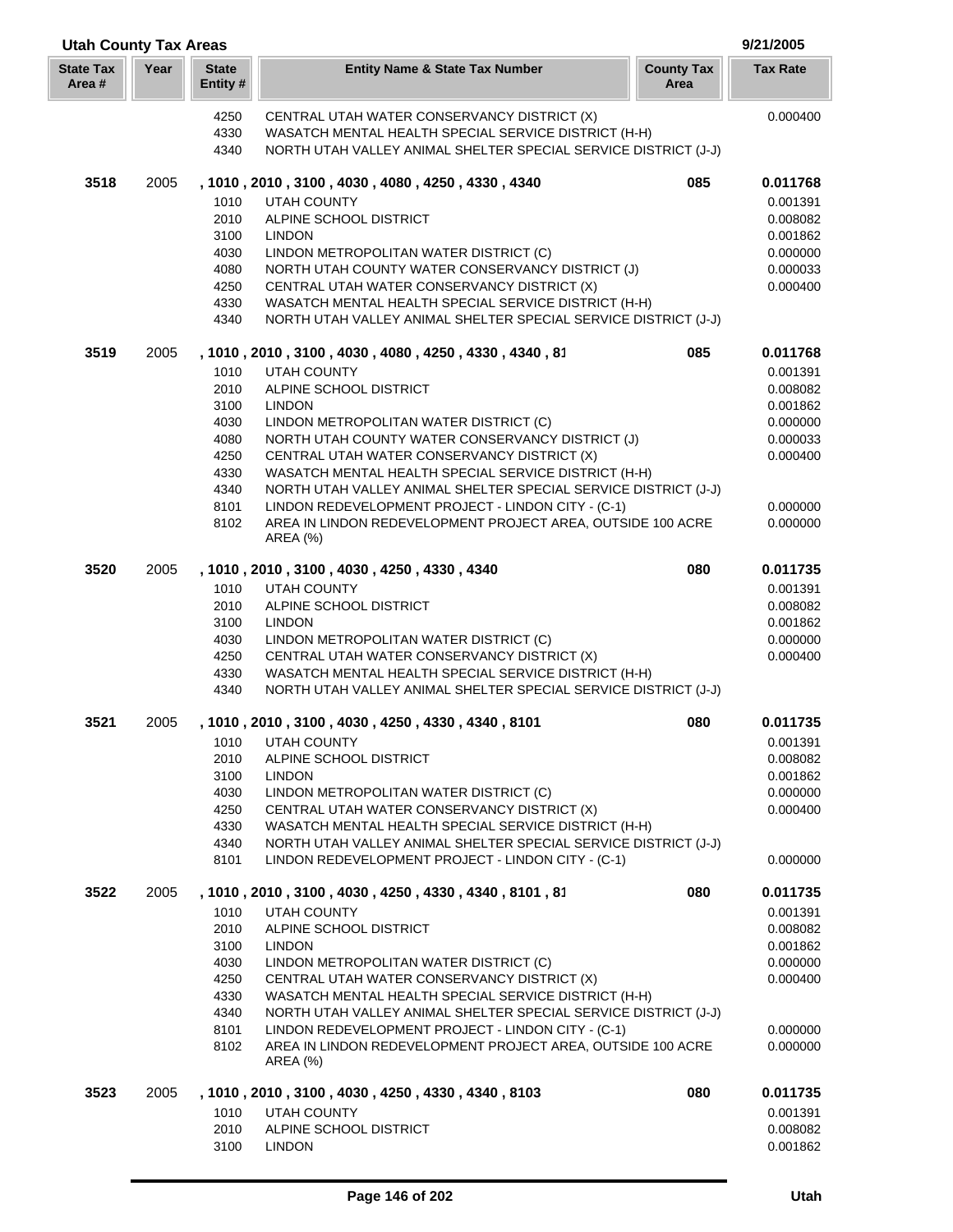| <b>Utah County Tax Areas</b> |      |                         |                                                                                                                          |                           | 9/21/2005       |
|------------------------------|------|-------------------------|--------------------------------------------------------------------------------------------------------------------------|---------------------------|-----------------|
| <b>State Tax</b><br>Area #   | Year | <b>State</b><br>Entity# | <b>Entity Name &amp; State Tax Number</b>                                                                                | <b>County Tax</b><br>Area | <b>Tax Rate</b> |
|                              |      | 4030                    | LINDON METROPOLITAN WATER DISTRICT (C)                                                                                   |                           | 0.000000        |
|                              |      | 4250                    | CENTRAL UTAH WATER CONSERVANCY DISTRICT (X)                                                                              |                           | 0.000400        |
|                              |      | 4330                    | WASATCH MENTAL HEALTH SPECIAL SERVICE DISTRICT (H-H)                                                                     |                           |                 |
|                              |      | 4340                    | NORTH UTAH VALLEY ANIMAL SHELTER SPECIAL SERVICE DISTRICT (J-J)                                                          |                           |                 |
|                              |      | 8103                    | STATE STREET #1 REDEVELOPMENT PROJECT - LINDON CITY - (C-2)                                                              |                           | 0.000000        |
| 3524                         | 2005 |                         | , 1010, 2010, 3100, 4030, 4250, 4330, 4340, 8104                                                                         | 080                       | 0.011735        |
|                              |      | 1010                    | <b>UTAH COUNTY</b>                                                                                                       |                           | 0.001391        |
|                              |      | 2010                    | ALPINE SCHOOL DISTRICT                                                                                                   |                           | 0.008082        |
|                              |      | 3100                    | <b>LINDON</b>                                                                                                            |                           | 0.001862        |
|                              |      | 4030                    | LINDON METROPOLITAN WATER DISTRICT (C)                                                                                   |                           | 0.000000        |
|                              |      | 4250                    | CENTRAL UTAH WATER CONSERVANCY DISTRICT (X)                                                                              |                           | 0.000400        |
|                              |      | 4330                    | WASATCH MENTAL HEALTH SPECIAL SERVICE DISTRICT (H-H)                                                                     |                           |                 |
|                              |      | 4340                    | NORTH UTAH VALLEY ANIMAL SHELTER SPECIAL SERVICE DISTRICT (J-J)                                                          |                           |                 |
|                              |      | 8104                    | LINDON REDEVELOPMENT PROJECT AREA NO. 3 - LINDON CITY - (C-3)                                                            |                           | 0.000000        |
| 3525                         | 2005 |                         | , 1010, 2010, 3120, 4040, 4250, 4330, 4340                                                                               | 090                       | 0.011952        |
|                              |      | 1010                    | <b>UTAH COUNTY</b>                                                                                                       |                           | 0.001391        |
|                              |      | 2010                    | ALPINE SCHOOL DISTRICT                                                                                                   |                           | 0.008082        |
|                              |      | 3120                    | <b>OREM</b>                                                                                                              |                           | 0.002036        |
|                              |      | 4040                    | OREM METROPOLITAN WATER DISTRICT (D)                                                                                     |                           | 0.000043        |
|                              |      | 4250                    | CENTRAL UTAH WATER CONSERVANCY DISTRICT (X)                                                                              |                           | 0.000400        |
|                              |      | 4330<br>4340            | WASATCH MENTAL HEALTH SPECIAL SERVICE DISTRICT (H-H)<br>NORTH UTAH VALLEY ANIMAL SHELTER SPECIAL SERVICE DISTRICT (J-J)  |                           |                 |
| 3526                         | 2005 |                         | , 1010, 2010, 3120, 4040, 4250, 4330, 4340, 8051                                                                         | 090                       | 0.011952        |
|                              |      | 1010                    | <b>UTAH COUNTY</b>                                                                                                       |                           | 0.001391        |
|                              |      | 2010                    | ALPINE SCHOOL DISTRICT                                                                                                   |                           | 0.008082        |
|                              |      | 3120                    | <b>OREM</b>                                                                                                              |                           | 0.002036        |
|                              |      | 4040                    | OREM METROPOLITAN WATER DISTRICT (D)                                                                                     |                           | 0.000043        |
|                              |      | 4250                    | CENTRAL UTAH WATER CONSERVANCY DISTRICT (X)                                                                              |                           | 0.000400        |
|                              |      | 4330                    | WASATCH MENTAL HEALTH SPECIAL SERVICE DISTRICT (H-H)                                                                     |                           |                 |
|                              |      | 4340                    | NORTH UTAH VALLEY ANIMAL SHELTER SPECIAL SERVICE DISTRICT (J-J)                                                          |                           |                 |
|                              |      | 8051                    | WESTSIDE DEVELOPMENT PLAN #85-01 - OREM CITY - (B-1)                                                                     |                           | 0.000000        |
| 3527                         | 2005 |                         | , 1010, 2010, 3120, 4040, 4250, 4330, 4340, 8052                                                                         | 090                       | 0.011952        |
|                              |      |                         | 1010 UTAH COUNTY                                                                                                         |                           | 0.001391        |
|                              |      | 2010                    | ALPINE SCHOOL DISTRICT                                                                                                   |                           | 0.008082        |
|                              |      | 3120                    | <b>OREM</b>                                                                                                              |                           | 0.002036        |
|                              |      | 4040                    | OREM METROPOLITAN WATER DISTRICT (D)                                                                                     |                           | 0.000043        |
|                              |      | 4250                    | CENTRAL UTAH WATER CONSERVANCY DISTRICT (X)                                                                              |                           | 0.000400        |
|                              |      | 4330                    | WASATCH MENTAL HEALTH SPECIAL SERVICE DISTRICT (H-H)                                                                     |                           |                 |
|                              |      | 4340<br>8052            | NORTH UTAH VALLEY ANIMAL SHELTER SPECIAL SERVICE DISTRICT (J-J)<br>REDEVELOPMENT PROJECT AREA #85-02 - OREM CITY - (B-2) |                           | 0.000000        |
| 3528                         | 2005 |                         | , 1010, 2010, 3120, 4040, 4250, 4330, 4340, 8053                                                                         | 090                       | 0.011952        |
|                              |      | 1010                    | <b>UTAH COUNTY</b>                                                                                                       |                           | 0.001391        |
|                              |      | 2010                    | ALPINE SCHOOL DISTRICT                                                                                                   |                           | 0.008082        |
|                              |      | 3120                    | <b>OREM</b>                                                                                                              |                           | 0.002036        |
|                              |      | 4040                    | OREM METROPOLITAN WATER DISTRICT (D)                                                                                     |                           | 0.000043        |
|                              |      | 4250                    | CENTRAL UTAH WATER CONSERVANCY DISTRICT (X)                                                                              |                           | 0.000400        |
|                              |      | 4330                    | WASATCH MENTAL HEALTH SPECIAL SERVICE DISTRICT (H-H)                                                                     |                           |                 |
|                              |      | 4340                    | NORTH UTAH VALLEY ANIMAL SHELTER SPECIAL SERVICE DISTRICT (J-J)                                                          |                           |                 |
|                              |      | 8053                    | REDEVELOPMENT PROJECT AREA #85-03-A - OREM CITY - (B-3)                                                                  |                           | 0.000000        |
| 3529                         | 2005 |                         | , 1010, 2010, 3120, 4040, 4250, 4330, 4340, 8054                                                                         | 090                       | 0.011952        |
|                              |      | 1010                    | UTAH COUNTY                                                                                                              |                           | 0.001391        |
|                              |      | 2010                    | ALPINE SCHOOL DISTRICT                                                                                                   |                           | 0.008082        |
|                              |      | 3120                    | <b>OREM</b>                                                                                                              |                           | 0.002036        |
|                              |      | 4040                    | OREM METROPOLITAN WATER DISTRICT (D)                                                                                     |                           | 0.000043        |
|                              |      | 4250                    | CENTRAL UTAH WATER CONSERVANCY DISTRICT (X)                                                                              |                           | 0.000400        |
|                              |      | 4330                    | WASATCH MENTAL HEALTH SPECIAL SERVICE DISTRICT (H-H)                                                                     |                           |                 |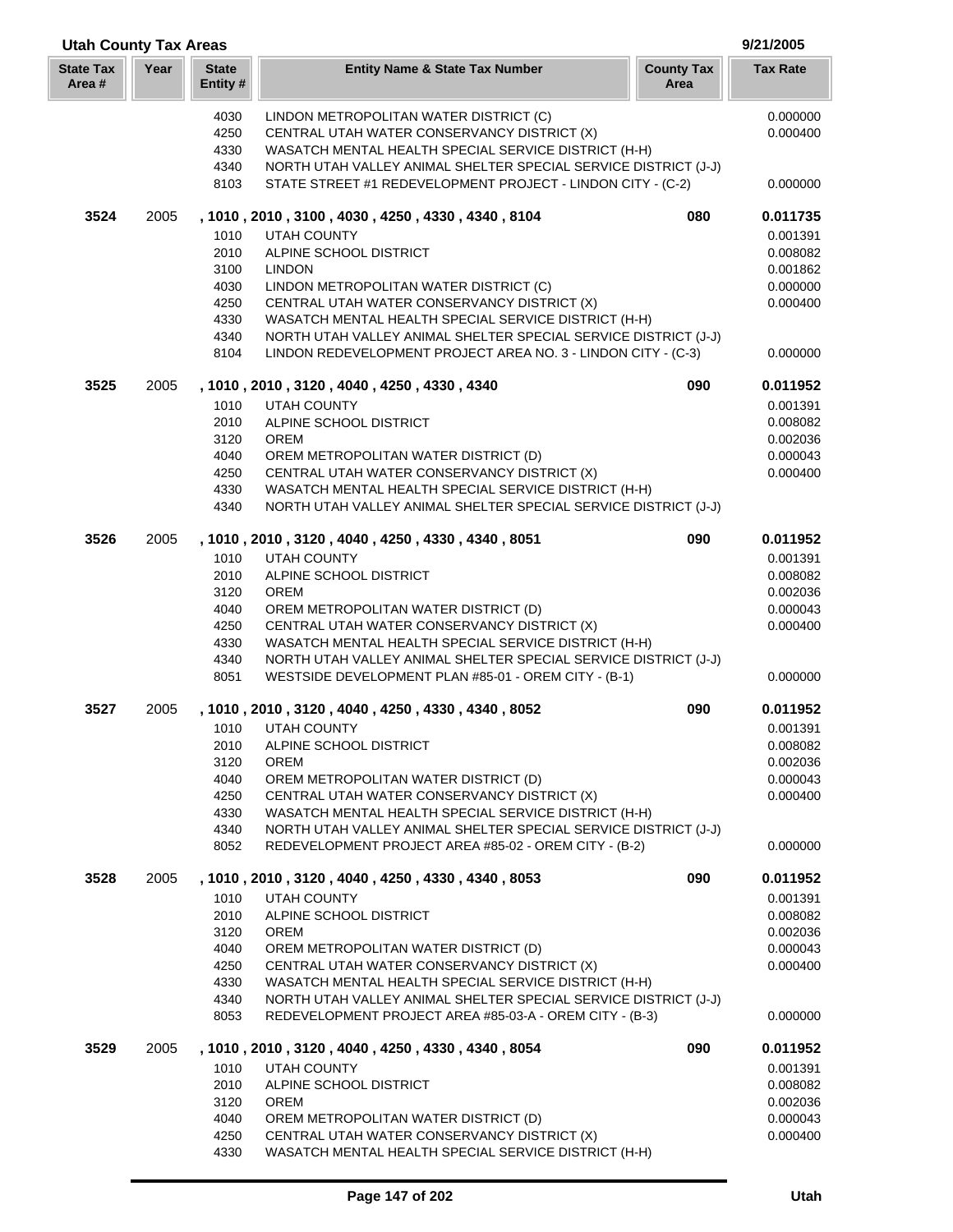| <b>Utah County Tax Areas</b> |      |                          |                                                                                                                     |                           | 9/21/2005            |
|------------------------------|------|--------------------------|---------------------------------------------------------------------------------------------------------------------|---------------------------|----------------------|
| <b>State Tax</b><br>Area#    | Year | <b>State</b><br>Entity # | <b>Entity Name &amp; State Tax Number</b>                                                                           | <b>County Tax</b><br>Area | <b>Tax Rate</b>      |
|                              |      | 4340                     | NORTH UTAH VALLEY ANIMAL SHELTER SPECIAL SERVICE DISTRICT (J-J)                                                     |                           |                      |
|                              |      | 8054                     | REDEVELOPMENT PROJECT AREA #85-03-B - OREM CITY - (B-4)                                                             |                           | 0.000000             |
| 3530                         | 2005 |                          | , 1010, 2010, 3120, 4040, 4250, 4330, 4340, 8055                                                                    | 090                       | 0.011952             |
|                              |      | 1010                     | <b>UTAH COUNTY</b>                                                                                                  |                           | 0.001391             |
|                              |      | 2010                     | ALPINE SCHOOL DISTRICT                                                                                              |                           | 0.008082             |
|                              |      | 3120                     | <b>OREM</b>                                                                                                         |                           | 0.002036             |
|                              |      | 4040                     | OREM METROPOLITAN WATER DISTRICT (D)                                                                                |                           | 0.000043             |
|                              |      | 4250                     | CENTRAL UTAH WATER CONSERVANCY DISTRICT (X)                                                                         |                           | 0.000400             |
|                              |      | 4330                     | WASATCH MENTAL HEALTH SPECIAL SERVICE DISTRICT (H-H)                                                                |                           |                      |
|                              |      | 4340                     | NORTH UTAH VALLEY ANIMAL SHELTER SPECIAL SERVICE DISTRICT (J-J)                                                     |                           |                      |
|                              |      | 8055                     | REDEVELOPMENT PROJECT AREA #85-04 - OREM CITY - (B-5)                                                               |                           | 0.000000             |
| 3531                         | 2005 |                          | , 1010, 2010, 3120, 4040, 4250, 4330, 4340, 8056                                                                    | 090                       | 0.011952             |
|                              |      | 1010                     | <b>UTAH COUNTY</b>                                                                                                  |                           | 0.001391             |
|                              |      | 2010                     | ALPINE SCHOOL DISTRICT                                                                                              |                           | 0.008082             |
|                              |      | 3120                     | <b>OREM</b>                                                                                                         |                           | 0.002036             |
|                              |      | 4040                     | OREM METROPOLITAN WATER DISTRICT (D)                                                                                |                           | 0.000043             |
|                              |      | 4250                     | CENTRAL UTAH WATER CONSERVANCY DISTRICT (X)                                                                         |                           | 0.000400             |
|                              |      | 4330                     | WASATCH MENTAL HEALTH SPECIAL SERVICE DISTRICT (H-H)                                                                |                           |                      |
|                              |      | 4340<br>8056             | NORTH UTAH VALLEY ANIMAL SHELTER SPECIAL SERVICE DISTRICT (J-J)<br>REDEVELOPMENT PLAN NO. 87-10 - OREM CITY - (B-6) |                           | 0.000000             |
| 3532                         | 2005 |                          | , 1010, 2010, 3120, 4040, 4250, 4330, 4340, 8057                                                                    | 090                       | 0.011952             |
|                              |      | 1010                     | <b>UTAH COUNTY</b>                                                                                                  |                           | 0.001391             |
|                              |      | 2010                     | ALPINE SCHOOL DISTRICT                                                                                              |                           | 0.008082             |
|                              |      | 3120                     | <b>OREM</b>                                                                                                         |                           | 0.002036             |
|                              |      | 4040                     | OREM METROPOLITAN WATER DISTRICT (D)                                                                                |                           | 0.000043             |
|                              |      | 4250                     | CENTRAL UTAH WATER CONSERVANCY DISTRICT (X)                                                                         |                           | 0.000400             |
|                              |      | 4330                     | WASATCH MENTAL HEALTH SPECIAL SERVICE DISTRICT (H-H)                                                                |                           |                      |
|                              |      | 4340                     | NORTH UTAH VALLEY ANIMAL SHELTER SPECIAL SERVICE DISTRICT (J-J)                                                     |                           |                      |
|                              |      | 8057                     | REDEVELOPMENT PLAN NO. 90-08 - OREM CITY - (B-7)                                                                    |                           | 0.000000             |
| 3534                         | 2005 |                          | , 1010 , 2010 , 3140 , 4050 , 4080 , 4100 , 4250 , 4330 , 43                                                        | 070                       | 0.012255             |
|                              |      | 1010                     | <b>UTAH COUNTY</b>                                                                                                  |                           | 0.001391             |
|                              |      | 2010                     | ALPINE SCHOOL DISTRICT                                                                                              |                           | 0.008082             |
|                              |      | 3140                     | PLEASANT GROVE                                                                                                      |                           | 0.002349             |
|                              |      | 4050                     | PLEASANT GROVE METROPOLITAN WATER DISTRICT (E)                                                                      |                           | 0.000000             |
|                              |      | 4080                     | NORTH UTAH COUNTY WATER CONSERVANCY DISTRICT (J)                                                                    |                           | 0.000033             |
|                              |      | 4100                     | TIMPANOGOS SPECIAL SERVICE DISTRICT (M)                                                                             |                           | 0.000000             |
|                              |      | 4250                     | CENTRAL UTAH WATER CONSERVANCY DISTRICT (X)                                                                         |                           | 0.000400             |
|                              |      | 4330                     | WASATCH MENTAL HEALTH SPECIAL SERVICE DISTRICT (H-H)                                                                |                           |                      |
|                              |      | 4340                     | NORTH UTAH VALLEY ANIMAL SHELTER SPECIAL SERVICE DISTRICT (J-J)                                                     |                           |                      |
| 3535                         | 2005 |                          | , 1010, 2010, 3140, 4050, 4080, 4100, 4250, 4330, 43                                                                | 070                       | 0.012255             |
|                              |      | 1010                     | <b>UTAH COUNTY</b>                                                                                                  |                           | 0.001391             |
|                              |      | 2010                     | ALPINE SCHOOL DISTRICT                                                                                              |                           | 0.008082             |
|                              |      | 3140                     | PLEASANT GROVE                                                                                                      |                           | 0.002349             |
|                              |      | 4050                     | PLEASANT GROVE METROPOLITAN WATER DISTRICT (E)                                                                      |                           | 0.000000             |
|                              |      | 4080<br>4100             | NORTH UTAH COUNTY WATER CONSERVANCY DISTRICT (J)<br>TIMPANOGOS SPECIAL SERVICE DISTRICT (M)                         |                           | 0.000033<br>0.000000 |
|                              |      | 4250                     | CENTRAL UTAH WATER CONSERVANCY DISTRICT (X)                                                                         |                           | 0.000400             |
|                              |      | 4330                     | WASATCH MENTAL HEALTH SPECIAL SERVICE DISTRICT (H-H)                                                                |                           |                      |
|                              |      | 4340                     | NORTH UTAH VALLEY ANIMAL SHELTER SPECIAL SERVICE DISTRICT (J-J)                                                     |                           |                      |
|                              |      | 8400                     | 700 S. NEIGH. DEV. PLAN (H-1)                                                                                       |                           | 0.000000             |
| 3536                         | 2005 |                          | , 1010, 2010, 3140, 4050, 4080, 4100, 4250, 4330, 43                                                                | 070                       | 0.012255             |
|                              |      | 1010                     | <b>UTAH COUNTY</b>                                                                                                  |                           | 0.001391             |
|                              |      | 2010                     | ALPINE SCHOOL DISTRICT                                                                                              |                           | 0.008082             |
|                              |      | 3140                     | PLEASANT GROVE                                                                                                      |                           | 0.002349             |
|                              |      | 4050                     | PLEASANT GROVE METROPOLITAN WATER DISTRICT (E)                                                                      |                           | 0.000000             |
|                              |      | 4080                     | NORTH UTAH COUNTY WATER CONSERVANCY DISTRICT (J)                                                                    |                           | 0.000033             |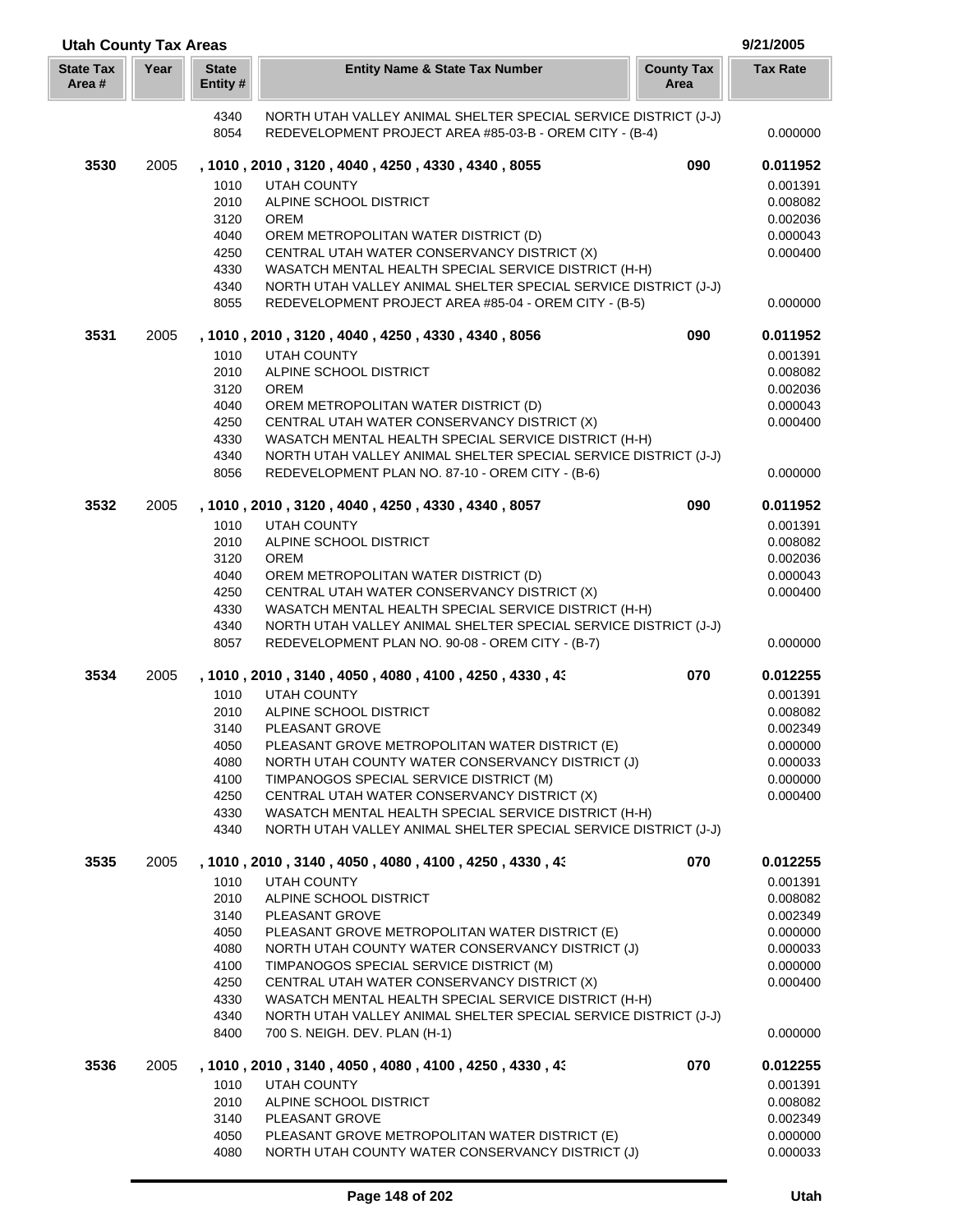| <b>Utah County Tax Areas</b> |      |                          |                                                                                                                 |                           | 9/21/2005            |
|------------------------------|------|--------------------------|-----------------------------------------------------------------------------------------------------------------|---------------------------|----------------------|
| <b>State Tax</b><br>Area #   | Year | <b>State</b><br>Entity # | <b>Entity Name &amp; State Tax Number</b>                                                                       | <b>County Tax</b><br>Area | <b>Tax Rate</b>      |
|                              |      | 4100                     | TIMPANOGOS SPECIAL SERVICE DISTRICT (M)                                                                         |                           | 0.000000             |
|                              |      | 4250                     | CENTRAL UTAH WATER CONSERVANCY DISTRICT (X)                                                                     |                           | 0.000400             |
|                              |      | 4330                     | WASATCH MENTAL HEALTH SPECIAL SERVICE DISTRICT (H-H)                                                            |                           |                      |
|                              |      | 4340<br>8401             | NORTH UTAH VALLEY ANIMAL SHELTER SPECIAL SERVICE DISTRICT (J-J)<br>CBD NEIGH. DEV. PLAN (H-2)                   |                           | 0.000000             |
|                              |      |                          |                                                                                                                 |                           |                      |
| 3537                         | 2005 |                          | , 1010, 2010, 3140, 4050, 4080, 4250, 4330, 4340                                                                | 99F                       | 0.012255             |
|                              |      | 1010                     | <b>UTAH COUNTY</b>                                                                                              |                           | 0.001391             |
|                              |      | 2010                     | ALPINE SCHOOL DISTRICT                                                                                          |                           | 0.008082             |
|                              |      | 3140<br>4050             | PLEASANT GROVE<br>PLEASANT GROVE METROPOLITAN WATER DISTRICT (E)                                                |                           | 0.002349<br>0.000000 |
|                              |      | 4080                     | NORTH UTAH COUNTY WATER CONSERVANCY DISTRICT (J)                                                                |                           | 0.000033             |
|                              |      | 4250                     | CENTRAL UTAH WATER CONSERVANCY DISTRICT (X)                                                                     |                           | 0.000400             |
|                              |      | 4330                     | WASATCH MENTAL HEALTH SPECIAL SERVICE DISTRICT (H-H)                                                            |                           |                      |
|                              |      | 4340                     | NORTH UTAH VALLEY ANIMAL SHELTER SPECIAL SERVICE DISTRICT (J-J)                                                 |                           |                      |
| 3539                         | 2005 |                          | , 1010, 2010, 3195, 4080, 4250, 4330, 4340                                                                      | 096                       | 0.011943             |
|                              |      | 1010                     | <b>UTAH COUNTY</b>                                                                                              |                           | 0.001391             |
|                              |      | 2010                     | ALPINE SCHOOL DISTRICT                                                                                          |                           | 0.008082             |
|                              |      | 3195                     | <b>VINEYARD</b>                                                                                                 |                           | 0.002037             |
|                              |      | 4080<br>4250             | NORTH UTAH COUNTY WATER CONSERVANCY DISTRICT (J)<br>CENTRAL UTAH WATER CONSERVANCY DISTRICT (X)                 |                           | 0.000033<br>0.000400 |
|                              |      | 4330                     | WASATCH MENTAL HEALTH SPECIAL SERVICE DISTRICT (H-H)                                                            |                           |                      |
|                              |      | 4340                     | NORTH UTAH VALLEY ANIMAL SHELTER SPECIAL SERVICE DISTRICT (J-J)                                                 |                           |                      |
| 3540                         | 2005 |                          | , 1010, 2010, 3195, 4250, 4330, 4340                                                                            | 095                       | 0.011910             |
|                              |      | 1010                     | <b>UTAH COUNTY</b>                                                                                              |                           | 0.001391             |
|                              |      | 2010                     | ALPINE SCHOOL DISTRICT                                                                                          |                           | 0.008082             |
|                              |      | 3195                     | <b>VINEYARD</b>                                                                                                 |                           | 0.002037             |
|                              |      | 4250                     | CENTRAL UTAH WATER CONSERVANCY DISTRICT (X)                                                                     |                           | 0.000400             |
|                              |      | 4330                     | WASATCH MENTAL HEALTH SPECIAL SERVICE DISTRICT (H-H)                                                            |                           |                      |
|                              |      | 4340                     | NORTH UTAH VALLEY ANIMAL SHELTER SPECIAL SERVICE DISTRICT (J-J)                                                 |                           |                      |
| 3541                         | 2005 |                          | , 1010, 2010, 4080, 4090, 4110, 4120, 4250, 4315, 43                                                            | 99G                       | 0.012202             |
|                              |      | 1010                     | <b>UTAH COUNTY</b>                                                                                              |                           | 0.001391             |
|                              |      | 2010<br>4080             | ALPINE SCHOOL DISTRICT<br>NORTH UTAH COUNTY WATER CONSERVANCY DISTRICT (J)                                      |                           | 0.008082<br>0.000033 |
|                              |      | 4090                     | UTAH COUNTY SERVICE AREA #6 (L)                                                                                 |                           | 0.001091             |
|                              |      | 4110                     | UTAH COUNTY SERVICE AREA #7 (N)                                                                                 |                           | 0.000614             |
|                              |      | 4120                     | UTAH COUNTY SERVICE AREA #8 (O)                                                                                 |                           | 0.000591             |
|                              |      | 4250                     | CENTRAL UTAH WATER CONSERVANCY DISTRICT (X)                                                                     |                           | 0.000400             |
|                              |      | 4315                     | ALPINE COVE WATER SSD (F-F)                                                                                     |                           | 0.000000             |
|                              |      | 4330<br>4335             | WASATCH MENTAL HEALTH SPECIAL SERVICE DISTRICT (H-H)<br>SOUTH UTAH VALLEY ANIMAL SPECIAL SERVICE DISTRICT (I-I) |                           |                      |
|                              |      | 4340                     | NORTH UTAH VALLEY ANIMAL SHELTER SPECIAL SERVICE DISTRICT (J-J)                                                 |                           |                      |
| 3542                         | 2005 |                          | , 1010, 2010, 4080, 4090, 4110, 4120, 4250, 4330, 43                                                            | 020                       | 0.012202             |
|                              |      | 1010                     | <b>UTAH COUNTY</b>                                                                                              |                           | 0.001391             |
|                              |      | 2010                     | ALPINE SCHOOL DISTRICT                                                                                          |                           | 0.008082             |
|                              |      | 4080                     | NORTH UTAH COUNTY WATER CONSERVANCY DISTRICT (J)                                                                |                           | 0.000033             |
|                              |      | 4090                     | UTAH COUNTY SERVICE AREA #6 (L)                                                                                 |                           | 0.001091             |
|                              |      | 4110                     | UTAH COUNTY SERVICE AREA #7 (N)                                                                                 |                           | 0.000614             |
|                              |      | 4120<br>4250             | UTAH COUNTY SERVICE AREA #8 (O)<br>CENTRAL UTAH WATER CONSERVANCY DISTRICT (X)                                  |                           | 0.000591<br>0.000400 |
|                              |      | 4330                     | WASATCH MENTAL HEALTH SPECIAL SERVICE DISTRICT (H-H)                                                            |                           |                      |
|                              |      | 4335                     | SOUTH UTAH VALLEY ANIMAL SPECIAL SERVICE DISTRICT (I-I)                                                         |                           |                      |
|                              |      | 4340                     | NORTH UTAH VALLEY ANIMAL SHELTER SPECIAL SERVICE DISTRICT (J-J)                                                 |                           |                      |
| 3543                         | 2005 |                          | , 1010, 2010, 4080, 4090, 4130, 4250, 4330, 4335, 43                                                            | 025                       | 0.011192             |
|                              |      | 1010                     | UTAH COUNTY                                                                                                     |                           | 0.001391             |
|                              |      | 2010                     | ALPINE SCHOOL DISTRICT                                                                                          |                           | 0.008082             |
|                              |      | 4080                     | NORTH UTAH COUNTY WATER CONSERVANCY DISTRICT (J)                                                                |                           | 0.000033             |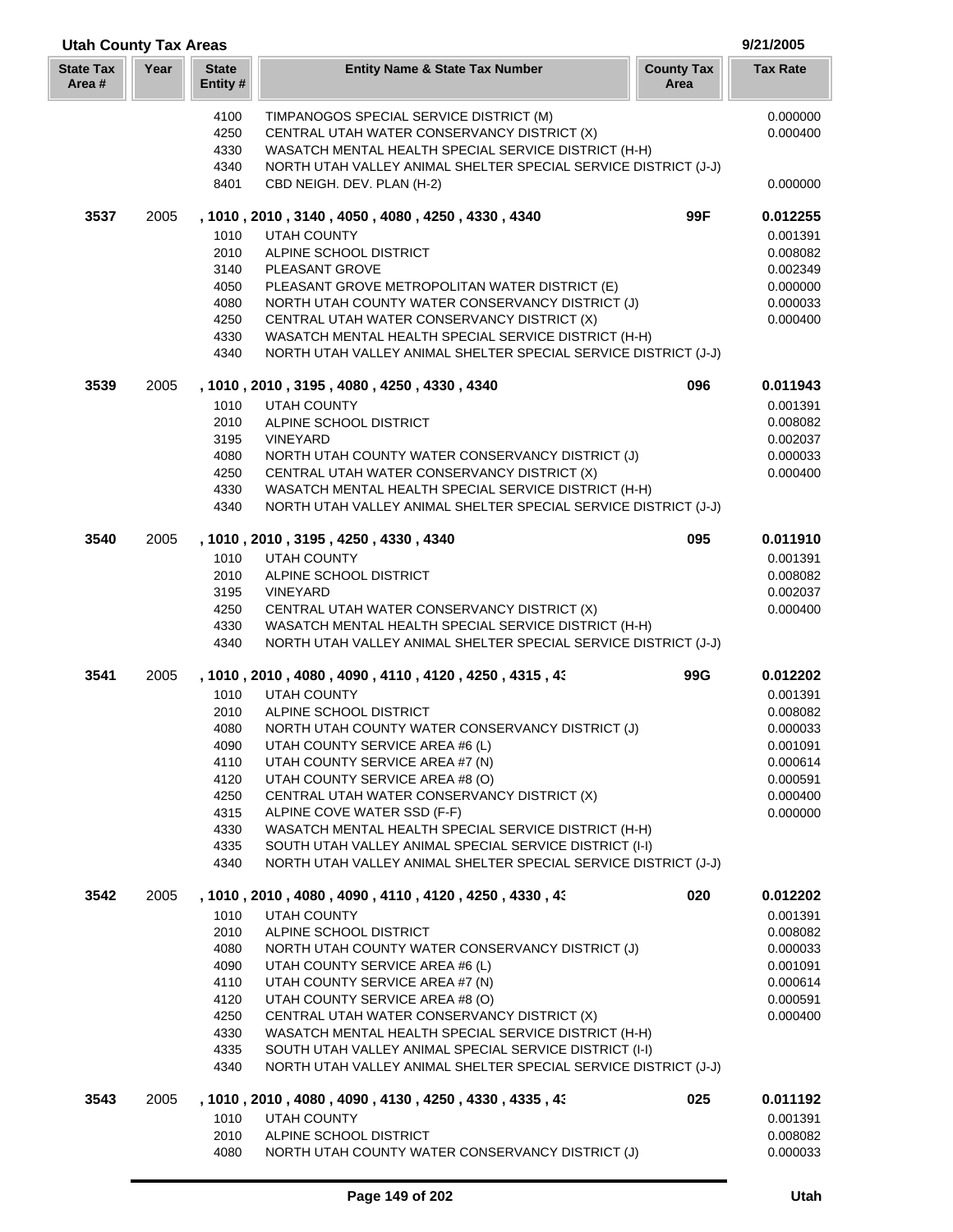| <b>Utah County Tax Areas</b> |      |                          |                                                                                                                            |                           | 9/21/2005       |  |
|------------------------------|------|--------------------------|----------------------------------------------------------------------------------------------------------------------------|---------------------------|-----------------|--|
| <b>State Tax</b><br>Area#    | Year | <b>State</b><br>Entity # | <b>Entity Name &amp; State Tax Number</b>                                                                                  | <b>County Tax</b><br>Area | <b>Tax Rate</b> |  |
|                              |      | 4090                     | UTAH COUNTY SERVICE AREA #6 (L)                                                                                            |                           | 0.001091        |  |
|                              |      | 4130                     | UTAH COUNTY SERVICE AREA #9 (P)                                                                                            |                           | 0.000195        |  |
|                              |      | 4250                     | CENTRAL UTAH WATER CONSERVANCY DISTRICT (X)                                                                                |                           | 0.000400        |  |
|                              |      | 4330                     | WASATCH MENTAL HEALTH SPECIAL SERVICE DISTRICT (H-H)                                                                       |                           |                 |  |
|                              |      | 4335                     | SOUTH UTAH VALLEY ANIMAL SPECIAL SERVICE DISTRICT (I-I)                                                                    |                           |                 |  |
|                              |      | 4340                     | NORTH UTAH VALLEY ANIMAL SHELTER SPECIAL SERVICE DISTRICT (J-J)                                                            |                           |                 |  |
| 3544                         | 2005 |                          | , 1010, 2010, 4090, 4110, 4120, 4140, 4250, 4330, 43                                                                       | 103                       | 0.013157        |  |
|                              |      | 1010                     | <b>UTAH COUNTY</b>                                                                                                         |                           | 0.001391        |  |
|                              |      | 2010                     | ALPINE SCHOOL DISTRICT                                                                                                     |                           | 0.008082        |  |
|                              |      | 4090                     | UTAH COUNTY SERVICE AREA #6 (L)                                                                                            |                           | 0.001091        |  |
|                              |      | 4110                     | UTAH COUNTY SERVICE AREA #7 (N)                                                                                            |                           | 0.000614        |  |
|                              |      | 4120                     | UTAH COUNTY SERVICE AREA #8 (O)                                                                                            |                           | 0.000591        |  |
|                              |      | 4140                     | NORTH FORK SPECIAL SERVICE DISTRICT (Q)                                                                                    |                           | 0.000988        |  |
|                              |      | 4250                     | CENTRAL UTAH WATER CONSERVANCY DISTRICT (X)                                                                                |                           | 0.000400        |  |
|                              |      | 4330                     | WASATCH MENTAL HEALTH SPECIAL SERVICE DISTRICT (H-H)                                                                       |                           |                 |  |
|                              |      | 4335                     | SOUTH UTAH VALLEY ANIMAL SPECIAL SERVICE DISTRICT (I-I)                                                                    |                           |                 |  |
|                              |      | 4340                     | NORTH UTAH VALLEY ANIMAL SHELTER SPECIAL SERVICE DISTRICT (J-J)                                                            |                           |                 |  |
| 3545                         | 2005 |                          | , 1010, 2010, 4090, 4110, 4120, 4150, 4250, 4330, 43                                                                       | 030                       | 0.012169        |  |
|                              |      | 1010                     | <b>UTAH COUNTY</b>                                                                                                         |                           | 0.001391        |  |
|                              |      | 2010                     | ALPINE SCHOOL DISTRICT                                                                                                     |                           | 0.008082        |  |
|                              |      | 4090                     | UTAH COUNTY SERVICE AREA #6 (L)                                                                                            |                           | 0.001091        |  |
|                              |      | 4110                     | UTAH COUNTY SERVICE AREA #7 (N)                                                                                            |                           | 0.000614        |  |
|                              |      | 4120                     | UTAH COUNTY SERVICE AREA #8 (O)                                                                                            |                           | 0.000591        |  |
|                              |      | 4150                     | WHITE HILLS SPECIAL DISTRICT (S)                                                                                           |                           | 0.000000        |  |
|                              |      | 4250                     | CENTRAL UTAH WATER CONSERVANCY DISTRICT (X)                                                                                |                           | 0.000400        |  |
|                              |      | 4330                     | WASATCH MENTAL HEALTH SPECIAL SERVICE DISTRICT (H-H)                                                                       |                           |                 |  |
|                              |      | 4335<br>4340             | SOUTH UTAH VALLEY ANIMAL SPECIAL SERVICE DISTRICT (I-I)<br>NORTH UTAH VALLEY ANIMAL SHELTER SPECIAL SERVICE DISTRICT (J-J) |                           |                 |  |
| 3546                         | 2005 |                          | , 1010, 2010, 4090, 4110, 4120, 4250, 4330, 4335, 43                                                                       | 035                       | 0.012169        |  |
|                              |      | 1010                     | <b>UTAH COUNTY</b>                                                                                                         |                           | 0.001391        |  |
|                              |      | 2010                     | ALPINE SCHOOL DISTRICT                                                                                                     |                           | 0.008082        |  |
|                              |      | 4090                     | UTAH COUNTY SERVICE AREA #6 (L)                                                                                            |                           | 0.001091        |  |
|                              |      | 4110                     | UTAH COUNTY SERVICE AREA #7 (N)                                                                                            |                           | 0.000614        |  |
|                              |      | 4120                     | UTAH COUNTY SERVICE AREA #8 (O)                                                                                            |                           | 0.000591        |  |
|                              |      | 4250                     | CENTRAL UTAH WATER CONSERVANCY DISTRICT (X)                                                                                |                           | 0.000400        |  |
|                              |      | 4330                     | WASATCH MENTAL HEALTH SPECIAL SERVICE DISTRICT (H-H)                                                                       |                           |                 |  |
|                              |      | 4335                     | SOUTH UTAH VALLEY ANIMAL SPECIAL SERVICE DISTRICT (I-I)                                                                    |                           |                 |  |
|                              |      | 4340                     | NORTH UTAH VALLEY ANIMAL SHELTER SPECIAL SERVICE DISTRICT (J-J)                                                            |                           |                 |  |
| 3547                         | 2005 |                          | , 1010 , 2010 , 4090 , 4130 , 4140 , 4250 , 4330 , 4335 , 43                                                               | 107                       | 0.012147        |  |
|                              |      | 1010                     | <b>UTAH COUNTY</b>                                                                                                         |                           | 0.001391        |  |
|                              |      | 2010                     | ALPINE SCHOOL DISTRICT                                                                                                     |                           | 0.008082        |  |
|                              |      | 4090                     | UTAH COUNTY SERVICE AREA #6 (L)                                                                                            |                           | 0.001091        |  |
|                              |      | 4130                     | UTAH COUNTY SERVICE AREA #9 (P)                                                                                            |                           | 0.000195        |  |
|                              |      | 4140                     | NORTH FORK SPECIAL SERVICE DISTRICT (Q)                                                                                    |                           | 0.000988        |  |
|                              |      | 4250                     | CENTRAL UTAH WATER CONSERVANCY DISTRICT (X)                                                                                |                           | 0.000400        |  |
|                              |      | 4330                     | WASATCH MENTAL HEALTH SPECIAL SERVICE DISTRICT (H-H)                                                                       |                           |                 |  |
|                              |      | 4335<br>4340             | SOUTH UTAH VALLEY ANIMAL SPECIAL SERVICE DISTRICT (I-I)<br>NORTH UTAH VALLEY ANIMAL SHELTER SPECIAL SERVICE DISTRICT (J-J) |                           |                 |  |
|                              |      |                          |                                                                                                                            |                           |                 |  |
| 3548                         | 2005 |                          | , 1010, 2010, 4090, 4130, 4250, 4330, 4335, 4340                                                                           | 035                       | 0.011159        |  |
|                              |      | 1010                     | <b>UTAH COUNTY</b>                                                                                                         |                           | 0.001391        |  |
|                              |      | 2010                     | ALPINE SCHOOL DISTRICT                                                                                                     |                           | 0.008082        |  |
|                              |      | 4090                     | UTAH COUNTY SERVICE AREA #6 (L)                                                                                            |                           | 0.001091        |  |
|                              |      | 4130                     | UTAH COUNTY SERVICE AREA #9 (P)                                                                                            |                           | 0.000195        |  |
|                              |      | 4250                     | CENTRAL UTAH WATER CONSERVANCY DISTRICT (X)                                                                                |                           | 0.000400        |  |
|                              |      | 4330                     | WASATCH MENTAL HEALTH SPECIAL SERVICE DISTRICT (H-H)                                                                       |                           |                 |  |
|                              |      | 4335<br>4340             | SOUTH UTAH VALLEY ANIMAL SPECIAL SERVICE DISTRICT (I-I)<br>NORTH UTAH VALLEY ANIMAL SHELTER SPECIAL SERVICE DISTRICT (J-J) |                           |                 |  |
|                              |      |                          |                                                                                                                            |                           |                 |  |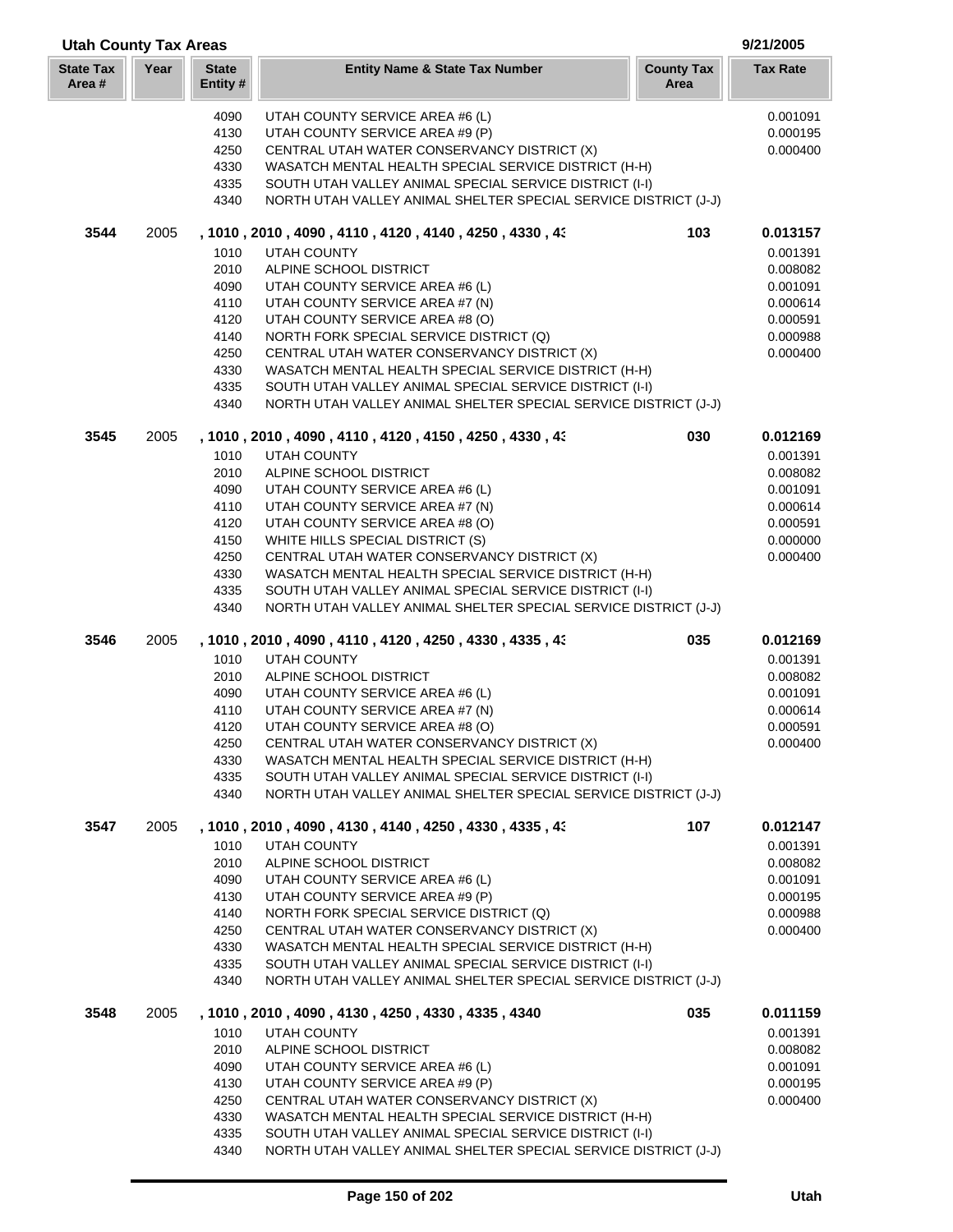| <b>Utah County Tax Areas</b> |      |                          |                                                                                                                 |                           | 9/21/2005       |
|------------------------------|------|--------------------------|-----------------------------------------------------------------------------------------------------------------|---------------------------|-----------------|
| <b>State Tax</b><br>Area#    | Year | <b>State</b><br>Entity # | <b>Entity Name &amp; State Tax Number</b>                                                                       | <b>County Tax</b><br>Area | <b>Tax Rate</b> |
| 3549                         | 2005 |                          | , 1010, 2030, 3060, 4250, 4330, 4335                                                                            | 200                       | 0.012055        |
|                              |      | 1010                     | <b>UTAH COUNTY</b>                                                                                              |                           | 0.001391        |
|                              |      | 2030                     | NEBO SCHOOL DISTRICT                                                                                            |                           | 0.009203        |
|                              |      | 3060                     | <b>GENOLA</b>                                                                                                   |                           | 0.001061        |
|                              |      | 4250                     | CENTRAL UTAH WATER CONSERVANCY DISTRICT (X)                                                                     |                           | 0.000400        |
|                              |      | 4330                     | WASATCH MENTAL HEALTH SPECIAL SERVICE DISTRICT (H-H)                                                            |                           |                 |
|                              |      | 4335                     | SOUTH UTAH VALLEY ANIMAL SPECIAL SERVICE DISTRICT (I-I)                                                         |                           |                 |
| 3551                         | 2005 |                          | , 1010, 2010, 3055, 4250, 4300, 4330, 4335, 4340                                                                | 99K                       | 0.009873        |
|                              |      | 1010                     | <b>UTAH COUNTY</b>                                                                                              |                           | 0.001391        |
|                              |      | 2010                     | ALPINE SCHOOL DISTRICT                                                                                          |                           | 0.008082        |
|                              |      | 3055                     | <b>FAIRFIELD</b>                                                                                                |                           | 0.000000        |
|                              |      | 4250                     | CENTRAL UTAH WATER CONSERVANCY DISTRICT (X)                                                                     |                           | 0.000400        |
|                              |      | 4300                     | FAIRFIELD CEMETERY MAINTENANCE DISTRICT (C-C)                                                                   |                           | 0.000000        |
|                              |      | 4330                     | WASATCH MENTAL HEALTH SPECIAL SERVICE DISTRICT (H-H)                                                            |                           |                 |
|                              |      | 4335                     | SOUTH UTAH VALLEY ANIMAL SPECIAL SERVICE DISTRICT (I-I)                                                         |                           |                 |
|                              |      | 4340                     | NORTH UTAH VALLEY ANIMAL SHELTER SPECIAL SERVICE DISTRICT (J-J)                                                 |                           |                 |
| 3552                         | 2005 |                          | , 1010, 2010, 3047, 4250, 4330, 4335, 4340                                                                      | 038                       | 0.011662        |
|                              |      | 1010                     | <b>UTAH COUNTY</b>                                                                                              |                           | 0.001391        |
|                              |      | 2010                     | ALPINE SCHOOL DISTRICT                                                                                          |                           | 0.008082        |
|                              |      | 3047                     | <b>EAGLE MOUNTAIN</b>                                                                                           |                           | 0.001789        |
|                              |      | 4250<br>4330             | CENTRAL UTAH WATER CONSERVANCY DISTRICT (X)<br>WASATCH MENTAL HEALTH SPECIAL SERVICE DISTRICT (H-H)             |                           | 0.000400        |
|                              |      | 4335                     | SOUTH UTAH VALLEY ANIMAL SPECIAL SERVICE DISTRICT (I-I)                                                         |                           |                 |
|                              |      | 4340                     | NORTH UTAH VALLEY ANIMAL SHELTER SPECIAL SERVICE DISTRICT (J-J)                                                 |                           |                 |
| 3553                         | 2005 |                          | , 1010, 2010, 3055, 4250, 4330, 4335                                                                            | 99M                       | 0.009873        |
|                              |      | 1010                     | <b>UTAH COUNTY</b>                                                                                              |                           | 0.001391        |
|                              |      | 2010                     | ALPINE SCHOOL DISTRICT                                                                                          |                           | 0.008082        |
|                              |      | 3055                     | <b>FAIRFIELD</b>                                                                                                |                           | 0.000000        |
|                              |      | 4250                     | CENTRAL UTAH WATER CONSERVANCY DISTRICT (X)                                                                     |                           | 0.000400        |
|                              |      | 4330                     | WASATCH MENTAL HEALTH SPECIAL SERVICE DISTRICT (H-H)                                                            |                           |                 |
|                              |      | 4335                     | SOUTH UTAH VALLEY ANIMAL SPECIAL SERVICE DISTRICT (I-I)                                                         |                           |                 |
| 3828                         | 2005 |                          | , 1010, 2010, 3150, 4060, 4250, 4330, 4335                                                                      | 110                       | 0.012764        |
|                              |      | 1010                     | <b>UTAH COUNTY</b>                                                                                              |                           | 0.001391        |
|                              |      | 2010                     | ALPINE SCHOOL DISTRICT                                                                                          |                           | 0.008082        |
|                              |      | 3150                     | <b>PROVO</b>                                                                                                    |                           | 0.002891        |
|                              |      | 4060                     | PROVO METROPOLITAN WATER DISTRICT (F)                                                                           |                           | 0.000000        |
|                              |      | 4250                     | CENTRAL UTAH WATER CONSERVANCY DISTRICT (X)                                                                     |                           | 0.000400        |
|                              |      | 4330<br>4335             | WASATCH MENTAL HEALTH SPECIAL SERVICE DISTRICT (H-H)<br>SOUTH UTAH VALLEY ANIMAL SPECIAL SERVICE DISTRICT (I-I) |                           |                 |
| 3829                         | 2005 |                          | , 1010, 2010, 3055, 4250, 4330, 4335, 4340                                                                      | <b>990</b>                | 0.009873        |
|                              |      | 1010                     | UTAH COUNTY                                                                                                     |                           | 0.001391        |
|                              |      | 2010                     | ALPINE SCHOOL DISTRICT                                                                                          |                           | 0.008082        |
|                              |      | 3055                     | <b>FAIRFIELD</b>                                                                                                |                           | 0.000000        |
|                              |      | 4250                     | CENTRAL UTAH WATER CONSERVANCY DISTRICT (X)                                                                     |                           | 0.000400        |
|                              |      | 4330                     | WASATCH MENTAL HEALTH SPECIAL SERVICE DISTRICT (H-H)                                                            |                           |                 |
|                              |      | 4335                     | SOUTH UTAH VALLEY ANIMAL SPECIAL SERVICE DISTRICT (I-I)                                                         |                           |                 |
|                              |      | 4340                     | NORTH UTAH VALLEY ANIMAL SHELTER SPECIAL SERVICE DISTRICT (J-J)                                                 |                           |                 |
| 3830                         | 2005 |                          | , 1010, 2010, 3047, 4100, 4250, 4330, 4335, 4340                                                                | 038                       | 0.011662        |
|                              |      | 1010                     | UTAH COUNTY                                                                                                     |                           | 0.001391        |
|                              |      | 2010                     | ALPINE SCHOOL DISTRICT                                                                                          |                           | 0.008082        |
|                              |      | 3047                     | <b>EAGLE MOUNTAIN</b>                                                                                           |                           | 0.001789        |
|                              |      | 4100                     | TIMPANOGOS SPECIAL SERVICE DISTRICT (M)                                                                         |                           | 0.000000        |
|                              |      | 4250                     | CENTRAL UTAH WATER CONSERVANCY DISTRICT (X)                                                                     |                           | 0.000400        |
|                              |      | 4330                     | WASATCH MENTAL HEALTH SPECIAL SERVICE DISTRICT (H-H)                                                            |                           |                 |

Г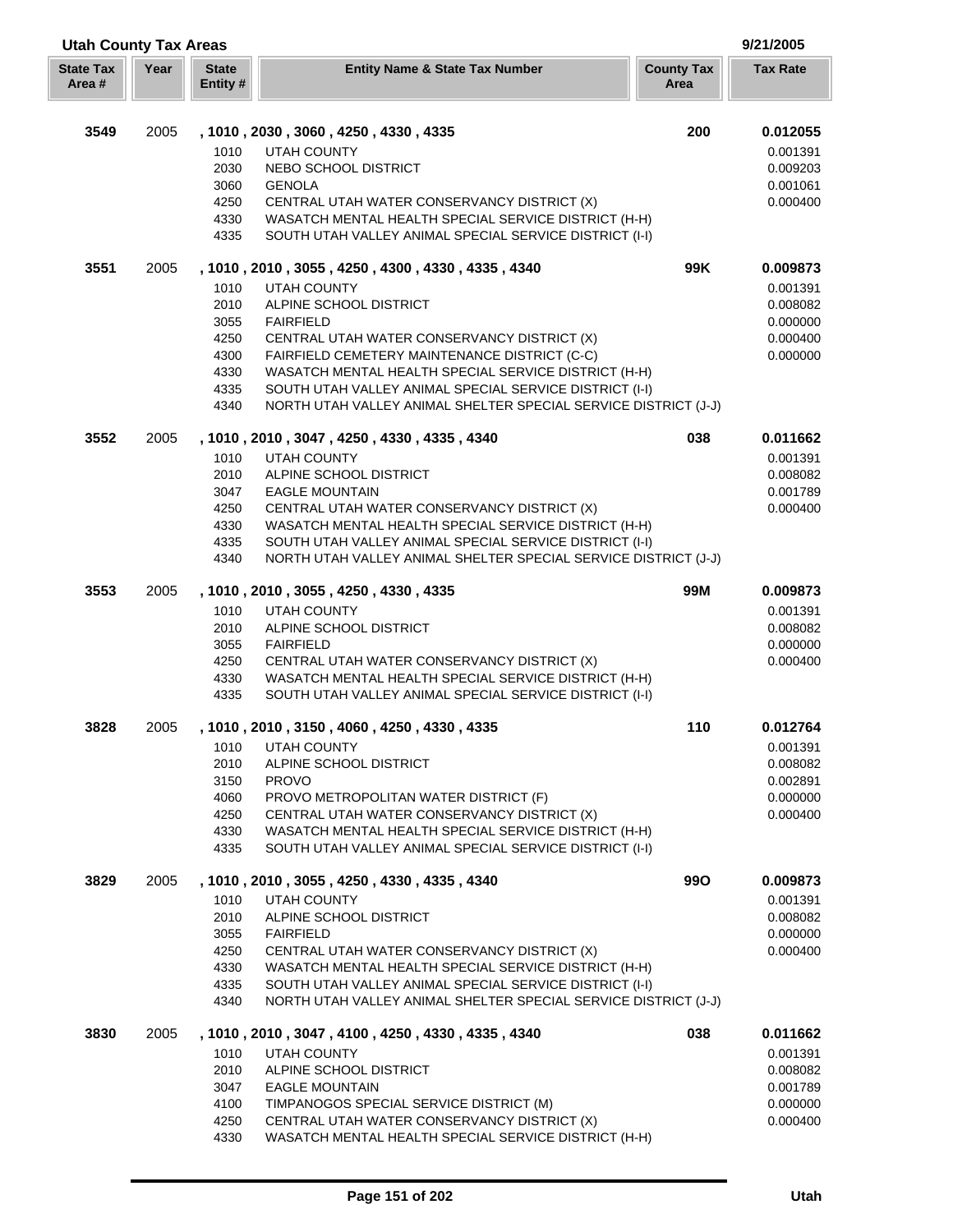## **Utah County Tax Areas 9/21/2005**

| <b>State Tax</b><br>Area # | Year | <b>State</b><br>Entity # | <b>Entity Name &amp; State Tax Number</b>               | <b>County Tax</b><br>Area | <b>Tax Rate</b> |
|----------------------------|------|--------------------------|---------------------------------------------------------|---------------------------|-----------------|
|                            |      | 4335                     | SOUTH UTAH VALLEY ANIMAL SPECIAL SERVICE DISTRICT (I-I) |                           |                 |

4340 NORTH UTAH VALLEY ANIMAL SHELTER SPECIAL SERVICE DISTRICT (J-J)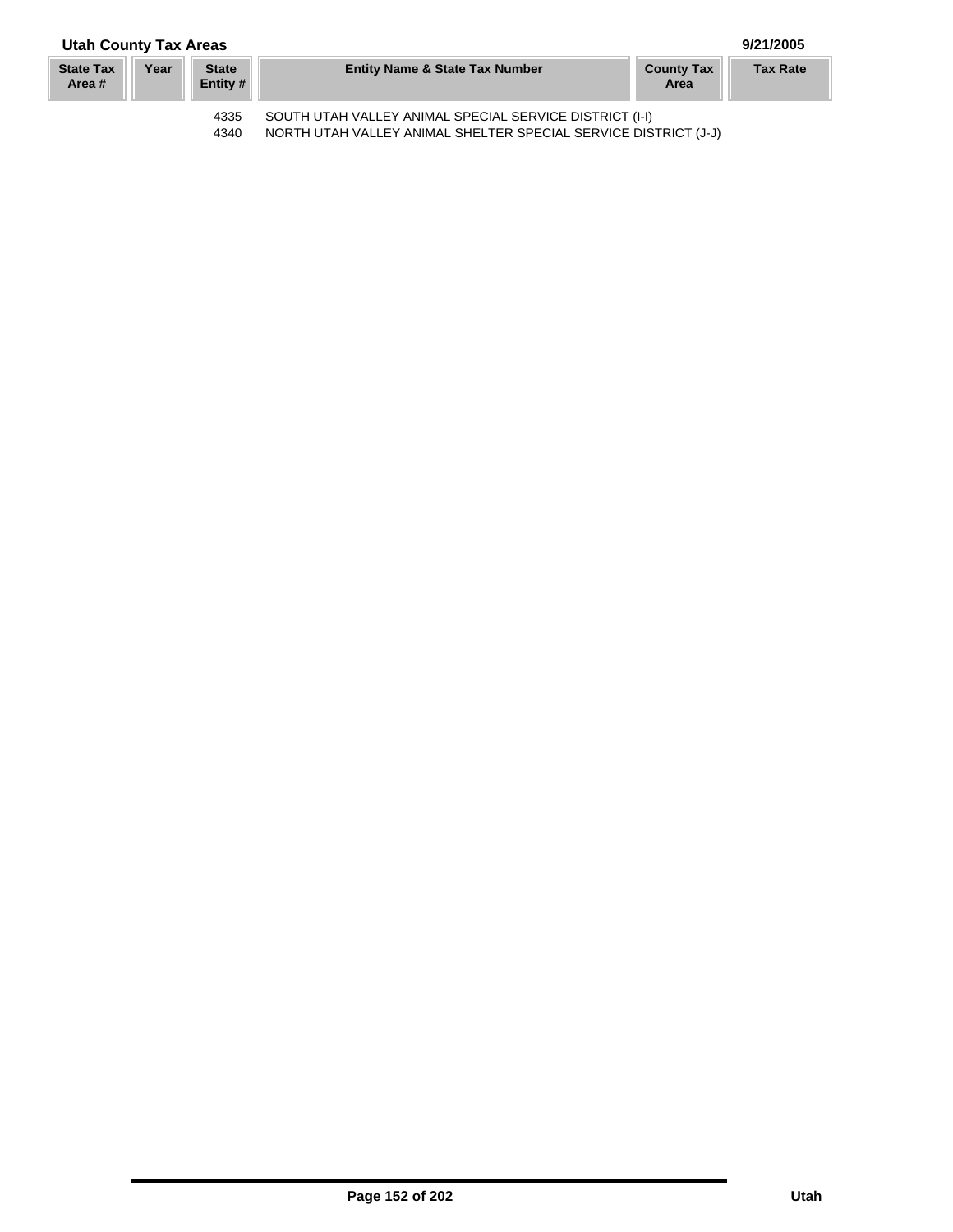| <b>Wasatch County Tax Areas</b> |      |                          |                                                                                                             |                           | 9/21/2005            |
|---------------------------------|------|--------------------------|-------------------------------------------------------------------------------------------------------------|---------------------------|----------------------|
| <b>State Tax</b><br>Area#       | Year | <b>State</b><br>Entity # | <b>Entity Name &amp; State Tax Number</b>                                                                   | <b>County Tax</b><br>Area | <b>Tax Rate</b>      |
| 742                             | 2005 |                          | , 1010, 2010, 3010, 4010, 4040, 4065, 4090, 4270                                                            | 001                       | 0.010828             |
|                                 |      | 1010                     | <b>WASATCH COUNTY</b>                                                                                       |                           | 0.002686             |
|                                 |      | 2010                     | WASATCH COUNTY SCHOOL DISTRICT                                                                              |                           | 0.006623             |
|                                 |      | 3010                     | <b>CHARLESTON</b>                                                                                           |                           | 0.000457             |
|                                 |      | 4010                     | CHARLESTON WATER CONSERVANCY DISTRICT (A)                                                                   |                           | 0.000046             |
|                                 |      | 4040                     | HEBER VALLEY SPECIAL SERVICE DISTRICT (E)                                                                   |                           | 0.000000             |
|                                 |      | 4065                     | WASATCH COUNTY FIRE PROTECTION SPECIAL SERVICE DIST. (H)                                                    |                           | 0.000269             |
|                                 |      | 4090                     | WASATCH COUNTY SPECIAL SERVICE DISTRICT #21 (L)                                                             |                           | 0.000347             |
|                                 |      | 4270                     | CENTRAL UTAH WATER CONSERVANCY DISTRICT (X)                                                                 |                           | 0.000400             |
| 743                             | 2005 |                          | , 1010, 2010, 3010, 4065, 4090, 4270                                                                        | 005                       | 0.010782             |
|                                 |      | 1010                     | <b>WASATCH COUNTY</b>                                                                                       |                           | 0.002686             |
|                                 |      | 2010                     | WASATCH COUNTY SCHOOL DISTRICT                                                                              |                           | 0.006623             |
|                                 |      | 3010                     | <b>CHARLESTON</b>                                                                                           |                           | 0.000457             |
|                                 |      | 4065                     | WASATCH COUNTY FIRE PROTECTION SPECIAL SERVICE DIST. (H)                                                    |                           | 0.000269             |
|                                 |      | 4090                     | WASATCH COUNTY SPECIAL SERVICE DISTRICT #21 (L)                                                             |                           | 0.000347             |
|                                 |      | 4270                     | CENTRAL UTAH WATER CONSERVANCY DISTRICT (X)                                                                 |                           | 0.000400             |
| 744                             | 2005 |                          | , 1010, 2010, 3020, 4040, 4065, 4090, 4270                                                                  | 003                       | 0.011610             |
|                                 |      | 1010                     | <b>WASATCH COUNTY</b>                                                                                       |                           | 0.002686             |
|                                 |      | 2010                     | WASATCH COUNTY SCHOOL DISTRICT                                                                              |                           | 0.006623             |
|                                 |      | 3020                     | <b>HEBER CITY</b>                                                                                           |                           | 0.001285             |
|                                 |      | 4040                     | HEBER VALLEY SPECIAL SERVICE DISTRICT (E)                                                                   |                           | 0.000000             |
|                                 |      | 4065<br>4090             | WASATCH COUNTY FIRE PROTECTION SPECIAL SERVICE DIST. (H)<br>WASATCH COUNTY SPECIAL SERVICE DISTRICT #21 (L) |                           | 0.000269<br>0.000347 |
|                                 |      | 4270                     | CENTRAL UTAH WATER CONSERVANCY DISTRICT (X)                                                                 |                           | 0.000400             |
| 746                             | 2005 |                          | , 1010, 2010, 3030, 4020, 4040, 4065, 4090, 4270                                                            | 004                       | 0.011264             |
|                                 |      | 1010                     | <b>WASATCH COUNTY</b>                                                                                       |                           | 0.002686             |
|                                 |      | 2010                     | WASATCH COUNTY SCHOOL DISTRICT                                                                              |                           | 0.006623             |
|                                 |      | 3030                     | <b>MIDWAY</b>                                                                                               |                           | 0.000868             |
|                                 |      | 4020                     | MIDWAY SANITATION DISTRICT (B)                                                                              |                           | 0.000071             |
|                                 |      | 4040                     | HEBER VALLEY SPECIAL SERVICE DISTRICT (E)                                                                   |                           | 0.000000             |
|                                 |      | 4065                     | WASATCH COUNTY FIRE PROTECTION SPECIAL SERVICE DIST. (H)                                                    |                           | 0.000269             |
|                                 |      | 4090                     | WASATCH COUNTY SPECIAL SERVICE DISTRICT #21 (L)                                                             |                           | 0.000347             |
|                                 |      | 4270                     | CENTRAL UTAH WATER CONSERVANCY DISTRICT (X)                                                                 |                           | 0.000400             |
| 750                             | 2005 |                          | , 1010, 2010, 3040, 4065, 4090, 4270                                                                        | 010                       | 0.011130             |
|                                 |      | 1010                     | <b>WASATCH COUNTY</b>                                                                                       |                           | 0.002686             |
|                                 |      | 2010                     | WASATCH COUNTY SCHOOL DISTRICT                                                                              |                           | 0.006623             |
|                                 |      | 3040                     | WALLSBURG                                                                                                   |                           | 0.000805             |
|                                 |      | 4065                     | WASATCH COUNTY FIRE PROTECTION SPECIAL SERVICE DIST. (H)                                                    |                           | 0.000269             |
|                                 |      | 4090                     | WASATCH COUNTY SPECIAL SERVICE DISTRICT #21 (L)                                                             |                           | 0.000347             |
|                                 |      | 4270                     | CENTRAL UTAH WATER CONSERVANCY DISTRICT (X)                                                                 |                           | 0.000400             |
| 751                             | 2005 |                          | , 1010, 2010, 4010, 4065, 4090, 4270                                                                        | 002                       | 0.010371             |
|                                 |      | 1010                     | <b>WASATCH COUNTY</b>                                                                                       |                           | 0.002686             |
|                                 |      | 2010                     | WASATCH COUNTY SCHOOL DISTRICT                                                                              |                           | 0.006623             |
|                                 |      | 4010                     | CHARLESTON WATER CONSERVANCY DISTRICT (A)                                                                   |                           | 0.000046             |
|                                 |      | 4065                     | WASATCH COUNTY FIRE PROTECTION SPECIAL SERVICE DIST. (H)                                                    |                           | 0.000269             |
|                                 |      | 4090<br>4270             | WASATCH COUNTY SPECIAL SERVICE DISTRICT #21 (L)<br>CENTRAL UTAH WATER CONSERVANCY DISTRICT (X)              |                           | 0.000347<br>0.000400 |
| 752                             | 2005 |                          | , 1010, 2010, 4020, 4040, 4065, 4090, 4270                                                                  | 006                       | 0.010396             |
|                                 |      | 1010                     | <b>WASATCH COUNTY</b>                                                                                       |                           | 0.002686             |
|                                 |      | 2010                     | WASATCH COUNTY SCHOOL DISTRICT                                                                              |                           | 0.006623             |
|                                 |      | 4020                     | MIDWAY SANITATION DISTRICT (B)                                                                              |                           | 0.000071             |
|                                 |      | 4040                     | HEBER VALLEY SPECIAL SERVICE DISTRICT (E)                                                                   |                           | 0.000000             |
|                                 |      | 4065                     | WASATCH COUNTY FIRE PROTECTION SPECIAL SERVICE DIST. (H)                                                    |                           | 0.000269             |
|                                 |      | 4090                     | WASATCH COUNTY SPECIAL SERVICE DISTRICT #21 (L)                                                             |                           | 0.000347             |
|                                 |      | 4270                     | CENTRAL UTAH WATER CONSERVANCY DISTRICT (X)                                                                 |                           | 0.000400             |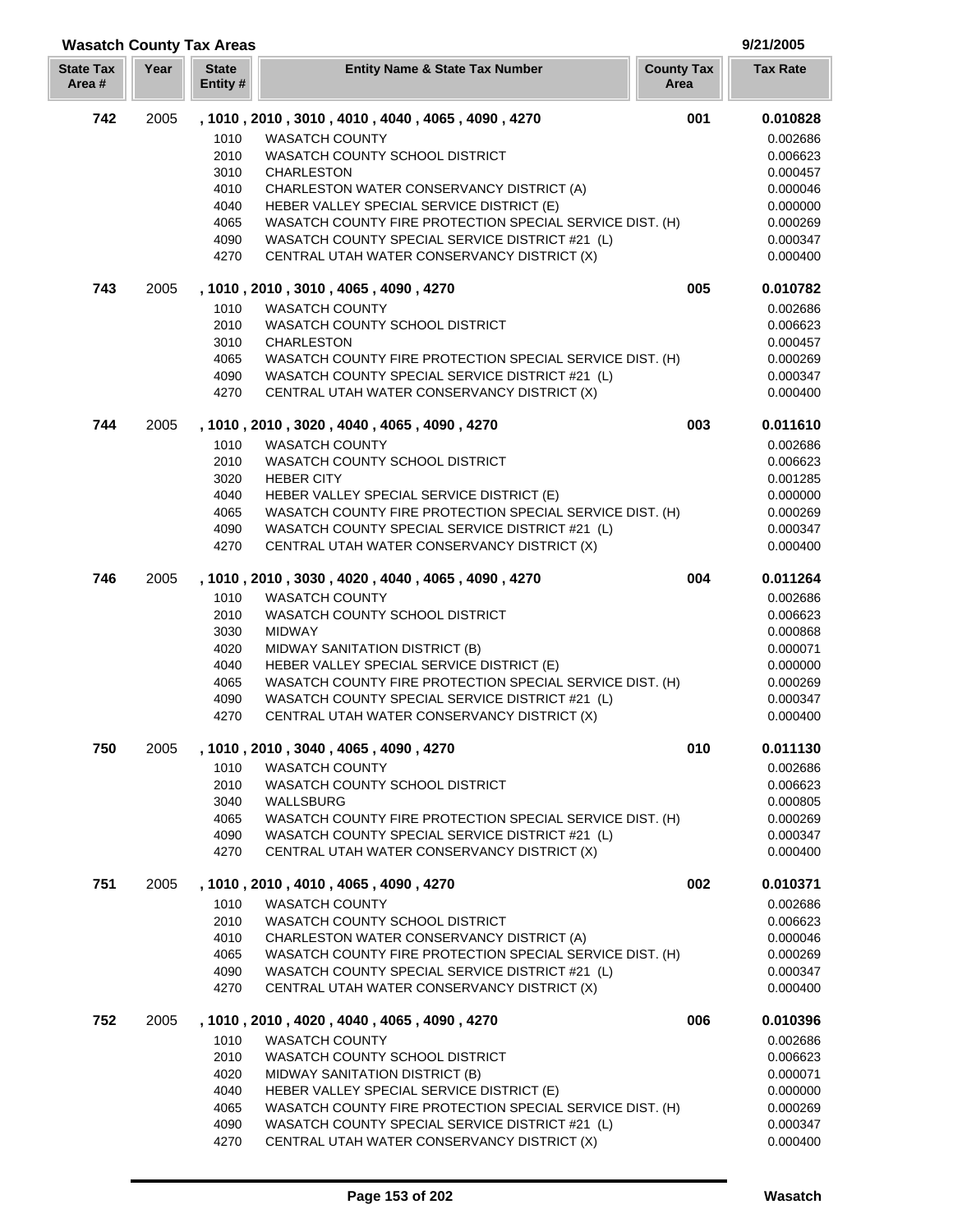|                           |      | <b>Wasatch County Tax Areas</b> |                                                                                                             |                           | 9/21/2005            |
|---------------------------|------|---------------------------------|-------------------------------------------------------------------------------------------------------------|---------------------------|----------------------|
| <b>State Tax</b><br>Area# | Year | <b>State</b><br>Entity #        | <b>Entity Name &amp; State Tax Number</b>                                                                   | <b>County Tax</b><br>Area | <b>Tax Rate</b>      |
| 754                       | 2005 |                                 | , 1010 , 2010 , 4030 , 4065 , 4090 , 4270                                                                   | 012                       | 0.010325             |
|                           |      | 1010                            | <b>WASATCH COUNTY</b>                                                                                       |                           | 0.002686             |
|                           |      | 2010                            | WASATCH COUNTY SCHOOL DISTRICT                                                                              |                           | 0.006623             |
|                           |      | 4030                            | WASATCH COUNTY SERVICE AREA #1 (C)                                                                          |                           | 0.000000             |
|                           |      | 4065                            | WASATCH COUNTY FIRE PROTECTION SPECIAL SERVICE DIST. (H)                                                    |                           | 0.000269             |
|                           |      | 4090                            | WASATCH COUNTY SPECIAL SERVICE DISTRICT #21 (L)                                                             |                           | 0.000347             |
|                           |      | 4270                            | CENTRAL UTAH WATER CONSERVANCY DISTRICT (X)                                                                 |                           | 0.000400             |
| 755                       | 2005 |                                 | , 1010, 2010, 4050, 4065, 4090, 4095, 4270                                                                  | 012                       | 0.010325             |
|                           |      | 1010                            | <b>WASATCH COUNTY</b>                                                                                       |                           | 0.002686             |
|                           |      | 2010                            | WASATCH COUNTY SCHOOL DISTRICT                                                                              |                           | 0.006623             |
|                           |      | 4050                            | WASATCH COUNTY SUBDIVISION SPECIAL SERVICE DISTRICT NO. 1 (F)                                               |                           | 0.000000             |
|                           |      | 4065<br>4090                    | WASATCH COUNTY FIRE PROTECTION SPECIAL SERVICE DIST. (H)<br>WASATCH COUNTY SPECIAL SERVICE DISTRICT #21 (L) |                           | 0.000269<br>0.000347 |
|                           |      | 4095                            | TWIN CREEKS SPECIAL SERVICE DIST. (O)                                                                       |                           | 0.000000             |
|                           |      | 4270                            | CENTRAL UTAH WATER CONSERVANCY DISTRICT (X)                                                                 |                           | 0.000400             |
| 756                       | 2005 |                                 | , 1010 , 2010 , 4060 , 4065 , 4090 , 4270                                                                   | 012                       | 0.010325             |
|                           |      | 1010                            | <b>WASATCH COUNTY</b>                                                                                       |                           | 0.002686             |
|                           |      | 2010                            | WASATCH COUNTY SCHOOL DISTRICT                                                                              |                           | 0.006623             |
|                           |      | 4060                            | WASATCH COUNTY SUBDIVISION SPECIAL SERVICE DISTRICT NO. 2 (G)                                               |                           | 0.000000             |
|                           |      | 4065                            | WASATCH COUNTY FIRE PROTECTION SPECIAL SERVICE DIST. (H)                                                    |                           | 0.000269             |
|                           |      | 4090                            | WASATCH COUNTY SPECIAL SERVICE DISTRICT #21 (L)                                                             |                           | 0.000347             |
|                           |      | 4270                            | CENTRAL UTAH WATER CONSERVANCY DISTRICT (X)                                                                 |                           | 0.000400             |
| 757                       | 2005 |                                 | , 1010, 2010, 4065, 4090, 4270                                                                              | 012                       | 0.010325             |
|                           |      | 1010                            | <b>WASATCH COUNTY</b>                                                                                       |                           | 0.002686             |
|                           |      | 2010                            | WASATCH COUNTY SCHOOL DISTRICT                                                                              |                           | 0.006623             |
|                           |      | 4065                            | WASATCH COUNTY FIRE PROTECTION SPECIAL SERVICE DIST. (H)                                                    |                           | 0.000269             |
|                           |      | 4090                            | WASATCH COUNTY SPECIAL SERVICE DISTRICT #21 (L)                                                             |                           | 0.000347             |
|                           |      | 4270                            | CENTRAL UTAH WATER CONSERVANCY DISTRICT (X)                                                                 |                           | 0.000400             |
| 758                       | 2005 |                                 | , 1010, 2010, 4090, 4270, 4290                                                                              | 008                       | 0.011902             |
|                           |      | 1010                            | <b>WASATCH COUNTY</b>                                                                                       |                           | 0.002686             |
|                           |      | 2010                            | WASATCH COUNTY SCHOOL DISTRICT                                                                              |                           | 0.006623             |
|                           |      | 4090                            | WASATCH COUNTY SPECIAL SERVICE DISTRICT #21 (L)                                                             |                           | 0.000347             |
|                           |      | 4270                            | CENTRAL UTAH WATER CONSERVANCY DISTRICT (X)                                                                 |                           | 0.000400             |
|                           |      | 4290                            | SOLDIER SUMMIT SPECIAL SERVICE DISTRICT (Z)                                                                 |                           | 0.001846             |
| 2677                      | 2005 |                                 | , 1010, 2010, 3035, 4070, 4075, 4080, 4090, 4270                                                            | 009                       | 0.013537             |
|                           |      | 1010                            | <b>WASATCH COUNTY</b>                                                                                       |                           | 0.002686             |
|                           |      | 2010                            | WASATCH COUNTY SCHOOL DISTRICT                                                                              |                           | 0.006623             |
|                           |      | 3035                            | PARK CITY (4)                                                                                               |                           | 0.002349             |
|                           |      | 4070                            | PARK CITY FIRE SERVICE DISTRICT (I)                                                                         |                           | 0.001132             |
|                           |      | 4075                            | SNYDERVILLE BASIN WATER RECLA DIST (J)<br>PARK CITY WATER SERVICE DISTRICT (K)                              |                           | 0.000000             |
|                           |      | 4080<br>4090                    | WASATCH COUNTY SPECIAL SERVICE DISTRICT #21 (L)                                                             |                           | 0.000000<br>0.000347 |
|                           |      | 4270                            | CENTRAL UTAH WATER CONSERVANCY DISTRICT (X)                                                                 |                           | 0.000400             |
| 2741                      | 2005 |                                 | , 1010, 2010, 3035, 4080, 4090, 4270                                                                        | 007                       | 0.012405             |
|                           |      | 1010                            | <b>WASATCH COUNTY</b>                                                                                       |                           | 0.002686             |
|                           |      | 2010                            | WASATCH COUNTY SCHOOL DISTRICT                                                                              |                           | 0.006623             |
|                           |      | 3035                            | PARK CITY (4)                                                                                               |                           | 0.002349             |
|                           |      | 4080                            | PARK CITY WATER SERVICE DISTRICT (K)                                                                        |                           | 0.000000             |
|                           |      | 4090                            | WASATCH COUNTY SPECIAL SERVICE DISTRICT #21 (L)                                                             |                           | 0.000347             |
|                           |      | 4270                            | CENTRAL UTAH WATER CONSERVANCY DISTRICT (X)                                                                 |                           | 0.000400             |
| 2746                      | 2005 |                                 | , 1010 , 2010 , 3030 , 4020 , 4065 , 4090 , 4270                                                            | 004                       | 0.011264             |
|                           |      | 1010                            | <b>WASATCH COUNTY</b>                                                                                       |                           | 0.002686             |
|                           |      | 2010                            | WASATCH COUNTY SCHOOL DISTRICT                                                                              |                           | 0.006623             |

ſ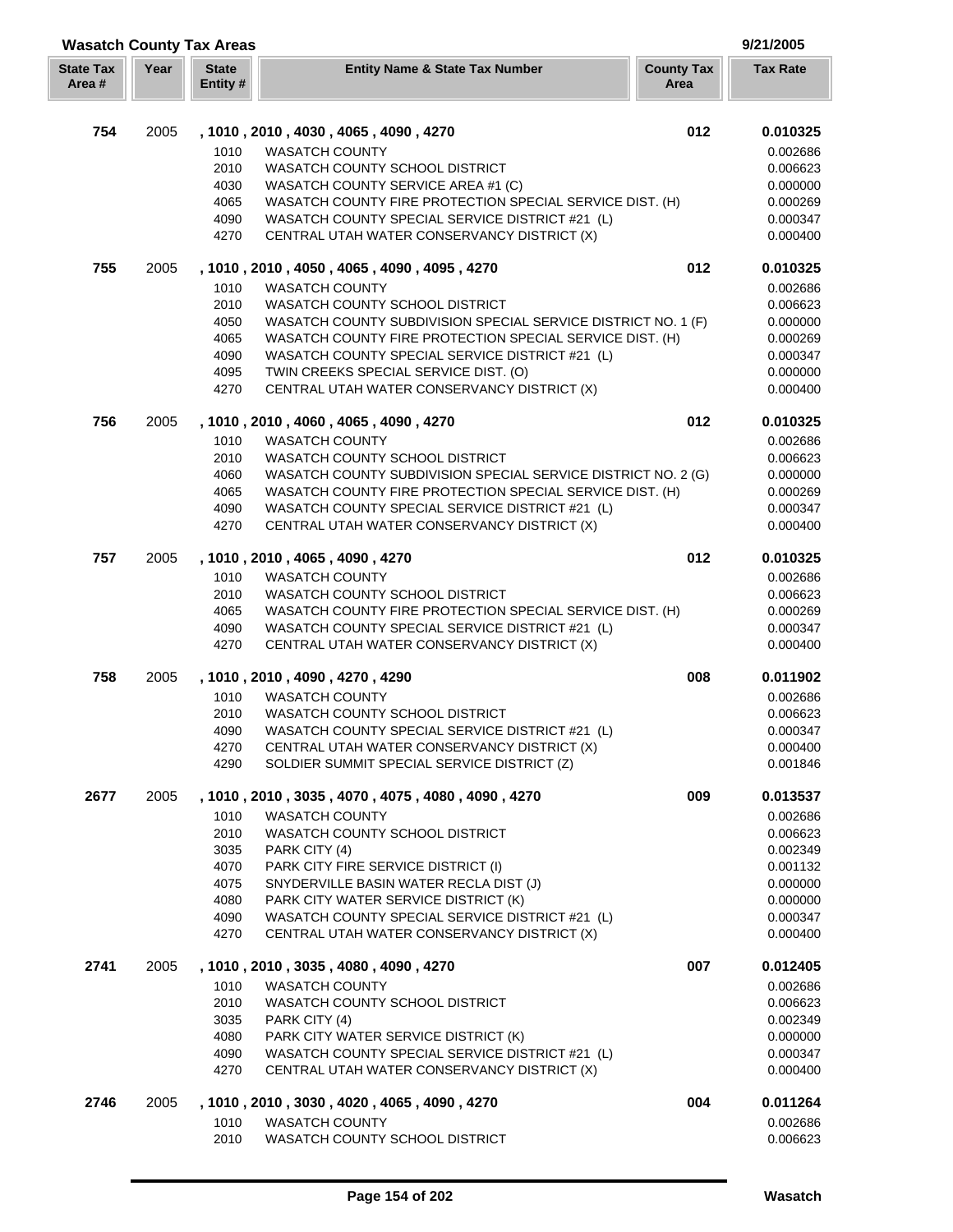|                           |      | <b>Wasatch County Tax Areas</b> |                                                                                                |                           | 9/21/2005            |
|---------------------------|------|---------------------------------|------------------------------------------------------------------------------------------------|---------------------------|----------------------|
| <b>State Tax</b><br>Area# | Year | <b>State</b><br>Entity #        | <b>Entity Name &amp; State Tax Number</b>                                                      | <b>County Tax</b><br>Area | <b>Tax Rate</b>      |
|                           |      | 3030                            | <b>MIDWAY</b>                                                                                  |                           | 0.000868             |
|                           |      | 4020                            | MIDWAY SANITATION DISTRICT (B)                                                                 |                           | 0.000071             |
|                           |      | 4065                            | WASATCH COUNTY FIRE PROTECTION SPECIAL SERVICE DIST. (H)                                       |                           | 0.000269             |
|                           |      | 4090                            | WASATCH COUNTY SPECIAL SERVICE DISTRICT #21 (L)                                                |                           | 0.000347             |
|                           |      | 4270                            | CENTRAL UTAH WATER CONSERVANCY DISTRICT (X)                                                    |                           | 0.000400             |
| 2747                      | 2005 |                                 | , 1010 , 2010 , 4020 , 4065 , 4090 , 4270                                                      | 006                       | 0.010396             |
|                           |      | 1010                            | <b>WASATCH COUNTY</b>                                                                          |                           | 0.002686             |
|                           |      | 2010                            | WASATCH COUNTY SCHOOL DISTRICT                                                                 |                           | 0.006623             |
|                           |      | 4020                            | MIDWAY SANITATION DISTRICT (B)                                                                 |                           | 0.000071             |
|                           |      | 4065                            | WASATCH COUNTY FIRE PROTECTION SPECIAL SERVICE DIST. (H)                                       |                           | 0.000269             |
|                           |      | 4090<br>4270                    | WASATCH COUNTY SPECIAL SERVICE DISTRICT #21 (L)<br>CENTRAL UTAH WATER CONSERVANCY DISTRICT (X) |                           | 0.000347<br>0.000400 |
|                           |      |                                 |                                                                                                | 004                       |                      |
| 2803                      | 2005 |                                 | , 1010, 2010, 3030, 4015, 4020, 4040, 4065, 4090, 42                                           |                           | 0.011264             |
|                           |      | 1010                            | <b>WASATCH COUNTY</b>                                                                          |                           | 0.002686             |
|                           |      | 2010                            | WASATCH COUNTY SCHOOL DISTRICT                                                                 |                           | 0.006623             |
|                           |      | 3030                            | <b>MIDWAY</b>                                                                                  |                           | 0.000868             |
|                           |      | 4015<br>4020                    | ALPENHOF SPECIAL SERVICE DIST (N)<br>MIDWAY SANITATION DISTRICT (B)                            |                           | 0.000000<br>0.000071 |
|                           |      | 4040                            | HEBER VALLEY SPECIAL SERVICE DISTRICT (E)                                                      |                           | 0.000000             |
|                           |      | 4065                            | WASATCH COUNTY FIRE PROTECTION SPECIAL SERVICE DIST. (H)                                       |                           | 0.000269             |
|                           |      | 4090                            | WASATCH COUNTY SPECIAL SERVICE DISTRICT #21 (L)                                                |                           | 0.000347             |
|                           |      | 4270                            | CENTRAL UTAH WATER CONSERVANCY DISTRICT (X)                                                    |                           | 0.000400             |
| 2804                      | 2005 |                                 | , 1010, 2010, 3030, 4020, 4025, 4040, 4065, 4090, 42                                           | 004                       | 0.011264             |
|                           |      | 1010                            | <b>WASATCH COUNTY</b>                                                                          |                           | 0.002686             |
|                           |      | 2010                            | WASATCH COUNTY SCHOOL DISTRICT                                                                 |                           | 0.006623             |
|                           |      | 3030                            | <b>MIDWAY</b>                                                                                  |                           | 0.000868             |
|                           |      | 4020                            | MIDWAY SANITATION DISTRICT (B)                                                                 |                           | 0.000071             |
|                           |      | 4025                            | HAMLET SPECIAL SERVICE DIST (M)                                                                |                           | 0.000000             |
|                           |      | 4040                            | HEBER VALLEY SPECIAL SERVICE DISTRICT (E)                                                      |                           | 0.000000             |
|                           |      | 4065                            | WASATCH COUNTY FIRE PROTECTION SPECIAL SERVICE DIST. (H)                                       |                           | 0.000269             |
|                           |      | 4090                            | WASATCH COUNTY SPECIAL SERVICE DISTRICT #21 (L)                                                |                           | 0.000347             |
|                           |      | 4270                            | CENTRAL UTAH WATER CONSERVANCY DISTRICT (X)                                                    |                           | 0.000400             |
| 2808                      | 2005 |                                 | 1010, 2010, 3020, 4065, 4090, 4270                                                             | 003                       | 0.011610             |
|                           |      | 1010                            | <b>WASATCH COUNTY</b>                                                                          |                           | 0.002686             |
|                           |      | 2010                            | WASATCH COUNTY SCHOOL DISTRICT                                                                 |                           | 0.006623             |
|                           |      | 3020                            | <b>HEBER CITY</b>                                                                              |                           | 0.001285             |
|                           |      | 4065                            | WASATCH COUNTY FIRE PROTECTION SPECIAL SERVICE DIST. (H)                                       |                           | 0.000269             |
|                           |      | 4090<br>4270                    | WASATCH COUNTY SPECIAL SERVICE DISTRICT #21 (L)<br>CENTRAL UTAH WATER CONSERVANCY DISTRICT (X) |                           | 0.000347<br>0.000400 |
| 2858                      | 2005 |                                 | , 1010, 2010, 4065, 4090, 4095, 4270                                                           | 012                       | 0.010325             |
|                           |      | 1010                            | <b>WASATCH COUNTY</b>                                                                          |                           | 0.002686             |
|                           |      | 2010                            | WASATCH COUNTY SCHOOL DISTRICT                                                                 |                           | 0.006623             |
|                           |      | 4065                            | WASATCH COUNTY FIRE PROTECTION SPECIAL SERVICE DIST. (H)                                       |                           | 0.000269             |
|                           |      | 4090                            | WASATCH COUNTY SPECIAL SERVICE DISTRICT #21 (L)                                                |                           | 0.000347             |
|                           |      | 4095                            | TWIN CREEKS SPECIAL SERVICE DIST. (O)                                                          |                           | 0.000000             |
|                           |      | 4270                            | CENTRAL UTAH WATER CONSERVANCY DISTRICT (X)                                                    |                           | 0.000400             |
| 2859                      | 2005 |                                 | , 1010, 2010, 4040, 4065, 4090, 4095, 4270                                                     | 012                       | 0.010325             |
|                           |      | 1010                            | <b>WASATCH COUNTY</b>                                                                          |                           | 0.002686             |
|                           |      | 2010                            | WASATCH COUNTY SCHOOL DISTRICT                                                                 |                           | 0.006623             |
|                           |      | 4040                            | HEBER VALLEY SPECIAL SERVICE DISTRICT (E)                                                      |                           | 0.000000             |
|                           |      | 4065                            | WASATCH COUNTY FIRE PROTECTION SPECIAL SERVICE DIST. (H)                                       |                           | 0.000269             |
|                           |      | 4090                            | WASATCH COUNTY SPECIAL SERVICE DISTRICT #21 (L)                                                |                           | 0.000347             |
|                           |      | 4095                            | TWIN CREEKS SPECIAL SERVICE DIST. (O)                                                          |                           | 0.000000             |
|                           |      | 4270                            | CENTRAL UTAH WATER CONSERVANCY DISTRICT (X)                                                    |                           | 0.000400             |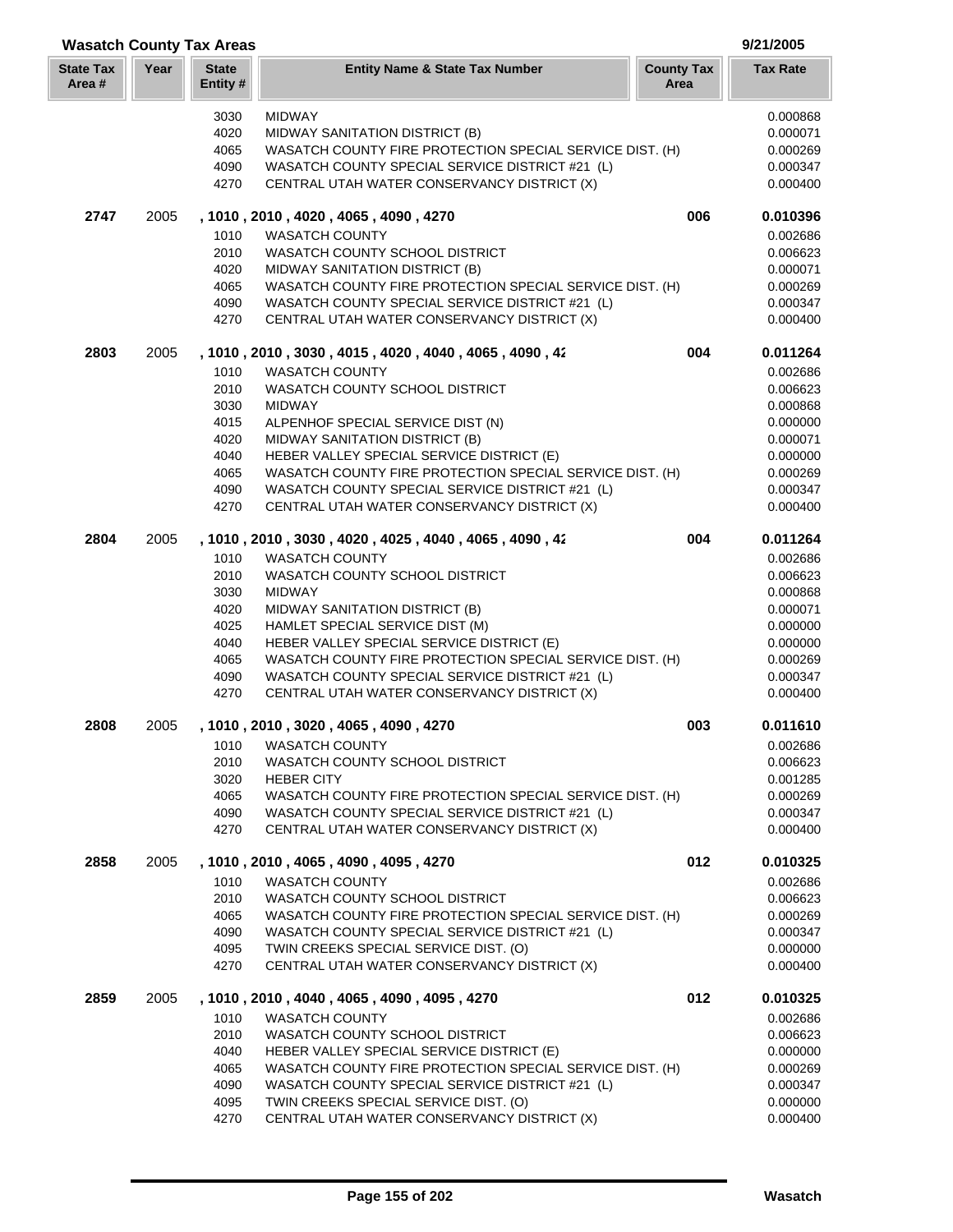|                           |      | <b>Wasatch County Tax Areas</b> |                                                          |                           | 9/21/2005       |
|---------------------------|------|---------------------------------|----------------------------------------------------------|---------------------------|-----------------|
| <b>State Tax</b><br>Area# | Year | <b>State</b><br>Entity #        | <b>Entity Name &amp; State Tax Number</b>                | <b>County Tax</b><br>Area | <b>Tax Rate</b> |
| 3234                      | 2005 |                                 | , 1010, 2010, 3030, 4065, 4090, 4270                     | 004                       | 0.011193        |
|                           |      | 1010                            | <b>WASATCH COUNTY</b>                                    |                           | 0.002686        |
|                           |      | 2010                            | WASATCH COUNTY SCHOOL DISTRICT                           |                           | 0.006623        |
|                           |      | 3030                            | <b>MIDWAY</b>                                            |                           | 0.000868        |
|                           |      | 4065                            | WASATCH COUNTY FIRE PROTECTION SPECIAL SERVICE DIST. (H) |                           | 0.000269        |
|                           |      | 4090                            | WASATCH COUNTY SPECIAL SERVICE DISTRICT #21 (L)          |                           | 0.000347        |
|                           |      | 4270                            | CENTRAL UTAH WATER CONSERVANCY DISTRICT (X)              |                           | 0.000400        |
| 3235                      | 2005 |                                 | , 1010, 2010, 3010, 4010, 4065, 4090, 4270               | 001                       | 0.010828        |
|                           |      | 1010                            | <b>WASATCH COUNTY</b>                                    |                           | 0.002686        |
|                           |      | 2010                            | WASATCH COUNTY SCHOOL DISTRICT                           |                           | 0.006623        |
|                           |      | 3010                            | <b>CHARLESTON</b>                                        |                           | 0.000457        |
|                           |      | 4010                            | CHARLESTON WATER CONSERVANCY DISTRICT (A)                |                           | 0.000046        |
|                           |      | 4065                            | WASATCH COUNTY FIRE PROTECTION SPECIAL SERVICE DIST. (H) |                           | 0.000269        |
|                           |      | 4090                            | WASATCH COUNTY SPECIAL SERVICE DISTRICT #21 (L)          |                           | 0.000347        |
|                           |      | 4270                            | CENTRAL UTAH WATER CONSERVANCY DISTRICT (X)              |                           | 0.000400        |
| 3236                      | 2005 |                                 | , 1010, 2010, 4030, 4065, 4090, 4100, 4270               | 012                       | 0.010325        |
|                           |      | 1010                            | <b>WASATCH COUNTY</b>                                    |                           | 0.002686        |
|                           |      | 2010                            | WASATCH COUNTY SCHOOL DISTRICT                           |                           | 0.006623        |
|                           |      | 4030                            | WASATCH COUNTY SERVICE AREA #1 (C)                       |                           | 0.000000        |
|                           |      | 4065                            | WASATCH COUNTY FIRE PROTECTION SPECIAL SERVICE DIST. (H) |                           | 0.000269        |
|                           |      | 4090                            | WASATCH COUNTY SPECIAL SERVICE DISTRICT #21 (L)          |                           | 0.000347        |
|                           |      | 4100                            | JORDANELLE SPECIAL SERVICE DISTRICT (P)                  |                           | 0.000000        |
|                           |      | 4270                            | CENTRAL UTAH WATER CONSERVANCY DISTRICT (X)              |                           | 0.000400        |
| 3237                      | 2005 |                                 | , 1010, 2010, 3035, 4070, 4075, 4080, 4090, 4100, 42     | 009                       | 0.013537        |
|                           |      | 1010                            | <b>WASATCH COUNTY</b>                                    |                           | 0.002686        |
|                           |      | 2010                            | WASATCH COUNTY SCHOOL DISTRICT                           |                           | 0.006623        |
|                           |      | 3035                            | PARK CITY (4)                                            |                           | 0.002349        |
|                           |      | 4070                            | PARK CITY FIRE SERVICE DISTRICT (I)                      |                           | 0.001132        |
|                           |      | 4075                            | SNYDERVILLE BASIN WATER RECLA DIST (J)                   |                           | 0.000000        |
|                           |      | 4080                            | PARK CITY WATER SERVICE DISTRICT (K)                     |                           | 0.000000        |
|                           |      | 4090                            | WASATCH COUNTY SPECIAL SERVICE DISTRICT #21 (L)          |                           | 0.000347        |
|                           |      | 4100                            | JORDANELLE SPECIAL SERVICE DISTRICT (P)                  |                           | 0.000000        |
|                           |      | 4270                            | CENTRAL UTAH WATER CONSERVANCY DISTRICT (X)              |                           | 0.000400        |
| 3238                      | 2005 |                                 | , 1010, 2010, 4065, 4090, 4100, 4270                     | 012                       | 0.010325        |
|                           |      | 1010                            | <b>WASATCH COUNTY</b>                                    |                           | 0.002686        |
|                           |      | 2010                            | WASATCH COUNTY SCHOOL DISTRICT                           |                           | 0.006623        |
|                           |      | 4065                            | WASATCH COUNTY FIRE PROTECTION SPECIAL SERVICE DIST. (H) |                           | 0.000269        |
|                           |      | 4090                            | WASATCH COUNTY SPECIAL SERVICE DISTRICT #21 (L)          |                           | 0.000347        |
|                           |      | 4100                            | JORDANELLE SPECIAL SERVICE DISTRICT (P)                  |                           | 0.000000        |
|                           |      | 4270                            | CENTRAL UTAH WATER CONSERVANCY DISTRICT (X)              |                           | 0.000400        |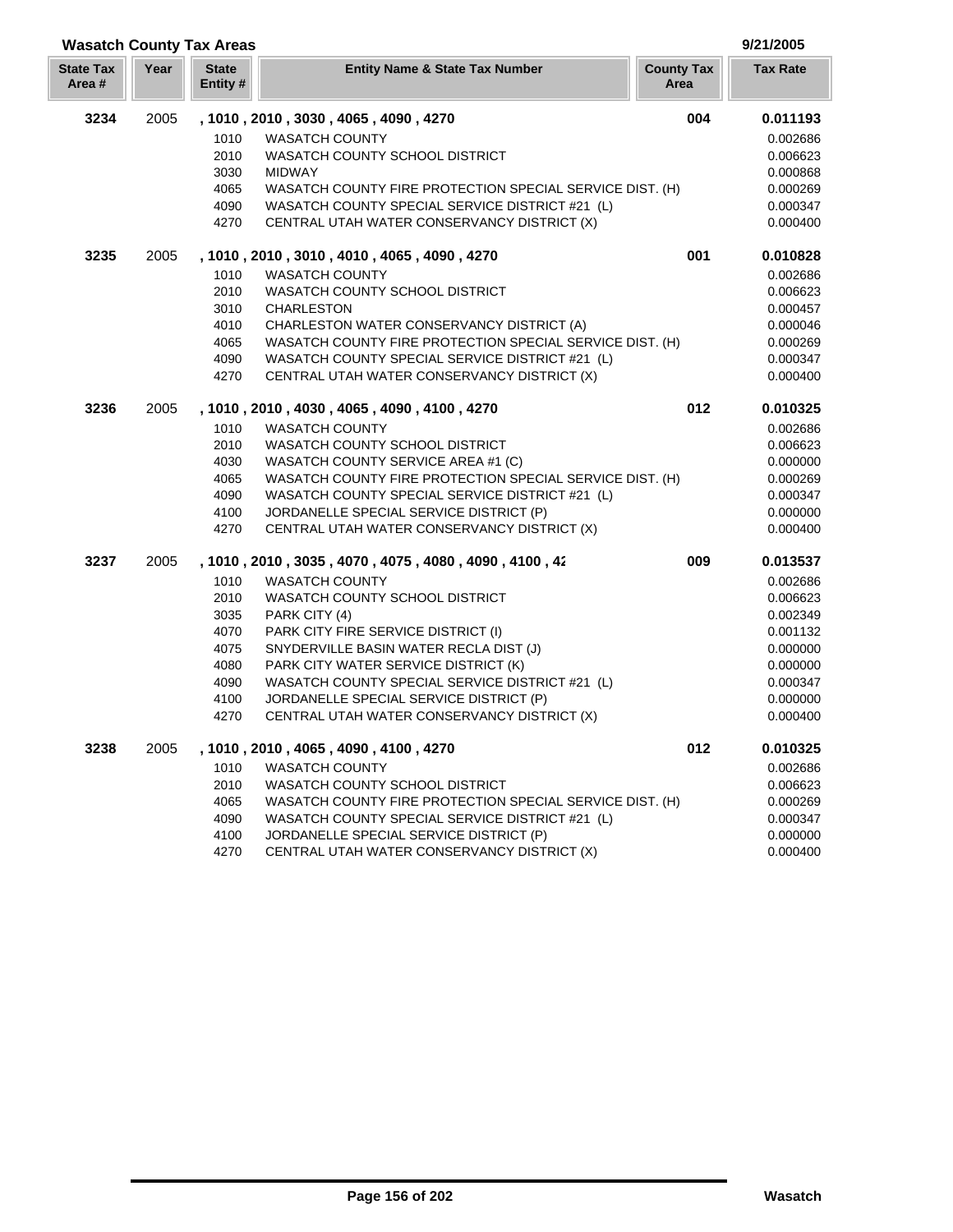#### **Washington County Tax Areas 9/21/2005**

| <b>State Tax</b><br>Area# | Year | <b>State</b><br>Entity # | <b>Entity Name &amp; State Tax Number</b>                                                      | <b>County Tax</b><br>Area | <b>Tax Rate</b>      |
|---------------------------|------|--------------------------|------------------------------------------------------------------------------------------------|---------------------------|----------------------|
| 779                       | 2005 |                          | , 1010, 2010, 3100, 4010, 4030, 4085                                                           | 010                       | 0.009419             |
|                           |      | 1010                     | <b>WASHINGTON COUNTY</b>                                                                       |                           | 0.001544             |
|                           |      | 2010                     | WASHINGTON COUNTY SCHOOL DISTRICT                                                              |                           | 0.006131             |
|                           |      | 3100                     | SPRINGDALE                                                                                     |                           | 0.000432             |
|                           |      | 4010                     | WASHINGTON COUNTY WATER CONSERVANCY DISTRICT (A)                                               |                           | 0.001000             |
|                           |      | 4030                     | ROCKVILLE/SPRINGDALE FIRE PROTECTION DISTRICT (F)                                              |                           | 0.000312             |
|                           |      | 4085                     | WASHINGTON COUNTY SPECIAL SERVICE DISTRICT NO. 1 (O)                                           |                           | 0.000000             |
| 780                       | 2005 |                          | , 1010, 2010, 3110, 4010, 4070, 4085                                                           | 011                       | 0.009402             |
|                           |      | 1010                     | <b>WASHINGTON COUNTY</b>                                                                       |                           | 0.001544             |
|                           |      | 2010                     | WASHINGTON COUNTY SCHOOL DISTRICT                                                              |                           | 0.006131             |
|                           |      | 3110                     | <b>TOQUERVILLE</b>                                                                             |                           | 0.000727             |
|                           |      | 4010                     | WASHINGTON COUNTY WATER CONSERVANCY DISTRICT (A)                                               |                           | 0.001000             |
|                           |      | 4070                     | ASH CREEK SPECIAL SERVICE DIST (I)                                                             |                           | 0.000000             |
|                           |      | 4085                     | WASHINGTON COUNTY SPECIAL SERVICE DISTRICT NO. 1 (O)                                           |                           | 0.000000             |
| 3288                      | 2005 |                          | , 1010, 2010, 4010, 4065, 4085, 4110                                                           | 034                       | 0.009516             |
|                           |      | 1010                     | <b>WASHINGTON COUNTY</b>                                                                       |                           | 0.001544             |
|                           |      | 2010                     | WASHINGTON COUNTY SCHOOL DISTRICT                                                              |                           | 0.006131             |
|                           |      | 4010                     | WASHINGTON COUNTY WATER CONSERVANCY DISTRICT (A)                                               |                           | 0.001000             |
|                           |      | 4065                     | SOUTHWESTERN SPECIAL SERVICE DIST (L)                                                          |                           | 0.000806             |
|                           |      | 4085                     | WASHINGTON COUNTY SPECIAL SERVICE DISTRICT NO. 1 (O)                                           |                           | 0.000000             |
|                           |      | 4110                     | SOUTHWEST MOSQUITO ABATEMENT & CONTROL DISTRICT (U)                                            |                           | 0.000035             |
| 3289                      | 2005 |                          | , 1010 , 2010 , 4010 , 4060 , 4085 , 4110                                                      | 036                       | 0.008710             |
|                           |      | 1010                     | <b>WASHINGTON COUNTY</b>                                                                       |                           | 0.001544             |
|                           |      | 2010                     | WASHINGTON COUNTY SCHOOL DISTRICT                                                              |                           | 0.006131             |
|                           |      | 4010                     | WASHINGTON COUNTY WATER CONSERVANCY DISTRICT (A)                                               |                           | 0.001000             |
|                           |      | 4060                     | SMITHSONIAN FIRE DISTRICT (J)                                                                  |                           | 0.000000             |
|                           |      | 4085                     | WASHINGTON COUNTY SPECIAL SERVICE DISTRICT NO. 1 (O)                                           |                           | 0.000000             |
|                           |      | 4110                     | SOUTHWEST MOSQUITO ABATEMENT & CONTROL DISTRICT (U)                                            |                           | 0.000035             |
| 3290                      | 2005 |                          | , 1010, 2010, 4010, 4070, 4085, 4095, 4110                                                     | 037                       | 0.009953             |
|                           |      | 1010                     | <b>WASHINGTON COUNTY</b>                                                                       |                           | 0.001544             |
|                           |      | 2010                     | WASHINGTON COUNTY SCHOOL DISTRICT                                                              |                           | 0.006131             |
|                           |      | 4010                     | WASHINGTON COUNTY WATER CONSERVANCY DISTRICT (A)                                               |                           | 0.001000             |
|                           |      | 4070                     | ASH CREEK SPECIAL SERVICE DIST (I)                                                             |                           | 0.000000             |
|                           |      | 4085                     | WASHINGTON COUNTY SPECIAL SERVICE DISTRICT NO. 1 (O)                                           |                           | 0.000000             |
|                           |      | 4095                     | LEEDS AREA SPECIAL SERVICE DISTRICT (R)<br>SOUTHWEST MOSQUITO ABATEMENT & CONTROL DISTRICT (U) |                           | 0.001243             |
|                           |      | 4110                     |                                                                                                |                           | 0.000035             |
| 3291                      | 2005 |                          | , 1010 , 2010 , 4010 , 4080 , 4085 , 4110                                                      | 015                       | 0.008710             |
|                           |      | 1010                     | <b>WASHINGTON COUNTY</b>                                                                       |                           | 0.001544             |
|                           |      | 2010                     | WASHINGTON COUNTY SCHOOL DISTRICT                                                              |                           | 0.006131             |
|                           |      | 4010<br>4080             | WASHINGTON COUNTY WATER CONSERVANCY DISTRICT (A)<br>PINE VALLEY SPECIAL SERVICE DISTRICT (N)   |                           | 0.001000<br>0.000000 |
|                           |      | 4085                     | WASHINGTON COUNTY SPECIAL SERVICE DISTRICT NO. 1 (O)                                           |                           | 0.000000             |
|                           |      | 4110                     | SOUTHWEST MOSQUITO ABATEMENT & CONTROL DISTRICT (U)                                            |                           | 0.000035             |
| 3292                      | 2005 |                          | , 1010, 2010, 3010, 4010, 4085, 4110                                                           | 001                       | 0.010718             |
|                           |      | 1010                     | <b>WASHINGTON COUNTY</b>                                                                       |                           | 0.001544             |
|                           |      | 2010                     | WASHINGTON COUNTY SCHOOL DISTRICT                                                              |                           | 0.006131             |
|                           |      | 3010                     | <b>ENTERPRISE</b>                                                                              |                           | 0.002008             |
|                           |      | 4010                     | WASHINGTON COUNTY WATER CONSERVANCY DISTRICT (A)                                               |                           | 0.001000             |
|                           |      | 4085                     | WASHINGTON COUNTY SPECIAL SERVICE DISTRICT NO. 1 (O)                                           |                           | 0.000000             |
|                           |      | 4110                     | SOUTHWEST MOSQUITO ABATEMENT & CONTROL DISTRICT (U)                                            |                           | 0.000035             |
| 3294                      | 2005 |                          | , 1010, 2010, 3090, 4010, 4085, 4110                                                           | 009                       | 0.010108             |
|                           |      | 1010                     | <b>WASHINGTON COUNTY</b>                                                                       |                           | 0.001544             |
|                           |      | 2010                     | WASHINGTON COUNTY SCHOOL DISTRICT                                                              |                           | 0.006131             |
|                           |      | 3090                     | <b>SANTA CLARA</b>                                                                             |                           | 0.001398             |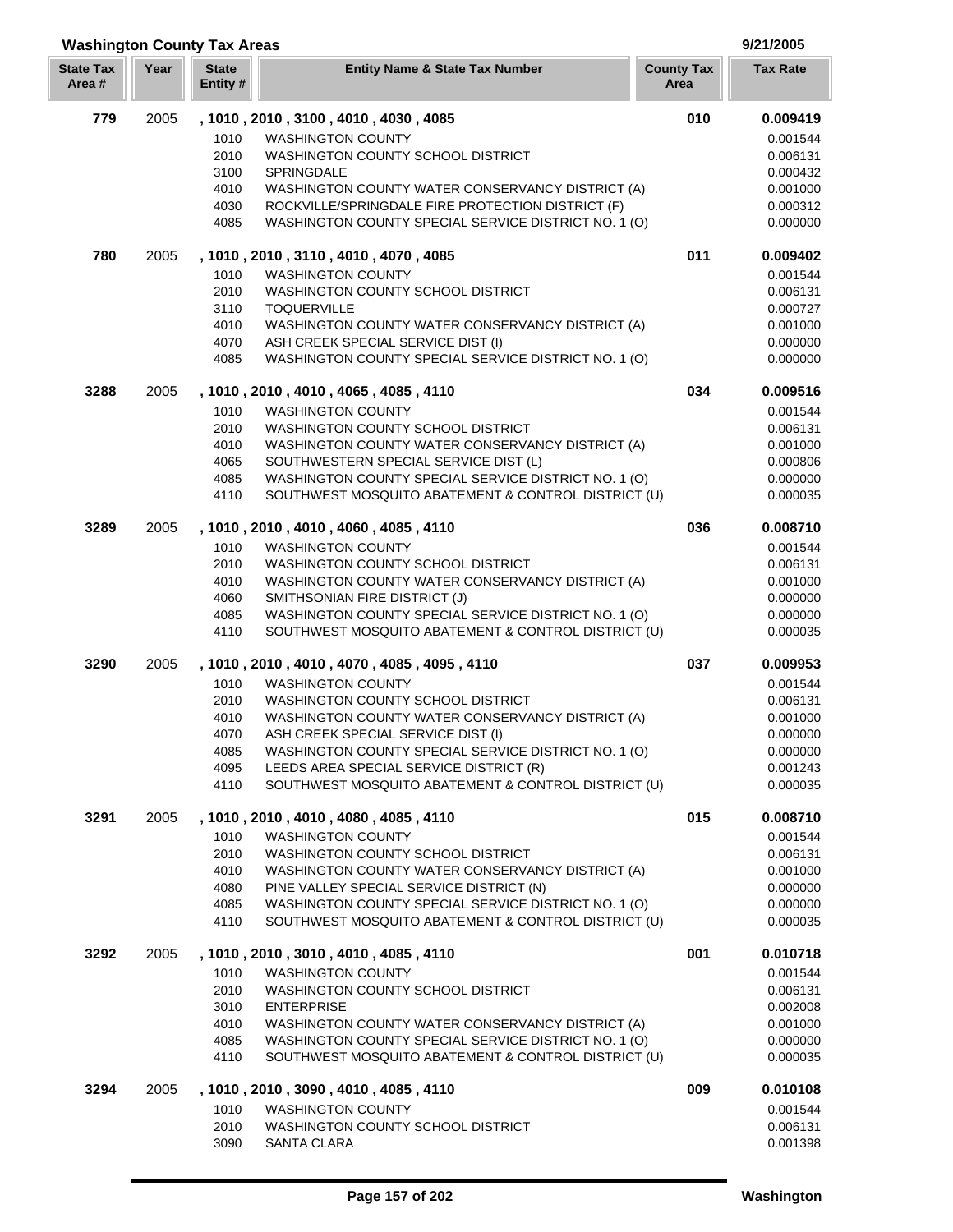| <b>Washington County Tax Areas</b> |      |                         |                                                                                                             |                           |                      |
|------------------------------------|------|-------------------------|-------------------------------------------------------------------------------------------------------------|---------------------------|----------------------|
| <b>State Tax</b><br>Area#          | Year | <b>State</b><br>Entity# | <b>Entity Name &amp; State Tax Number</b>                                                                   | <b>County Tax</b><br>Area | <b>Tax Rate</b>      |
|                                    |      | 4010                    | WASHINGTON COUNTY WATER CONSERVANCY DISTRICT (A)                                                            |                           | 0.001000             |
|                                    |      | 4085                    | WASHINGTON COUNTY SPECIAL SERVICE DISTRICT NO. 1 (O)                                                        |                           | 0.000000             |
|                                    |      | 4110                    | SOUTHWEST MOSQUITO ABATEMENT & CONTROL DISTRICT (U)                                                         |                           | 0.000035             |
| 3295                               | 2005 |                         | , 1010, 2010, 3120, 4010, 4085, 4110                                                                        | 012                       | 0.010191             |
|                                    |      | 1010                    | <b>WASHINGTON COUNTY</b>                                                                                    |                           | 0.001544             |
|                                    |      | 2010                    | WASHINGTON COUNTY SCHOOL DISTRICT                                                                           |                           | 0.006131             |
|                                    |      | 3120                    | <b>VIRGIN</b>                                                                                               |                           | 0.001481             |
|                                    |      | 4010                    | WASHINGTON COUNTY WATER CONSERVANCY DISTRICT (A)                                                            |                           | 0.001000             |
|                                    |      | 4085<br>4110            | WASHINGTON COUNTY SPECIAL SERVICE DISTRICT NO. 1 (O)<br>SOUTHWEST MOSQUITO ABATEMENT & CONTROL DISTRICT (U) |                           | 0.000000<br>0.000035 |
| 3296                               | 2005 |                         | , 1010, 2010, 3030, 4010, 4070, 4085, 4110, 8050                                                            | 027                       | 0.010531             |
|                                    |      | 1010                    | <b>WASHINGTON COUNTY</b>                                                                                    |                           |                      |
|                                    |      | 2010                    | WASHINGTON COUNTY SCHOOL DISTRICT                                                                           |                           | 0.001544<br>0.006131 |
|                                    |      | 3030                    | <b>HURRICANE</b>                                                                                            |                           | 0.001821             |
|                                    |      | 4010                    | WASHINGTON COUNTY WATER CONSERVANCY DISTRICT (A)                                                            |                           | 0.001000             |
|                                    |      | 4070                    | ASH CREEK SPECIAL SERVICE DIST (I)                                                                          |                           | 0.000000             |
|                                    |      | 4085                    | WASHINGTON COUNTY SPECIAL SERVICE DISTRICT NO. 1 (O)                                                        |                           | 0.000000             |
|                                    |      | 4110                    | SOUTHWEST MOSQUITO ABATEMENT & CONTROL DISTRICT (U)                                                         |                           | 0.000035             |
|                                    |      | 8050                    | HURRICANE REDEVELOPMENT PROJECT AREA #1 - HURRICANE - (C-1)                                                 |                           | 0.000000             |
| 3297                               | 2005 |                         | , 1010, 2010, 3070, 4010, 4085, 4090, 4110                                                                  | 007                       | 0.011453             |
|                                    |      | 1010                    | <b>WASHINGTON COUNTY</b>                                                                                    |                           | 0.001544             |
|                                    |      | 2010                    | WASHINGTON COUNTY SCHOOL DISTRICT                                                                           |                           | 0.006131             |
|                                    |      | 3070                    | <b>NEW HARMONY</b>                                                                                          |                           | 0.001957             |
|                                    |      | 4010                    | WASHINGTON COUNTY WATER CONSERVANCY DISTRICT (A)                                                            |                           | 0.001000             |
|                                    |      | 4085                    | WASHINGTON COUNTY SPECIAL SERVICE DISTRICT NO. 1 (O)                                                        |                           | 0.000000             |
|                                    |      | 4090                    | NEW HARMONY VALLEY SPECIAL SERVICE DISTRICT (P)                                                             |                           | 0.000786             |
|                                    |      | 4110                    | SOUTHWEST MOSQUITO ABATEMENT & CONTROL DISTRICT (U)                                                         |                           | 0.000035             |
| 3298                               | 2005 |                         | , 1010, 2010, 4010, 4085, 4090, 4110                                                                        | 038                       | 0.009496             |
|                                    |      | 1010                    | <b>WASHINGTON COUNTY</b>                                                                                    |                           | 0.001544             |
|                                    |      | 2010                    | WASHINGTON COUNTY SCHOOL DISTRICT                                                                           |                           | 0.006131             |
|                                    |      | 4010<br>4085            | WASHINGTON COUNTY WATER CONSERVANCY DISTRICT (A)<br>WASHINGTON COUNTY SPECIAL SERVICE DISTRICT NO. 1 (O)    |                           | 0.001000<br>0.000000 |
|                                    |      | 4090                    | NEW HARMONY VALLEY SPECIAL SERVICE DISTRICT (P)                                                             |                           | 0.000786             |
|                                    |      | 4110                    | SOUTHWEST MOSQUITO ABATEMENT & CONTROL DISTRICT (U)                                                         |                           | 0.000035             |
| 3299                               | 2005 |                         | , 1010 , 2010 , 3075 , 4010 , 4030 , 4110                                                                   | 018                       | 0.010331             |
|                                    |      | 1010                    | <b>WASHINGTON COUNTY</b>                                                                                    |                           | 0.001544             |
|                                    |      | 2010                    | WASHINGTON COUNTY SCHOOL DISTRICT                                                                           |                           | 0.006131             |
|                                    |      | 3075                    | <b>ROCKVILLE</b>                                                                                            |                           | 0.001309             |
|                                    |      | 4010                    | WASHINGTON COUNTY WATER CONSERVANCY DISTRICT (A)                                                            |                           | 0.001000             |
|                                    |      | 4030                    | ROCKVILLE/SPRINGDALE FIRE PROTECTION DISTRICT (F)                                                           |                           | 0.000312             |
|                                    |      | 4110                    | SOUTHWEST MOSQUITO ABATEMENT & CONTROL DISTRICT (U)                                                         |                           | 0.000035             |
| 3300                               | 2005 |                         | , 1010, 2010, 4010, 4040, 4085, 4110                                                                        | 021                       | 0.008710             |
|                                    |      | 1010                    | <b>WASHINGTON COUNTY</b>                                                                                    |                           | 0.001544             |
|                                    |      | 2010                    | WASHINGTON COUNTY SCHOOL DISTRICT                                                                           |                           | 0.006131             |
|                                    |      | 4010                    | WASHINGTON COUNTY WATER CONSERVANCY DISTRICT (A)                                                            |                           | 0.001000             |
|                                    |      | 4040                    | DAMMERON VALLEY SPECIAL SERVICE DISTRICT (G)                                                                |                           | 0.000000             |
|                                    |      | 4085<br>4110            | WASHINGTON COUNTY SPECIAL SERVICE DISTRICT NO. 1 (O)<br>SOUTHWEST MOSQUITO ABATEMENT & CONTROL DISTRICT (U) |                           | 0.000000<br>0.000035 |
| 3301                               | 2005 |                         | , 1010, 2010, 3030, 4010, 4070, 4085, 4110, 8052                                                            | 028                       | 0.010531             |
|                                    |      | 1010                    | <b>WASHINGTON COUNTY</b>                                                                                    |                           | 0.001544             |
|                                    |      | 2010                    | WASHINGTON COUNTY SCHOOL DISTRICT                                                                           |                           | 0.006131             |
|                                    |      | 3030                    | <b>HURRICANE</b>                                                                                            |                           | 0.001821             |
|                                    |      | 4010                    | WASHINGTON COUNTY WATER CONSERVANCY DISTRICT (A)                                                            |                           | 0.001000             |
|                                    |      | 4070                    | ASH CREEK SPECIAL SERVICE DIST (I)                                                                          |                           | 0.000000             |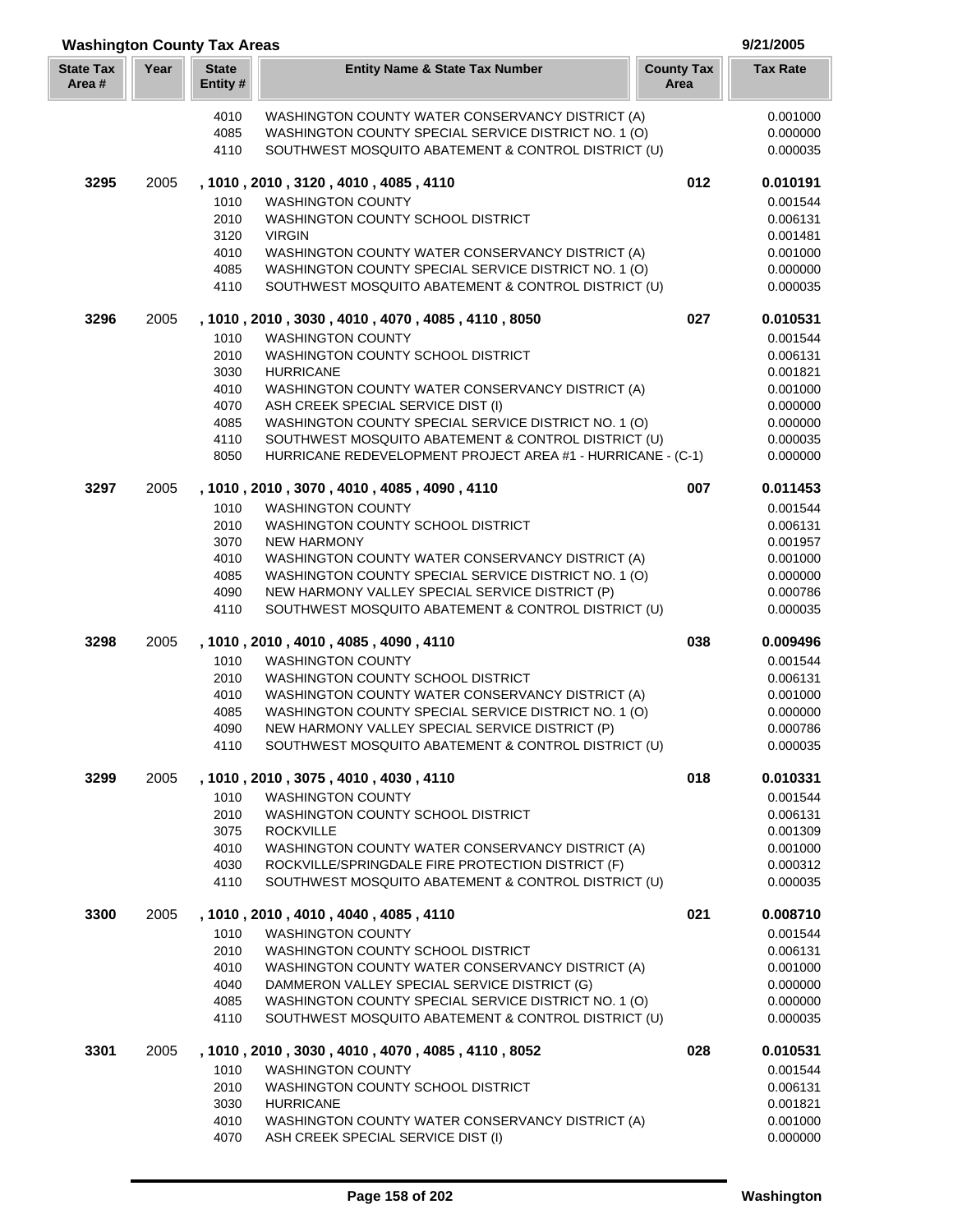|                           | <b>Washington County Tax Areas</b> |                         |                                                                                                        |                           |                      |  |
|---------------------------|------------------------------------|-------------------------|--------------------------------------------------------------------------------------------------------|---------------------------|----------------------|--|
| <b>State Tax</b><br>Area# | Year                               | <b>State</b><br>Entity# | <b>Entity Name &amp; State Tax Number</b>                                                              | <b>County Tax</b><br>Area | <b>Tax Rate</b>      |  |
|                           |                                    | 4085                    | WASHINGTON COUNTY SPECIAL SERVICE DISTRICT NO. 1 (O)                                                   |                           | 0.000000             |  |
|                           |                                    | 4110                    | SOUTHWEST MOSQUITO ABATEMENT & CONTROL DISTRICT (U)                                                    |                           | 0.000035             |  |
|                           |                                    | 8052                    | HURRICANE REDEVELOPMENT PROJECT AREA #2 - HURRICANE - (C-2)                                            |                           | 0.000000             |  |
| 3302                      | 2005                               |                         | , 1010, 2010, 3030, 4010, 4070, 4085, 4110, 8054                                                       | 029                       | 0.010531             |  |
|                           |                                    | 1010                    | <b>WASHINGTON COUNTY</b>                                                                               |                           | 0.001544             |  |
|                           |                                    | 2010                    | WASHINGTON COUNTY SCHOOL DISTRICT                                                                      |                           | 0.006131             |  |
|                           |                                    | 3030                    | <b>HURRICANE</b>                                                                                       |                           | 0.001821             |  |
|                           |                                    | 4010                    | WASHINGTON COUNTY WATER CONSERVANCY DISTRICT (A)                                                       |                           | 0.001000             |  |
|                           |                                    | 4070<br>4085            | ASH CREEK SPECIAL SERVICE DIST (I)<br>WASHINGTON COUNTY SPECIAL SERVICE DISTRICT NO. 1 (O)             |                           | 0.000000<br>0.000000 |  |
|                           |                                    | 4110                    | SOUTHWEST MOSQUITO ABATEMENT & CONTROL DISTRICT (U)                                                    |                           | 0.000035             |  |
|                           |                                    | 8054                    | HURRICANE REDEVELOPMENT PROJECT AREA #3 - HURRICANE - (C-3)                                            |                           | 0.000000             |  |
| 3303                      | 2005                               |                         | , 1010, 2010, 3030, 4010, 4070, 4085, 4110                                                             | 003                       | 0.010531             |  |
|                           |                                    | 1010                    | <b>WASHINGTON COUNTY</b>                                                                               |                           | 0.001544             |  |
|                           |                                    | 2010                    | WASHINGTON COUNTY SCHOOL DISTRICT                                                                      |                           | 0.006131             |  |
|                           |                                    | 3030                    | <b>HURRICANE</b>                                                                                       |                           | 0.001821             |  |
|                           |                                    | 4010                    | WASHINGTON COUNTY WATER CONSERVANCY DISTRICT (A)                                                       |                           | 0.001000             |  |
|                           |                                    | 4070                    | ASH CREEK SPECIAL SERVICE DIST (I)                                                                     |                           | 0.000000             |  |
|                           |                                    | 4085                    | WASHINGTON COUNTY SPECIAL SERVICE DISTRICT NO. 1 (O)                                                   |                           | 0.000000             |  |
|                           |                                    | 4110                    | SOUTHWEST MOSQUITO ABATEMENT & CONTROL DISTRICT (U)                                                    |                           | 0.000035             |  |
| 3304                      | 2005                               | 1010                    | , 1010, 2010, 3080, 4010, 4085, 4110, 8032<br><b>WASHINGTON COUNTY</b>                                 | 032                       | 0.010354<br>0.001544 |  |
|                           |                                    | 2010                    | WASHINGTON COUNTY SCHOOL DISTRICT                                                                      |                           | 0.006131             |  |
|                           |                                    | 3080                    | ST. GEORGE                                                                                             |                           | 0.001644             |  |
|                           |                                    | 4010                    | WASHINGTON COUNTY WATER CONSERVANCY DISTRICT (A)                                                       |                           | 0.001000             |  |
|                           |                                    | 4085                    | WASHINGTON COUNTY SPECIAL SERVICE DISTRICT NO. 1 (O)                                                   |                           | 0.000000             |  |
|                           |                                    | 4110                    | SOUTHWEST MOSQUITO ABATEMENT & CONTROL DISTRICT (U)                                                    |                           | 0.000035             |  |
|                           |                                    | 8032                    | ST GEORGE 1-15 ECONOMIC DEVELOPMENT PROJECT AREA (A-4)                                                 |                           | 0.000000             |  |
| 3305                      | 2005                               |                         | , 1010 , 2010 , 3080 , 4010 , 4085 , 4110 , 8010                                                       | 017                       | 0.010354             |  |
|                           |                                    | 1010                    | <b>WASHINGTON COUNTY</b>                                                                               |                           | 0.001544             |  |
|                           |                                    | 2010                    | WASHINGTON COUNTY SCHOOL DISTRICT                                                                      |                           | 0.006131             |  |
|                           |                                    | 3080                    | ST. GEORGE<br>WASHINGTON COUNTY WATER CONSERVANCY DISTRICT (A)                                         |                           | 0.001644             |  |
|                           |                                    | 4010<br>4085            | WASHINGTON COUNTY SPECIAL SERVICE DISTRICT NO. 1 (O)                                                   |                           | 0.001000<br>0.000000 |  |
|                           |                                    | 4110                    | SOUTHWEST MOSQUITO ABATEMENT & CONTROL DISTRICT (U)                                                    |                           | 0.000035             |  |
|                           |                                    | 8010                    | ST. GEORGE REDEVELOPMENT AGENCY PROJECT - (A-1)                                                        |                           | 0.000000             |  |
| 3306                      | 2005                               |                         | , 1010, 2010, 3080, 4010, 4085, 4110, 8020                                                             | 017                       | 0.010354             |  |
|                           |                                    | 1010                    | <b>WASHINGTON COUNTY</b>                                                                               |                           | 0.001544             |  |
|                           |                                    | 2010                    | WASHINGTON COUNTY SCHOOL DISTRICT                                                                      |                           | 0.006131             |  |
|                           |                                    | 3080                    | ST. GEORGE                                                                                             |                           | 0.001644             |  |
|                           |                                    | 4010                    | WASHINGTON COUNTY WATER CONSERVANCY DISTRICT (A)                                                       |                           | 0.001000             |  |
|                           |                                    | 4085                    | WASHINGTON COUNTY SPECIAL SERVICE DISTRICT NO. 1 (O)                                                   |                           | 0.000000             |  |
|                           |                                    | 4110<br>8020            | SOUTHWEST MOSQUITO ABATEMENT & CONTROL DISTRICT (U)<br>ST. GEORGE REDEVELOPMENT AGENCY PROJECT - (A-2) |                           | 0.000035<br>0.000000 |  |
| 3307                      | 2005                               |                         | , 1010, 2010, 3080, 4010, 4085, 4110, 8030                                                             | 017                       | 0.010354             |  |
|                           |                                    | 1010                    | <b>WASHINGTON COUNTY</b>                                                                               |                           | 0.001544             |  |
|                           |                                    | 2010                    | WASHINGTON COUNTY SCHOOL DISTRICT                                                                      |                           | 0.006131             |  |
|                           |                                    | 3080                    | ST. GEORGE                                                                                             |                           | 0.001644             |  |
|                           |                                    | 4010                    | WASHINGTON COUNTY WATER CONSERVANCY DISTRICT (A)                                                       |                           | 0.001000             |  |
|                           |                                    | 4085                    | WASHINGTON COUNTY SPECIAL SERVICE DISTRICT NO. 1 (O)                                                   |                           | 0.000000             |  |
|                           |                                    | 4110                    | SOUTHWEST MOSQUITO ABATEMENT & CONTROL DISTRICT (U)                                                    |                           | 0.000035             |  |
|                           |                                    | 8030                    | ST. GEORGE REDEVELOPMENT AGENCY PROJECT - (A-3)                                                        |                           | 0.000000             |  |
| 3308                      | 2005                               |                         | , 1010, 2010, 4010, 4050, 4055, 4085, 4110                                                             | 022                       | 0.008710             |  |
|                           |                                    | 1010                    | <b>WASHINGTON COUNTY</b>                                                                               |                           | 0.001544             |  |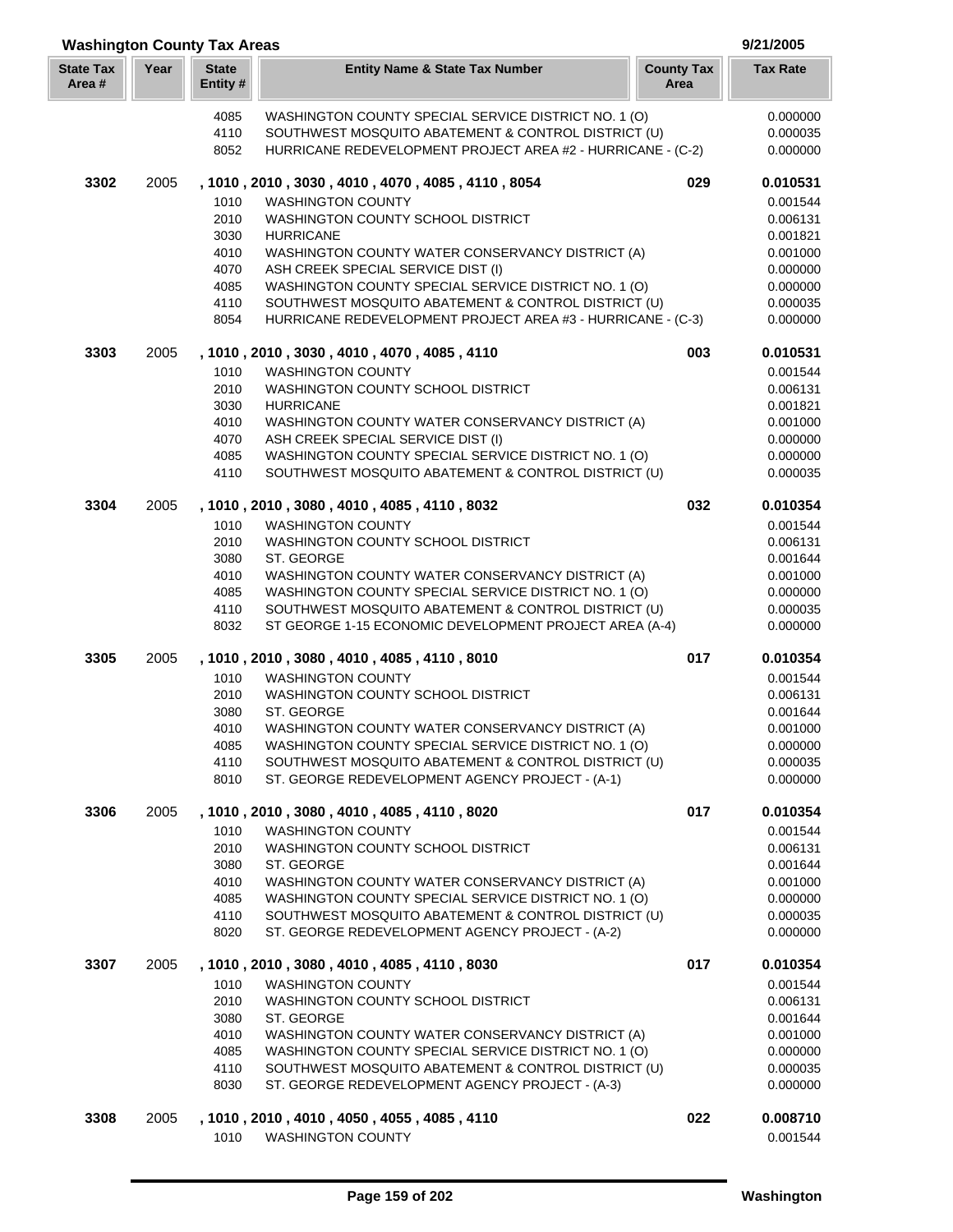| <b>Washington County Tax Areas</b> |      |                          |                                                                                                         |                           | 9/21/2005            |
|------------------------------------|------|--------------------------|---------------------------------------------------------------------------------------------------------|---------------------------|----------------------|
| <b>State Tax</b><br>Area#          | Year | <b>State</b><br>Entity # | <b>Entity Name &amp; State Tax Number</b>                                                               | <b>County Tax</b><br>Area | <b>Tax Rate</b>      |
|                                    |      | 2010                     | <b>WASHINGTON COUNTY SCHOOL DISTRICT</b>                                                                |                           | 0.006131             |
|                                    |      | 4010                     | WASHINGTON COUNTY WATER CONSERVANCY DISTRICT (A)                                                        |                           | 0.001000             |
|                                    |      | 4050                     | DIXIE DEER SPECIAL SERVICE DISTRICT (H)                                                                 |                           | 0.000000             |
|                                    |      | 4055                     | NORTHWESTERN SPECIAL SERVICE DIST (K)                                                                   |                           | 0.000000             |
|                                    |      | 4085                     | WASHINGTON COUNTY SPECIAL SERVICE DISTRICT NO. 1 (O)                                                    |                           | 0.000000             |
|                                    |      | 4110                     | SOUTHWEST MOSQUITO ABATEMENT & CONTROL DISTRICT (U)                                                     |                           | 0.000035             |
| 3309                               | 2005 |                          | , 1010 , 2010 , 4010 , 4055 , 4085 , 4110                                                               | 035                       | 0.008710             |
|                                    |      | 1010                     | <b>WASHINGTON COUNTY</b>                                                                                |                           | 0.001544             |
|                                    |      | 2010                     | WASHINGTON COUNTY SCHOOL DISTRICT                                                                       |                           | 0.006131             |
|                                    |      | 4010                     | WASHINGTON COUNTY WATER CONSERVANCY DISTRICT (A)                                                        |                           | 0.001000             |
|                                    |      | 4055                     | NORTHWESTERN SPECIAL SERVICE DIST (K)                                                                   |                           | 0.000000             |
|                                    |      | 4085                     | WASHINGTON COUNTY SPECIAL SERVICE DISTRICT NO. 1 (O)                                                    |                           | 0.000000             |
|                                    |      | 4110                     | SOUTHWEST MOSQUITO ABATEMENT & CONTROL DISTRICT (U)                                                     |                           | 0.000035             |
| 3310                               | 2005 |                          | , 1010, 2010, 3020, 4010, 4110                                                                          | 002                       | 0.010813             |
|                                    |      | 1010                     | <b>WASHINGTON COUNTY</b>                                                                                |                           | 0.001544             |
|                                    |      | 2010                     | WASHINGTON COUNTY SCHOOL DISTRICT                                                                       |                           | 0.006131             |
|                                    |      | 3020                     | <b>HILDALE</b>                                                                                          |                           | 0.002103             |
|                                    |      | 4010<br>4110             | WASHINGTON COUNTY WATER CONSERVANCY DISTRICT (A)<br>SOUTHWEST MOSQUITO ABATEMENT & CONTROL DISTRICT (U) |                           | 0.001000<br>0.000035 |
| 3311                               | 2005 |                          | , 1010, 2010, 3050, 4010, 4070, 4085, 4110                                                              | 005                       | 0.010603             |
|                                    |      | 1010                     | <b>WASHINGTON COUNTY</b>                                                                                |                           | 0.001544             |
|                                    |      | 2010                     | WASHINGTON COUNTY SCHOOL DISTRICT                                                                       |                           | 0.006131             |
|                                    |      | 3050                     | <b>LA VERKIN</b>                                                                                        |                           | 0.001893             |
|                                    |      | 4010                     | WASHINGTON COUNTY WATER CONSERVANCY DISTRICT (A)                                                        |                           | 0.001000             |
|                                    |      | 4070                     | ASH CREEK SPECIAL SERVICE DIST (I)                                                                      |                           | 0.000000             |
|                                    |      | 4085                     | WASHINGTON COUNTY SPECIAL SERVICE DISTRICT NO. 1 (O)                                                    |                           | 0.000000             |
|                                    |      | 4110                     | SOUTHWEST MOSQUITO ABATEMENT & CONTROL DISTRICT (U)                                                     |                           | 0.000035             |
| 3312                               | 2005 |                          | , 1010 , 2010 , 4010 , 4070 , 4085 , 4110                                                               | 015                       | 0.008710             |
|                                    |      | 1010                     | <b>WASHINGTON COUNTY</b>                                                                                |                           | 0.001544             |
|                                    |      | 2010                     | WASHINGTON COUNTY SCHOOL DISTRICT                                                                       |                           | 0.006131             |
|                                    |      | 4010                     | WASHINGTON COUNTY WATER CONSERVANCY DISTRICT (A)                                                        |                           | 0.001000             |
|                                    |      | 4070                     | ASH CREEK SPECIAL SERVICE DIST (I)                                                                      |                           | 0.000000             |
|                                    |      | 4085                     | WASHINGTON COUNTY SPECIAL SERVICE DISTRICT NO. 1 (O)                                                    |                           | 0.000000             |
|                                    |      | 4110                     | SOUTHWEST MOSQUITO ABATEMENT & CONTROL DISTRICT (U)                                                     |                           | 0.000035             |
| 3313                               | 2005 |                          | , 1010, 2010, 3130, 4010, 4070, 4085, 4100, 4110                                                        | 041                       | 0.012962             |
|                                    |      | 1010                     | <b>WASHINGTON COUNTY</b>                                                                                |                           | 0.001544             |
|                                    |      | 2010                     | WASHINGTON COUNTY SCHOOL DISTRICT                                                                       |                           | 0.006131             |
|                                    |      | 3130                     | <b>WASHINGTON</b>                                                                                       |                           | 0.001252             |
|                                    |      | 4010                     | WASHINGTON COUNTY WATER CONSERVANCY DISTRICT (A)                                                        |                           | 0.001000             |
|                                    |      | 4070                     | ASH CREEK SPECIAL SERVICE DIST (I)                                                                      |                           | 0.000000             |
|                                    |      | 4085                     | WASHINGTON COUNTY SPECIAL SERVICE DISTRICT NO. 1 (O)                                                    |                           | 0.000000             |
|                                    |      | 4100<br>4110             | CORAL CANYON SSD (S)<br>SOUTHWEST MOSQUITO ABATEMENT & CONTROL DISTRICT (U)                             |                           | 0.003000<br>0.000035 |
| 3314                               | 2005 |                          | , 1010 , 2010 , 3130 , 4010 , 4070 , 4085 , 4110                                                        | 013                       | 0.009962             |
|                                    |      |                          |                                                                                                         |                           |                      |
|                                    |      | 1010<br>2010             | <b>WASHINGTON COUNTY</b><br>WASHINGTON COUNTY SCHOOL DISTRICT                                           |                           | 0.001544<br>0.006131 |
|                                    |      | 3130                     | <b>WASHINGTON</b>                                                                                       |                           | 0.001252             |
|                                    |      | 4010                     | WASHINGTON COUNTY WATER CONSERVANCY DISTRICT (A)                                                        |                           | 0.001000             |
|                                    |      | 4070                     | ASH CREEK SPECIAL SERVICE DIST (I)                                                                      |                           | 0.000000             |
|                                    |      | 4085                     | WASHINGTON COUNTY SPECIAL SERVICE DISTRICT NO. 1 (O)                                                    |                           | 0.000000             |
|                                    |      | 4110                     | SOUTHWEST MOSQUITO ABATEMENT & CONTROL DISTRICT (U)                                                     |                           | 0.000035             |
| 3315                               | 2005 |                          | , 1010 , 2010 , 3130 , 4010 , 4085 , 4100 , 4110                                                        | 041                       | 0.012962             |
|                                    |      | 1010                     | <b>WASHINGTON COUNTY</b>                                                                                |                           | 0.001544             |
|                                    |      | 2010                     | WASHINGTON COUNTY SCHOOL DISTRICT                                                                       |                           | 0.006131             |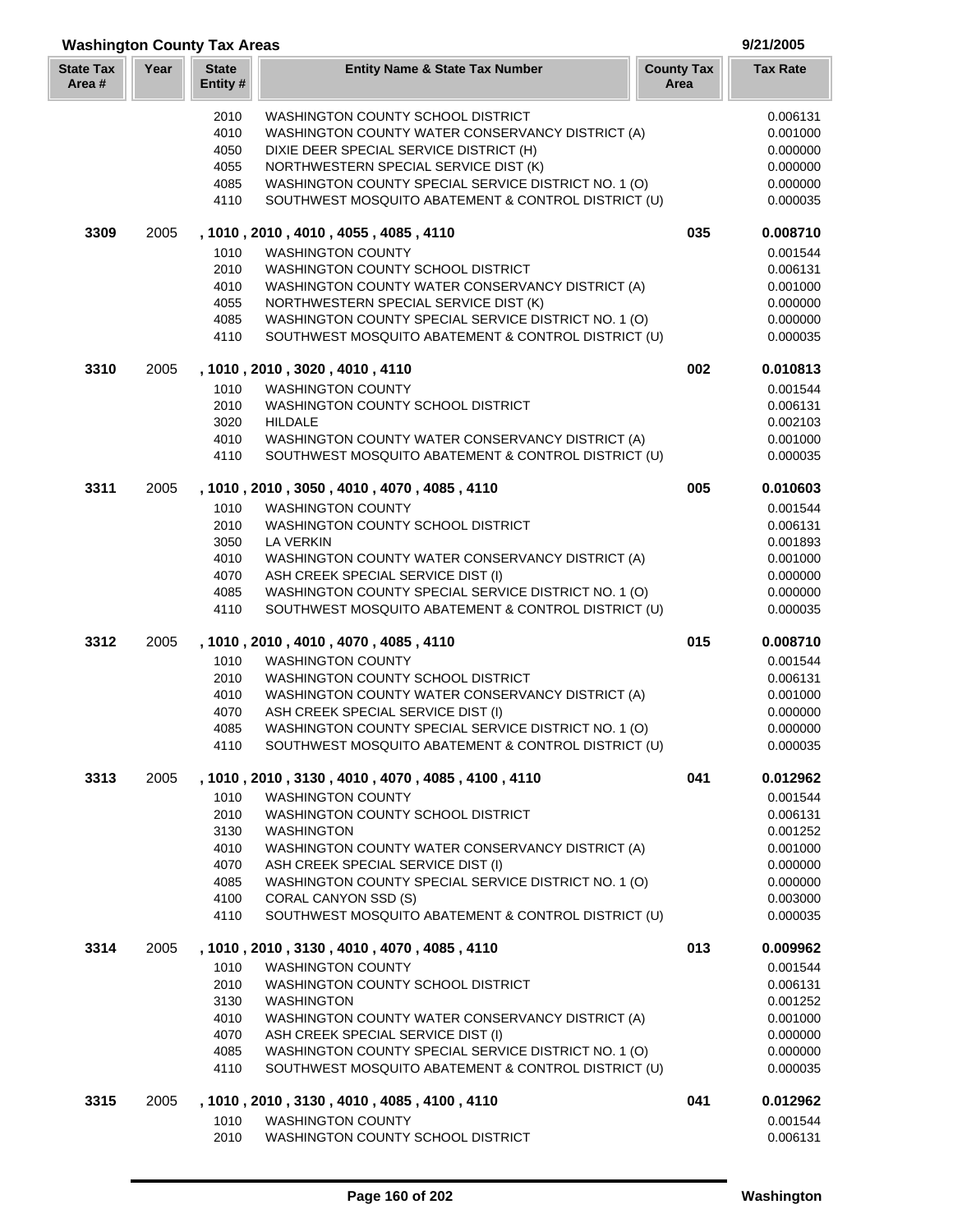| <b>Washington County Tax Areas</b> | 9/21/2005 |
|------------------------------------|-----------|
|------------------------------------|-----------|

| <b>State Tax</b><br>Area # | Year | <b>State</b><br>Entity#                              | <b>Entity Name &amp; State Tax Number</b>                                                                                                                                                                                                                                                                                                                                    | <b>County Tax</b><br>Area | <b>Tax Rate</b>                                                                              |
|----------------------------|------|------------------------------------------------------|------------------------------------------------------------------------------------------------------------------------------------------------------------------------------------------------------------------------------------------------------------------------------------------------------------------------------------------------------------------------------|---------------------------|----------------------------------------------------------------------------------------------|
|                            |      | 3130<br>4010<br>4085<br>4100<br>4110                 | <b>WASHINGTON</b><br>WASHINGTON COUNTY WATER CONSERVANCY DISTRICT (A)<br>WASHINGTON COUNTY SPECIAL SERVICE DISTRICT NO. 1 (O)<br>CORAL CANYON SSD (S)<br>SOUTHWEST MOSQUITO ABATEMENT & CONTROL DISTRICT (U)                                                                                                                                                                 |                           | 0.001252<br>0.001000<br>0.000000<br>0.003000<br>0.000035                                     |
| 3316                       | 2005 | 1010<br>2010<br>3130<br>4010<br>4085<br>4110         | , 1010, 2010, 3130, 4010, 4085, 4110<br><b>WASHINGTON COUNTY</b><br>WASHINGTON COUNTY SCHOOL DISTRICT<br><b>WASHINGTON</b><br>WASHINGTON COUNTY WATER CONSERVANCY DISTRICT (A)<br>WASHINGTON COUNTY SPECIAL SERVICE DISTRICT NO. 1 (O)<br>SOUTHWEST MOSQUITO ABATEMENT & CONTROL DISTRICT (U)                                                                                | 013                       | 0.009962<br>0.001544<br>0.006131<br>0.001252<br>0.001000<br>0.000000<br>0.000035             |
| 3317                       | 2005 | 1010<br>2010<br>3080<br>4010<br>4085<br>4110<br>8033 | , 1010, 2010, 3080, 4010, 4085, 4110, 8033<br><b>WASHINGTON COUNTY</b><br>WASHINGTON COUNTY SCHOOL DISTRICT<br>ST. GEORGE<br>WASHINGTON COUNTY WATER CONSERVANCY DISTRICT (A)<br>WASHINGTON COUNTY SPECIAL SERVICE DISTRICT NO. 1 (O)<br>SOUTHWEST MOSQUITO ABATEMENT & CONTROL DISTRICT (U)<br>FORT PIERCE ECONOMIC DEV - PHASE I - (A-5)                                   | 040                       | 0.010354<br>0.001544<br>0.006131<br>0.001644<br>0.001000<br>0.000000<br>0.000035<br>0.000000 |
| 3318                       | 2005 | 1010<br>2010<br>3080<br>4010<br>4085<br>4110<br>8034 | , 1010, 2010, 3080, 4010, 4085, 4110, 8034<br><b>WASHINGTON COUNTY</b><br>WASHINGTON COUNTY SCHOOL DISTRICT<br>ST. GEORGE<br>WASHINGTON COUNTY WATER CONSERVANCY DISTRICT (A)<br>WASHINGTON COUNTY SPECIAL SERVICE DISTRICT NO. 1 (O)<br>SOUTHWEST MOSQUITO ABATEMENT & CONTROL DISTRICT (U)<br>FORT PIERCE ECONOMIC DEV - PHASE II - (A-6                                   | 043                       | 0.010354<br>0.001544<br>0.006131<br>0.001644<br>0.001000<br>0.000000<br>0.000035<br>0.000000 |
| 3319                       | 2005 | 1010<br>2010<br>3080<br>4010<br>4085<br>4110         | , 1010, 2010, 3080, 4010, 4085, 4110<br><b>WASHINGTON COUNTY</b><br>WASHINGTON COUNTY SCHOOL DISTRICT<br>ST. GEORGE<br>WASHINGTON COUNTY WATER CONSERVANCY DISTRICT (A)<br>WASHINGTON COUNTY SPECIAL SERVICE DISTRICT NO. 1 (O)<br>SOUTHWEST MOSQUITO ABATEMENT & CONTROL DISTRICT (U)                                                                                       | 008                       | 0.010354<br>0.001544<br>0.006131<br>0.001644<br>0.001000<br>0.000000<br>0.000035             |
| 3320                       | 2005 | 1010<br>2010<br>3040<br>4010<br>4085<br>4110<br>8100 | , 1010, 2010, 3040, 4010, 4085, 4110, 8100<br><b>WASHINGTON COUNTY</b><br>WASHINGTON COUNTY SCHOOL DISTRICT<br><b>IVINS</b><br>WASHINGTON COUNTY WATER CONSERVANCY DISTRICT (A)<br>WASHINGTON COUNTY SPECIAL SERVICE DISTRICT NO. 1 (O)<br>SOUTHWEST MOSQUITO ABATEMENT & CONTROL DISTRICT (U)<br>SNOW CANYON PARKWAY ECONOMIC DEVELOPMENT PLAN - IVINS<br>TOWN - (D-1) 2002 | 042                       | 0.010123<br>0.001544<br>0.006131<br>0.001413<br>0.001000<br>0.000000<br>0.000035<br>0.000000 |
| 3321                       | 2005 | 1010<br>2010<br>3040<br>4010<br>4085<br>4110         | , 1010, 2010, 3040, 4010, 4085, 4110<br><b>WASHINGTON COUNTY</b><br>WASHINGTON COUNTY SCHOOL DISTRICT<br><b>IVINS</b><br>WASHINGTON COUNTY WATER CONSERVANCY DISTRICT (A)<br>WASHINGTON COUNTY SPECIAL SERVICE DISTRICT NO. 1 (O)<br>SOUTHWEST MOSQUITO ABATEMENT & CONTROL DISTRICT (U)                                                                                     | 004                       | 0.010123<br>0.001544<br>0.006131<br>0.001413<br>0.001000<br>0.000000<br>0.000035             |
| 3322                       | 2005 | 1010<br>2010<br>3060                                 | , 1010, 2010, 3060, 4010, 4075, 4085, 4095, 4110<br><b>WASHINGTON COUNTY</b><br>WASHINGTON COUNTY SCHOOL DISTRICT<br><b>LEEDS</b>                                                                                                                                                                                                                                            | 006                       | 0.010832<br>0.001544<br>0.006131<br>0.000879                                                 |

ľ L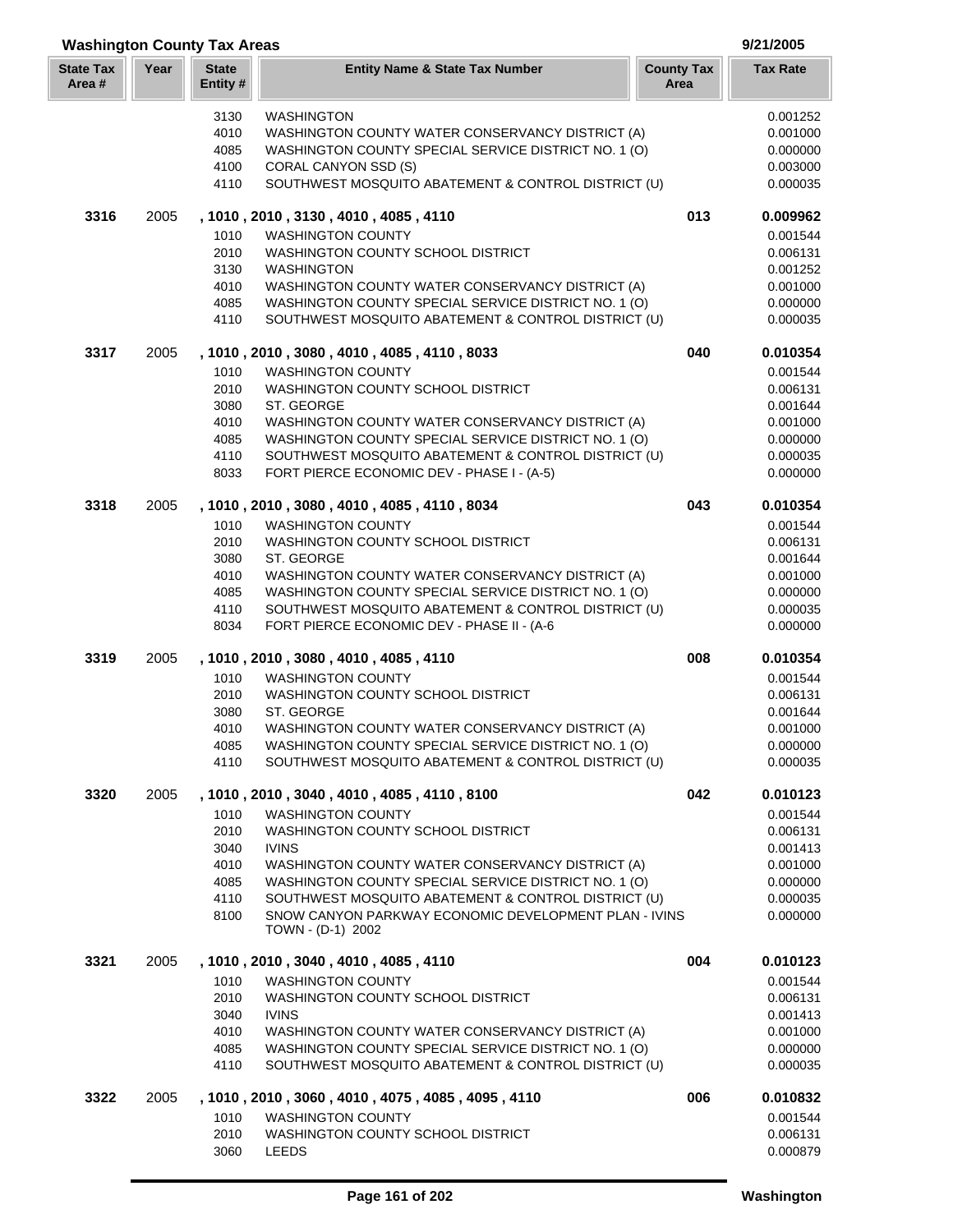| Area # |      | Entity#      |                                                                                                | Area |                      |
|--------|------|--------------|------------------------------------------------------------------------------------------------|------|----------------------|
|        |      | 4010         | WASHINGTON COUNTY WATER CONSERVANCY DISTRICT (A)                                               |      | 0.001000             |
|        |      | 4075         | ANGEL SPRINGS SPECIAL SERVICE DISTRICT (M)                                                     |      | 0.000000             |
|        |      | 4085         | WASHINGTON COUNTY SPECIAL SERVICE DISTRICT NO. 1 (O)                                           |      | 0.000000             |
|        |      | 4095         | LEEDS AREA SPECIAL SERVICE DISTRICT (R)                                                        |      | 0.001243             |
|        |      | 4110         | SOUTHWEST MOSQUITO ABATEMENT & CONTROL DISTRICT (U)                                            |      | 0.000035             |
| 3323   | 2005 |              | , 1010, 2010, 3060, 4010, 4085, 4095, 4110                                                     | 006  | 0.010832             |
|        |      | 1010         | <b>WASHINGTON COUNTY</b>                                                                       |      | 0.001544             |
|        |      | 2010         | WASHINGTON COUNTY SCHOOL DISTRICT                                                              |      | 0.006131             |
|        |      | 3060         | <b>LEEDS</b>                                                                                   |      | 0.000879             |
|        |      | 4010         | WASHINGTON COUNTY WATER CONSERVANCY DISTRICT (A)                                               |      | 0.001000             |
|        |      | 4085         | WASHINGTON COUNTY SPECIAL SERVICE DISTRICT NO. 1 (O)                                           |      | 0.000000             |
|        |      | 4095         | LEEDS AREA SPECIAL SERVICE DISTRICT (R)                                                        |      | 0.001243             |
|        |      | 4110         | SOUTHWEST MOSQUITO ABATEMENT & CONTROL DISTRICT (U)                                            |      | 0.000035             |
| 3324   | 2005 |              | , 1010, 2010, 4010, 4075, 4085, 4095, 4110                                                     | 037  | 0.009953             |
|        |      | 1010         | <b>WASHINGTON COUNTY</b>                                                                       |      | 0.001544             |
|        |      | 2010         | WASHINGTON COUNTY SCHOOL DISTRICT                                                              |      | 0.006131             |
|        |      | 4010         | WASHINGTON COUNTY WATER CONSERVANCY DISTRICT (A)                                               |      | 0.001000             |
|        |      | 4075         | ANGEL SPRINGS SPECIAL SERVICE DISTRICT (M)                                                     |      | 0.000000             |
|        |      | 4085         | WASHINGTON COUNTY SPECIAL SERVICE DISTRICT NO. 1 (O)                                           |      | 0.000000             |
|        |      | 4095<br>4110 | LEEDS AREA SPECIAL SERVICE DISTRICT (R)<br>SOUTHWEST MOSQUITO ABATEMENT & CONTROL DISTRICT (U) |      | 0.001243<br>0.000035 |
| 3325   | 2005 |              | , 1010, 2010, 4010, 4085, 4095, 4110                                                           | 037  | 0.009953             |
|        |      | 1010         | <b>WASHINGTON COUNTY</b>                                                                       |      | 0.001544             |
|        |      | 2010         | WASHINGTON COUNTY SCHOOL DISTRICT                                                              |      | 0.006131             |
|        |      | 4010         | WASHINGTON COUNTY WATER CONSERVANCY DISTRICT (A)                                               |      | 0.001000             |
|        |      | 4085         | WASHINGTON COUNTY SPECIAL SERVICE DISTRICT NO. 1 (O)                                           |      | 0.000000             |
|        |      | 4095         | LEEDS AREA SPECIAL SERVICE DISTRICT (R)                                                        |      | 0.001243             |
|        |      | 4110         | SOUTHWEST MOSQUITO ABATEMENT & CONTROL DISTRICT (U)                                            |      | 0.000035             |
| 3326   | 2005 |              | , 1010, 2010, 4010, 4075, 4085, 4110                                                           | 015  | 0.008710             |
|        |      | 1010         | <b>WASHINGTON COUNTY</b>                                                                       |      | 0.001544             |
|        |      | 2010         | WASHINGTON COUNTY SCHOOL DISTRICT                                                              |      | 0.006131             |
|        |      | 4010         | WASHINGTON COUNTY WATER CONSERVANCY DISTRICT (A)                                               |      | 0.001000             |
|        |      | 4075         | ANGEL SPRINGS SPECIAL SERVICE DISTRICT (M)                                                     |      | 0.000000             |
|        |      | 4085         | WASHINGTON COUNTY SPECIAL SERVICE DISTRICT NO. 1 (O)                                           |      | 0.000000             |
|        |      | 4110         | SOUTHWEST MOSQUITO ABATEMENT & CONTROL DISTRICT (U)                                            |      | 0.000035             |
| 3327   | 2005 |              | , 1010 , 2010 , 4010 , 4085 , 4105 , 4110                                                      | 039  | 0.008710             |
|        |      | 1010         | <b>WASHINGTON COUNTY</b>                                                                       |      | 0.001544             |
|        |      | 2010         | WASHINGTON COUNTY SCHOOL DISTRICT                                                              |      | 0.006131             |
|        |      | 4010         | WASHINGTON COUNTY WATER CONSERVANCY DISTRICT (A)                                               |      | 0.001000             |
|        |      | 4085         | WASHINGTON COUNTY SPECIAL SERVICE DISTRICT NO. 1 (O)                                           |      | 0.000000             |
|        |      | 4105<br>4110 | SPECIAL IMPROVEMENT DISTRICT 98-1 (T)<br>SOUTHWEST MOSQUITO ABATEMENT & CONTROL DISTRICT (U)   |      | 0.000000<br>0.000035 |
| 3328   | 2005 |              | , 1010, 2010, 4010, 4085, 4110                                                                 | 015  | 0.008710             |
|        |      | 1010         | <b>WASHINGTON COUNTY</b>                                                                       |      | 0.001544             |
|        |      | 2010         | WASHINGTON COUNTY SCHOOL DISTRICT                                                              |      | 0.006131             |
|        |      | 4010         | WASHINGTON COUNTY WATER CONSERVANCY DISTRICT (A)                                               |      | 0.001000             |
|        |      | 4085         | WASHINGTON COUNTY SPECIAL SERVICE DISTRICT NO. 1 (O)                                           |      | 0.000000             |
|        |      | 4110         | SOUTHWEST MOSQUITO ABATEMENT & CONTROL DISTRICT (U)                                            |      | 0.000035             |
| 3587   | 2005 |              | , 1010 , 2010 , 3080 , 4010 , 4085 , 4110 , 8035                                               | 044  | 0.010354             |
|        |      | 1010         | <b>WASHINGTON COUNTY</b>                                                                       |      | 0.001544             |
|        |      | 2010         | WASHINGTON COUNTY SCHOOL DISTRICT                                                              |      | 0.006131             |
|        |      | 3080         | ST. GEORGE                                                                                     |      | 0.001644             |
|        |      | 4010         | WASHINGTON COUNTY WATER CONSERVANCY DISTRICT (A)                                               |      | 0.001000             |
|        |      | 4085         | WASHINGTON COUNTY SPECIAL SERVICE DISTRICT NO. 1 (O)                                           |      | 0.000000             |

**Year Entity Name & State Tax Number County Tax Tax Rate**

**Washington County Tax Areas 9/21/2005**

**State Tax** 

**State**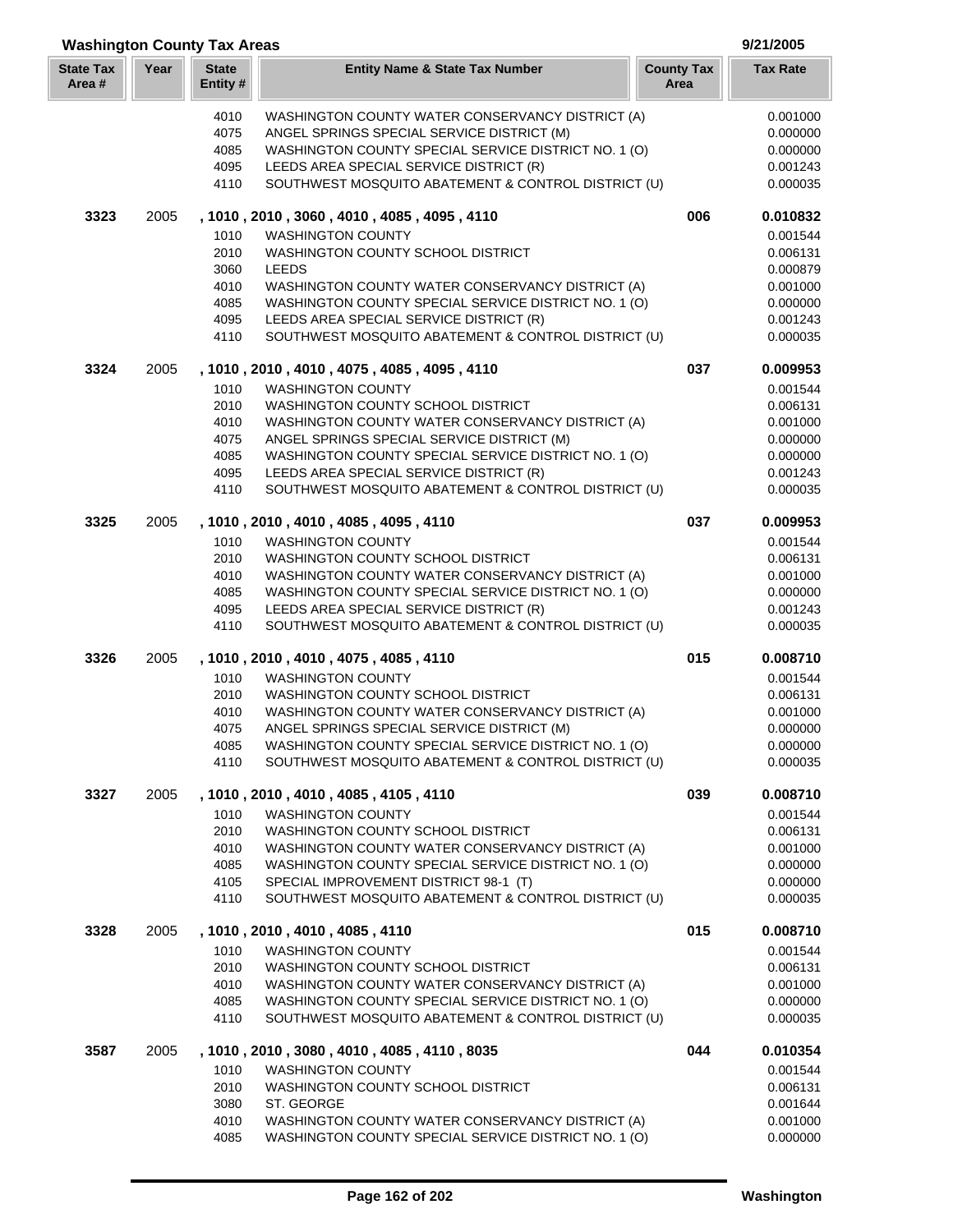| <b>Washington County Tax Areas</b> |      |                          |                                                               |                           | 9/21/2005       |
|------------------------------------|------|--------------------------|---------------------------------------------------------------|---------------------------|-----------------|
| <b>State Tax</b><br>Area #         | Year | <b>State</b><br>Entity # | <b>Entity Name &amp; State Tax Number</b>                     | <b>County Tax</b><br>Area | <b>Tax Rate</b> |
|                                    |      | 4110                     | SOUTHWEST MOSQUITO ABATEMENT & CONTROL DISTRICT (U)           |                           | 0.000035        |
|                                    |      | 8035                     | FORT PIERCE ECONOMIC DEVELOPMENT PROJECT AREA PHASE III (A-7) |                           |                 |
| 3588                               | 2005 |                          | , 1010 , 2010 , 3005 , 4010 , 4085 , 4110                     | 045                       | 0.010293        |
|                                    |      | 1010                     | <b>WASHINGTON COUNTY</b>                                      |                           | 0.001544        |
|                                    |      | 2010                     | WASHINGTON COUNTY SCHOOL DISTRICT                             |                           | 0.006131        |
|                                    |      | 3005                     | APPLE VALLEY TOWN                                             |                           | 0.001583        |
|                                    |      | 4010                     | WASHINGTON COUNTY WATER CONSERVANCY DISTRICT (A)              |                           | 0.001000        |
|                                    |      | 4085                     | WASHINGTON COUNTY SPECIAL SERVICE DISTRICT NO. 1 (O)          |                           | 0.000000        |
|                                    |      | 4110                     | SOUTHWEST MOSQUITO ABATEMENT & CONTROL DISTRICT (U)           |                           | 0.000035        |
| 3589                               | 2005 |                          | , 1010, 2010, 3005, 4010, 4060, 4085, 4110                    | 045                       | 0.010293        |
|                                    |      | 1010                     | <b>WASHINGTON COUNTY</b>                                      |                           | 0.001544        |
|                                    |      | 2010                     | WASHINGTON COUNTY SCHOOL DISTRICT                             |                           | 0.006131        |
|                                    |      | 3005                     | APPLE VALLEY TOWN                                             |                           | 0.001583        |
|                                    |      | 4010                     | WASHINGTON COUNTY WATER CONSERVANCY DISTRICT (A)              |                           | 0.001000        |
|                                    |      | 4060                     | SMITHSONIAN FIRE DISTRICT (J)                                 |                           | 0.000000        |
|                                    |      | 4085                     | WASHINGTON COUNTY SPECIAL SERVICE DISTRICT NO. 1 (O)          |                           | 0.000000        |
|                                    |      | 4110                     | SOUTHWEST MOSQUITO ABATEMENT & CONTROL DISTRICT (U)           |                           | 0.000035        |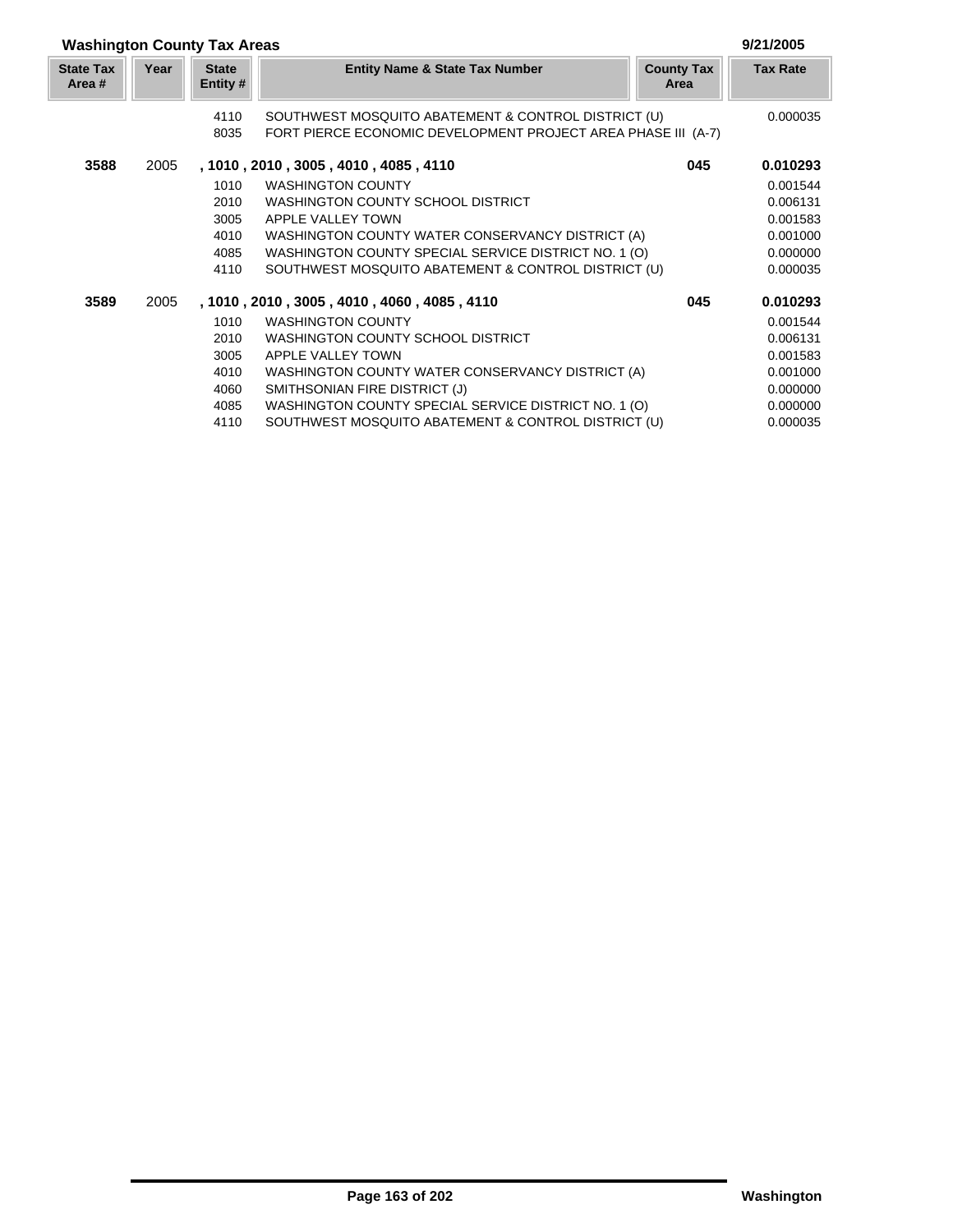| <b>Wayne County Tax Areas</b> |      |                         | 9/21/2005                                   |                           |                 |
|-------------------------------|------|-------------------------|---------------------------------------------|---------------------------|-----------------|
| <b>State Tax</b><br>Area#     | Year | <b>State</b><br>Entity# | <b>Entity Name &amp; State Tax Number</b>   | <b>County Tax</b><br>Area | <b>Tax Rate</b> |
| 787                           | 2005 |                         | , 1010, 2010, 3010, 4010, 4020              | 001                       | 0.007602        |
|                               |      | 1010                    | <b>WAYNE COUNTY</b>                         |                           | 0.002491        |
|                               |      | 2010                    | WAYNE COUNTY SCHOOL DISTRICT                |                           | 0.004772        |
|                               |      | 3010                    | <b>BICKNELL</b>                             |                           | 0.000297        |
|                               |      | 4010                    | WAYNE COUNTY FIRE PROTECTION DISTRICT (A)   |                           | 0.000000        |
|                               |      | 4020                    | WAYNE COUNTY WATER CONSERVANCY DISTRICT (B) |                           | 0.000042        |
| 788                           | 2005 |                         | , 1010, 2010, 3020, 4010, 4020              | 002                       | 0.007606        |
|                               |      | 1010                    | <b>WAYNE COUNTY</b>                         |                           | 0.002491        |
|                               |      | 2010                    | WAYNE COUNTY SCHOOL DISTRICT                |                           | 0.004772        |
|                               |      | 3020                    | <b>LOA</b>                                  |                           | 0.000301        |
|                               |      | 4010                    | WAYNE COUNTY FIRE PROTECTION DISTRICT (A)   |                           | 0.000000        |
|                               |      | 4020                    | WAYNE COUNTY WATER CONSERVANCY DISTRICT (B) |                           | 0.000042        |
| 789                           | 2005 |                         | , 1010 , 2010 , 3030 , 4010 , 4020          | 003                       | 0.007770        |
|                               |      | 1010                    | <b>WAYNE COUNTY</b>                         |                           | 0.002491        |
|                               |      | 2010                    | WAYNE COUNTY SCHOOL DISTRICT                |                           | 0.004772        |
|                               |      | 3030                    | <b>LYMAN</b>                                |                           | 0.000465        |
|                               |      | 4010                    | WAYNE COUNTY FIRE PROTECTION DISTRICT (A)   |                           | 0.000000        |
|                               |      | 4020                    | WAYNE COUNTY WATER CONSERVANCY DISTRICT (B) |                           | 0.000042        |
| 790                           | 2005 |                         | , 1010, 2010, 3040, 4010, 4020              | 004                       | 0.007552        |
|                               |      | 1010                    | <b>WAYNE COUNTY</b>                         |                           | 0.002491        |
|                               |      | 2010                    | WAYNE COUNTY SCHOOL DISTRICT                |                           | 0.004772        |
|                               |      | 3040                    | <b>TORREY</b>                               |                           | 0.000247        |
|                               |      | 4010                    | WAYNE COUNTY FIRE PROTECTION DISTRICT (A)   |                           | 0.000000        |
|                               |      | 4020                    | WAYNE COUNTY WATER CONSERVANCY DISTRICT (B) |                           | 0.000042        |
| 791                           | 2005 |                         | , 1010, 2010, 4010, 4020                    | 005                       | 0.007305        |
|                               |      | 1010                    | <b>WAYNE COUNTY</b>                         |                           | 0.002491        |
|                               |      | 2010                    | WAYNE COUNTY SCHOOL DISTRICT                |                           | 0.004772        |
|                               |      | 4010                    | WAYNE COUNTY FIRE PROTECTION DISTRICT (A)   |                           | 0.000000        |
|                               |      | 4020                    | WAYNE COUNTY WATER CONSERVANCY DISTRICT (B) |                           | 0.000042        |
| 792                           | 2005 |                         | , 1010, 2010, 4020                          | 006                       | 0.007305        |
|                               |      | 1010                    | <b>WAYNE COUNTY</b>                         |                           | 0.002491        |
|                               |      | 2010                    | WAYNE COUNTY SCHOOL DISTRICT                |                           | 0.004772        |
|                               |      | 4020                    | WAYNE COUNTY WATER CONSERVANCY DISTRICT (B) |                           | 0.000042        |
| 3366                          | 2005 |                         | , 1010, 2010, 3015, 4010, 4020              | 007                       | 0.008413        |
|                               |      | 1010                    | <b>WAYNE COUNTY</b>                         |                           | 0.002491        |
|                               |      | 2010                    | WAYNE COUNTY SCHOOL DISTRICT                |                           | 0.004772        |
|                               |      | 3015                    | <b>HANKSVILLE TOWN</b>                      |                           | 0.001108        |
|                               |      | 4010                    | WAYNE COUNTY FIRE PROTECTION DISTRICT (A)   |                           | 0.000000        |
|                               |      | 4020                    | WAYNE COUNTY WATER CONSERVANCY DISTRICT (B) |                           | 0.000042        |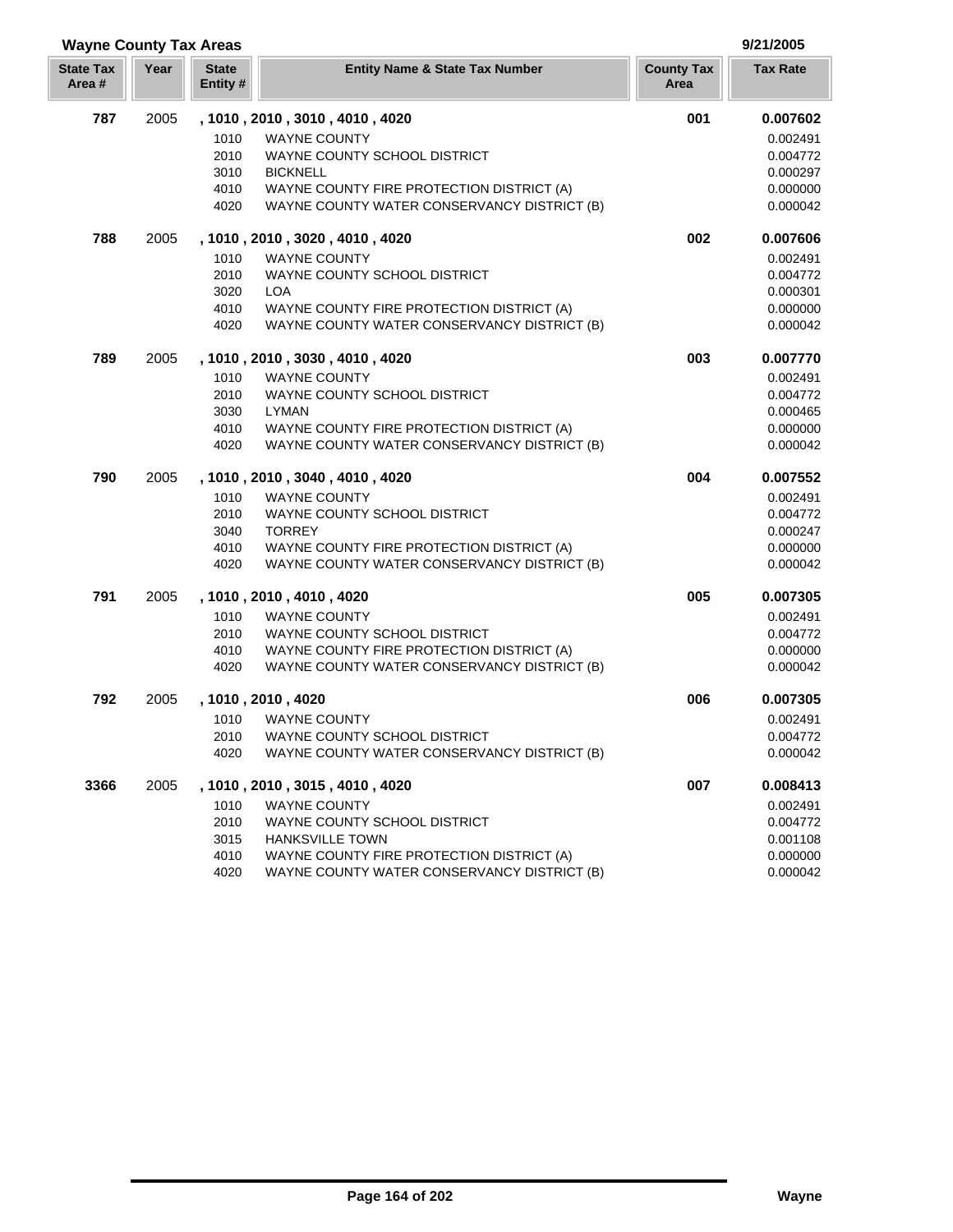### 2005 **, 1010 , 2020 , 3020 , 4005 , 4010 , 4070 , 4080 020 0.013624** 1010 WEBER COUNTY **1010** WEBER COUNTY WEBER COUNTY SCHOOL DISTRICT 0.006427 3020 HARRISVILLE 2000 000 1718 WEBER BASIN WATER CONSERVANCY DISTRICT (A) 0.000193 4010 CENTRAL WEBER SEWER IMPROVEMENT DISTRICT (B) 0.000567 4070 BONA VISTA WATER IMPROVEMENT DISTRICT (J) 0.000325 WEBER COUNTY MOSQUITO ABATEMENT DISTRICT (K) 0.000110 2005 **, 1010 , 2020 , 3040 , 4005 , 4010 , 4080 066 0.014049** 1010 WEBER COUNTY **1010** WEBER COUNTY WEBER COUNTY SCHOOL DISTRICT 0.006427 NORTH OGDEN 0.002468 4005 WEBER BASIN WATER CONSERVANCY DISTRICT (A) 0.000193 CENTRAL WEBER SEWER IMPROVEMENT DISTRICT (B) 0.000567 WEBER COUNTY MOSQUITO ABATEMENT DISTRICT (K) 0.000110 2005 **, 1010 , 2020 , 3040 , 4005 , 4080 042 0.013482** WEBER COUNTY 0.004284 WEBER COUNTY SCHOOL DISTRICT 0.006427 NORTH OGDEN 0.002468 4005 WEBER BASIN WATER CONSERVANCY DISTRICT (A) 0.000193 WEBER COUNTY MOSQUITO ABATEMENT DISTRICT (K) 0.000110 2005 **, 1010 , 2020 , 3060 , 4005 , 4030 , 4070 , 4080 021 0.011975** WEBER COUNTY 0.004284 WEBER COUNTY SCHOOL DISTRICT 0.006427 3060 PLAIN CITY 6.000533 4005 WEBER BASIN WATER CONSERVANCY DISTRICT (A) 0.000193 PLAIN CITY CEMETERY MAINTENANCE DISTRICT (E) 0.000103 4070 BONA VISTA WATER IMPROVEMENT DISTRICT (J) 0.000325 WEBER COUNTY MOSQUITO ABATEMENT DISTRICT (K) 0.000110 2005 **, 1010 , 2020 , 3060 , 4005 , 4030 , 4070 , 4080 , 8351 296 0.011975** 1010 WEBER COUNTY **1010** WEBER COUNTY WEBER COUNTY SCHOOL DISTRICT 0.006427 3060 PLAIN CITY 6.000533 WEBER BASIN WATER CONSERVANCY DISTRICT (A) 0.000193 PLAIN CITY CEMETERY MAINTENANCE DISTRICT (E) 0.000103 4070 BONA VISTA WATER IMPROVEMENT DISTRICT (J) 0.000325 WEBER COUNTY MOSQUITO ABATEMENT DISTRICT (K) 0.000110 CENTRAL BUSINESS DISTRICT REVELOPMENT PROJECT AREA - PLAIN 0.000000 CITY - (H-1) 2005 **, 1010 , 2020 , 3060 , 4005 , 4070 , 4080 141 0.011872** WEBER COUNTY 0.004284 WEBER COUNTY SCHOOL DISTRICT 0.006427 3060 PLAIN CITY 6.000533 WEBER BASIN WATER CONSERVANCY DISTRICT (A) 0.000193 BONA VISTA WATER IMPROVEMENT DISTRICT (J) 0.000325 WEBER COUNTY MOSQUITO ABATEMENT DISTRICT (K) 0.000110 2005 **, 1010 , 2020 , 3070 , 4005 , 4010 , 4070 , 4080 064 0.014248** WEBER COUNTY 0.004284 WEBER COUNTY SCHOOL DISTRICT 0.006427 PLEASANT VIEW 0.002342 WEBER BASIN WATER CONSERVANCY DISTRICT (A) 0.000193 CENTRAL WEBER SEWER IMPROVEMENT DISTRICT (B) 0.000567 BONA VISTA WATER IMPROVEMENT DISTRICT (J) 0.000325 WEBER COUNTY MOSQUITO ABATEMENT DISTRICT (K) 0.000110

**Year Entity Name & State Tax Number County Tax Tax Rate**

**Weber County Tax Areas 9/21/2005**

**State Tax Area #**

**State Entity #**

**Area**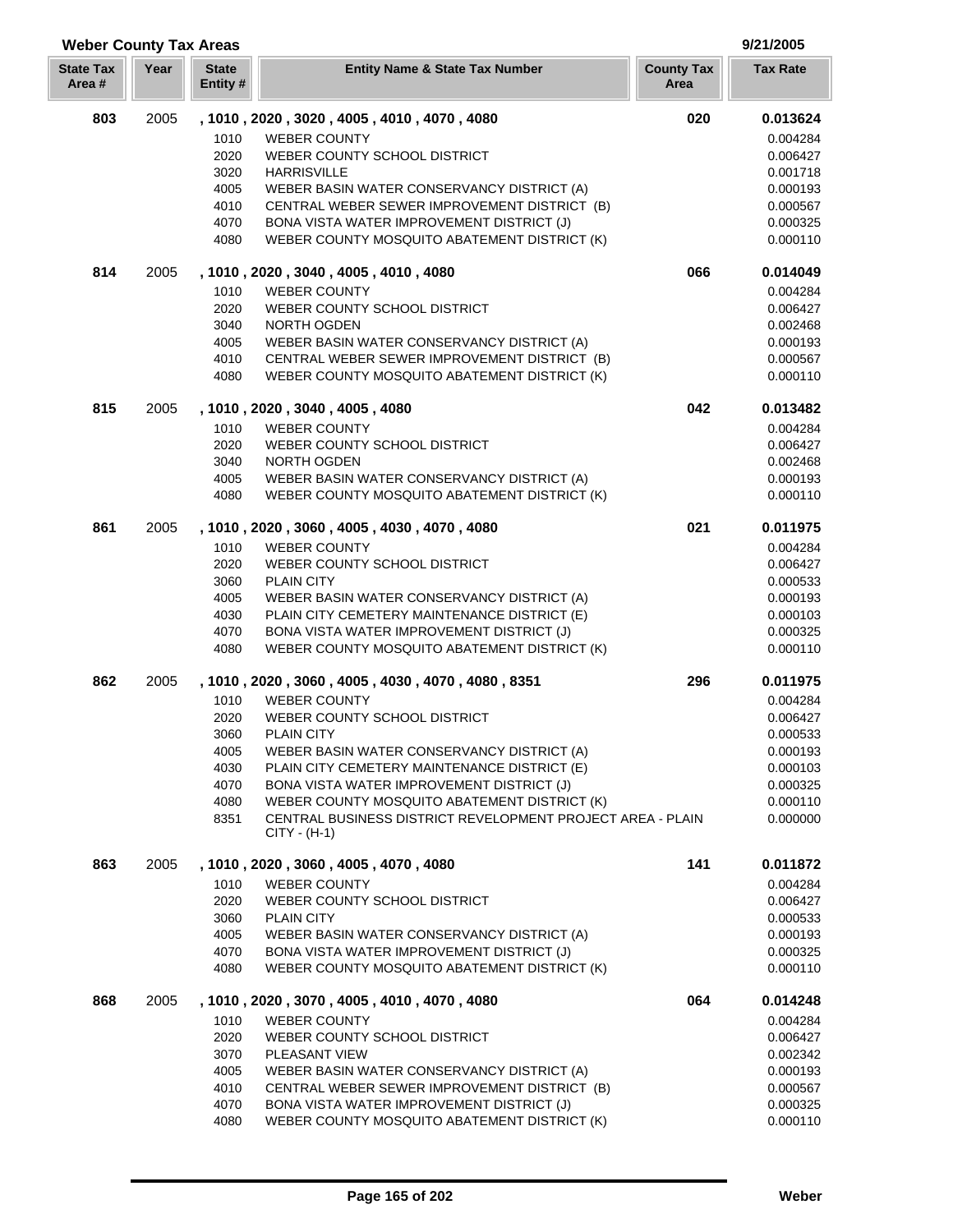| <b>Weber County Tax Areas</b><br>9/21/2005 |      |                          |                                                                                                           |                           |                      |
|--------------------------------------------|------|--------------------------|-----------------------------------------------------------------------------------------------------------|---------------------------|----------------------|
| <b>State Tax</b><br>Area #                 | Year | <b>State</b><br>Entity # | <b>Entity Name &amp; State Tax Number</b>                                                                 | <b>County Tax</b><br>Area | <b>Tax Rate</b>      |
| 870                                        | 2005 |                          | , 1010, 2020, 3070, 4005, 4010, 4080                                                                      | 063                       | 0.013923             |
|                                            |      | 1010                     | <b>WEBER COUNTY</b>                                                                                       |                           | 0.004284             |
|                                            |      | 2020                     | WEBER COUNTY SCHOOL DISTRICT                                                                              |                           | 0.006427             |
|                                            |      | 3070                     | PLEASANT VIEW                                                                                             |                           | 0.002342             |
|                                            |      | 4005                     | WEBER BASIN WATER CONSERVANCY DISTRICT (A)                                                                |                           | 0.000193             |
|                                            |      | 4010                     | CENTRAL WEBER SEWER IMPROVEMENT DISTRICT (B)                                                              |                           | 0.000567             |
|                                            |      | 4080                     | WEBER COUNTY MOSQUITO ABATEMENT DISTRICT (K)                                                              |                           | 0.000110             |
| 871                                        | 2005 |                          | , 1010, 2020, 3070, 4005, 4080                                                                            | 045                       | 0.013356             |
|                                            |      | 1010                     | <b>WEBER COUNTY</b>                                                                                       |                           | 0.004284             |
|                                            |      | 2020                     | WEBER COUNTY SCHOOL DISTRICT                                                                              |                           | 0.006427             |
|                                            |      | 3070                     | PLEASANT VIEW                                                                                             |                           | 0.002342             |
|                                            |      | 4005                     | WEBER BASIN WATER CONSERVANCY DISTRICT (A)                                                                |                           | 0.000193             |
|                                            |      | 4080                     | WEBER COUNTY MOSQUITO ABATEMENT DISTRICT (K)                                                              |                           | 0.000110             |
| 875                                        | 2005 |                          | , 1010, 2020, 3080, 4005, 4010, 4080, 6040                                                                | 026                       | 0.012696             |
|                                            |      | 1010                     | <b>WEBER COUNTY</b>                                                                                       |                           | 0.004284             |
|                                            |      | 2020                     | WEBER COUNTY SCHOOL DISTRICT                                                                              |                           | 0.006427             |
|                                            |      | 3080                     | <b>RIVERDALE</b>                                                                                          |                           | 0.001115             |
|                                            |      | 4005<br>4010             | WEBER BASIN WATER CONSERVANCY DISTRICT (A)                                                                |                           | 0.000193<br>0.000567 |
|                                            |      | 4080                     | CENTRAL WEBER SEWER IMPROVEMENT DISTRICT (B)<br>WEBER COUNTY MOSQUITO ABATEMENT DISTRICT (K)              |                           | 0.000110             |
|                                            |      | 6040                     | RIVERDALE - SPECIAL MUNICIPAL LEVIES TO PURCHASE W.B.W.C.                                                 |                           | 0.000000             |
|                                            |      |                          | WATER                                                                                                     |                           |                      |
| 877                                        | 2005 |                          | , 1010, 2020, 3080, 4005, 4010, 4080, 6040, 8201                                                          | 264                       | 0.012696             |
|                                            |      | 1010                     | <b>WEBER COUNTY</b>                                                                                       |                           | 0.004284             |
|                                            |      | 2020                     | WEBER COUNTY SCHOOL DISTRICT                                                                              |                           | 0.006427             |
|                                            |      | 3080                     | <b>RIVERDALE</b>                                                                                          |                           | 0.001115             |
|                                            |      | 4005                     | WEBER BASIN WATER CONSERVANCY DISTRICT (A)                                                                |                           | 0.000193             |
|                                            |      | 4010                     | CENTRAL WEBER SEWER IMPROVEMENT DISTRICT (B)                                                              |                           | 0.000567             |
|                                            |      | 4080                     | WEBER COUNTY MOSQUITO ABATEMENT DISTRICT (K)                                                              |                           | 0.000110             |
|                                            |      | 6040                     | RIVERDALE - SPECIAL MUNICIPAL LEVIES TO PURCHASE W.B.W.C.<br>WATER                                        |                           | 0.000000             |
|                                            |      | 8201                     | RIVERDALE ROAD NEIGHBORHOOD DEVELOPMENT PLAN - RIVERDALE<br>$CITY$ (E-1)                                  |                           | 0.000000             |
| 879                                        | 2005 |                          | , 1010, 2020, 3080, 4005, 4010, 4080, 6040, 8202                                                          | 300                       | 0.012696             |
|                                            |      | 1010                     | <b>WEBER COUNTY</b>                                                                                       |                           | 0.004284             |
|                                            |      | 2020                     | WEBER COUNTY SCHOOL DISTRICT                                                                              |                           | 0.006427             |
|                                            |      | 3080                     | RIVERDALE                                                                                                 |                           | 0.001115             |
|                                            |      | 4005                     | WEBER BASIN WATER CONSERVANCY DISTRICT (A)                                                                |                           | 0.000193             |
|                                            |      | 4010                     | CENTRAL WEBER SEWER IMPROVEMENT DISTRICT (B)                                                              |                           | 0.000567             |
|                                            |      | 4080                     | WEBER COUNTY MOSQUITO ABATEMENT DISTRICT (K)<br>RIVERDALE - SPECIAL MUNICIPAL LEVIES TO PURCHASE W.B.W.C. |                           | 0.000110             |
|                                            |      | 6040                     | WATER                                                                                                     |                           | 0.000000             |
|                                            |      | 8202                     | 1050 WEST NEIGHBORHOOD DEVELOPMENT PLAN - RIVERDALE CITY -<br>$(E-2)$                                     |                           | 0.000000             |
| 881                                        | 2005 |                          | , 1010, 2020, 3080, 4005, 4010, 4080, 6040, 8203                                                          | 312                       | 0.012696             |
|                                            |      | 1010                     | <b>WEBER COUNTY</b>                                                                                       |                           | 0.004284             |
|                                            |      | 2020                     | WEBER COUNTY SCHOOL DISTRICT                                                                              |                           | 0.006427             |
|                                            |      | 3080                     | <b>RIVERDALE</b>                                                                                          |                           | 0.001115             |
|                                            |      | 4005                     | WEBER BASIN WATER CONSERVANCY DISTRICT (A)                                                                |                           | 0.000193             |
|                                            |      | 4010                     | CENTRAL WEBER SEWER IMPROVEMENT DISTRICT (B)                                                              |                           | 0.000567             |
|                                            |      | 4080                     | WEBER COUNTY MOSQUITO ABATEMENT DISTRICT (K)                                                              |                           | 0.000110             |
|                                            |      | 6040                     | RIVERDALE - SPECIAL MUNICIPAL LEVIES TO PURCHASE W.B.W.C.                                                 |                           | 0.000000             |
|                                            |      |                          | WATER                                                                                                     |                           |                      |
|                                            |      | 8203                     | WEBER RIVER NEIGHBORHOOD DEVELOPMENT PLAN - RIVERDALE CITY -<br>$(E-3)$                                   |                           | 0.000000             |
| 885                                        | 2005 |                          | , 1010 , 2020 , 3080 , 4005 , 4015 , 4080 , 6040                                                          | 039                       | 0.012892             |
|                                            |      | 1010                     | <b>WEBER COUNTY</b>                                                                                       |                           | 0.004284             |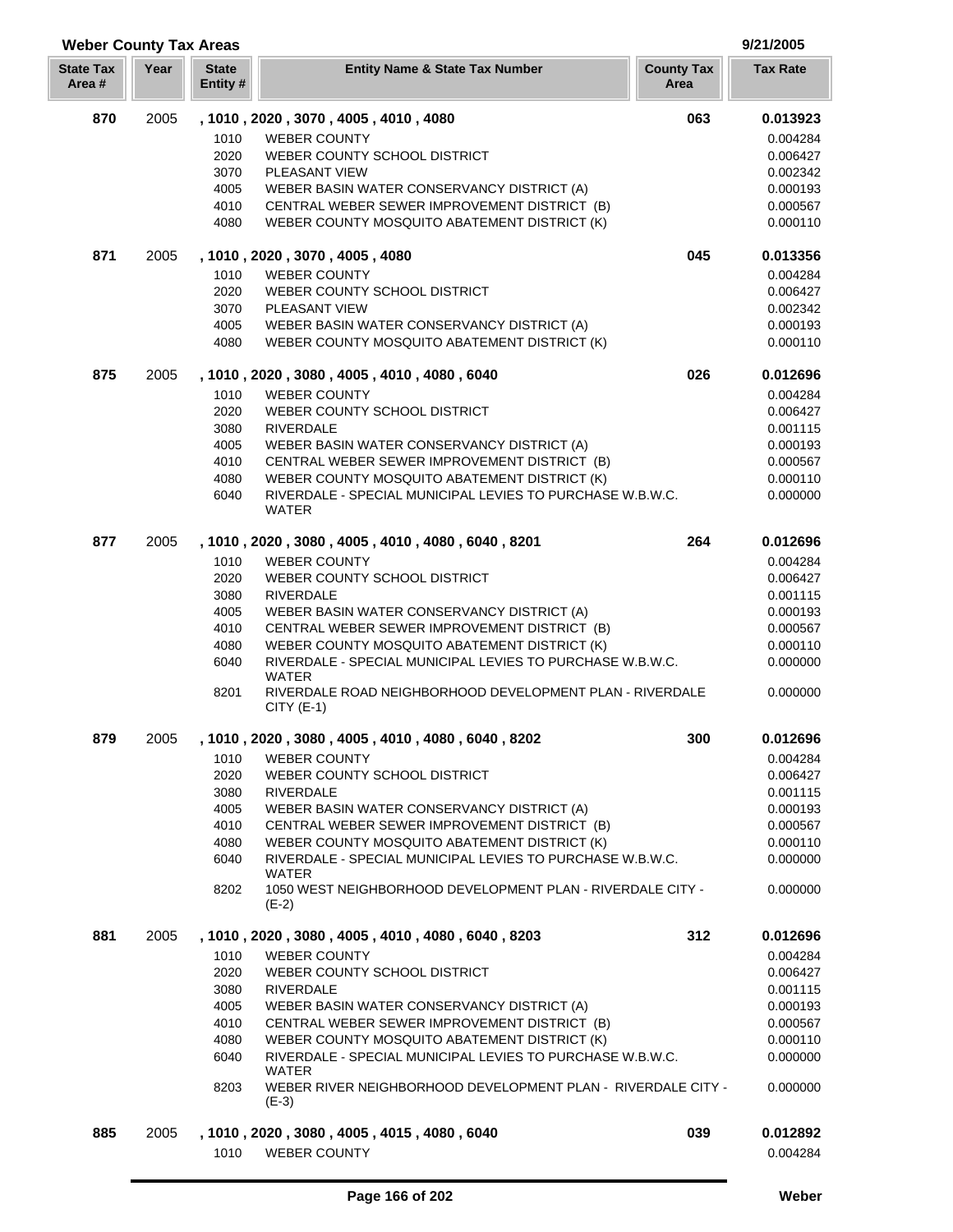| <b>Weber County Tax Areas</b> |      |                         |                                                                                            | 9/21/2005                 |                      |
|-------------------------------|------|-------------------------|--------------------------------------------------------------------------------------------|---------------------------|----------------------|
| <b>State Tax</b><br>Area #    | Year | <b>State</b><br>Entity# | <b>Entity Name &amp; State Tax Number</b>                                                  | <b>County Tax</b><br>Area | <b>Tax Rate</b>      |
|                               |      | 2020                    | WEBER COUNTY SCHOOL DISTRICT                                                               |                           | 0.006427             |
|                               |      | 3080                    | <b>RIVERDALE</b>                                                                           |                           | 0.001115             |
|                               |      | 4005                    | WEBER BASIN WATER CONSERVANCY DISTRICT (A)                                                 |                           | 0.000193             |
|                               |      | 4015                    | NORTH DAVIS SEWER DISTRICT (C)                                                             |                           | 0.000763             |
|                               |      | 4080                    | WEBER COUNTY MOSQUITO ABATEMENT DISTRICT (K)                                               |                           | 0.000110             |
|                               |      | 6040                    | RIVERDALE - SPECIAL MUNICIPAL LEVIES TO PURCHASE W.B.W.C.<br><b>WATER</b>                  |                           | 0.000000             |
| 886                           | 2005 |                         | , 1010, 2020, 3080, 4005, 4015, 4080, 4130, 6040                                           | 158                       | 0.013011             |
|                               |      | 1010                    | <b>WEBER COUNTY</b>                                                                        |                           | 0.004284             |
|                               |      | 2020                    | WEBER COUNTY SCHOOL DISTRICT                                                               |                           | 0.006427             |
|                               |      | 3080                    | <b>RIVERDALE</b>                                                                           |                           | 0.001115             |
|                               |      | 4005                    | WEBER BASIN WATER CONSERVANCY DISTRICT (A)                                                 |                           | 0.000193             |
|                               |      | 4015                    | NORTH DAVIS SEWER DISTRICT (C)                                                             |                           | 0.000763             |
|                               |      | 4080<br>4130            | WEBER COUNTY MOSQUITO ABATEMENT DISTRICT (K)<br>ROY WATER CONSERVANCY SUBDISTRICT (P)      |                           | 0.000110<br>0.000119 |
|                               |      | 6040                    | RIVERDALE - SPECIAL MUNICIPAL LEVIES TO PURCHASE W.B.W.C.<br><b>WATER</b>                  |                           | 0.000000             |
| 888                           | 2005 |                         | , 1010, 2020, 3090, 4005, 4015, 4080                                                       | 040                       | 0.014291             |
|                               |      | 1010                    | <b>WEBER COUNTY</b>                                                                        |                           | 0.004284             |
|                               |      | 2020                    | WEBER COUNTY SCHOOL DISTRICT                                                               |                           | 0.006427             |
|                               |      | 3090                    | <b>ROY</b>                                                                                 |                           | 0.002514             |
|                               |      | 4005                    | WEBER BASIN WATER CONSERVANCY DISTRICT (A)                                                 |                           | 0.000193             |
|                               |      | 4015                    | NORTH DAVIS SEWER DISTRICT (C)                                                             |                           | 0.000763             |
|                               |      | 4080                    | WEBER COUNTY MOSQUITO ABATEMENT DISTRICT (K)                                               |                           | 0.000110             |
| 889                           | 2005 |                         | , 1010, 2020, 3090, 4005, 4010, 4080, 4130                                                 | 086                       | 0.014214             |
|                               |      | 1010                    | <b>WEBER COUNTY</b>                                                                        |                           | 0.004284             |
|                               |      | 2020                    | WEBER COUNTY SCHOOL DISTRICT                                                               |                           | 0.006427             |
|                               |      | 3090                    | <b>ROY</b>                                                                                 |                           | 0.002514             |
|                               |      | 4005<br>4010            | WEBER BASIN WATER CONSERVANCY DISTRICT (A)<br>CENTRAL WEBER SEWER IMPROVEMENT DISTRICT (B) |                           | 0.000193<br>0.000567 |
|                               |      | 4080                    | WEBER COUNTY MOSQUITO ABATEMENT DISTRICT (K)                                               |                           | 0.000110             |
|                               |      | 4130                    | ROY WATER CONSERVANCY SUBDISTRICT (P)                                                      |                           | 0.000119             |
| 890                           | 2005 |                         | , 1010, 2020, 3090, 4005, 4080, 4130                                                       | 048                       | 0.013647             |
|                               |      | 1010                    | <b>WEBER COUNTY</b>                                                                        |                           | 0.004284             |
|                               |      | 2020                    | WEBER COUNTY SCHOOL DISTRICT                                                               |                           | 0.006427             |
|                               |      | 3090                    | <b>ROY</b>                                                                                 |                           | 0.002514             |
|                               |      | 4005<br>4080            | WEBER BASIN WATER CONSERVANCY DISTRICT (A)<br>WEBER COUNTY MOSQUITO ABATEMENT DISTRICT (K) |                           | 0.000193<br>0.000110 |
|                               |      | 4130                    | ROY WATER CONSERVANCY SUBDISTRICT (P)                                                      |                           | 0.000119             |
| 899                           | 2005 |                         | , 1010, 2020, 3090, 4005, 4015, 4080, 8053                                                 | 428                       | 0.014291             |
|                               |      | 1010                    | <b>WEBER COUNTY</b>                                                                        |                           | 0.004284             |
|                               |      | 2020                    | WEBER COUNTY SCHOOL DISTRICT                                                               |                           | 0.006427             |
|                               |      | 3090                    | <b>ROY</b>                                                                                 |                           | 0.002514             |
|                               |      | 4005                    | WEBER BASIN WATER CONSERVANCY DISTRICT (A)                                                 |                           | 0.000193             |
|                               |      | 4015<br>4080            | NORTH DAVIS SEWER DISTRICT (C)<br>WEBER COUNTY MOSQUITO ABATEMENT DISTRICT (K)             |                           | 0.000763             |
|                               |      | 8053                    | EXPANDED REDEVELOPMENT PROJECT AREA #1 - ROY CITY - (B-2)                                  |                           | 0.000110<br>0.000000 |
| 901                           | 2005 |                         | , 1010 , 2020 , 3090 , 4005 , 4015 , 4080 , 4130                                           | 041                       | 0.014410             |
|                               |      | 1010                    | <b>WEBER COUNTY</b>                                                                        |                           | 0.004284             |
|                               |      | 2020                    | WEBER COUNTY SCHOOL DISTRICT                                                               |                           | 0.006427             |
|                               |      | 3090                    | <b>ROY</b>                                                                                 |                           | 0.002514             |
|                               |      | 4005                    | WEBER BASIN WATER CONSERVANCY DISTRICT (A)                                                 |                           | 0.000193             |
|                               |      | 4015<br>4080            | NORTH DAVIS SEWER DISTRICT (C)                                                             |                           | 0.000763             |
|                               |      | 4130                    | WEBER COUNTY MOSQUITO ABATEMENT DISTRICT (K)<br>ROY WATER CONSERVANCY SUBDISTRICT (P)      |                           | 0.000110<br>0.000119 |
|                               |      |                         |                                                                                            |                           |                      |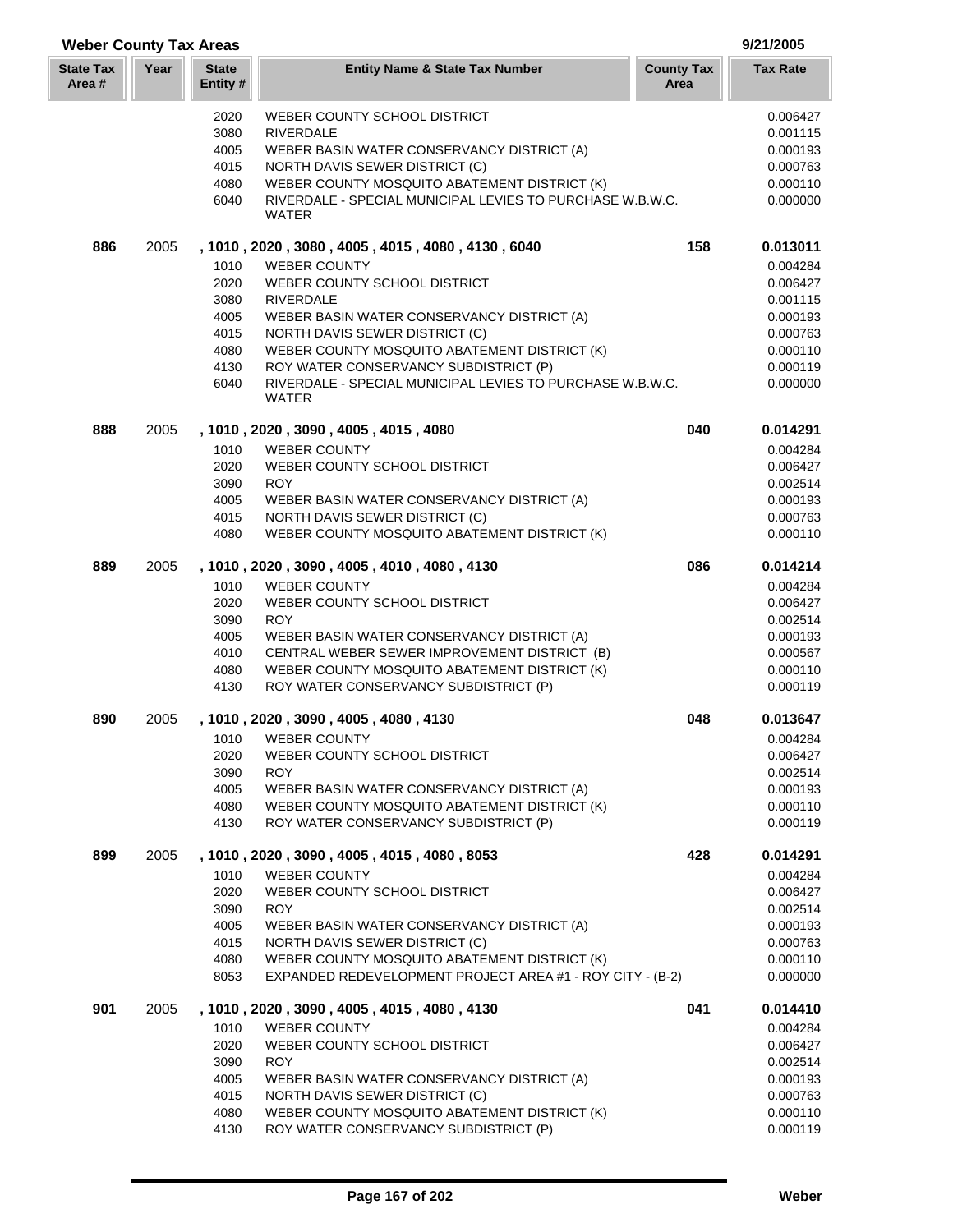| <b>State Tax</b><br>Area # | Year | <b>State</b><br>Entity# | <b>Entity Name &amp; State Tax Number</b>                                                  | <b>County Tax</b><br>Area | <b>Tax Rate</b>      |
|----------------------------|------|-------------------------|--------------------------------------------------------------------------------------------|---------------------------|----------------------|
| 903                        | 2005 |                         | , 1010, 2020, 3090, 4005, 4015, 4080, 4130, 8051, 80                                       | 186                       | 0.014410             |
|                            |      | 1010                    | <b>WEBER COUNTY</b>                                                                        |                           | 0.004284             |
|                            |      | 2020                    | WEBER COUNTY SCHOOL DISTRICT                                                               |                           | 0.006427             |
|                            |      | 3090                    | <b>ROY</b>                                                                                 |                           | 0.002514             |
|                            |      | 4005                    | WEBER BASIN WATER CONSERVANCY DISTRICT (A)                                                 |                           | 0.000193             |
|                            |      | 4015                    | NORTH DAVIS SEWER DISTRICT (C)                                                             |                           | 0.000763             |
|                            |      | 4080                    | WEBER COUNTY MOSQUITO ABATEMENT DISTRICT (K)                                               |                           | 0.000110             |
|                            |      | 4130                    | ROY WATER CONSERVANCY SUBDISTRICT (P)                                                      |                           | 0.000119             |
|                            |      | 8051                    | AREA IN ROY REDEVELOPMENT PROJECT AREA NO. 1 - (EXPANDED) -<br>OUTSIDE 100 ACRE AREA - (%) |                           | 0.000000             |
|                            |      | 8052                    | REDEVELOPMENT PROJECT AREA NO. 1 - ROY CITY - (B-1)                                        |                           | 0.000000             |
| 906                        | 2005 |                         | , 1010, 2020, 3090, 4005, 4015, 4080, 4130, 8054                                           | 254                       | 0.014410             |
|                            |      | 1010                    | <b>WEBER COUNTY</b>                                                                        |                           | 0.004284             |
|                            |      | 2020                    | WEBER COUNTY SCHOOL DISTRICT                                                               |                           | 0.006427             |
|                            |      | 3090                    | <b>ROY</b>                                                                                 |                           | 0.002514             |
|                            |      | 4005                    | WEBER BASIN WATER CONSERVANCY DISTRICT (A)                                                 |                           | 0.000193             |
|                            |      | 4015                    | NORTH DAVIS SEWER DISTRICT (C)                                                             |                           | 0.000763             |
|                            |      | 4080                    | WEBER COUNTY MOSQUITO ABATEMENT DISTRICT (K)                                               |                           | 0.000110             |
|                            |      | 4130                    | ROY WATER CONSERVANCY SUBDISTRICT (P)                                                      |                           | 0.000119             |
|                            |      | 8054                    | REDEVELOPMENT PROJECT AREA NO. TWO - ROY CITY - (B-3)                                      |                           | 0.000000             |
| 908                        | 2005 |                         | , 1010, 2020, 3090, 4005, 4015, 4080, 4130, 4150                                           | 078                       | 0.014895             |
|                            |      | 1010                    | <b>WEBER COUNTY</b>                                                                        |                           | 0.004284             |
|                            |      | 2020                    | WEBER COUNTY SCHOOL DISTRICT                                                               |                           | 0.006427             |
|                            |      | 3090                    | <b>ROY</b>                                                                                 |                           | 0.002514             |
|                            |      | 4005                    | WEBER BASIN WATER CONSERVANCY DISTRICT (A)                                                 |                           | 0.000193             |
|                            |      | 4015                    | NORTH DAVIS SEWER DISTRICT (C)                                                             |                           | 0.000763             |
|                            |      | 4080                    | WEBER COUNTY MOSQUITO ABATEMENT DISTRICT (K)                                               |                           | 0.000110             |
|                            |      | 4130<br>4150            | ROY WATER CONSERVANCY SUBDISTRICT (P)<br>HOOPER WATER IMPROVEMENT DISTRICT (T)             |                           | 0.000119<br>0.000485 |
|                            |      |                         |                                                                                            |                           |                      |
| 909                        | 2005 |                         | , 1010, 2020, 3090, 4005, 4015, 4080, 4150                                                 | 109                       | 0.014776             |
|                            |      | 1010                    | <b>WEBER COUNTY</b>                                                                        |                           | 0.004284             |
|                            |      | 2020                    | WEBER COUNTY SCHOOL DISTRICT                                                               |                           | 0.006427             |
|                            |      | 3090                    | <b>ROY</b>                                                                                 |                           | 0.002514             |
|                            |      | 4005                    | WEBER BASIN WATER CONSERVANCY DISTRICT (A)                                                 |                           | 0.000193             |
|                            |      | 4015                    | NORTH DAVIS SEWER DISTRICT (C)                                                             |                           | 0.000763             |
|                            |      | 4080                    | WEBER COUNTY MOSQUITO ABATEMENT DISTRICT (K)                                               |                           | 0.000110             |
|                            |      | 4150                    | HOOPER WATER IMPROVEMENT DISTRICT (T)                                                      |                           | 0.000485             |
| 912                        | 2005 |                         | , 1010 , 2020 , 3100 , 4005 , 4010 , 4080 , 6050                                           | 027                       | 0.014588             |
|                            |      | 1010                    | <b>WEBER COUNTY</b>                                                                        |                           | 0.004284             |
|                            |      | 2020                    | WEBER COUNTY SCHOOL DISTRICT                                                               |                           | 0.006427             |
|                            |      | 3100                    | SOUTH OGDEN                                                                                |                           | 0.003007             |
|                            |      | 4005                    | WEBER BASIN WATER CONSERVANCY DISTRICT (A)                                                 |                           | 0.000193             |
|                            |      | 4010                    | CENTRAL WEBER SEWER IMPROVEMENT DISTRICT (B)                                               |                           | 0.000567             |
|                            |      | 4080                    | WEBER COUNTY MOSQUITO ABATEMENT DISTRICT (K)                                               |                           | 0.000110             |
|                            |      | 6050                    | SOUTH OGDEN - SPECIAL MUNICIPAL LEVIES TO PURCHASE W.B.W.C.<br>WATER                       |                           | 0.000000             |
| 913                        | 2005 |                         | , 1010, 2020, 3100, 4005, 4080, 6050                                                       | 050                       | 0.014021             |
|                            |      | 1010                    | <b>WEBER COUNTY</b>                                                                        |                           | 0.004284             |
|                            |      | 2020                    | WEBER COUNTY SCHOOL DISTRICT                                                               |                           | 0.006427             |
|                            |      | 3100                    | SOUTH OGDEN                                                                                |                           | 0.003007             |
|                            |      | 4005                    | WEBER BASIN WATER CONSERVANCY DISTRICT (A)                                                 |                           | 0.000193             |
|                            |      | 4080                    | WEBER COUNTY MOSQUITO ABATEMENT DISTRICT (K)                                               |                           | 0.000110             |
|                            |      | 6050                    | SOUTH OGDEN - SPECIAL MUNICIPAL LEVIES TO PURCHASE W.B.W.C.<br>WATER                       |                           | 0.000000             |
| 914                        | 2005 |                         | , 1010, 2020, 3100, 4005, 4010, 4080, 6050, 8101                                           | 226                       | 0.014588             |
|                            |      | 1010                    | <b>WEBER COUNTY</b>                                                                        |                           | 0.004284             |
|                            |      |                         |                                                                                            |                           |                      |

**Weber County Tax Areas 9/21/2005**

ľ

J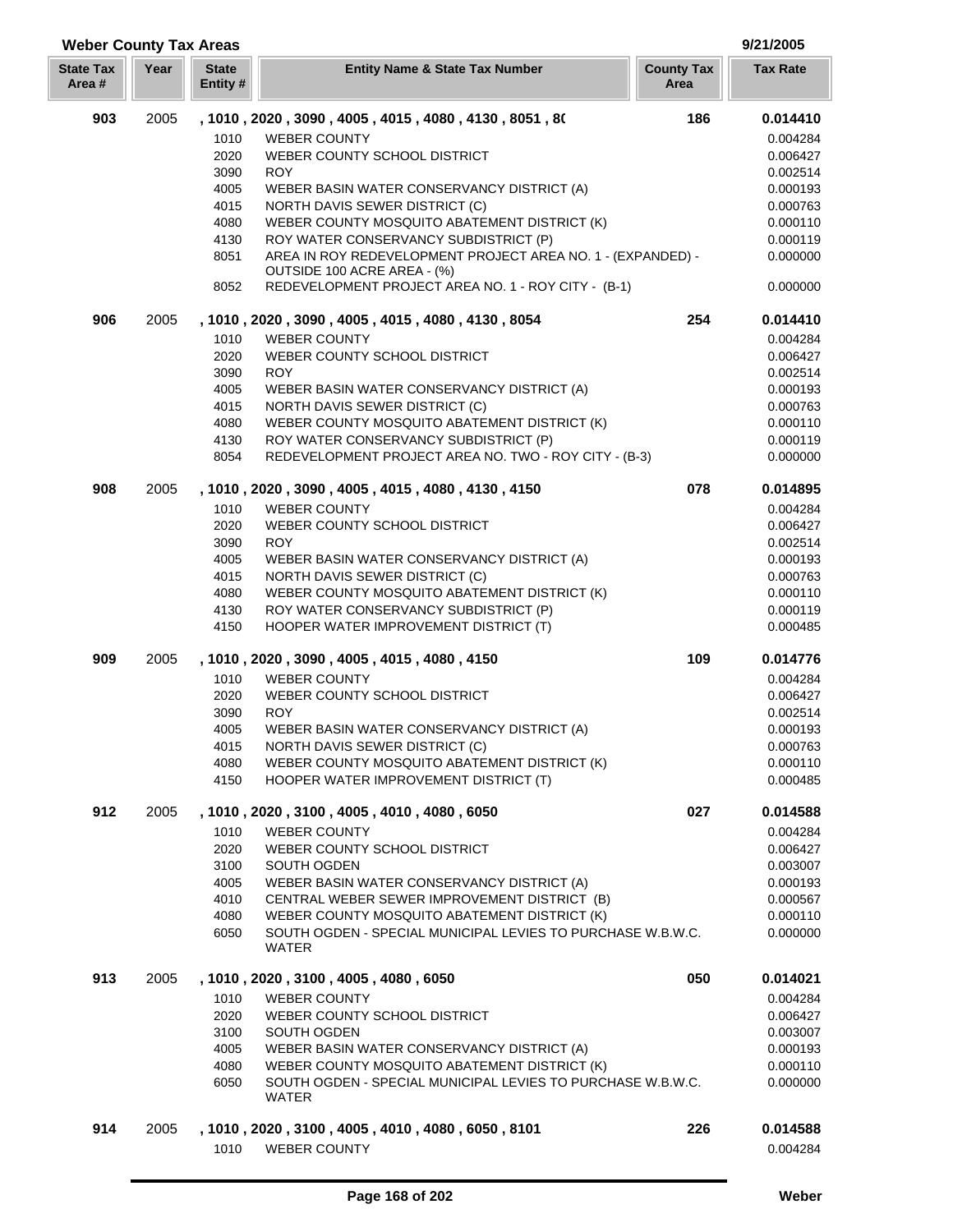# **Weber County Tax Areas 9/21/2005**

| <b>State Tax</b><br>Area # | Year | <b>State</b><br>Entity#                                      | <b>Entity Name &amp; State Tax Number</b>                                                                                                                                                                                                                                                                                                                                                                      | <b>County Tax</b><br>Area | <b>Tax Rate</b>                                                                                          |
|----------------------------|------|--------------------------------------------------------------|----------------------------------------------------------------------------------------------------------------------------------------------------------------------------------------------------------------------------------------------------------------------------------------------------------------------------------------------------------------------------------------------------------------|---------------------------|----------------------------------------------------------------------------------------------------------|
|                            |      | 2020<br>3100<br>4005<br>4010<br>4080<br>6050                 | WEBER COUNTY SCHOOL DISTRICT<br>SOUTH OGDEN<br>WEBER BASIN WATER CONSERVANCY DISTRICT (A)<br>CENTRAL WEBER SEWER IMPROVEMENT DISTRICT (B)<br>WEBER COUNTY MOSQUITO ABATEMENT DISTRICT (K)<br>SOUTH OGDEN - SPECIAL MUNICIPAL LEVIES TO PURCHASE W.B.W.C.<br><b>WATER</b>                                                                                                                                       |                           | 0.006427<br>0.003007<br>0.000193<br>0.000567<br>0.000110<br>0.000000                                     |
|                            |      | 8101                                                         | WASHINGTON BOULEVARD NEIGHBORHOOD DEVELOPMENT PLAN -<br>SOUTH OGDEN CITY - (C-1)                                                                                                                                                                                                                                                                                                                               |                           | 0.000000                                                                                                 |
| 918                        | 2005 | 1010<br>2020<br>3100<br>4005<br>4010<br>4080<br>4140<br>6050 | , 1010, 2020, 3100, 4005, 4010, 4080, 4140, 6050<br><b>WEBER COUNTY</b><br>WEBER COUNTY SCHOOL DISTRICT<br>SOUTH OGDEN<br>WEBER BASIN WATER CONSERVANCY DISTRICT (A)<br>CENTRAL WEBER SEWER IMPROVEMENT DISTRICT (B)<br>WEBER COUNTY MOSQUITO ABATEMENT DISTRICT (K)<br>UINTAH HIGHLANDS WATER & SEWER IMPROVEMENT DISTRICT (S)<br>SOUTH OGDEN - SPECIAL MUNICIPAL LEVIES TO PURCHASE W.B.W.C.<br><b>WATER</b> | 075                       | 0.014922<br>0.004284<br>0.006427<br>0.003007<br>0.000193<br>0.000567<br>0.000110<br>0.000334<br>0.000000 |
| 919                        | 2005 | 1010<br>2020<br>3100<br>4005<br>4080<br>4140<br>6050         | , 1010, 2020, 3100, 4005, 4080, 4140, 6050<br><b>WEBER COUNTY</b><br>WEBER COUNTY SCHOOL DISTRICT<br>SOUTH OGDEN<br>WEBER BASIN WATER CONSERVANCY DISTRICT (A)<br>WEBER COUNTY MOSQUITO ABATEMENT DISTRICT (K)<br>UINTAH HIGHLANDS WATER & SEWER IMPROVEMENT DISTRICT (S)<br>SOUTH OGDEN - SPECIAL MUNICIPAL LEVIES TO PURCHASE W.B.W.C.<br>WATER                                                              | 062                       | 0.014355<br>0.004284<br>0.006427<br>0.003007<br>0.000193<br>0.000110<br>0.000334<br>0.000000             |
| 922                        | 2005 | 1010<br>2020<br>3110<br>4005<br>4010<br>4080<br>6060         | , 1010, 2020, 3110, 4005, 4010, 4080, 6060<br><b>WEBER COUNTY</b><br>WEBER COUNTY SCHOOL DISTRICT<br><b>UINTAH</b><br>WEBER BASIN WATER CONSERVANCY DISTRICT (A)<br>CENTRAL WEBER SEWER IMPROVEMENT DISTRICT (B)<br>WEBER COUNTY MOSQUITO ABATEMENT DISTRICT (K)<br>UINTAH - SPECIAL MUNICIPAL LEVIES TO PURCHASE W.B.W.C. WATER                                                                               | 299                       | 0.012702<br>0.004284<br>0.006427<br>0.000817<br>0.000193<br>0.000567<br>0.000110<br>0.000304             |
| 923                        | 2005 | 1010<br>2020<br>3110<br>4005<br>4080<br>6060                 | , 1010 , 2020 , 3110 , 4005 , 4080 , 6060<br><b>WEBER COUNTY</b><br>WEBER COUNTY SCHOOL DISTRICT<br><b>UINTAH</b><br>WEBER BASIN WATER CONSERVANCY DISTRICT (A)<br>WEBER COUNTY MOSQUITO ABATEMENT DISTRICT (K)<br>UINTAH - SPECIAL MUNICIPAL LEVIES TO PURCHASE W.B.W.C. WATER                                                                                                                                | 055                       | 0.012135<br>0.004284<br>0.006427<br>0.000817<br>0.000193<br>0.000110<br>0.000304                         |
| 924                        | 2005 | 1010<br>2020<br>3110<br>4005<br>4080<br>4140<br>6060         | , 1010, 2020, 3110, 4005, 4080, 4140, 6060<br><b>WEBER COUNTY</b><br>WEBER COUNTY SCHOOL DISTRICT<br><b>UINTAH</b><br>WEBER BASIN WATER CONSERVANCY DISTRICT (A)<br>WEBER COUNTY MOSQUITO ABATEMENT DISTRICT (K)<br>UINTAH HIGHLANDS WATER & SEWER IMPROVEMENT DISTRICT (S)<br>UINTAH - SPECIAL MUNICIPAL LEVIES TO PURCHASE W.B.W.C. WATER                                                                    | 089                       | 0.012469<br>0.004284<br>0.006427<br>0.000817<br>0.000193<br>0.000110<br>0.000334<br>0.000304             |
| 925                        | 2005 | 1010<br>2020<br>3120<br>4005                                 | , 1010, 2020, 3120, 4005, 4010, 4080, 6070<br><b>WEBER COUNTY</b><br>WEBER COUNTY SCHOOL DISTRICT<br><b>WASHINGTON TERRACE</b><br>WEBER BASIN WATER CONSERVANCY DISTRICT (A)                                                                                                                                                                                                                                   | 024                       | 0.014889<br>0.004284<br>0.006427<br>0.003308<br>0.000193                                                 |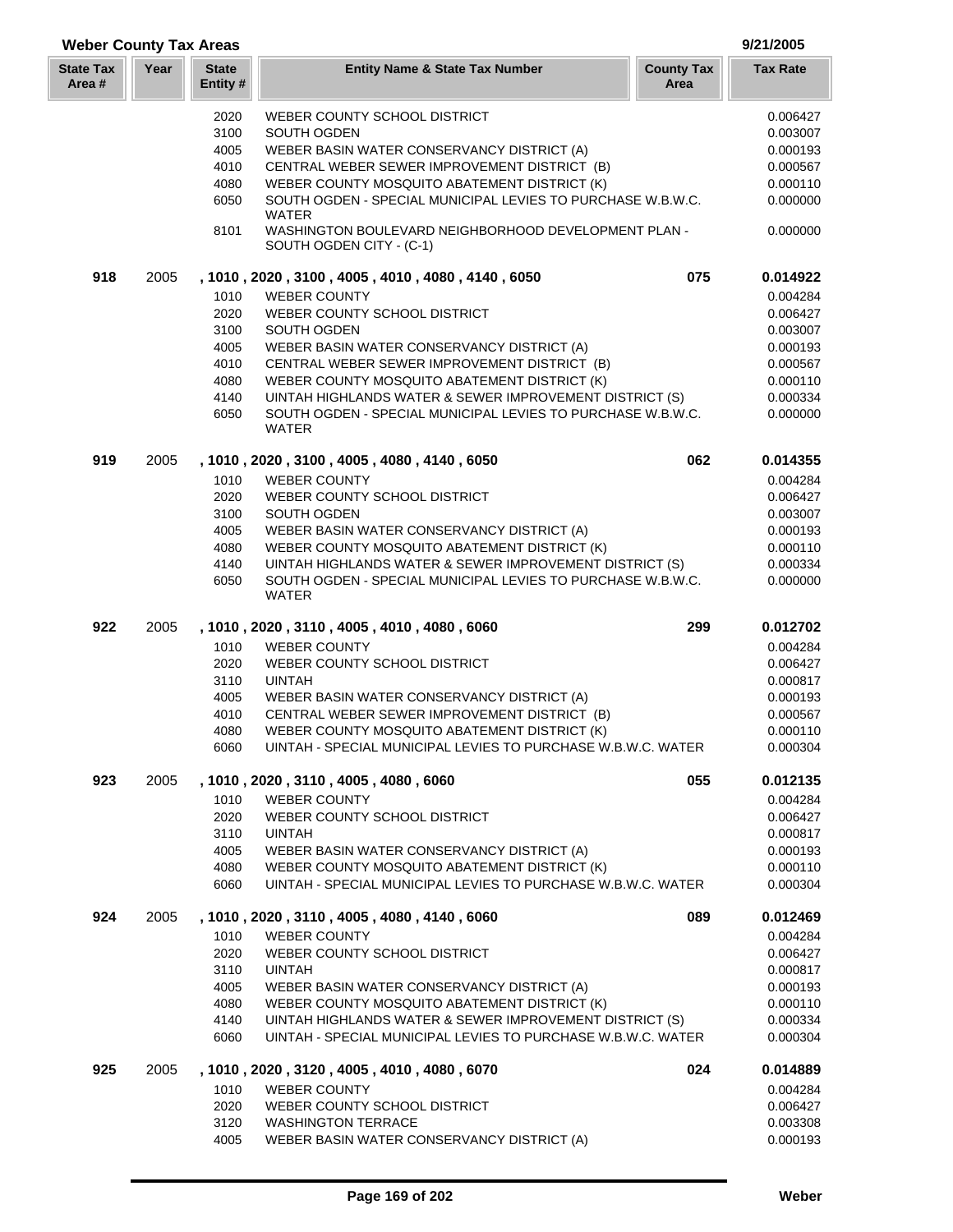| <b>Weber County Tax Areas</b> |      |                          |                                                                                                           |                           |                      |  |
|-------------------------------|------|--------------------------|-----------------------------------------------------------------------------------------------------------|---------------------------|----------------------|--|
| <b>State Tax</b><br>Area #    | Year | <b>State</b><br>Entity # | <b>Entity Name &amp; State Tax Number</b>                                                                 | <b>County Tax</b><br>Area | <b>Tax Rate</b>      |  |
|                               |      | 4010                     | CENTRAL WEBER SEWER IMPROVEMENT DISTRICT (B)                                                              |                           | 0.000567             |  |
|                               |      | 4080                     | WEBER COUNTY MOSQUITO ABATEMENT DISTRICT (K)                                                              |                           | 0.000110             |  |
|                               |      | 6070                     | WASHINGTON TERRACE - SPECIAL MUNICIPAL LEVIES TO PURCHASE<br>W.B.W.C WATER                                |                           | 0.000000             |  |
| 927                           | 2005 |                          | , 1010, 2020, 3120, 4005, 4010, 4080, 6070, 8151                                                          | 255                       | 0.014889             |  |
|                               |      | 1010                     | <b>WEBER COUNTY</b>                                                                                       |                           | 0.004284             |  |
|                               |      | 2020                     | WEBER COUNTY SCHOOL DISTRICT                                                                              |                           | 0.006427             |  |
|                               |      | 3120                     | <b>WASHINGTON TERRACE</b>                                                                                 |                           | 0.003308             |  |
|                               |      | 4005                     | WEBER BASIN WATER CONSERVANCY DISTRICT (A)                                                                |                           | 0.000193             |  |
|                               |      | 4010                     | CENTRAL WEBER SEWER IMPROVEMENT DISTRICT (B)                                                              |                           | 0.000567             |  |
|                               |      | 4080                     | WEBER COUNTY MOSQUITO ABATEMENT DISTRICT (K)<br>WASHINGTON TERRACE - SPECIAL MUNICIPAL LEVIES TO PURCHASE |                           | 0.000110             |  |
|                               |      | 6070                     | W.B.W.C WATER                                                                                             |                           | 0.000000             |  |
|                               |      | 8151                     | SOUTHEAST REDEVELOPMENT PLAN - WASHINGTON TERRACE CITY -<br>$(D-1)$                                       |                           | 0.000000             |  |
| 929                           | 2005 |                          | , 1010, 2020, 3120, 4005, 4010, 4080, 6070, 8152                                                          | 253                       | 0.014889             |  |
|                               |      | 1010                     | <b>WEBER COUNTY</b>                                                                                       |                           | 0.004284             |  |
|                               |      | 2020                     | WEBER COUNTY SCHOOL DISTRICT                                                                              |                           | 0.006427             |  |
|                               |      | 3120                     | <b>WASHINGTON TERRACE</b>                                                                                 |                           | 0.003308             |  |
|                               |      | 4005                     | WEBER BASIN WATER CONSERVANCY DISTRICT (A)                                                                |                           | 0.000193             |  |
|                               |      | 4010<br>4080             | CENTRAL WEBER SEWER IMPROVEMENT DISTRICT (B)                                                              |                           | 0.000567             |  |
|                               |      | 6070                     | WEBER COUNTY MOSQUITO ABATEMENT DISTRICT (K)<br>WASHINGTON TERRACE - SPECIAL MUNICIPAL LEVIES TO PURCHASE |                           | 0.000110<br>0.000000 |  |
|                               |      | 8152                     | W.B.W.C WATER<br>CBD NEIGHBORHOOD DEVELOPMENT PLAN - WASHINGTON TERRACE<br>CITY - (D-2)                   |                           | 0.000000             |  |
| 944                           | 2005 |                          | , 1010, 2020, 3130, 4005, 4010, 4040, 4080, 4100, 42                                                      | 280                       | 0.013109             |  |
|                               |      | 1010                     | <b>WEBER COUNTY</b>                                                                                       |                           | 0.004284             |  |
|                               |      | 2020                     | WEBER COUNTY SCHOOL DISTRICT                                                                              |                           | 0.006427             |  |
|                               |      | 3130                     | <b>WEST HAVEN</b>                                                                                         |                           | 0.000000             |  |
|                               |      | 4005                     | WEBER BASIN WATER CONSERVANCY DISTRICT (A)                                                                |                           | 0.000193             |  |
|                               |      | 4010                     | CENTRAL WEBER SEWER IMPROVEMENT DISTRICT (B)                                                              |                           | 0.000567             |  |
|                               |      | 4040                     | WEST WEBER-TAYLOR CEMETERY MAINTENANCE DISTRICT (F)                                                       |                           | 0.000088             |  |
|                               |      | 4080                     | WEBER COUNTY MOSQUITO ABATEMENT DISTRICT (K)                                                              |                           | 0.000110             |  |
|                               |      | 4100<br>4210             | TAYLOR-WEST WEBER WATER IMPROVEMENT DISTRICT (M)<br><b>WEBER FIRE DISTRICT</b><br>$(E-E)$                 |                           | 0.000000<br>0.001440 |  |
|                               |      | 4285                     | WEST HAVEN WASTE WATER SPECIAL SERVICE DISTRICT (O-O)                                                     |                           | 0.000000             |  |
|                               |      | 6013                     | AREAWITHDRAWN FROM WEBER COUNTY FIRE PROTECTION SERVICE<br>AREA #4 $(IV)$                                 |                           | 0.000000             |  |
| 955                           | 2005 |                          | , 1010, 2020, 4005, 4010, 4070, 4080, 4210, 6013                                                          | 017                       | 0.013346             |  |
|                               |      | 1010                     | <b>WEBER COUNTY</b>                                                                                       |                           | 0.004284             |  |
|                               |      | 2020                     | WEBER COUNTY SCHOOL DISTRICT                                                                              |                           | 0.006427             |  |
|                               |      | 4005                     | WEBER BASIN WATER CONSERVANCY DISTRICT (A)                                                                |                           | 0.000193             |  |
|                               |      | 4010<br>4070             | CENTRAL WEBER SEWER IMPROVEMENT DISTRICT (B)<br>BONA VISTA WATER IMPROVEMENT DISTRICT (J)                 |                           | 0.000567<br>0.000325 |  |
|                               |      | 4080                     | WEBER COUNTY MOSQUITO ABATEMENT DISTRICT (K)                                                              |                           | 0.000110             |  |
|                               |      | 4210                     | <b>WEBER FIRE DISTRICT</b>                                                                                |                           | 0.001440             |  |
|                               |      |                          | $(E-E)$                                                                                                   |                           |                      |  |
|                               |      | 6013                     | AREAWITHDRAWN FROM WEBER COUNTY FIRE PROTECTION SERVICE<br>AREA #4 (IV)                                   |                           | 0.000000             |  |
| 957                           | 2005 |                          | , 1010, 2020, 4005, 4070, 4080, 4210, 6013                                                                | 016                       | 0.012779             |  |
|                               |      | 1010                     | <b>WEBER COUNTY</b>                                                                                       |                           | 0.004284             |  |
|                               |      | 2020                     | WEBER COUNTY SCHOOL DISTRICT                                                                              |                           | 0.006427             |  |
|                               |      | 4005                     | WEBER BASIN WATER CONSERVANCY DISTRICT (A)                                                                |                           | 0.000193             |  |
|                               |      | 4070                     | BONA VISTA WATER IMPROVEMENT DISTRICT (J)                                                                 |                           | 0.000325             |  |
|                               |      | 4080                     | WEBER COUNTY MOSQUITO ABATEMENT DISTRICT (K)                                                              |                           | 0.000110             |  |
|                               |      | 4210                     | <b>WEBER FIRE DISTRICT</b><br>$(E-E)$                                                                     |                           | 0.001440             |  |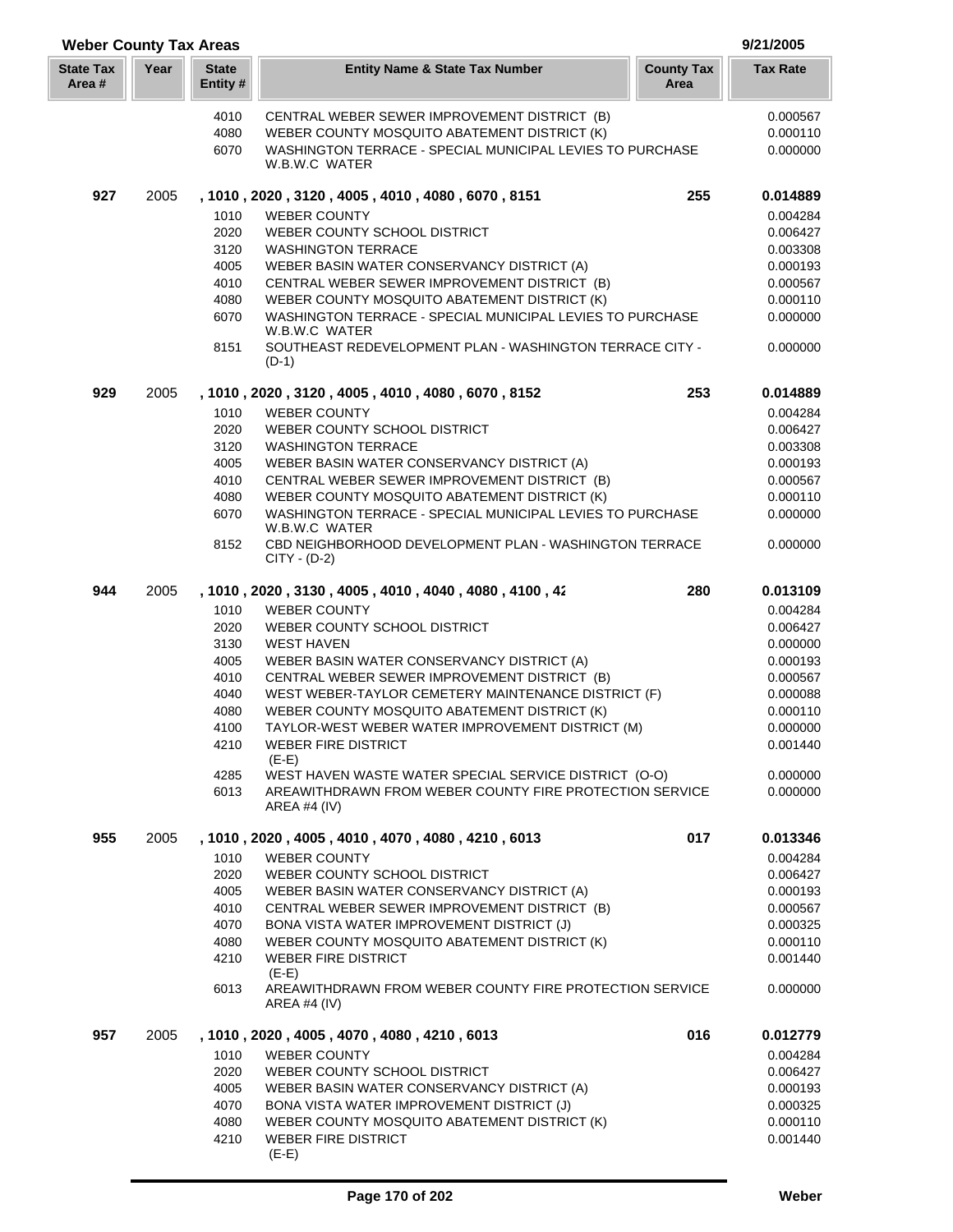| <b>Weber County Tax Areas</b> |      |                          |                                                                                           |                           |                 |
|-------------------------------|------|--------------------------|-------------------------------------------------------------------------------------------|---------------------------|-----------------|
| <b>State Tax</b><br>Area #    | Year | <b>State</b><br>Entity # | <b>Entity Name &amp; State Tax Number</b>                                                 | <b>County Tax</b><br>Area | <b>Tax Rate</b> |
|                               |      | 6013                     | AREAWITHDRAWN FROM WEBER COUNTY FIRE PROTECTION SERVICE                                   |                           | 0.000000        |
|                               |      |                          | AREA #4 $(IV)$                                                                            |                           |                 |
| 959                           | 2005 |                          | , 1010, 2020, 4005, 4010, 4080, 4210, 6013                                                | 023                       | 0.013021        |
|                               |      | 1010                     | <b>WEBER COUNTY</b>                                                                       |                           | 0.004284        |
|                               |      | 2020                     | WEBER COUNTY SCHOOL DISTRICT                                                              |                           | 0.006427        |
|                               |      | 4005                     | WEBER BASIN WATER CONSERVANCY DISTRICT (A)                                                |                           | 0.000193        |
|                               |      | 4010                     | CENTRAL WEBER SEWER IMPROVEMENT DISTRICT (B)                                              |                           | 0.000567        |
|                               |      | 4080                     | WEBER COUNTY MOSQUITO ABATEMENT DISTRICT (K)                                              |                           | 0.000110        |
|                               |      | 4210                     | <b>WEBER FIRE DISTRICT</b><br>$(E-E)$                                                     |                           | 0.001440        |
|                               |      | 6013                     | AREAWITHDRAWN FROM WEBER COUNTY FIRE PROTECTION SERVICE<br>AREA #4 $(IV)$                 |                           | 0.000000        |
| 960                           | 2005 |                          | , 1010, 2020, 4005, 4080, 4210, 6013                                                      | 058                       | 0.012454        |
|                               |      | 1010                     | <b>WEBER COUNTY</b>                                                                       |                           | 0.004284        |
|                               |      | 2020                     | WEBER COUNTY SCHOOL DISTRICT                                                              |                           | 0.006427        |
|                               |      | 4005                     | WEBER BASIN WATER CONSERVANCY DISTRICT (A)                                                |                           | 0.000193        |
|                               |      | 4080                     | WEBER COUNTY MOSQUITO ABATEMENT DISTRICT (K)                                              |                           | 0.000110        |
|                               |      | 4210                     | <b>WEBER FIRE DISTRICT</b><br>$(E-E)$                                                     |                           | 0.001440        |
|                               |      | 6013                     | AREAWITHDRAWN FROM WEBER COUNTY FIRE PROTECTION SERVICE<br>AREA #4 $(IV)$                 |                           | 0.000000        |
| 961                           | 2005 |                          | , 1010, 2020, 4005, 4010, 4080, 4140, 4210, 6013                                          | 159                       | 0.013355        |
|                               |      | 1010                     | <b>WEBER COUNTY</b>                                                                       |                           | 0.004284        |
|                               |      | 2020                     | WEBER COUNTY SCHOOL DISTRICT                                                              |                           | 0.006427        |
|                               |      | 4005                     | WEBER BASIN WATER CONSERVANCY DISTRICT (A)                                                |                           | 0.000193        |
|                               |      | 4010                     | CENTRAL WEBER SEWER IMPROVEMENT DISTRICT (B)                                              |                           | 0.000567        |
|                               |      | 4080                     | WEBER COUNTY MOSQUITO ABATEMENT DISTRICT (K)                                              |                           | 0.000110        |
|                               |      | 4140                     | UINTAH HIGHLANDS WATER & SEWER IMPROVEMENT DISTRICT (S)                                   |                           | 0.000334        |
|                               |      | 4210                     | <b>WEBER FIRE DISTRICT</b>                                                                |                           | 0.001440        |
|                               |      | 6013                     | $(E-E)$<br>AREAWITHDRAWN FROM WEBER COUNTY FIRE PROTECTION SERVICE<br><b>AREA #4 (IV)</b> |                           | 0.000000        |
| 962                           | 2005 |                          | , 1010, 2020, 4005, 4080, 4140, 4210, 6013                                                | 054                       | 0.012788        |
|                               |      | 1010                     | <b>WEBER COUNTY</b>                                                                       |                           | 0.004284        |
|                               |      | 2020                     | WEBER COUNTY SCHOOL DISTRICT                                                              |                           | 0.006427        |
|                               |      | 4005                     | WEBER BASIN WATER CONSERVANCY DISTRICT (A)                                                |                           | 0.000193        |
|                               |      | 4080                     | WEBER COUNTY MOSQUITO ABATEMENT DISTRICT (K)                                              |                           | 0.000110        |
|                               |      | 4140                     | UINTAH HIGHLANDS WATER & SEWER IMPROVEMENT DISTRICT (S)                                   |                           | 0.000334        |
|                               |      | 4210                     | <b>WEBER FIRE DISTRICT</b><br>$(E-E)$                                                     |                           | 0.001440        |
|                               |      | 6013                     | AREAWITHDRAWN FROM WEBER COUNTY FIRE PROTECTION SERVICE<br>AREA #4 $(IV)$                 |                           | 0.000000        |
| 967                           | 2005 |                          | , 1010 , 2020 , 4005 , 4015 , 4070 , 4080 , 4210 , 4220 , 60                              | 198                       | 0.013542        |
|                               |      | 1010                     | <b>WEBER COUNTY</b>                                                                       |                           | 0.004284        |
|                               |      | 2020                     | WEBER COUNTY SCHOOL DISTRICT                                                              |                           | 0.006427        |
|                               |      | 4005                     | WEBER BASIN WATER CONSERVANCY DISTRICT (A)                                                |                           | 0.000193        |
|                               |      | 4015                     | NORTH DAVIS SEWER DISTRICT (C)                                                            |                           | 0.000763        |
|                               |      | 4070                     | BONA VISTA WATER IMPROVEMENT DISTRICT (J)                                                 |                           | 0.000325        |
|                               |      | 4080                     | WEBER COUNTY MOSQUITO ABATEMENT DISTRICT (K)                                              |                           | 0.000110        |
|                               |      | 4210                     | <b>WEBER FIRE DISTRICT</b><br>$(E-E)$                                                     |                           | 0.001440        |
|                               |      | 4220                     | WEBER COUNTY SEWER SERVICE AREA # 2 (F-F)                                                 |                           | 0.000000        |
|                               |      | 6013                     | AREAWITHDRAWN FROM WEBER COUNTY FIRE PROTECTION SERVICE<br>AREA #4 $(IV)$                 |                           | 0.000000        |
| 970                           | 2005 |                          | , 1010, 2020, 4005, 4015, 4080, 4210, 4220, 6013                                          | 200                       | 0.013217        |
|                               |      | 1010                     | <b>WEBER COUNTY</b>                                                                       |                           | 0.004284        |
|                               |      | 2020                     | WEBER COUNTY SCHOOL DISTRICT                                                              |                           | 0.006427        |
|                               |      | 4005                     | WEBER BASIN WATER CONSERVANCY DISTRICT (A)                                                |                           | 0.000193        |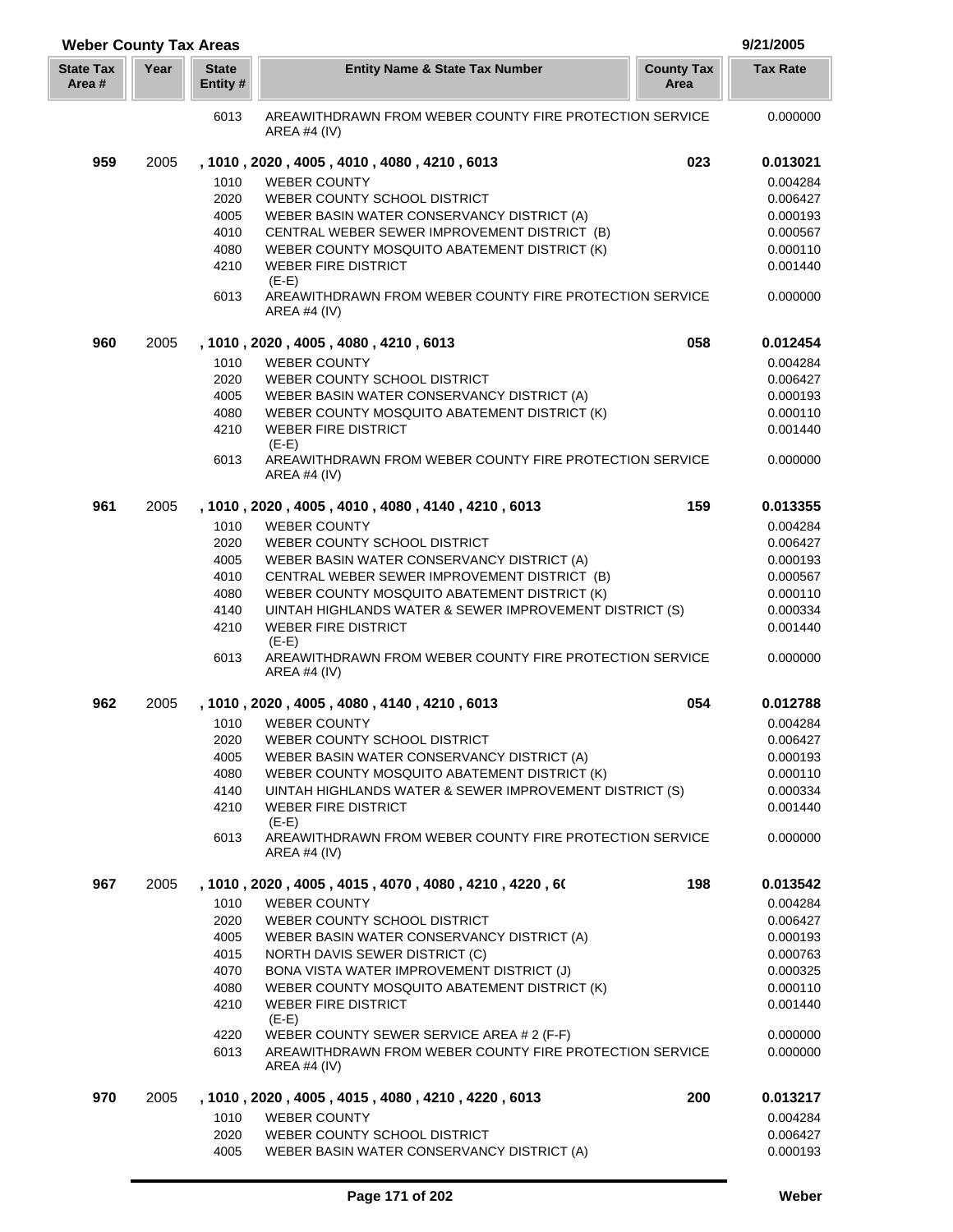| <b>Weber County Tax Areas</b> |      |                          |                                                                                |                           |                 |
|-------------------------------|------|--------------------------|--------------------------------------------------------------------------------|---------------------------|-----------------|
| <b>State Tax</b><br>Area #    | Year | <b>State</b><br>Entity # | <b>Entity Name &amp; State Tax Number</b>                                      | <b>County Tax</b><br>Area | <b>Tax Rate</b> |
|                               |      | 4015                     | NORTH DAVIS SEWER DISTRICT (C)                                                 |                           | 0.000763        |
|                               |      | 4080                     | WEBER COUNTY MOSQUITO ABATEMENT DISTRICT (K)                                   |                           | 0.000110        |
|                               |      | 4210                     | <b>WEBER FIRE DISTRICT</b>                                                     |                           | 0.001440        |
|                               |      |                          | $(E-E)$                                                                        |                           |                 |
|                               |      | 4220                     | WEBER COUNTY SEWER SERVICE AREA # 2 (F-F)                                      |                           | 0.000000        |
|                               |      | 6013                     | AREAWITHDRAWN FROM WEBER COUNTY FIRE PROTECTION SERVICE<br><b>AREA #4 (IV)</b> |                           | 0.000000        |
| 972                           | 2005 |                          | , 1010, 2020, 4005, 4015, 4080, 4130, 4210, 6013                               | 038                       | 0.013336        |
|                               |      | 1010                     | <b>WEBER COUNTY</b>                                                            |                           | 0.004284        |
|                               |      | 2020                     | WEBER COUNTY SCHOOL DISTRICT                                                   |                           | 0.006427        |
|                               |      | 4005                     | WEBER BASIN WATER CONSERVANCY DISTRICT (A)                                     |                           | 0.000193        |
|                               |      | 4015                     | NORTH DAVIS SEWER DISTRICT (C)                                                 |                           | 0.000763        |
|                               |      | 4080                     | WEBER COUNTY MOSQUITO ABATEMENT DISTRICT (K)                                   |                           | 0.000110        |
|                               |      | 4130                     | ROY WATER CONSERVANCY SUBDISTRICT (P)                                          |                           | 0.000119        |
|                               |      | 4210                     | <b>WEBER FIRE DISTRICT</b>                                                     |                           | 0.001440        |
|                               |      |                          | $(E-E)$                                                                        |                           |                 |
|                               |      | 6013                     | AREAWITHDRAWN FROM WEBER COUNTY FIRE PROTECTION SERVICE<br>AREA #4 $(IV)$      |                           | 0.000000        |
| 974                           | 2005 |                          | , 1010 , 2020 , 4005 , 4015 , 4080 , 4130 , 4150 , 4210 , 60                   | 069                       | 0.013821        |
|                               |      | 1010                     | <b>WEBER COUNTY</b>                                                            |                           | 0.004284        |
|                               |      | 2020                     | WEBER COUNTY SCHOOL DISTRICT                                                   |                           | 0.006427        |
|                               |      | 4005                     | WEBER BASIN WATER CONSERVANCY DISTRICT (A)                                     |                           | 0.000193        |
|                               |      | 4015                     | NORTH DAVIS SEWER DISTRICT (C)                                                 |                           | 0.000763        |
|                               |      | 4080                     | WEBER COUNTY MOSQUITO ABATEMENT DISTRICT (K)                                   |                           | 0.000110        |
|                               |      | 4130                     |                                                                                |                           | 0.000119        |
|                               |      | 4150                     | ROY WATER CONSERVANCY SUBDISTRICT (P)                                          |                           | 0.000485        |
|                               |      |                          | HOOPER WATER IMPROVEMENT DISTRICT (T)<br><b>WEBER FIRE DISTRICT</b>            |                           |                 |
|                               |      | 4210                     | $(E-E)$                                                                        |                           | 0.001440        |
|                               |      | 6013                     | AREAWITHDRAWN FROM WEBER COUNTY FIRE PROTECTION SERVICE<br><b>AREA #4 (IV)</b> |                           | 0.000000        |
| 980                           | 2005 |                          | , 1010, 2020, 4005, 4030, 4070, 4080, 4210, 6013                               | 019                       | 0.012882        |
|                               |      | 1010                     | <b>WEBER COUNTY</b>                                                            |                           | 0.004284        |
|                               |      | 2020                     | WEBER COUNTY SCHOOL DISTRICT                                                   |                           | 0.006427        |
|                               |      | 4005                     | WEBER BASIN WATER CONSERVANCY DISTRICT (A)                                     |                           | 0.000193        |
|                               |      | 4030                     | PLAIN CITY CEMETERY MAINTENANCE DISTRICT (E)                                   |                           | 0.000103        |
|                               |      | 4070                     | BONA VISTA WATER IMPROVEMENT DISTRICT (J)                                      |                           | 0.000325        |
|                               |      | 4080                     | WEBER COUNTY MOSQUITO ABATEMENT DISTRICT (K)                                   |                           | 0.000110        |
|                               |      | 4210                     | <b>WEBER FIRE DISTRICT</b>                                                     |                           | 0.001440        |
|                               |      |                          | $(E-E)$                                                                        |                           |                 |
|                               |      | 6013                     | AREAWITHDRAWN FROM WEBER COUNTY FIRE PROTECTION SERVICE<br>AREA #4 $(IV)$      |                           | 0.000000        |
| 981                           | 2005 |                          | , 1010, 2020, 4005, 4030, 4080, 4210, 6013                                     | 044                       | 0.012557        |
|                               |      | 1010                     | <b>WEBER COUNTY</b>                                                            |                           | 0.004284        |
|                               |      | 2020                     | WEBER COUNTY SCHOOL DISTRICT                                                   |                           | 0.006427        |
|                               |      | 4005                     | WEBER BASIN WATER CONSERVANCY DISTRICT (A)                                     |                           | 0.000193        |
|                               |      | 4030                     | PLAIN CITY CEMETERY MAINTENANCE DISTRICT (E)                                   |                           | 0.000103        |
|                               |      | 4080                     | WEBER COUNTY MOSQUITO ABATEMENT DISTRICT (K)                                   |                           | 0.000110        |
|                               |      | 4210                     | <b>WEBER FIRE DISTRICT</b>                                                     |                           | 0.001440        |
|                               |      |                          | $(E-E)$                                                                        |                           |                 |
|                               |      | 6013                     | AREAWITHDRAWN FROM WEBER COUNTY FIRE PROTECTION SERVICE<br>AREA #4 (IV)        |                           | 0.000000        |
| 982                           | 2005 |                          | , 1010, 2020, 4005, 4040, 4080, 4210, 6013                                     | 057                       | 0.012542        |
|                               |      | 1010                     | <b>WEBER COUNTY</b>                                                            |                           | 0.004284        |
|                               |      | 2020                     | WEBER COUNTY SCHOOL DISTRICT                                                   |                           | 0.006427        |
|                               |      | 4005                     | WEBER BASIN WATER CONSERVANCY DISTRICT (A)                                     |                           | 0.000193        |
|                               |      | 4040                     | WEST WEBER-TAYLOR CEMETERY MAINTENANCE DISTRICT (F)                            |                           | 0.000088        |
|                               |      | 4080                     | WEBER COUNTY MOSQUITO ABATEMENT DISTRICT (K)                                   |                           | 0.000110        |
|                               |      | 4210                     | WEBER FIRE DISTRICT                                                            |                           | 0.001440        |

(E-E)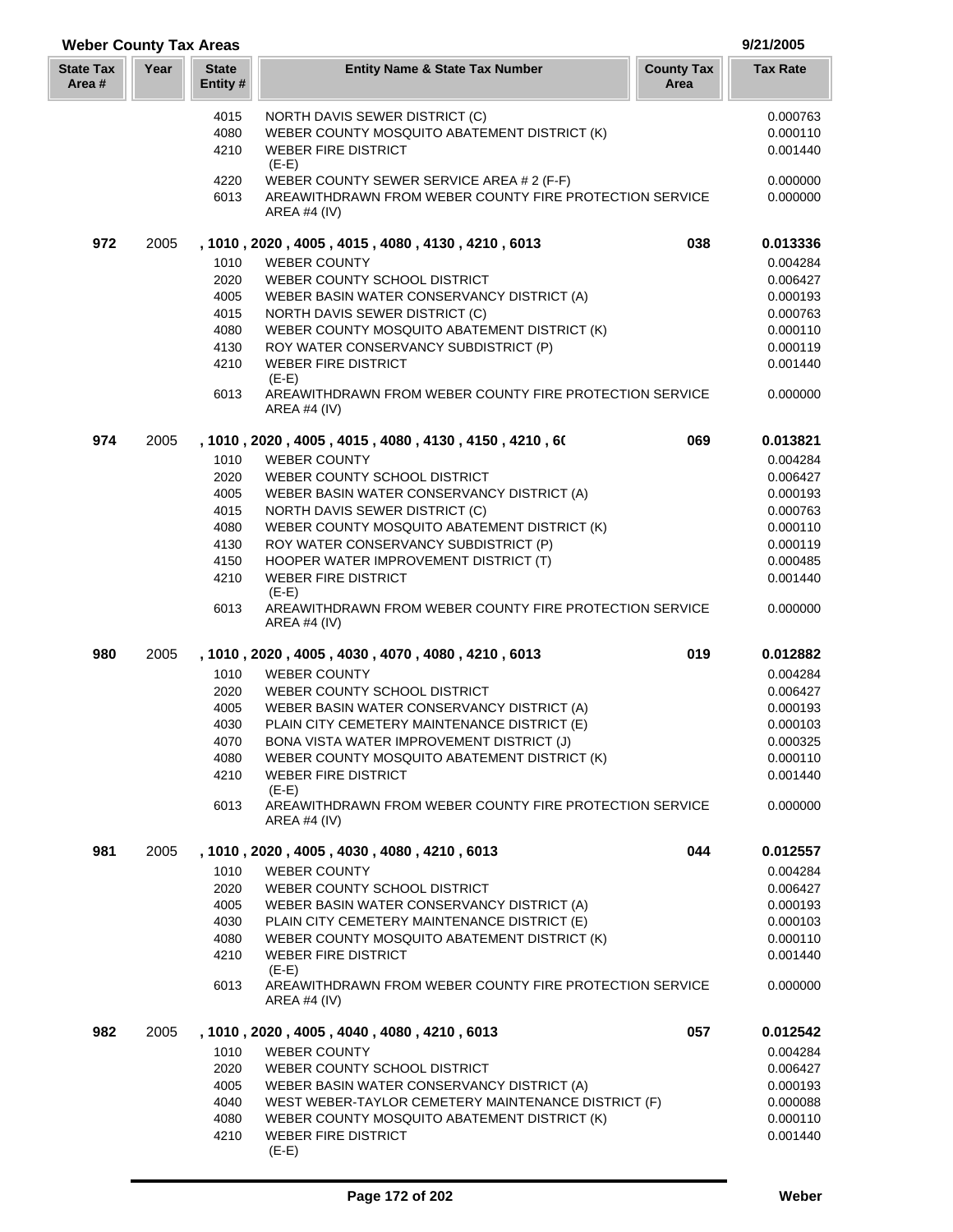| <b>Weber County Tax Areas</b> |      |                          |                                                                                                      |                           | 9/21/2005       |
|-------------------------------|------|--------------------------|------------------------------------------------------------------------------------------------------|---------------------------|-----------------|
| <b>State Tax</b><br>Area #    | Year | <b>State</b><br>Entity # | <b>Entity Name &amp; State Tax Number</b>                                                            | <b>County Tax</b><br>Area | <b>Tax Rate</b> |
|                               |      | 6013                     | AREAWITHDRAWN FROM WEBER COUNTY FIRE PROTECTION SERVICE<br>AREA #4 $(IV)$                            |                           | 0.000000        |
| 984                           | 2005 |                          | , 1010 , 2020 , 4005 , 4050 , 4080 , 4180 , 4210 , 6013                                              | 108                       | 0.013033        |
|                               |      | 1010                     | <b>WEBER COUNTY</b>                                                                                  |                           | 0.004284        |
|                               |      | 2020                     | WEBER COUNTY SCHOOL DISTRICT                                                                         |                           | 0.006427        |
|                               |      | 4005                     | WEBER BASIN WATER CONSERVANCY DISTRICT (A)                                                           |                           | 0.000193        |
|                               |      | 4050                     | WARREN-WEST WARREN CEMETERY MAINTENANCE DISTRICT (G)                                                 |                           | 0.000114        |
|                               |      | 4080                     | WEBER COUNTY MOSQUITO ABATEMENT DISTRICT (K)                                                         |                           | 0.000110        |
|                               |      | 4180                     | WEST WARREN-WARREN WATER IMPROVEMENT DISTRICT (A-A)                                                  |                           | 0.000465        |
|                               |      | 4210                     | <b>WEBER FIRE DISTRICT</b>                                                                           |                           | 0.001440        |
|                               |      |                          | $(E-E)$                                                                                              |                           |                 |
|                               |      | 6013                     | AREAWITHDRAWN FROM WEBER COUNTY FIRE PROTECTION SERVICE<br>AREA #4 $(IV)$                            |                           | 0.000000        |
| 986                           | 2005 |                          | , 1010, 2020, 4005, 4050, 4080, 4210, 6013                                                           | 056                       | 0.012568        |
|                               |      | 1010                     | <b>WEBER COUNTY</b>                                                                                  |                           | 0.004284        |
|                               |      | 2020                     | WEBER COUNTY SCHOOL DISTRICT                                                                         |                           | 0.006427        |
|                               |      | 4005                     | WEBER BASIN WATER CONSERVANCY DISTRICT (A)                                                           |                           | 0.000193        |
|                               |      | 4050                     |                                                                                                      |                           | 0.000114        |
|                               |      | 4080                     | WARREN-WEST WARREN CEMETERY MAINTENANCE DISTRICT (G)<br>WEBER COUNTY MOSQUITO ABATEMENT DISTRICT (K) |                           | 0.000110        |
|                               |      | 4210                     | <b>WEBER FIRE DISTRICT</b>                                                                           |                           | 0.001440        |
|                               |      |                          | $(E-E)$                                                                                              |                           |                 |
|                               |      | 6013                     | AREAWITHDRAWN FROM WEBER COUNTY FIRE PROTECTION SERVICE<br><b>AREA #4 (IV)</b>                       |                           | 0.000000        |
| 987                           | 2005 |                          | , 1010, 2020, 4005, 4050, 4080, 4210, 4280, 6013                                                     | 302                       | 0.012900        |
|                               |      | 1010                     | <b>WEBER COUNTY</b>                                                                                  |                           | 0.004284        |
|                               |      | 2020                     | WEBER COUNTY SCHOOL DISTRICT                                                                         |                           | 0.006427        |
|                               |      | 4005                     | WEBER BASIN WATER CONSERVANCY DISTRICT (A)                                                           |                           | 0.000193        |
|                               |      | 4050                     | WARREN-WEST WARREN CEMETERY MAINTENANCE DISTRICT (G)                                                 |                           | 0.000114        |
|                               |      | 4080                     | WEBER COUNTY MOSQUITO ABATEMENT DISTRICT (K)                                                         |                           | 0.000110        |
|                               |      | 4210                     | <b>WEBER FIRE DISTRICT</b>                                                                           |                           | 0.001440        |
|                               |      |                          | $(E-E)$                                                                                              |                           |                 |
|                               |      | 4280                     | WEBER COUNTY SERVICE AREA NO. 6 - WEST WARREN PARK (N-N)                                             |                           | 0.000332        |
|                               |      | 6013                     | AREAWITHDRAWN FROM WEBER COUNTY FIRE PROTECTION SERVICE<br>AREA #4 $(IV)$                            |                           | 0.000000        |
| 988                           | 2005 |                          | , 1010 , 2020 , 4005 , 4050 , 4080 , 4100 , 4180 , 4210 , 60                                         | 130                       | 0.013033        |
|                               |      | 1010                     | <b>WEBER COUNTY</b>                                                                                  |                           | 0.004284        |
|                               |      | 2020                     | WEBER COUNTY SCHOOL DISTRICT                                                                         |                           | 0.006427        |
|                               |      | 4005                     | WEBER BASIN WATER CONSERVANCY DISTRICT (A)                                                           |                           | 0.000193        |
|                               |      | 4050                     | WARREN-WEST WARREN CEMETERY MAINTENANCE DISTRICT (G)                                                 |                           | 0.000114        |
|                               |      | 4080                     | WEBER COUNTY MOSQUITO ABATEMENT DISTRICT (K)                                                         |                           | 0.000110        |
|                               |      | 4100                     | TAYLOR-WEST WEBER WATER IMPROVEMENT DISTRICT (M)                                                     |                           | 0.000000        |
|                               |      | 4180                     | WEST WARREN-WARREN WATER IMPROVEMENT DISTRICT (A-A)                                                  |                           | 0.000465        |
|                               |      | 4210                     | <b>WEBER FIRE DISTRICT</b>                                                                           |                           | 0.001440        |
|                               |      |                          | $(E-E)$                                                                                              |                           |                 |
|                               |      | 6013                     | AREAWITHDRAWN FROM WEBER COUNTY FIRE PROTECTION SERVICE<br>AREA #4 (IV)                              |                           | 0.000000        |
| 998                           | 2005 |                          | , 1010, 2020, 4005, 4080, 4210, 4270, 6013                                                           | 231                       | 0.012454        |
|                               |      | 1010                     | <b>WEBER COUNTY</b>                                                                                  |                           | 0.004284        |
|                               |      | 2020                     | WEBER COUNTY SCHOOL DISTRICT                                                                         |                           | 0.006427        |
|                               |      | 4005                     | WEBER BASIN WATER CONSERVANCY DISTRICT (A)                                                           |                           | 0.000193        |
|                               |      | 4080                     | WEBER COUNTY MOSQUITO ABATEMENT DISTRICT (K)                                                         |                           | 0.000110        |
|                               |      | 4210                     | <b>WEBER FIRE DISTRICT</b>                                                                           |                           | 0.001440        |
|                               |      |                          | $(E-E)$                                                                                              |                           |                 |
|                               |      | 4270                     | GREEN HILL COUNTRY ESTATES WATER & SEWER IMPRV. DIST. (M-M)                                          |                           | 0.000000        |
|                               |      | 6013                     | AREAWITHDRAWN FROM WEBER COUNTY FIRE PROTECTION SERVICE                                              |                           | 0.000000        |
|                               |      |                          | AREA #4 $(IV)$                                                                                       |                           |                 |
| 999                           | 2005 |                          | , 1010, 2020, 4005, 4080, 4090, 4190, 4210, 6013                                                     | 126                       | 0.012533        |
|                               |      |                          | <b>WEBER COUNTY</b>                                                                                  |                           |                 |
|                               |      | 1010                     |                                                                                                      |                           | 0.004284        |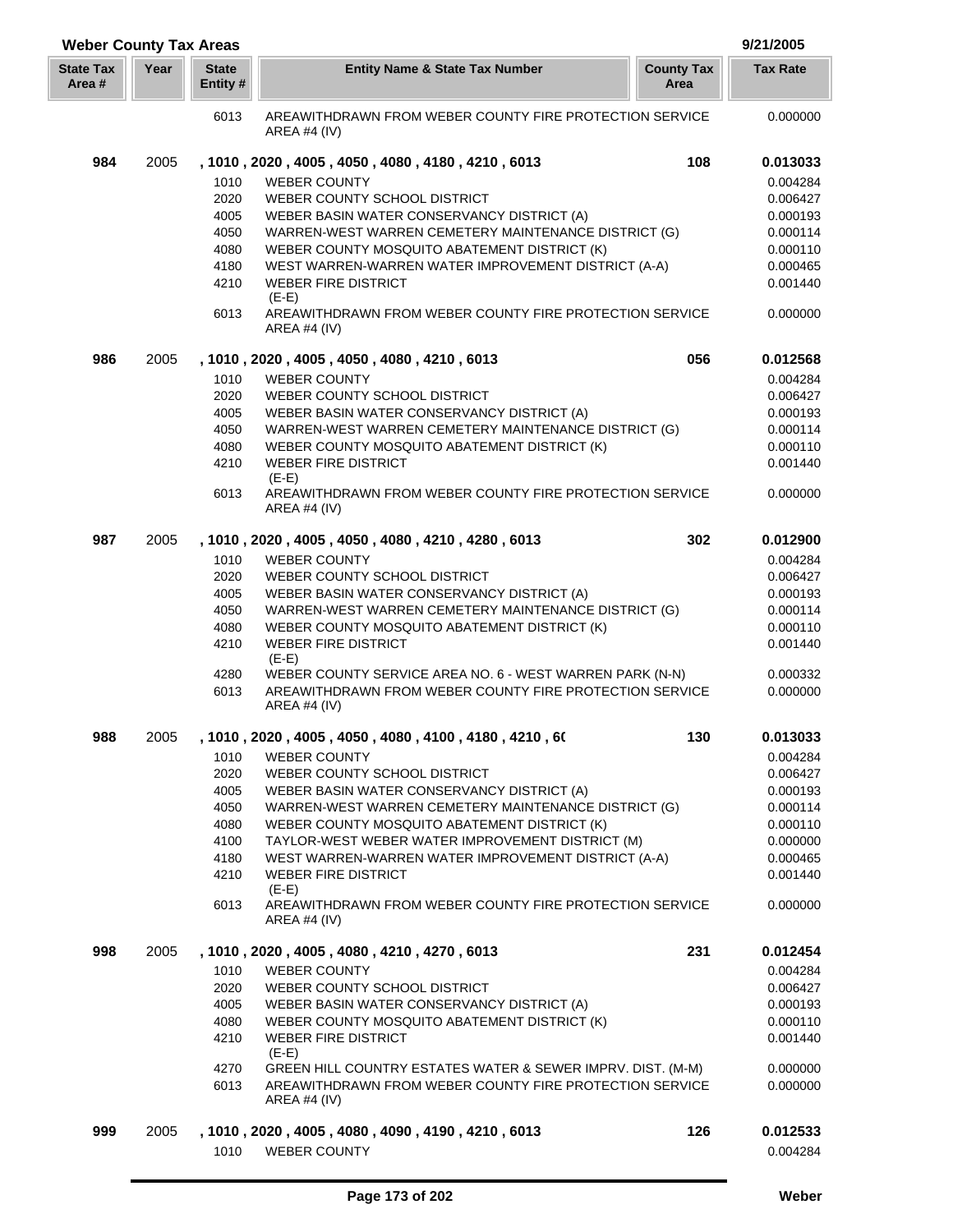| <b>Weber County Tax Areas</b> |      |                          |                                                                                |                           | 9/21/2005            |  |
|-------------------------------|------|--------------------------|--------------------------------------------------------------------------------|---------------------------|----------------------|--|
| <b>State Tax</b><br>Area #    | Year | <b>State</b><br>Entity # | <b>Entity Name &amp; State Tax Number</b>                                      | <b>County Tax</b><br>Area | <b>Tax Rate</b>      |  |
|                               |      | 2020                     | WEBER COUNTY SCHOOL DISTRICT                                                   |                           | 0.006427             |  |
|                               |      | 4005                     | WEBER BASIN WATER CONSERVANCY DISTRICT (A)                                     |                           | 0.000193             |  |
|                               |      | 4080                     | WEBER COUNTY MOSQUITO ABATEMENT DISTRICT (K)                                   |                           | 0.000110             |  |
|                               |      | 4090                     | EDEN CEMETERY MAINTENANCE DISTRICT (L)                                         |                           | 0.000079             |  |
|                               |      | 4190                     | NORDIC VALLEY SEWER IMPROVEMENT DISTRICT (C-C)                                 |                           | 0.000000             |  |
|                               |      | 4210                     | <b>WEBER FIRE DISTRICT</b><br>$(E-E)$                                          |                           | 0.001440             |  |
|                               |      | 6013                     | AREAWITHDRAWN FROM WEBER COUNTY FIRE PROTECTION SERVICE<br>AREA #4 $(IV)$      |                           | 0.000000             |  |
| 1000                          | 2005 |                          | , 1010 , 2020 , 4005 , 4080 , 4090 , 4210 , 6013                               | 028                       | 0.012533             |  |
|                               |      | 1010                     | <b>WEBER COUNTY</b>                                                            |                           | 0.004284             |  |
|                               |      | 2020                     | WEBER COUNTY SCHOOL DISTRICT                                                   |                           | 0.006427             |  |
|                               |      | 4005                     | WEBER BASIN WATER CONSERVANCY DISTRICT (A)                                     |                           | 0.000193             |  |
|                               |      | 4080                     | WEBER COUNTY MOSQUITO ABATEMENT DISTRICT (K)                                   |                           | 0.000110             |  |
|                               |      | 4090                     | EDEN CEMETERY MAINTENANCE DISTRICT (L)                                         |                           | 0.000079             |  |
|                               |      | 4210                     | <b>WEBER FIRE DISTRICT</b><br>$(E-E)$                                          |                           | 0.001440             |  |
|                               |      | 6013                     | AREAWITHDRAWN FROM WEBER COUNTY FIRE PROTECTION SERVICE<br>AREA #4 (IV)        |                           | 0.000000             |  |
| 1001                          | 2005 |                          | , 1010, 2020, 4005, 4080, 4090, 4135, 4210, 6013                               | 227                       | 0.013105             |  |
|                               |      | 1010                     | <b>WEBER COUNTY</b>                                                            |                           | 0.004284             |  |
|                               |      | 2020                     | WEBER COUNTY SCHOOL DISTRICT                                                   |                           | 0.006427             |  |
|                               |      | 4005                     | WEBER BASIN WATER CONSERVANCY DISTRICT (A)                                     |                           | 0.000193             |  |
|                               |      | 4080                     | WEBER COUNTY MOSQUITO ABATEMENT DISTRICT (K)                                   |                           | 0.000110             |  |
|                               |      | 4090                     | EDEN CEMETERY MAINTENANCE DISTRICT (L)                                         |                           | 0.000079             |  |
|                               |      | 4135                     | POWDER MOUNTAIN WATER AND SEWER IMPROVEMENT DIST. (R)                          |                           | 0.000572             |  |
|                               |      | 4210                     | <b>WEBER FIRE DISTRICT</b><br>$(E-E)$                                          |                           | 0.001440             |  |
|                               |      | 6013                     | AREAWITHDRAWN FROM WEBER COUNTY FIRE PROTECTION SERVICE<br><b>AREA #4 (IV)</b> |                           | 0.000000             |  |
| 1002                          | 2005 |                          | , 1010, 2020, 4005, 4080, 4090, 4210, 4230, 6013                               | 203                       | 0.012533             |  |
|                               |      | 1010                     | <b>WEBER COUNTY</b>                                                            |                           | 0.004284             |  |
|                               |      | 2020                     | WEBER COUNTY SCHOOL DISTRICT                                                   |                           | 0.006427             |  |
|                               |      | 4005                     | WEBER BASIN WATER CONSERVANCY DISTRICT (A)                                     |                           | 0.000193             |  |
|                               |      | 4080                     | WEBER COUNTY MOSQUITO ABATEMENT DISTRICT (K)                                   |                           | 0.000110             |  |
|                               |      | 4090                     | EDEN CEMETERY MAINTENANCE DISTRICT (L)                                         |                           | 0.000079             |  |
|                               |      | 4210                     | <b>WEBER FIRE DISTRICT</b><br>$(E-E)$                                          |                           | 0.001440             |  |
|                               |      | 4230                     | THE WOLF CREEK SEWER IMPROVEMENT DISTRICT (G-G)                                |                           | 0.000000             |  |
|                               |      | 6013                     | AREAWITHDRAWN FROM WEBER COUNTY FIRE PROTECTION SERVICE<br>AREA #4 $(IV)$      |                           | 0.000000             |  |
| 1003                          | 2005 |                          | , 1010, 2020, 4005, 4080, 4100, 4210, 6013                                     | 207                       | 0.012454             |  |
|                               |      | 1010                     | <b>WEBER COUNTY</b>                                                            |                           | 0.004284             |  |
|                               |      | 2020                     | WEBER COUNTY SCHOOL DISTRICT                                                   |                           | 0.006427             |  |
|                               |      | 4005                     | WEBER BASIN WATER CONSERVANCY DISTRICT (A)                                     |                           | 0.000193             |  |
|                               |      | 4080                     | WEBER COUNTY MOSQUITO ABATEMENT DISTRICT (K)                                   |                           | 0.000110             |  |
|                               |      | 4100<br>4210             | TAYLOR-WEST WEBER WATER IMPROVEMENT DISTRICT (M)<br><b>WEBER FIRE DISTRICT</b> |                           | 0.000000<br>0.001440 |  |
|                               |      |                          | $(E-E)$                                                                        |                           |                      |  |
|                               |      | 6013                     | AREAWITHDRAWN FROM WEBER COUNTY FIRE PROTECTION SERVICE<br>AREA #4 $(IV)$      |                           | 0.000000             |  |
| 1004                          | 2005 |                          | , 1010, 2020, 4005, 4080, 4110, 4210, 6013                                     | 092                       | 0.012454             |  |
|                               |      | 1010                     | <b>WEBER COUNTY</b>                                                            |                           | 0.004284             |  |
|                               |      | 2020                     | WEBER COUNTY SCHOOL DISTRICT                                                   |                           | 0.006427             |  |
|                               |      | 4005                     | WEBER BASIN WATER CONSERVANCY DISTRICT (A)                                     |                           | 0.000193             |  |
|                               |      | 4080                     | WEBER COUNTY MOSQUITO ABATEMENT DISTRICT (K)                                   |                           | 0.000110             |  |
|                               |      | 4110                     | DURFEE CREEK SEWER IMPROVEMENT DISTRICT (N)                                    |                           | 0.000000             |  |
|                               |      | 4210                     | <b>WEBER FIRE DISTRICT</b><br>$(E-E)$                                          |                           | 0.001440             |  |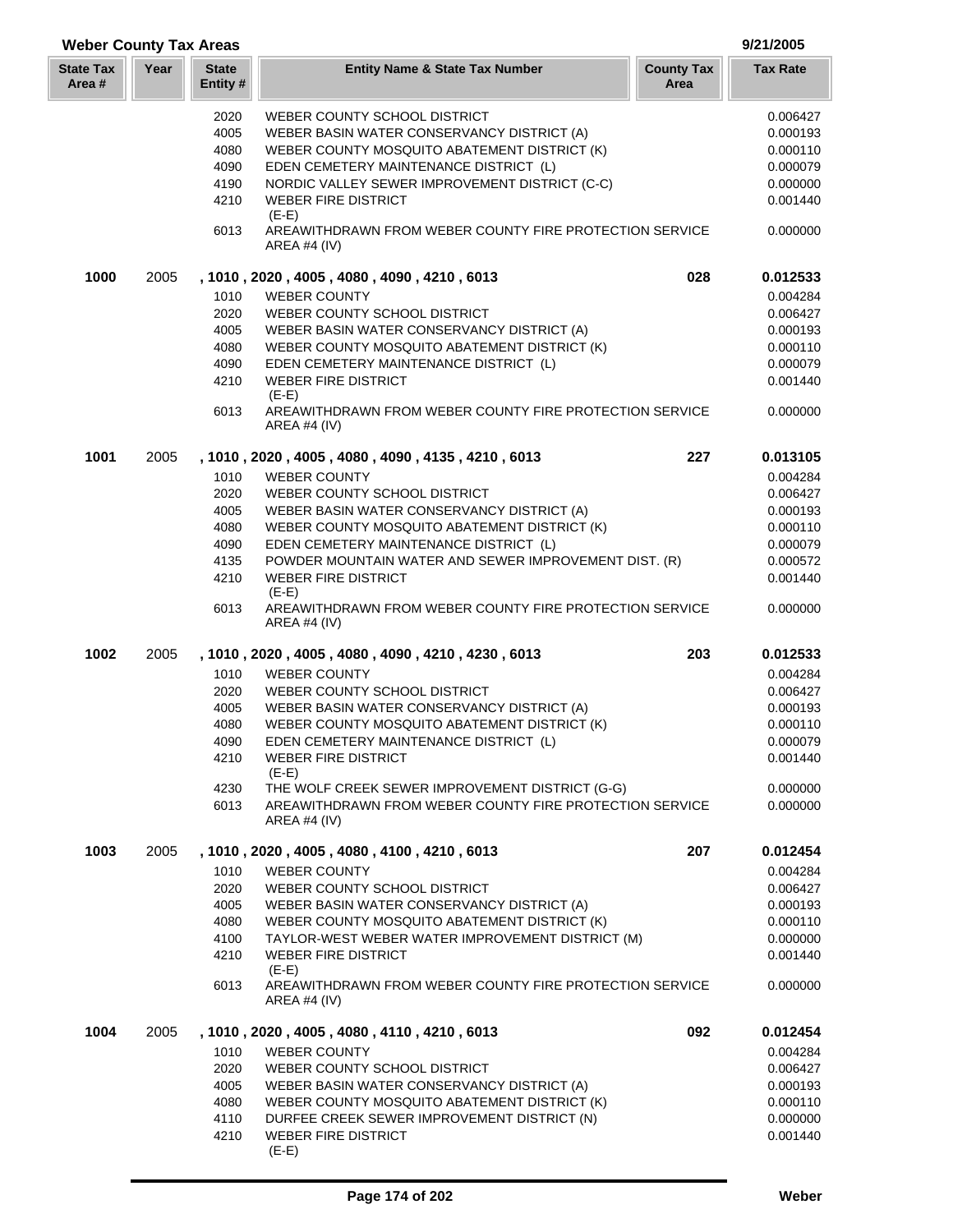| <b>Weber County Tax Areas</b> |      |                         |                                                                                     |                           |                 |  |
|-------------------------------|------|-------------------------|-------------------------------------------------------------------------------------|---------------------------|-----------------|--|
| <b>State Tax</b><br>Area #    | Year | <b>State</b><br>Entity# | <b>Entity Name &amp; State Tax Number</b>                                           | <b>County Tax</b><br>Area | <b>Tax Rate</b> |  |
|                               |      | 6013                    | AREAWITHDRAWN FROM WEBER COUNTY FIRE PROTECTION SERVICE<br>AREA #4 $(IV)$           |                           | 0.000000        |  |
| 1005                          | 2005 |                         | , 1010, 2020, 4005, 4080, 4120, 4190, 4210, 4240, 60                                | 219                       | 0.012518        |  |
|                               |      | 1010                    | <b>WEBER COUNTY</b>                                                                 |                           | 0.004284        |  |
|                               |      | 2020                    | WEBER COUNTY SCHOOL DISTRICT                                                        |                           | 0.006427        |  |
|                               |      | 4005                    | WEBER BASIN WATER CONSERVANCY DISTRICT (A)                                          |                           | 0.000193        |  |
|                               |      | 4080                    | WEBER COUNTY MOSQUITO ABATEMENT DISTRICT (K)                                        |                           | 0.000110        |  |
|                               |      | 4120                    | LIBERTY CEMETERY MAINTENANCE DISTRICT (O)                                           |                           | 0.000064        |  |
|                               |      | 4190                    | NORDIC VALLEY SEWER IMPROVEMENT DISTRICT (C-C)                                      |                           | 0.000000        |  |
|                               |      | 4210                    | <b>WEBER FIRE DISTRICT</b>                                                          |                           | 0.001440        |  |
|                               |      |                         | $(E-E)$                                                                             |                           |                 |  |
|                               |      | 4240                    | WEBER COUNTY SERVICE AREA NO. 5 - LIBERTY PARK (H-H)                                |                           | 0.000000        |  |
|                               |      | 6013                    | AREAWITHDRAWN FROM WEBER COUNTY FIRE PROTECTION SERVICE<br>AREA #4 (IV)             |                           | 0.000000        |  |
| 1006                          | 2005 |                         | , 1010 , 2020 , 4005 , 4080 , 4120 , 4210 , 4230 , 4240 , 60                        | 223                       | 0.012518        |  |
|                               |      | 1010                    | <b>WEBER COUNTY</b>                                                                 |                           | 0.004284        |  |
|                               |      | 2020                    | WEBER COUNTY SCHOOL DISTRICT                                                        |                           | 0.006427        |  |
|                               |      | 4005                    | WEBER BASIN WATER CONSERVANCY DISTRICT (A)                                          |                           | 0.000193        |  |
|                               |      | 4080                    | WEBER COUNTY MOSQUITO ABATEMENT DISTRICT (K)                                        |                           | 0.000110        |  |
|                               |      | 4120                    | LIBERTY CEMETERY MAINTENANCE DISTRICT (O)                                           |                           | 0.000064        |  |
|                               |      | 4210                    | <b>WEBER FIRE DISTRICT</b><br>$(E-E)$                                               |                           | 0.001440        |  |
|                               |      | 4230                    | THE WOLF CREEK SEWER IMPROVEMENT DISTRICT (G-G)                                     |                           | 0.000000        |  |
|                               |      | 4240                    | WEBER COUNTY SERVICE AREA NO. 5 - LIBERTY PARK (H-H)                                |                           | 0.000000        |  |
|                               |      | 6013                    | AREAWITHDRAWN FROM WEBER COUNTY FIRE PROTECTION SERVICE                             |                           | 0.000000        |  |
|                               |      |                         | <b>AREA #4 (IV)</b>                                                                 |                           |                 |  |
| 1007                          | 2005 |                         | , 1010, 2020, 4005, 4080, 4120, 4210, 4240, 6013                                    | 036                       | 0.012518        |  |
|                               |      | 1010                    | <b>WEBER COUNTY</b>                                                                 |                           | 0.004284        |  |
|                               |      | 2020                    | WEBER COUNTY SCHOOL DISTRICT                                                        |                           | 0.006427        |  |
|                               |      | 4005                    | WEBER BASIN WATER CONSERVANCY DISTRICT (A)                                          |                           | 0.000193        |  |
|                               |      | 4080                    | WEBER COUNTY MOSQUITO ABATEMENT DISTRICT (K)                                        |                           | 0.000110        |  |
|                               |      | 4120                    | LIBERTY CEMETERY MAINTENANCE DISTRICT (O)                                           |                           | 0.000064        |  |
|                               |      | 4210                    | <b>WEBER FIRE DISTRICT</b><br>$(E-E)$                                               |                           | 0.001440        |  |
|                               |      | 4240                    | WEBER COUNTY SERVICE AREA NO. 5 - LIBERTY PARK (H-H)                                |                           | 0.000000        |  |
|                               |      | 6013                    | AREAWITHDRAWN FROM WEBER COUNTY FIRE PROTECTION SERVICE                             |                           | 0.000000        |  |
|                               |      |                         | AREA #4 $(IV)$                                                                      |                           |                 |  |
| 1010                          | 2005 |                         | , 1010, 2020, 4005, 4080, 4135, 4210, 6013                                          | 090                       | 0.013026        |  |
|                               |      | 1010                    | <b>WEBER COUNTY</b>                                                                 |                           | 0.004284        |  |
|                               |      | 2020                    | WEBER COUNTY SCHOOL DISTRICT                                                        |                           | 0.006427        |  |
|                               |      | 4005                    | WEBER BASIN WATER CONSERVANCY DISTRICT (A)                                          |                           | 0.000193        |  |
|                               |      | 4080                    | WEBER COUNTY MOSQUITO ABATEMENT DISTRICT (K)                                        |                           | 0.000110        |  |
|                               |      | 4135                    | POWDER MOUNTAIN WATER AND SEWER IMPROVEMENT DIST. (R)<br><b>WEBER FIRE DISTRICT</b> |                           | 0.000572        |  |
|                               |      | 4210                    | $(E-E)$                                                                             |                           | 0.001440        |  |
|                               |      | 6013                    | AREAWITHDRAWN FROM WEBER COUNTY FIRE PROTECTION SERVICE<br>AREA #4 $(IV)$           |                           | 0.000000        |  |
| 1013                          | 2005 |                         | , 1010, 2020, 4005, 4080, 4210, 4250, 6013                                          | 221                       | 0.012454        |  |
|                               |      | 1010                    | <b>WEBER COUNTY</b>                                                                 |                           | 0.004284        |  |
|                               |      | 2020                    | WEBER COUNTY SCHOOL DISTRICT                                                        |                           | 0.006427        |  |
|                               |      | 4005                    | WEBER BASIN WATER CONSERVANCY DISTRICT (A)                                          |                           | 0.000193        |  |
|                               |      | 4080                    | WEBER COUNTY MOSQUITO ABATEMENT DISTRICT (K)                                        |                           | 0.000110        |  |
|                               |      | 4210                    | <b>WEBER FIRE DISTRICT</b>                                                          |                           | 0.001440        |  |
|                               |      |                         | $(E-E)$                                                                             |                           |                 |  |
|                               |      | 4250                    | HUNTSVILLE HOLLOW SEWER IMPROVEMENT DISTRICT (I-I)                                  |                           | 0.000000        |  |
|                               |      | 6013                    | AREAWITHDRAWN FROM WEBER COUNTY FIRE PROTECTION SERVICE<br><b>AREA #4 (IV)</b>      |                           | 0.000000        |  |
| 1047                          | 2005 |                         | , 1010, 2020, 3090, 4005, 4015, 4080, 4130, 6013                                    | 321                       | 0.014410        |  |
|                               |      |                         |                                                                                     |                           |                 |  |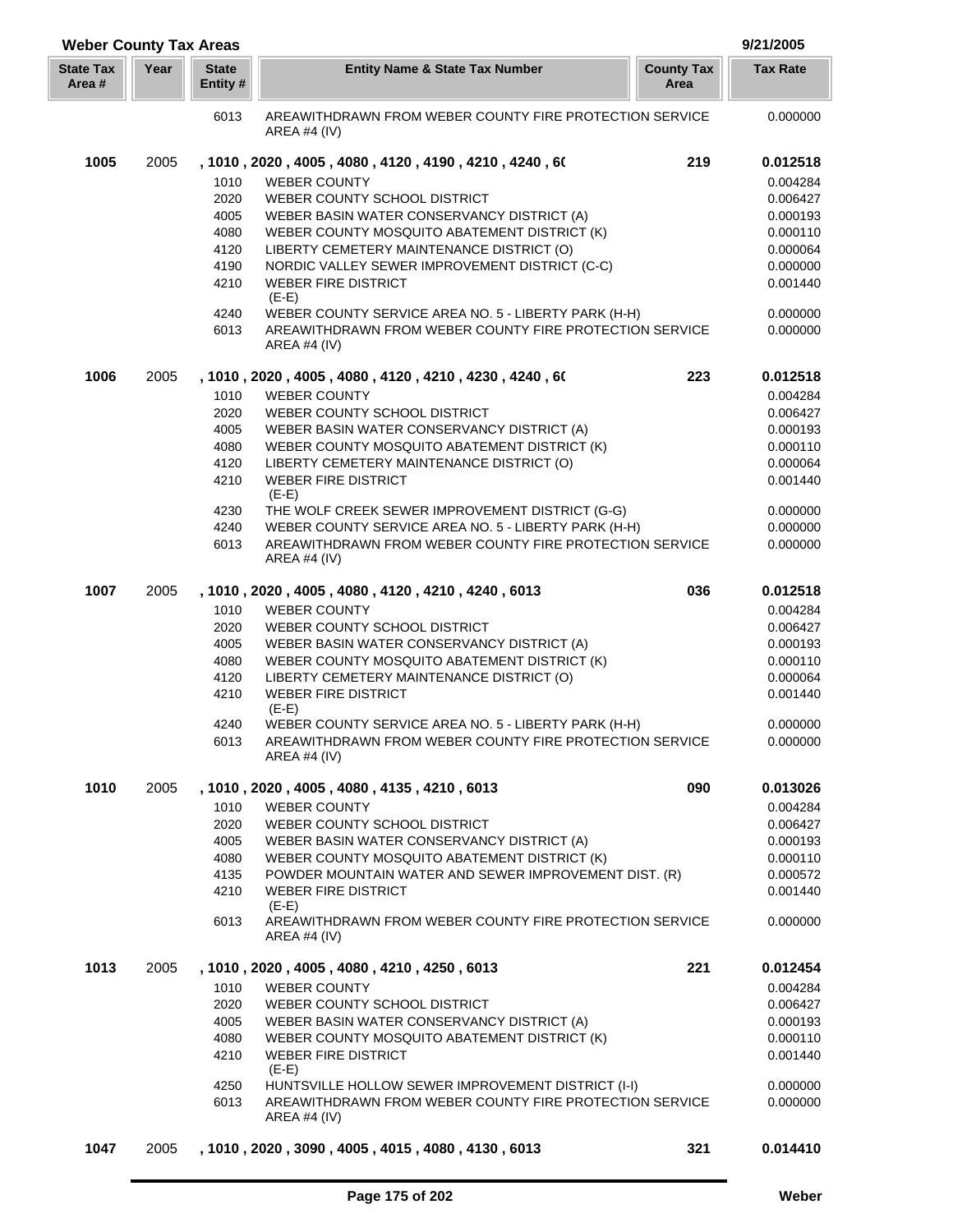# **Weber County Tax Areas 9/21/2005**

| <b>State Tax</b><br>Area # | Year | <b>State</b><br>Entity #                                     | <b>Entity Name &amp; State Tax Number</b>                                                                                                                                                                                                                                                                                                                                                              | <b>County Tax</b><br>Area | <b>Tax Rate</b>                                                                                          |
|----------------------------|------|--------------------------------------------------------------|--------------------------------------------------------------------------------------------------------------------------------------------------------------------------------------------------------------------------------------------------------------------------------------------------------------------------------------------------------------------------------------------------------|---------------------------|----------------------------------------------------------------------------------------------------------|
|                            |      | 1010<br>2020<br>3090<br>4005<br>4015<br>4080<br>4130<br>6013 | <b>WEBER COUNTY</b><br>WEBER COUNTY SCHOOL DISTRICT<br><b>ROY</b><br>WEBER BASIN WATER CONSERVANCY DISTRICT (A)<br>NORTH DAVIS SEWER DISTRICT (C)<br>WEBER COUNTY MOSQUITO ABATEMENT DISTRICT (K)<br>ROY WATER CONSERVANCY SUBDISTRICT (P)<br>AREAWITHDRAWN FROM WEBER COUNTY FIRE PROTECTION SERVICE<br>AREA #4 $(IV)$                                                                                |                           | 0.004284<br>0.006427<br>0.002514<br>0.000193<br>0.000763<br>0.000110<br>0.000119<br>0.000000             |
| 1053                       | 2005 | 1010<br>2020<br>3100<br>4005<br>4080<br>6013<br>6050         | , 1010, 2020, 3100, 4005, 4080, 6013, 6050<br><b>WEBER COUNTY</b><br>WEBER COUNTY SCHOOL DISTRICT<br>SOUTH OGDEN<br>WEBER BASIN WATER CONSERVANCY DISTRICT (A)<br>WEBER COUNTY MOSQUITO ABATEMENT DISTRICT (K)<br>AREAWITHDRAWN FROM WEBER COUNTY FIRE PROTECTION SERVICE<br><b>AREA #4 (IV)</b><br>SOUTH OGDEN - SPECIAL MUNICIPAL LEVIES TO PURCHASE W.B.W.C.<br>WATER                               | 99A                       | 0.014021<br>0.004284<br>0.006427<br>0.003007<br>0.000193<br>0.000110<br>0.000000<br>0.000000             |
| 2119                       | 2005 | 1010<br>2020<br>3040<br>4005<br>4010<br>4020<br>4080<br>8301 | , 1010, 2020, 3040, 4005, 4010, 4020, 4080, 8301<br><b>WEBER COUNTY</b><br>WEBER COUNTY SCHOOL DISTRICT<br>NORTH OGDEN<br>WEBER BASIN WATER CONSERVANCY DISTRICT (A)<br>CENTRAL WEBER SEWER IMPROVEMENT DISTRICT (B)<br>BEN LOMON CEMETERY MAINT. DIST. (D)<br>WEBER COUNTY MOSQUITO ABATEMENT DISTRICT (K)<br>NORTH OGDEN CITY CENTRAL BUSINESS DISTRICT DEVELOPMENT PLAN<br>- NORTH OGDEN CITY (G-1) | 273                       | 0.014142<br>0.004284<br>0.006427<br>0.002468<br>0.000193<br>0.000567<br>0.000093<br>0.000110<br>0.000000 |
| 2131                       | 2005 | 1010<br>2010<br>3050<br>4005<br>4010<br>4070<br>4080<br>6030 | , 1010, 2010, 3050, 4005, 4010, 4070, 4080, 6030<br><b>WEBER COUNTY</b><br>OGDEN CITY SCHOOL DISTRICT<br><b>OGDEN</b><br>WEBER BASIN WATER CONSERVANCY DISTRICT (A)<br>CENTRAL WEBER SEWER IMPROVEMENT DISTRICT (B)<br>BONA VISTA WATER IMPROVEMENT DISTRICT (J)<br>WEBER COUNTY MOSQUITO ABATEMENT DISTRICT (K)<br>OGDEN CITY - SPECIAL MUNICIPAL LEVIES TO PURCHASE W.B.W.C.<br>WATER                | 022                       | 0.017354<br>0.004284<br>0.007312<br>0.004253<br>0.000193<br>0.000567<br>0.000325<br>0.000110<br>0.000310 |
| 2132                       | 2005 | 1010<br>2010<br>3050<br>4005<br>4010<br>4080<br>6030         | , 1010, 2010, 3050, 4005, 4010, 4080, 6030<br><b>WEBER COUNTY</b><br>OGDEN CITY SCHOOL DISTRICT<br><b>OGDEN</b><br>WEBER BASIN WATER CONSERVANCY DISTRICT (A)<br>CENTRAL WEBER SEWER IMPROVEMENT DISTRICT (B)<br>WEBER COUNTY MOSQUITO ABATEMENT DISTRICT (K)<br>OGDEN CITY - SPECIAL MUNICIPAL LEVIES TO PURCHASE W.B.W.C.<br>WATER                                                                   | 025                       | 0.017029<br>0.004284<br>0.007312<br>0.004253<br>0.000193<br>0.000567<br>0.000110<br>0.000310             |
| 2133                       | 2005 | 1010<br>2010<br>3050<br>4005<br>4080<br>6030                 | , 1010 , 2010 , 3050 , 4005 , 4080 , 6030<br><b>WEBER COUNTY</b><br>OGDEN CITY SCHOOL DISTRICT<br><b>OGDEN</b><br>WEBER BASIN WATER CONSERVANCY DISTRICT (A)<br>WEBER COUNTY MOSQUITO ABATEMENT DISTRICT (K)<br>OGDEN CITY - SPECIAL MUNICIPAL LEVIES TO PURCHASE W.B.W.C.<br>WATER                                                                                                                    | 043                       | 0.016462<br>0.004284<br>0.007312<br>0.004253<br>0.000193<br>0.000110<br>0.000310                         |
| 2144                       | 2005 |                                                              | , 1010 , 2010 , 3050 , 4005 , 4010 , 4080 , 6030 , 8004                                                                                                                                                                                                                                                                                                                                                | 182                       | 0.017029                                                                                                 |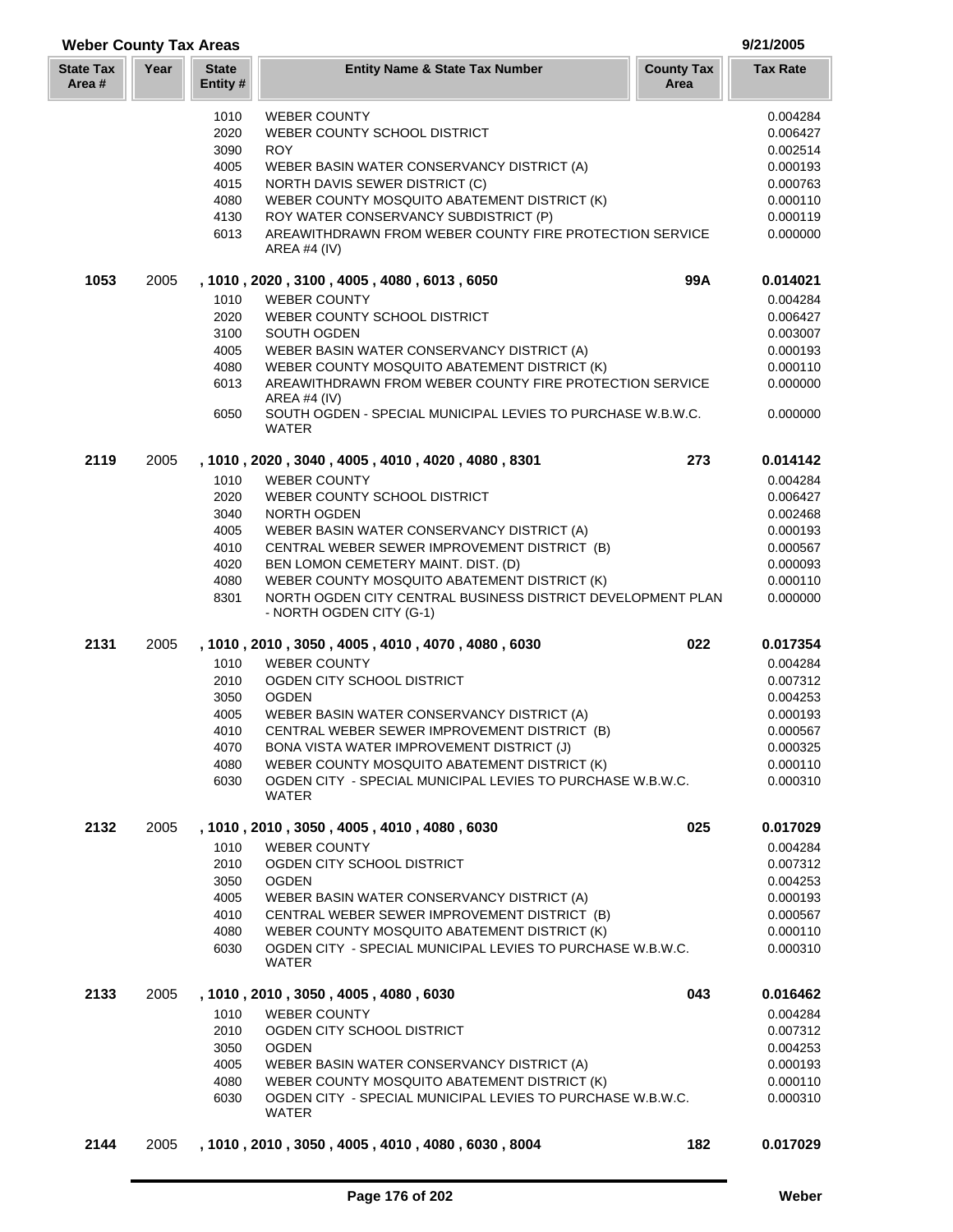| <b>Weber County Tax Areas</b> |      |                          | 9/21/2005                                                                  |                           |                 |
|-------------------------------|------|--------------------------|----------------------------------------------------------------------------|---------------------------|-----------------|
| <b>State Tax</b><br>Area #    | Year | <b>State</b><br>Entity # | <b>Entity Name &amp; State Tax Number</b>                                  | <b>County Tax</b><br>Area | <b>Tax Rate</b> |
|                               |      | 1010                     | <b>WEBER COUNTY</b>                                                        |                           | 0.004284        |
|                               |      | 2010                     | OGDEN CITY SCHOOL DISTRICT                                                 |                           | 0.007312        |
|                               |      | 3050                     | <b>OGDEN</b>                                                               |                           | 0.004253        |
|                               |      | 4005                     | WEBER BASIN WATER CONSERVANCY DISTRICT (A)                                 |                           | 0.000193        |
|                               |      | 4010                     |                                                                            |                           |                 |
|                               |      |                          | CENTRAL WEBER SEWER IMPROVEMENT DISTRICT (B)                               |                           | 0.000567        |
|                               |      | 4080                     | WEBER COUNTY MOSQUITO ABATEMENT DISTRICT (K)                               |                           | 0.000110        |
|                               |      | 6030                     | OGDEN CITY - SPECIAL MUNICIPAL LEVIES TO PURCHASE W.B.W.C.<br>WATER        |                           | 0.000310        |
|                               |      | 8004                     | UNION GARDENS REDEVELOPMENT PROJECT, PROJECT #5 - OGDEN CITY<br>$-(A-4)$   |                           | 0.000000        |
| 2145                          | 2005 |                          | , 1010, 2010, 3050, 4005, 4010, 4080, 6030, 8012                           | 246                       | 0.017029        |
|                               |      | 1010                     | <b>WEBER COUNTY</b>                                                        |                           | 0.004284        |
|                               |      | 2010                     | OGDEN CITY SCHOOL DISTRICT                                                 |                           | 0.007312        |
|                               |      | 3050                     | <b>OGDEN</b>                                                               |                           | 0.004253        |
|                               |      | 4005                     | WEBER BASIN WATER CONSERVANCY DISTRICT (A)                                 |                           | 0.000193        |
|                               |      | 4010                     | CENTRAL WEBER SEWER IMPROVEMENT DISTRICT (B)                               |                           | 0.000567        |
|                               |      |                          |                                                                            |                           |                 |
|                               |      | 4080                     | WEBER COUNTY MOSQUITO ABATEMENT DISTRICT (K)                               |                           | 0.000110        |
|                               |      | 6030                     | OGDEN CITY - SPECIAL MUNICIPAL LEVIES TO PURCHASE W.B.W.C.<br><b>WATER</b> |                           | 0.000310        |
|                               |      | 8012                     | TWELFTH STREET REDEVELOPMENT PROJECT - OGDEN CITY - (A-12)                 |                           | 0.000000        |
| 2151                          | 2005 |                          | , 1010, 2010, 3050, 4005, 4010, 4080, 6030, 8009                           | 238                       | 0.017029        |
|                               |      | 1010                     | <b>WEBER COUNTY</b>                                                        |                           | 0.004284        |
|                               |      | 2010                     | OGDEN CITY SCHOOL DISTRICT                                                 |                           | 0.007312        |
|                               |      | 3050                     | <b>OGDEN</b>                                                               |                           | 0.004253        |
|                               |      | 4005                     | WEBER BASIN WATER CONSERVANCY DISTRICT (A)                                 |                           | 0.000193        |
|                               |      | 4010                     | CENTRAL WEBER SEWER IMPROVEMENT DISTRICT (B)                               |                           | 0.000567        |
|                               |      | 4080                     | WEBER COUNTY MOSQUITO ABATEMENT DISTRICT (K)                               |                           | 0.000110        |
|                               |      | 6030                     | OGDEN CITY - SPECIAL MUNICIPAL LEVIES TO PURCHASE W.B.W.C.<br><b>WATER</b> |                           | 0.000310        |
|                               |      | 8009                     | PARK BOULEVARD REDEVELOPMENT PROJECT - OGDEN CITY - (A-9)                  |                           | 0.000000        |
| 2152                          | 2005 |                          | , 1010, 2010, 3050, 4005, 4010, 4080, 6030, 8013                           | 263                       | 0.017029        |
|                               |      | 1010                     | <b>WEBER COUNTY</b>                                                        |                           | 0.004284        |
|                               |      | 2010                     | OGDEN CITY SCHOOL DISTRICT                                                 |                           | 0.007312        |
|                               |      | 3050                     | <b>OGDEN</b>                                                               |                           | 0.004253        |
|                               |      | 4005                     | WEBER BASIN WATER CONSERVANCY DISTRICT (A)                                 |                           | 0.000193        |
|                               |      | 4010                     | CENTRAL WEBER SEWER IMPROVEMENT DISTRICT (B)                               |                           | 0.000567        |
|                               |      | 4080                     | WEBER COUNTY MOSQUITO ABATEMENT DISTRICT (K)                               |                           | 0.000110        |
|                               |      | 6030                     | OGDEN CITY - SPECIAL MUNICIPAL LEVIES TO PURCHASE W.B.W.C.                 |                           | 0.000310        |
|                               |      |                          | <b>WATER</b>                                                               |                           |                 |
|                               |      | 8013                     | GOLDEN SPIKE REDEVELOPMENT PROJECT - OGDEN CITY - (A-13)                   |                           | 0.000000        |
| 2153                          | 2005 |                          | , 1010, 2010, 3050, 4005, 4010, 4080, 6030, 8001                           | 093                       | 0.017029        |
|                               |      | 1010                     | <b>WEBER COUNTY</b>                                                        |                           | 0.004284        |
|                               |      | 2010                     | OGDEN CITY SCHOOL DISTRICT                                                 |                           | 0.007312        |
|                               |      | 3050                     | <b>OGDEN</b>                                                               |                           | 0.004253        |
|                               |      | 4005                     | WEBER BASIN WATER CONSERVANCY DISTRICT (A)                                 |                           | 0.000193        |
|                               |      | 4010                     | CENTRAL WEBER SEWER IMPROVEMENT DISTRICT (B)                               |                           | 0.000567        |
|                               |      | 4080                     | WEBER COUNTY MOSQUITO ABATEMENT DISTRICT (K)                               |                           | 0.000110        |
|                               |      | 6030                     | OGDEN CITY - SPECIAL MUNICIPAL LEVIES TO PURCHASE W.B.W.C.<br>WATER        |                           | 0.000310        |
|                               |      | 8001                     | CBD MALL REDEVELOPMENT PROJECT, PROJECT #1 - OGDEN CITY - (A-1)            |                           | 0.000000        |
| 2154                          | 2005 |                          | , 1010, 2010, 3050, 4005, 4010, 4080, 6030, 8010                           | 251                       | 0.017029        |
|                               |      | 1010                     | <b>WEBER COUNTY</b>                                                        |                           | 0.004284        |
|                               |      | 2010                     | OGDEN CITY SCHOOL DISTRICT                                                 |                           | 0.007312        |
|                               |      | 3050                     | <b>OGDEN</b>                                                               |                           | 0.004253        |
|                               |      | 4005                     | WEBER BASIN WATER CONSERVANCY DISTRICT (A)                                 |                           | 0.000193        |
|                               |      | 4010                     | CENTRAL WEBER SEWER IMPROVEMENT DISTRICT (B)                               |                           | 0.000567        |
|                               |      | 4080                     | WEBER COUNTY MOSQUITO ABATEMENT DISTRICT (K)                               |                           | 0.000110        |
|                               |      |                          |                                                                            |                           |                 |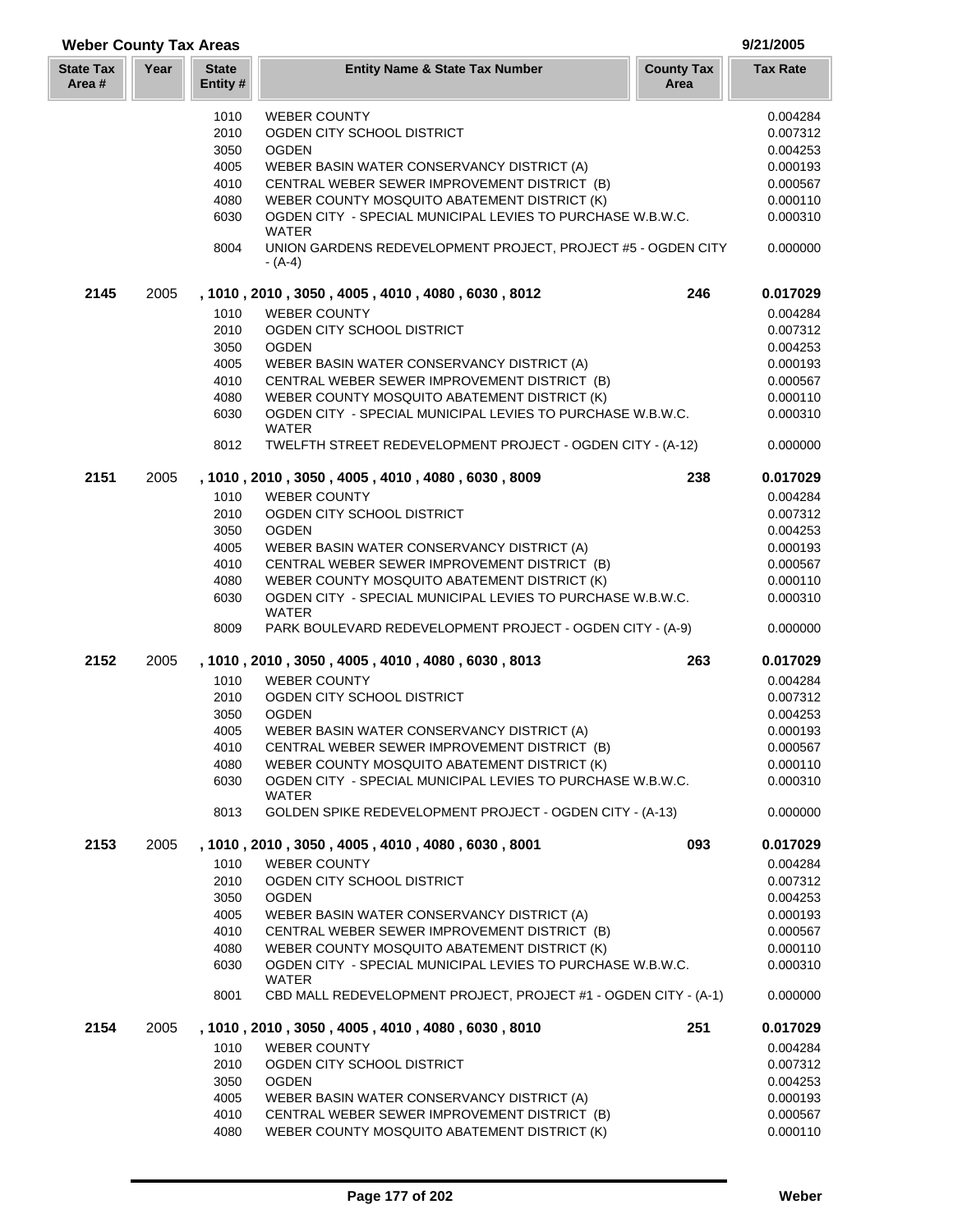| <b>Weber County Tax Areas</b> |      |                          |                                                                                                            | 9/21/2005                 |                      |
|-------------------------------|------|--------------------------|------------------------------------------------------------------------------------------------------------|---------------------------|----------------------|
| <b>State Tax</b><br>Area#     | Year | <b>State</b><br>Entity # | <b>Entity Name &amp; State Tax Number</b>                                                                  | <b>County Tax</b><br>Area | <b>Tax Rate</b>      |
|                               |      | 6030                     | OGDEN CITY - SPECIAL MUNICIPAL LEVIES TO PURCHASE W.B.W.C.<br><b>WATER</b>                                 |                           | 0.000310             |
|                               |      | 8010                     | LINCOLN REDEVELOPMENT PROJECT - OGDEN CITY - (A-10)                                                        |                           | 0.000000             |
| 2155                          | 2005 |                          | , 1010, 2010, 3050, 4005, 4010, 4080, 6030, 8008                                                           | 237                       | 0.017029             |
|                               |      | 1010                     | <b>WEBER COUNTY</b>                                                                                        |                           | 0.004284             |
|                               |      | 2010                     | OGDEN CITY SCHOOL DISTRICT                                                                                 |                           | 0.007312             |
|                               |      | 3050                     | <b>OGDEN</b>                                                                                               |                           | 0.004253             |
|                               |      | 4005                     | WEBER BASIN WATER CONSERVANCY DISTRICT (A)                                                                 |                           | 0.000193             |
|                               |      | 4010<br>4080             | CENTRAL WEBER SEWER IMPROVEMENT DISTRICT (B)<br>WEBER COUNTY MOSQUITO ABATEMENT DISTRICT (K)               |                           | 0.000567<br>0.000110 |
|                               |      | 6030                     | OGDEN CITY - SPECIAL MUNICIPAL LEVIES TO PURCHASE W.B.W.C.                                                 |                           | 0.000310             |
|                               |      |                          | <b>WATER</b>                                                                                               |                           |                      |
|                               |      | 8008                     | LESTER PARK REDEVELOPMENT PROJECT #8 - OGDEN CITY - (A-8)                                                  |                           | 0.000000             |
| 2158                          | 2005 |                          | , 1010, 2010, 3050, 4005, 4010, 4080, 6030, 8002                                                           | 139                       | 0.017029             |
|                               |      | 1010                     | <b>WEBER COUNTY</b>                                                                                        |                           | 0.004284             |
|                               |      | 2010                     | OGDEN CITY SCHOOL DISTRICT                                                                                 |                           | 0.007312             |
|                               |      | 3050                     | <b>OGDEN</b>                                                                                               |                           | 0.004253             |
|                               |      | 4005                     | WEBER BASIN WATER CONSERVANCY DISTRICT (A)                                                                 |                           | 0.000193             |
|                               |      | 4010<br>4080             | CENTRAL WEBER SEWER IMPROVEMENT DISTRICT (B)                                                               |                           | 0.000567             |
|                               |      | 6030                     | WEBER COUNTY MOSQUITO ABATEMENT DISTRICT (K)<br>OGDEN CITY - SPECIAL MUNICIPAL LEVIES TO PURCHASE W.B.W.C. |                           | 0.000110<br>0.000310 |
|                               |      |                          | WATER                                                                                                      |                           |                      |
|                               |      | 8002                     | 25TH STREET REDEVELOPMENT PROJECT, PROJECT #2 - OGDEN CITY -<br>$(A-2)$                                    |                           | 0.000000             |
| 2161                          | 2005 |                          | , 1010, 2010, 3050, 4005, 4010, 4080, 6030, 8007                                                           | 236                       | 0.017029             |
|                               |      | 1010                     | <b>WEBER COUNTY</b>                                                                                        |                           | 0.004284             |
|                               |      | 2010                     | OGDEN CITY SCHOOL DISTRICT                                                                                 |                           | 0.007312             |
|                               |      | 3050                     | <b>OGDEN</b>                                                                                               |                           | 0.004253             |
|                               |      | 4005                     | WEBER BASIN WATER CONSERVANCY DISTRICT (A)                                                                 |                           | 0.000193             |
|                               |      | 4010                     | CENTRAL WEBER SEWER IMPROVEMENT DISTRICT (B)                                                               |                           | 0.000567             |
|                               |      | 4080                     | WEBER COUNTY MOSQUITO ABATEMENT DISTRICT (K)                                                               |                           | 0.000110             |
|                               |      | 6030                     | OGDEN CITY - SPECIAL MUNICIPAL LEVIES TO PURCHASE W.B.W.C.<br><b>WATER</b>                                 |                           | 0.000310             |
|                               |      | 8007                     | GOLDEN LINKS REDEVELOPMENT PROJECT #7 - OGDEN CITY - (A-7)                                                 |                           | 0.000000             |
| 2162                          | 2005 |                          | , 1010, 2010, 3050, 4005, 4010, 4080, 6030, 8006                                                           | 224                       | 0.017029             |
|                               |      | 1010                     | <b>WEBER COUNTY</b>                                                                                        |                           | 0.004284             |
|                               |      | 2010                     | OGDEN CITY SCHOOL DISTRICT                                                                                 |                           | 0.007312             |
|                               |      | 3050                     | <b>OGDEN</b>                                                                                               |                           | 0.004253             |
|                               |      | 4005<br>4010             | WEBER BASIN WATER CONSERVANCY DISTRICT (A)<br>CENTRAL WEBER SEWER IMPROVEMENT DISTRICT (B)                 |                           | 0.000193<br>0.000567 |
|                               |      | 4080                     | WEBER COUNTY MOSQUITO ABATEMENT DISTRICT (K)                                                               |                           | 0.000110             |
|                               |      | 6030                     | OGDEN CITY - SPECIAL MUNICIPAL LEVIES TO PURCHASE W.B.W.C.                                                 |                           | 0.000310             |
|                               |      |                          | <b>WATER</b>                                                                                               |                           |                      |
|                               |      | 8006                     | WASHINGTON BOULEVARD REDEVELOPMENT PROJECT, PROJECT #6<br>- OGDEN CITY - (A-6)                             |                           | 0.000000             |
| 2165                          | 2005 |                          | , 1010, 2010, 3050, 4005, 4010, 4080, 6030, 8011                                                           | 252                       | 0.017029             |
|                               |      | 1010                     | <b>WEBER COUNTY</b>                                                                                        |                           | 0.004284             |
|                               |      | 2010                     | OGDEN CITY SCHOOL DISTRICT                                                                                 |                           | 0.007312             |
|                               |      | 3050                     | <b>OGDEN</b>                                                                                               |                           | 0.004253             |
|                               |      | 4005                     | WEBER BASIN WATER CONSERVANCY DISTRICT (A)                                                                 |                           | 0.000193             |
|                               |      | 4010                     | CENTRAL WEBER SEWER IMPROVEMENT DISTRICT (B)                                                               |                           | 0.000567             |
|                               |      | 4080                     | WEBER COUNTY MOSQUITO ABATEMENT DISTRICT (K)                                                               |                           | 0.000110             |
|                               |      | 6030                     | OGDEN CITY - SPECIAL MUNICIPAL LEVIES TO PURCHASE W.B.W.C.<br><b>WATER</b>                                 |                           | 0.000310             |
|                               |      | 8011                     | SOUTH CBD REDEVELOPMENT PROJECT - OGDEN CITY - (A-11)                                                      |                           | 0.000000             |
| 2169                          | 2005 |                          | , 1010, 2010, 3050, 4005, 4010, 4080, 6030, 8005                                                           | 183                       | 0.017029             |
|                               |      | 1010                     | <b>WEBER COUNTY</b>                                                                                        |                           | 0.004284             |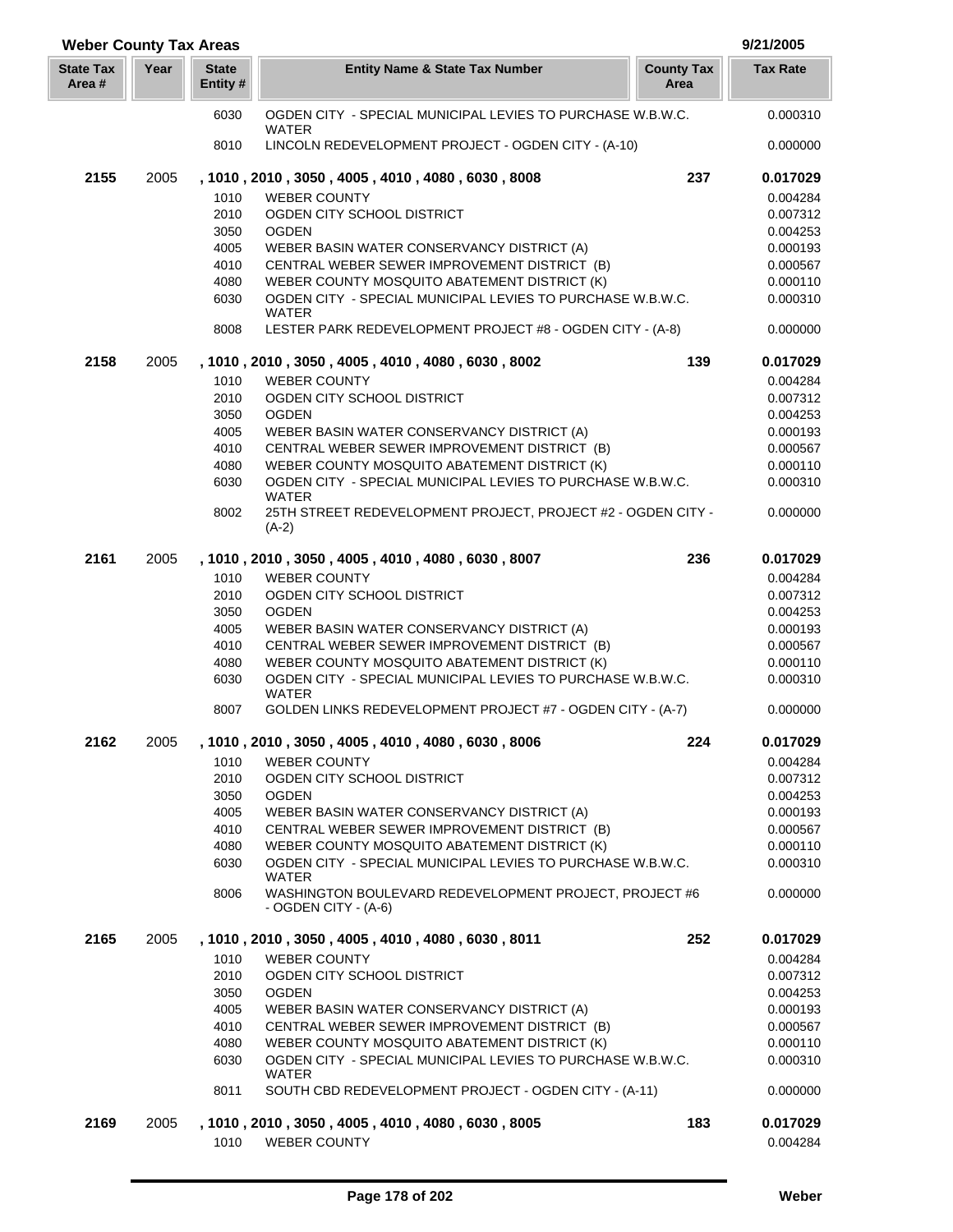| <b>Weber County Tax Areas</b> |      |                          |                                                                              |                           | 9/21/2005            |
|-------------------------------|------|--------------------------|------------------------------------------------------------------------------|---------------------------|----------------------|
| <b>State Tax</b><br>Area#     | Year | <b>State</b><br>Entity # | <b>Entity Name &amp; State Tax Number</b>                                    | <b>County Tax</b><br>Area | <b>Tax Rate</b>      |
|                               |      | 2010                     | OGDEN CITY SCHOOL DISTRICT                                                   |                           | 0.007312             |
|                               |      | 3050                     | <b>OGDEN</b>                                                                 |                           | 0.004253             |
|                               |      | 4005                     | WEBER BASIN WATER CONSERVANCY DISTRICT (A)                                   |                           | 0.000193             |
|                               |      | 4010                     | CENTRAL WEBER SEWER IMPROVEMENT DISTRICT (B)                                 |                           | 0.000567             |
|                               |      | 4080                     | WEBER COUNTY MOSQUITO ABATEMENT DISTRICT (K)                                 |                           | 0.000110             |
|                               |      | 6030                     | OGDEN CITY - SPECIAL MUNICIPAL LEVIES TO PURCHASE W.B.W.C.<br><b>WATER</b>   |                           | 0.000310             |
|                               |      | 8005                     | ST. BENEDICTS REDEVELOPMENT PROJECT, PROJECT #4 - OGDEN CITY -<br>$A-5)$     |                           | 0.000000             |
| 2171                          | 2005 |                          | , 1010, 2010, 3050, 4005, 4010, 4080, 6030, 8015                             | 297                       | 0.017029             |
|                               |      | 1010                     | <b>WEBER COUNTY</b>                                                          |                           | 0.004284             |
|                               |      | 2010                     | OGDEN CITY SCHOOL DISTRICT                                                   |                           | 0.007312             |
|                               |      | 3050                     | <b>OGDEN</b>                                                                 |                           | 0.004253             |
|                               |      | 4005                     | WEBER BASIN WATER CONSERVANCY DISTRICT (A)                                   |                           | 0.000193             |
|                               |      | 4010                     | CENTRAL WEBER SEWER IMPROVEMENT DISTRICT (B)                                 |                           | 0.000567             |
|                               |      | 4080                     | WEBER COUNTY MOSQUITO ABATEMENT DISTRICT (K)                                 |                           | 0.000110             |
|                               |      | 6030                     | OGDEN CITY - SPECIAL MUNICIPAL LEVIES TO PURCHASE W.B.W.C.<br><b>WATER</b>   |                           | 0.000310             |
|                               |      | 8015                     | FAIRMOUNT REDEVELOPMENT PROJECT - OGDEN CITY - (A-15)                        |                           | 0.000000             |
| 2176                          | 2005 |                          | , 1010, 2020, 3090, 4005, 4015, 4070, 4080                                   | 243                       | 0.014616             |
|                               |      | 1010                     | <b>WEBER COUNTY</b>                                                          |                           | 0.004284             |
|                               |      | 2020                     | WEBER COUNTY SCHOOL DISTRICT                                                 |                           | 0.006427             |
|                               |      | 3090                     | <b>ROY</b>                                                                   |                           | 0.002514             |
|                               |      | 4005                     | WEBER BASIN WATER CONSERVANCY DISTRICT (A)                                   |                           | 0.000193             |
|                               |      | 4015                     | NORTH DAVIS SEWER DISTRICT (C)                                               |                           | 0.000763             |
|                               |      | 4070                     | BONA VISTA WATER IMPROVEMENT DISTRICT (J)                                    |                           | 0.000325             |
|                               |      | 4080                     | WEBER COUNTY MOSQUITO ABATEMENT DISTRICT (K)                                 |                           | 0.000110             |
| 2177                          | 2005 |                          | , 1010, 2010, 3050, 4005, 4010, 4080, 6030, 8003                             | 154                       | 0.017029             |
|                               |      | 1010                     | <b>WEBER COUNTY</b>                                                          |                           | 0.004284             |
|                               |      | 2010                     | OGDEN CITY SCHOOL DISTRICT                                                   |                           | 0.007312             |
|                               |      | 3050                     | <b>OGDEN</b>                                                                 |                           | 0.004253             |
|                               |      | 4005                     | WEBER BASIN WATER CONSERVANCY DISTRICT (A)                                   |                           | 0.000193             |
|                               |      | 4010                     | CENTRAL WEBER SEWER IMPROVEMENT DISTRICT (B)                                 |                           | 0.000567             |
|                               |      | 4080                     | WEBER COUNTY MOSQUITO ABATEMENT DISTRICT (K)                                 |                           | 0.000110             |
|                               |      | 6030                     | OGDEN CITY - SPECIAL MUNICIPAL LEVIES TO PURCHASE W.B.W.C.<br><b>WATER</b>   |                           | 0.000310             |
|                               |      | 8003                     | NEWGATE MALL REDEVELOPMENT PROJECT, PROJECT #3 - OGDEN CITY<br>$-(A-3)$      |                           | 0.000000             |
| 2181                          | 2005 |                          | , 1010, 2010, 3050, 4005, 4010, 4080, 6030, 8014                             | 265                       | 0.017029             |
|                               |      | 1010                     | <b>WEBER COUNTY</b>                                                          |                           | 0.004284             |
|                               |      | 2010                     | OGDEN CITY SCHOOL DISTRICT                                                   |                           | 0.007312             |
|                               |      | 3050                     | <b>OGDEN</b>                                                                 |                           | 0.004253             |
|                               |      | 4005                     | WEBER BASIN WATER CONSERVANCY DISTRICT (A)                                   |                           | 0.000193             |
|                               |      | 4010                     | CENTRAL WEBER SEWER IMPROVEMENT DISTRICT (B)                                 |                           | 0.000567             |
|                               |      | 4080                     | WEBER COUNTY MOSQUITO ABATEMENT DISTRICT (K)                                 |                           | 0.000110             |
|                               |      | 6030                     | OGDEN CITY - SPECIAL MUNICIPAL LEVIES TO PURCHASE W.B.W.C.                   |                           | 0.000310             |
|                               |      | 8014                     | WATER<br>OGDEN-HINCKLEY AIRPORT REDEVELOPMENT PROJECT AREA - OGDEN           |                           | 0.000000             |
|                               |      |                          | $CITY - (A-14)$                                                              |                           |                      |
| 2183                          | 2005 |                          | , 1010, 2010, 3050, 4005, 4015, 4080, 6030, 8014                             | 266                       | 0.017225             |
|                               |      | 1010                     | <b>WEBER COUNTY</b>                                                          |                           | 0.004284             |
|                               |      | 2010                     | OGDEN CITY SCHOOL DISTRICT                                                   |                           | 0.007312             |
|                               |      | 3050                     | <b>OGDEN</b>                                                                 |                           | 0.004253             |
|                               |      | 4005<br>4015             | WEBER BASIN WATER CONSERVANCY DISTRICT (A)<br>NORTH DAVIS SEWER DISTRICT (C) |                           | 0.000193<br>0.000763 |
|                               |      | 4080                     | WEBER COUNTY MOSQUITO ABATEMENT DISTRICT (K)                                 |                           | 0.000110             |
|                               |      | 6030                     | OGDEN CITY - SPECIAL MUNICIPAL LEVIES TO PURCHASE W.B.W.C.                   |                           | 0.000310             |
|                               |      |                          |                                                                              |                           |                      |

WATER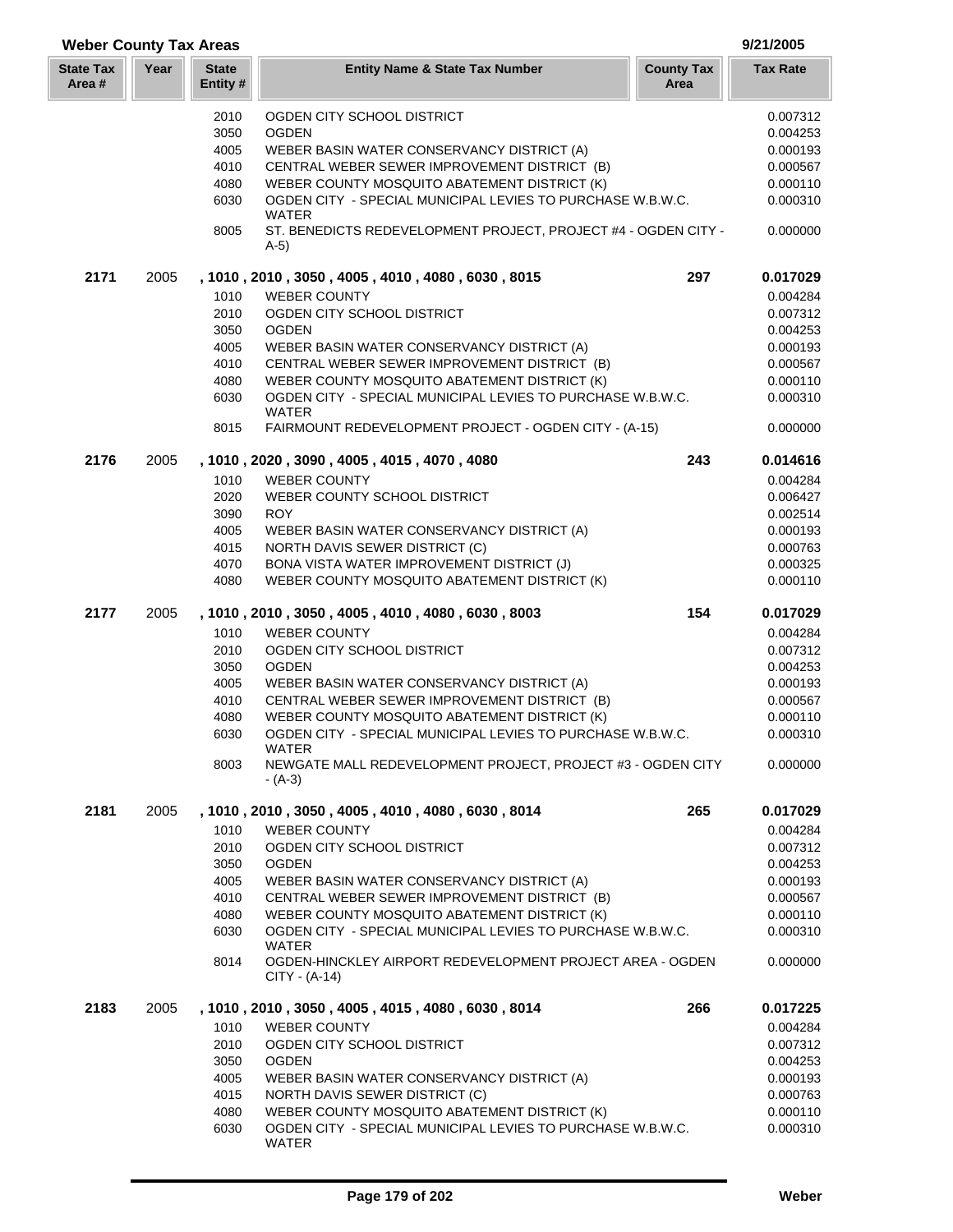| <b>Weber County Tax Areas</b> |      |                          |                                                                              |                           | 9/21/2005       |
|-------------------------------|------|--------------------------|------------------------------------------------------------------------------|---------------------------|-----------------|
| <b>State Tax</b><br>Area #    | Year | <b>State</b><br>Entity # | <b>Entity Name &amp; State Tax Number</b>                                    | <b>County Tax</b><br>Area | <b>Tax Rate</b> |
|                               |      | 8014                     | OGDEN-HINCKLEY AIRPORT REDEVELOPMENT PROJECT AREA - OGDEN<br>$CITY - (A-14)$ |                           | 0.000000        |
| 2187                          | 2005 |                          | , 1010, 2020, 3100, 4005, 4010, 4080, 6050, 8102                             | 298                       | 0.014588        |
|                               |      | 1010                     | <b>WEBER COUNTY</b>                                                          |                           | 0.004284        |
|                               |      | 2020                     | WEBER COUNTY SCHOOL DISTRICT                                                 |                           | 0.006427        |
|                               |      | 3100                     | SOUTH OGDEN                                                                  |                           | 0.003007        |
|                               |      | 4005                     | WEBER BASIN WATER CONSERVANCY DISTRICT (A)                                   |                           | 0.000193        |
|                               |      | 4010                     | CENTRAL WEBER SEWER IMPROVEMENT DISTRICT (B)                                 |                           | 0.000567        |
|                               |      | 4080                     | WEBER COUNTY MOSQUITO ABATEMENT DISTRICT (K)                                 |                           | 0.000110        |
|                               |      | 6050                     | SOUTH OGDEN - SPECIAL MUNICIPAL LEVIES TO PURCHASE W.B.W.C.                  |                           | 0.000000        |
|                               |      |                          | WATER                                                                        |                           |                 |
|                               |      | 8102                     | 36TH STREET REDEVELOPMENT PROJECT AREA - SOUTH OGDEN CITY -<br>$(C-2)$       |                           | 0.000000        |
| 2203                          | 2005 |                          | , 1010, 2020, 3090, 4005, 4015, 4080, 4130, 4150, 42                         | 314                       | 0.014895        |
|                               |      | 1010                     | <b>WEBER COUNTY</b>                                                          |                           | 0.004284        |
|                               |      | 2020                     | WEBER COUNTY SCHOOL DISTRICT                                                 |                           | 0.006427        |
|                               |      | 3090                     | <b>ROY</b>                                                                   |                           | 0.002514        |
|                               |      | 4005                     | WEBER BASIN WATER CONSERVANCY DISTRICT (A)                                   |                           | 0.000193        |
|                               |      | 4015                     | <b>NORTH DAVIS SEWER DISTRICT (C)</b>                                        |                           | 0.000763        |
|                               |      | 4080                     | WEBER COUNTY MOSQUITO ABATEMENT DISTRICT (K)                                 |                           | 0.000110        |
|                               |      | 4130                     | ROY WATER CONSERVANCY SUBDISTRICT (P)                                        |                           | 0.000119        |
|                               |      | 4150                     | HOOPER WATER IMPROVEMENT DISTRICT (T)                                        |                           | 0.000485        |
|                               |      | 4220                     | WEBER COUNTY SEWER SERVICE AREA # 2 (F-F)                                    |                           | 0.000000        |
| 2208                          | 2005 |                          | , 1010, 2020, 3090, 4005, 4015, 4080, 4130, 8052                             | 271                       | 0.014410        |
|                               |      | 1010                     | <b>WEBER COUNTY</b>                                                          |                           | 0.004284        |
|                               |      | 2020                     | WEBER COUNTY SCHOOL DISTRICT                                                 |                           | 0.006427        |
|                               |      | 3090                     | <b>ROY</b>                                                                   |                           | 0.002514        |
|                               |      | 4005                     | WEBER BASIN WATER CONSERVANCY DISTRICT (A)                                   |                           | 0.000193        |
|                               |      | 4015                     | NORTH DAVIS SEWER DISTRICT (C)                                               |                           | 0.000763        |
|                               |      | 4080                     | WEBER COUNTY MOSQUITO ABATEMENT DISTRICT (K)                                 |                           | 0.000110        |
|                               |      | 4130                     | ROY WATER CONSERVANCY SUBDISTRICT (P)                                        |                           | 0.000119        |
|                               |      | 8052                     | REDEVELOPMENT PROJECT AREA NO. 1 - ROY CITY - (B-1)                          |                           | 0.000000        |
| 2211                          | 2005 |                          | , 1010, 2020, 3090, 4005, 4015, 4080, 4130, 8055                             | 272                       | 0.014410        |
|                               |      |                          | 1010 WEBER COUNTY                                                            |                           | 0.004284        |
|                               |      | 2020                     | WEBER COUNTY SCHOOL DISTRICT                                                 |                           | 0.006427        |
|                               |      | 3090                     | <b>ROY</b>                                                                   |                           | 0.002514        |
|                               |      | 4005                     | WEBER BASIN WATER CONSERVANCY DISTRICT (A)                                   |                           | 0.000193        |
|                               |      | 4015                     | NORTH DAVIS SEWER DISTRICT (C)                                               |                           | 0.000763        |
|                               |      | 4080                     | WEBER COUNTY MOSQUITO ABATEMENT DISTRICT (K)                                 |                           | 0.000110        |
|                               |      | 4130                     | ROY WATER CONSERVANCY SUBDISTRICT (P)                                        |                           | 0.000119        |
|                               |      | 8055                     | CITY CENTER REDEVELOPMENT PROJECT NO. 3 - ROY CITY - (B-4)                   |                           | 0.000000        |
| 2212                          | 2005 |                          | , 1010, 2010, 3050, 4005, 4080, 4140, 6030                                   | 311                       | 0.016796        |
|                               |      | 1010                     | <b>WEBER COUNTY</b>                                                          |                           | 0.004284        |
|                               |      | 2010                     | OGDEN CITY SCHOOL DISTRICT                                                   |                           | 0.007312        |
|                               |      | 3050                     | <b>OGDEN</b>                                                                 |                           | 0.004253        |
|                               |      | 4005                     | WEBER BASIN WATER CONSERVANCY DISTRICT (A)                                   |                           | 0.000193        |
|                               |      | 4080                     | WEBER COUNTY MOSQUITO ABATEMENT DISTRICT (K)                                 |                           | 0.000110        |
|                               |      | 4140                     | UINTAH HIGHLANDS WATER & SEWER IMPROVEMENT DISTRICT (S)                      |                           | 0.000334        |
|                               |      | 6030                     | OGDEN CITY - SPECIAL MUNICIPAL LEVIES TO PURCHASE W.B.W.C.<br>WATER          |                           | 0.000310        |
| 2214                          | 2005 |                          | , 1010, 2020, 3100, 4005, 4010, 4080, 6013, 6050                             | 99B                       | 0.014588        |
|                               |      | 1010                     | <b>WEBER COUNTY</b>                                                          |                           | 0.004284        |
|                               |      | 2020                     | WEBER COUNTY SCHOOL DISTRICT                                                 |                           | 0.006427        |
|                               |      | 3100                     | SOUTH OGDEN                                                                  |                           | 0.003007        |
|                               |      | 4005                     | WEBER BASIN WATER CONSERVANCY DISTRICT (A)                                   |                           | 0.000193        |
|                               |      | 4010                     | CENTRAL WEBER SEWER IMPROVEMENT DISTRICT (B)                                 |                           | 0.000567        |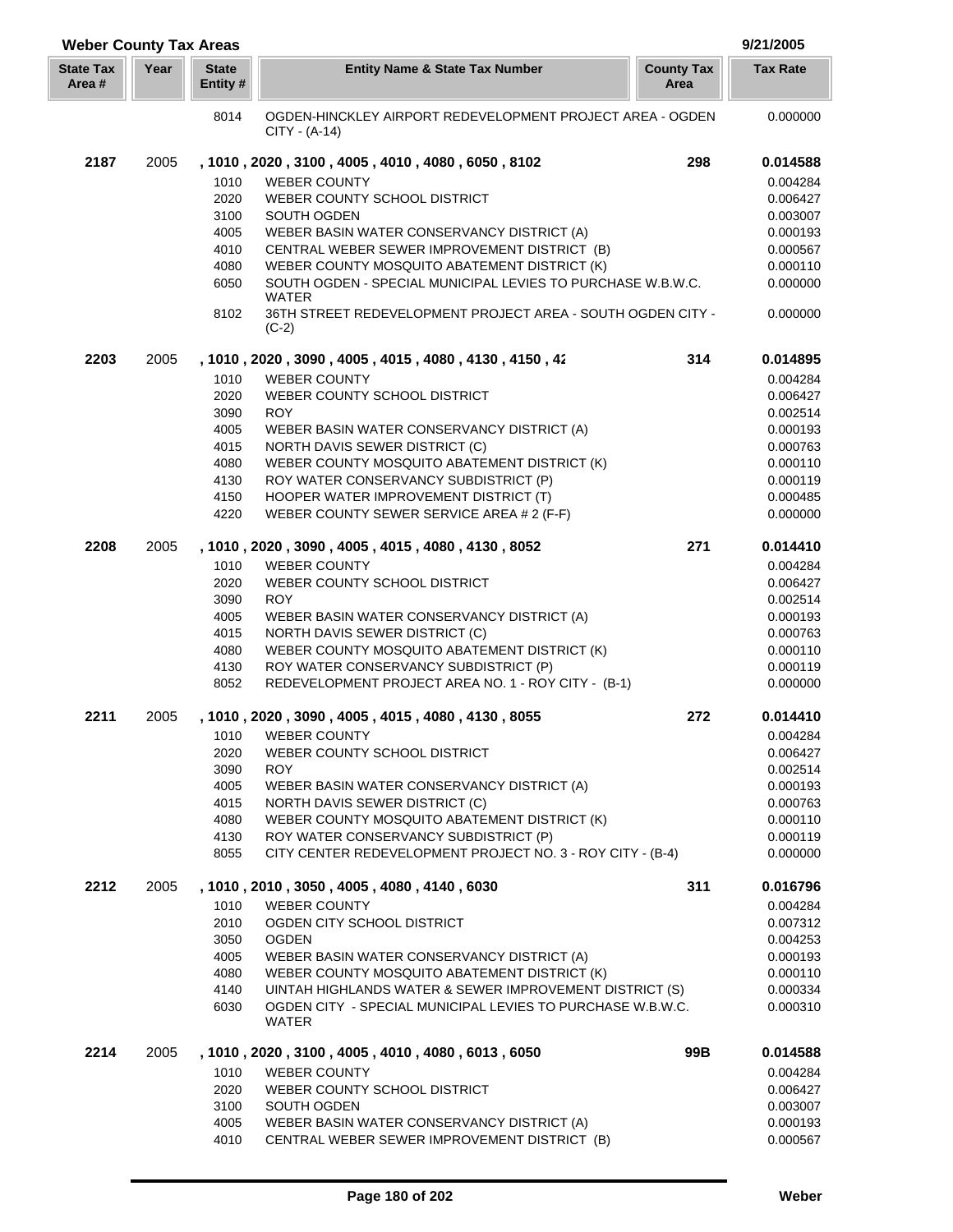| <b>Weber County Tax Areas</b> |      |                         |                                                                                     |                           | 9/21/2005            |
|-------------------------------|------|-------------------------|-------------------------------------------------------------------------------------|---------------------------|----------------------|
| <b>State Tax</b><br>Area #    | Year | <b>State</b><br>Entity# | <b>Entity Name &amp; State Tax Number</b>                                           | <b>County Tax</b><br>Area | <b>Tax Rate</b>      |
|                               |      | 4080                    | WEBER COUNTY MOSQUITO ABATEMENT DISTRICT (K)                                        |                           | 0.000110             |
|                               |      | 6013                    | AREAWITHDRAWN FROM WEBER COUNTY FIRE PROTECTION SERVICE<br>AREA #4 (IV)             |                           | 0.000000             |
|                               |      | 6050                    | SOUTH OGDEN - SPECIAL MUNICIPAL LEVIES TO PURCHASE W.B.W.C.<br><b>WATER</b>         |                           | 0.000000             |
| 2809                          | 2005 |                         | , 1010, 2020, 3070, 4005, 4020, 4080                                                | 006                       | 0.013449             |
|                               |      | 1010                    | <b>WEBER COUNTY</b>                                                                 |                           | 0.004284             |
|                               |      | 2020                    | WEBER COUNTY SCHOOL DISTRICT                                                        |                           | 0.006427             |
|                               |      | 3070                    | PLEASANT VIEW                                                                       |                           | 0.002342             |
|                               |      | 4005                    | WEBER BASIN WATER CONSERVANCY DISTRICT (A)                                          |                           | 0.000193             |
|                               |      | 4020                    | BEN LOMON CEMETERY MAINT. DIST. (D)                                                 |                           | 0.000093             |
|                               |      | 4080                    | WEBER COUNTY MOSQUITO ABATEMENT DISTRICT (K)                                        |                           | 0.000110             |
| 2810                          | 2005 |                         | , 1010, 2020, 4005, 4020, 4080, 4210, 6013                                          | 001                       | 0.012547             |
|                               |      | 1010                    | <b>WEBER COUNTY</b>                                                                 |                           | 0.004284             |
|                               |      | 2020                    | WEBER COUNTY SCHOOL DISTRICT                                                        |                           | 0.006427             |
|                               |      | 4005                    | WEBER BASIN WATER CONSERVANCY DISTRICT (A)                                          |                           | 0.000193             |
|                               |      | 4020                    | BEN LOMON CEMETERY MAINT. DIST. (D)                                                 |                           | 0.000093             |
|                               |      | 4080                    | WEBER COUNTY MOSQUITO ABATEMENT DISTRICT (K)                                        |                           | 0.000110             |
|                               |      | 4210                    | <b>WEBER FIRE DISTRICT</b><br>$(E-E)$                                               |                           | 0.001440             |
|                               |      | 6013                    | AREAWITHDRAWN FROM WEBER COUNTY FIRE PROTECTION SERVICE<br>AREA #4 $(IV)$           |                           | 0.000000             |
| 2811                          | 2005 |                         | , 1010, 2020, 3070, 4005, 4010, 4020, 4080                                          | 011                       | 0.014016             |
|                               |      | 1010                    | <b>WEBER COUNTY</b>                                                                 |                           | 0.004284             |
|                               |      | 2020                    | WEBER COUNTY SCHOOL DISTRICT                                                        |                           | 0.006427             |
|                               |      | 3070                    | PLEASANT VIEW                                                                       |                           | 0.002342             |
|                               |      | 4005                    | WEBER BASIN WATER CONSERVANCY DISTRICT (A)                                          |                           | 0.000193             |
|                               |      | 4010                    | CENTRAL WEBER SEWER IMPROVEMENT DISTRICT (B)                                        |                           | 0.000567             |
|                               |      | 4020                    | BEN LOMON CEMETERY MAINT. DIST. (D)                                                 |                           | 0.000093             |
|                               |      | 4080                    | WEBER COUNTY MOSQUITO ABATEMENT DISTRICT (K)                                        |                           | 0.000110             |
| 2812                          | 2005 |                         | , 1010, 2020, 4005, 4010, 4020, 4080, 4210, 6013                                    | 003                       | 0.013114             |
|                               |      | 1010                    | <b>WEBER COUNTY</b>                                                                 |                           | 0.004284             |
|                               |      | 2020                    | WEBER COUNTY SCHOOL DISTRICT                                                        |                           | 0.006427             |
|                               |      |                         | 4005 WEBER BASIN WATER CONSERVANCY DISTRICT (A)                                     |                           | 0.000193             |
|                               |      | 4010<br>4020            | CENTRAL WEBER SEWER IMPROVEMENT DISTRICT (B)<br>BEN LOMON CEMETERY MAINT, DIST. (D) |                           | 0.000567             |
|                               |      | 4080                    | WEBER COUNTY MOSQUITO ABATEMENT DISTRICT (K)                                        |                           | 0.000093<br>0.000110 |
|                               |      | 4210                    | <b>WEBER FIRE DISTRICT</b>                                                          |                           | 0.001440             |
|                               |      |                         | $(E-E)$                                                                             |                           |                      |
|                               |      | 6013                    | AREAWITHDRAWN FROM WEBER COUNTY FIRE PROTECTION SERVICE<br>AREA #4 $(IV)$           |                           | 0.000000             |
| 2813                          | 2005 |                         | , 1010, 2020, 3040, 4005, 4010, 4020, 4080                                          | 010                       | 0.014142             |
|                               |      | 1010                    | <b>WEBER COUNTY</b>                                                                 |                           | 0.004284             |
|                               |      | 2020                    | WEBER COUNTY SCHOOL DISTRICT                                                        |                           | 0.006427             |
|                               |      | 3040                    | <b>NORTH OGDEN</b>                                                                  |                           | 0.002468             |
|                               |      | 4005                    | WEBER BASIN WATER CONSERVANCY DISTRICT (A)                                          |                           | 0.000193             |
|                               |      | 4010                    | CENTRAL WEBER SEWER IMPROVEMENT DISTRICT (B)                                        |                           | 0.000567             |
|                               |      | 4020<br>4080            | BEN LOMON CEMETERY MAINT. DIST. (D)<br>WEBER COUNTY MOSQUITO ABATEMENT DISTRICT (K) |                           | 0.000093<br>0.000110 |
| 2814                          | 2005 |                         | , 1010, 2020, 3070, 4005, 4010, 4020, 4070, 4080                                    | 065                       | 0.014341             |
|                               |      | 1010                    | <b>WEBER COUNTY</b>                                                                 |                           | 0.004284             |
|                               |      | 2020                    | WEBER COUNTY SCHOOL DISTRICT                                                        |                           | 0.006427             |
|                               |      | 3070                    | PLEASANT VIEW                                                                       |                           | 0.002342             |
|                               |      | 4005                    | WEBER BASIN WATER CONSERVANCY DISTRICT (A)                                          |                           | 0.000193             |
|                               |      | 4010                    | CENTRAL WEBER SEWER IMPROVEMENT DISTRICT (B)                                        |                           | 0.000567             |
|                               |      | 4020                    | BEN LOMON CEMETERY MAINT. DIST. (D)                                                 |                           | 0.000093             |

L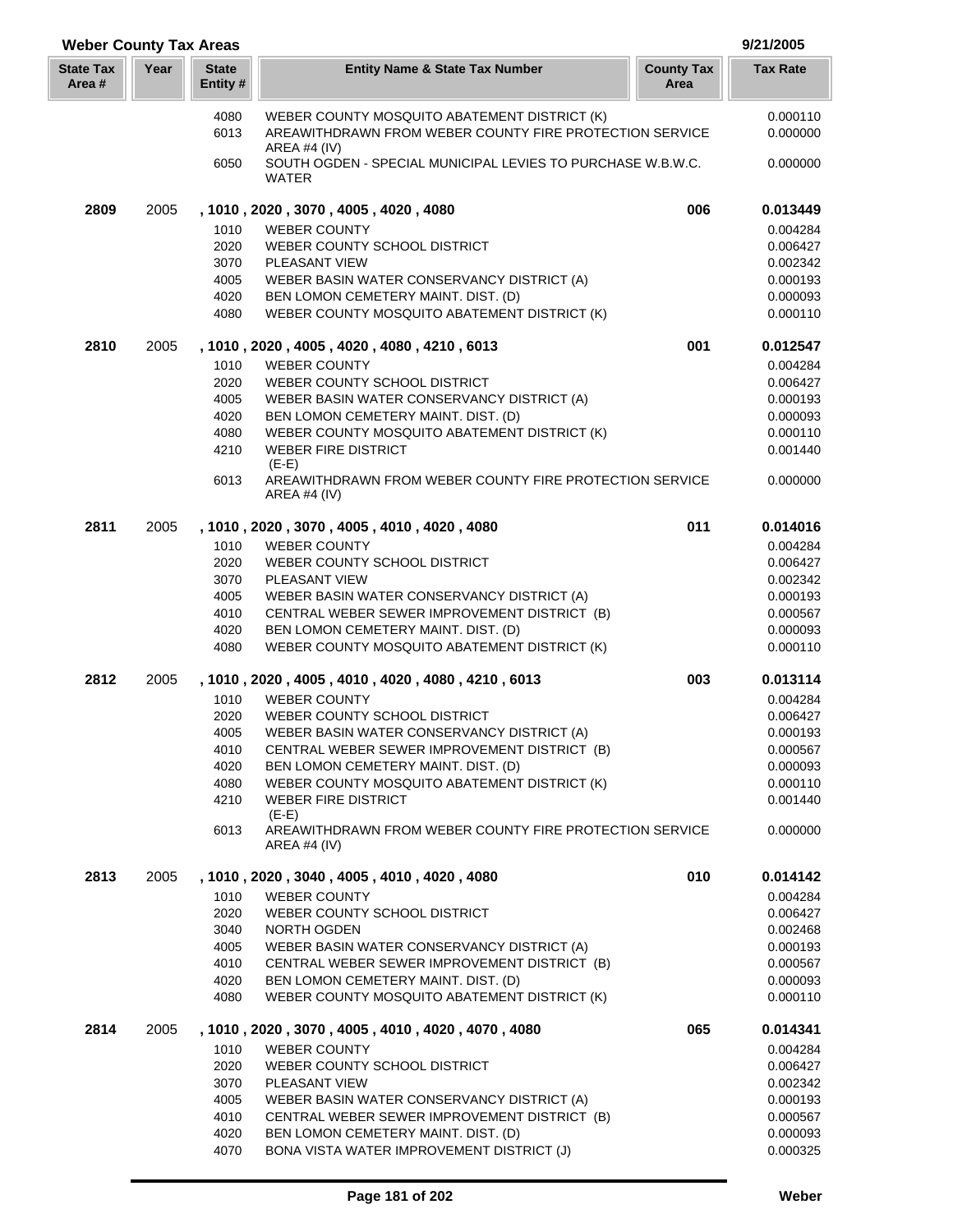| <b>Weber County Tax Areas</b> |      |                          |                                                                                                            |                           | 9/21/2005            |
|-------------------------------|------|--------------------------|------------------------------------------------------------------------------------------------------------|---------------------------|----------------------|
| <b>State Tax</b><br>Area#     | Year | <b>State</b><br>Entity # | <b>Entity Name &amp; State Tax Number</b>                                                                  | <b>County Tax</b><br>Area | <b>Tax Rate</b>      |
|                               |      | 4080                     | WEBER COUNTY MOSQUITO ABATEMENT DISTRICT (K)                                                               |                           | 0.000110             |
| 2815                          | 2005 |                          | , 1010, 2020, 3070, 4005, 4020, 4070, 4080                                                                 | 067                       | 0.013774             |
|                               |      | 1010                     | <b>WEBER COUNTY</b>                                                                                        |                           | 0.004284             |
|                               |      | 2020                     | WEBER COUNTY SCHOOL DISTRICT                                                                               |                           | 0.006427             |
|                               |      | 3070                     | PLEASANT VIEW                                                                                              |                           | 0.002342             |
|                               |      | 4005                     | WEBER BASIN WATER CONSERVANCY DISTRICT (A)                                                                 |                           | 0.000193             |
|                               |      | 4020                     | BEN LOMON CEMETERY MAINT. DIST. (D)                                                                        |                           | 0.000093             |
|                               |      | 4070                     | BONA VISTA WATER IMPROVEMENT DISTRICT (J)                                                                  |                           | 0.000325             |
|                               |      | 4080                     | WEBER COUNTY MOSQUITO ABATEMENT DISTRICT (K)                                                               |                           | 0.000110             |
| 2816                          | 2005 |                          | , 1010, 2020, 3040, 4005, 4020, 4080                                                                       | 005                       | 0.013575             |
|                               |      | 1010                     | <b>WEBER COUNTY</b>                                                                                        |                           | 0.004284             |
|                               |      | 2020                     | WEBER COUNTY SCHOOL DISTRICT                                                                               |                           | 0.006427             |
|                               |      | 3040                     | NORTH OGDEN                                                                                                |                           | 0.002468             |
|                               |      | 4005                     | WEBER BASIN WATER CONSERVANCY DISTRICT (A)                                                                 |                           | 0.000193             |
|                               |      | 4020                     | BEN LOMON CEMETERY MAINT. DIST. (D)                                                                        |                           | 0.000093             |
|                               |      | 4080                     | WEBER COUNTY MOSQUITO ABATEMENT DISTRICT (K)                                                               |                           | 0.000110             |
| 2819                          | 2005 |                          | , 1010, 2020, 3020, 4005, 4010, 4020, 4070, 4080                                                           | 012                       | 0.013717             |
|                               |      | 1010                     | <b>WEBER COUNTY</b>                                                                                        |                           | 0.004284             |
|                               |      | 2020                     | WEBER COUNTY SCHOOL DISTRICT                                                                               |                           | 0.006427             |
|                               |      | 3020                     | <b>HARRISVILLE</b>                                                                                         |                           | 0.001718             |
|                               |      | 4005                     | WEBER BASIN WATER CONSERVANCY DISTRICT (A)                                                                 |                           | 0.000193             |
|                               |      | 4010                     | CENTRAL WEBER SEWER IMPROVEMENT DISTRICT (B)                                                               |                           | 0.000567             |
|                               |      | 4020                     | BEN LOMON CEMETERY MAINT. DIST. (D)                                                                        |                           | 0.000093             |
|                               |      | 4070                     | BONA VISTA WATER IMPROVEMENT DISTRICT (J)                                                                  |                           | 0.000325             |
|                               |      | 4080                     | WEBER COUNTY MOSQUITO ABATEMENT DISTRICT (K)                                                               |                           | 0.000110             |
| 2820                          | 2005 |                          | , 1010, 2020, 4005, 4010, 4020, 4070, 4080, 4210, 60                                                       | 007                       | 0.013439             |
|                               |      | 1010                     | <b>WEBER COUNTY</b>                                                                                        |                           | 0.004284             |
|                               |      | 2020                     | WEBER COUNTY SCHOOL DISTRICT                                                                               |                           | 0.006427             |
|                               |      | 4005                     | WEBER BASIN WATER CONSERVANCY DISTRICT (A)                                                                 |                           | 0.000193             |
|                               |      | 4010                     | CENTRAL WEBER SEWER IMPROVEMENT DISTRICT (B)                                                               |                           | 0.000567             |
|                               |      | 4020<br>4070             | BEN LOMON CEMETERY MAINT. DIST. (D)<br>BONA VISTA WATER IMPROVEMENT DISTRICT (J)                           |                           | 0.000093<br>0.000325 |
|                               |      | 4080                     | WEBER COUNTY MOSQUITO ABATEMENT DISTRICT (K)                                                               |                           | 0.000110             |
|                               |      | 4210                     | <b>WEBER FIRE DISTRICT</b>                                                                                 |                           | 0.001440             |
|                               |      |                          | $(E-E)$                                                                                                    |                           |                      |
|                               |      | 6013                     | AREAWITHDRAWN FROM WEBER COUNTY FIRE PROTECTION SERVICE<br><b>AREA #4 (IV)</b>                             |                           | 0.000000             |
| 2822                          | 2005 |                          | , 1010, 2010, 3050, 4005, 4010, 4020, 4080, 6030                                                           | 014                       | 0.017122             |
|                               |      | 1010                     | <b>WEBER COUNTY</b>                                                                                        |                           | 0.004284             |
|                               |      | 2010                     | OGDEN CITY SCHOOL DISTRICT                                                                                 |                           | 0.007312             |
|                               |      | 3050                     | <b>OGDEN</b>                                                                                               |                           | 0.004253             |
|                               |      | 4005                     | WEBER BASIN WATER CONSERVANCY DISTRICT (A)                                                                 |                           | 0.000193             |
|                               |      | 4010                     | CENTRAL WEBER SEWER IMPROVEMENT DISTRICT (B)                                                               |                           | 0.000567             |
|                               |      | 4020                     | BEN LOMON CEMETERY MAINT. DIST. (D)                                                                        |                           | 0.000093             |
|                               |      | 4080                     | WEBER COUNTY MOSQUITO ABATEMENT DISTRICT (K)<br>OGDEN CITY - SPECIAL MUNICIPAL LEVIES TO PURCHASE W.B.W.C. |                           | 0.000110             |
|                               |      | 6030                     | WATER                                                                                                      |                           | 0.000310             |
| 2830                          | 2005 |                          | , 1010, 2020, 3020, 4005, 4010, 4020, 4080                                                                 | 085                       | 0.013392             |
|                               |      | 1010                     | <b>WEBER COUNTY</b>                                                                                        |                           | 0.004284             |
|                               |      | 2020                     | WEBER COUNTY SCHOOL DISTRICT                                                                               |                           | 0.006427             |
|                               |      | 3020                     | <b>HARRISVILLE</b>                                                                                         |                           | 0.001718             |
|                               |      | 4005                     | WEBER BASIN WATER CONSERVANCY DISTRICT (A)                                                                 |                           | 0.000193             |
|                               |      | 4010                     | CENTRAL WEBER SEWER IMPROVEMENT DISTRICT (B)                                                               |                           | 0.000567             |
|                               |      | 4020                     | BEN LOMON CEMETERY MAINT. DIST. (D)                                                                        |                           | 0.000093             |
|                               |      | 4080                     | WEBER COUNTY MOSQUITO ABATEMENT DISTRICT (K)                                                               |                           | 0.000110             |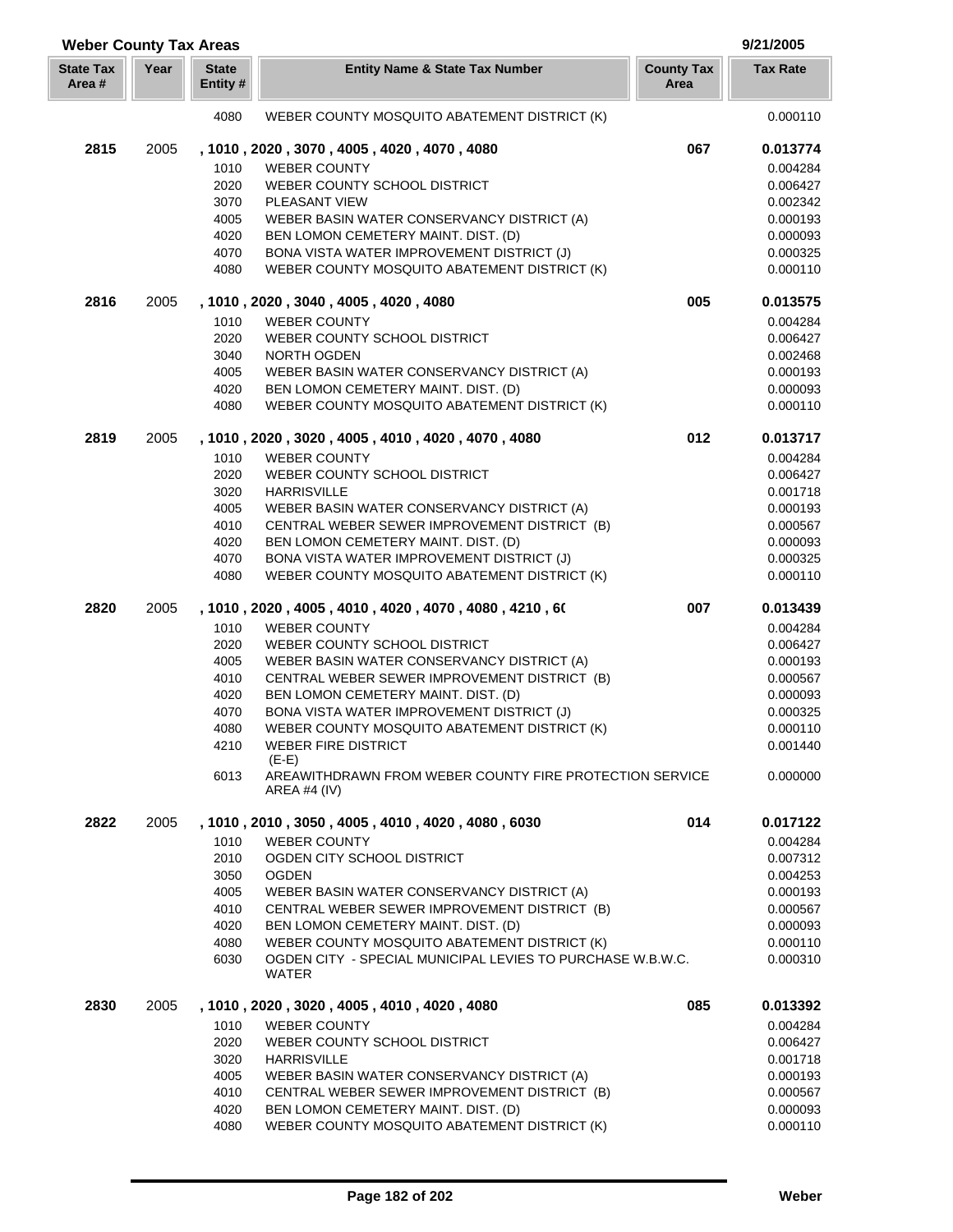| <b>Weber County Tax Areas</b> |      |                          |                                                                                              |                           | 9/21/2005            |
|-------------------------------|------|--------------------------|----------------------------------------------------------------------------------------------|---------------------------|----------------------|
| <b>State Tax</b><br>Area #    | Year | <b>State</b><br>Entity # | <b>Entity Name &amp; State Tax Number</b>                                                    | <b>County Tax</b><br>Area | <b>Tax Rate</b>      |
| 2832                          | 2005 |                          | , 1010, 2020, 3020, 4005, 4010, 4080                                                         | 079                       | 0.013299             |
|                               |      | 1010                     | <b>WEBER COUNTY</b>                                                                          |                           | 0.004284             |
|                               |      | 2020                     | WEBER COUNTY SCHOOL DISTRICT                                                                 |                           | 0.006427             |
|                               |      | 3020                     | <b>HARRISVILLE</b>                                                                           |                           | 0.001718             |
|                               |      | 4005                     | WEBER BASIN WATER CONSERVANCY DISTRICT (A)                                                   |                           | 0.000193             |
|                               |      | 4010                     | CENTRAL WEBER SEWER IMPROVEMENT DISTRICT (B)                                                 |                           | 0.000567             |
|                               |      | 4080                     | WEBER COUNTY MOSQUITO ABATEMENT DISTRICT (K)                                                 |                           | 0.000110             |
| 2834                          | 2005 |                          | , 1010, 2020, 3090, 4005, 4015, 4070, 4080, 4130                                             | 242                       | 0.014735             |
|                               |      | 1010                     | <b>WEBER COUNTY</b>                                                                          |                           | 0.004284             |
|                               |      | 2020                     | WEBER COUNTY SCHOOL DISTRICT                                                                 |                           | 0.006427             |
|                               |      | 3090                     | <b>ROY</b>                                                                                   |                           | 0.002514             |
|                               |      | 4005                     | WEBER BASIN WATER CONSERVANCY DISTRICT (A)                                                   |                           | 0.000193             |
|                               |      | 4015                     | NORTH DAVIS SEWER DISTRICT (C)                                                               |                           | 0.000763             |
|                               |      | 4070<br>4080             | BONA VISTA WATER IMPROVEMENT DISTRICT (J)<br>WEBER COUNTY MOSQUITO ABATEMENT DISTRICT (K)    |                           | 0.000325<br>0.000110 |
|                               |      | 4130                     | ROY WATER CONSERVANCY SUBDISTRICT (P)                                                        |                           | 0.000119             |
| 2836                          | 2005 |                          | , 1010, 2020, 3040, 4005, 4020, 4080, 8301                                                   | 274                       | 0.013575             |
|                               |      | 1010                     | <b>WEBER COUNTY</b>                                                                          |                           | 0.004284             |
|                               |      | 2020                     | WEBER COUNTY SCHOOL DISTRICT                                                                 |                           | 0.006427             |
|                               |      | 3040                     | NORTH OGDEN                                                                                  |                           | 0.002468             |
|                               |      | 4005                     | WEBER BASIN WATER CONSERVANCY DISTRICT (A)                                                   |                           | 0.000193             |
|                               |      | 4020                     | BEN LOMON CEMETERY MAINT. DIST. (D)                                                          |                           | 0.000093             |
|                               |      | 4080                     | WEBER COUNTY MOSQUITO ABATEMENT DISTRICT (K)                                                 |                           | 0.000110             |
|                               |      | 8301                     | NORTH OGDEN CITY CENTRAL BUSINESS DISTRICT DEVELOPMENT PLAN<br>- NORTH OGDEN CITY (G-1)      |                           | 0.000000             |
| 2837                          | 2005 |                          | , 1010 , 2020 , 3130 , 4005 , 4010 , 4080 , 4130 , 4150 , 42                                 | 215                       | 0.013625             |
|                               |      | 1010                     | <b>WEBER COUNTY</b>                                                                          |                           | 0.004284             |
|                               |      | 2020                     | WEBER COUNTY SCHOOL DISTRICT                                                                 |                           | 0.006427             |
|                               |      | 3130                     | <b>WEST HAVEN</b>                                                                            |                           | 0.000000             |
|                               |      | 4005                     | WEBER BASIN WATER CONSERVANCY DISTRICT (A)                                                   |                           | 0.000193             |
|                               |      | 4010<br>4080             | CENTRAL WEBER SEWER IMPROVEMENT DISTRICT (B)<br>WEBER COUNTY MOSQUITO ABATEMENT DISTRICT (K) |                           | 0.000567<br>0.000110 |
|                               |      | 4130                     | ROY WATER CONSERVANCY SUBDISTRICT (P)                                                        |                           | 0.000119             |
|                               |      | 4150                     | HOOPER WATER IMPROVEMENT DISTRICT (T)                                                        |                           | 0.000485             |
|                               |      | 4210                     | <b>WEBER FIRE DISTRICT</b>                                                                   |                           | 0.001440             |
|                               |      | 4220                     | $(E-E)$<br>WEBER COUNTY SEWER SERVICE AREA # 2 (F-F)                                         |                           | 0.000000             |
|                               |      | 4285                     | WEST HAVEN WASTE WATER SPECIAL SERVICE DISTRICT (O-O)                                        |                           | 0.000000             |
|                               |      | 6013                     | AREAWITHDRAWN FROM WEBER COUNTY FIRE PROTECTION SERVICE                                      |                           | 0.000000             |
|                               |      |                          | AREA #4 $(IV)$                                                                               |                           |                      |
| 2838                          | 2005 |                          | , 1010 , 2020 , 4005 , 4010 , 4070 , 4080 , 4210 , 6013 , 82                                 | 330                       | 0.013346             |
|                               |      | 1010                     | <b>WEBER COUNTY</b>                                                                          |                           | 0.004284             |
|                               |      | 2020                     | WEBER COUNTY SCHOOL DISTRICT                                                                 |                           | 0.006427             |
|                               |      | 4005                     | WEBER BASIN WATER CONSERVANCY DISTRICT (A)                                                   |                           | 0.000193             |
|                               |      | 4010                     | CENTRAL WEBER SEWER IMPROVEMENT DISTRICT (B)                                                 |                           | 0.000567             |
|                               |      | 4070<br>4080             | BONA VISTA WATER IMPROVEMENT DISTRICT (J)<br>WEBER COUNTY MOSQUITO ABATEMENT DISTRICT (K)    |                           | 0.000325<br>0.000110 |
|                               |      | 4210                     | <b>WEBER FIRE DISTRICT</b>                                                                   |                           | 0.001440             |
|                               |      | 6013                     | $(E-E)$<br>AREAWITHDRAWN FROM WEBER COUNTY FIRE PROTECTION SERVICE                           |                           | 0.000000             |
|                               |      |                          | AREA #4 (IV)                                                                                 |                           |                      |
|                               |      | 8252                     | WEBER COUNTY INDUSTRIAL PARK PROJECT AREA NO. 3 - WEBER<br>COUNTY - (F-2)                    |                           | 0.000000             |
| 2839                          | 2005 |                          | , 1010, 2020, 4005, 4010, 4080, 4210, 6013, 8252                                             | 331                       | 0.013021             |
|                               |      | 1010                     | <b>WEBER COUNTY</b>                                                                          |                           | 0.004284             |
|                               |      | 2020                     | WEBER COUNTY SCHOOL DISTRICT                                                                 |                           | 0.006427             |
|                               |      | 4005                     | WEBER BASIN WATER CONSERVANCY DISTRICT (A)                                                   |                           | 0.000193             |

L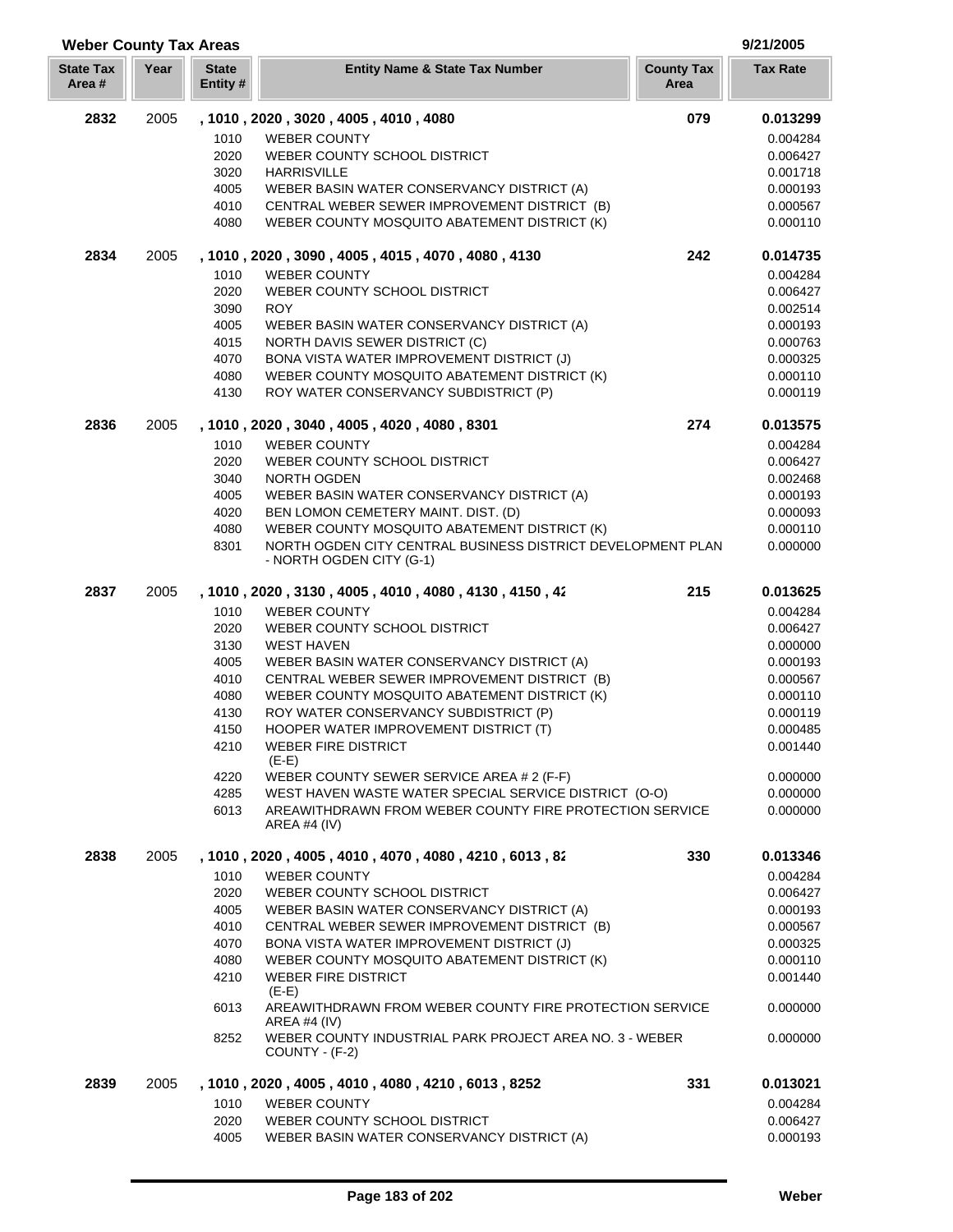## **Year Entity Name & State Tax Number County Tax Tax Rate Area State Tax Area # Weber County Tax Areas 9/21/2005 State Entity #** 4010 CENTRAL WEBER SEWER IMPROVEMENT DISTRICT (B) 0.000567 4080 WEBER COUNTY MOSQUITO ABATEMENT DISTRICT (K) 0.000110 4210 WEBER FIRE DISTRICT AND ALL AND THE USE OF A 4210 MEBER FIRE DISTRICT  $(E-E)$ 6013 AREAWITHDRAWN FROM WEBER COUNTY FIRE PROTECTION SERVICE 0.000000 AREA #4 (IV) 8252 WEBER COUNTY INDUSTRIAL PARK PROJECT AREA NO. 3 - WEBER 0.000000 COUNTY - (F-2) **2840** 2005 **, 1010 , 2020 , 4005 , 4010 , 4020 , 4080 , 4210 , 6013 , 825 328 0.013114** 1010 WEBER COUNTY **1010** WEBER COUNTY 2020 WEBER COUNTY SCHOOL DISTRICT 0.006427 4005 WEBER BASIN WATER CONSERVANCY DISTRICT (A) 0.000193 4010 CENTRAL WEBER SEWER IMPROVEMENT DISTRICT (B) 0.000567 4020 BEN LOMON CEMETERY MAINT. DIST. (D) 0.000093 4080 WEBER COUNTY MOSQUITO ABATEMENT DISTRICT (K) 0.000110 4210 WEBER FIRE DISTRICT 0.001440  $(E-E)$ 6013 AREAWITHDRAWN FROM WEBER COUNTY FIRE PROTECTION SERVICE 0.000000 AREA #4 (IV) 8252 WEBER COUNTY INDUSTRIAL PARK PROJECT AREA NO. 3 - WEBER 0.000000 COUNTY - (F-2) **2841** 2005 **, 1010 , 2020 , 4005 , 4010 , 4020 , 4070 , 4080 , 4210 , 601 329 0.013439** 1010 WEBER COUNTY 0.004284 2020 WEBER COUNTY SCHOOL DISTRICT 0.006427 4005 WEBER BASIN WATER CONSERVANCY DISTRICT (A) 0.000193 4010 CENTRAL WEBER SEWER IMPROVEMENT DISTRICT (B) 0.000567 4020 BEN LOMON CEMETERY MAINT. DIST. (D) 0.000093 4070 BONA VISTA WATER IMPROVEMENT DISTRICT (J) 0.000325 4080 WEBER COUNTY MOSQUITO ABATEMENT DISTRICT (K) 0.000110 A 210 WEBER FIRE DISTRICT A 210 MB 2000 1440 (E-E) 6013 AREAWITHDRAWN FROM WEBER COUNTY FIRE PROTECTION SERVICE 0.000000 AREA #4 (IV) 8252 WEBER COUNTY INDUSTRIAL PARK PROJECT AREA NO. 3 - WEBER 0.000000 COUNTY - (F-2) **2842** 2005 **, 1010 , 2020 , 4005 , 4015 , 4080 , 4130 , 4150 , 4210 , 422 310 0.013821** 1010 WEBER COUNTY **1010** WEBER COUNTY 2020 WEBER COUNTY SCHOOL DISTRICT 0.006427 4005 WEBER BASIN WATER CONSERVANCY DISTRICT (A) 0.000193 4015 NORTH DAVIS SEWER DISTRICT (C) 0.0000763 4080 WEBER COUNTY MOSQUITO ABATEMENT DISTRICT (K) 0.000110 4130 ROY WATER CONSERVANCY SUBDISTRICT (P) 0.000119 4150 HOOPER WATER IMPROVEMENT DISTRICT (T) 0.000485 4210 WEBER FIRE DISTRICT 0.001440  $(E-E)$ 4220 WEBER COUNTY SEWER SERVICE AREA # 2 (F-F) 0.000000 6013 AREAWITHDRAWN FROM WEBER COUNTY FIRE PROTECTION SERVICE 0.000000 AREA #4 (IV) **2846** 2005 **, 1010 , 2020 , 4005 , 4050 , 4080 , 4180 , 4210 , 4280 , 601 303 0.013365** 1010 WEBER COUNTY **1010** WEBER COUNTY 2020 WEBER COUNTY SCHOOL DISTRICT 0.006427 4005 WEBER BASIN WATER CONSERVANCY DISTRICT (A) 0.000193 4050 WARREN-WEST WARREN CEMETERY MAINTENANCE DISTRICT (G) 0.000114 4080 WEBER COUNTY MOSQUITO ABATEMENT DISTRICT (K) 0.000110 4180 WEST WARREN-WARREN WATER IMPROVEMENT DISTRICT (A-A) 0.000465 4210 WEBER FIRE DISTRICT 0.001440  $(E-E)$ 4280 WEBER COUNTY SERVICE AREA NO. 6 - WEST WARREN PARK (N-N) 0.000332 6013 AREAWITHDRAWN FROM WEBER COUNTY FIRE PROTECTION SERVICE 0.000000

AREA #4 (IV)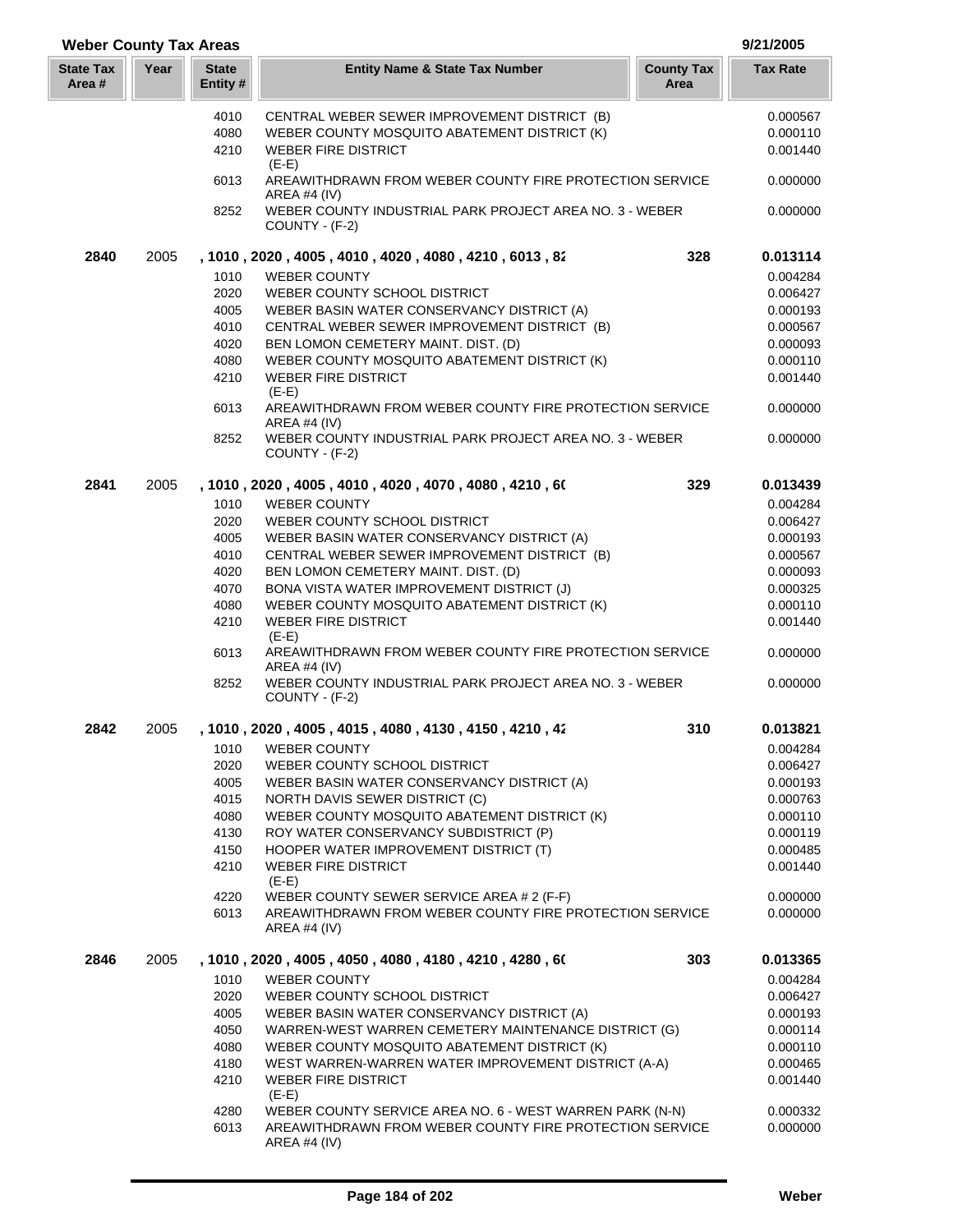| <b>Weber County Tax Areas</b> |      |                          |                                                                                            |                           | 9/21/2005            |
|-------------------------------|------|--------------------------|--------------------------------------------------------------------------------------------|---------------------------|----------------------|
| <b>State Tax</b><br>Area #    | Year | <b>State</b><br>Entity # | <b>Entity Name &amp; State Tax Number</b>                                                  | <b>County Tax</b><br>Area | <b>Tax Rate</b>      |
| 2898                          | 2005 |                          |                                                                                            | 339                       |                      |
|                               |      |                          | , 1010, 2020, 3060, 4005, 4030, 4070, 4080, 6013                                           |                           | 0.011975             |
|                               |      | 1010                     | <b>WEBER COUNTY</b>                                                                        |                           | 0.004284             |
|                               |      | 2020                     | WEBER COUNTY SCHOOL DISTRICT                                                               |                           | 0.006427             |
|                               |      | 3060                     | <b>PLAIN CITY</b>                                                                          |                           | 0.000533             |
|                               |      | 4005<br>4030             | WEBER BASIN WATER CONSERVANCY DISTRICT (A)<br>PLAIN CITY CEMETERY MAINTENANCE DISTRICT (E) |                           | 0.000193<br>0.000103 |
|                               |      | 4070                     | BONA VISTA WATER IMPROVEMENT DISTRICT (J)                                                  |                           | 0.000325             |
|                               |      | 4080                     | WEBER COUNTY MOSQUITO ABATEMENT DISTRICT (K)                                               |                           | 0.000110             |
|                               |      | 6013                     | AREAWITHDRAWN FROM WEBER COUNTY FIRE PROTECTION SERVICE<br>AREA #4 (IV)                    |                           | 0.000000             |
| 2902                          | 2005 |                          | , 1010, 2020, 3120, 4005, 4010, 4080, 6013, 6070                                           | 335                       | 0.014889             |
|                               |      | 1010                     | <b>WEBER COUNTY</b>                                                                        |                           | 0.004284             |
|                               |      | 2020                     | WEBER COUNTY SCHOOL DISTRICT                                                               |                           | 0.006427             |
|                               |      | 3120                     | <b>WASHINGTON TERRACE</b>                                                                  |                           | 0.003308             |
|                               |      | 4005                     | WEBER BASIN WATER CONSERVANCY DISTRICT (A)                                                 |                           | 0.000193             |
|                               |      | 4010                     | CENTRAL WEBER SEWER IMPROVEMENT DISTRICT (B)                                               |                           | 0.000567             |
|                               |      | 4080                     | WEBER COUNTY MOSQUITO ABATEMENT DISTRICT (K)                                               |                           | 0.000110             |
|                               |      | 6013                     | AREAWITHDRAWN FROM WEBER COUNTY FIRE PROTECTION SERVICE<br>AREA #4 (IV)                    |                           | 0.000000             |
|                               |      | 6070                     | WASHINGTON TERRACE - SPECIAL MUNICIPAL LEVIES TO PURCHASE<br>W.B.W.C WATER                 |                           | 0.000000             |
| 2904                          | 2005 |                          | , 1010 , 2020 , 3110 , 4005 , 4080 , 6013 , 6060                                           | 338                       | 0.012135             |
|                               |      | 1010                     | <b>WEBER COUNTY</b>                                                                        |                           | 0.004284             |
|                               |      | 2020                     | WEBER COUNTY SCHOOL DISTRICT                                                               |                           | 0.006427             |
|                               |      | 3110                     | <b>UINTAH</b>                                                                              |                           | 0.000817             |
|                               |      | 4005                     | WEBER BASIN WATER CONSERVANCY DISTRICT (A)                                                 |                           | 0.000193             |
|                               |      | 4080                     | WEBER COUNTY MOSQUITO ABATEMENT DISTRICT (K)                                               |                           | 0.000110             |
|                               |      | 6013                     | AREAWITHDRAWN FROM WEBER COUNTY FIRE PROTECTION SERVICE<br>AREA #4 $(IV)$                  |                           | 0.000000             |
|                               |      | 6060                     | UINTAH - SPECIAL MUNICIPAL LEVIES TO PURCHASE W.B.W.C. WATER                               |                           | 0.000304             |
| 3046                          | 2005 |                          | , 1010, 2020, 3090, 4005, 4015, 4080, 4130, 6012                                           | 041                       | 0.014410             |
|                               |      | 1010                     | <b>WEBER COUNTY</b>                                                                        |                           | 0.004284             |
|                               |      | 2020                     | WEBER COUNTY SCHOOL DISTRICT                                                               |                           | 0.006427             |
|                               |      | 3090                     | <b>ROY</b>                                                                                 |                           | 0.002514             |
|                               |      | 4005<br>4015             | WEBER BASIN WATER CONSERVANCY DISTRICT (A)                                                 |                           | 0.000193             |
|                               |      | 4080                     | NORTH DAVIS SEWER DISTRICT (C)<br>WEBER COUNTY MOSQUITO ABATEMENT DISTRICT (K)             |                           | 0.000763<br>0.000110 |
|                               |      | 4130                     | ROY WATER CONSERVANCY SUBDISTRICT (P)                                                      |                           | 0.000119             |
|                               |      | 6012                     | AREA IN ROY CITY WITHDRAWN FROM HOOPER WATER IMPROVEMENT<br>DISTRICT (III)                 |                           | 0.000000             |
| 3048                          | 2005 |                          | , 1010, 2020, 3090, 4005, 4015, 4080, 4130, 4150, 42                                       | 334                       | 0.014895             |
|                               |      | 1010                     | <b>WEBER COUNTY</b>                                                                        |                           | 0.004284             |
|                               |      | 2020                     | WEBER COUNTY SCHOOL DISTRICT                                                               |                           | 0.006427             |
|                               |      | 3090                     | <b>ROY</b>                                                                                 |                           | 0.002514             |
|                               |      | 4005                     | WEBER BASIN WATER CONSERVANCY DISTRICT (A)                                                 |                           | 0.000193             |
|                               |      | 4015                     | NORTH DAVIS SEWER DISTRICT (C)                                                             |                           | 0.000763             |
|                               |      | 4080                     | WEBER COUNTY MOSQUITO ABATEMENT DISTRICT (K)                                               |                           | 0.000110             |
|                               |      | 4130                     | ROY WATER CONSERVANCY SUBDISTRICT (P)                                                      |                           | 0.000119             |
|                               |      | 4150                     | HOOPER WATER IMPROVEMENT DISTRICT (T)                                                      |                           | 0.000485             |
|                               |      | 4220                     | WEBER COUNTY SEWER SERVICE AREA # 2 (F-F)                                                  |                           | 0.000000             |
|                               |      | 6013                     | AREAWITHDRAWN FROM WEBER COUNTY FIRE PROTECTION SERVICE<br>AREA #4 (IV)                    |                           | 0.000000             |
| 3075                          | 2005 |                          | , 1010, 2020, 3020, 4005, 4010, 4070, 4080, 6013                                           | 365                       | 0.013624             |
|                               |      | 1010                     | <b>WEBER COUNTY</b>                                                                        |                           | 0.004284             |
|                               |      | 2020                     | WEBER COUNTY SCHOOL DISTRICT                                                               |                           | 0.006427             |
|                               |      | 3020                     | <b>HARRISVILLE</b>                                                                         |                           | 0.001718             |
|                               |      | 4005                     | WEBER BASIN WATER CONSERVANCY DISTRICT (A)                                                 |                           | 0.000193             |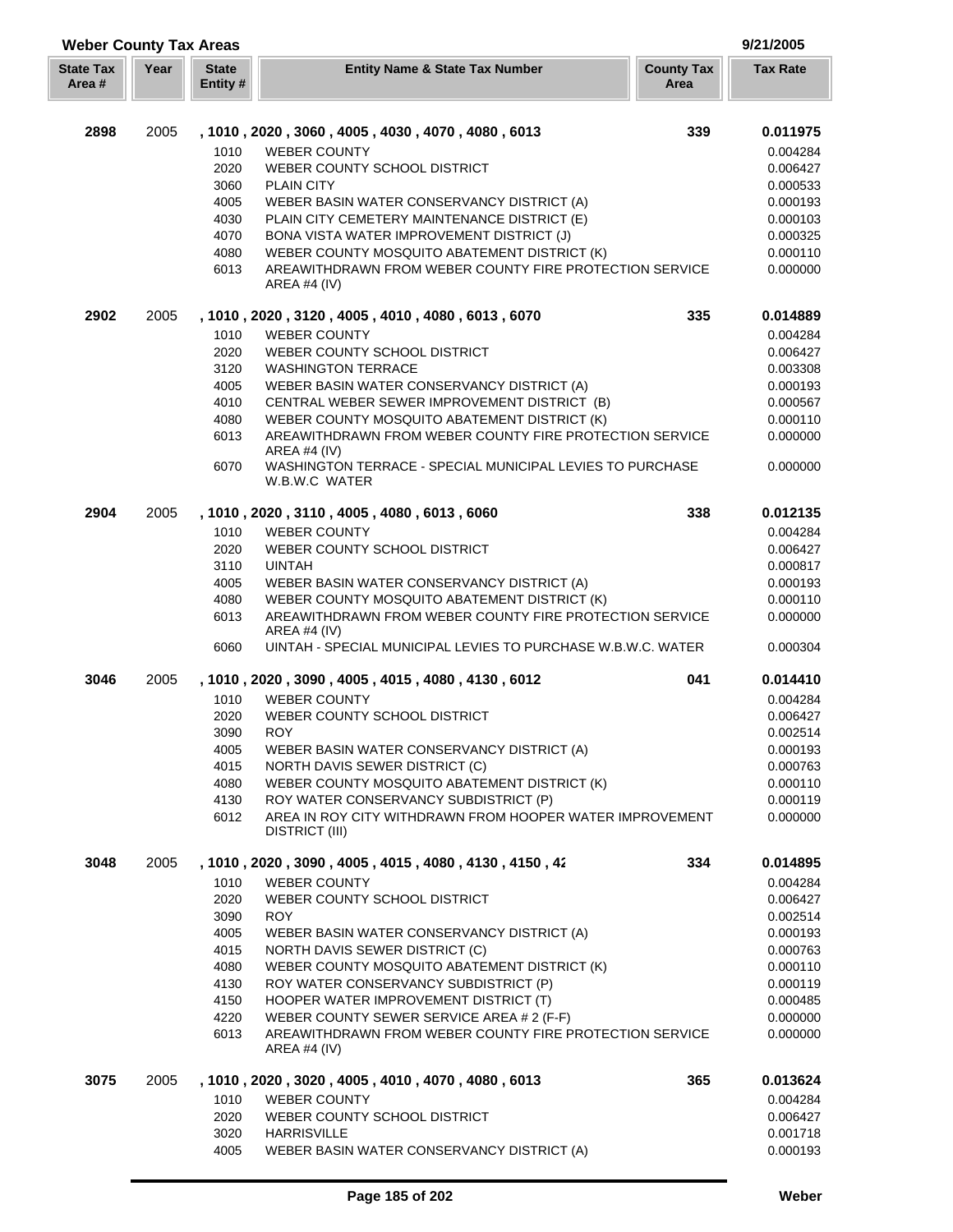| <b>Weber County Tax Areas</b> |      |                          |                                                                                                      |                           | 9/21/2005            |
|-------------------------------|------|--------------------------|------------------------------------------------------------------------------------------------------|---------------------------|----------------------|
| <b>State Tax</b><br>Area #    | Year | <b>State</b><br>Entity # | <b>Entity Name &amp; State Tax Number</b>                                                            | <b>County Tax</b><br>Area | <b>Tax Rate</b>      |
|                               |      | 4010                     | CENTRAL WEBER SEWER IMPROVEMENT DISTRICT (B)                                                         |                           | 0.000567             |
|                               |      | 4070                     | BONA VISTA WATER IMPROVEMENT DISTRICT (J)                                                            |                           | 0.000325             |
|                               |      | 4080                     | WEBER COUNTY MOSQUITO ABATEMENT DISTRICT (K)                                                         |                           | 0.000110             |
|                               |      | 6013                     | AREAWITHDRAWN FROM WEBER COUNTY FIRE PROTECTION SERVICE<br>AREA #4 $(IV)$                            |                           | 0.000000             |
| 3076                          | 2005 |                          | , 1010, 2020, 3020, 4005, 4010, 4020, 4070, 4080, 60                                                 | 366                       | 0.013717             |
|                               |      | 1010                     | <b>WEBER COUNTY</b>                                                                                  |                           | 0.004284             |
|                               |      | 2020                     | WEBER COUNTY SCHOOL DISTRICT                                                                         |                           | 0.006427             |
|                               |      | 3020                     | <b>HARRISVILLE</b>                                                                                   |                           | 0.001718<br>0.000193 |
|                               |      | 4005<br>4010             | WEBER BASIN WATER CONSERVANCY DISTRICT (A)<br>CENTRAL WEBER SEWER IMPROVEMENT DISTRICT (B)           |                           | 0.000567             |
|                               |      | 4020                     | BEN LOMON CEMETERY MAINT. DIST. (D)                                                                  |                           | 0.000093             |
|                               |      | 4070                     | BONA VISTA WATER IMPROVEMENT DISTRICT (J)                                                            |                           | 0.000325             |
|                               |      | 4080                     | WEBER COUNTY MOSQUITO ABATEMENT DISTRICT (K)                                                         |                           | 0.000110             |
|                               |      | 6013                     | AREAWITHDRAWN FROM WEBER COUNTY FIRE PROTECTION SERVICE<br>AREA #4 $(IV)$                            |                           | 0.000000             |
| 3083                          | 2005 |                          | , 1010, 2010, 3050, 4005, 4010, 4080, 6030, 8016                                                     | 359                       | 0.017029             |
|                               |      | 1010                     | <b>WEBER COUNTY</b>                                                                                  |                           | 0.004284             |
|                               |      | 2010                     | OGDEN CITY SCHOOL DISTRICT                                                                           |                           | 0.007312             |
|                               |      | 3050<br>4005             | <b>OGDEN</b><br>WEBER BASIN WATER CONSERVANCY DISTRICT (A)                                           |                           | 0.004253<br>0.000193 |
|                               |      | 4010                     | CENTRAL WEBER SEWER IMPROVEMENT DISTRICT (B)                                                         |                           | 0.000567             |
|                               |      | 4080                     | WEBER COUNTY MOSQUITO ABATEMENT DISTRICT (K)                                                         |                           | 0.000110             |
|                               |      | 6030                     | OGDEN CITY - SPECIAL MUNICIPAL LEVIES TO PURCHASE W.B.W.C.                                           |                           | 0.000310             |
|                               |      | 8016                     | WATER<br>DEFENSE DEPOT OGDEN ECONOMIC - (A-16)                                                       |                           | 0.000000             |
| 3091                          | 2005 |                          | , 1010, 2010, 3050, 4005, 4010, 4080, 6030, 8017                                                     | 367                       | 0.017029             |
|                               |      | 1010                     | <b>WEBER COUNTY</b>                                                                                  |                           | 0.004284             |
|                               |      | 2010                     | OGDEN CITY SCHOOL DISTRICT                                                                           |                           | 0.007312             |
|                               |      | 3050                     | <b>OGDEN</b>                                                                                         |                           | 0.004253             |
|                               |      | 4005                     | WEBER BASIN WATER CONSERVANCY DISTRICT (A)                                                           |                           | 0.000193             |
|                               |      | 4010                     | CENTRAL WEBER SEWER IMPROVEMENT DISTRICT (B)                                                         |                           | 0.000567             |
|                               |      | 4080                     | WEBER COUNTY MOSQUITO ABATEMENT DISTRICT (K)                                                         |                           | 0.000110             |
|                               |      | 6030<br>8017             | OGDEN CITY - SPECIAL MUNICIPAL LEVIES TO PURCHASE W.B.W.C.<br>WATER<br>IOMEGA ECONOMIC PLAN - (A-17) |                           | 0.000310<br>0.000000 |
| 3093                          | 2005 |                          | , 1010, 2010, 3050, 4005, 4010, 4080, 6030, 8018                                                     | 368                       | 0.017029             |
|                               |      | 1010                     | <b>WEBER COUNTY</b>                                                                                  |                           | 0.004284             |
|                               |      | 2010                     | OGDEN CITY SCHOOL DISTRICT                                                                           |                           | 0.007312             |
|                               |      | 3050                     | <b>OGDEN</b>                                                                                         |                           | 0.004253             |
|                               |      | 4005                     | WEBER BASIN WATER CONSERVANCY DISTRICT (A)                                                           |                           | 0.000193             |
|                               |      | 4010                     | CENTRAL WEBER SEWER IMPROVEMENT DISTRICT (B)                                                         |                           | 0.000567             |
|                               |      | 4080                     | WEBER COUNTY MOSQUITO ABATEMENT DISTRICT (K)                                                         |                           | 0.000110             |
|                               |      | 6030                     | OGDEN CITY - SPECIAL MUNICIPAL LEVIES TO PURCHASE W.B.W.C.<br>WATER                                  |                           | 0.000310             |
|                               |      | 8018                     | "AMENDED"AMERICAN CAN RDA PRO - (A-18)                                                               |                           | 0.000000             |
| 3095                          | 2005 |                          | , 1010 , 2020 , 3035 , 4005 , 4030 , 4070 , 4080 , 4210 , 60                                         | 363                       | 0.012882             |
|                               |      | 1010                     | <b>WEBER COUNTY</b>                                                                                  |                           | 0.004284             |
|                               |      | 2020                     | WEBER COUNTY SCHOOL DISTRICT                                                                         |                           | 0.006427             |
|                               |      | 3035                     | MARRIOTT-SLATERVILLE                                                                                 |                           | 0.000000             |
|                               |      | 4005<br>4030             | WEBER BASIN WATER CONSERVANCY DISTRICT (A)<br>PLAIN CITY CEMETERY MAINTENANCE DISTRICT (E)           |                           | 0.000193<br>0.000103 |
|                               |      | 4070                     | BONA VISTA WATER IMPROVEMENT DISTRICT (J)                                                            |                           | 0.000325             |
|                               |      | 4080                     | WEBER COUNTY MOSQUITO ABATEMENT DISTRICT (K)                                                         |                           | 0.000110             |
|                               |      | 4210                     | <b>WEBER FIRE DISTRICT</b>                                                                           |                           | 0.001440             |
|                               |      | 6013                     | $(E-E)$<br>AREAWITHDRAWN FROM WEBER COUNTY FIRE PROTECTION SERVICE                                   |                           | 0.000000             |
|                               |      |                          | AREA #4 $(IV)$                                                                                       |                           |                      |

L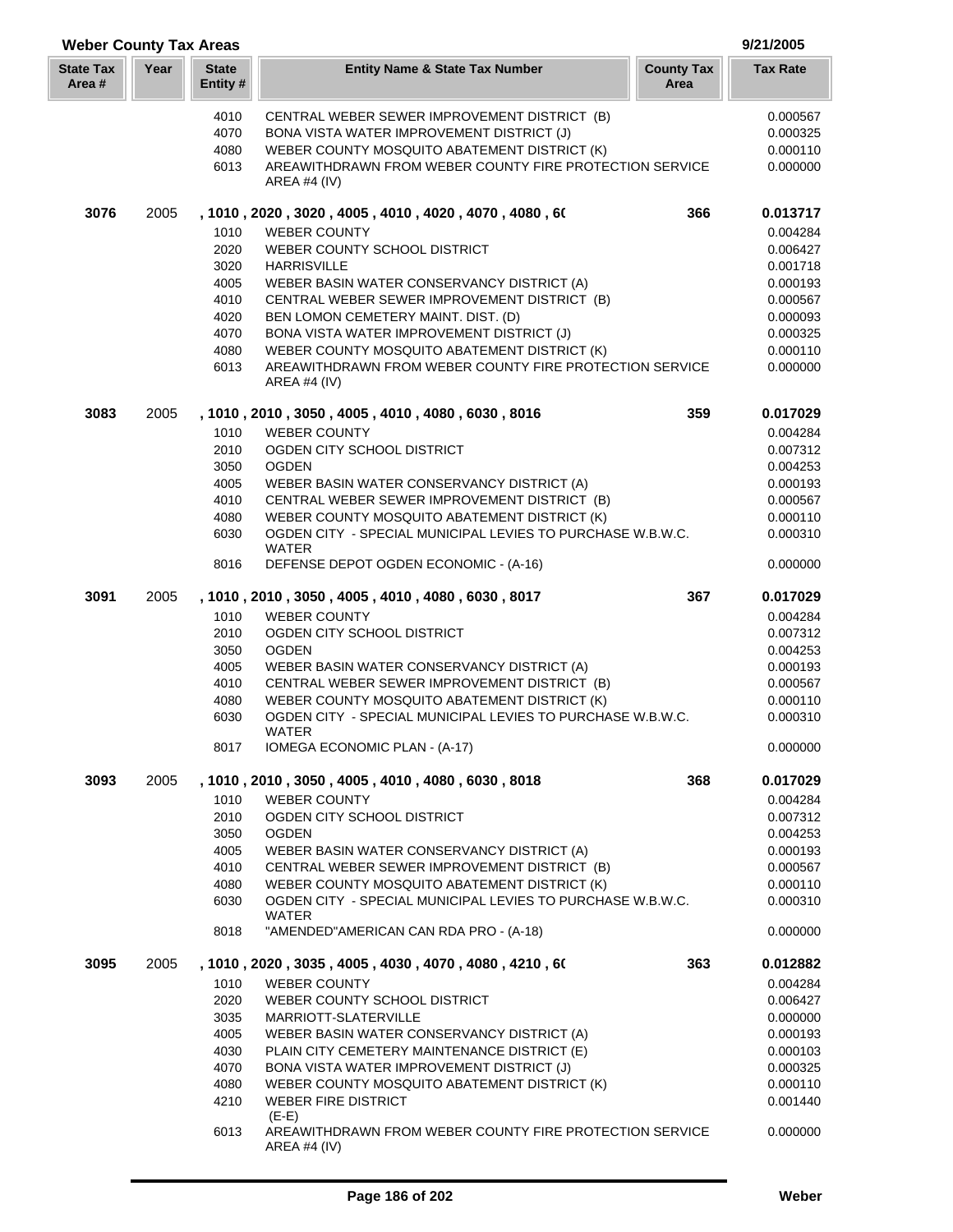| <b>Weber County Tax Areas</b> |      |                                                                      |                                                                                                                                                                                                                                                                                                                                                                                                                                                                            |                           | 9/21/2005                                                                                                            |
|-------------------------------|------|----------------------------------------------------------------------|----------------------------------------------------------------------------------------------------------------------------------------------------------------------------------------------------------------------------------------------------------------------------------------------------------------------------------------------------------------------------------------------------------------------------------------------------------------------------|---------------------------|----------------------------------------------------------------------------------------------------------------------|
| <b>State Tax</b><br>Area #    | Year | <b>State</b><br>Entity #                                             | <b>Entity Name &amp; State Tax Number</b>                                                                                                                                                                                                                                                                                                                                                                                                                                  | <b>County Tax</b><br>Area | <b>Tax Rate</b>                                                                                                      |
| 3096                          | 2005 | 1010                                                                 | , 1010, 2020, 3035, 4005, 4070, 4080, 4210, 6013<br><b>WEBER COUNTY</b>                                                                                                                                                                                                                                                                                                                                                                                                    | 361                       | 0.012779<br>0.004284                                                                                                 |
|                               |      | 2020<br>3035<br>4005<br>4070<br>4080                                 | WEBER COUNTY SCHOOL DISTRICT<br>MARRIOTT-SLATERVILLE<br>WEBER BASIN WATER CONSERVANCY DISTRICT (A)<br>BONA VISTA WATER IMPROVEMENT DISTRICT (J)<br>WEBER COUNTY MOSQUITO ABATEMENT DISTRICT (K)                                                                                                                                                                                                                                                                            |                           | 0.006427<br>0.000000<br>0.000193<br>0.000325<br>0.000110                                                             |
|                               |      | 4210<br>6013                                                         | <b>WEBER FIRE DISTRICT</b><br>$(E-E)$<br>AREAWITHDRAWN FROM WEBER COUNTY FIRE PROTECTION SERVICE                                                                                                                                                                                                                                                                                                                                                                           |                           | 0.001440<br>0.000000                                                                                                 |
|                               |      |                                                                      | AREA #4 $(IV)$                                                                                                                                                                                                                                                                                                                                                                                                                                                             |                           |                                                                                                                      |
| 3099                          | 2005 | 1010<br>2020<br>3035<br>4005<br>4040<br>4080<br>4100<br>4210<br>6013 | , 1010 , 2020 , 3035 , 4005 , 4040 , 4080 , 4100 , 4210 , 60<br><b>WEBER COUNTY</b><br>WEBER COUNTY SCHOOL DISTRICT<br>MARRIOTT-SLATERVILLE<br>WEBER BASIN WATER CONSERVANCY DISTRICT (A)<br>WEST WEBER-TAYLOR CEMETERY MAINTENANCE DISTRICT (F)<br>WEBER COUNTY MOSQUITO ABATEMENT DISTRICT (K)<br>TAYLOR-WEST WEBER WATER IMPROVEMENT DISTRICT (M)<br><b>WEBER FIRE DISTRICT</b><br>$(E-E)$<br>AREAWITHDRAWN FROM WEBER COUNTY FIRE PROTECTION SERVICE<br>AREA #4 $(IV)$ | 364                       | 0.012542<br>0.004284<br>0.006427<br>0.000000<br>0.000193<br>0.000088<br>0.000110<br>0.000000<br>0.001440<br>0.000000 |
| 3129                          | 2005 | 1010<br>2020<br>3035<br>4005<br>4010<br>4070<br>4080<br>4210<br>6013 | , 1010 , 2020 , 3035 , 4005 , 4010 , 4070 , 4080 , 4210 , 60<br><b>WEBER COUNTY</b><br>WEBER COUNTY SCHOOL DISTRICT<br>MARRIOTT-SLATERVILLE<br>WEBER BASIN WATER CONSERVANCY DISTRICT (A)<br>CENTRAL WEBER SEWER IMPROVEMENT DISTRICT (B)<br>BONA VISTA WATER IMPROVEMENT DISTRICT (J)<br>WEBER COUNTY MOSQUITO ABATEMENT DISTRICT (K)<br><b>WEBER FIRE DISTRICT</b><br>$(E-E)$<br>AREAWITHDRAWN FROM WEBER COUNTY FIRE PROTECTION SERVICE<br>AREA #4 (IV)                 | 362                       | 0.013346<br>0.004284<br>0.006427<br>0.000000<br>0.000193<br>0.000567<br>0.000325<br>0.000110<br>0.001440<br>0.000000 |
| 3136                          | 2005 | 1010<br>2020<br>3020<br>4005<br>4010<br>4020<br>4080<br>6013         | , 1010, 2020, 3020, 4005, 4010, 4020, 4080, 6013<br><b>WEBER COUNTY</b><br>WEBER COUNTY SCHOOL DISTRICT<br>HARRISVILLE<br>WEBER BASIN WATER CONSERVANCY DISTRICT (A)<br>CENTRAL WEBER SEWER IMPROVEMENT DISTRICT (B)<br>BEN LOMON CEMETERY MAINT. DIST. (D)<br>WEBER COUNTY MOSQUITO ABATEMENT DISTRICT (K)<br>AREAWITHDRAWN FROM WEBER COUNTY FIRE PROTECTION SERVICE<br>AREA #4 $(IV)$                                                                                   | 373                       | 0.013392<br>0.004284<br>0.006427<br>0.001718<br>0.000193<br>0.000567<br>0.000093<br>0.000110<br>0.000000             |
| 3137                          | 2005 | 1010<br>2020<br>3020<br>4005<br>4010<br>4080<br>6013                 | , 1010, 2020, 3020, 4005, 4010, 4080, 6013<br><b>WEBER COUNTY</b><br>WEBER COUNTY SCHOOL DISTRICT<br><b>HARRISVILLE</b><br>WEBER BASIN WATER CONSERVANCY DISTRICT (A)<br>CENTRAL WEBER SEWER IMPROVEMENT DISTRICT (B)<br>WEBER COUNTY MOSQUITO ABATEMENT DISTRICT (K)<br>AREAWITHDRAWN FROM WEBER COUNTY FIRE PROTECTION SERVICE<br>AREA #4 $(IV)$                                                                                                                         | 372                       | 0.013299<br>0.004284<br>0.006427<br>0.001718<br>0.000193<br>0.000567<br>0.000110<br>0.000000                         |
| 3139                          | 2005 | 1010<br>2020                                                         | , 1010 , 2020 , 3010 , 4005 , 4010 , 4070 , 4080 , 4210 , 60<br><b>WEBER COUNTY</b><br>WEBER COUNTY SCHOOL DISTRICT                                                                                                                                                                                                                                                                                                                                                        | 145                       | 0.013630<br>0.004284<br>0.006427                                                                                     |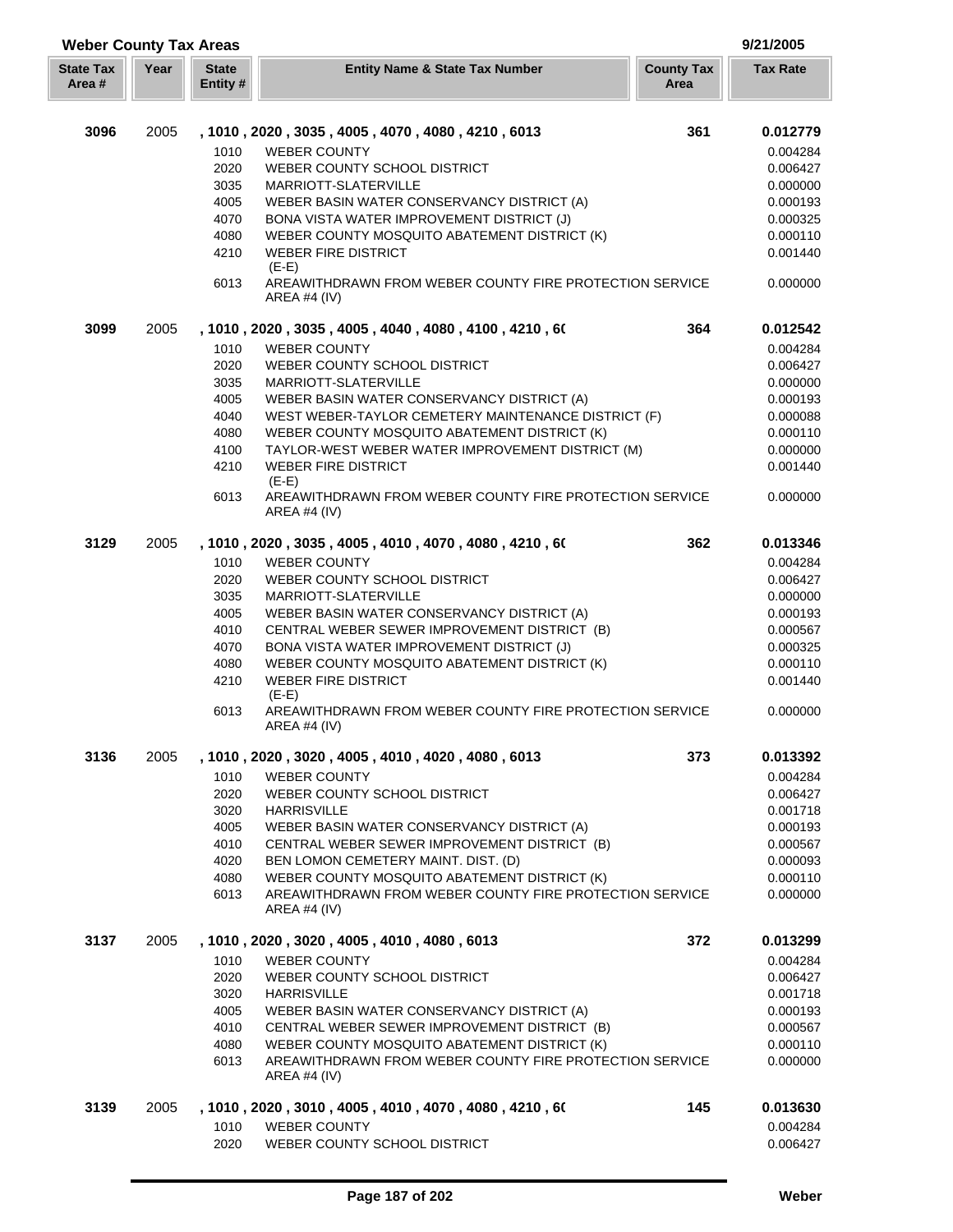| <b>Weber County Tax Areas</b> |      |                          |                                                                           |                           | 9/21/2005       |
|-------------------------------|------|--------------------------|---------------------------------------------------------------------------|---------------------------|-----------------|
| <b>State Tax</b><br>Area #    | Year | <b>State</b><br>Entity # | <b>Entity Name &amp; State Tax Number</b>                                 | <b>County Tax</b><br>Area | <b>Tax Rate</b> |
|                               |      | 3010                     | <b>FARR WEST</b>                                                          |                           | 0.000284        |
|                               |      | 4005                     | WEBER BASIN WATER CONSERVANCY DISTRICT (A)                                |                           | 0.000193        |
|                               |      | 4010                     | CENTRAL WEBER SEWER IMPROVEMENT DISTRICT (B)                              |                           | 0.000567        |
|                               |      | 4070                     | BONA VISTA WATER IMPROVEMENT DISTRICT (J)                                 |                           | 0.000325        |
|                               |      | 4080                     | WEBER COUNTY MOSQUITO ABATEMENT DISTRICT (K)                              |                           | 0.000110        |
|                               |      | 4210                     | <b>WEBER FIRE DISTRICT</b><br>$(E-E)$                                     |                           | 0.001440        |
|                               |      | 6013                     | AREAWITHDRAWN FROM WEBER COUNTY FIRE PROTECTION SERVICE<br>AREA #4 $(IV)$ |                           | 0.000000        |
| 3140                          | 2005 |                          | , 1010 , 2020 , 3010 , 4005 , 4030 , 4070 , 4080 , 4210 , 60              | 308                       | 0.013166        |
|                               |      | 1010                     | <b>WEBER COUNTY</b>                                                       |                           | 0.004284        |
|                               |      | 2020                     | WEBER COUNTY SCHOOL DISTRICT                                              |                           | 0.006427        |
|                               |      | 3010                     | <b>FARR WEST</b>                                                          |                           | 0.000284        |
|                               |      | 4005                     | WEBER BASIN WATER CONSERVANCY DISTRICT (A)                                |                           | 0.000193        |
|                               |      | 4030                     | PLAIN CITY CEMETERY MAINTENANCE DISTRICT (E)                              |                           | 0.000103        |
|                               |      | 4070                     | BONA VISTA WATER IMPROVEMENT DISTRICT (J)                                 |                           | 0.000325        |
|                               |      | 4080                     | WEBER COUNTY MOSQUITO ABATEMENT DISTRICT (K)                              |                           | 0.000110        |
|                               |      | 4210                     | <b>WEBER FIRE DISTRICT</b><br>$(E-E)$                                     |                           | 0.001440        |
|                               |      | 6013                     | AREAWITHDRAWN FROM WEBER COUNTY FIRE PROTECTION SERVICE<br>AREA #4 (IV)   |                           | 0.000000        |
| 3141                          | 2005 |                          | , 1010 , 2020 , 3030 , 4005 , 4080 , 4210 , 6013                          | 035                       | 0.013714        |
|                               |      | 1010                     | <b>WEBER COUNTY</b>                                                       |                           | 0.004284        |
|                               |      | 2020                     | WEBER COUNTY SCHOOL DISTRICT                                              |                           | 0.006427        |
|                               |      | 3030                     | <b>HUNTSVILLE</b>                                                         |                           | 0.001260        |
|                               |      | 4005                     | WEBER BASIN WATER CONSERVANCY DISTRICT (A)                                |                           | 0.000193        |
|                               |      | 4080                     | WEBER COUNTY MOSQUITO ABATEMENT DISTRICT (K)                              |                           | 0.000110        |
|                               |      | 4210                     | <b>WEBER FIRE DISTRICT</b><br>$(E-E)$                                     |                           | 0.001440        |
|                               |      | 6013                     | AREAWITHDRAWN FROM WEBER COUNTY FIRE PROTECTION SERVICE<br>AREA #4 (IV)   |                           | 0.000000        |
| 3143                          | 2005 |                          | , 1010, 2020, 3010, 4005, 4010, 4080, 4210, 6013                          | 083                       | 0.013305        |
|                               |      | 1010                     | <b>WEBER COUNTY</b>                                                       |                           | 0.004284        |
|                               |      | 2020                     | WEBER COUNTY SCHOOL DISTRICT                                              |                           | 0.006427        |
|                               |      | 3010                     | <b>FARR WEST</b>                                                          |                           | 0.000284        |
|                               |      | 4005                     | WEBER BASIN WATER CONSERVANCY DISTRICT (A)                                |                           | 0.000193        |
|                               |      | 4010                     | CENTRAL WEBER SEWER IMPROVEMENT DISTRICT (B)                              |                           | 0.000567        |
|                               |      | 4080                     | WEBER COUNTY MOSQUITO ABATEMENT DISTRICT (K)                              |                           | 0.000110        |
|                               |      | 4210                     | <b>WEBER FIRE DISTRICT</b><br>$(E-E)$                                     |                           | 0.001440        |
|                               |      | 6013                     | AREAWITHDRAWN FROM WEBER COUNTY FIRE PROTECTION SERVICE<br>AREA #4 $(IV)$ |                           | 0.000000        |
| 3145                          | 2005 |                          | , 1010, 2020, 3010, 4005, 4030, 4080, 4210, 6013                          | 307                       | 0.012841        |
|                               |      | 1010                     | <b>WEBER COUNTY</b>                                                       |                           | 0.004284        |
|                               |      | 2020                     | WEBER COUNTY SCHOOL DISTRICT                                              |                           | 0.006427        |
|                               |      | 3010                     | <b>FARR WEST</b>                                                          |                           | 0.000284        |
|                               |      | 4005                     | WEBER BASIN WATER CONSERVANCY DISTRICT (A)                                |                           | 0.000193        |
|                               |      | 4030                     | PLAIN CITY CEMETERY MAINTENANCE DISTRICT (E)                              |                           | 0.000103        |
|                               |      | 4080                     | WEBER COUNTY MOSQUITO ABATEMENT DISTRICT (K)                              |                           | 0.000110        |
|                               |      | 4210                     | <b>WEBER FIRE DISTRICT</b><br>$(E-E)$                                     |                           | 0.001440        |
|                               |      | 6013                     | AREAWITHDRAWN FROM WEBER COUNTY FIRE PROTECTION SERVICE<br>AREA #4 (IV)   |                           | 0.000000        |
| 3146                          | 2005 |                          | , 1010, 2020, 3010, 4005, 4010, 4070, 4080, 4210, 60                      | 268                       | 0.013630        |
|                               |      | 1010                     | <b>WEBER COUNTY</b>                                                       |                           | 0.004284        |
|                               |      | 2020                     | WEBER COUNTY SCHOOL DISTRICT                                              |                           | 0.006427        |
|                               |      | 3010                     | <b>FARR WEST</b>                                                          |                           | 0.000284        |
|                               |      | 4005                     | WEBER BASIN WATER CONSERVANCY DISTRICT (A)                                |                           | 0.000193        |

4010 CENTRAL WEBER SEWER IMPROVEMENT DISTRICT (B) 0.000567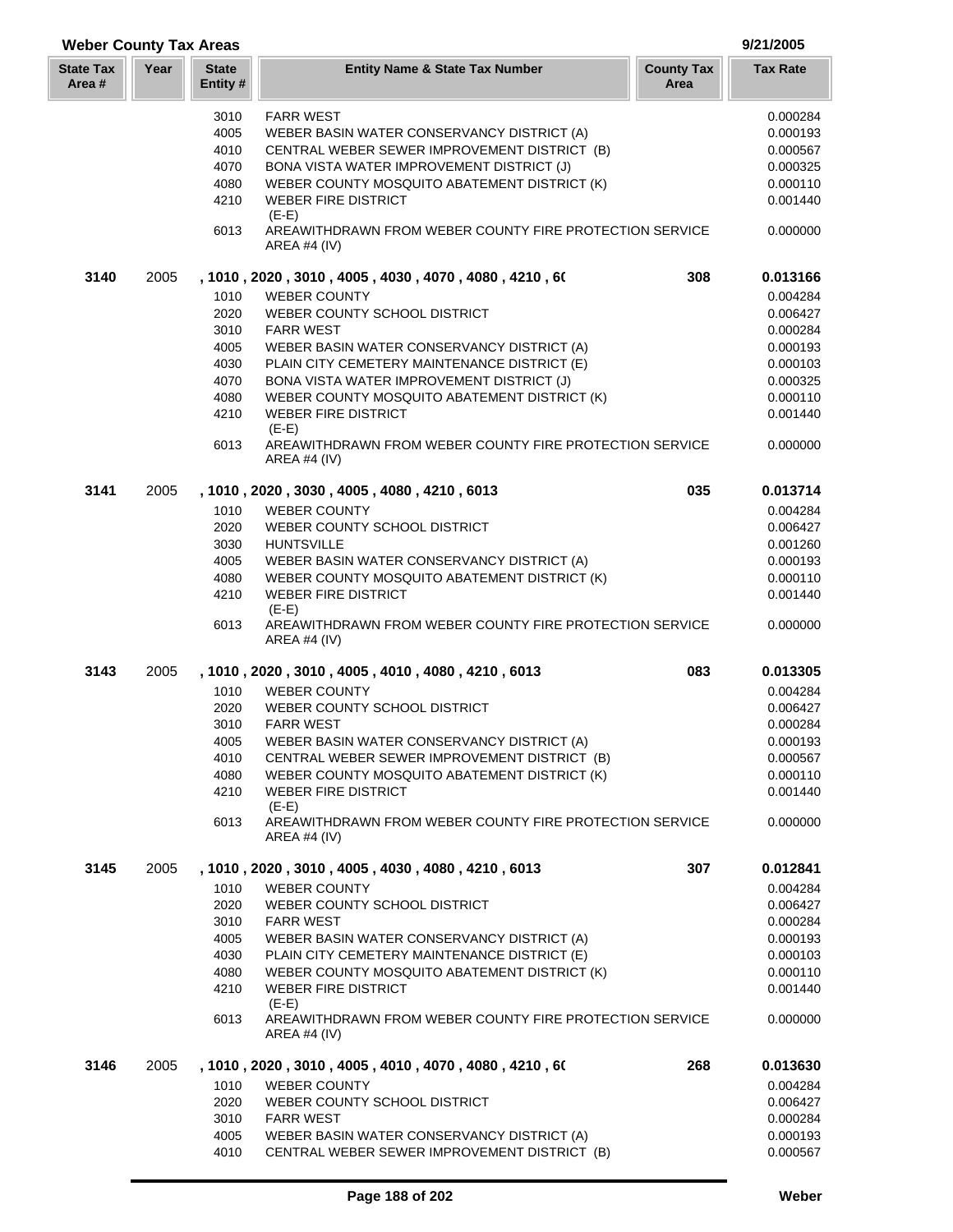## **Year Entity Name & State Tax Number County Tax Tax Rate Area State Tax Area # Weber County Tax Areas 9/21/2005 State Entity #** 4070 BONA VISTA WATER IMPROVEMENT DISTRICT (J) 0.000325 4080 WEBER COUNTY MOSQUITO ABATEMENT DISTRICT (K) 0.000110 4210 WEBER FIRE DISTRICT 0.001440  $(F-F)$ 6013 AREAWITHDRAWN FROM WEBER COUNTY FIRE PROTECTION SERVICE 0.000000 AREA #4 (IV) 8251 REDEVELOPMENT PLAN OF WEBER COUNTY RDA PROJECT AREA NO. 2 - 0.000000 (F-1) **3173** 2005 **, 1010 , 2020 , 3130 , 4005 , 4010 , 4070 , 4080 , 4210 , 422 288 0.013346** 1010 WEBER COUNTY 0.004284 2020 WEBER COUNTY SCHOOL DISTRICT 0.006427 3130 WEST HAVEN 0.000000 4005 WEBER BASIN WATER CONSERVANCY DISTRICT (A) 0.000193 4010 CENTRAL WEBER SEWER IMPROVEMENT DISTRICT (B) 0.000567 4070 BONA VISTA WATER IMPROVEMENT DISTRICT (J) 0.000325 4080 WEBER COUNTY MOSQUITO ABATEMENT DISTRICT (K) 0.000110 4210 WEBER FIRE DISTRICT 0.001440 (E-E) 4220 WEBER COUNTY SEWER SERVICE AREA # 2 (F-F) 0.000000 4285 WEST HAVEN WASTE WATER SPECIAL SERVICE DISTRICT (O-O) 0.000000 6013 AREAWITHDRAWN FROM WEBER COUNTY FIRE PROTECTION SERVICE 0.000000 AREA #4 (IV) **3174** 2005 **, 1010 , 2020 , 3130 , 4005 , 4010 , 4080 , 4130 , 4210 , 422 352 0.013140** 1010 WEBER COUNTY 0.004284 2020 WEBER COUNTY SCHOOL DISTRICT 0.006427 3130 WEST HAVEN 0.000000 4005 WEBER BASIN WATER CONSERVANCY DISTRICT (A) 0.000193 4010 CENTRAL WEBER SEWER IMPROVEMENT DISTRICT (B) 0.000567 4080 WEBER COUNTY MOSQUITO ABATEMENT DISTRICT (K) 0.000110 4130 ROY WATER CONSERVANCY SUBDISTRICT (P) 0.000119 Action WEBER FIRE DISTRICT And the state of the control of the control of the control of the control of the control of the control of the control of the control of the control of the control of the control of the control o  $(E-E)$ 4220 WEBER COUNTY SEWER SERVICE AREA # 2 (F-F) 0.000000 4285 WEST HAVEN WASTE WATER SPECIAL SERVICE DISTRICT (O-O) 0.000000 6013 AREAWITHDRAWN FROM WEBER COUNTY FIRE PROTECTION SERVICE 0.000000 AREA #4 (IV) **3177** 2005 **, 1010 , 2020 , 3130 , 4005 , 4010 , 4070 , 4080 , 4210 , 428 277 0.013346** 1010 WEBER COUNTY **10.000 UNITY 10.000 UNITS** 0.004284 2020 WEBER COUNTY SCHOOL DISTRICT 0.006427 3130 WEST HAVEN 0.000000 4005 WEBER BASIN WATER CONSERVANCY DISTRICT (A) 0.000193 4010 CENTRAL WEBER SEWER IMPROVEMENT DISTRICT (B) 0.000567 4070 BONA VISTA WATER IMPROVEMENT DISTRICT (J) 0.000325 4080 WEBER COUNTY MOSQUITO ABATEMENT DISTRICT (K) 0.000110 4210 WEBER FIRE DISTRICT 0.001440  $(F-F)$ 4285 WEST HAVEN WASTE WATER SPECIAL SERVICE DISTRICT (O-O) 0.000000 6013 AREAWITHDRAWN FROM WEBER COUNTY FIRE PROTECTION SERVICE 0.000000 AREA #4 (IV) **3179** 2005 **, 1010 , 2020 , 3130 , 4005 , 4010 , 4080 , 4100 , 4210 , 428 280 0.013021** 1010 WEBER COUNTY **1010** WEBER COUNTY 2020 WEBER COUNTY SCHOOL DISTRICT And the control of the country of the control of the control of the control of the control of the control of the control of the control of the control of the control of the control of the 3130 WEST HAVEN 0.000000 4005 WEBER BASIN WATER CONSERVANCY DISTRICT (A) 0.000193 4010 CENTRAL WEBER SEWER IMPROVEMENT DISTRICT (B) 0.000567 4080 WEBER COUNTY MOSQUITO ABATEMENT DISTRICT (K) 0.000110 4100 TAYLOR-WEST WEBER WATER IMPROVEMENT DISTRICT (M) 0.000000 Action WEBER FIRE DISTRICT And the state of the control of the control of the control of the control of the control of the control of the control of the control of the control of the control of the control of the control o (E-E)

4285 WEST HAVEN WASTE WATER SPECIAL SERVICE DISTRICT (O-O) 0.000000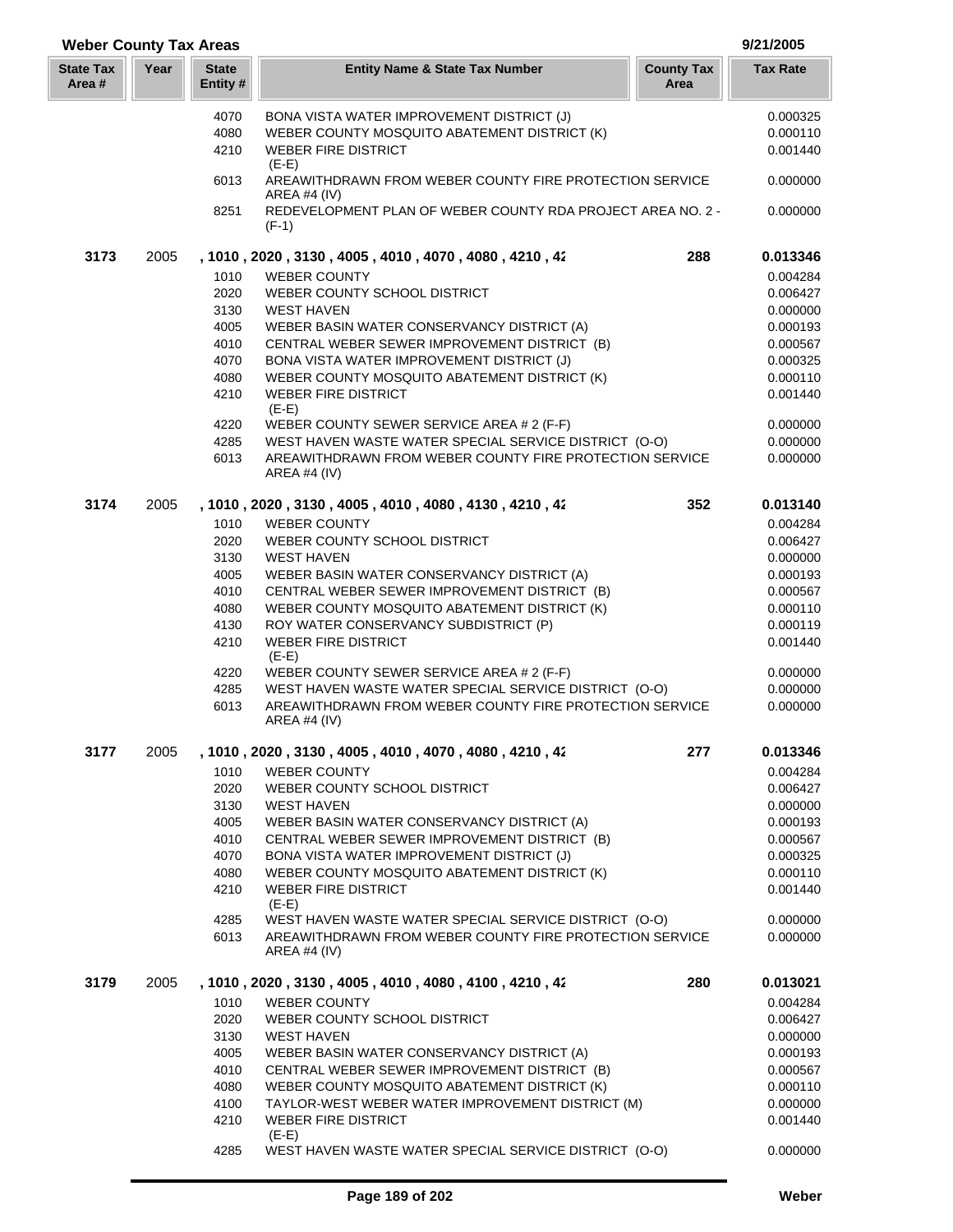| <b>Weber County Tax Areas</b> |      |                          |                                                                                |                           | 9/21/2005       |
|-------------------------------|------|--------------------------|--------------------------------------------------------------------------------|---------------------------|-----------------|
| <b>State Tax</b><br>Area #    | Year | <b>State</b><br>Entity # | <b>Entity Name &amp; State Tax Number</b>                                      | <b>County Tax</b><br>Area | <b>Tax Rate</b> |
|                               |      | 6013                     | AREAWITHDRAWN FROM WEBER COUNTY FIRE PROTECTION SERVICE<br>AREA #4 (IV)        |                           | 0.000000        |
| 3180                          | 2005 |                          | , 1010, 2020, 3130, 4005, 4010, 4070, 4080, 4100, 42                           | 239                       | 0.013346        |
|                               |      | 1010                     | <b>WEBER COUNTY</b>                                                            |                           | 0.004284        |
|                               |      | 2020                     | WEBER COUNTY SCHOOL DISTRICT                                                   |                           | 0.006427        |
|                               |      | 3130                     | <b>WEST HAVEN</b>                                                              |                           | 0.000000        |
|                               |      | 4005                     | WEBER BASIN WATER CONSERVANCY DISTRICT (A)                                     |                           | 0.000193        |
|                               |      | 4010                     | CENTRAL WEBER SEWER IMPROVEMENT DISTRICT (B)                                   |                           | 0.000567        |
|                               |      | 4070                     | BONA VISTA WATER IMPROVEMENT DISTRICT (J)                                      |                           | 0.000325        |
|                               |      | 4080                     | WEBER COUNTY MOSQUITO ABATEMENT DISTRICT (K)                                   |                           | 0.000110        |
|                               |      | 4100                     | TAYLOR-WEST WEBER WATER IMPROVEMENT DISTRICT (M)                               |                           | 0.000000        |
|                               |      | 4210                     | <b>WEBER FIRE DISTRICT</b>                                                     |                           | 0.001440        |
|                               |      |                          | $(E-E)$                                                                        |                           |                 |
|                               |      | 4285                     | WEST HAVEN WASTE WATER SPECIAL SERVICE DISTRICT (O-O)                          |                           | 0.000000        |
|                               |      | 6013                     | AREAWITHDRAWN FROM WEBER COUNTY FIRE PROTECTION SERVICE<br><b>AREA #4 (IV)</b> |                           | 0.000000        |
| 3181                          | 2005 |                          | , 1010, 2020, 3130, 4005, 4010, 4080, 4210, 4285, 60                           | 281                       | 0.013021        |
|                               |      | 1010                     | <b>WEBER COUNTY</b>                                                            |                           | 0.004284        |
|                               |      | 2020                     | WEBER COUNTY SCHOOL DISTRICT                                                   |                           | 0.006427        |
|                               |      | 3130                     | <b>WEST HAVEN</b>                                                              |                           | 0.000000        |
|                               |      | 4005                     | WEBER BASIN WATER CONSERVANCY DISTRICT (A)                                     |                           | 0.000193        |
|                               |      | 4010                     | CENTRAL WEBER SEWER IMPROVEMENT DISTRICT (B)                                   |                           | 0.000567        |
|                               |      | 4080                     | WEBER COUNTY MOSQUITO ABATEMENT DISTRICT (K)                                   |                           | 0.000110        |
|                               |      | 4210                     | <b>WEBER FIRE DISTRICT</b><br>$(E-E)$                                          |                           | 0.001440        |
|                               |      | 4285                     | WEST HAVEN WASTE WATER SPECIAL SERVICE DISTRICT (O-O)                          |                           | 0.000000        |
|                               |      | 6013                     | AREAWITHDRAWN FROM WEBER COUNTY FIRE PROTECTION SERVICE<br><b>AREA #4 (IV)</b> |                           | 0.000000        |
| 3182                          | 2005 |                          | , 1010, 2020, 3130, 4005, 4010, 4080, 4210, 4220, 42                           | 323                       | 0.013021        |
|                               |      | 1010                     | <b>WEBER COUNTY</b>                                                            |                           | 0.004284        |
|                               |      | 2020                     | WEBER COUNTY SCHOOL DISTRICT                                                   |                           | 0.006427        |
|                               |      | 3130                     | <b>WEST HAVEN</b>                                                              |                           | 0.000000        |
|                               |      | 4005                     | WEBER BASIN WATER CONSERVANCY DISTRICT (A)                                     |                           | 0.000193        |
|                               |      | 4010                     | CENTRAL WEBER SEWER IMPROVEMENT DISTRICT (B)                                   |                           | 0.000567        |
|                               |      | 4080                     | WEBER COUNTY MOSQUITO ABATEMENT DISTRICT (K)                                   |                           | 0.000110        |
|                               |      | 4210                     | WEBER FIRE DISTRICT                                                            |                           | 0.001440        |
|                               |      |                          | $(E-E)$                                                                        |                           |                 |
|                               |      | 4220                     | WEBER COUNTY SEWER SERVICE AREA # 2 (F-F)                                      |                           | 0.000000        |
|                               |      | 4285                     | WEST HAVEN WASTE WATER SPECIAL SERVICE DISTRICT (O-O)                          |                           | 0.000000        |
|                               |      | 6013                     | AREAWITHDRAWN FROM WEBER COUNTY FIRE PROTECTION SERVICE<br>AREA #4 $(IV)$      |                           | 0.000000        |
| 3184                          | 2005 |                          | , 1010 , 2020 , 3130 , 4005 , 4010 , 4080 , 4100 , 4210 , 42                   | 292                       | 0.013021        |
|                               |      | 1010                     | <b>WEBER COUNTY</b>                                                            |                           | 0.004284        |
|                               |      | 2020                     | WEBER COUNTY SCHOOL DISTRICT                                                   |                           | 0.006427        |
|                               |      | 3130                     | <b>WEST HAVEN</b>                                                              |                           | 0.000000        |
|                               |      | 4005                     | WEBER BASIN WATER CONSERVANCY DISTRICT (A)                                     |                           | 0.000193        |
|                               |      | 4010                     | CENTRAL WEBER SEWER IMPROVEMENT DISTRICT (B)                                   |                           | 0.000567        |
|                               |      | 4080                     | WEBER COUNTY MOSQUITO ABATEMENT DISTRICT (K)                                   |                           | 0.000110        |
|                               |      | 4100                     | TAYLOR-WEST WEBER WATER IMPROVEMENT DISTRICT (M)                               |                           | 0.000000        |
|                               |      | 4210                     | <b>WEBER FIRE DISTRICT</b><br>$(E-E)$                                          |                           | 0.001440        |
|                               |      | 4220                     | WEBER COUNTY SEWER SERVICE AREA # 2 (F-F)                                      |                           | 0.000000        |
|                               |      | 4285                     | WEST HAVEN WASTE WATER SPECIAL SERVICE DISTRICT (O-O)                          |                           | 0.000000        |
|                               |      | 6013                     | AREAWITHDRAWN FROM WEBER COUNTY FIRE PROTECTION SERVICE<br>AREA #4 (IV)        |                           | 0.000000        |
| 3186                          | 2005 |                          | , 1010 , 2020 , 3130 , 4005 , 4010 , 4080 , 4150 , 4210 , 42                   | 278                       | 0.013506        |
|                               |      | 1010                     | <b>WEBER COUNTY</b>                                                            |                           | 0.004284        |
|                               |      | 2020                     | WEBER COUNTY SCHOOL DISTRICT                                                   |                           | 0.006427        |

I Į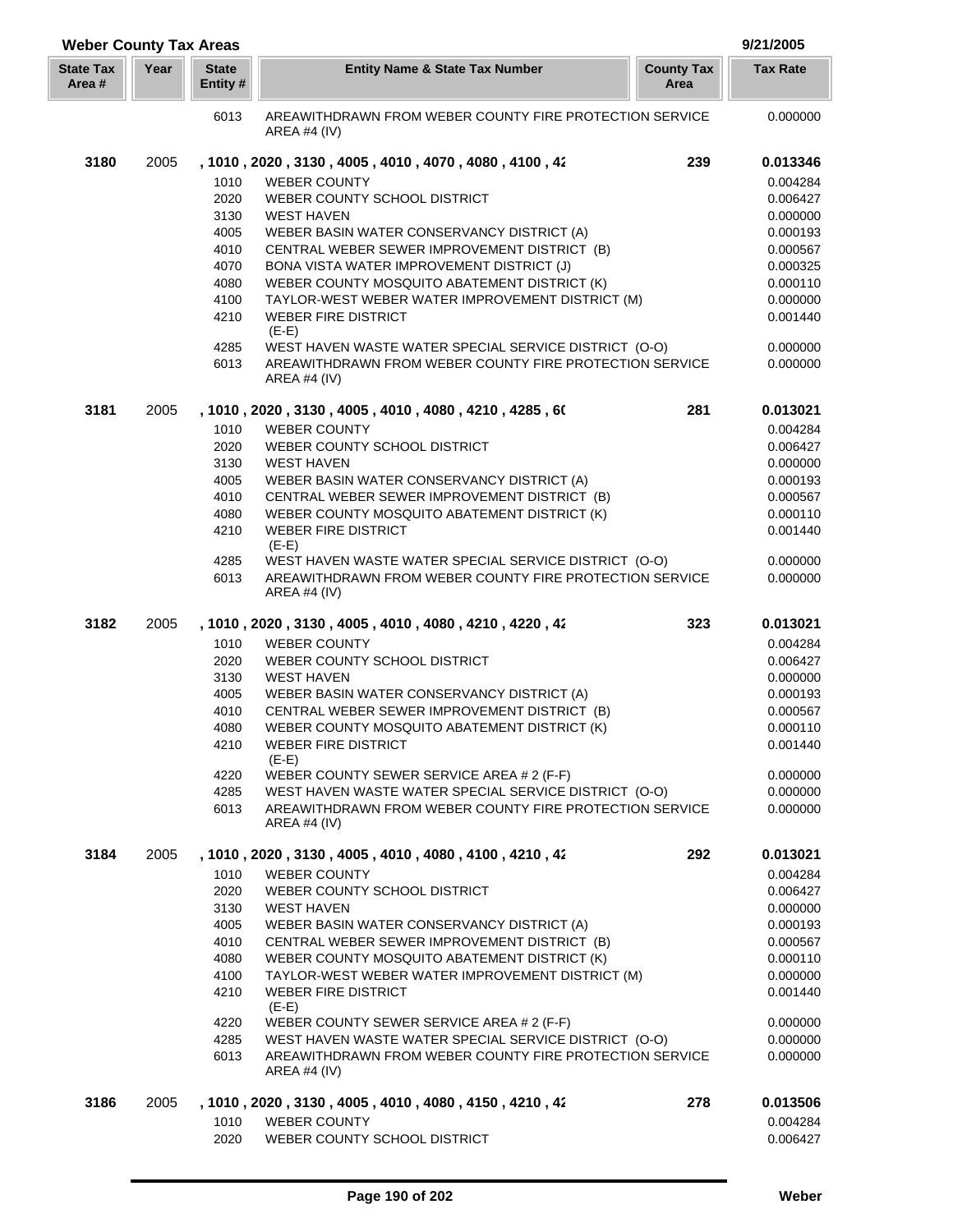| <b>State Tax</b><br>Area # | Year | <b>State</b><br>Entity # | <b>Entity Name &amp; State Tax Number</b>                                 | <b>County Tax</b><br>Area | <b>Tax Rate</b> |
|----------------------------|------|--------------------------|---------------------------------------------------------------------------|---------------------------|-----------------|
|                            |      | 3130                     | <b>WEST HAVEN</b>                                                         |                           | 0.000000        |
|                            |      | 4005                     | WEBER BASIN WATER CONSERVANCY DISTRICT (A)                                |                           | 0.000193        |
|                            |      | 4010                     | CENTRAL WEBER SEWER IMPROVEMENT DISTRICT (B)                              |                           | 0.000567        |
|                            |      | 4080                     | WEBER COUNTY MOSQUITO ABATEMENT DISTRICT (K)                              |                           | 0.000110        |
|                            |      | 4150                     | HOOPER WATER IMPROVEMENT DISTRICT (T)                                     |                           | 0.000485        |
|                            |      | 4210                     | <b>WEBER FIRE DISTRICT</b>                                                |                           | 0.001440        |
|                            |      |                          | $(E-E)$                                                                   |                           |                 |
|                            |      | 4285                     | WEST HAVEN WASTE WATER SPECIAL SERVICE DISTRICT (O-O)                     |                           | 0.000000        |
|                            |      | 6013                     | AREAWITHDRAWN FROM WEBER COUNTY FIRE PROTECTION SERVICE<br>AREA #4 (IV)   |                           | 0.000000        |
| 3187                       | 2005 |                          | , 1010, 2020, 3130, 4005, 4010, 4080, 4150, 4210, 42                      | 324                       | 0.013506        |
|                            |      | 1010                     | <b>WEBER COUNTY</b>                                                       |                           | 0.004284        |
|                            |      | 2020                     | WEBER COUNTY SCHOOL DISTRICT                                              |                           | 0.006427        |
|                            |      | 3130                     | <b>WEST HAVEN</b>                                                         |                           | 0.000000        |
|                            |      | 4005                     | WEBER BASIN WATER CONSERVANCY DISTRICT (A)                                |                           | 0.000193        |
|                            |      | 4010                     | CENTRAL WEBER SEWER IMPROVEMENT DISTRICT (B)                              |                           | 0.000567        |
|                            |      | 4080                     | WEBER COUNTY MOSQUITO ABATEMENT DISTRICT (K)                              |                           | 0.000110        |
|                            |      | 4150                     | HOOPER WATER IMPROVEMENT DISTRICT (T)                                     |                           | 0.000485        |
|                            |      | 4210                     | <b>WEBER FIRE DISTRICT</b>                                                |                           | 0.001440        |
|                            |      |                          | $(E-E)$                                                                   |                           |                 |
|                            |      | 4220                     | WEBER COUNTY SEWER SERVICE AREA # 2 (F-F)                                 |                           | 0.000000        |
|                            |      | 4285                     | WEST HAVEN WASTE WATER SPECIAL SERVICE DISTRICT (O-O)                     |                           | 0.000000        |
|                            |      | 6013                     | AREAWITHDRAWN FROM WEBER COUNTY FIRE PROTECTION SERVICE<br>AREA #4 $(IV)$ |                           | 0.000000        |
| 3189                       | 2005 |                          | , 1010, 2020, 3130, 4005, 4010, 4015, 4080, 4150, 42                      | 282                       | 0.014269        |
|                            |      | 1010                     | <b>WEBER COUNTY</b>                                                       |                           | 0.004284        |
|                            |      | 2020                     | WEBER COUNTY SCHOOL DISTRICT                                              |                           | 0.006427        |
|                            |      | 3130                     | <b>WEST HAVEN</b>                                                         |                           | 0.000000        |
|                            |      | 4005                     | WEBER BASIN WATER CONSERVANCY DISTRICT (A)                                |                           | 0.000193        |
|                            |      | 4010                     | CENTRAL WEBER SEWER IMPROVEMENT DISTRICT (B)                              |                           | 0.000567        |
|                            |      | 4015                     | <b>NORTH DAVIS SEWER DISTRICT (C)</b>                                     |                           | 0.000763        |
|                            |      | 4080                     | WEBER COUNTY MOSQUITO ABATEMENT DISTRICT (K)                              |                           | 0.000110        |
|                            |      | 4150                     | HOOPER WATER IMPROVEMENT DISTRICT (T)                                     |                           | 0.000485        |
|                            |      | 4210                     | <b>WEBER FIRE DISTRICT</b>                                                |                           | 0.001440        |
|                            |      | 4285                     | $(E-E)$<br>WEST HAVEN WASTE WATER SPECIAL SERVICE DISTRICT (O-O)          |                           | 0.000000        |
|                            |      | 6013                     | AREAWITHDRAWN FROM WEBER COUNTY FIRE PROTECTION SERVICE                   |                           | 0.000000        |
|                            |      |                          | AREA #4 (IV)                                                              |                           |                 |
| 3190                       | 2005 |                          | , 1010 , 2020 , 3130 , 4005 , 4015 , 4080 , 4150 , 4210 , 42              | 370                       | 0.013702        |
|                            |      | 1010                     | <b>WEBER COUNTY</b>                                                       |                           | 0.004284        |
|                            |      | 2020                     | WEBER COUNTY SCHOOL DISTRICT                                              |                           | 0.006427        |
|                            |      | 3130                     | <b>WEST HAVEN</b>                                                         |                           | 0.000000        |
|                            |      | 4005                     | WEBER BASIN WATER CONSERVANCY DISTRICT (A)                                |                           | 0.000193        |
|                            |      | 4015                     | NORTH DAVIS SEWER DISTRICT (C)                                            |                           | 0.000763        |
|                            |      | 4080                     | WEBER COUNTY MOSQUITO ABATEMENT DISTRICT (K)                              |                           | 0.000110        |
|                            |      | 4150                     | HOOPER WATER IMPROVEMENT DISTRICT (T)                                     |                           | 0.000485        |
|                            |      | 4210                     | <b>WEBER FIRE DISTRICT</b>                                                |                           | 0.001440        |
|                            |      | 4285                     | $(E-E)$<br>WEST HAVEN WASTE WATER SPECIAL SERVICE DISTRICT (O-O)          |                           | 0.000000        |
|                            |      | 6013                     | AREAWITHDRAWN FROM WEBER COUNTY FIRE PROTECTION SERVICE                   |                           | 0.000000        |
|                            |      |                          | AREA #4 $(IV)$                                                            |                           |                 |
| 3191                       | 2005 |                          | , 1010 , 2020 , 3130 , 4005 , 4015 , 4080 , 4130 , 4150 , 42              | 371                       | 0.013821        |
|                            |      | 1010                     | <b>WEBER COUNTY</b>                                                       |                           | 0.004284        |
|                            |      | 2020                     | WEBER COUNTY SCHOOL DISTRICT                                              |                           | 0.006427        |
|                            |      | 3130                     | <b>WEST HAVEN</b>                                                         |                           | 0.000000        |
|                            |      | 4005                     | WEBER BASIN WATER CONSERVANCY DISTRICT (A)                                |                           | 0.000193        |
|                            |      | 4015                     | NORTH DAVIS SEWER DISTRICT (C)                                            |                           | 0.000763        |
|                            |      | 4080                     | WEBER COUNTY MOSQUITO ABATEMENT DISTRICT (K)                              |                           | 0.000110        |
|                            |      | 4130                     | ROY WATER CONSERVANCY SUBDISTRICT (P)                                     |                           | 0.000119        |

**Weber County Tax Areas 9/21/2005**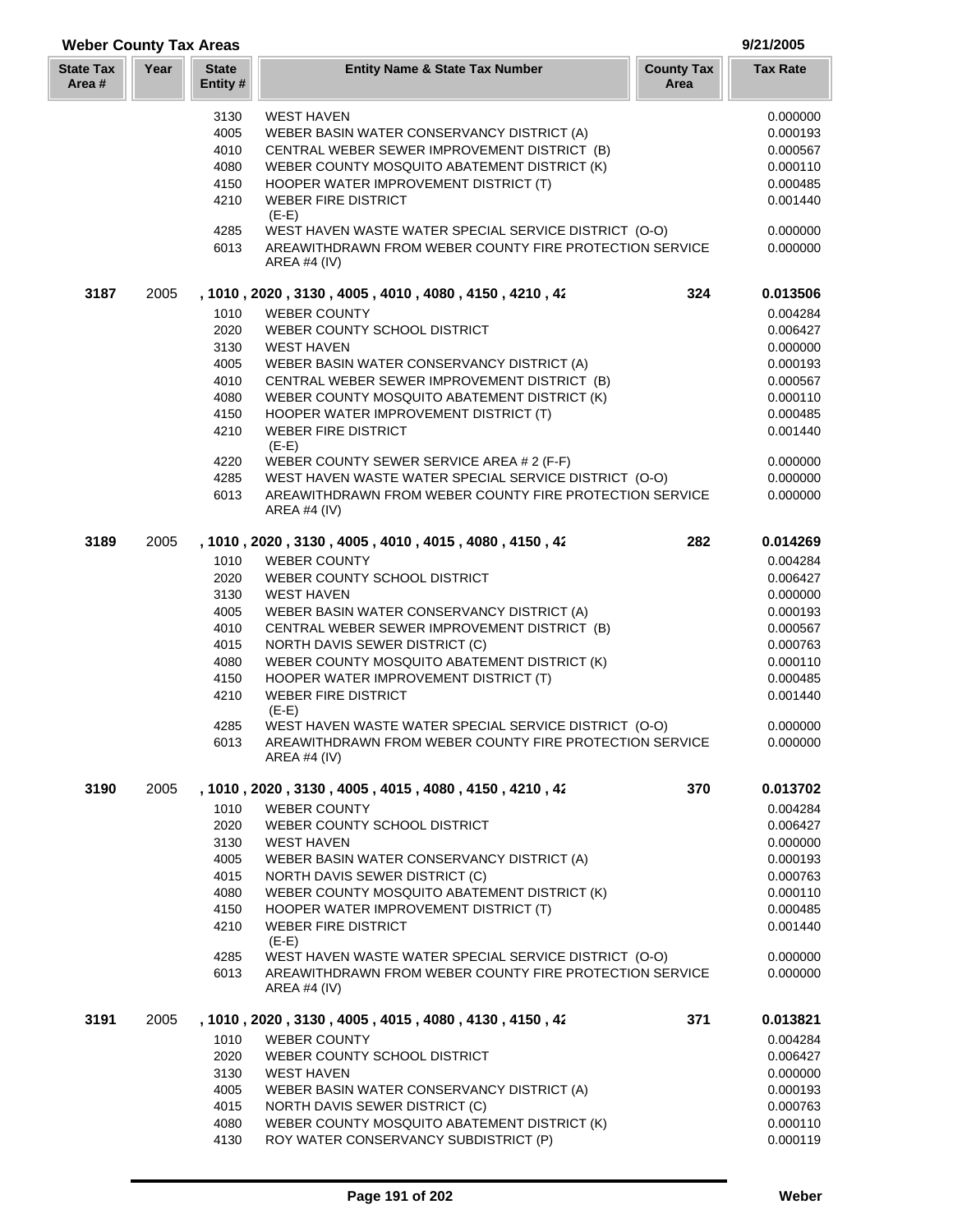| <b>Weber County Tax Areas</b> |      |                          |                                                                                          |                           | 9/21/2005            |
|-------------------------------|------|--------------------------|------------------------------------------------------------------------------------------|---------------------------|----------------------|
| <b>State Tax</b><br>Area #    | Year | <b>State</b><br>Entity # | <b>Entity Name &amp; State Tax Number</b>                                                | <b>County Tax</b><br>Area | <b>Tax Rate</b>      |
|                               |      | 4150                     | HOOPER WATER IMPROVEMENT DISTRICT (T)                                                    |                           | 0.000485             |
|                               |      | 4210                     | <b>WEBER FIRE DISTRICT</b><br>$(E-E)$                                                    |                           | 0.001440             |
|                               |      | 4285                     | WEST HAVEN WASTE WATER SPECIAL SERVICE DISTRICT (O-O)                                    |                           | 0.000000             |
|                               |      | 6013                     | AREAWITHDRAWN FROM WEBER COUNTY FIRE PROTECTION SERVICE<br>AREA #4 $(IV)$                |                           | 0.000000             |
| 3192                          | 2005 |                          | , 1010, 2020, 3130, 4005, 4010, 4015, 4080, 4130, 41                                     | 283                       | 0.014388             |
|                               |      | 1010                     | <b>WEBER COUNTY</b>                                                                      |                           | 0.004284             |
|                               |      | 2020<br>3130             | WEBER COUNTY SCHOOL DISTRICT<br><b>WEST HAVEN</b>                                        |                           | 0.006427<br>0.000000 |
|                               |      | 4005                     | WEBER BASIN WATER CONSERVANCY DISTRICT (A)                                               |                           | 0.000193             |
|                               |      | 4010                     | CENTRAL WEBER SEWER IMPROVEMENT DISTRICT (B)                                             |                           | 0.000567             |
|                               |      | 4015                     | NORTH DAVIS SEWER DISTRICT (C)                                                           |                           | 0.000763             |
|                               |      | 4080                     | WEBER COUNTY MOSQUITO ABATEMENT DISTRICT (K)                                             |                           | 0.000110             |
|                               |      | 4130                     | ROY WATER CONSERVANCY SUBDISTRICT (P)                                                    |                           | 0.000119             |
|                               |      | 4150                     | HOOPER WATER IMPROVEMENT DISTRICT (T)                                                    |                           | 0.000485             |
|                               |      | 4210                     | <b>WEBER FIRE DISTRICT</b>                                                               |                           | 0.001440             |
|                               |      | 4285                     | $(E-E)$<br>WEST HAVEN WASTE WATER SPECIAL SERVICE DISTRICT (O-O)                         |                           | 0.000000             |
|                               |      | 6013                     | AREAWITHDRAWN FROM WEBER COUNTY FIRE PROTECTION SERVICE                                  |                           | 0.000000             |
|                               |      |                          | <b>AREA #4 (IV)</b>                                                                      |                           |                      |
| 3194                          | 2005 |                          | , 1010 , 2020 , 3130 , 4005 , 4010 , 4080 , 4130 , 4210 , 42                             | 206                       | 0.013140             |
|                               |      | 1010                     | <b>WEBER COUNTY</b>                                                                      |                           | 0.004284             |
|                               |      | 2020                     | WEBER COUNTY SCHOOL DISTRICT                                                             |                           | 0.006427             |
|                               |      | 3130                     | <b>WEST HAVEN</b>                                                                        |                           | 0.000000             |
|                               |      | 4005                     | WEBER BASIN WATER CONSERVANCY DISTRICT (A)                                               |                           | 0.000193             |
|                               |      | 4010                     | CENTRAL WEBER SEWER IMPROVEMENT DISTRICT (B)                                             |                           | 0.000567             |
|                               |      | 4080<br>4130             | WEBER COUNTY MOSQUITO ABATEMENT DISTRICT (K)<br>ROY WATER CONSERVANCY SUBDISTRICT (P)    |                           | 0.000110<br>0.000119 |
|                               |      | 4210                     | <b>WEBER FIRE DISTRICT</b>                                                               |                           | 0.001440             |
|                               |      |                          | $(E-E)$                                                                                  |                           |                      |
|                               |      | 4285                     | WEST HAVEN WASTE WATER SPECIAL SERVICE DISTRICT (O-O)                                    |                           | 0.000000             |
|                               |      | 6013                     | AREAWITHDRAWN FROM WEBER COUNTY FIRE PROTECTION SERVICE<br>AREA #4 $(IV)$                |                           | 0.000000             |
| 3241                          | 2005 |                          | , 1010, 2020, 3090, 4005, 4015, 4060, 4080, 4130                                         | 348                       | 0.014532             |
|                               |      | 1010                     | <b>WEBER COUNTY</b>                                                                      |                           | 0.004284             |
|                               |      | 2020                     | WEBER COUNTY SCHOOL DISTRICT                                                             |                           | 0.006427             |
|                               |      | 3090                     | <b>ROY</b>                                                                               |                           | 0.002514             |
|                               |      | 4005                     | WEBER BASIN WATER CONSERVANCY DISTRICT (A)                                               |                           | 0.000193             |
|                               |      | 4015                     | NORTH DAVIS SEWER DISTRICT (C)                                                           |                           | 0.000763             |
|                               |      | 4060<br>4080             | HOOPER CEMETERY MAINTENANCE DISTRICT (H)<br>WEBER COUNTY MOSQUITO ABATEMENT DISTRICT (K) |                           | 0.000122<br>0.000110 |
|                               |      | 4130                     | ROY WATER CONSERVANCY SUBDISTRICT (P)                                                    |                           | 0.000119             |
| 3242                          | 2005 |                          | , 1010, 2020, 3090, 4005, 4080, 4130, 4220, 6013                                         | 353                       | 0.013647             |
|                               |      | 1010                     | <b>WEBER COUNTY</b>                                                                      |                           | 0.004284             |
|                               |      | 2020                     | WEBER COUNTY SCHOOL DISTRICT                                                             |                           | 0.006427             |
|                               |      | 3090                     | <b>ROY</b>                                                                               |                           | 0.002514             |
|                               |      | 4005                     | WEBER BASIN WATER CONSERVANCY DISTRICT (A)                                               |                           | 0.000193             |
|                               |      | 4080<br>4130             | WEBER COUNTY MOSQUITO ABATEMENT DISTRICT (K)<br>ROY WATER CONSERVANCY SUBDISTRICT (P)    |                           | 0.000110<br>0.000119 |
|                               |      | 4220                     | WEBER COUNTY SEWER SERVICE AREA # 2 (F-F)                                                |                           | 0.000000             |
|                               |      | 6013                     | AREAWITHDRAWN FROM WEBER COUNTY FIRE PROTECTION SERVICE                                  |                           | 0.000000             |
|                               |      |                          | AREA #4 (IV)                                                                             |                           |                      |
| 3243                          | 2005 |                          | , 1010 , 2020 , 3090 , 4005 , 4015 , 4080 , 4130 , 4220 , 60                             | 385                       | 0.014410             |
|                               |      | 1010                     | <b>WEBER COUNTY</b>                                                                      |                           | 0.004284             |
|                               |      | 2020                     | WEBER COUNTY SCHOOL DISTRICT                                                             |                           | 0.006427             |
|                               |      | 3090                     | <b>ROY</b>                                                                               |                           | 0.002514             |
|                               |      | 4005                     | WEBER BASIN WATER CONSERVANCY DISTRICT (A)                                               |                           | 0.000193             |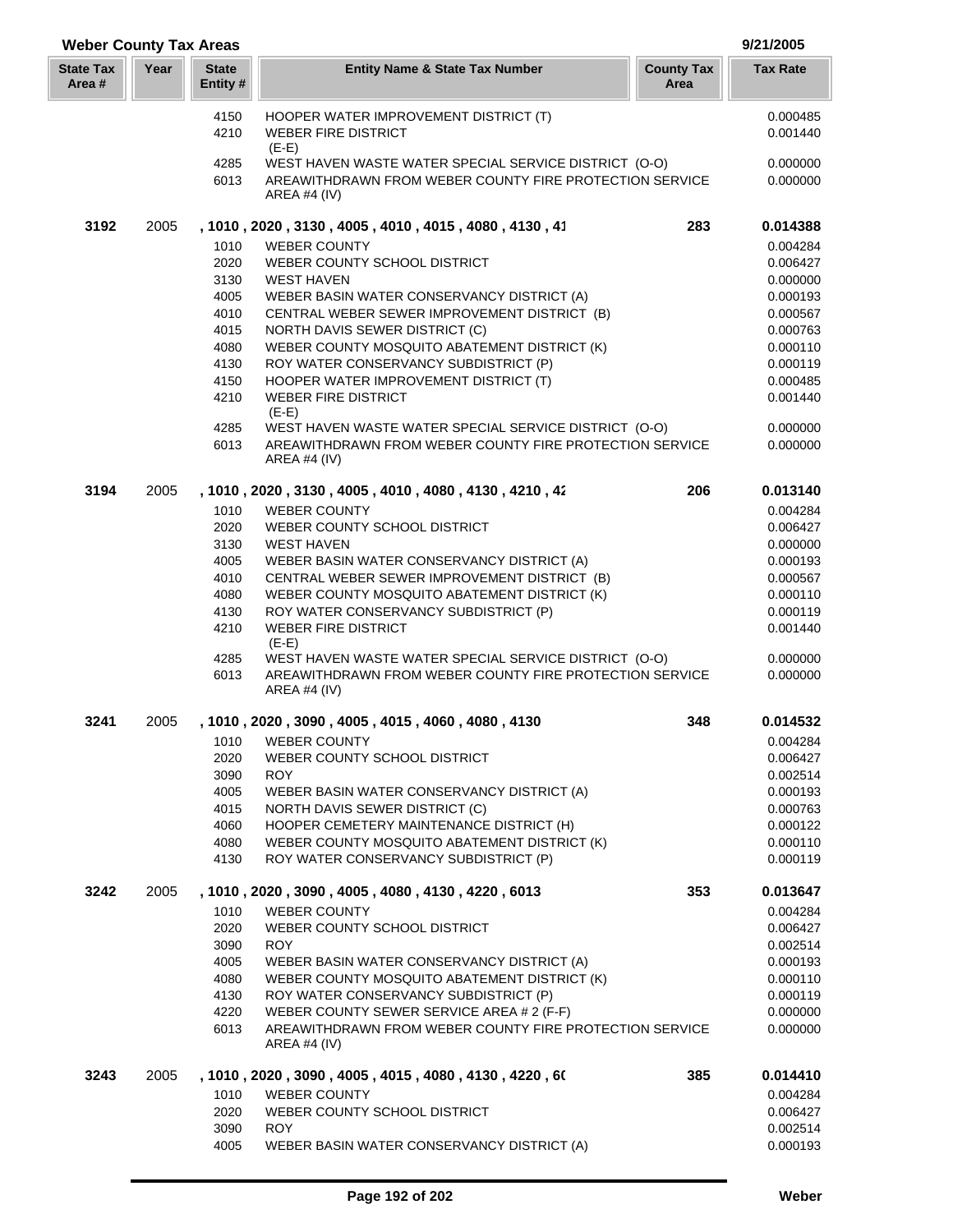| <b>Weber County Tax Areas</b> |      |                          |                                                                                                            |                           | 9/21/2005            |
|-------------------------------|------|--------------------------|------------------------------------------------------------------------------------------------------------|---------------------------|----------------------|
| <b>State Tax</b><br>Area #    | Year | <b>State</b><br>Entity # | <b>Entity Name &amp; State Tax Number</b>                                                                  | <b>County Tax</b><br>Area | <b>Tax Rate</b>      |
|                               |      | 4015                     | NORTH DAVIS SEWER DISTRICT (C)                                                                             |                           | 0.000763             |
|                               |      | 4080                     | WEBER COUNTY MOSQUITO ABATEMENT DISTRICT (K)                                                               |                           | 0.000110             |
|                               |      | 4130                     | ROY WATER CONSERVANCY SUBDISTRICT (P)                                                                      |                           | 0.000119             |
|                               |      | 4220                     | WEBER COUNTY SEWER SERVICE AREA # 2 (F-F)                                                                  |                           | 0.000000             |
|                               |      | 6013                     | AREAWITHDRAWN FROM WEBER COUNTY FIRE PROTECTION SERVICE<br>AREA #4 $(IV)$                                  |                           | 0.000000             |
| 3244                          | 2005 |                          | , 1010, 2020, 3090, 4005, 4015, 4080, 4220, 6013                                                           | 320                       | 0.014291             |
|                               |      | 1010                     | <b>WEBER COUNTY</b>                                                                                        |                           | 0.004284             |
|                               |      | 2020                     | WEBER COUNTY SCHOOL DISTRICT                                                                               |                           | 0.006427             |
|                               |      | 3090                     | <b>ROY</b>                                                                                                 |                           | 0.002514             |
|                               |      | 4005                     | WEBER BASIN WATER CONSERVANCY DISTRICT (A)                                                                 |                           | 0.000193             |
|                               |      | 4015                     | NORTH DAVIS SEWER DISTRICT (C)                                                                             |                           | 0.000763             |
|                               |      | 4080                     | WEBER COUNTY MOSQUITO ABATEMENT DISTRICT (K)                                                               |                           | 0.000110             |
|                               |      | 4220                     | WEBER COUNTY SEWER SERVICE AREA # 2 (F-F)                                                                  |                           | 0.000000             |
|                               |      |                          | AREAWITHDRAWN FROM WEBER COUNTY FIRE PROTECTION SERVICE                                                    |                           | 0.000000             |
|                               |      | 6013                     | <b>AREA #4 (IV)</b>                                                                                        |                           |                      |
| 3246                          | 2005 |                          | , 1010, 2020, 4005, 4040, 4080, 4100, 4210, 6013                                                           | 053                       | 0.012542             |
|                               |      | 1010                     | <b>WEBER COUNTY</b>                                                                                        |                           | 0.004284             |
|                               |      | 2020                     | WEBER COUNTY SCHOOL DISTRICT                                                                               |                           | 0.006427             |
|                               |      | 4005                     | WEBER BASIN WATER CONSERVANCY DISTRICT (A)                                                                 |                           | 0.000193             |
|                               |      | 4040                     | WEST WEBER-TAYLOR CEMETERY MAINTENANCE DISTRICT (F)                                                        |                           | 0.000088             |
|                               |      | 4080                     | WEBER COUNTY MOSQUITO ABATEMENT DISTRICT (K)                                                               |                           | 0.000110             |
|                               |      | 4100                     | TAYLOR-WEST WEBER WATER IMPROVEMENT DISTRICT (M)                                                           |                           | 0.000000             |
|                               |      | 4210                     | <b>WEBER FIRE DISTRICT</b><br>$(E-E)$                                                                      |                           | 0.001440             |
|                               |      | 6013                     | AREAWITHDRAWN FROM WEBER COUNTY FIRE PROTECTION SERVICE<br><b>AREA #4 (IV)</b>                             |                           | 0.000000             |
| 3248                          | 2005 |                          | , 1010, 2020, 3090, 4005, 4015, 4080, 4130, 8056                                                           | 383                       | 0.014410             |
|                               |      | 1010                     | <b>WEBER COUNTY</b>                                                                                        |                           | 0.004284             |
|                               |      | 2020                     | WEBER COUNTY SCHOOL DISTRICT                                                                               |                           | 0.006427             |
|                               |      | 3090                     | <b>ROY</b>                                                                                                 |                           | 0.002514             |
|                               |      | 4005                     | WEBER BASIN WATER CONSERVANCY DISTRICT (A)                                                                 |                           | 0.000193             |
|                               |      | 4015                     | NORTH DAVIS SEWER DISTRICT (C)                                                                             |                           | 0.000763             |
|                               |      | 4080                     | WEBER COUNTY MOSQUITO ABATEMENT DISTRICT (K)                                                               |                           | 0.000110             |
|                               |      | 4130                     | ROY WATER CONSERVANCY SUBDISTRICT (P)                                                                      |                           | 0.000119             |
|                               |      | 8056                     | 1900 WEST REDEVELOPMENT PROJECT AREA - ROY CITY - (B-5)                                                    |                           | 0.000000             |
| 3249                          | 2005 | 1010                     | , 1010, 2010, 3050, 4005, 4010, 4080, 6030, 8020                                                           | 382                       | 0.017029             |
|                               |      | 2010                     | <b>WEBER COUNTY</b><br>OGDEN CITY SCHOOL DISTRICT                                                          |                           | 0.004284<br>0.007312 |
|                               |      |                          | <b>OGDEN</b>                                                                                               |                           |                      |
|                               |      | 3050                     |                                                                                                            |                           | 0.004253             |
|                               |      | 4005                     | WEBER BASIN WATER CONSERVANCY DISTRICT (A)                                                                 |                           | 0.000193             |
|                               |      | 4010                     | CENTRAL WEBER SEWER IMPROVEMENT DISTRICT (B)                                                               |                           | 0.000567             |
|                               |      | 4080                     | WEBER COUNTY MOSQUITO ABATEMENT DISTRICT (K)<br>OGDEN CITY - SPECIAL MUNICIPAL LEVIES TO PURCHASE W.B.W.C. |                           | 0.000110             |
|                               |      | 6030                     | WATER                                                                                                      |                           | 0.000310             |
|                               |      | 8020                     | WEST 12TH STREET ECONOMIC DEVELOPMENT PLAN - OGDEN CITY -<br>$(A-20)$                                      |                           | 0.000000             |
| 3250                          | 2005 |                          | , 1010, 2010, 3050, 4005, 4010, 4080, 6030, 8021                                                           | 387                       | 0.017029             |
|                               |      | 1010                     | <b>WEBER COUNTY</b>                                                                                        |                           | 0.004284             |
|                               |      | 2010                     | OGDEN CITY SCHOOL DISTRICT                                                                                 |                           | 0.007312             |
|                               |      | 3050                     | <b>OGDEN</b>                                                                                               |                           | 0.004253             |
|                               |      | 4005                     | WEBER BASIN WATER CONSERVANCY DISTRICT (A)                                                                 |                           | 0.000193             |
|                               |      | 4010                     | CENTRAL WEBER SEWER IMPROVEMENT DISTRICT (B)                                                               |                           | 0.000567             |
|                               |      | 4080                     | WEBER COUNTY MOSQUITO ABATEMENT DISTRICT (K)                                                               |                           | 0.000110             |
|                               |      | 6030                     | OGDEN CITY - SPECIAL MUNICIPAL LEVIES TO PURCHASE W.B.W.C.                                                 |                           | 0.000310             |
|                               |      | 8021                     | <b>WATER</b><br>HINCKLEY DRIVE ECONOMIC DEVELOPMENT PLAN - OGDEN CITY - (A-21)                             |                           | 0.000000             |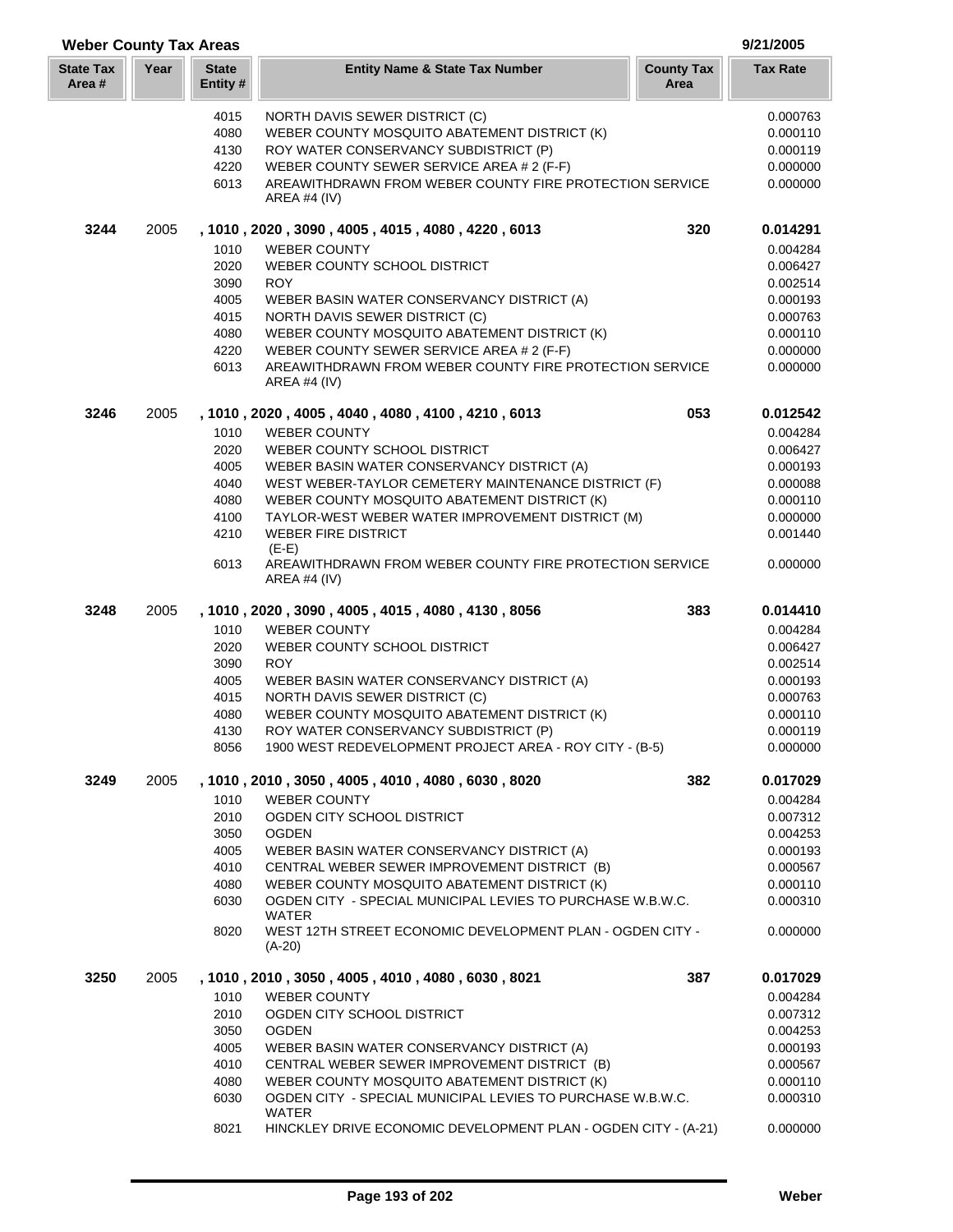| <b>Weber County Tax Areas</b> |      |                          |                                                                                    |                           | 9/21/2005       |
|-------------------------------|------|--------------------------|------------------------------------------------------------------------------------|---------------------------|-----------------|
| <b>State Tax</b><br>Area#     | Year | <b>State</b><br>Entity # | <b>Entity Name &amp; State Tax Number</b>                                          | <b>County Tax</b><br>Area | <b>Tax Rate</b> |
| 3253                          | 2005 |                          | , 1010, 2020, 3100, 4005, 4010, 4080, 6050, 8103                                   | 381                       | 0.014588        |
|                               |      | 1010                     | <b>WEBER COUNTY</b>                                                                |                           | 0.004284        |
|                               |      | 2020                     | WEBER COUNTY SCHOOL DISTRICT                                                       |                           | 0.006427        |
|                               |      | 3100                     | SOUTH OGDEN                                                                        |                           | 0.003007        |
|                               |      | 4005                     | WEBER BASIN WATER CONSERVANCY DISTRICT (A)                                         |                           | 0.000193        |
|                               |      | 4010                     | CENTRAL WEBER SEWER IMPROVEMENT DISTRICT (B)                                       |                           | 0.000567        |
|                               |      | 4080                     | WEBER COUNTY MOSQUITO ABATEMENT DISTRICT (K)                                       |                           | 0.000110        |
|                               |      | 6050                     | SOUTH OGDEN - SPECIAL MUNICIPAL LEVIES TO PURCHASE W.B.W.C.<br><b>WATER</b>        |                           | 0.000000        |
|                               |      | 8103                     | HINCKLEY REDEVELOPMENT PROJECT AREA - SOUTH OGDEN - (C-3)                          |                           | 0.000000        |
| 3254                          | 2005 |                          | , 1010 , 2020 , 3025 , 4080 , 4210 , 6013                                          | 059                       | 0.012631        |
|                               |      | 1010                     | <b>WEBER COUNTY</b>                                                                |                           | 0.004284        |
|                               |      | 2020                     | WEBER COUNTY SCHOOL DISTRICT                                                       |                           | 0.006427        |
|                               |      | 3025                     | <b>HOOPER</b>                                                                      |                           | 0.000370        |
|                               |      | 4080                     | WEBER COUNTY MOSQUITO ABATEMENT DISTRICT (K)                                       |                           | 0.000110        |
|                               |      | 4210                     | <b>WEBER FIRE DISTRICT</b>                                                         |                           | 0.001440        |
|                               |      |                          | $(E-E)$                                                                            |                           |                 |
|                               |      | 6013                     | AREAWITHDRAWN FROM WEBER COUNTY FIRE PROTECTION SERVICE<br>AREA #4 $(IV)$          |                           | 0.000000        |
| 3255                          | 2005 |                          | , 1010, 2020, 3025, 4005, 4040, 4080, 4210, 6013                                   | 379                       | 0.012912        |
|                               |      | 1010                     | <b>WEBER COUNTY</b>                                                                |                           | 0.004284        |
|                               |      | 2020                     | WEBER COUNTY SCHOOL DISTRICT                                                       |                           | 0.006427        |
|                               |      | 3025                     | <b>HOOPER</b>                                                                      |                           | 0.000370        |
|                               |      | 4005                     | WEBER BASIN WATER CONSERVANCY DISTRICT (A)                                         |                           | 0.000193        |
|                               |      | 4040                     | WEST WEBER-TAYLOR CEMETERY MAINTENANCE DISTRICT (F)                                |                           | 0.000088        |
|                               |      | 4080                     | WEBER COUNTY MOSQUITO ABATEMENT DISTRICT (K)                                       |                           | 0.000110        |
|                               |      | 4210                     | <b>WEBER FIRE DISTRICT</b>                                                         |                           | 0.001440        |
|                               |      | 6013                     | $(E-E)$<br>AREAWITHDRAWN FROM WEBER COUNTY FIRE PROTECTION SERVICE<br>AREA #4 (IV) |                           | 0.000000        |
| 3256                          | 2005 |                          | , 1010, 2020, 3025, 4005, 4015, 4060, 4080, 4150, 42                               | 191                       | 0.014194        |
|                               |      | 1010                     | <b>WEBER COUNTY</b>                                                                |                           | 0.004284        |
|                               |      | 2020                     | WEBER COUNTY SCHOOL DISTRICT                                                       |                           | 0.006427        |
|                               |      | 3025                     | <b>HOOPER</b>                                                                      |                           | 0.000370        |
|                               |      | 4005                     | WEBER BASIN WATER CONSERVANCY DISTRICT (A)                                         |                           | 0.000193        |
|                               |      | 4015                     | NORTH DAVIS SEWER DISTRICT (C)                                                     |                           | 0.000763        |
|                               |      | 4060                     | HOOPER CEMETERY MAINTENANCE DISTRICT (H)                                           |                           | 0.000122        |
|                               |      | 4080                     | WEBER COUNTY MOSQUITO ABATEMENT DISTRICT (K)                                       |                           | 0.000110        |
|                               |      | 4150                     | HOOPER WATER IMPROVEMENT DISTRICT (T)                                              |                           | 0.000485        |
|                               |      | 4210                     | <b>WEBER FIRE DISTRICT</b>                                                         |                           | 0.001440        |
|                               |      |                          | $(E-E)$                                                                            |                           |                 |
|                               |      | 4220                     | WEBER COUNTY SEWER SERVICE AREA # 2 (F-F)                                          |                           | 0.000000        |
|                               |      | 6013                     | AREAWITHDRAWN FROM WEBER COUNTY FIRE PROTECTION SERVICE<br>AREA #4 (IV)            |                           | 0.000000        |
| 3257                          | 2005 |                          | , 1010, 2020, 3025, 4005, 4060, 4080, 4100, 4150, 41                               | 088                       | 0.013431        |
|                               |      | 1010                     | <b>WEBER COUNTY</b>                                                                |                           | 0.004284        |
|                               |      | 2020                     | WEBER COUNTY SCHOOL DISTRICT                                                       |                           | 0.006427        |
|                               |      | 3025                     | <b>HOOPER</b>                                                                      |                           | 0.000370        |
|                               |      | 4005                     | WEBER BASIN WATER CONSERVANCY DISTRICT (A)                                         |                           | 0.000193        |
|                               |      | 4060                     | HOOPER CEMETERY MAINTENANCE DISTRICT (H)                                           |                           | 0.000122        |
|                               |      | 4080                     | WEBER COUNTY MOSQUITO ABATEMENT DISTRICT (K)                                       |                           | 0.000110        |
|                               |      | 4100                     | TAYLOR-WEST WEBER WATER IMPROVEMENT DISTRICT (M)                                   |                           | 0.000000        |
|                               |      | 4150                     | HOOPER WATER IMPROVEMENT DISTRICT (T)                                              |                           | 0.000485        |
|                               |      | 4160                     | HOOPER PARK SERVICE AREA (W)                                                       |                           | 0.000000        |
|                               |      | 4210                     | <b>WEBER FIRE DISTRICT</b>                                                         |                           | 0.001440        |
|                               |      |                          | $(E-E)$                                                                            |                           |                 |
|                               |      | 6013                     | AREAWITHDRAWN FROM WEBER COUNTY FIRE PROTECTION SERVICE<br>AREA #4 (IV)            |                           | 0.000000        |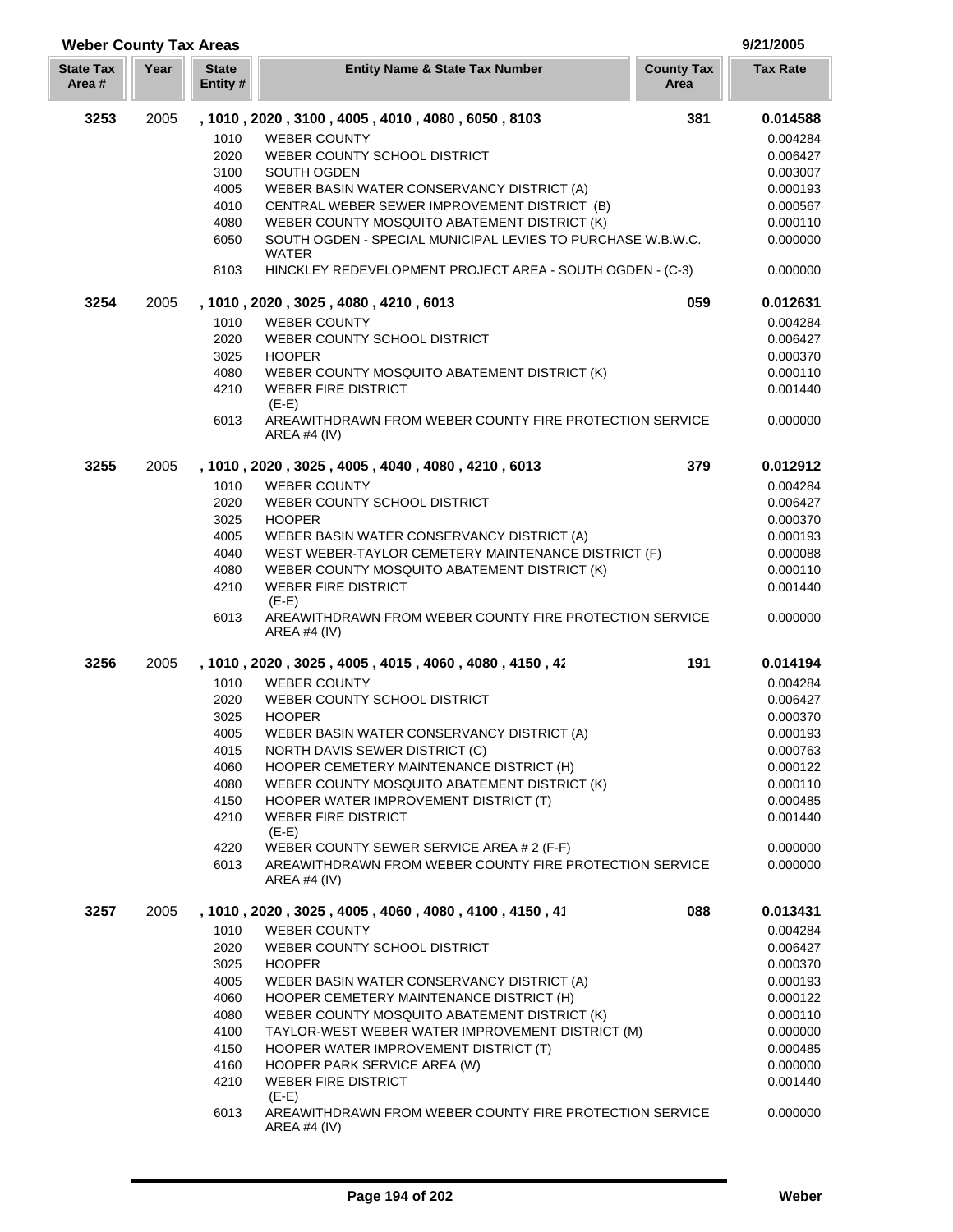| <b>Weber County Tax Areas</b> |      |                          |                                                                                |                           | 9/21/2005       |
|-------------------------------|------|--------------------------|--------------------------------------------------------------------------------|---------------------------|-----------------|
| <b>State Tax</b><br>Area #    | Year | <b>State</b><br>Entity # | <b>Entity Name &amp; State Tax Number</b>                                      | <b>County Tax</b><br>Area | <b>Tax Rate</b> |
| 3258                          | 2005 |                          | , 1010, 2020, 3025, 4005, 4060, 4080, 4100, 4160, 42                           | 032                       | 0.012946        |
|                               |      | 1010                     | <b>WEBER COUNTY</b>                                                            |                           | 0.004284        |
|                               |      | 2020                     | WEBER COUNTY SCHOOL DISTRICT                                                   |                           | 0.006427        |
|                               |      | 3025                     | <b>HOOPER</b>                                                                  |                           | 0.000370        |
|                               |      | 4005                     | WEBER BASIN WATER CONSERVANCY DISTRICT (A)                                     |                           | 0.000193        |
|                               |      | 4060                     | HOOPER CEMETERY MAINTENANCE DISTRICT (H)                                       |                           | 0.000122        |
|                               |      | 4080                     | WEBER COUNTY MOSQUITO ABATEMENT DISTRICT (K)                                   |                           | 0.000110        |
|                               |      | 4100                     | TAYLOR-WEST WEBER WATER IMPROVEMENT DISTRICT (M)                               |                           | 0.000000        |
|                               |      | 4160                     | HOOPER PARK SERVICE AREA (W)                                                   |                           | 0.000000        |
|                               |      | 4210                     | <b>WEBER FIRE DISTRICT</b>                                                     |                           | 0.001440        |
|                               |      |                          | $(E-E)$                                                                        |                           |                 |
|                               |      | 6013                     | AREAWITHDRAWN FROM WEBER COUNTY FIRE PROTECTION SERVICE<br><b>AREA #4 (IV)</b> |                           | 0.000000        |
| 3259                          | 2005 |                          | , 1010 , 2020 , 3025 , 4005 , 4015 , 4080 , 4130 , 4210 , 60                   | 378                       | 0.013706        |
|                               |      | 1010                     | <b>WEBER COUNTY</b>                                                            |                           | 0.004284        |
|                               |      | 2020                     | WEBER COUNTY SCHOOL DISTRICT                                                   |                           | 0.006427        |
|                               |      | 3025                     |                                                                                |                           |                 |
|                               |      |                          | <b>HOOPER</b>                                                                  |                           | 0.000370        |
|                               |      | 4005                     | WEBER BASIN WATER CONSERVANCY DISTRICT (A)                                     |                           | 0.000193        |
|                               |      | 4015                     | NORTH DAVIS SEWER DISTRICT (C)                                                 |                           | 0.000763        |
|                               |      | 4080                     | WEBER COUNTY MOSQUITO ABATEMENT DISTRICT (K)                                   |                           | 0.000110        |
|                               |      | 4130                     | ROY WATER CONSERVANCY SUBDISTRICT (P)                                          |                           | 0.000119        |
|                               |      | 4210                     | <b>WEBER FIRE DISTRICT</b><br>$(E-E)$                                          |                           | 0.001440        |
|                               |      | 6013                     | AREAWITHDRAWN FROM WEBER COUNTY FIRE PROTECTION SERVICE<br>AREA #4 (IV)        |                           | 0.000000        |
| 3260                          | 2005 |                          | , 1010, 2020, 3025, 4005, 4015, 4080, 4210, 6013                               | 037                       | 0.013587        |
|                               |      | 1010                     | <b>WEBER COUNTY</b>                                                            |                           | 0.004284        |
|                               |      | 2020                     | WEBER COUNTY SCHOOL DISTRICT                                                   |                           | 0.006427        |
|                               |      | 3025                     | <b>HOOPER</b>                                                                  |                           | 0.000370        |
|                               |      | 4005                     | WEBER BASIN WATER CONSERVANCY DISTRICT (A)                                     |                           | 0.000193        |
|                               |      | 4015                     | NORTH DAVIS SEWER DISTRICT (C)                                                 |                           | 0.000763        |
|                               |      | 4080                     | WEBER COUNTY MOSQUITO ABATEMENT DISTRICT (K)                                   |                           | 0.000110        |
|                               |      | 4210                     | <b>WEBER FIRE DISTRICT</b>                                                     |                           | 0.001440        |
|                               |      |                          | $(E-E)$                                                                        |                           |                 |
|                               |      | 6013                     | AREAWITHDRAWN FROM WEBER COUNTY FIRE PROTECTION SERVICE<br>AREA #4 $(IV)$      |                           | 0.000000        |
| 3261                          | 2005 |                          | , 1010, 2020, 3025, 4005, 4015, 4060, 4080, 4130, 41                           | 347                       | 0.014313        |
|                               |      | 1010                     | <b>WEBER COUNTY</b>                                                            |                           | 0.004284        |
|                               |      | 2020                     | WEBER COUNTY SCHOOL DISTRICT                                                   |                           | 0.006427        |
|                               |      | 3025                     | <b>HOOPER</b>                                                                  |                           | 0.000370        |
|                               |      | 4005                     | WEBER BASIN WATER CONSERVANCY DISTRICT (A)                                     |                           | 0.000193        |
|                               |      | 4015                     | NORTH DAVIS SEWER DISTRICT (C)                                                 |                           | 0.000763        |
|                               |      | 4060                     | HOOPER CEMETERY MAINTENANCE DISTRICT (H)                                       |                           | 0.000122        |
|                               |      | 4080                     | WEBER COUNTY MOSQUITO ABATEMENT DISTRICT (K)                                   |                           | 0.000110        |
|                               |      | 4130                     | ROY WATER CONSERVANCY SUBDISTRICT (P)                                          |                           | 0.000119        |
|                               |      |                          | HOOPER WATER IMPROVEMENT DISTRICT (T)                                          |                           |                 |
|                               |      | 4150                     |                                                                                |                           | 0.000485        |
|                               |      | 4160                     | HOOPER PARK SERVICE AREA (W)                                                   |                           | 0.000000        |
|                               |      | 4210                     | <b>WEBER FIRE DISTRICT</b><br>$(E-E)$                                          |                           | 0.001440        |
|                               |      | 4220                     | WEBER COUNTY SEWER SERVICE AREA # 2 (F-F)                                      |                           | 0.000000        |
|                               |      | 6013                     | AREAWITHDRAWN FROM WEBER COUNTY FIRE PROTECTION SERVICE<br>AREA #4 $(IV)$      |                           | 0.000000        |
| 3262                          | 2005 |                          | , 1010, 2020, 3025, 4005, 4015, 4060, 4080, 4150, 41                           | 190                       | 0.014194        |
|                               |      | 1010                     | <b>WEBER COUNTY</b>                                                            |                           | 0.004284        |
|                               |      | 2020                     | WEBER COUNTY SCHOOL DISTRICT                                                   |                           | 0.006427        |
|                               |      | 3025                     | <b>HOOPER</b>                                                                  |                           | 0.000370        |
|                               |      | 4005                     | WEBER BASIN WATER CONSERVANCY DISTRICT (A)                                     |                           | 0.000193        |
|                               |      | 4015                     | NORTH DAVIS SEWER DISTRICT (C)                                                 |                           | 0.000763        |
|                               |      | 4060                     | HOOPER CEMETERY MAINTENANCE DISTRICT (H)                                       |                           | 0.000122        |
|                               |      |                          |                                                                                |                           |                 |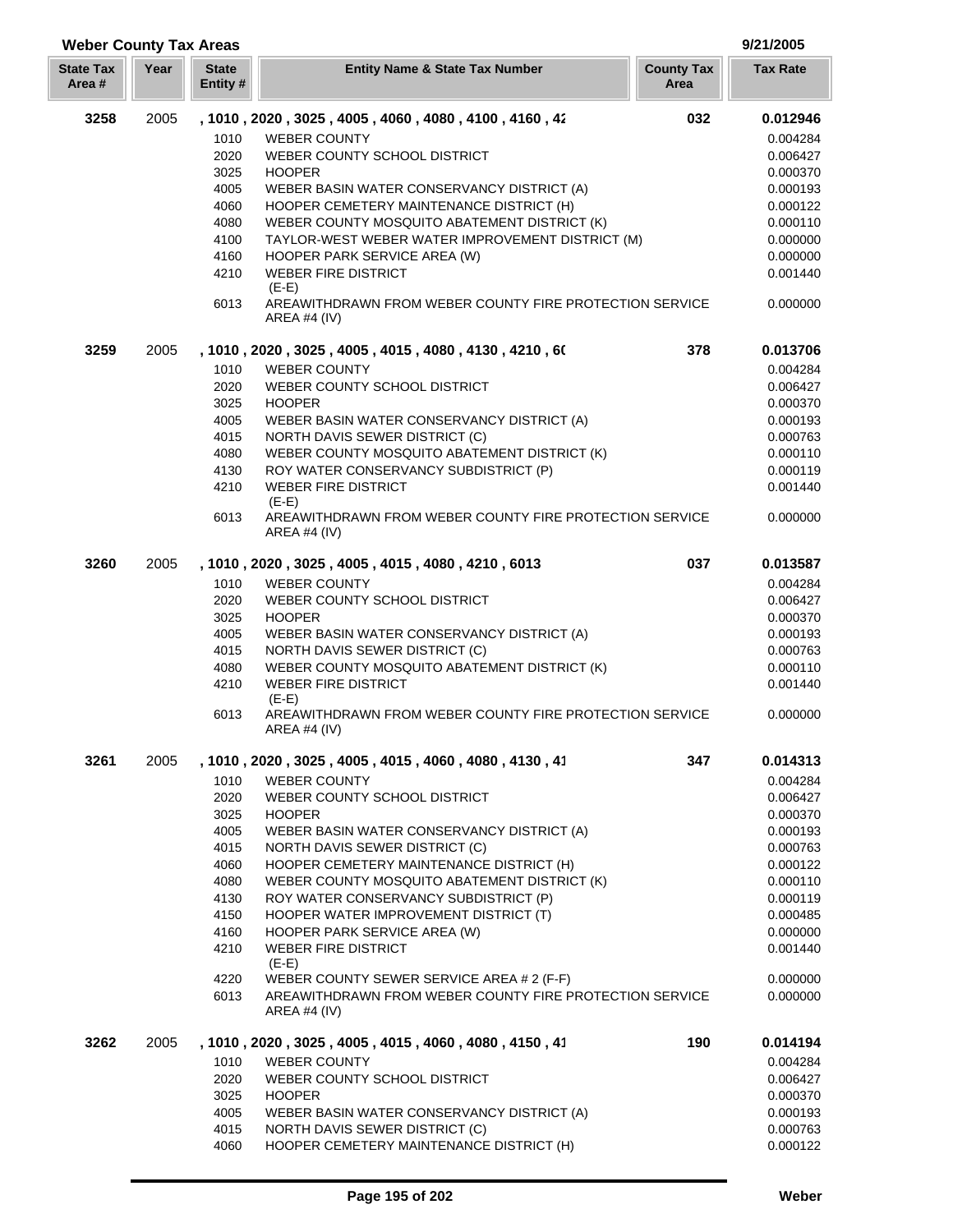| Year<br><b>State</b><br><b>County Tax</b><br><b>Tax Rate</b><br><b>Entity Name &amp; State Tax Number</b><br>Area #<br>Entity #<br>Area<br>WEBER COUNTY MOSQUITO ABATEMENT DISTRICT (K)<br>0.000110<br>4080<br>4150<br>HOOPER WATER IMPROVEMENT DISTRICT (T)<br>0.000485<br>4160<br>HOOPER PARK SERVICE AREA (W)<br>0.000000<br><b>WEBER FIRE DISTRICT</b><br>4210<br>0.001440<br>$(E-E)$<br>4220<br>WEBER COUNTY SEWER SERVICE AREA # 2 (F-F)<br>0.000000<br>AREAWITHDRAWN FROM WEBER COUNTY FIRE PROTECTION SERVICE<br>6013<br>0.000000<br>AREA #4 (IV)<br>3263<br>2005<br>, 1010, 2020, 3025, 4005, 4015, 4060, 4080, 4130, 41<br>346<br>0.013828<br>1010<br><b>WEBER COUNTY</b><br>0.004284<br>2020<br>WEBER COUNTY SCHOOL DISTRICT<br>0.006427<br>3025<br><b>HOOPER</b><br>0.000370<br>4005<br>WEBER BASIN WATER CONSERVANCY DISTRICT (A)<br>0.000193<br>4015<br>NORTH DAVIS SEWER DISTRICT (C)<br>0.000763<br>4060<br>HOOPER CEMETERY MAINTENANCE DISTRICT (H)<br>0.000122<br>4080<br>WEBER COUNTY MOSQUITO ABATEMENT DISTRICT (K)<br>0.000110<br>4130<br>0.000119<br>ROY WATER CONSERVANCY SUBDISTRICT (P)<br>HOOPER PARK SERVICE AREA (W)<br>0.000000<br>4160<br>4210<br><b>WEBER FIRE DISTRICT</b><br>0.001440<br>$(E-E)$<br>AREAWITHDRAWN FROM WEBER COUNTY FIRE PROTECTION SERVICE<br>6013<br>0.000000<br>AREA #4 (IV)<br>188<br>3264<br>2005<br>, 1010, 2020, 3025, 4005, 4015, 4080, 4150, 4210, 42<br>0.014072<br>1010<br><b>WEBER COUNTY</b><br>0.004284<br>2020<br>WEBER COUNTY SCHOOL DISTRICT<br>0.006427<br>3025<br>0.000370<br><b>HOOPER</b><br>4005<br>WEBER BASIN WATER CONSERVANCY DISTRICT (A)<br>0.000193<br>4015<br>NORTH DAVIS SEWER DISTRICT (C)<br>0.000763<br>4080<br>WEBER COUNTY MOSQUITO ABATEMENT DISTRICT (K)<br>0.000110<br>4150<br>HOOPER WATER IMPROVEMENT DISTRICT (T)<br>0.000485<br><b>WEBER FIRE DISTRICT</b><br>0.001440<br>4210<br>$(E-E)$<br>4220<br>WEBER COUNTY SEWER SERVICE AREA # 2 (F-F)<br>0.000000<br>AREAWITHDRAWN FROM WEBER COUNTY FIRE PROTECTION SERVICE<br>0.000000<br>6013<br><b>AREA #4 (IV)</b><br>, 1010, 2020, 3025, 4005, 4060, 4080, 4130, 4150, 41<br>3265<br>2005<br>345<br>0.013550<br>1010<br><b>WEBER COUNTY</b><br>0.004284<br>2020<br>WEBER COUNTY SCHOOL DISTRICT<br>0.006427<br>3025<br>0.000370<br><b>HOOPER</b><br>4005<br>WEBER BASIN WATER CONSERVANCY DISTRICT (A)<br>0.000193<br>4060<br>HOOPER CEMETERY MAINTENANCE DISTRICT (H)<br>0.000122<br>4080<br>WEBER COUNTY MOSQUITO ABATEMENT DISTRICT (K)<br>0.000110<br>4130<br>ROY WATER CONSERVANCY SUBDISTRICT (P)<br>0.000119<br>4150<br>HOOPER WATER IMPROVEMENT DISTRICT (T)<br>0.000485<br>4160<br>HOOPER PARK SERVICE AREA (W)<br>0.000000<br>4210<br><b>WEBER FIRE DISTRICT</b><br>0.001440<br>$(E-E)$<br>6013<br>AREAWITHDRAWN FROM WEBER COUNTY FIRE PROTECTION SERVICE<br>0.000000<br>AREA #4 $(IV)$<br>3266<br>344<br>0.013065<br>2005<br>, 1010 , 2020 , 3025 , 4005 , 4060 , 4080 , 4130 , 4160 , 42<br>1010<br><b>WEBER COUNTY</b><br>0.004284<br>2020<br>WEBER COUNTY SCHOOL DISTRICT<br>0.006427<br>3025<br><b>HOOPER</b><br>0.000370<br>WEBER BASIN WATER CONSERVANCY DISTRICT (A)<br>4005<br>0.000193<br>4060<br>HOOPER CEMETERY MAINTENANCE DISTRICT (H)<br>0.000122<br>4080<br>WEBER COUNTY MOSQUITO ABATEMENT DISTRICT (K)<br>0.000110<br>4130<br>ROY WATER CONSERVANCY SUBDISTRICT (P)<br>0.000119<br>4160<br>HOOPER PARK SERVICE AREA (W)<br>0.000000<br>4210<br><b>WEBER FIRE DISTRICT</b><br>0.001440 | <b>Weber County Tax Areas</b> |  |         |  | 9/21/2005 |
|----------------------------------------------------------------------------------------------------------------------------------------------------------------------------------------------------------------------------------------------------------------------------------------------------------------------------------------------------------------------------------------------------------------------------------------------------------------------------------------------------------------------------------------------------------------------------------------------------------------------------------------------------------------------------------------------------------------------------------------------------------------------------------------------------------------------------------------------------------------------------------------------------------------------------------------------------------------------------------------------------------------------------------------------------------------------------------------------------------------------------------------------------------------------------------------------------------------------------------------------------------------------------------------------------------------------------------------------------------------------------------------------------------------------------------------------------------------------------------------------------------------------------------------------------------------------------------------------------------------------------------------------------------------------------------------------------------------------------------------------------------------------------------------------------------------------------------------------------------------------------------------------------------------------------------------------------------------------------------------------------------------------------------------------------------------------------------------------------------------------------------------------------------------------------------------------------------------------------------------------------------------------------------------------------------------------------------------------------------------------------------------------------------------------------------------------------------------------------------------------------------------------------------------------------------------------------------------------------------------------------------------------------------------------------------------------------------------------------------------------------------------------------------------------------------------------------------------------------------------------------------------------------------------------------------------------------------------------------------------------------------------------------------------------------------------------------------------------------------------------------------------------------------------------------------------------------------------------------------------------------------------------------------------------------------------------------------------------------------------------------------------------------------------------------------------------------------------|-------------------------------|--|---------|--|-----------|
|                                                                                                                                                                                                                                                                                                                                                                                                                                                                                                                                                                                                                                                                                                                                                                                                                                                                                                                                                                                                                                                                                                                                                                                                                                                                                                                                                                                                                                                                                                                                                                                                                                                                                                                                                                                                                                                                                                                                                                                                                                                                                                                                                                                                                                                                                                                                                                                                                                                                                                                                                                                                                                                                                                                                                                                                                                                                                                                                                                                                                                                                                                                                                                                                                                                                                                                                                                                                                                                                | <b>State Tax</b>              |  |         |  |           |
|                                                                                                                                                                                                                                                                                                                                                                                                                                                                                                                                                                                                                                                                                                                                                                                                                                                                                                                                                                                                                                                                                                                                                                                                                                                                                                                                                                                                                                                                                                                                                                                                                                                                                                                                                                                                                                                                                                                                                                                                                                                                                                                                                                                                                                                                                                                                                                                                                                                                                                                                                                                                                                                                                                                                                                                                                                                                                                                                                                                                                                                                                                                                                                                                                                                                                                                                                                                                                                                                |                               |  |         |  |           |
|                                                                                                                                                                                                                                                                                                                                                                                                                                                                                                                                                                                                                                                                                                                                                                                                                                                                                                                                                                                                                                                                                                                                                                                                                                                                                                                                                                                                                                                                                                                                                                                                                                                                                                                                                                                                                                                                                                                                                                                                                                                                                                                                                                                                                                                                                                                                                                                                                                                                                                                                                                                                                                                                                                                                                                                                                                                                                                                                                                                                                                                                                                                                                                                                                                                                                                                                                                                                                                                                |                               |  |         |  |           |
|                                                                                                                                                                                                                                                                                                                                                                                                                                                                                                                                                                                                                                                                                                                                                                                                                                                                                                                                                                                                                                                                                                                                                                                                                                                                                                                                                                                                                                                                                                                                                                                                                                                                                                                                                                                                                                                                                                                                                                                                                                                                                                                                                                                                                                                                                                                                                                                                                                                                                                                                                                                                                                                                                                                                                                                                                                                                                                                                                                                                                                                                                                                                                                                                                                                                                                                                                                                                                                                                |                               |  |         |  |           |
|                                                                                                                                                                                                                                                                                                                                                                                                                                                                                                                                                                                                                                                                                                                                                                                                                                                                                                                                                                                                                                                                                                                                                                                                                                                                                                                                                                                                                                                                                                                                                                                                                                                                                                                                                                                                                                                                                                                                                                                                                                                                                                                                                                                                                                                                                                                                                                                                                                                                                                                                                                                                                                                                                                                                                                                                                                                                                                                                                                                                                                                                                                                                                                                                                                                                                                                                                                                                                                                                |                               |  |         |  |           |
|                                                                                                                                                                                                                                                                                                                                                                                                                                                                                                                                                                                                                                                                                                                                                                                                                                                                                                                                                                                                                                                                                                                                                                                                                                                                                                                                                                                                                                                                                                                                                                                                                                                                                                                                                                                                                                                                                                                                                                                                                                                                                                                                                                                                                                                                                                                                                                                                                                                                                                                                                                                                                                                                                                                                                                                                                                                                                                                                                                                                                                                                                                                                                                                                                                                                                                                                                                                                                                                                |                               |  |         |  |           |
|                                                                                                                                                                                                                                                                                                                                                                                                                                                                                                                                                                                                                                                                                                                                                                                                                                                                                                                                                                                                                                                                                                                                                                                                                                                                                                                                                                                                                                                                                                                                                                                                                                                                                                                                                                                                                                                                                                                                                                                                                                                                                                                                                                                                                                                                                                                                                                                                                                                                                                                                                                                                                                                                                                                                                                                                                                                                                                                                                                                                                                                                                                                                                                                                                                                                                                                                                                                                                                                                |                               |  |         |  |           |
|                                                                                                                                                                                                                                                                                                                                                                                                                                                                                                                                                                                                                                                                                                                                                                                                                                                                                                                                                                                                                                                                                                                                                                                                                                                                                                                                                                                                                                                                                                                                                                                                                                                                                                                                                                                                                                                                                                                                                                                                                                                                                                                                                                                                                                                                                                                                                                                                                                                                                                                                                                                                                                                                                                                                                                                                                                                                                                                                                                                                                                                                                                                                                                                                                                                                                                                                                                                                                                                                |                               |  |         |  |           |
|                                                                                                                                                                                                                                                                                                                                                                                                                                                                                                                                                                                                                                                                                                                                                                                                                                                                                                                                                                                                                                                                                                                                                                                                                                                                                                                                                                                                                                                                                                                                                                                                                                                                                                                                                                                                                                                                                                                                                                                                                                                                                                                                                                                                                                                                                                                                                                                                                                                                                                                                                                                                                                                                                                                                                                                                                                                                                                                                                                                                                                                                                                                                                                                                                                                                                                                                                                                                                                                                |                               |  |         |  |           |
|                                                                                                                                                                                                                                                                                                                                                                                                                                                                                                                                                                                                                                                                                                                                                                                                                                                                                                                                                                                                                                                                                                                                                                                                                                                                                                                                                                                                                                                                                                                                                                                                                                                                                                                                                                                                                                                                                                                                                                                                                                                                                                                                                                                                                                                                                                                                                                                                                                                                                                                                                                                                                                                                                                                                                                                                                                                                                                                                                                                                                                                                                                                                                                                                                                                                                                                                                                                                                                                                |                               |  |         |  |           |
|                                                                                                                                                                                                                                                                                                                                                                                                                                                                                                                                                                                                                                                                                                                                                                                                                                                                                                                                                                                                                                                                                                                                                                                                                                                                                                                                                                                                                                                                                                                                                                                                                                                                                                                                                                                                                                                                                                                                                                                                                                                                                                                                                                                                                                                                                                                                                                                                                                                                                                                                                                                                                                                                                                                                                                                                                                                                                                                                                                                                                                                                                                                                                                                                                                                                                                                                                                                                                                                                |                               |  |         |  |           |
|                                                                                                                                                                                                                                                                                                                                                                                                                                                                                                                                                                                                                                                                                                                                                                                                                                                                                                                                                                                                                                                                                                                                                                                                                                                                                                                                                                                                                                                                                                                                                                                                                                                                                                                                                                                                                                                                                                                                                                                                                                                                                                                                                                                                                                                                                                                                                                                                                                                                                                                                                                                                                                                                                                                                                                                                                                                                                                                                                                                                                                                                                                                                                                                                                                                                                                                                                                                                                                                                |                               |  |         |  |           |
|                                                                                                                                                                                                                                                                                                                                                                                                                                                                                                                                                                                                                                                                                                                                                                                                                                                                                                                                                                                                                                                                                                                                                                                                                                                                                                                                                                                                                                                                                                                                                                                                                                                                                                                                                                                                                                                                                                                                                                                                                                                                                                                                                                                                                                                                                                                                                                                                                                                                                                                                                                                                                                                                                                                                                                                                                                                                                                                                                                                                                                                                                                                                                                                                                                                                                                                                                                                                                                                                |                               |  |         |  |           |
|                                                                                                                                                                                                                                                                                                                                                                                                                                                                                                                                                                                                                                                                                                                                                                                                                                                                                                                                                                                                                                                                                                                                                                                                                                                                                                                                                                                                                                                                                                                                                                                                                                                                                                                                                                                                                                                                                                                                                                                                                                                                                                                                                                                                                                                                                                                                                                                                                                                                                                                                                                                                                                                                                                                                                                                                                                                                                                                                                                                                                                                                                                                                                                                                                                                                                                                                                                                                                                                                |                               |  |         |  |           |
|                                                                                                                                                                                                                                                                                                                                                                                                                                                                                                                                                                                                                                                                                                                                                                                                                                                                                                                                                                                                                                                                                                                                                                                                                                                                                                                                                                                                                                                                                                                                                                                                                                                                                                                                                                                                                                                                                                                                                                                                                                                                                                                                                                                                                                                                                                                                                                                                                                                                                                                                                                                                                                                                                                                                                                                                                                                                                                                                                                                                                                                                                                                                                                                                                                                                                                                                                                                                                                                                |                               |  |         |  |           |
|                                                                                                                                                                                                                                                                                                                                                                                                                                                                                                                                                                                                                                                                                                                                                                                                                                                                                                                                                                                                                                                                                                                                                                                                                                                                                                                                                                                                                                                                                                                                                                                                                                                                                                                                                                                                                                                                                                                                                                                                                                                                                                                                                                                                                                                                                                                                                                                                                                                                                                                                                                                                                                                                                                                                                                                                                                                                                                                                                                                                                                                                                                                                                                                                                                                                                                                                                                                                                                                                |                               |  |         |  |           |
|                                                                                                                                                                                                                                                                                                                                                                                                                                                                                                                                                                                                                                                                                                                                                                                                                                                                                                                                                                                                                                                                                                                                                                                                                                                                                                                                                                                                                                                                                                                                                                                                                                                                                                                                                                                                                                                                                                                                                                                                                                                                                                                                                                                                                                                                                                                                                                                                                                                                                                                                                                                                                                                                                                                                                                                                                                                                                                                                                                                                                                                                                                                                                                                                                                                                                                                                                                                                                                                                |                               |  |         |  |           |
|                                                                                                                                                                                                                                                                                                                                                                                                                                                                                                                                                                                                                                                                                                                                                                                                                                                                                                                                                                                                                                                                                                                                                                                                                                                                                                                                                                                                                                                                                                                                                                                                                                                                                                                                                                                                                                                                                                                                                                                                                                                                                                                                                                                                                                                                                                                                                                                                                                                                                                                                                                                                                                                                                                                                                                                                                                                                                                                                                                                                                                                                                                                                                                                                                                                                                                                                                                                                                                                                |                               |  |         |  |           |
|                                                                                                                                                                                                                                                                                                                                                                                                                                                                                                                                                                                                                                                                                                                                                                                                                                                                                                                                                                                                                                                                                                                                                                                                                                                                                                                                                                                                                                                                                                                                                                                                                                                                                                                                                                                                                                                                                                                                                                                                                                                                                                                                                                                                                                                                                                                                                                                                                                                                                                                                                                                                                                                                                                                                                                                                                                                                                                                                                                                                                                                                                                                                                                                                                                                                                                                                                                                                                                                                |                               |  |         |  |           |
|                                                                                                                                                                                                                                                                                                                                                                                                                                                                                                                                                                                                                                                                                                                                                                                                                                                                                                                                                                                                                                                                                                                                                                                                                                                                                                                                                                                                                                                                                                                                                                                                                                                                                                                                                                                                                                                                                                                                                                                                                                                                                                                                                                                                                                                                                                                                                                                                                                                                                                                                                                                                                                                                                                                                                                                                                                                                                                                                                                                                                                                                                                                                                                                                                                                                                                                                                                                                                                                                |                               |  |         |  |           |
|                                                                                                                                                                                                                                                                                                                                                                                                                                                                                                                                                                                                                                                                                                                                                                                                                                                                                                                                                                                                                                                                                                                                                                                                                                                                                                                                                                                                                                                                                                                                                                                                                                                                                                                                                                                                                                                                                                                                                                                                                                                                                                                                                                                                                                                                                                                                                                                                                                                                                                                                                                                                                                                                                                                                                                                                                                                                                                                                                                                                                                                                                                                                                                                                                                                                                                                                                                                                                                                                |                               |  |         |  |           |
|                                                                                                                                                                                                                                                                                                                                                                                                                                                                                                                                                                                                                                                                                                                                                                                                                                                                                                                                                                                                                                                                                                                                                                                                                                                                                                                                                                                                                                                                                                                                                                                                                                                                                                                                                                                                                                                                                                                                                                                                                                                                                                                                                                                                                                                                                                                                                                                                                                                                                                                                                                                                                                                                                                                                                                                                                                                                                                                                                                                                                                                                                                                                                                                                                                                                                                                                                                                                                                                                |                               |  |         |  |           |
|                                                                                                                                                                                                                                                                                                                                                                                                                                                                                                                                                                                                                                                                                                                                                                                                                                                                                                                                                                                                                                                                                                                                                                                                                                                                                                                                                                                                                                                                                                                                                                                                                                                                                                                                                                                                                                                                                                                                                                                                                                                                                                                                                                                                                                                                                                                                                                                                                                                                                                                                                                                                                                                                                                                                                                                                                                                                                                                                                                                                                                                                                                                                                                                                                                                                                                                                                                                                                                                                |                               |  |         |  |           |
|                                                                                                                                                                                                                                                                                                                                                                                                                                                                                                                                                                                                                                                                                                                                                                                                                                                                                                                                                                                                                                                                                                                                                                                                                                                                                                                                                                                                                                                                                                                                                                                                                                                                                                                                                                                                                                                                                                                                                                                                                                                                                                                                                                                                                                                                                                                                                                                                                                                                                                                                                                                                                                                                                                                                                                                                                                                                                                                                                                                                                                                                                                                                                                                                                                                                                                                                                                                                                                                                |                               |  |         |  |           |
|                                                                                                                                                                                                                                                                                                                                                                                                                                                                                                                                                                                                                                                                                                                                                                                                                                                                                                                                                                                                                                                                                                                                                                                                                                                                                                                                                                                                                                                                                                                                                                                                                                                                                                                                                                                                                                                                                                                                                                                                                                                                                                                                                                                                                                                                                                                                                                                                                                                                                                                                                                                                                                                                                                                                                                                                                                                                                                                                                                                                                                                                                                                                                                                                                                                                                                                                                                                                                                                                |                               |  |         |  |           |
|                                                                                                                                                                                                                                                                                                                                                                                                                                                                                                                                                                                                                                                                                                                                                                                                                                                                                                                                                                                                                                                                                                                                                                                                                                                                                                                                                                                                                                                                                                                                                                                                                                                                                                                                                                                                                                                                                                                                                                                                                                                                                                                                                                                                                                                                                                                                                                                                                                                                                                                                                                                                                                                                                                                                                                                                                                                                                                                                                                                                                                                                                                                                                                                                                                                                                                                                                                                                                                                                |                               |  |         |  |           |
|                                                                                                                                                                                                                                                                                                                                                                                                                                                                                                                                                                                                                                                                                                                                                                                                                                                                                                                                                                                                                                                                                                                                                                                                                                                                                                                                                                                                                                                                                                                                                                                                                                                                                                                                                                                                                                                                                                                                                                                                                                                                                                                                                                                                                                                                                                                                                                                                                                                                                                                                                                                                                                                                                                                                                                                                                                                                                                                                                                                                                                                                                                                                                                                                                                                                                                                                                                                                                                                                |                               |  |         |  |           |
|                                                                                                                                                                                                                                                                                                                                                                                                                                                                                                                                                                                                                                                                                                                                                                                                                                                                                                                                                                                                                                                                                                                                                                                                                                                                                                                                                                                                                                                                                                                                                                                                                                                                                                                                                                                                                                                                                                                                                                                                                                                                                                                                                                                                                                                                                                                                                                                                                                                                                                                                                                                                                                                                                                                                                                                                                                                                                                                                                                                                                                                                                                                                                                                                                                                                                                                                                                                                                                                                |                               |  |         |  |           |
|                                                                                                                                                                                                                                                                                                                                                                                                                                                                                                                                                                                                                                                                                                                                                                                                                                                                                                                                                                                                                                                                                                                                                                                                                                                                                                                                                                                                                                                                                                                                                                                                                                                                                                                                                                                                                                                                                                                                                                                                                                                                                                                                                                                                                                                                                                                                                                                                                                                                                                                                                                                                                                                                                                                                                                                                                                                                                                                                                                                                                                                                                                                                                                                                                                                                                                                                                                                                                                                                |                               |  |         |  |           |
|                                                                                                                                                                                                                                                                                                                                                                                                                                                                                                                                                                                                                                                                                                                                                                                                                                                                                                                                                                                                                                                                                                                                                                                                                                                                                                                                                                                                                                                                                                                                                                                                                                                                                                                                                                                                                                                                                                                                                                                                                                                                                                                                                                                                                                                                                                                                                                                                                                                                                                                                                                                                                                                                                                                                                                                                                                                                                                                                                                                                                                                                                                                                                                                                                                                                                                                                                                                                                                                                |                               |  |         |  |           |
|                                                                                                                                                                                                                                                                                                                                                                                                                                                                                                                                                                                                                                                                                                                                                                                                                                                                                                                                                                                                                                                                                                                                                                                                                                                                                                                                                                                                                                                                                                                                                                                                                                                                                                                                                                                                                                                                                                                                                                                                                                                                                                                                                                                                                                                                                                                                                                                                                                                                                                                                                                                                                                                                                                                                                                                                                                                                                                                                                                                                                                                                                                                                                                                                                                                                                                                                                                                                                                                                |                               |  |         |  |           |
|                                                                                                                                                                                                                                                                                                                                                                                                                                                                                                                                                                                                                                                                                                                                                                                                                                                                                                                                                                                                                                                                                                                                                                                                                                                                                                                                                                                                                                                                                                                                                                                                                                                                                                                                                                                                                                                                                                                                                                                                                                                                                                                                                                                                                                                                                                                                                                                                                                                                                                                                                                                                                                                                                                                                                                                                                                                                                                                                                                                                                                                                                                                                                                                                                                                                                                                                                                                                                                                                |                               |  |         |  |           |
|                                                                                                                                                                                                                                                                                                                                                                                                                                                                                                                                                                                                                                                                                                                                                                                                                                                                                                                                                                                                                                                                                                                                                                                                                                                                                                                                                                                                                                                                                                                                                                                                                                                                                                                                                                                                                                                                                                                                                                                                                                                                                                                                                                                                                                                                                                                                                                                                                                                                                                                                                                                                                                                                                                                                                                                                                                                                                                                                                                                                                                                                                                                                                                                                                                                                                                                                                                                                                                                                |                               |  |         |  |           |
|                                                                                                                                                                                                                                                                                                                                                                                                                                                                                                                                                                                                                                                                                                                                                                                                                                                                                                                                                                                                                                                                                                                                                                                                                                                                                                                                                                                                                                                                                                                                                                                                                                                                                                                                                                                                                                                                                                                                                                                                                                                                                                                                                                                                                                                                                                                                                                                                                                                                                                                                                                                                                                                                                                                                                                                                                                                                                                                                                                                                                                                                                                                                                                                                                                                                                                                                                                                                                                                                |                               |  |         |  |           |
|                                                                                                                                                                                                                                                                                                                                                                                                                                                                                                                                                                                                                                                                                                                                                                                                                                                                                                                                                                                                                                                                                                                                                                                                                                                                                                                                                                                                                                                                                                                                                                                                                                                                                                                                                                                                                                                                                                                                                                                                                                                                                                                                                                                                                                                                                                                                                                                                                                                                                                                                                                                                                                                                                                                                                                                                                                                                                                                                                                                                                                                                                                                                                                                                                                                                                                                                                                                                                                                                |                               |  |         |  |           |
|                                                                                                                                                                                                                                                                                                                                                                                                                                                                                                                                                                                                                                                                                                                                                                                                                                                                                                                                                                                                                                                                                                                                                                                                                                                                                                                                                                                                                                                                                                                                                                                                                                                                                                                                                                                                                                                                                                                                                                                                                                                                                                                                                                                                                                                                                                                                                                                                                                                                                                                                                                                                                                                                                                                                                                                                                                                                                                                                                                                                                                                                                                                                                                                                                                                                                                                                                                                                                                                                |                               |  |         |  |           |
|                                                                                                                                                                                                                                                                                                                                                                                                                                                                                                                                                                                                                                                                                                                                                                                                                                                                                                                                                                                                                                                                                                                                                                                                                                                                                                                                                                                                                                                                                                                                                                                                                                                                                                                                                                                                                                                                                                                                                                                                                                                                                                                                                                                                                                                                                                                                                                                                                                                                                                                                                                                                                                                                                                                                                                                                                                                                                                                                                                                                                                                                                                                                                                                                                                                                                                                                                                                                                                                                |                               |  |         |  |           |
|                                                                                                                                                                                                                                                                                                                                                                                                                                                                                                                                                                                                                                                                                                                                                                                                                                                                                                                                                                                                                                                                                                                                                                                                                                                                                                                                                                                                                                                                                                                                                                                                                                                                                                                                                                                                                                                                                                                                                                                                                                                                                                                                                                                                                                                                                                                                                                                                                                                                                                                                                                                                                                                                                                                                                                                                                                                                                                                                                                                                                                                                                                                                                                                                                                                                                                                                                                                                                                                                |                               |  |         |  |           |
|                                                                                                                                                                                                                                                                                                                                                                                                                                                                                                                                                                                                                                                                                                                                                                                                                                                                                                                                                                                                                                                                                                                                                                                                                                                                                                                                                                                                                                                                                                                                                                                                                                                                                                                                                                                                                                                                                                                                                                                                                                                                                                                                                                                                                                                                                                                                                                                                                                                                                                                                                                                                                                                                                                                                                                                                                                                                                                                                                                                                                                                                                                                                                                                                                                                                                                                                                                                                                                                                |                               |  |         |  |           |
|                                                                                                                                                                                                                                                                                                                                                                                                                                                                                                                                                                                                                                                                                                                                                                                                                                                                                                                                                                                                                                                                                                                                                                                                                                                                                                                                                                                                                                                                                                                                                                                                                                                                                                                                                                                                                                                                                                                                                                                                                                                                                                                                                                                                                                                                                                                                                                                                                                                                                                                                                                                                                                                                                                                                                                                                                                                                                                                                                                                                                                                                                                                                                                                                                                                                                                                                                                                                                                                                |                               |  |         |  |           |
|                                                                                                                                                                                                                                                                                                                                                                                                                                                                                                                                                                                                                                                                                                                                                                                                                                                                                                                                                                                                                                                                                                                                                                                                                                                                                                                                                                                                                                                                                                                                                                                                                                                                                                                                                                                                                                                                                                                                                                                                                                                                                                                                                                                                                                                                                                                                                                                                                                                                                                                                                                                                                                                                                                                                                                                                                                                                                                                                                                                                                                                                                                                                                                                                                                                                                                                                                                                                                                                                |                               |  |         |  |           |
|                                                                                                                                                                                                                                                                                                                                                                                                                                                                                                                                                                                                                                                                                                                                                                                                                                                                                                                                                                                                                                                                                                                                                                                                                                                                                                                                                                                                                                                                                                                                                                                                                                                                                                                                                                                                                                                                                                                                                                                                                                                                                                                                                                                                                                                                                                                                                                                                                                                                                                                                                                                                                                                                                                                                                                                                                                                                                                                                                                                                                                                                                                                                                                                                                                                                                                                                                                                                                                                                |                               |  |         |  |           |
|                                                                                                                                                                                                                                                                                                                                                                                                                                                                                                                                                                                                                                                                                                                                                                                                                                                                                                                                                                                                                                                                                                                                                                                                                                                                                                                                                                                                                                                                                                                                                                                                                                                                                                                                                                                                                                                                                                                                                                                                                                                                                                                                                                                                                                                                                                                                                                                                                                                                                                                                                                                                                                                                                                                                                                                                                                                                                                                                                                                                                                                                                                                                                                                                                                                                                                                                                                                                                                                                |                               |  |         |  |           |
|                                                                                                                                                                                                                                                                                                                                                                                                                                                                                                                                                                                                                                                                                                                                                                                                                                                                                                                                                                                                                                                                                                                                                                                                                                                                                                                                                                                                                                                                                                                                                                                                                                                                                                                                                                                                                                                                                                                                                                                                                                                                                                                                                                                                                                                                                                                                                                                                                                                                                                                                                                                                                                                                                                                                                                                                                                                                                                                                                                                                                                                                                                                                                                                                                                                                                                                                                                                                                                                                |                               |  |         |  |           |
|                                                                                                                                                                                                                                                                                                                                                                                                                                                                                                                                                                                                                                                                                                                                                                                                                                                                                                                                                                                                                                                                                                                                                                                                                                                                                                                                                                                                                                                                                                                                                                                                                                                                                                                                                                                                                                                                                                                                                                                                                                                                                                                                                                                                                                                                                                                                                                                                                                                                                                                                                                                                                                                                                                                                                                                                                                                                                                                                                                                                                                                                                                                                                                                                                                                                                                                                                                                                                                                                |                               |  |         |  |           |
|                                                                                                                                                                                                                                                                                                                                                                                                                                                                                                                                                                                                                                                                                                                                                                                                                                                                                                                                                                                                                                                                                                                                                                                                                                                                                                                                                                                                                                                                                                                                                                                                                                                                                                                                                                                                                                                                                                                                                                                                                                                                                                                                                                                                                                                                                                                                                                                                                                                                                                                                                                                                                                                                                                                                                                                                                                                                                                                                                                                                                                                                                                                                                                                                                                                                                                                                                                                                                                                                |                               |  |         |  |           |
|                                                                                                                                                                                                                                                                                                                                                                                                                                                                                                                                                                                                                                                                                                                                                                                                                                                                                                                                                                                                                                                                                                                                                                                                                                                                                                                                                                                                                                                                                                                                                                                                                                                                                                                                                                                                                                                                                                                                                                                                                                                                                                                                                                                                                                                                                                                                                                                                                                                                                                                                                                                                                                                                                                                                                                                                                                                                                                                                                                                                                                                                                                                                                                                                                                                                                                                                                                                                                                                                |                               |  |         |  |           |
|                                                                                                                                                                                                                                                                                                                                                                                                                                                                                                                                                                                                                                                                                                                                                                                                                                                                                                                                                                                                                                                                                                                                                                                                                                                                                                                                                                                                                                                                                                                                                                                                                                                                                                                                                                                                                                                                                                                                                                                                                                                                                                                                                                                                                                                                                                                                                                                                                                                                                                                                                                                                                                                                                                                                                                                                                                                                                                                                                                                                                                                                                                                                                                                                                                                                                                                                                                                                                                                                |                               |  |         |  |           |
|                                                                                                                                                                                                                                                                                                                                                                                                                                                                                                                                                                                                                                                                                                                                                                                                                                                                                                                                                                                                                                                                                                                                                                                                                                                                                                                                                                                                                                                                                                                                                                                                                                                                                                                                                                                                                                                                                                                                                                                                                                                                                                                                                                                                                                                                                                                                                                                                                                                                                                                                                                                                                                                                                                                                                                                                                                                                                                                                                                                                                                                                                                                                                                                                                                                                                                                                                                                                                                                                |                               |  |         |  |           |
|                                                                                                                                                                                                                                                                                                                                                                                                                                                                                                                                                                                                                                                                                                                                                                                                                                                                                                                                                                                                                                                                                                                                                                                                                                                                                                                                                                                                                                                                                                                                                                                                                                                                                                                                                                                                                                                                                                                                                                                                                                                                                                                                                                                                                                                                                                                                                                                                                                                                                                                                                                                                                                                                                                                                                                                                                                                                                                                                                                                                                                                                                                                                                                                                                                                                                                                                                                                                                                                                |                               |  |         |  |           |
|                                                                                                                                                                                                                                                                                                                                                                                                                                                                                                                                                                                                                                                                                                                                                                                                                                                                                                                                                                                                                                                                                                                                                                                                                                                                                                                                                                                                                                                                                                                                                                                                                                                                                                                                                                                                                                                                                                                                                                                                                                                                                                                                                                                                                                                                                                                                                                                                                                                                                                                                                                                                                                                                                                                                                                                                                                                                                                                                                                                                                                                                                                                                                                                                                                                                                                                                                                                                                                                                |                               |  | $(E-E)$ |  |           |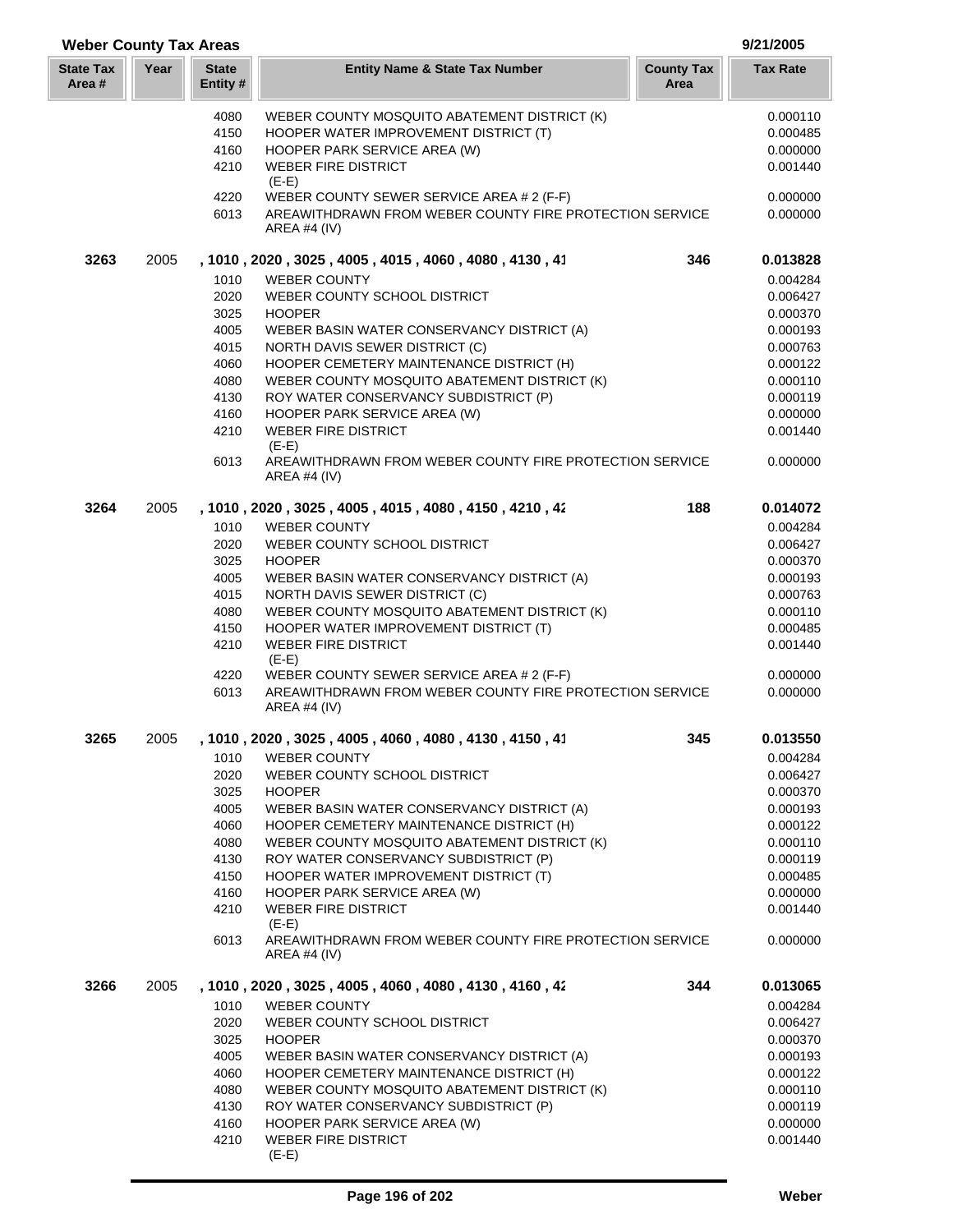| <b>Weber County Tax Areas</b> |      |                          |                                                                           |                           | 9/21/2005       |
|-------------------------------|------|--------------------------|---------------------------------------------------------------------------|---------------------------|-----------------|
| <b>State Tax</b><br>Area #    | Year | <b>State</b><br>Entity # | <b>Entity Name &amp; State Tax Number</b>                                 | <b>County Tax</b><br>Area | <b>Tax Rate</b> |
|                               |      | 6013                     | AREAWITHDRAWN FROM WEBER COUNTY FIRE PROTECTION SERVICE<br>AREA #4 $(IV)$ |                           | 0.000000        |
| 3267                          | 2005 |                          | , 1010, 2020, 3025, 4005, 4060, 4080, 4160, 4210, 60                      | 030                       | 0.012946        |
|                               |      | 1010                     | <b>WEBER COUNTY</b>                                                       |                           | 0.004284        |
|                               |      | 2020                     | WEBER COUNTY SCHOOL DISTRICT                                              |                           | 0.006427        |
|                               |      | 3025                     | <b>HOOPER</b>                                                             |                           | 0.000370        |
|                               |      | 4005                     | WEBER BASIN WATER CONSERVANCY DISTRICT (A)                                |                           | 0.000193        |
|                               |      | 4060                     | HOOPER CEMETERY MAINTENANCE DISTRICT (H)                                  |                           | 0.000122        |
|                               |      | 4080                     | WEBER COUNTY MOSQUITO ABATEMENT DISTRICT (K)                              |                           | 0.000110        |
|                               |      | 4160                     | HOOPER PARK SERVICE AREA (W)                                              |                           | 0.000000        |
|                               |      | 4210                     | <b>WEBER FIRE DISTRICT</b>                                                |                           | 0.001440        |
|                               |      |                          | $(E-E)$                                                                   |                           |                 |
|                               |      | 6013                     | AREAWITHDRAWN FROM WEBER COUNTY FIRE PROTECTION SERVICE<br>AREA #4 (IV)   |                           | 0.000000        |
| 3268                          | 2005 |                          | , 1010, 2020, 3025, 4005, 4010, 4060, 4080, 4150, 41                      | 031                       | 0.013998        |
|                               |      | 1010                     | <b>WEBER COUNTY</b>                                                       |                           | 0.004284        |
|                               |      | 2020                     | WEBER COUNTY SCHOOL DISTRICT                                              |                           | 0.006427        |
|                               |      | 3025                     | <b>HOOPER</b>                                                             |                           | 0.000370        |
|                               |      | 4005                     | WEBER BASIN WATER CONSERVANCY DISTRICT (A)                                |                           | 0.000193        |
|                               |      | 4010                     | CENTRAL WEBER SEWER IMPROVEMENT DISTRICT (B)                              |                           | 0.000567        |
|                               |      | 4060                     | HOOPER CEMETERY MAINTENANCE DISTRICT (H)                                  |                           | 0.000122        |
|                               |      | 4080                     | WEBER COUNTY MOSQUITO ABATEMENT DISTRICT (K)                              |                           | 0.000110        |
|                               |      | 4150                     | HOOPER WATER IMPROVEMENT DISTRICT (T)                                     |                           | 0.000485        |
|                               |      | 4160                     | HOOPER PARK SERVICE AREA (W)                                              |                           | 0.000000        |
|                               |      | 4210                     | <b>WEBER FIRE DISTRICT</b>                                                |                           | 0.001440        |
|                               |      | 6013                     | $(E-E)$<br>AREAWITHDRAWN FROM WEBER COUNTY FIRE PROTECTION SERVICE        |                           | 0.000000        |
|                               |      |                          | AREA #4 (IV)                                                              |                           |                 |
| 3269                          | 2005 |                          | , 1010, 2020, 3025, 4005, 4080, 4210, 6013                                | 379                       | 0.012824        |
|                               |      | 1010                     | <b>WEBER COUNTY</b>                                                       |                           | 0.004284        |
|                               |      | 2020                     | WEBER COUNTY SCHOOL DISTRICT                                              |                           | 0.006427        |
|                               |      | 3025                     | <b>HOOPER</b>                                                             |                           | 0.000370        |
|                               |      | 4005                     | WEBER BASIN WATER CONSERVANCY DISTRICT (A)                                |                           | 0.000193        |
|                               |      | 4080                     | WEBER COUNTY MOSQUITO ABATEMENT DISTRICT (K)                              |                           | 0.000110        |
|                               |      | 4210                     | <b>WEBER FIRE DISTRICT</b>                                                |                           | 0.001440        |
|                               |      |                          | $(E-E)$                                                                   |                           |                 |
|                               |      | 6013                     | AREAWITHDRAWN FROM WEBER COUNTY FIRE PROTECTION SERVICE<br>AREA #4 (IV)   |                           | 0.000000        |
| 3271                          | 2005 |                          | , 1010 , 2010 , 3050 , 4005 , 4010 , 4080 , 6030 , 8019                   | 375                       | 0.017029        |
|                               |      | 1010                     | <b>WEBER COUNTY</b>                                                       |                           | 0.004284        |
|                               |      | 2010                     | OGDEN CITY SCHOOL DISTRICT                                                |                           | 0.007312        |
|                               |      | 3050                     | <b>OGDEN</b>                                                              |                           | 0.004253        |
|                               |      | 4005                     | WEBER BASIN WATER CONSERVANCY DISTRICT (A)                                |                           | 0.000193        |
|                               |      | 4010                     | CENTRAL WEBER SEWER IMPROVEMENT DISTRICT (B)                              |                           | 0.000567        |
|                               |      | 4080                     | WEBER COUNTY MOSQUITO ABATEMENT DISTRICT (K)                              |                           | 0.000110        |
|                               |      | 6030                     | OGDEN CITY - SPECIAL MUNICIPAL LEVIES TO PURCHASE W.B.W.C.                |                           | 0.000310        |
|                               |      | 8019                     | <b>WATER</b><br>WALL AVENUE REDEVELOPMENT PLAN - OGDEN CITY - (A-19)      |                           | 0.000000        |
| 3272                          | 2005 |                          | , 1010, 2020, 3090, 4005, 4015, 4060, 4080                                | 235                       | 0.014413        |
|                               |      | 1010                     | <b>WEBER COUNTY</b>                                                       |                           | 0.004284        |
|                               |      | 2020                     | WEBER COUNTY SCHOOL DISTRICT                                              |                           | 0.006427        |
|                               |      | 3090                     | <b>ROY</b>                                                                |                           | 0.002514        |
|                               |      | 4005                     | WEBER BASIN WATER CONSERVANCY DISTRICT (A)                                |                           | 0.000193        |
|                               |      | 4015                     | NORTH DAVIS SEWER DISTRICT (C)                                            |                           | 0.000763        |
|                               |      | 4060                     | HOOPER CEMETERY MAINTENANCE DISTRICT (H)                                  |                           | 0.000122        |
|                               |      | 4080                     | WEBER COUNTY MOSQUITO ABATEMENT DISTRICT (K)                              |                           | 0.000110        |
| 3273                          | 2005 |                          | , 1010, 2020, 3040, 4005, 4010, 4020, 4080, 6013                          | 355                       | 0.014142        |

I L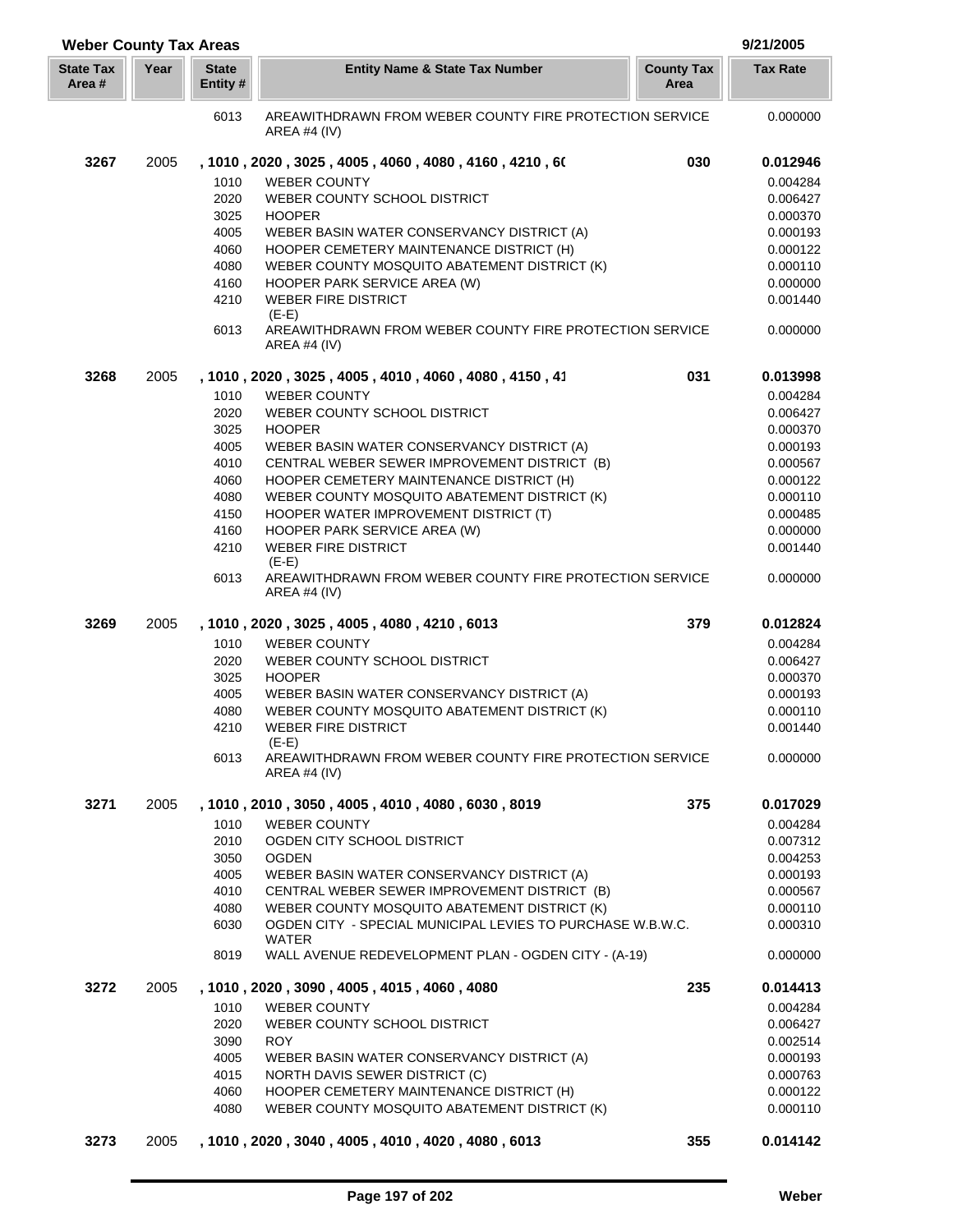| <b>Weber County Tax Areas</b> |      |                          |                                                                            | 9/21/2005       |
|-------------------------------|------|--------------------------|----------------------------------------------------------------------------|-----------------|
| <b>State Tax</b><br>Area #    | Year | <b>State</b><br>Entity # | <b>Entity Name &amp; State Tax Number</b><br><b>County Tax</b><br>Area     | <b>Tax Rate</b> |
|                               |      | 1010                     | <b>WEBER COUNTY</b>                                                        | 0.004284        |
|                               |      | 2020                     | WEBER COUNTY SCHOOL DISTRICT                                               | 0.006427        |
|                               |      | 3040                     | <b>NORTH OGDEN</b>                                                         | 0.002468        |
|                               |      | 4005                     | WEBER BASIN WATER CONSERVANCY DISTRICT (A)                                 | 0.000193        |
|                               |      | 4010                     | CENTRAL WEBER SEWER IMPROVEMENT DISTRICT (B)                               | 0.000567        |
|                               |      | 4020                     | BEN LOMON CEMETERY MAINT. DIST. (D)                                        | 0.000093        |
|                               |      | 4080                     | WEBER COUNTY MOSQUITO ABATEMENT DISTRICT (K)                               | 0.000110        |
|                               |      | 6013                     | AREAWITHDRAWN FROM WEBER COUNTY FIRE PROTECTION SERVICE<br>AREA #4 $(IV)$  | 0.000000        |
| 3276                          | 2005 |                          | 336<br>, 1010 , 2010 , 3050 , 4005 , 4010 , 4080 , 6013 , 6030             | 0.017029        |
|                               |      | 1010                     | <b>WEBER COUNTY</b>                                                        | 0.004284        |
|                               |      | 2010                     | OGDEN CITY SCHOOL DISTRICT                                                 | 0.007312        |
|                               |      | 3050                     | <b>OGDEN</b>                                                               | 0.004253        |
|                               |      | 4005                     | WEBER BASIN WATER CONSERVANCY DISTRICT (A)                                 | 0.000193        |
|                               |      | 4010                     | CENTRAL WEBER SEWER IMPROVEMENT DISTRICT (B)                               | 0.000567        |
|                               |      | 4080                     | WEBER COUNTY MOSQUITO ABATEMENT DISTRICT (K)                               | 0.000110        |
|                               |      | 6013                     | AREAWITHDRAWN FROM WEBER COUNTY FIRE PROTECTION SERVICE<br>AREA #4 $(IV)$  | 0.000000        |
|                               |      | 6030                     | OGDEN CITY - SPECIAL MUNICIPAL LEVIES TO PURCHASE W.B.W.C.<br><b>WATER</b> | 0.000310        |

| 3277 | 2005 |      | , 1010, 2020, 4005, 4010, 4040, 4080, 4100, 4210, 60                      | 377 | 0.013109 |
|------|------|------|---------------------------------------------------------------------------|-----|----------|
|      |      | 1010 | <b>WEBER COUNTY</b>                                                       |     | 0.004284 |
|      |      | 2020 | WEBER COUNTY SCHOOL DISTRICT                                              |     | 0.006427 |
|      |      | 4005 | WEBER BASIN WATER CONSERVANCY DISTRICT (A)                                |     | 0.000193 |
|      |      | 4010 | CENTRAL WEBER SEWER IMPROVEMENT DISTRICT (B)                              |     | 0.000567 |
|      |      | 4040 | WEST WEBER-TAYLOR CEMETERY MAINTENANCE DISTRICT (F)                       |     | 0.000088 |
|      |      | 4080 | WEBER COUNTY MOSQUITO ABATEMENT DISTRICT (K)                              |     | 0.000110 |
|      |      | 4100 | TAYLOR-WEST WEBER WATER IMPROVEMENT DISTRICT (M)                          |     | 0.000000 |
|      |      | 4210 | <b>WEBER FIRE DISTRICT</b><br>$(E-E)$                                     |     | 0.001440 |
|      |      | 6013 | AREAWITHDRAWN FROM WEBER COUNTY FIRE PROTECTION SERVICE<br>AREA #4 $(IV)$ |     | 0.000000 |

| 3278 | 2005 |      | , 1010 , 2020 , 3090 , 4005 , 4015 , 4060 , 4080 , 4160 , 42            | 384 | 0.014413 |
|------|------|------|-------------------------------------------------------------------------|-----|----------|
|      |      | 1010 | <b>WEBER COUNTY</b>                                                     |     | 0.004284 |
|      |      | 2020 | WEBER COUNTY SCHOOL DISTRICT                                            |     | 0.006427 |
|      |      | 3090 | <b>ROY</b>                                                              |     | 0.002514 |
|      |      | 4005 | WEBER BASIN WATER CONSERVANCY DISTRICT (A)                              |     | 0.000193 |
|      |      | 4015 | NORTH DAVIS SEWER DISTRICT (C)                                          |     | 0.000763 |
|      |      | 4060 | HOOPER CEMETERY MAINTENANCE DISTRICT (H)                                |     | 0.000122 |
|      |      | 4080 | WEBER COUNTY MOSQUITO ABATEMENT DISTRICT (K)                            |     | 0.000110 |
|      |      | 4160 | HOOPER PARK SERVICE AREA (W)                                            |     | 0.000000 |
|      |      | 4220 | WEBER COUNTY SEWER SERVICE AREA # 2 (F-F)                               |     | 0.000000 |
|      |      | 6013 | AREAWITHDRAWN FROM WEBER COUNTY FIRE PROTECTION SERVICE<br>AREA #4 (IV) |     | 0.000000 |
| 3279 | 2005 |      | , 1010, 2020, 3090, 4005, 4015, 4080, 4130, 4220                        | 386 | 0.014410 |
|      |      | 1010 | <b>WEBER COUNTY</b>                                                     |     | 0.004284 |
|      |      | 2020 | WEBER COUNTY SCHOOL DISTRICT                                            |     | 0.006427 |
|      |      | 3090 | <b>ROY</b>                                                              |     | 0.002514 |
|      |      | 4005 | WEBER BASIN WATER CONSERVANCY DISTRICT (A)                              |     | 0.000193 |
|      |      | 4015 | NORTH DAVIS SEWER DISTRICT (C)                                          |     | 0.000763 |
|      |      | 4080 | WEBER COUNTY MOSQUITO ABATEMENT DISTRICT (K)                            |     | 0.000110 |
|      |      | 4130 | ROY WATER CONSERVANCY SUBDISTRICT (P)                                   |     | 0.000119 |
|      |      | 4220 | WEBER COUNTY SEWER SERVICE AREA # 2 (F-F)                               |     | 0.000000 |
| 3280 | 2005 |      | , 1010 , 2020 , 3090 , 4005 , 4015 , 4060 , 4080 , 4150 , 41            | 369 | 0.014898 |
|      |      | 1010 | <b>WEBER COUNTY</b>                                                     |     | 0.004284 |
|      |      | 2020 | WEBER COUNTY SCHOOL DISTRICT                                            |     | 0.006427 |

## ROY 0.002514 4005 WEBER BASIN WATER CONSERVANCY DISTRICT (A) 0.000193

**State Tax Area #**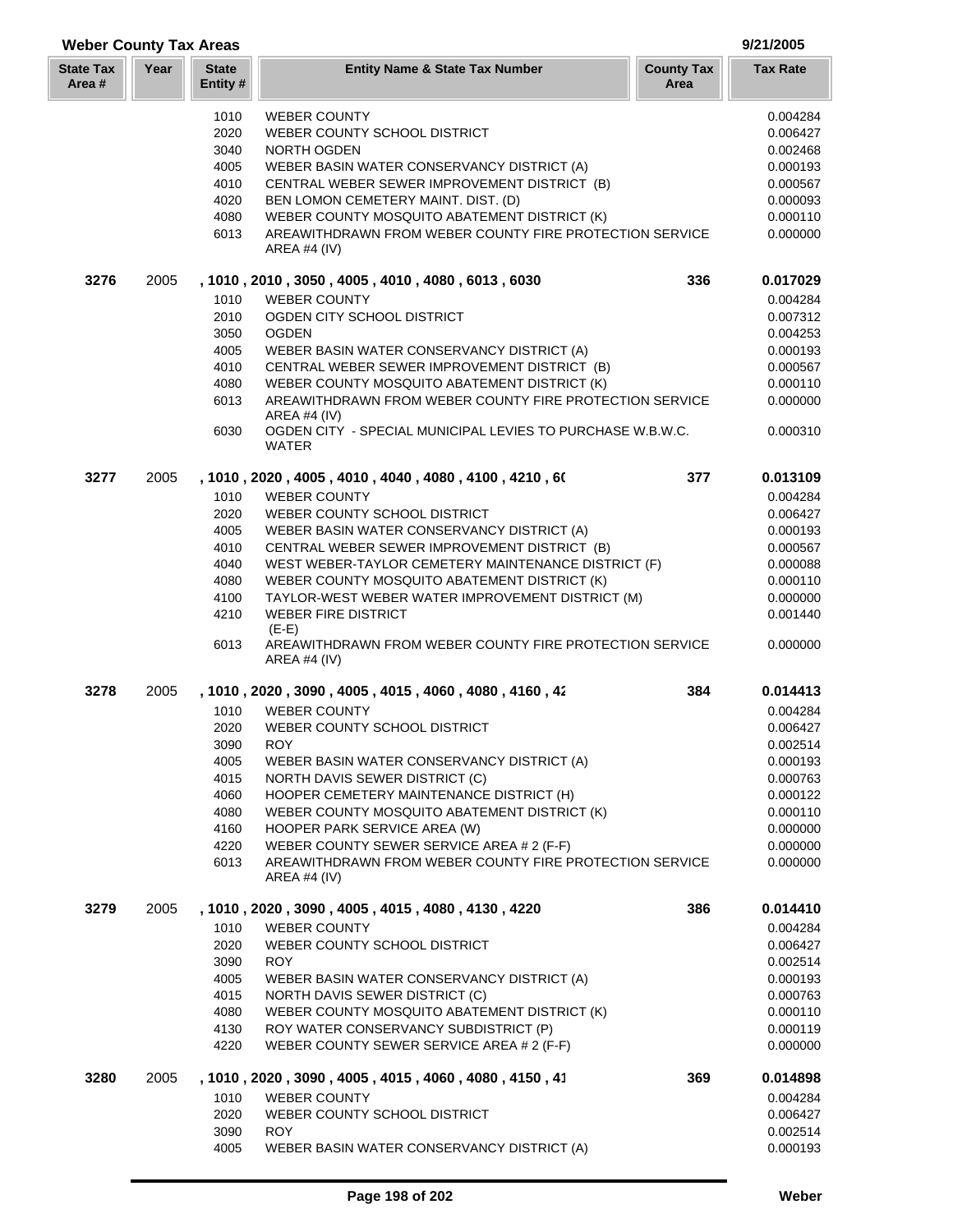| <b>Weber County Tax Areas</b> |      |                          |                                                                                | 9/21/2005                 |                      |
|-------------------------------|------|--------------------------|--------------------------------------------------------------------------------|---------------------------|----------------------|
| <b>State Tax</b><br>Area #    | Year | <b>State</b><br>Entity # | <b>Entity Name &amp; State Tax Number</b>                                      | <b>County Tax</b><br>Area | <b>Tax Rate</b>      |
|                               |      | 4015                     | NORTH DAVIS SEWER DISTRICT (C)                                                 |                           | 0.000763             |
|                               |      | 4060                     | HOOPER CEMETERY MAINTENANCE DISTRICT (H)                                       |                           | 0.000122             |
|                               |      | 4080                     | WEBER COUNTY MOSQUITO ABATEMENT DISTRICT (K)                                   |                           | 0.000110             |
|                               |      | 4150                     | HOOPER WATER IMPROVEMENT DISTRICT (T)                                          |                           | 0.000485             |
|                               |      | 4160                     | HOOPER PARK SERVICE AREA (W)                                                   |                           | 0.000000             |
|                               |      | 4220                     | WEBER COUNTY SEWER SERVICE AREA # 2 (F-F)                                      |                           | 0.000000             |
|                               |      | 6013                     | AREAWITHDRAWN FROM WEBER COUNTY FIRE PROTECTION SERVICE<br>AREA #4 (IV)        |                           | 0.000000             |
| 3281                          | 2005 |                          | , 1010 , 2020 , 4005 , 4050 , 4080 , 4180 , 4210 , 4280 , 42                   | 389                       | 0.013365             |
|                               |      | 1010                     | <b>WEBER COUNTY</b>                                                            |                           | 0.004284             |
|                               |      | 2020                     | WEBER COUNTY SCHOOL DISTRICT                                                   |                           | 0.006427             |
|                               |      | 4005                     | WEBER BASIN WATER CONSERVANCY DISTRICT (A)                                     |                           | 0.000193             |
|                               |      | 4050                     | WARREN-WEST WARREN CEMETERY MAINTENANCE DISTRICT (G)                           |                           | 0.000114             |
|                               |      | 4080                     | WEBER COUNTY MOSQUITO ABATEMENT DISTRICT (K)                                   |                           | 0.000110             |
|                               |      | 4180                     | WEST WARREN-WARREN WATER IMPROVEMENT DISTRICT (A-A)                            |                           | 0.000465             |
|                               |      | 4210                     | <b>WEBER FIRE DISTRICT</b><br>$(E-E)$                                          |                           | 0.001440             |
|                               |      | 4280                     | WEBER COUNTY SERVICE AREA NO. 6 - WEST WARREN PARK (N-N)                       |                           | 0.000332             |
|                               |      | 4290                     | WEBER CO INDUSTRIAL SERV AREA # 1 (P-P)                                        |                           | 0.000000             |
|                               |      | 6013                     | AREAWITHDRAWN FROM WEBER COUNTY FIRE PROTECTION SERVICE<br><b>AREA #4 (IV)</b> |                           | 0.000000             |
| 3282                          | 2005 |                          | , 1010 , 2020 , 4005 , 4050 , 4080 , 4210 , 4280 , 4290 , 60                   | 389                       | 0.012900             |
|                               |      | 1010                     | <b>WEBER COUNTY</b>                                                            |                           | 0.004284             |
|                               |      | 2020                     | WEBER COUNTY SCHOOL DISTRICT                                                   |                           | 0.006427             |
|                               |      | 4005                     | WEBER BASIN WATER CONSERVANCY DISTRICT (A)                                     |                           | 0.000193             |
|                               |      | 4050                     | WARREN-WEST WARREN CEMETERY MAINTENANCE DISTRICT (G)                           |                           | 0.000114             |
|                               |      | 4080                     | WEBER COUNTY MOSQUITO ABATEMENT DISTRICT (K)                                   |                           | 0.000110             |
|                               |      | 4210                     | <b>WEBER FIRE DISTRICT</b><br>$(E-E)$                                          |                           | 0.001440             |
|                               |      | 4280                     | WEBER COUNTY SERVICE AREA NO. 6 - WEST WARREN PARK (N-N)                       |                           | 0.000332             |
|                               |      | 4290                     | WEBER CO INDUSTRIAL SERV AREA # 1 (P-P)                                        |                           | 0.000000             |
|                               |      | 6013                     | AREAWITHDRAWN FROM WEBER COUNTY FIRE PROTECTION SERVICE<br><b>AREA #4 (IV)</b> |                           | 0.000000             |
| 3285                          | 2005 |                          | , 1010, 2010, 3050, 4005, 4010, 4080, 6030, 8022                               | 390                       | 0.017029             |
|                               |      |                          | 1010 WEBER COUNTY                                                              |                           | 0.004284             |
|                               |      | 2010                     | OGDEN CITY SCHOOL DISTRICT                                                     |                           | 0.007312             |
|                               |      | 3050                     | <b>OGDEN</b>                                                                   |                           | 0.004253             |
|                               |      | 4005                     | WEBER BASIN WATER CONSERVANCY DISTRICT (A)                                     |                           | 0.000193             |
|                               |      | 4010                     | CENTRAL WEBER SEWER IMPROVEMENT DISTRICT (B)                                   |                           | 0.000567             |
|                               |      | 4080                     | WEBER COUNTY MOSQUITO ABATEMENT DISTRICT (K)                                   |                           | 0.000110             |
|                               |      | 6030                     | OGDEN CITY - SPECIAL MUNICIPAL LEVIES TO PURCHASE W.B.W.C.<br><b>WATER</b>     |                           | 0.000310             |
|                               |      | 8022                     | OGDEN RIVER REDEVELOPMENT PROJECT AREA PLAN (A-22)                             |                           | 0.000000             |
| 3286                          | 2005 | 1010                     | , 1010, 2020, 3120, 4005, 4010, 4080, 6013, 6070, 81<br><b>WEBER COUNTY</b>    | 392                       | 0.014889<br>0.004284 |
|                               |      | 2020                     | WEBER COUNTY SCHOOL DISTRICT                                                   |                           | 0.006427             |
|                               |      | 3120                     | <b>WASHINGTON TERRACE</b>                                                      |                           | 0.003308             |
|                               |      | 4005                     | WEBER BASIN WATER CONSERVANCY DISTRICT (A)                                     |                           | 0.000193             |
|                               |      | 4010                     | CENTRAL WEBER SEWER IMPROVEMENT DISTRICT (B)                                   |                           | 0.000567             |
|                               |      | 4080                     | WEBER COUNTY MOSQUITO ABATEMENT DISTRICT (K)                                   |                           | 0.000110             |
|                               |      | 6013                     | AREAWITHDRAWN FROM WEBER COUNTY FIRE PROTECTION SERVICE<br>AREA #4 $(IV)$      |                           | 0.000000             |
|                               |      | 6070                     | WASHINGTON TERRACE - SPECIAL MUNICIPAL LEVIES TO PURCHASE<br>W.B.W.C WATER     |                           | 0.000000             |
|                               |      | 8153                     | ADAMS AVENUE ECONOMIC DEVELOPMENT PROJECT (D-3)                                |                           | 0.000000             |
| 3364                          | 2005 |                          | , 1010 , 2020 , 4005 , 4080 , 4120 , 4135 , 4210 , 4240 , 60                   | 374                       | 0.013090             |
|                               |      | 1010<br>2020             | <b>WEBER COUNTY</b>                                                            |                           | 0.004284             |
|                               |      |                          | WEBER COUNTY SCHOOL DISTRICT                                                   |                           | 0.006427             |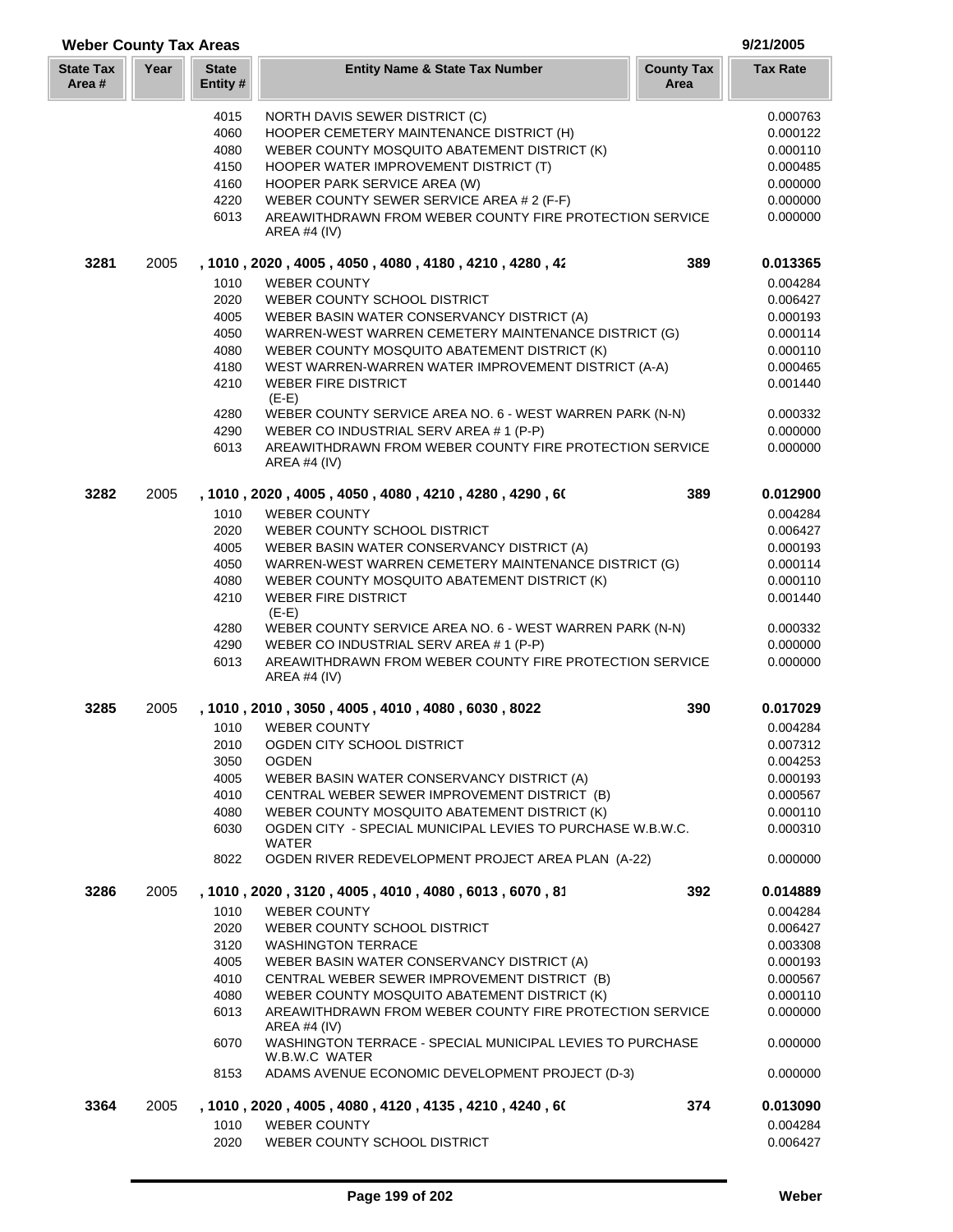| <b>Weber County Tax Areas</b> |      |                          |                                                                                           |                           | 9/21/2005            |
|-------------------------------|------|--------------------------|-------------------------------------------------------------------------------------------|---------------------------|----------------------|
| <b>State Tax</b><br>Area #    | Year | <b>State</b><br>Entity # | <b>Entity Name &amp; State Tax Number</b>                                                 | <b>County Tax</b><br>Area | <b>Tax Rate</b>      |
|                               |      |                          |                                                                                           |                           |                      |
|                               |      | 4005                     | WEBER BASIN WATER CONSERVANCY DISTRICT (A)                                                |                           | 0.000193             |
|                               |      | 4080<br>4120             | WEBER COUNTY MOSQUITO ABATEMENT DISTRICT (K)<br>LIBERTY CEMETERY MAINTENANCE DISTRICT (O) |                           | 0.000110<br>0.000064 |
|                               |      | 4135                     | POWDER MOUNTAIN WATER AND SEWER IMPROVEMENT DIST. (R)                                     |                           | 0.000572             |
|                               |      | 4210                     | <b>WEBER FIRE DISTRICT</b>                                                                |                           | 0.001440             |
|                               |      |                          | $(E-E)$                                                                                   |                           |                      |
|                               |      | 4240                     | WEBER COUNTY SERVICE AREA NO. 5 - LIBERTY PARK (H-H)                                      |                           | 0.000000             |
|                               |      | 6013                     | AREAWITHDRAWN FROM WEBER COUNTY FIRE PROTECTION SERVICE<br>AREA #4 $(IV)$                 |                           | 0.000000             |
| 3386                          | 2005 |                          | , 1010, 2020, 3025, 4005, 4010, 4060, 4080, 4100, 41                                      | 397                       | 0.013513             |
|                               |      | 1010                     | <b>WEBER COUNTY</b>                                                                       |                           | 0.004284             |
|                               |      | 2020                     | WEBER COUNTY SCHOOL DISTRICT                                                              |                           | 0.006427             |
|                               |      | 3025                     | <b>HOOPER</b>                                                                             |                           | 0.000370             |
|                               |      | 4005                     | WEBER BASIN WATER CONSERVANCY DISTRICT (A)                                                |                           | 0.000193             |
|                               |      | 4010                     | CENTRAL WEBER SEWER IMPROVEMENT DISTRICT (B)                                              |                           | 0.000567             |
|                               |      | 4060                     | HOOPER CEMETERY MAINTENANCE DISTRICT (H)                                                  |                           | 0.000122             |
|                               |      | 4080                     | WEBER COUNTY MOSQUITO ABATEMENT DISTRICT (K)                                              |                           | 0.000110             |
|                               |      | 4100<br>4160             | TAYLOR-WEST WEBER WATER IMPROVEMENT DISTRICT (M)                                          |                           | 0.000000             |
|                               |      | 4210                     | HOOPER PARK SERVICE AREA (W)<br><b>WEBER FIRE DISTRICT</b>                                |                           | 0.000000<br>0.001440 |
|                               |      |                          | $(E-E)$                                                                                   |                           |                      |
|                               |      | 6013                     | AREAWITHDRAWN FROM WEBER COUNTY FIRE PROTECTION SERVICE<br>AREA #4 $(IV)$                 |                           | 0.000000             |
| 3387                          | 2005 |                          | , 1010, 2020, 3090, 4005, 4015, 4070, 4080, 4130, 42                                      | 399                       | 0.014735             |
|                               |      | 1010                     | <b>WEBER COUNTY</b>                                                                       |                           | 0.004284             |
|                               |      | 2020                     | WEBER COUNTY SCHOOL DISTRICT                                                              |                           | 0.006427             |
|                               |      | 3090                     | <b>ROY</b>                                                                                |                           | 0.002514             |
|                               |      | 4005                     | WEBER BASIN WATER CONSERVANCY DISTRICT (A)                                                |                           | 0.000193             |
|                               |      | 4015                     | NORTH DAVIS SEWER DISTRICT (C)                                                            |                           | 0.000763             |
|                               |      | 4070                     | BONA VISTA WATER IMPROVEMENT DISTRICT (J)                                                 |                           | 0.000325             |
|                               |      | 4080<br>4130             | WEBER COUNTY MOSQUITO ABATEMENT DISTRICT (K)<br>ROY WATER CONSERVANCY SUBDISTRICT (P)     |                           | 0.000110<br>0.000119 |
|                               |      | 4220                     | WEBER COUNTY SEWER SERVICE AREA # 2 (F-F)                                                 |                           | 0.000000             |
|                               |      | 6013                     | AREAWITHDRAWN FROM WEBER COUNTY FIRE PROTECTION SERVICE<br><b>AREA #4 (IV)</b>            |                           | 0.000000             |
| 3388                          | 2005 |                          | , 1010 , 2020 , 3090 , 4005 , 4015 , 4080 , 4130 , 4210 , 42                              | 385                       | 0.015850             |
|                               |      | 1010                     | <b>WEBER COUNTY</b>                                                                       |                           | 0.004284             |
|                               |      | 2020                     | WEBER COUNTY SCHOOL DISTRICT                                                              |                           | 0.006427             |
|                               |      | 3090                     | <b>ROY</b>                                                                                |                           | 0.002514             |
|                               |      | 4005                     | WEBER BASIN WATER CONSERVANCY DISTRICT (A)                                                |                           | 0.000193             |
|                               |      | 4015                     | NORTH DAVIS SEWER DISTRICT (C)                                                            |                           | 0.000763             |
|                               |      | 4080                     | WEBER COUNTY MOSQUITO ABATEMENT DISTRICT (K)                                              |                           | 0.000110             |
|                               |      | 4130                     | ROY WATER CONSERVANCY SUBDISTRICT (P)                                                     |                           | 0.000119             |
|                               |      | 4210                     | <b>WEBER FIRE DISTRICT</b><br>$(E-E)$                                                     |                           | 0.001440             |
|                               |      | 4220                     | WEBER COUNTY SEWER SERVICE AREA # 2 (F-F)                                                 |                           | 0.000000             |
|                               |      | 6013                     | AREAWITHDRAWN FROM WEBER COUNTY FIRE PROTECTION SERVICE<br>AREA #4 $(IV)$                 |                           | 0.000000             |
| 3389                          | 2005 |                          | , 1010 , 2020 , 3090 , 4005 , 4015 , 4080 , 4130 , 4210 , 60                              | 385                       | 0.015850             |
|                               |      | 1010                     | <b>WEBER COUNTY</b>                                                                       |                           | 0.004284             |
|                               |      | 2020                     | WEBER COUNTY SCHOOL DISTRICT                                                              |                           | 0.006427             |
|                               |      | 3090                     | <b>ROY</b>                                                                                |                           | 0.002514             |
|                               |      | 4005                     | WEBER BASIN WATER CONSERVANCY DISTRICT (A)                                                |                           | 0.000193             |
|                               |      | 4015<br>4080             | NORTH DAVIS SEWER DISTRICT (C)<br>WEBER COUNTY MOSQUITO ABATEMENT DISTRICT (K)            |                           | 0.000763<br>0.000110 |
|                               |      | 4130                     | ROY WATER CONSERVANCY SUBDISTRICT (P)                                                     |                           | 0.000119             |
|                               |      | 4210                     | <b>WEBER FIRE DISTRICT</b>                                                                |                           | 0.001440             |
|                               |      |                          | $(E-E)$                                                                                   |                           |                      |
|                               |      | 6013                     | AREAWITHDRAWN FROM WEBER COUNTY FIRE PROTECTION SERVICE<br><b>AREA #4 (IV)</b>            |                           | 0.000000             |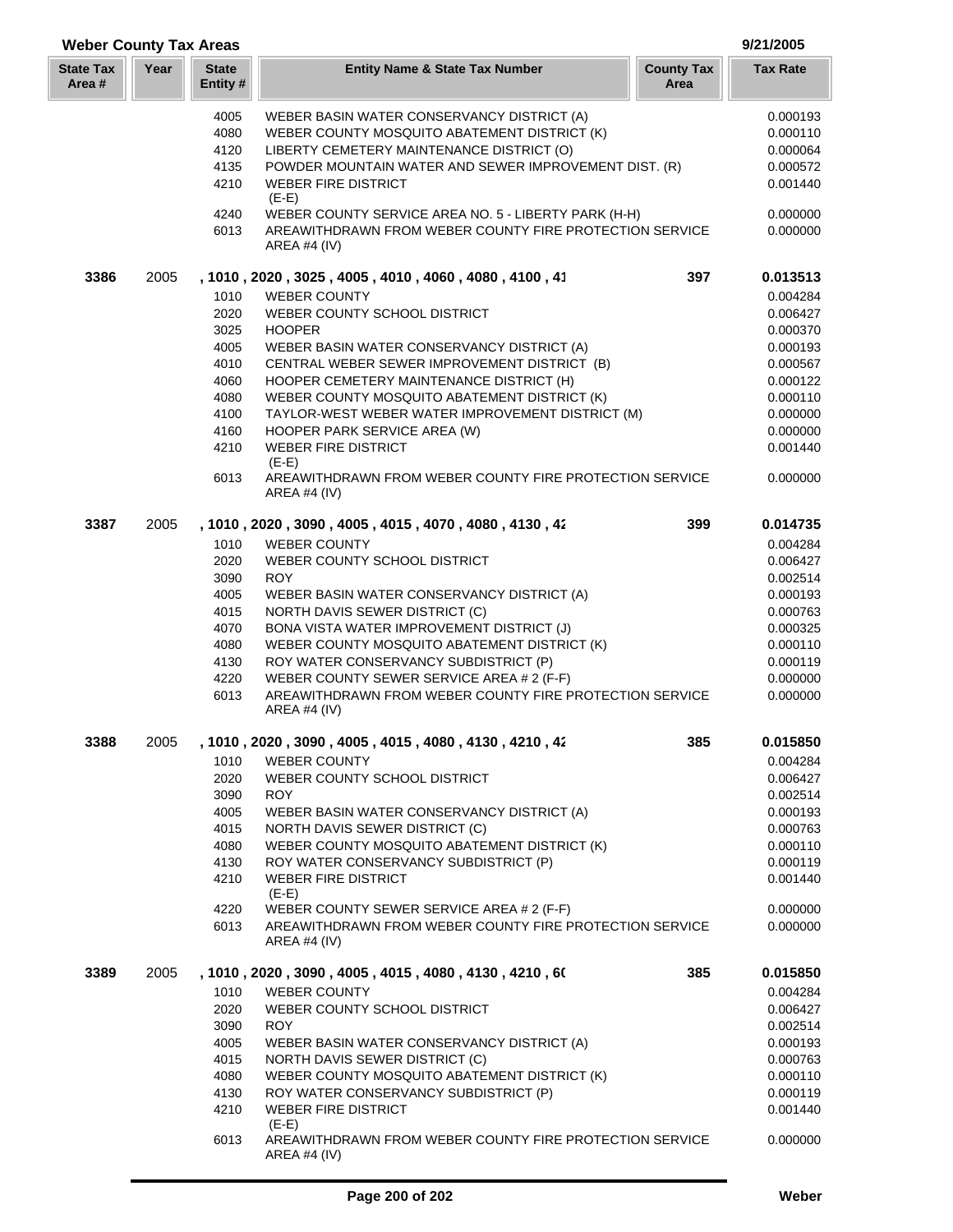| <b>Weber County Tax Areas</b> |      |                          | 9/21/2005                                                                                    |                           |                      |
|-------------------------------|------|--------------------------|----------------------------------------------------------------------------------------------|---------------------------|----------------------|
| <b>State Tax</b><br>Area#     | Year | <b>State</b><br>Entity # | <b>Entity Name &amp; State Tax Number</b>                                                    | <b>County Tax</b><br>Area | <b>Tax Rate</b>      |
| 3390                          | 2005 |                          | , 1010, 2020, 3100, 4005, 4010, 4080, 6050, 8104                                             | 398                       | 0.014588             |
|                               |      |                          | <b>WEBER COUNTY</b>                                                                          |                           |                      |
|                               |      | 1010<br>2020             | WEBER COUNTY SCHOOL DISTRICT                                                                 |                           | 0.004284<br>0.006427 |
|                               |      | 3100                     | SOUTH OGDEN                                                                                  |                           | 0.003007             |
|                               |      | 4005                     | WEBER BASIN WATER CONSERVANCY DISTRICT (A)                                                   |                           | 0.000193             |
|                               |      | 4010                     | CENTRAL WEBER SEWER IMPROVEMENT DISTRICT (B)                                                 |                           | 0.000567             |
|                               |      | 4080                     | WEBER COUNTY MOSQUITO ABATEMENT DISTRICT (K)                                                 |                           | 0.000110             |
|                               |      | 6050                     | SOUTH OGDEN - SPECIAL MUNICIPAL LEVIES TO PURCHASE W.B.W.C.                                  |                           | 0.000000             |
|                               |      | 8104                     | <b>WATER</b><br>NORTHWEST AREA REDEVELOPMENT PROJECT (C-4)                                   |                           |                      |
| 3391                          | 2005 |                          | , 1010, 2020, 4005, 4010, 4080, 4100, 4210, 6013                                             | 053                       | 0.013021             |
|                               |      | 1010                     | <b>WEBER COUNTY</b>                                                                          |                           | 0.004284             |
|                               |      | 2020                     | WEBER COUNTY SCHOOL DISTRICT                                                                 |                           | 0.006427             |
|                               |      | 4005                     | WEBER BASIN WATER CONSERVANCY DISTRICT (A)                                                   |                           | 0.000193             |
|                               |      | 4010                     | CENTRAL WEBER SEWER IMPROVEMENT DISTRICT (B)                                                 |                           | 0.000567             |
|                               |      | 4080                     | WEBER COUNTY MOSQUITO ABATEMENT DISTRICT (K)                                                 |                           | 0.000110             |
|                               |      | 4100                     | TAYLOR-WEST WEBER WATER IMPROVEMENT DISTRICT (M)                                             |                           | 0.000000             |
|                               |      | 4210                     | <b>WEBER FIRE DISTRICT</b><br>$(E-E)$                                                        |                           | 0.001440             |
|                               |      | 6013                     | AREAWITHDRAWN FROM WEBER COUNTY FIRE PROTECTION SERVICE<br><b>AREA #4 (IV)</b>               |                           | 0.000000             |
| 3682                          | 2005 |                          | , 1010, 2010, 3080, 4005, 4010, 4080, 6040                                                   | 99C                       | 0.013581             |
|                               |      | 1010                     | <b>WEBER COUNTY</b>                                                                          |                           | 0.004284             |
|                               |      | 2010                     | OGDEN CITY SCHOOL DISTRICT                                                                   |                           | 0.007312             |
|                               |      | 3080                     | <b>RIVERDALE</b>                                                                             |                           | 0.001115             |
|                               |      | 4005                     | WEBER BASIN WATER CONSERVANCY DISTRICT (A)                                                   |                           | 0.000193             |
|                               |      | 4010<br>4080             | CENTRAL WEBER SEWER IMPROVEMENT DISTRICT (B)<br>WEBER COUNTY MOSQUITO ABATEMENT DISTRICT (K) |                           | 0.000567<br>0.000110 |
|                               |      | 6040                     | RIVERDALE - SPECIAL MUNICIPAL LEVIES TO PURCHASE W.B.W.C.                                    |                           | 0.000000             |
|                               |      |                          | <b>WATER</b>                                                                                 |                           |                      |
| 3685                          | 2005 |                          | , 1010, 2010, 3050, 4005, 4010, 4080, 6030, 8025                                             | 99D                       | 0.017029             |
|                               |      | 1010                     | <b>WEBER COUNTY</b>                                                                          |                           | 0.004284             |
|                               |      | 2010                     | OGDEN CITY SCHOOL DISTRICT                                                                   |                           | 0.007312             |
|                               |      | 3050                     | <b>OGDEN</b>                                                                                 |                           | 0.004253             |
|                               |      | 4005                     | WEBER BASIN WATER CONSERVANCY DISTRICT (A)                                                   |                           | 0.000193             |
|                               |      | 4010<br>4080             | CENTRAL WEBER SEWER IMPROVEMENT DISTRICT (B)<br>WEBER COUNTY MOSQUITO ABATEMENT DISTRICT (K) |                           | 0.000567<br>0.000110 |
|                               |      | 6030                     | OGDEN CITY - SPECIAL MUNICIPAL LEVIES TO PURCHASE W.B.W.C.                                   |                           | 0.000310             |
|                               |      |                          | <b>WATER</b>                                                                                 |                           |                      |
|                               |      | 8025                     | 21ST/22ND STREET REDEVELOPMENT PLAN - OGDEN - (A-23)                                         |                           |                      |
| 3687                          | 2005 |                          | , 1010, 2020, 4005, 4080, 4090, 4210, 4300, 6013                                             | 99E                       | 0.012533             |
|                               |      | 1010                     | <b>WEBER COUNTY</b>                                                                          |                           | 0.004284             |
|                               |      | 2020                     | WEBER COUNTY SCHOOL DISTRICT                                                                 |                           | 0.006427             |
|                               |      | 4005                     | WEBER BASIN WATER CONSERVANCY DISTRICT (A)                                                   |                           | 0.000193             |
|                               |      | 4080<br>4090             | WEBER COUNTY MOSQUITO ABATEMENT DISTRICT (K)<br>EDEN CEMETERY MAINTENANCE DISTRICT (L)       |                           | 0.000110<br>0.000079 |
|                               |      | 4210                     | <b>WEBER FIRE DISTRICT</b>                                                                   |                           | 0.001440             |
|                               |      |                          | $(E-E)$                                                                                      |                           |                      |
|                               |      | 4300                     | PINEVIEW WEST SEWER IMPROVEMENT DISTRICT (Q-Q)                                               |                           | 0.000000             |
|                               |      | 6013                     | AREAWITHDRAWN FROM WEBER COUNTY FIRE PROTECTION SERVICE<br>AREA #4 $(IV)$                    |                           | 0.000000             |
| 3688                          | 2005 |                          | , 1010, 2020, 3040, 4005, 4010, 4080, 6013                                                   | 99F                       | 0.014049             |
|                               |      | 1010                     | <b>WEBER COUNTY</b>                                                                          |                           | 0.004284             |
|                               |      | 2020                     | WEBER COUNTY SCHOOL DISTRICT                                                                 |                           | 0.006427             |
|                               |      | 3040                     | NORTH OGDEN                                                                                  |                           | 0.002468             |
|                               |      | 4005                     | WEBER BASIN WATER CONSERVANCY DISTRICT (A)                                                   |                           | 0.000193             |
|                               |      | 4010                     | CENTRAL WEBER SEWER IMPROVEMENT DISTRICT (B)                                                 |                           | 0.000567             |